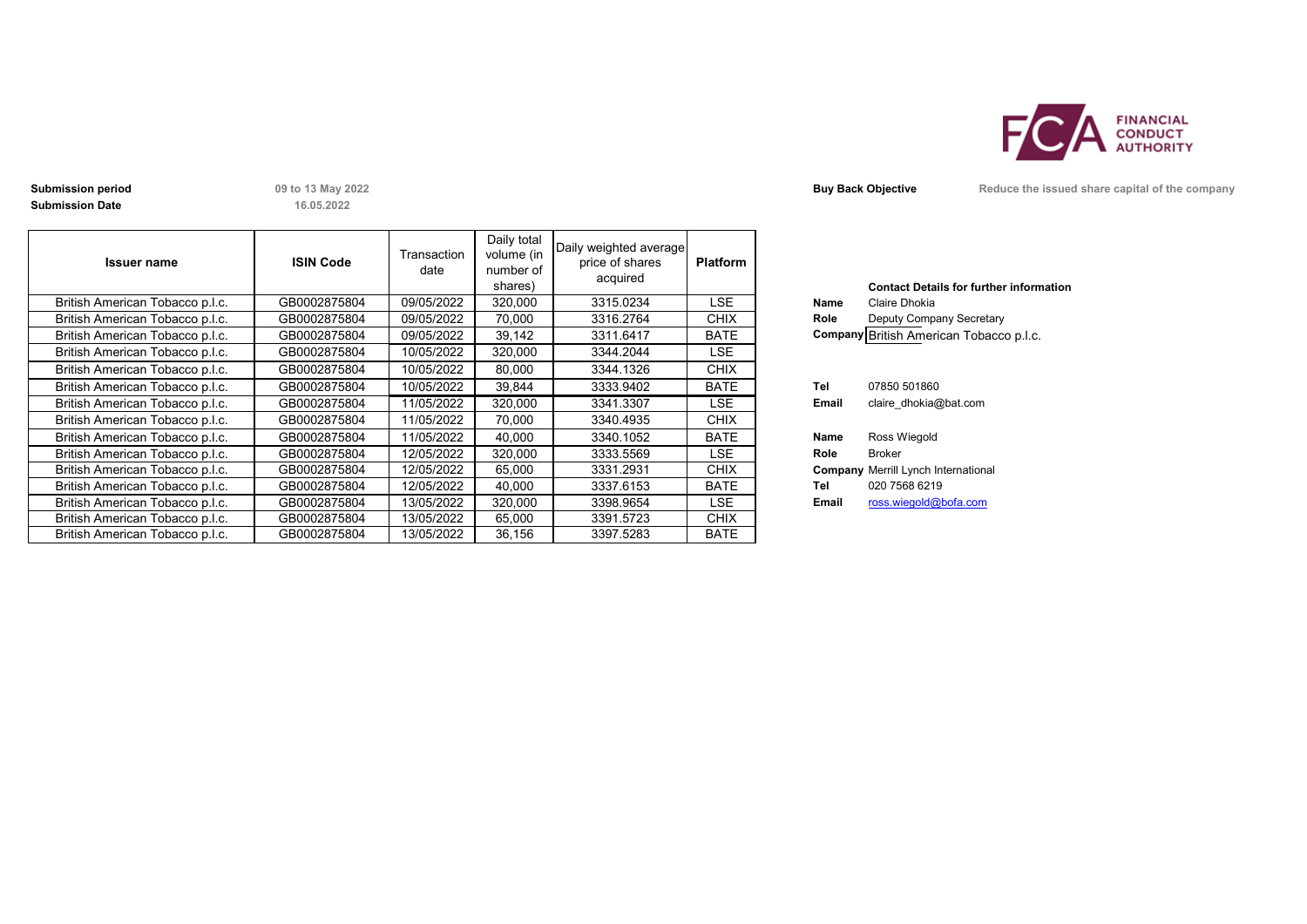

| <b>Issuer name</b>                  | <b>ISIN</b>  | Intermediary name                          | <b>Intermediary Code</b> | <b>Transaction Date</b> | <b>Transaction Time</b> | <b>Time Zone</b> | Volume         | Price  | Currency        | Platform<br>Code | <b>Transaction reference number</b> |
|-------------------------------------|--------------|--------------------------------------------|--------------------------|-------------------------|-------------------------|------------------|----------------|--------|-----------------|------------------|-------------------------------------|
| <b>British American Tobacco PLC</b> | GB0002875804 | Merrill Lynch International                | MLILGB3LELE              | 09/05/2022              | 08:14:56                | <b>BST</b>       | 108            | 3330.5 | GBp             | <b>XLON</b>      | 0XL210000000000034N0VD              |
| <b>British American Tobacco PLC</b> | GB0002875804 | Merrill Lynch International                | MLILGB3LELE              | 09/05/2022              | 08:15:09                | <b>BST</b>       | 12             | 3330.5 | GBp             | <b>XLON</b>      | 0XL210000000000034N10K              |
| <b>British American Tobacco PLC</b> | GB0002875804 | Merrill Lynch International                | MLILGB3LELE              | 09/05/2022              | 08:15:09                | <b>BST</b>       | 71             | 3330.5 | GBp             | <b>XLON</b>      | 0XL210000000000034N10L              |
| <b>British American Tobacco PLC</b> | GB0002875804 | Merrill Lynch International                | MLILGB3LELE              | 09/05/2022              | 08:15:34                | <b>BST</b>       | 16             | 3330   | GBp             | <b>CHIX</b>      | 0XL210000000000034N11R              |
| <b>British American Tobacco PLC</b> | GB0002875804 | Merrill Lynch International                | MLILGB3LELE              | 09/05/2022              | 08:15:46                | <b>BST</b>       | 37             | 3329   | GBp             | <b>CHIX</b>      | 0XL210000000000034N128              |
| <b>British American Tobacco PLC</b> | GB0002875804 | Merrill Lynch International                | MLILGB3LELE              | 09/05/2022              | 08:15:48                | <b>BST</b>       | 164            | 3328.5 | GBp             | <b>XLON</b>      | 0XL210000000000034N12I              |
| <b>British American Tobacco PLC</b> | GB0002875804 | Merrill Lynch International                | MLILGB3LELE              | 09/05/2022              | 08:16:12                | <b>BST</b>       | 19             | 3331   | GBp             | <b>CHIX</b>      | 0XL210000000000034N13J              |
| <b>British American Tobacco PLC</b> | GB0002875804 | Merrill Lynch International                | MLILGB3LELE              | 09/05/2022              | 08:16:30                | <b>BST</b>       | 304            | 3333   | GBp             | <b>XLON</b>      | 0XL210000000000034N14R              |
| <b>British American Tobacco PLC</b> | GB0002875804 | Merrill Lynch International                | MLILGB3LELE              | 09/05/2022              | 08:16:41                | <b>BST</b>       | 132            | 3335.5 | GBp             | <b>XLON</b>      | 0XL210000000000034N15L              |
| <b>British American Tobacco PLC</b> | GB0002875804 | Merrill Lynch International                | MLILGB3LELE              | 09/05/2022              | 08:16:45                | <b>BST</b>       | 54             | 3334.5 | GBp             | CHIX             | 0XL210000000000034N15Q              |
| <b>British American Tobacco PLC</b> | GB0002875804 | Merrill Lynch International                | MLILGB3LELE              | 09/05/2022              | 08:16:45                | <b>BST</b>       | 35             | 3334   | GBp             | <b>XLON</b>      | 0XL210000000000034N15R              |
| <b>British American Tobacco PLC</b> | GB0002875804 | Merrill Lynch International                | MLILGB3LELE              | 09/05/2022              | 08:16:45                | <b>BST</b>       | 57             | 3334   | GBp             | <b>XLON</b>      | 0XL210000000000034N15S              |
| <b>British American Tobacco PLC</b> | GB0002875804 | Merrill Lynch International                | MLILGB3LELE              | 09/05/2022              | 08:16:59                | <b>BST</b>       | 29             | 3337.5 | GBp             | <b>BATE</b>      | 0XL270000000000034N1U6              |
| <b>British American Tobacco PLC</b> | GB0002875804 | Merrill Lynch International                | MLILGB3LELE              | 09/05/2022              | 08:17:00                | <b>BST</b>       | 15             | 3336.5 | GBp             | <b>BATE</b>      | 0XL270000000000034N1UE              |
| <b>British American Tobacco PLC</b> | GB0002875804 | Merrill Lynch International                | MLILGB3LELE              | 09/05/2022              | 08:17:03                | <b>BST</b>       | 10             | 3336.5 | GBp             | <b>BATE</b>      | 0XL270000000000034N1UL              |
| <b>British American Tobacco PLC</b> | GB0002875804 | Merrill Lynch International                | MLILGB3LELE              | 09/05/2022              | 08:17:03                | <b>BST</b>       | 13             | 3336.5 | GBp             | <b>BATE</b>      | 0XL270000000000034N1UM              |
| <b>British American Tobacco PLC</b> | GB0002875804 | Merrill Lynch International                | MLILGB3LELE              | 09/05/2022              | 08:17:18                | <b>BST</b>       | 16             | 3335.5 | GBp             | <b>CHIX</b>      | 0XL210000000000034N172              |
| <b>British American Tobacco PLC</b> | GB0002875804 | Merrill Lynch International                | MLILGB3LELE              | 09/05/2022              | 08:17:18                | <b>BST</b>       | 33             | 3335.5 | GBp             | <b>CHIX</b>      | 0XL210000000000034N173              |
| <b>British American Tobacco PLC</b> | GB0002875804 | Merrill Lynch International                | MLILGB3LELE              | 09/05/2022              | 08:17:18                | <b>BST</b>       | 149            | 3335.5 | GBp             | <b>XLON</b>      | 0XL210000000000034N174              |
| <b>British American Tobacco PLC</b> | GB0002875804 | Merrill Lynch International                | MLILGB3LELE              | 09/05/2022              | 08:17:18                | <b>BST</b>       | $\overline{2}$ | 3335.5 | GB <sub>p</sub> | <b>CHIX</b>      | 0XL210000000000034N175              |
| <b>British American Tobacco PLC</b> | GB0002875804 | Merrill Lynch International                | MLILGB3LELE              | 09/05/2022              | 08:17:18                | <b>BST</b>       | 62             | 3335.5 | GBp             | <b>XLON</b>      | 0XL210000000000034N176              |
| <b>British American Tobacco PLC</b> | GB0002875804 | Merrill Lynch International                | MLILGB3LELE              | 09/05/2022              | 08:17:19                | <b>BST</b>       | 31             | 3335   | GBp             | <b>BATE</b>      | 0XL270000000000034N1VC              |
| <b>British American Tobacco PLC</b> | GB0002875804 | Merrill Lynch International                | MLILGB3LELE              | 09/05/2022              | 08:17:19                | <b>BST</b>       | 21             | 3335   | GBp             | <b>CHIX</b>      | 0XL210000000000034N178              |
| <b>British American Tobacco PLC</b> | GB0002875804 | Merrill Lynch International                | MLILGB3LELE              | 09/05/2022              | 08:17:19                | <b>BST</b>       | 38             | 3334.5 | GBp             | <b>CHIX</b>      | 0XL210000000000034N179              |
| <b>British American Tobacco PLC</b> | GB0002875804 | Merrill Lynch International                | MLILGB3LELE              | 09/05/2022              | 08:17:19                | <b>BST</b>       | 38             | 3334.5 | GBp             | <b>BATE</b>      | 0XL270000000000034N1VD              |
| <b>British American Tobacco PLC</b> | GB0002875804 | Merrill Lynch International                | MLILGB3LELE              | 09/05/2022              | 08:17:19                | <b>BST</b>       | 90             | 3334   | GBp             | <b>XLON</b>      | 0XL210000000000034N17A              |
| <b>British American Tobacco PLC</b> | GB0002875804 | Merrill Lynch International                | MLILGB3LELE              | 09/05/2022              | 08:17:21                | <b>BST</b>       | 17             | 3334   | GBp             | <b>XLON</b>      | 0XL210000000000034N17B              |
| <b>British American Tobacco PLC</b> | GB0002875804 | Merrill Lynch International                | MLILGB3LELE              | 09/05/2022              | 08:17:26                | <b>BST</b>       | 29             | 3333.5 | GBp             | CHIX             | 0XL210000000000034N17E              |
| <b>British American Tobacco PLC</b> | GB0002875804 | Merrill Lynch International                | MLILGB3LELE              | 09/05/2022              | 08:17:26                | <b>BST</b>       | 375            | 3333.5 | GBp             | <b>XLON</b>      | 0XL210000000000034N17F              |
| <b>British American Tobacco PLC</b> | GB0002875804 | Merrill Lynch International                | MLILGB3LELE              | 09/05/2022              | 08:17:26                | <b>BST</b>       | 43             | 3333.5 | GBp             | <b>XLON</b>      | 0XL210000000000034N17G              |
| <b>British American Tobacco PLC</b> | GB0002875804 | Merrill Lynch International                | MLILGB3LELE              | 09/05/2022              | 08:17:26                | <b>BST</b>       | 17             | 3333   | GBp             | CHIX             | 0XL210000000000034N17H              |
| <b>British American Tobacco PLC</b> | GB0002875804 | Merrill Lynch International                | MLILGB3LELE              | 09/05/2022              | 08:17:26                | <b>BST</b>       | 18             | 3333   | GBp             | CHIX             | 0XL210000000000034N17I              |
| <b>British American Tobacco PLC</b> | GB0002875804 | Merrill Lynch International                | MLILGB3LELE              | 09/05/2022              | 08:17:26                | <b>BST</b>       | 132            | 3332.5 | GBp             | <b>XLON</b>      | 0XL210000000000034N17J              |
| <b>British American Tobacco PLC</b> | GB0002875804 | Merrill Lynch International                | MLILGB3LELE              | 09/05/2022              | 08:17:26                | <b>BST</b>       | 26             | 3332.5 | GBp             | CHIX             | 0XL210000000000034N17K              |
| <b>British American Tobacco PLC</b> | GB0002875804 | Merrill Lynch International                | MLILGB3LELE              | 09/05/2022              | 08:17:26                | <b>BST</b>       | 19             | 3332.5 | GBp             | <b>BATE</b>      | 0XL270000000000034N1VU              |
| <b>British American Tobacco PLC</b> | GB0002875804 | Merrill Lynch International                | MLILGB3LELE              | 09/05/2022              | 08:17:26                | <b>BST</b>       | 22             | 3332   | GBp             | <b>BATE</b>      | 0XL270000000000034N1VV              |
| <b>British American Tobacco PLC</b> | GB0002875804 | Merrill Lynch International                | MLILGB3LELE              | 09/05/2022              | 08:17:30                | <b>BST</b>       | 13             | 3333   | GBp             | <b>BATE</b>      | 0XL270000000000034N200              |
| <b>British American Tobacco PLC</b> | GB0002875804 | Merrill Lynch International                | MLILGB3LELE              | 09/05/2022              | 08:17:32                | <b>BST</b>       | 119            | 3332.5 | GBp             | <b>XLON</b>      | 0XL210000000000034N17V              |
| <b>British American Tobacco PLC</b> | GB0002875804 | Merrill Lynch International                | MLILGB3LELE              | 09/05/2022              | 08:17:57                | <b>BST</b>       | 19             | 3333   | GBp             | <b>BATE</b>      | 0XL270000000000034N21U              |
| <b>British American Tobacco PLC</b> |              | GB0002875804   Merrill Lynch International | MLILGB3LELE              | 09/05/2022              | 08:17:57                | <b>BST</b>       | 37             | 3333   | GBp             | <b>CHIX</b>      | 0XL210000000000034N18V              |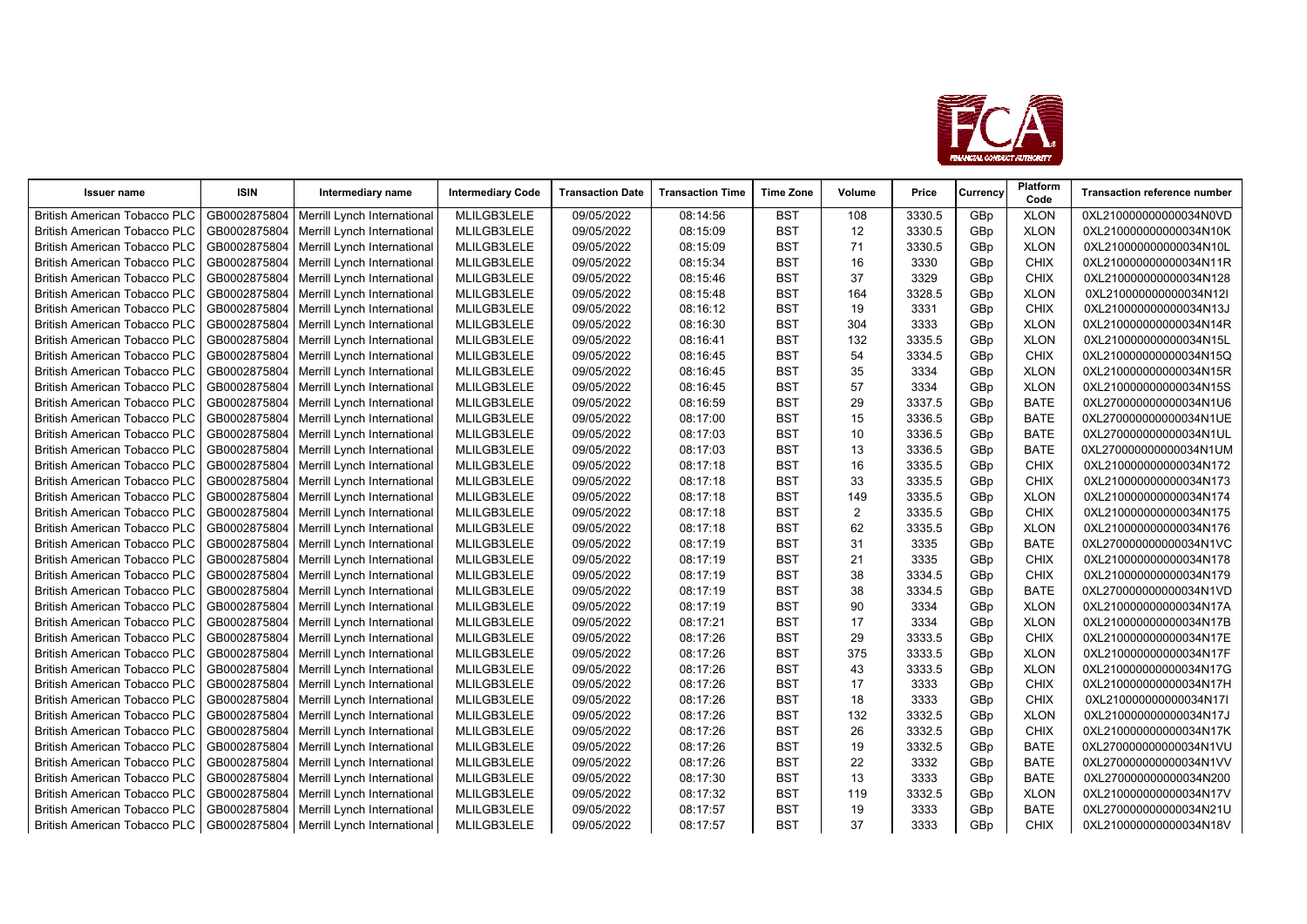| <b>British American Tobacco PLC</b> | GB0002875804 | Merrill Lynch International | MLILGB3LELE | 09/05/2022 | 08:18:41 | <b>BST</b> | 22  | 3332.5 | GBp | <b>BATE</b> | 0XL270000000000034N23T |
|-------------------------------------|--------------|-----------------------------|-------------|------------|----------|------------|-----|--------|-----|-------------|------------------------|
| <b>British American Tobacco PLC</b> | GB0002875804 | Merrill Lynch International | MLILGB3LELE | 09/05/2022 | 08:18:41 | <b>BST</b> | 314 | 3332.5 | GBp | <b>XLON</b> | 0XL210000000000034N1A9 |
| <b>British American Tobacco PLC</b> | GB0002875804 | Merrill Lynch International | MLILGB3LELE | 09/05/2022 | 08:18:48 | <b>BST</b> | 68  | 3332   | GBp | <b>CHIX</b> | 0XL210000000000034N1AG |
| <b>British American Tobacco PLC</b> | GB0002875804 | Merrill Lynch International | MLILGB3LELE | 09/05/2022 | 08:18:48 | <b>BST</b> | 25  | 3332   | GBp | <b>BATE</b> | 0XL270000000000034N246 |
| <b>British American Tobacco PLC</b> | GB0002875804 | Merrill Lynch International | MLILGB3LELE | 09/05/2022 | 08:18:48 | <b>BST</b> | 13  | 3331.5 | GBp | <b>BATE</b> | 0XL270000000000034N247 |
| <b>British American Tobacco PLC</b> | GB0002875804 | Merrill Lynch International | MLILGB3LELE | 09/05/2022 | 08:18:48 | <b>BST</b> | 304 | 3332   | GBp | <b>XLON</b> | 0XL210000000000034N1AI |
| <b>British American Tobacco PLC</b> | GB0002875804 | Merrill Lynch International | MLILGB3LELE | 09/05/2022 | 08:18:48 | <b>BST</b> | 16  | 3331.5 | GBp | CHIX        | 0XL210000000000034N1AH |
| <b>British American Tobacco PLC</b> | GB0002875804 | Merrill Lynch International | MLILGB3LELE | 09/05/2022 | 08:18:49 | <b>BST</b> | 88  | 3331   | GBp | CHIX        | 0XL210000000000034N1AK |
| <b>British American Tobacco PLC</b> | GB0002875804 | Merrill Lynch International | MLILGB3LELE | 09/05/2022 | 08:18:49 | <b>BST</b> | 18  | 3331   | GBp | <b>BATE</b> | 0XL270000000000034N248 |
| <b>British American Tobacco PLC</b> | GB0002875804 | Merrill Lynch International | MLILGB3LELE | 09/05/2022 | 08:18:49 | <b>BST</b> | 112 | 3331   | GBp | <b>XLON</b> | 0XL210000000000034N1AL |
| <b>British American Tobacco PLC</b> | GB0002875804 | Merrill Lynch International | MLILGB3LELE | 09/05/2022 | 08:18:49 | <b>BST</b> | 25  | 3330.5 | GBp | <b>XLON</b> | 0XL210000000000034N1AM |
| <b>British American Tobacco PLC</b> | GB0002875804 | Merrill Lynch International | MLILGB3LELE | 09/05/2022 | 08:18:49 | <b>BST</b> | 27  | 3330.5 | GBp | <b>XLON</b> | 0XL210000000000034N1AN |
| <b>British American Tobacco PLC</b> | GB0002875804 | Merrill Lynch International | MLILGB3LELE | 09/05/2022 | 08:18:49 | <b>BST</b> | 15  | 3331   | GBp | <b>CHIX</b> | 0XL210000000000034N1AO |
| <b>British American Tobacco PLC</b> | GB0002875804 | Merrill Lynch International | MLILGB3LELE | 09/05/2022 | 08:18:50 | <b>BST</b> | 123 | 3330.5 | GBp | <b>XLON</b> | 0XL210000000000034N1AP |
| <b>British American Tobacco PLC</b> | GB0002875804 | Merrill Lynch International | MLILGB3LELE | 09/05/2022 | 08:19:13 | <b>BST</b> | 15  | 3332   | GBp | <b>BATE</b> | 0XL270000000000034N259 |
| <b>British American Tobacco PLC</b> | GB0002875804 | Merrill Lynch International | MLILGB3LELE | 09/05/2022 | 08:19:13 | <b>BST</b> | 13  | 3332   | GBp | <b>CHIX</b> | 0XL210000000000034N1BL |
| <b>British American Tobacco PLC</b> | GB0002875804 | Merrill Lynch International | MLILGB3LELE | 09/05/2022 | 08:19:13 | <b>BST</b> | 27  | 3331.5 | GBp | CHIX        | 0XL210000000000034N1BM |
| <b>British American Tobacco PLC</b> | GB0002875804 | Merrill Lynch International | MLILGB3LELE | 09/05/2022 | 08:19:13 | <b>BST</b> | 90  | 3332   | GBp | <b>XLON</b> | 0XL210000000000034N1BN |
| <b>British American Tobacco PLC</b> | GB0002875804 | Merrill Lynch International | MLILGB3LELE | 09/05/2022 | 08:19:13 | <b>BST</b> | 99  | 3331.5 | GBp | <b>XLON</b> | 0XL210000000000034N1BO |
| <b>British American Tobacco PLC</b> | GB0002875804 | Merrill Lynch International | MLILGB3LELE | 09/05/2022 | 08:19:14 | <b>BST</b> | 8   | 3331.5 | GBp | <b>CHIX</b> | 0XL210000000000034N1BP |
| <b>British American Tobacco PLC</b> | GB0002875804 | Merrill Lynch International | MLILGB3LELE | 09/05/2022 | 08:19:35 | <b>BST</b> | 29  | 3330   | GBp | <b>CHIX</b> | 0XL210000000000034N1C6 |
| <b>British American Tobacco PLC</b> | GB0002875804 | Merrill Lynch International | MLILGB3LELE | 09/05/2022 | 08:19:35 | <b>BST</b> | 16  | 3329.5 | GBp | <b>CHIX</b> | 0XL210000000000034N1C7 |
| <b>British American Tobacco PLC</b> | GB0002875804 | Merrill Lynch International | MLILGB3LELE | 09/05/2022 | 08:19:35 | <b>BST</b> | 201 | 3329.5 | GBp | <b>XLON</b> | 0XL210000000000034N1C8 |
| <b>British American Tobacco PLC</b> | GB0002875804 | Merrill Lynch International | MLILGB3LELE | 09/05/2022 | 08:19:41 | <b>BST</b> | 18  | 3329.5 | GBp | <b>BATE</b> | 0XL270000000000034N26K |
| <b>British American Tobacco PLC</b> | GB0002875804 | Merrill Lynch International | MLILGB3LELE | 09/05/2022 | 08:19:41 | <b>BST</b> | 163 | 3329.5 | GBp | <b>XLON</b> | 0XL210000000000034N1CD |
| <b>British American Tobacco PLC</b> | GB0002875804 | Merrill Lynch International | MLILGB3LELE | 09/05/2022 | 08:19:41 | <b>BST</b> | 17  | 3329.5 | GBp | <b>CHIX</b> | 0XL210000000000034N1CE |
| <b>British American Tobacco PLC</b> | GB0002875804 | Merrill Lynch International | MLILGB3LELE | 09/05/2022 | 08:19:49 | <b>BST</b> | 24  | 3329   | GBp | <b>BATE</b> | 0XL270000000000034N26R |
| <b>British American Tobacco PLC</b> | GB0002875804 | Merrill Lynch International | MLILGB3LELE | 09/05/2022 | 08:19:49 | <b>BST</b> | 15  | 3329   | GBp | <b>CHIX</b> | 0XL210000000000034N1CR |
| <b>British American Tobacco PLC</b> | GB0002875804 | Merrill Lynch International | MLILGB3LELE | 09/05/2022 | 08:20:06 | <b>BST</b> | 39  | 3331   | GBp | <b>XLON</b> | 0XL210000000000034N1DI |
| <b>British American Tobacco PLC</b> | GB0002875804 | Merrill Lynch International | MLILGB3LELE | 09/05/2022 | 08:20:06 | <b>BST</b> | 55  | 3331   | GBp | <b>XLON</b> | 0XL210000000000034N1DJ |
| <b>British American Tobacco PLC</b> | GB0002875804 | Merrill Lynch International | MLILGB3LELE | 09/05/2022 | 08:20:06 | <b>BST</b> | 13  | 3331   | GBp | <b>CHIX</b> | 0XL210000000000034N1DK |
| <b>British American Tobacco PLC</b> | GB0002875804 | Merrill Lynch International | MLILGB3LELE | 09/05/2022 | 08:20:10 | <b>BST</b> | 142 | 3331.5 | GBp | <b>XLON</b> | 0XL210000000000034N1E1 |
| <b>British American Tobacco PLC</b> | GB0002875804 | Merrill Lynch International | MLILGB3LELE | 09/05/2022 | 08:20:10 | <b>BST</b> | 13  | 3330.5 | GBp | <b>BATE</b> | 0XL270000000000034N28I |
| <b>British American Tobacco PLC</b> | GB0002875804 | Merrill Lynch International | MLILGB3LELE | 09/05/2022 | 08:20:11 | <b>BST</b> | 17  | 3330   | GBp | <b>CHIX</b> | 0XL210000000000034N1E3 |
| <b>British American Tobacco PLC</b> | GB0002875804 | Merrill Lynch International | MLILGB3LELE | 09/05/2022 | 08:20:12 | <b>BST</b> | 84  | 3329.5 | GBp | <b>XLON</b> | 0XL210000000000034N1E6 |
| <b>British American Tobacco PLC</b> | GB0002875804 | Merrill Lynch International | MLILGB3LELE | 09/05/2022 | 08:20:12 | <b>BST</b> | 17  | 3329   | GBp | <b>CHIX</b> | 0XL210000000000034N1E7 |
| <b>British American Tobacco PLC</b> | GB0002875804 | Merrill Lynch International | MLILGB3LELE | 09/05/2022 | 08:20:18 | <b>BST</b> | 25  | 3328.5 | GBp | <b>BATE</b> | 0XL270000000000034N291 |
| <b>British American Tobacco PLC</b> | GB0002875804 | Merrill Lynch International | MLILGB3LELE | 09/05/2022 | 08:20:18 | <b>BST</b> | 17  | 3328.5 | GBp | <b>CHIX</b> | 0XL210000000000034N1EC |
| <b>British American Tobacco PLC</b> | GB0002875804 | Merrill Lynch International | MLILGB3LELE | 09/05/2022 | 08:20:19 | <b>BST</b> | 16  | 3328   | GBp | <b>CHIX</b> | 0XL210000000000034N1ED |
| <b>British American Tobacco PLC</b> | GB0002875804 | Merrill Lynch International | MLILGB3LELE | 09/05/2022 | 08:20:19 | <b>BST</b> | 21  | 3328   | GBp | <b>BATE</b> | 0XL270000000000034N292 |
| <b>British American Tobacco PLC</b> | GB0002875804 | Merrill Lynch International | MLILGB3LELE | 09/05/2022 | 08:20:19 | <b>BST</b> | 99  | 3328   | GBp | <b>XLON</b> | 0XL210000000000034N1EE |
| <b>British American Tobacco PLC</b> | GB0002875804 | Merrill Lynch International | MLILGB3LELE | 09/05/2022 | 08:20:19 | <b>BST</b> | 34  | 3327.5 | GBp | <b>BATE</b> | 0XL270000000000034N293 |
| <b>British American Tobacco PLC</b> | GB0002875804 | Merrill Lynch International | MLILGB3LELE | 09/05/2022 | 08:20:49 | <b>BST</b> | 14  | 3327.5 | GBp | <b>CHIX</b> | 0XL210000000000034N1FQ |
| <b>British American Tobacco PLC</b> | GB0002875804 | Merrill Lynch International | MLILGB3LELE | 09/05/2022 | 08:21:19 | <b>BST</b> | 243 | 3330.5 | GBp | <b>XLON</b> | 0XL210000000000034N1l0 |
| <b>British American Tobacco PLC</b> | GB0002875804 | Merrill Lynch International | MLILGB3LELE | 09/05/2022 | 08:21:39 | <b>BST</b> | 105 | 3330   | GBp | <b>XLON</b> | 0XL210000000000034N1IB |
| <b>British American Tobacco PLC</b> | GB0002875804 | Merrill Lynch International | MLILGB3LELE | 09/05/2022 | 08:21:48 | <b>BST</b> | 22  | 3329.5 | GBp | <b>CHIX</b> | 0XL210000000000034N1IL |
| <b>British American Tobacco PLC</b> | GB0002875804 | Merrill Lynch International | MLILGB3LELE | 09/05/2022 | 08:21:48 | <b>BST</b> | 27  | 3329.5 | GBp | CHIX        | 0XL210000000000034N1IM |
| <b>British American Tobacco PLC</b> | GB0002875804 | Merrill Lynch International | MLILGB3LELE | 09/05/2022 | 08:21:48 | <b>BST</b> | 21  | 3329.5 | GBp | <b>BATE</b> | 0XL270000000000034N2CR |
|                                     |              |                             |             |            |          |            |     |        |     |             |                        |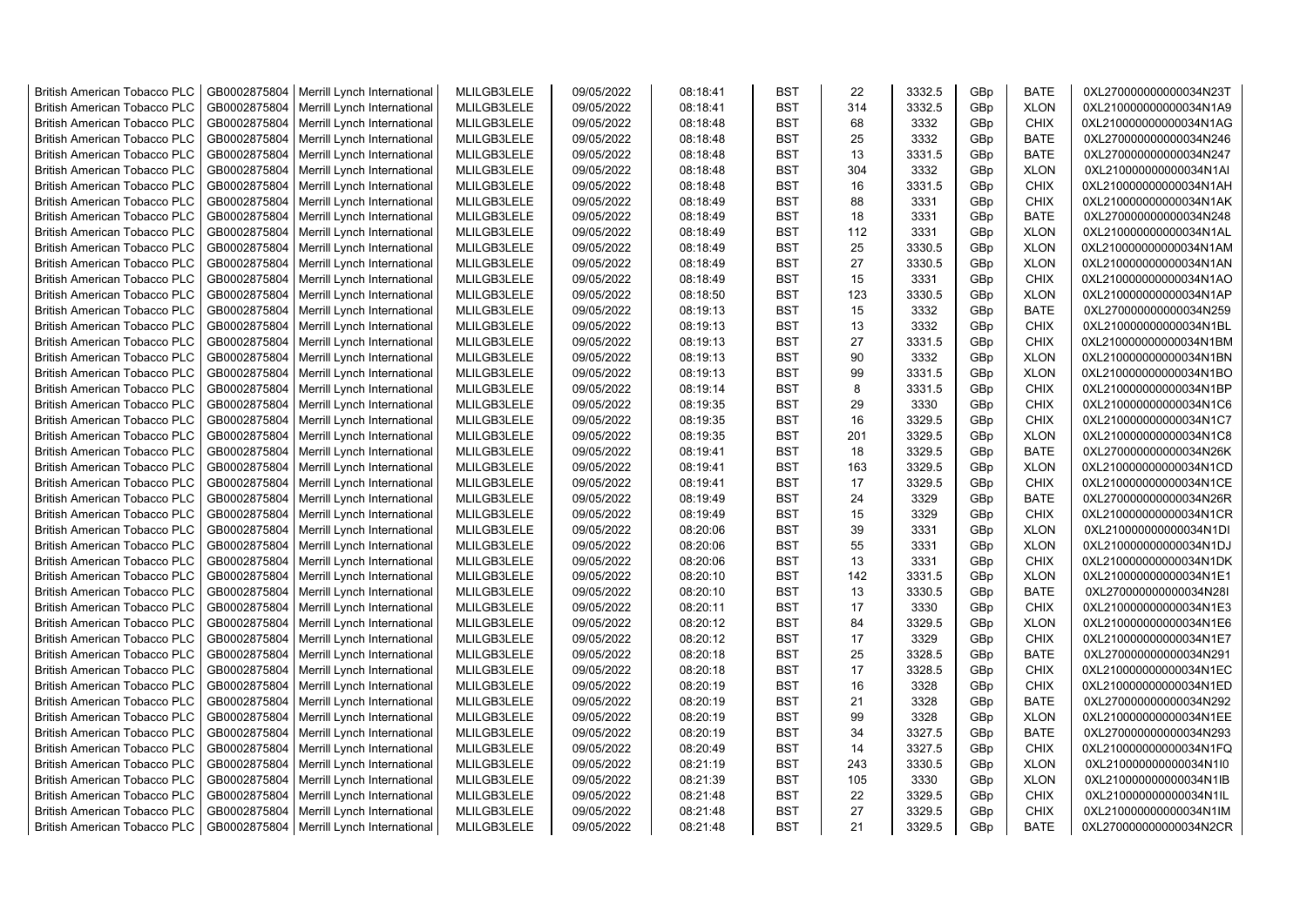| <b>British American Tobacco PLC</b> | GB0002875804 | Merrill Lynch International                | MLILGB3LELE | 09/05/2022 | 08:21:48 | <b>BST</b> | 231            | 3329.5 | GBp             | <b>XLON</b> | 0XL210000000000034N1IN |
|-------------------------------------|--------------|--------------------------------------------|-------------|------------|----------|------------|----------------|--------|-----------------|-------------|------------------------|
| <b>British American Tobacco PLC</b> | GB0002875804 | Merrill Lynch International                | MLILGB3LELE | 09/05/2022 | 08:21:48 | <b>BST</b> | 99             | 3329   | GBp             | <b>XLON</b> | 0XL210000000000034N1IO |
| <b>British American Tobacco PLC</b> | GB0002875804 | Merrill Lynch International                | MLILGB3LELE | 09/05/2022 | 08:21:57 | <b>BST</b> | 158            | 3329.5 | GBp             | <b>XLON</b> | 0XL210000000000034N1IV |
| <b>British American Tobacco PLC</b> | GB0002875804 | Merrill Lynch International                | MLILGB3LELE | 09/05/2022 | 08:22:02 | <b>BST</b> | 46             | 3329   | GBp             | <b>XLON</b> | 0XL210000000000034N1J3 |
| <b>British American Tobacco PLC</b> | GB0002875804 | Merrill Lynch International                | MLILGB3LELE | 09/05/2022 | 08:22:02 | <b>BST</b> | 59             | 3329   | GBp             | <b>XLON</b> | 0XL210000000000034N1J4 |
| <b>British American Tobacco PLC</b> | GB0002875804 | Merrill Lynch International                | MLILGB3LELE | 09/05/2022 | 08:22:02 | <b>BST</b> | 73             | 3328.5 | GBp             | <b>CHIX</b> | 0XL210000000000034N1J5 |
| British American Tobacco PLC        | GB0002875804 | Merrill Lynch International                | MLILGB3LELE | 09/05/2022 | 08:22:02 | <b>BST</b> | 14             | 3328.5 | GBp             | <b>BATE</b> | 0XL270000000000034N2D8 |
| <b>British American Tobacco PLC</b> | GB0002875804 | Merrill Lynch International                | MLILGB3LELE | 09/05/2022 | 08:22:11 | <b>BST</b> | 10             | 3327.5 | GBp             | <b>BATE</b> | 0XL270000000000034N2DJ |
| <b>British American Tobacco PLC</b> | GB0002875804 | Merrill Lynch International                | MLILGB3LELE | 09/05/2022 | 08:22:11 | <b>BST</b> | 62             | 3328   | GBp             | <b>CHIX</b> | 0XL210000000000034N1JD |
| <b>British American Tobacco PLC</b> | GB0002875804 | Merrill Lynch International                | MLILGB3LELE | 09/05/2022 | 08:22:11 | <b>BST</b> | 212            | 3328   | GBp             | <b>XLON</b> | 0XL210000000000034N1JE |
| <b>British American Tobacco PLC</b> | GB0002875804 | Merrill Lynch International                | MLILGB3LELE | 09/05/2022 | 08:22:11 | <b>BST</b> | $\overline{7}$ | 3327.5 | GBp             | <b>BATE</b> | 0XL270000000000034N2DK |
| <b>British American Tobacco PLC</b> | GB0002875804 | Merrill Lynch International                | MLILGB3LELE | 09/05/2022 | 08:22:11 | <b>BST</b> | 13             | 3327   | GBp             | <b>CHIX</b> | 0XL210000000000034N1JF |
| <b>British American Tobacco PLC</b> | GB0002875804 | Merrill Lynch International                | MLILGB3LELE | 09/05/2022 | 08:22:11 | <b>BST</b> | 15             | 3327   | GBp             | <b>CHIX</b> | 0XL210000000000034N1JG |
| <b>British American Tobacco PLC</b> | GB0002875804 | Merrill Lynch International                | MLILGB3LELE | 09/05/2022 | 08:22:19 | <b>BST</b> | 34             | 3326.5 | GBp             | <b>BATE</b> | 0XL270000000000034N2DU |
| <b>British American Tobacco PLC</b> | GB0002875804 | Merrill Lynch International                | MLILGB3LELE | 09/05/2022 | 08:22:19 | <b>BST</b> | 24             | 3326.5 | GBp             | <b>CHIX</b> | 0XL210000000000034N1JJ |
| <b>British American Tobacco PLC</b> | GB0002875804 | Merrill Lynch International                | MLILGB3LELE | 09/05/2022 | 08:22:46 | <b>BST</b> | 217            | 3326   | GBp             | <b>XLON</b> | 0XL210000000000034N1KA |
| <b>British American Tobacco PLC</b> | GB0002875804 | Merrill Lynch International                | MLILGB3LELE | 09/05/2022 | 08:22:46 | <b>BST</b> | 52             | 3326   | GBp             | <b>CHIX</b> | 0XL210000000000034N1KB |
| <b>British American Tobacco PLC</b> | GB0002875804 | Merrill Lynch International                | MLILGB3LELE | 09/05/2022 | 08:22:56 | <b>BST</b> | 13             | 3325.5 | GBp             | <b>BATE</b> | 0XL270000000000034N2G2 |
| <b>British American Tobacco PLC</b> | GB0002875804 | Merrill Lynch International                | MLILGB3LELE | 09/05/2022 | 08:22:56 | <b>BST</b> | 220            | 3325.5 | GBp             | <b>XLON</b> | 0XL210000000000034N1KP |
| <b>British American Tobacco PLC</b> | GB0002875804 | Merrill Lynch International                | MLILGB3LELE | 09/05/2022 | 08:22:57 | <b>BST</b> | 236            | 3325   | GBp             | <b>XLON</b> | 0XL210000000000034N1KQ |
| <b>British American Tobacco PLC</b> | GB0002875804 | Merrill Lynch International                | MLILGB3LELE | 09/05/2022 | 08:22:57 | <b>BST</b> | 19             | 3325   | GBp             | <b>CHIX</b> | 0XL210000000000034N1KR |
| <b>British American Tobacco PLC</b> | GB0002875804 | Merrill Lynch International                | MLILGB3LELE | 09/05/2022 | 08:22:57 | <b>BST</b> | 2              | 3325   | GBp             | <b>CHIX</b> | 0XL210000000000034N1KS |
| <b>British American Tobacco PLC</b> | GB0002875804 | Merrill Lynch International                | MLILGB3LELE | 09/05/2022 | 08:23:10 | <b>BST</b> | 83             | 3325.5 | GBp             | <b>XLON</b> | 0XL210000000000034N1L5 |
| <b>British American Tobacco PLC</b> | GB0002875804 | Merrill Lynch International                | MLILGB3LELE | 09/05/2022 | 08:23:32 | <b>BST</b> | 51             | 3327.5 | GBp             | <b>CHIX</b> | 0XL210000000000034N1MA |
| <b>British American Tobacco PLC</b> | GB0002875804 | Merrill Lynch International                | MLILGB3LELE | 09/05/2022 | 08:23:36 | <b>BST</b> | 12             | 3327   | GBp             | <b>BATE</b> | 0XL270000000000034N2HG |
| <b>British American Tobacco PLC</b> | GB0002875804 | Merrill Lynch International                | MLILGB3LELE | 09/05/2022 | 08:23:36 | <b>BST</b> | 88             | 3327   | GBp             | <b>XLON</b> | 0XL210000000000034N1MG |
| <b>British American Tobacco PLC</b> | GB0002875804 | Merrill Lynch International                | MLILGB3LELE | 09/05/2022 | 08:23:52 | <b>BST</b> | 59             | 3326.5 | GBp             | <b>CHIX</b> | 0XL210000000000034N1N7 |
| <b>British American Tobacco PLC</b> | GB0002875804 | Merrill Lynch International                | MLILGB3LELE | 09/05/2022 | 08:23:52 | <b>BST</b> | 14             | 3326.5 | GBp             | BATE        | 0XL270000000000034N2IA |
| <b>British American Tobacco PLC</b> | GB0002875804 | Merrill Lynch International                | MLILGB3LELE | 09/05/2022 | 08:23:52 | <b>BST</b> | 217            | 3326   | GBp             | <b>XLON</b> | 0XL210000000000034N1N8 |
| <b>British American Tobacco PLC</b> | GB0002875804 | Merrill Lynch International                | MLILGB3LELE | 09/05/2022 | 08:23:52 | <b>BST</b> | $\overline{7}$ | 3326   | GBp             | <b>XLON</b> | 0XL210000000000034N1N9 |
| <b>British American Tobacco PLC</b> | GB0002875804 | Merrill Lynch International                | MLILGB3LELE | 09/05/2022 | 08:23:53 | <b>BST</b> | 43             | 3325.5 | GBp             | <b>CHIX</b> | 0XL210000000000034N1ND |
| <b>British American Tobacco PLC</b> | GB0002875804 | Merrill Lynch International                | MLILGB3LELE | 09/05/2022 | 08:23:58 | <b>BST</b> | 117            | 3325   | GBp             | <b>XLON</b> | 0XL210000000000034N1NG |
| <b>British American Tobacco PLC</b> | GB0002875804 | Merrill Lynch International                | MLILGB3LELE | 09/05/2022 | 08:23:58 | <b>BST</b> | 52             | 3324.5 | GBp             | <b>XLON</b> | 0XL210000000000034N1NH |
| <b>British American Tobacco PLC</b> | GB0002875804 | Merrill Lynch International                | MLILGB3LELE | 09/05/2022 | 08:23:58 | <b>BST</b> | 119            | 3324.5 | GBp             | <b>XLON</b> | 0XL210000000000034N1NI |
| <b>British American Tobacco PLC</b> | GB0002875804 | Merrill Lynch International                | MLILGB3LELE | 09/05/2022 | 08:23:59 | <b>BST</b> | 24             | 3324.5 | GBp             | <b>CHIX</b> | 0XL210000000000034N1NJ |
| <b>British American Tobacco PLC</b> | GB0002875804 | Merrill Lynch International                | MLILGB3LELE | 09/05/2022 | 08:23:59 | <b>BST</b> | 14             | 3324.5 | GBp             | <b>CHIX</b> | 0XL210000000000034N1NK |
| <b>British American Tobacco PLC</b> | GB0002875804 | Merrill Lynch International                | MLILGB3LELE | 09/05/2022 | 08:24:12 | <b>BST</b> | 29             | 3324.5 | GBp             | <b>BATE</b> | 0XL270000000000034N2JC |
| <b>British American Tobacco PLC</b> | GB0002875804 | Merrill Lynch International                | MLILGB3LELE | 09/05/2022 | 08:24:12 | <b>BST</b> | 17             | 3324   | GBp             | <b>BATE</b> | 0XL270000000000034N2JD |
| <b>British American Tobacco PLC</b> | GB0002875804 | Merrill Lynch International                | MLILGB3LELE | 09/05/2022 | 08:24:12 | <b>BST</b> | 22             | 3324   | GBp             | <b>CHIX</b> | 0XL210000000000034N1O3 |
| <b>British American Tobacco PLC</b> | GB0002875804 | Merrill Lynch International                | MLILGB3LELE | 09/05/2022 | 08:24:12 | <b>BST</b> | 11             | 3324   | GBp             | <b>XLON</b> | 0XL210000000000034N1O4 |
| <b>British American Tobacco PLC</b> | GB0002875804 | Merrill Lynch International                | MLILGB3LELE | 09/05/2022 | 08:24:12 | <b>BST</b> | 113            | 3324   | GBp             | <b>XLON</b> | 0XL210000000000034N1O5 |
| <b>British American Tobacco PLC</b> | GB0002875804 | Merrill Lynch International                | MLILGB3LELE | 09/05/2022 | 08:24:21 | <b>BST</b> | 122            | 3323   | GBp             | <b>XLON</b> | 0XL210000000000034N1OH |
| <b>British American Tobacco PLC</b> | GB0002875804 | Merrill Lynch International                | MLILGB3LELE | 09/05/2022 | 08:24:21 | <b>BST</b> | 26             | 3323   | GBp             | <b>CHIX</b> | 0XL210000000000034N1OI |
| <b>British American Tobacco PLC</b> | GB0002875804 | Merrill Lynch International                | MLILGB3LELE | 09/05/2022 | 08:24:27 | <b>BST</b> | 93             | 3323   | GBp             | <b>XLON</b> | 0XL210000000000034N1P0 |
| <b>British American Tobacco PLC</b> | GB0002875804 | Merrill Lynch International                | MLILGB3LELE | 09/05/2022 | 08:24:32 | <b>BST</b> | 35             | 3322.5 | GBp             | <b>CHIX</b> | 0XL210000000000034N1P9 |
| <b>British American Tobacco PLC</b> | GB0002875804 | Merrill Lynch International                | MLILGB3LELE | 09/05/2022 | 08:24:32 | <b>BST</b> | 12             | 3322   | GBp             | <b>CHIX</b> | 0XL210000000000034N1PA |
| <b>British American Tobacco PLC</b> | GB0002875804 | Merrill Lynch International                | MLILGB3LELE | 09/05/2022 | 08:24:32 | <b>BST</b> | 93             | 3322   | GBp             | <b>XLON</b> | 0XL210000000000034N1PB |
| <b>British American Tobacco PLC</b> |              | GB0002875804   Merrill Lynch International | MLILGB3LELE | 09/05/2022 | 08:24:32 | <b>BST</b> | 22             | 3321.5 | GB <sub>p</sub> | <b>CHIX</b> | 0XL210000000000034N1PC |
|                                     |              |                                            |             |            |          |            |                |        |                 |             |                        |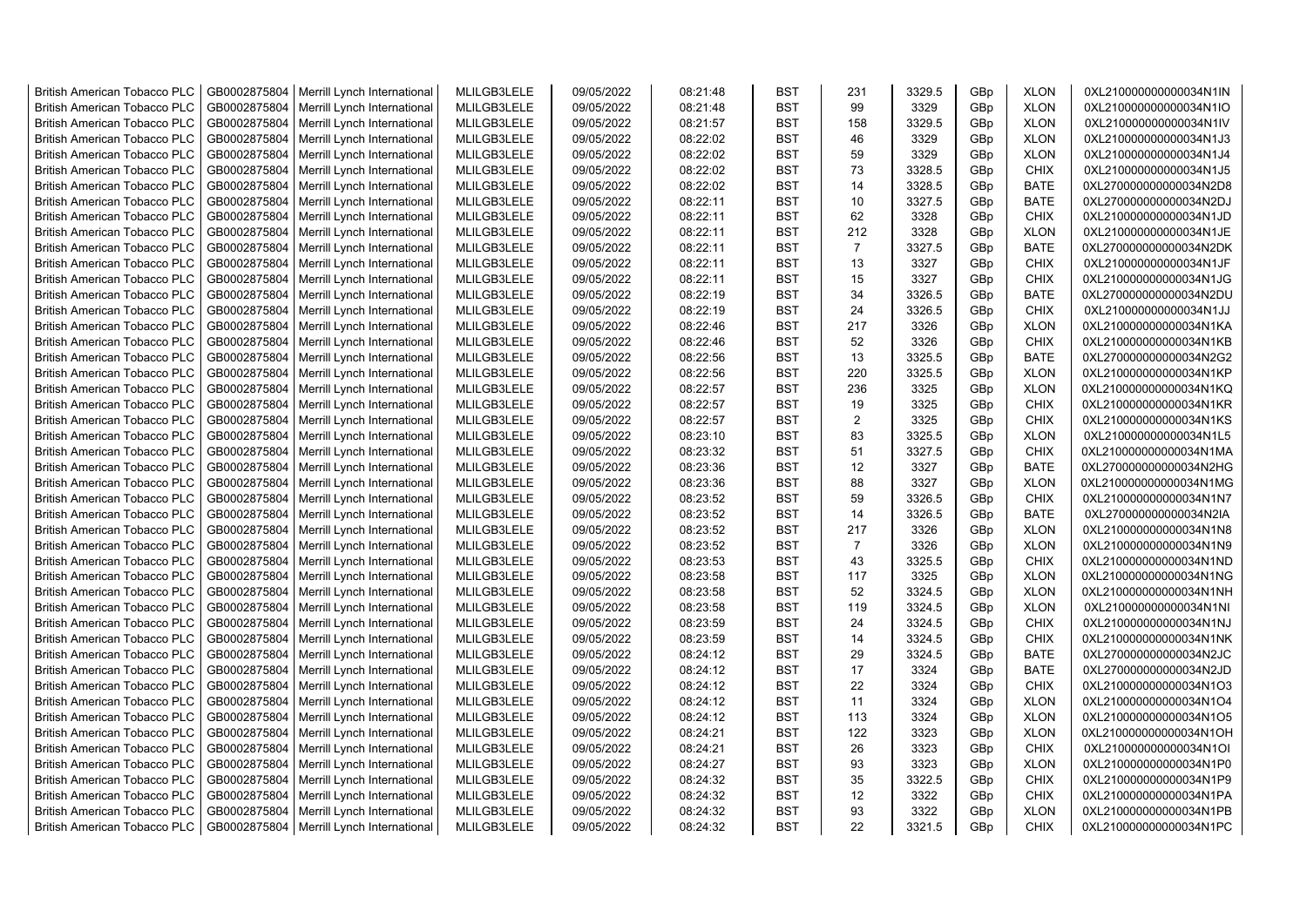| <b>British American Tobacco PLC</b> | GB0002875804 | Merrill Lynch International                | MLILGB3LELE | 09/05/2022 | 08:24:36 | <b>BST</b> | 16  | 3323   | GBp | <b>CHIX</b> | 0XL210000000000034N1PG |
|-------------------------------------|--------------|--------------------------------------------|-------------|------------|----------|------------|-----|--------|-----|-------------|------------------------|
| <b>British American Tobacco PLC</b> | GB0002875804 | Merrill Lynch International                | MLILGB3LELE | 09/05/2022 | 08:25:18 | <b>BST</b> | 16  | 3323   | GBp | <b>CHIX</b> | 0XL210000000000034N1QT |
| <b>British American Tobacco PLC</b> | GB0002875804 | Merrill Lynch International                | MLILGB3LELE | 09/05/2022 | 08:25:18 | <b>BST</b> | 144 | 3323   | GBp | <b>XLON</b> | 0XL210000000000034N1QU |
| <b>British American Tobacco PLC</b> | GB0002875804 | Merrill Lynch International                | MLILGB3LELE | 09/05/2022 | 08:25:33 | <b>BST</b> | 22  | 3324.5 | GBp | <b>BATE</b> | 0XL270000000000034N2OT |
| <b>British American Tobacco PLC</b> | GB0002875804 | Merrill Lynch International                | MLILGB3LELE | 09/05/2022 | 08:25:33 | <b>BST</b> | 72  | 3324   | GBp | <b>XLON</b> | 0XL210000000000034N1R5 |
| <b>British American Tobacco PLC</b> | GB0002875804 | Merrill Lynch International                | MLILGB3LELE | 09/05/2022 | 08:25:43 | <b>BST</b> | 72  | 3324   | GBp | <b>XLON</b> | 0XL210000000000034N1RI |
| <b>British American Tobacco PLC</b> | GB0002875804 | Merrill Lynch International                | MLILGB3LELE | 09/05/2022 | 08:25:51 | <b>BST</b> | 33  | 3324   | GBp | <b>BATE</b> | 0XL270000000000034N2Q5 |
| <b>British American Tobacco PLC</b> | GB0002875804 | Merrill Lynch International                | MLILGB3LELE | 09/05/2022 | 08:25:51 | <b>BST</b> | 206 | 3324.5 | GBp | <b>XLON</b> | 0XL210000000000034N1RT |
| <b>British American Tobacco PLC</b> | GB0002875804 | Merrill Lynch International                | MLILGB3LELE | 09/05/2022 | 08:25:51 | <b>BST</b> | 43  | 3324   | GBp | <b>CHIX</b> | 0XL210000000000034N1RU |
| <b>British American Tobacco PLC</b> | GB0002875804 | Merrill Lynch International                | MLILGB3LELE | 09/05/2022 | 08:25:52 | <b>BST</b> | 47  | 3324   | GBp | <b>CHIX</b> | 0XL210000000000034N1RV |
| <b>British American Tobacco PLC</b> | GB0002875804 | Merrill Lynch International                | MLILGB3LELE | 09/05/2022 | 08:26:05 | <b>BST</b> | 33  | 3324.5 | GBp | <b>BATE</b> | 0XL270000000000034N2R3 |
| <b>British American Tobacco PLC</b> | GB0002875804 | Merrill Lynch International                | MLILGB3LELE | 09/05/2022 | 08:26:05 | <b>BST</b> | 259 | 3324.5 | GBp | <b>XLON</b> | 0XL210000000000034N1SE |
| <b>British American Tobacco PLC</b> | GB0002875804 | Merrill Lynch International                | MLILGB3LELE | 09/05/2022 | 08:26:17 | <b>BST</b> | 102 | 3324   | GBp | <b>XLON</b> | 0XL210000000000034N1SL |
| <b>British American Tobacco PLC</b> | GB0002875804 | Merrill Lynch International                | MLILGB3LELE | 09/05/2022 | 08:26:17 | <b>BST</b> | 41  | 3324   | GBp | <b>CHIX</b> | 0XL210000000000034N1SM |
| <b>British American Tobacco PLC</b> | GB0002875804 | Merrill Lynch International                | MLILGB3LELE | 09/05/2022 | 08:26:17 | <b>BST</b> | 159 | 3323.5 | GBp | <b>XLON</b> | 0XL210000000000034N1SN |
| <b>British American Tobacco PLC</b> | GB0002875804 | Merrill Lynch International                | MLILGB3LELE | 09/05/2022 | 08:26:44 | <b>BST</b> | 19  | 3327   | GBp | <b>BATE</b> | 0XL270000000000034N2V5 |
| <b>British American Tobacco PLC</b> | GB0002875804 | Merrill Lynch International                | MLILGB3LELE | 09/05/2022 | 08:26:44 | <b>BST</b> | 10  | 3326.5 | GBp | CHIX        | 0XL210000000000034N1UO |
| <b>British American Tobacco PLC</b> | GB0002875804 | Merrill Lynch International                | MLILGB3LELE | 09/05/2022 | 08:26:44 | <b>BST</b> | 49  | 3326.5 | GBp | CHIX        | 0XL210000000000034N1UR |
| <b>British American Tobacco PLC</b> | GB0002875804 | Merrill Lynch International                | MLILGB3LELE | 09/05/2022 | 08:26:44 | <b>BST</b> | 34  | 3326.5 | GBp | <b>BATE</b> | 0XL270000000000034N2V9 |
| <b>British American Tobacco PLC</b> | GB0002875804 | Merrill Lynch International                | MLILGB3LELE | 09/05/2022 | 08:26:44 | <b>BST</b> | 366 | 3326   | GBp | <b>XLON</b> | 0XL210000000000034N1US |
| <b>British American Tobacco PLC</b> | GB0002875804 | Merrill Lynch International                | MLILGB3LELE | 09/05/2022 | 08:27:20 | <b>BST</b> | 20  | 3327.5 | GBp | <b>XLON</b> | 0XL210000000000034N1VR |
| <b>British American Tobacco PLC</b> | GB0002875804 | Merrill Lynch International                | MLILGB3LELE | 09/05/2022 | 08:27:20 | <b>BST</b> | 56  | 3327.5 | GBp | <b>XLON</b> | 0XL210000000000034N1VS |
| <b>British American Tobacco PLC</b> | GB0002875804 | Merrill Lynch International                | MLILGB3LELE | 09/05/2022 | 08:27:25 | <b>BST</b> | 18  | 3327   | GBp | <b>BATE</b> | 0XL270000000000034N325 |
| <b>British American Tobacco PLC</b> | GB0002875804 | Merrill Lynch International                | MLILGB3LELE | 09/05/2022 | 08:27:25 | <b>BST</b> | 10  | 3327   | GBp | CHIX        | 0XL210000000000034N203 |
| <b>British American Tobacco PLC</b> | GB0002875804 | Merrill Lynch International                | MLILGB3LELE | 09/05/2022 | 08:27:25 | <b>BST</b> | 56  | 3327   | GBp | <b>CHIX</b> | 0XL210000000000034N204 |
| <b>British American Tobacco PLC</b> | GB0002875804 | Merrill Lynch International                | MLILGB3LELE | 09/05/2022 | 08:28:05 | <b>BST</b> | 76  | 3327.5 | GBp | <b>CHIX</b> | 0XL210000000000034N211 |
| <b>British American Tobacco PLC</b> | GB0002875804 | Merrill Lynch International                | MLILGB3LELE | 09/05/2022 | 08:28:05 | <b>BST</b> | 78  | 3327.5 | GBp | <b>XLON</b> | 0XL210000000000034N212 |
| <b>British American Tobacco PLC</b> | GB0002875804 | Merrill Lynch International                | MLILGB3LELE | 09/05/2022 | 08:28:06 | <b>BST</b> | 199 | 3327   | GBp | <b>XLON</b> | 0XL210000000000034N213 |
| <b>British American Tobacco PLC</b> | GB0002875804 | Merrill Lynch International                | MLILGB3LELE | 09/05/2022 | 08:28:07 | <b>BST</b> | 46  | 3326   | GBp | <b>CHIX</b> | 0XL210000000000034N214 |
| <b>British American Tobacco PLC</b> | GB0002875804 | Merrill Lynch International                | MLILGB3LELE | 09/05/2022 | 08:28:07 | <b>BST</b> | 195 | 3326   | GBp | <b>XLON</b> | 0XL210000000000034N215 |
| <b>British American Tobacco PLC</b> | GB0002875804 | Merrill Lynch International                | MLILGB3LELE | 09/05/2022 | 08:29:28 | <b>BST</b> | 109 | 3328.5 | GBp | <b>XLON</b> | 0XL210000000000034N23U |
| <b>British American Tobacco PLC</b> | GB0002875804 | Merrill Lynch International                | MLILGB3LELE | 09/05/2022 | 08:29:28 | <b>BST</b> | 109 | 3328.5 | GBp | <b>XLON</b> | 0XL210000000000034N23T |
| <b>British American Tobacco PLC</b> | GB0002875804 | Merrill Lynch International                | MLILGB3LELE | 09/05/2022 | 08:29:28 | <b>BST</b> | 138 | 3328.5 | GBp | <b>XLON</b> | 0XL210000000000034N23V |
| <b>British American Tobacco PLC</b> | GB0002875804 | Merrill Lynch International                | MLILGB3LELE | 09/05/2022 | 08:29:33 | <b>BST</b> | 22  | 3327.5 | GBp | <b>BATE</b> | 0XL270000000000034N37R |
| <b>British American Tobacco PLC</b> | GB0002875804 | Merrill Lynch International                | MLILGB3LELE | 09/05/2022 | 08:29:33 | <b>BST</b> | 96  | 3327.5 | GBp | <b>CHIX</b> | 0XL210000000000034N246 |
| <b>British American Tobacco PLC</b> | GB0002875804 | Merrill Lynch International                | MLILGB3LELE | 09/05/2022 | 08:29:33 | <b>BST</b> | 154 | 3327.5 | GBp | <b>XLON</b> | 0XL210000000000034N247 |
| <b>British American Tobacco PLC</b> | GB0002875804 | Merrill Lynch International                | MLILGB3LELE | 09/05/2022 | 08:29:33 | <b>BST</b> | 119 | 3327   | GBp | <b>XLON</b> | 0XL210000000000034N248 |
| <b>British American Tobacco PLC</b> | GB0002875804 | Merrill Lynch International                | MLILGB3LELE | 09/05/2022 | 08:29:33 | <b>BST</b> | 247 | 3327   | GBp | <b>XLON</b> | 0XL210000000000034N249 |
| <b>British American Tobacco PLC</b> | GB0002875804 | Merrill Lynch International                | MLILGB3LELE | 09/05/2022 | 08:29:44 | <b>BST</b> | 216 | 3329   | GBp | <b>XLON</b> | 0XL210000000000034N24M |
| <b>British American Tobacco PLC</b> | GB0002875804 | Merrill Lynch International                | MLILGB3LELE | 09/05/2022 | 08:30:01 | <b>BST</b> | 18  | 3328.5 | GBp | <b>BATE</b> | 0XL270000000000034N39V |
| <b>British American Tobacco PLC</b> | GB0002875804 | Merrill Lynch International                | MLILGB3LELE | 09/05/2022 | 08:30:01 | <b>BST</b> | 95  | 3328.5 | GBp | <b>XLON</b> | 0XL210000000000034N26P |
| <b>British American Tobacco PLC</b> | GB0002875804 | Merrill Lynch International                | MLILGB3LELE | 09/05/2022 | 08:30:01 | <b>BST</b> | 160 | 3328.5 | GBp | <b>CHIX</b> | 0XL210000000000034N26Q |
| <b>British American Tobacco PLC</b> | GB0002875804 | Merrill Lynch International                | MLILGB3LELE | 09/05/2022 | 08:30:05 | <b>BST</b> | 16  | 3328   | GBp | <b>BATE</b> | 0XL270000000000034N3AA |
| <b>British American Tobacco PLC</b> | GB0002875804 | Merrill Lynch International                | MLILGB3LELE | 09/05/2022 | 08:30:05 | <b>BST</b> | 90  | 3328   | GBp | <b>CHIX</b> | 0XL210000000000034N276 |
| <b>British American Tobacco PLC</b> | GB0002875804 | Merrill Lynch International                | MLILGB3LELE | 09/05/2022 | 08:30:05 | <b>BST</b> | 141 | 3328   | GBp | <b>XLON</b> | 0XL210000000000034N277 |
| <b>British American Tobacco PLC</b> | GB0002875804 | Merrill Lynch International                | MLILGB3LELE | 09/05/2022 | 08:30:13 | <b>BST</b> | 42  | 3327.5 | GBp | <b>CHIX</b> | 0XL210000000000034N27L |
| <b>British American Tobacco PLC</b> | GB0002875804 | Merrill Lynch International                | MLILGB3LELE | 09/05/2022 | 08:30:13 | <b>BST</b> | 267 | 3327.5 | GBp | <b>XLON</b> | 0XL210000000000034N27M |
| <b>British American Tobacco PLC</b> |              | GB0002875804   Merrill Lynch International | MLILGB3LELE | 09/05/2022 | 08:30:17 | <b>BST</b> | 39  | 3328.5 | GBp | <b>CHIX</b> | 0XL210000000000034N27Q |
|                                     |              |                                            |             |            |          |            |     |        |     |             |                        |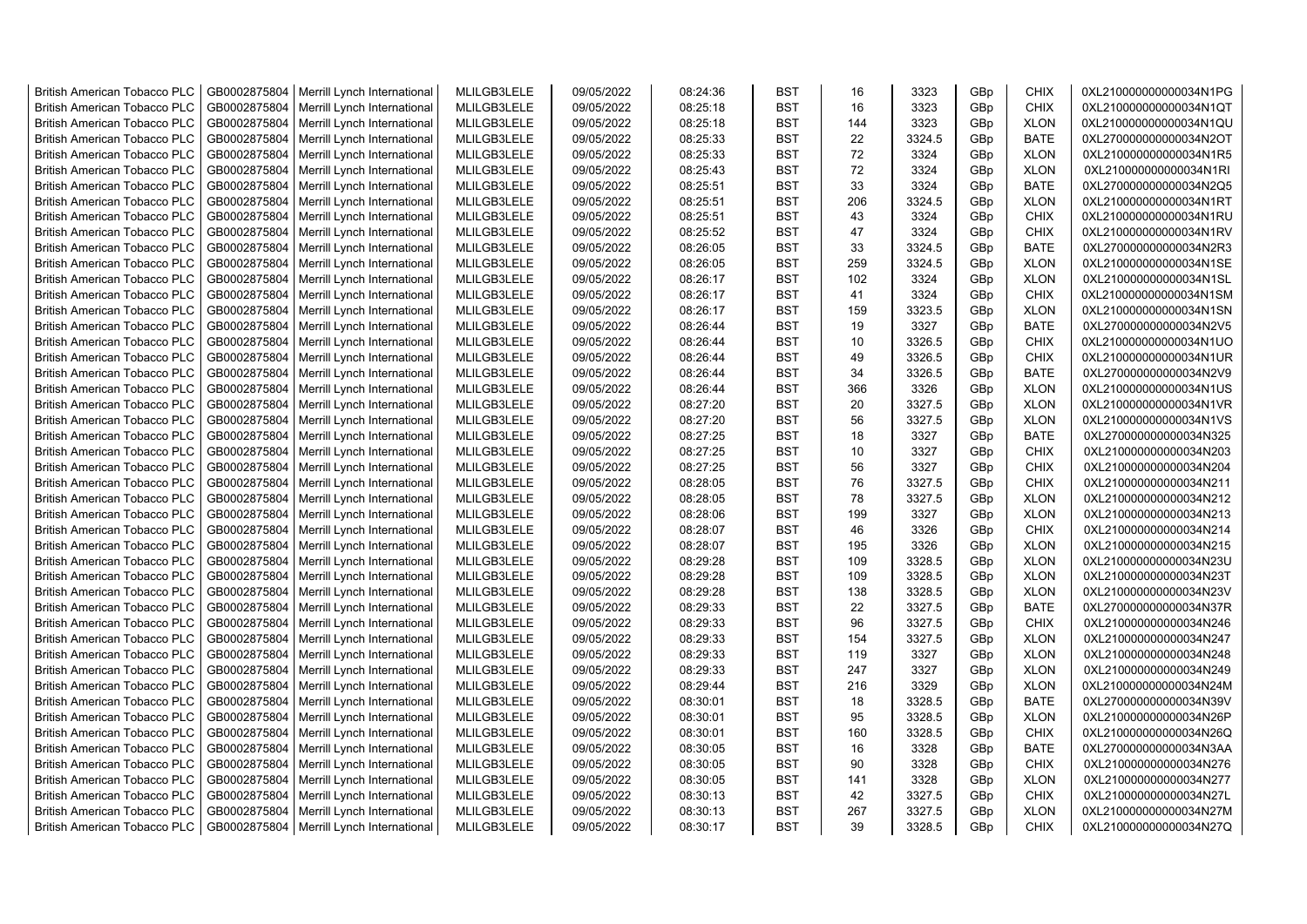| <b>British American Tobacco PLC</b> | GB0002875804 | Merrill Lynch International                | MLILGB3LELE | 09/05/2022 | 08:30:44 | <b>BST</b> | 14             | 3330   | GBp | <b>BATE</b> | 0XL270000000000034N3CB |
|-------------------------------------|--------------|--------------------------------------------|-------------|------------|----------|------------|----------------|--------|-----|-------------|------------------------|
| <b>British American Tobacco PLC</b> | GB0002875804 | Merrill Lynch International                | MLILGB3LELE | 09/05/2022 | 08:30:44 | <b>BST</b> | 36             | 3330   | GBp | <b>CHIX</b> | 0XL210000000000034N28G |
| <b>British American Tobacco PLC</b> | GB0002875804 | Merrill Lynch International                | MLILGB3LELE | 09/05/2022 | 08:30:56 | <b>BST</b> | 220            | 3329.5 | GBp | <b>XLON</b> | 0XL210000000000034N28R |
| <b>British American Tobacco PLC</b> | GB0002875804 | Merrill Lynch International                | MLILGB3LELE | 09/05/2022 | 08:30:57 | <b>BST</b> | 12             | 3329   | GBp | <b>CHIX</b> | 0XL210000000000034N28S |
| <b>British American Tobacco PLC</b> | GB0002875804 | Merrill Lynch International                | MLILGB3LELE | 09/05/2022 | 08:30:57 | <b>BST</b> | 27             | 3329   | GBp | <b>BATE</b> | 0XL270000000000034N3CV |
| <b>British American Tobacco PLC</b> | GB0002875804 | Merrill Lynch International                | MLILGB3LELE | 09/05/2022 | 08:31:19 | <b>BST</b> | 26             | 3332   | GBp | <b>CHIX</b> | 0XL210000000000034N29I |
| <b>British American Tobacco PLC</b> | GB0002875804 | Merrill Lynch International                | MLILGB3LELE | 09/05/2022 | 08:31:19 | <b>BST</b> | 42             | 3332   | GBp | CHIX        | 0XL210000000000034N29J |
| <b>British American Tobacco PLC</b> | GB0002875804 | Merrill Lynch International                | MLILGB3LELE | 09/05/2022 | 08:31:20 | <b>BST</b> | 317            | 3331.5 | GBp | <b>XLON</b> | 0XL210000000000034N29O |
| <b>British American Tobacco PLC</b> | GB0002875804 | Merrill Lynch International                | MLILGB3LELE | 09/05/2022 | 08:31:43 | <b>BST</b> | 33             | 3331.5 | GBp | <b>CHIX</b> | 0XL210000000000034N2AI |
| <b>British American Tobacco PLC</b> | GB0002875804 | Merrill Lynch International                | MLILGB3LELE | 09/05/2022 | 08:31:43 | <b>BST</b> | 351            | 3331.5 | GBp | <b>XLON</b> | 0XL210000000000034N2AJ |
| <b>British American Tobacco PLC</b> | GB0002875804 | Merrill Lynch International                | MLILGB3LELE | 09/05/2022 | 08:31:43 | <b>BST</b> | 44             | 3331   | GBp | <b>BATE</b> | 0XL270000000000034N3FC |
| <b>British American Tobacco PLC</b> | GB0002875804 | Merrill Lynch International                | MLILGB3LELE | 09/05/2022 | 08:31:43 | <b>BST</b> | 15             | 3331   | GBp | <b>BATE</b> | 0XL270000000000034N3FD |
| <b>British American Tobacco PLC</b> | GB0002875804 | Merrill Lynch International                | MLILGB3LELE | 09/05/2022 | 08:31:44 | <b>BST</b> | 47             | 3331   | GBp | <b>CHIX</b> | 0XL210000000000034N2AL |
| <b>British American Tobacco PLC</b> | GB0002875804 | Merrill Lynch International                | MLILGB3LELE | 09/05/2022 | 08:32:17 | <b>BST</b> | 18             | 3332.5 | GBp | <b>CHIX</b> | 0XL210000000000034N2C1 |
| <b>British American Tobacco PLC</b> | GB0002875804 | Merrill Lynch International                | MLILGB3LELE | 09/05/2022 | 08:32:17 | <b>BST</b> | 79             | 3332.5 | GBp | <b>XLON</b> | 0XL210000000000034N2C2 |
| <b>British American Tobacco PLC</b> | GB0002875804 | Merrill Lynch International                | MLILGB3LELE | 09/05/2022 | 08:32:26 | <b>BST</b> | 29             | 3332   | GBp | <b>BATE</b> | 0XL270000000000034N3HN |
| <b>British American Tobacco PLC</b> | GB0002875804 | Merrill Lynch International                | MLILGB3LELE | 09/05/2022 | 08:32:26 | <b>BST</b> | 102            | 3332   | GBp | <b>XLON</b> | 0XL210000000000034N2CA |
| <b>British American Tobacco PLC</b> | GB0002875804 | Merrill Lynch International                | MLILGB3LELE | 09/05/2022 | 08:32:55 | <b>BST</b> | 200            | 3333   | GBp | <b>XLON</b> | 0XL210000000000034N2DO |
| <b>British American Tobacco PLC</b> | GB0002875804 | Merrill Lynch International                | MLILGB3LELE | 09/05/2022 | 08:32:55 | <b>BST</b> | 109            | 3333   | GBp | <b>XLON</b> | 0XL210000000000034N2DP |
| <b>British American Tobacco PLC</b> | GB0002875804 | Merrill Lynch International                | MLILGB3LELE | 09/05/2022 | 08:32:55 | <b>BST</b> | 257            | 3333   | GBp | <b>XLON</b> | 0XL210000000000034N2DQ |
| <b>British American Tobacco PLC</b> | GB0002875804 | Merrill Lynch International                | MLILGB3LELE | 09/05/2022 | 08:32:59 | <b>BST</b> | 92             | 3332   | GBp | <b>CHIX</b> | 0XL210000000000034N2DT |
| <b>British American Tobacco PLC</b> | GB0002875804 | Merrill Lynch International                | MLILGB3LELE | 09/05/2022 | 08:32:59 | <b>BST</b> | 42             | 3332   | GBp | <b>BATE</b> | 0XL270000000000034N3JQ |
| <b>British American Tobacco PLC</b> | GB0002875804 | Merrill Lynch International                | MLILGB3LELE | 09/05/2022 | 08:32:59 | <b>BST</b> | 12             | 3332   | GBp | <b>BATE</b> | 0XL270000000000034N3JR |
| <b>British American Tobacco PLC</b> | GB0002875804 | Merrill Lynch International                | MLILGB3LELE | 09/05/2022 | 08:32:59 | <b>BST</b> | 588            | 3332   | GBp | <b>XLON</b> | 0XL210000000000034N2DU |
| <b>British American Tobacco PLC</b> | GB0002875804 | Merrill Lynch International                | MLILGB3LELE | 09/05/2022 | 08:33:00 | <b>BST</b> | 26             | 3331.5 | GBp | <b>CHIX</b> | 0XL210000000000034N2E1 |
| <b>British American Tobacco PLC</b> | GB0002875804 | Merrill Lynch International                | MLILGB3LELE | 09/05/2022 | 08:33:01 | <b>BST</b> | 17             | 3331   | GBp | <b>BATE</b> | 0XL270000000000034N3K2 |
| <b>British American Tobacco PLC</b> | GB0002875804 | Merrill Lynch International                | MLILGB3LELE | 09/05/2022 | 08:33:01 | <b>BST</b> | 113            | 3331   | GBp | <b>XLON</b> | 0XL210000000000034N2E2 |
| <b>British American Tobacco PLC</b> | GB0002875804 | Merrill Lynch International                | MLILGB3LELE | 09/05/2022 | 08:33:01 | <b>BST</b> | 11             | 3331   | GBp | <b>CHIX</b> | 0XL210000000000034N2E3 |
| <b>British American Tobacco PLC</b> | GB0002875804 | Merrill Lynch International                | MLILGB3LELE | 09/05/2022 | 08:33:02 | <b>BST</b> | 46             | 3331   | GBp | <b>CHIX</b> | 0XL210000000000034N2E8 |
| <b>British American Tobacco PLC</b> | GB0002875804 | Merrill Lynch International                | MLILGB3LELE | 09/05/2022 | 08:33:02 | <b>BST</b> | 48             | 3330.5 | GBp | <b>CHIX</b> | 0XL210000000000034N2E9 |
| <b>British American Tobacco PLC</b> | GB0002875804 | Merrill Lynch International                | MLILGB3LELE | 09/05/2022 | 08:33:02 | <b>BST</b> | 72             | 3331   | GBp | <b>BATE</b> | 0XL270000000000034N3K4 |
| <b>British American Tobacco PLC</b> | GB0002875804 | Merrill Lynch International                | MLILGB3LELE | 09/05/2022 | 08:33:02 | <b>BST</b> | 20             | 3330.5 | GBp | <b>BATE</b> | 0XL270000000000034N3K5 |
| <b>British American Tobacco PLC</b> | GB0002875804 | Merrill Lynch International                | MLILGB3LELE | 09/05/2022 | 08:33:07 | <b>BST</b> | 13             | 3330.5 | GBp | CHIX        | 0XL210000000000034N2EK |
| <b>British American Tobacco PLC</b> | GB0002875804 | Merrill Lynch International                | MLILGB3LELE | 09/05/2022 | 08:33:14 | <b>BST</b> | 24             | 3330   | GBp | <b>CHIX</b> | 0XL210000000000034N2ER |
| <b>British American Tobacco PLC</b> | GB0002875804 | Merrill Lynch International                | MLILGB3LELE | 09/05/2022 | 08:33:14 | <b>BST</b> | 71             | 3330   | GBp | <b>XLON</b> | 0XL210000000000034N2ES |
| <b>British American Tobacco PLC</b> | GB0002875804 | Merrill Lynch International                | MLILGB3LELE | 09/05/2022 | 08:33:14 | <b>BST</b> | $\overline{4}$ | 3330   | GBp | <b>XLON</b> | 0XL210000000000034N2ET |
| <b>British American Tobacco PLC</b> | GB0002875804 | Merrill Lynch International                | MLILGB3LELE | 09/05/2022 | 08:33:14 | <b>BST</b> | 129            | 3330   | GBp | <b>BATE</b> | 0XL270000000000034N3L8 |
| <b>British American Tobacco PLC</b> | GB0002875804 | Merrill Lynch International                | MLILGB3LELE | 09/05/2022 | 08:33:14 | <b>BST</b> | 18             | 3329.5 | GBp | <b>BATE</b> | 0XL270000000000034N3L9 |
| <b>British American Tobacco PLC</b> | GB0002875804 | Merrill Lynch International                | MLILGB3LELE | 09/05/2022 | 08:33:14 | <b>BST</b> | 60             | 3329.5 | GBp | <b>BATE</b> | 0XL270000000000034N3LA |
| <b>British American Tobacco PLC</b> | GB0002875804 | Merrill Lynch International                | MLILGB3LELE | 09/05/2022 | 08:33:17 | <b>BST</b> | 100            | 3329   | GBp | <b>BATE</b> | 0XL270000000000034N3LD |
| <b>British American Tobacco PLC</b> | GB0002875804 | Merrill Lynch International                | MLILGB3LELE | 09/05/2022 | 08:33:55 | <b>BST</b> | 44             | 3332.5 | GBp | <b>CHIX</b> | 0XL210000000000034N2GP |
| <b>British American Tobacco PLC</b> | GB0002875804 | Merrill Lynch International                | MLILGB3LELE | 09/05/2022 | 08:33:55 | <b>BST</b> | 36             | 3332.5 | GBp | <b>BATE</b> | 0XL270000000000034N3O1 |
| <b>British American Tobacco PLC</b> | GB0002875804 | Merrill Lynch International                | MLILGB3LELE | 09/05/2022 | 08:33:59 | <b>BST</b> | 15             | 3332.5 | GBp | <b>CHIX</b> | 0XL210000000000034N2GR |
| <b>British American Tobacco PLC</b> | GB0002875804 | Merrill Lynch International                | MLILGB3LELE | 09/05/2022 | 08:34:30 | <b>BST</b> | 232            | 3332.5 | GBp | <b>XLON</b> | 0XL210000000000034N2HM |
| <b>British American Tobacco PLC</b> | GB0002875804 | Merrill Lynch International                | MLILGB3LELE | 09/05/2022 | 08:34:30 | <b>BST</b> | 24             | 3332.5 | GBp | <b>CHIX</b> | 0XL210000000000034N2HN |
| <b>British American Tobacco PLC</b> | GB0002875804 | Merrill Lynch International                | MLILGB3LELE | 09/05/2022 | 08:34:31 | <b>BST</b> | 50             | 3332   | GBp | <b>BATE</b> | 0XL270000000000034N3PF |
| <b>British American Tobacco PLC</b> | GB0002875804 | Merrill Lynch International                | MLILGB3LELE | 09/05/2022 | 08:34:31 | <b>BST</b> | 384            | 3332   | GBp | <b>XLON</b> | 0XL210000000000034N2HO |
| <b>British American Tobacco PLC</b> |              | GB0002875804   Merrill Lynch International | MLILGB3LELE | 09/05/2022 | 08:34:37 | <b>BST</b> | 36             | 3331.5 | GBp | <b>CHIX</b> | 0XL210000000000034N2HT |
|                                     |              |                                            |             |            |          |            |                |        |     |             |                        |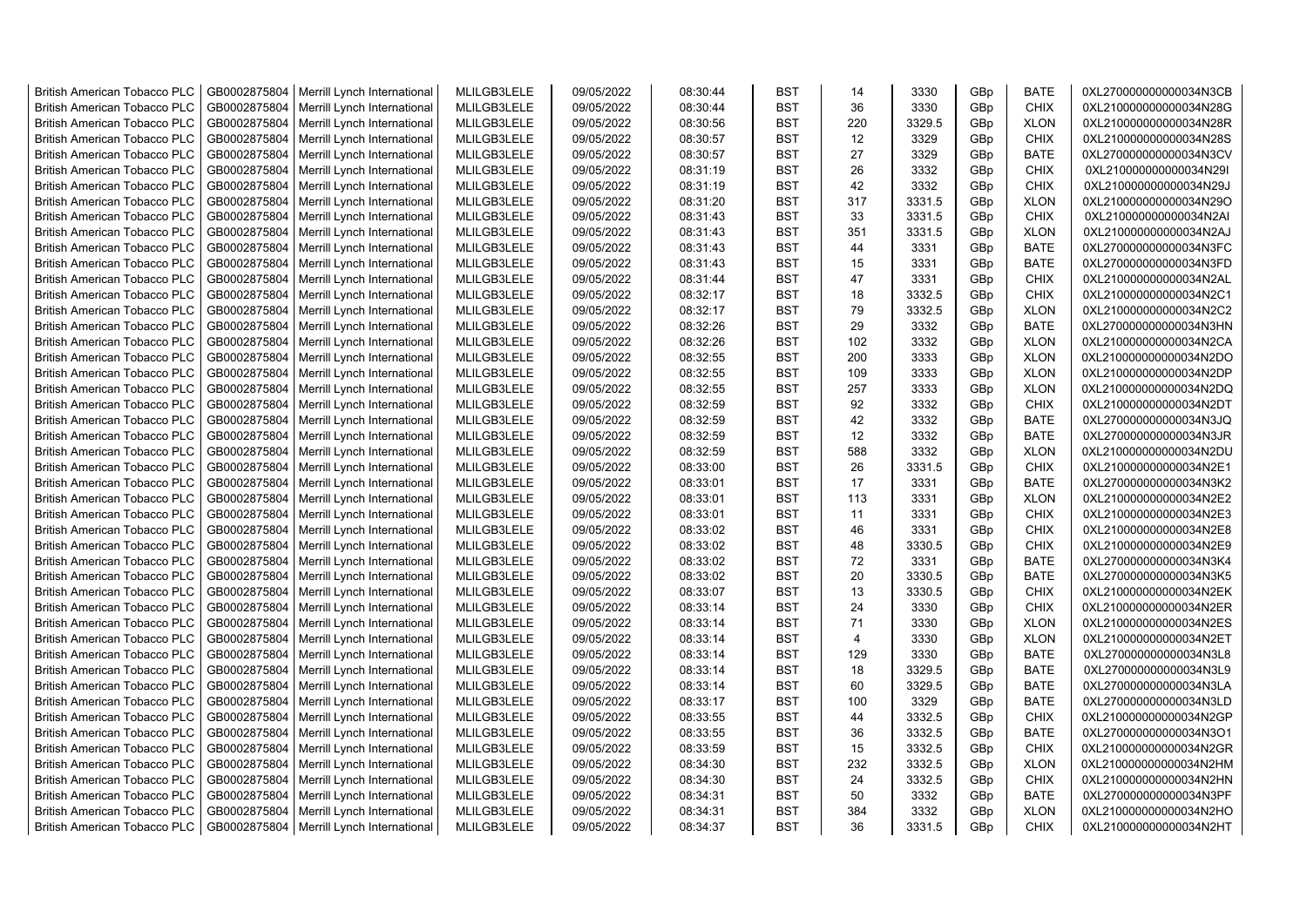| <b>British American Tobacco PLC</b> | GB0002875804 | Merrill Lynch International                | MLILGB3LELE | 09/05/2022 | 08:34:46 | <b>BST</b> | 182            | 3332.5 | GBp             | <b>XLON</b> | 0XL210000000000034N2I9 |
|-------------------------------------|--------------|--------------------------------------------|-------------|------------|----------|------------|----------------|--------|-----------------|-------------|------------------------|
| <b>British American Tobacco PLC</b> | GB0002875804 | Merrill Lynch International                | MLILGB3LELE | 09/05/2022 | 08:35:40 | <b>BST</b> | 100            | 3335   | GBp             | <b>CHIX</b> | 0XL210000000000034N2K6 |
| <b>British American Tobacco PLC</b> | GB0002875804 | Merrill Lynch International                | MLILGB3LELE | 09/05/2022 | 08:35:40 | <b>BST</b> | 411            | 3335   | GBp             | <b>XLON</b> | 0XL210000000000034N2K7 |
| <b>British American Tobacco PLC</b> | GB0002875804 | Merrill Lynch International                | MLILGB3LELE | 09/05/2022 | 08:35:41 | <b>BST</b> | 36             | 3334.5 | GBp             | <b>BATE</b> | 0XL270000000000034N3SE |
| <b>British American Tobacco PLC</b> | GB0002875804 | Merrill Lynch International                | MLILGB3LELE | 09/05/2022 | 08:35:52 | <b>BST</b> | 40             | 3334   | GBp             | <b>CHIX</b> | 0XL210000000000034N2KQ |
| <b>British American Tobacco PLC</b> | GB0002875804 | Merrill Lynch International                | MLILGB3LELE | 09/05/2022 | 08:35:56 | <b>BST</b> | 68             | 3333.5 | GBp             | <b>CHIX</b> | 0XL210000000000034N2LA |
| <b>British American Tobacco PLC</b> | GB0002875804 | Merrill Lynch International                | MLILGB3LELE | 09/05/2022 | 08:35:56 | <b>BST</b> | 248            | 3333.5 | GBp             | <b>XLON</b> | 0XL210000000000034N2LB |
| <b>British American Tobacco PLC</b> | GB0002875804 | Merrill Lynch International                | MLILGB3LELE | 09/05/2022 | 08:36:16 | <b>BST</b> | 39             | 3333.5 | GBp             | <b>CHIX</b> | 0XL210000000000034N2N3 |
| <b>British American Tobacco PLC</b> | GB0002875804 | Merrill Lynch International                | MLILGB3LELE | 09/05/2022 | 08:36:32 | BST        | 315            | 3333   | GBp             | <b>XLON</b> | 0XL210000000000034N2O5 |
| <b>British American Tobacco PLC</b> | GB0002875804 | Merrill Lynch International                | MLILGB3LELE | 09/05/2022 | 08:36:32 | <b>BST</b> | 84             | 3333   | GBp             | <b>BATE</b> | 0XL270000000000034N406 |
| <b>British American Tobacco PLC</b> | GB0002875804 | Merrill Lynch International                | MLILGB3LELE | 09/05/2022 | 08:36:32 | BST        | 324            | 3332.5 | GBp             | <b>XLON</b> | 0XL210000000000034N2O6 |
| <b>British American Tobacco PLC</b> | GB0002875804 | Merrill Lynch International                | MLILGB3LELE | 09/05/2022 | 08:36:52 | <b>BST</b> | 62             | 3333.5 | GBp             | <b>CHIX</b> | 0XL210000000000034N2OU |
| <b>British American Tobacco PLC</b> | GB0002875804 | Merrill Lynch International                | MLILGB3LELE | 09/05/2022 | 08:36:52 | <b>BST</b> | 103            | 3333.5 | GBp             | <b>XLON</b> | 0XL210000000000034N2OV |
| <b>British American Tobacco PLC</b> | GB0002875804 | Merrill Lynch International                | MLILGB3LELE | 09/05/2022 | 08:37:14 | <b>BST</b> | 26             | 3335   | GBp             | <b>XLON</b> | 0XL210000000000034N2Q0 |
| <b>British American Tobacco PLC</b> | GB0002875804 | Merrill Lynch International                | MLILGB3LELE | 09/05/2022 | 08:37:14 | <b>BST</b> | 147            | 3335   | GBp             | <b>XLON</b> | 0XL210000000000034N2Q1 |
| <b>British American Tobacco PLC</b> | GB0002875804 | Merrill Lynch International                | MLILGB3LELE | 09/05/2022 | 08:37:18 | <b>BST</b> | 74             | 3335   | GBp             | <b>CHIX</b> | 0XL210000000000034N2Q9 |
| <b>British American Tobacco PLC</b> | GB0002875804 | Merrill Lynch International                | MLILGB3LELE | 09/05/2022 | 08:37:22 | <b>BST</b> | 52             | 3334.5 | GBp             | <b>BATE</b> | 0XL270000000000034N439 |
| <b>British American Tobacco PLC</b> | GB0002875804 | Merrill Lynch International                | MLILGB3LELE | 09/05/2022 | 08:37:22 | <b>BST</b> | 48             | 3334.5 | GBp             | <b>BATE</b> | 0XL270000000000034N43A |
| <b>British American Tobacco PLC</b> | GB0002875804 | Merrill Lynch International                | MLILGB3LELE | 09/05/2022 | 08:37:22 | <b>BST</b> | 171            | 3334.5 | GBp             | <b>XLON</b> | 0XL210000000000034N2QC |
| <b>British American Tobacco PLC</b> | GB0002875804 | Merrill Lynch International                | MLILGB3LELE | 09/05/2022 | 08:37:26 | <b>BST</b> | 200            | 3334   | GBp             | <b>XLON</b> | 0XL210000000000034N2QF |
| <b>British American Tobacco PLC</b> | GB0002875804 | Merrill Lynch International                | MLILGB3LELE | 09/05/2022 | 08:37:26 | <b>BST</b> | 34             | 3334   | GBp             | <b>CHIX</b> | 0XL210000000000034N2QG |
| <b>British American Tobacco PLC</b> | GB0002875804 | Merrill Lynch International                | MLILGB3LELE | 09/05/2022 | 08:37:28 | <b>BST</b> | 15             | 3333.5 | GBp             | <b>BATE</b> | 0XL270000000000034N43G |
| <b>British American Tobacco PLC</b> | GB0002875804 | Merrill Lynch International                | MLILGB3LELE | 09/05/2022 | 08:37:28 | <b>BST</b> | 53             | 3333.5 | GBp             | <b>BATE</b> | 0XL270000000000034N43H |
| <b>British American Tobacco PLC</b> | GB0002875804 | Merrill Lynch International                | MLILGB3LELE | 09/05/2022 | 08:37:29 | <b>BST</b> | 55             | 3333   | GBp             | <b>CHIX</b> | 0XL210000000000034N2QL |
| <b>British American Tobacco PLC</b> | GB0002875804 | Merrill Lynch International                | MLILGB3LELE | 09/05/2022 | 08:37:29 | <b>BST</b> | 179            | 3333   | GBp             | <b>XLON</b> | 0XL210000000000034N2QM |
| <b>British American Tobacco PLC</b> | GB0002875804 | Merrill Lynch International                | MLILGB3LELE | 09/05/2022 | 08:37:32 | <b>BST</b> | 31             | 3332   | GBp             | <b>CHIX</b> | 0XL210000000000034N2QQ |
| <b>British American Tobacco PLC</b> | GB0002875804 | Merrill Lynch International                | MLILGB3LELE | 09/05/2022 | 08:37:32 | <b>BST</b> | 97             | 3332.5 | GBp             | <b>XLON</b> | 0XL210000000000034N2QR |
| <b>British American Tobacco PLC</b> | GB0002875804 | Merrill Lynch International                | MLILGB3LELE | 09/05/2022 | 08:37:33 | <b>BST</b> | $\overline{7}$ | 3332   | GBp             | <b>BATE</b> | 0XL270000000000034N43M |
| <b>British American Tobacco PLC</b> | GB0002875804 | Merrill Lynch International                | MLILGB3LELE | 09/05/2022 | 08:37:33 | BST        | 11             | 3332   | GBp             | <b>BATE</b> | 0XL270000000000034N43N |
| <b>British American Tobacco PLC</b> | GB0002875804 | Merrill Lynch International                | MLILGB3LELE | 09/05/2022 | 08:37:33 | <b>BST</b> | 20             | 3332   | GBp             | <b>BATE</b> | 0XL270000000000034N43O |
| <b>British American Tobacco PLC</b> | GB0002875804 | Merrill Lynch International                | MLILGB3LELE | 09/05/2022 | 08:37:33 | <b>BST</b> | 46             | 3332   | GBp             | <b>BATE</b> | 0XL270000000000034N43P |
| <b>British American Tobacco PLC</b> | GB0002875804 | Merrill Lynch International                | MLILGB3LELE | 09/05/2022 | 08:37:37 | <b>BST</b> | 26             | 3331.5 | GBp             | <b>BATE</b> | 0XL270000000000034N43R |
| <b>British American Tobacco PLC</b> | GB0002875804 | Merrill Lynch International                | MLILGB3LELE | 09/05/2022 | 08:37:37 | <b>BST</b> | 16             | 3331   | GBp             | <b>BATE</b> | 0XL270000000000034N43S |
| <b>British American Tobacco PLC</b> | GB0002875804 | Merrill Lynch International                | MLILGB3LELE | 09/05/2022 | 08:37:37 | BST        | 24             | 3331.5 | GBp             | <b>CHIX</b> | 0XL210000000000034N2QV |
| <b>British American Tobacco PLC</b> | GB0002875804 | Merrill Lynch International                | MLILGB3LELE | 09/05/2022 | 08:37:42 | <b>BST</b> | 75             | 3331.5 | GBp             | <b>XLON</b> | 0XL210000000000034N2R6 |
| <b>British American Tobacco PLC</b> | GB0002875804 | Merrill Lynch International                | MLILGB3LELE | 09/05/2022 | 08:38:01 | <b>BST</b> | 165            | 3331.5 | GBp             | <b>XLON</b> | 0XL210000000000034N2S0 |
| <b>British American Tobacco PLC</b> | GB0002875804 | Merrill Lynch International                | MLILGB3LELE | 09/05/2022 | 08:38:23 | <b>BST</b> | 61             | 3332   | GBp             | <b>CHIX</b> | 0XL210000000000034N2T7 |
| <b>British American Tobacco PLC</b> | GB0002875804 | Merrill Lynch International                | MLILGB3LELE | 09/05/2022 | 08:38:23 | <b>BST</b> | 15             | 3331.5 | GBp             | <b>BATE</b> | 0XL270000000000034N45U |
| <b>British American Tobacco PLC</b> | GB0002875804 | Merrill Lynch International                | MLILGB3LELE | 09/05/2022 | 08:38:23 | <b>BST</b> | 12             | 3331   | GBp             | <b>XLON</b> | 0XL210000000000034N2T8 |
| <b>British American Tobacco PLC</b> | GB0002875804 | Merrill Lynch International                | MLILGB3LELE | 09/05/2022 | 08:38:54 | <b>BST</b> | 21             | 3333   | GBp             | <b>CHIX</b> | 0XL210000000000034N2UA |
| <b>British American Tobacco PLC</b> | GB0002875804 | Merrill Lynch International                | MLILGB3LELE | 09/05/2022 | 08:38:55 | <b>BST</b> | 43             | 3333   | GBp             | <b>CHIX</b> | 0XL210000000000034N2UD |
| <b>British American Tobacco PLC</b> | GB0002875804 | Merrill Lynch International                | MLILGB3LELE | 09/05/2022 | 08:39:18 | <b>BST</b> | 49             | 3334   | GBp             | <b>CHIX</b> | 0XL210000000000034N2V6 |
| <b>British American Tobacco PLC</b> | GB0002875804 | Merrill Lynch International                | MLILGB3LELE | 09/05/2022 | 08:39:18 | <b>BST</b> | 114            | 3333.5 | GBp             | <b>XLON</b> | 0XL210000000000034N2V7 |
| <b>British American Tobacco PLC</b> | GB0002875804 | Merrill Lynch International                | MLILGB3LELE | 09/05/2022 | 08:39:18 | <b>BST</b> | 22             | 3334   | GBp             | <b>BATE</b> | 0XL270000000000034N48K |
| <b>British American Tobacco PLC</b> | GB0002875804 | Merrill Lynch International                | MLILGB3LELE | 09/05/2022 | 08:39:19 | <b>BST</b> | 138            | 3333   | GBp             | <b>XLON</b> | 0XL210000000000034N2V9 |
| <b>British American Tobacco PLC</b> | GB0002875804 | Merrill Lynch International                | MLILGB3LELE | 09/05/2022 | 08:39:52 | <b>BST</b> | 26             | 3334   | GBp             | <b>BATE</b> | 0XL270000000000034N4A4 |
| <b>British American Tobacco PLC</b> | GB0002875804 | Merrill Lynch International                | MLILGB3LELE | 09/05/2022 | 08:39:52 | <b>BST</b> | 73             | 3334   | GBp             | <b>CHIX</b> | 0XL210000000000034N30H |
| <b>British American Tobacco PLC</b> |              | GB0002875804   Merrill Lynch International | MLILGB3LELE | 09/05/2022 | 08:39:52 | <b>BST</b> | 382            | 3334   | GB <sub>p</sub> | <b>XLON</b> | 0XL210000000000034N30I |
|                                     |              |                                            |             |            |          |            |                |        |                 |             |                        |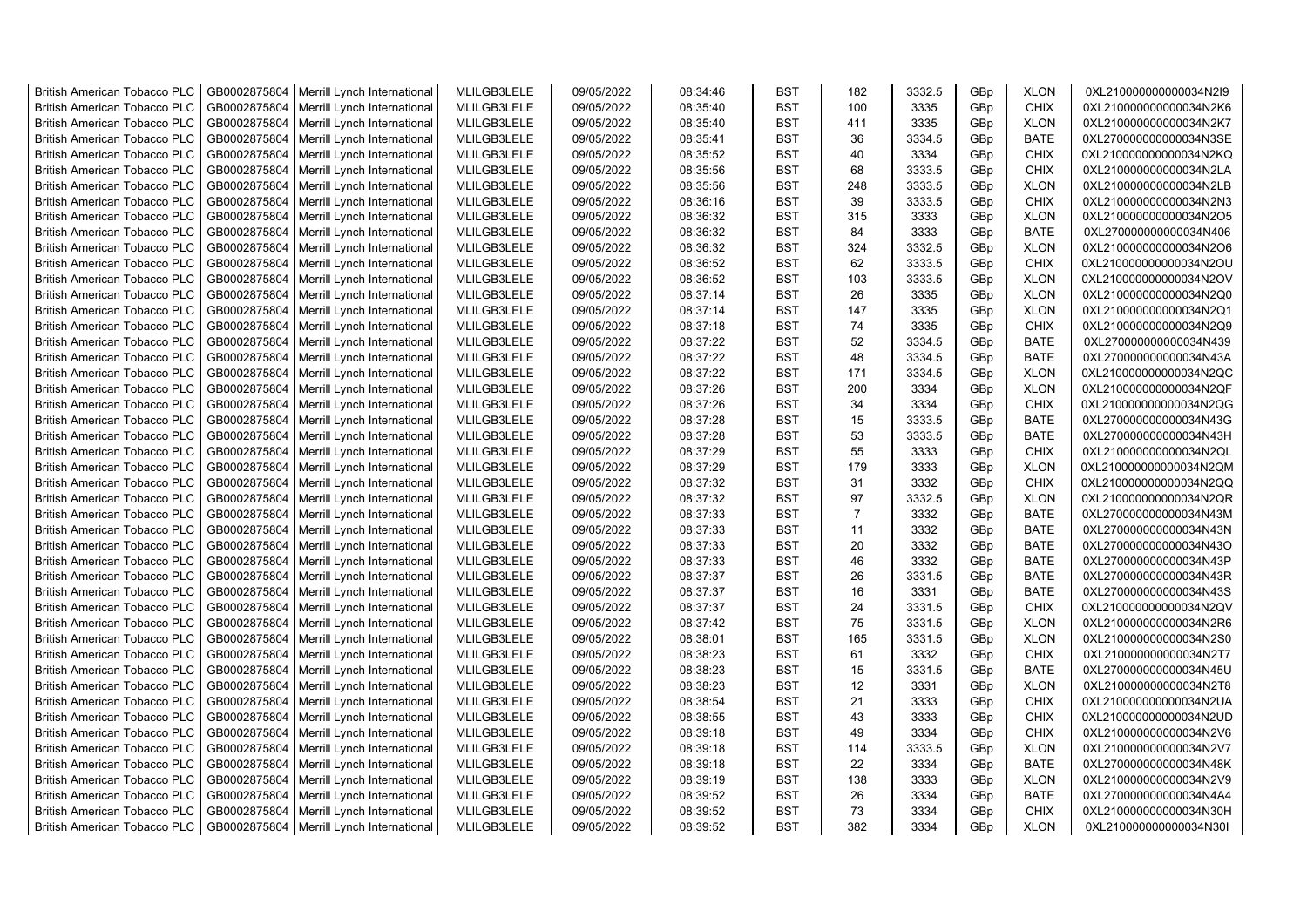| <b>British American Tobacco PLC</b> | GB0002875804 | Merrill Lynch International                                | MLILGB3LELE | 09/05/2022 | 08:39:52 | <b>BST</b> | 220 | 3333.5 | GBp             | <b>XLON</b> | 0XL210000000000034N30L                           |
|-------------------------------------|--------------|------------------------------------------------------------|-------------|------------|----------|------------|-----|--------|-----------------|-------------|--------------------------------------------------|
| <b>British American Tobacco PLC</b> | GB0002875804 | Merrill Lynch International                                | MLILGB3LELE | 09/05/2022 | 08:40:08 | <b>BST</b> | 31  | 3332.5 | GBp             | <b>CHIX</b> | 0XL210000000000034N31A                           |
| <b>British American Tobacco PLC</b> | GB0002875804 | Merrill Lynch International                                | MLILGB3LELE | 09/05/2022 | 08:40:08 | <b>BST</b> | 247 | 3332.5 | GBp             | <b>XLON</b> | 0XL210000000000034N31B                           |
| <b>British American Tobacco PLC</b> | GB0002875804 | Merrill Lynch International                                | MLILGB3LELE | 09/05/2022 | 08:40:08 | <b>BST</b> | 19  | 3332.5 | GBp             | <b>CHIX</b> | 0XL210000000000034N31C                           |
| <b>British American Tobacco PLC</b> | GB0002875804 | Merrill Lynch International                                | MLILGB3LELE | 09/05/2022 | 08:40:25 | <b>BST</b> | 19  | 3333.5 | GBp             | <b>BATE</b> | 0XL270000000000034N4BC                           |
| <b>British American Tobacco PLC</b> | GB0002875804 | Merrill Lynch International                                | MLILGB3LELE | 09/05/2022 | 08:40:25 | <b>BST</b> | 56  | 3333.5 | GBp             | <b>CHIX</b> | 0XL210000000000034N32A                           |
| <b>British American Tobacco PLC</b> | GB0002875804 | Merrill Lynch International                                | MLILGB3LELE | 09/05/2022 | 08:40:25 | BST        | 195 | 3333.5 | GBp             | <b>XLON</b> | 0XL210000000000034N32B                           |
| <b>British American Tobacco PLC</b> | GB0002875804 | Merrill Lynch International                                | MLILGB3LELE | 09/05/2022 | 08:41:08 | <b>BST</b> | 85  | 3334   | GBp             | <b>CHIX</b> | 0XL210000000000034N34D                           |
| <b>British American Tobacco PLC</b> | GB0002875804 | Merrill Lynch International                                | MLILGB3LELE | 09/05/2022 | 08:41:08 | <b>BST</b> | 227 | 3333   | GBp             | <b>XLON</b> | 0XL210000000000034N34J                           |
| <b>British American Tobacco PLC</b> | GB0002875804 | Merrill Lynch International                                | MLILGB3LELE | 09/05/2022 | 08:41:08 | BST        | 30  | 3333   | GBp             | <b>CHIX</b> | 0XL210000000000034N34L                           |
| <b>British American Tobacco PLC</b> | GB0002875804 | Merrill Lynch International                                | MLILGB3LELE | 09/05/2022 | 08:41:20 | <b>BST</b> | 152 | 3332.5 | GBp             | <b>XLON</b> | 0XL210000000000034N35H                           |
| <b>British American Tobacco PLC</b> | GB0002875804 | Merrill Lynch International                                | MLILGB3LELE | 09/05/2022 | 08:41:26 | <b>BST</b> | 55  | 3332   | GBp             | <b>CHIX</b> | 0XL210000000000034N35J                           |
| <b>British American Tobacco PLC</b> | GB0002875804 | Merrill Lynch International                                | MLILGB3LELE | 09/05/2022 | 08:41:26 | <b>BST</b> | 221 | 3332   | GBp             | <b>XLON</b> | 0XL210000000000034N35K                           |
| <b>British American Tobacco PLC</b> | GB0002875804 | Merrill Lynch International                                | MLILGB3LELE | 09/05/2022 | 08:41:35 | <b>BST</b> | 19  | 3331.5 | GBp             | <b>BATE</b> | 0XL270000000000034N4EN                           |
|                                     |              |                                                            |             |            |          | <b>BST</b> | 48  | 3331.5 |                 | <b>CHIX</b> |                                                  |
| <b>British American Tobacco PLC</b> | GB0002875804 | Merrill Lynch International                                | MLILGB3LELE | 09/05/2022 | 08:41:35 |            |     |        | GBp             |             | 0XL210000000000034N35U                           |
| <b>British American Tobacco PLC</b> | GB0002875804 | Merrill Lynch International                                | MLILGB3LELE | 09/05/2022 | 08:41:35 | BST        | 175 | 3331.5 | GBp             | <b>XLON</b> | 0XL210000000000034N35V                           |
| <b>British American Tobacco PLC</b> | GB0002875804 | Merrill Lynch International                                | MLILGB3LELE | 09/05/2022 | 08:42:00 | BST        | 260 | 3334.5 | GBp             | <b>XLON</b> | 0XL210000000000034N36L                           |
| <b>British American Tobacco PLC</b> | GB0002875804 | Merrill Lynch International                                | MLILGB3LELE | 09/05/2022 | 08:42:29 | BST        | 12  | 3334.5 | GBp             | <b>CHIX</b> | 0XL210000000000034N37U                           |
| <b>British American Tobacco PLC</b> | GB0002875804 | Merrill Lynch International                                | MLILGB3LELE | 09/05/2022 | 08:42:29 | <b>BST</b> | 48  | 3334.5 | GBp             | <b>CHIX</b> | 0XL210000000000034N37V                           |
| <b>British American Tobacco PLC</b> | GB0002875804 | Merrill Lynch International                                | MLILGB3LELE | 09/05/2022 | 08:42:30 | <b>BST</b> | 19  | 3334   | GBp             | <b>CHIX</b> | 0XL210000000000034N381                           |
| <b>British American Tobacco PLC</b> | GB0002875804 | Merrill Lynch International                                | MLILGB3LELE | 09/05/2022 | 08:42:30 | <b>BST</b> | 220 | 3334   | GBp             | <b>XLON</b> | 0XL210000000000034N382                           |
| <b>British American Tobacco PLC</b> | GB0002875804 | Merrill Lynch International                                | MLILGB3LELE | 09/05/2022 | 08:42:30 | <b>BST</b> | 26  | 3333.5 | GBp             | <b>BATE</b> | 0XL270000000000034N4HE                           |
| <b>British American Tobacco PLC</b> | GB0002875804 | Merrill Lynch International                                | MLILGB3LELE | 09/05/2022 | 08:42:30 | <b>BST</b> | 97  | 3333.5 | GBp             | <b>XLON</b> | 0XL210000000000034N385                           |
| <b>British American Tobacco PLC</b> | GB0002875804 | Merrill Lynch International                                | MLILGB3LELE | 09/05/2022 | 08:43:12 | <b>BST</b> | 69  | 3334   | GBp             | <b>CHIX</b> | 0XL210000000000034N39F                           |
| <b>British American Tobacco PLC</b> | GB0002875804 | Merrill Lynch International                                | MLILGB3LELE | 09/05/2022 | 08:43:12 | <b>BST</b> | 251 | 3334   | GBp             | <b>XLON</b> | 0XL210000000000034N39G                           |
| <b>British American Tobacco PLC</b> | GB0002875804 | Merrill Lynch International                                | MLILGB3LELE | 09/05/2022 | 08:43:22 | BST        | 105 | 3333.5 | GBp             | <b>XLON</b> | 0XL210000000000034N39R                           |
| <b>British American Tobacco PLC</b> | GB0002875804 | Merrill Lynch International                                | MLILGB3LELE | 09/05/2022 | 08:43:23 | <b>BST</b> | 25  | 3333   | GBp             | <b>BATE</b> | 0XL270000000000034N4K1                           |
| <b>British American Tobacco PLC</b> | GB0002875804 | Merrill Lynch International                                | MLILGB3LELE | 09/05/2022 | 08:43:23 | <b>BST</b> | 524 | 3333   | GBp             | <b>XLON</b> | 0XL210000000000034N39T                           |
| <b>British American Tobacco PLC</b> | GB0002875804 | Merrill Lynch International                                | MLILGB3LELE | 09/05/2022 | 08:43:23 | <b>BST</b> | 129 | 3333   | GBp             | <b>XLON</b> | 0XL210000000000034N39U                           |
| <b>British American Tobacco PLC</b> | GB0002875804 | Merrill Lynch International                                | MLILGB3LELE | 09/05/2022 | 08:43:23 | <b>BST</b> | 5   | 3333   | GBp             | <b>BATE</b> | 0XL270000000000034N4K2                           |
| <b>British American Tobacco PLC</b> | GB0002875804 | Merrill Lynch International                                | MLILGB3LELE | 09/05/2022 | 08:43:23 | <b>BST</b> | 86  | 3333   | GBp             | <b>CHIX</b> | 0XL210000000000034N39V                           |
| <b>British American Tobacco PLC</b> | GB0002875804 | Merrill Lynch International                                | MLILGB3LELE | 09/05/2022 | 08:43:25 | <b>BST</b> | 15  | 3332.5 | GBp             | <b>CHIX</b> | 0XL210000000000034N3A0                           |
| <b>British American Tobacco PLC</b> | GB0002875804 | Merrill Lynch International                                | MLILGB3LELE | 09/05/2022 | 08:43:25 | <b>BST</b> | 3   | 3332.5 | GBp             | <b>CHIX</b> | 0XL210000000000034N3A1                           |
| <b>British American Tobacco PLC</b> | GB0002875804 | Merrill Lynch International                                | MLILGB3LELE | 09/05/2022 | 08:43:25 | BST        | 71  | 3332.5 | GBp             | <b>XLON</b> | 0XL210000000000034N3A2                           |
| <b>British American Tobacco PLC</b> | GB0002875804 | Merrill Lynch International                                | MLILGB3LELE | 09/05/2022 | 08:43:25 | <b>BST</b> | 11  | 3332.5 | GBp             | <b>XLON</b> | 0XL210000000000034N3A3                           |
| <b>British American Tobacco PLC</b> | GB0002875804 | Merrill Lynch International                                | MLILGB3LELE | 09/05/2022 | 08:43:25 | <b>BST</b> | 12  | 3332   | GBp             | <b>CHIX</b> | 0XL210000000000034N3A4                           |
| <b>British American Tobacco PLC</b> | GB0002875804 | Merrill Lynch International                                | MLILGB3LELE | 09/05/2022 | 08:43:25 | <b>BST</b> | 45  | 3332   | GBp             | <b>CHIX</b> | 0XL210000000000034N3A5                           |
| <b>British American Tobacco PLC</b> | GB0002875804 | Merrill Lynch International                                | MLILGB3LELE | 09/05/2022 | 08:43:37 | <b>BST</b> | 25  | 3332.5 | GBp             | <b>CHIX</b> | 0XL210000000000034N3AR                           |
| <b>British American Tobacco PLC</b> | GB0002875804 | Merrill Lynch International                                | MLILGB3LELE | 09/05/2022 | 08:43:38 | <b>BST</b> | 142 | 3332   | GBp             | <b>XLON</b> | 0XL210000000000034N3AU                           |
| <b>British American Tobacco PLC</b> | GB0002875804 | Merrill Lynch International                                | MLILGB3LELE | 09/05/2022 | 08:44:00 | <b>BST</b> | 98  | 3331.5 | GBp             | <b>XLON</b> | 0XL210000000000034N3BP                           |
| <b>British American Tobacco PLC</b> | GB0002875804 | Merrill Lynch International                                | MLILGB3LELE | 09/05/2022 | 08:44:04 | BST        | 38  | 3331   | GBp             | <b>BATE</b> | 0XL270000000000034N4LS                           |
| <b>British American Tobacco PLC</b> | GB0002875804 | Merrill Lynch International                                | MLILGB3LELE | 09/05/2022 | 08:44:04 | <b>BST</b> | 31  | 3331   | GBp             | <b>CHIX</b> | 0XL210000000000034N3C1                           |
| <b>British American Tobacco PLC</b> | GB0002875804 | Merrill Lynch International                                | MLILGB3LELE | 09/05/2022 | 08:44:04 | <b>BST</b> | 121 | 3331   | GBp             | <b>XLON</b> | 0XL210000000000034N3C2                           |
| <b>British American Tobacco PLC</b> | GB0002875804 | Merrill Lynch International                                | MLILGB3LELE | 09/05/2022 | 08:44:32 | <b>BST</b> | 103 | 3331.5 | GBp             | <b>XLON</b> |                                                  |
| <b>British American Tobacco PLC</b> | GB0002875804 |                                                            | MLILGB3LELE | 09/05/2022 | 08:44:32 | <b>BST</b> | 29  | 3331.5 | GBp             | <b>XLON</b> | 0XL210000000000034N3D7<br>0XL210000000000034N3D8 |
| <b>British American Tobacco PLC</b> | GB0002875804 | Merrill Lynch International<br>Merrill Lynch International | MLILGB3LELE | 09/05/2022 | 08:44:57 | <b>BST</b> | 112 | 3331   | GBp             | <b>XLON</b> | 0XL210000000000034N3E2                           |
|                                     |              |                                                            |             |            |          |            |     |        |                 |             |                                                  |
| <b>British American Tobacco PLC</b> | GB0002875804 | Merrill Lynch International                                | MLILGB3LELE | 09/05/2022 | 08:45:25 | <b>BST</b> | 103 | 3332   | GBp             | <b>CHIX</b> | 0XL210000000000034N3F5                           |
| <b>British American Tobacco PLC</b> |              | GB0002875804   Merrill Lynch International                 | MLILGB3LELE | 09/05/2022 | 08:45:25 | <b>BST</b> | 62  | 3331.5 | GB <sub>p</sub> | <b>CHIX</b> | 0XL210000000000034N3F6                           |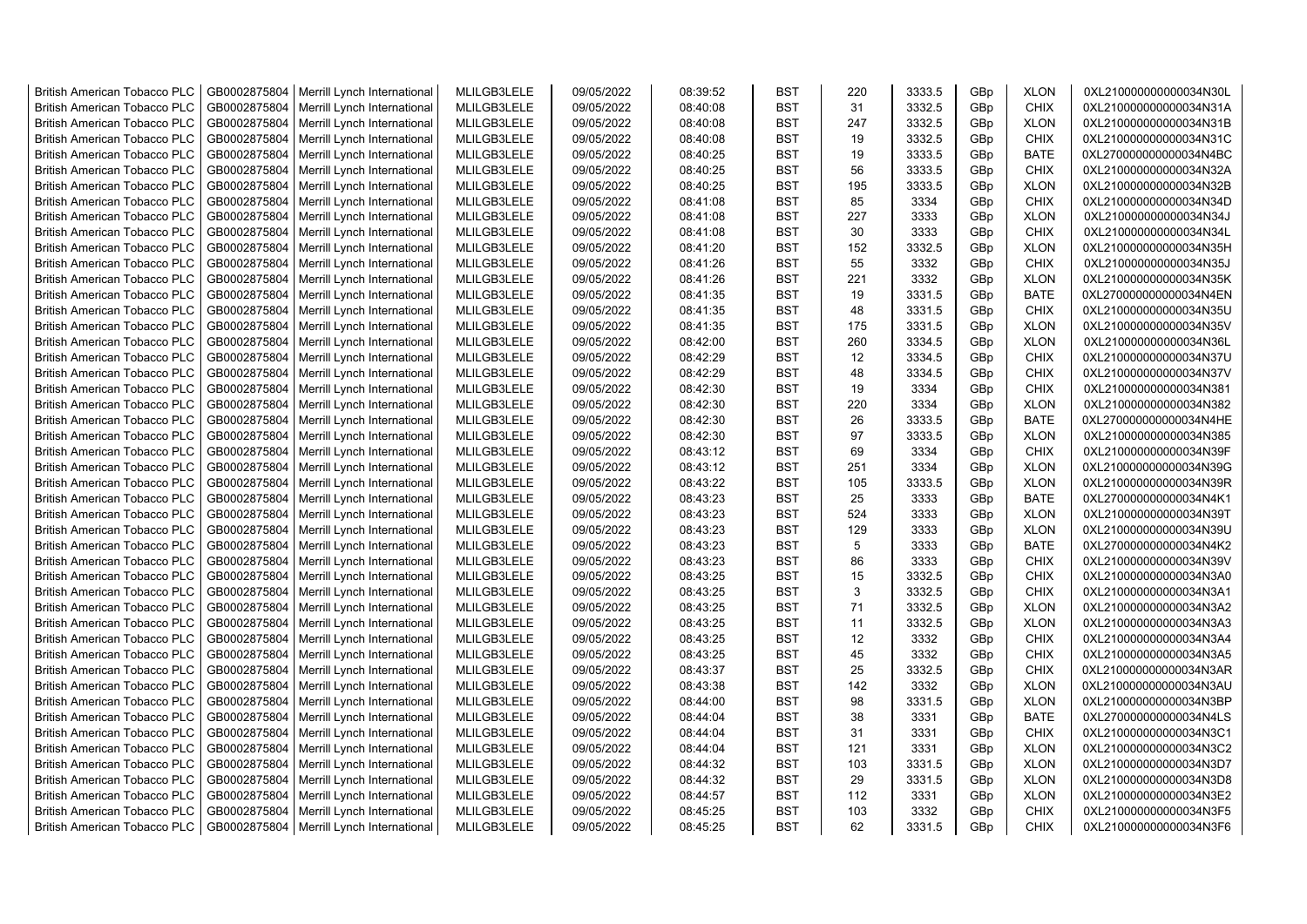| <b>British American Tobacco PLC</b> | GB0002875804 | Merrill Lynch International                | MLILGB3LELE | 09/05/2022 | 08:45:25 | <b>BST</b> | 11  | 3331.5 | GBp             | <b>CHIX</b> | 0XL210000000000034N3F7 |
|-------------------------------------|--------------|--------------------------------------------|-------------|------------|----------|------------|-----|--------|-----------------|-------------|------------------------|
| <b>British American Tobacco PLC</b> | GB0002875804 | Merrill Lynch International                | MLILGB3LELE | 09/05/2022 | 08:45:54 | <b>BST</b> | 12  | 3331   | GBp             | <b>CHIX</b> | 0XL210000000000034N3FR |
| <b>British American Tobacco PLC</b> | GB0002875804 | Merrill Lynch International                | MLILGB3LELE | 09/05/2022 | 08:47:09 | <b>BST</b> | 558 | 3333   | GBp             | <b>XLON</b> | 0XL210000000000034N3JU |
| <b>British American Tobacco PLC</b> | GB0002875804 | Merrill Lynch International                | MLILGB3LELE | 09/05/2022 | 08:48:16 | <b>BST</b> | 905 | 3333   | GBp             | <b>XLON</b> | 0XL210000000000034N3MA |
| <b>British American Tobacco PLC</b> | GB0002875804 | Merrill Lynch International                | MLILGB3LELE | 09/05/2022 | 08:48:16 | <b>BST</b> | 702 | 3333   | GBp             | <b>XLON</b> | 0XL210000000000034N3MB |
| <b>British American Tobacco PLC</b> | GB0002875804 | Merrill Lynch International                | MLILGB3LELE | 09/05/2022 | 08:48:21 | <b>BST</b> | 27  | 3333   | GBp             | <b>BATE</b> | 0XL270000000000034N516 |
| British American Tobacco PLC        | GB0002875804 | Merrill Lynch International                | MLILGB3LELE | 09/05/2022 | 08:48:21 | <b>BST</b> | 100 | 3333   | GBp             | <b>CHIX</b> | 0XL210000000000034N3MJ |
| <b>British American Tobacco PLC</b> | GB0002875804 | Merrill Lynch International                | MLILGB3LELE | 09/05/2022 | 08:48:22 | <b>BST</b> | 46  | 3332.5 | GBp             | <b>CHIX</b> | 0XL210000000000034N3ML |
| <b>British American Tobacco PLC</b> | GB0002875804 | Merrill Lynch International                | MLILGB3LELE | 09/05/2022 | 08:48:22 | <b>BST</b> | 658 | 3332.5 | GBp             | <b>XLON</b> | 0XL210000000000034N3MM |
| <b>British American Tobacco PLC</b> | GB0002875804 | Merrill Lynch International                | MLILGB3LELE | 09/05/2022 | 08:48:24 | <b>BST</b> | 213 | 3332   | GBp             | <b>CHIX</b> | 0XL210000000000034N3MO |
| <b>British American Tobacco PLC</b> | GB0002875804 | Merrill Lynch International                | MLILGB3LELE | 09/05/2022 | 08:48:24 | <b>BST</b> | 35  | 3332   | GBp             | <b>BATE</b> | 0XL270000000000034N51C |
| <b>British American Tobacco PLC</b> | GB0002875804 | Merrill Lynch International                | MLILGB3LELE | 09/05/2022 | 08:48:24 | <b>BST</b> | 54  | 3332   | GBp             | <b>CHIX</b> | 0XL210000000000034N3MP |
| <b>British American Tobacco PLC</b> | GB0002875804 | Merrill Lynch International                | MLILGB3LELE | 09/05/2022 | 08:48:26 | <b>BST</b> | 89  | 3331   | GBp             | <b>XLON</b> | 0XL210000000000034N3N3 |
| <b>British American Tobacco PLC</b> | GB0002875804 | Merrill Lynch International                | MLILGB3LELE | 09/05/2022 | 08:48:31 | <b>BST</b> | 13  | 3331   | GBp             | <b>CHIX</b> | 0XL210000000000034N3N6 |
| <b>British American Tobacco PLC</b> | GB0002875804 | Merrill Lynch International                | MLILGB3LELE | 09/05/2022 | 08:48:36 | <b>BST</b> | 26  | 3330.5 | GBp             | BATE        | 0XL270000000000034N51Q |
| <b>British American Tobacco PLC</b> | GB0002875804 | Merrill Lynch International                | MLILGB3LELE | 09/05/2022 | 08:48:36 | <b>BST</b> | 60  | 3330.5 | GBp             | <b>CHIX</b> | 0XL210000000000034N3NA |
| <b>British American Tobacco PLC</b> | GB0002875804 | Merrill Lynch International                | MLILGB3LELE | 09/05/2022 | 08:48:49 | <b>BST</b> | 16  | 3329.5 | GBp             | <b>BATE</b> | 0XL270000000000034N52E |
| <b>British American Tobacco PLC</b> | GB0002875804 | Merrill Lynch International                | MLILGB3LELE | 09/05/2022 | 08:48:49 | <b>BST</b> | 13  | 3330   | GBp             | <b>BATE</b> | 0XL270000000000034N52F |
| <b>British American Tobacco PLC</b> | GB0002875804 | Merrill Lynch International                | MLILGB3LELE | 09/05/2022 | 08:48:49 | <b>BST</b> | 35  | 3330   | GBp             | <b>CHIX</b> | 0XL210000000000034N3NE |
| <b>British American Tobacco PLC</b> | GB0002875804 | Merrill Lynch International                | MLILGB3LELE | 09/05/2022 | 08:48:49 | <b>BST</b> | 17  | 3329.5 | GBp             | <b>CHIX</b> | 0XL210000000000034N3NF |
| <b>British American Tobacco PLC</b> | GB0002875804 | Merrill Lynch International                | MLILGB3LELE | 09/05/2022 | 08:48:49 | <b>BST</b> | 158 | 3330   | GBp             | <b>XLON</b> | 0XL210000000000034N3NG |
| <b>British American Tobacco PLC</b> | GB0002875804 | Merrill Lynch International                | MLILGB3LELE | 09/05/2022 | 08:48:50 | <b>BST</b> | 32  | 3328.5 | GBp             | <b>CHIX</b> | 0XL210000000000034N3NH |
| <b>British American Tobacco PLC</b> | GB0002875804 | Merrill Lynch International                | MLILGB3LELE | 09/05/2022 | 08:51:00 | <b>BST</b> | 704 | 3332.5 | GBp             | <b>XLON</b> | 0XL210000000000034N3R5 |
| <b>British American Tobacco PLC</b> | GB0002875804 | Merrill Lynch International                | MLILGB3LELE | 09/05/2022 | 08:51:00 | <b>BST</b> | 69  | 3332   | GBp             | <b>BATE</b> | 0XL270000000000034N57D |
| <b>British American Tobacco PLC</b> | GB0002875804 | Merrill Lynch International                | MLILGB3LELE | 09/05/2022 | 08:51:00 | <b>BST</b> | 60  | 3332   | GBp             | <b>CHIX</b> | 0XL210000000000034N3R6 |
| <b>British American Tobacco PLC</b> | GB0002875804 | Merrill Lynch International                | MLILGB3LELE | 09/05/2022 | 08:51:00 | <b>BST</b> | 36  | 3332   | GBp             | <b>CHIX</b> | 0XL210000000000034N3R7 |
| <b>British American Tobacco PLC</b> | GB0002875804 | Merrill Lynch International                | MLILGB3LELE | 09/05/2022 | 08:51:00 | <b>BST</b> | 13  | 3332   | GBp             | <b>CHIX</b> | 0XL210000000000034N3R8 |
| <b>British American Tobacco PLC</b> | GB0002875804 | Merrill Lynch International                | MLILGB3LELE | 09/05/2022 | 08:51:01 | <b>BST</b> | 58  | 3331.5 | GBp             | BATE        | 0XL270000000000034N57F |
| <b>British American Tobacco PLC</b> | GB0002875804 | Merrill Lynch International                | MLILGB3LELE | 09/05/2022 | 08:51:01 | <b>BST</b> | 105 | 3331.5 | GBp             | <b>XLON</b> | 0XL210000000000034N3RD |
| <b>British American Tobacco PLC</b> | GB0002875804 | Merrill Lynch International                | MLILGB3LELE | 09/05/2022 | 08:51:01 | <b>BST</b> | 72  | 3331.5 | GBp             | <b>XLON</b> | 0XL210000000000034N3RE |
| <b>British American Tobacco PLC</b> | GB0002875804 | Merrill Lynch International                | MLILGB3LELE | 09/05/2022 | 08:51:01 | <b>BST</b> | 105 | 3331.5 | GBp             | <b>XLON</b> | 0XL210000000000034N3RF |
| <b>British American Tobacco PLC</b> | GB0002875804 | Merrill Lynch International                | MLILGB3LELE | 09/05/2022 | 08:51:01 | <b>BST</b> | 85  | 3331.5 | GBp             | <b>CHIX</b> | 0XL210000000000034N3RG |
| <b>British American Tobacco PLC</b> | GB0002875804 | Merrill Lynch International                | MLILGB3LELE | 09/05/2022 | 08:51:20 | <b>BST</b> | 300 | 3331.5 | GBp             | <b>XLON</b> | 0XL210000000000034N3SA |
| <b>British American Tobacco PLC</b> | GB0002875804 | Merrill Lynch International                | MLILGB3LELE | 09/05/2022 | 08:51:43 | <b>BST</b> | 19  | 3331   | GBp             | <b>BATE</b> | 0XL270000000000034N590 |
| <b>British American Tobacco PLC</b> | GB0002875804 | Merrill Lynch International                | MLILGB3LELE | 09/05/2022 | 08:51:43 | <b>BST</b> | 78  | 3331   | GBp             | <b>CHIX</b> | 0XL210000000000034N3ST |
| <b>British American Tobacco PLC</b> | GB0002875804 | Merrill Lynch International                | MLILGB3LELE | 09/05/2022 | 08:51:43 | <b>BST</b> | 36  | 3330.5 | GBp             | <b>CHIX</b> | 0XL210000000000034N3SU |
| <b>British American Tobacco PLC</b> | GB0002875804 | Merrill Lynch International                | MLILGB3LELE | 09/05/2022 | 08:51:43 | <b>BST</b> | 82  | 3330.5 | GBp             | <b>BATE</b> | 0XL270000000000034N591 |
| <b>British American Tobacco PLC</b> | GB0002875804 | Merrill Lynch International                | MLILGB3LELE | 09/05/2022 | 08:51:43 | <b>BST</b> | 364 | 3330.5 | GBp             | <b>XLON</b> | 0XL210000000000034N3SV |
| <b>British American Tobacco PLC</b> | GB0002875804 | Merrill Lynch International                | MLILGB3LELE | 09/05/2022 | 08:51:44 | <b>BST</b> | 79  | 3330   | GBp             | <b>BATE</b> | 0XL270000000000034N595 |
| <b>British American Tobacco PLC</b> | GB0002875804 | Merrill Lynch International                | MLILGB3LELE | 09/05/2022 | 08:51:44 | <b>BST</b> | 377 | 3330   | GBp             | <b>XLON</b> | 0XL210000000000034N3T3 |
| <b>British American Tobacco PLC</b> | GB0002875804 | Merrill Lynch International                | MLILGB3LELE | 09/05/2022 | 08:51:44 | <b>BST</b> | 56  | 3329.5 | GBp             | <b>CHIX</b> | 0XL210000000000034N3T4 |
| <b>British American Tobacco PLC</b> | GB0002875804 | Merrill Lynch International                | MLILGB3LELE | 09/05/2022 | 08:51:52 | <b>BST</b> | 44  | 3329   | GBp             | <b>CHIX</b> | 0XL210000000000034N3TH |
| <b>British American Tobacco PLC</b> | GB0002875804 | Merrill Lynch International                | MLILGB3LELE | 09/05/2022 | 08:53:00 | <b>BST</b> | 72  | 3334   | GBp             | <b>CHIX</b> | 0XL210000000000034N407 |
| <b>British American Tobacco PLC</b> | GB0002875804 | Merrill Lynch International                | MLILGB3LELE | 09/05/2022 | 08:53:00 | <b>BST</b> | 55  | 3334   | GBp             | <b>BATE</b> | 0XL270000000000034N5CE |
| <b>British American Tobacco PLC</b> | GB0002875804 | Merrill Lynch International                | MLILGB3LELE | 09/05/2022 | 08:53:00 | <b>BST</b> | 265 | 3334   | GBp             | <b>XLON</b> | 0XL210000000000034N408 |
| <b>British American Tobacco PLC</b> | GB0002875804 | Merrill Lynch International                | MLILGB3LELE | 09/05/2022 | 08:53:05 | <b>BST</b> | 72  | 3335   | GBp             | <b>CHIX</b> | 0XL210000000000034N40E |
| <b>British American Tobacco PLC</b> | GB0002875804 | Merrill Lynch International                | MLILGB3LELE | 09/05/2022 | 08:53:05 | <b>BST</b> | 250 | 3335   | GBp             | <b>XLON</b> | 0XL210000000000034N40F |
| <b>British American Tobacco PLC</b> |              | GB0002875804   Merrill Lynch International | MLILGB3LELE | 09/05/2022 | 08:53:20 | <b>BST</b> | 63  | 3337   | GB <sub>p</sub> | <b>CHIX</b> | 0XL210000000000034N41B |
|                                     |              |                                            |             |            |          |            |     |        |                 |             |                        |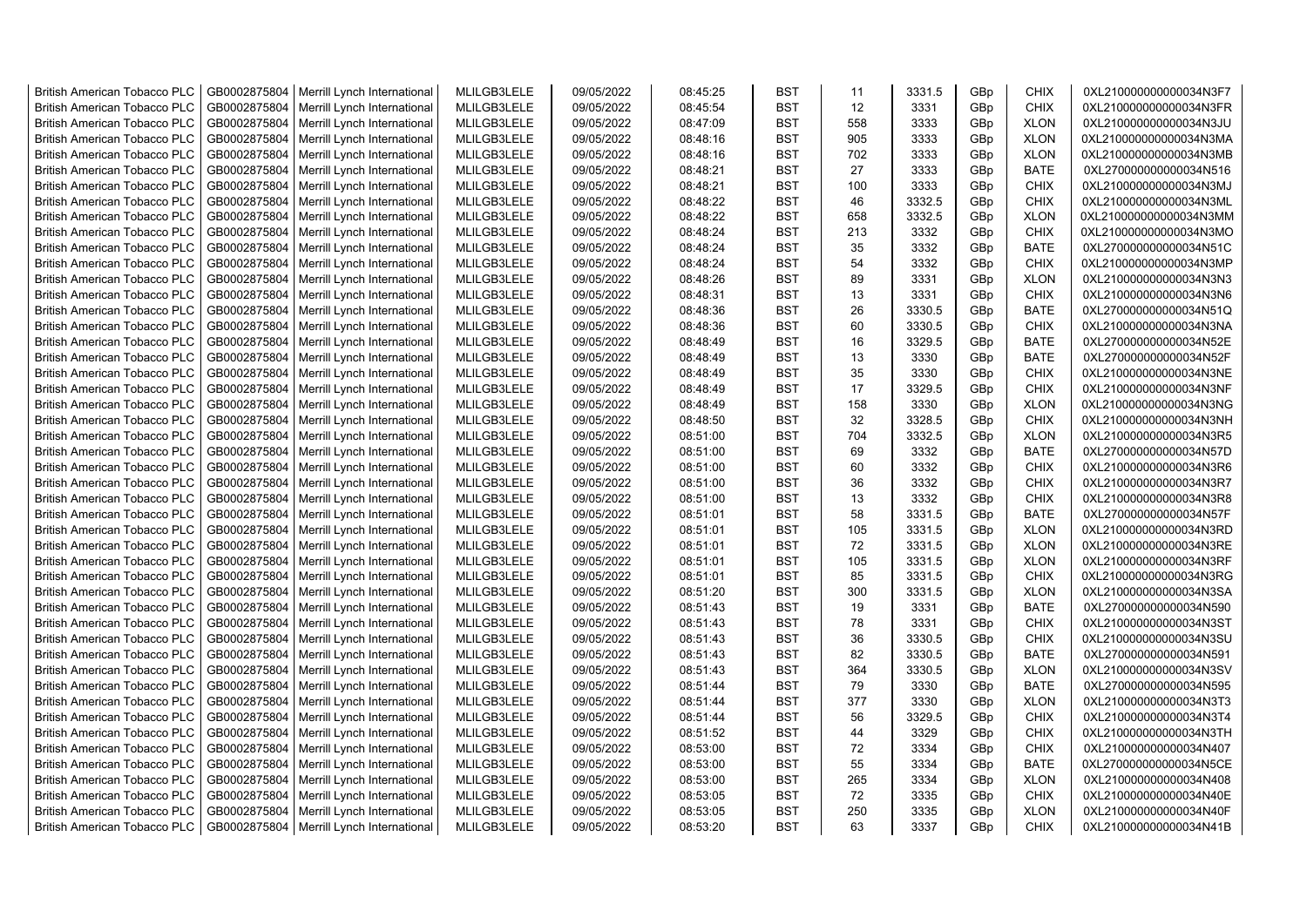| <b>British American Tobacco PLC</b> | GB0002875804 | Merrill Lynch International                | MLILGB3LELE | 09/05/2022 | 08:53:20 | <b>BST</b> | 126            | 3336.5 | GBp             | <b>XLON</b> | 0XL210000000000034N41C |
|-------------------------------------|--------------|--------------------------------------------|-------------|------------|----------|------------|----------------|--------|-----------------|-------------|------------------------|
| <b>British American Tobacco PLC</b> | GB0002875804 | Merrill Lynch International                | MLILGB3LELE | 09/05/2022 | 08:53:20 | <b>BST</b> | 113            | 3336.5 | GBp             | <b>XLON</b> | 0XL210000000000034N41D |
| <b>British American Tobacco PLC</b> | GB0002875804 | Merrill Lynch International                | MLILGB3LELE | 09/05/2022 | 08:53:21 | <b>BST</b> | 212            | 3336   | GBp             | <b>XLON</b> | 0XL210000000000034N41I |
| <b>British American Tobacco PLC</b> | GB0002875804 | Merrill Lynch International                | MLILGB3LELE | 09/05/2022 | 08:53:34 | <b>BST</b> | 42             | 3335.5 | GBp             | <b>CHIX</b> | 0XL210000000000034N42C |
| <b>British American Tobacco PLC</b> | GB0002875804 | Merrill Lynch International                | MLILGB3LELE | 09/05/2022 | 08:54:11 | <b>BST</b> | 137            | 3335   | GBp             | <b>BATE</b> | 0XL270000000000034N5FF |
| <b>British American Tobacco PLC</b> | GB0002875804 | Merrill Lynch International                | MLILGB3LELE | 09/05/2022 | 08:54:11 | <b>BST</b> | 50             | 3335   | GBp             | <b>CHIX</b> | 0XL210000000000034N43J |
| <b>British American Tobacco PLC</b> | GB0002875804 | Merrill Lynch International                | MLILGB3LELE | 09/05/2022 | 08:54:11 | <b>BST</b> | 321            | 3335   | GBp             | <b>XLON</b> | 0XL210000000000034N43K |
| <b>British American Tobacco PLC</b> | GB0002875804 | Merrill Lynch International                | MLILGB3LELE | 09/05/2022 | 08:54:11 | <b>BST</b> | 22             | 3334.5 | GBp             | <b>BATE</b> | 0XL270000000000034N5FG |
| <b>British American Tobacco PLC</b> | GB0002875804 | Merrill Lynch International                | MLILGB3LELE | 09/05/2022 | 08:54:11 | <b>BST</b> | 415            | 3334.5 | GBp             | <b>XLON</b> | 0XL210000000000034N43O |
| <b>British American Tobacco PLC</b> | GB0002875804 | Merrill Lynch International                | MLILGB3LELE | 09/05/2022 | 08:54:11 | <b>BST</b> | 70             | 3334.5 | GBp             | <b>BATE</b> | 0XL270000000000034N5FH |
| <b>British American Tobacco PLC</b> | GB0002875804 | Merrill Lynch International                | MLILGB3LELE | 09/05/2022 | 08:54:12 | <b>BST</b> | 56             | 3334.5 | GBp             | <b>CHIX</b> | 0XL210000000000034N43V |
| <b>British American Tobacco PLC</b> | GB0002875804 | Merrill Lynch International                | MLILGB3LELE | 09/05/2022 | 08:54:12 | <b>BST</b> | 24             | 3334.5 | GBp             | <b>BATE</b> | 0XL270000000000034N5FN |
| <b>British American Tobacco PLC</b> | GB0002875804 | Merrill Lynch International                | MLILGB3LELE | 09/05/2022 | 08:54:15 | <b>BST</b> | 90             | 3333.5 | GBp             | <b>XLON</b> | 0XL210000000000034N443 |
| <b>British American Tobacco PLC</b> | GB0002875804 | Merrill Lynch International                | MLILGB3LELE | 09/05/2022 | 08:54:15 | <b>BST</b> | 15             | 3334   | GBp             | <b>BATE</b> | 0XL270000000000034N5FV |
| <b>British American Tobacco PLC</b> | GB0002875804 | Merrill Lynch International                | MLILGB3LELE | 09/05/2022 | 08:54:17 | <b>BST</b> | 79             | 3333   | GBp             | <b>BATE</b> | 0XL270000000000034N5G4 |
| <b>British American Tobacco PLC</b> | GB0002875804 | Merrill Lynch International                | MLILGB3LELE | 09/05/2022 | 08:54:17 | <b>BST</b> | 39             | 3333   | GBp             | <b>CHIX</b> | 0XL210000000000034N446 |
| <b>British American Tobacco PLC</b> | GB0002875804 | Merrill Lynch International                | MLILGB3LELE | 09/05/2022 | 08:54:17 | <b>BST</b> | $\overline{7}$ | 3332.5 | GBp             | <b>BATE</b> | 0XL270000000000034N5G5 |
| <b>British American Tobacco PLC</b> | GB0002875804 | Merrill Lynch International                | MLILGB3LELE | 09/05/2022 | 08:54:17 | <b>BST</b> | 37             | 3333.5 | GBp             | <b>CHIX</b> | 0XL210000000000034N447 |
| <b>British American Tobacco PLC</b> | GB0002875804 | Merrill Lynch International                | MLILGB3LELE | 09/05/2022 | 08:54:17 | <b>BST</b> | $\overline{7}$ | 3332.5 | GBp             | <b>BATE</b> | 0XL270000000000034N5G6 |
| <b>British American Tobacco PLC</b> | GB0002875804 | Merrill Lynch International                | MLILGB3LELE | 09/05/2022 | 08:54:17 | <b>BST</b> | 3              | 3332.5 | GBp             | <b>BATE</b> | 0XL270000000000034N5G7 |
| <b>British American Tobacco PLC</b> | GB0002875804 | Merrill Lynch International                | MLILGB3LELE | 09/05/2022 | 08:54:17 | <b>BST</b> | 91             | 3332   | GBp             | <b>BATE</b> | 0XL270000000000034N5G8 |
| <b>British American Tobacco PLC</b> | GB0002875804 | Merrill Lynch International                | MLILGB3LELE | 09/05/2022 | 08:54:35 | <b>BST</b> | 23             | 3332   | GBp             | <b>CHIX</b> | 0XL210000000000034N44S |
| <b>British American Tobacco PLC</b> | GB0002875804 | Merrill Lynch International                | MLILGB3LELE | 09/05/2022 | 08:54:35 | <b>BST</b> | 97             | 3332   | GBp             | <b>XLON</b> | 0XL210000000000034N44T |
|                                     |              |                                            |             |            |          | <b>BST</b> | 20             | 3331.5 |                 | <b>CHIX</b> |                        |
| <b>British American Tobacco PLC</b> | GB0002875804 | Merrill Lynch International                | MLILGB3LELE | 09/05/2022 | 08:54:35 |            |                |        | GBp             |             | 0XL210000000000034N44U |
| <b>British American Tobacco PLC</b> | GB0002875804 | Merrill Lynch International                | MLILGB3LELE | 09/05/2022 | 08:54:36 | <b>BST</b> | 12<br>73       | 3331.5 | GBp             | <b>XLON</b> | 0XL210000000000034N44V |
| <b>British American Tobacco PLC</b> | GB0002875804 | Merrill Lynch International                | MLILGB3LELE | 09/05/2022 | 08:54:36 | BST        |                | 3331.5 | GBp             | <b>XLON</b> | 0XL210000000000034N450 |
| <b>British American Tobacco PLC</b> | GB0002875804 | Merrill Lynch International                | MLILGB3LELE | 09/05/2022 | 08:54:37 | <b>BST</b> | 23             | 3331   | GBp             | <b>CHIX</b> | 0XL210000000000034N452 |
| <b>British American Tobacco PLC</b> | GB0002875804 | Merrill Lynch International                | MLILGB3LELE | 09/05/2022 | 08:54:37 | <b>BST</b> | 18             | 3331   | GBp             | <b>BATE</b> | 0XL270000000000034N5H0 |
| <b>British American Tobacco PLC</b> | GB0002875804 | Merrill Lynch International                | MLILGB3LELE | 09/05/2022 | 08:54:41 | BST        | 79             | 3330   | GBp             | <b>XLON</b> | 0XL210000000000034N453 |
| <b>British American Tobacco PLC</b> | GB0002875804 | Merrill Lynch International                | MLILGB3LELE | 09/05/2022 | 08:54:41 | <b>BST</b> | 12             | 3330.5 | GBp             | <b>BATE</b> | 0XL270000000000034N5H3 |
| <b>British American Tobacco PLC</b> | GB0002875804 | Merrill Lynch International                | MLILGB3LELE | 09/05/2022 | 08:54:41 | <b>BST</b> | 15             | 3330.5 | GBp             | <b>BATE</b> | 0XL270000000000034N5H4 |
| <b>British American Tobacco PLC</b> | GB0002875804 | Merrill Lynch International                | MLILGB3LELE | 09/05/2022 | 08:54:42 | <b>BST</b> | 12             | 3330   | GBp             | <b>BATE</b> | 0XL270000000000034N5H5 |
| <b>British American Tobacco PLC</b> | GB0002875804 | Merrill Lynch International                | MLILGB3LELE | 09/05/2022 | 08:54:42 | <b>BST</b> | 19             | 3330   | GBp             | <b>BATE</b> | 0XL270000000000034N5H6 |
| <b>British American Tobacco PLC</b> | GB0002875804 | Merrill Lynch International                | MLILGB3LELE | 09/05/2022 | 08:54:53 | BST        | 16             | 3330   | GBp             | <b>CHIX</b> | 0XL210000000000034N45E |
| <b>British American Tobacco PLC</b> | GB0002875804 | Merrill Lynch International                | MLILGB3LELE | 09/05/2022 | 08:54:53 | <b>BST</b> | 14             | 3330.5 | GBp             | <b>CHIX</b> | 0XL210000000000034N45F |
| <b>British American Tobacco PLC</b> | GB0002875804 | Merrill Lynch International                | MLILGB3LELE | 09/05/2022 | 08:54:53 | <b>BST</b> | 92             | 3331   | GBp             | <b>XLON</b> | 0XL210000000000034N45G |
| <b>British American Tobacco PLC</b> | GB0002875804 | Merrill Lynch International                | MLILGB3LELE | 09/05/2022 | 08:54:53 | <b>BST</b> | 30             | 3329.5 | GBp             | <b>BATE</b> | 0XL270000000000034N5HC |
| <b>British American Tobacco PLC</b> | GB0002875804 | Merrill Lynch International                | MLILGB3LELE | 09/05/2022 | 08:54:53 | <b>BST</b> | 86             | 3330   | GBp             | <b>XLON</b> | 0XL210000000000034N45H |
| <b>British American Tobacco PLC</b> | GB0002875804 | Merrill Lynch International                | MLILGB3LELE | 09/05/2022 | 08:55:12 | <b>BST</b> | 84             | 3330   | GBp             | <b>XLON</b> | 0XL210000000000034N463 |
| British American Tobacco PLC        | GB0002875804 | Merrill Lynch International                | MLILGB3LELE | 09/05/2022 | 08:55:14 | <b>BST</b> | $\overline{7}$ | 3330   | GBp             | <b>CHIX</b> | 0XL210000000000034N469 |
| <b>British American Tobacco PLC</b> | GB0002875804 | Merrill Lynch International                | MLILGB3LELE | 09/05/2022 | 08:55:32 | <b>BST</b> | 11             | 3330   | GBp             | <b>CHIX</b> | 0XL210000000000034N46R |
| <b>British American Tobacco PLC</b> | GB0002875804 | Merrill Lynch International                | MLILGB3LELE | 09/05/2022 | 08:55:32 | BST        | 14             | 3330   | GBp             | <b>BATE</b> | 0XL270000000000034N5J2 |
| <b>British American Tobacco PLC</b> | GB0002875804 | Merrill Lynch International                | MLILGB3LELE | 09/05/2022 | 08:55:34 | <b>BST</b> | 13             | 3330   | GBp             | <b>BATE</b> | 0XL270000000000034N5J6 |
| <b>British American Tobacco PLC</b> | GB0002875804 | Merrill Lynch International                | MLILGB3LELE | 09/05/2022 | 08:55:34 | <b>BST</b> | $\overline{7}$ | 3330   | GBp             | <b>BATE</b> | 0XL270000000000034N5J7 |
| <b>British American Tobacco PLC</b> | GB0002875804 | Merrill Lynch International                | MLILGB3LELE | 09/05/2022 | 08:55:40 | <b>BST</b> | 90             | 3329.5 | GBp             | <b>XLON</b> | 0XL210000000000034N473 |
| <b>British American Tobacco PLC</b> | GB0002875804 | Merrill Lynch International                | MLILGB3LELE | 09/05/2022 | 08:55:45 | <b>BST</b> | 9              | 3329   | GBp             | <b>CHIX</b> | 0XL210000000000034N476 |
| <b>British American Tobacco PLC</b> | GB0002875804 | Merrill Lynch International                | MLILGB3LELE | 09/05/2022 | 08:55:45 | <b>BST</b> | 182            | 3329   | GBp             | <b>XLON</b> | 0XL210000000000034N477 |
| <b>British American Tobacco PLC</b> |              | GB0002875804   Merrill Lynch International | MLILGB3LELE | 09/05/2022 | 08:55:50 | <b>BST</b> | 30             | 3329   | GB <sub>p</sub> | <b>CHIX</b> | 0XL210000000000034N479 |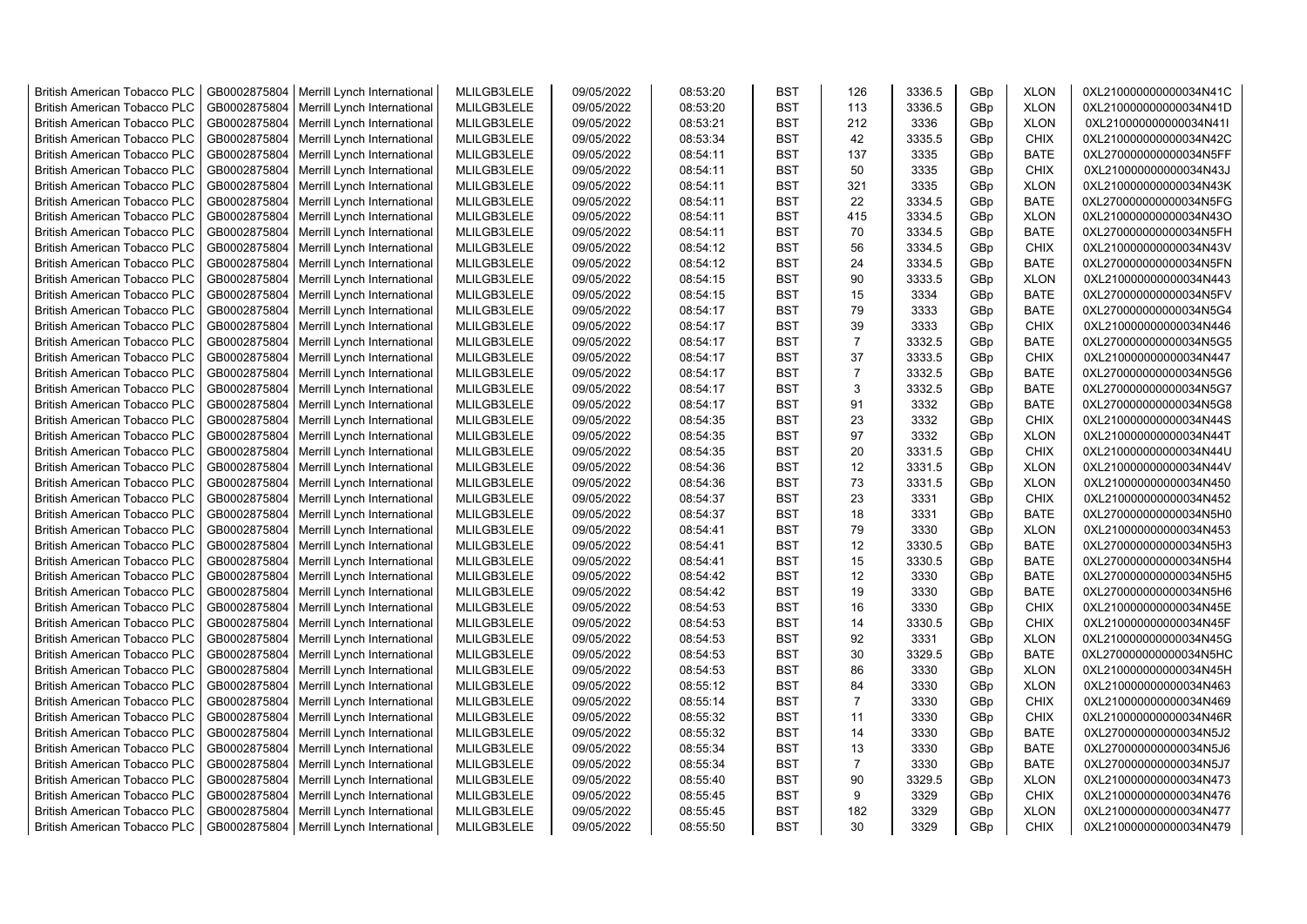| <b>British American Tobacco PLC</b> | GB0002875804 | Merrill Lynch International                | MLILGB3LELE | 09/05/2022 | 08:55:52 | <b>BST</b> | 27  | 3328.5 | GBp             | <b>CHIX</b> | 0XL210000000000034N47A |
|-------------------------------------|--------------|--------------------------------------------|-------------|------------|----------|------------|-----|--------|-----------------|-------------|------------------------|
| <b>British American Tobacco PLC</b> | GB0002875804 | Merrill Lynch International                | MLILGB3LELE | 09/05/2022 | 08:55:52 | <b>BST</b> | 81  | 3328.5 | GBp             | <b>XLON</b> | 0XL210000000000034N47B |
| <b>British American Tobacco PLC</b> | GB0002875804 | Merrill Lynch International                | MLILGB3LELE | 09/05/2022 | 08:55:55 | <b>BST</b> | 21  | 3327.5 | GBp             | <b>CHIX</b> | 0XL210000000000034N47G |
| <b>British American Tobacco PLC</b> | GB0002875804 | Merrill Lynch International                | MLILGB3LELE | 09/05/2022 | 08:55:55 | <b>BST</b> | 183 | 3328   | GBp             | <b>XLON</b> | 0XL210000000000034N47H |
| <b>British American Tobacco PLC</b> | GB0002875804 | Merrill Lynch International                | MLILGB3LELE | 09/05/2022 | 08:55:55 | <b>BST</b> | 31  | 3328   | GBp             | <b>BATE</b> | 0XL270000000000034N5JJ |
| <b>British American Tobacco PLC</b> | GB0002875804 | Merrill Lynch International                | MLILGB3LELE | 09/05/2022 | 08:55:57 | <b>BST</b> | 9   | 3327.5 | GBp             | <b>CHIX</b> | 0XL210000000000034N47J |
| British American Tobacco PLC        | GB0002875804 | Merrill Lynch International                | MLILGB3LELE | 09/05/2022 | 08:57:07 | <b>BST</b> | 88  | 3329   | GBp             | <b>CHIX</b> | 0XL210000000000034N49E |
| <b>British American Tobacco PLC</b> | GB0002875804 | Merrill Lynch International                | MLILGB3LELE | 09/05/2022 | 08:57:07 | <b>BST</b> | 33  | 3329   | GBp             | <b>XLON</b> | 0XL210000000000034N49D |
| <b>British American Tobacco PLC</b> | GB0002875804 | Merrill Lynch International                | MLILGB3LELE | 09/05/2022 | 08:57:07 | <b>BST</b> | 301 | 3329   | GBp             | <b>XLON</b> | 0XL210000000000034N49F |
| <b>British American Tobacco PLC</b> | GB0002875804 | Merrill Lynch International                | MLILGB3LELE | 09/05/2022 | 08:57:15 | <b>BST</b> | 98  | 3328.5 | GBp             | <b>XLON</b> | 0XL210000000000034N49J |
| <b>British American Tobacco PLC</b> | GB0002875804 | Merrill Lynch International                | MLILGB3LELE | 09/05/2022 | 08:57:15 | <b>BST</b> | 168 | 3328   | GBp             | <b>XLON</b> | 0XL210000000000034N49L |
| <b>British American Tobacco PLC</b> | GB0002875804 | Merrill Lynch International                | MLILGB3LELE | 09/05/2022 | 08:57:15 | <b>BST</b> | 15  | 3328   | GBp             | <b>CHIX</b> | 0XL210000000000034N49O |
| <b>British American Tobacco PLC</b> | GB0002875804 | Merrill Lynch International                | MLILGB3LELE | 09/05/2022 | 08:57:37 | <b>BST</b> | 20  | 3328   | GBp             | <b>CHIX</b> | 0XL210000000000034N4A6 |
| <b>British American Tobacco PLC</b> | GB0002875804 | Merrill Lynch International                | MLILGB3LELE | 09/05/2022 | 08:57:39 | <b>BST</b> | 71  | 3327.5 | GBp             | <b>CHIX</b> | 0XL210000000000034N4AB |
| <b>British American Tobacco PLC</b> | GB0002875804 | Merrill Lynch International                | MLILGB3LELE | 09/05/2022 | 08:57:39 | <b>BST</b> | 223 | 3327.5 | GBp             | <b>XLON</b> | 0XL210000000000034N4AC |
| <b>British American Tobacco PLC</b> | GB0002875804 | Merrill Lynch International                | MLILGB3LELE | 09/05/2022 | 08:57:52 | <b>BST</b> | 217 | 3327.5 | GBp             | <b>XLON</b> | 0XL210000000000034N4B2 |
| <b>British American Tobacco PLC</b> | GB0002875804 | Merrill Lynch International                | MLILGB3LELE | 09/05/2022 | 08:57:52 | <b>BST</b> | 11  | 3327   | GBp             | <b>CHIX</b> | 0XL210000000000034N4B4 |
| <b>British American Tobacco PLC</b> | GB0002875804 | Merrill Lynch International                | MLILGB3LELE | 09/05/2022 | 08:57:52 | <b>BST</b> | 256 | 3327   | GBp             | <b>XLON</b> | 0XL210000000000034N4B3 |
| <b>British American Tobacco PLC</b> | GB0002875804 | Merrill Lynch International                | MLILGB3LELE | 09/05/2022 | 08:58:15 | <b>BST</b> | 72  | 3328   | GBp             | <b>CHIX</b> | 0XL210000000000034N4CL |
| <b>British American Tobacco PLC</b> | GB0002875804 | Merrill Lynch International                | MLILGB3LELE | 09/05/2022 | 08:58:15 | <b>BST</b> | 143 | 3327.5 | GBp             | <b>XLON</b> | 0XL210000000000034N4CM |
| <b>British American Tobacco PLC</b> | GB0002875804 | Merrill Lynch International                | MLILGB3LELE | 09/05/2022 | 08:58:20 | <b>BST</b> | 17  | 3327   | GBp             | <b>BATE</b> | 0XL270000000000034N5PP |
| <b>British American Tobacco PLC</b> | GB0002875804 | Merrill Lynch International                | MLILGB3LELE | 09/05/2022 | 08:58:20 | <b>BST</b> | 15  | 3327   | GBp             | <b>CHIX</b> | 0XL210000000000034N4D2 |
| <b>British American Tobacco PLC</b> | GB0002875804 | Merrill Lynch International                | MLILGB3LELE | 09/05/2022 | 08:58:24 | <b>BST</b> | 19  | 3326.5 | GBp             | <b>BATE</b> | 0XL270000000000034N5PU |
| <b>British American Tobacco PLC</b> | GB0002875804 | Merrill Lynch International                | MLILGB3LELE | 09/05/2022 | 08:58:24 | BST        | 17  | 3326.5 | GBp             | <b>CHIX</b> | 0XL210000000000034N4D7 |
| <b>British American Tobacco PLC</b> | GB0002875804 | Merrill Lynch International                | MLILGB3LELE | 09/05/2022 | 08:58:24 | <b>BST</b> | 145 | 3326.5 | GBp             | <b>XLON</b> | 0XL210000000000034N4D8 |
| <b>British American Tobacco PLC</b> | GB0002875804 | Merrill Lynch International                | MLILGB3LELE | 09/05/2022 | 08:58:27 | <b>BST</b> | 70  | 3326   | GBp             | <b>CHIX</b> | 0XL210000000000034N4DR |
| <b>British American Tobacco PLC</b> | GB0002875804 | Merrill Lynch International                | MLILGB3LELE | 09/05/2022 | 08:58:27 | <b>BST</b> | 132 | 3326   | GBp             | <b>XLON</b> | 0XL210000000000034N4DS |
| <b>British American Tobacco PLC</b> | GB0002875804 | Merrill Lynch International                | MLILGB3LELE | 09/05/2022 | 08:58:27 | <b>BST</b> | 14  | 3326   | GBp             | <b>BATE</b> | 0XL270000000000034N5QA |
| <b>British American Tobacco PLC</b> | GB0002875804 | Merrill Lynch International                | MLILGB3LELE | 09/05/2022 | 08:58:27 | <b>BST</b> | 15  | 3326   | GBp             | <b>BATE</b> | 0XL270000000000034N5QE |
| <b>British American Tobacco PLC</b> | GB0002875804 | Merrill Lynch International                | MLILGB3LELE | 09/05/2022 | 08:58:50 | <b>BST</b> | 51  | 3326   | GBp             | <b>XLON</b> | 0XL210000000000034N4FA |
| <b>British American Tobacco PLC</b> | GB0002875804 | Merrill Lynch International                | MLILGB3LELE | 09/05/2022 | 08:58:53 | <b>BST</b> | 93  | 3326   | GBp             | <b>XLON</b> | 0XL210000000000034N4FI |
| <b>British American Tobacco PLC</b> | GB0002875804 | Merrill Lynch International                | MLILGB3LELE | 09/05/2022 | 08:58:53 | <b>BST</b> | 22  | 3326   | GBp             | <b>BATE</b> | 0XL270000000000034N5RJ |
| <b>British American Tobacco PLC</b> | GB0002875804 | Merrill Lynch International                | MLILGB3LELE | 09/05/2022 | 08:58:53 | <b>BST</b> | 46  | 3326   | GBp             | <b>CHIX</b> | 0XL210000000000034N4FJ |
| <b>British American Tobacco PLC</b> | GB0002875804 | Merrill Lynch International                | MLILGB3LELE | 09/05/2022 | 08:58:54 | <b>BST</b> | 142 | 3325   | GBp             | <b>XLON</b> | 0XL210000000000034N4FL |
| <b>British American Tobacco PLC</b> | GB0002875804 | Merrill Lynch International                | MLILGB3LELE | 09/05/2022 | 08:58:55 | <b>BST</b> | 17  | 3325   | GBp             | <b>CHIX</b> | 0XL210000000000034N4FM |
| <b>British American Tobacco PLC</b> | GB0002875804 | Merrill Lynch International                | MLILGB3LELE | 09/05/2022 | 08:59:00 | <b>BST</b> | 113 | 3326   | GBp             | <b>XLON</b> | 0XL210000000000034N4GB |
| <b>British American Tobacco PLC</b> | GB0002875804 | Merrill Lynch International                | MLILGB3LELE | 09/05/2022 | 08:59:08 | <b>BST</b> | 31  | 3324.5 | GBp             | <b>CHIX</b> | 0XL210000000000034N4GJ |
| <b>British American Tobacco PLC</b> | GB0002875804 | Merrill Lynch International                | MLILGB3LELE | 09/05/2022 | 08:59:08 | <b>BST</b> | 106 | 3324.5 | GBp             | <b>XLON</b> | 0XL210000000000034N4GK |
| <b>British American Tobacco PLC</b> | GB0002875804 | Merrill Lynch International                | MLILGB3LELE | 09/05/2022 | 08:59:53 | <b>BST</b> | 55  | 3324.5 | GBp             | <b>CHIX</b> | 0XL210000000000034N4IC |
| <b>British American Tobacco PLC</b> | GB0002875804 | Merrill Lynch International                | MLILGB3LELE | 09/05/2022 | 08:59:53 | <b>BST</b> | 229 | 3324.5 | GBp             | <b>XLON</b> | 0XL210000000000034N4ID |
| <b>British American Tobacco PLC</b> | GB0002875804 | Merrill Lynch International                | MLILGB3LELE | 09/05/2022 | 09:00:14 | <b>BST</b> | 22  | 3324.5 | GBp             | <b>BATE</b> | 0XL270000000000034N5VA |
| <b>British American Tobacco PLC</b> | GB0002875804 | Merrill Lynch International                | MLILGB3LELE | 09/05/2022 | 09:00:20 | <b>BST</b> | 14  | 3324.5 | GBp             | <b>BATE</b> | 0XL270000000000034N5VH |
| <b>British American Tobacco PLC</b> | GB0002875804 | Merrill Lynch International                | MLILGB3LELE | 09/05/2022 | 09:00:20 | <b>BST</b> | 27  | 3324   | GBp             | <b>BATE</b> | 0XL270000000000034N5VI |
| <b>British American Tobacco PLC</b> | GB0002875804 | Merrill Lynch International                | MLILGB3LELE | 09/05/2022 | 09:00:20 | <b>BST</b> | 8   | 3324   | GBp             | <b>CHIX</b> | 0XL210000000000034N4JR |
| <b>British American Tobacco PLC</b> | GB0002875804 | Merrill Lynch International                | MLILGB3LELE | 09/05/2022 | 09:00:20 | <b>BST</b> | 59  | 3324   | GBp             | <b>CHIX</b> | 0XL210000000000034N4JS |
| <b>British American Tobacco PLC</b> | GB0002875804 | Merrill Lynch International                | MLILGB3LELE | 09/05/2022 | 09:00:20 | <b>BST</b> | 208 | 3324   | GBp             | <b>XLON</b> | 0XL210000000000034N4JT |
| <b>British American Tobacco PLC</b> | GB0002875804 | Merrill Lynch International                | MLILGB3LELE | 09/05/2022 | 09:00:45 | <b>BST</b> | 23  | 3323.5 | GBp             | <b>BATE</b> | 0XL270000000000034N60Q |
| <b>British American Tobacco PLC</b> |              | GB0002875804   Merrill Lynch International | MLILGB3LELE | 09/05/2022 | 09:00:45 | <b>BST</b> | 73  | 3323.5 | GB <sub>p</sub> | <b>CHIX</b> | 0XL210000000000034N4KJ |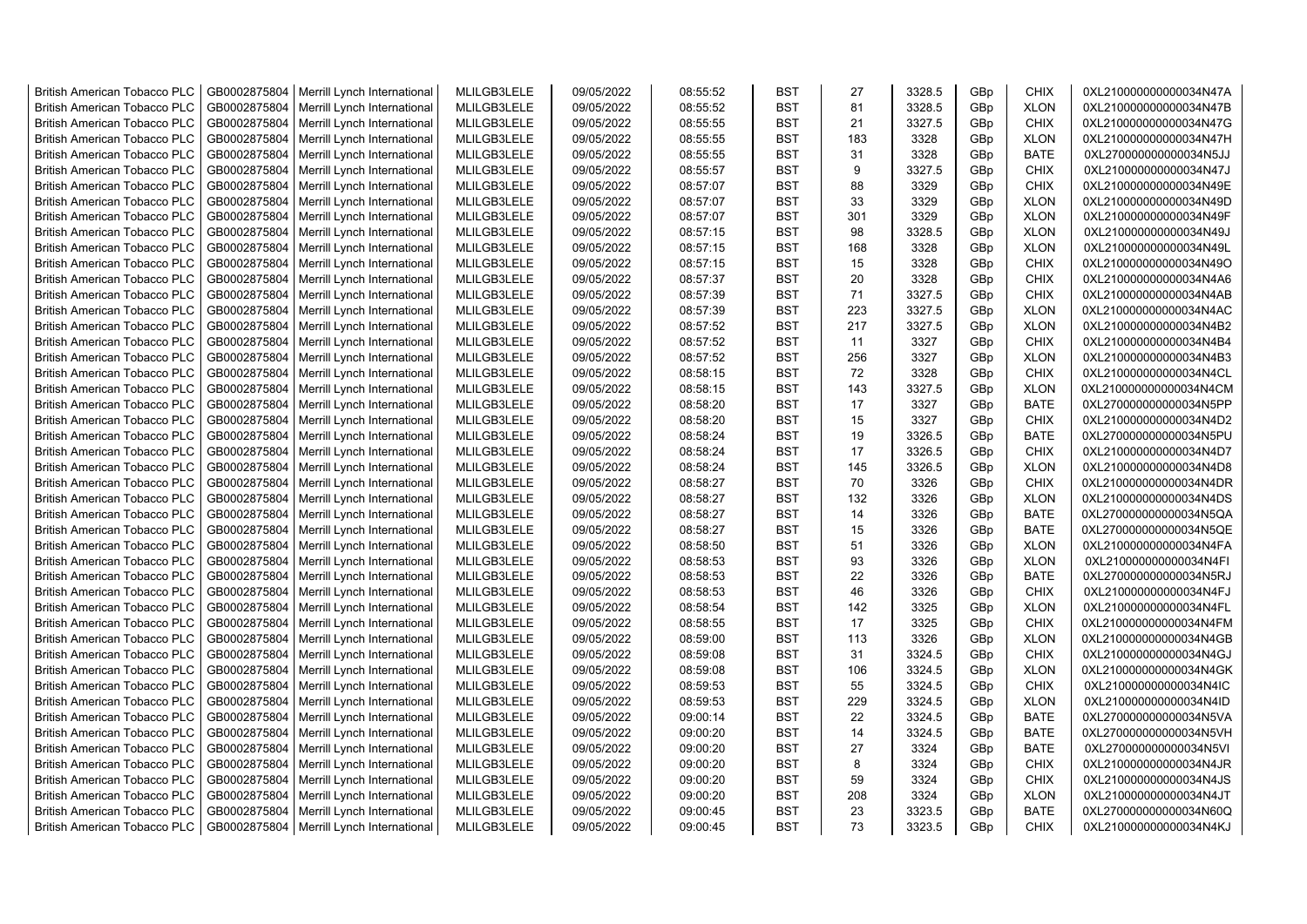| <b>British American Tobacco PLC</b> | GB0002875804 | Merrill Lynch International                | MLILGB3LELE | 09/05/2022 | 09:00:46 | <b>BST</b> | 220            | 3323   | GBp             | <b>XLON</b> | 0XL210000000000034N4KL |
|-------------------------------------|--------------|--------------------------------------------|-------------|------------|----------|------------|----------------|--------|-----------------|-------------|------------------------|
| <b>British American Tobacco PLC</b> | GB0002875804 | Merrill Lynch International                | MLILGB3LELE | 09/05/2022 | 09:01:01 | <b>BST</b> | 25             | 3323   | GBp             | <b>CHIX</b> | 0XL210000000000034N4L0 |
| <b>British American Tobacco PLC</b> | GB0002875804 | Merrill Lynch International                | MLILGB3LELE | 09/05/2022 | 09:01:01 | <b>BST</b> | 10             | 3323   | GBp             | <b>CHIX</b> | 0XL210000000000034N4KV |
| <b>British American Tobacco PLC</b> | GB0002875804 | Merrill Lynch International                | MLILGB3LELE | 09/05/2022 | 09:01:10 | <b>BST</b> | 302            | 3322.5 | GBp             | <b>XLON</b> | 0XL210000000000034N4L5 |
| <b>British American Tobacco PLC</b> | GB0002875804 | Merrill Lynch International                | MLILGB3LELE | 09/05/2022 | 09:01:10 | <b>BST</b> | 12             | 3322.5 | GBp             | <b>CHIX</b> | 0XL210000000000034N4L6 |
| <b>British American Tobacco PLC</b> | GB0002875804 | Merrill Lynch International                | MLILGB3LELE | 09/05/2022 | 09:01:10 | <b>BST</b> | 22             | 3322   | GBp             | <b>BATE</b> | 0XL270000000000034N61I |
| <b>British American Tobacco PLC</b> | GB0002875804 | Merrill Lynch International                | MLILGB3LELE | 09/05/2022 | 09:01:10 | <b>BST</b> | 64             | 3322   | GBp             | <b>CHIX</b> | 0XL210000000000034N4L7 |
| <b>British American Tobacco PLC</b> | GB0002875804 | Merrill Lynch International                | MLILGB3LELE | 09/05/2022 | 09:01:10 | <b>BST</b> | 317            | 3322   | GBp             | <b>XLON</b> | 0XL210000000000034N4L8 |
| <b>British American Tobacco PLC</b> | GB0002875804 | Merrill Lynch International                | MLILGB3LELE | 09/05/2022 | 09:02:53 | BST        | 22             | 3325.5 | GBp             | <b>BATE</b> | 0XL270000000000034N673 |
| <b>British American Tobacco PLC</b> | GB0002875804 | Merrill Lynch International                | MLILGB3LELE | 09/05/2022 | 09:02:53 | <b>BST</b> | 1288           | 3325.5 | GBp             | <b>XLON</b> | 0XL210000000000034N4OV |
| <b>British American Tobacco PLC</b> | GB0002875804 | Merrill Lynch International                | MLILGB3LELE | 09/05/2022 | 09:02:53 | BST        | 36             | 3325.5 | GBp             | <b>XLON</b> | 0XL210000000000034N4P0 |
| <b>British American Tobacco PLC</b> | GB0002875804 | Merrill Lynch International                | MLILGB3LELE | 09/05/2022 | 09:02:57 | <b>BST</b> | 19             | 3325   | GBp             | <b>CHIX</b> | 0XL210000000000034N4P1 |
| <b>British American Tobacco PLC</b> | GB0002875804 | Merrill Lynch International                | MLILGB3LELE | 09/05/2022 | 09:02:57 | <b>BST</b> | 6              | 3325.5 | GBp             | <b>BATE</b> | 0XL270000000000034N67F |
| <b>British American Tobacco PLC</b> | GB0002875804 | Merrill Lynch International                | MLILGB3LELE | 09/05/2022 | 09:02:57 | <b>BST</b> | 91             | 3325   | GBp             | <b>XLON</b> | 0XL210000000000034N4P2 |
| <b>British American Tobacco PLC</b> | GB0002875804 | Merrill Lynch International                | MLILGB3LELE | 09/05/2022 | 09:03:10 | <b>BST</b> | 89             | 3326   | GBp             | <b>XLON</b> | 0XL210000000000034N4Q1 |
| <b>British American Tobacco PLC</b> | GB0002875804 | Merrill Lynch International                | MLILGB3LELE | 09/05/2022 | 09:03:15 | <b>BST</b> | 105            | 3325   | GBp             | <b>CHIX</b> | 0XL210000000000034N4QA |
| <b>British American Tobacco PLC</b> | GB0002875804 | Merrill Lynch International                | MLILGB3LELE | 09/05/2022 | 09:03:15 | <b>BST</b> | 76             | 3324.5 | GBp             | <b>CHIX</b> | 0XL210000000000034N4QB |
| <b>British American Tobacco PLC</b> | GB0002875804 | Merrill Lynch International                | MLILGB3LELE | 09/05/2022 | 09:03:15 | <b>BST</b> | 85             | 3324.5 | GBp             | <b>XLON</b> | 0XL210000000000034N4QC |
| <b>British American Tobacco PLC</b> | GB0002875804 | Merrill Lynch International                | MLILGB3LELE | 09/05/2022 | 09:03:51 | <b>BST</b> | 182            | 3324.5 | GBp             | <b>XLON</b> | 0XL210000000000034N4SD |
| <b>British American Tobacco PLC</b> | GB0002875804 | Merrill Lynch International                | MLILGB3LELE | 09/05/2022 | 09:03:52 | <b>BST</b> | 71             | 3324   | GBp             | <b>CHIX</b> | 0XL210000000000034N4SE |
| <b>British American Tobacco PLC</b> | GB0002875804 | Merrill Lynch International                | MLILGB3LELE | 09/05/2022 | 09:03:52 | <b>BST</b> | 6              | 3324   | GBp             | <b>CHIX</b> | 0XL210000000000034N4SF |
| <b>British American Tobacco PLC</b> | GB0002875804 | Merrill Lynch International                | MLILGB3LELE | 09/05/2022 | 09:03:52 | <b>BST</b> | 138            | 3324   | GBp             | <b>XLON</b> | 0XL210000000000034N4SG |
| <b>British American Tobacco PLC</b> | GB0002875804 | Merrill Lynch International                | MLILGB3LELE | 09/05/2022 | 09:04:19 | <b>BST</b> | 87             | 3324   | GBp             | <b>CHIX</b> | 0XL210000000000034N4TM |
| <b>British American Tobacco PLC</b> | GB0002875804 | Merrill Lynch International                | MLILGB3LELE | 09/05/2022 | 09:04:23 | <b>BST</b> | 178            | 3323.5 | GBp             | <b>XLON</b> | 0XL210000000000034N4TQ |
|                                     |              |                                            |             |            |          | <b>BST</b> |                | 3326   |                 |             |                        |
| <b>British American Tobacco PLC</b> | GB0002875804 | Merrill Lynch International                | MLILGB3LELE | 09/05/2022 | 09:04:48 |            | 210<br>38      |        | GBp             | <b>XLON</b> | 0XL210000000000034N4VR |
| <b>British American Tobacco PLC</b> | GB0002875804 | Merrill Lynch International                | MLILGB3LELE | 09/05/2022 | 09:05:04 | BST        | 90             | 3325.5 | GBp             | <b>BATE</b> | 0XL270000000000034N6EM |
| <b>British American Tobacco PLC</b> | GB0002875804 | Merrill Lynch International                | MLILGB3LELE | 09/05/2022 | 09:05:04 | <b>BST</b> |                | 3325.5 | GBp             | <b>CHIX</b> | 0XL210000000000034N50R |
| <b>British American Tobacco PLC</b> | GB0002875804 | Merrill Lynch International                | MLILGB3LELE | 09/05/2022 | 09:05:25 | <b>BST</b> | 396            | 3325.5 | GBp             | <b>XLON</b> | 0XL210000000000034N51M |
| <b>British American Tobacco PLC</b> | GB0002875804 | Merrill Lynch International                | MLILGB3LELE | 09/05/2022 | 09:05:25 | BST        | 71             | 3325   | GBp             | <b>CHIX</b> | 0XL210000000000034N51Q |
| <b>British American Tobacco PLC</b> | GB0002875804 | Merrill Lynch International                | MLILGB3LELE | 09/05/2022 | 09:05:29 | <b>BST</b> | 71             | 3324.5 | GBp             | <b>CHIX</b> | 0XL210000000000034N528 |
| <b>British American Tobacco PLC</b> | GB0002875804 | Merrill Lynch International                | MLILGB3LELE | 09/05/2022 | 09:05:29 | <b>BST</b> | 115            | 3324.5 | GBp             | <b>XLON</b> | 0XL210000000000034N529 |
| <b>British American Tobacco PLC</b> | GB0002875804 | Merrill Lynch International                | MLILGB3LELE | 09/05/2022 | 09:05:29 | <b>BST</b> | 28             | 3324.5 | GBp             | <b>BATE</b> | 0XL270000000000034N6FI |
| <b>British American Tobacco PLC</b> | GB0002875804 | Merrill Lynch International                | MLILGB3LELE | 09/05/2022 | 09:05:32 | BST        | 138            | 3324.5 | GBp             | <b>XLON</b> | 0XL210000000000034N52G |
| <b>British American Tobacco PLC</b> | GB0002875804 | Merrill Lynch International                | MLILGB3LELE | 09/05/2022 | 09:05:38 | BST        | 49             | 3323.5 | GBp             | <b>CHIX</b> | 0XL210000000000034N52T |
| <b>British American Tobacco PLC</b> | GB0002875804 | Merrill Lynch International                | MLILGB3LELE | 09/05/2022 | 09:05:38 | <b>BST</b> | 76             | 3324   | GBp             | <b>BATE</b> | 0XL270000000000034N6G2 |
| <b>British American Tobacco PLC</b> | GB0002875804 | Merrill Lynch International                | MLILGB3LELE | 09/05/2022 | 09:05:45 | <b>BST</b> | 96             | 3323.5 | GBp             | <b>BATE</b> | 0XL270000000000034N6G9 |
| <b>British American Tobacco PLC</b> | GB0002875804 | Merrill Lynch International                | MLILGB3LELE | 09/05/2022 | 09:06:04 | <b>BST</b> | $\overline{4}$ | 3325   | GBp             | <b>BATE</b> | 0XL270000000000034N6H5 |
| <b>British American Tobacco PLC</b> | GB0002875804 | Merrill Lynch International                | MLILGB3LELE | 09/05/2022 | 09:06:04 | <b>BST</b> | 35             | 3325   | GBp             | <b>BATE</b> | 0XL270000000000034N6H4 |
| <b>British American Tobacco PLC</b> | GB0002875804 | Merrill Lynch International                | MLILGB3LELE | 09/05/2022 | 09:06:47 | <b>BST</b> | 96             | 3327   | GBp             | <b>XLON</b> | 0XL210000000000034N557 |
| <b>British American Tobacco PLC</b> | GB0002875804 | Merrill Lynch International                | MLILGB3LELE | 09/05/2022 | 09:06:47 | <b>BST</b> | 260            | 3327   | GBp             | <b>XLON</b> | 0XL210000000000034N558 |
| <b>British American Tobacco PLC</b> | GB0002875804 | Merrill Lynch International                | MLILGB3LELE | 09/05/2022 | 09:06:47 | <b>BST</b> | 11             | 3326.5 | GBp             | <b>CHIX</b> | 0XL210000000000034N559 |
| <b>British American Tobacco PLC</b> | GB0002875804 | Merrill Lynch International                | MLILGB3LELE | 09/05/2022 | 09:06:47 | <b>BST</b> | 68             | 3326.5 | GBp             | <b>CHIX</b> | 0XL210000000000034N55A |
| <b>British American Tobacco PLC</b> | GB0002875804 | Merrill Lynch International                | MLILGB3LELE | 09/05/2022 | 09:07:05 | <b>BST</b> | 340            | 3327   | GBp             | <b>XLON</b> | 0XL210000000000034N56P |
| <b>British American Tobacco PLC</b> | GB0002875804 | Merrill Lynch International                | MLILGB3LELE | 09/05/2022 | 09:07:20 | <b>BST</b> | 20             | 3325.5 | GBp             | <b>BATE</b> | 0XL270000000000034N6JM |
| <b>British American Tobacco PLC</b> | GB0002875804 | Merrill Lynch International                | MLILGB3LELE | 09/05/2022 | 09:07:20 | <b>BST</b> | 225            | 3325.5 | GBp             | <b>XLON</b> | 0XL210000000000034N57B |
| <b>British American Tobacco PLC</b> | GB0002875804 | Merrill Lynch International                | MLILGB3LELE | 09/05/2022 | 09:07:23 | <b>BST</b> | 45             | 3325   | GBp             | <b>BATE</b> | 0XL270000000000034N6JP |
| <b>British American Tobacco PLC</b> | GB0002875804 | Merrill Lynch International                | MLILGB3LELE | 09/05/2022 | 09:07:23 | <b>BST</b> | 109            | 3325   | GBp             | <b>CHIX</b> | 0XL210000000000034N57G |
| <b>British American Tobacco PLC</b> |              | GB0002875804   Merrill Lynch International | MLILGB3LELE | 09/05/2022 | 09:07:54 | <b>BST</b> | 18             | 3324.5 | GB <sub>p</sub> | <b>CHIX</b> | 0XL210000000000034N58N |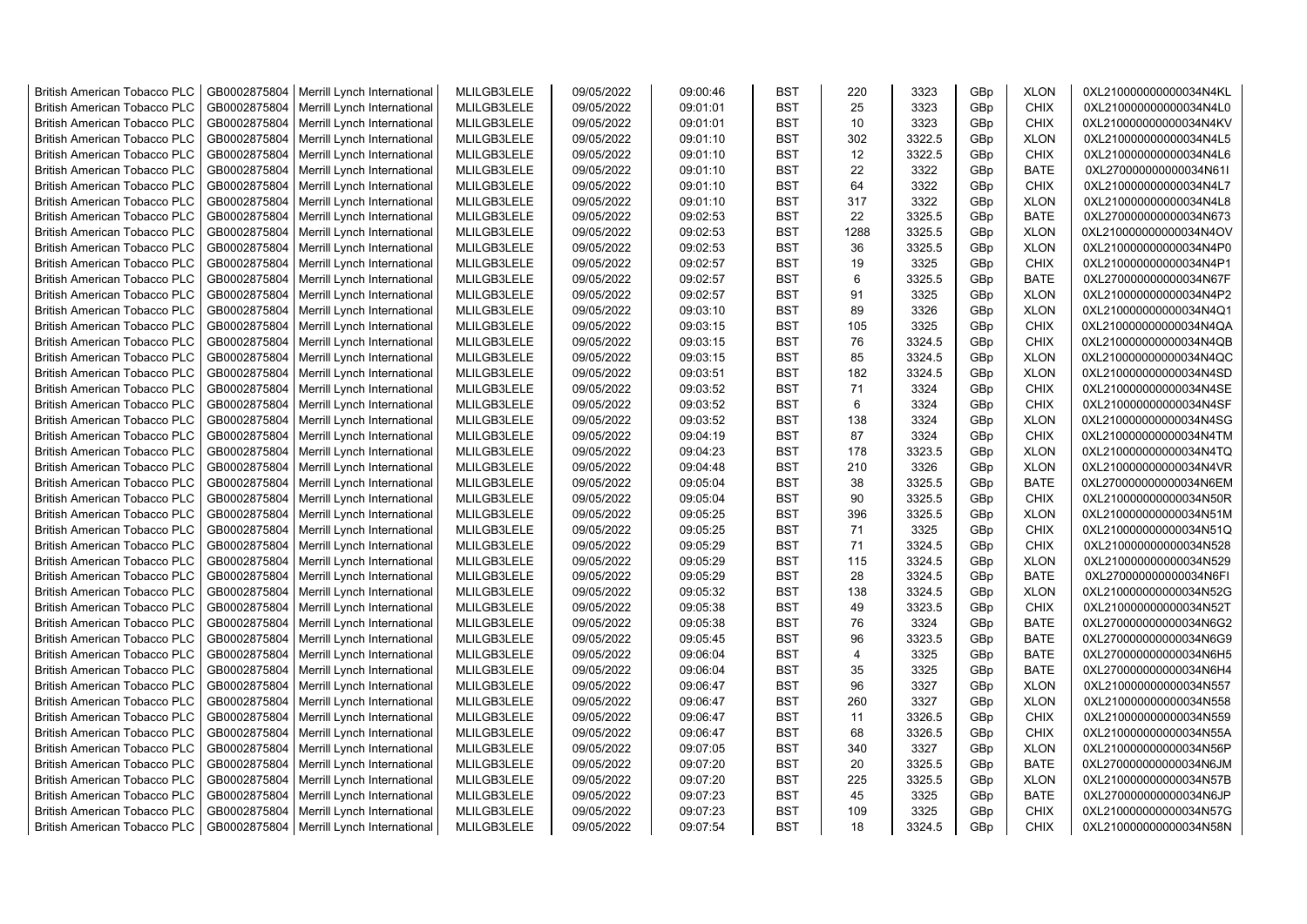| <b>British American Tobacco PLC</b> | GB0002875804 | Merrill Lynch International                | MLILGB3LELE | 09/05/2022 | 09:07:54 | <b>BST</b> | 41   | 3324.5 | GBp | <b>BATE</b> | 0XL270000000000034N6LJ |
|-------------------------------------|--------------|--------------------------------------------|-------------|------------|----------|------------|------|--------|-----|-------------|------------------------|
| <b>British American Tobacco PLC</b> | GB0002875804 | Merrill Lynch International                | MLILGB3LELE | 09/05/2022 | 09:07:59 | <b>BST</b> | 255  | 3324   | GBp | <b>XLON</b> | 0XL210000000000034N58Q |
| <b>British American Tobacco PLC</b> | GB0002875804 | Merrill Lynch International                | MLILGB3LELE | 09/05/2022 | 09:07:59 | <b>BST</b> | 67   | 3324   | GBp | <b>XLON</b> | 0XL210000000000034N58R |
| <b>British American Tobacco PLC</b> | GB0002875804 | Merrill Lynch International                | MLILGB3LELE | 09/05/2022 | 09:07:59 | <b>BST</b> | 38   | 3324   | GBp | <b>CHIX</b> | 0XL210000000000034N58S |
| <b>British American Tobacco PLC</b> | GB0002875804 | Merrill Lynch International                | MLILGB3LELE | 09/05/2022 | 09:08:48 | <b>BST</b> | 128  | 3326.5 | GBp | <b>CHIX</b> | 0XL210000000000034N5C8 |
| <b>British American Tobacco PLC</b> | GB0002875804 | Merrill Lynch International                | MLILGB3LELE | 09/05/2022 | 09:08:48 | <b>BST</b> | 17   | 3326.5 | GBp | <b>XLON</b> | 0XL210000000000034N5C9 |
| <b>British American Tobacco PLC</b> | GB0002875804 | Merrill Lynch International                | MLILGB3LELE | 09/05/2022 | 09:08:48 | BST        | 320  | 3326.5 | GBp | <b>XLON</b> | 0XL210000000000034N5CA |
| <b>British American Tobacco PLC</b> | GB0002875804 | Merrill Lynch International                | MLILGB3LELE | 09/05/2022 | 09:09:19 | <b>BST</b> | 247  | 3326.5 | GBp | <b>XLON</b> | 0XL210000000000034N5D9 |
| <b>British American Tobacco PLC</b> | GB0002875804 | Merrill Lynch International                | MLILGB3LELE | 09/05/2022 | 09:09:19 | <b>BST</b> | 103  | 3326   | GBp | <b>XLON</b> | 0XL210000000000034N5DA |
| <b>British American Tobacco PLC</b> |              |                                            |             |            |          | <b>BST</b> | 258  |        |     | <b>XLON</b> |                        |
|                                     | GB0002875804 | Merrill Lynch International                | MLILGB3LELE | 09/05/2022 | 09:09:55 |            |      | 3326.5 | GBp |             | 0XL210000000000034N5EN |
| <b>British American Tobacco PLC</b> | GB0002875804 | Merrill Lynch International                | MLILGB3LELE | 09/05/2022 | 09:10:03 | <b>BST</b> | 480  | 3326.5 | GBp | <b>XLON</b> | 0XL210000000000034N5F4 |
| <b>British American Tobacco PLC</b> | GB0002875804 | Merrill Lynch International                | MLILGB3LELE | 09/05/2022 | 09:10:04 | <b>BST</b> | 83   | 3326   | GBp | <b>CHIX</b> | 0XL210000000000034N5FA |
| <b>British American Tobacco PLC</b> | GB0002875804 | Merrill Lynch International                | MLILGB3LELE | 09/05/2022 | 09:10:07 | <b>BST</b> | 11   | 3325.5 | GBp | <b>BATE</b> | 0XL270000000000034N6RU |
| <b>British American Tobacco PLC</b> | GB0002875804 | Merrill Lynch International                | MLILGB3LELE | 09/05/2022 | 09:10:07 | <b>BST</b> | 23   | 3325.5 | GBp | <b>BATE</b> | 0XL270000000000034N6RV |
| <b>British American Tobacco PLC</b> | GB0002875804 | Merrill Lynch International                | MLILGB3LELE | 09/05/2022 | 09:10:26 | <b>BST</b> | 18   | 3325.5 | GBp | <b>BATE</b> | 0XL270000000000034N6T1 |
| <b>British American Tobacco PLC</b> | GB0002875804 | Merrill Lynch International                | MLILGB3LELE | 09/05/2022 | 09:12:56 | BST        | 24   | 3328   | GBp | <b>BATE</b> | 0XL270000000000034N72S |
| <b>British American Tobacco PLC</b> | GB0002875804 | Merrill Lynch International                | MLILGB3LELE | 09/05/2022 | 09:12:56 | BST        | 93   | 3328   | GBp | <b>CHIX</b> | 0XL210000000000034N5M0 |
| <b>British American Tobacco PLC</b> | GB0002875804 | Merrill Lynch International                | MLILGB3LELE | 09/05/2022 | 09:12:57 | <b>BST</b> | 247  | 3328.5 | GBp | <b>XLON</b> | 0XL210000000000034N5M2 |
| <b>British American Tobacco PLC</b> | GB0002875804 | Merrill Lynch International                | MLILGB3LELE | 09/05/2022 | 09:12:57 | <b>BST</b> | 109  | 3328.5 | GBp | <b>XLON</b> | 0XL210000000000034N5M3 |
| <b>British American Tobacco PLC</b> | GB0002875804 | Merrill Lynch International                | MLILGB3LELE | 09/05/2022 | 09:12:57 | <b>BST</b> | 109  | 3328.5 | GBp | <b>XLON</b> | 0XL210000000000034N5M4 |
| <b>British American Tobacco PLC</b> | GB0002875804 | Merrill Lynch International                | MLILGB3LELE | 09/05/2022 | 09:12:57 | <b>BST</b> | 64   | 3328.5 | GBp | <b>XLON</b> | 0XL210000000000034N5M5 |
| <b>British American Tobacco PLC</b> | GB0002875804 | Merrill Lynch International                | MLILGB3LELE | 09/05/2022 | 09:12:58 | <b>BST</b> | 89   | 3327.5 | GBp | <b>CHIX</b> | 0XL210000000000034N5MA |
| <b>British American Tobacco PLC</b> | GB0002875804 | Merrill Lynch International                | MLILGB3LELE | 09/05/2022 | 09:12:58 | <b>BST</b> | 636  | 3327.5 | GBp | <b>XLON</b> | 0XL210000000000034N5MB |
| <b>British American Tobacco PLC</b> | GB0002875804 | Merrill Lynch International                | MLILGB3LELE | 09/05/2022 | 09:13:26 | BST        | 1365 | 3328   | GBp | <b>XLON</b> | 0XL210000000000034N5NJ |
| <b>British American Tobacco PLC</b> | GB0002875804 | Merrill Lynch International                | MLILGB3LELE | 09/05/2022 | 09:13:26 | <b>BST</b> | 67   | 3327.5 | GBp | <b>BATE</b> | 0XL270000000000034N74F |
| <b>British American Tobacco PLC</b> | GB0002875804 | Merrill Lynch International                | MLILGB3LELE | 09/05/2022 | 09:14:25 | <b>BST</b> | 250  | 3328   | GBp | <b>XLON</b> | 0XL210000000000034N5PS |
| <b>British American Tobacco PLC</b> | GB0002875804 | Merrill Lynch International                | MLILGB3LELE | 09/05/2022 | 09:14:25 | <b>BST</b> | 109  | 3328   | GBp | <b>XLON</b> | 0XL210000000000034N5PT |
| <b>British American Tobacco PLC</b> | GB0002875804 | Merrill Lynch International                | MLILGB3LELE | 09/05/2022 | 09:14:25 | <b>BST</b> | 109  | 3328   | GBp | <b>XLON</b> | 0XL210000000000034N5PU |
| <b>British American Tobacco PLC</b> | GB0002875804 | Merrill Lynch International                | MLILGB3LELE | 09/05/2022 | 09:14:43 | <b>BST</b> | 151  | 3329   | GBp | <b>CHIX</b> | 0XL210000000000034N5QE |
| <b>British American Tobacco PLC</b> | GB0002875804 | Merrill Lynch International                | MLILGB3LELE | 09/05/2022 | 09:14:43 | <b>BST</b> | 61   | 3328.5 | GBp | <b>CHIX</b> | 0XL210000000000034N5QF |
| <b>British American Tobacco PLC</b> | GB0002875804 |                                            | MLILGB3LELE | 09/05/2022 | 09:14:43 | <b>BST</b> | 180  | 3329   | GBp | <b>XLON</b> |                        |
|                                     |              | Merrill Lynch International                |             |            |          |            | 299  |        |     |             | 0XL210000000000034N5QG |
| <b>British American Tobacco PLC</b> | GB0002875804 | Merrill Lynch International                | MLILGB3LELE | 09/05/2022 | 09:15:12 | <b>BST</b> |      | 3329.5 | GBp | <b>XLON</b> | 0XL210000000000034N5RC |
| <b>British American Tobacco PLC</b> | GB0002875804 | Merrill Lynch International                | MLILGB3LELE | 09/05/2022 | 09:15:24 | <b>BST</b> | 41   | 3329   | GBp | <b>BATE</b> | 0XL270000000000034N796 |
| <b>British American Tobacco PLC</b> | GB0002875804 | Merrill Lynch International                | MLILGB3LELE | 09/05/2022 | 09:15:24 | <b>BST</b> | 126  | 3329.5 | GBp | <b>XLON</b> | 0XL210000000000034N5S9 |
| <b>British American Tobacco PLC</b> | GB0002875804 | Merrill Lynch International                | MLILGB3LELE | 09/05/2022 | 09:15:36 | <b>BST</b> | 8    | 3329   | GBp | <b>BATE</b> | 0XL270000000000034N79K |
| <b>British American Tobacco PLC</b> | GB0002875804 | Merrill Lynch International                | MLILGB3LELE | 09/05/2022 | 09:15:36 | <b>BST</b> | 33   | 3329   | GBp | <b>BATE</b> | 0XL270000000000034N79L |
| <b>British American Tobacco PLC</b> | GB0002875804 | Merrill Lynch International                | MLILGB3LELE | 09/05/2022 | 09:15:36 | <b>BST</b> | 29   | 3329   | GBp | <b>BATE</b> | 0XL270000000000034N79M |
| <b>British American Tobacco PLC</b> | GB0002875804 | Merrill Lynch International                | MLILGB3LELE | 09/05/2022 | 09:15:58 | <b>BST</b> | 250  | 3329.5 | GBp | <b>XLON</b> | 0XL210000000000034N5TI |
| <b>British American Tobacco PLC</b> | GB0002875804 | Merrill Lynch International                | MLILGB3LELE | 09/05/2022 | 09:15:58 | <b>BST</b> | 41   | 3329.5 | GBp | <b>XLON</b> | 0XL210000000000034N5TJ |
| <b>British American Tobacco PLC</b> | GB0002875804 | Merrill Lynch International                | MLILGB3LELE | 09/05/2022 | 09:15:59 | <b>BST</b> | 129  | 3328.5 | GBp | <b>XLON</b> | 0XL210000000000034N5TK |
| <b>British American Tobacco PLC</b> | GB0002875804 | Merrill Lynch International                | MLILGB3LELE | 09/05/2022 | 09:15:59 | <b>BST</b> | 231  | 3328   | GBp | <b>CHIX</b> | 0XL210000000000034N5TL |
| <b>British American Tobacco PLC</b> | GB0002875804 | Merrill Lynch International                | MLILGB3LELE | 09/05/2022 | 09:15:59 | <b>BST</b> | 79   | 3328   | GBp | <b>XLON</b> | 0XL210000000000034N5TM |
| <b>British American Tobacco PLC</b> | GB0002875804 | Merrill Lynch International                | MLILGB3LELE | 09/05/2022 | 09:16:01 | BST        | 56   | 3327   | GBp | <b>BATE</b> | 0XL270000000000034N7AV |
| <b>British American Tobacco PLC</b> | GB0002875804 | Merrill Lynch International                | MLILGB3LELE | 09/05/2022 | 09:16:01 | <b>BST</b> | 48   | 3327   | GBp | <b>CHIX</b> | 0XL210000000000034N5TT |
| <b>British American Tobacco PLC</b> | GB0002875804 | Merrill Lynch International                | MLILGB3LELE | 09/05/2022 | 09:16:01 | <b>BST</b> | 139  | 3327   | GBp | <b>CHIX</b> | 0XL210000000000034N5TU |
| <b>British American Tobacco PLC</b> | GB0002875804 | Merrill Lynch International                | MLILGB3LELE | 09/05/2022 | 09:16:01 | <b>BST</b> | 10   | 3327   | GBp | <b>XLON</b> | 0XL210000000000034N5TV |
| <b>British American Tobacco PLC</b> | GB0002875804 | Merrill Lynch International                | MLILGB3LELE | 09/05/2022 | 09:16:01 | <b>BST</b> | 379  | 3327   | GBp | <b>XLON</b> | 0XL210000000000034N5U0 |
| <b>British American Tobacco PLC</b> |              | GB0002875804   Merrill Lynch International | MLILGB3LELE | 09/05/2022 | 09:16:01 | <b>BST</b> | 8    | 3326.5 | GBp | <b>BATE</b> | 0XL270000000000034N7B2 |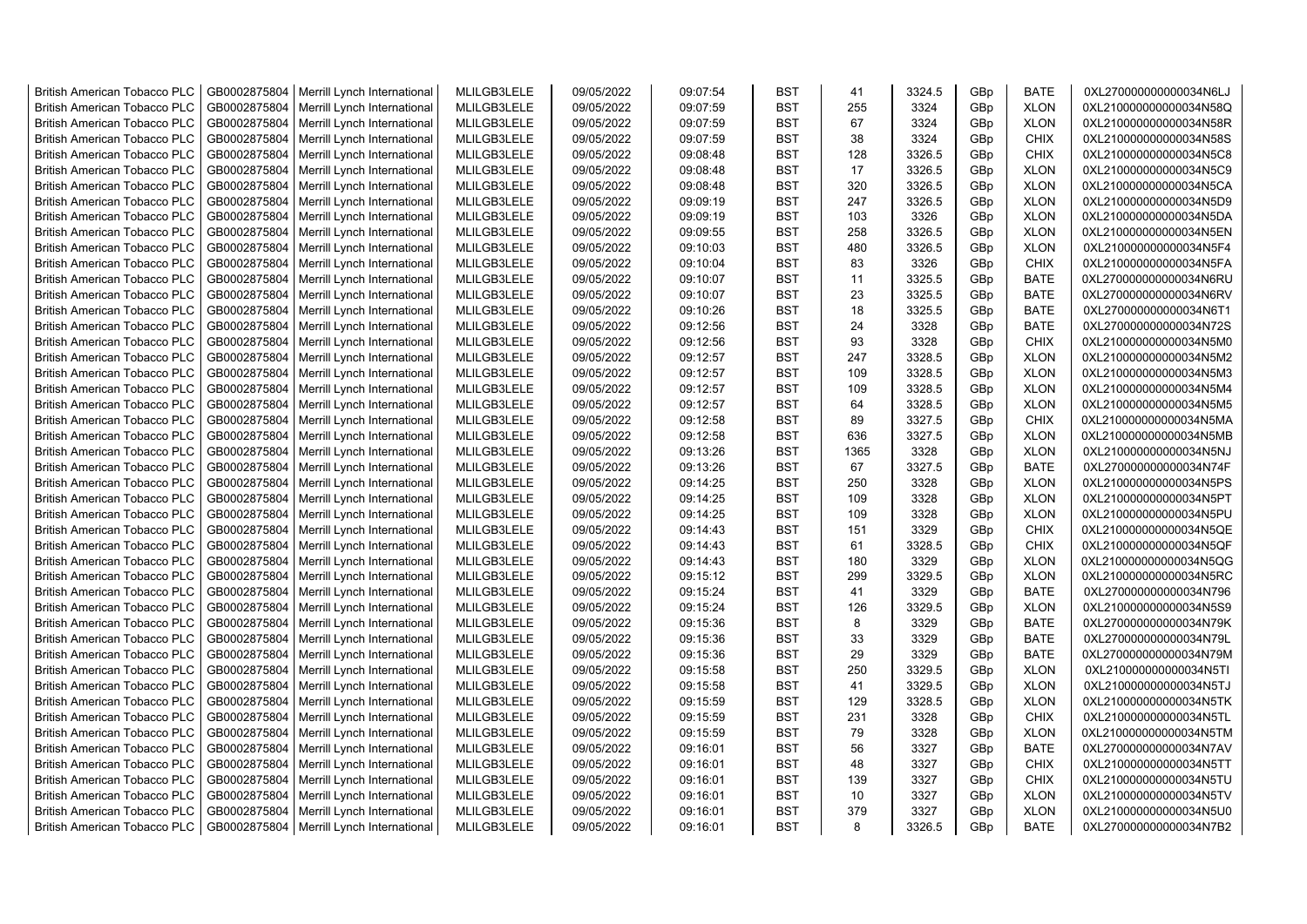| <b>British American Tobacco PLC</b>                                        | GB0002875804                 | Merrill Lynch International                | MLILGB3LELE                | 09/05/2022               | 09:16:01             | <b>BST</b>               | 19             | 3326.5           | GBp             | <b>CHIX</b>                | 0XL210000000000034N5U1                           |
|----------------------------------------------------------------------------|------------------------------|--------------------------------------------|----------------------------|--------------------------|----------------------|--------------------------|----------------|------------------|-----------------|----------------------------|--------------------------------------------------|
| <b>British American Tobacco PLC</b>                                        | GB0002875804                 | Merrill Lynch International                | MLILGB3LELE                | 09/05/2022               | 09:16:01             | <b>BST</b>               | 11             | 3326.5           | GBp             | <b>BATE</b>                | 0XL270000000000034N7B3                           |
| <b>British American Tobacco PLC</b>                                        | GB0002875804                 | Merrill Lynch International                | MLILGB3LELE                | 09/05/2022               | 09:16:01             | <b>BST</b>               | 11             | 3326.5           | GBp             | <b>BATE</b>                | 0XL270000000000034N7B4                           |
| <b>British American Tobacco PLC</b>                                        | GB0002875804                 | Merrill Lynch International                | MLILGB3LELE                | 09/05/2022               | 09:16:01             | <b>BST</b>               | 67             | 3326.5           | GBp             | <b>CHIX</b>                | 0XL210000000000034N5U2                           |
| <b>British American Tobacco PLC</b>                                        | GB0002875804                 | Merrill Lynch International                | MLILGB3LELE                | 09/05/2022               | 09:16:01             | <b>BST</b>               | $\overline{7}$ | 3326.5           | GBp             | <b>BATE</b>                | 0XL270000000000034N7B5                           |
| <b>British American Tobacco PLC</b>                                        | GB0002875804                 | Merrill Lynch International                | MLILGB3LELE                | 09/05/2022               | 09:16:01             | <b>BST</b>               | 40             | 3326.5           | GBp             | <b>CHIX</b>                | 0XL210000000000034N5U3                           |
| <b>British American Tobacco PLC</b>                                        | GB0002875804                 | Merrill Lynch International                | MLILGB3LELE                | 09/05/2022               | 09:16:01             | <b>BST</b>               | 23             | 3326.5           | GBp             | <b>CHIX</b>                | 0XL210000000000034N5U4                           |
| <b>British American Tobacco PLC</b>                                        | GB0002875804                 | Merrill Lynch International                | MLILGB3LELE                | 09/05/2022               | 09:16:36             | <b>BST</b>               | 134            | 3328.5           | GBp             | <b>CHIX</b>                | 0XL210000000000034N5VV                           |
| <b>British American Tobacco PLC</b>                                        | GB0002875804                 | Merrill Lynch International                | MLILGB3LELE                | 09/05/2022               | 09:16:36             | BST                      | 198            | 3328.5           | GBp             | <b>XLON</b>                | 0XL210000000000034N600                           |
| <b>British American Tobacco PLC</b>                                        | GB0002875804                 | Merrill Lynch International                | MLILGB3LELE                | 09/05/2022               | 09:16:36             | <b>BST</b>               | 11             | 3328             | GBp             | <b>XLON</b>                | 0XL210000000000034N604                           |
| <b>British American Tobacco PLC</b>                                        | GB0002875804                 | Merrill Lynch International                | MLILGB3LELE                | 09/05/2022               | 09:16:36             | BST                      | 163            | 3328             | GBp             | <b>XLON</b>                | 0XL210000000000034N605                           |
| <b>British American Tobacco PLC</b>                                        | GB0002875804                 | Merrill Lynch International                | MLILGB3LELE                | 09/05/2022               | 09:16:44             | <b>BST</b>               | 34             | 3328             | GBp             | <b>BATE</b>                | 0XL270000000000034N7DG                           |
| <b>British American Tobacco PLC</b>                                        | GB0002875804                 | Merrill Lynch International                | MLILGB3LELE                | 09/05/2022               | 09:16:44             | <b>BST</b>               | 77             | 3328             | GBp             | <b>CHIX</b>                | 0XL210000000000034N60M                           |
| <b>British American Tobacco PLC</b>                                        | GB0002875804                 | Merrill Lynch International                | MLILGB3LELE                | 09/05/2022               | 09:17:19             | <b>BST</b>               | 72             | 3328             | GBp             | <b>CHIX</b>                | 0XL210000000000034N62U                           |
| <b>British American Tobacco PLC</b>                                        | GB0002875804                 | Merrill Lynch International                | MLILGB3LELE                | 09/05/2022               | 09:17:31             | <b>BST</b>               | 21             | 3327.5           | GBp             | <b>BATE</b>                | 0XL270000000000034N7GE                           |
| <b>British American Tobacco PLC</b>                                        | GB0002875804                 | Merrill Lynch International                | MLILGB3LELE                | 09/05/2022               | 09:17:31             | <b>BST</b>               | 273            | 3327.5           | GBp             | <b>XLON</b>                | 0XL210000000000034N632                           |
| <b>British American Tobacco PLC</b>                                        | GB0002875804                 | Merrill Lynch International                | MLILGB3LELE                | 09/05/2022               | 09:17:33             | <b>BST</b>               | 87             | 3327             | GBp             | <b>CHIX</b>                | 0XL210000000000034N638                           |
| <b>British American Tobacco PLC</b>                                        | GB0002875804                 | Merrill Lynch International                | MLILGB3LELE                | 09/05/2022               | 09:17:33             | <b>BST</b>               | 305            | 3327             | GBp             | <b>XLON</b>                | 0XL210000000000034N639                           |
| <b>British American Tobacco PLC</b>                                        | GB0002875804                 | Merrill Lynch International                | MLILGB3LELE                | 09/05/2022               | 09:18:33             | <b>BST</b>               | 80             | 3327.5           | GBp             | <b>XLON</b>                | 0XL210000000000034N64V                           |
| <b>British American Tobacco PLC</b>                                        | GB0002875804                 | Merrill Lynch International                | MLILGB3LELE                | 09/05/2022               | 09:18:42             | <b>BST</b>               | 33             | 3327             | GBp             | <b>BATE</b>                | 0XL270000000000034N7IV                           |
| <b>British American Tobacco PLC</b>                                        | GB0002875804                 | Merrill Lynch International                | MLILGB3LELE                | 09/05/2022               | 09:18:42             | <b>BST</b>               | 399            | 3327             | GBp             | <b>XLON</b>                | 0XL210000000000034N65C                           |
| <b>British American Tobacco PLC</b>                                        | GB0002875804                 | Merrill Lynch International                | MLILGB3LELE                | 09/05/2022               | 09:18:42             | <b>BST</b>               | 78             | 3327             | GBp             | <b>CHIX</b>                | 0XL210000000000034N65D                           |
| <b>British American Tobacco PLC</b>                                        | GB0002875804                 | Merrill Lynch International                | MLILGB3LELE                | 09/05/2022               | 09:19:29             | <b>BST</b>               | 100            | 3328.5           | GBp             | <b>CHIX</b>                | 0XL210000000000034N67N                           |
|                                                                            |                              |                                            |                            |                          |                      | <b>BST</b>               | 25             |                  |                 |                            |                                                  |
| <b>British American Tobacco PLC</b>                                        | GB0002875804                 | Merrill Lynch International                | MLILGB3LELE                | 09/05/2022               | 09:19:30             |                          |                | 3328             | GBp             | <b>BATE</b>                | 0XL270000000000034N7LF                           |
| <b>British American Tobacco PLC</b><br><b>British American Tobacco PLC</b> | GB0002875804<br>GB0002875804 | Merrill Lynch International                | MLILGB3LELE<br>MLILGB3LELE | 09/05/2022<br>09/05/2022 | 09:19:31<br>09:19:31 | <b>BST</b><br><b>BST</b> | 250<br>122     | 3328.5<br>3328.5 | GBp<br>GBp      | <b>XLON</b><br><b>XLON</b> | 0XL210000000000034N67R<br>0XL210000000000034N67S |
|                                                                            |                              | Merrill Lynch International                |                            |                          |                      | <b>BST</b>               | 26             |                  |                 |                            |                                                  |
| <b>British American Tobacco PLC</b>                                        | GB0002875804<br>GB0002875804 | Merrill Lynch International                | MLILGB3LELE                | 09/05/2022<br>09/05/2022 | 09:19:45             | <b>BST</b>               | 71             | 3328             | GBp             | <b>CHIX</b><br><b>CHIX</b> | 0XL210000000000034N689                           |
| <b>British American Tobacco PLC</b>                                        |                              | Merrill Lynch International                | MLILGB3LELE                |                          | 09:19:45             |                          |                | 3328             | GBp             |                            | 0XL210000000000034N68A                           |
| <b>British American Tobacco PLC</b>                                        | GB0002875804                 | Merrill Lynch International                | MLILGB3LELE                | 09/05/2022               | 09:19:45             | BST                      | 3              | 3328             | GBp             | <b>BATE</b>                | 0XL270000000000034N7MH                           |
| <b>British American Tobacco PLC</b>                                        | GB0002875804                 | Merrill Lynch International                | MLILGB3LELE                | 09/05/2022               | 09:19:58             | <b>BST</b>               | 109            | 3329             | GBp             | <b>XLON</b>                | 0XL210000000000034N68K                           |
| <b>British American Tobacco PLC</b>                                        | GB0002875804                 | Merrill Lynch International                | MLILGB3LELE                | 09/05/2022               | 09:19:58             | <b>BST</b>               | 109            | 3329             | GBp             | <b>XLON</b>                | 0XL210000000000034N68L                           |
| <b>British American Tobacco PLC</b>                                        | GB0002875804                 | Merrill Lynch International                | MLILGB3LELE                | 09/05/2022               | 09:19:58             | <b>BST</b>               | 69             | 3328             | GBp             | <b>CHIX</b>                | 0XL210000000000034N68M                           |
| <b>British American Tobacco PLC</b>                                        | GB0002875804                 | Merrill Lynch International                | MLILGB3LELE                | 09/05/2022               | 09:20:12             | BST                      | 109            | 3328.5           | GBp             | <b>XLON</b>                | 0XL210000000000034N697                           |
| <b>British American Tobacco PLC</b>                                        | GB0002875804                 | Merrill Lynch International                | MLILGB3LELE                | 09/05/2022               | 09:20:12             | BST                      | 109            | 3328.5           | GBp             | <b>XLON</b>                | 0XL210000000000034N698                           |
| <b>British American Tobacco PLC</b>                                        | GB0002875804                 | Merrill Lynch International                | MLILGB3LELE                | 09/05/2022               | 09:20:12             | <b>BST</b>               | 122            | 3328.5           | GBp             | <b>XLON</b>                | 0XL210000000000034N699                           |
| <b>British American Tobacco PLC</b>                                        | GB0002875804                 | Merrill Lynch International                | MLILGB3LELE                | 09/05/2022               | 09:20:12             | <b>BST</b>               | 223            | 3328.5           | GBp             | <b>XLON</b>                | 0XL210000000000034N69A                           |
| <b>British American Tobacco PLC</b>                                        | GB0002875804                 | Merrill Lynch International                | MLILGB3LELE                | 09/05/2022               | 09:21:02             | <b>BST</b>               | 25             | 3328             | GBp             | <b>BATE</b>                | 0XL270000000000034N7Q1                           |
| <b>British American Tobacco PLC</b>                                        | GB0002875804                 | Merrill Lynch International                | MLILGB3LELE                | 09/05/2022               | 09:21:02             | <b>BST</b>               | 19             | 3328             | GBp             | <b>CHIX</b>                | 0XL210000000000034N6AQ                           |
| <b>British American Tobacco PLC</b>                                        | GB0002875804                 | Merrill Lynch International                | MLILGB3LELE                | 09/05/2022               | 09:21:02             | <b>BST</b>               | 28             | 3328             | GBp             | <b>CHIX</b>                | 0XL210000000000034N6AR                           |
| British American Tobacco PLC                                               | GB0002875804                 | Merrill Lynch International                | MLILGB3LELE                | 09/05/2022               | 09:21:02             | <b>BST</b>               | 15             | 3328             | GBp             | <b>CHIX</b>                | 0XL210000000000034N6AS                           |
| <b>British American Tobacco PLC</b>                                        | GB0002875804                 | Merrill Lynch International                | MLILGB3LELE                | 09/05/2022               | 09:21:02             | <b>BST</b>               | 12             | 3328             | GBp             | <b>CHIX</b>                | 0XL210000000000034N6AT                           |
| <b>British American Tobacco PLC</b>                                        | GB0002875804                 | Merrill Lynch International                | MLILGB3LELE                | 09/05/2022               | 09:21:03             | <b>BST</b>               | 250            | 3328.5           | GBp             | <b>XLON</b>                | 0XL210000000000034N6B3                           |
| <b>British American Tobacco PLC</b>                                        | GB0002875804                 | Merrill Lynch International                | MLILGB3LELE                | 09/05/2022               | 09:21:03             | <b>BST</b>               | 109            | 3328.5           | GBp             | <b>XLON</b>                | 0XL210000000000034N6B4                           |
| <b>British American Tobacco PLC</b>                                        | GB0002875804                 | Merrill Lynch International                | MLILGB3LELE                | 09/05/2022               | 09:21:03             | <b>BST</b>               | 109            | 3328.5           | GBp             | <b>XLON</b>                | 0XL210000000000034N6B5                           |
| <b>British American Tobacco PLC</b>                                        | GB0002875804                 | Merrill Lynch International                | MLILGB3LELE                | 09/05/2022               | 09:21:03             | <b>BST</b>               | 78             | 3328.5           | GBp             | <b>XLON</b>                | 0XL210000000000034N6B6                           |
| <b>British American Tobacco PLC</b>                                        | GB0002875804                 | Merrill Lynch International                | MLILGB3LELE                | 09/05/2022               | 09:21:03             | <b>BST</b>               | 48             | 3328.5           | GBp             | <b>XLON</b>                | 0XL210000000000034N6B7                           |
| <b>British American Tobacco PLC</b>                                        | GB0002875804                 | Merrill Lynch International                | MLILGB3LELE                | 09/05/2022               | 09:21:08             | <b>BST</b>               | 469            | 3327.5           | GBp             | <b>XLON</b>                | 0XL210000000000034N6BO                           |
| <b>British American Tobacco PLC</b>                                        |                              | GB0002875804   Merrill Lynch International | MLILGB3LELE                | 09/05/2022               | 09:21:09             | <b>BST</b>               | 26             | 3327             | GB <sub>p</sub> | <b>CHIX</b>                | 0XL210000000000034N6BR                           |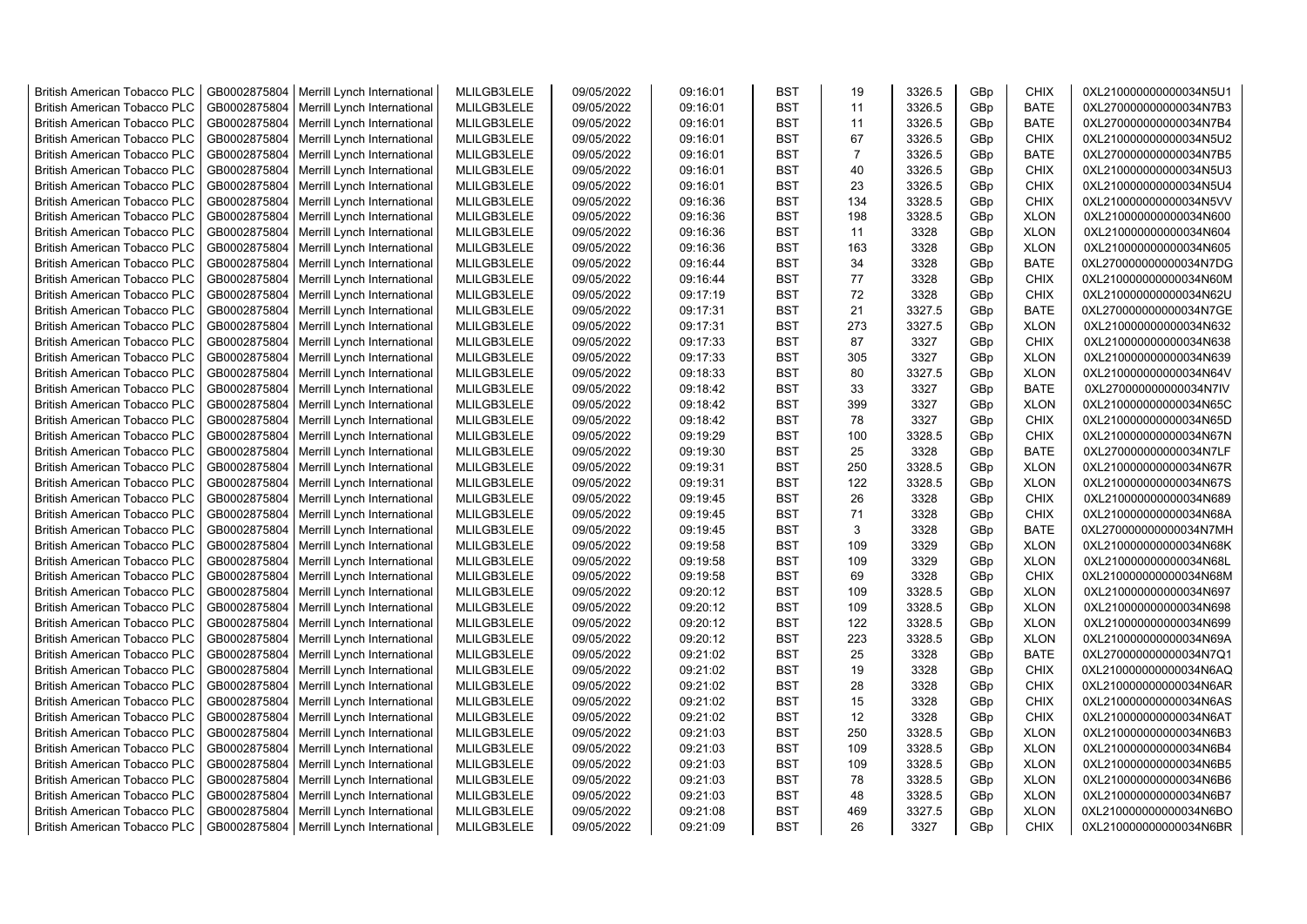| <b>British American Tobacco PLC</b> | GB0002875804 | Merrill Lynch International | MLILGB3LELE | 09/05/2022 | 09:21:09 | <b>BST</b> | 55             | 3327   | GBp | <b>CHIX</b> | 0XL210000000000034N6BS |
|-------------------------------------|--------------|-----------------------------|-------------|------------|----------|------------|----------------|--------|-----|-------------|------------------------|
| <b>British American Tobacco PLC</b> | GB0002875804 | Merrill Lynch International | MLILGB3LELE | 09/05/2022 | 09:21:09 | <b>BST</b> | 167            | 3327   | GBp | <b>XLON</b> | 0XL210000000000034N6BT |
| <b>British American Tobacco PLC</b> | GB0002875804 | Merrill Lynch International | MLILGB3LELE | 09/05/2022 | 09:21:10 | <b>BST</b> | 25             | 3326.5 | GBp | <b>CHIX</b> | 0XL210000000000034N6C0 |
| <b>British American Tobacco PLC</b> | GB0002875804 | Merrill Lynch International | MLILGB3LELE | 09/05/2022 | 09:21:10 | <b>BST</b> | 59             | 3326.5 | GBp | <b>CHIX</b> | 0XL210000000000034N6C1 |
| <b>British American Tobacco PLC</b> | GB0002875804 | Merrill Lynch International | MLILGB3LELE | 09/05/2022 | 09:21:13 | <b>BST</b> | 14             | 3326   | GBp | <b>CHIX</b> | 0XL210000000000034N6C6 |
| <b>British American Tobacco PLC</b> | GB0002875804 | Merrill Lynch International | MLILGB3LELE | 09/05/2022 | 09:21:13 | <b>BST</b> | 41             | 3326   | GBp | <b>BATE</b> | 0XL270000000000034N7QN |
| <b>British American Tobacco PLC</b> | GB0002875804 | Merrill Lynch International | MLILGB3LELE | 09/05/2022 | 09:21:14 | <b>BST</b> | 31             | 3325.5 | GBp | <b>CHIX</b> | 0XL210000000000034N6C7 |
| <b>British American Tobacco PLC</b> | GB0002875804 | Merrill Lynch International | MLILGB3LELE | 09/05/2022 | 09:21:14 | <b>BST</b> | 78             | 3325.5 | GBp | <b>XLON</b> | 0XL210000000000034N6C8 |
| <b>British American Tobacco PLC</b> | GB0002875804 | Merrill Lynch International | MLILGB3LELE | 09/05/2022 | 09:21:23 | <b>BST</b> | 75             | 3325.5 | GBp | <b>XLON</b> | 0XL210000000000034N6CF |
| <b>British American Tobacco PLC</b> | GB0002875804 | Merrill Lynch International | MLILGB3LELE | 09/05/2022 | 09:21:25 | <b>BST</b> | 26             | 3325   | GBp | <b>CHIX</b> | 0XL210000000000034N6CG |
| <b>British American Tobacco PLC</b> | GB0002875804 | Merrill Lynch International | MLILGB3LELE | 09/05/2022 | 09:21:27 | <b>BST</b> | $\overline{7}$ | 3325   | GBp | <b>BATE</b> | 0XL270000000000034N7R4 |
| <b>British American Tobacco PLC</b> | GB0002875804 | Merrill Lynch International | MLILGB3LELE | 09/05/2022 | 09:21:27 | <b>BST</b> | 13             | 3325   | GBp | <b>BATE</b> | 0XL270000000000034N7R5 |
| <b>British American Tobacco PLC</b> | GB0002875804 | Merrill Lynch International | MLILGB3LELE | 09/05/2022 | 09:22:21 | <b>BST</b> | 48             | 3325   | GBp | <b>CHIX</b> | 0XL210000000000034N6E6 |
| <b>British American Tobacco PLC</b> | GB0002875804 | Merrill Lynch International | MLILGB3LELE | 09/05/2022 | 09:22:21 | <b>BST</b> | 196            | 3325   | GBp | <b>XLON</b> | 0XL210000000000034N6E7 |
| <b>British American Tobacco PLC</b> | GB0002875804 | Merrill Lynch International | MLILGB3LELE | 09/05/2022 | 09:22:21 | <b>BST</b> | 216            | 3324.5 | GBp | <b>XLON</b> | 0XL210000000000034N6E9 |
| <b>British American Tobacco PLC</b> | GB0002875804 | Merrill Lynch International | MLILGB3LELE | 09/05/2022 | 09:23:27 | <b>BST</b> | 289            | 3325   | GBp | <b>XLON</b> | 0XL210000000000034N6FL |
| <b>British American Tobacco PLC</b> | GB0002875804 | Merrill Lynch International | MLILGB3LELE | 09/05/2022 | 09:24:01 | <b>BST</b> | 13             | 3326.5 | GBp | <b>BATE</b> | 0XL270000000000034N817 |
| <b>British American Tobacco PLC</b> | GB0002875804 | Merrill Lynch International | MLILGB3LELE | 09/05/2022 | 09:24:01 | <b>BST</b> | 14             | 3326.5 | GBp | <b>CHIX</b> | 0XL210000000000034N6GU |
| <b>British American Tobacco PLC</b> | GB0002875804 | Merrill Lynch International | MLILGB3LELE | 09/05/2022 | 09:24:01 | <b>BST</b> | 41             | 3326.5 | GBp | <b>XLON</b> | 0XL210000000000034N6H0 |
| <b>British American Tobacco PLC</b> | GB0002875804 | Merrill Lynch International | MLILGB3LELE | 09/05/2022 | 09:24:01 | <b>BST</b> | 119            | 3326.5 | GBp | <b>CHIX</b> | 0XL210000000000034N6GV |
| <b>British American Tobacco PLC</b> | GB0002875804 | Merrill Lynch International | MLILGB3LELE | 09/05/2022 | 09:24:01 | <b>BST</b> | 232            | 3326.5 | GBp | <b>XLON</b> | 0XL210000000000034N6H1 |
| <b>British American Tobacco PLC</b> | GB0002875804 | Merrill Lynch International | MLILGB3LELE | 09/05/2022 | 09:24:27 | <b>BST</b> | 109            | 3326.5 | GBp | <b>XLON</b> | 0XL210000000000034N6I7 |
| <b>British American Tobacco PLC</b> | GB0002875804 | Merrill Lynch International | MLILGB3LELE | 09/05/2022 | 09:24:27 | <b>BST</b> | 109            | 3326.5 | GBp | <b>XLON</b> | 0XL210000000000034N6I8 |
| <b>British American Tobacco PLC</b> | GB0002875804 | Merrill Lynch International | MLILGB3LELE | 09/05/2022 | 09:24:27 | <b>BST</b> | 238            | 3326.5 | GBp | <b>XLON</b> | 0XL210000000000034N6I9 |
| <b>British American Tobacco PLC</b> | GB0002875804 | Merrill Lynch International | MLILGB3LELE | 09/05/2022 | 09:24:38 | <b>BST</b> | 93             | 3325.5 | GBp | <b>CHIX</b> | 0XL210000000000034N6IS |
| <b>British American Tobacco PLC</b> | GB0002875804 | Merrill Lynch International | MLILGB3LELE | 09/05/2022 | 09:24:38 | <b>BST</b> | 301            | 3325.5 | GBp | <b>XLON</b> | 0XL210000000000034N6IT |
| <b>British American Tobacco PLC</b> | GB0002875804 | Merrill Lynch International | MLILGB3LELE | 09/05/2022 | 09:24:44 | <b>BST</b> | 93             | 3325   | GBp | <b>CHIX</b> | 0XL210000000000034N6JU |
| <b>British American Tobacco PLC</b> | GB0002875804 | Merrill Lynch International | MLILGB3LELE | 09/05/2022 | 09:24:50 | <b>BST</b> | 194            | 3324.5 | GBp | <b>XLON</b> | 0XL210000000000034N6K8 |
| <b>British American Tobacco PLC</b> | GB0002875804 | Merrill Lynch International | MLILGB3LELE | 09/05/2022 | 09:24:50 | <b>BST</b> | 12             | 3324.5 | GBp | <b>BATE</b> | 0XL270000000000034N838 |
| <b>British American Tobacco PLC</b> | GB0002875804 | Merrill Lynch International | MLILGB3LELE | 09/05/2022 | 09:24:50 | <b>BST</b> | 15             | 3324.5 | GBp | <b>XLON</b> | 0XL210000000000034N6K9 |
| <b>British American Tobacco PLC</b> | GB0002875804 | Merrill Lynch International | MLILGB3LELE | 09/05/2022 | 09:24:50 | <b>BST</b> | 34             | 3324.5 | GBp | <b>XLON</b> | 0XL210000000000034N6KA |
| <b>British American Tobacco PLC</b> | GB0002875804 | Merrill Lynch International | MLILGB3LELE | 09/05/2022 | 09:24:50 | <b>BST</b> | 64             | 3324.5 | GBp | <b>CHIX</b> | 0XL210000000000034N6KB |
| <b>British American Tobacco PLC</b> | GB0002875804 | Merrill Lynch International | MLILGB3LELE | 09/05/2022 | 09:25:10 | <b>BST</b> | 13             | 3324   | GBp | <b>BATE</b> | 0XL270000000000034N83R |
| <b>British American Tobacco PLC</b> | GB0002875804 | Merrill Lynch International | MLILGB3LELE | 09/05/2022 | 09:25:10 | <b>BST</b> | 68             | 3324   | GBp | <b>CHIX</b> | 0XL210000000000034N6L2 |
| <b>British American Tobacco PLC</b> | GB0002875804 | Merrill Lynch International | MLILGB3LELE | 09/05/2022 | 09:25:10 | <b>BST</b> | 432            | 3324   | GBp | <b>XLON</b> | 0XL210000000000034N6L3 |
| <b>British American Tobacco PLC</b> | GB0002875804 | Merrill Lynch International | MLILGB3LELE | 09/05/2022 | 09:25:44 | <b>BST</b> | 15             | 3323.5 | GBp | <b>BATE</b> | 0XL270000000000034N84J |
| <b>British American Tobacco PLC</b> | GB0002875804 | Merrill Lynch International | MLILGB3LELE | 09/05/2022 | 09:25:44 | <b>BST</b> | 11             | 3323.5 | GBp | <b>BATE</b> | 0XL270000000000034N84K |
| <b>British American Tobacco PLC</b> | GB0002875804 | Merrill Lynch International | MLILGB3LELE | 09/05/2022 | 09:25:44 | <b>BST</b> | 34             | 3323.5 | GBp | <b>CHIX</b> | 0XL210000000000034N6MF |
| <b>British American Tobacco PLC</b> | GB0002875804 | Merrill Lynch International | MLILGB3LELE | 09/05/2022 | 09:25:44 | <b>BST</b> | 163            | 3323   | GBp | <b>XLON</b> | 0XL210000000000034N6MG |
| <b>British American Tobacco PLC</b> | GB0002875804 | Merrill Lynch International | MLILGB3LELE | 09/05/2022 | 09:25:44 | <b>BST</b> | 30             | 3323   | GBp | <b>CHIX</b> | 0XL210000000000034N6MH |
| <b>British American Tobacco PLC</b> | GB0002875804 | Merrill Lynch International | MLILGB3LELE | 09/05/2022 | 09:25:44 | <b>BST</b> | 12             | 3323   | GBp | <b>BATE</b> | 0XL270000000000034N84L |
| <b>British American Tobacco PLC</b> | GB0002875804 | Merrill Lynch International | MLILGB3LELE | 09/05/2022 | 09:25:44 | <b>BST</b> | 42             | 3323   | GBp | <b>XLON</b> | 0XL210000000000034N6MI |
| <b>British American Tobacco PLC</b> | GB0002875804 | Merrill Lynch International | MLILGB3LELE | 09/05/2022 | 09:26:00 | <b>BST</b> | 325            | 3322.5 | GBp | <b>XLON</b> | 0XL210000000000034N6NE |
| <b>British American Tobacco PLC</b> | GB0002875804 | Merrill Lynch International | MLILGB3LELE | 09/05/2022 | 09:26:01 | <b>BST</b> | 36             | 3322.5 | GBp | <b>CHIX</b> | 0XL210000000000034N6NF |
| <b>British American Tobacco PLC</b> | GB0002875804 | Merrill Lynch International | MLILGB3LELE | 09/05/2022 | 09:26:01 | <b>BST</b> | 17             | 3322.5 | GBp | <b>CHIX</b> | 0XL210000000000034N6NG |
| <b>British American Tobacco PLC</b> | GB0002875804 | Merrill Lynch International | MLILGB3LELE | 09/05/2022 | 09:26:01 | <b>BST</b> | 5              | 3322.5 | GBp | <b>XLON</b> | 0XL210000000000034N6NI |
| <b>British American Tobacco PLC</b> | GB0002875804 | Merrill Lynch International | MLILGB3LELE | 09/05/2022 | 09:26:01 | <b>BST</b> | 15             | 3322.5 | GBp | <b>BATE</b> | 0XL270000000000034N85G |
| <b>British American Tobacco PLC</b> | GB0002875804 | Merrill Lynch International | MLILGB3LELE | 09/05/2022 | 09:26:33 | <b>BST</b> | 58             | 3322   | GBp | <b>CHIX</b> | 0XL210000000000034N6OP |
|                                     |              |                             |             |            |          |            |                |        |     |             |                        |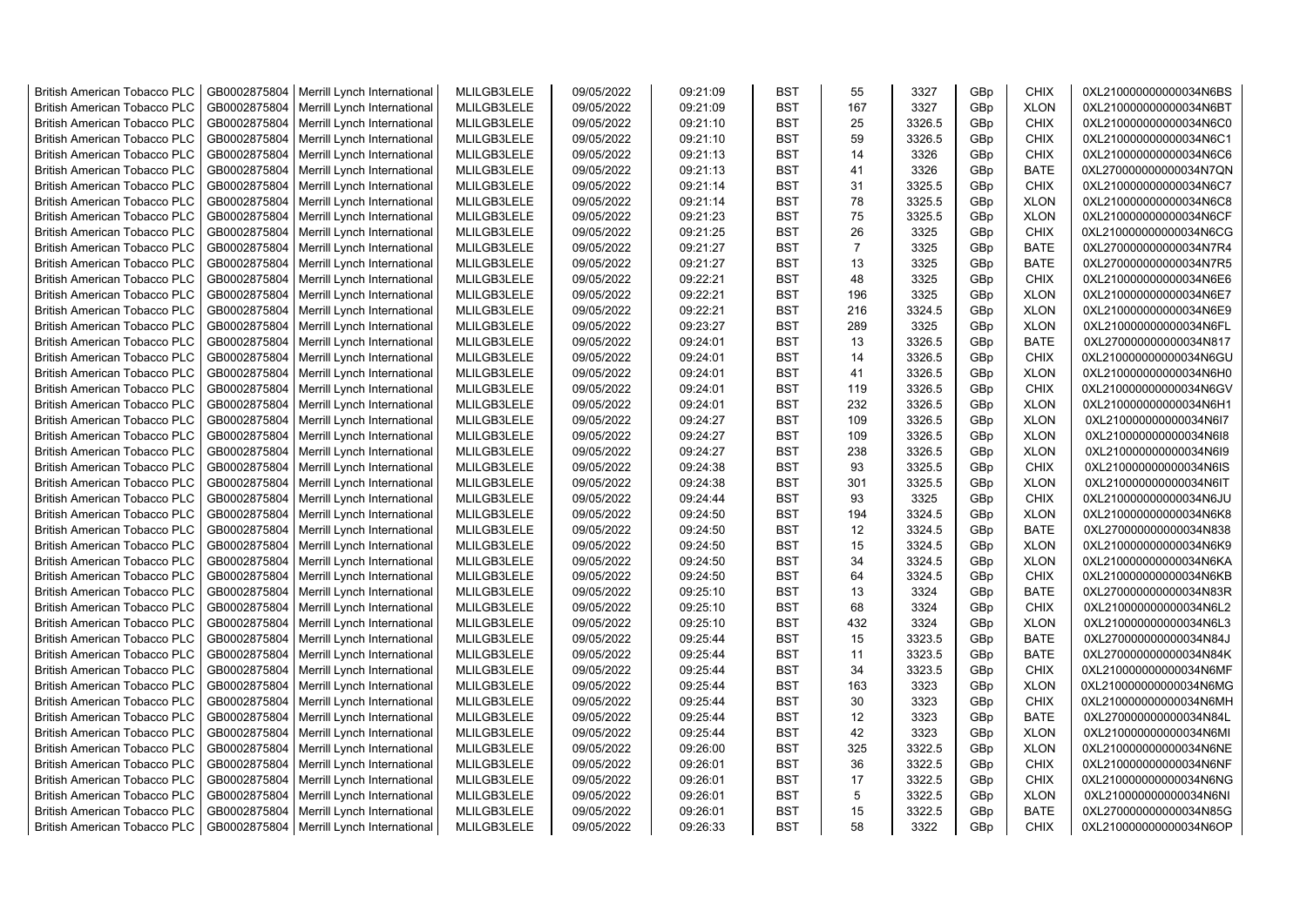| <b>British American Tobacco PLC</b> | GB0002875804 | Merrill Lynch International | MLILGB3LELE | 09/05/2022 | 09:26:33 | <b>BST</b> | 86           | 3322   | GBp | <b>XLON</b> | 0XL210000000000034N6OQ |
|-------------------------------------|--------------|-----------------------------|-------------|------------|----------|------------|--------------|--------|-----|-------------|------------------------|
| <b>British American Tobacco PLC</b> | GB0002875804 | Merrill Lynch International | MLILGB3LELE | 09/05/2022 | 09:26:33 | <b>BST</b> | 108          | 3322   | GBp | <b>XLON</b> | 0XL210000000000034N6OR |
| <b>British American Tobacco PLC</b> | GB0002875804 | Merrill Lynch International | MLILGB3LELE | 09/05/2022 | 09:26:33 | <b>BST</b> | 80           | 3322   | GBp | <b>XLON</b> | 0XL210000000000034N6OS |
| <b>British American Tobacco PLC</b> | GB0002875804 | Merrill Lynch International | MLILGB3LELE | 09/05/2022 | 09:26:43 | <b>BST</b> | 233          | 3321.5 | GBp | <b>XLON</b> | 0XL210000000000034N6P9 |
| <b>British American Tobacco PLC</b> | GB0002875804 | Merrill Lynch International | MLILGB3LELE | 09/05/2022 | 09:26:43 | <b>BST</b> | 13           | 3321.5 | GBp | <b>BATE</b> | 0XL270000000000034N86U |
| <b>British American Tobacco PLC</b> | GB0002875804 | Merrill Lynch International | MLILGB3LELE | 09/05/2022 | 09:26:43 | <b>BST</b> | 131          | 3321.5 | GBp | <b>XLON</b> | 0XL210000000000034N6PA |
| <b>British American Tobacco PLC</b> | GB0002875804 | Merrill Lynch International | MLILGB3LELE | 09/05/2022 | 09:26:43 | <b>BST</b> | 36           | 3321   | GBp | <b>CHIX</b> | 0XL210000000000034N6PD |
| <b>British American Tobacco PLC</b> | GB0002875804 | Merrill Lynch International | MLILGB3LELE | 09/05/2022 | 09:27:21 | <b>BST</b> | 74           | 3322.5 | GBp | <b>XLON</b> | 0XL210000000000034N6R6 |
| <b>British American Tobacco PLC</b> | GB0002875804 | Merrill Lynch International | MLILGB3LELE | 09/05/2022 | 09:27:35 | <b>BST</b> | 99           | 3322.5 | GBp | <b>CHIX</b> | 0XL210000000000034N6RE |
| <b>British American Tobacco PLC</b> | GB0002875804 | Merrill Lynch International | MLILGB3LELE | 09/05/2022 | 09:27:35 | <b>BST</b> | 238          | 3322   | GBp | <b>XLON</b> | 0XL210000000000034N6RF |
| <b>British American Tobacco PLC</b> | GB0002875804 | Merrill Lynch International | MLILGB3LELE | 09/05/2022 | 09:27:35 | <b>BST</b> | 31           | 3322   | GBp | <b>CHIX</b> | 0XL210000000000034N6RG |
| <b>British American Tobacco PLC</b> | GB0002875804 | Merrill Lynch International | MLILGB3LELE | 09/05/2022 | 09:27:35 | <b>BST</b> | 13           | 3322   | GBp | CHIX        | 0XL210000000000034N6RH |
| <b>British American Tobacco PLC</b> | GB0002875804 | Merrill Lynch International | MLILGB3LELE | 09/05/2022 | 09:27:35 | <b>BST</b> | 16           | 3322   | GBp | <b>BATE</b> | 0XL270000000000034N8A3 |
| <b>British American Tobacco PLC</b> | GB0002875804 | Merrill Lynch International | MLILGB3LELE | 09/05/2022 | 09:27:35 | <b>BST</b> | 6            | 3322   | GBp | <b>BATE</b> | 0XL270000000000034N8A5 |
| <b>British American Tobacco PLC</b> | GB0002875804 | Merrill Lynch International | MLILGB3LELE | 09/05/2022 | 09:27:36 | <b>BST</b> | 93           | 3321.5 | GBp | <b>XLON</b> | 0XL210000000000034N6RJ |
| <b>British American Tobacco PLC</b> | GB0002875804 | Merrill Lynch International | MLILGB3LELE | 09/05/2022 | 09:27:46 | <b>BST</b> | 26           | 3321.5 | GBp | <b>CHIX</b> | 0XL210000000000034N6RS |
| <b>British American Tobacco PLC</b> | GB0002875804 | Merrill Lynch International | MLILGB3LELE | 09/05/2022 | 09:29:04 | <b>BST</b> | 216          | 3322   | GBp | <b>XLON</b> | 0XL210000000000034N6UM |
| <b>British American Tobacco PLC</b> | GB0002875804 | Merrill Lynch International | MLILGB3LELE | 09/05/2022 | 09:29:04 | <b>BST</b> | 11           | 3321.5 | GBp | <b>XLON</b> | 0XL210000000000034N6UN |
| <b>British American Tobacco PLC</b> | GB0002875804 | Merrill Lynch International | MLILGB3LELE | 09/05/2022 | 09:29:04 | <b>BST</b> | 138          | 3321.5 | GBp | <b>XLON</b> | 0XL210000000000034N6UO |
| <b>British American Tobacco PLC</b> | GB0002875804 | Merrill Lynch International | MLILGB3LELE | 09/05/2022 | 09:29:04 | <b>BST</b> | 15           | 3321.5 | GBp | <b>CHIX</b> | 0XL210000000000034N6UP |
| <b>British American Tobacco PLC</b> | GB0002875804 | Merrill Lynch International | MLILGB3LELE | 09/05/2022 | 09:29:04 | <b>BST</b> | 33           | 3321.5 | GBp | <b>CHIX</b> | 0XL210000000000034N6UQ |
| <b>British American Tobacco PLC</b> | GB0002875804 | Merrill Lynch International | MLILGB3LELE | 09/05/2022 | 09:29:04 | <b>BST</b> | 200          | 3321.5 | GBp | <b>XLON</b> | 0XL210000000000034N6US |
| British American Tobacco PLC        | GB0002875804 | Merrill Lynch International | MLILGB3LELE | 09/05/2022 | 09:29:06 | <b>BST</b> | 101          | 3321.5 | GBp | <b>CHIX</b> | 0XL210000000000034N6V4 |
| <b>British American Tobacco PLC</b> | GB0002875804 | Merrill Lynch International | MLILGB3LELE | 09/05/2022 | 09:29:07 | <b>BST</b> | 298          | 3321   | GBp | <b>XLON</b> | 0XL210000000000034N6V8 |
| <b>British American Tobacco PLC</b> | GB0002875804 | Merrill Lynch International | MLILGB3LELE | 09/05/2022 | 09:29:50 | <b>BST</b> | 20           | 3322   | GBp | <b>XLON</b> | 0XL210000000000034N70K |
| <b>British American Tobacco PLC</b> | GB0002875804 | Merrill Lynch International | MLILGB3LELE | 09/05/2022 | 09:29:50 | <b>BST</b> | 258          | 3322   | GBp | <b>XLON</b> | 0XL210000000000034N70L |
| <b>British American Tobacco PLC</b> | GB0002875804 | Merrill Lynch International | MLILGB3LELE | 09/05/2022 | 09:29:50 | <b>BST</b> | 88           | 3322   | GBp | <b>CHIX</b> | 0XL210000000000034N70M |
| <b>British American Tobacco PLC</b> | GB0002875804 | Merrill Lynch International | MLILGB3LELE | 09/05/2022 | 09:30:13 | <b>BST</b> | 96           | 3320.5 | GBp | <b>CHIX</b> | 0XL210000000000034N71R |
| <b>British American Tobacco PLC</b> | GB0002875804 | Merrill Lynch International | MLILGB3LELE | 09/05/2022 | 09:30:13 | <b>BST</b> | 531          | 3320.5 | GBp | <b>XLON</b> | 0XL210000000000034N71S |
| <b>British American Tobacco PLC</b> | GB0002875804 | Merrill Lynch International | MLILGB3LELE | 09/05/2022 | 09:30:57 | <b>BST</b> | 68           | 3321.5 | GBp | <b>CHIX</b> | 0XL210000000000034N73B |
| <b>British American Tobacco PLC</b> | GB0002875804 | Merrill Lynch International | MLILGB3LELE | 09/05/2022 | 09:30:57 | <b>BST</b> | 321          | 3321.5 | GBp | <b>XLON</b> | 0XL210000000000034N73C |
| <b>British American Tobacco PLC</b> | GB0002875804 | Merrill Lynch International | MLILGB3LELE | 09/05/2022 | 09:31:24 | <b>BST</b> | 18           | 3320.5 | GBp | <b>CHIX</b> | 0XL210000000000034N74J |
| <b>British American Tobacco PLC</b> | GB0002875804 | Merrill Lynch International | MLILGB3LELE | 09/05/2022 | 09:31:25 | <b>BST</b> | 18           | 3320   | GBp | <b>BATE</b> | 0XL270000000000034N8KG |
| <b>British American Tobacco PLC</b> | GB0002875804 | Merrill Lynch International | MLILGB3LELE | 09/05/2022 | 09:31:25 | <b>BST</b> | 54           | 3320   | GBp | <b>CHIX</b> | 0XL210000000000034N74Q |
| <b>British American Tobacco PLC</b> | GB0002875804 | Merrill Lynch International | MLILGB3LELE | 09/05/2022 | 09:31:25 | <b>BST</b> | 78           | 3320   | GBp | <b>XLON</b> | 0XL210000000000034N74R |
| <b>British American Tobacco PLC</b> | GB0002875804 | Merrill Lynch International | MLILGB3LELE | 09/05/2022 | 09:32:01 | <b>BST</b> | 109          | 3320.5 | GBp | <b>XLON</b> | 0XL210000000000034N75Q |
| <b>British American Tobacco PLC</b> | GB0002875804 | Merrill Lynch International | MLILGB3LELE | 09/05/2022 | 09:32:01 | <b>BST</b> | 109          | 3320.5 | GBp | <b>XLON</b> | 0XL210000000000034N75R |
| <b>British American Tobacco PLC</b> | GB0002875804 | Merrill Lynch International | MLILGB3LELE | 09/05/2022 | 09:32:02 | <b>BST</b> | 72           | 3320   | GBp | <b>CHIX</b> | 0XL210000000000034N75S |
| <b>British American Tobacco PLC</b> | GB0002875804 | Merrill Lynch International | MLILGB3LELE | 09/05/2022 | 09:32:02 | <b>BST</b> | 43           | 3319.5 | GBp | <b>CHIX</b> | 0XL210000000000034N75T |
| <b>British American Tobacco PLC</b> | GB0002875804 | Merrill Lynch International | MLILGB3LELE | 09/05/2022 | 09:32:02 | <b>BST</b> | 414          | 3319.5 | GBp | <b>XLON</b> | 0XL210000000000034N75U |
| <b>British American Tobacco PLC</b> | GB0002875804 | Merrill Lynch International | MLILGB3LELE | 09/05/2022 | 09:32:29 | <b>BST</b> | 221          | 3319   | GBp | <b>XLON</b> | 0XL210000000000034N77D |
| <b>British American Tobacco PLC</b> | GB0002875804 | Merrill Lynch International | MLILGB3LELE | 09/05/2022 | 09:32:29 | <b>BST</b> | 59           | 3319   | GBp | CHIX        | 0XL210000000000034N77E |
| <b>British American Tobacco PLC</b> | GB0002875804 | Merrill Lynch International | MLILGB3LELE | 09/05/2022 | 09:32:39 | <b>BST</b> | $\mathbf{1}$ | 3319   | GBp | <b>CHIX</b> | 0XL210000000000034N782 |
| <b>British American Tobacco PLC</b> | GB0002875804 | Merrill Lynch International | MLILGB3LELE | 09/05/2022 | 09:32:39 | <b>BST</b> | 71           | 3318.5 | GBp | <b>CHIX</b> | 0XL210000000000034N783 |
| <b>British American Tobacco PLC</b> | GB0002875804 | Merrill Lynch International | MLILGB3LELE | 09/05/2022 | 09:32:47 | <b>BST</b> | $\mathbf{1}$ | 3319   | GBp | <b>XLON</b> | 0XL210000000000034N78B |
| <b>British American Tobacco PLC</b> | GB0002875804 | Merrill Lynch International | MLILGB3LELE | 09/05/2022 | 09:32:47 | <b>BST</b> | 11           | 3318.5 | GBp | <b>XLON</b> | 0XL210000000000034N78C |
| <b>British American Tobacco PLC</b> | GB0002875804 | Merrill Lynch International | MLILGB3LELE | 09/05/2022 | 09:32:47 | <b>BST</b> | 40           | 3318.5 | GBp | <b>XLON</b> | 0XL210000000000034N78D |
| <b>British American Tobacco PLC</b> | GB0002875804 | Merrill Lynch International | MLILGB3LELE | 09/05/2022 | 09:33:08 | <b>BST</b> | 20           | 3320   | GBp | <b>XLON</b> | 0XL210000000000034N79G |
|                                     |              |                             |             |            |          |            |              |        |     |             |                        |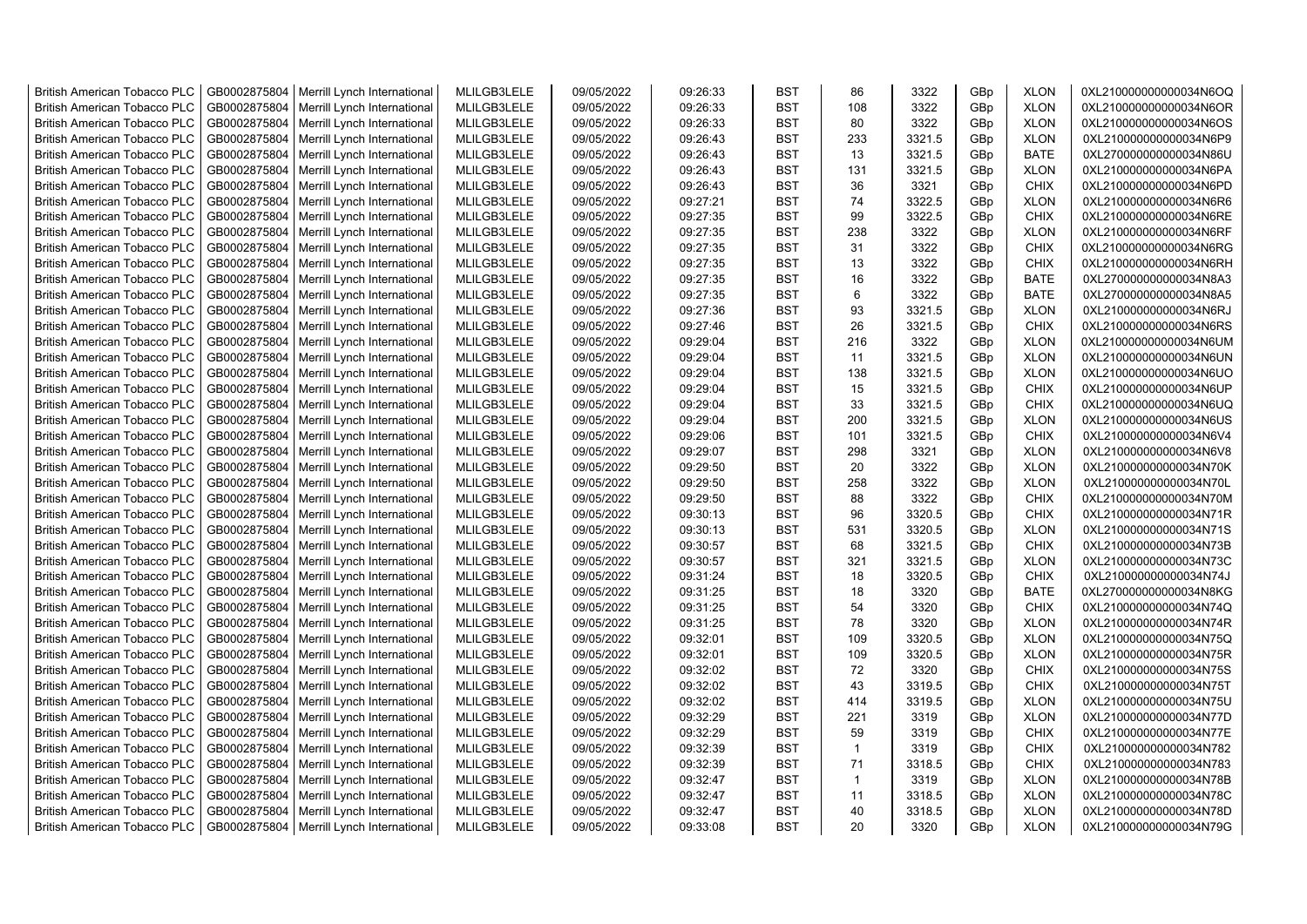| <b>British American Tobacco PLC</b> | GB0002875804 | Merrill Lynch International | MLILGB3LELE | 09/05/2022 | 09:33:19 | <b>BST</b> | 11   | 3321.5 | GBp | <b>CHIX</b> | 0XL210000000000034N7A2 |
|-------------------------------------|--------------|-----------------------------|-------------|------------|----------|------------|------|--------|-----|-------------|------------------------|
| <b>British American Tobacco PLC</b> | GB0002875804 | Merrill Lynch International | MLILGB3LELE | 09/05/2022 | 09:33:56 | <b>BST</b> | 99   | 3323   | GBp | <b>CHIX</b> | 0XL210000000000034N7BL |
| <b>British American Tobacco PLC</b> | GB0002875804 | Merrill Lynch International | MLILGB3LELE | 09/05/2022 | 09:33:56 | <b>BST</b> | 12   | 3323   | GBp | <b>BATE</b> | 0XL270000000000034N8QU |
| <b>British American Tobacco PLC</b> | GB0002875804 | Merrill Lynch International | MLILGB3LELE | 09/05/2022 | 09:34:07 | <b>BST</b> | 81   | 3322.5 | GBp | <b>CHIX</b> | 0XL210000000000034N7CG |
| <b>British American Tobacco PLC</b> | GB0002875804 | Merrill Lynch International | MLILGB3LELE | 09/05/2022 | 09:34:07 | <b>BST</b> | 2    | 3323   | GBp | <b>XLON</b> | 0XL210000000000034N7CJ |
| <b>British American Tobacco PLC</b> | GB0002875804 | Merrill Lynch International | MLILGB3LELE | 09/05/2022 | 09:34:12 | <b>BST</b> | 40   | 3323   | GBp | <b>XLON</b> | 0XL210000000000034N7CP |
| <b>British American Tobacco PLC</b> | GB0002875804 | Merrill Lynch International | MLILGB3LELE | 09/05/2022 | 09:34:12 | <b>BST</b> | 247  | 3323   | GBp | <b>XLON</b> | 0XL210000000000034N7CQ |
| <b>British American Tobacco PLC</b> | GB0002875804 | Merrill Lynch International | MLILGB3LELE | 09/05/2022 | 09:34:23 | <b>BST</b> | 109  | 3323.5 | GBp | <b>XLON</b> | 0XL210000000000034N7DC |
| <b>British American Tobacco PLC</b> | GB0002875804 | Merrill Lynch International | MLILGB3LELE | 09/05/2022 | 09:34:23 | <b>BST</b> | 109  | 3323.5 | GBp | <b>XLON</b> | 0XL210000000000034N7DD |
| <b>British American Tobacco PLC</b> | GB0002875804 | Merrill Lynch International | MLILGB3LELE | 09/05/2022 | 09:34:23 | <b>BST</b> | 122  | 3323.5 | GBp | <b>XLON</b> | 0XL210000000000034N7DE |
| <b>British American Tobacco PLC</b> | GB0002875804 | Merrill Lynch International | MLILGB3LELE | 09/05/2022 | 09:34:23 | <b>BST</b> | 250  | 3323.5 | GBp | <b>XLON</b> | 0XL210000000000034N7DF |
| <b>British American Tobacco PLC</b> | GB0002875804 | Merrill Lynch International | MLILGB3LELE | 09/05/2022 | 09:34:23 | <b>BST</b> | 247  | 3323.5 | GBp | <b>XLON</b> | 0XL210000000000034N7DG |
| <b>British American Tobacco PLC</b> | GB0002875804 | Merrill Lynch International | MLILGB3LELE | 09/05/2022 | 09:34:23 | <b>BST</b> | 12   | 3322.5 | GBp | <b>BATE</b> | 0XL270000000000034N8TQ |
| <b>British American Tobacco PLC</b> | GB0002875804 | Merrill Lynch International | MLILGB3LELE | 09/05/2022 | 09:34:28 | <b>BST</b> | 13   | 3322   | GBp | <b>BATE</b> | 0XL270000000000034N8U1 |
| <b>British American Tobacco PLC</b> | GB0002875804 | Merrill Lynch International | MLILGB3LELE | 09/05/2022 | 09:34:28 | <b>BST</b> | 28   | 3322   | GBp | <b>CHIX</b> | 0XL210000000000034N7DO |
| <b>British American Tobacco PLC</b> | GB0002875804 | Merrill Lynch International | MLILGB3LELE | 09/05/2022 | 09:34:28 | <b>BST</b> | 636  | 3322   | GBp | <b>XLON</b> | 0XL210000000000034N7DP |
| <b>British American Tobacco PLC</b> | GB0002875804 | Merrill Lynch International | MLILGB3LELE | 09/05/2022 | 09:35:04 | <b>BST</b> | 100  | 3324   | GBp | CHIX        | 0XL210000000000034N7ES |
| <b>British American Tobacco PLC</b> | GB0002875804 | Merrill Lynch International | MLILGB3LELE | 09/05/2022 | 09:35:20 | <b>BST</b> | 81   | 3324.5 | GBp | <b>CHIX</b> | 0XL210000000000034N7FF |
| <b>British American Tobacco PLC</b> | GB0002875804 | Merrill Lynch International | MLILGB3LELE | 09/05/2022 | 09:35:22 | <b>BST</b> | 47   | 3324   | GBp | <b>CHIX</b> | 0XL210000000000034N7FL |
| <b>British American Tobacco PLC</b> | GB0002875804 | Merrill Lynch International | MLILGB3LELE | 09/05/2022 | 09:35:28 | <b>BST</b> | 28   | 3323.5 | GBp | <b>BATE</b> | 0XL270000000000034N90L |
| <b>British American Tobacco PLC</b> | GB0002875804 | Merrill Lynch International | MLILGB3LELE | 09/05/2022 | 09:35:28 | <b>BST</b> | 34   | 3323.5 | GBp | <b>CHIX</b> | 0XL210000000000034N7FQ |
| <b>British American Tobacco PLC</b> | GB0002875804 | Merrill Lynch International | MLILGB3LELE | 09/05/2022 | 09:35:28 | <b>BST</b> | 184  | 3323   | GBp | <b>XLON</b> | 0XL210000000000034N7FR |
| <b>British American Tobacco PLC</b> | GB0002875804 | Merrill Lynch International | MLILGB3LELE | 09/05/2022 | 09:36:50 | <b>BST</b> | 71   | 3324.5 | GBp | <b>CHIX</b> | 0XL210000000000034N7KK |
| <b>British American Tobacco PLC</b> | GB0002875804 | Merrill Lynch International | MLILGB3LELE | 09/05/2022 | 09:36:50 | <b>BST</b> | 24   | 3324   | GBp | <b>BATE</b> | 0XL270000000000034N955 |
| <b>British American Tobacco PLC</b> | GB0002875804 | Merrill Lynch International | MLILGB3LELE | 09/05/2022 | 09:36:50 | <b>BST</b> | 12   | 3324.5 | GBp | <b>XLON</b> | 0XL210000000000034N7KL |
| <b>British American Tobacco PLC</b> | GB0002875804 | Merrill Lynch International | MLILGB3LELE | 09/05/2022 | 09:36:50 | <b>BST</b> | 1432 | 3324.5 | GBp | <b>XLON</b> | 0XL210000000000034N7KM |
| <b>British American Tobacco PLC</b> | GB0002875804 | Merrill Lynch International | MLILGB3LELE | 09/05/2022 | 09:36:50 | <b>BST</b> | 75   | 3324.5 | GBp | <b>XLON</b> | 0XL210000000000034N7KN |
| <b>British American Tobacco PLC</b> | GB0002875804 | Merrill Lynch International | MLILGB3LELE | 09/05/2022 | 09:38:07 | <b>BST</b> | 137  | 3326.5 | GBp | <b>CHIX</b> | 0XL210000000000034N7NT |
| <b>British American Tobacco PLC</b> | GB0002875804 | Merrill Lynch International | MLILGB3LELE | 09/05/2022 | 09:38:07 | <b>BST</b> | 13   | 3326.5 | GBp | <b>BATE</b> | 0XL270000000000034N999 |
| <b>British American Tobacco PLC</b> | GB0002875804 | Merrill Lynch International | MLILGB3LELE | 09/05/2022 | 09:38:07 | <b>BST</b> | 157  | 3326.5 | GBp | <b>XLON</b> | 0XL210000000000034N7NU |
| <b>British American Tobacco PLC</b> | GB0002875804 | Merrill Lynch International | MLILGB3LELE | 09/05/2022 | 09:38:07 | <b>BST</b> | 16   | 3326   | GBp | <b>CHIX</b> | 0XL210000000000034N7NV |
| <b>British American Tobacco PLC</b> | GB0002875804 | Merrill Lynch International | MLILGB3LELE | 09/05/2022 | 09:38:07 | <b>BST</b> | 48   | 3326   | GBp | <b>XLON</b> | 0XL210000000000034N7O0 |
| <b>British American Tobacco PLC</b> | GB0002875804 | Merrill Lynch International | MLILGB3LELE | 09/05/2022 | 09:38:07 | <b>BST</b> | 172  | 3326   | GBp | <b>XLON</b> | 0XL210000000000034N7O1 |
| <b>British American Tobacco PLC</b> | GB0002875804 | Merrill Lynch International | MLILGB3LELE | 09/05/2022 | 09:38:50 | <b>BST</b> | 198  | 3326   | GBp | <b>XLON</b> | 0XL210000000000034N7P3 |
| <b>British American Tobacco PLC</b> | GB0002875804 | Merrill Lynch International | MLILGB3LELE | 09/05/2022 | 09:40:25 | <b>BST</b> | 66   | 3329   | GBp | <b>CHIX</b> | 0XL210000000000034N7S3 |
| <b>British American Tobacco PLC</b> | GB0002875804 | Merrill Lynch International | MLILGB3LELE | 09/05/2022 | 09:40:26 | <b>BST</b> | 122  | 3329.5 | GBp | <b>XLON</b> | 0XL210000000000034N7S5 |
| <b>British American Tobacco PLC</b> | GB0002875804 | Merrill Lynch International | MLILGB3LELE | 09/05/2022 | 09:40:26 | <b>BST</b> | 109  | 3329.5 | GBp | <b>XLON</b> | 0XL210000000000034N7S6 |
| <b>British American Tobacco PLC</b> | GB0002875804 | Merrill Lynch International | MLILGB3LELE | 09/05/2022 | 09:40:26 | <b>BST</b> | 109  | 3329.5 | GBp | <b>XLON</b> | 0XL210000000000034N7S7 |
| <b>British American Tobacco PLC</b> | GB0002875804 | Merrill Lynch International | MLILGB3LELE | 09/05/2022 | 09:40:26 | <b>BST</b> | 78   | 3329.5 | GBp | <b>XLON</b> | 0XL210000000000034N7S8 |
| <b>British American Tobacco PLC</b> | GB0002875804 | Merrill Lynch International | MLILGB3LELE | 09/05/2022 | 09:40:27 | <b>BST</b> | 18   | 3329.5 | GBp | <b>XLON</b> | 0XL210000000000034N7SH |
| <b>British American Tobacco PLC</b> | GB0002875804 | Merrill Lynch International | MLILGB3LELE | 09/05/2022 | 09:40:32 | <b>BST</b> | 250  | 3329.5 | GBp | <b>XLON</b> | 0XL210000000000034N7SK |
| <b>British American Tobacco PLC</b> | GB0002875804 | Merrill Lynch International | MLILGB3LELE | 09/05/2022 | 09:40:32 | <b>BST</b> | 109  | 3329.5 | GBp | <b>XLON</b> | 0XL210000000000034N7SL |
| <b>British American Tobacco PLC</b> | GB0002875804 | Merrill Lynch International | MLILGB3LELE | 09/05/2022 | 09:40:32 | <b>BST</b> | 78   | 3329.5 | GBp | <b>XLON</b> | 0XL210000000000034N7SM |
| <b>British American Tobacco PLC</b> | GB0002875804 | Merrill Lynch International | MLILGB3LELE | 09/05/2022 | 09:41:16 | <b>BST</b> | 200  | 3330   | GBp | <b>XLON</b> | 0XL210000000000034N7UK |
| <b>British American Tobacco PLC</b> | GB0002875804 | Merrill Lynch International | MLILGB3LELE | 09/05/2022 | 09:41:16 | <b>BST</b> | 35   | 3330   | GBp | <b>XLON</b> | 0XL210000000000034N7UL |
| <b>British American Tobacco PLC</b> | GB0002875804 | Merrill Lynch International | MLILGB3LELE | 09/05/2022 | 09:41:46 | <b>BST</b> | 41   | 3332   | GBp | <b>BATE</b> | 0XL270000000000034N9JM |
| <b>British American Tobacco PLC</b> | GB0002875804 | Merrill Lynch International | MLILGB3LELE | 09/05/2022 | 09:41:46 | <b>BST</b> | 151  | 3332   | GBp | CHIX        | 0XL210000000000034N7VV |
| <b>British American Tobacco PLC</b> | GB0002875804 | Merrill Lynch International | MLILGB3LELE | 09/05/2022 | 09:42:14 | <b>BST</b> | 37   | 3332.5 | GBp | <b>CHIX</b> | 0XL210000000000034N81I |
|                                     |              |                             |             |            |          |            |      |        |     |             |                        |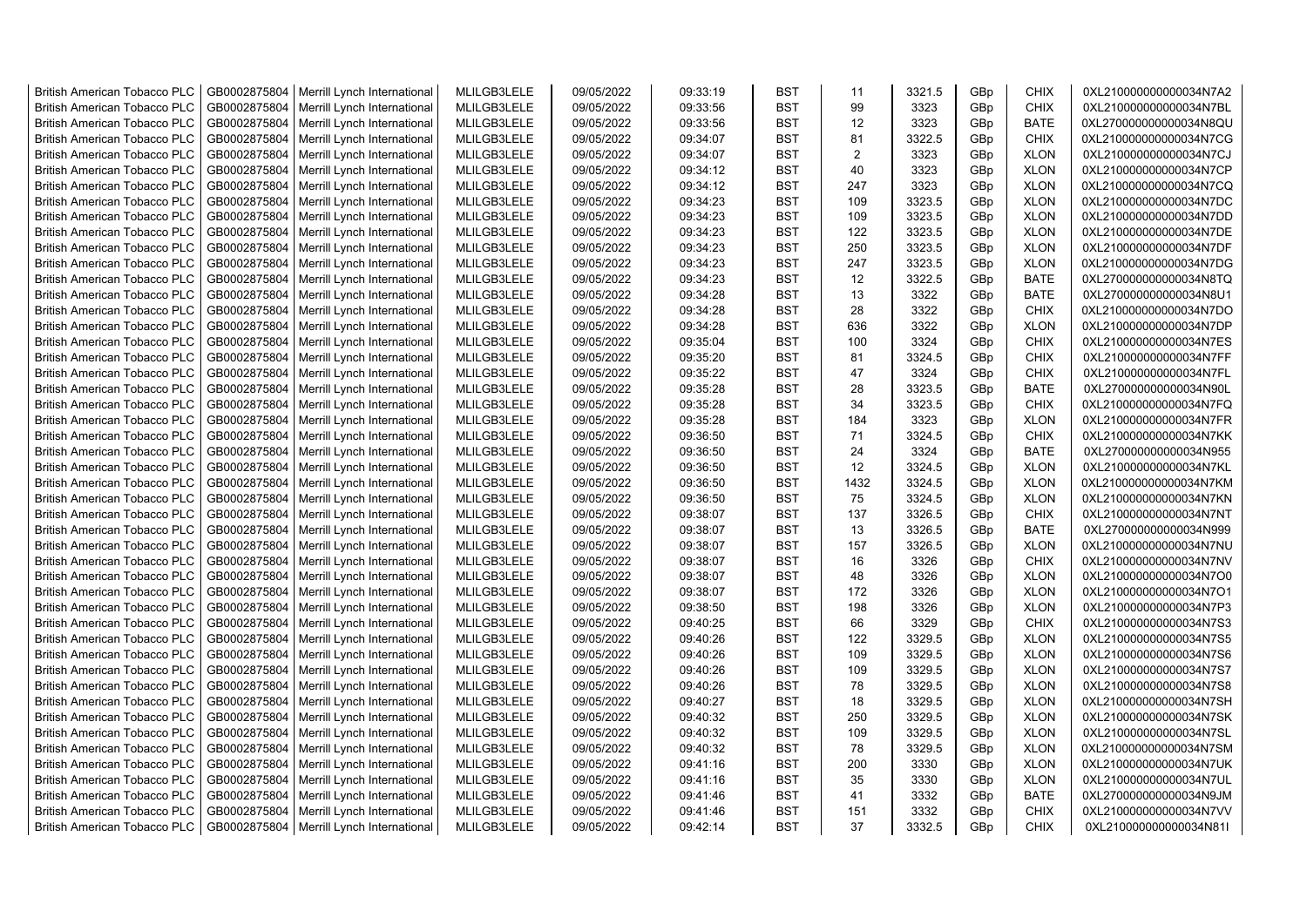| <b>British American Tobacco PLC</b> | GB0002875804 | Merrill Lynch International                | MLILGB3LELE | 09/05/2022 | 09:42:14 | <b>BST</b> | 204            | 3332.5 | GBp             | <b>CHIX</b> | 0XL210000000000034N81J |
|-------------------------------------|--------------|--------------------------------------------|-------------|------------|----------|------------|----------------|--------|-----------------|-------------|------------------------|
| <b>British American Tobacco PLC</b> | GB0002875804 | Merrill Lynch International                | MLILGB3LELE | 09/05/2022 | 09:42:29 | <b>BST</b> | 169            | 3331.5 | GBp             | <b>XLON</b> | 0XL210000000000034N82C |
| <b>British American Tobacco PLC</b> | GB0002875804 | Merrill Lynch International                | MLILGB3LELE | 09/05/2022 | 09:42:29 | <b>BST</b> | 1297           | 3331.5 | GBp             | <b>XLON</b> | 0XL210000000000034N82D |
| <b>British American Tobacco PLC</b> | GB0002875804 | Merrill Lynch International                | MLILGB3LELE | 09/05/2022 | 09:42:29 | <b>BST</b> | 180            | 3331.5 | GBp             | <b>CHIX</b> | 0XL210000000000034N82E |
| <b>British American Tobacco PLC</b> | GB0002875804 | Merrill Lynch International                | MLILGB3LELE | 09/05/2022 | 09:42:29 | <b>BST</b> | 267            | 3331.5 | GBp             | <b>XLON</b> | 0XL210000000000034N82F |
| <b>British American Tobacco PLC</b> | GB0002875804 | Merrill Lynch International                | MLILGB3LELE | 09/05/2022 | 09:42:29 | <b>BST</b> | 250            | 3332   | GBp             | <b>XLON</b> | 0XL210000000000034N82I |
| <b>British American Tobacco PLC</b> | GB0002875804 | Merrill Lynch International                | MLILGB3LELE | 09/05/2022 | 09:42:29 | <b>BST</b> | 250            | 3332   | GBp             | <b>XLON</b> | 0XL210000000000034N82J |
| <b>British American Tobacco PLC</b> | GB0002875804 | Merrill Lynch International                | MLILGB3LELE | 09/05/2022 | 09:42:29 | <b>BST</b> | 122            | 3332   | GBp             | <b>XLON</b> | 0XL210000000000034N82K |
| <b>British American Tobacco PLC</b> | GB0002875804 | Merrill Lynch International                | MLILGB3LELE | 09/05/2022 | 09:42:29 | BST        | 290            | 3332   | GBp             | <b>XLON</b> | 0XL210000000000034N82L |
| <b>British American Tobacco PLC</b> | GB0002875804 | Merrill Lynch International                | MLILGB3LELE | 09/05/2022 | 09:42:30 | <b>BST</b> | 218            | 3331   | GBp             | <b>CHIX</b> | 0XL210000000000034N82M |
| <b>British American Tobacco PLC</b> | GB0002875804 | Merrill Lynch International                | MLILGB3LELE | 09/05/2022 | 09:42:30 | BST        | 18             | 3331   | GBp             | <b>BATE</b> | 0XL270000000000034N9MJ |
| <b>British American Tobacco PLC</b> | GB0002875804 | Merrill Lynch International                | MLILGB3LELE | 09/05/2022 | 09:42:30 | <b>BST</b> | 9              | 3330.5 | GBp             | <b>BATE</b> | 0XL270000000000034N9MM |
| <b>British American Tobacco PLC</b> | GB0002875804 | Merrill Lynch International                | MLILGB3LELE | 09/05/2022 | 09:42:31 | <b>BST</b> | 10             | 3330.5 | GBp             | <b>BATE</b> | 0XL270000000000034N9MN |
| <b>British American Tobacco PLC</b> | GB0002875804 | Merrill Lynch International                | MLILGB3LELE | 09/05/2022 | 09:42:31 | <b>BST</b> | 20             | 3330.5 | GBp             | <b>BATE</b> | 0XL270000000000034N9MO |
| <b>British American Tobacco PLC</b> | GB0002875804 | Merrill Lynch International                | MLILGB3LELE | 09/05/2022 | 09:43:17 | <b>BST</b> | 60             | 3331.5 | GBp             | <b>CHIX</b> | 0XL210000000000034N854 |
| <b>British American Tobacco PLC</b> | GB0002875804 | Merrill Lynch International                | MLILGB3LELE | 09/05/2022 | 09:43:24 | <b>BST</b> | 41             | 3332   | GBp             | <b>CHIX</b> | 0XL210000000000034N85F |
| <b>British American Tobacco PLC</b> | GB0002875804 | Merrill Lynch International                | MLILGB3LELE | 09/05/2022 | 09:43:26 | <b>BST</b> | 45             | 3331.5 | GBp             | <b>XLON</b> | 0XL210000000000034N85J |
| <b>British American Tobacco PLC</b> | GB0002875804 | Merrill Lynch International                | MLILGB3LELE | 09/05/2022 | 09:43:26 | <b>BST</b> | 180            | 3331.5 | GBp             | <b>XLON</b> | 0XL210000000000034N85K |
| <b>British American Tobacco PLC</b> | GB0002875804 | Merrill Lynch International                | MLILGB3LELE | 09/05/2022 | 09:43:32 | <b>BST</b> | $\overline{4}$ | 3331   | GBp             | <b>XLON</b> | 0XL210000000000034N85S |
| <b>British American Tobacco PLC</b> | GB0002875804 | Merrill Lynch International                | MLILGB3LELE | 09/05/2022 | 09:43:32 | <b>BST</b> | 106            | 3331   | GBp             | <b>XLON</b> | 0XL210000000000034N85T |
| <b>British American Tobacco PLC</b> | GB0002875804 | Merrill Lynch International                | MLILGB3LELE | 09/05/2022 | 09:43:54 | <b>BST</b> | 57             | 3330.5 | GBp             | <b>CHIX</b> | 0XL210000000000034N86E |
| <b>British American Tobacco PLC</b> | GB0002875804 | Merrill Lynch International                | MLILGB3LELE | 09/05/2022 | 09:44:18 | <b>BST</b> | 41             | 3330   | GBp             | <b>BATE</b> | 0XL270000000000034N9RQ |
| <b>British American Tobacco PLC</b> | GB0002875804 | Merrill Lynch International                | MLILGB3LELE | 09/05/2022 | 09:46:02 | <b>BST</b> | 140            | 3335   | GBp             | <b>CHIX</b> | 0XL210000000000034N8BG |
|                                     |              |                                            |             |            |          | <b>BST</b> | 109            | 3335   |                 |             |                        |
| <b>British American Tobacco PLC</b> | GB0002875804 | Merrill Lynch International                | MLILGB3LELE | 09/05/2022 | 09:46:04 |            |                |        | GBp             | <b>XLON</b> | 0XL210000000000034N8BK |
| <b>British American Tobacco PLC</b> | GB0002875804 | Merrill Lynch International                | MLILGB3LELE | 09/05/2022 | 09:46:04 | <b>BST</b> | 109            | 3335   | GBp             | <b>XLON</b> | 0XL210000000000034N8BL |
| <b>British American Tobacco PLC</b> | GB0002875804 | Merrill Lynch International                | MLILGB3LELE | 09/05/2022 | 09:46:04 | <b>BST</b> | 250            | 3335   | GBp             | <b>XLON</b> | 0XL210000000000034N8BM |
| <b>British American Tobacco PLC</b> | GB0002875804 | Merrill Lynch International                | MLILGB3LELE | 09/05/2022 | 09:46:04 | <b>BST</b> | 238            | 3335   | GBp             | <b>XLON</b> | 0XL210000000000034N8BN |
| <b>British American Tobacco PLC</b> | GB0002875804 | Merrill Lynch International                | MLILGB3LELE | 09/05/2022 | 09:46:04 | <b>BST</b> | 230            | 3335   | GBp             | <b>XLON</b> | 0XL210000000000034N8BO |
| <b>British American Tobacco PLC</b> | GB0002875804 | Merrill Lynch International                | MLILGB3LELE | 09/05/2022 | 09:46:04 | BST        | 122            | 3335   | GBp             | <b>XLON</b> | 0XL210000000000034N8BP |
| <b>British American Tobacco PLC</b> | GB0002875804 | Merrill Lynch International                | MLILGB3LELE | 09/05/2022 | 09:46:10 | <b>BST</b> | 57             | 3334.5 | GBp             | <b>BATE</b> | 0XL270000000000034NA13 |
| <b>British American Tobacco PLC</b> | GB0002875804 | Merrill Lynch International                | MLILGB3LELE | 09/05/2022 | 09:46:41 | <b>BST</b> | 68             | 3335   | GBp             | <b>CHIX</b> | 0XL210000000000034N8D0 |
| <b>British American Tobacco PLC</b> | GB0002875804 | Merrill Lynch International                | MLILGB3LELE | 09/05/2022 | 09:46:41 | <b>BST</b> | 109            | 3335.5 | GBp             | <b>XLON</b> | 0XL210000000000034N8D1 |
| <b>British American Tobacco PLC</b> | GB0002875804 | Merrill Lynch International                | MLILGB3LELE | 09/05/2022 | 09:46:41 | <b>BST</b> | 250            | 3335.5 | GBp             | <b>XLON</b> | 0XL210000000000034N8D2 |
| <b>British American Tobacco PLC</b> | GB0002875804 | Merrill Lynch International                | MLILGB3LELE | 09/05/2022 | 09:46:41 | BST        | 39             | 3335.5 | GBp             | <b>XLON</b> | 0XL210000000000034N8D3 |
| <b>British American Tobacco PLC</b> | GB0002875804 | Merrill Lynch International                | MLILGB3LELE | 09/05/2022 | 09:47:06 | <b>BST</b> | 255            | 3335.5 | GBp             | <b>XLON</b> | 0XL210000000000034N8DR |
| <b>British American Tobacco PLC</b> | GB0002875804 | Merrill Lynch International                | MLILGB3LELE | 09/05/2022 | 09:49:28 | <b>BST</b> | 160            | 3337.5 | GBp             | <b>CHIX</b> | 0XL210000000000034N8IS |
| <b>British American Tobacco PLC</b> | GB0002875804 | Merrill Lynch International                | MLILGB3LELE | 09/05/2022 | 09:49:30 | <b>BST</b> | 5              | 3337   | GBp             | <b>BATE</b> | 0XL270000000000034NAA1 |
| <b>British American Tobacco PLC</b> | GB0002875804 | Merrill Lynch International                | MLILGB3LELE | 09/05/2022 | 09:49:31 | <b>BST</b> | 3              | 3337.5 | GBp             | <b>XLON</b> | 0XL210000000000034N8J0 |
| <b>British American Tobacco PLC</b> | GB0002875804 | Merrill Lynch International                | MLILGB3LELE | 09/05/2022 | 09:49:31 | <b>BST</b> | 109            | 3337.5 | GBp             | <b>XLON</b> | 0XL210000000000034N8J1 |
| <b>British American Tobacco PLC</b> | GB0002875804 | Merrill Lynch International                | MLILGB3LELE | 09/05/2022 | 09:49:31 | <b>BST</b> | 111            | 3337.5 | GBp             | <b>XLON</b> | 0XL210000000000034N8J2 |
| <b>British American Tobacco PLC</b> | GB0002875804 | Merrill Lynch International                | MLILGB3LELE | 09/05/2022 | 09:49:31 | <b>BST</b> | 45             | 3337   | GBp             | <b>CHIX</b> | 0XL210000000000034N8J3 |
| <b>British American Tobacco PLC</b> | GB0002875804 | Merrill Lynch International                | MLILGB3LELE | 09/05/2022 | 09:49:32 | <b>BST</b> | 193            | 3336.5 | GBp             | <b>CHIX</b> | 0XL210000000000034N8J5 |
| <b>British American Tobacco PLC</b> | GB0002875804 | Merrill Lynch International                | MLILGB3LELE | 09/05/2022 | 09:49:32 | <b>BST</b> | 14             | 3337   | GBp             | <b>BATE</b> | 0XL270000000000034NAAA |
| <b>British American Tobacco PLC</b> | GB0002875804 | Merrill Lynch International                | MLILGB3LELE | 09/05/2022 | 09:49:32 | <b>BST</b> | 434            | 3336.5 | GBp             | <b>XLON</b> | 0XL210000000000034N8J6 |
| <b>British American Tobacco PLC</b> | GB0002875804 | Merrill Lynch International                | MLILGB3LELE | 09/05/2022 | 09:49:39 | <b>BST</b> | 119            | 3337   | GBp             | <b>BATE</b> | 0XL270000000000034NAAP |
| <b>British American Tobacco PLC</b> | GB0002875804 | Merrill Lynch International                | MLILGB3LELE | 09/05/2022 | 09:50:46 | <b>BST</b> | 14             | 3337.5 | GBp             | <b>CHIX</b> | 0XL210000000000034N8M8 |
| <b>British American Tobacco PLC</b> | GB0002875804 | Merrill Lynch International                | MLILGB3LELE | 09/05/2022 | 09:50:46 | <b>BST</b> | 152            | 3337.5 | GBp             | <b>CHIX</b> | 0XL210000000000034N8M9 |
| <b>British American Tobacco PLC</b> |              | GB0002875804   Merrill Lynch International | MLILGB3LELE | 09/05/2022 | 09:52:14 | <b>BST</b> | 32             | 3337   | GB <sub>p</sub> | <b>CHIX</b> | 0XL210000000000034N8P5 |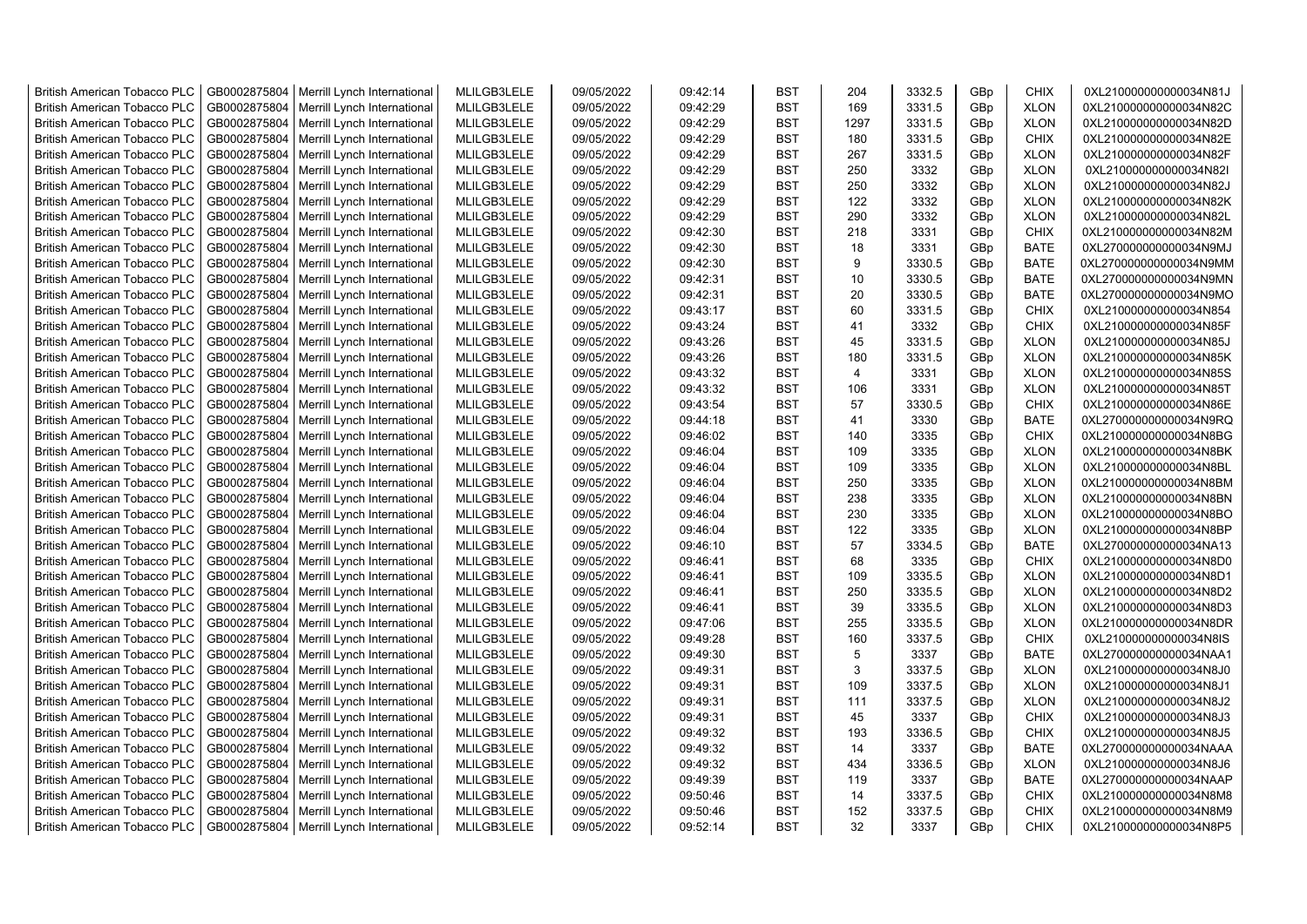| <b>British American Tobacco PLC</b>                                        | GB0002875804                 | Merrill Lynch International                | MLILGB3LELE                | 09/05/2022               | 09:52:14             | <b>BST</b>               | 61       | 3337         | GBp             | <b>CHIX</b>                | 0XL210000000000034N8P6                           |
|----------------------------------------------------------------------------|------------------------------|--------------------------------------------|----------------------------|--------------------------|----------------------|--------------------------|----------|--------------|-----------------|----------------------------|--------------------------------------------------|
| <b>British American Tobacco PLC</b>                                        | GB0002875804                 | Merrill Lynch International                | MLILGB3LELE                | 09/05/2022               | 09:53:36             | <b>BST</b>               | 271      | 3340         | GBp             | <b>CHIX</b>                | 0XL210000000000034N8RL                           |
| <b>British American Tobacco PLC</b>                                        | GB0002875804                 | Merrill Lynch International                | MLILGB3LELE                | 09/05/2022               | 09:54:20             | <b>BST</b>               | 81       | 3339.5       | GBp             | <b>XLON</b>                | 0XL210000000000034N8TD                           |
| <b>British American Tobacco PLC</b>                                        | GB0002875804                 | Merrill Lynch International                | MLILGB3LELE                | 09/05/2022               | 09:54:21             | <b>BST</b>               | 292      | 3339         | GBp             | <b>BATE</b>                | 0XL270000000000034NAML                           |
| <b>British American Tobacco PLC</b>                                        | GB0002875804                 | Merrill Lynch International                | MLILGB3LELE                | 09/05/2022               | 09:54:21             | <b>BST</b>               | 199      | 3339         | GBp             | <b>CHIX</b>                | 0XL210000000000034N8TF                           |
| <b>British American Tobacco PLC</b>                                        | GB0002875804                 | Merrill Lynch International                | MLILGB3LELE                | 09/05/2022               | 09:54:42             | <b>BST</b>               | 32       | 3338.5       | GBp             | <b>BATE</b>                | 0XL270000000000034NANP                           |
| <b>British American Tobacco PLC</b>                                        | GB0002875804                 | Merrill Lynch International                | MLILGB3LELE                | 09/05/2022               | 09:54:42             | <b>BST</b>               | 94       | 3338.5       | GBp             | <b>XLON</b>                | 0XL210000000000034N8UJ                           |
| <b>British American Tobacco PLC</b>                                        | GB0002875804                 | Merrill Lynch International                | MLILGB3LELE                | 09/05/2022               | 09:54:46             | <b>BST</b>               | 255      | 3338         | GBp             | <b>BATE</b>                | 0XL270000000000034NAO1                           |
| <b>British American Tobacco PLC</b>                                        | GB0002875804                 | Merrill Lynch International                | MLILGB3LELE                | 09/05/2022               | 09:54:46             | BST                      | 223      | 3338         | GBp             | <b>CHIX</b>                | 0XL210000000000034N8UR                           |
| <b>British American Tobacco PLC</b>                                        | GB0002875804                 | Merrill Lynch International                | MLILGB3LELE                | 09/05/2022               | 09:54:46             | <b>BST</b>               | 81       | 3338         | GBp             | <b>XLON</b>                | 0XL210000000000034N8US                           |
| <b>British American Tobacco PLC</b>                                        | GB0002875804                 | Merrill Lynch International                | MLILGB3LELE                | 09/05/2022               | 09:54:53             | BST                      | 69       | 3338.5       | GBp             | <b>CHIX</b>                | 0XL210000000000034N8V6                           |
| <b>British American Tobacco PLC</b>                                        | GB0002875804                 | Merrill Lynch International                | MLILGB3LELE                | 09/05/2022               | 09:55:02             | <b>BST</b>               | 24       | 3339         | GBp             | <b>BATE</b>                | 0XL270000000000034NAOQ                           |
| <b>British American Tobacco PLC</b>                                        | GB0002875804                 | Merrill Lynch International                | MLILGB3LELE                | 09/05/2022               | 09:55:14             | <b>BST</b>               | 48       | 3338.5       | GBp             | <b>CHIX</b>                | 0XL210000000000034N8VP                           |
| <b>British American Tobacco PLC</b>                                        | GB0002875804                 | Merrill Lynch International                | MLILGB3LELE                | 09/05/2022               | 09:55:14             | <b>BST</b>               | 134      | 3338         | GBp             | <b>XLON</b>                | 0XL210000000000034N8VQ                           |
| <b>British American Tobacco PLC</b>                                        | GB0002875804                 | Merrill Lynch International                | MLILGB3LELE                | 09/05/2022               | 09:56:15             | <b>BST</b>               | 10       | 3340         | GBp             | <b>XLON</b>                | 0XL210000000000034N926                           |
| <b>British American Tobacco PLC</b>                                        | GB0002875804                 | Merrill Lynch International                | MLILGB3LELE                | 09/05/2022               | 09:56:15             | <b>BST</b>               | 316      | 3340         | GBp             | <b>XLON</b>                | 0XL210000000000034N927                           |
| <b>British American Tobacco PLC</b>                                        | GB0002875804                 | Merrill Lynch International                | MLILGB3LELE                | 09/05/2022               | 09:56:27             | <b>BST</b>               | 79       | 3339.5       | GBp             | <b>CHIX</b>                | 0XL210000000000034N92L                           |
| <b>British American Tobacco PLC</b>                                        | GB0002875804                 | Merrill Lynch International                | MLILGB3LELE                | 09/05/2022               | 09:56:28             | <b>BST</b>               | 189      | 3340         | GBp             | <b>XLON</b>                | 0XL210000000000034N92M                           |
| <b>British American Tobacco PLC</b>                                        | GB0002875804                 | Merrill Lynch International                | MLILGB3LELE                | 09/05/2022               | 09:56:28             | <b>BST</b>               | 170      | 3340         | GBp             | <b>XLON</b>                | 0XL210000000000034N92N                           |
| <b>British American Tobacco PLC</b>                                        | GB0002875804                 | Merrill Lynch International                | MLILGB3LELE                | 09/05/2022               | 09:57:17             | <b>BST</b>               | 30       | 3340         | GBp             | <b>CHIX</b>                | 0XL210000000000034N94C                           |
| <b>British American Tobacco PLC</b>                                        | GB0002875804                 | Merrill Lynch International                | MLILGB3LELE                | 09/05/2022               | 09:57:24             | <b>BST</b>               | 43       | 3340.5       | GBp             | <b>XLON</b>                | 0XL210000000000034N94N                           |
| <b>British American Tobacco PLC</b>                                        | GB0002875804                 | Merrill Lynch International                | MLILGB3LELE                | 09/05/2022               | 09:57:27             | <b>BST</b>               | 26       | 3340         | GBp             | <b>CHIX</b>                | 0XL210000000000034N94R                           |
| <b>British American Tobacco PLC</b>                                        | GB0002875804                 | Merrill Lynch International                | MLILGB3LELE                | 09/05/2022               | 09:57:27             | <b>BST</b>               | 58       | 3340         | GBp             | <b>CHIX</b>                | 0XL210000000000034N94S                           |
|                                                                            |                              |                                            |                            |                          |                      | <b>BST</b>               | 25       |              |                 | <b>CHIX</b>                |                                                  |
| <b>British American Tobacco PLC</b>                                        | GB0002875804                 | Merrill Lynch International                | MLILGB3LELE                | 09/05/2022               | 09:57:27             |                          |          | 3340         | GBp             |                            | 0XL210000000000034N94T                           |
| <b>British American Tobacco PLC</b><br><b>British American Tobacco PLC</b> | GB0002875804<br>GB0002875804 | Merrill Lynch International                | MLILGB3LELE<br>MLILGB3LELE | 09/05/2022<br>09/05/2022 | 09:57:29<br>09:58:21 | <b>BST</b><br><b>BST</b> | 66<br>75 | 3340<br>3342 | GBp<br>GBp      | <b>XLON</b><br><b>XLON</b> | 0XL210000000000034N94V<br>0XL210000000000034N973 |
|                                                                            |                              | Merrill Lynch International                |                            |                          |                      | <b>BST</b>               | 75       |              |                 |                            |                                                  |
| <b>British American Tobacco PLC</b>                                        | GB0002875804<br>GB0002875804 | Merrill Lynch International                | MLILGB3LELE                | 09/05/2022<br>09/05/2022 | 09:58:21             | <b>BST</b>               | 1536     | 3342<br>3342 | GBp             | <b>XLON</b><br><b>XLON</b> | 0XL210000000000034N974                           |
| <b>British American Tobacco PLC</b>                                        |                              | Merrill Lynch International                | MLILGB3LELE                |                          | 09:58:21             |                          |          |              | GBp             |                            | 0XL210000000000034N975                           |
| <b>British American Tobacco PLC</b>                                        | GB0002875804                 | Merrill Lynch International                | MLILGB3LELE                | 09/05/2022               | 09:58:57             | BST                      | 107      | 3343         | GBp             | <b>CHIX</b>                | 0XL210000000000034N98B                           |
| <b>British American Tobacco PLC</b>                                        | GB0002875804                 | Merrill Lynch International                | MLILGB3LELE                | 09/05/2022               | 09:59:20             | <b>BST</b>               | 11       | 3343.5       | GBp             | <b>CHIX</b>                | 0XL210000000000034N98S                           |
| <b>British American Tobacco PLC</b>                                        | GB0002875804                 | Merrill Lynch International                | MLILGB3LELE                | 09/05/2022               | 09:59:39             | <b>BST</b>               | 148      | 3343.5       | GBp             | <b>CHIX</b>                | 0XL210000000000034N99F                           |
| <b>British American Tobacco PLC</b>                                        | GB0002875804                 | Merrill Lynch International                | MLILGB3LELE                | 09/05/2022               | 09:59:39             | <b>BST</b>               | 23       | 3343.5       | GBp             | <b>BATE</b>                | 0XL270000000000034NB4V                           |
| <b>British American Tobacco PLC</b>                                        | GB0002875804                 | Merrill Lynch International                | MLILGB3LELE                | 09/05/2022               | 09:59:41             | BST                      | 77       | 3343         | GBp             | <b>BATE</b>                | 0XL270000000000034NB53                           |
| <b>British American Tobacco PLC</b>                                        | GB0002875804                 | Merrill Lynch International                | MLILGB3LELE                | 09/05/2022               | 09:59:41             | BST                      | 121      | 3343.5       | GBp             | <b>CHIX</b>                | 0XL210000000000034N99I                           |
| <b>British American Tobacco PLC</b>                                        | GB0002875804                 | Merrill Lynch International                | MLILGB3LELE                | 09/05/2022               | 10:04:15             | <b>BST</b>               | 456      | 3346         | GBp             | <b>XLON</b>                | 0XL210000000000034N9I9                           |
| <b>British American Tobacco PLC</b>                                        | GB0002875804                 | Merrill Lynch International                | MLILGB3LELE                | 09/05/2022               | 10:04:15             | <b>BST</b>               | 189      | 3346         | GBp             | <b>XLON</b>                | 0XL210000000000034N9IA                           |
| <b>British American Tobacco PLC</b>                                        | GB0002875804                 | Merrill Lynch International                | MLILGB3LELE                | 09/05/2022               | 10:04:15             | <b>BST</b>               | 164      | 3346         | GBp             | <b>XLON</b>                | 0XL210000000000034N9IB                           |
| <b>British American Tobacco PLC</b>                                        | GB0002875804                 | Merrill Lynch International                | MLILGB3LELE                | 09/05/2022               | 10:04:15             | <b>BST</b>               | 22       | 3345         | GBp             | <b>CHIX</b>                | 0XL210000000000034N9IC                           |
| <b>British American Tobacco PLC</b>                                        | GB0002875804                 | Merrill Lynch International                | MLILGB3LELE                | 09/05/2022               | 10:04:15             | <b>BST</b>               | 172      | 3345         | GBp             | <b>CHIX</b>                | 0XL210000000000034N9ID                           |
| British American Tobacco PLC                                               | GB0002875804                 | Merrill Lynch International                | MLILGB3LELE                | 09/05/2022               | 10:04:15             | <b>BST</b>               | 77       | 3345         | GBp             | <b>CHIX</b>                | 0XL210000000000034N9IE                           |
| <b>British American Tobacco PLC</b>                                        | GB0002875804                 | Merrill Lynch International                | MLILGB3LELE                | 09/05/2022               | 10:04:15             | <b>BST</b>               | 37       | 3345         | GBp             | <b>CHIX</b>                | 0XL210000000000034N9IF                           |
| <b>British American Tobacco PLC</b>                                        | GB0002875804                 | Merrill Lynch International                | MLILGB3LELE                | 09/05/2022               | 10:04:15             | <b>BST</b>               | 63       | 3345         | GBp             | <b>XLON</b>                | 0XL210000000000034N9IG                           |
| <b>British American Tobacco PLC</b>                                        | GB0002875804                 | Merrill Lynch International                | MLILGB3LELE                | 09/05/2022               | 10:04:15             | <b>BST</b>               | 573      | 3345         | GBp             | <b>XLON</b>                | 0XL210000000000034N9IH                           |
| <b>British American Tobacco PLC</b>                                        | GB0002875804                 | Merrill Lynch International                | MLILGB3LELE                | 09/05/2022               | 10:05:11             | <b>BST</b>               | 51       | 3345         | GBp             | <b>BATE</b>                | 0XL270000000000034NBIN                           |
| <b>British American Tobacco PLC</b>                                        | GB0002875804                 | Merrill Lynch International                | MLILGB3LELE                | 09/05/2022               | 10:05:19             | <b>BST</b>               | 53       | 3344         | GBp             | <b>CHIX</b>                | 0XL210000000000034N9KI                           |
| <b>British American Tobacco PLC</b>                                        | GB0002875804                 | Merrill Lynch International                | MLILGB3LELE                | 09/05/2022               | 10:05:19             | <b>BST</b>               | 82       | 3344         | GBp             | <b>BATE</b>                | 0XL270000000000034NBIV                           |
| <b>British American Tobacco PLC</b>                                        | GB0002875804                 | Merrill Lynch International                | MLILGB3LELE                | 09/05/2022               | 10:05:19             | <b>BST</b>               | 56       | 3344         | GBp             | <b>BATE</b>                | 0XL270000000000034NBJ0                           |
| <b>British American Tobacco PLC</b>                                        |                              | GB0002875804   Merrill Lynch International | MLILGB3LELE                | 09/05/2022               | 10:05:19             | <b>BST</b>               | 83       | 3344         | GB <sub>p</sub> | <b>CHIX</b>                | 0XL210000000000034N9KJ                           |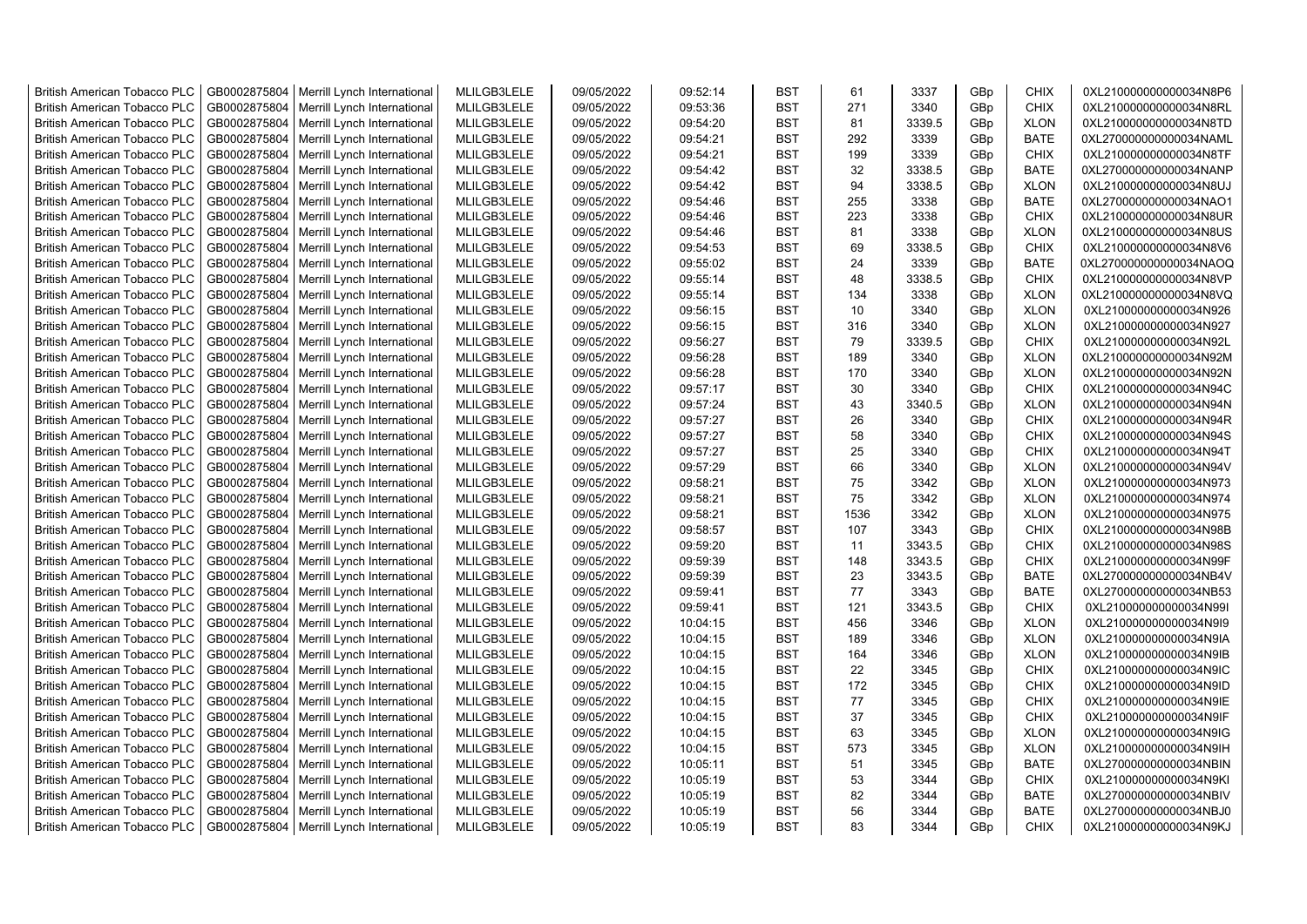| <b>British American Tobacco PLC</b>                                        | GB0002875804                 | Merrill Lynch International                                | MLILGB3LELE                | 09/05/2022               | 10:05:20             | <b>BST</b>               | $\mathbf{1}$ | 3344         | GBp        | <b>BATE</b>                | 0XL270000000000034NBJ1                           |
|----------------------------------------------------------------------------|------------------------------|------------------------------------------------------------|----------------------------|--------------------------|----------------------|--------------------------|--------------|--------------|------------|----------------------------|--------------------------------------------------|
| <b>British American Tobacco PLC</b>                                        | GB0002875804                 | Merrill Lynch International                                | MLILGB3LELE                | 09/05/2022               | 10:05:20             | <b>BST</b>               | 66           | 3343.5       | GBp        | <b>BATE</b>                | 0XL270000000000034NBJ2                           |
| <b>British American Tobacco PLC</b>                                        | GB0002875804                 | Merrill Lynch International                                | MLILGB3LELE                | 09/05/2022               | 10:05:20             | <b>BST</b>               | 52           | 3344         | GBp        | <b>CHIX</b>                | 0XL210000000000034N9KK                           |
| <b>British American Tobacco PLC</b>                                        | GB0002875804                 | Merrill Lynch International                                | MLILGB3LELE                | 09/05/2022               | 10:05:20             | <b>BST</b>               | 221          | 3343.5       | GBp        | CHIX                       | 0XL210000000000034N9KL                           |
| <b>British American Tobacco PLC</b>                                        | GB0002875804                 | Merrill Lynch International                                | MLILGB3LELE                | 09/05/2022               | 10:05:41             | <b>BST</b>               | 99           | 3344         | GBp        | <b>BATE</b>                | 0XL270000000000034NBKD                           |
| <b>British American Tobacco PLC</b>                                        | GB0002875804                 | Merrill Lynch International                                | MLILGB3LELE                | 09/05/2022               | 10:05:41             | <b>BST</b>               | 130          | 3344         | GBp        | <b>CHIX</b>                | 0XL210000000000034N9M6                           |
| <b>British American Tobacco PLC</b>                                        | GB0002875804                 | Merrill Lynch International                                | MLILGB3LELE                | 09/05/2022               | 10:05:41             | <b>BST</b>               | 90           | 3344         | GBp        | <b>XLON</b>                | 0XL210000000000034N9M7                           |
| <b>British American Tobacco PLC</b>                                        | GB0002875804                 | Merrill Lynch International                                | MLILGB3LELE                | 09/05/2022               | 10:06:27             | <b>BST</b>               | 193          | 3345         | GBp        | <b>XLON</b>                | 0XL210000000000034N9NK                           |
| <b>British American Tobacco PLC</b>                                        | GB0002875804                 | Merrill Lynch International                                | MLILGB3LELE                | 09/05/2022               | 10:06:32             | <b>BST</b>               | 84           | 3345         | GBp        | <b>BATE</b>                | 0XL270000000000034NBMV                           |
| <b>British American Tobacco PLC</b>                                        | GB0002875804                 | Merrill Lynch International                                | MLILGB3LELE                | 09/05/2022               | 10:06:32             | <b>BST</b>               | 260          | 3345         | GBp        | <b>XLON</b>                | 0XL210000000000034N9NP                           |
| <b>British American Tobacco PLC</b>                                        | GB0002875804                 | Merrill Lynch International                                | MLILGB3LELE                | 09/05/2022               | 10:07:36             | <b>BST</b>               | 268          | 3344.5       | GBp        | <b>XLON</b>                | 0XL210000000000034N9PN                           |
| <b>British American Tobacco PLC</b>                                        | GB0002875804                 | Merrill Lynch International                                | MLILGB3LELE                | 09/05/2022               | 10:07:40             | <b>BST</b>               | 117          | 3344         | GBp        | <b>CHIX</b>                | 0XL210000000000034N9PU                           |
| <b>British American Tobacco PLC</b>                                        | GB0002875804                 | Merrill Lynch International                                | MLILGB3LELE                | 09/05/2022               | 10:07:40             | <b>BST</b>               | 18           | 3344         | GBp        | <b>BATE</b>                | 0XL270000000000034NBQ9                           |
| <b>British American Tobacco PLC</b>                                        | GB0002875804                 | Merrill Lynch International                                | MLILGB3LELE                | 09/05/2022               | 10:07:40             | <b>BST</b>               | 112          | 3344         | GBp        | <b>XLON</b>                | 0XL210000000000034N9PV                           |
| <b>British American Tobacco PLC</b>                                        | GB0002875804                 | Merrill Lynch International                                | MLILGB3LELE                | 09/05/2022               | 10:07:40             | <b>BST</b>               | 198          | 3344         | GBp        | <b>XLON</b>                | 0XL210000000000034N9Q0                           |
| <b>British American Tobacco PLC</b>                                        | GB0002875804                 | Merrill Lynch International                                | MLILGB3LELE                | 09/05/2022               | 10:07:40             | <b>BST</b>               | 236          | 3343.5       | GBp        | <b>XLON</b>                | 0XL210000000000034N9Q1                           |
| <b>British American Tobacco PLC</b>                                        | GB0002875804                 | Merrill Lynch International                                | MLILGB3LELE                | 09/05/2022               | 10:07:41             | <b>BST</b>               | 221          | 3343.5       | GBp        | <b>XLON</b>                | 0XL210000000000034N9Q2                           |
| <b>British American Tobacco PLC</b>                                        | GB0002875804                 | Merrill Lynch International                                | MLILGB3LELE                | 09/05/2022               | 10:07:41             | <b>BST</b>               | 98           | 3343.5       | GBp        | <b>XLON</b>                | 0XL210000000000034N9Q3                           |
| <b>British American Tobacco PLC</b>                                        | GB0002875804                 | Merrill Lynch International                                | MLILGB3LELE                | 09/05/2022               | 10:07:41             | <b>BST</b>               | 71           | 3343.5       | GBp        | <b>BATE</b>                | 0XL270000000000034NBQA                           |
| <b>British American Tobacco PLC</b>                                        | GB0002875804                 | Merrill Lynch International                                | MLILGB3LELE                | 09/05/2022               | 10:07:46             | <b>BST</b>               | 115          | 3342.5       | GBp        | <b>CHIX</b>                | 0XL210000000000034N9QF                           |
| <b>British American Tobacco PLC</b>                                        | GB0002875804                 | Merrill Lynch International                                | MLILGB3LELE                | 09/05/2022               | 10:07:46             | <b>BST</b>               | 28           | 3342.5       | GBp        | <b>CHIX</b>                | 0XL210000000000034N9QG                           |
| <b>British American Tobacco PLC</b>                                        | GB0002875804                 | Merrill Lynch International                                | MLILGB3LELE                | 09/05/2022               | 10:07:46             | <b>BST</b>               | 49           | 3343         | GBp        | <b>BATE</b>                | 0XL270000000000034NBQO                           |
| <b>British American Tobacco PLC</b>                                        | GB0002875804                 | Merrill Lynch International                                | MLILGB3LELE                | 09/05/2022               | 10:07:46             | <b>BST</b>               | 88           | 3342.5       | GBp        | <b>XLON</b>                | 0XL210000000000034N9QH                           |
| <b>British American Tobacco PLC</b>                                        | GB0002875804                 | Merrill Lynch International                                | MLILGB3LELE                | 09/05/2022               | 10:08:29             | <b>BST</b>               | 64           | 3342         | GBp        | <b>BATE</b>                | 0XL270000000000034NBST                           |
| <b>British American Tobacco PLC</b>                                        | GB0002875804                 | Merrill Lynch International                                | MLILGB3LELE                | 09/05/2022               | 10:08:29             | <b>BST</b>               | 130          | 3342         | GBp        | <b>CHIX</b>                | 0XL210000000000034N9S7                           |
| <b>British American Tobacco PLC</b>                                        | GB0002875804                 | Merrill Lynch International                                | MLILGB3LELE                | 09/05/2022               | 10:08:29             | <b>BST</b>               | 90           | 3342.5       | GBp        | <b>XLON</b>                | 0XL210000000000034N9S8                           |
| <b>British American Tobacco PLC</b>                                        | GB0002875804                 | Merrill Lynch International                                | MLILGB3LELE                | 09/05/2022               | 10:08:29             | <b>BST</b>               | 247          | 3342         | GBp        | <b>XLON</b>                | 0XL210000000000034N9S9                           |
| <b>British American Tobacco PLC</b>                                        | GB0002875804                 | Merrill Lynch International                                | MLILGB3LELE                | 09/05/2022               | 10:09:07             | <b>BST</b>               | 133          | 3341.5       | GBp        | <b>CHIX</b>                | 0XL210000000000034N9TI                           |
| <b>British American Tobacco PLC</b>                                        | GB0002875804                 | Merrill Lynch International                                | MLILGB3LELE                | 09/05/2022               | 10:09:07             | <b>BST</b>               | 151          | 3341.5       | GBp        | <b>XLON</b>                | 0XL210000000000034N9TJ                           |
| <b>British American Tobacco PLC</b>                                        | GB0002875804                 | Merrill Lynch International                                | MLILGB3LELE                | 09/05/2022               | 10:09:54             | <b>BST</b>               | 297          | 3341         | GBp        | <b>XLON</b>                | 0XL210000000000034N9V8                           |
| <b>British American Tobacco PLC</b>                                        | GB0002875804                 |                                                            | MLILGB3LELE                | 09/05/2022               | 10:10:16             | <b>BST</b>               | 67           | 3341         | GBp        | <b>CHIX</b>                | 0XL210000000000034N9VT                           |
| <b>British American Tobacco PLC</b>                                        | GB0002875804                 | Merrill Lynch International<br>Merrill Lynch International | MLILGB3LELE                | 09/05/2022               | 10:10:16             | <b>BST</b>               | 31           | 3341         | GBp        | <b>BATE</b>                | 0XL270000000000034NC26                           |
| <b>British American Tobacco PLC</b>                                        | GB0002875804                 | Merrill Lynch International                                | MLILGB3LELE                | 09/05/2022               | 10:10:18             | <b>BST</b>               | 135          | 3340.5       | GBp        | <b>CHIX</b>                | 0XL210000000000034N9VU                           |
| <b>British American Tobacco PLC</b>                                        | GB0002875804                 | Merrill Lynch International                                | MLILGB3LELE                | 09/05/2022               | 10:10:31             | <b>BST</b>               | 97           | 3342         | GBp        | <b>CHIX</b>                | 0XL210000000000034NA0R                           |
| <b>British American Tobacco PLC</b>                                        | GB0002875804                 | Merrill Lynch International                                | MLILGB3LELE                | 09/05/2022               | 10:10:31             | <b>BST</b>               | 311          | 3342         | GBp        | <b>XLON</b>                | 0XL210000000000034NA0S                           |
| <b>British American Tobacco PLC</b>                                        | GB0002875804                 | Merrill Lynch International                                | MLILGB3LELE                | 09/05/2022               | 10:10:58             | <b>BST</b>               | 64           | 3341.5       | GBp        | <b>BATE</b>                | 0XL270000000000034NC44                           |
| <b>British American Tobacco PLC</b>                                        | GB0002875804                 | Merrill Lynch International                                | MLILGB3LELE                | 09/05/2022               | 10:10:58             | <b>BST</b>               | 153          | 3341.5       | GBp        | <b>XLON</b>                | 0XL210000000000034NA1P                           |
| <b>British American Tobacco PLC</b>                                        | GB0002875804                 | Merrill Lynch International                                | MLILGB3LELE                | 09/05/2022               | 10:12:02             | <b>BST</b>               | 55           | 3343.5       | GBp        | <b>BATE</b>                | 0XL270000000000034NC8C                           |
| <b>British American Tobacco PLC</b>                                        | GB0002875804                 | Merrill Lynch International                                | MLILGB3LELE                | 09/05/2022               | 10:12:06             | <b>BST</b>               | 142          | 3344         | GBp        | <b>XLON</b>                | 0XL210000000000034NA5B                           |
| <b>British American Tobacco PLC</b>                                        | GB0002875804                 | Merrill Lynch International                                | MLILGB3LELE                | 09/05/2022               | 10:12:06             | <b>BST</b>               | 123          | 3344         | GBp        | <b>XLON</b>                | 0XL210000000000034NA5A                           |
|                                                                            | GB0002875804                 |                                                            |                            |                          |                      | <b>BST</b>               | 250          | 3344         |            | <b>XLON</b>                |                                                  |
| <b>British American Tobacco PLC</b>                                        | GB0002875804                 | Merrill Lynch International                                | MLILGB3LELE                | 09/05/2022               | 10:12:06<br>10:12:14 | <b>BST</b>               | 240          | 3345         | GBp        |                            | 0XL210000000000034NA5C<br>0XL210000000000034NA6E |
| <b>British American Tobacco PLC</b>                                        |                              | Merrill Lynch International                                | MLILGB3LELE                | 09/05/2022               |                      |                          |              |              | GBp        | <b>XLON</b>                |                                                  |
| <b>British American Tobacco PLC</b>                                        | GB0002875804                 | Merrill Lynch International                                | MLILGB3LELE                | 09/05/2022               | 10:12:14             | <b>BST</b><br><b>BST</b> | 142          | 3345<br>3345 | GBp        | <b>XLON</b>                | 0XL210000000000034NA6F                           |
| <b>British American Tobacco PLC</b><br><b>British American Tobacco PLC</b> | GB0002875804<br>GB0002875804 | Merrill Lynch International                                | MLILGB3LELE<br>MLILGB3LELE | 09/05/2022<br>09/05/2022 | 10:12:14<br>10:12:14 | <b>BST</b>               | 164<br>122   | 3345         | GBp<br>GBp | <b>XLON</b><br><b>XLON</b> | 0XL210000000000034NA6G<br>0XL210000000000034NA6H |
| <b>British American Tobacco PLC</b>                                        | GB0002875804                 | Merrill Lynch International<br>Merrill Lynch International | MLILGB3LELE                | 09/05/2022               | 10:12:14             | <b>BST</b>               | 130          | 3345         | GBp        | <b>XLON</b>                | 0XL210000000000034NA6I                           |
|                                                                            |                              |                                                            | MLILGB3LELE                | 09/05/2022               |                      | <b>BST</b>               | 17           | 3344         |            | <b>BATE</b>                |                                                  |
| <b>British American Tobacco PLC</b>                                        | GB0002875804                 | Merrill Lynch International                                |                            |                          | 10:12:17             | <b>BST</b>               | 276          |              | GBp        |                            | 0XL270000000000034NC95                           |
| <b>British American Tobacco PLC</b>                                        |                              | GB0002875804   Merrill Lynch International                 | MLILGB3LELE                | 09/05/2022               | 10:12:17             |                          |              | 3344         | GBp        | <b>XLON</b>                | 0XL210000000000034NA6M                           |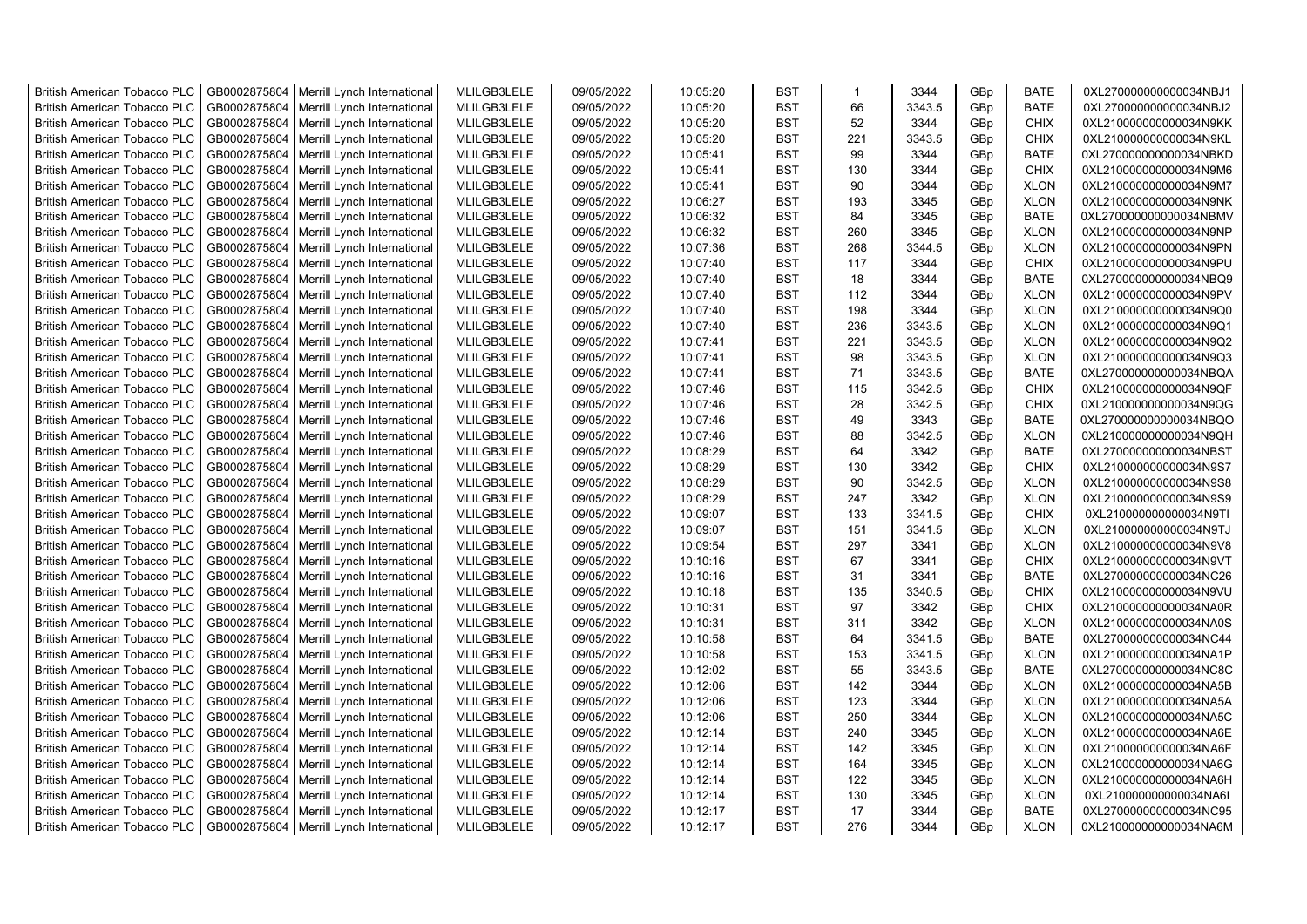| <b>British American Tobacco PLC</b> | GB0002875804 | Merrill Lynch International                | MLILGB3LELE | 09/05/2022 | 10:12:17 | <b>BST</b> | 137  | 3344   | GBp             | <b>XLON</b> | 0XL210000000000034NA6N |
|-------------------------------------|--------------|--------------------------------------------|-------------|------------|----------|------------|------|--------|-----------------|-------------|------------------------|
| <b>British American Tobacco PLC</b> | GB0002875804 | Merrill Lynch International                | MLILGB3LELE | 09/05/2022 | 10:12:17 | <b>BST</b> | 19   | 3343.5 | GBp             | <b>BATE</b> | 0XL270000000000034NC96 |
| <b>British American Tobacco PLC</b> | GB0002875804 | Merrill Lynch International                | MLILGB3LELE | 09/05/2022 | 10:12:17 | <b>BST</b> | 158  | 3343.5 | GBp             | <b>CHIX</b> | 0XL210000000000034NA6O |
| <b>British American Tobacco PLC</b> | GB0002875804 | Merrill Lynch International                | MLILGB3LELE | 09/05/2022 | 10:13:19 | <b>BST</b> | 32   | 3345   | GBp             | <b>BATE</b> | 0XL270000000000034NCBU |
| <b>British American Tobacco PLC</b> | GB0002875804 | Merrill Lynch International                | MLILGB3LELE | 09/05/2022 | 10:13:40 | <b>BST</b> | 179  | 3345.5 | GBp             | <b>CHIX</b> | 0XL210000000000034NAAU |
| <b>British American Tobacco PLC</b> | GB0002875804 | Merrill Lynch International                | MLILGB3LELE | 09/05/2022 | 10:14:23 | <b>BST</b> | 1566 | 3346   | GBp             | <b>XLON</b> | 0XL210000000000034NAD6 |
| <b>British American Tobacco PLC</b> | GB0002875804 | Merrill Lynch International                | MLILGB3LELE | 09/05/2022 | 10:14:23 | <b>BST</b> | 101  | 3345.5 | GBp             | <b>XLON</b> | 0XL210000000000034NAD8 |
| <b>British American Tobacco PLC</b> | GB0002875804 | Merrill Lynch International                | MLILGB3LELE | 09/05/2022 | 10:14:23 | <b>BST</b> | 107  | 3345.5 | GBp             | <b>CHIX</b> | 0XL210000000000034NADE |
| <b>British American Tobacco PLC</b> | GB0002875804 | Merrill Lynch International                | MLILGB3LELE | 09/05/2022 | 10:14:25 | <b>BST</b> | 100  | 3345.5 | GBp             | <b>CHIX</b> | 0XL210000000000034NADF |
| <b>British American Tobacco PLC</b> | GB0002875804 | Merrill Lynch International                | MLILGB3LELE | 09/05/2022 | 10:15:45 | <b>BST</b> | 62   | 3347.5 | GBp             | <b>BATE</b> | 0XL270000000000034NCJA |
| <b>British American Tobacco PLC</b> | GB0002875804 | Merrill Lynch International                | MLILGB3LELE | 09/05/2022 | 10:15:45 | <b>BST</b> | 33   | 3347   | GBp             | <b>XLON</b> | 0XL210000000000034NAHT |
| <b>British American Tobacco PLC</b> | GB0002875804 | Merrill Lynch International                | MLILGB3LELE | 09/05/2022 | 10:15:45 | <b>BST</b> | 262  | 3347   | GBp             | <b>XLON</b> | 0XL210000000000034NAHU |
| <b>British American Tobacco PLC</b> | GB0002875804 | Merrill Lynch International                | MLILGB3LELE | 09/05/2022 | 10:15:45 | <b>BST</b> | 26   | 3347   | GBp             | <b>CHIX</b> | 0XL210000000000034NAHV |
| <b>British American Tobacco PLC</b> | GB0002875804 | Merrill Lynch International                | MLILGB3LELE | 09/05/2022 | 10:15:45 | <b>BST</b> | 84   | 3347   | GBp             | <b>CHIX</b> | 0XL210000000000034NAI0 |
| British American Tobacco PLC        | GB0002875804 | Merrill Lynch International                | MLILGB3LELE | 09/05/2022 | 10:15:46 | <b>BST</b> | 20   | 3347   | GBp             | <b>CHIX</b> | 0XL210000000000034NAI1 |
| <b>British American Tobacco PLC</b> | GB0002875804 | Merrill Lynch International                | MLILGB3LELE | 09/05/2022 | 10:16:31 | <b>BST</b> | 130  | 3347   | GBp             | <b>CHIX</b> | 0XL210000000000034NAK2 |
| <b>British American Tobacco PLC</b> | GB0002875804 | Merrill Lynch International                | MLILGB3LELE | 09/05/2022 | 10:16:36 | <b>BST</b> | 18   | 3346.5 | GBp             | BATE        | 0XL270000000000034NCLF |
| <b>British American Tobacco PLC</b> | GB0002875804 | Merrill Lynch International                | MLILGB3LELE | 09/05/2022 | 10:16:36 | <b>BST</b> | 35   | 3346   | GBp             | <b>BATE</b> | 0XL270000000000034NCLG |
| <b>British American Tobacco PLC</b> | GB0002875804 | Merrill Lynch International                | MLILGB3LELE | 09/05/2022 | 10:16:36 | <b>BST</b> | 250  | 3346.5 | GBp             | <b>XLON</b> | 0XL210000000000034NAKA |
| <b>British American Tobacco PLC</b> | GB0002875804 | Merrill Lynch International                | MLILGB3LELE | 09/05/2022 | 10:16:36 | <b>BST</b> | 123  | 3346.5 | GBp             | <b>XLON</b> | 0XL210000000000034NAKC |
| <b>British American Tobacco PLC</b> | GB0002875804 | Merrill Lynch International                | MLILGB3LELE | 09/05/2022 | 10:16:36 | <b>BST</b> | 142  | 3346.5 | GBp             | <b>XLON</b> | 0XL210000000000034NAKB |
| <b>British American Tobacco PLC</b> | GB0002875804 | Merrill Lynch International                | MLILGB3LELE | 09/05/2022 | 10:16:36 | <b>BST</b> | 216  | 3346.5 | GBp             | <b>XLON</b> | 0XL210000000000034NAKD |
|                                     |              |                                            |             |            |          | <b>BST</b> |      |        |                 |             |                        |
| <b>British American Tobacco PLC</b> | GB0002875804 | Merrill Lynch International                | MLILGB3LELE | 09/05/2022 | 10:16:57 |            | 151  | 3346   | GBp             | <b>XLON</b> | 0XL210000000000034NAL1 |
| <b>British American Tobacco PLC</b> | GB0002875804 | Merrill Lynch International                | MLILGB3LELE | 09/05/2022 | 10:17:22 | <b>BST</b> | 373  | 3346.5 | GBp             | <b>XLON</b> | 0XL210000000000034NAM5 |
| <b>British American Tobacco PLC</b> | GB0002875804 | Merrill Lynch International                | MLILGB3LELE | 09/05/2022 | 10:17:30 | <b>BST</b> | 144  | 3346   | GBp             | <b>XLON</b> | 0XL210000000000034NAMJ |
| <b>British American Tobacco PLC</b> | GB0002875804 | Merrill Lynch International                | MLILGB3LELE | 09/05/2022 | 10:17:53 | <b>BST</b> | 43   | 3345.5 | GBp             | <b>BATE</b> | 0XL270000000000034NCPS |
| <b>British American Tobacco PLC</b> | GB0002875804 | Merrill Lynch International                | MLILGB3LELE | 09/05/2022 | 10:17:53 | <b>BST</b> | 167  | 3345.5 | GBp             | <b>CHIX</b> | 0XL210000000000034NANJ |
| <b>British American Tobacco PLC</b> | GB0002875804 | Merrill Lynch International                | MLILGB3LELE | 09/05/2022 | 10:17:53 | <b>BST</b> | 502  | 3345.5 | GBp             | <b>XLON</b> | 0XL210000000000034NANK |
| <b>British American Tobacco PLC</b> | GB0002875804 | Merrill Lynch International                | MLILGB3LELE | 09/05/2022 | 10:17:55 | <b>BST</b> | 23   | 3345   | GBp             | <b>BATE</b> | 0XL270000000000034NCQ1 |
| <b>British American Tobacco PLC</b> | GB0002875804 | Merrill Lynch International                | MLILGB3LELE | 09/05/2022 | 10:18:30 | <b>BST</b> | 25   | 3346.5 | GBp             | <b>BATE</b> | 0XL270000000000034NCSI |
| <b>British American Tobacco PLC</b> | GB0002875804 | Merrill Lynch International                | MLILGB3LELE | 09/05/2022 | 10:18:30 | <b>BST</b> | 158  | 3346.5 | GBp             | <b>XLON</b> | 0XL210000000000034NAP9 |
| <b>British American Tobacco PLC</b> | GB0002875804 | Merrill Lynch International                | MLILGB3LELE | 09/05/2022 | 10:18:30 | <b>BST</b> | 19   | 3346.5 | GBp             | <b>CHIX</b> | 0XL210000000000034NAPA |
| <b>British American Tobacco PLC</b> | GB0002875804 | Merrill Lynch International                | MLILGB3LELE | 09/05/2022 | 10:18:31 | <b>BST</b> | 19   | 3346.5 | GBp             | <b>CHIX</b> | 0XL210000000000034NAPB |
| <b>British American Tobacco PLC</b> | GB0002875804 | Merrill Lynch International                | MLILGB3LELE | 09/05/2022 | 10:18:31 | <b>BST</b> | 19   | 3346.5 | GBp             | <b>CHIX</b> | 0XL210000000000034NAPC |
| <b>British American Tobacco PLC</b> | GB0002875804 | Merrill Lynch International                | MLILGB3LELE | 09/05/2022 | 10:19:16 | <b>BST</b> | 250  | 3347.5 | GBp             | <b>XLON</b> | 0XL210000000000034NARJ |
| <b>British American Tobacco PLC</b> | GB0002875804 | Merrill Lynch International                | MLILGB3LELE | 09/05/2022 | 10:19:27 | <b>BST</b> | 248  | 3346.5 | GBp             | <b>XLON</b> | 0XL210000000000034NARS |
| <b>British American Tobacco PLC</b> | GB0002875804 | Merrill Lynch International                | MLILGB3LELE | 09/05/2022 | 10:19:27 | <b>BST</b> | 82   | 3346.5 | GBp             | <b>CHIX</b> | 0XL210000000000034NART |
| <b>British American Tobacco PLC</b> | GB0002875804 | Merrill Lynch International                | MLILGB3LELE | 09/05/2022 | 10:19:27 | <b>BST</b> | 25   | 3346.5 | GBp             | <b>BATE</b> | 0XL270000000000034NCVA |
| <b>British American Tobacco PLC</b> | GB0002875804 | Merrill Lynch International                | MLILGB3LELE | 09/05/2022 | 10:20:11 | <b>BST</b> | 39   | 3346.5 | GBp             | <b>BATE</b> | 0XL270000000000034ND1C |
| <b>British American Tobacco PLC</b> | GB0002875804 | Merrill Lynch International                | MLILGB3LELE | 09/05/2022 | 10:21:15 | <b>BST</b> | 250  | 3349   | GBp             | <b>XLON</b> | 0XL210000000000034NAUQ |
| <b>British American Tobacco PLC</b> | GB0002875804 | Merrill Lynch International                | MLILGB3LELE | 09/05/2022 | 10:21:15 | <b>BST</b> | 122  | 3349   | GBp             | <b>XLON</b> | 0XL210000000000034NAUR |
| <b>British American Tobacco PLC</b> | GB0002875804 | Merrill Lynch International                | MLILGB3LELE | 09/05/2022 | 10:21:15 | <b>BST</b> | 198  | 3349   | GBp             | <b>XLON</b> | 0XL210000000000034NAUS |
| <b>British American Tobacco PLC</b> | GB0002875804 | Merrill Lynch International                | MLILGB3LELE | 09/05/2022 | 10:21:15 | <b>BST</b> | 147  | 3349   | GBp             | <b>XLON</b> | 0XL210000000000034NAUT |
| <b>British American Tobacco PLC</b> | GB0002875804 | Merrill Lynch International                | MLILGB3LELE | 09/05/2022 | 10:22:30 | <b>BST</b> | 157  | 3349   | GBp             | <b>CHIX</b> | 0XL210000000000034NB1G |
| British American Tobacco PLC        | GB0002875804 | Merrill Lynch International                | MLILGB3LELE | 09/05/2022 | 10:22:38 | <b>BST</b> | 109  | 3349   | GBp             | <b>XLON</b> | 0XL210000000000034NB1I |
| <b>British American Tobacco PLC</b> | GB0002875804 | Merrill Lynch International                | MLILGB3LELE | 09/05/2022 | 10:22:38 | <b>BST</b> | 123  | 3349   | GBp             | <b>XLON</b> | 0XL210000000000034NB1J |
| <b>British American Tobacco PLC</b> | GB0002875804 | Merrill Lynch International                | MLILGB3LELE | 09/05/2022 | 10:22:38 | <b>BST</b> | 250  | 3349   | GBp             | <b>XLON</b> | 0XL210000000000034NB1K |
| <b>British American Tobacco PLC</b> |              | GB0002875804   Merrill Lynch International | MLILGB3LELE | 09/05/2022 | 10:22:38 | <b>BST</b> | 236  | 3349   | GB <sub>p</sub> | <b>XLON</b> | 0XL210000000000034NB1L |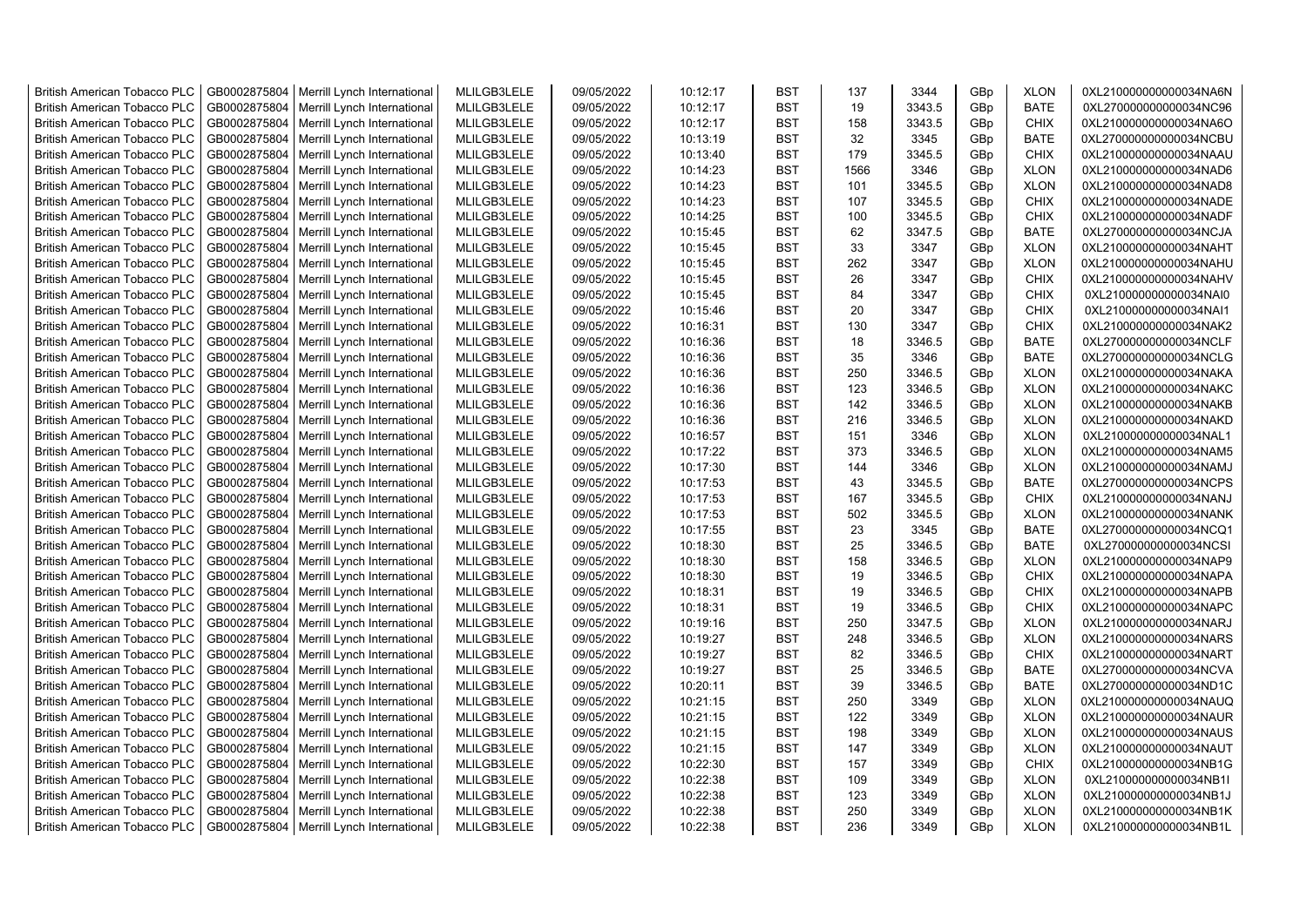| <b>British American Tobacco PLC</b> | GB0002875804 | Merrill Lynch International                | MLILGB3LELE | 09/05/2022 | 10:22:38 | <b>BST</b> | 122            | 3349   | GBp             | <b>XLON</b> | 0XL210000000000034NB1M |
|-------------------------------------|--------------|--------------------------------------------|-------------|------------|----------|------------|----------------|--------|-----------------|-------------|------------------------|
| <b>British American Tobacco PLC</b> | GB0002875804 | Merrill Lynch International                | MLILGB3LELE | 09/05/2022 | 10:22:38 | <b>BST</b> | 28             | 3348   | GBp             | <b>BATE</b> | 0XL270000000000034ND7P |
| <b>British American Tobacco PLC</b> | GB0002875804 | Merrill Lynch International                | MLILGB3LELE | 09/05/2022 | 10:22:38 | <b>BST</b> | 288            | 3348   | GBp             | <b>CHIX</b> | 0XL210000000000034NB1N |
| <b>British American Tobacco PLC</b> | GB0002875804 | Merrill Lynch International                | MLILGB3LELE | 09/05/2022 | 10:22:38 | <b>BST</b> | 636            | 3348   | GBp             | <b>XLON</b> | 0XL210000000000034NB1O |
| <b>British American Tobacco PLC</b> | GB0002875804 | Merrill Lynch International                | MLILGB3LELE | 09/05/2022 | 10:23:00 | <b>BST</b> | 22             | 3347.5 | GBp             | <b>CHIX</b> | 0XL210000000000034NB2D |
| <b>British American Tobacco PLC</b> | GB0002875804 | Merrill Lynch International                | MLILGB3LELE | 09/05/2022 | 10:23:01 | <b>BST</b> | 138            | 3347.5 | GBp             | <b>CHIX</b> | 0XL210000000000034NB2F |
| British American Tobacco PLC        | GB0002875804 | Merrill Lynch International                | MLILGB3LELE | 09/05/2022 | 10:23:03 | <b>BST</b> | 67             | 3347   | GBp             | <b>CHIX</b> | 0XL210000000000034NB2M |
| <b>British American Tobacco PLC</b> | GB0002875804 | Merrill Lynch International                | MLILGB3LELE | 09/05/2022 | 10:23:03 | <b>BST</b> | 366            | 3347   | GBp             | <b>XLON</b> | 0XL210000000000034NB2N |
| <b>British American Tobacco PLC</b> | GB0002875804 | Merrill Lynch International                | MLILGB3LELE | 09/05/2022 | 10:23:03 | <b>BST</b> | 44             | 3347   | GBp             | <b>BATE</b> | 0XL270000000000034ND95 |
| <b>British American Tobacco PLC</b> | GB0002875804 | Merrill Lynch International                | MLILGB3LELE | 09/05/2022 | 10:23:08 | <b>BST</b> | 38             | 3346.5 | GBp             | <b>BATE</b> | 0XL270000000000034ND9G |
| <b>British American Tobacco PLC</b> | GB0002875804 | Merrill Lynch International                | MLILGB3LELE | 09/05/2022 | 10:23:08 | <b>BST</b> | 537            | 3346.5 | GBp             | <b>XLON</b> | 0XL210000000000034NB2T |
| <b>British American Tobacco PLC</b> | GB0002875804 | Merrill Lynch International                | MLILGB3LELE | 09/05/2022 | 10:23:08 | <b>BST</b> | 174            | 3346.5 | GBp             | <b>CHIX</b> | 0XL210000000000034NB2U |
| <b>British American Tobacco PLC</b> | GB0002875804 | Merrill Lynch International                | MLILGB3LELE | 09/05/2022 | 10:23:08 | BST        | 29             | 3346.5 | GBp             | <b>XLON</b> | 0XL210000000000034NB2V |
| <b>British American Tobacco PLC</b> | GB0002875804 | Merrill Lynch International                | MLILGB3LELE | 09/05/2022 | 10:23:08 | <b>BST</b> | 42             | 3346   | GBp             | <b>CHIX</b> | 0XL210000000000034NB30 |
| <b>British American Tobacco PLC</b> | GB0002875804 | Merrill Lynch International                | MLILGB3LELE | 09/05/2022 | 10:23:09 | <b>BST</b> | 40             | 3346   | GBp             | <b>BATE</b> | 0XL270000000000034ND9I |
| <b>British American Tobacco PLC</b> | GB0002875804 | Merrill Lynch International                | MLILGB3LELE | 09/05/2022 | 10:23:09 | <b>BST</b> | $\overline{1}$ | 3346   | GBp             | <b>CHIX</b> | 0XL210000000000034NB36 |
| <b>British American Tobacco PLC</b> | GB0002875804 | Merrill Lynch International                | MLILGB3LELE | 09/05/2022 | 10:23:09 | <b>BST</b> | $\overline{1}$ | 3346   | GBp             | <b>BATE</b> | 0XL270000000000034ND9O |
| <b>British American Tobacco PLC</b> | GB0002875804 | Merrill Lynch International                | MLILGB3LELE | 09/05/2022 | 10:23:43 | <b>BST</b> | 262            | 3345.5 | GBp             | <b>XLON</b> | 0XL210000000000034NB4S |
| <b>British American Tobacco PLC</b> | GB0002875804 | Merrill Lynch International                | MLILGB3LELE | 09/05/2022 | 10:23:43 | <b>BST</b> | 51             | 3345.5 | GBp             | <b>CHIX</b> | 0XL210000000000034NB4R |
| <b>British American Tobacco PLC</b> | GB0002875804 | Merrill Lynch International                | MLILGB3LELE | 09/05/2022 | 10:23:47 | <b>BST</b> | 18             | 3345.5 | GBp             | <b>BATE</b> | 0XL270000000000034NDCV |
| <b>British American Tobacco PLC</b> | GB0002875804 | Merrill Lynch International                | MLILGB3LELE | 09/05/2022 | 10:23:47 | <b>BST</b> | 457            | 3345   | GBp             | <b>XLON</b> | 0XL210000000000034NB52 |
| <b>British American Tobacco PLC</b> | GB0002875804 | Merrill Lynch International                | MLILGB3LELE | 09/05/2022 | 10:24:23 | <b>BST</b> | 18             | 3346.5 | GBp             | <b>BATE</b> | 0XL270000000000034NDEF |
| <b>British American Tobacco PLC</b> | GB0002875804 | Merrill Lynch International                | MLILGB3LELE | 09/05/2022 | 10:24:23 | <b>BST</b> | 134            | 3346.5 | GBp             | <b>XLON</b> | 0XL210000000000034NB68 |
| <b>British American Tobacco PLC</b> | GB0002875804 | Merrill Lynch International                | MLILGB3LELE | 09/05/2022 | 10:26:45 | <b>BST</b> | 14             | 3346.5 | GBp             | <b>BATE</b> | 0XL270000000000034NDJH |
| <b>British American Tobacco PLC</b> | GB0002875804 | Merrill Lynch International                | MLILGB3LELE | 09/05/2022 | 10:26:45 | <b>BST</b> | 53             | 3346.5 | GBp             | <b>XLON</b> | 0XL210000000000034NBBE |
| <b>British American Tobacco PLC</b> | GB0002875804 | Merrill Lynch International                | MLILGB3LELE | 09/05/2022 | 10:26:45 | <b>BST</b> | 25             | 3346.5 | GBp             | <b>XLON</b> | 0XL210000000000034NBBD |
| <b>British American Tobacco PLC</b> | GB0002875804 | Merrill Lynch International                | MLILGB3LELE | 09/05/2022 | 10:26:45 | <b>BST</b> | 189            | 3346.5 | GBp             | <b>CHIX</b> | 0XL210000000000034NBBF |
| <b>British American Tobacco PLC</b> | GB0002875804 | Merrill Lynch International                | MLILGB3LELE | 09/05/2022 | 10:26:45 | <b>BST</b> | 1242           | 3346.5 | GBp             | <b>XLON</b> | 0XL210000000000034NBBG |
| <b>British American Tobacco PLC</b> | GB0002875804 | Merrill Lynch International                | MLILGB3LELE | 09/05/2022 | 10:27:10 | <b>BST</b> | 15             | 3347   | GBp             | <b>XLON</b> | 0XL210000000000034NBCL |
| <b>British American Tobacco PLC</b> | GB0002875804 | Merrill Lynch International                | MLILGB3LELE | 09/05/2022 | 10:27:10 | <b>BST</b> | 122            | 3347   | GBp             | <b>XLON</b> | 0XL210000000000034NBCM |
| <b>British American Tobacco PLC</b> | GB0002875804 | Merrill Lynch International                | MLILGB3LELE | 09/05/2022 | 10:27:19 | <b>BST</b> | 10             | 3346.5 | GBp             | <b>XLON</b> | 0XL210000000000034NBD0 |
| <b>British American Tobacco PLC</b> | GB0002875804 | Merrill Lynch International                | MLILGB3LELE | 09/05/2022 | 10:27:19 | <b>BST</b> | 50             | 3346.5 | GBp             | <b>XLON</b> | 0XL210000000000034NBD1 |
| <b>British American Tobacco PLC</b> | GB0002875804 | Merrill Lynch International                | MLILGB3LELE | 09/05/2022 | 10:27:19 | <b>BST</b> | 24             | 3346.5 | GBp             | <b>XLON</b> | 0XL210000000000034NBD2 |
| <b>British American Tobacco PLC</b> | GB0002875804 | Merrill Lynch International                | MLILGB3LELE | 09/05/2022 | 10:27:50 | <b>BST</b> | 210            | 3347   | GBp             | <b>XLON</b> | 0XL210000000000034NBE2 |
| <b>British American Tobacco PLC</b> | GB0002875804 | Merrill Lynch International                | MLILGB3LELE | 09/05/2022 | 10:27:50 | <b>BST</b> | 240            | 3347   | GBp             | <b>XLON</b> | 0XL210000000000034NBE3 |
| British American Tobacco PLC        | GB0002875804 | Merrill Lynch International                | MLILGB3LELE | 09/05/2022 | 10:28:34 | <b>BST</b> | 234            | 3346   | GBp             | <b>CHIX</b> | 0XL210000000000034NBG2 |
| <b>British American Tobacco PLC</b> | GB0002875804 | Merrill Lynch International                | MLILGB3LELE | 09/05/2022 | 10:28:34 | <b>BST</b> | 11             | 3346   | GBp             | <b>XLON</b> | 0XL210000000000034NBG3 |
| <b>British American Tobacco PLC</b> | GB0002875804 | Merrill Lynch International                | MLILGB3LELE | 09/05/2022 | 10:28:34 | <b>BST</b> | 253            | 3346   | GBp             | <b>XLON</b> | 0XL210000000000034NBG4 |
| <b>British American Tobacco PLC</b> | GB0002875804 | Merrill Lynch International                | MLILGB3LELE | 09/05/2022 | 10:29:06 | <b>BST</b> | $\overline{4}$ | 3348   | GBp             | <b>XLON</b> | 0XL210000000000034NBHJ |
| <b>British American Tobacco PLC</b> | GB0002875804 | Merrill Lynch International                | MLILGB3LELE | 09/05/2022 | 10:29:06 | <b>BST</b> | 123            | 3348   | GBp             | <b>XLON</b> | 0XL210000000000034NBHK |
| <b>British American Tobacco PLC</b> | GB0002875804 | Merrill Lynch International                | MLILGB3LELE | 09/05/2022 | 10:29:06 | <b>BST</b> | 109            | 3348   | GBp             | <b>XLON</b> | 0XL210000000000034NBHL |
| <b>British American Tobacco PLC</b> | GB0002875804 | Merrill Lynch International                | MLILGB3LELE | 09/05/2022 | 10:30:08 | <b>BST</b> | 53             | 3347.5 | GBp             | <b>BATE</b> | 0XL270000000000034NDT5 |
| <b>British American Tobacco PLC</b> | GB0002875804 | Merrill Lynch International                | MLILGB3LELE | 09/05/2022 | 10:30:25 | <b>BST</b> | 658            | 3347.5 | GBp             | <b>XLON</b> | 0XL210000000000034NBKO |
| <b>British American Tobacco PLC</b> | GB0002875804 | Merrill Lynch International                | MLILGB3LELE | 09/05/2022 | 10:30:25 | <b>BST</b> | 186            | 3347.5 | GBp             | <b>CHIX</b> | 0XL210000000000034NBKP |
| <b>British American Tobacco PLC</b> | GB0002875804 | Merrill Lynch International                | MLILGB3LELE | 09/05/2022 | 10:30:25 | <b>BST</b> | 702            | 3347.5 | GBp             | <b>XLON</b> | 0XL210000000000034NBKQ |
| <b>British American Tobacco PLC</b> | GB0002875804 | Merrill Lynch International                | MLILGB3LELE | 09/05/2022 | 10:30:25 | <b>BST</b> | 33             | 3347.5 | GBp             | <b>BATE</b> | 0XL270000000000034NDU1 |
| <b>British American Tobacco PLC</b> | GB0002875804 | Merrill Lynch International                | MLILGB3LELE | 09/05/2022 | 10:30:25 | <b>BST</b> | 23             | 3347.5 | GBp             | <b>XLON</b> | 0XL210000000000034NBKR |
| <b>British American Tobacco PLC</b> |              | GB0002875804   Merrill Lynch International | MLILGB3LELE | 09/05/2022 | 10:30:25 | <b>BST</b> | 123            | 3347.5 | GB <sub>p</sub> | <b>XLON</b> | 0XL210000000000034NBKS |
|                                     |              |                                            |             |            |          |            |                |        |                 |             |                        |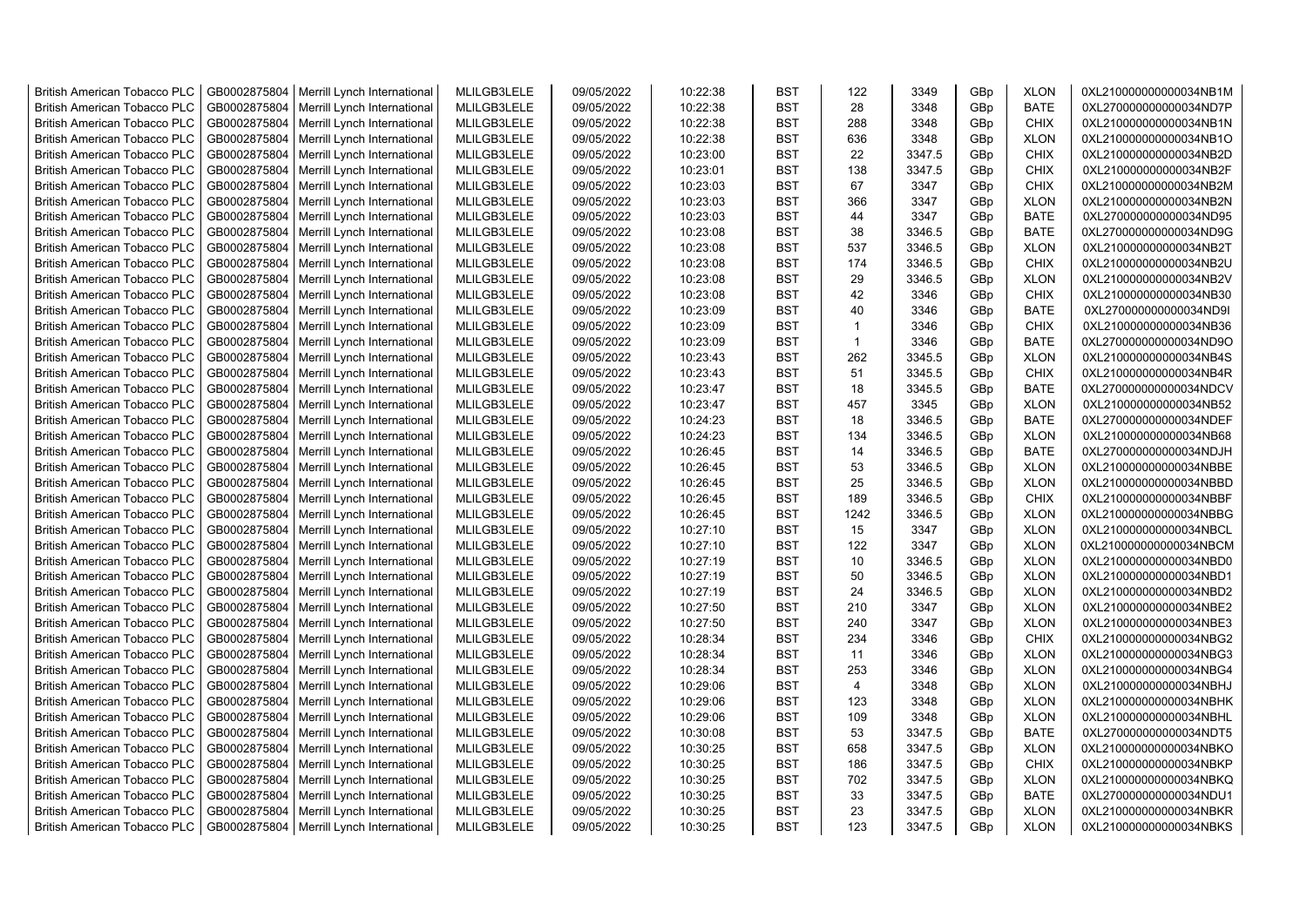| <b>British American Tobacco PLC</b> | GB0002875804 | Merrill Lynch International                | MLILGB3LELE | 09/05/2022 | 10:30:27 | <b>BST</b> | 190            | 3347           | GBp             | <b>CHIX</b> | 0XL210000000000034NBKT |
|-------------------------------------|--------------|--------------------------------------------|-------------|------------|----------|------------|----------------|----------------|-----------------|-------------|------------------------|
| <b>British American Tobacco PLC</b> | GB0002875804 | Merrill Lynch International                | MLILGB3LELE | 09/05/2022 | 10:31:35 | <b>BST</b> | 175            | 3348.5         | GBp             | <b>CHIX</b> | 0XL210000000000034NBMH |
| <b>British American Tobacco PLC</b> | GB0002875804 | Merrill Lynch International                | MLILGB3LELE | 09/05/2022 | 10:31:35 | <b>BST</b> | 170            | 3348.5         | GBp             | <b>XLON</b> | 0XL210000000000034NBMI |
| <b>British American Tobacco PLC</b> | GB0002875804 | Merrill Lynch International                | MLILGB3LELE | 09/05/2022 | 10:31:35 | <b>BST</b> | 26             | 3348.5         | GBp             | <b>BATE</b> | 0XL270000000000034NE0V |
| <b>British American Tobacco PLC</b> | GB0002875804 | Merrill Lynch International                | MLILGB3LELE | 09/05/2022 | 10:31:35 | <b>BST</b> | 123            | 3349           | GBp             | <b>XLON</b> | 0XL210000000000034NBMJ |
| <b>British American Tobacco PLC</b> | GB0002875804 | Merrill Lynch International                | MLILGB3LELE | 09/05/2022 | 10:31:35 | <b>BST</b> | 250            | 3349           | GBp             | <b>XLON</b> | 0XL210000000000034NBMK |
| <b>British American Tobacco PLC</b> | GB0002875804 | Merrill Lynch International                | MLILGB3LELE | 09/05/2022 | 10:31:35 | <b>BST</b> | 39             | 3349           | GBp             | <b>XLON</b> | 0XL210000000000034NBML |
| <b>British American Tobacco PLC</b> | GB0002875804 | Merrill Lynch International                | MLILGB3LELE | 09/05/2022 | 10:31:37 | BST        | 124            | 3348.5         | GBp             | <b>CHIX</b> | 0XL210000000000034NBMS |
| <b>British American Tobacco PLC</b> | GB0002875804 | Merrill Lynch International                | MLILGB3LELE | 09/05/2022 | 10:31:39 | <b>BST</b> | 301            | 3348           | GBp             | <b>XLON</b> | 0XL210000000000034NBMU |
| <b>British American Tobacco PLC</b> | GB0002875804 | Merrill Lynch International                | MLILGB3LELE | 09/05/2022 | 10:31:39 | <b>BST</b> | 20             | 3348           | GBp             | <b>BATE</b> | 0XL270000000000034NE1H |
| <b>British American Tobacco PLC</b> | GB0002875804 | Merrill Lynch International                | MLILGB3LELE | 09/05/2022 | 10:31:39 | <b>BST</b> | 30             | 3348           | GBp             | <b>BATE</b> | 0XL270000000000034NE1O |
| <b>British American Tobacco PLC</b> | GB0002875804 | Merrill Lynch International                | MLILGB3LELE | 09/05/2022 | 10:32:24 | <b>BST</b> | 16             | 3347.5         | GBp             | <b>CHIX</b> | 0XL210000000000034NBPC |
| <b>British American Tobacco PLC</b> | GB0002875804 | Merrill Lynch International                | MLILGB3LELE | 09/05/2022 | 10:32:24 | <b>BST</b> | 18             | 3347.5         | GBp             | <b>BATE</b> | 0XL270000000000034NE4J |
| <b>British American Tobacco PLC</b> | GB0002875804 | Merrill Lynch International                | MLILGB3LELE | 09/05/2022 | 10:32:24 | <b>BST</b> | $\overline{4}$ | 3347.5         | GBp             | <b>BATE</b> | 0XL270000000000034NE4K |
| <b>British American Tobacco PLC</b> | GB0002875804 | Merrill Lynch International                | MLILGB3LELE | 09/05/2022 | 10:32:24 | <b>BST</b> | 163            | 3347.5         | GBp             | <b>XLON</b> | 0XL210000000000034NBPD |
| <b>British American Tobacco PLC</b> | GB0002875804 | Merrill Lynch International                | MLILGB3LELE | 09/05/2022 | 10:32:24 | <b>BST</b> | 175            | 3347.5         | GBp             | <b>XLON</b> | 0XL210000000000034NBPE |
| <b>British American Tobacco PLC</b> | GB0002875804 | Merrill Lynch International                | MLILGB3LELE | 09/05/2022 | 10:32:24 | <b>BST</b> | 11             | 3347           | GBp             | <b>CHIX</b> | 0XL210000000000034NBPF |
| <b>British American Tobacco PLC</b> | GB0002875804 | Merrill Lynch International                | MLILGB3LELE | 09/05/2022 | 10:32:24 | <b>BST</b> | 141            | 3347           | GBp             | <b>CHIX</b> | 0XL210000000000034NBPG |
| <b>British American Tobacco PLC</b> | GB0002875804 | Merrill Lynch International                | MLILGB3LELE | 09/05/2022 | 10:32:24 | <b>BST</b> | 18             | 3347           | GBp             | <b>BATE</b> | 0XL270000000000034NE4L |
| <b>British American Tobacco PLC</b> | GB0002875804 | Merrill Lynch International                | MLILGB3LELE | 09/05/2022 | 10:33:12 | <b>BST</b> | 50             | 3346.5         | GBp             | <b>CHIX</b> | 0XL210000000000034NBRA |
| <b>British American Tobacco PLC</b> | GB0002875804 | Merrill Lynch International                | MLILGB3LELE | 09/05/2022 | 10:33:12 | <b>BST</b> | 150            | 3346.5         | GBp             | <b>XLON</b> | 0XL210000000000034NBRB |
| <b>British American Tobacco PLC</b> | GB0002875804 | Merrill Lynch International                | MLILGB3LELE | 09/05/2022 | 10:34:19 | <b>BST</b> | 53             | 3346           | GBp             | <b>CHIX</b> | 0XL210000000000034NBT0 |
| <b>British American Tobacco PLC</b> | GB0002875804 | Merrill Lynch International                | MLILGB3LELE | 09/05/2022 | 10:34:19 | <b>BST</b> | 36             | 3346           | GBp             | <b>BATE</b> | 0XL270000000000034NEB5 |
| <b>British American Tobacco PLC</b> | GB0002875804 | Merrill Lynch International                | MLILGB3LELE | 09/05/2022 | 10:34:19 | BST        | 80             | 3346           | GBp             | <b>XLON</b> | 0XL210000000000034NBT1 |
| <b>British American Tobacco PLC</b> | GB0002875804 | Merrill Lynch International                | MLILGB3LELE | 09/05/2022 | 10:34:19 | <b>BST</b> | 110            | 3346           | GBp             | <b>XLON</b> | 0XL210000000000034NBT2 |
| <b>British American Tobacco PLC</b> | GB0002875804 | Merrill Lynch International                | MLILGB3LELE | 09/05/2022 | 10:34:23 | <b>BST</b> | 111            | 3346           | GBp             | <b>CHIX</b> | 0XL210000000000034NBT5 |
| British American Tobacco PLC        | GB0002875804 | Merrill Lynch International                | MLILGB3LELE | 09/05/2022 | 10:34:23 | <b>BST</b> | 154            | 3346           | GBp             | <b>XLON</b> | 0XL210000000000034NBT6 |
| British American Tobacco PLC        | GB0002875804 | Merrill Lynch International                | MLILGB3LELE | 09/05/2022 | 10:34:33 | <b>BST</b> | 235            | 3345.5         | GBp             | <b>XLON</b> | 0XL210000000000034NBTI |
| <b>British American Tobacco PLC</b> | GB0002875804 | Merrill Lynch International                | MLILGB3LELE | 09/05/2022 | 10:34:33 | <b>BST</b> | 58             | 3345.5         | GBp             | <b>CHIX</b> | 0XL210000000000034NBTJ |
| <b>British American Tobacco PLC</b> | GB0002875804 | Merrill Lynch International                | MLILGB3LELE | 09/05/2022 | 10:34:33 | <b>BST</b> | 24             | 3345.5         | GBp             | <b>BATE</b> | 0XL270000000000034NEBL |
| <b>British American Tobacco PLC</b> | GB0002875804 | Merrill Lynch International                | MLILGB3LELE | 09/05/2022 | 10:34:33 | <b>BST</b> | 40             | 3345.5         | GBp             | <b>BATE</b> | 0XL270000000000034NEBM |
| <b>British American Tobacco PLC</b> | GB0002875804 | Merrill Lynch International                | MLILGB3LELE | 09/05/2022 | 10:34:34 | <b>BST</b> | 52             | 3345           | GBp             | <b>CHIX</b> | 0XL210000000000034NBTL |
| <b>British American Tobacco PLC</b> | GB0002875804 | Merrill Lynch International                | MLILGB3LELE | 09/05/2022 | 10:34:39 | <b>BST</b> | 46             | 3345           | GBp             | <b>CHIX</b> | 0XL210000000000034NBU0 |
|                                     |              |                                            |             |            |          | <b>BST</b> | 53             |                |                 | <b>BATE</b> |                        |
| <b>British American Tobacco PLC</b> | GB0002875804 | Merrill Lynch International                | MLILGB3LELE | 09/05/2022 | 10:34:39 | <b>BST</b> | 169            | 3345           | GBp             |             | 0XL270000000000034NEC4 |
| <b>British American Tobacco PLC</b> | GB0002875804 | Merrill Lynch International                | MLILGB3LELE | 09/05/2022 | 10:34:39 |            | $\mathbf{1}$   | 3344.5<br>3345 | GBp             | <b>XLON</b> | 0XL210000000000034NBU1 |
| <b>British American Tobacco PLC</b> | GB0002875804 | Merrill Lynch International                | MLILGB3LELE | 09/05/2022 | 10:34:39 | <b>BST</b> |                |                | GBp             | <b>BATE</b> | 0XL270000000000034NEC5 |
| <b>British American Tobacco PLC</b> | GB0002875804 | Merrill Lynch International                | MLILGB3LELE | 09/05/2022 | 10:34:40 | <b>BST</b> | 17             | 3344.5         | GBp             | <b>CHIX</b> | 0XL210000000000034NBU3 |
| <b>British American Tobacco PLC</b> | GB0002875804 | Merrill Lynch International                | MLILGB3LELE | 09/05/2022 | 10:34:41 | <b>BST</b> | 31             | 3344.5         | GBp             | <b>CHIX</b> | 0XL210000000000034NBU4 |
| <b>British American Tobacco PLC</b> | GB0002875804 | Merrill Lynch International                | MLILGB3LELE | 09/05/2022 | 10:34:43 | <b>BST</b> | 12             | 3344.5         | GBp             | <b>CHIX</b> | 0XL210000000000034NBU5 |
| <b>British American Tobacco PLC</b> | GB0002875804 | Merrill Lynch International                | MLILGB3LELE | 09/05/2022 | 10:34:53 | <b>BST</b> | 15             | 3344           | GBp             | <b>BATE</b> | 0XL270000000000034NED5 |
| <b>British American Tobacco PLC</b> | GB0002875804 | Merrill Lynch International                | MLILGB3LELE | 09/05/2022 | 10:34:53 | <b>BST</b> | 15             | 3343.5         | GBp             | <b>BATE</b> | 0XL270000000000034NED6 |
| <b>British American Tobacco PLC</b> | GB0002875804 | Merrill Lynch International                | MLILGB3LELE | 09/05/2022 | 10:34:53 | <b>BST</b> | 294            | 3344           | GBp             | <b>XLON</b> | 0XL210000000000034NBUB |
| <b>British American Tobacco PLC</b> | GB0002875804 | Merrill Lynch International                | MLILGB3LELE | 09/05/2022 | 10:34:53 | <b>BST</b> | 23             | 3344           | GBp             | <b>CHIX</b> | 0XL210000000000034NBUC |
| <b>British American Tobacco PLC</b> | GB0002875804 | Merrill Lynch International                | MLILGB3LELE | 09/05/2022 | 10:34:53 | <b>BST</b> | 16             | 3343           | GBp             | <b>CHIX</b> | 0XL210000000000034NBUD |
| <b>British American Tobacco PLC</b> | GB0002875804 | Merrill Lynch International                | MLILGB3LELE | 09/05/2022 | 10:34:53 | <b>BST</b> | 11             | 3343           | GBp             | <b>CHIX</b> | 0XL210000000000034NBUE |
| <b>British American Tobacco PLC</b> | GB0002875804 | Merrill Lynch International                | MLILGB3LELE | 09/05/2022 | 10:34:54 | <b>BST</b> | 174            | 3341           | GBp             | <b>XLON</b> | 0XL210000000000034NBUF |
| <b>British American Tobacco PLC</b> | GB0002875804 | Merrill Lynch International                | MLILGB3LELE | 09/05/2022 | 10:34:54 | <b>BST</b> | 18             | 3341           | GBp             | <b>CHIX</b> | 0XL210000000000034NBUG |
| <b>British American Tobacco PLC</b> |              | GB0002875804   Merrill Lynch International | MLILGB3LELE | 09/05/2022 | 10:34:56 | <b>BST</b> | 123            | 3341           | GB <sub>p</sub> | <b>XLON</b> | 0XL210000000000034NBUH |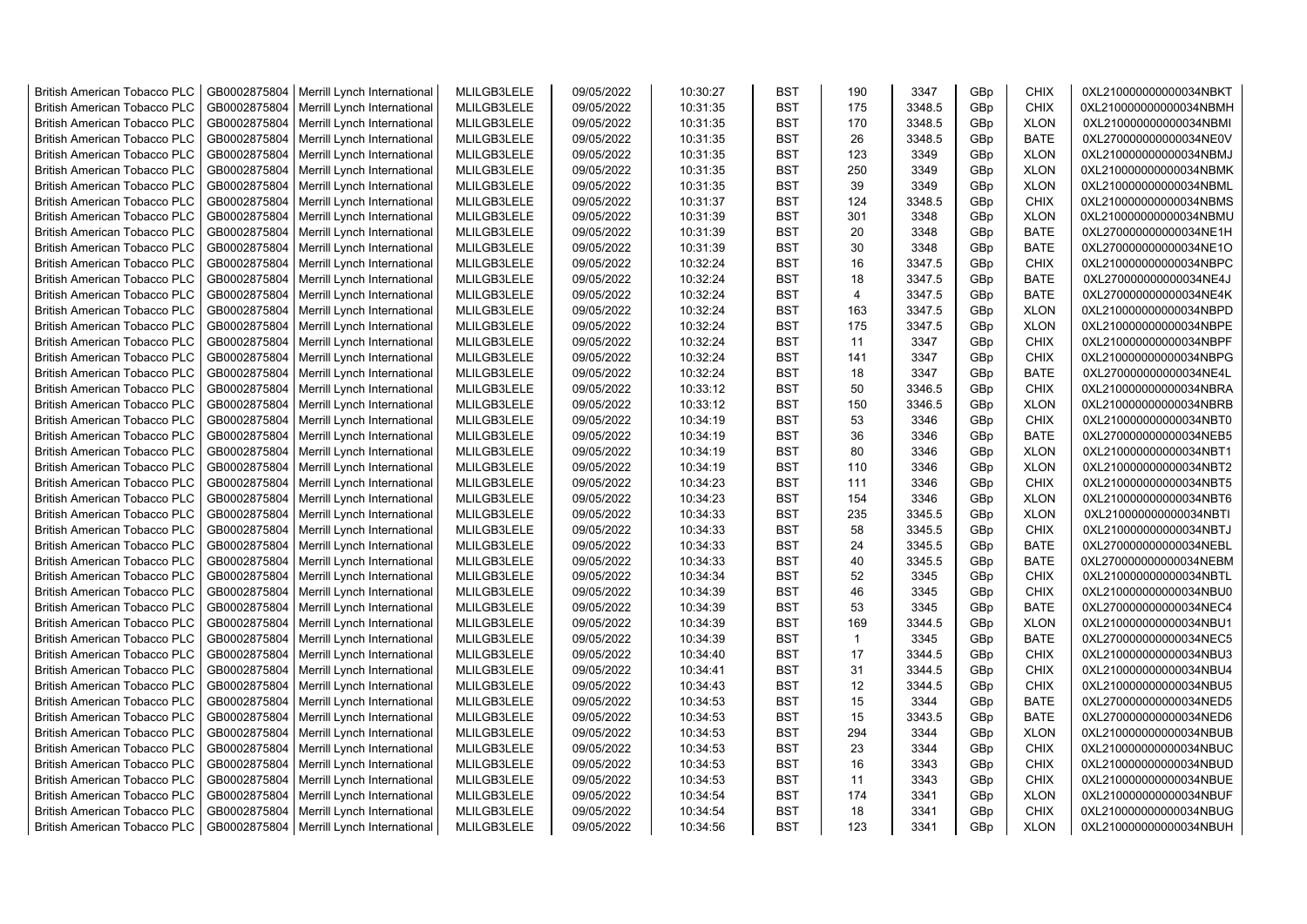| <b>British American Tobacco PLC</b> | GB0002875804 | Merrill Lynch International | MLILGB3LELE | 09/05/2022 | 10:34:56 | <b>BST</b> | 122          | 3341   | GBp | <b>XLON</b> | 0XL210000000000034NBUI |
|-------------------------------------|--------------|-----------------------------|-------------|------------|----------|------------|--------------|--------|-----|-------------|------------------------|
| <b>British American Tobacco PLC</b> | GB0002875804 | Merrill Lynch International | MLILGB3LELE | 09/05/2022 | 10:34:56 | <b>BST</b> | 87           | 3341   | GBp | <b>XLON</b> | 0XL210000000000034NBUJ |
| <b>British American Tobacco PLC</b> | GB0002875804 | Merrill Lynch International | MLILGB3LELE | 09/05/2022 | 10:34:56 | <b>BST</b> | 109          | 3341   | GBp | <b>XLON</b> | 0XL210000000000034NBUK |
| <b>British American Tobacco PLC</b> | GB0002875804 | Merrill Lynch International | MLILGB3LELE | 09/05/2022 | 10:34:56 | <b>BST</b> | 217          | 3341   | GBp | <b>XLON</b> | 0XL210000000000034NBUL |
| <b>British American Tobacco PLC</b> | GB0002875804 | Merrill Lynch International | MLILGB3LELE | 09/05/2022 | 10:35:14 | <b>BST</b> | 97           | 3340   | GBp | <b>BATE</b> | 0XL270000000000034NEEE |
| <b>British American Tobacco PLC</b> | GB0002875804 | Merrill Lynch International | MLILGB3LELE | 09/05/2022 | 10:35:14 | <b>BST</b> | 15           | 3340   | GBp | <b>CHIX</b> | 0XL210000000000034NBV4 |
| <b>British American Tobacco PLC</b> | GB0002875804 | Merrill Lynch International | MLILGB3LELE | 09/05/2022 | 10:35:34 | <b>BST</b> | 36           | 3339.5 | GBp | <b>XLON</b> | 0XL210000000000034NBVP |
| <b>British American Tobacco PLC</b> | GB0002875804 | Merrill Lynch International | MLILGB3LELE | 09/05/2022 | 10:35:34 | <b>BST</b> | 212          | 3339.5 | GBp | <b>XLON</b> | 0XL210000000000034NBVQ |
| <b>British American Tobacco PLC</b> | GB0002875804 | Merrill Lynch International | MLILGB3LELE | 09/05/2022 | 10:37:34 | <b>BST</b> | 32           | 3342   | GBp | <b>XLON</b> | 0XL210000000000034NC59 |
| <b>British American Tobacco PLC</b> | GB0002875804 | Merrill Lynch International | MLILGB3LELE | 09/05/2022 | 10:37:34 | <b>BST</b> | 389          | 3342   | GBp | <b>XLON</b> | 0XL210000000000034NC5A |
| <b>British American Tobacco PLC</b> | GB0002875804 | Merrill Lynch International | MLILGB3LELE | 09/05/2022 | 10:37:35 | <b>BST</b> | 89           | 3341.5 | GBp | <b>BATE</b> | 0XL270000000000034NER7 |
| <b>British American Tobacco PLC</b> | GB0002875804 | Merrill Lynch International | MLILGB3LELE | 09/05/2022 | 10:37:35 | <b>BST</b> | 141          | 3341.5 | GBp | <b>CHIX</b> | 0XL210000000000034NC5C |
| <b>British American Tobacco PLC</b> | GB0002875804 | Merrill Lynch International | MLILGB3LELE | 09/05/2022 | 10:37:36 | <b>BST</b> | 122          | 3341.5 | GBp | <b>XLON</b> | 0XL210000000000034NC5F |
| <b>British American Tobacco PLC</b> | GB0002875804 | Merrill Lynch International | MLILGB3LELE | 09/05/2022 | 10:37:36 | <b>BST</b> | 250          | 3341.5 | GBp | <b>XLON</b> | 0XL210000000000034NC5E |
| <b>British American Tobacco PLC</b> | GB0002875804 | Merrill Lynch International | MLILGB3LELE | 09/05/2022 | 10:37:36 | <b>BST</b> | 123          | 3341.5 | GBp | <b>XLON</b> | 0XL210000000000034NC5G |
| <b>British American Tobacco PLC</b> | GB0002875804 | Merrill Lynch International | MLILGB3LELE | 09/05/2022 | 10:37:36 | <b>BST</b> | 109          | 3341.5 | GBp | <b>XLON</b> | 0XL210000000000034NC5H |
| <b>British American Tobacco PLC</b> | GB0002875804 | Merrill Lynch International | MLILGB3LELE | 09/05/2022 | 10:37:36 | <b>BST</b> | 59           | 3341.5 | GBp | <b>XLON</b> | 0XL210000000000034NC5I |
| <b>British American Tobacco PLC</b> | GB0002875804 | Merrill Lynch International | MLILGB3LELE | 09/05/2022 | 10:37:36 | <b>BST</b> | 250          | 3341.5 | GBp | <b>XLON</b> | 0XL210000000000034NC5J |
| <b>British American Tobacco PLC</b> | GB0002875804 | Merrill Lynch International | MLILGB3LELE | 09/05/2022 | 10:37:36 | <b>BST</b> | 250          | 3341.5 | GBp | <b>XLON</b> | 0XL210000000000034NC5K |
| <b>British American Tobacco PLC</b> | GB0002875804 | Merrill Lynch International | MLILGB3LELE | 09/05/2022 | 10:38:00 | <b>BST</b> | 42           | 3340.5 | GBp | <b>XLON</b> | 0XL210000000000034NC63 |
| <b>British American Tobacco PLC</b> | GB0002875804 | Merrill Lynch International | MLILGB3LELE | 09/05/2022 | 10:38:01 | <b>BST</b> | 450          | 3340.5 | GBp | <b>XLON</b> | 0XL210000000000034NC68 |
| <b>British American Tobacco PLC</b> | GB0002875804 | Merrill Lynch International | MLILGB3LELE | 09/05/2022 | 10:38:01 | <b>BST</b> | 43           | 3340   | GBp | <b>CHIX</b> | 0XL210000000000034NC69 |
| <b>British American Tobacco PLC</b> | GB0002875804 | Merrill Lynch International | MLILGB3LELE | 09/05/2022 | 10:38:02 | <b>BST</b> | 58           | 3339.5 | GBp | <b>BATE</b> | 0XL270000000000034NESC |
| <b>British American Tobacco PLC</b> | GB0002875804 | Merrill Lynch International | MLILGB3LELE | 09/05/2022 | 10:38:02 | <b>BST</b> | 47           | 3339.5 | GBp | <b>CHIX</b> | 0XL210000000000034NC6A |
| <b>British American Tobacco PLC</b> | GB0002875804 | Merrill Lynch International | MLILGB3LELE | 09/05/2022 | 10:38:02 | <b>BST</b> | 22           | 3339.5 | GBp | CHIX        | 0XL210000000000034NC6B |
| <b>British American Tobacco PLC</b> | GB0002875804 | Merrill Lynch International | MLILGB3LELE | 09/05/2022 | 10:38:02 | <b>BST</b> | 30           | 3339   | GBp | <b>BATE</b> | 0XL270000000000034NESD |
| British American Tobacco PLC        | GB0002875804 | Merrill Lynch International | MLILGB3LELE | 09/05/2022 | 10:38:02 | <b>BST</b> | 91           | 3339   | GBp | <b>CHIX</b> | 0XL210000000000034NC6C |
| <b>British American Tobacco PLC</b> | GB0002875804 | Merrill Lynch International | MLILGB3LELE | 09/05/2022 | 10:38:02 | <b>BST</b> | 301          | 3339   | GBp | <b>XLON</b> | 0XL210000000000034NC6D |
| <b>British American Tobacco PLC</b> | GB0002875804 | Merrill Lynch International | MLILGB3LELE | 09/05/2022 | 10:38:02 | <b>BST</b> | 211          | 3338.5 | GBp | <b>BATE</b> | 0XL270000000000034NESE |
| <b>British American Tobacco PLC</b> | GB0002875804 | Merrill Lynch International | MLILGB3LELE | 09/05/2022 | 10:38:02 | <b>BST</b> | 54           | 3338.5 | GBp | CHIX        | 0XL210000000000034NC6E |
| <b>British American Tobacco PLC</b> | GB0002875804 | Merrill Lynch International | MLILGB3LELE | 09/05/2022 | 10:38:30 | <b>BST</b> | 5            | 3337   | GBp | <b>BATE</b> | 0XL270000000000034NETF |
| <b>British American Tobacco PLC</b> | GB0002875804 | Merrill Lynch International | MLILGB3LELE | 09/05/2022 | 10:38:30 | <b>BST</b> | 35           | 3337   | GBp | <b>BATE</b> | 0XL270000000000034NETG |
| <b>British American Tobacco PLC</b> | GB0002875804 | Merrill Lynch International | MLILGB3LELE | 09/05/2022 | 10:39:10 | <b>BST</b> | 91           | 3338.5 | GBp | CHIX        | 0XL210000000000034NC8E |
| <b>British American Tobacco PLC</b> | GB0002875804 | Merrill Lynch International | MLILGB3LELE | 09/05/2022 | 10:39:25 | <b>BST</b> | 122          | 3338.5 | GBp | <b>XLON</b> | 0XL210000000000034NC93 |
| <b>British American Tobacco PLC</b> | GB0002875804 | Merrill Lynch International | MLILGB3LELE | 09/05/2022 | 10:39:25 | <b>BST</b> | 148          | 3338.5 | GBp | <b>XLON</b> | 0XL210000000000034NC94 |
| <b>British American Tobacco PLC</b> | GB0002875804 | Merrill Lynch International | MLILGB3LELE | 09/05/2022 | 10:39:41 | <b>BST</b> | 22           | 3337.5 | GBp | <b>CHIX</b> | 0XL210000000000034NC9G |
| <b>British American Tobacco PLC</b> | GB0002875804 | Merrill Lynch International | MLILGB3LELE | 09/05/2022 | 10:39:41 | <b>BST</b> | 12           | 3337   | GBp | <b>CHIX</b> | 0XL210000000000034NC9H |
| <b>British American Tobacco PLC</b> | GB0002875804 | Merrill Lynch International | MLILGB3LELE | 09/05/2022 | 10:39:41 | <b>BST</b> | 59           | 3337.5 | GBp | <b>BATE</b> | 0XL270000000000034NF1O |
| <b>British American Tobacco PLC</b> | GB0002875804 | Merrill Lynch International | MLILGB3LELE | 09/05/2022 | 10:39:41 | <b>BST</b> | 21           | 3337   | GBp | <b>BATE</b> | 0XL270000000000034NF1P |
| <b>British American Tobacco PLC</b> | GB0002875804 | Merrill Lynch International | MLILGB3LELE | 09/05/2022 | 10:39:41 | <b>BST</b> | $\mathbf{1}$ | 3337   | GBp | <b>BATE</b> | 0XL270000000000034NF1Q |
| <b>British American Tobacco PLC</b> | GB0002875804 | Merrill Lynch International | MLILGB3LELE | 09/05/2022 | 10:40:19 | <b>BST</b> | 72           | 3338   | GBp | <b>CHIX</b> | 0XL210000000000034NCAV |
| <b>British American Tobacco PLC</b> | GB0002875804 | Merrill Lynch International | MLILGB3LELE | 09/05/2022 | 10:40:19 | <b>BST</b> | 250          | 3338.5 | GBp | <b>XLON</b> | 0XL210000000000034NCB0 |
| <b>British American Tobacco PLC</b> | GB0002875804 | Merrill Lynch International | MLILGB3LELE | 09/05/2022 | 10:40:27 | <b>BST</b> | 123          | 3338   | GBp | <b>XLON</b> | 0XL210000000000034NCB2 |
| <b>British American Tobacco PLC</b> | GB0002875804 | Merrill Lynch International | MLILGB3LELE | 09/05/2022 | 10:40:47 | <b>BST</b> | 102          | 3337.5 | GBp | <b>CHIX</b> | 0XL210000000000034NCBI |
| <b>British American Tobacco PLC</b> | GB0002875804 | Merrill Lynch International | MLILGB3LELE | 09/05/2022 | 10:40:47 | <b>BST</b> | 91           | 3337.5 | GBp | <b>XLON</b> | 0XL210000000000034NCBJ |
| <b>British American Tobacco PLC</b> | GB0002875804 | Merrill Lynch International | MLILGB3LELE | 09/05/2022 | 10:40:47 | <b>BST</b> | 180          | 3337   | GBp | <b>XLON</b> | 0XL210000000000034NCBK |
| <b>British American Tobacco PLC</b> | GB0002875804 | Merrill Lynch International | MLILGB3LELE | 09/05/2022 | 10:40:55 | <b>BST</b> | 70           | 3336.5 | GBp | <b>BATE</b> | 0XL270000000000034NF6H |
| <b>British American Tobacco PLC</b> | GB0002875804 | Merrill Lynch International | MLILGB3LELE | 09/05/2022 | 10:40:55 | <b>BST</b> | 31           | 3336.5 | GBp | <b>CHIX</b> | 0XL210000000000034NCC2 |
|                                     |              |                             |             |            |          |            |              |        |     |             |                        |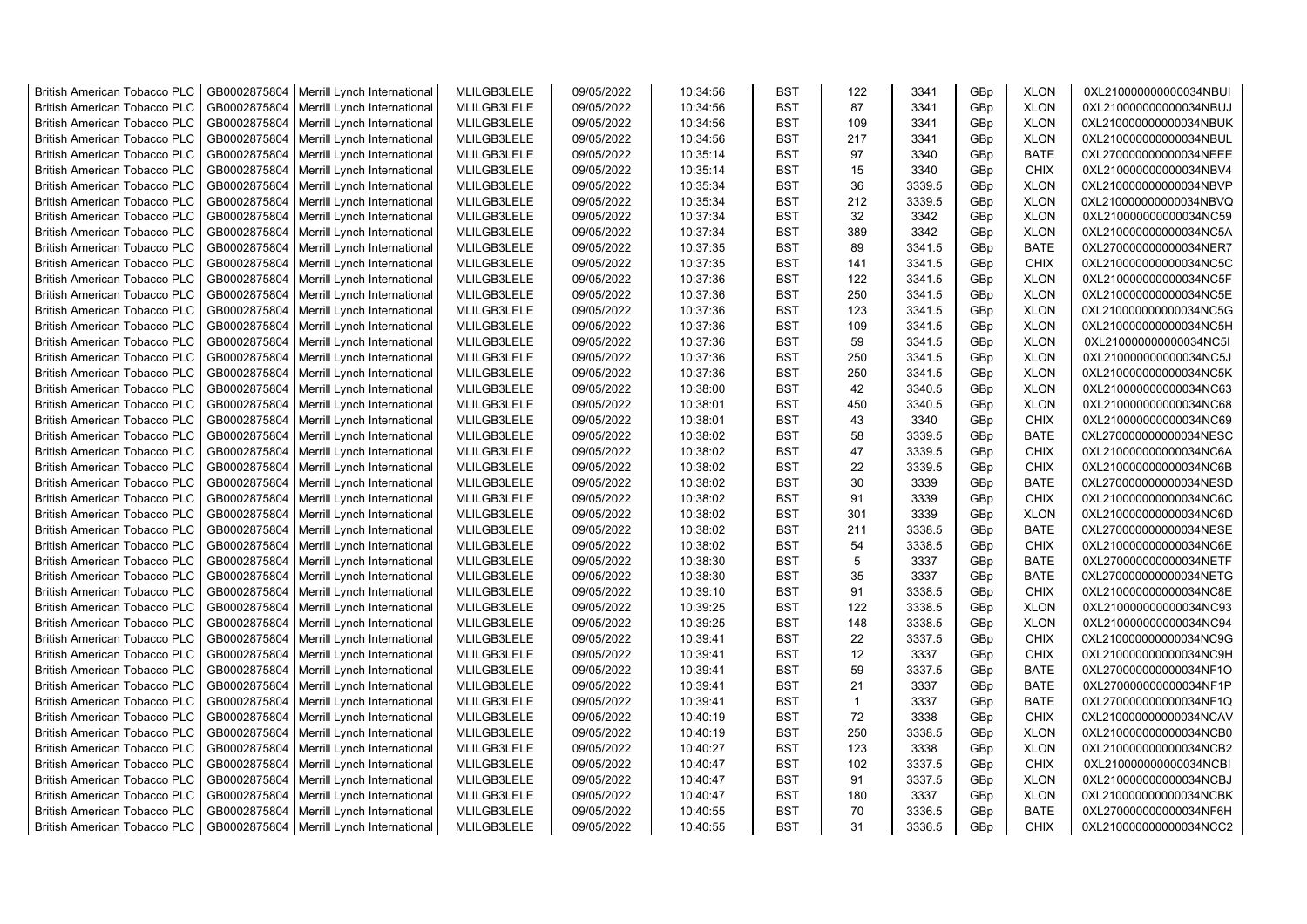| <b>British American Tobacco PLC</b> | GB0002875804 | Merrill Lynch International | MLILGB3LELE | 09/05/2022 | 10:41:48 | <b>BST</b> | 84             | 3336   | GBp | <b>CHIX</b> | 0XL210000000000034NCE6 |
|-------------------------------------|--------------|-----------------------------|-------------|------------|----------|------------|----------------|--------|-----|-------------|------------------------|
| <b>British American Tobacco PLC</b> | GB0002875804 | Merrill Lynch International | MLILGB3LELE | 09/05/2022 | 10:41:48 | <b>BST</b> | 94             | 3336   | GBp | <b>XLON</b> | 0XL210000000000034NCE7 |
| <b>British American Tobacco PLC</b> | GB0002875804 | Merrill Lynch International | MLILGB3LELE | 09/05/2022 | 10:42:18 | <b>BST</b> | 49             | 3337.5 | GBp | <b>BATE</b> | 0XL270000000000034NFCK |
| <b>British American Tobacco PLC</b> | GB0002875804 | Merrill Lynch International | MLILGB3LELE | 09/05/2022 | 10:42:32 | <b>BST</b> | 18             | 3337   | GBp | <b>CHIX</b> | 0XL210000000000034NCG6 |
| <b>British American Tobacco PLC</b> | GB0002875804 | Merrill Lynch International | MLILGB3LELE | 09/05/2022 | 10:42:32 | <b>BST</b> | 58             | 3337   | GBp | <b>BATE</b> | 0XL270000000000034NFD9 |
| <b>British American Tobacco PLC</b> | GB0002875804 | Merrill Lynch International | MLILGB3LELE | 09/05/2022 | 10:43:15 | <b>BST</b> | 95             | 3336.5 | GBp | <b>CHIX</b> | 0XL210000000000034NCJ4 |
| <b>British American Tobacco PLC</b> | GB0002875804 | Merrill Lynch International | MLILGB3LELE | 09/05/2022 | 10:43:15 | <b>BST</b> | 44             | 3336.5 | GBp | <b>BATE</b> | 0XL270000000000034NFHU |
| <b>British American Tobacco PLC</b> | GB0002875804 | Merrill Lynch International | MLILGB3LELE | 09/05/2022 | 10:43:15 | <b>BST</b> | 86             | 3336.5 | GBp | <b>XLON</b> | 0XL210000000000034NCJ5 |
| <b>British American Tobacco PLC</b> | GB0002875804 | Merrill Lynch International | MLILGB3LELE | 09/05/2022 | 10:43:51 | <b>BST</b> | 62             | 3336.5 | GBp | <b>CHIX</b> | 0XL210000000000034NCKA |
| <b>British American Tobacco PLC</b> | GB0002875804 | Merrill Lynch International | MLILGB3LELE | 09/05/2022 | 10:44:12 | <b>BST</b> | 49             | 3336   | GBp | <b>CHIX</b> | 0XL210000000000034NCKV |
| <b>British American Tobacco PLC</b> | GB0002875804 | Merrill Lynch International | MLILGB3LELE | 09/05/2022 | 10:44:20 | <b>BST</b> | 17             | 3335.5 | GBp | <b>BATE</b> | 0XL270000000000034NFLH |
| <b>British American Tobacco PLC</b> | GB0002875804 | Merrill Lynch International | MLILGB3LELE | 09/05/2022 | 10:44:20 | <b>BST</b> | 107            | 3335.5 | GBp | <b>CHIX</b> | 0XL210000000000034NCL4 |
| <b>British American Tobacco PLC</b> | GB0002875804 | Merrill Lynch International | MLILGB3LELE | 09/05/2022 | 10:44:20 | <b>BST</b> | 37             | 3335.5 | GBp | <b>BATE</b> | 0XL270000000000034NFLI |
| <b>British American Tobacco PLC</b> | GB0002875804 | Merrill Lynch International | MLILGB3LELE | 09/05/2022 | 10:44:20 | <b>BST</b> | 146            | 3335.5 | GBp | <b>XLON</b> | 0XL210000000000034NCL5 |
| <b>British American Tobacco PLC</b> | GB0002875804 | Merrill Lynch International | MLILGB3LELE | 09/05/2022 | 10:44:20 | <b>BST</b> | 56             | 3335   | GBp | <b>BATE</b> | 0XL270000000000034NFLJ |
| <b>British American Tobacco PLC</b> | GB0002875804 | Merrill Lynch International | MLILGB3LELE | 09/05/2022 | 10:44:20 | <b>BST</b> | 188            | 3335   | GBp | <b>CHIX</b> | 0XL210000000000034NCL6 |
| <b>British American Tobacco PLC</b> | GB0002875804 | Merrill Lynch International | MLILGB3LELE | 09/05/2022 | 10:44:20 | <b>BST</b> | 56             | 3335   | GBp | <b>XLON</b> | 0XL210000000000034NCL7 |
| <b>British American Tobacco PLC</b> | GB0002875804 | Merrill Lynch International | MLILGB3LELE | 09/05/2022 | 10:44:20 | <b>BST</b> | 36             | 3335   | GBp | <b>XLON</b> | 0XL210000000000034NCL8 |
| <b>British American Tobacco PLC</b> | GB0002875804 | Merrill Lynch International | MLILGB3LELE | 09/05/2022 | 10:44:41 | <b>BST</b> | 164            | 3333   | GBp | <b>XLON</b> | 0XL210000000000034NCLM |
| <b>British American Tobacco PLC</b> | GB0002875804 | Merrill Lynch International | MLILGB3LELE | 09/05/2022 | 10:44:42 | <b>BST</b> | 38             | 3333   | GBp | <b>CHIX</b> | 0XL210000000000034NCLP |
| <b>British American Tobacco PLC</b> | GB0002875804 | Merrill Lynch International | MLILGB3LELE | 09/05/2022 | 10:44:42 | <b>BST</b> | 32             | 3333   | GBp | <b>BATE</b> | 0XL270000000000034NFMJ |
| <b>British American Tobacco PLC</b> | GB0002875804 | Merrill Lynch International | MLILGB3LELE | 09/05/2022 | 10:44:51 | <b>BST</b> | 48             | 3332.5 | GBp | <b>CHIX</b> | 0XL210000000000034NCLT |
| <b>British American Tobacco PLC</b> | GB0002875804 | Merrill Lynch International | MLILGB3LELE | 09/05/2022 | 10:44:51 | <b>BST</b> | 26             | 3332.5 | GBp | <b>BATE</b> | 0XL270000000000034NFN6 |
| <b>British American Tobacco PLC</b> | GB0002875804 | Merrill Lynch International | MLILGB3LELE | 09/05/2022 | 10:44:55 | BST        | $\overline{2}$ | 3332.5 | GBp | <b>BATE</b> | 0XL270000000000034NFN8 |
| <b>British American Tobacco PLC</b> | GB0002875804 | Merrill Lynch International | MLILGB3LELE | 09/05/2022 | 10:44:55 | <b>BST</b> | $\overline{2}$ | 3332.5 | GBp | <b>CHIX</b> | 0XL210000000000034NCLV |
| British American Tobacco PLC        | GB0002875804 | Merrill Lynch International | MLILGB3LELE | 09/05/2022 | 10:44:58 | <b>BST</b> | 197            | 3332   | GBp | <b>XLON</b> | 0XL210000000000034NCM3 |
| <b>British American Tobacco PLC</b> | GB0002875804 | Merrill Lynch International | MLILGB3LELE | 09/05/2022 | 10:44:58 | <b>BST</b> | 21             | 3332   | GBp | <b>BATE</b> | 0XL270000000000034NFNE |
| British American Tobacco PLC        | GB0002875804 | Merrill Lynch International | MLILGB3LELE | 09/05/2022 | 10:44:58 | <b>BST</b> | 31             | 3331.5 | GBp | <b>CHIX</b> | 0XL210000000000034NCM5 |
| <b>British American Tobacco PLC</b> | GB0002875804 | Merrill Lynch International | MLILGB3LELE | 09/05/2022 | 10:45:00 | <b>BST</b> | 3              | 3331.5 | GBp | <b>CHIX</b> | 0XL210000000000034NCMA |
| <b>British American Tobacco PLC</b> | GB0002875804 | Merrill Lynch International | MLILGB3LELE | 09/05/2022 | 10:45:55 | <b>BST</b> | 123            | 3331   | GBp | <b>XLON</b> | 0XL210000000000034NCNL |
| <b>British American Tobacco PLC</b> | GB0002875804 | Merrill Lynch International | MLILGB3LELE | 09/05/2022 | 10:45:55 | <b>BST</b> | 70             | 3331   | GBp | <b>CHIX</b> | 0XL210000000000034NCNM |
| <b>British American Tobacco PLC</b> | GB0002875804 | Merrill Lynch International | MLILGB3LELE | 09/05/2022 | 10:45:57 | <b>BST</b> | 29             | 3331   | GBp | <b>BATE</b> | 0XL270000000000034NFQ5 |
| <b>British American Tobacco PLC</b> | GB0002875804 | Merrill Lynch International | MLILGB3LELE | 09/05/2022 | 10:45:57 | <b>BST</b> | 118            | 3330.5 | GBp | <b>XLON</b> | 0XL210000000000034NCO5 |
| <b>British American Tobacco PLC</b> | GB0002875804 | Merrill Lynch International | MLILGB3LELE | 09/05/2022 | 10:45:57 | <b>BST</b> | 14             | 3330.5 | GBp | <b>CHIX</b> | 0XL210000000000034NCOA |
| <b>British American Tobacco PLC</b> | GB0002875804 | Merrill Lynch International | MLILGB3LELE | 09/05/2022 | 10:46:03 | <b>BST</b> | 82             | 3330.5 | GBp | <b>XLON</b> | 0XL210000000000034NCOI |
| <b>British American Tobacco PLC</b> | GB0002875804 | Merrill Lynch International | MLILGB3LELE | 09/05/2022 | 10:46:06 | <b>BST</b> | 22             | 3330.5 | GBp | <b>BATE</b> | 0XL270000000000034NFRO |
| <b>British American Tobacco PLC</b> | GB0002875804 | Merrill Lynch International | MLILGB3LELE | 09/05/2022 | 10:46:06 | <b>BST</b> | 23             | 3330   | GBp | <b>BATE</b> | 0XL270000000000034NFRP |
| <b>British American Tobacco PLC</b> | GB0002875804 | Merrill Lynch International | MLILGB3LELE | 09/05/2022 | 10:46:19 | <b>BST</b> | 75             | 3332   | GBp | <b>CHIX</b> | 0XL210000000000034NCP6 |
| <b>British American Tobacco PLC</b> | GB0002875804 | Merrill Lynch International | MLILGB3LELE | 09/05/2022 | 10:46:25 | <b>BST</b> | 95             | 3331.5 | GBp | <b>XLON</b> | 0XL210000000000034NCPF |
| <b>British American Tobacco PLC</b> | GB0002875804 | Merrill Lynch International | MLILGB3LELE | 09/05/2022 | 10:46:37 | <b>BST</b> | 109            | 3332   | GBp | <b>XLON</b> | 0XL210000000000034NCPQ |
| <b>British American Tobacco PLC</b> | GB0002875804 | Merrill Lynch International | MLILGB3LELE | 09/05/2022 | 10:46:37 | <b>BST</b> | 122            | 3332   | GBp | <b>XLON</b> | 0XL210000000000034NCPR |
| <b>British American Tobacco PLC</b> | GB0002875804 | Merrill Lynch International | MLILGB3LELE | 09/05/2022 | 10:46:41 | <b>BST</b> | 82             | 3331   | GBp | <b>XLON</b> | 0XL210000000000034NCQ8 |
| <b>British American Tobacco PLC</b> | GB0002875804 | Merrill Lynch International | MLILGB3LELE | 09/05/2022 | 10:46:45 | <b>BST</b> | 58             | 3330.5 | GBp | <b>CHIX</b> | 0XL210000000000034NCQB |
| <b>British American Tobacco PLC</b> | GB0002875804 | Merrill Lynch International | MLILGB3LELE | 09/05/2022 | 10:46:48 | <b>BST</b> | 150            | 3330   | GBp | <b>XLON</b> | 0XL210000000000034NCQC |
| <b>British American Tobacco PLC</b> | GB0002875804 | Merrill Lynch International | MLILGB3LELE | 09/05/2022 | 10:46:48 | <b>BST</b> | 23             | 3330   | GBp | <b>BATE</b> | 0XL270000000000034NFTO |
| <b>British American Tobacco PLC</b> | GB0002875804 | Merrill Lynch International | MLILGB3LELE | 09/05/2022 | 10:46:48 | <b>BST</b> | 45             | 3330   | GBp | <b>CHIX</b> | 0XL210000000000034NCQD |
| <b>British American Tobacco PLC</b> | GB0002875804 | Merrill Lynch International | MLILGB3LELE | 09/05/2022 | 10:46:59 | <b>BST</b> | 250            | 3331   | GBp | <b>XLON</b> | 0XL210000000000034NCQI |
| <b>British American Tobacco PLC</b> | GB0002875804 | Merrill Lynch International | MLILGB3LELE | 09/05/2022 | 10:46:59 | <b>BST</b> | 19             | 3331   | GBp | <b>XLON</b> | 0XL210000000000034NCQJ |
|                                     |              |                             |             |            |          |            |                |        |     |             |                        |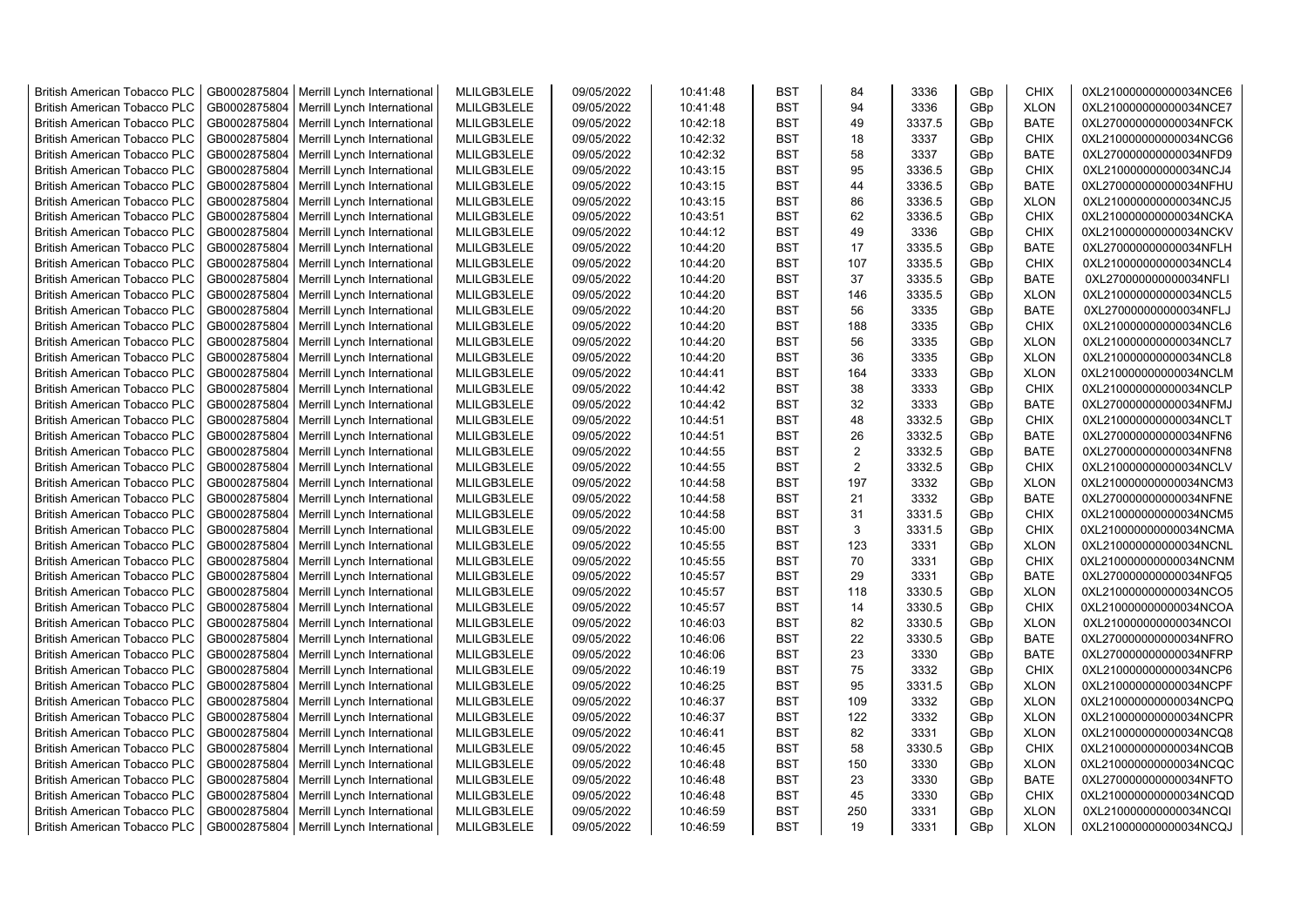| <b>British American Tobacco PLC</b> | GB0002875804 | Merrill Lynch International                | MLILGB3LELE | 09/05/2022 | 10:47:10 | <b>BST</b> | 235      | 3329.5 | GBp             | <b>XLON</b> | 0XL210000000000034NCR2 |
|-------------------------------------|--------------|--------------------------------------------|-------------|------------|----------|------------|----------|--------|-----------------|-------------|------------------------|
| <b>British American Tobacco PLC</b> | GB0002875804 | Merrill Lynch International                | MLILGB3LELE | 09/05/2022 | 10:47:11 | <b>BST</b> | 33       | 3329.5 | GBp             | <b>CHIX</b> | 0XL210000000000034NCR4 |
| <b>British American Tobacco PLC</b> | GB0002875804 | Merrill Lynch International                | MLILGB3LELE | 09/05/2022 | 10:47:11 | <b>BST</b> | 25       | 3329.5 | GBp             | <b>BATE</b> | 0XL270000000000034NFUQ |
| <b>British American Tobacco PLC</b> | GB0002875804 | Merrill Lynch International                | MLILGB3LELE | 09/05/2022 | 10:47:20 | <b>BST</b> | 18       | 3329   | GBp             | <b>BATE</b> | 0XL270000000000034NFVF |
| <b>British American Tobacco PLC</b> | GB0002875804 | Merrill Lynch International                | MLILGB3LELE | 09/05/2022 | 10:48:30 | <b>BST</b> | 51       | 3331   | GBp             | <b>CHIX</b> | 0XL210000000000034NCUD |
| <b>British American Tobacco PLC</b> | GB0002875804 | Merrill Lynch International                | MLILGB3LELE | 09/05/2022 | 10:48:31 | <b>BST</b> | 15       | 3330.5 | GBp             | <b>BATE</b> | 0XL270000000000034NG3K |
| British American Tobacco PLC        | GB0002875804 | Merrill Lynch International                | MLILGB3LELE | 09/05/2022 | 10:48:31 | <b>BST</b> | 62       | 3330.5 | GBp             | <b>XLON</b> | 0XL210000000000034NCUE |
| <b>British American Tobacco PLC</b> | GB0002875804 | Merrill Lynch International                | MLILGB3LELE | 09/05/2022 | 10:48:31 | <b>BST</b> | 17       | 3330.5 | GBp             | <b>XLON</b> | 0XL210000000000034NCUF |
| <b>British American Tobacco PLC</b> | GB0002875804 | Merrill Lynch International                | MLILGB3LELE | 09/05/2022 | 10:48:31 | <b>BST</b> | 472      | 3330.5 | GBp             | <b>XLON</b> | 0XL210000000000034NCUG |
| <b>British American Tobacco PLC</b> | GB0002875804 | Merrill Lynch International                | MLILGB3LELE | 09/05/2022 | 10:48:42 | <b>BST</b> | 25       | 3330   | GBp             | <b>BATE</b> | 0XL270000000000034NG4Q |
| <b>British American Tobacco PLC</b> | GB0002875804 | Merrill Lynch International                | MLILGB3LELE | 09/05/2022 | 10:48:42 | <b>BST</b> | 85       | 3330   | GBp             | <b>CHIX</b> | 0XL210000000000034NCVE |
| <b>British American Tobacco PLC</b> | GB0002875804 | Merrill Lynch International                | MLILGB3LELE | 09/05/2022 | 10:50:08 | <b>BST</b> | 22       | 3331.5 | GBp             | <b>BATE</b> | 0XL270000000000034NG88 |
| <b>British American Tobacco PLC</b> | GB0002875804 | Merrill Lynch International                | MLILGB3LELE | 09/05/2022 | 10:50:08 | BST        | 89       | 3331   | GBp             | <b>CHIX</b> | 0XL210000000000034ND2D |
| <b>British American Tobacco PLC</b> | GB0002875804 | Merrill Lynch International                | MLILGB3LELE | 09/05/2022 | 10:50:08 | <b>BST</b> | 110      | 3331   | GBp             | <b>XLON</b> | 0XL210000000000034ND2E |
| <b>British American Tobacco PLC</b> | GB0002875804 | Merrill Lynch International                | MLILGB3LELE | 09/05/2022 | 10:50:36 | <b>BST</b> | 114      | 3331   | GBp             | <b>CHIX</b> | 0XL210000000000034ND3L |
| <b>British American Tobacco PLC</b> | GB0002875804 | Merrill Lynch International                | MLILGB3LELE | 09/05/2022 | 10:51:30 | <b>BST</b> | 135      | 3330.5 | GBp             | <b>CHIX</b> | 0XL210000000000034ND5F |
| <b>British American Tobacco PLC</b> | GB0002875804 | Merrill Lynch International                | MLILGB3LELE | 09/05/2022 | 10:51:30 | <b>BST</b> | 248      | 3330   | GBp             | <b>XLON</b> | 0XL210000000000034ND5G |
| <b>British American Tobacco PLC</b> | GB0002875804 | Merrill Lynch International                | MLILGB3LELE | 09/05/2022 | 10:51:30 | <b>BST</b> | 115      | 3330.5 | GBp             | <b>XLON</b> | 0XL210000000000034ND5H |
| <b>British American Tobacco PLC</b> | GB0002875804 | Merrill Lynch International                | MLILGB3LELE | 09/05/2022 | 10:51:30 | <b>BST</b> | 115      | 3331   | GBp             | <b>XLON</b> | 0XL210000000000034ND5I |
| <b>British American Tobacco PLC</b> | GB0002875804 | Merrill Lynch International                | MLILGB3LELE | 09/05/2022 | 10:51:30 | <b>BST</b> | 109      | 3331   | GBp             | <b>XLON</b> | 0XL210000000000034ND5J |
| <b>British American Tobacco PLC</b> | GB0002875804 | Merrill Lynch International                | MLILGB3LELE | 09/05/2022 | 10:51:30 | <b>BST</b> | 69       | 3331   | GBp             | <b>XLON</b> | 0XL210000000000034ND5K |
| <b>British American Tobacco PLC</b> | GB0002875804 | Merrill Lynch International                | MLILGB3LELE | 09/05/2022 | 10:51:30 | <b>BST</b> | 54       | 3331   | GBp             | <b>XLON</b> | 0XL210000000000034ND5L |
| <b>British American Tobacco PLC</b> | GB0002875804 | Merrill Lynch International                | MLILGB3LELE | 09/05/2022 | 10:51:33 | <b>BST</b> | 6        | 3330   | GBp             | <b>XLON</b> | 0XL210000000000034ND5P |
| <b>British American Tobacco PLC</b> | GB0002875804 | Merrill Lynch International                | MLILGB3LELE | 09/05/2022 | 10:52:10 | <b>BST</b> | 37       | 3330   | GBp             | <b>XLON</b> | 0XL210000000000034ND75 |
|                                     |              |                                            |             |            |          |            | 134      |        |                 |             |                        |
| <b>British American Tobacco PLC</b> | GB0002875804 | Merrill Lynch International                | MLILGB3LELE | 09/05/2022 | 10:52:10 | <b>BST</b> |          | 3330   | GBp             | <b>XLON</b> | 0XL210000000000034ND76 |
| <b>British American Tobacco PLC</b> | GB0002875804 | Merrill Lynch International                | MLILGB3LELE | 09/05/2022 | 10:52:10 | <b>BST</b> | 115      | 3330   | GBp             | <b>CHIX</b> | 0XL210000000000034ND77 |
| <b>British American Tobacco PLC</b> | GB0002875804 | Merrill Lynch International                | MLILGB3LELE | 09/05/2022 | 10:52:55 | <b>BST</b> | 71<br>83 | 3330   | GBp             | <b>BATE</b> | 0XL270000000000034NGEE |
| <b>British American Tobacco PLC</b> | GB0002875804 | Merrill Lynch International                | MLILGB3LELE | 09/05/2022 | 10:53:07 | <b>BST</b> |          | 3329.5 | GBp             | <b>XLON</b> | 0XL210000000000034ND9A |
| <b>British American Tobacco PLC</b> | GB0002875804 | Merrill Lynch International                | MLILGB3LELE | 09/05/2022 | 10:53:07 | <b>BST</b> | 77       | 3329.5 | GBp             | <b>CHIX</b> | 0XL210000000000034ND9B |
| <b>British American Tobacco PLC</b> | GB0002875804 | Merrill Lynch International                | MLILGB3LELE | 09/05/2022 | 10:53:20 | <b>BST</b> | 184      | 3329   | GBp             | <b>CHIX</b> | 0XL210000000000034ND9P |
| <b>British American Tobacco PLC</b> | GB0002875804 | Merrill Lynch International                | MLILGB3LELE | 09/05/2022 | 10:53:20 | <b>BST</b> | 109      | 3329   | GBp             | <b>XLON</b> | 0XL210000000000034ND9Q |
| <b>British American Tobacco PLC</b> | GB0002875804 | Merrill Lynch International                | MLILGB3LELE | 09/05/2022 | 10:53:25 | <b>BST</b> | 17       | 3329   | GBp             | <b>BATE</b> | 0XL270000000000034NGG5 |
| <b>British American Tobacco PLC</b> | GB0002875804 | Merrill Lynch International                | MLILGB3LELE | 09/05/2022 | 10:53:38 | <b>BST</b> | 98       | 3328.5 | GBp             | <b>CHIX</b> | 0XL210000000000034NDAM |
| <b>British American Tobacco PLC</b> | GB0002875804 | Merrill Lynch International                | MLILGB3LELE | 09/05/2022 | 10:53:38 | <b>BST</b> | 59       | 3328.5 | GBp             | <b>BATE</b> | 0XL270000000000034NGGH |
| <b>British American Tobacco PLC</b> | GB0002875804 | Merrill Lynch International                | MLILGB3LELE | 09/05/2022 | 10:53:38 | <b>BST</b> | 142      | 3328.5 | GBp             | <b>XLON</b> | 0XL210000000000034NDAN |
| British American Tobacco PLC        | GB0002875804 | Merrill Lynch International                | MLILGB3LELE | 09/05/2022 | 10:53:38 | <b>BST</b> | 150      | 3328.5 | GBp             | <b>BATE</b> | 0XL270000000000034NGGI |
| <b>British American Tobacco PLC</b> | GB0002875804 | Merrill Lynch International                | MLILGB3LELE | 09/05/2022 | 10:53:55 | <b>BST</b> | 43       | 3328   | GBp             | <b>CHIX</b> | 0XL210000000000034NDBF |
| <b>British American Tobacco PLC</b> | GB0002875804 | Merrill Lynch International                | MLILGB3LELE | 09/05/2022 | 10:54:09 | <b>BST</b> | 58       | 3327.5 | GBp             | <b>BATE</b> | 0XL270000000000034NGHH |
| <b>British American Tobacco PLC</b> | GB0002875804 | Merrill Lynch International                | MLILGB3LELE | 09/05/2022 | 10:54:09 | <b>BST</b> | 48       | 3327.5 | GBp             | <b>CHIX</b> | 0XL210000000000034NDBU |
| <b>British American Tobacco PLC</b> | GB0002875804 | Merrill Lynch International                | MLILGB3LELE | 09/05/2022 | 10:54:10 | <b>BST</b> | 91       | 3327   | GBp             | <b>XLON</b> | 0XL210000000000034NDBV |
| <b>British American Tobacco PLC</b> | GB0002875804 | Merrill Lynch International                | MLILGB3LELE | 09/05/2022 | 10:54:10 | <b>BST</b> | 58       | 3327   | GBp             | <b>CHIX</b> | 0XL210000000000034NDC1 |
| <b>British American Tobacco PLC</b> | GB0002875804 | Merrill Lynch International                | MLILGB3LELE | 09/05/2022 | 10:54:10 | <b>BST</b> | 10       | 3327   | GBp             | BATE        | 0XL270000000000034NGHI |
| <b>British American Tobacco PLC</b> | GB0002875804 | Merrill Lynch International                | MLILGB3LELE | 09/05/2022 | 10:54:10 | <b>BST</b> | 46       | 3326.5 | GBp             | <b>BATE</b> | 0XL270000000000034NGHK |
| <b>British American Tobacco PLC</b> | GB0002875804 | Merrill Lynch International                | MLILGB3LELE | 09/05/2022 | 10:54:10 | <b>BST</b> | 23       | 3327   | GBp             | <b>BATE</b> | 0XL270000000000034NGHL |
| <b>British American Tobacco PLC</b> | GB0002875804 | Merrill Lynch International                | MLILGB3LELE | 09/05/2022 | 10:54:11 | <b>BST</b> | 26       | 3326   | GBp             | <b>CHIX</b> | 0XL210000000000034NDC3 |
| <b>British American Tobacco PLC</b> | GB0002875804 | Merrill Lynch International                | MLILGB3LELE | 09/05/2022 | 10:54:17 | <b>BST</b> | 12       | 3324.5 | GBp             | <b>CHIX</b> | 0XL210000000000034NDCA |
| <b>British American Tobacco PLC</b> | GB0002875804 | Merrill Lynch International                | MLILGB3LELE | 09/05/2022 | 10:54:17 | <b>BST</b> | 14       | 3324.5 | GBp             | <b>BATE</b> | 0XL270000000000034NGI4 |
| <b>British American Tobacco PLC</b> |              | GB0002875804   Merrill Lynch International | MLILGB3LELE | 09/05/2022 | 10:54:17 | <b>BST</b> | 144      | 3324.5 | GB <sub>p</sub> | <b>XLON</b> | 0XL210000000000034NDCB |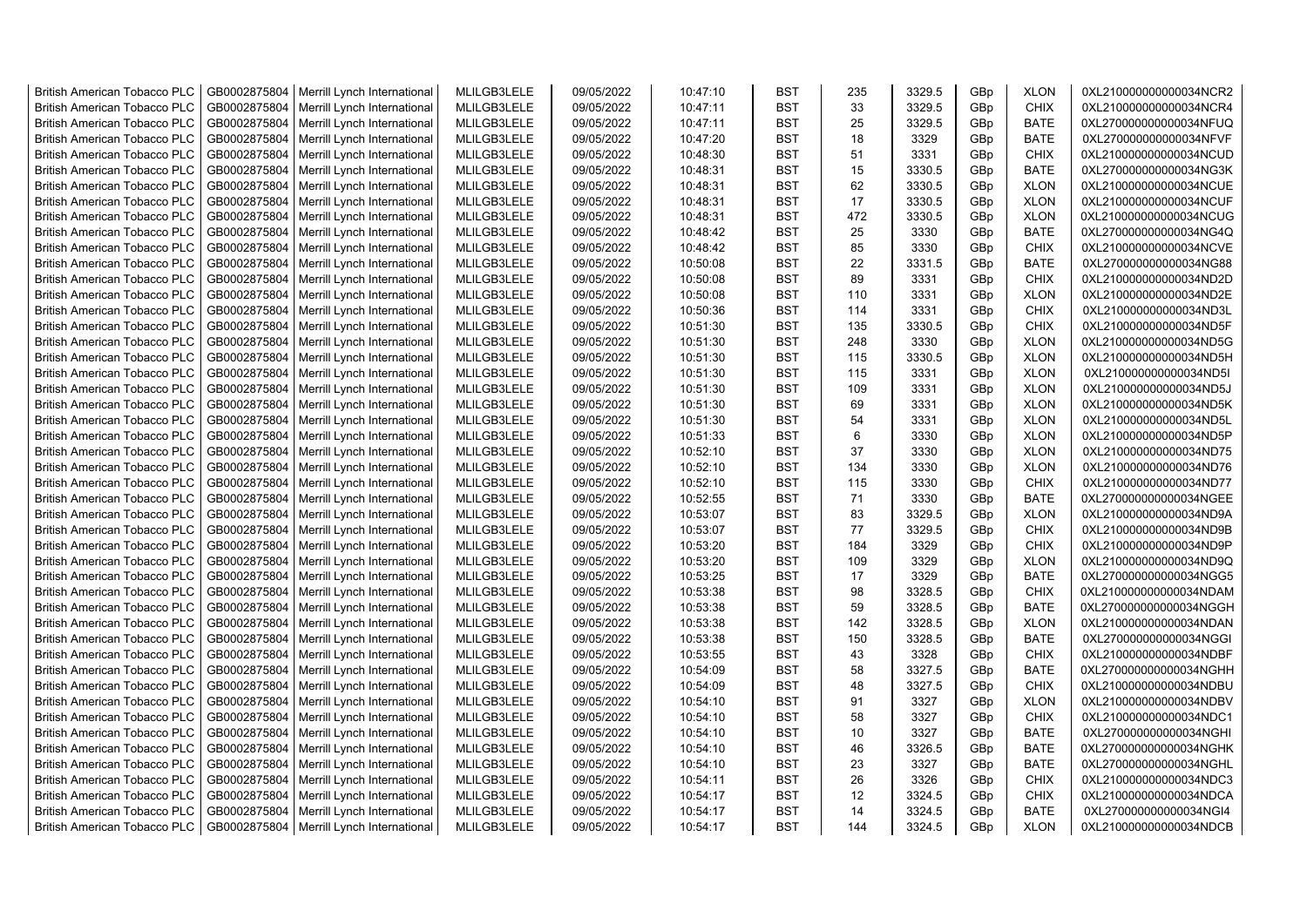| <b>British American Tobacco PLC</b> | GB0002875804 | Merrill Lynch International                                | MLILGB3LELE | 09/05/2022 | 10:54:17 | <b>BST</b> | 141            | 3324   | GBp             | <b>XLON</b> | 0XL210000000000034NDCC |
|-------------------------------------|--------------|------------------------------------------------------------|-------------|------------|----------|------------|----------------|--------|-----------------|-------------|------------------------|
| <b>British American Tobacco PLC</b> | GB0002875804 | Merrill Lynch International                                | MLILGB3LELE | 09/05/2022 | 10:54:29 | <b>BST</b> | 21             | 3324.5 | GBp             | <b>CHIX</b> | 0XL210000000000034NDCO |
| <b>British American Tobacco PLC</b> | GB0002875804 | Merrill Lynch International                                | MLILGB3LELE | 09/05/2022 | 10:54:29 | <b>BST</b> | 84             | 3324.5 | GBp             | <b>XLON</b> | 0XL210000000000034NDCP |
| <b>British American Tobacco PLC</b> | GB0002875804 | Merrill Lynch International                                | MLILGB3LELE | 09/05/2022 | 10:54:30 | <b>BST</b> | 16             | 3324   | GBp             | <b>CHIX</b> | 0XL210000000000034NDCQ |
| <b>British American Tobacco PLC</b> | GB0002875804 | Merrill Lynch International                                | MLILGB3LELE | 09/05/2022 | 10:54:30 | <b>BST</b> | 395            | 3324   | GBp             | <b>XLON</b> | 0XL210000000000034NDCR |
| <b>British American Tobacco PLC</b> | GB0002875804 | Merrill Lynch International                                | MLILGB3LELE | 09/05/2022 | 10:54:30 | <b>BST</b> | 21             | 3324   | GBp             | <b>BATE</b> | 0XL270000000000034NGIO |
| <b>British American Tobacco PLC</b> | GB0002875804 | Merrill Lynch International                                | MLILGB3LELE | 09/05/2022 | 10:54:30 | <b>BST</b> | $\overline{7}$ | 3324   | GBp             | <b>CHIX</b> | 0XL210000000000034NDCS |
| <b>British American Tobacco PLC</b> | GB0002875804 | Merrill Lynch International                                | MLILGB3LELE | 09/05/2022 | 10:54:30 | BST        | 16             | 3323.5 | GBp             | <b>CHIX</b> | 0XL210000000000034NDCT |
| <b>British American Tobacco PLC</b> | GB0002875804 | Merrill Lynch International                                | MLILGB3LELE | 09/05/2022 | 10:54:31 | <b>BST</b> | 250            | 3324   | GBp             | <b>XLON</b> | 0XL210000000000034NDD0 |
| <b>British American Tobacco PLC</b> | GB0002875804 | Merrill Lynch International                                | MLILGB3LELE | 09/05/2022 | 10:54:31 | <b>BST</b> | 57             | 3324   | GBp             | <b>XLON</b> | 0XL210000000000034NDD1 |
| <b>British American Tobacco PLC</b> | GB0002875804 | Merrill Lynch International                                | MLILGB3LELE | 09/05/2022 | 10:55:44 | <b>BST</b> | 74             | 3324.5 | GBp             | <b>CHIX</b> | 0XL210000000000034NDG8 |
| <b>British American Tobacco PLC</b> | GB0002875804 | Merrill Lynch International                                | MLILGB3LELE | 09/05/2022 | 10:55:44 | <b>BST</b> | 145            | 3324.5 | GBp             | <b>XLON</b> | 0XL210000000000034NDG9 |
| <b>British American Tobacco PLC</b> | GB0002875804 | Merrill Lynch International                                | MLILGB3LELE | 09/05/2022 | 10:55:46 | <b>BST</b> | 27             | 3324.5 | GBp             | <b>XLON</b> | 0XL210000000000034NDGB |
| <b>British American Tobacco PLC</b> | GB0002875804 | Merrill Lynch International                                | MLILGB3LELE | 09/05/2022 | 10:55:46 | <b>BST</b> | 56             | 3324.5 | GBp             | <b>XLON</b> | 0XL210000000000034NDGC |
| <b>British American Tobacco PLC</b> | GB0002875804 | Merrill Lynch International                                | MLILGB3LELE | 09/05/2022 | 10:55:52 | <b>BST</b> | 15             | 3324.5 | GBp             | <b>BATE</b> | 0XL270000000000034NGMS |
| <b>British American Tobacco PLC</b> | GB0002875804 | Merrill Lynch International                                | MLILGB3LELE | 09/05/2022 | 10:57:02 | <b>BST</b> | 94             | 3323   | GBp             | <b>CHIX</b> | 0XL210000000000034NDII |
| <b>British American Tobacco PLC</b> | GB0002875804 | Merrill Lynch International                                | MLILGB3LELE | 09/05/2022 | 10:57:02 | <b>BST</b> | 115            | 3323   | GBp             | <b>XLON</b> | 0XL210000000000034NDIJ |
| <b>British American Tobacco PLC</b> | GB0002875804 | Merrill Lynch International                                | MLILGB3LELE | 09/05/2022 | 10:57:05 | <b>BST</b> | 117            | 3322.5 | GBp             | <b>XLON</b> | 0XL210000000000034NDIS |
| <b>British American Tobacco PLC</b> | GB0002875804 | Merrill Lynch International                                | MLILGB3LELE | 09/05/2022 | 10:57:09 | <b>BST</b> | 130            | 3322.5 | GBp             | <b>XLON</b> | 0XL210000000000034NDJ1 |
| <b>British American Tobacco PLC</b> | GB0002875804 | Merrill Lynch International                                | MLILGB3LELE | 09/05/2022 | 10:57:09 | <b>BST</b> | 55             | 3322.5 | GBp             | <b>CHIX</b> | 0XL210000000000034NDJ2 |
| <b>British American Tobacco PLC</b> | GB0002875804 | Merrill Lynch International                                | MLILGB3LELE | 09/05/2022 | 10:57:09 | <b>BST</b> | 43             | 3322.5 | GBp             | <b>BATE</b> | 0XL270000000000034NGQI |
| <b>British American Tobacco PLC</b> | GB0002875804 | Merrill Lynch International                                | MLILGB3LELE | 09/05/2022 | 10:57:10 | <b>BST</b> | 42             | 3322   | GBp             | <b>BATE</b> | 0XL270000000000034NGQL |
| <b>British American Tobacco PLC</b> | GB0002875804 | Merrill Lynch International                                | MLILGB3LELE | 09/05/2022 | 10:57:10 | <b>BST</b> | 87             | 3322   | GBp             | <b>CHIX</b> | 0XL210000000000034NDJ3 |
| <b>British American Tobacco PLC</b> | GB0002875804 | Merrill Lynch International                                | MLILGB3LELE | 09/05/2022 | 10:57:10 | BST        | 37             | 3322   | GBp             | <b>CHIX</b> | 0XL210000000000034NDJ5 |
| <b>British American Tobacco PLC</b> | GB0002875804 | Merrill Lynch International                                | MLILGB3LELE | 09/05/2022 | 10:57:12 | <b>BST</b> | 34             | 3321.5 | GBp             | <b>BATE</b> | 0XL270000000000034NGQT |
| <b>British American Tobacco PLC</b> | GB0002875804 | Merrill Lynch International                                | MLILGB3LELE | 09/05/2022 | 10:57:12 | <b>BST</b> | 35             | 3321.5 | GBp             | <b>CHIX</b> | 0XL210000000000034NDJ9 |
| <b>British American Tobacco PLC</b> | GB0002875804 | Merrill Lynch International                                | MLILGB3LELE | 09/05/2022 | 10:57:13 | <b>BST</b> | 5              | 3321.5 | GBp             | <b>BATE</b> | 0XL270000000000034NGR1 |
| <b>British American Tobacco PLC</b> | GB0002875804 | Merrill Lynch International                                | MLILGB3LELE | 09/05/2022 | 10:57:14 | <b>BST</b> | 30             | 3320.5 | GBp             | <b>CHIX</b> | 0XL210000000000034NDJP |
| <b>British American Tobacco PLC</b> | GB0002875804 | Merrill Lynch International                                | MLILGB3LELE | 09/05/2022 | 10:57:14 | <b>BST</b> | 221            | 3320.5 | GBp             | <b>XLON</b> | 0XL210000000000034NDJQ |
| <b>British American Tobacco PLC</b> | GB0002875804 | Merrill Lynch International                                | MLILGB3LELE | 09/05/2022 | 10:57:26 | <b>BST</b> | 17             | 3322   | GBp             | <b>CHIX</b> | 0XL210000000000034NDKJ |
| <b>British American Tobacco PLC</b> | GB0002875804 | Merrill Lynch International                                | MLILGB3LELE | 09/05/2022 | 10:57:26 | <b>BST</b> | 250            | 3322.5 | GBp             | <b>XLON</b> | 0XL210000000000034NDKN |
| <b>British American Tobacco PLC</b> | GB0002875804 | Merrill Lynch International                                | MLILGB3LELE | 09/05/2022 | 10:57:26 | <b>BST</b> | 19             | 3322.5 | GBp             | <b>XLON</b> | 0XL210000000000034NDKO |
| <b>British American Tobacco PLC</b> | GB0002875804 | Merrill Lynch International                                | MLILGB3LELE | 09/05/2022 | 10:57:42 | <b>BST</b> | 248            | 3323.5 | GBp             | <b>XLON</b> | 0XL210000000000034NDLG |
| <b>British American Tobacco PLC</b> | GB0002875804 | Merrill Lynch International                                | MLILGB3LELE | 09/05/2022 | 10:57:42 | <b>BST</b> | 157            | 3323.5 | GBp             | <b>XLON</b> | 0XL210000000000034NDLH |
| <b>British American Tobacco PLC</b> | GB0002875804 | Merrill Lynch International                                | MLILGB3LELE | 09/05/2022 | 10:57:44 | <b>BST</b> | 29             | 3322.5 | GBp             | <b>CHIX</b> | 0XL210000000000034NDLL |
| <b>British American Tobacco PLC</b> | GB0002875804 | Merrill Lynch International                                | MLILGB3LELE | 09/05/2022 | 10:57:44 | <b>BST</b> | 218            | 3322.5 | GBp             | <b>XLON</b> | 0XL210000000000034NDLM |
| <b>British American Tobacco PLC</b> | GB0002875804 | Merrill Lynch International                                | MLILGB3LELE | 09/05/2022 | 10:57:55 | <b>BST</b> | 28             | 3322.5 | GBp             | <b>CHIX</b> | 0XL210000000000034NDM1 |
| <b>British American Tobacco PLC</b> | GB0002875804 | Merrill Lynch International                                | MLILGB3LELE | 09/05/2022 | 10:57:57 | <b>BST</b> | 27             | 3322   | GBp             | <b>CHIX</b> | 0XL210000000000034NDM9 |
| <b>British American Tobacco PLC</b> | GB0002875804 | Merrill Lynch International                                | MLILGB3LELE | 09/05/2022 | 10:57:57 | <b>BST</b> | 187            | 3322   | GBp             | <b>XLON</b> | 0XL210000000000034NDMA |
| <b>British American Tobacco PLC</b> | GB0002875804 | Merrill Lynch International                                | MLILGB3LELE | 09/05/2022 | 10:58:01 | <b>BST</b> | 21             | 3321.5 | GBp             | <b>CHIX</b> | 0XL210000000000034NDMF |
| <b>British American Tobacco PLC</b> | GB0002875804 | Merrill Lynch International                                | MLILGB3LELE | 09/05/2022 | 10:58:01 | <b>BST</b> | 122            | 3322.5 | GBp             | <b>XLON</b> | 0XL210000000000034NDMG |
| <b>British American Tobacco PLC</b> | GB0002875804 | Merrill Lynch International                                | MLILGB3LELE | 09/05/2022 | 10:58:01 | <b>BST</b> | 209            | 3322.5 | GBp             | <b>XLON</b> | 0XL210000000000034NDMH |
| <b>British American Tobacco PLC</b> | GB0002875804 |                                                            | MLILGB3LELE | 09/05/2022 | 10:58:02 | <b>BST</b> | 28             | 3321.5 |                 | <b>BATE</b> | 0XL270000000000034NGUO |
| <b>British American Tobacco PLC</b> | GB0002875804 | Merrill Lynch International<br>Merrill Lynch International | MLILGB3LELE | 09/05/2022 | 10:58:02 | <b>BST</b> | 193            | 3321.5 | GBp<br>GBp      | <b>XLON</b> | 0XL210000000000034NDMI |
| <b>British American Tobacco PLC</b> | GB0002875804 | Merrill Lynch International                                | MLILGB3LELE | 09/05/2022 | 10:58:14 | <b>BST</b> | 76             | 3321.5 | GBp             | <b>XLON</b> | 0XL210000000000034NDN5 |
| <b>British American Tobacco PLC</b> | GB0002875804 | Merrill Lynch International                                | MLILGB3LELE | 09/05/2022 | 10:58:14 | <b>BST</b> | 83             | 3321   | GBp             | <b>XLON</b> | 0XL210000000000034NDN6 |
| <b>British American Tobacco PLC</b> | GB0002875804 | Merrill Lynch International                                | MLILGB3LELE | 09/05/2022 | 10:58:14 | <b>BST</b> | 16             | 3321   | GBp             | <b>CHIX</b> | 0XL210000000000034NDNA |
| <b>British American Tobacco PLC</b> |              | GB0002875804   Merrill Lynch International                 | MLILGB3LELE | 09/05/2022 | 10:58:40 | <b>BST</b> | 9              | 3320.5 | GB <sub>p</sub> | <b>CHIX</b> | 0XL210000000000034NDOI |
|                                     |              |                                                            |             |            |          |            |                |        |                 |             |                        |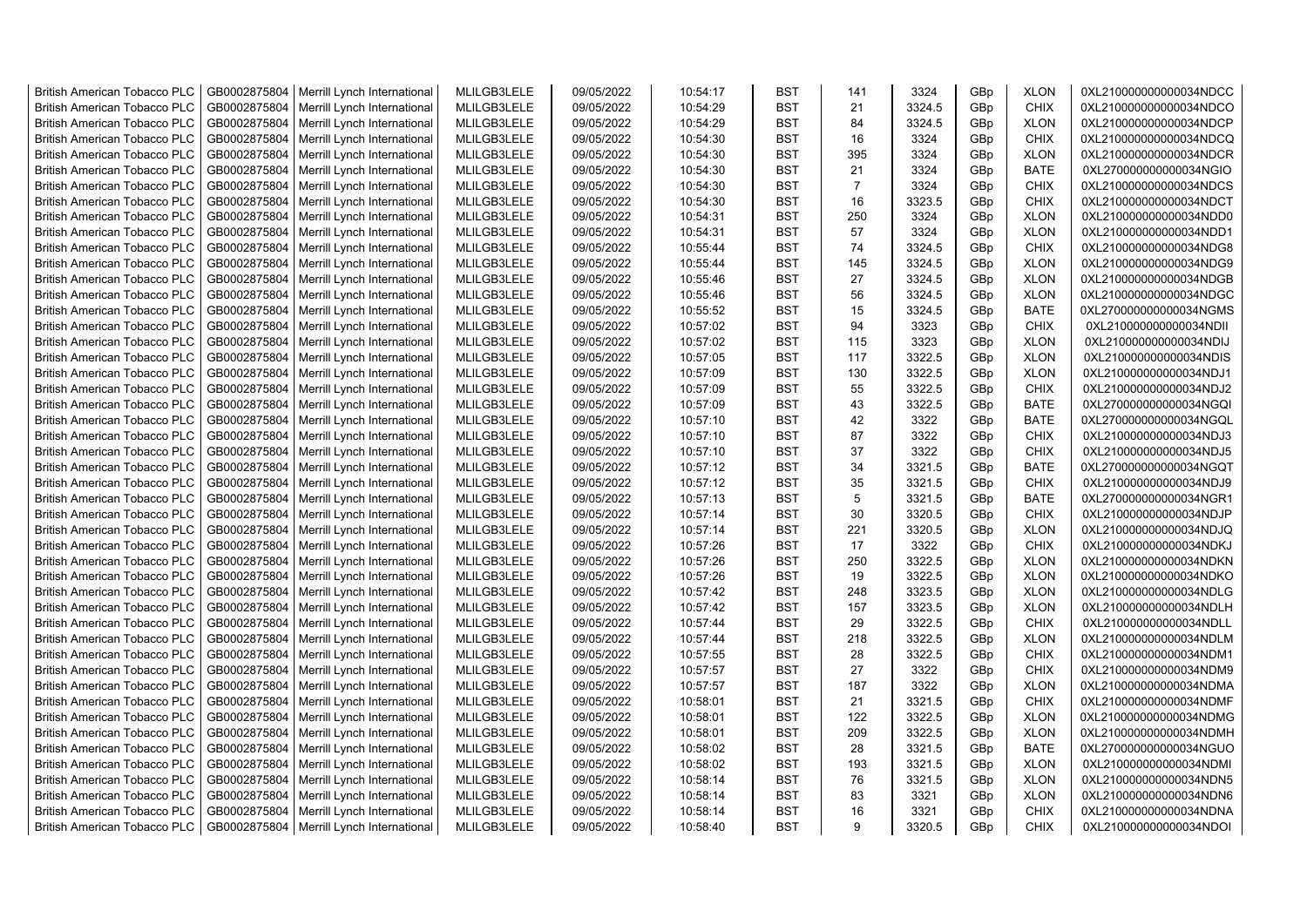| <b>British American Tobacco PLC</b> | GB0002875804 | Merrill Lynch International                | MLILGB3LELE | 09/05/2022 | 11:00:16 | <b>BST</b> | 102       | 3321.5 | GBp             | <b>CHIX</b> | 0XL210000000000034NDSH |
|-------------------------------------|--------------|--------------------------------------------|-------------|------------|----------|------------|-----------|--------|-----------------|-------------|------------------------|
| <b>British American Tobacco PLC</b> | GB0002875804 | Merrill Lynch International                | MLILGB3LELE | 09/05/2022 | 11:00:16 | <b>BST</b> | 449       | 3321.5 | GBp             | <b>XLON</b> | 0XL210000000000034NDSI |
| <b>British American Tobacco PLC</b> | GB0002875804 | Merrill Lynch International                | MLILGB3LELE | 09/05/2022 | 11:00:22 | <b>BST</b> | 26        | 3322   | GBp             | <b>XLON</b> | 0XL210000000000034NDSN |
| <b>British American Tobacco PLC</b> | GB0002875804 | Merrill Lynch International                | MLILGB3LELE | 09/05/2022 | 11:00:24 | <b>BST</b> | 91        | 3321.5 | GBp             | <b>CHIX</b> | 0XL210000000000034NDSP |
| <b>British American Tobacco PLC</b> | GB0002875804 | Merrill Lynch International                | MLILGB3LELE | 09/05/2022 | 11:00:24 | <b>BST</b> | 248       | 3321.5 | GBp             | <b>XLON</b> | 0XL210000000000034NDSQ |
| <b>British American Tobacco PLC</b> | GB0002875804 | Merrill Lynch International                | MLILGB3LELE | 09/05/2022 | 11:00:24 | <b>BST</b> | 37        | 3321   | GBp             | <b>BATE</b> | 0XL270000000000034NH6O |
| British American Tobacco PLC        | GB0002875804 | Merrill Lynch International                | MLILGB3LELE | 09/05/2022 | 11:00:24 | <b>BST</b> | 20        | 3321   | GBp             | <b>BATE</b> | 0XL270000000000034NH6P |
| <b>British American Tobacco PLC</b> | GB0002875804 | Merrill Lynch International                | MLILGB3LELE | 09/05/2022 | 11:00:31 | <b>BST</b> | 250       | 3321   | GBp             | <b>XLON</b> | 0XL210000000000034NDSV |
| <b>British American Tobacco PLC</b> | GB0002875804 | Merrill Lynch International                | MLILGB3LELE | 09/05/2022 | 11:03:31 | <b>BST</b> | 74        | 3325.5 | GBp             | <b>BATE</b> | 0XL270000000000034NHE0 |
| <b>British American Tobacco PLC</b> | GB0002875804 | Merrill Lynch International                | MLILGB3LELE | 09/05/2022 | 11:03:31 | <b>BST</b> | 42        | 3325.5 | GBp             | <b>XLON</b> | 0XL210000000000034NE2A |
| <b>British American Tobacco PLC</b> | GB0002875804 | Merrill Lynch International                | MLILGB3LELE | 09/05/2022 | 11:03:31 | <b>BST</b> | 1203      | 3325.5 | GBp             | <b>XLON</b> | 0XL210000000000034NE2B |
| <b>British American Tobacco PLC</b> | GB0002875804 | Merrill Lynch International                | MLILGB3LELE | 09/05/2022 | 11:03:32 | <b>BST</b> | 168       | 3325   | GBp             | <b>CHIX</b> | 0XL210000000000034NE2G |
| <b>British American Tobacco PLC</b> | GB0002875804 | Merrill Lynch International                | MLILGB3LELE | 09/05/2022 | 11:05:03 | BST        | 127       | 3328.5 | GBp             | <b>CHIX</b> | 0XL210000000000034NE5J |
| <b>British American Tobacco PLC</b> | GB0002875804 | Merrill Lynch International                | MLILGB3LELE | 09/05/2022 | 11:05:12 | <b>BST</b> | 6         | 3328   | GBp             | <b>BATE</b> | 0XL270000000000034NHID |
| <b>British American Tobacco PLC</b> | GB0002875804 | Merrill Lynch International                | MLILGB3LELE | 09/05/2022 | 11:05:12 | <b>BST</b> | 12        | 3328   | GBp             | <b>BATE</b> | 0XL270000000000034NHIE |
| <b>British American Tobacco PLC</b> | GB0002875804 | Merrill Lynch International                | MLILGB3LELE | 09/05/2022 | 11:05:12 | <b>BST</b> | 44        | 3328   | GBp             | <b>BATE</b> | 0XL270000000000034NHIF |
| <b>British American Tobacco PLC</b> | GB0002875804 | Merrill Lynch International                | MLILGB3LELE | 09/05/2022 | 11:05:12 | <b>BST</b> | 9         | 3328   | GBp             | <b>BATE</b> | 0XL270000000000034NHIG |
| <b>British American Tobacco PLC</b> | GB0002875804 | Merrill Lynch International                | MLILGB3LELE | 09/05/2022 | 11:05:12 | <b>BST</b> | 163       | 3328   | GBp             | <b>XLON</b> | 0XL210000000000034NE5M |
| <b>British American Tobacco PLC</b> | GB0002875804 | Merrill Lynch International                | MLILGB3LELE | 09/05/2022 | 11:05:20 | <b>BST</b> | 60        | 3327.5 | GBp             | <b>BATE</b> | 0XL270000000000034NHIN |
| <b>British American Tobacco PLC</b> | GB0002875804 | Merrill Lynch International                | MLILGB3LELE | 09/05/2022 | 11:05:20 | <b>BST</b> | 158       | 3327.5 | GBp             | <b>CHIX</b> | 0XL210000000000034NE5O |
| <b>British American Tobacco PLC</b> | GB0002875804 | Merrill Lynch International                | MLILGB3LELE | 09/05/2022 | 11:05:20 | <b>BST</b> | 57        | 3327   | GBp             | <b>BATE</b> | 0XL270000000000034NHIO |
| <b>British American Tobacco PLC</b> | GB0002875804 | Merrill Lynch International                | MLILGB3LELE | 09/05/2022 | 11:05:30 | <b>BST</b> | 217       | 3326.5 | GBp             | <b>XLON</b> | 0XL210000000000034NE64 |
| <b>British American Tobacco PLC</b> | GB0002875804 | Merrill Lynch International                | MLILGB3LELE | 09/05/2022 | 11:05:40 | <b>BST</b> | 28        | 3326.5 | GBp             | <b>BATE</b> | 0XL270000000000034NHJT |
| <b>British American Tobacco PLC</b> | GB0002875804 | Merrill Lynch International                | MLILGB3LELE | 09/05/2022 |          | <b>BST</b> | 193       | 3326.5 | GBp             | <b>CHIX</b> | 0XL210000000000034NE6C |
|                                     |              |                                            |             |            | 11:05:40 |            |           |        |                 |             |                        |
| <b>British American Tobacco PLC</b> | GB0002875804 | Merrill Lynch International                | MLILGB3LELE | 09/05/2022 | 11:05:40 | <b>BST</b> | 86<br>109 | 3326.5 | GBp             | <b>XLON</b> | 0XL210000000000034NE6D |
| <b>British American Tobacco PLC</b> | GB0002875804 | Merrill Lynch International                | MLILGB3LELE | 09/05/2022 | 11:05:40 | <b>BST</b> | 202       | 3326.5 | GBp             | <b>XLON</b> | 0XL210000000000034NE6E |
| <b>British American Tobacco PLC</b> | GB0002875804 | Merrill Lynch International                | MLILGB3LELE | 09/05/2022 | 11:05:42 | <b>BST</b> |           | 3326   | GBp             | <b>CHIX</b> | 0XL210000000000034NE6F |
| <b>British American Tobacco PLC</b> | GB0002875804 | Merrill Lynch International                | MLILGB3LELE | 09/05/2022 | 11:05:42 | <b>BST</b> | 146       | 3326   | GBp             | <b>XLON</b> | 0XL210000000000034NE6G |
| <b>British American Tobacco PLC</b> | GB0002875804 | Merrill Lynch International                | MLILGB3LELE | 09/05/2022 | 11:05:42 | <b>BST</b> | 30        | 3326   | GBp             | <b>BATE</b> | 0XL270000000000034NHK0 |
| <b>British American Tobacco PLC</b> | GB0002875804 | Merrill Lynch International                | MLILGB3LELE | 09/05/2022 | 11:05:42 | <b>BST</b> | 109       | 3326.5 | GBp             | <b>XLON</b> | 0XL210000000000034NE6H |
| <b>British American Tobacco PLC</b> | GB0002875804 | Merrill Lynch International                | MLILGB3LELE | 09/05/2022 | 11:05:42 | <b>BST</b> | 109       | 3326.5 | GBp             | <b>XLON</b> | 0XL210000000000034NE6I |
| <b>British American Tobacco PLC</b> | GB0002875804 | Merrill Lynch International                | MLILGB3LELE | 09/05/2022 | 11:05:42 | <b>BST</b> | 60        | 3326.5 | GBp             | <b>XLON</b> | 0XL210000000000034NE6J |
| <b>British American Tobacco PLC</b> | GB0002875804 | Merrill Lynch International                | MLILGB3LELE | 09/05/2022 | 11:05:42 | <b>BST</b> | 290       | 3326.5 | GBp             | <b>XLON</b> | 0XL210000000000034NE6K |
| <b>British American Tobacco PLC</b> | GB0002875804 | Merrill Lynch International                | MLILGB3LELE | 09/05/2022 | 11:06:38 | <b>BST</b> | 518       | 3329   | GBp             | <b>XLON</b> | 0XL210000000000034NE9M |
| <b>British American Tobacco PLC</b> | GB0002875804 | Merrill Lynch International                | MLILGB3LELE | 09/05/2022 | 11:06:43 | <b>BST</b> | 50        | 3327   | GBp             | <b>CHIX</b> | 0XL210000000000034NE9T |
| British American Tobacco PLC        | GB0002875804 | Merrill Lynch International                | MLILGB3LELE | 09/05/2022 | 11:06:43 | <b>BST</b> | 78        | 3328.5 | GBp             | <b>CHIX</b> | 0XL210000000000034NE9U |
| <b>British American Tobacco PLC</b> | GB0002875804 | Merrill Lynch International                | MLILGB3LELE | 09/05/2022 | 11:06:43 | <b>BST</b> | 129       | 3328   | GBp             | <b>XLON</b> | 0XL210000000000034NE9V |
| <b>British American Tobacco PLC</b> | GB0002875804 | Merrill Lynch International                | MLILGB3LELE | 09/05/2022 | 11:06:43 | <b>BST</b> | 36        | 3326.5 | GBp             | <b>CHIX</b> | 0XL210000000000034NEA0 |
| <b>British American Tobacco PLC</b> | GB0002875804 | Merrill Lynch International                | MLILGB3LELE | 09/05/2022 | 11:06:43 | <b>BST</b> | 31        | 3327.5 | GBp             | <b>BATE</b> | 0XL270000000000034NHNB |
| <b>British American Tobacco PLC</b> | GB0002875804 | Merrill Lynch International                | MLILGB3LELE | 09/05/2022 | 11:06:43 | <b>BST</b> | 34        | 3326   | GBp             | <b>CHIX</b> | 0XL210000000000034NEA4 |
| <b>British American Tobacco PLC</b> | GB0002875804 | Merrill Lynch International                | MLILGB3LELE | 09/05/2022 | 11:06:43 | <b>BST</b> | 42        | 3325.5 | GBp             | <b>BATE</b> | 0XL270000000000034NHND |
| <b>British American Tobacco PLC</b> | GB0002875804 | Merrill Lynch International                | MLILGB3LELE | 09/05/2022 | 11:06:43 | <b>BST</b> | 53        | 3325   | GBp             | <b>BATE</b> | 0XL270000000000034NHNK |
| <b>British American Tobacco PLC</b> | GB0002875804 | Merrill Lynch International                | MLILGB3LELE | 09/05/2022 | 11:07:05 | <b>BST</b> | 32        | 3325.5 | GBp             | <b>CHIX</b> | 0XL210000000000034NEB4 |
| <b>British American Tobacco PLC</b> | GB0002875804 | Merrill Lynch International                | MLILGB3LELE | 09/05/2022 | 11:07:14 | <b>BST</b> | 59        | 3325   | GBp             | <b>XLON</b> | 0XL210000000000034NEBM |
| <b>British American Tobacco PLC</b> | GB0002875804 | Merrill Lynch International                | MLILGB3LELE | 09/05/2022 | 11:07:14 | <b>BST</b> | 910       | 3325   | GBp             | <b>XLON</b> | 0XL210000000000034NEBN |
| <b>British American Tobacco PLC</b> | GB0002875804 | Merrill Lynch International                | MLILGB3LELE | 09/05/2022 | 11:07:14 | <b>BST</b> | 33        | 3325   | GBp             | <b>CHIX</b> | 0XL210000000000034NEBO |
| <b>British American Tobacco PLC</b> | GB0002875804 | Merrill Lynch International                | MLILGB3LELE | 09/05/2022 | 11:07:14 | <b>BST</b> | 252       | 3325   | GBp             | <b>XLON</b> | 0XL210000000000034NEBP |
| <b>British American Tobacco PLC</b> |              | GB0002875804   Merrill Lynch International | MLILGB3LELE | 09/05/2022 | 11:07:14 | <b>BST</b> | 250       | 3325   | GB <sub>p</sub> | <b>XLON</b> | 0XL210000000000034NEBQ |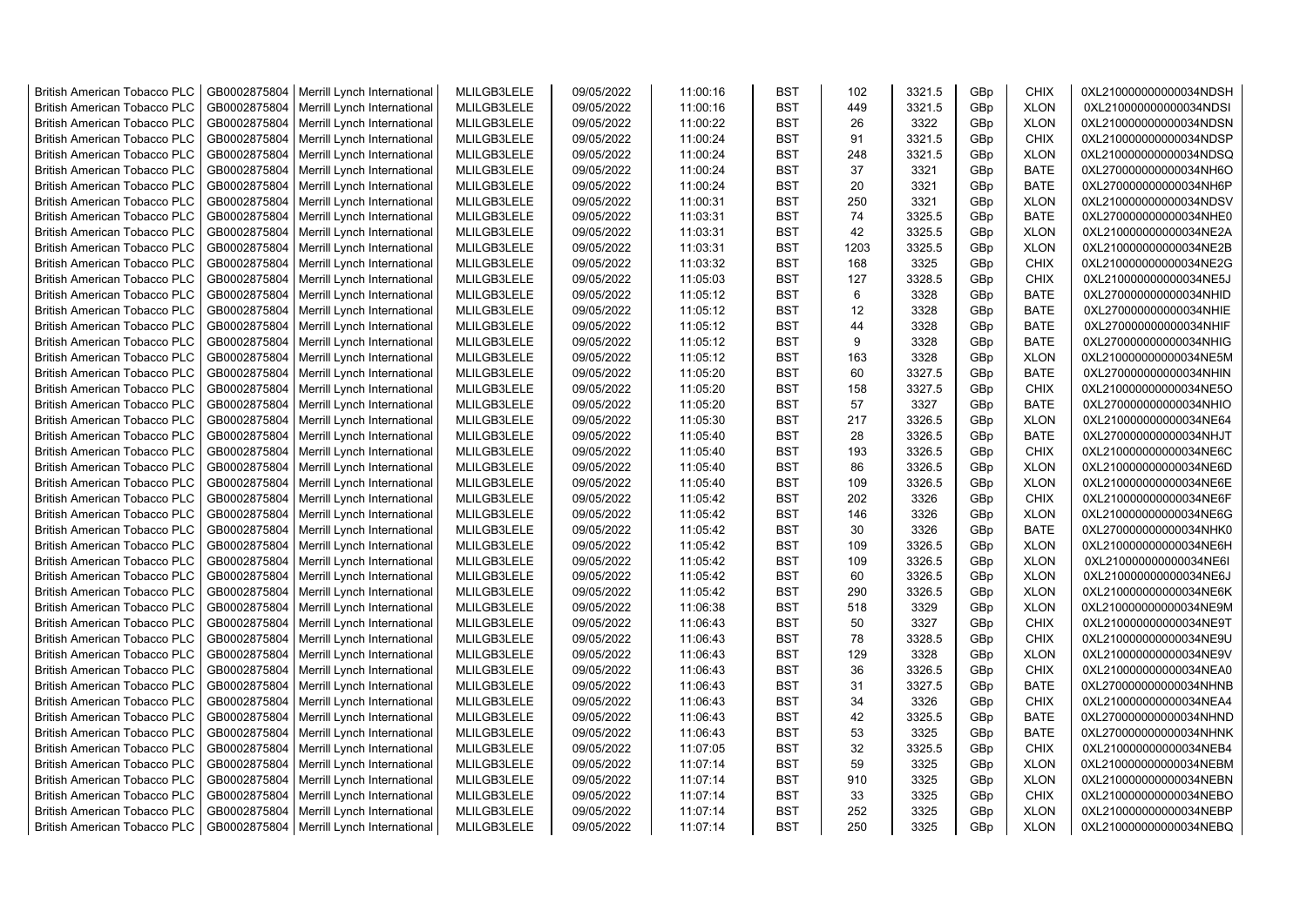| <b>British American Tobacco PLC</b> | GB0002875804 | Merrill Lynch International                | MLILGB3LELE | 09/05/2022 | 11:07:14 | <b>BST</b> | 109  | 3325   | GBp             | <b>XLON</b> | 0XL210000000000034NEBR |
|-------------------------------------|--------------|--------------------------------------------|-------------|------------|----------|------------|------|--------|-----------------|-------------|------------------------|
| <b>British American Tobacco PLC</b> | GB0002875804 | Merrill Lynch International                | MLILGB3LELE | 09/05/2022 | 11:07:15 | <b>BST</b> | 57   | 3324.5 | GBp             | <b>BATE</b> | 0XL270000000000034NHP5 |
| <b>British American Tobacco PLC</b> | GB0002875804 | Merrill Lynch International                | MLILGB3LELE | 09/05/2022 | 11:08:55 | <b>BST</b> | 94   | 3324.5 | GBp             | <b>CHIX</b> | 0XL210000000000034NEF1 |
| <b>British American Tobacco PLC</b> | GB0002875804 | Merrill Lynch International                | MLILGB3LELE | 09/05/2022 | 11:08:55 | <b>BST</b> | 159  | 3324.5 | GBp             | <b>XLON</b> | 0XL210000000000034NEF2 |
| <b>British American Tobacco PLC</b> | GB0002875804 | Merrill Lynch International                | MLILGB3LELE | 09/05/2022 | 11:11:18 | <b>BST</b> | 148  | 3327   | GBp             | <b>CHIX</b> | 0XL210000000000034NEJ4 |
| <b>British American Tobacco PLC</b> | GB0002875804 | Merrill Lynch International                | MLILGB3LELE | 09/05/2022 | 11:11:18 | <b>BST</b> | 1361 | 3327   | GBp             | <b>XLON</b> | 0XL210000000000034NEJ5 |
| British American Tobacco PLC        | GB0002875804 | Merrill Lynch International                | MLILGB3LELE | 09/05/2022 | 11:11:18 | <b>BST</b> | 181  | 3326.5 | GBp             | <b>CHIX</b> | 0XL210000000000034NEJ6 |
| <b>British American Tobacco PLC</b> | GB0002875804 | Merrill Lynch International                | MLILGB3LELE | 09/05/2022 | 11:11:18 | <b>BST</b> | 30   | 3326.5 | GBp             | <b>BATE</b> | 0XL270000000000034NI1T |
| <b>British American Tobacco PLC</b> | GB0002875804 | Merrill Lynch International                | MLILGB3LELE | 09/05/2022 | 11:11:47 | <b>BST</b> | 160  | 3326   | GBp             | <b>CHIX</b> | 0XL210000000000034NEK3 |
| <b>British American Tobacco PLC</b> | GB0002875804 | Merrill Lynch International                | MLILGB3LELE | 09/05/2022 | 11:11:51 | <b>BST</b> | 67   | 3325.5 | GBp             | <b>CHIX</b> | 0XL210000000000034NEK6 |
| <b>British American Tobacco PLC</b> | GB0002875804 | Merrill Lynch International                | MLILGB3LELE | 09/05/2022 | 11:11:51 | <b>BST</b> | 63   | 3325.5 | GBp             | <b>BATE</b> | 0XL270000000000034NI36 |
| <b>British American Tobacco PLC</b> | GB0002875804 | Merrill Lynch International                | MLILGB3LELE | 09/05/2022 | 11:11:57 | <b>BST</b> | 39   | 3325   | GBp             | <b>CHIX</b> | 0XL210000000000034NEK9 |
| <b>British American Tobacco PLC</b> | GB0002875804 | Merrill Lynch International                | MLILGB3LELE | 09/05/2022 | 11:11:57 | <b>BST</b> | 281  | 3325   | GBp             | <b>XLON</b> | 0XL210000000000034NEKA |
| <b>British American Tobacco PLC</b> | GB0002875804 | Merrill Lynch International                | MLILGB3LELE | 09/05/2022 | 11:11:57 | <b>BST</b> | 165  | 3325   | GBp             | <b>XLON</b> | 0XL210000000000034NEKB |
| <b>British American Tobacco PLC</b> | GB0002875804 | Merrill Lynch International                | MLILGB3LELE | 09/05/2022 | 11:12:16 | <b>BST</b> | 52   | 3325   | GBp             | <b>CHIX</b> | 0XL210000000000034NEKR |
| <b>British American Tobacco PLC</b> | GB0002875804 | Merrill Lynch International                | MLILGB3LELE | 09/05/2022 | 11:12:27 | <b>BST</b> | 126  | 3324.5 | GBp             | <b>XLON</b> | 0XL210000000000034NELG |
| <b>British American Tobacco PLC</b> | GB0002875804 | Merrill Lynch International                | MLILGB3LELE | 09/05/2022 | 11:12:30 | <b>BST</b> | 29   | 3324   | GBp             | <b>BATE</b> | 0XL270000000000034NI51 |
| <b>British American Tobacco PLC</b> | GB0002875804 | Merrill Lynch International                | MLILGB3LELE | 09/05/2022 | 11:12:30 | <b>BST</b> | 36   | 3324   | GBp             | <b>BATE</b> | 0XL270000000000034NI52 |
| <b>British American Tobacco PLC</b> | GB0002875804 | Merrill Lynch International                | MLILGB3LELE | 09/05/2022 | 11:12:30 | <b>BST</b> | 73   | 3324   | GBp             | <b>CHIX</b> | 0XL210000000000034NELL |
| <b>British American Tobacco PLC</b> | GB0002875804 | Merrill Lynch International                | MLILGB3LELE | 09/05/2022 | 11:12:30 | <b>BST</b> | 112  | 3324   | GBp             | <b>XLON</b> | 0XL210000000000034NELM |
| <b>British American Tobacco PLC</b> | GB0002875804 | Merrill Lynch International                | MLILGB3LELE | 09/05/2022 | 11:13:31 | <b>BST</b> | 53   | 3323.5 | GBp             | <b>BATE</b> | 0XL270000000000034NI7M |
| <b>British American Tobacco PLC</b> | GB0002875804 | Merrill Lynch International                | MLILGB3LELE | 09/05/2022 | 11:13:31 | <b>BST</b> | 74   | 3323.5 | GBp             | <b>CHIX</b> | 0XL210000000000034NENC |
| <b>British American Tobacco PLC</b> | GB0002875804 | Merrill Lynch International                | MLILGB3LELE | 09/05/2022 | 11:13:31 | <b>BST</b> | 122  | 3323.5 | GBp             | <b>XLON</b> | 0XL210000000000034NEND |
| <b>British American Tobacco PLC</b> | GB0002875804 | Merrill Lynch International                | MLILGB3LELE | 09/05/2022 | 11:13:32 | <b>BST</b> | 114  | 3323   | GBp             | <b>XLON</b> | 0XL210000000000034NENE |
| <b>British American Tobacco PLC</b> | GB0002875804 | Merrill Lynch International                | MLILGB3LELE | 09/05/2022 | 11:13:57 | <b>BST</b> | 15   | 3323   | GBp             | <b>CHIX</b> | 0XL210000000000034NEOD |
| <b>British American Tobacco PLC</b> | GB0002875804 | Merrill Lynch International                | MLILGB3LELE | 09/05/2022 | 11:13:57 | <b>BST</b> | 27   | 3323   | GBp             | <b>BATE</b> | 0XL270000000000034NI8I |
| <b>British American Tobacco PLC</b> | GB0002875804 | Merrill Lynch International                | MLILGB3LELE | 09/05/2022 | 11:13:57 | <b>BST</b> | 104  | 3323   | GBp             | <b>XLON</b> | 0XL210000000000034NEOF |
| <b>British American Tobacco PLC</b> | GB0002875804 | Merrill Lynch International                | MLILGB3LELE | 09/05/2022 | 11:13:57 | <b>BST</b> | 8    | 3323   | GBp             | <b>XLON</b> | 0XL210000000000034NEOG |
| <b>British American Tobacco PLC</b> | GB0002875804 | Merrill Lynch International                | MLILGB3LELE | 09/05/2022 | 11:13:57 | <b>BST</b> | 30   | 3322.5 | GBp             | <b>CHIX</b> | 0XL210000000000034NEOH |
| <b>British American Tobacco PLC</b> | GB0002875804 | Merrill Lynch International                | MLILGB3LELE | 09/05/2022 | 11:13:57 | <b>BST</b> | 86   | 3322.5 | GBp             | <b>XLON</b> | 0XL210000000000034NEOK |
| <b>British American Tobacco PLC</b> | GB0002875804 | Merrill Lynch International                | MLILGB3LELE | 09/05/2022 | 11:14:10 | <b>BST</b> | 59   | 3323.5 | GBp             | <b>CHIX</b> | 0XL210000000000034NEP7 |
| <b>British American Tobacco PLC</b> | GB0002875804 | Merrill Lynch International                | MLILGB3LELE | 09/05/2022 | 11:14:10 | <b>BST</b> | 148  | 3323.5 | GBp             | <b>XLON</b> | 0XL210000000000034NEP8 |
| <b>British American Tobacco PLC</b> | GB0002875804 | Merrill Lynch International                | MLILGB3LELE | 09/05/2022 | 11:14:33 | <b>BST</b> | 66   | 3322.5 | GBp             | <b>CHIX</b> | 0XL210000000000034NEQ5 |
| <b>British American Tobacco PLC</b> | GB0002875804 | Merrill Lynch International                | MLILGB3LELE | 09/05/2022 | 11:14:33 | <b>BST</b> | 109  | 3323   | GBp             | <b>XLON</b> | 0XL210000000000034NEQ6 |
| <b>British American Tobacco PLC</b> | GB0002875804 | Merrill Lynch International                | MLILGB3LELE | 09/05/2022 | 11:14:33 | <b>BST</b> | 109  | 3323   | GBp             | <b>XLON</b> | 0XL210000000000034NEQ7 |
| British American Tobacco PLC        | GB0002875804 | Merrill Lynch International                | MLILGB3LELE | 09/05/2022 | 11:14:33 | <b>BST</b> | 42   | 3322.5 | GBp             | <b>BATE</b> | 0XL270000000000034NI9R |
| <b>British American Tobacco PLC</b> | GB0002875804 | Merrill Lynch International                | MLILGB3LELE | 09/05/2022 | 11:14:37 | <b>BST</b> | 23   | 3322   | GBp             | <b>BATE</b> | 0XL270000000000034NIA6 |
| <b>British American Tobacco PLC</b> | GB0002875804 | Merrill Lynch International                | MLILGB3LELE | 09/05/2022 | 11:14:37 | <b>BST</b> | 39   | 3322   | GBp             | <b>CHIX</b> | 0XL210000000000034NEQD |
| <b>British American Tobacco PLC</b> | GB0002875804 | Merrill Lynch International                | MLILGB3LELE | 09/05/2022 | 11:14:43 | <b>BST</b> | 26   | 3321.5 | GBp             | <b>BATE</b> | 0XL270000000000034NIAA |
| <b>British American Tobacco PLC</b> | GB0002875804 | Merrill Lynch International                | MLILGB3LELE | 09/05/2022 | 11:14:43 | <b>BST</b> | 34   | 3321.5 | GBp             | <b>CHIX</b> | 0XL210000000000034NEQQ |
| <b>British American Tobacco PLC</b> | GB0002875804 | Merrill Lynch International                | MLILGB3LELE | 09/05/2022 | 11:14:43 | <b>BST</b> | 164  | 3321   | GBp             | <b>XLON</b> | 0XL210000000000034NEQR |
| <b>British American Tobacco PLC</b> | GB0002875804 | Merrill Lynch International                | MLILGB3LELE | 09/05/2022 | 11:15:03 | <b>BST</b> | 32   | 3320.5 | GBp             | <b>CHIX</b> | 0XL210000000000034NERO |
| <b>British American Tobacco PLC</b> | GB0002875804 | Merrill Lynch International                | MLILGB3LELE | 09/05/2022 | 11:15:03 | <b>BST</b> | 250  | 3320.5 | GBp             | <b>XLON</b> | 0XL210000000000034NERQ |
| <b>British American Tobacco PLC</b> | GB0002875804 | Merrill Lynch International                | MLILGB3LELE | 09/05/2022 | 11:15:03 | <b>BST</b> | 54   | 3320.5 | GBp             | <b>XLON</b> | 0XL210000000000034NERR |
| <b>British American Tobacco PLC</b> | GB0002875804 | Merrill Lynch International                | MLILGB3LELE | 09/05/2022 | 11:15:05 | <b>BST</b> | 16   | 3320   | GBp             | <b>CHIX</b> | 0XL210000000000034NES3 |
| <b>British American Tobacco PLC</b> | GB0002875804 | Merrill Lynch International                | MLILGB3LELE | 09/05/2022 | 11:16:21 | <b>BST</b> | 12   | 3324   | GBp             | <b>CHIX</b> | 0XL210000000000034NEUG |
| <b>British American Tobacco PLC</b> | GB0002875804 | Merrill Lynch International                | MLILGB3LELE | 09/05/2022 | 11:16:21 | <b>BST</b> | 95   | 3324   | GBp             | <b>CHIX</b> | 0XL210000000000034NEUH |
| <b>British American Tobacco PLC</b> |              | GB0002875804   Merrill Lynch International | MLILGB3LELE | 09/05/2022 | 11:16:23 | <b>BST</b> | 36   | 3323.5 | GB <sub>p</sub> | <b>CHIX</b> | 0XL210000000000034NEUI |
|                                     |              |                                            |             |            |          |            |      |        |                 |             |                        |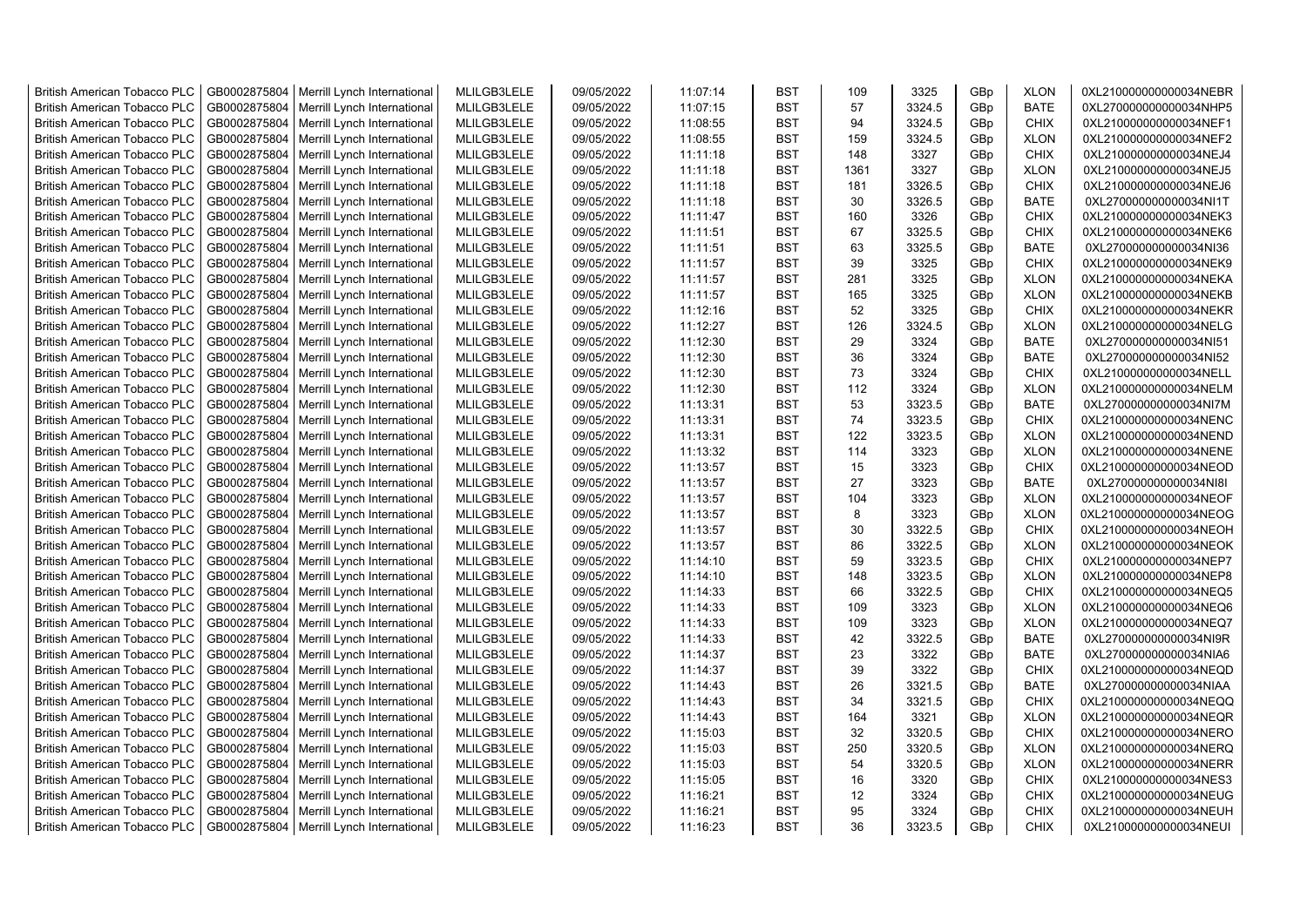| <b>British American Tobacco PLC</b> | GB0002875804 | Merrill Lynch International                | MLILGB3LELE | 09/05/2022 | 11:16:23 | <b>BST</b> | 76        | 3323.5 | GBp             | <b>BATE</b> | 0XL270000000000034NIE3 |
|-------------------------------------|--------------|--------------------------------------------|-------------|------------|----------|------------|-----------|--------|-----------------|-------------|------------------------|
| <b>British American Tobacco PLC</b> | GB0002875804 | Merrill Lynch International                | MLILGB3LELE | 09/05/2022 | 11:16:23 | <b>BST</b> | 33        | 3323.5 | GBp             | <b>CHIX</b> | 0XL210000000000034NEUJ |
| <b>British American Tobacco PLC</b> | GB0002875804 | Merrill Lynch International                | MLILGB3LELE | 09/05/2022 | 11:16:23 | <b>BST</b> | 61        | 3323.5 | GBp             | <b>BATE</b> | 0XL270000000000034NIE4 |
| <b>British American Tobacco PLC</b> | GB0002875804 | Merrill Lynch International                | MLILGB3LELE | 09/05/2022 | 11:16:23 | <b>BST</b> | 109       | 3324   | GBp             | <b>XLON</b> | 0XL210000000000034NEUK |
| <b>British American Tobacco PLC</b> | GB0002875804 | Merrill Lynch International                | MLILGB3LELE | 09/05/2022 | 11:16:23 | <b>BST</b> | 245       | 3324   | GBp             | <b>XLON</b> | 0XL210000000000034NEUL |
| <b>British American Tobacco PLC</b> | GB0002875804 | Merrill Lynch International                | MLILGB3LELE | 09/05/2022 | 11:16:43 | <b>BST</b> | 31        | 3324.5 | GBp             | <b>BATE</b> | 0XL270000000000034NIFA |
| British American Tobacco PLC        | GB0002875804 | Merrill Lynch International                | MLILGB3LELE | 09/05/2022 | 11:16:44 | <b>BST</b> | 48        | 3324   | GBp             | <b>CHIX</b> | 0XL210000000000034NEVC |
| <b>British American Tobacco PLC</b> | GB0002875804 | Merrill Lynch International                | MLILGB3LELE | 09/05/2022 | 11:17:05 | <b>BST</b> | 200       | 3326   | GBp             | <b>XLON</b> | 0XL210000000000034NF0D |
| <b>British American Tobacco PLC</b> | GB0002875804 | Merrill Lynch International                | MLILGB3LELE | 09/05/2022 | 11:19:04 | <b>BST</b> | 45        | 3329   | GBp             | <b>CHIX</b> | 0XL210000000000034NF48 |
| <b>British American Tobacco PLC</b> | GB0002875804 | Merrill Lynch International                | MLILGB3LELE | 09/05/2022 | 11:19:04 | <b>BST</b> | 74        | 3329   | GBp             | <b>CHIX</b> | 0XL210000000000034NF49 |
| <b>British American Tobacco PLC</b> | GB0002875804 | Merrill Lynch International                | MLILGB3LELE | 09/05/2022 | 11:19:05 | <b>BST</b> | 270       | 3329   | GBp             | <b>XLON</b> | 0XL210000000000034NF4A |
| <b>British American Tobacco PLC</b> | GB0002875804 | Merrill Lynch International                | MLILGB3LELE | 09/05/2022 | 11:19:05 | <b>BST</b> | 1087      | 3329   | GBp             | <b>XLON</b> | 0XL210000000000034NF4B |
| <b>British American Tobacco PLC</b> | GB0002875804 | Merrill Lynch International                | MLILGB3LELE | 09/05/2022 | 11:19:11 | <b>BST</b> | 6         | 3328.5 | GBp             | <b>BATE</b> | 0XL270000000000034NIKH |
| <b>British American Tobacco PLC</b> | GB0002875804 | Merrill Lynch International                | MLILGB3LELE | 09/05/2022 | 11:19:11 | <b>BST</b> | 32        | 3328.5 | GBp             | <b>BATE</b> | 0XL270000000000034NIKI |
| <b>British American Tobacco PLC</b> | GB0002875804 | Merrill Lynch International                | MLILGB3LELE | 09/05/2022 | 11:19:11 | <b>BST</b> | 248       | 3328.5 | GBp             | <b>XLON</b> | 0XL210000000000034NF57 |
| <b>British American Tobacco PLC</b> | GB0002875804 | Merrill Lynch International                | MLILGB3LELE | 09/05/2022 | 11:19:11 | <b>BST</b> | 73        | 3328   | GBp             | <b>CHIX</b> | 0XL210000000000034NF5A |
| <b>British American Tobacco PLC</b> | GB0002875804 | Merrill Lynch International                | MLILGB3LELE | 09/05/2022 | 11:19:13 | <b>BST</b> | 135       | 3328.5 | GBp             | <b>XLON</b> | 0XL210000000000034NF5C |
| <b>British American Tobacco PLC</b> | GB0002875804 | Merrill Lynch International                | MLILGB3LELE | 09/05/2022 | 11:19:13 | <b>BST</b> | 243       | 3329   | GBp             | <b>XLON</b> | 0XL210000000000034NF5D |
| <b>British American Tobacco PLC</b> | GB0002875804 | Merrill Lynch International                | MLILGB3LELE | 09/05/2022 | 11:19:13 | <b>BST</b> | 250       | 3329   | GBp             | <b>XLON</b> | 0XL210000000000034NF5E |
| <b>British American Tobacco PLC</b> | GB0002875804 | Merrill Lynch International                | MLILGB3LELE | 09/05/2022 | 11:19:13 | <b>BST</b> | 140       | 3329   | GBp             | <b>XLON</b> | 0XL210000000000034NF5F |
| <b>British American Tobacco PLC</b> | GB0002875804 | Merrill Lynch International                | MLILGB3LELE | 09/05/2022 | 11:19:13 | <b>BST</b> | 425       | 3329   | GBp             | <b>XLON</b> | 0XL210000000000034NF5G |
| <b>British American Tobacco PLC</b> | GB0002875804 | Merrill Lynch International                | MLILGB3LELE | 09/05/2022 | 11:19:13 | <b>BST</b> | 122       | 3329   | GBp             | <b>XLON</b> | 0XL210000000000034NF5H |
| <b>British American Tobacco PLC</b> | GB0002875804 | Merrill Lynch International                | MLILGB3LELE | 09/05/2022 | 11:19:13 | <b>BST</b> | 139       | 3329   | GBp             | <b>XLON</b> | 0XL210000000000034NF5I |
| <b>British American Tobacco PLC</b> | GB0002875804 | Merrill Lynch International                | MLILGB3LELE | 09/05/2022 | 11:19:27 | <b>BST</b> | 874       | 3328.5 | GBp             | <b>XLON</b> | 0XL210000000000034NF64 |
|                                     |              |                                            |             |            |          | <b>BST</b> | 30        |        |                 |             |                        |
| <b>British American Tobacco PLC</b> | GB0002875804 | Merrill Lynch International                | MLILGB3LELE | 09/05/2022 | 11:19:40 | <b>BST</b> | 51        | 3327.5 | GBp             | <b>XLON</b> | 0XL210000000000034NF6T |
| <b>British American Tobacco PLC</b> | GB0002875804 | Merrill Lynch International                | MLILGB3LELE | 09/05/2022 | 11:19:40 |            |           | 3327.5 | GBp             | <b>BATE</b> | 0XL270000000000034NIM8 |
| <b>British American Tobacco PLC</b> | GB0002875804 | Merrill Lynch International                | MLILGB3LELE | 09/05/2022 | 11:19:40 | <b>BST</b> | 637<br>90 | 3327.5 | GBp             | <b>XLON</b> | 0XL210000000000034NF6U |
| <b>British American Tobacco PLC</b> | GB0002875804 | Merrill Lynch International                | MLILGB3LELE | 09/05/2022 | 11:19:40 | <b>BST</b> |           | 3327   | GBp             | <b>CHIX</b> | 0XL210000000000034NF6V |
| <b>British American Tobacco PLC</b> | GB0002875804 | Merrill Lynch International                | MLILGB3LELE | 09/05/2022 | 11:19:40 | <b>BST</b> | 103       | 3326.5 | GBp             | <b>CHIX</b> | 0XL210000000000034NF70 |
| <b>British American Tobacco PLC</b> | GB0002875804 | Merrill Lynch International                | MLILGB3LELE | 09/05/2022 | 11:19:40 | <b>BST</b> | 52        | 3326   | GBp             | <b>BATE</b> | 0XL270000000000034NIMA |
| <b>British American Tobacco PLC</b> | GB0002875804 | Merrill Lynch International                | MLILGB3LELE | 09/05/2022 | 11:19:40 | <b>BST</b> | 71        | 3326   | GBp             | <b>CHIX</b> | 0XL210000000000034NF71 |
| <b>British American Tobacco PLC</b> | GB0002875804 | Merrill Lynch International                | MLILGB3LELE | 09/05/2022 | 11:20:38 | <b>BST</b> | 49        | 3327   | GBp             | <b>BATE</b> | 0XL270000000000034NIO8 |
| <b>British American Tobacco PLC</b> | GB0002875804 | Merrill Lynch International                | MLILGB3LELE | 09/05/2022 | 11:20:38 | <b>BST</b> | 144       | 3327   | GBp             | <b>XLON</b> | 0XL210000000000034NF8V |
| <b>British American Tobacco PLC</b> | GB0002875804 | Merrill Lynch International                | MLILGB3LELE | 09/05/2022 | 11:20:38 | <b>BST</b> | 67        | 3326.5 | GBp             | <b>CHIX</b> | 0XL210000000000034NF90 |
| <b>British American Tobacco PLC</b> | GB0002875804 | Merrill Lynch International                | MLILGB3LELE | 09/05/2022 | 11:20:56 | <b>BST</b> | 79        | 3326   | GBp             | <b>CHIX</b> | 0XL210000000000034NF9I |
| <b>British American Tobacco PLC</b> | GB0002875804 | Merrill Lynch International                | MLILGB3LELE | 09/05/2022 | 11:21:05 | <b>BST</b> | 160       | 3326.5 | GBp             | <b>XLON</b> | 0XL210000000000034NF9N |
| <b>British American Tobacco PLC</b> | GB0002875804 | Merrill Lynch International                | MLILGB3LELE | 09/05/2022 | 11:21:05 | <b>BST</b> | 39        | 3326.5 | GBp             | <b>XLON</b> | 0XL210000000000034NF9O |
| <b>British American Tobacco PLC</b> | GB0002875804 | Merrill Lynch International                | MLILGB3LELE | 09/05/2022 | 11:21:05 | <b>BST</b> | 95        | 3326.5 | GBp             | <b>XLON</b> | 0XL210000000000034NF9P |
| <b>British American Tobacco PLC</b> | GB0002875804 | Merrill Lynch International                | MLILGB3LELE | 09/05/2022 | 11:21:30 | <b>BST</b> | 15        | 3326.5 | GBp             | <b>XLON</b> | 0XL210000000000034NFA5 |
| <b>British American Tobacco PLC</b> | GB0002875804 | Merrill Lynch International                | MLILGB3LELE | 09/05/2022 | 11:21:30 | <b>BST</b> | 140       | 3327   | GBp             | <b>XLON</b> | 0XL210000000000034NFA6 |
| <b>British American Tobacco PLC</b> | GB0002875804 | Merrill Lynch International                | MLILGB3LELE | 09/05/2022 | 11:21:34 | <b>BST</b> | 230       | 3326.5 | GBp             | <b>XLON</b> | 0XL210000000000034NFA8 |
| <b>British American Tobacco PLC</b> | GB0002875804 | Merrill Lynch International                | MLILGB3LELE | 09/05/2022 | 11:21:35 | <b>BST</b> | 21        | 3326.5 | GBp             | <b>CHIX</b> | 0XL210000000000034NFA9 |
| <b>British American Tobacco PLC</b> | GB0002875804 | Merrill Lynch International                | MLILGB3LELE | 09/05/2022 | 11:21:35 | <b>BST</b> | 18        | 3326.5 | GBp             | <b>XLON</b> | 0XL210000000000034NFAA |
| <b>British American Tobacco PLC</b> | GB0002875804 | Merrill Lynch International                | MLILGB3LELE | 09/05/2022 | 11:21:35 | <b>BST</b> | 27        | 3326   | GBp             | <b>CHIX</b> | 0XL210000000000034NFAB |
| <b>British American Tobacco PLC</b> | GB0002875804 | Merrill Lynch International                | MLILGB3LELE | 09/05/2022 | 11:21:35 | <b>BST</b> | 33        | 3325.5 | GBp             | <b>BATE</b> | 0XL270000000000034NIPS |
| <b>British American Tobacco PLC</b> | GB0002875804 | Merrill Lynch International                | MLILGB3LELE | 09/05/2022 | 11:21:35 | <b>BST</b> | 16        | 3324.5 | GBp             | <b>BATE</b> | 0XL270000000000034NIPT |
| <b>British American Tobacco PLC</b> | GB0002875804 | Merrill Lynch International                | MLILGB3LELE | 09/05/2022 | 11:21:35 | <b>BST</b> | 76        | 3325.5 | GBp             | <b>CHIX</b> | 0XL210000000000034NFAE |
| <b>British American Tobacco PLC</b> |              | GB0002875804   Merrill Lynch International | MLILGB3LELE | 09/05/2022 | 11:21:35 | <b>BST</b> | 63        | 3325   | GB <sub>p</sub> | <b>BATE</b> | 0XL270000000000034NIPU |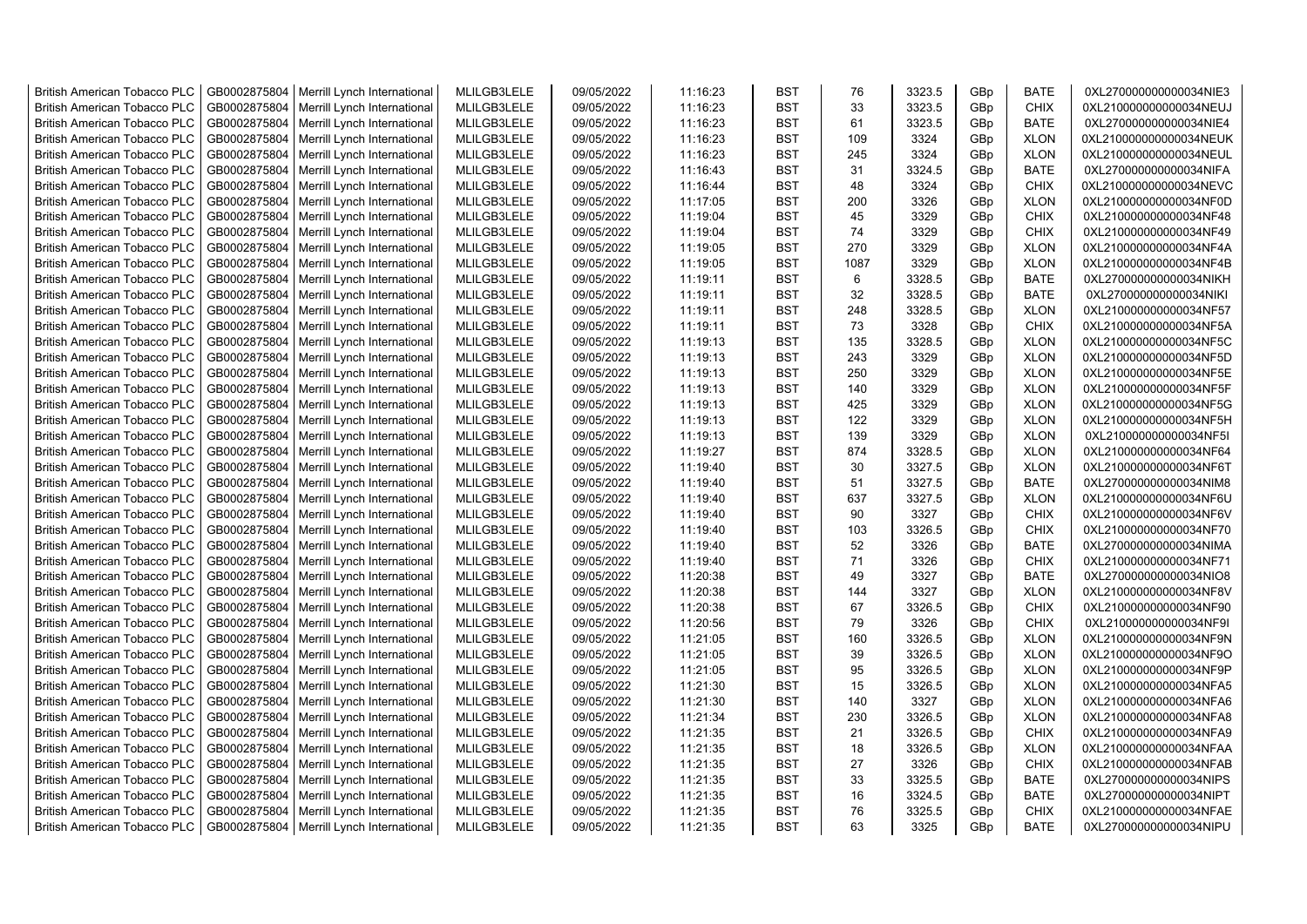| <b>British American Tobacco PLC</b> | GB0002875804                 | Merrill Lynch International                | MLILGB3LELE                | 09/05/2022               | 11:21:35 | <b>BST</b> | 77             | 3325         | GBp             | <b>CHIX</b>                | 0XL210000000000034NFAF |
|-------------------------------------|------------------------------|--------------------------------------------|----------------------------|--------------------------|----------|------------|----------------|--------------|-----------------|----------------------------|------------------------|
| <b>British American Tobacco PLC</b> | GB0002875804                 | Merrill Lynch International                | MLILGB3LELE                | 09/05/2022               | 11:21:35 | <b>BST</b> | 15             | 3324.5       | GBp             | <b>CHIX</b>                | 0XL210000000000034NFAG |
| <b>British American Tobacco PLC</b> | GB0002875804                 | Merrill Lynch International                | MLILGB3LELE                | 09/05/2022               | 11:21:55 | <b>BST</b> | 232            | 3324.5       | GBp             | <b>XLON</b>                | 0XL210000000000034NFAV |
| <b>British American Tobacco PLC</b> | GB0002875804                 | Merrill Lynch International                | MLILGB3LELE                | 09/05/2022               | 11:21:55 | <b>BST</b> | 22             | 3324.5       | GBp             | <b>CHIX</b>                | 0XL210000000000034NFB0 |
| <b>British American Tobacco PLC</b> | GB0002875804                 | Merrill Lynch International                | MLILGB3LELE                | 09/05/2022               | 11:21:55 | <b>BST</b> | 66             | 3324.5       | GBp             | <b>BATE</b>                | 0XL270000000000034NIQT |
| <b>British American Tobacco PLC</b> | GB0002875804                 | Merrill Lynch International                | MLILGB3LELE                | 09/05/2022               | 11:21:56 | <b>BST</b> | 44             | 3324         | GBp             | <b>BATE</b>                | 0XL270000000000034NIQV |
| British American Tobacco PLC        | GB0002875804                 | Merrill Lynch International                | MLILGB3LELE                | 09/05/2022               | 11:21:56 | <b>BST</b> | 24             | 3324         | GBp             | <b>CHIX</b>                | 0XL210000000000034NFB4 |
| <b>British American Tobacco PLC</b> | GB0002875804                 | Merrill Lynch International                | MLILGB3LELE                | 09/05/2022               | 11:22:04 | <b>BST</b> | 219            | 3325         | GBp             | <b>XLON</b>                | 0XL210000000000034NFBG |
| <b>British American Tobacco PLC</b> | GB0002875804                 | Merrill Lynch International                | MLILGB3LELE                | 09/05/2022               | 11:22:26 | <b>BST</b> | 321            | 3324.5       | GBp             | <b>XLON</b>                | 0XL210000000000034NFCC |
| <b>British American Tobacco PLC</b> | GB0002875804                 | Merrill Lynch International                | MLILGB3LELE                | 09/05/2022               | 11:22:28 | <b>BST</b> | 614            | 3324.5       | GBp             | <b>XLON</b>                | 0XL210000000000034NFCF |
| <b>British American Tobacco PLC</b> | GB0002875804                 | Merrill Lynch International                | MLILGB3LELE                | 09/05/2022               | 11:22:28 | <b>BST</b> | 24             | 3324.5       | GBp             | <b>CHIX</b>                | 0XL210000000000034NFCG |
| <b>British American Tobacco PLC</b> | GB0002875804                 | Merrill Lynch International                | MLILGB3LELE                | 09/05/2022               | 11:22:35 | <b>BST</b> | 24             | 3324         | GBp             | <b>CHIX</b>                | 0XL210000000000034NFCS |
| <b>British American Tobacco PLC</b> | GB0002875804                 | Merrill Lynch International                | MLILGB3LELE                | 09/05/2022               | 11:22:38 | <b>BST</b> | 43             | 3324         | GBp             | <b>BATE</b>                | 0XL270000000000034NISP |
| <b>British American Tobacco PLC</b> | GB0002875804                 | Merrill Lynch International                | MLILGB3LELE                | 09/05/2022               | 11:22:38 | <b>BST</b> | 11             | 3324         | GBp             | <b>BATE</b>                | 0XL270000000000034NISQ |
| <b>British American Tobacco PLC</b> | GB0002875804                 | Merrill Lynch International                | MLILGB3LELE                | 09/05/2022               | 11:22:38 | <b>BST</b> | $\overline{2}$ | 3324         | GBp             | <b>BATE</b>                | 0XL270000000000034NIT0 |
| <b>British American Tobacco PLC</b> | GB0002875804                 | Merrill Lynch International                | MLILGB3LELE                | 09/05/2022               | 11:23:01 | <b>BST</b> | 23             | 3323.5       | GBp             | <b>BATE</b>                | 0XL270000000000034NIU4 |
| <b>British American Tobacco PLC</b> | GB0002875804                 | Merrill Lynch International                | MLILGB3LELE                | 09/05/2022               | 11:23:01 | <b>BST</b> | 36             | 3323.5       | GBp             | <b>CHIX</b>                | 0XL210000000000034NFEC |
| <b>British American Tobacco PLC</b> | GB0002875804                 | Merrill Lynch International                | MLILGB3LELE                | 09/05/2022               | 11:23:01 | <b>BST</b> | 895            | 3323.5       | GBp             | <b>XLON</b>                | 0XL210000000000034NFED |
| <b>British American Tobacco PLC</b> | GB0002875804                 | Merrill Lynch International                | MLILGB3LELE                | 09/05/2022               | 11:23:01 | <b>BST</b> | 37             | 3323.5       | GBp             | <b>BATE</b>                | 0XL270000000000034NIU7 |
| <b>British American Tobacco PLC</b> | GB0002875804                 | Merrill Lynch International                | MLILGB3LELE                | 09/05/2022               | 11:23:21 | <b>BST</b> | 39             | 3324.5       | GBp             | <b>CHIX</b>                | 0XL210000000000034NFF6 |
| <b>British American Tobacco PLC</b> | GB0002875804                 | Merrill Lynch International                | MLILGB3LELE                | 09/05/2022               | 11:23:21 | <b>BST</b> | 50             | 3324.5       | GBp             | <b>BATE</b>                | 0XL270000000000034NIV4 |
| <b>British American Tobacco PLC</b> | GB0002875804                 | Merrill Lynch International                | MLILGB3LELE                | 09/05/2022               | 11:24:45 | <b>BST</b> | 106            | 3328         | GBp             | <b>CHIX</b>                | 0XL210000000000034NFIK |
| <b>British American Tobacco PLC</b> | GB0002875804                 | Merrill Lynch International                | MLILGB3LELE                | 09/05/2022               | 11:24:45 | <b>BST</b> | 720            | 3328         | GBp             | <b>XLON</b>                | 0XL210000000000034NFIL |
| <b>British American Tobacco PLC</b> | GB0002875804                 | Merrill Lynch International                | MLILGB3LELE                | 09/05/2022               | 11:24:45 | <b>BST</b> | 109            | 3328         | GBp             | <b>XLON</b>                | 0XL210000000000034NFIM |
|                                     |                              |                                            |                            |                          |          | <b>BST</b> | 109            | 3328         |                 |                            |                        |
| <b>British American Tobacco PLC</b> | GB0002875804                 | Merrill Lynch International                | MLILGB3LELE                | 09/05/2022               | 11:24:45 | <b>BST</b> | 250            |              | GBp             | <b>XLON</b>                | 0XL210000000000034NFIN |
| <b>British American Tobacco PLC</b> | GB0002875804                 | Merrill Lynch International                | MLILGB3LELE                | 09/05/2022               | 11:24:45 | <b>BST</b> | 109            | 3328         | GBp             | <b>XLON</b>                | 0XL210000000000034NFIO |
| <b>British American Tobacco PLC</b> | GB0002875804<br>GB0002875804 | Merrill Lynch International                | MLILGB3LELE<br>MLILGB3LELE | 09/05/2022<br>09/05/2022 | 11:24:45 | <b>BST</b> | 80             | 3328<br>3328 | GBp             | <b>XLON</b><br><b>CHIX</b> | 0XL210000000000034NFIP |
| <b>British American Tobacco PLC</b> |                              | Merrill Lynch International                |                            |                          | 11:24:47 |            |                |              | GBp             |                            | 0XL210000000000034NFIS |
| <b>British American Tobacco PLC</b> | GB0002875804                 | Merrill Lynch International                | MLILGB3LELE                | 09/05/2022               | 11:24:49 | <b>BST</b> | 247            | 3328         | GBp             | <b>XLON</b>                | 0XL210000000000034NFIV |
| <b>British American Tobacco PLC</b> | GB0002875804                 | Merrill Lynch International                | MLILGB3LELE                | 09/05/2022               | 11:25:10 | <b>BST</b> | 108            | 3327.5       | GBp             | <b>XLON</b>                | 0XL210000000000034NFK0 |
| <b>British American Tobacco PLC</b> | GB0002875804                 | Merrill Lynch International                | MLILGB3LELE                | 09/05/2022               | 11:25:10 | <b>BST</b> | 250            | 3328         | GBp             | <b>XLON</b>                | 0XL210000000000034NFK1 |
| <b>British American Tobacco PLC</b> | GB0002875804                 | Merrill Lynch International                | MLILGB3LELE                | 09/05/2022               | 11:26:23 | <b>BST</b> | 49             | 3328.5       | GBp             | <b>CHIX</b>                | 0XL210000000000034NFM5 |
| <b>British American Tobacco PLC</b> | GB0002875804                 | Merrill Lynch International                | MLILGB3LELE                | 09/05/2022               | 11:26:48 | <b>BST</b> | 301            | 3328         | GBp             | <b>XLON</b>                | 0XL210000000000034NFMT |
| <b>British American Tobacco PLC</b> | GB0002875804                 | Merrill Lynch International                | MLILGB3LELE                | 09/05/2022               | 11:27:05 | <b>BST</b> | 836            | 3328         | GBp             | <b>XLON</b>                | 0XL210000000000034NFN7 |
| <b>British American Tobacco PLC</b> | GB0002875804                 | Merrill Lynch International                | MLILGB3LELE                | 09/05/2022               | 11:27:05 | <b>BST</b> | 75             | 3328         | GBp             | <b>XLON</b>                | 0XL210000000000034NFN8 |
| <b>British American Tobacco PLC</b> | GB0002875804                 | Merrill Lynch International                | MLILGB3LELE                | 09/05/2022               | 11:27:31 | <b>BST</b> | 9              | 3327.5       | GBp             | <b>CHIX</b>                | 0XL210000000000034NFNV |
| <b>British American Tobacco PLC</b> | GB0002875804                 | Merrill Lynch International                | MLILGB3LELE                | 09/05/2022               | 11:27:31 | <b>BST</b> | 49             | 3327.5       | GBp             | <b>CHIX</b>                | 0XL210000000000034NFO0 |
| <b>British American Tobacco PLC</b> | GB0002875804                 | Merrill Lynch International                | MLILGB3LELE                | 09/05/2022               | 11:27:32 | <b>BST</b> | 100            | 3327         | GBp             | <b>XLON</b>                | 0XL210000000000034NFO3 |
| <b>British American Tobacco PLC</b> | GB0002875804                 | Merrill Lynch International                | MLILGB3LELE                | 09/05/2022               | 11:27:32 | <b>BST</b> | 46             | 3327         | GBp             | <b>BATE</b>                | 0XL270000000000034NJ96 |
| <b>British American Tobacco PLC</b> | GB0002875804                 | Merrill Lynch International                | MLILGB3LELE                | 09/05/2022               | 11:27:32 | <b>BST</b> | 15             | 3326.5       | GBp             | <b>BATE</b>                | 0XL270000000000034NJ98 |
| <b>British American Tobacco PLC</b> | GB0002875804                 | Merrill Lynch International                | MLILGB3LELE                | 09/05/2022               | 11:27:32 | <b>BST</b> | 84             | 3327         | GBp             | <b>CHIX</b>                | 0XL210000000000034NFO4 |
| <b>British American Tobacco PLC</b> | GB0002875804                 | Merrill Lynch International                | MLILGB3LELE                | 09/05/2022               | 11:27:32 | <b>BST</b> | 150            | 3326.5       | GBp             | <b>CHIX</b>                | 0XL210000000000034NFO7 |
| <b>British American Tobacco PLC</b> | GB0002875804                 | Merrill Lynch International                | MLILGB3LELE                | 09/05/2022               | 11:27:32 | <b>BST</b> | 128            | 3326.5       | GBp             | <b>XLON</b>                | 0XL210000000000034NFO9 |
| <b>British American Tobacco PLC</b> | GB0002875804                 | Merrill Lynch International                | MLILGB3LELE                | 09/05/2022               | 11:27:33 | <b>BST</b> | 41             | 3326         | GBp             | <b>BATE</b>                | 0XL270000000000034NJ9J |
| <b>British American Tobacco PLC</b> | GB0002875804                 | Merrill Lynch International                | MLILGB3LELE                | 09/05/2022               | 11:27:33 | <b>BST</b> | 15             | 3326         | GBp             | <b>CHIX</b>                | 0XL210000000000034NFOR |
| <b>British American Tobacco PLC</b> | GB0002875804                 | Merrill Lynch International                | MLILGB3LELE                | 09/05/2022               | 11:28:18 | <b>BST</b> | 130            | 3325.5       | GBp             | <b>XLON</b>                | 0XL210000000000034NFSJ |
| <b>British American Tobacco PLC</b> | GB0002875804                 | Merrill Lynch International                | MLILGB3LELE                | 09/05/2022               | 11:28:48 | <b>BST</b> | 73             | 3325         | GBp             | <b>XLON</b>                | 0XL210000000000034NFTC |
| <b>British American Tobacco PLC</b> |                              | GB0002875804   Merrill Lynch International | MLILGB3LELE                | 09/05/2022               | 11:28:48 | <b>BST</b> | 168            | 3325         | GB <sub>p</sub> | <b>XLON</b>                | 0XL210000000000034NFTD |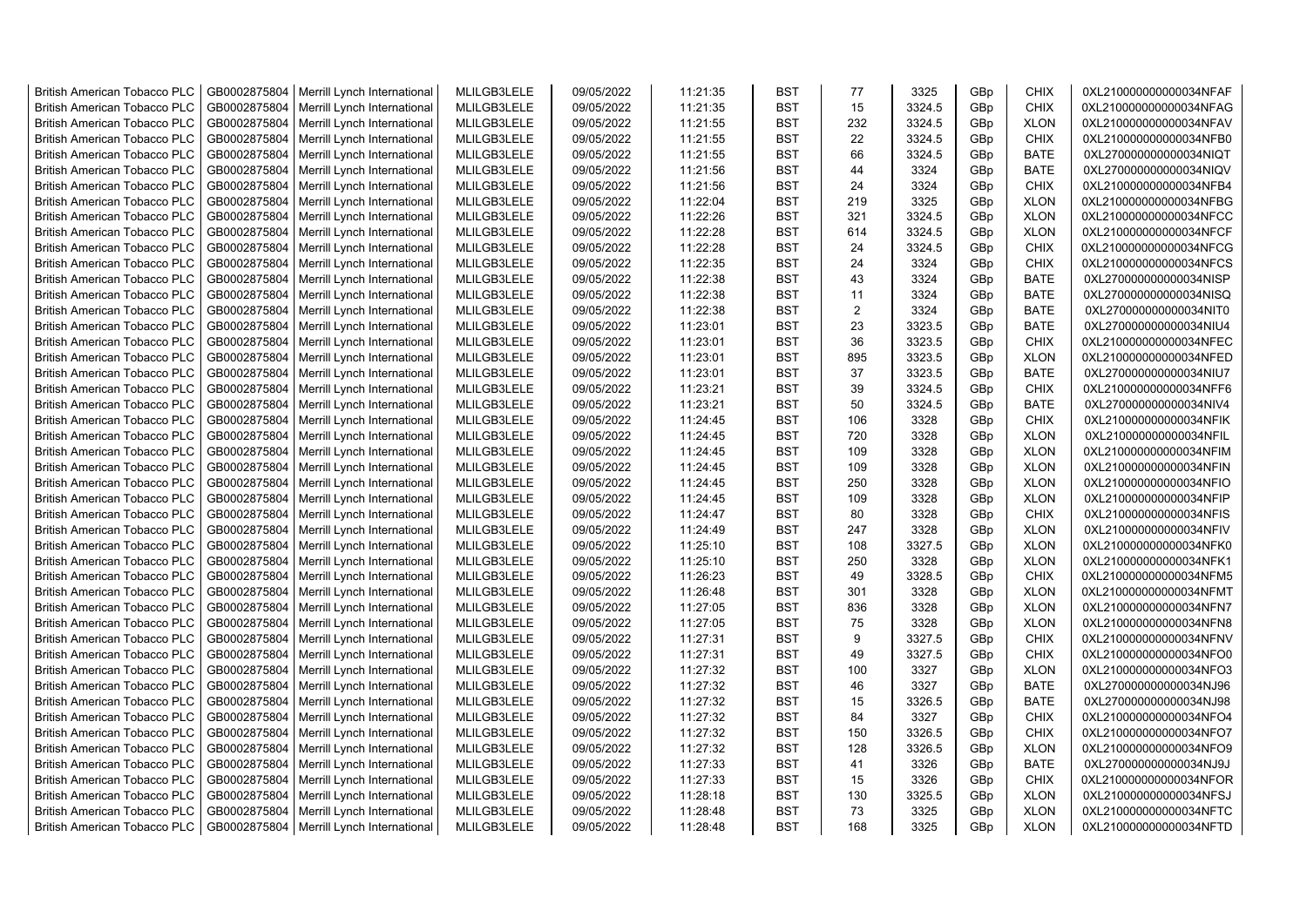| <b>British American Tobacco PLC</b> | GB0002875804 | Merrill Lynch International | MLILGB3LELE | 09/05/2022 | 11:28:48 | <b>BST</b> | 435          | 3325   | GBp             | <b>XLON</b> | 0XL210000000000034NFTG |
|-------------------------------------|--------------|-----------------------------|-------------|------------|----------|------------|--------------|--------|-----------------|-------------|------------------------|
| <b>British American Tobacco PLC</b> | GB0002875804 | Merrill Lynch International | MLILGB3LELE | 09/05/2022 | 11:28:48 | <b>BST</b> | 55           | 3325   | GBp             | <b>XLON</b> | 0XL210000000000034NFTH |
| <b>British American Tobacco PLC</b> | GB0002875804 | Merrill Lynch International | MLILGB3LELE | 09/05/2022 | 11:28:57 | <b>BST</b> | 199          | 3325.5 | GBp             | <b>XLON</b> | 0XL210000000000034NFTN |
| <b>British American Tobacco PLC</b> | GB0002875804 | Merrill Lynch International | MLILGB3LELE | 09/05/2022 | 11:28:58 | <b>BST</b> | 456          | 3325.5 | GBp             | <b>XLON</b> | 0XL210000000000034NFTO |
| <b>British American Tobacco PLC</b> | GB0002875804 | Merrill Lynch International | MLILGB3LELE | 09/05/2022 | 11:29:39 | <b>BST</b> | 13           | 3325.5 | GBp             | <b>XLON</b> | 0XL210000000000034NFUV |
| <b>British American Tobacco PLC</b> | GB0002875804 | Merrill Lynch International | MLILGB3LELE | 09/05/2022 | 11:30:26 | <b>BST</b> | 79           | 3325.5 | GBp             | <b>XLON</b> | 0XL210000000000034NG14 |
| <b>British American Tobacco PLC</b> | GB0002875804 | Merrill Lynch International | MLILGB3LELE | 09/05/2022 | 11:30:28 | <b>BST</b> | 60           | 3325   | GBp             | <b>CHIX</b> | 0XL210000000000034NG15 |
| <b>British American Tobacco PLC</b> | GB0002875804 | Merrill Lynch International | MLILGB3LELE | 09/05/2022 | 11:30:28 | <b>BST</b> | 71           | 3325   | GBp             | <b>CHIX</b> | 0XL210000000000034NG17 |
| <b>British American Tobacco PLC</b> | GB0002875804 | Merrill Lynch International | MLILGB3LELE | 09/05/2022 | 11:31:03 | <b>BST</b> | 22           | 3325   | GBp             | <b>CHIX</b> | 0XL210000000000034NG35 |
| <b>British American Tobacco PLC</b> | GB0002875804 | Merrill Lynch International | MLILGB3LELE | 09/05/2022 | 11:31:03 | <b>BST</b> | 181          | 3325   | GBp             | <b>XLON</b> | 0XL210000000000034NG36 |
| <b>British American Tobacco PLC</b> | GB0002875804 | Merrill Lynch International | MLILGB3LELE | 09/05/2022 | 11:31:13 | <b>BST</b> | 184          | 3324.5 | GBp             | <b>CHIX</b> | 0XL210000000000034NG3K |
| <b>British American Tobacco PLC</b> | GB0002875804 | Merrill Lynch International | MLILGB3LELE | 09/05/2022 | 11:31:13 | <b>BST</b> | 264          | 3324   | GBp             | <b>CHIX</b> | 0XL210000000000034NG3L |
| <b>British American Tobacco PLC</b> | GB0002875804 | Merrill Lynch International | MLILGB3LELE | 09/05/2022 | 11:31:13 | <b>BST</b> | 38           | 3324.5 | GBp             | <b>BATE</b> | 0XL270000000000034NJIH |
| <b>British American Tobacco PLC</b> | GB0002875804 | Merrill Lynch International | MLILGB3LELE | 09/05/2022 | 11:31:13 | <b>BST</b> | 95           | 3324   | GBp             | <b>BATE</b> | 0XL270000000000034NJII |
| <b>British American Tobacco PLC</b> | GB0002875804 | Merrill Lynch International | MLILGB3LELE | 09/05/2022 | 11:31:13 | <b>BST</b> | 91           | 3324   | GBp             | <b>XLON</b> | 0XL210000000000034NG3M |
| <b>British American Tobacco PLC</b> | GB0002875804 | Merrill Lynch International | MLILGB3LELE | 09/05/2022 | 11:31:20 | <b>BST</b> | 187          | 3323.5 | GBp             | <b>XLON</b> | 0XL210000000000034NG3R |
| <b>British American Tobacco PLC</b> | GB0002875804 | Merrill Lynch International | MLILGB3LELE | 09/05/2022 | 11:31:20 | <b>BST</b> | 94           | 3323.5 | GBp             | <b>BATE</b> | 0XL270000000000034NJIP |
| <b>British American Tobacco PLC</b> | GB0002875804 | Merrill Lynch International | MLILGB3LELE | 09/05/2022 | 11:31:25 | <b>BST</b> | 9            | 3323   | GBp             | <b>BATE</b> | 0XL270000000000034NJJE |
| <b>British American Tobacco PLC</b> | GB0002875804 | Merrill Lynch International | MLILGB3LELE | 09/05/2022 | 11:31:25 | <b>BST</b> | 56           | 3323   | GBp             | <b>CHIX</b> | 0XL210000000000034NG4A |
| <b>British American Tobacco PLC</b> | GB0002875804 | Merrill Lynch International | MLILGB3LELE | 09/05/2022 | 11:31:25 | <b>BST</b> | 11           | 3323   | GBp             | <b>BATE</b> | 0XL270000000000034NJJF |
| <b>British American Tobacco PLC</b> | GB0002875804 | Merrill Lynch International | MLILGB3LELE | 09/05/2022 | 11:31:25 | <b>BST</b> | 28           | 3322.5 | GBp             | <b>BATE</b> | 0XL270000000000034NJJG |
| <b>British American Tobacco PLC</b> | GB0002875804 | Merrill Lynch International | MLILGB3LELE | 09/05/2022 | 11:31:25 | <b>BST</b> | 43           | 3322.5 | GBp             | <b>CHIX</b> | 0XL210000000000034NG4B |
| <b>British American Tobacco PLC</b> | GB0002875804 | Merrill Lynch International | MLILGB3LELE | 09/05/2022 | 11:31:25 | <b>BST</b> | 239          | 3322.5 | GBp             | <b>XLON</b> | 0XL210000000000034NG4C |
| <b>British American Tobacco PLC</b> | GB0002875804 | Merrill Lynch International | MLILGB3LELE | 09/05/2022 | 11:31:25 | <b>BST</b> | $\mathbf{1}$ | 3322.5 | GBp             | <b>XLON</b> | 0XL210000000000034NG4D |
| <b>British American Tobacco PLC</b> | GB0002875804 | Merrill Lynch International | MLILGB3LELE | 09/05/2022 | 11:31:25 | <b>BST</b> | 17           | 3322   | GBp             | <b>BATE</b> | 0XL270000000000034NJJI |
| <b>British American Tobacco PLC</b> | GB0002875804 | Merrill Lynch International | MLILGB3LELE | 09/05/2022 | 11:31:32 | <b>BST</b> | 74           | 3322   | GBp             | <b>XLON</b> | 0XL210000000000034NG5B |
| <b>British American Tobacco PLC</b> | GB0002875804 | Merrill Lynch International | MLILGB3LELE | 09/05/2022 | 11:31:50 | <b>BST</b> | 120          | 3321.5 | GBp             | <b>XLON</b> | 0XL210000000000034NG60 |
| <b>British American Tobacco PLC</b> | GB0002875804 | Merrill Lynch International | MLILGB3LELE | 09/05/2022 | 11:32:37 | <b>BST</b> | 61           | 3322.5 | GBp             | <b>CHIX</b> | 0XL210000000000034NG7T |
| <b>British American Tobacco PLC</b> | GB0002875804 | Merrill Lynch International | MLILGB3LELE | 09/05/2022 | 11:32:41 | <b>BST</b> | 67           | 3322   | GBp             | <b>XLON</b> | 0XL210000000000034NG82 |
| <b>British American Tobacco PLC</b> | GB0002875804 | Merrill Lynch International | MLILGB3LELE | 09/05/2022 | 11:32:41 | <b>BST</b> | 30           | 3322   | GBp             | <b>XLON</b> | 0XL210000000000034NG83 |
| <b>British American Tobacco PLC</b> | GB0002875804 | Merrill Lynch International | MLILGB3LELE | 09/05/2022 | 11:32:48 | <b>BST</b> | 17           | 3321.5 | GBp             | <b>BATE</b> | 0XL270000000000034NJNF |
| <b>British American Tobacco PLC</b> | GB0002875804 | Merrill Lynch International | MLILGB3LELE | 09/05/2022 | 11:32:48 | <b>BST</b> | 52           | 3321.5 | GBp             | <b>CHIX</b> | 0XL210000000000034NG8C |
| <b>British American Tobacco PLC</b> | GB0002875804 | Merrill Lynch International | MLILGB3LELE | 09/05/2022 | 11:32:48 | BST        | 85           | 3321   | GBp             | <b>XLON</b> | 0XL210000000000034NG8D |
| <b>British American Tobacco PLC</b> | GB0002875804 | Merrill Lynch International | MLILGB3LELE | 09/05/2022 | 11:32:48 | <b>BST</b> | 10           | 3321   | GBp             | <b>CHIX</b> | 0XL210000000000034NG8E |
| <b>British American Tobacco PLC</b> | GB0002875804 | Merrill Lynch International | MLILGB3LELE | 09/05/2022 | 11:32:48 | <b>BST</b> | 52           | 3321   | GBp             | <b>CHIX</b> | 0XL210000000000034NG8F |
| <b>British American Tobacco PLC</b> | GB0002875804 | Merrill Lynch International | MLILGB3LELE | 09/05/2022 | 11:32:51 | <b>BST</b> | 176          | 3320.5 | GBp             | <b>XLON</b> | 0XL210000000000034NG8K |
| <b>British American Tobacco PLC</b> | GB0002875804 | Merrill Lynch International | MLILGB3LELE | 09/05/2022 | 11:32:52 | <b>BST</b> | 37           | 3320   | GBp             | <b>CHIX</b> | 0XL210000000000034NG8M |
| <b>British American Tobacco PLC</b> | GB0002875804 | Merrill Lynch International | MLILGB3LELE | 09/05/2022 | 11:32:56 | <b>BST</b> | 147          | 3320   | GBp             | <b>XLON</b> | 0XL210000000000034NG8U |
| <b>British American Tobacco PLC</b> | GB0002875804 | Merrill Lynch International | MLILGB3LELE | 09/05/2022 | 11:32:59 | <b>BST</b> | 31           | 3319.5 | GBp             | <b>CHIX</b> | 0XL210000000000034NG91 |
| <b>British American Tobacco PLC</b> | GB0002875804 | Merrill Lynch International | MLILGB3LELE | 09/05/2022 | 11:33:28 | <b>BST</b> | 79           | 3319   | GBp             | <b>XLON</b> | 0XL210000000000034NGAC |
| <b>British American Tobacco PLC</b> | GB0002875804 | Merrill Lynch International | MLILGB3LELE | 09/05/2022 | 11:33:41 | <b>BST</b> | 92           | 3321.5 | GBp             | <b>XLON</b> | 0XL210000000000034NGB1 |
| <b>British American Tobacco PLC</b> | GB0002875804 | Merrill Lynch International | MLILGB3LELE | 09/05/2022 | 11:34:19 | <b>BST</b> | 62           | 3321   | GBp             | <b>CHIX</b> | 0XL210000000000034NGC6 |
| <b>British American Tobacco PLC</b> | GB0002875804 | Merrill Lynch International | MLILGB3LELE | 09/05/2022 | 11:34:19 | <b>BST</b> | 91           | 3321   | GBp             | <b>XLON</b> | 0XL210000000000034NGC7 |
| <b>British American Tobacco PLC</b> | GB0002875804 | Merrill Lynch International | MLILGB3LELE | 09/05/2022 | 11:34:19 | <b>BST</b> | 23           | 3320   | GBp             | <b>BATE</b> | 0XL270000000000034NJR4 |
| <b>British American Tobacco PLC</b> | GB0002875804 | Merrill Lynch International | MLILGB3LELE | 09/05/2022 | 11:34:20 | <b>BST</b> | 21           | 3319.5 | GBp             | <b>CHIX</b> | 0XL210000000000034NGCA |
| <b>British American Tobacco PLC</b> | GB0002875804 | Merrill Lynch International | MLILGB3LELE | 09/05/2022 | 11:35:45 | <b>BST</b> | 59           | 3318.5 | GBp             | <b>CHIX</b> | 0XL210000000000034NGFL |
| <b>British American Tobacco PLC</b> | GB0002875804 | Merrill Lynch International | MLILGB3LELE | 09/05/2022 | 11:35:45 | <b>BST</b> | 45           | 3318.5 | GBp             | <b>XLON</b> | 0XL210000000000034NGFM |
| <b>British American Tobacco PLC</b> | GB0002875804 | Merrill Lynch International | MLILGB3LELE | 09/05/2022 | 11:35:45 | <b>BST</b> | 250          | 3319   | GB <sub>p</sub> | <b>XLON</b> | 0XL210000000000034NGFN |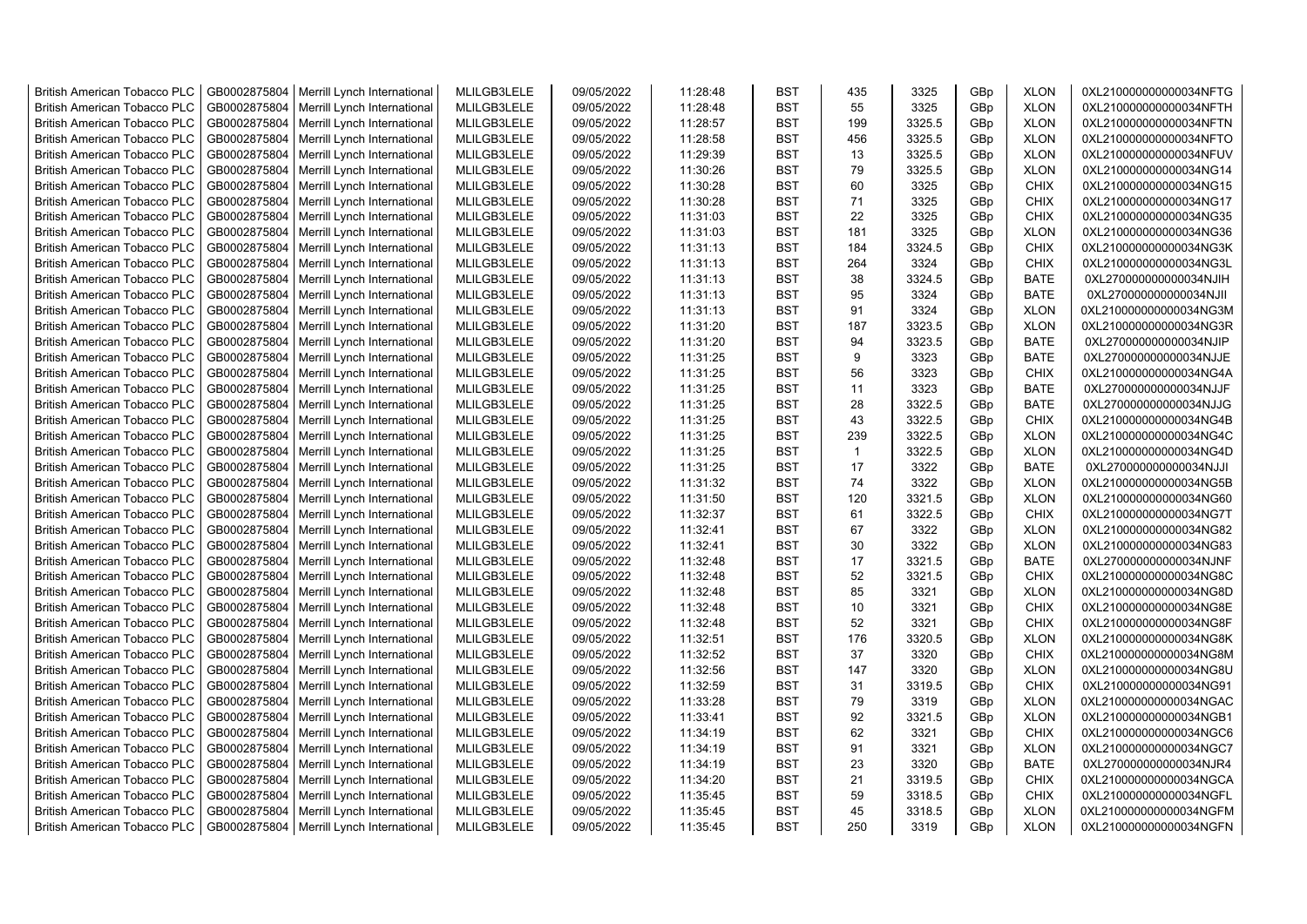| <b>British American Tobacco PLC</b> | GB0002875804 | Merrill Lynch International | MLILGB3LELE | 09/05/2022 | 11:35:50 | <b>BST</b> | 174            | 3318.5 | GBp | <b>XLON</b> | 0XL210000000000034NGFP |
|-------------------------------------|--------------|-----------------------------|-------------|------------|----------|------------|----------------|--------|-----|-------------|------------------------|
| <b>British American Tobacco PLC</b> | GB0002875804 | Merrill Lynch International | MLILGB3LELE | 09/05/2022 | 11:35:50 | <b>BST</b> | 124            | 3318.5 | GBp | <b>XLON</b> | 0XL210000000000034NGFQ |
| <b>British American Tobacco PLC</b> | GB0002875804 | Merrill Lynch International | MLILGB3LELE | 09/05/2022 | 11:35:50 | <b>BST</b> | 16             | 3318   | GBp | <b>CHIX</b> | 0XL210000000000034NGFT |
| <b>British American Tobacco PLC</b> | GB0002875804 | Merrill Lynch International | MLILGB3LELE | 09/05/2022 | 11:35:50 | <b>BST</b> | 114            | 3318   | GBp | <b>CHIX</b> | 0XL210000000000034NGFV |
| <b>British American Tobacco PLC</b> | GB0002875804 | Merrill Lynch International | MLILGB3LELE | 09/05/2022 | 11:35:50 | <b>BST</b> | 195            | 3318   | GBp | <b>XLON</b> | 0XL210000000000034NGG0 |
| <b>British American Tobacco PLC</b> | GB0002875804 | Merrill Lynch International | MLILGB3LELE | 09/05/2022 | 11:35:51 | <b>BST</b> | 143            | 3318   | GBp | <b>XLON</b> | 0XL210000000000034NGG1 |
| <b>British American Tobacco PLC</b> | GB0002875804 | Merrill Lynch International | MLILGB3LELE | 09/05/2022 | 11:35:51 | <b>BST</b> | 462            | 3317.5 | GBp | <b>XLON</b> | 0XL210000000000034NGG2 |
| <b>British American Tobacco PLC</b> | GB0002875804 | Merrill Lynch International | MLILGB3LELE | 09/05/2022 | 11:35:51 | <b>BST</b> | 100            | 3317.5 | GBp | <b>CHIX</b> | 0XL210000000000034NGG3 |
| <b>British American Tobacco PLC</b> | GB0002875804 | Merrill Lynch International | MLILGB3LELE | 09/05/2022 | 11:35:51 | <b>BST</b> | 43             | 3317.5 | GBp | <b>XLON</b> | 0XL210000000000034NGG4 |
| <b>British American Tobacco PLC</b> | GB0002875804 | Merrill Lynch International | MLILGB3LELE | 09/05/2022 | 11:35:52 | <b>BST</b> | 49             | 3317.5 | GBp | <b>XLON</b> | 0XL210000000000034NGG5 |
| <b>British American Tobacco PLC</b> | GB0002875804 | Merrill Lynch International | MLILGB3LELE | 09/05/2022 | 11:36:35 | <b>BST</b> | 162            | 3317   | GBp | <b>XLON</b> | 0XL210000000000034NGH6 |
| British American Tobacco PLC        | GB0002875804 | Merrill Lynch International | MLILGB3LELE | 09/05/2022 | 11:36:35 | <b>BST</b> | 31             | 3317   | GBp | <b>CHIX</b> | 0XL210000000000034NGH7 |
| <b>British American Tobacco PLC</b> | GB0002875804 | Merrill Lynch International | MLILGB3LELE | 09/05/2022 | 11:36:43 | <b>BST</b> | 53             | 3317   | GBp | <b>CHIX</b> | 0XL210000000000034NGHF |
| <b>British American Tobacco PLC</b> | GB0002875804 | Merrill Lynch International | MLILGB3LELE | 09/05/2022 | 11:38:04 | <b>BST</b> | 245            | 3319   | GBp | <b>XLON</b> | 0XL210000000000034NGKN |
| <b>British American Tobacco PLC</b> | GB0002875804 | Merrill Lynch International | MLILGB3LELE | 09/05/2022 | 11:38:04 | <b>BST</b> | 133            | 3319   | GBp | <b>XLON</b> | 0XL210000000000034NGKO |
| <b>British American Tobacco PLC</b> | GB0002875804 | Merrill Lynch International | MLILGB3LELE | 09/05/2022 | 11:38:04 | <b>BST</b> | 135            | 3319   | GBp | <b>XLON</b> | 0XL210000000000034NGKP |
| <b>British American Tobacco PLC</b> | GB0002875804 | Merrill Lynch International | MLILGB3LELE | 09/05/2022 | 11:38:04 | <b>BST</b> | 122            | 3319   | GBp | <b>XLON</b> | 0XL210000000000034NGKQ |
| <b>British American Tobacco PLC</b> | GB0002875804 | Merrill Lynch International | MLILGB3LELE | 09/05/2022 | 11:38:04 | <b>BST</b> | 244            | 3319   | GBp | <b>XLON</b> | 0XL210000000000034NGKR |
| <b>British American Tobacco PLC</b> | GB0002875804 | Merrill Lynch International | MLILGB3LELE | 09/05/2022 | 11:38:16 | <b>BST</b> | 124            | 3317.5 | GBp | <b>CHIX</b> | 0XL210000000000034NGL8 |
| <b>British American Tobacco PLC</b> | GB0002875804 | Merrill Lynch International | MLILGB3LELE | 09/05/2022 | 11:38:16 | <b>BST</b> | 321            | 3317.5 | GBp | <b>XLON</b> | 0XL210000000000034NGL9 |
| <b>British American Tobacco PLC</b> | GB0002875804 | Merrill Lynch International | MLILGB3LELE | 09/05/2022 | 11:38:21 | <b>BST</b> | 64             | 3317   | GBp | <b>BATE</b> | 0XL270000000000034NK4E |
| <b>British American Tobacco PLC</b> | GB0002875804 | Merrill Lynch International | MLILGB3LELE | 09/05/2022 | 11:38:21 | <b>BST</b> | 119            | 3317   | GBp | <b>XLON</b> | 0XL210000000000034NGLL |
| <b>British American Tobacco PLC</b> | GB0002875804 | Merrill Lynch International | MLILGB3LELE | 09/05/2022 | 11:38:24 | <b>BST</b> | 179            | 3316.5 | GBp | <b>XLON</b> | 0XL210000000000034NGLS |
| <b>British American Tobacco PLC</b> | GB0002875804 | Merrill Lynch International | MLILGB3LELE | 09/05/2022 | 11:38:25 | <b>BST</b> | 93             | 3316.5 | GBp | <b>CHIX</b> | 0XL210000000000034NGM2 |
| <b>British American Tobacco PLC</b> | GB0002875804 | Merrill Lynch International | MLILGB3LELE | 09/05/2022 | 11:38:35 | <b>BST</b> | 55             | 3316.5 | GBp | <b>BATE</b> | 0XL270000000000034NK5E |
| <b>British American Tobacco PLC</b> | GB0002875804 | Merrill Lynch International | MLILGB3LELE | 09/05/2022 | 11:38:35 | <b>BST</b> | 149            | 3316   | GBp | <b>XLON</b> | 0XL210000000000034NGMI |
| <b>British American Tobacco PLC</b> | GB0002875804 | Merrill Lynch International | MLILGB3LELE | 09/05/2022 | 11:39:07 | <b>BST</b> | 23             | 3316   | GBp | <b>BATE</b> | 0XL270000000000034NK79 |
| <b>British American Tobacco PLC</b> | GB0002875804 | Merrill Lynch International | MLILGB3LELE | 09/05/2022 | 11:39:07 | <b>BST</b> | 83             | 3316   | GBp | <b>CHIX</b> | 0XL210000000000034NGNR |
| <b>British American Tobacco PLC</b> | GB0002875804 | Merrill Lynch International | MLILGB3LELE | 09/05/2022 | 11:39:07 | <b>BST</b> | 94             | 3316   | GBp | <b>XLON</b> | 0XL210000000000034NGNS |
| British American Tobacco PLC        | GB0002875804 | Merrill Lynch International | MLILGB3LELE | 09/05/2022 | 11:39:17 | <b>BST</b> | 18             | 3316   | GBp | <b>BATE</b> | 0XL270000000000034NK7G |
| <b>British American Tobacco PLC</b> | GB0002875804 | Merrill Lynch International | MLILGB3LELE | 09/05/2022 | 11:39:18 | <b>BST</b> | $\overline{7}$ | 3316   | GBp | <b>BATE</b> | 0XL270000000000034NK7H |
| <b>British American Tobacco PLC</b> | GB0002875804 | Merrill Lynch International | MLILGB3LELE | 09/05/2022 | 11:39:18 | <b>BST</b> | 100            | 3315.5 | GBp | <b>CHIX</b> | 0XL210000000000034NGOB |
| <b>British American Tobacco PLC</b> | GB0002875804 | Merrill Lynch International | MLILGB3LELE | 09/05/2022 | 11:39:24 | <b>BST</b> | 11             | 3315.5 | GBp | <b>BATE</b> | 0XL270000000000034NK7U |
| <b>British American Tobacco PLC</b> | GB0002875804 | Merrill Lynch International | MLILGB3LELE | 09/05/2022 | 11:39:24 | <b>BST</b> | 69             | 3315.5 | GBp | <b>CHIX</b> | 0XL210000000000034NGOM |
| <b>British American Tobacco PLC</b> | GB0002875804 | Merrill Lynch International | MLILGB3LELE | 09/05/2022 | 11:39:24 | <b>BST</b> | 36             | 3315   | GBp | <b>CHIX</b> | 0XL210000000000034NGON |
| <b>British American Tobacco PLC</b> | GB0002875804 | Merrill Lynch International | MLILGB3LELE | 09/05/2022 | 11:39:24 | <b>BST</b> | 423            | 3315.5 | GBp | <b>XLON</b> | 0XL210000000000034NGOO |
| <b>British American Tobacco PLC</b> | GB0002875804 | Merrill Lynch International | MLILGB3LELE | 09/05/2022 | 11:39:25 | <b>BST</b> | 11             | 3315.5 | GBp | <b>BATE</b> | 0XL270000000000034NK81 |
| <b>British American Tobacco PLC</b> | GB0002875804 | Merrill Lynch International | MLILGB3LELE | 09/05/2022 | 11:39:29 | <b>BST</b> | 104            | 3315   | GBp | <b>XLON</b> | 0XL210000000000034NGOT |
| <b>British American Tobacco PLC</b> | GB0002875804 | Merrill Lynch International | MLILGB3LELE | 09/05/2022 | 11:39:29 | <b>BST</b> | 248            | 3314.5 | GBp | <b>XLON</b> | 0XL210000000000034NGOV |
| <b>British American Tobacco PLC</b> | GB0002875804 | Merrill Lynch International | MLILGB3LELE | 09/05/2022 | 11:39:29 | <b>BST</b> | 13             | 3315   | GBp | <b>BATE</b> | 0XL270000000000034NK85 |
| <b>British American Tobacco PLC</b> | GB0002875804 | Merrill Lynch International | MLILGB3LELE | 09/05/2022 | 11:39:29 | <b>BST</b> | 17             | 3314.5 | GBp | <b>BATE</b> | 0XL270000000000034NK86 |
| <b>British American Tobacco PLC</b> | GB0002875804 | Merrill Lynch International | MLILGB3LELE | 09/05/2022 | 11:39:30 | <b>BST</b> | 57             | 3314   | GBp | <b>CHIX</b> | 0XL210000000000034NGP0 |
| <b>British American Tobacco PLC</b> | GB0002875804 | Merrill Lynch International | MLILGB3LELE | 09/05/2022 | 11:40:26 | <b>BST</b> | 59             | 3314   | GBp | <b>CHIX</b> | 0XL210000000000034NGQV |
| <b>British American Tobacco PLC</b> | GB0002875804 | Merrill Lynch International | MLILGB3LELE | 09/05/2022 | 11:40:26 | <b>BST</b> | 188            | 3314   | GBp | <b>XLON</b> | 0XL210000000000034NGR0 |
| <b>British American Tobacco PLC</b> | GB0002875804 | Merrill Lynch International | MLILGB3LELE | 09/05/2022 | 11:40:29 | <b>BST</b> | 142            | 3313.5 | GBp | <b>XLON</b> | 0XL210000000000034NGR6 |
| <b>British American Tobacco PLC</b> | GB0002875804 | Merrill Lynch International | MLILGB3LELE | 09/05/2022 | 11:40:29 | <b>BST</b> | 89             | 3313.5 | GBp | <b>XLON</b> | 0XL210000000000034NGR7 |
| <b>British American Tobacco PLC</b> | GB0002875804 | Merrill Lynch International | MLILGB3LELE | 09/05/2022 | 11:41:13 | <b>BST</b> | 82             | 3316.5 | GBp | <b>CHIX</b> | 0XL210000000000034NGTJ |
| <b>British American Tobacco PLC</b> | GB0002875804 | Merrill Lynch International | MLILGB3LELE | 09/05/2022 | 11:43:00 | <b>BST</b> | 168            | 3319   | GBp | <b>CHIX</b> | 0XL210000000000034NH21 |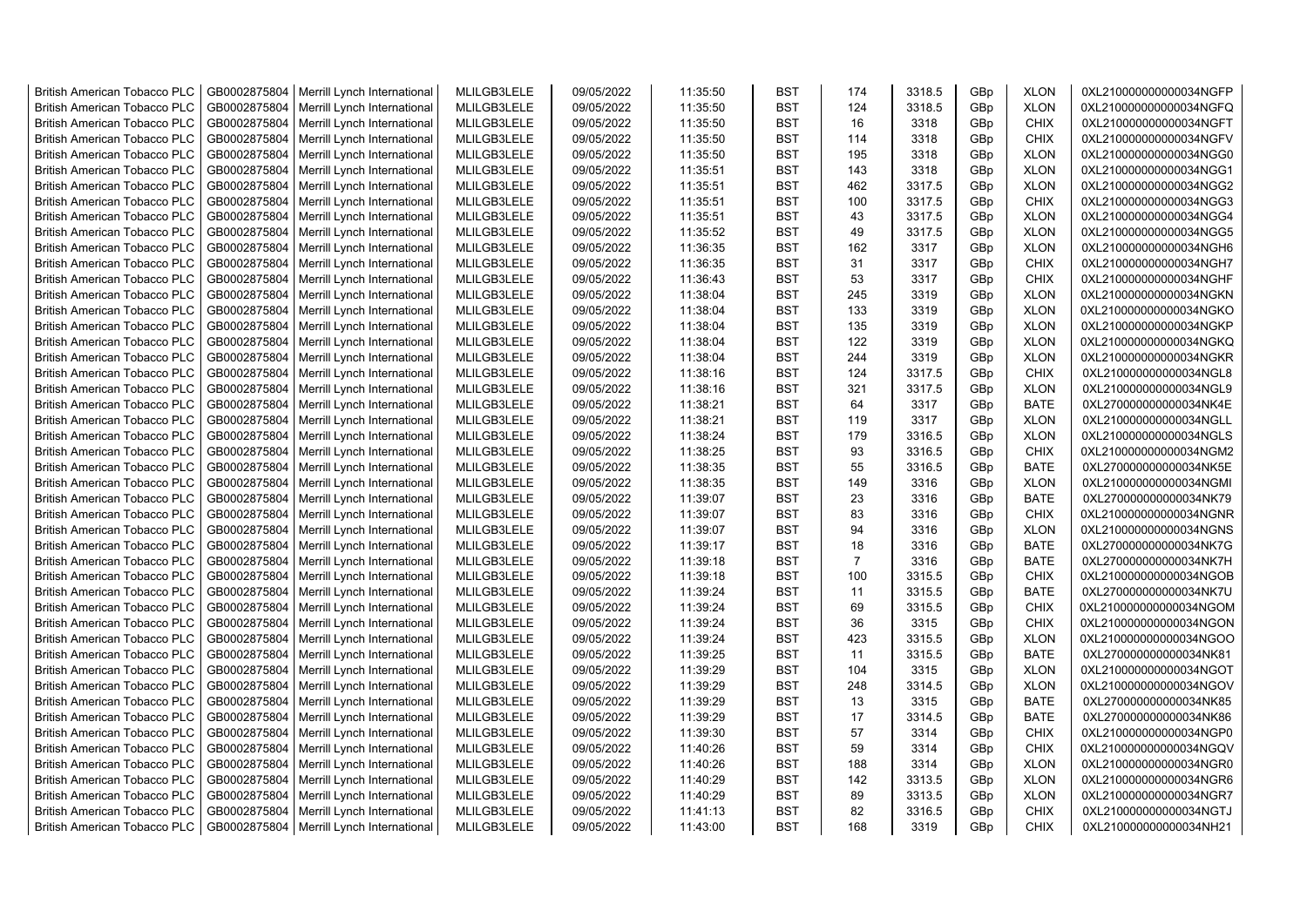| <b>British American Tobacco PLC</b> | GB0002875804 | Merrill Lynch International | MLILGB3LELE | 09/05/2022 | 11:43:02 | <b>BST</b> | 250  | 3319   | GBp | <b>XLON</b> | 0XL210000000000034NH26 |
|-------------------------------------|--------------|-----------------------------|-------------|------------|----------|------------|------|--------|-----|-------------|------------------------|
| <b>British American Tobacco PLC</b> | GB0002875804 | Merrill Lynch International | MLILGB3LELE | 09/05/2022 | 11:45:01 | <b>BST</b> | 17   | 3319.5 | GBp | <b>BATE</b> | 0XL270000000000034NKNR |
| <b>British American Tobacco PLC</b> | GB0002875804 | Merrill Lynch International | MLILGB3LELE | 09/05/2022 | 11:45:01 | <b>BST</b> | 1170 | 3319.5 | GBp | <b>XLON</b> | 0XL210000000000034NH65 |
| <b>British American Tobacco PLC</b> | GB0002875804 | Merrill Lynch International | MLILGB3LELE | 09/05/2022 | 11:45:01 | <b>BST</b> | 113  | 3319.5 | GBp | <b>XLON</b> | 0XL210000000000034NH66 |
| <b>British American Tobacco PLC</b> | GB0002875804 | Merrill Lynch International | MLILGB3LELE | 09/05/2022 | 11:45:01 | <b>BST</b> | 44   | 3319.5 | GBp | <b>XLON</b> | 0XL210000000000034NH67 |
| <b>British American Tobacco PLC</b> | GB0002875804 | Merrill Lynch International | MLILGB3LELE | 09/05/2022 | 11:45:01 | <b>BST</b> | 242  | 3319.5 | GBp | <b>XLON</b> | 0XL210000000000034NH68 |
| <b>British American Tobacco PLC</b> | GB0002875804 | Merrill Lynch International | MLILGB3LELE | 09/05/2022 | 11:45:03 | <b>BST</b> | 57   | 3319   | GBp | <b>CHIX</b> | 0XL210000000000034NH6C |
| <b>British American Tobacco PLC</b> | GB0002875804 | Merrill Lynch International | MLILGB3LELE | 09/05/2022 | 11:45:17 | <b>BST</b> | 309  | 3320.5 | GBp | <b>XLON</b> | 0XL210000000000034NH7A |
| <b>British American Tobacco PLC</b> | GB0002875804 | Merrill Lynch International | MLILGB3LELE | 09/05/2022 | 11:45:17 | <b>BST</b> | 135  | 3320.5 | GBp | <b>XLON</b> | 0XL210000000000034NH7B |
| <b>British American Tobacco PLC</b> | GB0002875804 | Merrill Lynch International | MLILGB3LELE | 09/05/2022 | 11:45:17 | <b>BST</b> | 257  | 3320.5 | GBp | <b>XLON</b> | 0XL210000000000034NH7C |
| <b>British American Tobacco PLC</b> | GB0002875804 | Merrill Lynch International | MLILGB3LELE | 09/05/2022 | 11:45:17 | <b>BST</b> | 133  | 3320.5 | GBp | <b>XLON</b> | 0XL210000000000034NH7D |
| <b>British American Tobacco PLC</b> | GB0002875804 | Merrill Lynch International | MLILGB3LELE | 09/05/2022 | 11:45:17 | <b>BST</b> | 622  | 3320.5 | GBp | <b>XLON</b> | 0XL210000000000034NH7E |
| <b>British American Tobacco PLC</b> | GB0002875804 | Merrill Lynch International | MLILGB3LELE | 09/05/2022 | 11:45:22 | <b>BST</b> | 95   | 3319.5 | GBp | <b>CHIX</b> | 0XL210000000000034NH7V |
| <b>British American Tobacco PLC</b> | GB0002875804 | Merrill Lynch International | MLILGB3LELE | 09/05/2022 | 11:45:22 | <b>BST</b> | 276  | 3319.5 | GBp | <b>XLON</b> | 0XL210000000000034NH80 |
| <b>British American Tobacco PLC</b> | GB0002875804 | Merrill Lynch International | MLILGB3LELE | 09/05/2022 | 11:45:40 | <b>BST</b> | 195  | 3319.5 | GBp | <b>XLON</b> | 0XL210000000000034NH98 |
| <b>British American Tobacco PLC</b> | GB0002875804 | Merrill Lynch International | MLILGB3LELE | 09/05/2022 | 11:47:24 | <b>BST</b> | 62   | 3318.5 | GBp | <b>CHIX</b> | 0XL210000000000034NHDK |
| <b>British American Tobacco PLC</b> | GB0002875804 | Merrill Lynch International | MLILGB3LELE | 09/05/2022 | 11:47:24 | <b>BST</b> | 1180 | 3318.5 | GBp | <b>XLON</b> | 0XL210000000000034NHDL |
| <b>British American Tobacco PLC</b> | GB0002875804 | Merrill Lynch International | MLILGB3LELE | 09/05/2022 | 11:47:24 | <b>BST</b> | 18   | 3318.5 | GBp | <b>BATE</b> | 0XL270000000000034NKV3 |
| <b>British American Tobacco PLC</b> | GB0002875804 | Merrill Lynch International | MLILGB3LELE | 09/05/2022 | 11:47:24 | <b>BST</b> | 122  | 3318   | GBp | <b>CHIX</b> | 0XL210000000000034NHDP |
| <b>British American Tobacco PLC</b> | GB0002875804 | Merrill Lynch International | MLILGB3LELE | 09/05/2022 | 11:49:18 | <b>BST</b> | 103  | 3320.5 | GBp | <b>CHIX</b> | 0XL210000000000034NHJV |
| <b>British American Tobacco PLC</b> | GB0002875804 | Merrill Lynch International | MLILGB3LELE | 09/05/2022 | 11:49:24 | <b>BST</b> | 10   | 3321   | GBp | <b>CHIX</b> | 0XL210000000000034NHK3 |
| <b>British American Tobacco PLC</b> | GB0002875804 | Merrill Lynch International | MLILGB3LELE | 09/05/2022 | 11:49:24 | <b>BST</b> | 101  | 3321   | GBp | <b>CHIX</b> | 0XL210000000000034NHK4 |
| <b>British American Tobacco PLC</b> | GB0002875804 | Merrill Lynch International | MLILGB3LELE | 09/05/2022 | 11:49:52 | <b>BST</b> | 127  | 3320.5 | GBp | <b>CHIX</b> | 0XL210000000000034NHLF |
| <b>British American Tobacco PLC</b> | GB0002875804 | Merrill Lynch International | MLILGB3LELE | 09/05/2022 | 11:49:52 | <b>BST</b> | 14   | 3320.5 | GBp | <b>BATE</b> | 0XL270000000000034NL7T |
| <b>British American Tobacco PLC</b> | GB0002875804 | Merrill Lynch International | MLILGB3LELE | 09/05/2022 | 11:49:52 | <b>BST</b> | 1050 | 3320.5 | GBp | <b>XLON</b> | 0XL210000000000034NHLG |
| <b>British American Tobacco PLC</b> | GB0002875804 | Merrill Lynch International | MLILGB3LELE | 09/05/2022 | 11:49:52 | <b>BST</b> | 17   | 3320.5 | GBp | <b>XLON</b> | 0XL210000000000034NHLI |
| <b>British American Tobacco PLC</b> | GB0002875804 | Merrill Lynch International | MLILGB3LELE | 09/05/2022 | 11:49:52 | <b>BST</b> | 135  | 3320.5 | GBp | <b>XLON</b> | 0XL210000000000034NHLJ |
| <b>British American Tobacco PLC</b> | GB0002875804 | Merrill Lynch International | MLILGB3LELE | 09/05/2022 | 11:51:03 | <b>BST</b> | 196  | 3320.5 | GBp | <b>XLON</b> | 0XL210000000000034NHPM |
| <b>British American Tobacco PLC</b> | GB0002875804 | Merrill Lynch International | MLILGB3LELE | 09/05/2022 | 11:51:03 | <b>BST</b> | 157  | 3320.5 | GBp | <b>XLON</b> | 0XL210000000000034NHPN |
| <b>British American Tobacco PLC</b> | GB0002875804 | Merrill Lynch International | MLILGB3LELE | 09/05/2022 | 11:51:12 | <b>BST</b> | 316  | 3319.5 | GBp | <b>CHIX</b> | 0XL210000000000034NHQ2 |
| <b>British American Tobacco PLC</b> | GB0002875804 | Merrill Lynch International | MLILGB3LELE | 09/05/2022 | 11:51:12 | <b>BST</b> | 25   | 3319.5 | GBp | <b>BATE</b> | 0XL270000000000034NLCC |
| <b>British American Tobacco PLC</b> | GB0002875804 | Merrill Lynch International | MLILGB3LELE | 09/05/2022 | 11:51:12 | <b>BST</b> | 19   | 3319.5 | GBp | <b>BATE</b> | 0XL270000000000034NLCD |
| <b>British American Tobacco PLC</b> | GB0002875804 | Merrill Lynch International | MLILGB3LELE | 09/05/2022 | 11:51:12 | <b>BST</b> | 159  | 3319   | GBp | <b>XLON</b> | 0XL210000000000034NHQ4 |
| <b>British American Tobacco PLC</b> | GB0002875804 | Merrill Lynch International | MLILGB3LELE | 09/05/2022 | 11:51:17 | <b>BST</b> | 195  | 3318.5 | GBp | <b>CHIX</b> | 0XL210000000000034NHQD |
| <b>British American Tobacco PLC</b> | GB0002875804 | Merrill Lynch International | MLILGB3LELE | 09/05/2022 | 11:51:17 | <b>BST</b> | 34   | 3318.5 | GBp | <b>BATE</b> | 0XL270000000000034NLCT |
| <b>British American Tobacco PLC</b> | GB0002875804 | Merrill Lynch International | MLILGB3LELE | 09/05/2022 | 11:51:17 | <b>BST</b> | 170  | 3318.5 | GBp | <b>XLON</b> | 0XL210000000000034NHQE |
| <b>British American Tobacco PLC</b> | GB0002875804 | Merrill Lynch International | MLILGB3LELE | 09/05/2022 | 11:51:19 | <b>BST</b> | 95   | 3318.5 | GBp | <b>XLON</b> | 0XL210000000000034NHQH |
| <b>British American Tobacco PLC</b> | GB0002875804 | Merrill Lynch International | MLILGB3LELE | 09/05/2022 | 11:51:35 | <b>BST</b> | 192  | 3318   | GBp | <b>CHIX</b> | 0XL210000000000034NHR9 |
| <b>British American Tobacco PLC</b> | GB0002875804 | Merrill Lynch International | MLILGB3LELE | 09/05/2022 | 11:51:35 | <b>BST</b> | 16   | 3318   | GBp | <b>BATE</b> | 0XL270000000000034NLDH |
| <b>British American Tobacco PLC</b> | GB0002875804 | Merrill Lynch International | MLILGB3LELE | 09/05/2022 | 11:51:36 | <b>BST</b> | 51   | 3318   | GBp | <b>BATE</b> | 0XL270000000000034NLDI |
| <b>British American Tobacco PLC</b> | GB0002875804 | Merrill Lynch International | MLILGB3LELE | 09/05/2022 | 11:51:59 | <b>BST</b> | 12   | 3317.5 | GBp | <b>CHIX</b> | 0XL210000000000034NHS5 |
| <b>British American Tobacco PLC</b> | GB0002875804 | Merrill Lynch International | MLILGB3LELE | 09/05/2022 | 11:51:59 | <b>BST</b> | 136  | 3317.5 | GBp | <b>XLON</b> | 0XL210000000000034NHS6 |
| <b>British American Tobacco PLC</b> | GB0002875804 | Merrill Lynch International | MLILGB3LELE | 09/05/2022 | 11:51:59 | <b>BST</b> | 98   | 3317.5 | GBp | <b>CHIX</b> | 0XL210000000000034NHS7 |
| <b>British American Tobacco PLC</b> | GB0002875804 | Merrill Lynch International | MLILGB3LELE | 09/05/2022 | 11:52:02 | <b>BST</b> | 45   | 3317.5 | GBp | <b>CHIX</b> | 0XL210000000000034NHSA |
| <b>British American Tobacco PLC</b> | GB0002875804 | Merrill Lynch International | MLILGB3LELE | 09/05/2022 | 11:52:02 | <b>BST</b> | 17   | 3317.5 | GBp | <b>BATE</b> | 0XL270000000000034NLE9 |
| <b>British American Tobacco PLC</b> | GB0002875804 | Merrill Lynch International | MLILGB3LELE | 09/05/2022 | 11:52:02 | <b>BST</b> | 8    | 3317   | GBp | <b>BATE</b> | 0XL270000000000034NLEB |
| <b>British American Tobacco PLC</b> | GB0002875804 | Merrill Lynch International | MLILGB3LELE | 09/05/2022 | 11:52:25 | <b>BST</b> | 19   | 3318   | GBp | <b>BATE</b> | 0XL270000000000034NLF6 |
| <b>British American Tobacco PLC</b> | GB0002875804 | Merrill Lynch International | MLILGB3LELE | 09/05/2022 | 11:53:40 | <b>BST</b> | 82   | 3318   | GBp | <b>XLON</b> | 0XL210000000000034NHVL |
|                                     |              |                             |             |            |          |            |      |        |     |             |                        |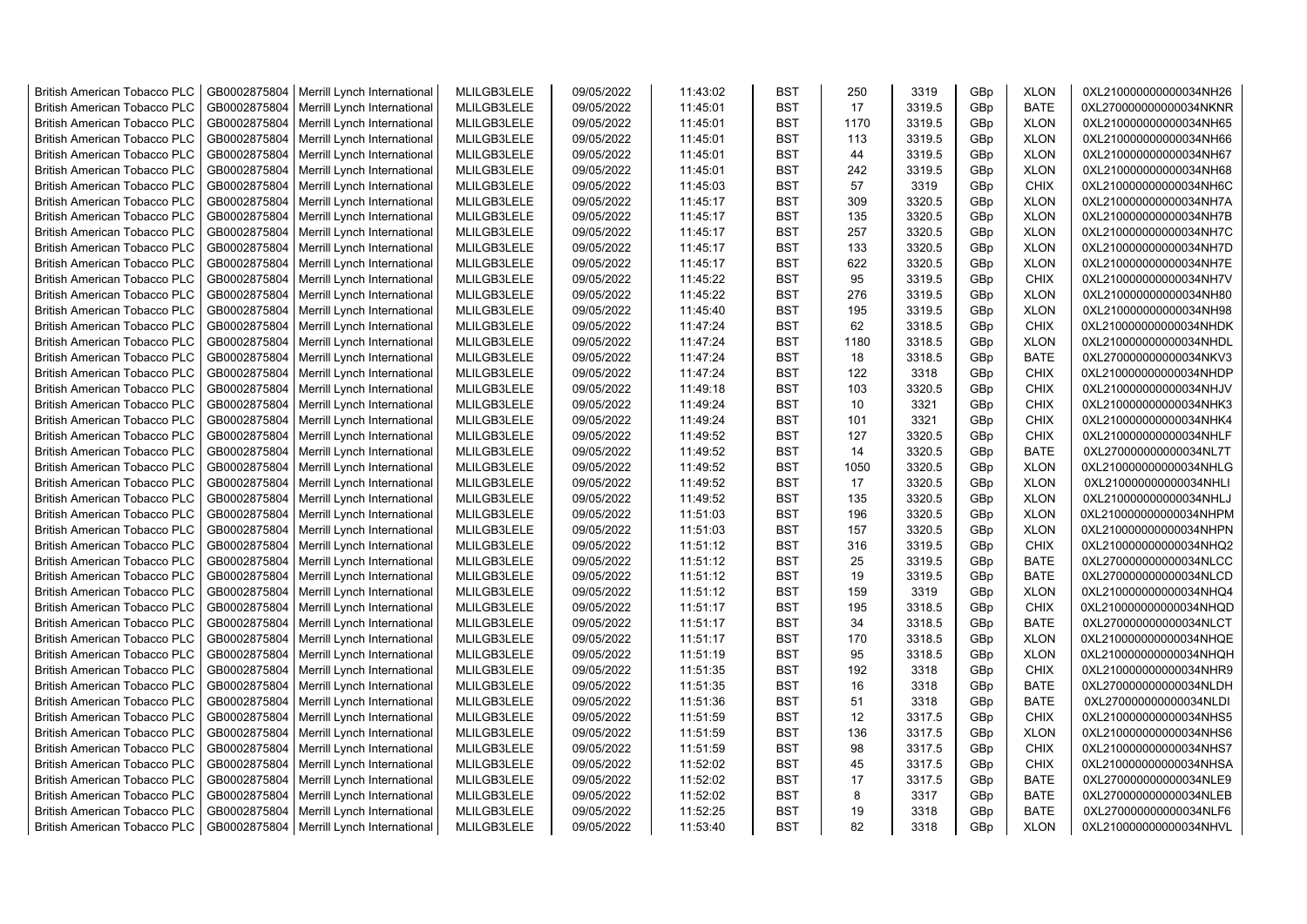| <b>British American Tobacco PLC</b> | GB0002875804 | Merrill Lynch International                | MLILGB3LELE | 09/05/2022 | 11:53:40 | <b>BST</b> | 107            | 3318   | GBp             | <b>XLON</b> | 0XL210000000000034NHVM |
|-------------------------------------|--------------|--------------------------------------------|-------------|------------|----------|------------|----------------|--------|-----------------|-------------|------------------------|
| <b>British American Tobacco PLC</b> | GB0002875804 | Merrill Lynch International                | MLILGB3LELE | 09/05/2022 | 11:54:10 | <b>BST</b> | 163            | 3319   | GBp             | <b>XLON</b> | 0XL210000000000034NI1I |
| <b>British American Tobacco PLC</b> | GB0002875804 | Merrill Lynch International                | MLILGB3LELE | 09/05/2022 | 11:54:12 | <b>BST</b> | 93             | 3319   | GBp             | <b>XLON</b> | 0XL210000000000034NI1J |
| <b>British American Tobacco PLC</b> | GB0002875804 | Merrill Lynch International                | MLILGB3LELE | 09/05/2022 | 11:54:21 | <b>BST</b> | 65             | 3319   | GBp             | <b>XLON</b> | 0XL210000000000034NI1P |
| <b>British American Tobacco PLC</b> | GB0002875804 | Merrill Lynch International                | MLILGB3LELE | 09/05/2022 | 11:56:41 | <b>BST</b> | 129            | 3318.5 | GBp             | <b>CHIX</b> | 0XL210000000000034NI6M |
| <b>British American Tobacco PLC</b> | GB0002875804 | Merrill Lynch International                | MLILGB3LELE | 09/05/2022 | 11:56:41 | <b>BST</b> | 48             | 3318   | GBp             | <b>BATE</b> | 0XL270000000000034NLOC |
| <b>British American Tobacco PLC</b> | GB0002875804 | Merrill Lynch International                | MLILGB3LELE | 09/05/2022 | 11:56:41 | <b>BST</b> | 16             | 3318.5 | GBp             | <b>BATE</b> | 0XL270000000000034NLOB |
| <b>British American Tobacco PLC</b> | GB0002875804 | Merrill Lynch International                | MLILGB3LELE | 09/05/2022 | 11:56:41 | <b>BST</b> | 129            | 3318   | GBp             | <b>CHIX</b> | 0XL210000000000034NI6N |
| <b>British American Tobacco PLC</b> | GB0002875804 | Merrill Lynch International                | MLILGB3LELE | 09/05/2022 | 11:56:41 | <b>BST</b> | 76             | 3318.5 | GBp             | <b>XLON</b> | 0XL210000000000034NI6O |
| <b>British American Tobacco PLC</b> | GB0002875804 | Merrill Lynch International                | MLILGB3LELE | 09/05/2022 | 11:56:41 | <b>BST</b> | 106            | 3316.5 | GBp             | <b>CHIX</b> | 0XL210000000000034NI6P |
| <b>British American Tobacco PLC</b> | GB0002875804 | Merrill Lynch International                | MLILGB3LELE | 09/05/2022 | 11:56:41 | <b>BST</b> | 203            | 3317.5 | GBp             | <b>CHIX</b> | 0XL210000000000034NI6Q |
| <b>British American Tobacco PLC</b> | GB0002875804 | Merrill Lynch International                | MLILGB3LELE | 09/05/2022 | 11:56:41 | <b>BST</b> | $\overline{4}$ | 3317   | GBp             | <b>BATE</b> | 0XL270000000000034NLOD |
| <b>British American Tobacco PLC</b> | GB0002875804 | Merrill Lynch International                | MLILGB3LELE | 09/05/2022 | 11:56:41 | <b>BST</b> | 19             | 3316.5 | GBp             | <b>BATE</b> | 0XL270000000000034NLOE |
| <b>British American Tobacco PLC</b> | GB0002875804 | Merrill Lynch International                | MLILGB3LELE | 09/05/2022 | 11:56:41 | <b>BST</b> | 156            | 3317.5 | GBp             | <b>XLON</b> | 0XL210000000000034NI6R |
| <b>British American Tobacco PLC</b> | GB0002875804 | Merrill Lynch International                | MLILGB3LELE | 09/05/2022 | 11:56:54 | <b>BST</b> | 83             | 3316.5 | GBp             | <b>CHIX</b> | 0XL210000000000034NI7C |
| <b>British American Tobacco PLC</b> | GB0002875804 | Merrill Lynch International                | MLILGB3LELE | 09/05/2022 | 11:56:56 | BST        | 250            | 3316.5 | GBp             | <b>XLON</b> | 0XL210000000000034NI7E |
| <b>British American Tobacco PLC</b> | GB0002875804 | Merrill Lynch International                | MLILGB3LELE | 09/05/2022 | 11:56:56 | BST        | 248            | 3316   | GBp             | <b>XLON</b> | 0XL210000000000034NI7F |
| <b>British American Tobacco PLC</b> | GB0002875804 | Merrill Lynch International                | MLILGB3LELE | 09/05/2022 | 11:56:56 | <b>BST</b> | 48             | 3316   | GBp             | <b>CHIX</b> | 0XL210000000000034NI7G |
| <b>British American Tobacco PLC</b> | GB0002875804 | Merrill Lynch International                | MLILGB3LELE | 09/05/2022 | 11:56:56 | <b>BST</b> | 47             | 3316   | GBp             | <b>CHIX</b> | 0XL210000000000034NI7H |
| <b>British American Tobacco PLC</b> | GB0002875804 | Merrill Lynch International                | MLILGB3LELE | 09/05/2022 | 11:56:56 | <b>BST</b> | 109            | 3316   | GBp             | <b>XLON</b> | 0XL210000000000034NI7I |
| <b>British American Tobacco PLC</b> | GB0002875804 | Merrill Lynch International                | MLILGB3LELE | 09/05/2022 | 11:56:56 | <b>BST</b> | 150            | 3316   | GBp             | <b>XLON</b> | 0XL210000000000034NI7J |
| <b>British American Tobacco PLC</b> | GB0002875804 | Merrill Lynch International                | MLILGB3LELE | 09/05/2022 | 11:56:56 | <b>BST</b> | 250            | 3316   | GBp             | <b>XLON</b> | 0XL210000000000034NI7K |
| <b>British American Tobacco PLC</b> | GB0002875804 | Merrill Lynch International                | MLILGB3LELE | 09/05/2022 | 11:56:56 | <b>BST</b> | 81             | 3315.5 | GBp             | <b>BATE</b> | 0XL270000000000034NLOT |
| <b>British American Tobacco PLC</b> | GB0002875804 | Merrill Lynch International                | MLILGB3LELE | 09/05/2022 | 11:56:56 | <b>BST</b> | 36             | 3315.5 | GBp             | <b>CHIX</b> | 0XL210000000000034NI7L |
| <b>British American Tobacco PLC</b> | GB0002875804 | Merrill Lynch International                | MLILGB3LELE | 09/05/2022 | 11:56:58 | <b>BST</b> | 47             | 3315   | GBp             | <b>BATE</b> | 0XL270000000000034NLP1 |
| <b>British American Tobacco PLC</b> | GB0002875804 | Merrill Lynch International                | MLILGB3LELE | 09/05/2022 | 11:56:58 | <b>BST</b> | 250            | 3315.5 | GBp             | <b>XLON</b> | 0XL210000000000034NI7P |
| <b>British American Tobacco PLC</b> | GB0002875804 | Merrill Lynch International                | MLILGB3LELE | 09/05/2022 | 11:57:28 | <b>BST</b> | 521            | 3316   | GBp             | <b>XLON</b> | 0XL210000000000034NIAN |
| <b>British American Tobacco PLC</b> | GB0002875804 | Merrill Lynch International                | MLILGB3LELE | 09/05/2022 | 11:57:28 | <b>BST</b> | 219            | 3316   | GBp             | <b>XLON</b> | 0XL210000000000034NIAO |
| <b>British American Tobacco PLC</b> | GB0002875804 | Merrill Lynch International                | MLILGB3LELE | 09/05/2022 | 11:57:28 | BST        | 19             | 3316   | GBp             | <b>CHIX</b> | 0XL210000000000034NIAP |
| <b>British American Tobacco PLC</b> | GB0002875804 | Merrill Lynch International                | MLILGB3LELE | 09/05/2022 | 11:57:35 | <b>BST</b> | 13             | 3315   | GBp             | <b>XLON</b> | 0XL210000000000034NIAS |
| <b>British American Tobacco PLC</b> | GB0002875804 | Merrill Lynch International                | MLILGB3LELE | 09/05/2022 | 11:57:35 | <b>BST</b> | 35             | 3315   | GBp             | <b>CHIX</b> | 0XL210000000000034NIAT |
| <b>British American Tobacco PLC</b> | GB0002875804 | Merrill Lynch International                | MLILGB3LELE | 09/05/2022 | 11:57:43 | <b>BST</b> | 515            | 3315   | GBp             | <b>XLON</b> | 0XL210000000000034NIB8 |
| <b>British American Tobacco PLC</b> | GB0002875804 | Merrill Lynch International                | MLILGB3LELE | 09/05/2022 | 11:57:43 | <b>BST</b> | 47             | 3315   | GBp             | <b>BATE</b> | 0XL270000000000034NLQS |
| <b>British American Tobacco PLC</b> | GB0002875804 | Merrill Lynch International                | MLILGB3LELE | 09/05/2022 | 11:57:52 | <b>BST</b> | 17             | 3314.5 | GBp             | <b>CHIX</b> | 0XL210000000000034NIBU |
| <b>British American Tobacco PLC</b> | GB0002875804 | Merrill Lynch International                | MLILGB3LELE | 09/05/2022 | 11:57:52 | <b>BST</b> | 19             | 3314.5 | GBp             | <b>BATE</b> | 0XL270000000000034NLRV |
| <b>British American Tobacco PLC</b> | GB0002875804 | Merrill Lynch International                | MLILGB3LELE | 09/05/2022 | 11:57:54 | <b>BST</b> | 42             | 3314.5 | GBp             | <b>CHIX</b> | 0XL210000000000034NIC1 |
| <b>British American Tobacco PLC</b> | GB0002875804 | Merrill Lynch International                | MLILGB3LELE | 09/05/2022 | 11:57:54 | <b>BST</b> | $\overline{1}$ | 3314.5 | GBp             | <b>BATE</b> | 0XL270000000000034NLS7 |
| <b>British American Tobacco PLC</b> | GB0002875804 | Merrill Lynch International                | MLILGB3LELE | 09/05/2022 | 11:57:54 | <b>BST</b> | 19             | 3314   | GBp             | <b>CHIX</b> | 0XL210000000000034NIC3 |
| <b>British American Tobacco PLC</b> | GB0002875804 | Merrill Lynch International                | MLILGB3LELE | 09/05/2022 | 11:57:54 | <b>BST</b> | 34             | 3314   | GBp             | <b>BATE</b> | 0XL270000000000034NLS8 |
| <b>British American Tobacco PLC</b> | GB0002875804 | Merrill Lynch International                | MLILGB3LELE | 09/05/2022 | 11:57:54 | <b>BST</b> | 132            | 3314   | GBp             | <b>XLON</b> | 0XL210000000000034NIC4 |
| <b>British American Tobacco PLC</b> | GB0002875804 | Merrill Lynch International                | MLILGB3LELE | 09/05/2022 | 11:57:54 | <b>BST</b> | 24             | 3313.5 | GBp             | <b>CHIX</b> | 0XL210000000000034NIC5 |
| <b>British American Tobacco PLC</b> | GB0002875804 | Merrill Lynch International                | MLILGB3LELE | 09/05/2022 | 11:58:06 | <b>BST</b> | $\overline{7}$ | 3315.5 | GBp             | <b>CHIX</b> | 0XL210000000000034NID2 |
| <b>British American Tobacco PLC</b> | GB0002875804 | Merrill Lynch International                | MLILGB3LELE | 09/05/2022 | 11:58:13 | <b>BST</b> | 16             | 3315.5 | GBp             | <b>XLON</b> | 0XL210000000000034NID4 |
| <b>British American Tobacco PLC</b> | GB0002875804 | Merrill Lynch International                | MLILGB3LELE | 09/05/2022 | 11:58:14 | <b>BST</b> | 66             | 3315.5 | GBp             | <b>XLON</b> | 0XL210000000000034NID6 |
| <b>British American Tobacco PLC</b> | GB0002875804 | Merrill Lynch International                | MLILGB3LELE | 09/05/2022 | 11:59:12 | <b>BST</b> | 57             | 3315.5 | GBp             | <b>CHIX</b> | 0XL210000000000034NIF0 |
| <b>British American Tobacco PLC</b> | GB0002875804 | Merrill Lynch International                | MLILGB3LELE | 09/05/2022 | 11:59:59 | <b>BST</b> | 132            | 3315   | GBp             | <b>XLON</b> | 0XL210000000000034NIGR |
| <b>British American Tobacco PLC</b> | GB0002875804 | Merrill Lynch International                | MLILGB3LELE | 09/05/2022 | 11:59:59 | <b>BST</b> | 77             | 3315   | GBp             | <b>CHIX</b> | 0XL210000000000034NIGQ |
| <b>British American Tobacco PLC</b> |              | GB0002875804   Merrill Lynch International | MLILGB3LELE | 09/05/2022 | 11:59:59 | <b>BST</b> | 18             | 3315   | GB <sub>p</sub> | <b>BATE</b> | 0XL270000000000034NM3M |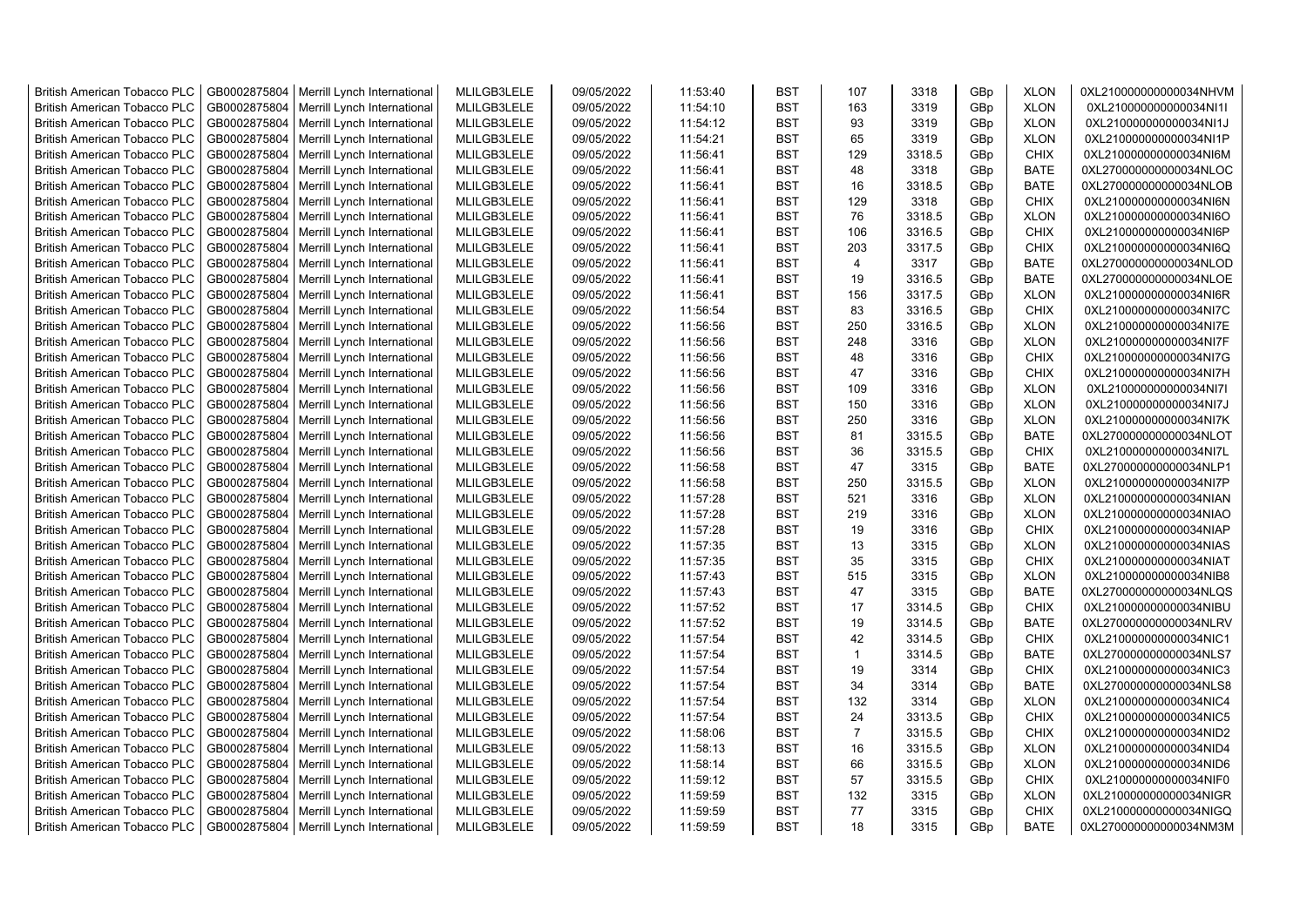| <b>British American Tobacco PLC</b> | GB0002875804 | Merrill Lynch International                | MLILGB3LELE | 09/05/2022 | 11:59:59 | <b>BST</b> | 203            | 3314.5 | GBp             | <b>XLON</b> | 0XL210000000000034NIGS |
|-------------------------------------|--------------|--------------------------------------------|-------------|------------|----------|------------|----------------|--------|-----------------|-------------|------------------------|
| <b>British American Tobacco PLC</b> | GB0002875804 | Merrill Lynch International                | MLILGB3LELE | 09/05/2022 | 11:59:59 | <b>BST</b> | 59             | 3314   | GBp             | <b>CHIX</b> | 0XL210000000000034NIGT |
| <b>British American Tobacco PLC</b> | GB0002875804 | Merrill Lynch International                | MLILGB3LELE | 09/05/2022 | 12:00:00 | <b>BST</b> | 13             | 3313.5 | GBp             | <b>CHIX</b> | 0XL210000000000034NIH0 |
| <b>British American Tobacco PLC</b> | GB0002875804 | Merrill Lynch International                | MLILGB3LELE | 09/05/2022 | 12:00:05 | <b>BST</b> | 46             | 3313.5 | GBp             | <b>CHIX</b> | 0XL210000000000034NIHE |
| <b>British American Tobacco PLC</b> | GB0002875804 | Merrill Lynch International                | MLILGB3LELE | 09/05/2022 | 12:00:05 | <b>BST</b> | 137            | 3313   | GBp             | <b>XLON</b> | 0XL210000000000034NIHF |
| <b>British American Tobacco PLC</b> | GB0002875804 | Merrill Lynch International                | MLILGB3LELE | 09/05/2022 | 12:00:05 | <b>BST</b> | 48             | 3313   | GBp             | <b>CHIX</b> | 0XL210000000000034NIHG |
| <b>British American Tobacco PLC</b> | GB0002875804 | Merrill Lynch International                | MLILGB3LELE | 09/05/2022 | 12:00:16 | <b>BST</b> | 27             | 3313.5 | GBp             | <b>CHIX</b> | 0XL210000000000034NIIE |
| <b>British American Tobacco PLC</b> | GB0002875804 | Merrill Lynch International                | MLILGB3LELE | 09/05/2022 | 12:00:31 | <b>BST</b> | 301            | 3313   | GBp             | <b>XLON</b> | 0XL210000000000034NIJ2 |
| <b>British American Tobacco PLC</b> | GB0002875804 | Merrill Lynch International                | MLILGB3LELE | 09/05/2022 | 12:00:37 | <b>BST</b> | 226            | 3312.5 | GBp             | <b>XLON</b> | 0XL210000000000034NIJ9 |
| <b>British American Tobacco PLC</b> | GB0002875804 | Merrill Lynch International                | MLILGB3LELE | 09/05/2022 | 12:00:37 | <b>BST</b> | 19             | 3312.5 | GBp             | <b>BATE</b> | 0XL270000000000034NM5K |
| <b>British American Tobacco PLC</b> | GB0002875804 | Merrill Lynch International                | MLILGB3LELE | 09/05/2022 | 12:00:45 | BST        | 44             | 3311.5 | GBp             | <b>XLON</b> | 0XL210000000000034NIJD |
| <b>British American Tobacco PLC</b> | GB0002875804 | Merrill Lynch International                | MLILGB3LELE | 09/05/2022 | 12:00:47 | <b>BST</b> | 35             | 3312   | GBp             | <b>CHIX</b> | 0XL210000000000034NIJJ |
| <b>British American Tobacco PLC</b> | GB0002875804 | Merrill Lynch International                | MLILGB3LELE | 09/05/2022 | 12:00:47 | <b>BST</b> | 25             | 3312   | GBp             | <b>BATE</b> | 0XL270000000000034NM6B |
| <b>British American Tobacco PLC</b> | GB0002875804 | Merrill Lynch International                | MLILGB3LELE | 09/05/2022 | 12:01:08 | <b>BST</b> | 65             | 3311.5 | GBp             | <b>XLON</b> | 0XL210000000000034NIKK |
| <b>British American Tobacco PLC</b> | GB0002875804 | Merrill Lynch International                | MLILGB3LELE | 09/05/2022 | 12:01:08 | BST        | 33             | 3311.5 | GBp             | <b>CHIX</b> | 0XL210000000000034NIKL |
| <b>British American Tobacco PLC</b> | GB0002875804 | Merrill Lynch International                | MLILGB3LELE | 09/05/2022 | 12:01:10 | <b>BST</b> | 12             | 3311.5 | GBp             | <b>BATE</b> | 0XL270000000000034NM82 |
| <b>British American Tobacco PLC</b> | GB0002875804 | Merrill Lynch International                | MLILGB3LELE | 09/05/2022 | 12:01:10 | <b>BST</b> | 3              | 3311.5 | GBp             | <b>BATE</b> | 0XL270000000000034NM83 |
| <b>British American Tobacco PLC</b> | GB0002875804 | Merrill Lynch International                | MLILGB3LELE | 09/05/2022 | 12:01:10 | BST        | 95             | 3311   | GBp             | <b>XLON</b> | 0XL210000000000034NIKO |
| <b>British American Tobacco PLC</b> | GB0002875804 | Merrill Lynch International                | MLILGB3LELE | 09/05/2022 | 12:01:15 | <b>BST</b> | 158            | 3311.5 | GBp             | <b>XLON</b> | 0XL210000000000034NIKR |
| <b>British American Tobacco PLC</b> | GB0002875804 | Merrill Lynch International                | MLILGB3LELE | 09/05/2022 | 12:01:35 | <b>BST</b> | 17             | 3311   | GBp             | <b>BATE</b> | 0XL270000000000034NM95 |
| <b>British American Tobacco PLC</b> | GB0002875804 | Merrill Lynch International                | MLILGB3LELE | 09/05/2022 | 12:01:35 | <b>BST</b> | 56             | 3310.5 | GBp             | <b>CHIX</b> | 0XL210000000000034NILF |
| <b>British American Tobacco PLC</b> | GB0002875804 | Merrill Lynch International                | MLILGB3LELE | 09/05/2022 | 12:01:37 | <b>BST</b> | 34             | 3310   | GBp             | <b>CHIX</b> | 0XL210000000000034NILH |
| <b>British American Tobacco PLC</b> | GB0002875804 | Merrill Lynch International                | MLILGB3LELE | 09/05/2022 | 12:01:58 | <b>BST</b> | 102            | 3310.5 | GBp             | <b>XLON</b> | 0XL210000000000034NIM0 |
| <b>British American Tobacco PLC</b> | GB0002875804 | Merrill Lynch International                | MLILGB3LELE | 09/05/2022 | 12:02:13 | BST        | 154            | 3312.5 | GBp             | <b>XLON</b> | 0XL210000000000034NIMO |
| <b>British American Tobacco PLC</b> | GB0002875804 | Merrill Lynch International                | MLILGB3LELE | 09/05/2022 | 12:02:13 | <b>BST</b> | 91             | 3312   | GBp             | <b>XLON</b> | 0XL210000000000034NIMP |
| <b>British American Tobacco PLC</b> | GB0002875804 | Merrill Lynch International                | MLILGB3LELE | 09/05/2022 | 12:02:13 | <b>BST</b> | 65             | 3311.5 | GBp             | <b>CHIX</b> | 0XL210000000000034NIMQ |
| <b>British American Tobacco PLC</b> | GB0002875804 | Merrill Lynch International                | MLILGB3LELE | 09/05/2022 | 12:03:29 | <b>BST</b> | 69             | 3312   | GBp             | <b>CHIX</b> | 0XL210000000000034NIRP |
| <b>British American Tobacco PLC</b> | GB0002875804 | Merrill Lynch International                | MLILGB3LELE | 09/05/2022 | 12:03:29 | <b>BST</b> | 28             | 3311.5 | GBp             | <b>BATE</b> | 0XL270000000000034NMFD |
| <b>British American Tobacco PLC</b> | GB0002875804 | Merrill Lynch International                | MLILGB3LELE | 09/05/2022 | 12:03:29 | <b>BST</b> | 138            | 3311.5 | GBp             | <b>XLON</b> | 0XL210000000000034NIRQ |
| <b>British American Tobacco PLC</b> | GB0002875804 | Merrill Lynch International                | MLILGB3LELE | 09/05/2022 | 12:03:39 | <b>BST</b> | 13             | 3310   | GBp             | <b>BATE</b> | 0XL270000000000034NMFO |
| <b>British American Tobacco PLC</b> | GB0002875804 | Merrill Lynch International                | MLILGB3LELE | 09/05/2022 | 12:03:39 | <b>BST</b> | 90             | 3310.5 | GBp             | <b>CHIX</b> | 0XL210000000000034NISA |
| <b>British American Tobacco PLC</b> | GB0002875804 | Merrill Lynch International                | MLILGB3LELE | 09/05/2022 | 12:03:39 | <b>BST</b> | 153            | 3311   | GBp             | <b>XLON</b> | 0XL210000000000034NISB |
| <b>British American Tobacco PLC</b> | GB0002875804 | Merrill Lynch International                | MLILGB3LELE | 09/05/2022 | 12:03:39 | <b>BST</b> | 283            | 3310.5 | GBp             | <b>XLON</b> | 0XL210000000000034NISC |
| <b>British American Tobacco PLC</b> | GB0002875804 | Merrill Lynch International                | MLILGB3LELE | 09/05/2022 | 12:03:39 | BST        | 6              | 3310   | GBp             | <b>CHIX</b> | 0XL210000000000034NISD |
| <b>British American Tobacco PLC</b> | GB0002875804 | Merrill Lynch International                | MLILGB3LELE | 09/05/2022 | 12:03:39 | <b>BST</b> | 32             | 3310   | GBp             | <b>CHIX</b> | 0XL210000000000034NISE |
| <b>British American Tobacco PLC</b> | GB0002875804 | Merrill Lynch International                | MLILGB3LELE | 09/05/2022 | 12:03:51 | <b>BST</b> | 94             | 3311   | GBp             | <b>XLON</b> | 0XL210000000000034NISS |
| <b>British American Tobacco PLC</b> | GB0002875804 | Merrill Lynch International                | MLILGB3LELE | 09/05/2022 | 12:03:57 | <b>BST</b> | 173            | 3310   | GBp             | <b>XLON</b> | 0XL210000000000034NITA |
| <b>British American Tobacco PLC</b> | GB0002875804 | Merrill Lynch International                | MLILGB3LELE | 09/05/2022 | 12:03:59 | <b>BST</b> | 140            | 3310   | GBp             | <b>XLON</b> | 0XL210000000000034NITD |
| <b>British American Tobacco PLC</b> | GB0002875804 | Merrill Lynch International                | MLILGB3LELE | 09/05/2022 | 12:04:00 | <b>BST</b> | 91             | 3309.5 | GBp             | <b>CHIX</b> | 0XL210000000000034NITH |
| <b>British American Tobacco PLC</b> | GB0002875804 | Merrill Lynch International                | MLILGB3LELE | 09/05/2022 | 12:04:00 | <b>BST</b> | 13             | 3309.5 | GBp             | <b>BATE</b> | 0XL270000000000034NMGQ |
| <b>British American Tobacco PLC</b> | GB0002875804 | Merrill Lynch International                | MLILGB3LELE | 09/05/2022 | 12:04:00 | <b>BST</b> | 231            | 3309.5 | GBp             | <b>XLON</b> | 0XL210000000000034NITI |
| <b>British American Tobacco PLC</b> | GB0002875804 | Merrill Lynch International                | MLILGB3LELE | 09/05/2022 | 12:04:16 | BST        | 24             | 3309   | GBp             | <b>CHIX</b> | 0XL210000000000034NITS |
| <b>British American Tobacco PLC</b> | GB0002875804 | Merrill Lynch International                | MLILGB3LELE | 09/05/2022 | 12:05:15 | BST        | 35             | 3311.5 | GBp             | <b>BATE</b> | 0XL270000000000034NML4 |
| <b>British American Tobacco PLC</b> | GB0002875804 | Merrill Lynch International                | MLILGB3LELE | 09/05/2022 | 12:06:12 | <b>BST</b> | 30             | 3311   | GBp             | <b>BATE</b> | 0XL270000000000034NMMS |
| <b>British American Tobacco PLC</b> | GB0002875804 | Merrill Lynch International                | MLILGB3LELE | 09/05/2022 | 12:06:12 | BST        | 95             | 3311   | GBp             | <b>CHIX</b> | 0XL210000000000034NJ37 |
| <b>British American Tobacco PLC</b> | GB0002875804 | Merrill Lynch International                | MLILGB3LELE | 09/05/2022 | 12:06:20 | <b>BST</b> | 86             | 3310.5 | GBp             | <b>XLON</b> | 0XL210000000000034NJ3J |
| <b>British American Tobacco PLC</b> | GB0002875804 | Merrill Lynch International                | MLILGB3LELE | 09/05/2022 | 12:07:01 | <b>BST</b> | $\overline{4}$ | 3311.5 | GBp             | <b>XLON</b> | 0XL210000000000034NJ4J |
| <b>British American Tobacco PLC</b> |              | GB0002875804   Merrill Lynch International | MLILGB3LELE | 09/05/2022 | 12:07:01 | <b>BST</b> | 145            | 3311.5 | GB <sub>p</sub> | <b>XLON</b> | 0XL210000000000034NJ4K |
|                                     |              |                                            |             |            |          |            |                |        |                 |             |                        |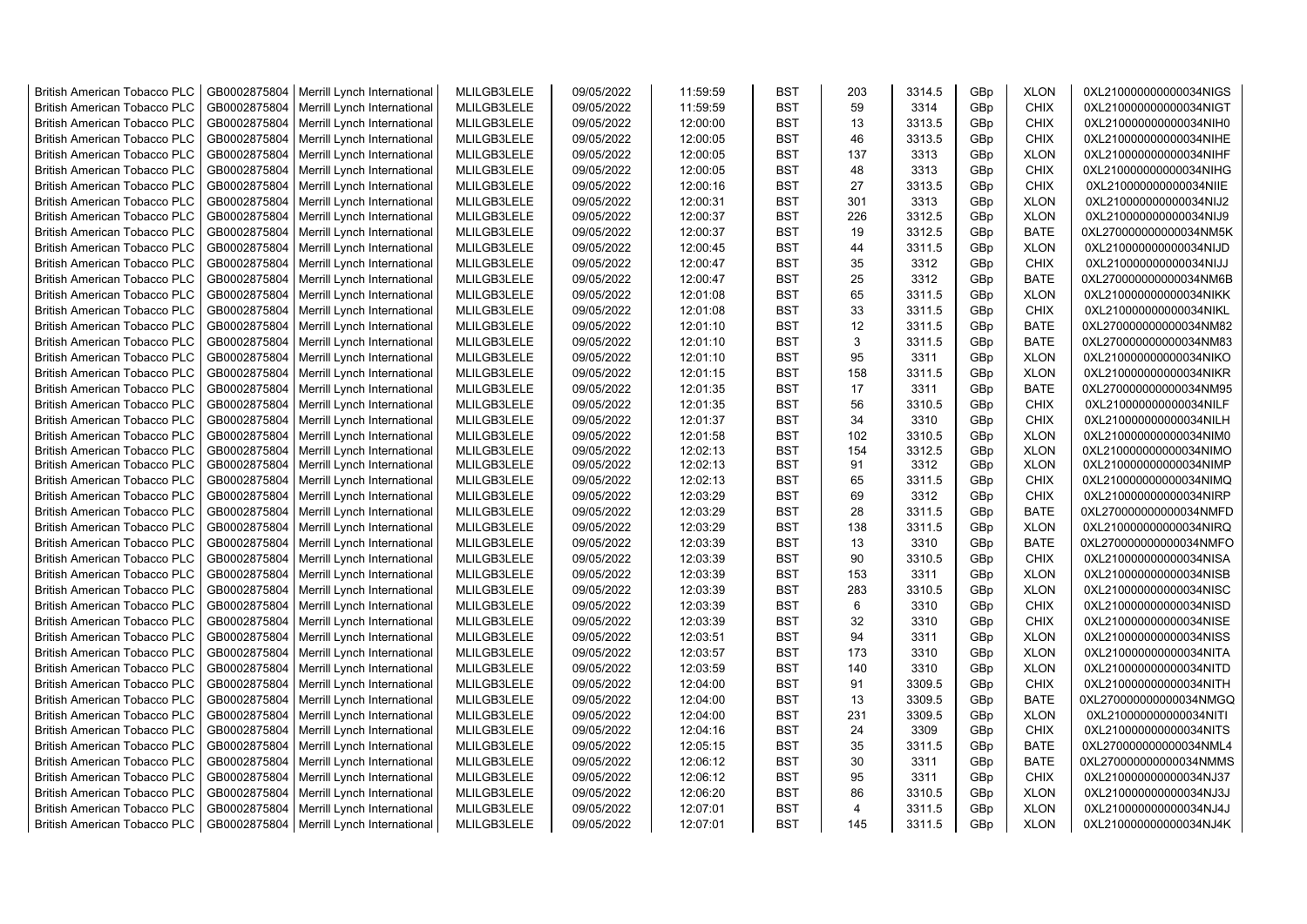| <b>British American Tobacco PLC</b>                                        | GB0002875804 | Merrill Lynch International                | MLILGB3LELE                | 09/05/2022               | 12:07:01 | <b>BST</b> | 146 | 3311.5 | GBp             | <b>XLON</b> | 0XL210000000000034NJ4L                           |
|----------------------------------------------------------------------------|--------------|--------------------------------------------|----------------------------|--------------------------|----------|------------|-----|--------|-----------------|-------------|--------------------------------------------------|
| <b>British American Tobacco PLC</b>                                        | GB0002875804 | Merrill Lynch International                | MLILGB3LELE                | 09/05/2022               | 12:07:12 | <b>BST</b> | 146 | 3310.5 | GBp             | <b>XLON</b> | 0XL210000000000034NJ52                           |
| <b>British American Tobacco PLC</b>                                        | GB0002875804 | Merrill Lynch International                | MLILGB3LELE                | 09/05/2022               | 12:07:19 | <b>BST</b> | 174 | 3310   | GBp             | <b>XLON</b> | 0XL210000000000034NJ5D                           |
| <b>British American Tobacco PLC</b>                                        | GB0002875804 | Merrill Lynch International                | MLILGB3LELE                | 09/05/2022               | 12:09:03 | <b>BST</b> | 119 | 3311   | GBp             | <b>XLON</b> | 0XL210000000000034NJ8B                           |
| <b>British American Tobacco PLC</b>                                        | GB0002875804 | Merrill Lynch International                | MLILGB3LELE                | 09/05/2022               | 12:09:18 | <b>BST</b> | 151 | 3310.5 | GBp             | <b>CHIX</b> | 0XL210000000000034NJ91                           |
| <b>British American Tobacco PLC</b>                                        | GB0002875804 | Merrill Lynch International                | MLILGB3LELE                | 09/05/2022               | 12:09:18 | <b>BST</b> | 32  | 3310.5 | GBp             | <b>BATE</b> | 0XL270000000000034NMUC                           |
| British American Tobacco PLC                                               | GB0002875804 | Merrill Lynch International                | MLILGB3LELE                | 09/05/2022               | 12:09:20 | <b>BST</b> | 109 | 3310   | GBp             | <b>XLON</b> | 0XL210000000000034NJ96                           |
| <b>British American Tobacco PLC</b>                                        | GB0002875804 | Merrill Lynch International                | MLILGB3LELE                | 09/05/2022               | 12:10:33 | <b>BST</b> | 220 | 3311   | GBp             | <b>CHIX</b> | 0XL210000000000034NJC5                           |
| <b>British American Tobacco PLC</b>                                        | GB0002875804 | Merrill Lynch International                | MLILGB3LELE                | 09/05/2022               | 12:10:42 | <b>BST</b> | 175 | 3311   | GBp             | <b>XLON</b> | 0XL210000000000034NJC8                           |
| <b>British American Tobacco PLC</b>                                        | GB0002875804 | Merrill Lynch International                | MLILGB3LELE                | 09/05/2022               | 12:10:42 | <b>BST</b> | 61  | 3311   | GBp             | <b>XLON</b> | 0XL210000000000034NJC9                           |
| <b>British American Tobacco PLC</b>                                        | GB0002875804 | Merrill Lynch International                | MLILGB3LELE                | 09/05/2022               | 12:10:42 | <b>BST</b> | 80  | 3311   | GBp             | <b>XLON</b> | 0XL210000000000034NJCA                           |
| <b>British American Tobacco PLC</b>                                        | GB0002875804 | Merrill Lynch International                | MLILGB3LELE                | 09/05/2022               | 12:10:51 | <b>BST</b> | 220 | 3310   | GBp             | <b>CHIX</b> | 0XL210000000000034NJCF                           |
| <b>British American Tobacco PLC</b>                                        | GB0002875804 | Merrill Lynch International                | MLILGB3LELE                | 09/05/2022               | 12:10:52 | <b>BST</b> | 60  | 3310   | GBp             | <b>BATE</b> | 0XL270000000000034NN2U                           |
| <b>British American Tobacco PLC</b>                                        | GB0002875804 | Merrill Lynch International                | MLILGB3LELE                | 09/05/2022               | 12:10:54 | <b>BST</b> | 180 | 3309.5 | GBp             | <b>XLON</b> | 0XL210000000000034NJD0                           |
| <b>British American Tobacco PLC</b>                                        | GB0002875804 | Merrill Lynch International                | MLILGB3LELE                | 09/05/2022               | 12:10:56 | <b>BST</b> | 110 | 3309.5 | GBp             | <b>BATE</b> | 0XL270000000000034NN39                           |
| <b>British American Tobacco PLC</b>                                        | GB0002875804 | Merrill Lynch International                | MLILGB3LELE                | 09/05/2022               | 12:10:56 | <b>BST</b> | 157 | 3309.5 | GBp             | <b>CHIX</b> | 0XL210000000000034NJD6                           |
| <b>British American Tobacco PLC</b>                                        | GB0002875804 | Merrill Lynch International                | MLILGB3LELE                | 09/05/2022               | 12:11:00 | <b>BST</b> | 157 | 3309   | GBp             | <b>CHIX</b> | 0XL210000000000034NJDE                           |
| <b>British American Tobacco PLC</b>                                        | GB0002875804 | Merrill Lynch International                | MLILGB3LELE                | 09/05/2022               | 12:11:00 | <b>BST</b> | 24  | 3309   | GBp             | <b>BATE</b> | 0XL270000000000034NN3E                           |
| <b>British American Tobacco PLC</b>                                        | GB0002875804 | Merrill Lynch International                | MLILGB3LELE                | 09/05/2022               | 12:11:00 | <b>BST</b> | 114 | 3309   | GBp             | <b>XLON</b> | 0XL210000000000034NJDF                           |
| <b>British American Tobacco PLC</b>                                        | GB0002875804 | Merrill Lynch International                | MLILGB3LELE                | 09/05/2022               | 12:11:00 | <b>BST</b> | 15  | 3309   | GBp             | <b>XLON</b> | 0XL210000000000034NJDG                           |
| <b>British American Tobacco PLC</b>                                        | GB0002875804 | Merrill Lynch International                | MLILGB3LELE                | 09/05/2022               | 12:13:22 | <b>BST</b> | 145 | 3310   | GBp             | <b>XLON</b> | 0XL210000000000034NJHG                           |
| <b>British American Tobacco PLC</b>                                        | GB0002875804 | Merrill Lynch International                | MLILGB3LELE                | 09/05/2022               | 12:13:30 | <b>BST</b> | 177 | 3309.5 | GBp             | <b>CHIX</b> | 0XL210000000000034NJHV                           |
| <b>British American Tobacco PLC</b>                                        | GB0002875804 | Merrill Lynch International                | MLILGB3LELE                | 09/05/2022               | 12:13:31 | <b>BST</b> | 19  | 3309   | GBp             | <b>BATE</b> | 0XL270000000000034NN91                           |
| <b>British American Tobacco PLC</b>                                        | GB0002875804 | Merrill Lynch International                | MLILGB3LELE                | 09/05/2022               | 12:13:31 | <b>BST</b> | 136 | 3309   | GBp             | <b>CHIX</b> | 0XL210000000000034NJI3                           |
| <b>British American Tobacco PLC</b>                                        | GB0002875804 | Merrill Lynch International                | MLILGB3LELE                | 09/05/2022               | 12:13:31 | <b>BST</b> | 135 | 3309   | GBp             | <b>XLON</b> | 0XL210000000000034NJI4                           |
| <b>British American Tobacco PLC</b>                                        | GB0002875804 | Merrill Lynch International                | MLILGB3LELE                | 09/05/2022               | 12:13:33 | <b>BST</b> | 81  | 3308.5 | GBp             | <b>XLON</b> | 0XL210000000000034NJI5                           |
| <b>British American Tobacco PLC</b>                                        | GB0002875804 | Merrill Lynch International                | MLILGB3LELE                | 09/05/2022               | 12:13:33 | <b>BST</b> | 26  | 3308.5 | GBp             | <b>BATE</b> | 0XL270000000000034NN94                           |
| <b>British American Tobacco PLC</b>                                        | GB0002875804 | Merrill Lynch International                | MLILGB3LELE                | 09/05/2022               | 12:13:33 | <b>BST</b> | 47  | 3308.5 | GBp             | <b>CHIX</b> | 0XL210000000000034NJI6                           |
| <b>British American Tobacco PLC</b>                                        | GB0002875804 | Merrill Lynch International                | MLILGB3LELE                | 09/05/2022               | 12:13:33 | <b>BST</b> | 19  | 3308.5 | GBp             | <b>BATE</b> | 0XL270000000000034NN95                           |
| <b>British American Tobacco PLC</b>                                        | GB0002875804 | Merrill Lynch International                | MLILGB3LELE                | 09/05/2022               | 12:14:23 | <b>BST</b> | 66  | 3308.5 | GBp             | <b>CHIX</b> | 0XL210000000000034NJJV                           |
| <b>British American Tobacco PLC</b>                                        | GB0002875804 | Merrill Lynch International                | MLILGB3LELE                | 09/05/2022               | 12:14:23 | <b>BST</b> | 11  | 3308   | GBp             | <b>BATE</b> | 0XL270000000000034NNBL                           |
| <b>British American Tobacco PLC</b>                                        | GB0002875804 | Merrill Lynch International                | MLILGB3LELE                | 09/05/2022               | 12:14:23 | <b>BST</b> | 27  | 3308   | GBp             | <b>BATE</b> | 0XL270000000000034NNBM                           |
| <b>British American Tobacco PLC</b>                                        | GB0002875804 | Merrill Lynch International                | MLILGB3LELE                | 09/05/2022               | 12:14:23 | <b>BST</b> | 108 | 3308   | GBp             | <b>XLON</b> |                                                  |
| <b>British American Tobacco PLC</b>                                        | GB0002875804 | Merrill Lynch International                | MLILGB3LELE                | 09/05/2022               | 12:14:23 | <b>BST</b> | 43  | 3308   | GBp             | <b>CHIX</b> | 0XL210000000000034NJK1                           |
|                                                                            | GB0002875804 | Merrill Lynch International                | MLILGB3LELE                | 09/05/2022               | 12:14:27 | <b>BST</b> | 66  | 3308   | GBp             | <b>CHIX</b> | 0XL210000000000034NJK2<br>0XL210000000000034NJK4 |
| <b>British American Tobacco PLC</b><br><b>British American Tobacco PLC</b> | GB0002875804 | Merrill Lynch International                | MLILGB3LELE                | 09/05/2022               | 12:14:27 | <b>BST</b> | 24  | 3307.5 | GBp             | <b>BATE</b> | 0XL270000000000034NNBQ                           |
| <b>British American Tobacco PLC</b>                                        | GB0002875804 |                                            | MLILGB3LELE                | 09/05/2022               | 12:14:27 | <b>BST</b> | 102 | 3307.5 |                 | <b>XLON</b> |                                                  |
| <b>British American Tobacco PLC</b>                                        | GB0002875804 | Merrill Lynch International                |                            |                          | 12:14:27 | <b>BST</b> | 38  | 3307   | GBp             | <b>BATE</b> | 0XL210000000000034NJK5                           |
| <b>British American Tobacco PLC</b>                                        | GB0002875804 | Merrill Lynch International                | MLILGB3LELE<br>MLILGB3LELE | 09/05/2022<br>09/05/2022 | 12:14:27 | <b>BST</b> | 58  | 3307   | GBp<br>GBp      | <b>CHIX</b> | 0XL270000000000034NNBR                           |
| <b>British American Tobacco PLC</b>                                        | GB0002875804 | Merrill Lynch International                | MLILGB3LELE                | 09/05/2022               | 12:14:27 | <b>BST</b> | 46  | 3306.5 | GBp             | <b>CHIX</b> | 0XL210000000000034NJK6                           |
|                                                                            |              | Merrill Lynch International                |                            |                          |          | <b>BST</b> | 109 | 3305.5 |                 | <b>XLON</b> | 0XL210000000000034NJK7                           |
| <b>British American Tobacco PLC</b>                                        | GB0002875804 | Merrill Lynch International                | MLILGB3LELE                | 09/05/2022               | 12:14:29 |            | 109 |        | GBp             |             | 0XL210000000000034NJKA                           |
| <b>British American Tobacco PLC</b>                                        | GB0002875804 | Merrill Lynch International                | MLILGB3LELE                | 09/05/2022               | 12:14:29 | <b>BST</b> |     | 3305.5 | GBp             | <b>XLON</b> | 0XL210000000000034NJKB                           |
| <b>British American Tobacco PLC</b>                                        | GB0002875804 | Merrill Lynch International                | MLILGB3LELE                | 09/05/2022               | 12:14:31 | <b>BST</b> | 412 | 3306   | GBp             | <b>XLON</b> | 0XL210000000000034NJKE                           |
| <b>British American Tobacco PLC</b>                                        | GB0002875804 | Merrill Lynch International                | MLILGB3LELE                | 09/05/2022               | 12:15:04 | <b>BST</b> | 109 | 3306   | GBp             | <b>XLON</b> | 0XL210000000000034NJM0                           |
| <b>British American Tobacco PLC</b>                                        | GB0002875804 | Merrill Lynch International                | MLILGB3LELE                | 09/05/2022               | 12:15:34 | <b>BST</b> | 59  | 3305.5 | GBp             | <b>CHIX</b> | 0XL210000000000034NJN1                           |
| <b>British American Tobacco PLC</b>                                        | GB0002875804 | Merrill Lynch International                | MLILGB3LELE                | 09/05/2022               | 12:15:34 | <b>BST</b> | 18  | 3305.5 | GBp             | <b>XLON</b> | 0XL210000000000034NJN2                           |
| <b>British American Tobacco PLC</b>                                        | GB0002875804 | Merrill Lynch International                | MLILGB3LELE                | 09/05/2022               | 12:15:34 | <b>BST</b> | 164 | 3305.5 | GBp             | <b>XLON</b> | 0XL210000000000034NJN3                           |
| <b>British American Tobacco PLC</b>                                        |              | GB0002875804   Merrill Lynch International | MLILGB3LELE                | 09/05/2022               | 12:15:34 | <b>BST</b> | 12  | 3305.5 | GB <sub>p</sub> | <b>BATE</b> | 0XL270000000000034NNF0                           |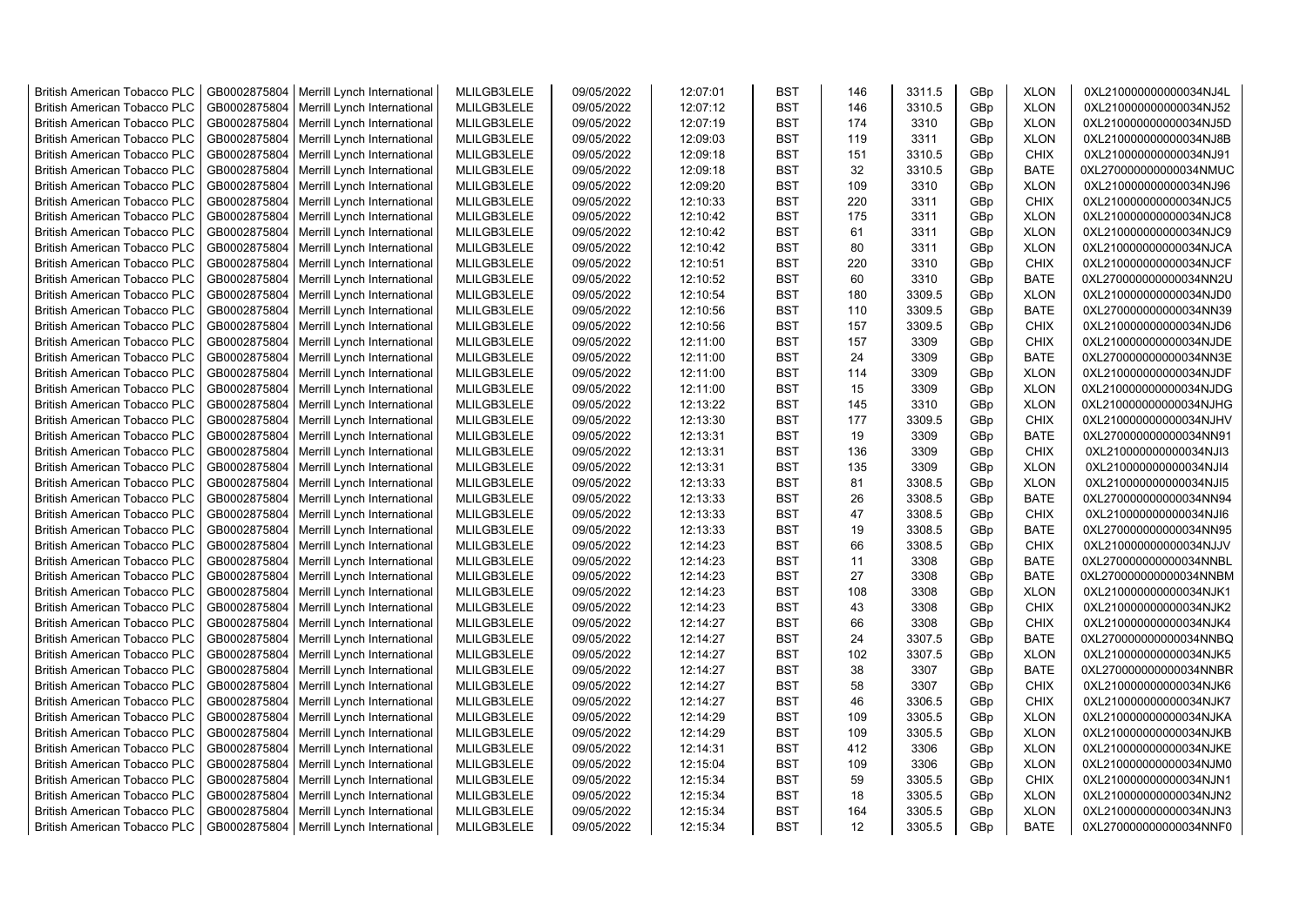| <b>British American Tobacco PLC</b> | GB0002875804 | Merrill Lynch International                | MLILGB3LELE | 09/05/2022 | 12:15:34 | <b>BST</b> | 61   | 3305.5 | GBp | <b>BATE</b> | 0XL270000000000034NNF1 |
|-------------------------------------|--------------|--------------------------------------------|-------------|------------|----------|------------|------|--------|-----|-------------|------------------------|
| <b>British American Tobacco PLC</b> | GB0002875804 | Merrill Lynch International                | MLILGB3LELE | 09/05/2022 | 12:15:38 | <b>BST</b> | 311  | 3305   | GBp | <b>XLON</b> | 0XL210000000000034NJN6 |
| <b>British American Tobacco PLC</b> | GB0002875804 | Merrill Lynch International                | MLILGB3LELE | 09/05/2022 | 12:15:52 | <b>BST</b> | 123  | 3305   | GBp | <b>XLON</b> | 0XL210000000000034NJNE |
| <b>British American Tobacco PLC</b> | GB0002875804 | Merrill Lynch International                | MLILGB3LELE | 09/05/2022 | 12:15:52 | <b>BST</b> | 60   | 3305   | GBp | <b>CHIX</b> | 0XL210000000000034NJNF |
| <b>British American Tobacco PLC</b> | GB0002875804 | Merrill Lynch International                | MLILGB3LELE | 09/05/2022 | 12:16:34 | <b>BST</b> | 121  | 3305.5 | GBp | <b>XLON</b> | 0XL210000000000034NJOL |
| <b>British American Tobacco PLC</b> | GB0002875804 | Merrill Lynch International                | MLILGB3LELE | 09/05/2022 | 12:17:12 | <b>BST</b> | 77   | 3305.5 | GBp | <b>CHIX</b> | 0XL210000000000034NJPR |
| <b>British American Tobacco PLC</b> | GB0002875804 | Merrill Lynch International                | MLILGB3LELE | 09/05/2022 | 12:17:22 | <b>BST</b> | 80   | 3304.5 | GBp | <b>BATE</b> | 0XL270000000000034NNI4 |
| <b>British American Tobacco PLC</b> | GB0002875804 | Merrill Lynch International                | MLILGB3LELE | 09/05/2022 | 12:17:22 | <b>BST</b> | 88   | 3304.5 | GBp | <b>CHIX</b> | 0XL210000000000034NJQF |
| <b>British American Tobacco PLC</b> | GB0002875804 | Merrill Lynch International                | MLILGB3LELE | 09/05/2022 | 12:17:28 | <b>BST</b> | 50   | 3304   | GBp | <b>CHIX</b> | 0XL210000000000034NJQK |
| <b>British American Tobacco PLC</b> | GB0002875804 | Merrill Lynch International                | MLILGB3LELE | 09/05/2022 | 12:17:28 | <b>BST</b> | 81   | 3304   | GBp | <b>BATE</b> | 0XL270000000000034NNIA |
| <b>British American Tobacco PLC</b> | GB0002875804 |                                            | MLILGB3LELE | 09/05/2022 | 12:18:03 | <b>BST</b> | 136  | 3303.5 | GBp | <b>XLON</b> | 0XL210000000000034NJRS |
|                                     | GB0002875804 | Merrill Lynch International                |             |            |          | <b>BST</b> | 94   | 3303.5 |     | <b>CHIX</b> |                        |
| <b>British American Tobacco PLC</b> |              | Merrill Lynch International                | MLILGB3LELE | 09/05/2022 | 12:18:03 |            |      |        | GBp |             | 0XL210000000000034NJRU |
| <b>British American Tobacco PLC</b> | GB0002875804 | Merrill Lynch International                | MLILGB3LELE | 09/05/2022 | 12:18:03 | <b>BST</b> | 71   | 3303.5 | GBp | <b>BATE</b> | 0XL270000000000034NNJ7 |
| <b>British American Tobacco PLC</b> | GB0002875804 | Merrill Lynch International                | MLILGB3LELE | 09/05/2022 | 12:19:41 | <b>BST</b> | 61   | 3303   | GBp | <b>BATE</b> | 0XL270000000000034NNM4 |
| <b>British American Tobacco PLC</b> | GB0002875804 | Merrill Lynch International                | MLILGB3LELE | 09/05/2022 | 12:19:41 | <b>BST</b> | 77   | 3303   | GBp | <b>CHIX</b> | 0XL210000000000034NJUM |
| <b>British American Tobacco PLC</b> | GB0002875804 | Merrill Lynch International                | MLILGB3LELE | 09/05/2022 | 12:19:41 | <b>BST</b> | 245  | 3303   | GBp | <b>XLON</b> | 0XL210000000000034NJUN |
| <b>British American Tobacco PLC</b> | GB0002875804 | Merrill Lynch International                | MLILGB3LELE | 09/05/2022 | 12:19:57 | <b>BST</b> | 47   | 3302   | GBp | <b>BATE</b> | 0XL270000000000034NNMM |
| <b>British American Tobacco PLC</b> | GB0002875804 | Merrill Lynch International                | MLILGB3LELE | 09/05/2022 | 12:19:57 | <b>BST</b> | 107  | 3302.5 | GBp | CHIX        | 0XL210000000000034NJV8 |
| <b>British American Tobacco PLC</b> | GB0002875804 | Merrill Lynch International                | MLILGB3LELE | 09/05/2022 | 12:19:57 | <b>BST</b> | 32   | 3302.5 | GBp | <b>BATE</b> | 0XL270000000000034NNMN |
| <b>British American Tobacco PLC</b> | GB0002875804 | Merrill Lynch International                | MLILGB3LELE | 09/05/2022 | 12:19:57 | <b>BST</b> | 63   | 3302   | GBp | <b>CHIX</b> | 0XL210000000000034NJV9 |
| <b>British American Tobacco PLC</b> | GB0002875804 | Merrill Lynch International                | MLILGB3LELE | 09/05/2022 | 12:19:57 | <b>BST</b> | 118  | 3302.5 | GBp | <b>XLON</b> | 0XL210000000000034NJVA |
| <b>British American Tobacco PLC</b> | GB0002875804 | Merrill Lynch International                | MLILGB3LELE | 09/05/2022 | 12:19:57 | <b>BST</b> | 9    | 3301.5 | GBp | <b>CHIX</b> | 0XL210000000000034NJVB |
| <b>British American Tobacco PLC</b> | GB0002875804 | Merrill Lynch International                | MLILGB3LELE | 09/05/2022 | 12:19:57 | <b>BST</b> | 29   | 3301.5 | GBp | <b>CHIX</b> | 0XL210000000000034NJVC |
| <b>British American Tobacco PLC</b> | GB0002875804 | Merrill Lynch International                | MLILGB3LELE | 09/05/2022 | 12:19:57 | <b>BST</b> | 17   | 3301.5 | GBp | <b>CHIX</b> | 0XL210000000000034NJVD |
| <b>British American Tobacco PLC</b> | GB0002875804 | Merrill Lynch International                | MLILGB3LELE | 09/05/2022 | 12:19:57 | <b>BST</b> | 46   | 3301.5 | GBp | <b>CHIX</b> | 0XL210000000000034NJVE |
| <b>British American Tobacco PLC</b> | GB0002875804 | Merrill Lynch International                | MLILGB3LELE | 09/05/2022 | 12:19:57 | <b>BST</b> | 19   | 3301.5 | GBp | CHIX        | 0XL210000000000034NJVF |
| <b>British American Tobacco PLC</b> | GB0002875804 | Merrill Lynch International                | MLILGB3LELE | 09/05/2022 | 12:19:58 | <b>BST</b> | 127  | 3301.5 | GBp | <b>XLON</b> | 0XL210000000000034NJVG |
| <b>British American Tobacco PLC</b> | GB0002875804 | Merrill Lynch International                | MLILGB3LELE | 09/05/2022 | 12:19:58 | <b>BST</b> | 127  | 3301.5 | GBp | <b>XLON</b> | 0XL210000000000034NJVH |
| <b>British American Tobacco PLC</b> | GB0002875804 | Merrill Lynch International                | MLILGB3LELE | 09/05/2022 | 12:20:00 | <b>BST</b> | 314  | 3301.5 | GBp | <b>XLON</b> | 0XL210000000000034NJVI |
| <b>British American Tobacco PLC</b> | GB0002875804 | Merrill Lynch International                | MLILGB3LELE | 09/05/2022 | 12:20:02 | <b>BST</b> | 47   | 3301.5 | GBp | <b>XLON</b> | 0XL210000000000034NJVJ |
| <b>British American Tobacco PLC</b> | GB0002875804 | Merrill Lynch International                | MLILGB3LELE | 09/05/2022 | 12:20:02 | <b>BST</b> | 128  | 3301.5 | GBp | <b>XLON</b> | 0XL210000000000034NJVK |
| <b>British American Tobacco PLC</b> | GB0002875804 | Merrill Lynch International                | MLILGB3LELE | 09/05/2022 | 12:20:07 | <b>BST</b> | 214  | 3302   | GBp | <b>XLON</b> | 0XL210000000000034NJVO |
| <b>British American Tobacco PLC</b> | GB0002875804 | Merrill Lynch International                | MLILGB3LELE | 09/05/2022 | 12:20:07 | <b>BST</b> | 159  | 3302   | GBp | <b>XLON</b> | 0XL210000000000034NJVP |
| <b>British American Tobacco PLC</b> | GB0002875804 | Merrill Lynch International                | MLILGB3LELE | 09/05/2022 | 12:20:07 | <b>BST</b> | 17   | 3302   | GBp | <b>XLON</b> | 0XL210000000000034NJVQ |
| <b>British American Tobacco PLC</b> | GB0002875804 | Merrill Lynch International                | MLILGB3LELE | 09/05/2022 | 12:20:10 | <b>BST</b> | 47   | 3301   | GBp | <b>BATE</b> | 0XL270000000000034NNND |
| <b>British American Tobacco PLC</b> | GB0002875804 | Merrill Lynch International                | MLILGB3LELE | 09/05/2022 | 12:20:10 | <b>BST</b> | 157  | 3301   | GBp | <b>XLON</b> | 0XL210000000000034NJVU |
| <b>British American Tobacco PLC</b> | GB0002875804 | Merrill Lynch International                | MLILGB3LELE | 09/05/2022 | 12:20:10 | <b>BST</b> | 14   | 3301   | GBp | <b>CHIX</b> | 0XL210000000000034NJVV |
| <b>British American Tobacco PLC</b> | GB0002875804 | Merrill Lynch International                | MLILGB3LELE | 09/05/2022 | 12:20:12 | <b>BST</b> | 91   | 3300.5 | GBp | <b>XLON</b> | 0XL210000000000034NK08 |
| <b>British American Tobacco PLC</b> | GB0002875804 | Merrill Lynch International                | MLILGB3LELE | 09/05/2022 | 12:20:13 | <b>BST</b> | 31   | 3300.5 | GBp | <b>CHIX</b> | 0XL210000000000034NK0A |
| <b>British American Tobacco PLC</b> | GB0002875804 | Merrill Lynch International                | MLILGB3LELE | 09/05/2022 | 12:20:22 | <b>BST</b> | 127  | 3300.5 | GBp | <b>XLON</b> | 0XL210000000000034NK0I |
| <b>British American Tobacco PLC</b> | GB0002875804 | Merrill Lynch International                | MLILGB3LELE | 09/05/2022 | 12:20:23 | <b>BST</b> | 122  | 3300.5 | GBp | <b>XLON</b> | 0XL210000000000034NK0K |
| <b>British American Tobacco PLC</b> | GB0002875804 | Merrill Lynch International                | MLILGB3LELE | 09/05/2022 | 12:20:25 | <b>BST</b> | 180  | 3300   | GBp | <b>XLON</b> | 0XL210000000000034NK0N |
| <b>British American Tobacco PLC</b> | GB0002875804 | Merrill Lynch International                | MLILGB3LELE | 09/05/2022 | 12:20:25 | <b>BST</b> | 127  | 3300.5 |     | <b>XLON</b> |                        |
|                                     |              |                                            |             |            |          | <b>BST</b> | 125  |        | GBp |             | 0XL210000000000034NK0O |
| <b>British American Tobacco PLC</b> | GB0002875804 | Merrill Lynch International                | MLILGB3LELE | 09/05/2022 | 12:20:25 | <b>BST</b> | 122  | 3300.5 | GBp | <b>XLON</b> | 0XL210000000000034NK0P |
| <b>British American Tobacco PLC</b> | GB0002875804 | Merrill Lynch International                | MLILGB3LELE | 09/05/2022 | 12:20:25 | <b>BST</b> | 1021 | 3300.5 | GBp | <b>XLON</b> | 0XL210000000000034NK0Q |
| <b>British American Tobacco PLC</b> | GB0002875804 | Merrill Lynch International                | MLILGB3LELE | 09/05/2022 | 12:20:26 |            |      | 3300   | GBp | <b>XLON</b> | 0XL210000000000034NK0R |
| <b>British American Tobacco PLC</b> | GB0002875804 | Merrill Lynch International                | MLILGB3LELE | 09/05/2022 | 12:20:26 | <b>BST</b> | 608  | 3300   | GBp | <b>XLON</b> | 0XL210000000000034NK0S |
| <b>British American Tobacco PLC</b> |              | GB0002875804   Merrill Lynch International | MLILGB3LELE | 09/05/2022 | 12:20:28 | <b>BST</b> | 524  | 3300   | GBp | <b>XLON</b> | 0XL210000000000034NK0T |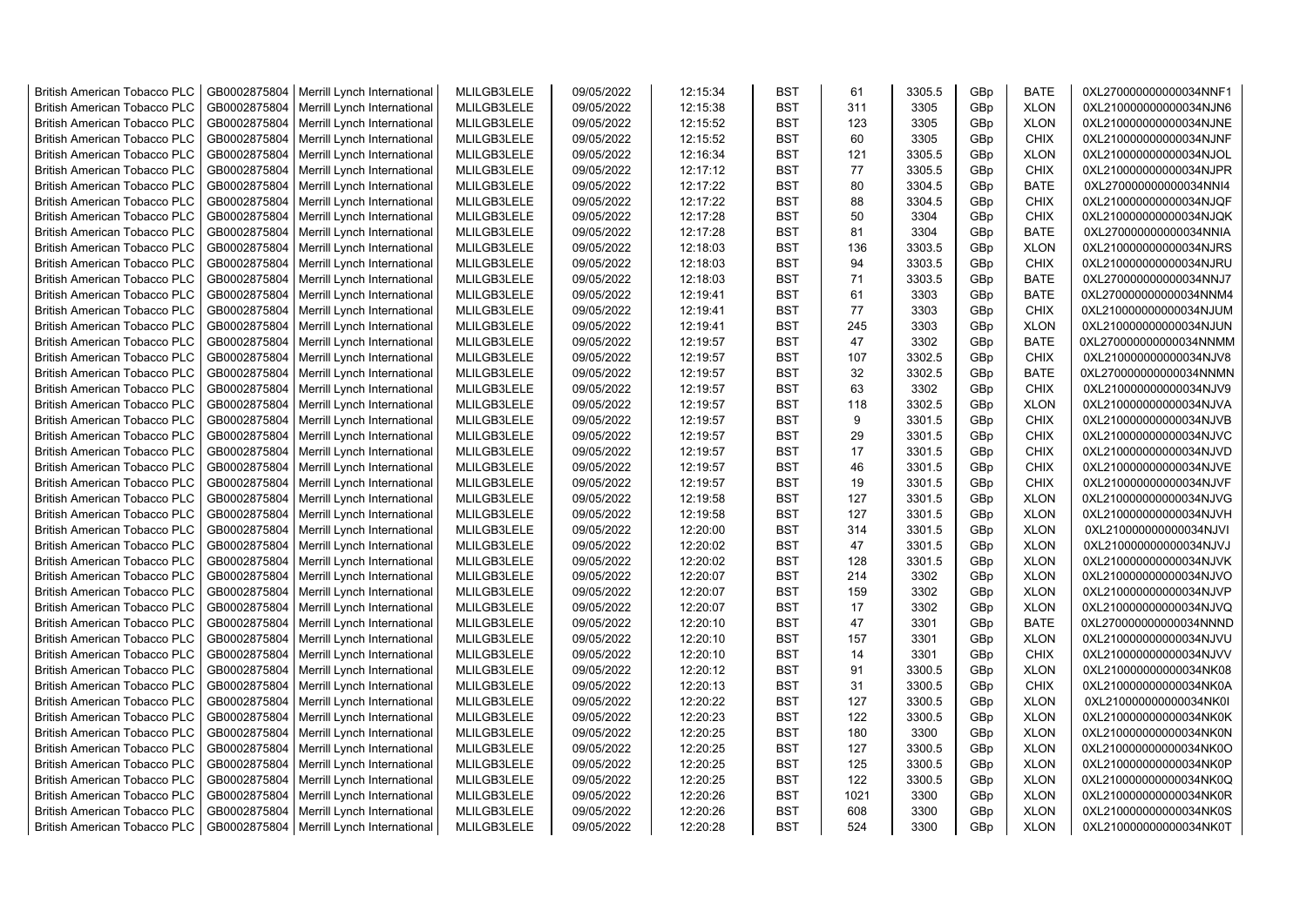| <b>British American Tobacco PLC</b> | GB0002875804 | Merrill Lynch International                | MLILGB3LELE | 09/05/2022 | 12:20:30 | <b>BST</b> | 250            | 3300   | GBp | <b>XLON</b> | 0XL210000000000034NK0V |
|-------------------------------------|--------------|--------------------------------------------|-------------|------------|----------|------------|----------------|--------|-----|-------------|------------------------|
| <b>British American Tobacco PLC</b> | GB0002875804 | Merrill Lynch International                | MLILGB3LELE | 09/05/2022 | 12:20:36 | <b>BST</b> | 193            | 3300   | GBp | <b>XLON</b> | 0XL210000000000034NK17 |
| <b>British American Tobacco PLC</b> | GB0002875804 | Merrill Lynch International                | MLILGB3LELE | 09/05/2022 | 12:20:38 | <b>BST</b> | 263            | 3300   | GBp | <b>XLON</b> | 0XL210000000000034NK1B |
| <b>British American Tobacco PLC</b> | GB0002875804 | Merrill Lynch International                | MLILGB3LELE | 09/05/2022 | 12:20:51 | <b>BST</b> | 67             | 3299.5 | GBp | <b>BATE</b> | 0XL270000000000034NNP6 |
| <b>British American Tobacco PLC</b> | GB0002875804 | Merrill Lynch International                | MLILGB3LELE | 09/05/2022 | 12:20:51 | <b>BST</b> | 30             | 3299.5 | GBp | <b>CHIX</b> | 0XL210000000000034NK1M |
| <b>British American Tobacco PLC</b> | GB0002875804 | Merrill Lynch International                | MLILGB3LELE | 09/05/2022 | 12:20:51 | <b>BST</b> | 120            | 3299.5 | GBp | <b>XLON</b> | 0XL210000000000034NK1N |
| <b>British American Tobacco PLC</b> | GB0002875804 | Merrill Lynch International                | MLILGB3LELE | 09/05/2022 | 12:20:51 | <b>BST</b> | 107            | 3299.5 | GBp | <b>XLON</b> | 0XL210000000000034NK1O |
| <b>British American Tobacco PLC</b> | GB0002875804 | Merrill Lynch International                | MLILGB3LELE | 09/05/2022 | 12:20:57 | <b>BST</b> | 73             | 3299   | GBp | <b>BATE</b> | 0XL270000000000034NNPB |
| <b>British American Tobacco PLC</b> | GB0002875804 | Merrill Lynch International                | MLILGB3LELE | 09/05/2022 | 12:20:57 | <b>BST</b> | 164            | 3299   | GBp | <b>XLON</b> | 0XL210000000000034NK1V |
| <b>British American Tobacco PLC</b> | GB0002875804 | Merrill Lynch International                | MLILGB3LELE | 09/05/2022 | 12:20:57 | <b>BST</b> | 314            | 3298.5 | GBp | <b>XLON</b> | 0XL210000000000034NK20 |
| <b>British American Tobacco PLC</b> | GB0002875804 | Merrill Lynch International                | MLILGB3LELE | 09/05/2022 | 12:20:57 | <b>BST</b> | 42             | 3299   | GBp | <b>CHIX</b> | 0XL210000000000034NK1U |
| <b>British American Tobacco PLC</b> | GB0002875804 | Merrill Lynch International                | MLILGB3LELE | 09/05/2022 | 12:20:57 | <b>BST</b> | 53             | 3298.5 | GBp | <b>BATE</b> | 0XL270000000000034NNPC |
| <b>British American Tobacco PLC</b> | GB0002875804 |                                            | MLILGB3LELE | 09/05/2022 | 12:20:57 | <b>BST</b> | 14             | 3298   | GBp | <b>CHIX</b> | 0XL210000000000034NK22 |
|                                     |              | Merrill Lynch International                |             |            |          | <b>BST</b> | 10             |        |     |             |                        |
| <b>British American Tobacco PLC</b> | GB0002875804 | Merrill Lynch International                | MLILGB3LELE | 09/05/2022 | 12:20:57 |            |                | 3298   | GBp | <b>CHIX</b> | 0XL210000000000034NK23 |
| <b>British American Tobacco PLC</b> | GB0002875804 | Merrill Lynch International                | MLILGB3LELE | 09/05/2022 | 12:20:58 | <b>BST</b> | 31             | 3297.5 | GBp | CHIX        | 0XL210000000000034NK24 |
| <b>British American Tobacco PLC</b> | GB0002875804 | Merrill Lynch International                | MLILGB3LELE | 09/05/2022 | 12:20:59 | <b>BST</b> | 262            | 3297.5 | GBp | <b>XLON</b> | 0XL210000000000034NK2F |
| <b>British American Tobacco PLC</b> | GB0002875804 | Merrill Lynch International                | MLILGB3LELE | 09/05/2022 | 12:21:18 | <b>BST</b> | 43             | 3296.5 | GBp | CHIX        | 0XL210000000000034NK38 |
| <b>British American Tobacco PLC</b> | GB0002875804 | Merrill Lynch International                | MLILGB3LELE | 09/05/2022 | 12:21:18 | <b>BST</b> | 88             | 3297.5 | GBp | <b>BATE</b> | 0XL270000000000034NNQS |
| <b>British American Tobacco PLC</b> | GB0002875804 | Merrill Lynch International                | MLILGB3LELE | 09/05/2022 | 12:21:18 | <b>BST</b> | 160            | 3296.5 | GBp | <b>XLON</b> | 0XL210000000000034NK3B |
| <b>British American Tobacco PLC</b> | GB0002875804 | Merrill Lynch International                | MLILGB3LELE | 09/05/2022 | 12:21:18 | <b>BST</b> | 250            | 3297   | GBp | <b>XLON</b> | 0XL210000000000034NK3C |
| <b>British American Tobacco PLC</b> | GB0002875804 | Merrill Lynch International                | MLILGB3LELE | 09/05/2022 | 12:21:18 | <b>BST</b> | 85             | 3297   | GBp | <b>XLON</b> | 0XL210000000000034NK3D |
| <b>British American Tobacco PLC</b> | GB0002875804 | Merrill Lynch International                | MLILGB3LELE | 09/05/2022 | 12:21:18 | <b>BST</b> | 92             | 3297   | GBp | <b>XLON</b> | 0XL210000000000034NK3E |
| <b>British American Tobacco PLC</b> | GB0002875804 | Merrill Lynch International                | MLILGB3LELE | 09/05/2022 | 12:21:18 | <b>BST</b> | 102            | 3297   | GBp | <b>XLON</b> | 0XL210000000000034NK3F |
| <b>British American Tobacco PLC</b> | GB0002875804 | Merrill Lynch International                | MLILGB3LELE | 09/05/2022 | 12:21:19 | <b>BST</b> | 143            | 3297   | GBp | <b>XLON</b> | 0XL210000000000034NK3K |
| <b>British American Tobacco PLC</b> | GB0002875804 | Merrill Lynch International                | MLILGB3LELE | 09/05/2022 | 12:21:21 | <b>BST</b> | 224            | 3297   | GBp | <b>XLON</b> | 0XL210000000000034NK3L |
| <b>British American Tobacco PLC</b> | GB0002875804 | Merrill Lynch International                | MLILGB3LELE | 09/05/2022 | 12:21:31 | <b>BST</b> | 626            | 3296.5 | GBp | <b>XLON</b> | 0XL210000000000034NK42 |
| <b>British American Tobacco PLC</b> | GB0002875804 | Merrill Lynch International                | MLILGB3LELE | 09/05/2022 | 12:21:59 | <b>BST</b> | 41             | 3296   | GBp | <b>CHIX</b> | 0XL210000000000034NK4O |
| <b>British American Tobacco PLC</b> | GB0002875804 | Merrill Lynch International                | MLILGB3LELE | 09/05/2022 | 12:21:59 | <b>BST</b> | 112            | 3296   | GBp | <b>XLON</b> | 0XL210000000000034NK4P |
| <b>British American Tobacco PLC</b> | GB0002875804 | Merrill Lynch International                | MLILGB3LELE | 09/05/2022 | 12:21:59 | <b>BST</b> | 30             | 3296   | GBp | <b>BATE</b> | 0XL270000000000034NNSK |
| <b>British American Tobacco PLC</b> | GB0002875804 | Merrill Lynch International                | MLILGB3LELE | 09/05/2022 | 12:21:59 | <b>BST</b> | 21             | 3295.5 | GBp | <b>CHIX</b> | 0XL210000000000034NK4Q |
| <b>British American Tobacco PLC</b> | GB0002875804 | Merrill Lynch International                | MLILGB3LELE | 09/05/2022 | 12:21:59 | <b>BST</b> | 137            | 3295.5 | GBp | <b>XLON</b> | 0XL210000000000034NK4R |
| <b>British American Tobacco PLC</b> | GB0002875804 | Merrill Lynch International                | MLILGB3LELE | 09/05/2022 | 12:21:59 | <b>BST</b> | $\overline{7}$ | 3295.5 | GBp | <b>BATE</b> | 0XL270000000000034NNSL |
| <b>British American Tobacco PLC</b> | GB0002875804 | Merrill Lynch International                | MLILGB3LELE | 09/05/2022 | 12:21:59 | <b>BST</b> | 21             | 3295.5 | GBp | <b>BATE</b> | 0XL270000000000034NNSM |
| <b>British American Tobacco PLC</b> | GB0002875804 | Merrill Lynch International                | MLILGB3LELE | 09/05/2022 | 12:21:59 | <b>BST</b> | 68             | 3295.5 | GBp | <b>BATE</b> | 0XL270000000000034NNSN |
| <b>British American Tobacco PLC</b> | GB0002875804 | Merrill Lynch International                | MLILGB3LELE | 09/05/2022 | 12:24:02 | <b>BST</b> | 489            | 3296   | GBp | <b>XLON</b> | 0XL210000000000034NKA3 |
| <b>British American Tobacco PLC</b> | GB0002875804 | Merrill Lynch International                | MLILGB3LELE | 09/05/2022 | 12:26:30 | <b>BST</b> | 96             | 3298   | GBp | <b>XLON</b> | 0XL210000000000034NKGB |
| <b>British American Tobacco PLC</b> | GB0002875804 | Merrill Lynch International                | MLILGB3LELE | 09/05/2022 | 12:26:44 | <b>BST</b> | 126            | 3300   | GBp | <b>XLON</b> | 0XL210000000000034NKGM |
| <b>British American Tobacco PLC</b> | GB0002875804 | Merrill Lynch International                | MLILGB3LELE | 09/05/2022 | 12:27:09 | <b>BST</b> | 261            | 3300   | GBp | <b>XLON</b> | 0XL210000000000034NKHH |
| <b>British American Tobacco PLC</b> | GB0002875804 | Merrill Lynch International                | MLILGB3LELE | 09/05/2022 | 12:27:47 | <b>BST</b> | 95             | 3300.5 | GBp | <b>CHIX</b> | 0XL210000000000034NKIO |
| <b>British American Tobacco PLC</b> | GB0002875804 | Merrill Lynch International                | MLILGB3LELE | 09/05/2022 | 12:27:58 | <b>BST</b> | 127            | 3300.5 | GBp | <b>XLON</b> | 0XL210000000000034NKJ3 |
| <b>British American Tobacco PLC</b> | GB0002875804 | Merrill Lynch International                | MLILGB3LELE | 09/05/2022 | 12:28:01 | <b>BST</b> | 328            | 3300   | GBp | <b>CHIX</b> | 0XL210000000000034NKJ5 |
| <b>British American Tobacco PLC</b> | GB0002875804 | Merrill Lynch International                | MLILGB3LELE | 09/05/2022 | 12:28:02 | <b>BST</b> | 1045           | 3300   | GBp | <b>XLON</b> | 0XL210000000000034NKJ8 |
| <b>British American Tobacco PLC</b> | GB0002875804 | Merrill Lynch International                | MLILGB3LELE | 09/05/2022 | 12:28:52 | <b>BST</b> | 239            | 3300   | GBp | <b>CHIX</b> | 0XL210000000000034NKKP |
| <b>British American Tobacco PLC</b> | GB0002875804 | Merrill Lynch International                | MLILGB3LELE | 09/05/2022 | 12:29:42 | <b>BST</b> | 197            | 3301   | GBp | <b>XLON</b> | 0XL210000000000034NKMU |
| <b>British American Tobacco PLC</b> | GB0002875804 | Merrill Lynch International                | MLILGB3LELE | 09/05/2022 | 12:29:42 | <b>BST</b> | 301            | 3301   | GBp | <b>XLON</b> | 0XL210000000000034NKMV |
| <b>British American Tobacco PLC</b> | GB0002875804 | Merrill Lynch International                | MLILGB3LELE | 09/05/2022 | 12:29:42 | <b>BST</b> | 431            | 3301   | GBp | <b>XLON</b> | 0XL210000000000034NKN0 |
| <b>British American Tobacco PLC</b> | GB0002875804 | Merrill Lynch International                | MLILGB3LELE | 09/05/2022 | 12:29:44 | <b>BST</b> | 636            | 3300   | GBp | <b>XLON</b> | 0XL210000000000034NKN2 |
| <b>British American Tobacco PLC</b> |              | GB0002875804   Merrill Lynch International | MLILGB3LELE | 09/05/2022 | 12:30:23 | <b>BST</b> | 124            | 3300   | GBp | <b>CHIX</b> | 0XL210000000000034NKON |
|                                     |              |                                            |             |            |          |            |                |        |     |             |                        |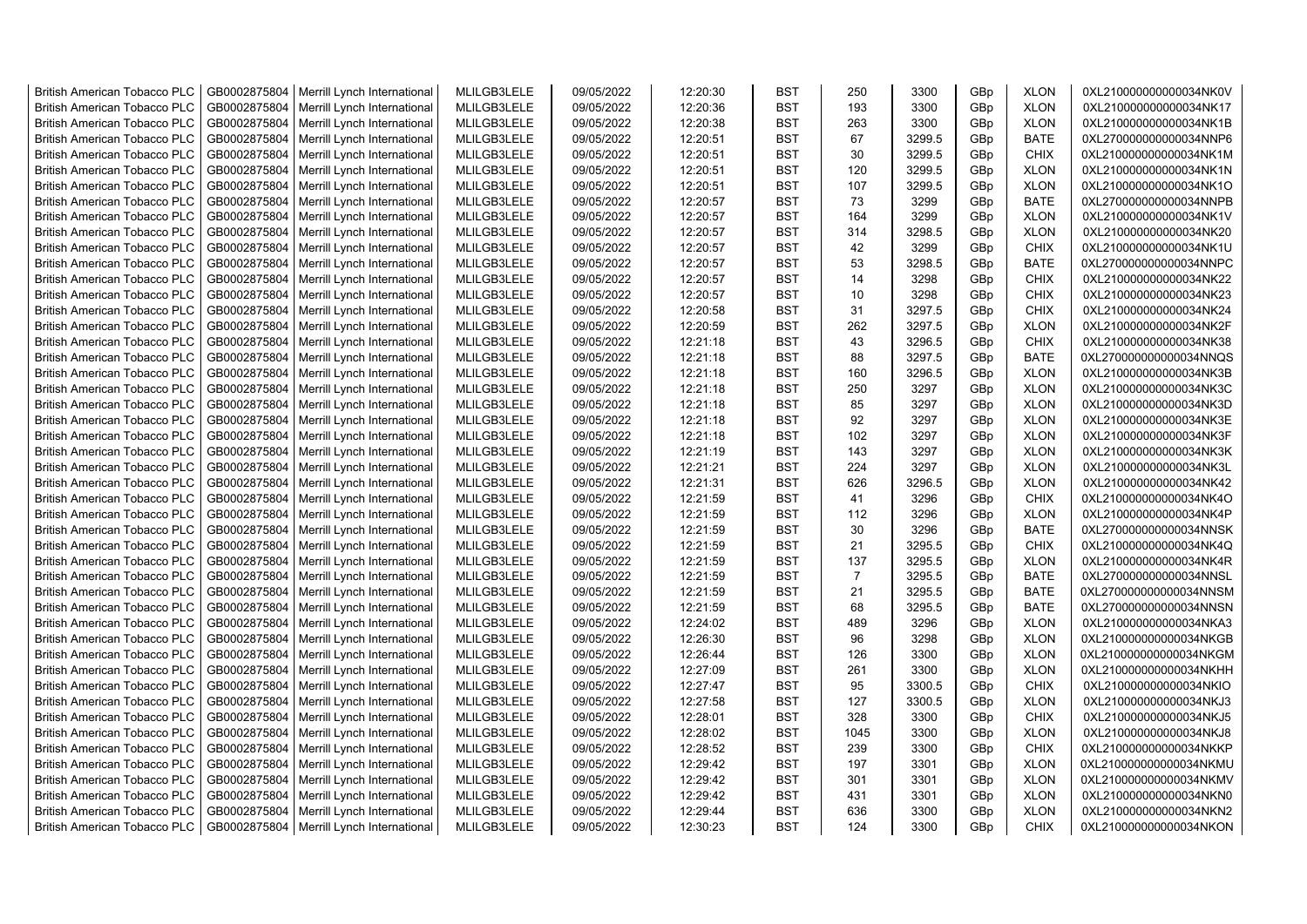| <b>British American Tobacco PLC</b> | GB0002875804 | Merrill Lynch International | MLILGB3LELE | 09/05/2022 | 12:30:23 | <b>BST</b> | 64             | 3300   | GBp | <b>BATE</b> | 0XL270000000000034NOJ3 |
|-------------------------------------|--------------|-----------------------------|-------------|------------|----------|------------|----------------|--------|-----|-------------|------------------------|
| <b>British American Tobacco PLC</b> | GB0002875804 | Merrill Lynch International | MLILGB3LELE | 09/05/2022 | 12:30:23 | <b>BST</b> | 299            | 3300   | GBp | <b>XLON</b> | 0XL210000000000034NKOO |
| <b>British American Tobacco PLC</b> | GB0002875804 | Merrill Lynch International | MLILGB3LELE | 09/05/2022 | 12:31:29 | <b>BST</b> | 247            | 3304.5 | GBp | <b>CHIX</b> | 0XL210000000000034NKQS |
| <b>British American Tobacco PLC</b> | GB0002875804 | Merrill Lynch International | MLILGB3LELE | 09/05/2022 | 12:32:07 | <b>BST</b> | 146            | 3305   | GBp | <b>CHIX</b> | 0XL210000000000034NKRJ |
| <b>British American Tobacco PLC</b> | GB0002875804 | Merrill Lynch International | MLILGB3LELE | 09/05/2022 | 12:35:35 | <b>BST</b> | 151            | 3309   | GBp | <b>BATE</b> | 0XL270000000000034NP09 |
| <b>British American Tobacco PLC</b> | GB0002875804 | Merrill Lynch International | MLILGB3LELE | 09/05/2022 | 12:35:35 | <b>BST</b> | 51             | 3309   | GBp | <b>BATE</b> | 0XL270000000000034NP0A |
| <b>British American Tobacco PLC</b> | GB0002875804 | Merrill Lynch International | MLILGB3LELE | 09/05/2022 | 12:35:48 | <b>BST</b> | 159            | 3309   | GBp | <b>BATE</b> | 0XL270000000000034NP0J |
| <b>British American Tobacco PLC</b> | GB0002875804 | Merrill Lynch International | MLILGB3LELE | 09/05/2022 | 12:35:48 | <b>BST</b> | 51             | 3309   | GBp | <b>BATE</b> | 0XL270000000000034NP0K |
| <b>British American Tobacco PLC</b> | GB0002875804 | Merrill Lynch International | MLILGB3LELE | 09/05/2022 | 12:36:02 | BST        | 139            | 3308   | GBp | <b>CHIX</b> | 0XL210000000000034NL49 |
| <b>British American Tobacco PLC</b> | GB0002875804 | Merrill Lynch International | MLILGB3LELE | 09/05/2022 | 12:36:02 | <b>BST</b> | 43             | 3308   | GBp | <b>CHIX</b> | 0XL210000000000034NL4A |
| British American Tobacco PLC        | GB0002875804 | Merrill Lynch International | MLILGB3LELE | 09/05/2022 | 12:36:02 | <b>BST</b> | $\overline{7}$ | 3307.5 | GBp | <b>BATE</b> | 0XL270000000000034NP1F |
| <b>British American Tobacco PLC</b> | GB0002875804 | Merrill Lynch International | MLILGB3LELE | 09/05/2022 | 12:36:02 | <b>BST</b> | 1231           | 3308   | GBp | <b>XLON</b> | 0XL210000000000034NL4B |
| <b>British American Tobacco PLC</b> | GB0002875804 | Merrill Lynch International | MLILGB3LELE | 09/05/2022 | 12:36:02 | <b>BST</b> | 1283           | 3308   | GBp | <b>XLON</b> | 0XL210000000000034NL4C |
| <b>British American Tobacco PLC</b> | GB0002875804 | Merrill Lynch International | MLILGB3LELE | 09/05/2022 | 12:36:02 | <b>BST</b> | 200            | 3308   | GBp | <b>XLON</b> | 0XL210000000000034NL4D |
| <b>British American Tobacco PLC</b> | GB0002875804 | Merrill Lynch International | MLILGB3LELE | 09/05/2022 | 12:36:02 | <b>BST</b> | 250            | 3308   | GBp | <b>XLON</b> | 0XL210000000000034NL4E |
| <b>British American Tobacco PLC</b> | GB0002875804 | Merrill Lynch International | MLILGB3LELE | 09/05/2022 | 12:36:02 | <b>BST</b> | 473            | 3308   | GBp | <b>XLON</b> | 0XL210000000000034NL4F |
| <b>British American Tobacco PLC</b> | GB0002875804 | Merrill Lynch International | MLILGB3LELE | 09/05/2022 | 12:36:02 | <b>BST</b> | 411            | 3308   | GBp | <b>XLON</b> | 0XL210000000000034NL4G |
| <b>British American Tobacco PLC</b> | GB0002875804 | Merrill Lynch International | MLILGB3LELE | 09/05/2022 | 12:37:14 | <b>BST</b> | 170            | 3310   | GBp | <b>XLON</b> | 0XL210000000000034NL85 |
| <b>British American Tobacco PLC</b> | GB0002875804 | Merrill Lynch International | MLILGB3LELE | 09/05/2022 | 12:37:16 | <b>BST</b> | 134            | 3309.5 | GBp | <b>BATE</b> | 0XL270000000000034NP53 |
| <b>British American Tobacco PLC</b> | GB0002875804 | Merrill Lynch International | MLILGB3LELE | 09/05/2022 | 12:37:23 | <b>BST</b> | 394            | 3309   | GBp | <b>CHIX</b> | 0XL210000000000034NL8M |
| <b>British American Tobacco PLC</b> | GB0002875804 | Merrill Lynch International | MLILGB3LELE | 09/05/2022 | 12:37:23 | <b>BST</b> | 216            | 3309   | GBp | <b>XLON</b> | 0XL210000000000034NL8N |
| <b>British American Tobacco PLC</b> | GB0002875804 | Merrill Lynch International | MLILGB3LELE | 09/05/2022 | 12:37:23 | <b>BST</b> | 32             | 3309   | GBp | <b>XLON</b> | 0XL210000000000034NL8O |
| <b>British American Tobacco PLC</b> | GB0002875804 | Merrill Lynch International | MLILGB3LELE | 09/05/2022 | 12:37:25 | <b>BST</b> | 250            | 3309   | GBp | <b>XLON</b> | 0XL210000000000034NL8P |
| <b>British American Tobacco PLC</b> | GB0002875804 | Merrill Lynch International | MLILGB3LELE | 09/05/2022 | 12:37:25 | BST        | 130            | 3308.5 | GBp | <b>CHIX</b> | 0XL210000000000034NL8Q |
| <b>British American Tobacco PLC</b> | GB0002875804 | Merrill Lynch International | MLILGB3LELE | 09/05/2022 | 12:38:27 | <b>BST</b> | 221            | 3308   | GBp | <b>BATE</b> | 0XL270000000000034NP7U |
| <b>British American Tobacco PLC</b> | GB0002875804 | Merrill Lynch International | MLILGB3LELE | 09/05/2022 | 12:38:27 | <b>BST</b> | 532            | 3308   | GBp | <b>XLON</b> | 0XL210000000000034NLB2 |
| <b>British American Tobacco PLC</b> | GB0002875804 | Merrill Lynch International | MLILGB3LELE | 09/05/2022 | 12:38:27 | <b>BST</b> | 562            | 3308   | GBp | <b>XLON</b> | 0XL210000000000034NLB3 |
| British American Tobacco PLC        | GB0002875804 | Merrill Lynch International | MLILGB3LELE | 09/05/2022 | 12:38:27 | <b>BST</b> | 129            | 3308   | GBp | <b>XLON</b> | 0XL210000000000034NLB4 |
| <b>British American Tobacco PLC</b> | GB0002875804 | Merrill Lynch International | MLILGB3LELE | 09/05/2022 | 12:38:59 | <b>BST</b> | 81             | 3308   | GBp | <b>BATE</b> | 0XL270000000000034NP96 |
| <b>British American Tobacco PLC</b> | GB0002875804 | Merrill Lynch International | MLILGB3LELE | 09/05/2022 | 12:38:59 | <b>BST</b> | 271            | 3308.5 | GBp | <b>CHIX</b> | 0XL210000000000034NLC4 |
| <b>British American Tobacco PLC</b> | GB0002875804 | Merrill Lynch International | MLILGB3LELE | 09/05/2022 | 12:39:01 | <b>BST</b> | 501            | 3308   | GBp | <b>XLON</b> | 0XL210000000000034NLC9 |
| <b>British American Tobacco PLC</b> | GB0002875804 | Merrill Lynch International | MLILGB3LELE | 09/05/2022 | 12:39:03 | <b>BST</b> | 210            | 3307.5 | GBp | <b>BATE</b> | 0XL270000000000034NP9D |
| <b>British American Tobacco PLC</b> | GB0002875804 | Merrill Lynch International | MLILGB3LELE | 09/05/2022 | 12:39:03 | <b>BST</b> | 48             | 3307.5 | GBp | <b>CHIX</b> | 0XL210000000000034NLCC |
| <b>British American Tobacco PLC</b> | GB0002875804 | Merrill Lynch International | MLILGB3LELE | 09/05/2022 | 12:39:03 | <b>BST</b> | 281            | 3307.5 | GBp | <b>XLON</b> | 0XL210000000000034NLCD |
| <b>British American Tobacco PLC</b> | GB0002875804 | Merrill Lynch International | MLILGB3LELE | 09/05/2022 | 12:39:44 | <b>BST</b> | 157            | 3308   | GBp | <b>XLON</b> | 0XL210000000000034NLDL |
| <b>British American Tobacco PLC</b> | GB0002875804 | Merrill Lynch International | MLILGB3LELE | 09/05/2022 | 12:39:44 | <b>BST</b> | 159            | 3308   | GBp | <b>XLON</b> | 0XL210000000000034NLDM |
| <b>British American Tobacco PLC</b> | GB0002875804 | Merrill Lynch International | MLILGB3LELE | 09/05/2022 | 12:40:07 | <b>BST</b> | 250            | 3308.5 | GBp | <b>XLON</b> | 0XL210000000000034NLE8 |
| <b>British American Tobacco PLC</b> | GB0002875804 | Merrill Lynch International | MLILGB3LELE | 09/05/2022 | 12:40:07 | <b>BST</b> | 81             | 3308.5 | GBp | <b>XLON</b> | 0XL210000000000034NLEB |
| <b>British American Tobacco PLC</b> | GB0002875804 | Merrill Lynch International | MLILGB3LELE | 09/05/2022 | 12:40:07 | <b>BST</b> | 159            | 3308.5 | GBp | <b>XLON</b> | 0XL210000000000034NLE9 |
| <b>British American Tobacco PLC</b> | GB0002875804 | Merrill Lynch International | MLILGB3LELE | 09/05/2022 | 12:40:07 | <b>BST</b> | 157            | 3308.5 | GBp | <b>XLON</b> | 0XL210000000000034NLEA |
| <b>British American Tobacco PLC</b> | GB0002875804 | Merrill Lynch International | MLILGB3LELE | 09/05/2022 | 12:40:43 | <b>BST</b> | 276            | 3308.5 | GBp | <b>XLON</b> | 0XL210000000000034NLFA |
| <b>British American Tobacco PLC</b> | GB0002875804 | Merrill Lynch International | MLILGB3LELE | 09/05/2022 | 12:40:43 | <b>BST</b> | 144            | 3308.5 | GBp | <b>CHIX</b> | 0XL210000000000034NLFB |
| <b>British American Tobacco PLC</b> | GB0002875804 | Merrill Lynch International | MLILGB3LELE | 09/05/2022 | 12:40:43 | <b>BST</b> | 139            | 3308   | GBp | <b>BATE</b> | 0XL270000000000034NPCJ |
| British American Tobacco PLC        | GB0002875804 | Merrill Lynch International | MLILGB3LELE | 09/05/2022 | 12:41:14 | <b>BST</b> | 250            | 3308.5 | GBp | <b>XLON</b> | 0XL210000000000034NLFT |
| <b>British American Tobacco PLC</b> | GB0002875804 | Merrill Lynch International | MLILGB3LELE | 09/05/2022 | 12:41:14 | <b>BST</b> | 143            | 3307.5 | GBp | <b>CHIX</b> | 0XL210000000000034NLFU |
| <b>British American Tobacco PLC</b> | GB0002875804 | Merrill Lynch International | MLILGB3LELE | 09/05/2022 | 12:41:14 | <b>BST</b> | 365            | 3307.5 | GBp | <b>XLON</b> | 0XL210000000000034NLFV |
| <b>British American Tobacco PLC</b> | GB0002875804 | Merrill Lynch International | MLILGB3LELE | 09/05/2022 | 12:41:57 | <b>BST</b> | 55             | 3307   | GBp | <b>BATE</b> | 0XL270000000000034NPG3 |
| <b>British American Tobacco PLC</b> | GB0002875804 | Merrill Lynch International | MLILGB3LELE | 09/05/2022 | 12:41:57 | <b>BST</b> | 11             | 3307   | GBp | <b>CHIX</b> | 0XL210000000000034NLHG |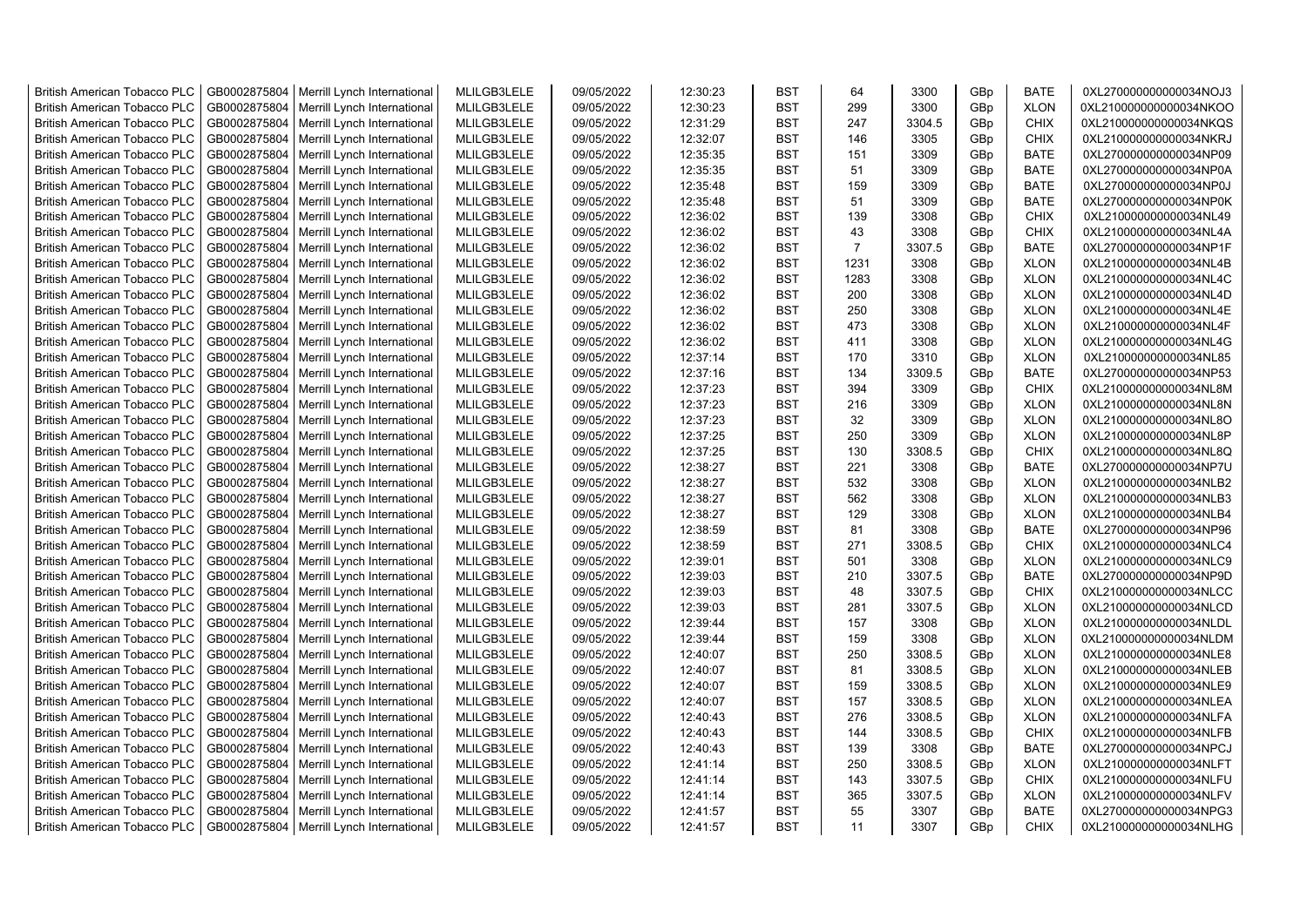| <b>British American Tobacco PLC</b> | GB0002875804 | Merrill Lynch International                | MLILGB3LELE | 09/05/2022 | 12:41:57 | <b>BST</b> | 10             | 3307   | GBp | <b>XLON</b> | 0XL210000000000034NLHH |
|-------------------------------------|--------------|--------------------------------------------|-------------|------------|----------|------------|----------------|--------|-----|-------------|------------------------|
| <b>British American Tobacco PLC</b> | GB0002875804 | Merrill Lynch International                | MLILGB3LELE | 09/05/2022 | 12:41:57 | <b>BST</b> | 175            | 3307   | GBp | <b>XLON</b> | 0XL210000000000034NLHI |
| <b>British American Tobacco PLC</b> | GB0002875804 | Merrill Lynch International                | MLILGB3LELE | 09/05/2022 | 12:41:57 | <b>BST</b> | 199            | 3307   | GBp | <b>CHIX</b> | 0XL210000000000034NLHJ |
| <b>British American Tobacco PLC</b> | GB0002875804 | Merrill Lynch International                | MLILGB3LELE | 09/05/2022 | 12:41:57 | <b>BST</b> | 86             | 3307   | GBp | <b>XLON</b> | 0XL210000000000034NLHK |
| <b>British American Tobacco PLC</b> | GB0002875804 | Merrill Lynch International                | MLILGB3LELE | 09/05/2022 | 12:42:55 | <b>BST</b> | 13             | 3306.5 | GBp | <b>BATE</b> | 0XL270000000000034NPJJ |
| <b>British American Tobacco PLC</b> | GB0002875804 | Merrill Lynch International                | MLILGB3LELE | 09/05/2022 | 12:42:55 | <b>BST</b> | $\overline{7}$ | 3306.5 | GBp | <b>BATE</b> | 0XL270000000000034NPJK |
| <b>British American Tobacco PLC</b> | GB0002875804 | Merrill Lynch International                | MLILGB3LELE | 09/05/2022 | 12:42:55 | <b>BST</b> | 28             | 3306.5 | GBp | <b>BATE</b> | 0XL270000000000034NPJL |
| <b>British American Tobacco PLC</b> | GB0002875804 | Merrill Lynch International                | MLILGB3LELE | 09/05/2022 | 12:42:55 | BST        | 105            | 3306.5 | GBp | <b>BATE</b> | 0XL270000000000034NPJM |
| <b>British American Tobacco PLC</b> | GB0002875804 | Merrill Lynch International                | MLILGB3LELE | 09/05/2022 | 12:42:55 | <b>BST</b> | 460            | 3307   | GBp | <b>XLON</b> | 0XL210000000000034NLL0 |
| <b>British American Tobacco PLC</b> | GB0002875804 | Merrill Lynch International                | MLILGB3LELE | 09/05/2022 | 12:42:55 | <b>BST</b> | 47             | 3306.5 | GBp | <b>BATE</b> | 0XL270000000000034NPJN |
| <b>British American Tobacco PLC</b> | GB0002875804 | Merrill Lynch International                | MLILGB3LELE | 09/05/2022 | 12:42:55 | <b>BST</b> | 159            | 3307   | GBp | <b>XLON</b> | 0XL210000000000034NLL1 |
| <b>British American Tobacco PLC</b> | GB0002875804 | Merrill Lynch International                | MLILGB3LELE | 09/05/2022 | 12:42:55 | <b>BST</b> | 154            | 3306.5 | GBp | <b>BATE</b> | 0XL270000000000034NPJO |
| <b>British American Tobacco PLC</b> | GB0002875804 | Merrill Lynch International                | MLILGB3LELE | 09/05/2022 | 12:42:55 | <b>BST</b> | 157            | 3307   | GBp | <b>XLON</b> | 0XL210000000000034NLL2 |
| <b>British American Tobacco PLC</b> | GB0002875804 | Merrill Lynch International                | MLILGB3LELE | 09/05/2022 | 12:42:55 | <b>BST</b> | 45             | 3306.5 | GBp | <b>XLON</b> | 0XL210000000000034NLL3 |
| <b>British American Tobacco PLC</b> | GB0002875804 | Merrill Lynch International                | MLILGB3LELE | 09/05/2022 | 12:42:55 | <b>BST</b> | 148            | 3306.5 | GBp | <b>CHIX</b> | 0XL210000000000034NLL4 |
| <b>British American Tobacco PLC</b> | GB0002875804 | Merrill Lynch International                | MLILGB3LELE | 09/05/2022 | 12:42:55 | <b>BST</b> | 299            | 3306.5 | GBp | <b>XLON</b> | 0XL210000000000034NLL5 |
| <b>British American Tobacco PLC</b> | GB0002875804 | Merrill Lynch International                | MLILGB3LELE | 09/05/2022 | 12:42:55 | <b>BST</b> | 135            | 3306   | GBp | <b>XLON</b> | 0XL210000000000034NLL6 |
| <b>British American Tobacco PLC</b> | GB0002875804 | Merrill Lynch International                | MLILGB3LELE | 09/05/2022 | 12:42:55 | <b>BST</b> | 76             | 3306   | GBp | <b>CHIX</b> | 0XL210000000000034NLL7 |
| <b>British American Tobacco PLC</b> | GB0002875804 | Merrill Lynch International                | MLILGB3LELE | 09/05/2022 | 12:42:55 | <b>BST</b> | 23             | 3306   | GBp | <b>CHIX</b> | 0XL210000000000034NLL8 |
| <b>British American Tobacco PLC</b> | GB0002875804 | Merrill Lynch International                | MLILGB3LELE | 09/05/2022 | 12:42:55 | <b>BST</b> | 21             | 3306   | GBp | <b>CHIX</b> | 0XL210000000000034NLLA |
| <b>British American Tobacco PLC</b> | GB0002875804 | Merrill Lynch International                | MLILGB3LELE | 09/05/2022 | 12:42:55 | <b>BST</b> | 34             | 3306   | GBp | <b>CHIX</b> | 0XL210000000000034NLL9 |
| <b>British American Tobacco PLC</b> | GB0002875804 | Merrill Lynch International                | MLILGB3LELE | 09/05/2022 | 12:43:05 | <b>BST</b> | 78             | 3305.5 | GBp | <b>CHIX</b> | 0XL210000000000034NLM0 |
| <b>British American Tobacco PLC</b> | GB0002875804 | Merrill Lynch International                | MLILGB3LELE | 09/05/2022 | 12:43:05 | <b>BST</b> | 147            | 3305.5 | GBp | <b>XLON</b> | 0XL210000000000034NLM1 |
| <b>British American Tobacco PLC</b> | GB0002875804 | Merrill Lynch International                | MLILGB3LELE | 09/05/2022 | 12:43:05 | BST        | 69             | 3305.5 | GBp | <b>BATE</b> | 0XL270000000000034NPKE |
| <b>British American Tobacco PLC</b> | GB0002875804 | Merrill Lynch International                | MLILGB3LELE | 09/05/2022 | 12:43:05 | <b>BST</b> | 64             | 3305   | GBp | <b>CHIX</b> | 0XL210000000000034NLM2 |
| <b>British American Tobacco PLC</b> | GB0002875804 | Merrill Lynch International                | MLILGB3LELE | 09/05/2022 | 12:43:05 | <b>BST</b> | 251            | 3305   | GBp | <b>XLON</b> | 0XL210000000000034NLM3 |
| British American Tobacco PLC        | GB0002875804 | Merrill Lynch International                | MLILGB3LELE | 09/05/2022 | 12:43:27 | <b>BST</b> | 70             | 3304.5 | GBp | <b>CHIX</b> | 0XL210000000000034NLN3 |
| British American Tobacco PLC        | GB0002875804 | Merrill Lynch International                | MLILGB3LELE | 09/05/2022 | 12:43:27 | <b>BST</b> | 34             | 3305   | GBp | <b>BATE</b> | 0XL270000000000034NPKV |
| <b>British American Tobacco PLC</b> | GB0002875804 | Merrill Lynch International                | MLILGB3LELE | 09/05/2022 | 12:43:56 | <b>BST</b> | 47             | 3305.5 | GBp | <b>CHIX</b> | 0XL210000000000034NLOE |
| <b>British American Tobacco PLC</b> | GB0002875804 | Merrill Lynch International                | MLILGB3LELE | 09/05/2022 | 12:43:56 | <b>BST</b> | 24             | 3305.5 | GBp | <b>XLON</b> | 0XL210000000000034NLOG |
| <b>British American Tobacco PLC</b> | GB0002875804 | Merrill Lynch International                | MLILGB3LELE | 09/05/2022 | 12:43:56 | <b>BST</b> | 23             | 3305.5 | GBp | <b>XLON</b> | 0XL210000000000034NLOF |
| <b>British American Tobacco PLC</b> | GB0002875804 | Merrill Lynch International                | MLILGB3LELE | 09/05/2022 | 12:43:56 | <b>BST</b> | 13             | 3305.5 | GBp | <b>XLON</b> | 0XL210000000000034NLOH |
| <b>British American Tobacco PLC</b> | GB0002875804 | Merrill Lynch International                | MLILGB3LELE | 09/05/2022 | 12:43:56 | <b>BST</b> | 104            | 3305.5 | GBp | <b>XLON</b> | 0XL210000000000034NLOI |
| <b>British American Tobacco PLC</b> | GB0002875804 | Merrill Lynch International                | MLILGB3LELE | 09/05/2022 | 12:43:56 | <b>BST</b> | 3              | 3305.5 | GBp | <b>XLON</b> | 0XL210000000000034NLOJ |
| <b>British American Tobacco PLC</b> | GB0002875804 | Merrill Lynch International                | MLILGB3LELE | 09/05/2022 | 12:44:02 | <b>BST</b> | 107            | 3305   | GBp | <b>XLON</b> | 0XL210000000000034NLP2 |
| <b>British American Tobacco PLC</b> | GB0002875804 | Merrill Lynch International                | MLILGB3LELE | 09/05/2022 | 12:44:04 | <b>BST</b> | $\mathbf{1}$   | 3305   | GBp | <b>XLON</b> | 0XL210000000000034NLP4 |
| <b>British American Tobacco PLC</b> | GB0002875804 | Merrill Lynch International                | MLILGB3LELE | 09/05/2022 | 12:44:04 | <b>BST</b> | 12             | 3304.5 | GBp | <b>BATE</b> | 0XL270000000000034NPNC |
| <b>British American Tobacco PLC</b> | GB0002875804 | Merrill Lynch International                | MLILGB3LELE | 09/05/2022 | 12:44:04 | <b>BST</b> | 114            | 3304.5 | GBp | <b>XLON</b> | 0XL210000000000034NLP8 |
| <b>British American Tobacco PLC</b> | GB0002875804 | Merrill Lynch International                | MLILGB3LELE | 09/05/2022 | 12:44:16 | <b>BST</b> | 12             | 3306   | GBp | <b>BATE</b> | 0XL270000000000034NPOR |
| <b>British American Tobacco PLC</b> | GB0002875804 | Merrill Lynch International                | MLILGB3LELE | 09/05/2022 | 12:44:25 | <b>BST</b> | 195            | 3305.5 | GBp | <b>XLON</b> | 0XL210000000000034NLR4 |
| <b>British American Tobacco PLC</b> | GB0002875804 | Merrill Lynch International                | MLILGB3LELE | 09/05/2022 | 12:44:25 | <b>BST</b> | 28             | 3305   | GBp | <b>BATE</b> | 0XL270000000000034NPP1 |
| <b>British American Tobacco PLC</b> | GB0002875804 | Merrill Lynch International                | MLILGB3LELE | 09/05/2022 | 12:44:25 | <b>BST</b> | 53             | 3305.5 | GBp | <b>CHIX</b> | 0XL210000000000034NLR5 |
| <b>British American Tobacco PLC</b> | GB0002875804 | Merrill Lynch International                | MLILGB3LELE | 09/05/2022 | 12:44:25 | <b>BST</b> | 191            | 3305   | GBp | <b>XLON</b> | 0XL210000000000034NLR6 |
| <b>British American Tobacco PLC</b> | GB0002875804 | Merrill Lynch International                | MLILGB3LELE | 09/05/2022 | 12:44:37 | <b>BST</b> | 19             | 3304.5 | GBp | <b>BATE</b> | 0XL270000000000034NPP9 |
| <b>British American Tobacco PLC</b> | GB0002875804 | Merrill Lynch International                | MLILGB3LELE | 09/05/2022 | 12:44:37 | <b>BST</b> | 132            | 3304.5 | GBp | <b>XLON</b> | 0XL210000000000034NLRJ |
| <b>British American Tobacco PLC</b> | GB0002875804 | Merrill Lynch International                | MLILGB3LELE | 09/05/2022 | 12:44:45 | <b>BST</b> | 254            | 3304   | GBp | <b>XLON</b> | 0XL210000000000034NLRU |
| <b>British American Tobacco PLC</b> | GB0002875804 | Merrill Lynch International                | MLILGB3LELE | 09/05/2022 | 12:44:45 | <b>BST</b> | 9              | 3304   | GBp | <b>BATE</b> | 0XL270000000000034NPPO |
| <b>British American Tobacco PLC</b> |              | GB0002875804   Merrill Lynch International | MLILGB3LELE | 09/05/2022 | 12:44:45 | <b>BST</b> | 12             | 3304   | GBp | <b>BATE</b> | 0XL270000000000034NPPP |
|                                     |              |                                            |             |            |          |            |                |        |     |             |                        |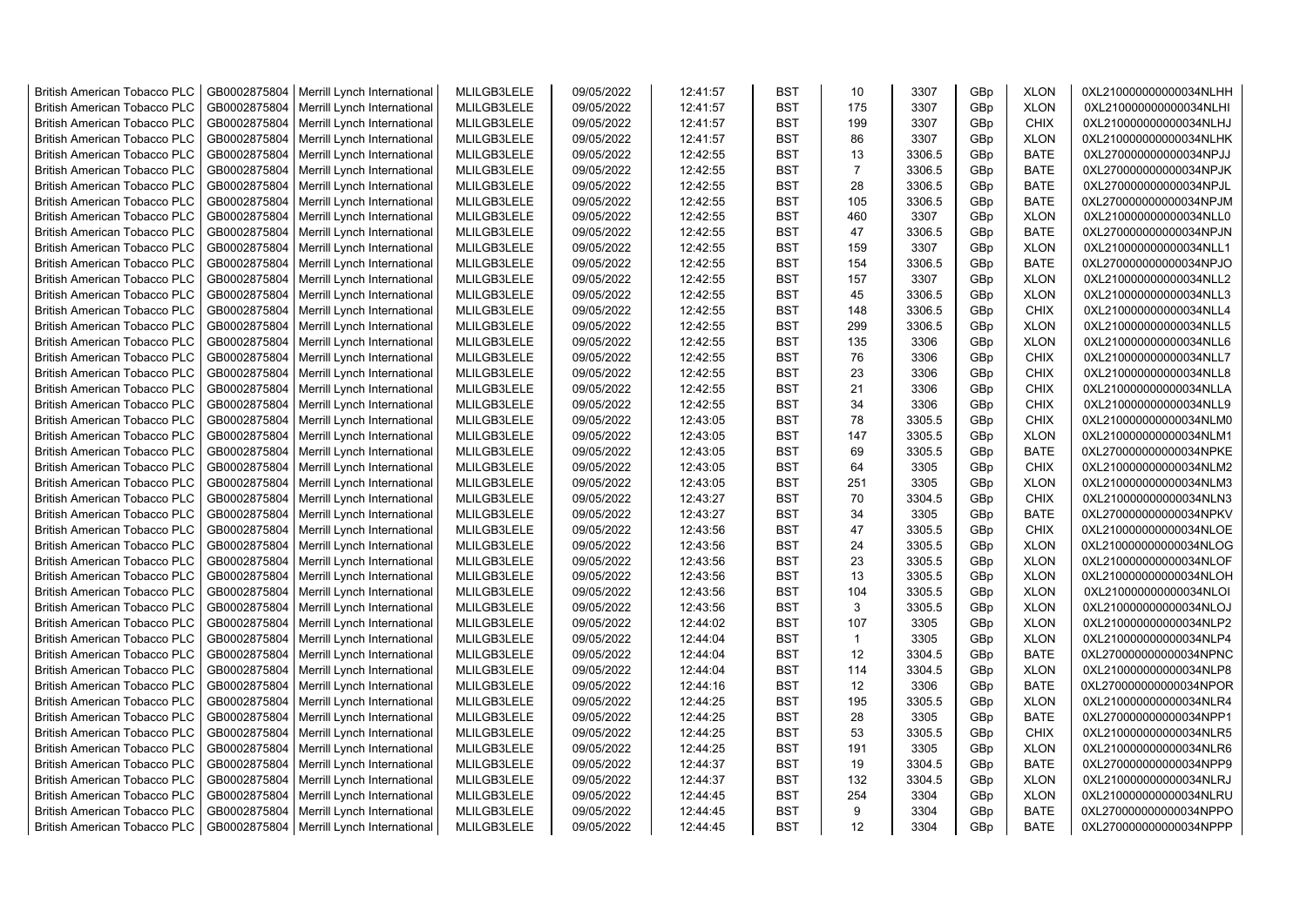| <b>British American Tobacco PLC</b> | GB0002875804 | Merrill Lynch International | MLILGB3LELE | 09/05/2022 | 12:44:45 | <b>BST</b> | 72   | 3304   | GBp             | <b>CHIX</b> | 0XL210000000000034NLRV |
|-------------------------------------|--------------|-----------------------------|-------------|------------|----------|------------|------|--------|-----------------|-------------|------------------------|
| <b>British American Tobacco PLC</b> | GB0002875804 | Merrill Lynch International | MLILGB3LELE | 09/05/2022 | 12:44:45 | <b>BST</b> | 14   | 3304   | GBp             | <b>BATE</b> | 0XL270000000000034NPPQ |
| <b>British American Tobacco PLC</b> | GB0002875804 | Merrill Lynch International | MLILGB3LELE | 09/05/2022 | 12:45:07 | <b>BST</b> | 16   | 3303.5 | GBp             | <b>CHIX</b> | 0XL210000000000034NLSQ |
| <b>British American Tobacco PLC</b> | GB0002875804 | Merrill Lynch International | MLILGB3LELE | 09/05/2022 | 12:45:07 | <b>BST</b> | 132  | 3303   | GBp             | <b>XLON</b> | 0XL210000000000034NLSS |
| <b>British American Tobacco PLC</b> | GB0002875804 | Merrill Lynch International | MLILGB3LELE | 09/05/2022 | 12:46:06 | <b>BST</b> | 16   | 3303   | GBp             | <b>BATE</b> | 0XL270000000000034NPTI |
| <b>British American Tobacco PLC</b> | GB0002875804 | Merrill Lynch International | MLILGB3LELE | 09/05/2022 | 12:46:06 | <b>BST</b> | 75   | 3303   | GBp             | <b>CHIX</b> | 0XL210000000000034NLUL |
| <b>British American Tobacco PLC</b> | GB0002875804 | Merrill Lynch International | MLILGB3LELE | 09/05/2022 | 12:46:06 | <b>BST</b> | 54   | 3302.5 | GBp             | <b>CHIX</b> | 0XL210000000000034NLUM |
| <b>British American Tobacco PLC</b> | GB0002875804 | Merrill Lynch International | MLILGB3LELE | 09/05/2022 | 12:46:06 | <b>BST</b> | 267  | 3303   | GBp             | <b>XLON</b> | 0XL210000000000034NLUN |
| <b>British American Tobacco PLC</b> | GB0002875804 | Merrill Lynch International | MLILGB3LELE | 09/05/2022 | 12:46:06 | <b>BST</b> | 14   | 3302.5 | GBp             | <b>BATE</b> | 0XL270000000000034NPTJ |
| <b>British American Tobacco PLC</b> | GB0002875804 | Merrill Lynch International | MLILGB3LELE | 09/05/2022 | 12:46:06 | <b>BST</b> | 62   | 3302.5 | GBp             | <b>XLON</b> | 0XL210000000000034NLUO |
| British American Tobacco PLC        | GB0002875804 | Merrill Lynch International | MLILGB3LELE | 09/05/2022 | 12:46:06 | <b>BST</b> | 141  | 3302.5 | GBp             | <b>XLON</b> | 0XL210000000000034NLUP |
| <b>British American Tobacco PLC</b> | GB0002875804 | Merrill Lynch International | MLILGB3LELE | 09/05/2022 | 12:46:06 | <b>BST</b> | 217  | 3302   | GBp             | <b>XLON</b> | 0XL210000000000034NLUQ |
| <b>British American Tobacco PLC</b> | GB0002875804 | Merrill Lynch International | MLILGB3LELE | 09/05/2022 | 12:46:11 | <b>BST</b> | 152  | 3301.5 | GBp             | <b>XLON</b> | 0XL210000000000034NLVB |
| <b>British American Tobacco PLC</b> | GB0002875804 | Merrill Lynch International | MLILGB3LELE | 09/05/2022 | 12:46:31 | <b>BST</b> | 6    | 3301.5 | GBp             | <b>XLON</b> | 0XL210000000000034NM0K |
| <b>British American Tobacco PLC</b> | GB0002875804 | Merrill Lynch International | MLILGB3LELE | 09/05/2022 | 12:46:31 | <b>BST</b> | 66   | 3301.5 | GBp             | <b>CHIX</b> | 0XL210000000000034NM0L |
| <b>British American Tobacco PLC</b> | GB0002875804 | Merrill Lynch International | MLILGB3LELE | 09/05/2022 | 12:47:07 | <b>BST</b> | 326  | 3303.5 | GBp             | <b>XLON</b> | 0XL210000000000034NM1T |
| <b>British American Tobacco PLC</b> | GB0002875804 | Merrill Lynch International | MLILGB3LELE | 09/05/2022 | 12:47:07 | <b>BST</b> | 15   | 3303   | GBp             | <b>CHIX</b> | 0XL210000000000034NM1V |
| <b>British American Tobacco PLC</b> | GB0002875804 | Merrill Lynch International | MLILGB3LELE | 09/05/2022 | 12:47:07 | <b>BST</b> | 57   | 3303   | GBp             | <b>CHIX</b> | 0XL210000000000034NM20 |
| <b>British American Tobacco PLC</b> | GB0002875804 | Merrill Lynch International | MLILGB3LELE | 09/05/2022 | 12:47:09 | <b>BST</b> | 76   | 3303   | GBp             | <b>CHIX</b> | 0XL210000000000034NM26 |
| <b>British American Tobacco PLC</b> | GB0002875804 | Merrill Lynch International | MLILGB3LELE | 09/05/2022 | 12:47:09 | <b>BST</b> | 221  | 3302.5 | GBp             | <b>XLON</b> | 0XL210000000000034NM27 |
| <b>British American Tobacco PLC</b> | GB0002875804 | Merrill Lynch International | MLILGB3LELE | 09/05/2022 | 12:48:58 | <b>BST</b> | 105  | 3304.5 | GBp             | <b>CHIX</b> | 0XL210000000000034NM5J |
| <b>British American Tobacco PLC</b> | GB0002875804 | Merrill Lynch International | MLILGB3LELE | 09/05/2022 | 12:48:58 | <b>BST</b> | 61   | 3304.5 | GBp             | <b>BATE</b> | 0XL270000000000034NQ4K |
| <b>British American Tobacco PLC</b> | GB0002875804 | Merrill Lynch International | MLILGB3LELE | 09/05/2022 | 12:49:08 | <b>BST</b> | 12   | 3304.5 | GBp             | <b>CHIX</b> | 0XL210000000000034NM5U |
| <b>British American Tobacco PLC</b> | GB0002875804 | Merrill Lynch International | MLILGB3LELE | 09/05/2022 | 12:49:08 | <b>BST</b> | 115  | 3304.5 | GBp             | <b>CHIX</b> | 0XL210000000000034NM5V |
| <b>British American Tobacco PLC</b> | GB0002875804 | Merrill Lynch International | MLILGB3LELE | 09/05/2022 | 12:49:35 | <b>BST</b> | 12   | 3304   | GBp             | <b>XLON</b> | 0XL210000000000034NM6N |
| British American Tobacco PLC        | GB0002875804 | Merrill Lynch International | MLILGB3LELE | 09/05/2022 | 12:49:35 | <b>BST</b> | 16   | 3304   | GBp             | <b>CHIX</b> | 0XL210000000000034NM6O |
| British American Tobacco PLC        | GB0002875804 | Merrill Lynch International | MLILGB3LELE | 09/05/2022 | 12:49:35 | <b>BST</b> | 14   | 3304   | GBp             | <b>XLON</b> | 0XL210000000000034NM6P |
| British American Tobacco PLC        | GB0002875804 | Merrill Lynch International | MLILGB3LELE | 09/05/2022 | 12:49:35 | <b>BST</b> | 1222 | 3304   | GBp             | <b>XLON</b> | 0XL210000000000034NM6Q |
| <b>British American Tobacco PLC</b> | GB0002875804 | Merrill Lynch International | MLILGB3LELE | 09/05/2022 | 12:49:45 | <b>BST</b> | 313  | 3304   | GBp             | <b>XLON</b> | 0XL210000000000034NM71 |
| <b>British American Tobacco PLC</b> | GB0002875804 | Merrill Lynch International | MLILGB3LELE | 09/05/2022 | 12:49:45 | <b>BST</b> | 600  | 3304   | GBp             | <b>XLON</b> | 0XL210000000000034NM72 |
| <b>British American Tobacco PLC</b> | GB0002875804 | Merrill Lynch International | MLILGB3LELE | 09/05/2022 | 12:49:45 | <b>BST</b> | 70   | 3303.5 | GBp             | <b>CHIX</b> | 0XL210000000000034NM73 |
| <b>British American Tobacco PLC</b> | GB0002875804 | Merrill Lynch International | MLILGB3LELE | 09/05/2022 | 12:49:45 | <b>BST</b> | 19   | 3303.5 | GBp             | <b>CHIX</b> | 0XL210000000000034NM74 |
| <b>British American Tobacco PLC</b> | GB0002875804 | Merrill Lynch International | MLILGB3LELE | 09/05/2022 | 12:49:45 | <b>BST</b> | 47   | 3304   | GBp             | <b>XLON</b> | 0XL210000000000034NM75 |
| <b>British American Tobacco PLC</b> | GB0002875804 | Merrill Lynch International | MLILGB3LELE | 09/05/2022 | 12:49:55 | <b>BST</b> | 65   | 3303   | GBp             | <b>CHIX</b> | 0XL210000000000034NM7B |
| <b>British American Tobacco PLC</b> | GB0002875804 | Merrill Lynch International | MLILGB3LELE | 09/05/2022 | 12:49:55 | <b>BST</b> | 42   | 3303.5 | GBp             | <b>BATE</b> | 0XL270000000000034NQ72 |
| <b>British American Tobacco PLC</b> | GB0002875804 | Merrill Lynch International | MLILGB3LELE | 09/05/2022 | 12:49:55 | <b>BST</b> | 99   | 3303   | GBp             | <b>XLON</b> | 0XL210000000000034NM7C |
| British American Tobacco PLC        | GB0002875804 | Merrill Lynch International | MLILGB3LELE | 09/05/2022 | 12:49:58 | <b>BST</b> | 29   | 3303   | GBp             | <b>BATE</b> | 0XL270000000000034NQ74 |
| <b>British American Tobacco PLC</b> | GB0002875804 | Merrill Lynch International | MLILGB3LELE | 09/05/2022 | 12:51:32 | <b>BST</b> | 119  | 3305.5 | GBp             | <b>XLON</b> | 0XL210000000000034NMBI |
| <b>British American Tobacco PLC</b> | GB0002875804 | Merrill Lynch International | MLILGB3LELE | 09/05/2022 | 12:51:32 | <b>BST</b> | 117  | 3305.5 | GBp             | <b>XLON</b> | 0XL210000000000034NMBJ |
| <b>British American Tobacco PLC</b> | GB0002875804 | Merrill Lynch International | MLILGB3LELE | 09/05/2022 | 12:51:38 | <b>BST</b> | 271  | 3305.5 | GBp             | <b>XLON</b> | 0XL210000000000034NMBV |
| British American Tobacco PLC        | GB0002875804 | Merrill Lynch International | MLILGB3LELE | 09/05/2022 | 12:51:42 | <b>BST</b> | 248  | 3305   | GBp             | <b>XLON</b> | 0XL210000000000034NMC5 |
| <b>British American Tobacco PLC</b> | GB0002875804 | Merrill Lynch International | MLILGB3LELE | 09/05/2022 | 12:53:58 | <b>BST</b> | 62   | 3306.5 | GBp             | <b>BATE</b> | 0XL270000000000034NQHG |
| British American Tobacco PLC        | GB0002875804 | Merrill Lynch International | MLILGB3LELE | 09/05/2022 | 12:53:58 | <b>BST</b> | 34   | 3306   | GBp             | <b>CHIX</b> | 0XL210000000000034NMGP |
| British American Tobacco PLC        | GB0002875804 | Merrill Lynch International | MLILGB3LELE | 09/05/2022 | 12:53:58 | <b>BST</b> | 187  | 3306.5 | GBp             | <b>CHIX</b> | 0XL210000000000034NMGO |
| <b>British American Tobacco PLC</b> | GB0002875804 | Merrill Lynch International | MLILGB3LELE | 09/05/2022 | 12:53:58 | <b>BST</b> | 127  | 3306.5 | GBp             | <b>XLON</b> | 0XL210000000000034NMGQ |
| <b>British American Tobacco PLC</b> | GB0002875804 | Merrill Lynch International | MLILGB3LELE | 09/05/2022 | 12:53:59 | <b>BST</b> | 52   | 3305.5 | GBp             | <b>BATE</b> | 0XL270000000000034NQHH |
| <b>British American Tobacco PLC</b> | GB0002875804 | Merrill Lynch International | MLILGB3LELE | 09/05/2022 | 12:53:59 | <b>BST</b> | 48   | 3305.5 | GBp             | <b>CHIX</b> | 0XL210000000000034NMGT |
| <b>British American Tobacco PLC</b> | GB0002875804 | Merrill Lynch International | MLILGB3LELE | 09/05/2022 | 12:53:59 | <b>BST</b> | 95   | 3305.5 | GB <sub>p</sub> | <b>CHIX</b> | 0XL210000000000034NMGU |
|                                     |              |                             |             |            |          |            |      |        |                 |             |                        |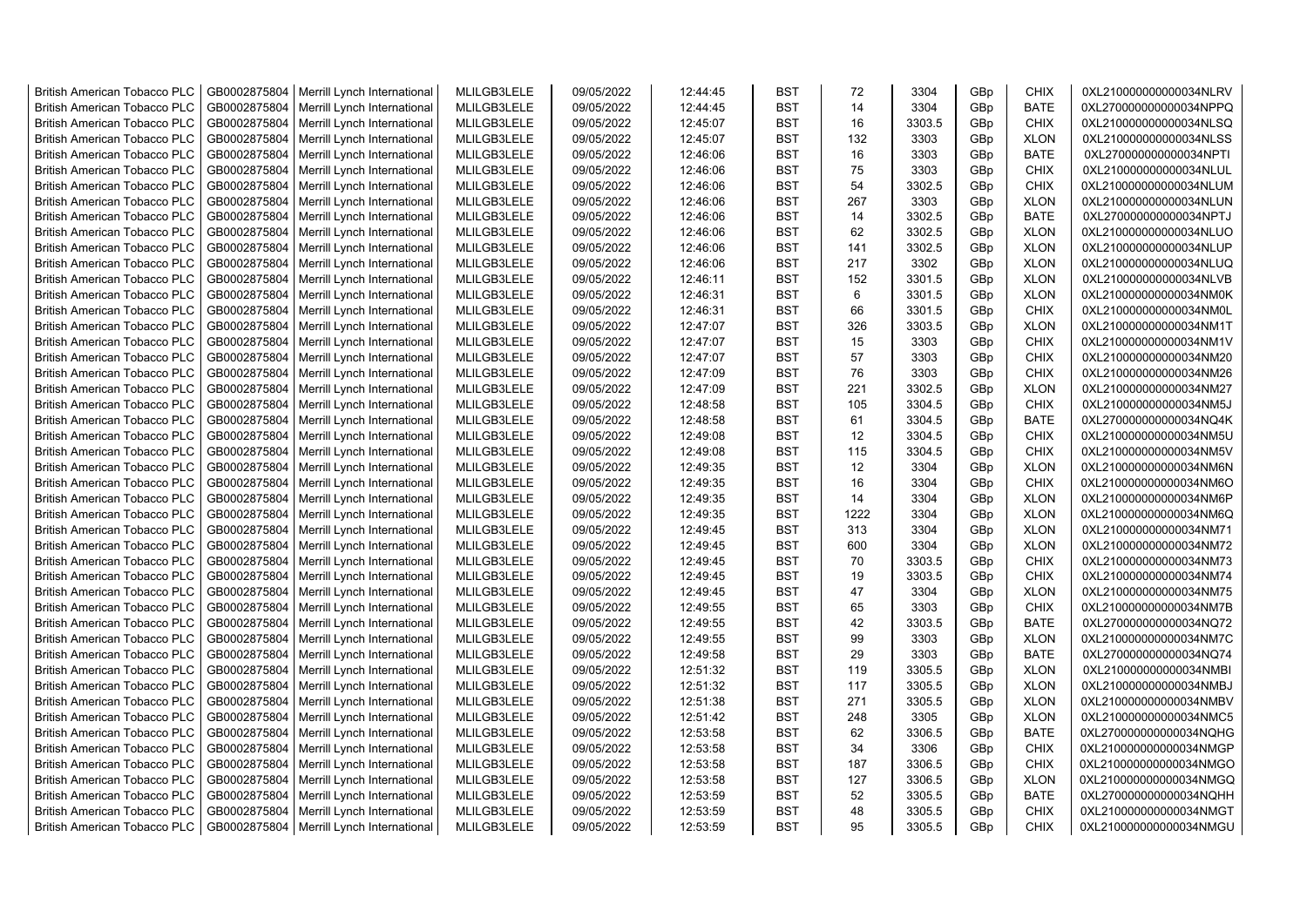| <b>British American Tobacco PLC</b> | GB0002875804 | Merrill Lynch International | MLILGB3LELE | 09/05/2022 | 12:54:00 | <b>BST</b> | 230 | 3305.5 | GBp | <b>XLON</b> | 0XL210000000000034NMH1 |
|-------------------------------------|--------------|-----------------------------|-------------|------------|----------|------------|-----|--------|-----|-------------|------------------------|
| <b>British American Tobacco PLC</b> | GB0002875804 | Merrill Lynch International | MLILGB3LELE | 09/05/2022 | 12:54:00 | <b>BST</b> | 151 | 3305.5 | GBp | <b>XLON</b> | 0XL210000000000034NMH2 |
| <b>British American Tobacco PLC</b> | GB0002875804 | Merrill Lynch International | MLILGB3LELE | 09/05/2022 | 12:54:01 | <b>BST</b> | 138 | 3305.5 | GBp | <b>XLON</b> | 0XL210000000000034NMH9 |
| <b>British American Tobacco PLC</b> | GB0002875804 | Merrill Lynch International | MLILGB3LELE | 09/05/2022 | 12:54:01 | <b>BST</b> | 117 | 3305.5 | GBp | <b>XLON</b> | 0XL210000000000034NMHA |
| <b>British American Tobacco PLC</b> | GB0002875804 | Merrill Lynch International | MLILGB3LELE | 09/05/2022 | 12:55:13 | <b>BST</b> | 21  | 3306   | GBp | <b>CHIX</b> | 0XL210000000000034NMKA |
| <b>British American Tobacco PLC</b> | GB0002875804 | Merrill Lynch International | MLILGB3LELE | 09/05/2022 | 12:55:13 | <b>BST</b> | 28  | 3306   | GBp | <b>BATE</b> | 0XL270000000000034NQKF |
| <b>British American Tobacco PLC</b> | GB0002875804 | Merrill Lynch International | MLILGB3LELE | 09/05/2022 | 12:55:13 | <b>BST</b> | 94  | 3306   | GBp | <b>XLON</b> | 0XL210000000000034NMKB |
| <b>British American Tobacco PLC</b> | GB0002875804 | Merrill Lynch International | MLILGB3LELE | 09/05/2022 | 12:56:07 | <b>BST</b> | 165 | 3307   | GBp | <b>CHIX</b> | 0XL210000000000034NMMQ |
| <b>British American Tobacco PLC</b> | GB0002875804 | Merrill Lynch International | MLILGB3LELE | 09/05/2022 | 12:56:07 | <b>BST</b> | 196 | 3307   | GBp | <b>XLON</b> | 0XL210000000000034NMMR |
| <b>British American Tobacco PLC</b> | GB0002875804 | Merrill Lynch International | MLILGB3LELE | 09/05/2022 | 12:56:21 | <b>BST</b> | 27  | 3306.5 | GBp | <b>BATE</b> | 0XL270000000000034NQNU |
| <b>British American Tobacco PLC</b> | GB0002875804 | Merrill Lynch International | MLILGB3LELE | 09/05/2022 | 12:56:21 | <b>BST</b> | 64  | 3306.5 | GBp | <b>XLON</b> | 0XL210000000000034NMN1 |
| <b>British American Tobacco PLC</b> | GB0002875804 | Merrill Lynch International | MLILGB3LELE | 09/05/2022 | 12:56:21 | <b>BST</b> | 494 | 3306.5 | GBp | <b>XLON</b> | 0XL210000000000034NMN2 |
| <b>British American Tobacco PLC</b> | GB0002875804 | Merrill Lynch International | MLILGB3LELE | 09/05/2022 | 12:56:21 | <b>BST</b> | 250 | 3306.5 | GBp | <b>XLON</b> | 0XL210000000000034NMN3 |
| <b>British American Tobacco PLC</b> | GB0002875804 | Merrill Lynch International | MLILGB3LELE | 09/05/2022 | 12:56:21 | <b>BST</b> | 25  | 3306.5 | GBp | <b>XLON</b> | 0XL210000000000034NMN4 |
| <b>British American Tobacco PLC</b> | GB0002875804 | Merrill Lynch International | MLILGB3LELE | 09/05/2022 | 12:56:21 | <b>BST</b> | 168 | 3306   | GBp | <b>CHIX</b> | 0XL210000000000034NMN5 |
| <b>British American Tobacco PLC</b> | GB0002875804 | Merrill Lynch International | MLILGB3LELE | 09/05/2022 | 12:56:45 | <b>BST</b> | 103 | 3306.5 | GBp | <b>XLON</b> | 0XL210000000000034NMNK |
| <b>British American Tobacco PLC</b> | GB0002875804 | Merrill Lynch International | MLILGB3LELE | 09/05/2022 | 12:56:53 | <b>BST</b> | 148 | 3306   | GBp | <b>CHIX</b> | 0XL210000000000034NMNP |
| <b>British American Tobacco PLC</b> | GB0002875804 | Merrill Lynch International | MLILGB3LELE | 09/05/2022 | 12:56:54 | <b>BST</b> | 110 | 3306   | GBp | <b>XLON</b> | 0XL210000000000034NMNS |
| <b>British American Tobacco PLC</b> | GB0002875804 | Merrill Lynch International | MLILGB3LELE | 09/05/2022 | 12:56:54 | <b>BST</b> | 36  | 3305.5 | GBp | <b>BATE</b> | 0XL270000000000034NQOS |
| <b>British American Tobacco PLC</b> | GB0002875804 | Merrill Lynch International | MLILGB3LELE | 09/05/2022 | 12:57:38 | <b>BST</b> | 20  | 3305   | GBp | <b>CHIX</b> | 0XL210000000000034NMPD |
| <b>British American Tobacco PLC</b> | GB0002875804 | Merrill Lynch International | MLILGB3LELE | 09/05/2022 | 12:57:38 | <b>BST</b> | 15  | 3304.5 | GBp | <b>BATE</b> | 0XL270000000000034NQQJ |
| <b>British American Tobacco PLC</b> | GB0002875804 | Merrill Lynch International | MLILGB3LELE | 09/05/2022 | 12:57:38 | <b>BST</b> | 109 | 3304.5 | GBp | <b>CHIX</b> | 0XL210000000000034NMPF |
| <b>British American Tobacco PLC</b> | GB0002875804 | Merrill Lynch International | MLILGB3LELE | 09/05/2022 | 12:57:39 | <b>BST</b> | 108 | 3304   | GBp | <b>CHIX</b> | 0XL210000000000034NMPI |
| <b>British American Tobacco PLC</b> | GB0002875804 | Merrill Lynch International | MLILGB3LELE | 09/05/2022 | 12:57:39 | <b>BST</b> | 48  | 3304   | GBp | <b>BATE</b> | 0XL270000000000034NQQK |
| <b>British American Tobacco PLC</b> | GB0002875804 | Merrill Lynch International | MLILGB3LELE | 09/05/2022 | 12:59:02 | <b>BST</b> | 27  | 3304.5 | GBp | <b>CHIX</b> | 0XL210000000000034NMSJ |
| British American Tobacco PLC        | GB0002875804 | Merrill Lynch International | MLILGB3LELE | 09/05/2022 | 12:59:45 | <b>BST</b> | 113 | 3304.5 | GBp | <b>CHIX</b> | 0XL210000000000034NMTL |
| <b>British American Tobacco PLC</b> | GB0002875804 | Merrill Lynch International | MLILGB3LELE | 09/05/2022 | 12:59:45 | <b>BST</b> | 11  | 3304.5 | GBp | <b>BATE</b> | 0XL270000000000034NR09 |
| British American Tobacco PLC        | GB0002875804 | Merrill Lynch International | MLILGB3LELE | 09/05/2022 | 12:59:45 | <b>BST</b> | 3   | 3304.5 | GBp | <b>BATE</b> | 0XL270000000000034NR0A |
| <b>British American Tobacco PLC</b> | GB0002875804 | Merrill Lynch International | MLILGB3LELE | 09/05/2022 | 12:59:46 | <b>BST</b> | 142 | 3304   | GBp | <b>XLON</b> | 0XL210000000000034NMTO |
| <b>British American Tobacco PLC</b> | GB0002875804 | Merrill Lynch International | MLILGB3LELE | 09/05/2022 | 13:00:22 | <b>BST</b> | 23  | 3303.5 | GBp | <b>BATE</b> | 0XL270000000000034NR2Q |
| <b>British American Tobacco PLC</b> | GB0002875804 | Merrill Lynch International | MLILGB3LELE | 09/05/2022 | 13:00:22 | <b>BST</b> | 167 | 3303.5 | GBp | <b>CHIX</b> | 0XL210000000000034NMV0 |
| <b>British American Tobacco PLC</b> | GB0002875804 | Merrill Lynch International | MLILGB3LELE | 09/05/2022 | 13:00:22 | <b>BST</b> | 74  | 3303.5 | GBp | <b>XLON</b> | 0XL210000000000034NMV1 |
| <b>British American Tobacco PLC</b> | GB0002875804 | Merrill Lynch International | MLILGB3LELE | 09/05/2022 | 13:00:24 | <b>BST</b> | 98  | 3303   | GBp | <b>XLON</b> | 0XL210000000000034NMV2 |
| <b>British American Tobacco PLC</b> | GB0002875804 | Merrill Lynch International | MLILGB3LELE | 09/05/2022 | 13:01:01 | <b>BST</b> | 13  | 3303   | GBp | <b>BATE</b> | 0XL270000000000034NR40 |
| <b>British American Tobacco PLC</b> | GB0002875804 | Merrill Lynch International | MLILGB3LELE | 09/05/2022 | 13:01:01 | <b>BST</b> | 76  | 3303   | GBp | <b>CHIX</b> | 0XL210000000000034NN0I |
| <b>British American Tobacco PLC</b> | GB0002875804 | Merrill Lynch International | MLILGB3LELE | 09/05/2022 | 13:01:09 | <b>BST</b> | 21  | 3302.5 | GBp | <b>CHIX</b> | 0XL210000000000034NN0P |
| British American Tobacco PLC        | GB0002875804 | Merrill Lynch International | MLILGB3LELE | 09/05/2022 | 13:01:09 | <b>BST</b> | 89  | 3302.5 | GBp | <b>CHIX</b> | 0XL210000000000034NN0Q |
| <b>British American Tobacco PLC</b> | GB0002875804 | Merrill Lynch International | MLILGB3LELE | 09/05/2022 | 13:01:09 | <b>BST</b> | 17  | 3302.5 | GBp | <b>BATE</b> | 0XL270000000000034NR4B |
| <b>British American Tobacco PLC</b> | GB0002875804 | Merrill Lynch International | MLILGB3LELE | 09/05/2022 | 13:01:09 | <b>BST</b> | 18  | 3302.5 | GBp | <b>BATE</b> | 0XL270000000000034NR4C |
| <b>British American Tobacco PLC</b> | GB0002875804 | Merrill Lynch International | MLILGB3LELE | 09/05/2022 | 13:01:21 | <b>BST</b> | 88  | 3302   | GBp | <b>XLON</b> | 0XL210000000000034NN13 |
| British American Tobacco PLC        | GB0002875804 | Merrill Lynch International | MLILGB3LELE | 09/05/2022 | 13:01:33 | <b>BST</b> | 10  | 3301.5 | GBp | <b>CHIX</b> | 0XL210000000000034NN1S |
| <b>British American Tobacco PLC</b> | GB0002875804 | Merrill Lynch International | MLILGB3LELE | 09/05/2022 | 13:01:33 | <b>BST</b> | 54  | 3301.5 | GBp | <b>CHIX</b> | 0XL210000000000034NN1T |
| British American Tobacco PLC        | GB0002875804 | Merrill Lynch International | MLILGB3LELE | 09/05/2022 | 13:01:41 | <b>BST</b> | 18  | 3301   | GBp | <b>BATE</b> | 0XL270000000000034NR5T |
| British American Tobacco PLC        | GB0002875804 | Merrill Lynch International | MLILGB3LELE | 09/05/2022 | 13:01:41 | <b>BST</b> | 78  | 3301   | GBp | <b>CHIX</b> | 0XL210000000000034NN24 |
| <b>British American Tobacco PLC</b> | GB0002875804 | Merrill Lynch International | MLILGB3LELE | 09/05/2022 | 13:01:51 | <b>BST</b> | 65  | 3300.5 | GBp | <b>CHIX</b> | 0XL210000000000034NN2Q |
| <b>British American Tobacco PLC</b> | GB0002875804 | Merrill Lynch International | MLILGB3LELE | 09/05/2022 | 13:02:08 | <b>BST</b> | 11  | 3300   | GBp | <b>CHIX</b> | 0XL210000000000034NN3B |
| <b>British American Tobacco PLC</b> | GB0002875804 | Merrill Lynch International | MLILGB3LELE | 09/05/2022 | 13:02:08 | <b>BST</b> | 46  | 3300   | GBp | <b>CHIX</b> | 0XL210000000000034NN3C |
|                                     | GB0002875804 | Merrill Lynch International | MLILGB3LELE | 09/05/2022 | 13:02:08 | <b>BST</b> | 269 | 3300   | GBp | <b>XLON</b> | 0XL210000000000034NN3D |
| <b>British American Tobacco PLC</b> |              |                             |             |            |          |            |     |        |     |             |                        |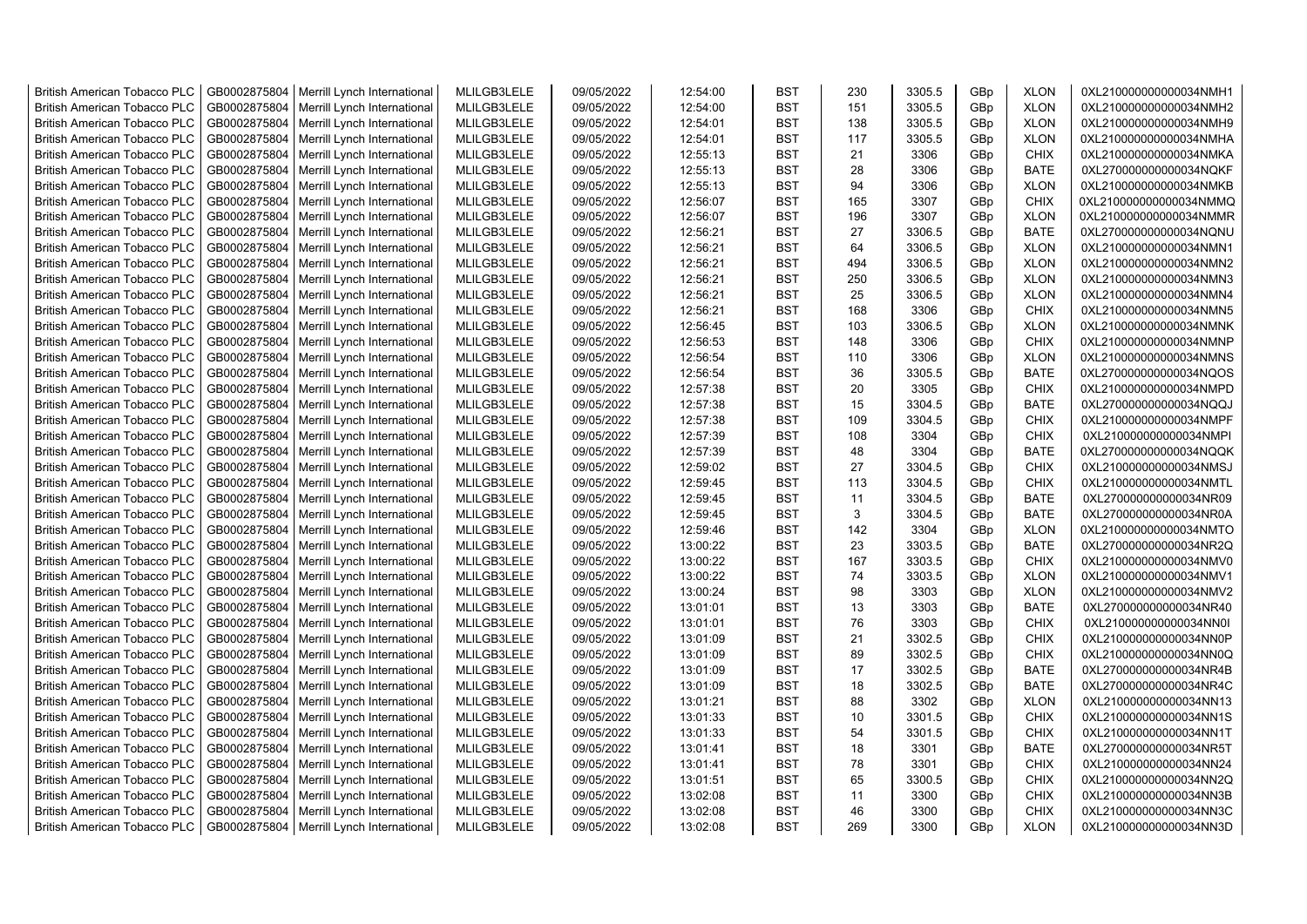| <b>British American Tobacco PLC</b> | GB0002875804 | Merrill Lynch International                | MLILGB3LELE | 09/05/2022 | 13:02:08 | <b>BST</b> | 250            | 3300   | GBp | <b>XLON</b> | 0XL210000000000034NN3E |
|-------------------------------------|--------------|--------------------------------------------|-------------|------------|----------|------------|----------------|--------|-----|-------------|------------------------|
| <b>British American Tobacco PLC</b> | GB0002875804 | Merrill Lynch International                | MLILGB3LELE | 09/05/2022 | 13:02:08 | <b>BST</b> | 200            | 3300   | GBp | <b>XLON</b> | 0XL210000000000034NN3F |
| <b>British American Tobacco PLC</b> | GB0002875804 | Merrill Lynch International                | MLILGB3LELE | 09/05/2022 | 13:02:08 | <b>BST</b> | 119            | 3300   | GBp | <b>XLON</b> | 0XL210000000000034NN3G |
| <b>British American Tobacco PLC</b> | GB0002875804 | Merrill Lynch International                | MLILGB3LELE | 09/05/2022 | 13:02:08 | <b>BST</b> | 122            | 3300   | GBp | <b>XLON</b> | 0XL210000000000034NN3H |
| <b>British American Tobacco PLC</b> | GB0002875804 | Merrill Lynch International                | MLILGB3LELE | 09/05/2022 | 13:02:08 | <b>BST</b> | 81             | 3300   | GBp | <b>XLON</b> | 0XL210000000000034NN3I |
| <b>British American Tobacco PLC</b> | GB0002875804 | Merrill Lynch International                | MLILGB3LELE | 09/05/2022 | 13:02:08 | <b>BST</b> | 117            | 3300   | GBp | <b>XLON</b> | 0XL210000000000034NN3J |
| <b>British American Tobacco PLC</b> | GB0002875804 | Merrill Lynch International                | MLILGB3LELE | 09/05/2022 | 13:02:16 | <b>BST</b> | 168            | 3300   | GBp | <b>XLON</b> | 0XL210000000000034NN3U |
| <b>British American Tobacco PLC</b> | GB0002875804 | Merrill Lynch International                | MLILGB3LELE | 09/05/2022 | 13:02:16 | <b>BST</b> | 44             | 3300   | GBp | CHIX        | 0XL210000000000034NN3V |
| <b>British American Tobacco PLC</b> | GB0002875804 | Merrill Lynch International                | MLILGB3LELE | 09/05/2022 | 13:03:10 | <b>BST</b> | 54             | 3300   | GBp | <b>CHIX</b> | 0XL210000000000034NN61 |
| <b>British American Tobacco PLC</b> | GB0002875804 | Merrill Lynch International                | MLILGB3LELE | 09/05/2022 | 13:03:21 | <b>BST</b> | 117            | 3300.5 |     | <b>XLON</b> | 0XL210000000000034NN68 |
|                                     |              |                                            |             |            |          |            |                |        | GBp |             |                        |
| <b>British American Tobacco PLC</b> | GB0002875804 | Merrill Lynch International                | MLILGB3LELE | 09/05/2022 | 13:03:21 | <b>BST</b> | 49             | 3300.5 | GBp | <b>XLON</b> | 0XL210000000000034NN69 |
| <b>British American Tobacco PLC</b> | GB0002875804 | Merrill Lynch International                | MLILGB3LELE | 09/05/2022 | 13:03:21 | <b>BST</b> | 250            | 3300.5 | GBp | <b>XLON</b> | 0XL210000000000034NN6A |
| <b>British American Tobacco PLC</b> | GB0002875804 | Merrill Lynch International                | MLILGB3LELE | 09/05/2022 | 13:03:21 | <b>BST</b> | 37             | 3300.5 | GBp | <b>XLON</b> | 0XL210000000000034NN6B |
| <b>British American Tobacco PLC</b> | GB0002875804 | Merrill Lynch International                | MLILGB3LELE | 09/05/2022 | 13:03:40 | <b>BST</b> | 34             | 3299.5 | GBp | <b>BATE</b> | 0XL270000000000034NRBV |
| <b>British American Tobacco PLC</b> | GB0002875804 | Merrill Lynch International                | MLILGB3LELE | 09/05/2022 | 13:03:40 | <b>BST</b> | 230            | 3299.5 | GBp | <b>XLON</b> | 0XL210000000000034NN70 |
| <b>British American Tobacco PLC</b> | GB0002875804 | Merrill Lynch International                | MLILGB3LELE | 09/05/2022 | 13:03:40 | <b>BST</b> | 72             | 3299.5 | GBp | <b>CHIX</b> | 0XL210000000000034NN71 |
| <b>British American Tobacco PLC</b> | GB0002875804 | Merrill Lynch International                | MLILGB3LELE | 09/05/2022 | 13:04:27 | <b>BST</b> | 21             | 3300.5 | GBp | <b>BATE</b> | 0XL270000000000034NRE4 |
| <b>British American Tobacco PLC</b> | GB0002875804 | Merrill Lynch International                | MLILGB3LELE | 09/05/2022 | 13:04:27 | <b>BST</b> | 16             | 3300.5 | GBp | <b>XLON</b> | 0XL210000000000034NN8U |
| <b>British American Tobacco PLC</b> | GB0002875804 | Merrill Lynch International                | MLILGB3LELE | 09/05/2022 | 13:04:27 | <b>BST</b> | 576            | 3300.5 | GBp | <b>XLON</b> | 0XL210000000000034NN8V |
| <b>British American Tobacco PLC</b> | GB0002875804 | Merrill Lynch International                | MLILGB3LELE | 09/05/2022 | 13:04:27 | <b>BST</b> | 6              | 3300.5 | GBp | <b>XLON</b> | 0XL210000000000034NN90 |
| <b>British American Tobacco PLC</b> | GB0002875804 | Merrill Lynch International                | MLILGB3LELE | 09/05/2022 | 13:04:27 | <b>BST</b> | 117            | 3301   | GBp | <b>XLON</b> | 0XL210000000000034NN91 |
| <b>British American Tobacco PLC</b> | GB0002875804 | Merrill Lynch International                | MLILGB3LELE | 09/05/2022 | 13:04:27 | <b>BST</b> | 119            | 3301   | GBp | <b>XLON</b> | 0XL210000000000034NN92 |
| <b>British American Tobacco PLC</b> | GB0002875804 | Merrill Lynch International                | MLILGB3LELE | 09/05/2022 | 13:04:52 | <b>BST</b> | 84             | 3300   | GBp | CHIX        | 0XL210000000000034NN9M |
| <b>British American Tobacco PLC</b> | GB0002875804 | Merrill Lynch International                | MLILGB3LELE | 09/05/2022 | 13:05:12 | BST        | 340            | 3299.5 | GBp | <b>XLON</b> | 0XL210000000000034NNAG |
| <b>British American Tobacco PLC</b> | GB0002875804 | Merrill Lynch International                | MLILGB3LELE | 09/05/2022 | 13:05:24 | <b>BST</b> | 2              | 3300   | GBp | <b>XLON</b> | 0XL210000000000034NNB7 |
| <b>British American Tobacco PLC</b> | GB0002875804 | Merrill Lynch International                | MLILGB3LELE | 09/05/2022 | 13:05:25 | <b>BST</b> | 250            | 3300   | GBp | <b>XLON</b> | 0XL210000000000034NNBB |
| <b>British American Tobacco PLC</b> | GB0002875804 | Merrill Lynch International                | MLILGB3LELE | 09/05/2022 | 13:05:40 | <b>BST</b> | 107            | 3300   | GBp | <b>CHIX</b> | 0XL210000000000034NNBT |
| <b>British American Tobacco PLC</b> | GB0002875804 | Merrill Lynch International                | MLILGB3LELE | 09/05/2022 | 13:05:40 | <b>BST</b> | 39             | 3300   | GBp | <b>CHIX</b> | 0XL210000000000034NNBU |
| <b>British American Tobacco PLC</b> | GB0002875804 | Merrill Lynch International                | MLILGB3LELE | 09/05/2022 | 13:06:22 | <b>BST</b> | $\mathbf{1}$   | 3300   | GBp | <b>XLON</b> | 0XL210000000000034NNDL |
| <b>British American Tobacco PLC</b> | GB0002875804 | Merrill Lynch International                | MLILGB3LELE | 09/05/2022 | 13:06:36 | <b>BST</b> | $\overline{7}$ | 3299.5 | GBp | <b>XLON</b> | 0XL210000000000034NNES |
| <b>British American Tobacco PLC</b> | GB0002875804 | Merrill Lynch International                | MLILGB3LELE | 09/05/2022 | 13:06:37 | <b>BST</b> | 119            | 3299.5 | GBp | <b>XLON</b> | 0XL210000000000034NNF6 |
| <b>British American Tobacco PLC</b> | GB0002875804 | Merrill Lynch International                | MLILGB3LELE | 09/05/2022 | 13:06:37 | <b>BST</b> | 73             | 3299.5 | GBp | <b>XLON</b> | 0XL210000000000034NNF5 |
| <b>British American Tobacco PLC</b> | GB0002875804 | Merrill Lynch International                | MLILGB3LELE | 09/05/2022 | 13:06:37 | <b>BST</b> | 107            | 3299.5 | GBp | <b>XLON</b> | 0XL210000000000034NNF7 |
|                                     |              |                                            |             |            |          | <b>BST</b> | 113            | 3299   |     | <b>CHIX</b> |                        |
| <b>British American Tobacco PLC</b> | GB0002875804 | Merrill Lynch International                | MLILGB3LELE | 09/05/2022 | 13:06:42 |            |                |        | GBp |             | 0XL210000000000034NNFF |
| <b>British American Tobacco PLC</b> | GB0002875804 | Merrill Lynch International                | MLILGB3LELE | 09/05/2022 | 13:06:42 | <b>BST</b> | 248            | 3299   | GBp | <b>XLON</b> | 0XL210000000000034NNFG |
| <b>British American Tobacco PLC</b> | GB0002875804 | Merrill Lynch International                | MLILGB3LELE | 09/05/2022 | 13:06:42 | <b>BST</b> | 29             | 3299   | GBp | <b>BATE</b> | 0XL270000000000034NROK |
| <b>British American Tobacco PLC</b> | GB0002875804 | Merrill Lynch International                | MLILGB3LELE | 09/05/2022 | 13:06:49 | <b>BST</b> | 20             | 3300.5 | GBp | <b>XLON</b> | 0XL210000000000034NNFQ |
| <b>British American Tobacco PLC</b> | GB0002875804 | Merrill Lynch International                | MLILGB3LELE | 09/05/2022 | 13:06:49 | <b>BST</b> | 126            | 3300.5 | GBp | <b>XLON</b> | 0XL210000000000034NNFR |
| <b>British American Tobacco PLC</b> | GB0002875804 | Merrill Lynch International                | MLILGB3LELE | 09/05/2022 | 13:06:49 | <b>BST</b> | 28             | 3300.5 | GBp | <b>XLON</b> | 0XL210000000000034NNFS |
| <b>British American Tobacco PLC</b> | GB0002875804 | Merrill Lynch International                | MLILGB3LELE | 09/05/2022 | 13:06:49 | <b>BST</b> | 154            | 3300.5 | GBp | <b>XLON</b> | 0XL210000000000034NNFT |
| <b>British American Tobacco PLC</b> | GB0002875804 | Merrill Lynch International                | MLILGB3LELE | 09/05/2022 | 13:06:49 | <b>BST</b> | 49             | 3300.5 | GBp | <b>XLON</b> | 0XL210000000000034NNFU |
| <b>British American Tobacco PLC</b> | GB0002875804 | Merrill Lynch International                | MLILGB3LELE | 09/05/2022 | 13:06:49 | <b>BST</b> | 33             | 3300.5 | GBp | <b>XLON</b> | 0XL210000000000034NNFV |
| <b>British American Tobacco PLC</b> | GB0002875804 | Merrill Lynch International                | MLILGB3LELE | 09/05/2022 | 13:06:49 | <b>BST</b> | 119            | 3300.5 | GBp | <b>XLON</b> | 0XL210000000000034NNG0 |
| <b>British American Tobacco PLC</b> | GB0002875804 | Merrill Lynch International                | MLILGB3LELE | 09/05/2022 | 13:06:49 | <b>BST</b> | 137            | 3300.5 | GBp | <b>XLON</b> | 0XL210000000000034NNG1 |
| <b>British American Tobacco PLC</b> | GB0002875804 | Merrill Lynch International                | MLILGB3LELE | 09/05/2022 | 13:06:49 | <b>BST</b> | 33             | 3300.5 | GBp | <b>XLON</b> | 0XL210000000000034NNG2 |
| <b>British American Tobacco PLC</b> | GB0002875804 | Merrill Lynch International                | MLILGB3LELE | 09/05/2022 | 13:06:49 | <b>BST</b> | 33             | 3300.5 | GBp | <b>XLON</b> | 0XL210000000000034NNG3 |
| <b>British American Tobacco PLC</b> | GB0002875804 | Merrill Lynch International                | MLILGB3LELE | 09/05/2022 | 13:06:49 | <b>BST</b> | 33             | 3300.5 | GBp | <b>XLON</b> | 0XL210000000000034NNG4 |
| <b>British American Tobacco PLC</b> |              | GB0002875804   Merrill Lynch International | MLILGB3LELE | 09/05/2022 | 13:06:49 | <b>BST</b> | 33             | 3300.5 | GBp | <b>XLON</b> | 0XL210000000000034NNG5 |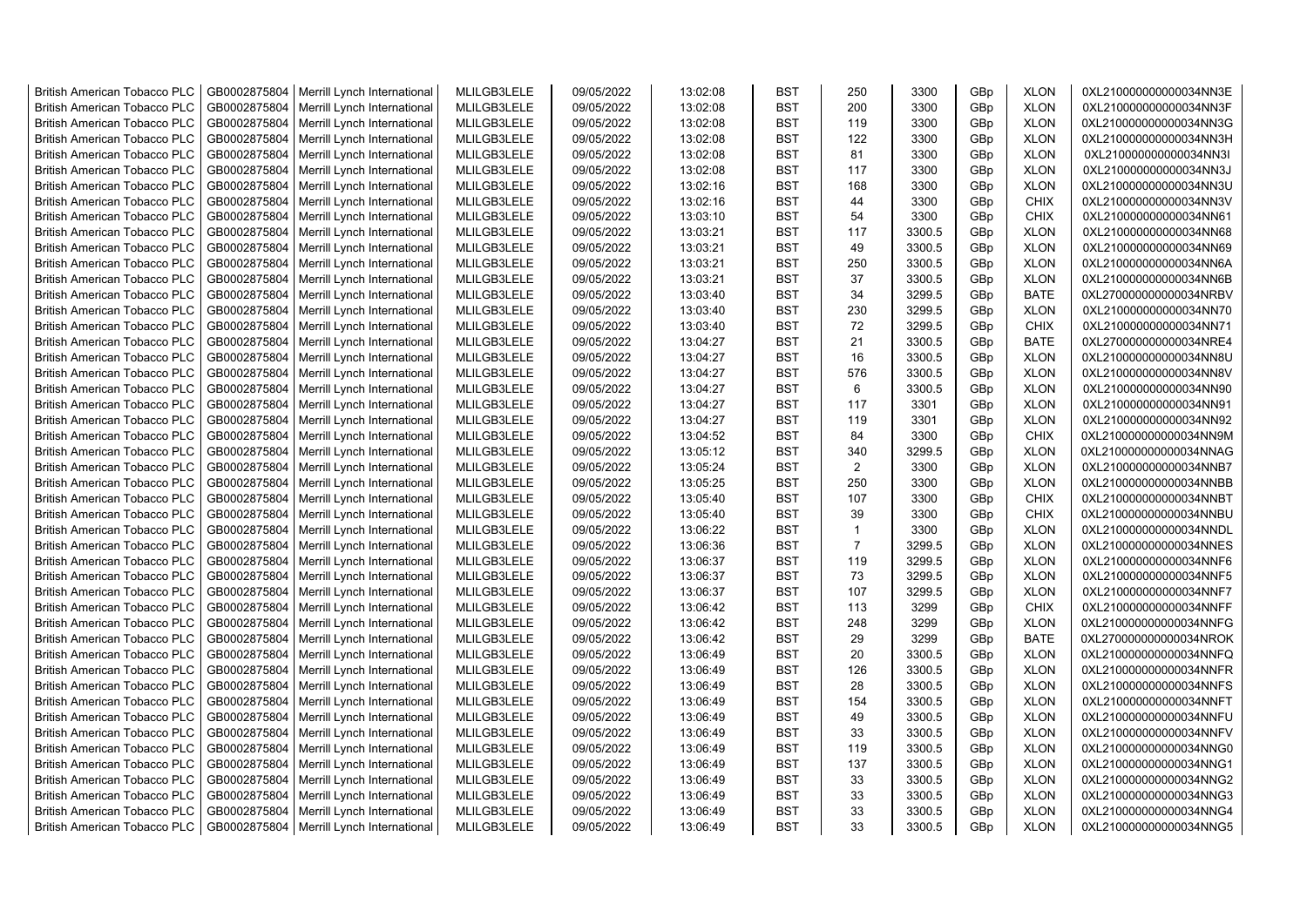| <b>British American Tobacco PLC</b> | GB0002875804 | Merrill Lynch International | MLILGB3LELE | 09/05/2022 | 13:06:49 | <b>BST</b> | 33           | 3300.5 | GBp | <b>XLON</b> | 0XL210000000000034NNG6 |
|-------------------------------------|--------------|-----------------------------|-------------|------------|----------|------------|--------------|--------|-----|-------------|------------------------|
| <b>British American Tobacco PLC</b> | GB0002875804 | Merrill Lynch International | MLILGB3LELE | 09/05/2022 | 13:06:49 | <b>BST</b> | 33           | 3300.5 | GBp | <b>XLON</b> | 0XL210000000000034NNG7 |
| <b>British American Tobacco PLC</b> | GB0002875804 | Merrill Lynch International | MLILGB3LELE | 09/05/2022 | 13:06:49 | <b>BST</b> | 33           | 3300.5 | GBp | <b>XLON</b> | 0XL210000000000034NNG8 |
| <b>British American Tobacco PLC</b> | GB0002875804 | Merrill Lynch International | MLILGB3LELE | 09/05/2022 | 13:06:49 | <b>BST</b> | 33           | 3300.5 | GBp | <b>XLON</b> | 0XL210000000000034NNG9 |
| <b>British American Tobacco PLC</b> | GB0002875804 | Merrill Lynch International | MLILGB3LELE | 09/05/2022 | 13:06:49 | <b>BST</b> | 33           | 3300.5 | GBp | <b>XLON</b> | 0XL210000000000034NNGA |
| <b>British American Tobacco PLC</b> | GB0002875804 | Merrill Lynch International | MLILGB3LELE | 09/05/2022 | 13:06:49 | <b>BST</b> | 33           | 3300.5 | GBp | <b>XLON</b> | 0XL210000000000034NNGB |
| <b>British American Tobacco PLC</b> | GB0002875804 | Merrill Lynch International | MLILGB3LELE | 09/05/2022 | 13:06:49 | <b>BST</b> | 33           | 3300.5 | GBp | <b>XLON</b> | 0XL210000000000034NNGC |
| <b>British American Tobacco PLC</b> | GB0002875804 | Merrill Lynch International | MLILGB3LELE | 09/05/2022 | 13:06:49 | <b>BST</b> | 33           | 3300.5 | GBp | <b>XLON</b> | 0XL210000000000034NNGD |
| <b>British American Tobacco PLC</b> | GB0002875804 | Merrill Lynch International | MLILGB3LELE | 09/05/2022 | 13:06:49 | <b>BST</b> | 33           | 3300.5 | GBp | <b>XLON</b> | 0XL210000000000034NNGE |
| <b>British American Tobacco PLC</b> | GB0002875804 | Merrill Lynch International | MLILGB3LELE | 09/05/2022 | 13:06:49 | <b>BST</b> | 33           | 3300.5 | GBp | <b>XLON</b> | 0XL210000000000034NNGF |
| <b>British American Tobacco PLC</b> | GB0002875804 | Merrill Lynch International | MLILGB3LELE | 09/05/2022 | 13:06:49 | <b>BST</b> | 33           | 3300.5 | GBp | <b>XLON</b> | 0XL210000000000034NNGG |
| <b>British American Tobacco PLC</b> | GB0002875804 | Merrill Lynch International | MLILGB3LELE | 09/05/2022 | 13:06:49 | <b>BST</b> | 33           | 3300.5 | GBp | <b>XLON</b> | 0XL210000000000034NNGH |
| <b>British American Tobacco PLC</b> | GB0002875804 | Merrill Lynch International | MLILGB3LELE | 09/05/2022 | 13:06:49 | <b>BST</b> | 33           | 3300.5 | GBp | <b>XLON</b> | 0XL210000000000034NNGI |
|                                     |              |                             | MLILGB3LELE | 09/05/2022 |          | <b>BST</b> | 33           | 3300.5 |     | <b>XLON</b> |                        |
| <b>British American Tobacco PLC</b> | GB0002875804 | Merrill Lynch International |             |            | 13:06:49 |            |              |        | GBp |             | 0XL210000000000034NNGJ |
| <b>British American Tobacco PLC</b> | GB0002875804 | Merrill Lynch International | MLILGB3LELE | 09/05/2022 | 13:06:50 | <b>BST</b> | 33           | 3300.5 | GBp | <b>XLON</b> | 0XL210000000000034NNGT |
| <b>British American Tobacco PLC</b> | GB0002875804 | Merrill Lynch International | MLILGB3LELE | 09/05/2022 | 13:06:50 | <b>BST</b> | 215          | 3300.5 | GBp | <b>XLON</b> | 0XL210000000000034NNGU |
| <b>British American Tobacco PLC</b> | GB0002875804 | Merrill Lynch International | MLILGB3LELE | 09/05/2022 | 13:07:21 | <b>BST</b> | 27           | 3300   | GBp | <b>BATE</b> | 0XL270000000000034NRRG |
| <b>British American Tobacco PLC</b> | GB0002875804 | Merrill Lynch International | MLILGB3LELE | 09/05/2022 | 13:07:21 | <b>BST</b> | $\mathbf{1}$ | 3300   | GBp | <b>BATE</b> | 0XL270000000000034NRRH |
| <b>British American Tobacco PLC</b> | GB0002875804 | Merrill Lynch International | MLILGB3LELE | 09/05/2022 | 13:07:58 | <b>BST</b> | 130          | 3299.5 | GBp | <b>CHIX</b> | 0XL210000000000034NNJI |
| <b>British American Tobacco PLC</b> | GB0002875804 | Merrill Lynch International | MLILGB3LELE | 09/05/2022 | 13:07:58 | <b>BST</b> | 540          | 3299.5 | GBp | <b>XLON</b> | 0XL210000000000034NNJJ |
| <b>British American Tobacco PLC</b> | GB0002875804 | Merrill Lynch International | MLILGB3LELE | 09/05/2022 | 13:08:39 | <b>BST</b> | 197          | 3300   | GBp | <b>XLON</b> | 0XL210000000000034NNLM |
| <b>British American Tobacco PLC</b> | GB0002875804 | Merrill Lynch International | MLILGB3LELE | 09/05/2022 | 13:10:14 | <b>BST</b> | 119          | 3300   | GBp | <b>XLON</b> | 0XL210000000000034NNQ1 |
| <b>British American Tobacco PLC</b> | GB0002875804 | Merrill Lynch International | MLILGB3LELE | 09/05/2022 | 13:10:14 | <b>BST</b> | 117          | 3300   | GBp | <b>XLON</b> | 0XL210000000000034NNQ2 |
| <b>British American Tobacco PLC</b> | GB0002875804 | Merrill Lynch International | MLILGB3LELE | 09/05/2022 | 13:10:14 | <b>BST</b> | 18           | 3300   | GBp | <b>XLON</b> | 0XL210000000000034NNQ3 |
| <b>British American Tobacco PLC</b> | GB0002875804 | Merrill Lynch International | MLILGB3LELE | 09/05/2022 | 13:10:29 | <b>BST</b> | 57           | 3299   | GBp | <b>BATE</b> | 0XL270000000000034NS4P |
| <b>British American Tobacco PLC</b> | GB0002875804 | Merrill Lynch International | MLILGB3LELE | 09/05/2022 | 13:10:29 | <b>BST</b> | 148          | 3299   | GBp | <b>CHIX</b> | 0XL210000000000034NNR0 |
| <b>British American Tobacco PLC</b> | GB0002875804 | Merrill Lynch International | MLILGB3LELE | 09/05/2022 | 13:10:29 | <b>BST</b> | 148          | 3299   | GBp | <b>XLON</b> | 0XL210000000000034NNR1 |
| British American Tobacco PLC        | GB0002875804 | Merrill Lynch International | MLILGB3LELE | 09/05/2022 | 13:10:30 | <b>BST</b> | 100          | 3298.5 | GBp | <b>XLON</b> | 0XL210000000000034NNR7 |
| <b>British American Tobacco PLC</b> | GB0002875804 | Merrill Lynch International | MLILGB3LELE | 09/05/2022 | 13:11:05 | <b>BST</b> | 24           | 3299   | GBp | <b>BATE</b> | 0XL270000000000034NS61 |
| <b>British American Tobacco PLC</b> | GB0002875804 | Merrill Lynch International | MLILGB3LELE | 09/05/2022 | 13:11:43 | <b>BST</b> | 58           | 3300   | GBp | BATE        | 0XL270000000000034NS7F |
| <b>British American Tobacco PLC</b> | GB0002875804 | Merrill Lynch International | MLILGB3LELE | 09/05/2022 | 13:11:43 | <b>BST</b> | 221          | 3300   | GBp | <b>CHIX</b> | 0XL210000000000034NNTM |
| <b>British American Tobacco PLC</b> | GB0002875804 | Merrill Lynch International | MLILGB3LELE | 09/05/2022 | 13:11:43 | <b>BST</b> | 774          | 3300   | GBp | <b>XLON</b> | 0XL210000000000034NNTN |
| <b>British American Tobacco PLC</b> | GB0002875804 | Merrill Lynch International | MLILGB3LELE | 09/05/2022 | 13:14:01 | <b>BST</b> | 131          | 3300.5 | GBp | <b>CHIX</b> | 0XL210000000000034NO1J |
| <b>British American Tobacco PLC</b> | GB0002875804 | Merrill Lynch International | MLILGB3LELE | 09/05/2022 | 13:14:01 | <b>BST</b> | 78           | 3300.5 | GBp | <b>XLON</b> | 0XL210000000000034NO1K |
| <b>British American Tobacco PLC</b> | GB0002875804 | Merrill Lynch International | MLILGB3LELE | 09/05/2022 | 13:14:12 | <b>BST</b> | 117          | 3300   | GBp | <b>CHIX</b> | 0XL210000000000034NO1U |
| <b>British American Tobacco PLC</b> | GB0002875804 | Merrill Lynch International | MLILGB3LELE | 09/05/2022 | 13:14:40 | <b>BST</b> | 77           | 3299.5 | GBp | <b>XLON</b> | 0XL210000000000034NO2G |
| <b>British American Tobacco PLC</b> | GB0002875804 | Merrill Lynch International | MLILGB3LELE | 09/05/2022 | 13:14:40 | <b>BST</b> | 62           | 3299.5 | GBp | <b>BATE</b> | 0XL270000000000034NSEB |
| <b>British American Tobacco PLC</b> | GB0002875804 | Merrill Lynch International | MLILGB3LELE | 09/05/2022 | 13:16:03 | <b>BST</b> | 3            | 3300   | GBp | <b>XLON</b> | 0XL210000000000034NO59 |
| <b>British American Tobacco PLC</b> | GB0002875804 | Merrill Lynch International | MLILGB3LELE | 09/05/2022 | 13:16:04 | <b>BST</b> | 187          | 3300   | GBp | <b>XLON</b> | 0XL210000000000034NO5A |
| <b>British American Tobacco PLC</b> | GB0002875804 | Merrill Lynch International | MLILGB3LELE | 09/05/2022 | 13:16:04 | <b>BST</b> | 135          | 3300   | GBp | <b>XLON</b> | 0XL210000000000034NO5B |
| <b>British American Tobacco PLC</b> | GB0002875804 | Merrill Lynch International | MLILGB3LELE | 09/05/2022 | 13:17:20 | <b>BST</b> | 285          | 3301   | GBp | <b>XLON</b> | 0XL210000000000034NO87 |
| <b>British American Tobacco PLC</b> | GB0002875804 | Merrill Lynch International | MLILGB3LELE | 09/05/2022 | 13:17:20 | <b>BST</b> | 56           | 3301   | GBp | <b>XLON</b> | 0XL210000000000034NO88 |
| <b>British American Tobacco PLC</b> | GB0002875804 | Merrill Lynch International | MLILGB3LELE | 09/05/2022 | 13:17:32 | <b>BST</b> | 28           | 3300   | GBp | <b>CHIX</b> | 0XL210000000000034NO8I |
| <b>British American Tobacco PLC</b> | GB0002875804 | Merrill Lynch International | MLILGB3LELE | 09/05/2022 | 13:17:32 | <b>BST</b> | 134          | 3300   | GBp | <b>XLON</b> | 0XL210000000000034NO8J |
| British American Tobacco PLC        | GB0002875804 | Merrill Lynch International | MLILGB3LELE | 09/05/2022 | 13:17:32 | <b>BST</b> | 430          | 3299.5 | GBp | <b>CHIX</b> | 0XL210000000000034NO8O |
| <b>British American Tobacco PLC</b> | GB0002875804 | Merrill Lynch International | MLILGB3LELE | 09/05/2022 | 13:17:32 | <b>BST</b> | 138          | 3300   | GBp | <b>CHIX</b> | 0XL210000000000034NO8R |
| <b>British American Tobacco PLC</b> | GB0002875804 | Merrill Lynch International | MLILGB3LELE | 09/05/2022 | 13:17:47 | <b>BST</b> | 79           | 3299   | GBp | <b>CHIX</b> | 0XL210000000000034NO98 |
| <b>British American Tobacco PLC</b> | GB0002875804 | Merrill Lynch International | MLILGB3LELE | 09/05/2022 | 13:17:47 | <b>BST</b> | 57           | 3299   | GBp | <b>BATE</b> | 0XL270000000000034NSN8 |
|                                     |              |                             |             |            |          |            |              |        |     |             |                        |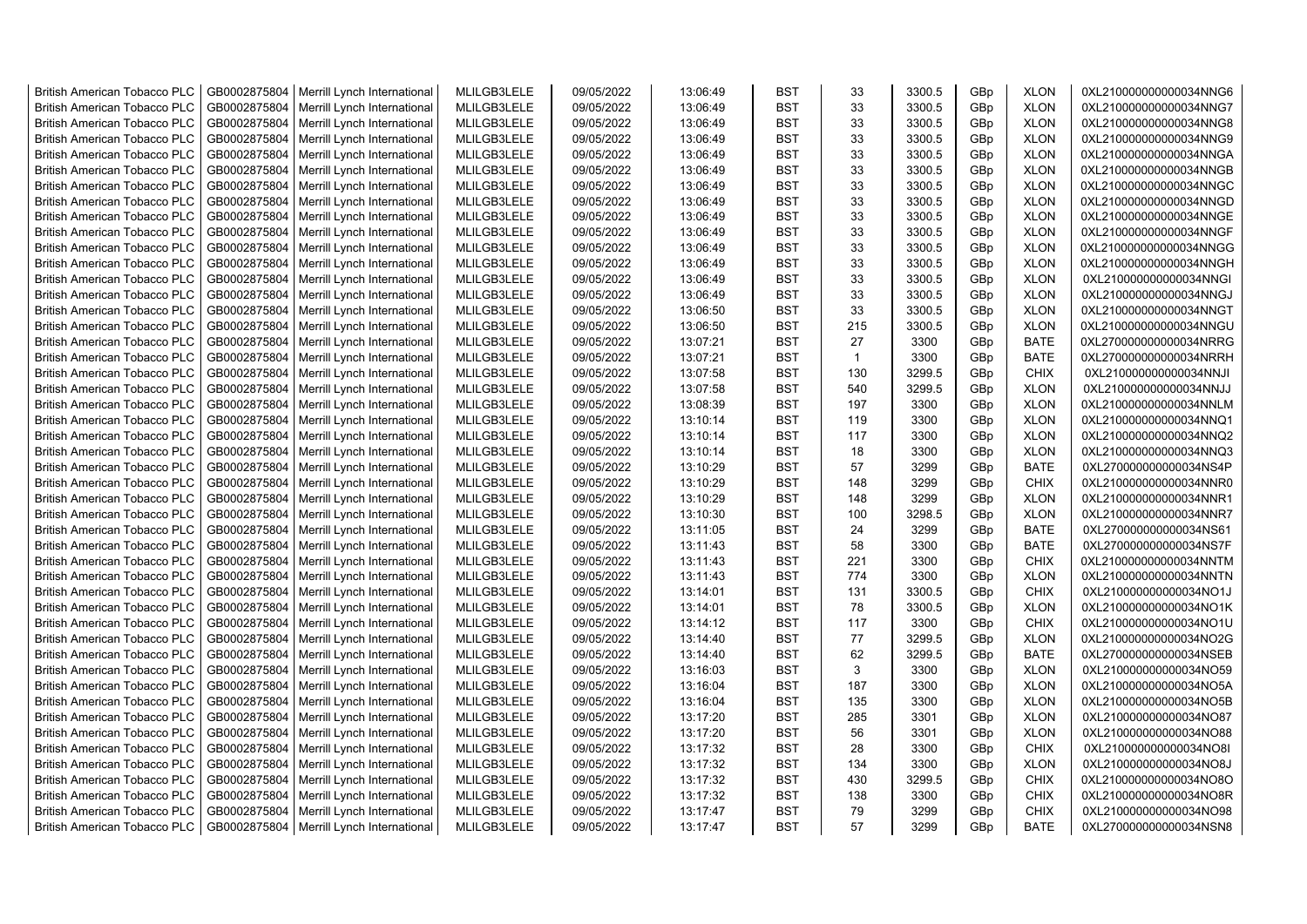| <b>British American Tobacco PLC</b> | GB0002875804 | Merrill Lynch International                | MLILGB3LELE | 09/05/2022 | 13:17:47 | <b>BST</b> | 114 | 3299   | GBp | <b>XLON</b> | 0XL210000000000034NO99 |
|-------------------------------------|--------------|--------------------------------------------|-------------|------------|----------|------------|-----|--------|-----|-------------|------------------------|
| <b>British American Tobacco PLC</b> | GB0002875804 | Merrill Lynch International                | MLILGB3LELE | 09/05/2022 | 13:17:47 | <b>BST</b> | 303 | 3299   | GBp | <b>CHIX</b> | 0XL210000000000034NO9B |
| <b>British American Tobacco PLC</b> | GB0002875804 | Merrill Lynch International                | MLILGB3LELE | 09/05/2022 | 13:18:08 | <b>BST</b> | 65  | 3299.5 | GBp | <b>XLON</b> | 0XL210000000000034NOA6 |
| <b>British American Tobacco PLC</b> | GB0002875804 | Merrill Lynch International                | MLILGB3LELE | 09/05/2022 | 13:18:45 | <b>BST</b> | 115 | 3299.5 | GBp | <b>CHIX</b> | 0XL210000000000034NOBC |
| <b>British American Tobacco PLC</b> | GB0002875804 | Merrill Lynch International                | MLILGB3LELE | 09/05/2022 | 13:18:45 | <b>BST</b> | 178 | 3299.5 | GBp | <b>XLON</b> | 0XL210000000000034NOBD |
| <b>British American Tobacco PLC</b> | GB0002875804 | Merrill Lynch International                | MLILGB3LELE | 09/05/2022 | 13:19:19 | <b>BST</b> | 36  | 3299.5 | GBp | <b>CHIX</b> | 0XL210000000000034NOC9 |
| <b>British American Tobacco PLC</b> | GB0002875804 | Merrill Lynch International                | MLILGB3LELE | 09/05/2022 | 13:19:19 | <b>BST</b> | 105 | 3299.5 | GBp | <b>XLON</b> | 0XL210000000000034NOC8 |
| <b>British American Tobacco PLC</b> | GB0002875804 | Merrill Lynch International                | MLILGB3LELE | 09/05/2022 | 13:19:19 | BST        | 74  | 3300   | GBp | <b>XLON</b> | 0XL210000000000034NOCA |
| <b>British American Tobacco PLC</b> | GB0002875804 | Merrill Lynch International                | MLILGB3LELE | 09/05/2022 | 13:19:19 | <b>BST</b> | 3   | 3300   | GBp | <b>XLON</b> | 0XL210000000000034NOCB |
| <b>British American Tobacco PLC</b> | GB0002875804 | Merrill Lynch International                | MLILGB3LELE | 09/05/2022 | 13:19:19 | <b>BST</b> | 73  | 3300   | GBp | <b>XLON</b> | 0XL210000000000034NOCC |
| <b>British American Tobacco PLC</b> | GB0002875804 | Merrill Lynch International                | MLILGB3LELE | 09/05/2022 | 13:19:51 | <b>BST</b> | 88  | 3299.5 | GBp | <b>CHIX</b> | 0XL210000000000034NODT |
| <b>British American Tobacco PLC</b> | GB0002875804 | Merrill Lynch International                | MLILGB3LELE | 09/05/2022 | 13:19:51 | <b>BST</b> | 107 | 3299.5 | GBp | <b>XLON</b> | 0XL210000000000034NODU |
| <b>British American Tobacco PLC</b> | GB0002875804 | Merrill Lynch International                | MLILGB3LELE | 09/05/2022 | 13:20:43 | <b>BST</b> | 44  | 3299.5 | GBp | <b>CHIX</b> | 0XL210000000000034NOFC |
| <b>British American Tobacco PLC</b> | GB0002875804 | Merrill Lynch International                | MLILGB3LELE | 09/05/2022 | 13:21:07 | <b>BST</b> | 96  | 3300   | GBp | <b>XLON</b> | 0XL210000000000034NOGE |
| <b>British American Tobacco PLC</b> | GB0002875804 | Merrill Lynch International                | MLILGB3LELE | 09/05/2022 | 13:21:09 | <b>BST</b> | 53  | 3300   | GBp | <b>XLON</b> | 0XL210000000000034NOGH |
| <b>British American Tobacco PLC</b> | GB0002875804 | Merrill Lynch International                | MLILGB3LELE | 09/05/2022 | 13:21:29 | <b>BST</b> | 109 | 3300   | GBp | <b>XLON</b> | 0XL210000000000034NOHF |
| <b>British American Tobacco PLC</b> | GB0002875804 | Merrill Lynch International                | MLILGB3LELE | 09/05/2022 | 13:21:29 | <b>BST</b> | 109 | 3300   | GBp | <b>XLON</b> | 0XL210000000000034NOHG |
| <b>British American Tobacco PLC</b> | GB0002875804 | Merrill Lynch International                | MLILGB3LELE | 09/05/2022 | 13:22:28 | <b>BST</b> | 248 | 3299.5 | GBp | <b>XLON</b> | 0XL210000000000034NOJR |
| <b>British American Tobacco PLC</b> | GB0002875804 | Merrill Lynch International                | MLILGB3LELE | 09/05/2022 | 13:22:28 | <b>BST</b> | 208 | 3299.5 | GBp | <b>CHIX</b> | 0XL210000000000034NOJS |
| <b>British American Tobacco PLC</b> | GB0002875804 | Merrill Lynch International                | MLILGB3LELE | 09/05/2022 | 13:22:28 | <b>BST</b> | 118 | 3299.5 | GBp | <b>BATE</b> | 0XL270000000000034NT2R |
| <b>British American Tobacco PLC</b> | GB0002875804 | Merrill Lynch International                | MLILGB3LELE | 09/05/2022 | 13:22:37 | <b>BST</b> | 89  | 3299   | GBp | <b>XLON</b> | 0XL210000000000034NOKC |
| <b>British American Tobacco PLC</b> | GB0002875804 | Merrill Lynch International                | MLILGB3LELE | 09/05/2022 | 13:22:46 | <b>BST</b> | 159 | 3298.5 | GBp | <b>XLON</b> | 0XL210000000000034NOKK |
|                                     | GB0002875804 |                                            | MLILGB3LELE | 09/05/2022 | 13:22:46 | <b>BST</b> | 110 | 3298.5 |     | <b>BATE</b> | 0XL270000000000034NT3S |
| <b>British American Tobacco PLC</b> |              | Merrill Lynch International                |             |            |          |            |     |        | GBp |             |                        |
| <b>British American Tobacco PLC</b> | GB0002875804 | Merrill Lynch International                | MLILGB3LELE | 09/05/2022 | 13:22:46 | BST        | 238 | 3298.5 | GBp | <b>CHIX</b> | 0XL210000000000034NOKL |
| <b>British American Tobacco PLC</b> | GB0002875804 | Merrill Lynch International                | MLILGB3LELE | 09/05/2022 | 13:22:46 | <b>BST</b> | 37  | 3298   | GBp | <b>CHIX</b> | 0XL210000000000034NOKM |
| <b>British American Tobacco PLC</b> | GB0002875804 | Merrill Lynch International                | MLILGB3LELE | 09/05/2022 | 13:22:46 | <b>BST</b> | 63  | 3298   | GBp | <b>BATE</b> | 0XL270000000000034NT3T |
| British American Tobacco PLC        | GB0002875804 | Merrill Lynch International                | MLILGB3LELE | 09/05/2022 | 13:22:46 | <b>BST</b> | 67  | 3298   | GBp | <b>CHIX</b> | 0XL210000000000034NOKN |
| British American Tobacco PLC        | GB0002875804 | Merrill Lynch International                | MLILGB3LELE | 09/05/2022 | 13:22:46 | <b>BST</b> | 12  | 3297.5 | GBp | <b>CHIX</b> | 0XL210000000000034NOKO |
| <b>British American Tobacco PLC</b> | GB0002875804 | Merrill Lynch International                | MLILGB3LELE | 09/05/2022 | 13:22:46 | <b>BST</b> | 54  | 3297.5 | GBp | <b>CHIX</b> | 0XL210000000000034NOKP |
| <b>British American Tobacco PLC</b> | GB0002875804 | Merrill Lynch International                | MLILGB3LELE | 09/05/2022 | 13:23:54 | <b>BST</b> | 80  | 3297   | GBp | <b>BATE</b> | 0XL270000000000034NT5D |
| <b>British American Tobacco PLC</b> | GB0002875804 | Merrill Lynch International                | MLILGB3LELE | 09/05/2022 | 13:23:54 | <b>BST</b> | 80  | 3297   | GBp | <b>CHIX</b> | 0XL210000000000034NOML |
| <b>British American Tobacco PLC</b> | GB0002875804 | Merrill Lynch International                | MLILGB3LELE | 09/05/2022 | 13:24:30 | <b>BST</b> | 63  | 3297   | GBp | <b>CHIX</b> | 0XL210000000000034NONP |
| <b>British American Tobacco PLC</b> | GB0002875804 | Merrill Lynch International                | MLILGB3LELE | 09/05/2022 | 13:24:30 | <b>BST</b> | 51  | 3296.5 | GBp | <b>BATE</b> | 0XL270000000000034NT6O |
| <b>British American Tobacco PLC</b> | GB0002875804 | Merrill Lynch International                | MLILGB3LELE | 09/05/2022 | 13:24:30 | <b>BST</b> | 164 | 3297   | GBp | <b>XLON</b> | 0XL210000000000034NONQ |
| <b>British American Tobacco PLC</b> | GB0002875804 | Merrill Lynch International                | MLILGB3LELE | 09/05/2022 | 13:24:30 | <b>BST</b> | 10  | 3296   | GBp | <b>BATE</b> | 0XL270000000000034NT6P |
| <b>British American Tobacco PLC</b> | GB0002875804 | Merrill Lynch International                | MLILGB3LELE | 09/05/2022 | 13:24:30 | <b>BST</b> | 36  | 3296.5 | GBp | <b>CHIX</b> | 0XL210000000000034NONR |
| <b>British American Tobacco PLC</b> | GB0002875804 | Merrill Lynch International                | MLILGB3LELE | 09/05/2022 | 13:24:30 | <b>BST</b> | 55  | 3296   | GBp | <b>BATE</b> | 0XL270000000000034NT6Q |
| <b>British American Tobacco PLC</b> | GB0002875804 | Merrill Lynch International                | MLILGB3LELE | 09/05/2022 | 13:24:52 | <b>BST</b> | 75  | 3295.5 | GBp | <b>CHIX</b> | 0XL210000000000034NOP4 |
| <b>British American Tobacco PLC</b> | GB0002875804 | Merrill Lynch International                | MLILGB3LELE | 09/05/2022 | 13:24:52 | <b>BST</b> | 142 | 3295.5 | GBp | <b>XLON</b> | 0XL210000000000034NOP5 |
| <b>British American Tobacco PLC</b> | GB0002875804 | Merrill Lynch International                | MLILGB3LELE | 09/05/2022 | 13:24:52 | <b>BST</b> | 38  | 3295.5 | GBp | <b>BATE</b> | 0XL270000000000034NT8G |
| <b>British American Tobacco PLC</b> | GB0002875804 | Merrill Lynch International                | MLILGB3LELE | 09/05/2022 | 13:25:00 | <b>BST</b> | 16  | 3295   | GBp | <b>BATE</b> | 0XL270000000000034NT91 |
| <b>British American Tobacco PLC</b> | GB0002875804 | Merrill Lynch International                | MLILGB3LELE | 09/05/2022 | 13:25:00 | <b>BST</b> | 19  | 3295   | GBp | <b>BATE</b> | 0XL270000000000034NT92 |
| <b>British American Tobacco PLC</b> | GB0002875804 | Merrill Lynch International                | MLILGB3LELE | 09/05/2022 | 13:25:00 | <b>BST</b> | 42  | 3295   | GBp | <b>CHIX</b> | 0XL210000000000034NOPH |
| <b>British American Tobacco PLC</b> | GB0002875804 | Merrill Lynch International                | MLILGB3LELE | 09/05/2022 | 13:27:12 | <b>BST</b> | 113 | 3297.5 | GBp | <b>CHIX</b> | 0XL210000000000034NOTB |
| <b>British American Tobacco PLC</b> | GB0002875804 | Merrill Lynch International                | MLILGB3LELE | 09/05/2022 | 13:27:12 | <b>BST</b> | 144 | 3297.5 | GBp | <b>XLON</b> | 0XL210000000000034NOTC |
| <b>British American Tobacco PLC</b> | GB0002875804 | Merrill Lynch International                | MLILGB3LELE | 09/05/2022 | 13:27:12 | <b>BST</b> | 206 | 3297.5 | GBp | <b>XLON</b> | 0XL210000000000034NOTD |
| <b>British American Tobacco PLC</b> | GB0002875804 | Merrill Lynch International                | MLILGB3LELE | 09/05/2022 | 13:27:14 | <b>BST</b> | 139 | 3297   | GBp | <b>CHIX</b> | 0XL210000000000034NOTM |
| <b>British American Tobacco PLC</b> |              | GB0002875804   Merrill Lynch International | MLILGB3LELE | 09/05/2022 | 13:27:14 | <b>BST</b> | 155 | 3297   | GBp | <b>XLON</b> | 0XL210000000000034NOTN |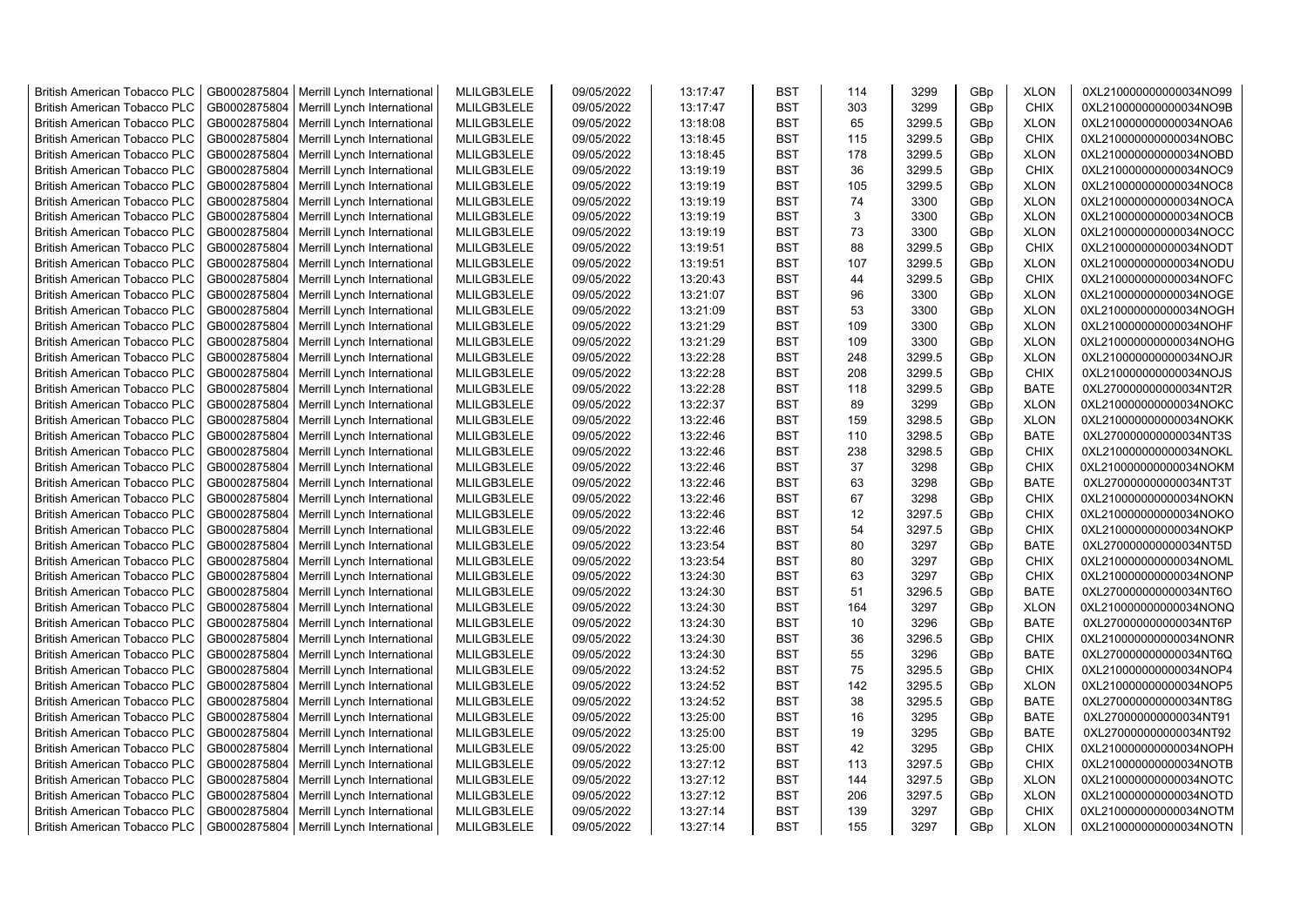| <b>British American Tobacco PLC</b> | GB0002875804                 | Merrill Lynch International                | MLILGB3LELE                | 09/05/2022 | 13:27:23             | <b>BST</b>               | 43  | 3296.5         | GBp             | <b>BATE</b>                | 0XL270000000000034NTEC |
|-------------------------------------|------------------------------|--------------------------------------------|----------------------------|------------|----------------------|--------------------------|-----|----------------|-----------------|----------------------------|------------------------|
| <b>British American Tobacco PLC</b> | GB0002875804                 | Merrill Lynch International                | MLILGB3LELE                | 09/05/2022 | 13:27:23             | <b>BST</b>               | 85  | 3296.5         | GBp             | <b>CHIX</b>                | 0XL210000000000034NOU4 |
| <b>British American Tobacco PLC</b> | GB0002875804                 | Merrill Lynch International                | MLILGB3LELE                | 09/05/2022 | 13:27:23             | <b>BST</b>               | 171 | 3296.5         | GBp             | <b>XLON</b>                | 0XL210000000000034NOU5 |
| <b>British American Tobacco PLC</b> | GB0002875804                 | Merrill Lynch International                | MLILGB3LELE                | 09/05/2022 | 13:27:23             | <b>BST</b>               | 95  | 3296           | GBp             | <b>CHIX</b>                | 0XL210000000000034NOU6 |
| <b>British American Tobacco PLC</b> | GB0002875804                 | Merrill Lynch International                | MLILGB3LELE                | 09/05/2022 | 13:27:25             | <b>BST</b>               | 107 | 3295.5         | GBp             | <b>XLON</b>                | 0XL210000000000034NOUB |
| <b>British American Tobacco PLC</b> | GB0002875804                 | Merrill Lynch International                | MLILGB3LELE                | 09/05/2022 | 13:27:27             | <b>BST</b>               | 15  | 3295.5         | GBp             | <b>BATE</b>                | 0XL270000000000034NTEJ |
| British American Tobacco PLC        | GB0002875804                 | Merrill Lynch International                | MLILGB3LELE                | 09/05/2022 | 13:27:27             | <b>BST</b>               | 13  | 3295.5         | GBp             | <b>BATE</b>                | 0XL270000000000034NTEK |
| <b>British American Tobacco PLC</b> | GB0002875804                 | Merrill Lynch International                | MLILGB3LELE                | 09/05/2022 | 13:29:18             | <b>BST</b>               | 97  | 3295.5         | GBp             | <b>XLON</b>                | 0XL210000000000034NP23 |
| <b>British American Tobacco PLC</b> | GB0002875804                 | Merrill Lynch International                | MLILGB3LELE                | 09/05/2022 | 13:29:18             | <b>BST</b>               | 87  | 3295.5         | GBp             | <b>CHIX</b>                | 0XL210000000000034NP25 |
| <b>British American Tobacco PLC</b> | GB0002875804                 | Merrill Lynch International                | MLILGB3LELE                | 09/05/2022 | 13:29:26             | <b>BST</b>               | 48  | 3295           | GBp             | <b>CHIX</b>                | 0XL210000000000034NP2K |
| <b>British American Tobacco PLC</b> | GB0002875804                 | Merrill Lynch International                | MLILGB3LELE                | 09/05/2022 | 13:29:26             | <b>BST</b>               | 194 | 3295           | GBp             | <b>XLON</b>                | 0XL210000000000034NP2L |
| <b>British American Tobacco PLC</b> | GB0002875804                 | Merrill Lynch International                | MLILGB3LELE                | 09/05/2022 | 13:29:53             | <b>BST</b>               | 86  | 3294.5         | GBp             | <b>CHIX</b>                | 0XL210000000000034NP3A |
| <b>British American Tobacco PLC</b> | GB0002875804                 | Merrill Lynch International                | MLILGB3LELE                | 09/05/2022 | 13:29:53             | BST                      | 200 | 3294.5         | GBp             | <b>XLON</b>                | 0XL210000000000034NP3B |
| <b>British American Tobacco PLC</b> | GB0002875804                 | Merrill Lynch International                | MLILGB3LELE                | 09/05/2022 | 13:29:53             | <b>BST</b>               | 38  | 3294.5         | GBp             | <b>BATE</b>                | 0XL270000000000034NTKH |
| <b>British American Tobacco PLC</b> | GB0002875804                 | Merrill Lynch International                | MLILGB3LELE                | 09/05/2022 | 13:29:53             | <b>BST</b>               | 17  | 3294.5         | GBp             | <b>BATE</b>                | 0XL270000000000034NTKI |
| <b>British American Tobacco PLC</b> | GB0002875804                 | Merrill Lynch International                | MLILGB3LELE                | 09/05/2022 | 13:30:02             | <b>BST</b>               | 23  | 3294           | GBp             | <b>CHIX</b>                | 0XL210000000000034NP3P |
| <b>British American Tobacco PLC</b> | GB0002875804                 | Merrill Lynch International                | MLILGB3LELE                | 09/05/2022 | 13:30:03             | <b>BST</b>               | 250 | 3294.5         | GBp             | <b>XLON</b>                | 0XL210000000000034NP41 |
| <b>British American Tobacco PLC</b> | GB0002875804                 | Merrill Lynch International                | MLILGB3LELE                | 09/05/2022 | 13:30:23             | <b>BST</b>               | 22  | 3295.5         | GBp             | <b>XLON</b>                | 0XL210000000000034NP53 |
| <b>British American Tobacco PLC</b> | GB0002875804                 | Merrill Lynch International                | MLILGB3LELE                | 09/05/2022 | 13:30:23             | <b>BST</b>               | 111 | 3295.5         | GBp             | <b>XLON</b>                | 0XL210000000000034NP54 |
| <b>British American Tobacco PLC</b> | GB0002875804                 | Merrill Lynch International                | MLILGB3LELE                | 09/05/2022 | 13:30:23             | <b>BST</b>               | 95  | 3295.5         | GBp             | <b>CHIX</b>                | 0XL210000000000034NP55 |
| <b>British American Tobacco PLC</b> | GB0002875804                 | Merrill Lynch International                | MLILGB3LELE                | 09/05/2022 | 13:30:48             | <b>BST</b>               | 91  | 3294           | GBp             | <b>CHIX</b>                | 0XL210000000000034NP7I |
| <b>British American Tobacco PLC</b> | GB0002875804                 | Merrill Lynch International                | MLILGB3LELE                | 09/05/2022 | 13:30:49             | <b>BST</b>               | 70  | 3294           | GBp             | <b>BATE</b>                | 0XL270000000000034NTOK |
| <b>British American Tobacco PLC</b> | GB0002875804                 | Merrill Lynch International                | MLILGB3LELE                | 09/05/2022 | 13:30:50             | <b>BST</b>               | 64  | 3293.5         | GBp             | <b>BATE</b>                | 0XL270000000000034NTP1 |
| <b>British American Tobacco PLC</b> | GB0002875804                 | Merrill Lynch International                | MLILGB3LELE                | 09/05/2022 | 13:30:50             | <b>BST</b>               | 101 | 3293.5         | GBp             | <b>XLON</b>                | 0XL210000000000034NP7Q |
| <b>British American Tobacco PLC</b> | GB0002875804                 | Merrill Lynch International                | MLILGB3LELE                | 09/05/2022 | 13:30:52             | <b>BST</b>               | 51  | 3293.5         | GBp             | <b>CHIX</b>                | 0XL210000000000034NP8C |
| <b>British American Tobacco PLC</b> | GB0002875804                 | Merrill Lynch International                | MLILGB3LELE                | 09/05/2022 | 13:30:52             | <b>BST</b>               | 48  | 3293           | GBp             | BATE                       | 0XL270000000000034NTPJ |
| <b>British American Tobacco PLC</b> | GB0002875804                 | Merrill Lynch International                | MLILGB3LELE                | 09/05/2022 | 13:30:52             | <b>BST</b>               | 120 | 3293           | GBp             | <b>XLON</b>                | 0XL210000000000034NP8F |
| <b>British American Tobacco PLC</b> | GB0002875804                 | Merrill Lynch International                | MLILGB3LELE                | 09/05/2022 | 13:30:52             | <b>BST</b>               | 47  | 3293           | GBp             | <b>CHIX</b>                | 0XL210000000000034NP8G |
| <b>British American Tobacco PLC</b> | GB0002875804                 | Merrill Lynch International                | MLILGB3LELE                | 09/05/2022 | 13:30:53             | <b>BST</b>               | 24  | 3292.5         | GBp             | <b>BATE</b>                | 0XL270000000000034NTPT |
| <b>British American Tobacco PLC</b> | GB0002875804                 | Merrill Lynch International                | MLILGB3LELE                | 09/05/2022 | 13:30:55             | <b>BST</b>               | 67  | 3292.5         | GBp             | <b>BATE</b>                | 0XL270000000000034NTQ5 |
| <b>British American Tobacco PLC</b> | GB0002875804                 | Merrill Lynch International                | MLILGB3LELE                | 09/05/2022 | 13:31:08             | <b>BST</b>               | 282 | 3293           | GBp             | <b>XLON</b>                | 0XL210000000000034NP9U |
| <b>British American Tobacco PLC</b> | GB0002875804                 | Merrill Lynch International                | MLILGB3LELE                | 09/05/2022 | 13:31:08             | <b>BST</b>               | 62  | 3293           | GBp             | <b>XLON</b>                | 0XL210000000000034NP9V |
| <b>British American Tobacco PLC</b> | GB0002875804                 | Merrill Lynch International                | MLILGB3LELE                | 09/05/2022 | 13:31:09             | <b>BST</b>               | 282 | 3293           | GBp             | <b>XLON</b>                | 0XL210000000000034NPA2 |
| <b>British American Tobacco PLC</b> | GB0002875804                 | Merrill Lynch International                | MLILGB3LELE                | 09/05/2022 | 13:31:09             | <b>BST</b>               | 65  | 3293           | GBp             | <b>XLON</b>                | 0XL210000000000034NPA3 |
| <b>British American Tobacco PLC</b> | GB0002875804                 | Merrill Lynch International                | MLILGB3LELE                | 09/05/2022 | 13:31:12             | <b>BST</b>               | 25  | 3292           | GBp             | <b>BATE</b>                | 0XL270000000000034NTRO |
| British American Tobacco PLC        | GB0002875804                 | Merrill Lynch International                | MLILGB3LELE                | 09/05/2022 | 13:31:12             | <b>BST</b>               | 39  | 3292           | GBp             | <b>CHIX</b>                | 0XL210000000000034NPA9 |
| <b>British American Tobacco PLC</b> | GB0002875804                 | Merrill Lynch International                | MLILGB3LELE                | 09/05/2022 | 13:31:13             | <b>BST</b>               | 31  | 3292           | GBp             | <b>BATE</b>                | 0XL270000000000034NTRQ |
| <b>British American Tobacco PLC</b> | GB0002875804                 | Merrill Lynch International                | MLILGB3LELE                | 09/05/2022 | 13:31:54             | <b>BST</b>               | 48  | 3293           | GBp             | <b>CHIX</b>                | 0XL210000000000034NPD5 |
| <b>British American Tobacco PLC</b> | GB0002875804                 | Merrill Lynch International                | MLILGB3LELE                | 09/05/2022 | 13:31:54             | <b>BST</b>               | 85  | 3293           | GBp             | <b>XLON</b>                | 0XL210000000000034NPD6 |
| <b>British American Tobacco PLC</b> | GB0002875804                 | Merrill Lynch International                | MLILGB3LELE                | 09/05/2022 | 13:31:54             | <b>BST</b>               | 733 | 3293           | GBp             | <b>XLON</b>                | 0XL210000000000034NPD7 |
| <b>British American Tobacco PLC</b> | GB0002875804                 | Merrill Lynch International                | MLILGB3LELE                | 09/05/2022 | 13:32:12             | <b>BST</b>               | 54  | 3293           | GBp             | <b>CHIX</b>                | 0XL210000000000034NPE0 |
| <b>British American Tobacco PLC</b> | GB0002875804                 | Merrill Lynch International                | MLILGB3LELE                | 09/05/2022 | 13:32:21             | <b>BST</b>               | 27  | 3292.5         | GBp             | <b>BATE</b>                | 0XL270000000000034NU0C |
|                                     |                              |                                            |                            |            |                      |                          | 74  |                |                 |                            |                        |
| <b>British American Tobacco PLC</b> | GB0002875804                 | Merrill Lynch International                | MLILGB3LELE                | 09/05/2022 | 13:32:21             | <b>BST</b><br><b>BST</b> | 131 | 3292.5         | GBp             | <b>XLON</b>                | 0XL210000000000034NPEK |
| <b>British American Tobacco PLC</b> | GB0002875804<br>GB0002875804 | Merrill Lynch International                | MLILGB3LELE<br>MLILGB3LELE | 09/05/2022 | 13:32:54             | <b>BST</b>               | 43  | 3292           | GBp             | <b>XLON</b><br><b>BATE</b> | 0XL210000000000034NPFK |
| <b>British American Tobacco PLC</b> | GB0002875804                 | Merrill Lynch International                | MLILGB3LELE                | 09/05/2022 | 13:32:55             | <b>BST</b>               | 293 | 3292<br>3291.5 | GBp             |                            | 0XL270000000000034NU1M |
| <b>British American Tobacco PLC</b> |                              | Merrill Lynch International                |                            | 09/05/2022 | 13:32:57             |                          |     | 3291.5         | GBp             | <b>XLON</b>                | 0XL210000000000034NPFN |
| <b>British American Tobacco PLC</b> | GB0002875804                 | Merrill Lynch International                | MLILGB3LELE                | 09/05/2022 | 13:32:58<br>13:32:58 | <b>BST</b><br><b>BST</b> | 18  |                | GBp             | <b>BATE</b>                | 0XL270000000000034NU1T |
| <b>British American Tobacco PLC</b> |                              | GB0002875804   Merrill Lynch International | MLILGB3LELE                | 09/05/2022 |                      |                          | 55  | 3291.5         | GB <sub>p</sub> | <b>CHIX</b>                | 0XL210000000000034NPFP |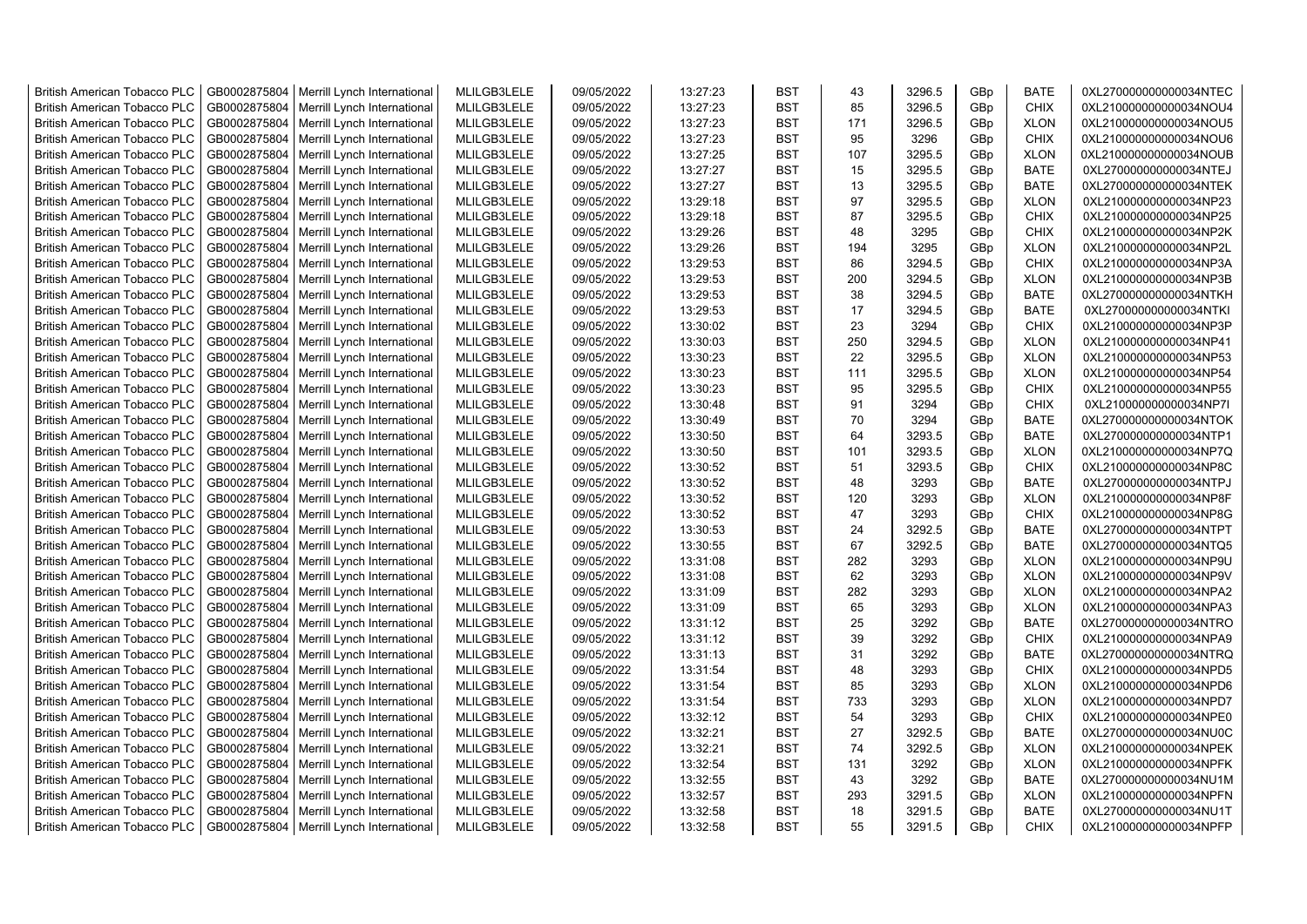| <b>British American Tobacco PLC</b> | GB0002875804 | Merrill Lynch International | MLILGB3LELE | 09/05/2022 | 13:32:58 | <b>BST</b> | 25  | 3291.5 | GBp             | <b>BATE</b> | 0XL270000000000034NU1U |
|-------------------------------------|--------------|-----------------------------|-------------|------------|----------|------------|-----|--------|-----------------|-------------|------------------------|
| <b>British American Tobacco PLC</b> | GB0002875804 | Merrill Lynch International | MLILGB3LELE | 09/05/2022 | 13:33:00 | <b>BST</b> | 37  | 3291   | GBp             | <b>BATE</b> | 0XL270000000000034NU20 |
| <b>British American Tobacco PLC</b> | GB0002875804 | Merrill Lynch International | MLILGB3LELE | 09/05/2022 | 13:34:05 | <b>BST</b> | 164 | 3293   | GBp             | <b>XLON</b> | 0XL210000000000034NPIR |
| <b>British American Tobacco PLC</b> | GB0002875804 | Merrill Lynch International | MLILGB3LELE | 09/05/2022 | 13:36:35 | <b>BST</b> | 94  | 3296.5 | GBp             | <b>BATE</b> | 0XL270000000000034NUBC |
| <b>British American Tobacco PLC</b> | GB0002875804 | Merrill Lynch International | MLILGB3LELE | 09/05/2022 | 13:36:35 | <b>BST</b> | 89  | 3296.5 | GBp             | <b>CHIX</b> | 0XL210000000000034NPOC |
| <b>British American Tobacco PLC</b> | GB0002875804 | Merrill Lynch International | MLILGB3LELE | 09/05/2022 | 13:36:51 | <b>BST</b> | 95  | 3297.5 | GBp             | <b>CHIX</b> | 0XL210000000000034NPP7 |
| <b>British American Tobacco PLC</b> | GB0002875804 | Merrill Lynch International | MLILGB3LELE | 09/05/2022 | 13:36:52 | <b>BST</b> | 112 | 3298   | GBp             | <b>XLON</b> | 0XL210000000000034NPP9 |
| <b>British American Tobacco PLC</b> | GB0002875804 | Merrill Lynch International | MLILGB3LELE | 09/05/2022 | 13:36:52 | <b>BST</b> | 110 | 3298   | GBp             | <b>XLON</b> | 0XL210000000000034NPPA |
| <b>British American Tobacco PLC</b> | GB0002875804 | Merrill Lynch International | MLILGB3LELE | 09/05/2022 | 13:36:52 | <b>BST</b> | 67  | 3298   | GBp             | <b>XLON</b> | 0XL210000000000034NPPB |
| <b>British American Tobacco PLC</b> | GB0002875804 | Merrill Lynch International | MLILGB3LELE | 09/05/2022 | 13:37:02 | <b>BST</b> | 229 | 3297.5 | GBp             | <b>CHIX</b> | 0XL210000000000034NPQ8 |
| <b>British American Tobacco PLC</b> | GB0002875804 | Merrill Lynch International | MLILGB3LELE | 09/05/2022 | 13:37:10 | <b>BST</b> | 49  | 3299   | GBp             | <b>BATE</b> | 0XL270000000000034NUDG |
| <b>British American Tobacco PLC</b> | GB0002875804 | Merrill Lynch International | MLILGB3LELE | 09/05/2022 | 13:37:10 | <b>BST</b> | 146 | 3299   | GBp             | <b>CHIX</b> | 0XL210000000000034NPQR |
| <b>British American Tobacco PLC</b> | GB0002875804 | Merrill Lynch International | MLILGB3LELE | 09/05/2022 | 13:37:10 | <b>BST</b> | 19  | 3298.5 | GBp             | <b>BATE</b> | 0XL270000000000034NUDH |
| <b>British American Tobacco PLC</b> | GB0002875804 | Merrill Lynch International | MLILGB3LELE | 09/05/2022 | 13:37:10 | <b>BST</b> | 168 | 3298.5 | GBp             | <b>BATE</b> | 0XL270000000000034NUDI |
| <b>British American Tobacco PLC</b> | GB0002875804 | Merrill Lynch International | MLILGB3LELE | 09/05/2022 | 13:37:12 | <b>BST</b> | 250 | 3299   | GBp             | <b>XLON</b> | 0XL210000000000034NPQV |
| <b>British American Tobacco PLC</b> | GB0002875804 | Merrill Lynch International | MLILGB3LELE | 09/05/2022 | 13:37:36 | <b>BST</b> | 250 | 3299.5 | GBp             | <b>XLON</b> | 0XL210000000000034NPSB |
| <b>British American Tobacco PLC</b> | GB0002875804 | Merrill Lynch International | MLILGB3LELE | 09/05/2022 | 13:37:36 | <b>BST</b> | 112 | 3299.5 | GBp             | <b>XLON</b> | 0XL210000000000034NPSC |
| <b>British American Tobacco PLC</b> | GB0002875804 | Merrill Lynch International | MLILGB3LELE | 09/05/2022 | 13:37:36 | <b>BST</b> | 110 | 3299.5 | GBp             | <b>XLON</b> | 0XL210000000000034NPSD |
| <b>British American Tobacco PLC</b> | GB0002875804 | Merrill Lynch International | MLILGB3LELE | 09/05/2022 | 13:37:45 | <b>BST</b> | 103 | 3299.5 | GBp             | <b>XLON</b> | 0XL210000000000034NPT7 |
| <b>British American Tobacco PLC</b> | GB0002875804 | Merrill Lynch International | MLILGB3LELE | 09/05/2022 | 13:37:45 | <b>BST</b> | 145 | 3299.5 | GBp             | <b>XLON</b> | 0XL210000000000034NPT8 |
| <b>British American Tobacco PLC</b> | GB0002875804 | Merrill Lynch International | MLILGB3LELE | 09/05/2022 | 13:38:21 | <b>BST</b> | 295 | 3300   | GBp             | <b>XLON</b> | 0XL210000000000034NPUM |
| <b>British American Tobacco PLC</b> | GB0002875804 | Merrill Lynch International | MLILGB3LELE | 09/05/2022 | 13:38:21 | <b>BST</b> | 16  | 3300   | GBp             | <b>XLON</b> | 0XL210000000000034NPUN |
| <b>British American Tobacco PLC</b> | GB0002875804 | Merrill Lynch International | MLILGB3LELE | 09/05/2022 | 13:38:40 | <b>BST</b> | 39  | 3298.5 | GBp             | <b>CHIX</b> | 0XL210000000000034NPVK |
| <b>British American Tobacco PLC</b> | GB0002875804 | Merrill Lynch International | MLILGB3LELE | 09/05/2022 | 13:38:40 | <b>BST</b> | 53  | 3298.5 | GBp             | <b>CHIX</b> | 0XL210000000000034NPVL |
| <b>British American Tobacco PLC</b> | GB0002875804 | Merrill Lynch International | MLILGB3LELE | 09/05/2022 | 13:38:40 | <b>BST</b> | 100 | 3299.5 | GBp             | <b>BATE</b> | 0XL270000000000034NUHE |
| <b>British American Tobacco PLC</b> | GB0002875804 | Merrill Lynch International | MLILGB3LELE | 09/05/2022 | 13:38:40 | <b>BST</b> | 248 | 3298.5 | GBp             | <b>XLON</b> | 0XL210000000000034NPVM |
| <b>British American Tobacco PLC</b> | GB0002875804 | Merrill Lynch International | MLILGB3LELE | 09/05/2022 | 13:38:40 | <b>BST</b> | 95  | 3298.5 | GBp             | <b>BATE</b> | 0XL270000000000034NUHF |
| <b>British American Tobacco PLC</b> | GB0002875804 | Merrill Lynch International | MLILGB3LELE | 09/05/2022 | 13:39:01 | <b>BST</b> | 25  | 3298.5 | GBp             | <b>BATE</b> | 0XL270000000000034NUI5 |
| <b>British American Tobacco PLC</b> | GB0002875804 | Merrill Lynch International | MLILGB3LELE | 09/05/2022 | 13:39:01 | BST        | 11  | 3298.5 | GBp             | <b>BATE</b> | 0XL270000000000034NUI6 |
| <b>British American Tobacco PLC</b> | GB0002875804 | Merrill Lynch International | MLILGB3LELE | 09/05/2022 | 13:39:01 | <b>BST</b> | 57  | 3298.5 | GBp             | <b>BATE</b> | 0XL270000000000034NUI7 |
| <b>British American Tobacco PLC</b> | GB0002875804 | Merrill Lynch International | MLILGB3LELE | 09/05/2022 | 13:39:45 | <b>BST</b> | 219 | 3299   | GBp             | <b>CHIX</b> | 0XL210000000000034NQ1R |
| <b>British American Tobacco PLC</b> | GB0002875804 | Merrill Lynch International | MLILGB3LELE | 09/05/2022 | 13:40:12 | <b>BST</b> | 112 | 3300   | GBp             | <b>XLON</b> | 0XL210000000000034NQ56 |
| <b>British American Tobacco PLC</b> | GB0002875804 | Merrill Lynch International | MLILGB3LELE | 09/05/2022 | 13:40:12 | <b>BST</b> | 110 | 3300   | GBp             | <b>XLON</b> | 0XL210000000000034NQ57 |
| <b>British American Tobacco PLC</b> | GB0002875804 | Merrill Lynch International | MLILGB3LELE | 09/05/2022 | 13:40:12 | <b>BST</b> | 178 | 3300   | GBp             | <b>XLON</b> | 0XL210000000000034NQ58 |
| <b>British American Tobacco PLC</b> | GB0002875804 | Merrill Lynch International | MLILGB3LELE | 09/05/2022 | 13:40:32 | <b>BST</b> | 3   | 3301.5 | GBp             | <b>XLON</b> | 0XL210000000000034NQ63 |
| <b>British American Tobacco PLC</b> | GB0002875804 | Merrill Lynch International | MLILGB3LELE | 09/05/2022 | 13:40:32 | <b>BST</b> | 112 | 3301.5 | GBp             | <b>XLON</b> | 0XL210000000000034NQ64 |
| <b>British American Tobacco PLC</b> | GB0002875804 | Merrill Lynch International | MLILGB3LELE | 09/05/2022 | 13:40:32 | <b>BST</b> | 185 | 3301.5 | GBp             | <b>XLON</b> | 0XL210000000000034NQ65 |
| <b>British American Tobacco PLC</b> | GB0002875804 | Merrill Lynch International | MLILGB3LELE | 09/05/2022 | 13:40:33 | <b>BST</b> | 166 | 3300   | GBp             | <b>XLON</b> | 0XL210000000000034NQ66 |
| <b>British American Tobacco PLC</b> | GB0002875804 | Merrill Lynch International | MLILGB3LELE | 09/05/2022 | 13:40:33 | <b>BST</b> | 67  | 3300   | GBp             | <b>BATE</b> | 0XL270000000000034NULQ |
| <b>British American Tobacco PLC</b> | GB0002875804 | Merrill Lynch International | MLILGB3LELE | 09/05/2022 | 13:40:43 | <b>BST</b> | 153 | 3299.5 | GBp             | <b>CHIX</b> | 0XL210000000000034NQ6C |
| <b>British American Tobacco PLC</b> | GB0002875804 | Merrill Lynch International | MLILGB3LELE | 09/05/2022 | 13:40:43 | <b>BST</b> | 83  | 3299.5 | GBp             | <b>BATE</b> | 0XL270000000000034NUM6 |
| <b>British American Tobacco PLC</b> | GB0002875804 | Merrill Lynch International | MLILGB3LELE | 09/05/2022 | 13:40:43 | <b>BST</b> | 260 | 3300   | GBp             | <b>XLON</b> | 0XL210000000000034NQ6D |
| <b>British American Tobacco PLC</b> | GB0002875804 | Merrill Lynch International | MLILGB3LELE | 09/05/2022 | 13:40:43 | <b>BST</b> | 172 | 3300   | GBp             | <b>XLON</b> | 0XL210000000000034NQ6E |
| <b>British American Tobacco PLC</b> | GB0002875804 | Merrill Lynch International | MLILGB3LELE | 09/05/2022 | 13:41:03 | <b>BST</b> | 48  | 3299.5 | GBp             | <b>BATE</b> | 0XL270000000000034NUN0 |
| <b>British American Tobacco PLC</b> | GB0002875804 | Merrill Lynch International | MLILGB3LELE | 09/05/2022 | 13:41:38 | <b>BST</b> | 249 | 3300.5 | GBp             | <b>XLON</b> | 0XL210000000000034NQ8N |
| <b>British American Tobacco PLC</b> | GB0002875804 | Merrill Lynch International | MLILGB3LELE | 09/05/2022 | 13:41:38 | <b>BST</b> | 112 | 3300.5 | GBp             | <b>XLON</b> | 0XL210000000000034NQ8O |
| <b>British American Tobacco PLC</b> | GB0002875804 | Merrill Lynch International | MLILGB3LELE | 09/05/2022 | 13:41:38 | <b>BST</b> | 33  | 3300.5 | GBp             | <b>XLON</b> | 0XL210000000000034NQ8P |
| <b>British American Tobacco PLC</b> | GB0002875804 | Merrill Lynch International | MLILGB3LELE | 09/05/2022 | 13:41:42 | <b>BST</b> | 16  | 3299.5 | GB <sub>p</sub> | <b>BATE</b> | 0XL270000000000034NUOG |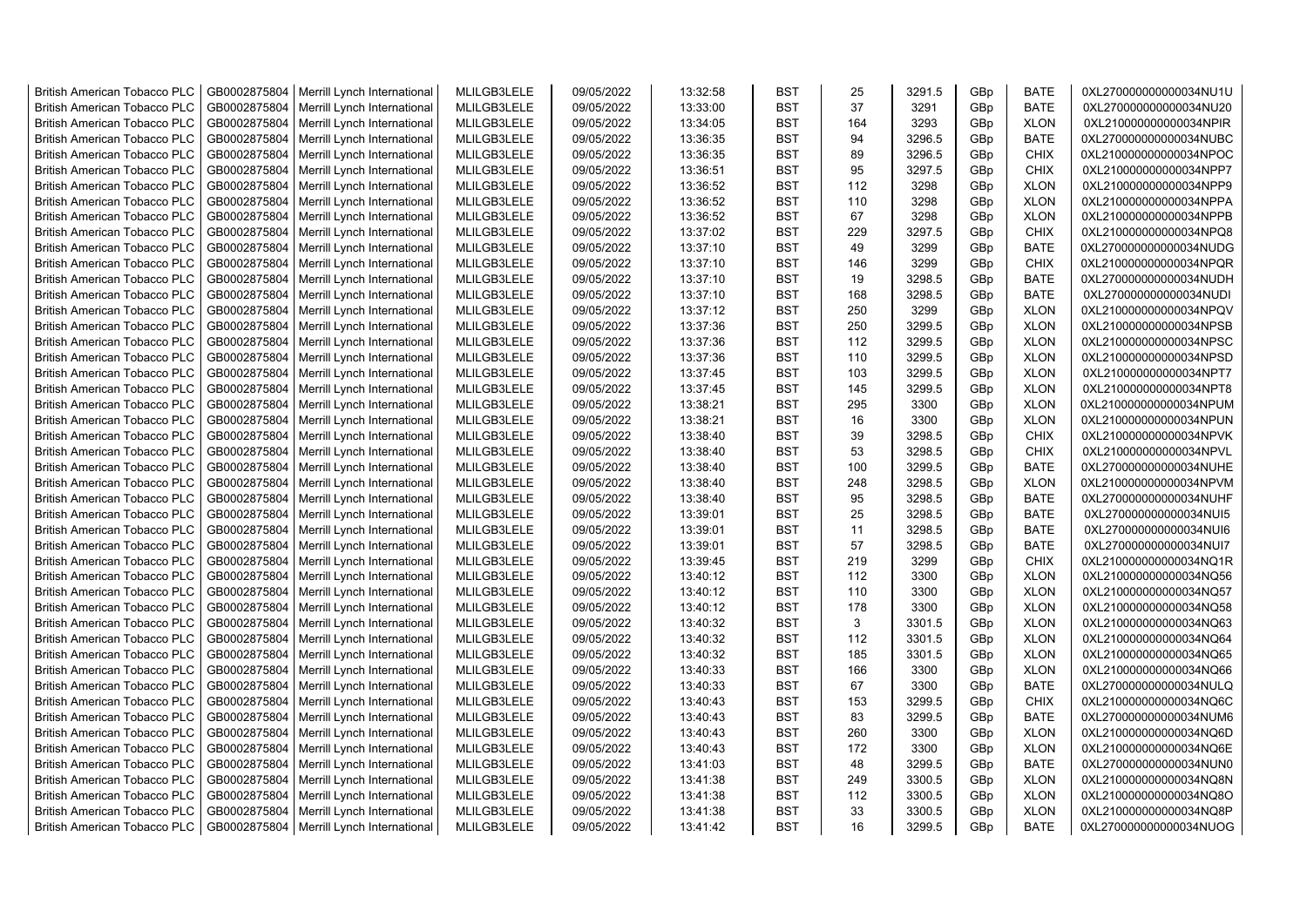| <b>British American Tobacco PLC</b> | GB0002875804 | Merrill Lynch International | MLILGB3LELE | 09/05/2022 | 13:41:45 | <b>BST</b> | 93              | 3299.5 | GBp             | <b>BATE</b> | 0XL270000000000034NUOP |
|-------------------------------------|--------------|-----------------------------|-------------|------------|----------|------------|-----------------|--------|-----------------|-------------|------------------------|
| <b>British American Tobacco PLC</b> | GB0002875804 | Merrill Lynch International | MLILGB3LELE | 09/05/2022 | 13:41:50 | <b>BST</b> | 113             | 3299   | GBp             | <b>CHIX</b> | 0XL210000000000034NQ9G |
| <b>British American Tobacco PLC</b> | GB0002875804 | Merrill Lynch International | MLILGB3LELE | 09/05/2022 | 13:41:50 | <b>BST</b> | 10              | 3299   | GBp             | <b>XLON</b> | 0XL210000000000034NQ9H |
| <b>British American Tobacco PLC</b> | GB0002875804 | Merrill Lynch International | MLILGB3LELE | 09/05/2022 | 13:41:50 | <b>BST</b> | 121             | 3299   | GBp             | <b>XLON</b> | 0XL210000000000034NQ9I |
| <b>British American Tobacco PLC</b> | GB0002875804 | Merrill Lynch International | MLILGB3LELE | 09/05/2022 | 13:41:51 | <b>BST</b> | 354             | 3298.5 | GBp             | <b>XLON</b> | 0XL210000000000034NQ9J |
| <b>British American Tobacco PLC</b> | GB0002875804 | Merrill Lynch International | MLILGB3LELE | 09/05/2022 | 13:42:13 | <b>BST</b> | 160             | 3299.5 | GBp             | <b>XLON</b> | 0XL210000000000034NQB2 |
| <b>British American Tobacco PLC</b> | GB0002875804 | Merrill Lynch International | MLILGB3LELE | 09/05/2022 | 13:42:13 | <b>BST</b> | 262             | 3299.5 | GBp             | <b>XLON</b> | 0XL210000000000034NQB3 |
| <b>British American Tobacco PLC</b> | GB0002875804 | Merrill Lynch International | MLILGB3LELE | 09/05/2022 | 13:42:31 | <b>BST</b> | 240             | 3300.5 | GBp             | <b>XLON</b> | 0XL210000000000034NQCK |
| <b>British American Tobacco PLC</b> | GB0002875804 | Merrill Lynch International | MLILGB3LELE | 09/05/2022 | 13:42:31 | <b>BST</b> | 112             | 3300.5 | GBp             | <b>XLON</b> | 0XL210000000000034NQCL |
| <b>British American Tobacco PLC</b> | GB0002875804 | Merrill Lynch International | MLILGB3LELE | 09/05/2022 | 13:42:55 | <b>BST</b> | 164             | 3300   | GBp             | <b>XLON</b> | 0XL210000000000034NQD8 |
| <b>British American Tobacco PLC</b> | GB0002875804 | Merrill Lynch International | MLILGB3LELE | 09/05/2022 | 13:42:56 | <b>BST</b> | 251             | 3299.5 | GBp             | <b>XLON</b> | 0XL210000000000034NQDB |
| <b>British American Tobacco PLC</b> | GB0002875804 | Merrill Lynch International | MLILGB3LELE | 09/05/2022 | 13:43:00 | <b>BST</b> | 98              | 3299   | GBp             | <b>BATE</b> | 0XL270000000000034NUTE |
| <b>British American Tobacco PLC</b> | GB0002875804 | Merrill Lynch International | MLILGB3LELE | 09/05/2022 | 13:43:00 | <b>BST</b> | 113             | 3299   | GBp             | <b>CHIX</b> | 0XL210000000000034NQDK |
|                                     |              |                             | MLILGB3LELE | 09/05/2022 |          | <b>BST</b> | 82              | 3299   |                 |             |                        |
| <b>British American Tobacco PLC</b> | GB0002875804 | Merrill Lynch International |             |            | 13:43:00 |            |                 |        | GBp             | <b>XLON</b> | 0XL210000000000034NQDL |
| <b>British American Tobacco PLC</b> | GB0002875804 | Merrill Lynch International | MLILGB3LELE | 09/05/2022 | 13:43:00 | <b>BST</b> | 166             | 3299   | GBp             | <b>XLON</b> | 0XL210000000000034NQDM |
| <b>British American Tobacco PLC</b> | GB0002875804 | Merrill Lynch International | MLILGB3LELE | 09/05/2022 | 13:43:43 | <b>BST</b> | 3               | 3300   | GBp             | <b>XLON</b> | 0XL210000000000034NQFL |
| <b>British American Tobacco PLC</b> | GB0002875804 | Merrill Lynch International | MLILGB3LELE | 09/05/2022 | 13:43:43 | <b>BST</b> | 106             | 3299.5 | GBp             | <b>BATE</b> | 0XL270000000000034NUVB |
| <b>British American Tobacco PLC</b> | GB0002875804 | Merrill Lynch International | MLILGB3LELE | 09/05/2022 | 13:43:43 | <b>BST</b> | 112             | 3300   | GBp             | <b>XLON</b> | 0XL210000000000034NQFM |
| <b>British American Tobacco PLC</b> | GB0002875804 | Merrill Lynch International | MLILGB3LELE | 09/05/2022 | 13:43:43 | <b>BST</b> | 110             | 3300   | GBp             | <b>XLON</b> | 0XL210000000000034NQFN |
| <b>British American Tobacco PLC</b> | GB0002875804 | Merrill Lynch International | MLILGB3LELE | 09/05/2022 | 13:43:43 | <b>BST</b> | 170             | 3299.5 | GBp             | <b>XLON</b> | 0XL210000000000034NQFO |
| <b>British American Tobacco PLC</b> | GB0002875804 | Merrill Lynch International | MLILGB3LELE | 09/05/2022 | 13:43:43 | <b>BST</b> | 192             | 3299.5 | GBp             | <b>CHIX</b> | 0XL210000000000034NQFP |
| <b>British American Tobacco PLC</b> | GB0002875804 | Merrill Lynch International | MLILGB3LELE | 09/05/2022 | 13:43:59 | <b>BST</b> | 97              | 3299   | GBp             | <b>XLON</b> | 0XL210000000000034NQG1 |
| <b>British American Tobacco PLC</b> | GB0002875804 | Merrill Lynch International | MLILGB3LELE | 09/05/2022 | 13:46:12 | <b>BST</b> | 223             | 3300   | GBp             | <b>CHIX</b> | 0XL210000000000034NQJV |
| <b>British American Tobacco PLC</b> | GB0002875804 | Merrill Lynch International | MLILGB3LELE | 09/05/2022 | 13:46:12 | <b>BST</b> | 626             | 3300   | GBp             | <b>XLON</b> | 0XL210000000000034NQK0 |
| <b>British American Tobacco PLC</b> | GB0002875804 | Merrill Lynch International | MLILGB3LELE | 09/05/2022 | 13:46:13 | <b>BST</b> | 108             | 3299.5 | GBp             | <b>BATE</b> | 0XL270000000000034NV4N |
| <b>British American Tobacco PLC</b> | GB0002875804 | Merrill Lynch International | MLILGB3LELE | 09/05/2022 | 13:46:26 | <b>BST</b> | 150             | 3299.5 | GBp             | <b>CHIX</b> | 0XL210000000000034NQKO |
| <b>British American Tobacco PLC</b> | GB0002875804 | Merrill Lynch International | MLILGB3LELE | 09/05/2022 | 13:46:26 | <b>BST</b> | 112             | 3300   | GBp             | <b>BATE</b> | 0XL270000000000034NV5B |
| British American Tobacco PLC        | GB0002875804 | Merrill Lynch International | MLILGB3LELE | 09/05/2022 | 13:46:26 | <b>BST</b> | 51              | 3300   | GBp             | <b>BATE</b> | 0XL270000000000034NV5C |
| <b>British American Tobacco PLC</b> | GB0002875804 | Merrill Lynch International | MLILGB3LELE | 09/05/2022 | 13:46:27 | <b>BST</b> | 293             | 3300   | GBp             | <b>XLON</b> | 0XL210000000000034NQKQ |
| <b>British American Tobacco PLC</b> | GB0002875804 | Merrill Lynch International | MLILGB3LELE | 09/05/2022 | 13:46:39 | <b>BST</b> | 269             | 3300   | GBp             | <b>XLON</b> | 0XL210000000000034NQL4 |
| <b>British American Tobacco PLC</b> | GB0002875804 | Merrill Lynch International | MLILGB3LELE | 09/05/2022 | 13:46:59 | <b>BST</b> | 269             | 3300   | GBp             | <b>XLON</b> | 0XL210000000000034NQLM |
| <b>British American Tobacco PLC</b> | GB0002875804 | Merrill Lynch International | MLILGB3LELE | 09/05/2022 | 13:46:59 | <b>BST</b> | 3               | 3300   | GBp             | <b>XLON</b> | 0XL210000000000034NQLN |
| <b>British American Tobacco PLC</b> | GB0002875804 | Merrill Lynch International | MLILGB3LELE | 09/05/2022 | 13:47:07 | <b>BST</b> | 11              | 3300   | GBp             | <b>CHIX</b> | 0XL210000000000034NQMB |
| <b>British American Tobacco PLC</b> | GB0002875804 | Merrill Lynch International | MLILGB3LELE | 09/05/2022 | 13:47:07 | <b>BST</b> | 143             | 3300   | GBp             | <b>CHIX</b> | 0XL210000000000034NQMC |
| <b>British American Tobacco PLC</b> | GB0002875804 | Merrill Lynch International | MLILGB3LELE | 09/05/2022 | 13:47:07 | <b>BST</b> | 158             | 3300   | GBp             | <b>XLON</b> | 0XL210000000000034NQMD |
| <b>British American Tobacco PLC</b> | GB0002875804 | Merrill Lynch International | MLILGB3LELE | 09/05/2022 | 13:48:12 | <b>BST</b> | 102             | 3301   | GBp             | <b>BATE</b> | 0XL270000000000034NV9Q |
| <b>British American Tobacco PLC</b> | GB0002875804 | Merrill Lynch International | MLILGB3LELE | 09/05/2022 | 13:48:48 | <b>BST</b> | 217             | 3300   | GBp             | <b>BATE</b> | 0XL270000000000034NVBE |
| <b>British American Tobacco PLC</b> | GB0002875804 | Merrill Lynch International | MLILGB3LELE | 09/05/2022 | 13:48:48 | <b>BST</b> | 152             | 3300   | GBp             | <b>CHIX</b> | 0XL210000000000034NQP7 |
| <b>British American Tobacco PLC</b> | GB0002875804 | Merrill Lynch International | MLILGB3LELE | 09/05/2022 | 13:48:48 | <b>BST</b> | 110             | 3300   | GBp             | <b>XLON</b> | 0XL210000000000034NQP8 |
| <b>British American Tobacco PLC</b> | GB0002875804 | Merrill Lynch International | MLILGB3LELE | 09/05/2022 | 13:49:15 | <b>BST</b> | 145             | 3299.5 | GBp             | <b>CHIX</b> | 0XL210000000000034NQQ1 |
| <b>British American Tobacco PLC</b> | GB0002875804 | Merrill Lynch International | MLILGB3LELE | 09/05/2022 | 13:50:27 | <b>BST</b> | 174             | 3299.5 | GBp             | <b>CHIX</b> | 0XL210000000000034NQTD |
| <b>British American Tobacco PLC</b> | GB0002875804 | Merrill Lynch International | MLILGB3LELE | 09/05/2022 | 13:51:51 | <b>BST</b> | 45              | 3300.5 | GBp             | <b>BATE</b> | 0XL270000000000034NVK3 |
| <b>British American Tobacco PLC</b> | GB0002875804 | Merrill Lynch International | MLILGB3LELE | 09/05/2022 | 13:51:51 | <b>BST</b> | 149             | 3300.5 | GBp             | <b>CHIX</b> | 0XL210000000000034NR0G |
| <b>British American Tobacco PLC</b> | GB0002875804 | Merrill Lynch International | MLILGB3LELE | 09/05/2022 | 13:51:51 | <b>BST</b> | 154             | 3300.5 | GBp             | <b>XLON</b> | 0XL210000000000034NR0H |
| British American Tobacco PLC        | GB0002875804 | Merrill Lynch International | MLILGB3LELE | 09/05/2022 | 13:51:52 | <b>BST</b> | 155             | 3300.5 | GBp             | <b>XLON</b> | 0XL210000000000034NR0M |
| <b>British American Tobacco PLC</b> | GB0002875804 | Merrill Lynch International | MLILGB3LELE | 09/05/2022 | 13:51:58 | <b>BST</b> | 101             | 3300   | GBp             | <b>BATE</b> | 0XL270000000000034NVKB |
| <b>British American Tobacco PLC</b> | GB0002875804 | Merrill Lynch International | MLILGB3LELE | 09/05/2022 | 13:51:58 | <b>BST</b> | 12 <sup>2</sup> | 3300   | GBp             | <b>CHIX</b> | 0XL210000000000034NR11 |
| <b>British American Tobacco PLC</b> | GB0002875804 | Merrill Lynch International | MLILGB3LELE | 09/05/2022 | 13:52:50 | <b>BST</b> | 112             | 3300.5 | GB <sub>p</sub> | <b>XLON</b> | 0XL210000000000034NR3I |
|                                     |              |                             |             |            |          |            |                 |        |                 |             |                        |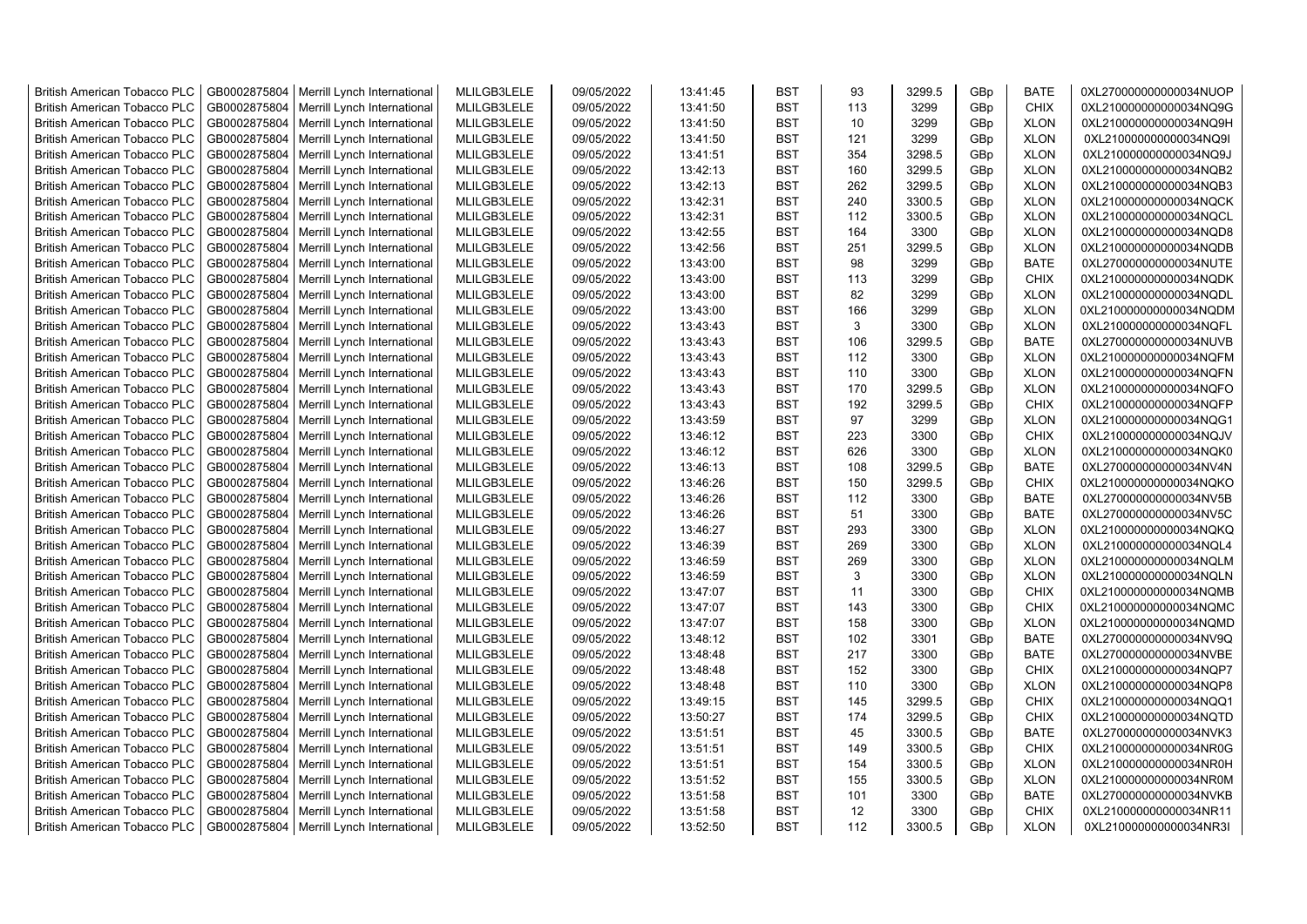| <b>British American Tobacco PLC</b> | GB0002875804 | Merrill Lynch International                | MLILGB3LELE | 09/05/2022 | 13:52:50 | <b>BST</b> | 110 | 3300.5 | GBp             | <b>XLON</b> | 0XL210000000000034NR3J |
|-------------------------------------|--------------|--------------------------------------------|-------------|------------|----------|------------|-----|--------|-----------------|-------------|------------------------|
| <b>British American Tobacco PLC</b> | GB0002875804 | Merrill Lynch International                | MLILGB3LELE | 09/05/2022 | 13:52:50 | <b>BST</b> | 223 | 3300.5 | GBp             | <b>XLON</b> | 0XL210000000000034NR3K |
| <b>British American Tobacco PLC</b> | GB0002875804 | Merrill Lynch International                | MLILGB3LELE | 09/05/2022 | 13:53:48 | <b>BST</b> | 96  | 3300   | GBp             | <b>BATE</b> | 0XL270000000000034NVP0 |
| <b>British American Tobacco PLC</b> | GB0002875804 | Merrill Lynch International                | MLILGB3LELE | 09/05/2022 | 13:53:51 | <b>BST</b> | 74  | 3300   | GBp             | <b>BATE</b> | 0XL270000000000034NVPA |
| <b>British American Tobacco PLC</b> | GB0002875804 | Merrill Lynch International                | MLILGB3LELE | 09/05/2022 | 13:55:16 | <b>BST</b> | 307 | 3299.5 | GBp             | <b>CHIX</b> | 0XL210000000000034NR82 |
| <b>British American Tobacco PLC</b> | GB0002875804 | Merrill Lynch International                | MLILGB3LELE | 09/05/2022 | 13:55:16 | <b>BST</b> | 497 | 3299.5 | GBp             | <b>XLON</b> | 0XL210000000000034NR83 |
| <b>British American Tobacco PLC</b> | GB0002875804 | Merrill Lynch International                | MLILGB3LELE | 09/05/2022 | 13:57:00 | BST        | 78  | 3299   | GBp             | <b>BATE</b> | 0XL270000000000034O017 |
| <b>British American Tobacco PLC</b> | GB0002875804 | Merrill Lynch International                | MLILGB3LELE | 09/05/2022 | 13:57:00 | <b>BST</b> | 200 | 3299   | GBp             | <b>CHIX</b> | 0XL210000000000034NRBQ |
| <b>British American Tobacco PLC</b> | GB0002875804 | Merrill Lynch International                | MLILGB3LELE | 09/05/2022 | 13:57:00 | <b>BST</b> | 127 | 3299   | GBp             | <b>XLON</b> | 0XL210000000000034NRBR |
| <b>British American Tobacco PLC</b> | GB0002875804 | Merrill Lynch International                | MLILGB3LELE | 09/05/2022 | 13:57:59 | <b>BST</b> | 248 | 3298.5 | GBp             | <b>CHIX</b> | 0XL210000000000034NRDC |
| <b>British American Tobacco PLC</b> | GB0002875804 | Merrill Lynch International                | MLILGB3LELE | 09/05/2022 | 13:57:59 | <b>BST</b> | 100 | 3298.5 | GBp             | <b>BATE</b> | 0XL270000000000034O03F |
| <b>British American Tobacco PLC</b> | GB0002875804 | Merrill Lynch International                | MLILGB3LELE | 09/05/2022 | 13:57:59 | <b>BST</b> | 172 | 3298.5 | GBp             | <b>XLON</b> | 0XL210000000000034NRDD |
| <b>British American Tobacco PLC</b> | GB0002875804 | Merrill Lynch International                | MLILGB3LELE | 09/05/2022 | 14:01:23 | <b>BST</b> | 217 | 3301   | GBp             | <b>XLON</b> | 0XL210000000000034NRKR |
| <b>British American Tobacco PLC</b> | GB0002875804 | Merrill Lynch International                | MLILGB3LELE | 09/05/2022 | 14:01:23 | <b>BST</b> | 105 | 3301   | GBp             | <b>XLON</b> | 0XL210000000000034NRKT |
| British American Tobacco PLC        | GB0002875804 | Merrill Lynch International                | MLILGB3LELE | 09/05/2022 | 14:01:23 | <b>BST</b> | 109 | 3301   | GBp             | <b>XLON</b> | 0XL210000000000034NRKS |
| <b>British American Tobacco PLC</b> | GB0002875804 | Merrill Lynch International                | MLILGB3LELE | 09/05/2022 | 14:01:42 | <b>BST</b> | 433 | 3300   | GBp             | <b>CHIX</b> | 0XL210000000000034NRLE |
| <b>British American Tobacco PLC</b> | GB0002875804 | Merrill Lynch International                | MLILGB3LELE | 09/05/2022 | 14:02:28 | <b>BST</b> | 54  | 3299.5 | GBp             | BATE        | 0XL270000000000034O0FU |
| <b>British American Tobacco PLC</b> | GB0002875804 | Merrill Lynch International                | MLILGB3LELE | 09/05/2022 | 14:02:28 | <b>BST</b> | 115 | 3299.5 | GBp             | <b>CHIX</b> | 0XL210000000000034NRNO |
| <b>British American Tobacco PLC</b> | GB0002875804 | Merrill Lynch International                | MLILGB3LELE | 09/05/2022 | 14:02:28 | <b>BST</b> | 248 | 3299.5 | GBp             | <b>XLON</b> | 0XL210000000000034NRNP |
| <b>British American Tobacco PLC</b> | GB0002875804 | Merrill Lynch International                | MLILGB3LELE | 09/05/2022 | 14:02:38 | <b>BST</b> | 204 | 3301.5 | GBp             | <b>XLON</b> | 0XL210000000000034NRO6 |
| <b>British American Tobacco PLC</b> | GB0002875804 | Merrill Lynch International                | MLILGB3LELE | 09/05/2022 | 14:02:38 | <b>BST</b> | 89  | 3301.5 | GBp             | <b>XLON</b> | 0XL210000000000034NRO7 |
| <b>British American Tobacco PLC</b> | GB0002875804 | Merrill Lynch International                | MLILGB3LELE | 09/05/2022 | 14:03:24 | <b>BST</b> | 161 | 3301   | GBp             | <b>CHIX</b> | 0XL210000000000034NRQ7 |
|                                     |              |                                            |             |            |          | <b>BST</b> | 66  | 3300.5 |                 | <b>CHIX</b> |                        |
| <b>British American Tobacco PLC</b> | GB0002875804 | Merrill Lynch International                | MLILGB3LELE | 09/05/2022 | 14:03:24 |            |     |        | GBp             |             | 0XL210000000000034NRQJ |
| <b>British American Tobacco PLC</b> | GB0002875804 | Merrill Lynch International                | MLILGB3LELE | 09/05/2022 | 14:03:24 | <b>BST</b> | 143 | 3300.5 | GBp             | <b>XLON</b> | 0XL210000000000034NRQK |
| <b>British American Tobacco PLC</b> | GB0002875804 | Merrill Lynch International                | MLILGB3LELE | 09/05/2022 | 14:03:50 | <b>BST</b> | 14  | 3300.5 | GBp             | <b>BATE</b> | 0XL270000000000034O0KF |
| <b>British American Tobacco PLC</b> | GB0002875804 | Merrill Lynch International                | MLILGB3LELE | 09/05/2022 | 14:03:50 | <b>BST</b> | 46  | 3300.5 | GBp             | <b>BATE</b> | 0XL270000000000034O0KG |
| <b>British American Tobacco PLC</b> | GB0002875804 | Merrill Lynch International                | MLILGB3LELE | 09/05/2022 | 14:03:50 | <b>BST</b> | 119 | 3300   | GBp             | <b>XLON</b> | 0XL210000000000034NRQT |
| <b>British American Tobacco PLC</b> | GB0002875804 | Merrill Lynch International                | MLILGB3LELE | 09/05/2022 | 14:04:12 | <b>BST</b> | 36  | 3300   | GBp             | <b>BATE</b> | 0XL270000000000034O0L6 |
| <b>British American Tobacco PLC</b> | GB0002875804 | Merrill Lynch International                | MLILGB3LELE | 09/05/2022 | 14:04:12 | <b>BST</b> | 71  | 3300   | GBp             | <b>CHIX</b> | 0XL210000000000034NRRP |
| <b>British American Tobacco PLC</b> | GB0002875804 | Merrill Lynch International                | MLILGB3LELE | 09/05/2022 | 14:04:12 | <b>BST</b> | 77  | 3300   | GBp             | <b>XLON</b> | 0XL210000000000034NRRQ |
| <b>British American Tobacco PLC</b> | GB0002875804 | Merrill Lynch International                | MLILGB3LELE | 09/05/2022 | 14:04:14 | <b>BST</b> | 178 | 3299.5 | GBp             | <b>CHIX</b> | 0XL210000000000034NRRT |
| <b>British American Tobacco PLC</b> | GB0002875804 | Merrill Lynch International                | MLILGB3LELE | 09/05/2022 | 14:04:14 | <b>BST</b> | 75  | 3299.5 | GBp             | <b>XLON</b> | 0XL210000000000034NRRU |
| <b>British American Tobacco PLC</b> | GB0002875804 | Merrill Lynch International                | MLILGB3LELE | 09/05/2022 | 14:04:54 | <b>BST</b> | 76  | 3300.5 | GBp             | <b>BATE</b> | 0XL270000000000034O0MS |
| <b>British American Tobacco PLC</b> | GB0002875804 | Merrill Lynch International                | MLILGB3LELE | 09/05/2022 | 14:04:54 | <b>BST</b> | 148 | 3301   | GBp             | <b>CHIX</b> | 0XL210000000000034NRTU |
| <b>British American Tobacco PLC</b> | GB0002875804 | Merrill Lynch International                | MLILGB3LELE | 09/05/2022 | 14:04:54 | <b>BST</b> | 146 | 3300.5 | GBp             | <b>XLON</b> | 0XL210000000000034NRTV |
| <b>British American Tobacco PLC</b> | GB0002875804 | Merrill Lynch International                | MLILGB3LELE | 09/05/2022 | 14:05:04 | <b>BST</b> | 180 | 3301   | GBp             | <b>CHIX</b> | 0XL210000000000034NRUJ |
| <b>British American Tobacco PLC</b> | GB0002875804 | Merrill Lynch International                | MLILGB3LELE | 09/05/2022 | 14:06:06 | <b>BST</b> | 150 | 3301   | GBp             | <b>CHIX</b> | 0XL210000000000034NS16 |
| <b>British American Tobacco PLC</b> | GB0002875804 | Merrill Lynch International                | MLILGB3LELE | 09/05/2022 | 14:06:06 | <b>BST</b> | 35  | 3301   | GBp             | <b>BATE</b> | 0XL270000000000034O0Q9 |
| <b>British American Tobacco PLC</b> | GB0002875804 | Merrill Lynch International                | MLILGB3LELE | 09/05/2022 | 14:07:28 | <b>BST</b> | 216 | 3300.5 | GBp             | <b>XLON</b> | 0XL210000000000034NS3M |
| <b>British American Tobacco PLC</b> | GB0002875804 | Merrill Lynch International                | MLILGB3LELE | 09/05/2022 | 14:07:28 | <b>BST</b> | 122 | 3300.5 | GBp             | <b>XLON</b> | 0XL210000000000034NS3O |
| <b>British American Tobacco PLC</b> | GB0002875804 | Merrill Lynch International                | MLILGB3LELE | 09/05/2022 | 14:07:28 | <b>BST</b> | 226 | 3300.5 | GBp             | <b>XLON</b> | 0XL210000000000034NS3N |
| <b>British American Tobacco PLC</b> | GB0002875804 | Merrill Lynch International                | MLILGB3LELE | 09/05/2022 | 14:07:49 | <b>BST</b> | 593 | 3301   | GBp             | <b>XLON</b> | 0XL210000000000034NS4F |
| <b>British American Tobacco PLC</b> | GB0002875804 | Merrill Lynch International                | MLILGB3LELE | 09/05/2022 | 14:07:49 | <b>BST</b> | 74  | 3301   | GBp             | <b>XLON</b> | 0XL210000000000034NS4G |
| <b>British American Tobacco PLC</b> | GB0002875804 | Merrill Lynch International                | MLILGB3LELE | 09/05/2022 | 14:07:49 | <b>BST</b> | 10  | 3301   | GBp             | <b>BATE</b> | 0XL270000000000034O0U7 |
| British American Tobacco PLC        | GB0002875804 | Merrill Lynch International                | MLILGB3LELE | 09/05/2022 | 14:07:49 | <b>BST</b> | 55  | 3301   | GBp             | <b>BATE</b> | 0XL270000000000034O0U8 |
| <b>British American Tobacco PLC</b> | GB0002875804 | Merrill Lynch International                | MLILGB3LELE | 09/05/2022 | 14:07:49 | <b>BST</b> | 11  | 3301   | GBp             | <b>BATE</b> | 0XL270000000000034O0U9 |
| <b>British American Tobacco PLC</b> | GB0002875804 | Merrill Lynch International                | MLILGB3LELE | 09/05/2022 | 14:07:54 | <b>BST</b> | 167 | 3300.5 | GBp             | <b>CHIX</b> | 0XL210000000000034NS4J |
| <b>British American Tobacco PLC</b> |              | GB0002875804   Merrill Lynch International | MLILGB3LELE | 09/05/2022 | 14:07:54 | <b>BST</b> | 167 | 3300.5 | GB <sub>p</sub> | <b>XLON</b> | 0XL210000000000034NS4K |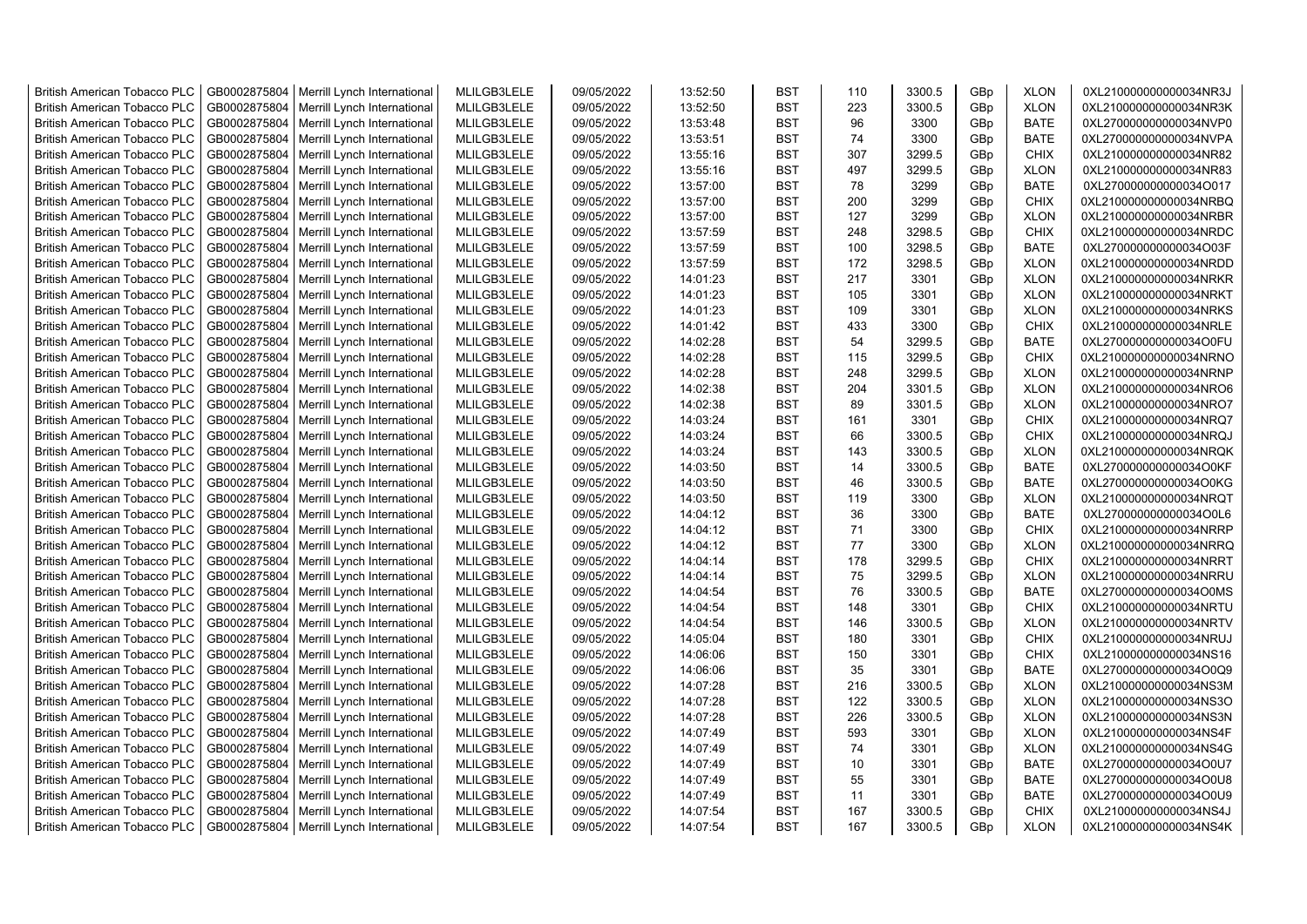| <b>British American Tobacco PLC</b> | GB0002875804 | Merrill Lynch International | MLILGB3LELE | 09/05/2022 | 14:08:11 | <b>BST</b> | 55             | 3300   | GBp             | <b>BATE</b> | 0XL270000000000034O0VM |
|-------------------------------------|--------------|-----------------------------|-------------|------------|----------|------------|----------------|--------|-----------------|-------------|------------------------|
| <b>British American Tobacco PLC</b> | GB0002875804 | Merrill Lynch International | MLILGB3LELE | 09/05/2022 | 14:08:11 | <b>BST</b> | 201            | 3300   | GBp             | <b>CHIX</b> | 0XL210000000000034NS5S |
| <b>British American Tobacco PLC</b> | GB0002875804 | Merrill Lynch International | MLILGB3LELE | 09/05/2022 | 14:08:11 | <b>BST</b> | 120            | 3300   | GBp             | <b>XLON</b> | 0XL210000000000034NS5T |
| <b>British American Tobacco PLC</b> | GB0002875804 | Merrill Lynch International | MLILGB3LELE | 09/05/2022 | 14:08:11 | <b>BST</b> | 51             | 3299.5 | GBp             | <b>CHIX</b> | 0XL210000000000034NS5V |
| <b>British American Tobacco PLC</b> | GB0002875804 | Merrill Lynch International | MLILGB3LELE | 09/05/2022 | 14:08:26 | <b>BST</b> | 74             | 3299   | GBp             | <b>BATE</b> | 0XL270000000000034O10O |
| <b>British American Tobacco PLC</b> | GB0002875804 | Merrill Lynch International | MLILGB3LELE | 09/05/2022 | 14:08:26 | <b>BST</b> | 81             | 3299   | GBp             | <b>CHIX</b> | 0XL210000000000034NS6P |
| <b>British American Tobacco PLC</b> | GB0002875804 | Merrill Lynch International | MLILGB3LELE | 09/05/2022 | 14:11:45 | <b>BST</b> | 44             | 3300.5 | GBp             | <b>BATE</b> | 0XL270000000000034O197 |
| <b>British American Tobacco PLC</b> | GB0002875804 | Merrill Lynch International | MLILGB3LELE | 09/05/2022 | 14:11:45 | <b>BST</b> | 58             | 3300.5 | GBp             | <b>CHIX</b> | 0XL210000000000034NSE3 |
| <b>British American Tobacco PLC</b> | GB0002875804 | Merrill Lynch International | MLILGB3LELE | 09/05/2022 | 14:11:45 | <b>BST</b> | 14             | 3300.5 | GBp             | <b>CHIX</b> | 0XL210000000000034NSE4 |
| <b>British American Tobacco PLC</b> | GB0002875804 | Merrill Lynch International | MLILGB3LELE | 09/05/2022 | 14:11:45 | <b>BST</b> | 176            | 3300.5 | GBp             | <b>CHIX</b> | 0XL210000000000034NSE5 |
| <b>British American Tobacco PLC</b> | GB0002875804 | Merrill Lynch International | MLILGB3LELE | 09/05/2022 | 14:12:13 | <b>BST</b> | 97             | 3300   | GBp             | <b>XLON</b> | 0XL210000000000034NSFN |
| <b>British American Tobacco PLC</b> | GB0002875804 | Merrill Lynch International | MLILGB3LELE | 09/05/2022 | 14:12:13 | <b>BST</b> | 64             | 3300   | GBp             | <b>XLON</b> | 0XL210000000000034NSFO |
| <b>British American Tobacco PLC</b> | GB0002875804 | Merrill Lynch International | MLILGB3LELE | 09/05/2022 | 14:12:15 | <b>BST</b> | 120            | 3300   | GBp             | <b>XLON</b> | 0XL210000000000034NSG5 |
| <b>British American Tobacco PLC</b> | GB0002875804 | Merrill Lynch International | MLILGB3LELE | 09/05/2022 | 14:12:16 | <b>BST</b> | 114            | 3300   | GBp             | <b>XLON</b> | 0XL210000000000034NSG9 |
| <b>British American Tobacco PLC</b> | GB0002875804 | Merrill Lynch International | MLILGB3LELE | 09/05/2022 | 14:12:16 | <b>BST</b> | 112            | 3300   | GBp             | <b>XLON</b> | 0XL210000000000034NSGA |
| <b>British American Tobacco PLC</b> | GB0002875804 | Merrill Lynch International | MLILGB3LELE | 09/05/2022 | 14:12:16 | <b>BST</b> | 109            | 3300   | GBp             | <b>XLON</b> | 0XL210000000000034NSGB |
| <b>British American Tobacco PLC</b> | GB0002875804 | Merrill Lynch International | MLILGB3LELE | 09/05/2022 | 14:12:46 | <b>BST</b> | 109            | 3302   | GBp             | <b>XLON</b> | 0XL210000000000034NSHM |
| <b>British American Tobacco PLC</b> | GB0002875804 | Merrill Lynch International | MLILGB3LELE | 09/05/2022 | 14:12:46 | <b>BST</b> | 204            | 3302   | GBp             | <b>XLON</b> | 0XL210000000000034NSHN |
| <b>British American Tobacco PLC</b> | GB0002875804 | Merrill Lynch International | MLILGB3LELE | 09/05/2022 | 14:12:46 | <b>BST</b> | 109            | 3302   | GBp             | <b>XLON</b> | 0XL210000000000034NSHO |
| <b>British American Tobacco PLC</b> | GB0002875804 | Merrill Lynch International | MLILGB3LELE | 09/05/2022 | 14:12:46 | <b>BST</b> | 109            | 3302   | GBp             | <b>XLON</b> | 0XL210000000000034NSHP |
| <b>British American Tobacco PLC</b> | GB0002875804 | Merrill Lynch International | MLILGB3LELE | 09/05/2022 | 14:13:10 | <b>BST</b> | 109            | 3302   | GBp             | <b>XLON</b> | 0XL210000000000034NSII |
| British American Tobacco PLC        | GB0002875804 | Merrill Lynch International | MLILGB3LELE | 09/05/2022 | 14:13:10 | <b>BST</b> | 109            | 3302   | GBp             | <b>XLON</b> | 0XL210000000000034NSIJ |
| <b>British American Tobacco PLC</b> | GB0002875804 | Merrill Lynch International | MLILGB3LELE | 09/05/2022 | 14:13:10 | <b>BST</b> | 218            | 3302   | GBp             | <b>XLON</b> | 0XL210000000000034NSIK |
| <b>British American Tobacco PLC</b> | GB0002875804 | Merrill Lynch International | MLILGB3LELE | 09/05/2022 | 14:13:10 | <b>BST</b> | 109            | 3302   | GBp             | <b>XLON</b> | 0XL210000000000034NSIL |
| <b>British American Tobacco PLC</b> | GB0002875804 | Merrill Lynch International | MLILGB3LELE | 09/05/2022 | 14:13:10 | <b>BST</b> | 109            | 3302   | GBp             | <b>XLON</b> | 0XL210000000000034NSIM |
| <b>British American Tobacco PLC</b> | GB0002875804 | Merrill Lynch International | MLILGB3LELE | 09/05/2022 | 14:13:10 | <b>BST</b> | $\overline{2}$ | 3302   | GBp             | <b>XLON</b> | 0XL210000000000034NSIN |
| <b>British American Tobacco PLC</b> | GB0002875804 | Merrill Lynch International | MLILGB3LELE | 09/05/2022 | 14:13:12 | <b>BST</b> | 179            | 3302   | GBp             | <b>XLON</b> | 0XL210000000000034NSJ5 |
| <b>British American Tobacco PLC</b> | GB0002875804 | Merrill Lynch International | MLILGB3LELE | 09/05/2022 | 14:13:14 | <b>BST</b> | 40             | 3301.5 | GBp             | <b>BATE</b> | 0XL270000000000034O1DD |
| <b>British American Tobacco PLC</b> | GB0002875804 | Merrill Lynch International | MLILGB3LELE | 09/05/2022 | 14:14:09 | <b>BST</b> | 3              | 3301   | GBp             | <b>BATE</b> | 0XL270000000000034O1FN |
| <b>British American Tobacco PLC</b> | GB0002875804 | Merrill Lynch International | MLILGB3LELE | 09/05/2022 | 14:14:09 | <b>BST</b> | 66             | 3301.5 | GBp             | <b>BATE</b> | 0XL270000000000034O1FO |
| <b>British American Tobacco PLC</b> | GB0002875804 | Merrill Lynch International | MLILGB3LELE | 09/05/2022 | 14:14:09 | <b>BST</b> | 499            | 3301.5 | GBp             | <b>XLON</b> | 0XL210000000000034NSL2 |
| <b>British American Tobacco PLC</b> | GB0002875804 | Merrill Lynch International | MLILGB3LELE | 09/05/2022 | 14:15:09 | <b>BST</b> | 201            | 3301   | GBp             | <b>CHIX</b> | 0XL210000000000034NSPK |
| <b>British American Tobacco PLC</b> | GB0002875804 | Merrill Lynch International | MLILGB3LELE | 09/05/2022 | 14:15:09 | BST        | 103            | 3301   | GBp             | <b>BATE</b> | 0XL270000000000034O1JC |
| <b>British American Tobacco PLC</b> | GB0002875804 | Merrill Lynch International | MLILGB3LELE | 09/05/2022 | 14:15:09 | <b>BST</b> | 158            | 3301   | GBp             | <b>XLON</b> | 0XL210000000000034NSPL |
| <b>British American Tobacco PLC</b> | GB0002875804 | Merrill Lynch International | MLILGB3LELE | 09/05/2022 | 14:16:05 | <b>BST</b> | 239            | 3302   | GBp             | <b>XLON</b> | 0XL210000000000034NSS1 |
| <b>British American Tobacco PLC</b> | GB0002875804 | Merrill Lynch International | MLILGB3LELE | 09/05/2022 | 14:16:05 | <b>BST</b> | 239            | 3302   | GBp             | <b>XLON</b> | 0XL210000000000034NSS2 |
| <b>British American Tobacco PLC</b> | GB0002875804 | Merrill Lynch International | MLILGB3LELE | 09/05/2022 | 14:16:05 | <b>BST</b> | 211            | 3302   | GBp             | <b>XLON</b> | 0XL210000000000034NSS3 |
| <b>British American Tobacco PLC</b> | GB0002875804 | Merrill Lynch International | MLILGB3LELE | 09/05/2022 | 14:16:05 | <b>BST</b> | 211            | 3302   | GBp             | <b>XLON</b> | 0XL210000000000034NSS4 |
| <b>British American Tobacco PLC</b> | GB0002875804 | Merrill Lynch International | MLILGB3LELE | 09/05/2022 | 14:16:05 | <b>BST</b> | 109            | 3302   | GBp             | <b>XLON</b> | 0XL210000000000034NSS5 |
| <b>British American Tobacco PLC</b> | GB0002875804 | Merrill Lynch International | MLILGB3LELE | 09/05/2022 | 14:16:05 | <b>BST</b> | 109            | 3302   | GBp             | <b>XLON</b> | 0XL210000000000034NSS6 |
| <b>British American Tobacco PLC</b> | GB0002875804 | Merrill Lynch International | MLILGB3LELE | 09/05/2022 | 14:16:05 | <b>BST</b> | 287            | 3302   | GBp             | <b>XLON</b> | 0XL210000000000034NSS7 |
| <b>British American Tobacco PLC</b> | GB0002875804 | Merrill Lynch International | MLILGB3LELE | 09/05/2022 | 14:16:05 | <b>BST</b> | 49             | 3302   | GBp             | <b>XLON</b> | 0XL210000000000034NSS8 |
| <b>British American Tobacco PLC</b> | GB0002875804 | Merrill Lynch International | MLILGB3LELE | 09/05/2022 | 14:16:07 | <b>BST</b> | 344            | 3302   | GBp             | <b>XLON</b> | 0XL210000000000034NSSA |
| <b>British American Tobacco PLC</b> | GB0002875804 | Merrill Lynch International | MLILGB3LELE | 09/05/2022 | 14:16:08 | <b>BST</b> | 263            | 3301.5 | GBp             | <b>XLON</b> | 0XL210000000000034NSSC |
| <b>British American Tobacco PLC</b> | GB0002875804 | Merrill Lynch International | MLILGB3LELE | 09/05/2022 | 14:16:24 | <b>BST</b> | 279            | 3301   | GBp             | <b>CHIX</b> | 0XL210000000000034NSSU |
| <b>British American Tobacco PLC</b> | GB0002875804 | Merrill Lynch International | MLILGB3LELE | 09/05/2022 | 14:16:24 | <b>BST</b> | 73             | 3301   | GBp             | <b>BATE</b> | 0XL270000000000034O1MF |
| <b>British American Tobacco PLC</b> | GB0002875804 |                             | MLILGB3LELE | 09/05/2022 | 14:16:24 | <b>BST</b> | 16             | 3300.5 | GBp             | <b>XLON</b> | 0XL210000000000034NSSV |
|                                     |              | Merrill Lynch International | MLILGB3LELE |            | 14:16:42 | <b>BST</b> | 187            | 3300.5 | GB <sub>p</sub> |             |                        |
| <b>British American Tobacco PLC</b> | GB0002875804 | Merrill Lynch International |             | 09/05/2022 |          |            |                |        |                 | <b>XLON</b> | 0XL210000000000034NSTG |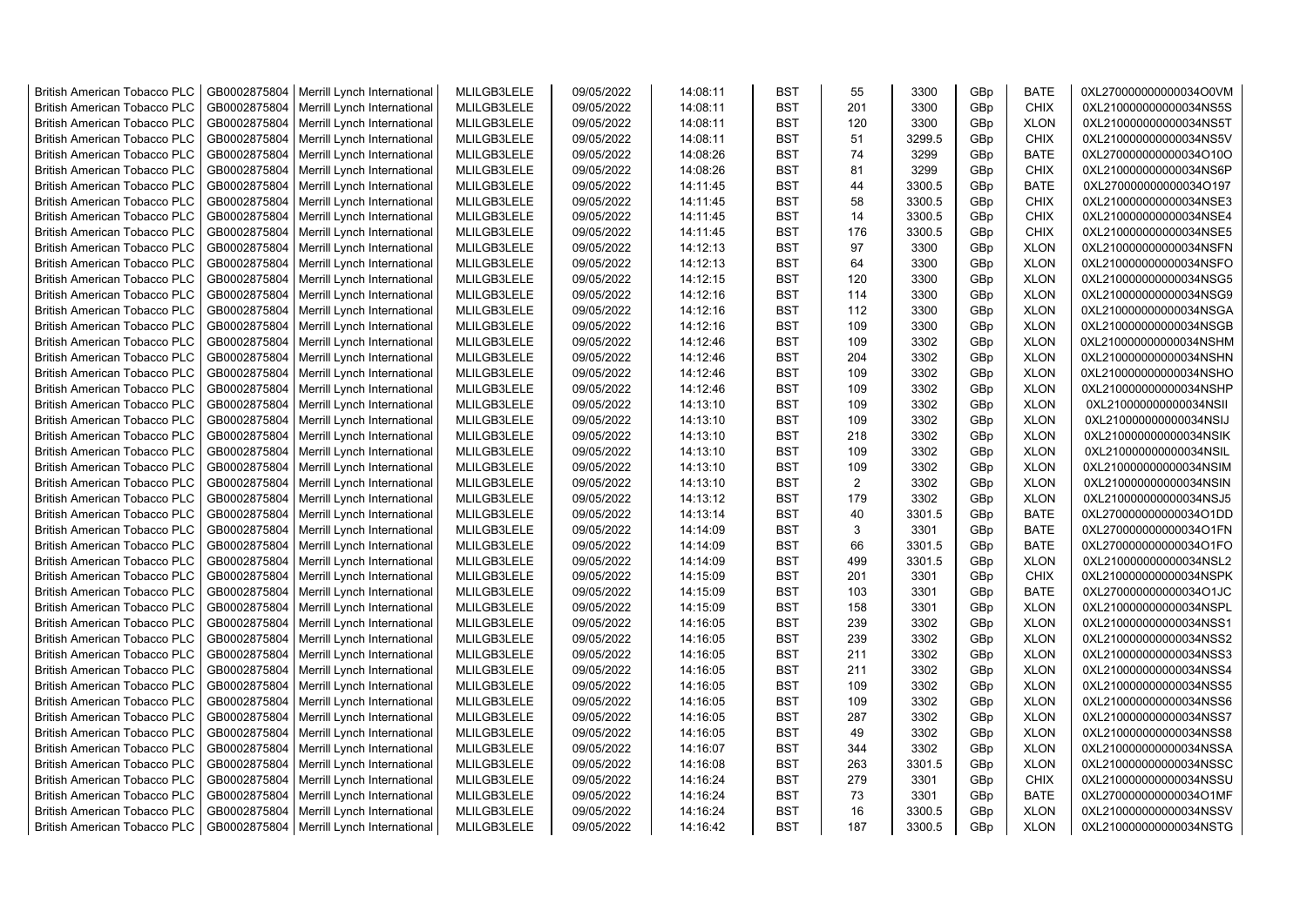| <b>British American Tobacco PLC</b> | GB0002875804 | Merrill Lynch International                | MLILGB3LELE | 09/05/2022 | 14:19:16 | <b>BST</b> | 45             | 3300.5 | GBp | <b>BATE</b> | 0XL270000000000034O1SM |
|-------------------------------------|--------------|--------------------------------------------|-------------|------------|----------|------------|----------------|--------|-----|-------------|------------------------|
| <b>British American Tobacco PLC</b> | GB0002875804 | Merrill Lynch International                | MLILGB3LELE | 09/05/2022 | 14:19:16 | <b>BST</b> | 121            | 3300.5 | GBp | <b>CHIX</b> | 0XL210000000000034NT2S |
| <b>British American Tobacco PLC</b> | GB0002875804 | Merrill Lynch International                | MLILGB3LELE | 09/05/2022 | 14:19:16 | <b>BST</b> | 161            | 3300.5 | GBp | <b>XLON</b> | 0XL210000000000034NT2T |
| <b>British American Tobacco PLC</b> | GB0002875804 | Merrill Lynch International                | MLILGB3LELE | 09/05/2022 | 14:20:13 | <b>BST</b> | 74             | 3300.5 | GBp | <b>BATE</b> | 0XL270000000000034O1UR |
| <b>British American Tobacco PLC</b> | GB0002875804 | Merrill Lynch International                | MLILGB3LELE | 09/05/2022 | 14:20:13 | <b>BST</b> | 225            | 3300.5 | GBp | <b>CHIX</b> | 0XL210000000000034NT54 |
| <b>British American Tobacco PLC</b> | GB0002875804 | Merrill Lynch International                | MLILGB3LELE | 09/05/2022 | 14:22:06 | <b>BST</b> | 342            | 3301.5 | GBp | <b>XLON</b> | 0XL210000000000034NTA6 |
| <b>British American Tobacco PLC</b> | GB0002875804 | Merrill Lynch International                | MLILGB3LELE | 09/05/2022 | 14:22:39 | <b>BST</b> | 173            | 3301   | GBp | <b>XLON</b> | 0XL210000000000034NTBF |
| <b>British American Tobacco PLC</b> | GB0002875804 | Merrill Lynch International                | MLILGB3LELE | 09/05/2022 | 14:22:40 | <b>BST</b> | 153            | 3301   | GBp | CHIX        | 0XL210000000000034NTBH |
| <b>British American Tobacco PLC</b> | GB0002875804 | Merrill Lynch International                | MLILGB3LELE | 09/05/2022 | 14:25:00 | <b>BST</b> | 243            | 3301.5 | GBp | <b>CHIX</b> | 0XL210000000000034NTI9 |
| <b>British American Tobacco PLC</b> | GB0002875804 | Merrill Lynch International                | MLILGB3LELE | 09/05/2022 | 14:25:00 | <b>BST</b> | 600            | 3301.5 | GBp | <b>CHIX</b> | 0XL210000000000034NTIA |
| <b>British American Tobacco PLC</b> | GB0002875804 | Merrill Lynch International                | MLILGB3LELE | 09/05/2022 | 14:25:00 | <b>BST</b> | 116            | 3301.5 | GBp | <b>BATE</b> | 0XL270000000000034O2BI |
| <b>British American Tobacco PLC</b> | GB0002875804 | Merrill Lynch International                | MLILGB3LELE | 09/05/2022 | 14:25:00 | <b>BST</b> | 329            | 3301.5 | GBp | <b>CHIX</b> | 0XL210000000000034NTIB |
| <b>British American Tobacco PLC</b> | GB0002875804 | Merrill Lynch International                | MLILGB3LELE | 09/05/2022 | 14:25:00 | <b>BST</b> | 84             | 3302   | GBp | <b>CHIX</b> | 0XL210000000000034NTIC |
| <b>British American Tobacco PLC</b> | GB0002875804 | Merrill Lynch International                | MLILGB3LELE | 09/05/2022 | 14:25:00 | <b>BST</b> | 100            | 3302   | GBp | <b>CHIX</b> | 0XL210000000000034NTID |
| <b>British American Tobacco PLC</b> | GB0002875804 | Merrill Lynch International                | MLILGB3LELE | 09/05/2022 | 14:25:00 | <b>BST</b> | $\overline{7}$ | 3302   | GBp | <b>CHIX</b> | 0XL210000000000034NTIE |
| <b>British American Tobacco PLC</b> | GB0002875804 | Merrill Lynch International                | MLILGB3LELE | 09/05/2022 | 14:25:00 | <b>BST</b> | 100            | 3302   | GBp | <b>CHIX</b> | 0XL210000000000034NTIF |
| <b>British American Tobacco PLC</b> | GB0002875804 | Merrill Lynch International                | MLILGB3LELE | 09/05/2022 | 14:25:02 | <b>BST</b> | 242            | 3302   | GBp | <b>XLON</b> | 0XL210000000000034NTII |
| <b>British American Tobacco PLC</b> | GB0002875804 | Merrill Lynch International                | MLILGB3LELE | 09/05/2022 | 14:25:02 | <b>BST</b> | 96             | 3302   | GBp | <b>XLON</b> | 0XL210000000000034NTIJ |
| <b>British American Tobacco PLC</b> | GB0002875804 | Merrill Lynch International                | MLILGB3LELE | 09/05/2022 | 14:25:10 | <b>BST</b> | 250            | 3302   | GBp | <b>XLON</b> | 0XL210000000000034NTIP |
| <b>British American Tobacco PLC</b> | GB0002875804 | Merrill Lynch International                | MLILGB3LELE | 09/05/2022 | 14:25:10 | <b>BST</b> | 109            | 3302   | GBp | <b>XLON</b> | 0XL210000000000034NTIQ |
| <b>British American Tobacco PLC</b> | GB0002875804 | Merrill Lynch International                | MLILGB3LELE | 09/05/2022 | 14:25:10 | <b>BST</b> | 122            | 3302   | GBp | <b>XLON</b> | 0XL210000000000034NTIR |
| <b>British American Tobacco PLC</b> | GB0002875804 | Merrill Lynch International                | MLILGB3LELE | 09/05/2022 | 14:26:31 | <b>BST</b> | 74             | 3303   | GBp | <b>CHIX</b> | 0XL210000000000034NTNB |
| <b>British American Tobacco PLC</b> | GB0002875804 | Merrill Lynch International                | MLILGB3LELE | 09/05/2022 | 14:27:33 | <b>BST</b> | 83             | 3303.5 | GBp | <b>CHIX</b> | 0XL210000000000034NTPC |
| <b>British American Tobacco PLC</b> | GB0002875804 | Merrill Lynch International                | MLILGB3LELE | 09/05/2022 | 14:27:33 | <b>BST</b> | 133            | 3303.5 | GBp | <b>BATE</b> | 0XL270000000000034O2IK |
| <b>British American Tobacco PLC</b> | GB0002875804 | Merrill Lynch International                | MLILGB3LELE | 09/05/2022 | 14:27:33 | <b>BST</b> | 191            | 3303.5 | GBp | <b>BATE</b> | 0XL270000000000034O2IM |
| <b>British American Tobacco PLC</b> | GB0002875804 | Merrill Lynch International                | MLILGB3LELE | 09/05/2022 | 14:27:58 | <b>BST</b> | 95             | 3304.5 | GBp | <b>CHIX</b> | 0XL210000000000034NTQS |
| <b>British American Tobacco PLC</b> | GB0002875804 | Merrill Lynch International                | MLILGB3LELE | 09/05/2022 | 14:28:15 | <b>BST</b> | 317            | 3303   | GBp | <b>BATE</b> | 0XL270000000000034O2LG |
| <b>British American Tobacco PLC</b> | GB0002875804 | Merrill Lynch International                | MLILGB3LELE | 09/05/2022 | 14:28:15 | <b>BST</b> | 250            | 3304.5 | GBp | <b>XLON</b> | 0XL210000000000034NTRG |
| <b>British American Tobacco PLC</b> | GB0002875804 | Merrill Lynch International                | MLILGB3LELE | 09/05/2022 | 14:28:15 | <b>BST</b> | 131            | 3304.5 | GBp | <b>XLON</b> | 0XL210000000000034NTRH |
| <b>British American Tobacco PLC</b> | GB0002875804 | Merrill Lynch International                | MLILGB3LELE | 09/05/2022 | 14:28:15 | <b>BST</b> | 129            | 3304.5 | GBp | <b>XLON</b> | 0XL210000000000034NTRI |
| <b>British American Tobacco PLC</b> | GB0002875804 | Merrill Lynch International                | MLILGB3LELE | 09/05/2022 | 14:28:15 | <b>BST</b> | 22             | 3303.5 | GBp | <b>BATE</b> | 0XL270000000000034O2LH |
| <b>British American Tobacco PLC</b> | GB0002875804 | Merrill Lynch International                | MLILGB3LELE | 09/05/2022 | 14:28:15 | <b>BST</b> | 79             | 3303.5 | GBp | <b>CHIX</b> | 0XL210000000000034NTRJ |
| <b>British American Tobacco PLC</b> | GB0002875804 | Merrill Lynch International                | MLILGB3LELE | 09/05/2022 | 14:28:15 | <b>BST</b> | 73             | 3303.5 | GBp | <b>XLON</b> | 0XL210000000000034NTRK |
| <b>British American Tobacco PLC</b> | GB0002875804 | Merrill Lynch International                | MLILGB3LELE | 09/05/2022 | 14:28:15 | <b>BST</b> | 175            | 3303.5 | GBp | <b>XLON</b> | 0XL210000000000034NTRL |
| <b>British American Tobacco PLC</b> | GB0002875804 | Merrill Lynch International                | MLILGB3LELE | 09/05/2022 | 14:28:15 | <b>BST</b> | 250            | 3303   | GBp | <b>XLON</b> | 0XL210000000000034NTRM |
| <b>British American Tobacco PLC</b> | GB0002875804 | Merrill Lynch International                | MLILGB3LELE | 09/05/2022 | 14:28:15 | <b>BST</b> | 345            | 3303   | GBp | <b>XLON</b> | 0XL210000000000034NTRN |
| <b>British American Tobacco PLC</b> | GB0002875804 | Merrill Lynch International                | MLILGB3LELE | 09/05/2022 | 14:28:15 | <b>BST</b> | 471            | 3303   | GBp | <b>XLON</b> | 0XL210000000000034NTRO |
| <b>British American Tobacco PLC</b> | GB0002875804 | Merrill Lynch International                | MLILGB3LELE | 09/05/2022 | 14:28:15 | <b>BST</b> | 264            | 3303   | GBp | <b>XLON</b> | 0XL210000000000034NTRP |
| <b>British American Tobacco PLC</b> | GB0002875804 | Merrill Lynch International                | MLILGB3LELE | 09/05/2022 | 14:28:41 | <b>BST</b> | 429            | 3303.5 | GBp | <b>XLON</b> | 0XL210000000000034NTSC |
| <b>British American Tobacco PLC</b> | GB0002875804 | Merrill Lynch International                | MLILGB3LELE | 09/05/2022 | 14:28:41 | <b>BST</b> | 258            | 3303.5 | GBp | <b>XLON</b> | 0XL210000000000034NTSD |
| <b>British American Tobacco PLC</b> | GB0002875804 | Merrill Lynch International                | MLILGB3LELE | 09/05/2022 | 14:28:41 | <b>BST</b> | 250            | 3303.5 | GBp | <b>XLON</b> | 0XL210000000000034NTSE |
| <b>British American Tobacco PLC</b> | GB0002875804 | Merrill Lynch International                | MLILGB3LELE | 09/05/2022 | 14:28:43 | <b>BST</b> | 258            | 3303.5 | GBp | <b>XLON</b> | 0XL210000000000034NTSM |
| <b>British American Tobacco PLC</b> | GB0002875804 | Merrill Lynch International                | MLILGB3LELE | 09/05/2022 | 14:28:43 | <b>BST</b> | 8              | 3303.5 | GBp | <b>XLON</b> | 0XL210000000000034NTSN |
| <b>British American Tobacco PLC</b> | GB0002875804 | Merrill Lynch International                | MLILGB3LELE | 09/05/2022 | 14:28:49 | <b>BST</b> | 248            | 3303   | GBp | <b>XLON</b> | 0XL210000000000034NTT3 |
| <b>British American Tobacco PLC</b> | GB0002875804 | Merrill Lynch International                | MLILGB3LELE | 09/05/2022 | 14:28:49 | <b>BST</b> | 58             | 3303   | GBp | <b>BATE</b> | 0XL270000000000034O2MN |
| <b>British American Tobacco PLC</b> | GB0002875804 | Merrill Lynch International                | MLILGB3LELE | 09/05/2022 | 14:28:51 | <b>BST</b> | 142            | 3302.5 | GBp | <b>XLON</b> | 0XL210000000000034NTT7 |
| <b>British American Tobacco PLC</b> | GB0002875804 | Merrill Lynch International                | MLILGB3LELE | 09/05/2022 | 14:29:06 | <b>BST</b> | 92             | 3302.5 | GBp | <b>CHIX</b> | 0XL210000000000034NTTJ |
| <b>British American Tobacco PLC</b> |              | GB0002875804   Merrill Lynch International | MLILGB3LELE | 09/05/2022 | 14:29:35 | <b>BST</b> | 220            | 3302.5 | GBp | <b>XLON</b> | 0XL210000000000034NTUK |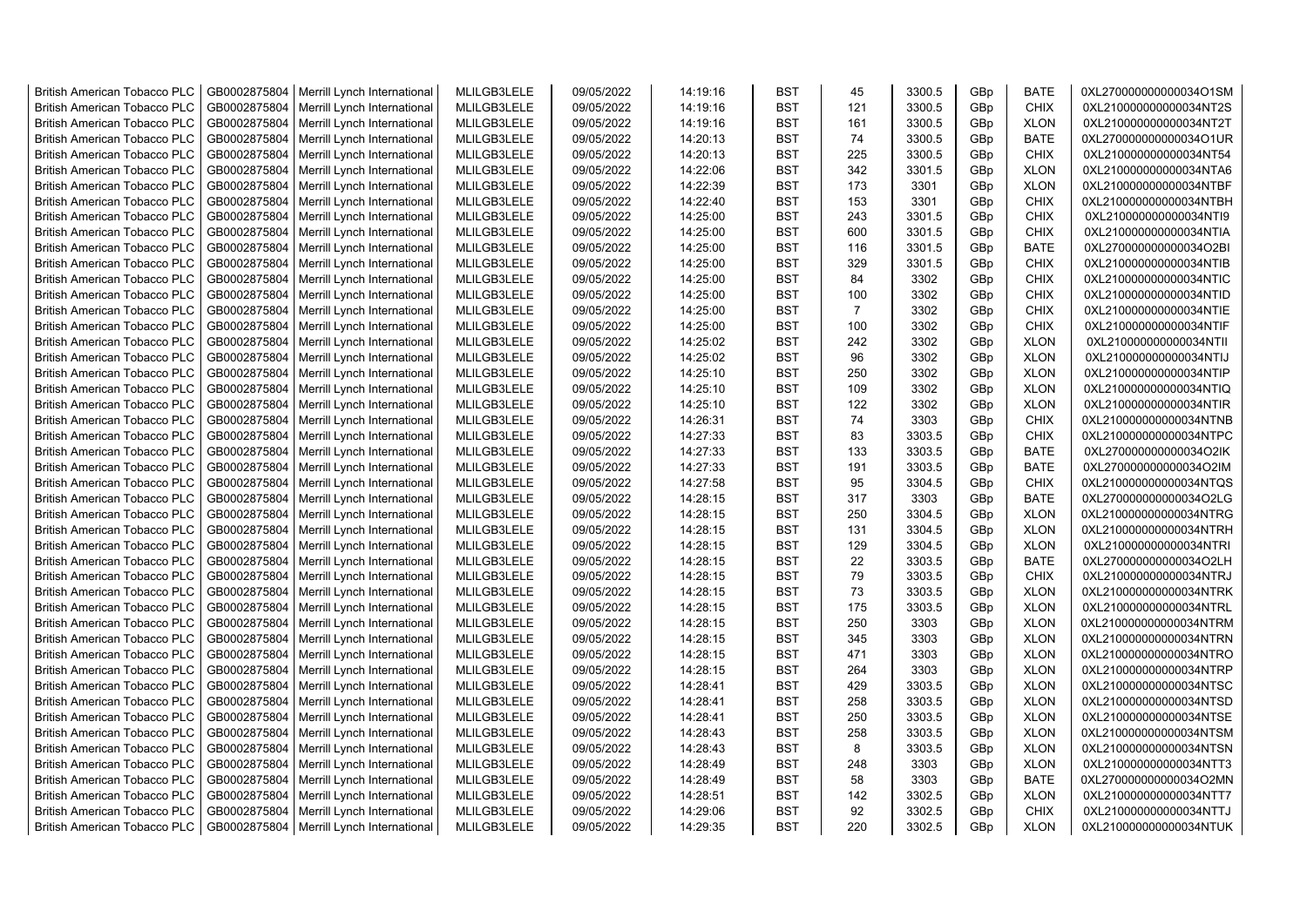| <b>British American Tobacco PLC</b> | GB0002875804 | Merrill Lynch International                | MLILGB3LELE | 09/05/2022 | 14:29:53 | <b>BST</b> | 24       | 3303.5 | GBp | <b>BATE</b> | 0XL270000000000034O2PF |
|-------------------------------------|--------------|--------------------------------------------|-------------|------------|----------|------------|----------|--------|-----|-------------|------------------------|
| <b>British American Tobacco PLC</b> | GB0002875804 | Merrill Lynch International                | MLILGB3LELE | 09/05/2022 | 14:29:53 | <b>BST</b> | 250      | 3304   | GBp | <b>XLON</b> | 0XL210000000000034NTVU |
| <b>British American Tobacco PLC</b> | GB0002875804 | Merrill Lynch International                | MLILGB3LELE | 09/05/2022 | 14:29:53 | <b>BST</b> | 279      | 3304   | GBp | <b>XLON</b> | 0XL210000000000034NTVV |
| <b>British American Tobacco PLC</b> | GB0002875804 | Merrill Lynch International                | MLILGB3LELE | 09/05/2022 | 14:29:53 | <b>BST</b> | 138      | 3304   | GBp | <b>XLON</b> | 0XL210000000000034NU00 |
| <b>British American Tobacco PLC</b> | GB0002875804 | Merrill Lynch International                | MLILGB3LELE | 09/05/2022 | 14:29:53 | <b>BST</b> | 129      | 3304   | GBp | <b>XLON</b> | 0XL210000000000034NU01 |
| <b>British American Tobacco PLC</b> | GB0002875804 | Merrill Lynch International                | MLILGB3LELE | 09/05/2022 | 14:29:53 | <b>BST</b> | 131      | 3304   | GBp | <b>XLON</b> | 0XL210000000000034NU02 |
| <b>British American Tobacco PLC</b> | GB0002875804 | Merrill Lynch International                | MLILGB3LELE | 09/05/2022 | 14:29:53 | <b>BST</b> | 11       | 3304   | GBp | <b>XLON</b> | 0XL210000000000034NU03 |
| <b>British American Tobacco PLC</b> | GB0002875804 | Merrill Lynch International                | MLILGB3LELE | 09/05/2022 | 14:29:54 | <b>BST</b> | 56       | 3304   | GBp | <b>XLON</b> | 0XL210000000000034NU05 |
| <b>British American Tobacco PLC</b> | GB0002875804 | Merrill Lynch International                | MLILGB3LELE | 09/05/2022 | 14:29:54 | <b>BST</b> | 250      | 3304   | GBp | <b>XLON</b> | 0XL210000000000034NU06 |
| <b>British American Tobacco PLC</b> | GB0002875804 | Merrill Lynch International                | MLILGB3LELE | 09/05/2022 | 14:29:54 | <b>BST</b> | 59       | 3304   | GBp | <b>XLON</b> | 0XL210000000000034NU07 |
| <b>British American Tobacco PLC</b> | GB0002875804 | Merrill Lynch International                | MLILGB3LELE | 09/05/2022 | 14:29:56 | <b>BST</b> | 51       | 3304   | GBp | <b>BATE</b> | 0XL270000000000034O2PI |
| <b>British American Tobacco PLC</b> | GB0002875804 | Merrill Lynch International                | MLILGB3LELE | 09/05/2022 | 14:29:58 | <b>BST</b> | 36       | 3305.5 | GBp | <b>BATE</b> | 0XL270000000000034O2PU |
| <b>British American Tobacco PLC</b> | GB0002875804 | Merrill Lynch International                | MLILGB3LELE | 09/05/2022 | 14:29:58 | <b>BST</b> | 51       | 3305.5 | GBp | <b>BATE</b> | 0XL270000000000034O2PV |
| <b>British American Tobacco PLC</b> | GB0002875804 | Merrill Lynch International                | MLILGB3LELE | 09/05/2022 | 14:30:01 | <b>BST</b> | 202      | 3305   | GBp | <b>XLON</b> | 0XL210000000000034NU16 |
| <b>British American Tobacco PLC</b> | GB0002875804 | Merrill Lynch International                | MLILGB3LELE | 09/05/2022 | 14:30:01 | <b>BST</b> | 45       | 3305   | GBp | <b>XLON</b> | 0XL210000000000034NU17 |
| <b>British American Tobacco PLC</b> | GB0002875804 | Merrill Lynch International                | MLILGB3LELE | 09/05/2022 | 14:30:01 | <b>BST</b> | 250      | 3305   | GBp | <b>XLON</b> | 0XL210000000000034NU18 |
| <b>British American Tobacco PLC</b> | GB0002875804 | Merrill Lynch International                | MLILGB3LELE | 09/05/2022 | 14:30:01 | <b>BST</b> | 31       | 3305   | GBp | <b>XLON</b> | 0XL210000000000034NU19 |
| <b>British American Tobacco PLC</b> | GB0002875804 | Merrill Lynch International                | MLILGB3LELE | 09/05/2022 | 14:30:01 | <b>BST</b> | 134      | 3305   | GBp | <b>XLON</b> | 0XL210000000000034NU1A |
| <b>British American Tobacco PLC</b> | GB0002875804 | Merrill Lynch International                | MLILGB3LELE | 09/05/2022 | 14:30:01 | <b>BST</b> | 29       | 3305   | GBp | <b>XLON</b> | 0XL210000000000034NU1C |
| <b>British American Tobacco PLC</b> | GB0002875804 | Merrill Lynch International                | MLILGB3LELE | 09/05/2022 | 14:30:01 | <b>BST</b> | 24       | 3305   | GBp | <b>XLON</b> | 0XL210000000000034NU1B |
| <b>British American Tobacco PLC</b> | GB0002875804 | Merrill Lynch International                | MLILGB3LELE | 09/05/2022 | 14:30:01 | <b>BST</b> | 250      | 3305   | GBp | <b>XLON</b> | 0XL210000000000034NU1D |
| <b>British American Tobacco PLC</b> | GB0002875804 | Merrill Lynch International                | MLILGB3LELE | 09/05/2022 | 14:30:01 | <b>BST</b> | 66       | 3305   | GBp | <b>XLON</b> | 0XL210000000000034NU1E |
|                                     | GB0002875804 |                                            | MLILGB3LELE | 09/05/2022 | 14:30:01 | <b>BST</b> | 12       | 3305   | GBp | <b>XLON</b> | 0XL210000000000034NU1F |
| <b>British American Tobacco PLC</b> |              | Merrill Lynch International                |             |            |          |            | 14       |        |     |             |                        |
| <b>British American Tobacco PLC</b> | GB0002875804 | Merrill Lynch International                | MLILGB3LELE | 09/05/2022 | 14:30:01 | <b>BST</b> |          | 3305   | GBp | <b>XLON</b> | 0XL210000000000034NU1G |
| <b>British American Tobacco PLC</b> | GB0002875804 | Merrill Lynch International                | MLILGB3LELE | 09/05/2022 | 14:30:01 | <b>BST</b> | 250      | 3305   | GBp | <b>XLON</b> | 0XL210000000000034NU1H |
| <b>British American Tobacco PLC</b> | GB0002875804 | Merrill Lynch International                | MLILGB3LELE | 09/05/2022 | 14:30:01 | <b>BST</b> | 31<br>66 | 3305   | GBp | <b>XLON</b> | 0XL210000000000034NU1J |
| <b>British American Tobacco PLC</b> | GB0002875804 | Merrill Lynch International                | MLILGB3LELE | 09/05/2022 | 14:30:01 | <b>BST</b> |          | 3305   | GBp | <b>XLON</b> | 0XL210000000000034NU1K |
| <b>British American Tobacco PLC</b> | GB0002875804 | Merrill Lynch International                | MLILGB3LELE | 09/05/2022 | 14:30:01 | <b>BST</b> | 12       | 3305   | GBp | <b>XLON</b> | 0XL210000000000034NU1L |
| <b>British American Tobacco PLC</b> | GB0002875804 | Merrill Lynch International                | MLILGB3LELE | 09/05/2022 | 14:30:01 | <b>BST</b> | 50       | 3305   | GBp | <b>XLON</b> | 0XL210000000000034NU1N |
| <b>British American Tobacco PLC</b> | GB0002875804 | Merrill Lynch International                | MLILGB3LELE | 09/05/2022 | 14:30:01 | <b>BST</b> | 14       | 3305   | GBp | <b>XLON</b> | 0XL210000000000034NU1M |
| <b>British American Tobacco PLC</b> | GB0002875804 | Merrill Lynch International                | MLILGB3LELE | 09/05/2022 | 14:30:01 | <b>BST</b> | 66       | 3305   | GBp | <b>XLON</b> | 0XL210000000000034NU1O |
| <b>British American Tobacco PLC</b> | GB0002875804 | Merrill Lynch International                | MLILGB3LELE | 09/05/2022 | 14:30:01 | <b>BST</b> | 12       | 3305   | GBp | <b>XLON</b> | 0XL210000000000034NU1P |
| <b>British American Tobacco PLC</b> | GB0002875804 | Merrill Lynch International                | MLILGB3LELE | 09/05/2022 | 14:30:01 | <b>BST</b> | 134      | 3305   | GBp | <b>XLON</b> | 0XL210000000000034NU1Q |
| <b>British American Tobacco PLC</b> | GB0002875804 | Merrill Lynch International                | MLILGB3LELE | 09/05/2022 | 14:30:01 | <b>BST</b> | 49       | 3305   | GBp | <b>XLON</b> | 0XL210000000000034NU1S |
| <b>British American Tobacco PLC</b> | GB0002875804 | Merrill Lynch International                | MLILGB3LELE | 09/05/2022 | 14:30:01 | <b>BST</b> | 24       | 3305   | GBp | <b>XLON</b> | 0XL210000000000034NU1R |
| <b>British American Tobacco PLC</b> | GB0002875804 | Merrill Lynch International                | MLILGB3LELE | 09/05/2022 | 14:30:01 | <b>BST</b> | 134      | 3305   | GBp | <b>XLON</b> | 0XL210000000000034NU1T |
| <b>British American Tobacco PLC</b> | GB0002875804 | Merrill Lynch International                | MLILGB3LELE | 09/05/2022 | 14:30:01 | <b>BST</b> | 49       | 3305   | GBp | <b>XLON</b> | 0XL210000000000034NU1U |
| <b>British American Tobacco PLC</b> | GB0002875804 | Merrill Lynch International                | MLILGB3LELE | 09/05/2022 | 14:30:01 | <b>BST</b> | 134      | 3305   | GBp | <b>XLON</b> | 0XL210000000000034NU1V |
| <b>British American Tobacco PLC</b> | GB0002875804 | Merrill Lynch International                | MLILGB3LELE | 09/05/2022 | 14:30:01 | <b>BST</b> | 134      | 3305   | GBp | <b>XLON</b> | 0XL210000000000034NU20 |
| <b>British American Tobacco PLC</b> | GB0002875804 | Merrill Lynch International                | MLILGB3LELE | 09/05/2022 | 14:30:01 | <b>BST</b> | 49       | 3305   | GBp | <b>XLON</b> | 0XL210000000000034NU21 |
| <b>British American Tobacco PLC</b> | GB0002875804 | Merrill Lynch International                | MLILGB3LELE | 09/05/2022 | 14:30:01 | <b>BST</b> | 134      | 3305   | GBp | <b>XLON</b> | 0XL210000000000034NU22 |
| <b>British American Tobacco PLC</b> | GB0002875804 | Merrill Lynch International                | MLILGB3LELE | 09/05/2022 | 14:30:01 | <b>BST</b> | 49       | 3305   | GBp | <b>XLON</b> | 0XL210000000000034NU23 |
| <b>British American Tobacco PLC</b> | GB0002875804 | Merrill Lynch International                | MLILGB3LELE | 09/05/2022 | 14:30:03 | <b>BST</b> | 134      | 3305   | GBp | <b>XLON</b> | 0XL210000000000034NU2B |
| <b>British American Tobacco PLC</b> | GB0002875804 | Merrill Lynch International                | MLILGB3LELE | 09/05/2022 | 14:30:03 | <b>BST</b> | 44       | 3305   | GBp | <b>XLON</b> | 0XL210000000000034NU2C |
| <b>British American Tobacco PLC</b> | GB0002875804 | Merrill Lynch International                | MLILGB3LELE | 09/05/2022 | 14:30:03 | <b>BST</b> | 51       | 3304.5 | GBp | <b>BATE</b> | 0XL270000000000034O2R5 |
| <b>British American Tobacco PLC</b> | GB0002875804 | Merrill Lynch International                | MLILGB3LELE | 09/05/2022 | 14:30:03 | <b>BST</b> | 103      | 3304   | GBp | <b>CHIX</b> | 0XL210000000000034NU2G |
| <b>British American Tobacco PLC</b> | GB0002875804 | Merrill Lynch International                | MLILGB3LELE | 09/05/2022 | 14:30:03 | <b>BST</b> | 205      | 3304   | GBp | <b>XLON</b> | 0XL210000000000034NU2I |
| <b>British American Tobacco PLC</b> |              | GB0002875804   Merrill Lynch International | MLILGB3LELE | 09/05/2022 | 14:30:05 | <b>BST</b> | 2        | 3304   | GBp | <b>XLON</b> | 0XL210000000000034NU31 |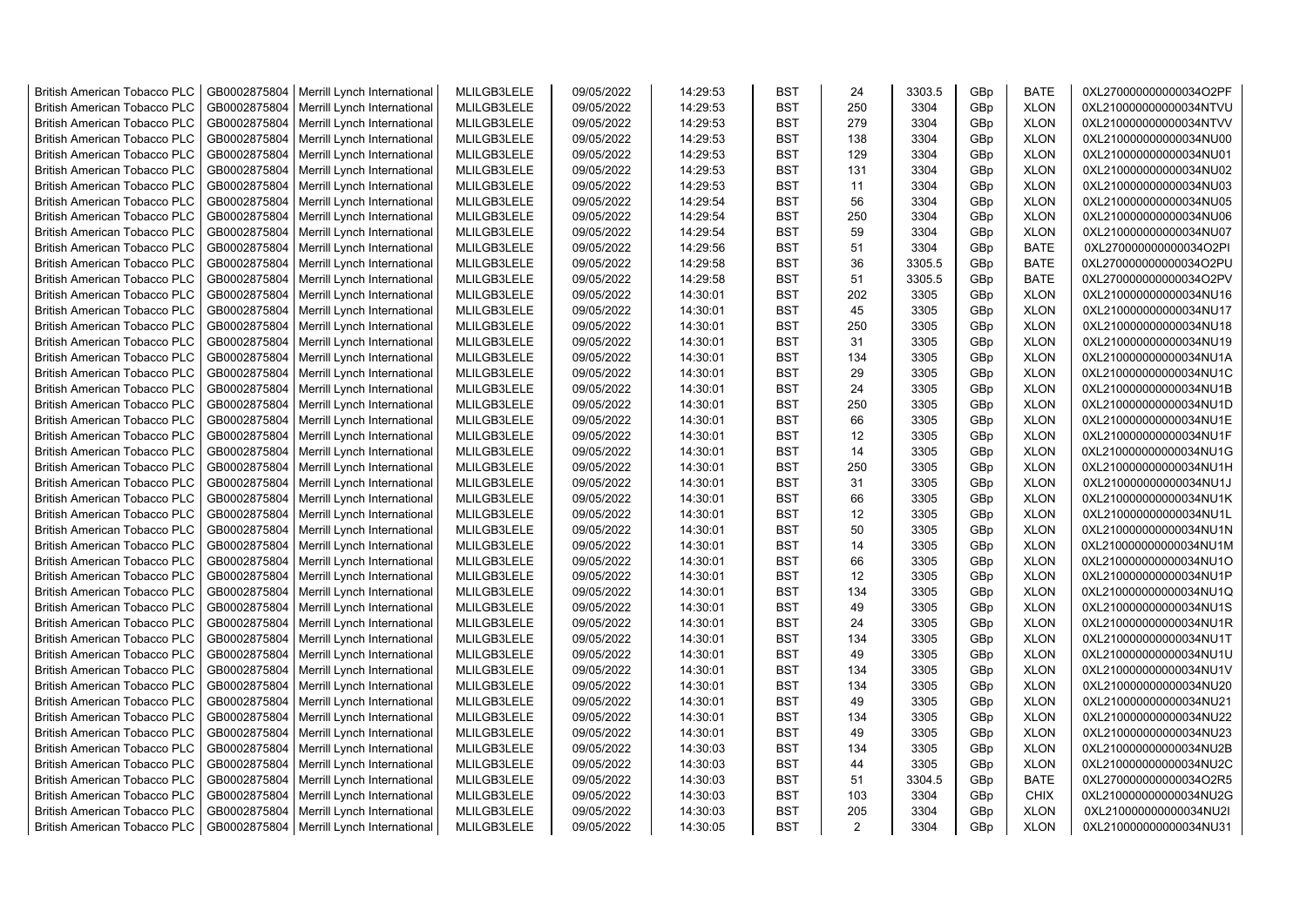| <b>British American Tobacco PLC</b> | GB0002875804 | Merrill Lynch International                | MLILGB3LELE | 09/05/2022 | 14:30:05 | <b>BST</b> | 250 | 3304.5 | GBp             | <b>XLON</b> | 0XL210000000000034NU32 |
|-------------------------------------|--------------|--------------------------------------------|-------------|------------|----------|------------|-----|--------|-----------------|-------------|------------------------|
| <b>British American Tobacco PLC</b> | GB0002875804 | Merrill Lynch International                | MLILGB3LELE | 09/05/2022 | 14:30:05 | <b>BST</b> | 61  | 3304.5 | GBp             | <b>XLON</b> | 0XL210000000000034NU33 |
| <b>British American Tobacco PLC</b> | GB0002875804 | Merrill Lynch International                | MLILGB3LELE | 09/05/2022 | 14:30:05 | <b>BST</b> | 74  | 3304   | GBp             | <b>CHIX</b> | 0XL210000000000034NU34 |
| <b>British American Tobacco PLC</b> | GB0002875804 | Merrill Lynch International                | MLILGB3LELE | 09/05/2022 | 14:30:05 | <b>BST</b> | 169 | 3304   | GBp             | <b>XLON</b> | 0XL210000000000034NU35 |
| <b>British American Tobacco PLC</b> | GB0002875804 | Merrill Lynch International                | MLILGB3LELE | 09/05/2022 | 14:30:09 | <b>BST</b> | 46  | 3305   | GBp             | <b>CHIX</b> | 0XL210000000000034NU3Q |
| <b>British American Tobacco PLC</b> | GB0002875804 | Merrill Lynch International                | MLILGB3LELE | 09/05/2022 | 14:30:11 | <b>BST</b> | 295 | 3305   | GBp             | <b>XLON</b> | 0XL210000000000034NU3R |
| British American Tobacco PLC        | GB0002875804 | Merrill Lynch International                | MLILGB3LELE | 09/05/2022 | 14:30:11 | <b>BST</b> | 201 | 3305   | GBp             | <b>XLON</b> | 0XL210000000000034NU3S |
| <b>British American Tobacco PLC</b> | GB0002875804 | Merrill Lynch International                | MLILGB3LELE | 09/05/2022 | 14:30:11 | <b>BST</b> | 77  | 3305   | GBp             | <b>XLON</b> | 0XL210000000000034NU3T |
| <b>British American Tobacco PLC</b> | GB0002875804 | Merrill Lynch International                | MLILGB3LELE | 09/05/2022 | 14:30:11 | <b>BST</b> | 122 | 3305   | GBp             | <b>XLON</b> | 0XL210000000000034NU3U |
| <b>British American Tobacco PLC</b> | GB0002875804 | Merrill Lynch International                | MLILGB3LELE | 09/05/2022 | 14:30:11 | <b>BST</b> | 129 | 3305   | GBp             | <b>XLON</b> | 0XL210000000000034NU3V |
| <b>British American Tobacco PLC</b> | GB0002875804 | Merrill Lynch International                | MLILGB3LELE | 09/05/2022 | 14:30:11 | <b>BST</b> | 184 | 3305   | GBp             | <b>XLON</b> | 0XL210000000000034NU40 |
| <b>British American Tobacco PLC</b> | GB0002875804 | Merrill Lynch International                | MLILGB3LELE | 09/05/2022 | 14:30:11 | <b>BST</b> | 126 | 3305   | GBp             | <b>XLON</b> | 0XL210000000000034NU41 |
| <b>British American Tobacco PLC</b> | GB0002875804 | Merrill Lynch International                | MLILGB3LELE | 09/05/2022 | 14:30:11 | <b>BST</b> | 122 | 3305   | GBp             | <b>XLON</b> | 0XL210000000000034NU42 |
| <b>British American Tobacco PLC</b> | GB0002875804 | Merrill Lynch International                | MLILGB3LELE | 09/05/2022 | 14:30:11 | <b>BST</b> | 131 | 3305   | GBp             | <b>XLON</b> | 0XL210000000000034NU43 |
| <b>British American Tobacco PLC</b> | GB0002875804 | Merrill Lynch International                | MLILGB3LELE | 09/05/2022 | 14:30:11 | <b>BST</b> | 23  | 3305   | GBp             | <b>XLON</b> | 0XL210000000000034NU44 |
| <b>British American Tobacco PLC</b> | GB0002875804 | Merrill Lynch International                | MLILGB3LELE | 09/05/2022 | 14:30:11 | <b>BST</b> | 129 | 3305   | GBp             | <b>XLON</b> | 0XL210000000000034NU45 |
| <b>British American Tobacco PLC</b> | GB0002875804 | Merrill Lynch International                | MLILGB3LELE | 09/05/2022 | 14:30:11 | <b>BST</b> | 122 | 3305   | GBp             | <b>XLON</b> | 0XL210000000000034NU46 |
| <b>British American Tobacco PLC</b> | GB0002875804 | Merrill Lynch International                | MLILGB3LELE | 09/05/2022 | 14:30:11 | <b>BST</b> | 126 | 3305   | GBp             | <b>XLON</b> | 0XL210000000000034NU47 |
| <b>British American Tobacco PLC</b> | GB0002875804 | Merrill Lynch International                | MLILGB3LELE | 09/05/2022 | 14:30:11 | <b>BST</b> | 23  | 3305   | GBp             | <b>XLON</b> | 0XL210000000000034NU48 |
| <b>British American Tobacco PLC</b> | GB0002875804 | Merrill Lynch International                | MLILGB3LELE | 09/05/2022 | 14:30:11 | <b>BST</b> | 126 | 3305   | GBp             | <b>XLON</b> | 0XL210000000000034NU49 |
| <b>British American Tobacco PLC</b> | GB0002875804 | Merrill Lynch International                | MLILGB3LELE | 09/05/2022 | 14:30:11 | <b>BST</b> | 23  | 3305   | GBp             | <b>XLON</b> | 0XL210000000000034NU4A |
| <b>British American Tobacco PLC</b> | GB0002875804 | Merrill Lynch International                | MLILGB3LELE | 09/05/2022 | 14:30:11 | <b>BST</b> | 126 | 3305   | GBp             | <b>XLON</b> | 0XL210000000000034NU4B |
| <b>British American Tobacco PLC</b> | GB0002875804 | Merrill Lynch International                | MLILGB3LELE | 09/05/2022 | 14:30:11 | <b>BST</b> | 23  | 3305   | GBp             | <b>XLON</b> | 0XL210000000000034NU4C |
| <b>British American Tobacco PLC</b> | GB0002875804 | Merrill Lynch International                | MLILGB3LELE | 09/05/2022 | 14:30:11 | <b>BST</b> | 60  | 3305   | GBp             | <b>XLON</b> | 0XL210000000000034NU4D |
|                                     |              |                                            |             |            |          |            |     |        |                 |             |                        |
| <b>British American Tobacco PLC</b> | GB0002875804 | Merrill Lynch International                | MLILGB3LELE | 09/05/2022 | 14:30:11 | <b>BST</b> | 126 | 3305   | GBp             | <b>XLON</b> | 0XL210000000000034NU4E |
| <b>British American Tobacco PLC</b> | GB0002875804 | Merrill Lynch International                | MLILGB3LELE | 09/05/2022 | 14:30:11 | <b>BST</b> | 23  | 3305   | GBp             | <b>XLON</b> | 0XL210000000000034NU4F |
| <b>British American Tobacco PLC</b> | GB0002875804 | Merrill Lynch International                | MLILGB3LELE | 09/05/2022 | 14:30:14 | <b>BST</b> | 170 | 3305.5 | GBp             | <b>XLON</b> | 0XL210000000000034NU4V |
| <b>British American Tobacco PLC</b> | GB0002875804 | Merrill Lynch International                | MLILGB3LELE | 09/05/2022 | 14:30:14 | <b>BST</b> | 31  | 3305.5 | GBp             | <b>XLON</b> | 0XL210000000000034NU50 |
| <b>British American Tobacco PLC</b> | GB0002875804 | Merrill Lynch International                | MLILGB3LELE | 09/05/2022 | 14:30:17 | <b>BST</b> | 68  | 3305.5 | GBp             | <b>XLON</b> | 0XL210000000000034NU55 |
| <b>British American Tobacco PLC</b> | GB0002875804 | Merrill Lynch International                | MLILGB3LELE | 09/05/2022 | 14:30:17 | <b>BST</b> | 37  | 3305   | GBp             | <b>CHIX</b> | 0XL210000000000034NU59 |
| <b>British American Tobacco PLC</b> | GB0002875804 | Merrill Lynch International                | MLILGB3LELE | 09/05/2022 | 14:30:18 | <b>BST</b> | 230 | 3305   | GBp             | <b>XLON</b> | 0XL210000000000034NU5F |
| <b>British American Tobacco PLC</b> | GB0002875804 | Merrill Lynch International                | MLILGB3LELE | 09/05/2022 | 14:30:18 | <b>BST</b> | 248 | 3304.5 | GBp             | <b>XLON</b> | 0XL210000000000034NU5G |
| <b>British American Tobacco PLC</b> | GB0002875804 | Merrill Lynch International                | MLILGB3LELE | 09/05/2022 | 14:30:18 | <b>BST</b> | 118 | 3304.5 | GBp             | <b>BATE</b> | 0XL270000000000034O2TG |
| <b>British American Tobacco PLC</b> | GB0002875804 | Merrill Lynch International                | MLILGB3LELE | 09/05/2022 | 14:30:19 | <b>BST</b> | 48  | 3304   | GBp             | <b>CHIX</b> | 0XL210000000000034NU5K |
| <b>British American Tobacco PLC</b> | GB0002875804 | Merrill Lynch International                | MLILGB3LELE | 09/05/2022 | 14:30:20 | <b>BST</b> | 158 | 3304.5 | GBp             | <b>XLON</b> | 0XL210000000000034NU5M |
| British American Tobacco PLC        | GB0002875804 | Merrill Lynch International                | MLILGB3LELE | 09/05/2022 | 14:30:22 | <b>BST</b> | 147 | 3304.5 | GBp             | <b>XLON</b> | 0XL210000000000034NU5S |
| <b>British American Tobacco PLC</b> | GB0002875804 | Merrill Lynch International                | MLILGB3LELE | 09/05/2022 | 14:30:23 | <b>BST</b> | 272 | 3304   | GBp             | <b>XLON</b> | 0XL210000000000034NU61 |
| <b>British American Tobacco PLC</b> | GB0002875804 | Merrill Lynch International                | MLILGB3LELE | 09/05/2022 | 14:30:24 | <b>BST</b> | 14  | 3304.5 | GBp             | <b>CHIX</b> | 0XL210000000000034NU63 |
| <b>British American Tobacco PLC</b> | GB0002875804 | Merrill Lynch International                | MLILGB3LELE | 09/05/2022 | 14:30:30 | <b>BST</b> | 5   | 3304   | GBp             | <b>XLON</b> | 0XL210000000000034NU70 |
| <b>British American Tobacco PLC</b> | GB0002875804 | Merrill Lynch International                | MLILGB3LELE | 09/05/2022 | 14:30:30 | <b>BST</b> | 131 | 3304   | GBp             | <b>XLON</b> | 0XL210000000000034NU71 |
| <b>British American Tobacco PLC</b> | GB0002875804 | Merrill Lynch International                | MLILGB3LELE | 09/05/2022 | 14:30:31 | <b>BST</b> | 19  | 3304   | GBp             | <b>XLON</b> | 0XL210000000000034NU72 |
| <b>British American Tobacco PLC</b> | GB0002875804 | Merrill Lynch International                | MLILGB3LELE | 09/05/2022 | 14:30:31 | <b>BST</b> | 23  | 3304   | GBp             | <b>XLON</b> | 0XL210000000000034NU73 |
| <b>British American Tobacco PLC</b> | GB0002875804 | Merrill Lynch International                | MLILGB3LELE | 09/05/2022 | 14:30:31 | <b>BST</b> | 38  | 3304   | GBp             | <b>XLON</b> | 0XL210000000000034NU74 |
| <b>British American Tobacco PLC</b> | GB0002875804 | Merrill Lynch International                | MLILGB3LELE | 09/05/2022 | 14:30:31 | <b>BST</b> | 31  | 3304   | GBp             | <b>XLON</b> | 0XL210000000000034NU75 |
| <b>British American Tobacco PLC</b> | GB0002875804 | Merrill Lynch International                | MLILGB3LELE | 09/05/2022 | 14:30:31 | <b>BST</b> | 131 | 3304   | GBp             | <b>XLON</b> | 0XL210000000000034NU76 |
| <b>British American Tobacco PLC</b> | GB0002875804 | Merrill Lynch International                | MLILGB3LELE | 09/05/2022 | 14:30:31 | <b>BST</b> | 19  | 3304   | GBp             | <b>XLON</b> | 0XL210000000000034NU77 |
| <b>British American Tobacco PLC</b> | GB0002875804 | Merrill Lynch International                | MLILGB3LELE | 09/05/2022 | 14:30:31 | <b>BST</b> | 23  | 3304   | GBp             | <b>XLON</b> | 0XL210000000000034NU78 |
| <b>British American Tobacco PLC</b> |              | GB0002875804   Merrill Lynch International | MLILGB3LELE | 09/05/2022 | 14:30:31 | <b>BST</b> | 32  | 3304   | GB <sub>p</sub> | <b>XLON</b> | 0XL210000000000034NU79 |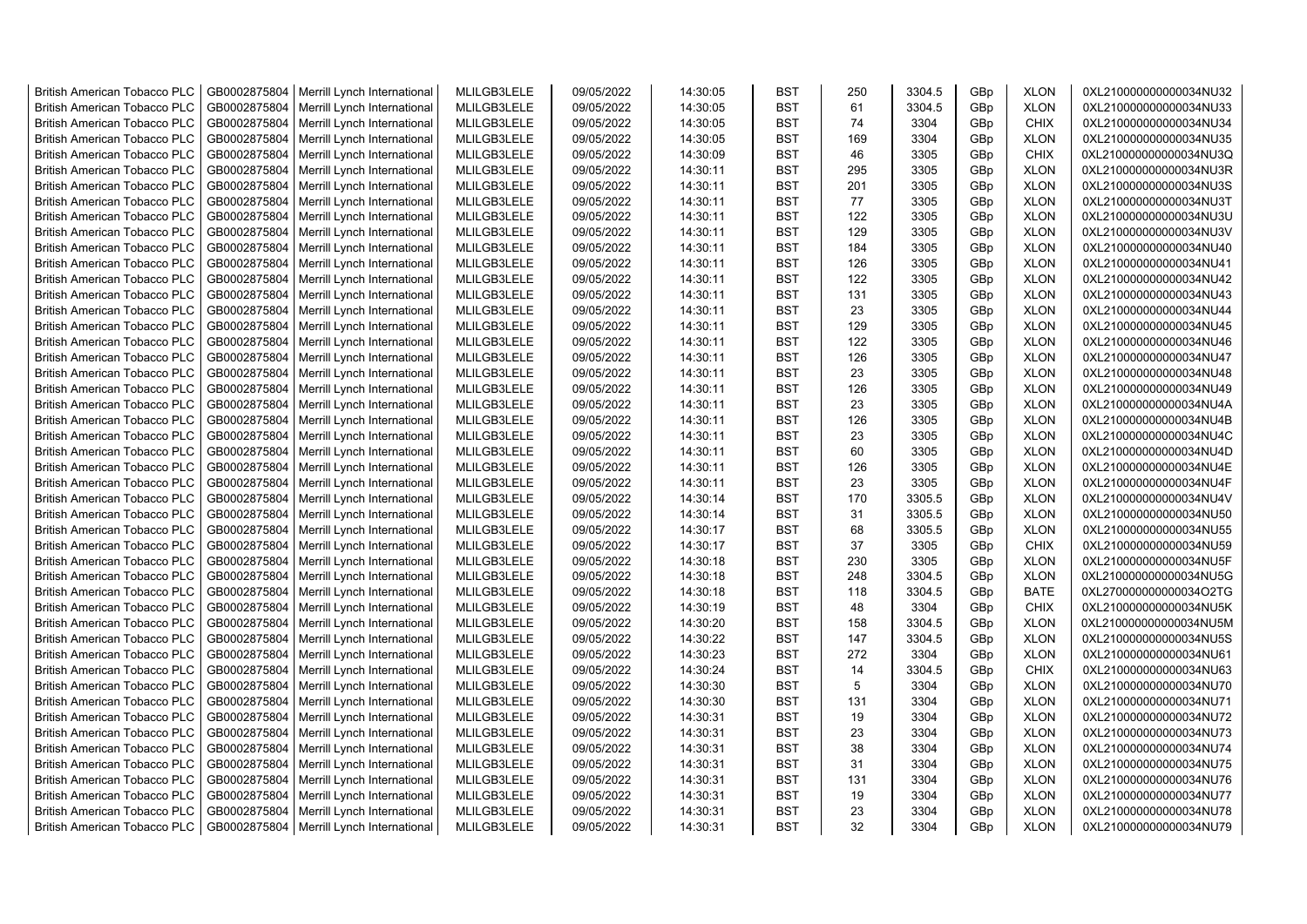| <b>British American Tobacco PLC</b> | GB0002875804 | Merrill Lynch International                | MLILGB3LELE | 09/05/2022 | 14:30:31 | <b>BST</b> | 38  | 3304   | GBp        | <b>XLON</b> | 0XL210000000000034NU7A |
|-------------------------------------|--------------|--------------------------------------------|-------------|------------|----------|------------|-----|--------|------------|-------------|------------------------|
| <b>British American Tobacco PLC</b> | GB0002875804 | Merrill Lynch International                | MLILGB3LELE | 09/05/2022 | 14:30:31 | <b>BST</b> | 38  | 3304   | GBp        | <b>XLON</b> | 0XL210000000000034NU7B |
| <b>British American Tobacco PLC</b> | GB0002875804 | Merrill Lynch International                | MLILGB3LELE | 09/05/2022 | 14:30:31 | <b>BST</b> | 31  | 3304   | GBp        | <b>XLON</b> | 0XL210000000000034NU7C |
| <b>British American Tobacco PLC</b> | GB0002875804 | Merrill Lynch International                | MLILGB3LELE | 09/05/2022 | 14:30:31 | <b>BST</b> | 38  | 3304   | GBp        | <b>XLON</b> | 0XL210000000000034NU7D |
| <b>British American Tobacco PLC</b> | GB0002875804 | Merrill Lynch International                | MLILGB3LELE | 09/05/2022 | 14:30:31 | <b>BST</b> | 46  | 3304   | GBp        | <b>XLON</b> | 0XL210000000000034NU7E |
| <b>British American Tobacco PLC</b> | GB0002875804 | Merrill Lynch International                | MLILGB3LELE | 09/05/2022 | 14:30:33 | <b>BST</b> | 22  | 3304   | GBp        | <b>CHIX</b> | 0XL210000000000034NU7S |
| <b>British American Tobacco PLC</b> | GB0002875804 | Merrill Lynch International                | MLILGB3LELE | 09/05/2022 | 14:30:35 | <b>BST</b> | 122 | 3304.5 | GBp        | <b>XLON</b> | 0XL210000000000034NU8E |
| <b>British American Tobacco PLC</b> | GB0002875804 | Merrill Lynch International                | MLILGB3LELE | 09/05/2022 | 14:30:37 | <b>BST</b> | 250 | 3304.5 | GBp        | <b>XLON</b> | 0XL210000000000034NU8O |
| <b>British American Tobacco PLC</b> | GB0002875804 | Merrill Lynch International                | MLILGB3LELE | 09/05/2022 | 14:30:37 | <b>BST</b> | 16  | 3304.5 | GBp        | <b>XLON</b> | 0XL210000000000034NU8P |
| <b>British American Tobacco PLC</b> | GB0002875804 | Merrill Lynch International                | MLILGB3LELE | 09/05/2022 | 14:30:37 | <b>BST</b> | 16  | 3304   | GBp        | <b>CHIX</b> | 0XL210000000000034NU90 |
| <b>British American Tobacco PLC</b> | GB0002875804 | Merrill Lynch International                | MLILGB3LELE | 09/05/2022 | 14:30:39 | <b>BST</b> | 21  | 3303.5 | GBp        | <b>CHIX</b> | 0XL210000000000034NU94 |
| <b>British American Tobacco PLC</b> | GB0002875804 | Merrill Lynch International                | MLILGB3LELE | 09/05/2022 | 14:30:39 | <b>BST</b> | 137 | 3303.5 | GBp        | <b>XLON</b> | 0XL210000000000034NU95 |
| <b>British American Tobacco PLC</b> | GB0002875804 | Merrill Lynch International                | MLILGB3LELE | 09/05/2022 | 14:30:49 | <b>BST</b> | 19  | 3303   | GBp        | <b>CHIX</b> | 0XL210000000000034NUAB |
| <b>British American Tobacco PLC</b> | GB0002875804 | Merrill Lynch International                | MLILGB3LELE | 09/05/2022 | 14:30:49 | <b>BST</b> | 145 | 3303   | GBp        | <b>BATE</b> | 0XL270000000000034O327 |
| <b>British American Tobacco PLC</b> | GB0002875804 | Merrill Lynch International                | MLILGB3LELE | 09/05/2022 | 14:30:49 | <b>BST</b> | 111 | 3303   | GBp        | <b>XLON</b> | 0XL210000000000034NUAC |
| <b>British American Tobacco PLC</b> | GB0002875804 | Merrill Lynch International                | MLILGB3LELE | 09/05/2022 | 14:30:49 | <b>BST</b> | 132 | 3302.5 | GBp        | <b>XLON</b> | 0XL210000000000034NUAH |
| <b>British American Tobacco PLC</b> | GB0002875804 | Merrill Lynch International                | MLILGB3LELE | 09/05/2022 | 14:30:49 | <b>BST</b> | 24  | 3302   | GBp        | <b>BATE</b> | 0XL270000000000034O32A |
| <b>British American Tobacco PLC</b> | GB0002875804 | Merrill Lynch International                | MLILGB3LELE | 09/05/2022 | 14:30:49 | <b>BST</b> | 24  | 3301.5 | GBp        | <b>BATE</b> | 0XL270000000000034O32B |
| <b>British American Tobacco PLC</b> | GB0002875804 | Merrill Lynch International                | MLILGB3LELE | 09/05/2022 | 14:30:55 | <b>BST</b> | 12  | 3301.5 | GBp        | <b>CHIX</b> | 0XL210000000000034NUB3 |
| <b>British American Tobacco PLC</b> | GB0002875804 | Merrill Lynch International                | MLILGB3LELE | 09/05/2022 | 14:30:55 | <b>BST</b> | 194 | 3301.5 | GBp        | <b>XLON</b> | 0XL210000000000034NUB4 |
| <b>British American Tobacco PLC</b> | GB0002875804 | Merrill Lynch International                | MLILGB3LELE | 09/05/2022 | 14:30:55 | <b>BST</b> | 20  | 3301   | GBp        | <b>BATE</b> | 0XL270000000000034O33A |
| <b>British American Tobacco PLC</b> | GB0002875804 | Merrill Lynch International                | MLILGB3LELE | 09/05/2022 | 14:30:55 | <b>BST</b> | 263 | 3301   | GBp        | <b>XLON</b> | 0XL210000000000034NUB6 |
| <b>British American Tobacco PLC</b> | GB0002875804 | Merrill Lynch International                | MLILGB3LELE | 09/05/2022 | 14:30:57 | <b>BST</b> | 20  | 3300.5 | GBp        | <b>BATE</b> | 0XL270000000000034O33M |
| <b>British American Tobacco PLC</b> | GB0002875804 | Merrill Lynch International                | MLILGB3LELE | 09/05/2022 | 14:30:57 | <b>BST</b> | 13  | 3300.5 | GBp        | CHIX        | 0XL210000000000034NUBO |
| <b>British American Tobacco PLC</b> | GB0002875804 | Merrill Lynch International                | MLILGB3LELE | 09/05/2022 | 14:30:57 | <b>BST</b> | 12  | 3300.5 | GBp        | <b>BATE</b> | 0XL270000000000034O33N |
| <b>British American Tobacco PLC</b> | GB0002875804 | Merrill Lynch International                | MLILGB3LELE | 09/05/2022 | 14:30:57 | <b>BST</b> | 153 | 3300.5 | GBp        | <b>XLON</b> | 0XL210000000000034NUBP |
| <b>British American Tobacco PLC</b> | GB0002875804 | Merrill Lynch International                | MLILGB3LELE | 09/05/2022 | 14:31:10 | <b>BST</b> | 23  | 3302.5 | GBp        | <b>CHIX</b> | 0XL210000000000034NUEA |
| <b>British American Tobacco PLC</b> | GB0002875804 | Merrill Lynch International                | MLILGB3LELE | 09/05/2022 | 14:31:14 | <b>BST</b> | 131 | 3303.5 | GBp        | <b>XLON</b> | 0XL210000000000034NUEQ |
| <b>British American Tobacco PLC</b> | GB0002875804 | Merrill Lynch International                | MLILGB3LELE | 09/05/2022 | 14:31:14 | <b>BST</b> | 129 | 3303.5 | GBp        | <b>XLON</b> | 0XL210000000000034NUER |
| <b>British American Tobacco PLC</b> | GB0002875804 | Merrill Lynch International                | MLILGB3LELE | 09/05/2022 | 14:31:15 | <b>BST</b> | 10  | 3303.5 | GBp        | <b>XLON</b> | 0XL210000000000034NUEV |
| <b>British American Tobacco PLC</b> | GB0002875804 | Merrill Lynch International                | MLILGB3LELE | 09/05/2022 | 14:31:16 | <b>BST</b> | 15  | 3303   | GBp        | <b>CHIX</b> | 0XL210000000000034NUF3 |
| <b>British American Tobacco PLC</b> | GB0002875804 | Merrill Lynch International                | MLILGB3LELE | 09/05/2022 | 14:31:18 | <b>BST</b> | 17  | 3302   | GBp        | <b>CHIX</b> | 0XL210000000000034NUF6 |
| <b>British American Tobacco PLC</b> | GB0002875804 | Merrill Lynch International                | MLILGB3LELE | 09/05/2022 | 14:31:18 | <b>BST</b> | 119 | 3302   | GBp        | <b>XLON</b> | 0XL210000000000034NUF7 |
| <b>British American Tobacco PLC</b> | GB0002875804 | Merrill Lynch International                | MLILGB3LELE | 09/05/2022 | 14:31:18 | <b>BST</b> | 250 | 3302.5 | GBp        | <b>XLON</b> | 0XL210000000000034NUF8 |
| <b>British American Tobacco PLC</b> | GB0002875804 | Merrill Lynch International                | MLILGB3LELE | 09/05/2022 | 14:31:18 | <b>BST</b> | 129 | 3302.5 | GBp        | <b>XLON</b> | 0XL210000000000034NUF9 |
| <b>British American Tobacco PLC</b> | GB0002875804 | Merrill Lynch International                | MLILGB3LELE | 09/05/2022 | 14:31:18 | <b>BST</b> | 63  | 3302.5 | GBp        | <b>XLON</b> | 0XL210000000000034NUFA |
| <b>British American Tobacco PLC</b> | GB0002875804 | Merrill Lynch International                | MLILGB3LELE | 09/05/2022 | 14:31:21 | <b>BST</b> | 10  | 3303   | GBp        | <b>XLON</b> | 0XL210000000000034NUFJ |
| <b>British American Tobacco PLC</b> | GB0002875804 | Merrill Lynch International                | MLILGB3LELE | 09/05/2022 | 14:31:21 | <b>BST</b> | 129 | 3303   | GBp        | <b>XLON</b> | 0XL210000000000034NUFK |
| <b>British American Tobacco PLC</b> | GB0002875804 | Merrill Lynch International                | MLILGB3LELE | 09/05/2022 | 14:31:30 | <b>BST</b> | 46  | 3303   | GBp        | <b>BATE</b> | 0XL270000000000034O37A |
| <b>British American Tobacco PLC</b> | GB0002875804 | Merrill Lynch International                | MLILGB3LELE | 09/05/2022 | 14:31:30 | <b>BST</b> | 16  | 3303   | GBp        | <b>CHIX</b> | 0XL210000000000034NUGA |
| <b>British American Tobacco PLC</b> | GB0002875804 | Merrill Lynch International                | MLILGB3LELE | 09/05/2022 | 14:31:35 | <b>BST</b> | 19  | 3303.5 | GBp        | <b>CHIX</b> | 0XL210000000000034NUGS |
| <b>British American Tobacco PLC</b> | GB0002875804 | Merrill Lynch International                | MLILGB3LELE | 09/05/2022 | 14:31:35 | <b>BST</b> | 853 | 3303.5 | GBp        | <b>XLON</b> | 0XL210000000000034NUGT |
| <b>British American Tobacco PLC</b> | GB0002875804 | Merrill Lynch International                | MLILGB3LELE | 09/05/2022 | 14:31:45 | <b>BST</b> | 14  | 3302.5 |            | <b>CHIX</b> | 0XL210000000000034NUHS |
| <b>British American Tobacco PLC</b> | GB0002875804 | Merrill Lynch International                | MLILGB3LELE | 09/05/2022 | 14:31:46 | <b>BST</b> | 15  | 3302   | GBp<br>GBp | <b>CHIX</b> | 0XL210000000000034NUI4 |
| <b>British American Tobacco PLC</b> | GB0002875804 | Merrill Lynch International                | MLILGB3LELE | 09/05/2022 | 14:31:46 | <b>BST</b> | 21  | 3302   | GBp        | <b>BATE</b> | 0XL270000000000034O39L |
| <b>British American Tobacco PLC</b> | GB0002875804 | Merrill Lynch International                | MLILGB3LELE | 09/05/2022 | 14:31:46 | <b>BST</b> | 216 | 3302   | GBp        | <b>XLON</b> | 0XL210000000000034NUI5 |
| <b>British American Tobacco PLC</b> | GB0002875804 | Merrill Lynch International                | MLILGB3LELE | 09/05/2022 | 14:31:51 | <b>BST</b> | 22  | 3301.5 | GBp        | <b>CHIX</b> | 0XL210000000000034NUIA |
| <b>British American Tobacco PLC</b> |              | GB0002875804   Merrill Lynch International | MLILGB3LELE | 09/05/2022 | 14:31:51 | <b>BST</b> | 29  | 3301.5 | GBp        | <b>BATE</b> | 0XL270000000000034O3A1 |
|                                     |              |                                            |             |            |          |            |     |        |            |             |                        |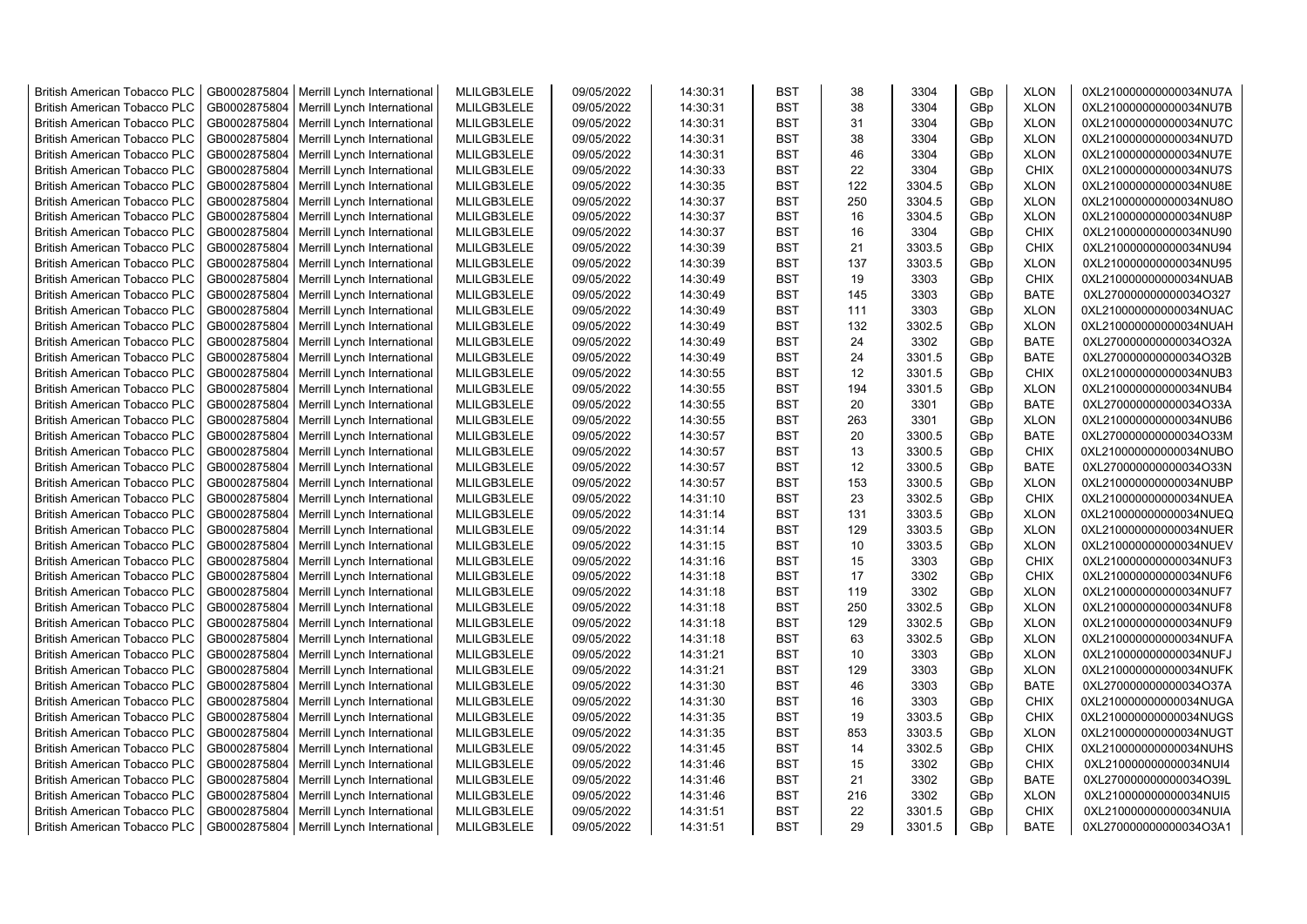| <b>British American Tobacco PLC</b> | GB0002875804 | Merrill Lynch International | MLILGB3LELE | 09/05/2022 | 14:31:51 | <b>BST</b> | 91  | 3301.5 | GBp             | <b>XLON</b> | 0XL210000000000034NUIB |
|-------------------------------------|--------------|-----------------------------|-------------|------------|----------|------------|-----|--------|-----------------|-------------|------------------------|
| <b>British American Tobacco PLC</b> | GB0002875804 | Merrill Lynch International | MLILGB3LELE | 09/05/2022 | 14:31:51 | <b>BST</b> | 41  | 3301.5 | GBp             | <b>XLON</b> | 0XL210000000000034NUIC |
| <b>British American Tobacco PLC</b> | GB0002875804 | Merrill Lynch International | MLILGB3LELE | 09/05/2022 | 14:31:56 | <b>BST</b> | 85  | 3301   | GBp             | <b>XLON</b> | 0XL210000000000034NUJ1 |
| <b>British American Tobacco PLC</b> | GB0002875804 | Merrill Lynch International | MLILGB3LELE | 09/05/2022 | 14:31:56 | <b>BST</b> | 25  | 3301   | GBp             | <b>BATE</b> | 0XL270000000000034O3AR |
| <b>British American Tobacco PLC</b> | GB0002875804 | Merrill Lynch International | MLILGB3LELE | 09/05/2022 | 14:31:56 | <b>BST</b> | 42  | 3300   | GBp             | <b>BATE</b> | 0XL270000000000034O3AT |
| <b>British American Tobacco PLC</b> | GB0002875804 | Merrill Lynch International | MLILGB3LELE | 09/05/2022 | 14:32:06 | <b>BST</b> | 16  | 3300   | GBp             | <b>BATE</b> | 0XL270000000000034O3C7 |
| <b>British American Tobacco PLC</b> | GB0002875804 | Merrill Lynch International | MLILGB3LELE | 09/05/2022 | 14:32:06 | <b>BST</b> | 14  | 3300   | GBp             | <b>CHIX</b> | 0XL210000000000034NUKF |
| <b>British American Tobacco PLC</b> | GB0002875804 | Merrill Lynch International | MLILGB3LELE | 09/05/2022 | 14:32:06 | <b>BST</b> | 74  | 3300   | GBp             | <b>XLON</b> | 0XL210000000000034NUKG |
| <b>British American Tobacco PLC</b> | GB0002875804 | Merrill Lynch International | MLILGB3LELE | 09/05/2022 | 14:32:09 | <b>BST</b> | 172 | 3300.5 | GBp             | <b>XLON</b> | 0XL210000000000034NUKR |
| <b>British American Tobacco PLC</b> | GB0002875804 | Merrill Lynch International | MLILGB3LELE | 09/05/2022 | 14:32:12 | <b>BST</b> | 15  | 3301.5 | GBp             | <b>BATE</b> | 0XL270000000000034O3CL |
| <b>British American Tobacco PLC</b> | GB0002875804 | Merrill Lynch International | MLILGB3LELE | 09/05/2022 | 14:32:12 | <b>BST</b> | 193 | 3301.5 | GBp             | <b>XLON</b> | 0XL210000000000034NUL5 |
| <b>British American Tobacco PLC</b> | GB0002875804 | Merrill Lynch International | MLILGB3LELE | 09/05/2022 | 14:32:24 | <b>BST</b> | 8   | 3301   | GBp             | <b>BATE</b> | 0XL270000000000034O3DO |
| <b>British American Tobacco PLC</b> | GB0002875804 | Merrill Lynch International | MLILGB3LELE | 09/05/2022 | 14:32:24 | <b>BST</b> | 190 | 3301   | GBp             | <b>XLON</b> | 0XL210000000000034NUME |
|                                     |              |                             | MLILGB3LELE |            | 14:32:32 | <b>BST</b> | 250 |        |                 |             |                        |
| <b>British American Tobacco PLC</b> | GB0002875804 | Merrill Lynch International |             | 09/05/2022 |          |            |     | 3301   | GBp             | <b>XLON</b> | 0XL210000000000034NUMR |
| <b>British American Tobacco PLC</b> | GB0002875804 | Merrill Lynch International | MLILGB3LELE | 09/05/2022 | 14:32:33 | <b>BST</b> | 16  | 3301   | GBp             | <b>CHIX</b> | 0XL210000000000034NUMS |
| <b>British American Tobacco PLC</b> | GB0002875804 | Merrill Lynch International | MLILGB3LELE | 09/05/2022 | 14:32:33 | <b>BST</b> | 14  | 3300.5 | GBp             | <b>CHIX</b> | 0XL210000000000034NUMT |
| <b>British American Tobacco PLC</b> | GB0002875804 | Merrill Lynch International | MLILGB3LELE | 09/05/2022 | 14:32:33 | <b>BST</b> | 10  | 3301   | GBp             | BATE        | 0XL270000000000034O3EK |
| <b>British American Tobacco PLC</b> | GB0002875804 | Merrill Lynch International | MLILGB3LELE | 09/05/2022 | 14:32:33 | <b>BST</b> | 17  | 3300   | GBp             | <b>BATE</b> | 0XL270000000000034O3EM |
| <b>British American Tobacco PLC</b> | GB0002875804 | Merrill Lynch International | MLILGB3LELE | 09/05/2022 | 14:32:33 | <b>BST</b> | 18  | 3299.5 | GBp             | <b>BATE</b> | 0XL270000000000034O3EN |
| <b>British American Tobacco PLC</b> | GB0002875804 | Merrill Lynch International | MLILGB3LELE | 09/05/2022 | 14:32:33 | <b>BST</b> | 100 | 3299.5 | GBp             | <b>XLON</b> | 0XL210000000000034NUN2 |
| <b>British American Tobacco PLC</b> | GB0002875804 | Merrill Lynch International | MLILGB3LELE | 09/05/2022 | 14:32:33 | <b>BST</b> | 250 | 3299.5 | GBp             | <b>XLON</b> | 0XL210000000000034NUN3 |
| <b>British American Tobacco PLC</b> | GB0002875804 | Merrill Lynch International | MLILGB3LELE | 09/05/2022 | 14:32:42 | <b>BST</b> | 180 | 3300   | GBp             | <b>XLON</b> | 0XL210000000000034NUOK |
| <b>British American Tobacco PLC</b> | GB0002875804 | Merrill Lynch International | MLILGB3LELE | 09/05/2022 | 14:32:42 | <b>BST</b> | 129 | 3300   | GBp             | <b>XLON</b> | 0XL210000000000034NUOM |
| <b>British American Tobacco PLC</b> | GB0002875804 | Merrill Lynch International | MLILGB3LELE | 09/05/2022 | 14:32:42 | <b>BST</b> | 122 | 3300   | GBp             | <b>XLON</b> | 0XL210000000000034NUOL |
| <b>British American Tobacco PLC</b> | GB0002875804 | Merrill Lynch International | MLILGB3LELE | 09/05/2022 | 14:32:42 | <b>BST</b> | 131 | 3300   | GBp             | <b>XLON</b> | 0XL210000000000034NUON |
| <b>British American Tobacco PLC</b> | GB0002875804 | Merrill Lynch International | MLILGB3LELE | 09/05/2022 | 14:32:43 | <b>BST</b> | 37  | 3299.5 | GBp             | <b>CHIX</b> | 0XL210000000000034NUOS |
| <b>British American Tobacco PLC</b> | GB0002875804 | Merrill Lynch International | MLILGB3LELE | 09/05/2022 | 14:32:46 | <b>BST</b> | 137 | 3299.5 | GBp             | <b>XLON</b> | 0XL210000000000034NUP0 |
| British American Tobacco PLC        | GB0002875804 | Merrill Lynch International | MLILGB3LELE | 09/05/2022 | 14:32:46 | <b>BST</b> | 131 | 3299.5 | GBp             | <b>XLON</b> | 0XL210000000000034NUP1 |
| <b>British American Tobacco PLC</b> | GB0002875804 | Merrill Lynch International | MLILGB3LELE | 09/05/2022 | 14:32:46 | <b>BST</b> | 25  | 3299.5 | GBp             | <b>XLON</b> | 0XL210000000000034NUP2 |
| <b>British American Tobacco PLC</b> | GB0002875804 | Merrill Lynch International | MLILGB3LELE | 09/05/2022 | 14:33:01 | <b>BST</b> | 15  | 3300   | GBp             | <b>BATE</b> | 0XL270000000000034O3II |
| <b>British American Tobacco PLC</b> | GB0002875804 | Merrill Lynch International | MLILGB3LELE | 09/05/2022 | 14:33:01 | <b>BST</b> | 30  | 3300   | GBp             | <b>CHIX</b> | 0XL210000000000034NUQ8 |
| <b>British American Tobacco PLC</b> | GB0002875804 | Merrill Lynch International | MLILGB3LELE | 09/05/2022 | 14:33:01 | <b>BST</b> | 33  | 3300   | GBp             | <b>XLON</b> | 0XL210000000000034NUQ9 |
| <b>British American Tobacco PLC</b> | GB0002875804 | Merrill Lynch International | MLILGB3LELE | 09/05/2022 | 14:33:01 | <b>BST</b> | 125 | 3300   | GBp             | <b>XLON</b> | 0XL210000000000034NUQA |
| <b>British American Tobacco PLC</b> | GB0002875804 | Merrill Lynch International | MLILGB3LELE | 09/05/2022 | 14:33:01 | <b>BST</b> | 3   | 3300   | GBp             | <b>BATE</b> | 0XL270000000000034O3IK |
| <b>British American Tobacco PLC</b> | GB0002875804 | Merrill Lynch International | MLILGB3LELE | 09/05/2022 | 14:33:09 | <b>BST</b> | 27  | 3301   | GBp             | <b>CHIX</b> | 0XL210000000000034NUR8 |
| <b>British American Tobacco PLC</b> | GB0002875804 | Merrill Lynch International | MLILGB3LELE | 09/05/2022 | 14:33:12 | <b>BST</b> | 270 | 3302   | GBp             | <b>XLON</b> | 0XL210000000000034NURV |
| <b>British American Tobacco PLC</b> | GB0002875804 | Merrill Lynch International | MLILGB3LELE | 09/05/2022 | 14:33:12 | <b>BST</b> | 131 | 3302   | GBp             | <b>XLON</b> | 0XL210000000000034NUS0 |
| <b>British American Tobacco PLC</b> | GB0002875804 | Merrill Lynch International | MLILGB3LELE | 09/05/2022 | 14:33:12 | <b>BST</b> | 129 | 3302   | GBp             | <b>XLON</b> | 0XL210000000000034NUS1 |
| <b>British American Tobacco PLC</b> | GB0002875804 | Merrill Lynch International | MLILGB3LELE | 09/05/2022 | 14:33:14 | <b>BST</b> | 22  | 3301.5 | GBp             | <b>CHIX</b> | 0XL210000000000034NUS7 |
| <b>British American Tobacco PLC</b> | GB0002875804 | Merrill Lynch International | MLILGB3LELE | 09/05/2022 | 14:33:15 | <b>BST</b> | 129 | 3302   | GBp             | <b>XLON</b> | 0XL210000000000034NUSC |
| <b>British American Tobacco PLC</b> | GB0002875804 | Merrill Lynch International | MLILGB3LELE | 09/05/2022 | 14:33:15 | <b>BST</b> | 131 | 3302   | GBp             | <b>XLON</b> | 0XL210000000000034NUSD |
| <b>British American Tobacco PLC</b> | GB0002875804 | Merrill Lynch International | MLILGB3LELE | 09/05/2022 | 14:33:25 | <b>BST</b> | 33  | 3303   | GBp             | <b>CHIX</b> | 0XL210000000000034NUU7 |
| <b>British American Tobacco PLC</b> | GB0002875804 | Merrill Lynch International | MLILGB3LELE | 09/05/2022 | 14:33:25 | <b>BST</b> | 250 | 3303   | GBp             | <b>XLON</b> | 0XL210000000000034NUUA |
| <b>British American Tobacco PLC</b> | GB0002875804 | Merrill Lynch International | MLILGB3LELE | 09/05/2022 | 14:33:25 | <b>BST</b> | 131 | 3303   | GBp             | <b>XLON</b> | 0XL210000000000034NUUB |
| British American Tobacco PLC        | GB0002875804 | Merrill Lynch International | MLILGB3LELE | 09/05/2022 | 14:33:27 | <b>BST</b> | 52  | 3302.5 | GBp             | <b>BATE</b> | 0XL270000000000034O3MC |
| <b>British American Tobacco PLC</b> | GB0002875804 | Merrill Lynch International | MLILGB3LELE | 09/05/2022 | 14:33:31 | <b>BST</b> | 170 | 3304   | GBp             | <b>XLON</b> | 0XL210000000000034NUUT |
| <b>British American Tobacco PLC</b> | GB0002875804 | Merrill Lynch International | MLILGB3LELE | 09/05/2022 | 14:33:31 | <b>BST</b> | 170 | 3304   | GBp             | <b>XLON</b> | 0XL210000000000034NUUU |
| <b>British American Tobacco PLC</b> | GB0002875804 | Merrill Lynch International | MLILGB3LELE | 09/05/2022 | 14:33:32 | <b>BST</b> | 56  | 3303.5 | GB <sub>p</sub> | <b>BATE</b> | 0XL270000000000034O3N7 |
|                                     |              |                             |             |            |          |            |     |        |                 |             |                        |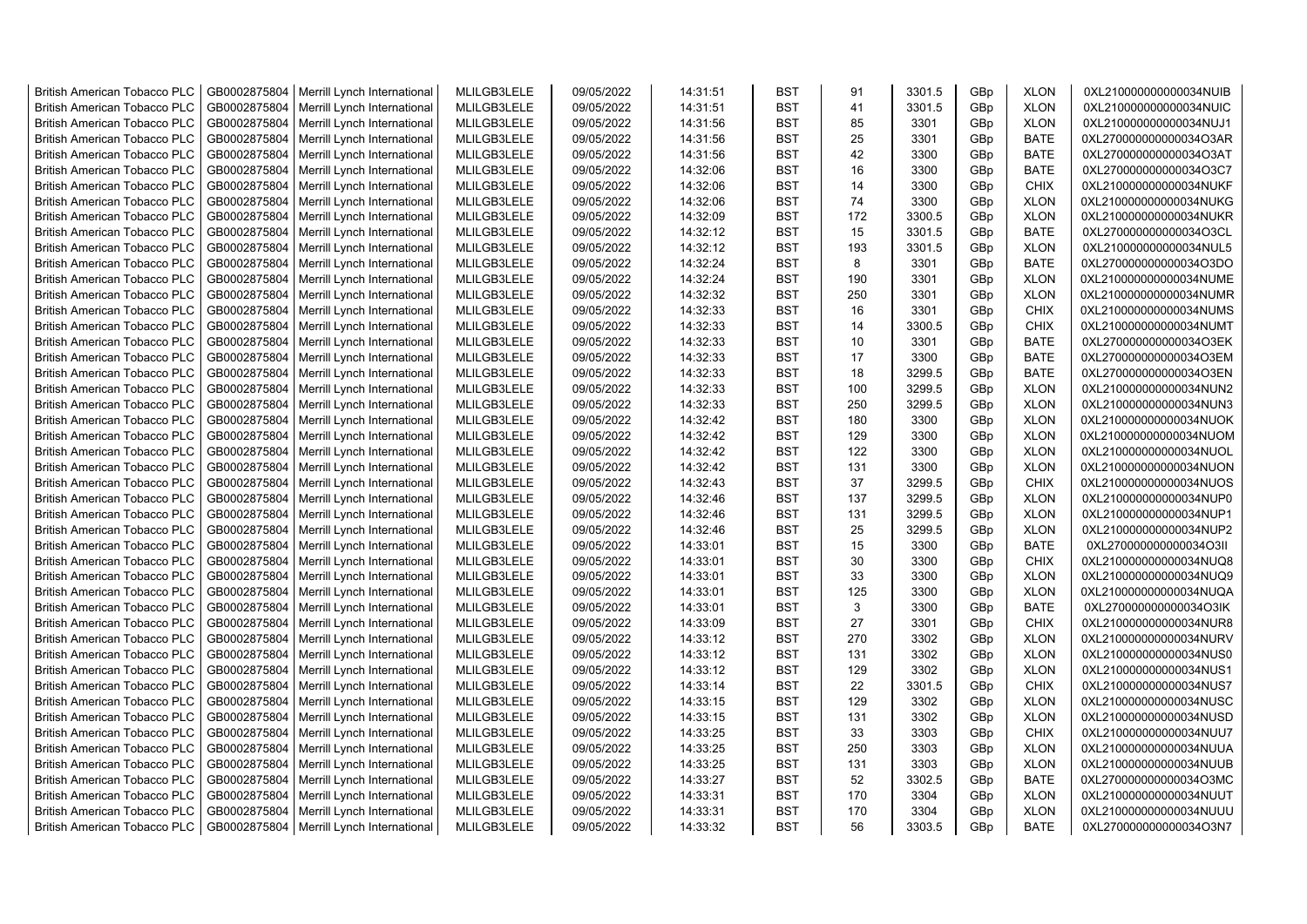| <b>British American Tobacco PLC</b> | GB0002875804 | Merrill Lynch International | MLILGB3LELE | 09/05/2022 | 14:33:33 | <b>BST</b> | 19  | 3303   | GBp | CHIX        | 0XL210000000000034NUVA |
|-------------------------------------|--------------|-----------------------------|-------------|------------|----------|------------|-----|--------|-----|-------------|------------------------|
| <b>British American Tobacco PLC</b> | GB0002875804 | Merrill Lynch International | MLILGB3LELE | 09/05/2022 | 14:33:33 | <b>BST</b> | 250 | 3303.5 | GBp | <b>XLON</b> | 0XL210000000000034NUVC |
| <b>British American Tobacco PLC</b> | GB0002875804 | Merrill Lynch International | MLILGB3LELE | 09/05/2022 | 14:33:33 | <b>BST</b> | 321 | 3303.5 | GBp | <b>XLON</b> | 0XL210000000000034NUVB |
| <b>British American Tobacco PLC</b> | GB0002875804 | Merrill Lynch International | MLILGB3LELE | 09/05/2022 | 14:33:33 | <b>BST</b> | 207 | 3303.5 | GBp | <b>XLON</b> | 0XL210000000000034NUVD |
| <b>British American Tobacco PLC</b> | GB0002875804 | Merrill Lynch International | MLILGB3LELE | 09/05/2022 | 14:33:33 | <b>BST</b> | 131 | 3303.5 | GBp | <b>XLON</b> | 0XL210000000000034NUVE |
| <b>British American Tobacco PLC</b> | GB0002875804 | Merrill Lynch International | MLILGB3LELE | 09/05/2022 | 14:33:33 | <b>BST</b> | 127 | 3303.5 | GBp | <b>XLON</b> | 0XL210000000000034NUVF |
| <b>British American Tobacco PLC</b> | GB0002875804 | Merrill Lynch International | MLILGB3LELE | 09/05/2022 | 14:33:37 | <b>BST</b> | 17  | 3303   | GBp | CHIX        | 0XL210000000000034NUVK |
| <b>British American Tobacco PLC</b> | GB0002875804 | Merrill Lynch International | MLILGB3LELE | 09/05/2022 | 14:33:37 | BST        | 3   | 3303   | GBp | <b>CHIX</b> | 0XL210000000000034NUVM |
| <b>British American Tobacco PLC</b> | GB0002875804 | Merrill Lynch International | MLILGB3LELE | 09/05/2022 | 14:33:38 | <b>BST</b> | 131 | 3303   | GBp | <b>XLON</b> | 0XL210000000000034NUVQ |
| <b>British American Tobacco PLC</b> | GB0002875804 | Merrill Lynch International | MLILGB3LELE | 09/05/2022 | 14:33:38 | <b>BST</b> | 129 | 3303   | GBp | <b>XLON</b> | 0XL210000000000034NUVR |
| <b>British American Tobacco PLC</b> | GB0002875804 | Merrill Lynch International | MLILGB3LELE | 09/05/2022 | 14:33:39 | <b>BST</b> | 131 | 3303   | GBp | <b>XLON</b> | 0XL210000000000034NUVU |
| <b>British American Tobacco PLC</b> | GB0002875804 | Merrill Lynch International | MLILGB3LELE | 09/05/2022 | 14:33:39 | <b>BST</b> | 129 | 3303   | GBp | <b>XLON</b> | 0XL210000000000034NUVV |
| <b>British American Tobacco PLC</b> | GB0002875804 | Merrill Lynch International | MLILGB3LELE | 09/05/2022 | 14:33:39 | <b>BST</b> | 11  | 3303   | GBp | <b>XLON</b> | 0XL210000000000034NV00 |
| <b>British American Tobacco PLC</b> | GB0002875804 | Merrill Lynch International | MLILGB3LELE | 09/05/2022 | 14:33:44 | <b>BST</b> | 117 | 3302   | GBp | <b>XLON</b> | 0XL210000000000034NV0J |
| <b>British American Tobacco PLC</b> | GB0002875804 | Merrill Lynch International | MLILGB3LELE | 09/05/2022 | 14:33:44 | <b>BST</b> | 26  | 3302   | GBp | <b>BATE</b> | 0XL270000000000034O3O6 |
| <b>British American Tobacco PLC</b> | GB0002875804 | Merrill Lynch International | MLILGB3LELE | 09/05/2022 | 14:33:44 | <b>BST</b> | 18  | 3301.5 | GBp | <b>XLON</b> | 0XL210000000000034NV0K |
| <b>British American Tobacco PLC</b> | GB0002875804 | Merrill Lynch International | MLILGB3LELE | 09/05/2022 | 14:33:45 | <b>BST</b> | 139 | 3301.5 | GBp | <b>XLON</b> | 0XL210000000000034NV0N |
| <b>British American Tobacco PLC</b> | GB0002875804 | Merrill Lynch International | MLILGB3LELE | 09/05/2022 | 14:33:45 | <b>BST</b> | 42  | 3301.5 | GBp | <b>XLON</b> | 0XL210000000000034NV0O |
| <b>British American Tobacco PLC</b> | GB0002875804 | Merrill Lynch International | MLILGB3LELE | 09/05/2022 | 14:33:45 | <b>BST</b> | 23  | 3301.5 | GBp | <b>CHIX</b> | 0XL210000000000034NV0P |
| <b>British American Tobacco PLC</b> | GB0002875804 | Merrill Lynch International | MLILGB3LELE | 09/05/2022 | 14:33:45 | <b>BST</b> | 47  | 3301   | GBp | <b>BATE</b> | 0XL270000000000034O3O7 |
| <b>British American Tobacco PLC</b> | GB0002875804 | Merrill Lynch International | MLILGB3LELE | 09/05/2022 | 14:33:45 | <b>BST</b> | 150 | 3301   | GBp | <b>XLON</b> | 0XL210000000000034NV0Q |
| <b>British American Tobacco PLC</b> | GB0002875804 | Merrill Lynch International | MLILGB3LELE | 09/05/2022 | 14:33:45 | <b>BST</b> | 59  | 3301   | GBp | <b>XLON</b> | 0XL210000000000034NV0R |
| <b>British American Tobacco PLC</b> | GB0002875804 | Merrill Lynch International | MLILGB3LELE | 09/05/2022 | 14:33:49 | <b>BST</b> | 18  | 3300.5 | GBp | <b>CHIX</b> | 0XL210000000000034NV11 |
| <b>British American Tobacco PLC</b> | GB0002875804 | Merrill Lynch International | MLILGB3LELE | 09/05/2022 | 14:33:49 | <b>BST</b> | 228 | 3300.5 | GBp | <b>XLON</b> | 0XL210000000000034NV12 |
| <b>British American Tobacco PLC</b> | GB0002875804 | Merrill Lynch International | MLILGB3LELE | 09/05/2022 | 14:33:49 | <b>BST</b> | 20  | 3300.5 | GBp | <b>BATE</b> | 0XL270000000000034O3OC |
| <b>British American Tobacco PLC</b> | GB0002875804 | Merrill Lynch International | MLILGB3LELE | 09/05/2022 | 14:33:49 | <b>BST</b> | 67  | 3300   | GBp | <b>BATE</b> | 0XL270000000000034O3OD |
| <b>British American Tobacco PLC</b> | GB0002875804 | Merrill Lynch International | MLILGB3LELE | 09/05/2022 | 14:33:49 | <b>BST</b> | 17  | 3300   | GBp | <b>CHIX</b> | 0XL210000000000034NV14 |
| <b>British American Tobacco PLC</b> | GB0002875804 | Merrill Lynch International | MLILGB3LELE | 09/05/2022 | 14:33:50 | <b>BST</b> | 138 | 3299.5 | GBp | <b>XLON</b> | 0XL210000000000034NV15 |
| <b>British American Tobacco PLC</b> | GB0002875804 | Merrill Lynch International | MLILGB3LELE | 09/05/2022 | 14:33:52 | <b>BST</b> | 34  | 3299   | GBp | <b>BATE</b> | 0XL270000000000034O3OH |
| <b>British American Tobacco PLC</b> | GB0002875804 | Merrill Lynch International | MLILGB3LELE | 09/05/2022 | 14:33:52 | <b>BST</b> | 81  | 3299   | GBp | <b>XLON</b> | 0XL210000000000034NV19 |
| British American Tobacco PLC        | GB0002875804 | Merrill Lynch International | MLILGB3LELE | 09/05/2022 | 14:34:05 | <b>BST</b> | 250 | 3301   | GBp | <b>XLON</b> | 0XL210000000000034NV2C |
| <b>British American Tobacco PLC</b> | GB0002875804 | Merrill Lynch International | MLILGB3LELE | 09/05/2022 | 14:34:06 | <b>BST</b> | 131 | 3301   | GBp | <b>XLON</b> | 0XL210000000000034NV2L |
| <b>British American Tobacco PLC</b> | GB0002875804 | Merrill Lynch International | MLILGB3LELE | 09/05/2022 | 14:34:06 | <b>BST</b> | 129 | 3301   | GBp | <b>XLON</b> | 0XL210000000000034NV2M |
| <b>British American Tobacco PLC</b> | GB0002875804 | Merrill Lynch International | MLILGB3LELE | 09/05/2022 | 14:34:06 | <b>BST</b> | 9   | 3301   | GBp | <b>XLON</b> | 0XL210000000000034NV2N |
| <b>British American Tobacco PLC</b> | GB0002875804 | Merrill Lynch International | MLILGB3LELE | 09/05/2022 | 14:34:07 | <b>BST</b> | 17  | 3300.5 | GBp | CHIX        | 0XL210000000000034NV2P |
| <b>British American Tobacco PLC</b> | GB0002875804 | Merrill Lynch International | MLILGB3LELE | 09/05/2022 | 14:34:07 | <b>BST</b> | 16  | 3300.5 | GBp | <b>BATE</b> | 0XL270000000000034O3Q0 |
| <b>British American Tobacco PLC</b> | GB0002875804 | Merrill Lynch International | MLILGB3LELE | 09/05/2022 | 14:34:07 | <b>BST</b> | 93  | 3300.5 | GBp | <b>XLON</b> | 0XL210000000000034NV2R |
| <b>British American Tobacco PLC</b> | GB0002875804 | Merrill Lynch International | MLILGB3LELE | 09/05/2022 | 14:34:11 | BST        | 16  | 3299.5 | GBp | <b>CHIX</b> | 0XL210000000000034NV39 |
| <b>British American Tobacco PLC</b> | GB0002875804 | Merrill Lynch International | MLILGB3LELE | 09/05/2022 | 14:34:11 | <b>BST</b> | 82  | 3299.5 | GBp | <b>XLON</b> | 0XL210000000000034NV3A |
| <b>British American Tobacco PLC</b> | GB0002875804 | Merrill Lynch International | MLILGB3LELE | 09/05/2022 | 14:34:11 | <b>BST</b> | 286 | 3299   | GBp | <b>XLON</b> | 0XL210000000000034NV3B |
| <b>British American Tobacco PLC</b> | GB0002875804 | Merrill Lynch International | MLILGB3LELE | 09/05/2022 | 14:34:15 | <b>BST</b> | 25  | 3298.5 | GBp | <b>BATE</b> | 0XL270000000000034O3QR |
| British American Tobacco PLC        | GB0002875804 | Merrill Lynch International | MLILGB3LELE | 09/05/2022 | 14:34:15 | <b>BST</b> | 21  | 3299   | GBp | <b>BATE</b> | 0XL270000000000034O3QS |
| <b>British American Tobacco PLC</b> | GB0002875804 | Merrill Lynch International | MLILGB3LELE | 09/05/2022 | 14:34:15 | <b>BST</b> | 15  | 3299   | GBp | <b>CHIX</b> | 0XL210000000000034NV3J |
| <b>British American Tobacco PLC</b> | GB0002875804 | Merrill Lynch International | MLILGB3LELE | 09/05/2022 | 14:34:15 | <b>BST</b> | 5   | 3299   | GBp | <b>CHIX</b> | 0XL210000000000034NV3K |
| <b>British American Tobacco PLC</b> | GB0002875804 | Merrill Lynch International | MLILGB3LELE | 09/05/2022 | 14:34:15 | <b>BST</b> | 109 | 3299   | GBp | <b>XLON</b> | 0XL210000000000034NV3L |
| <b>British American Tobacco PLC</b> | GB0002875804 | Merrill Lynch International | MLILGB3LELE | 09/05/2022 | 14:34:15 | <b>BST</b> | 199 | 3298.5 | GBp | <b>XLON</b> | 0XL210000000000034NV3M |
| <b>British American Tobacco PLC</b> | GB0002875804 | Merrill Lynch International | MLILGB3LELE | 09/05/2022 | 14:34:19 | <b>BST</b> | 491 | 3298.5 | GBp | <b>XLON</b> | 0XL210000000000034NV3S |
| <b>British American Tobacco PLC</b> | GB0002875804 | Merrill Lynch International | MLILGB3LELE | 09/05/2022 | 14:34:20 | <b>BST</b> | 303 | 3299   | GBp | <b>XLON</b> | 0XL210000000000034NV3T |
|                                     |              |                             |             |            |          |            |     |        |     |             |                        |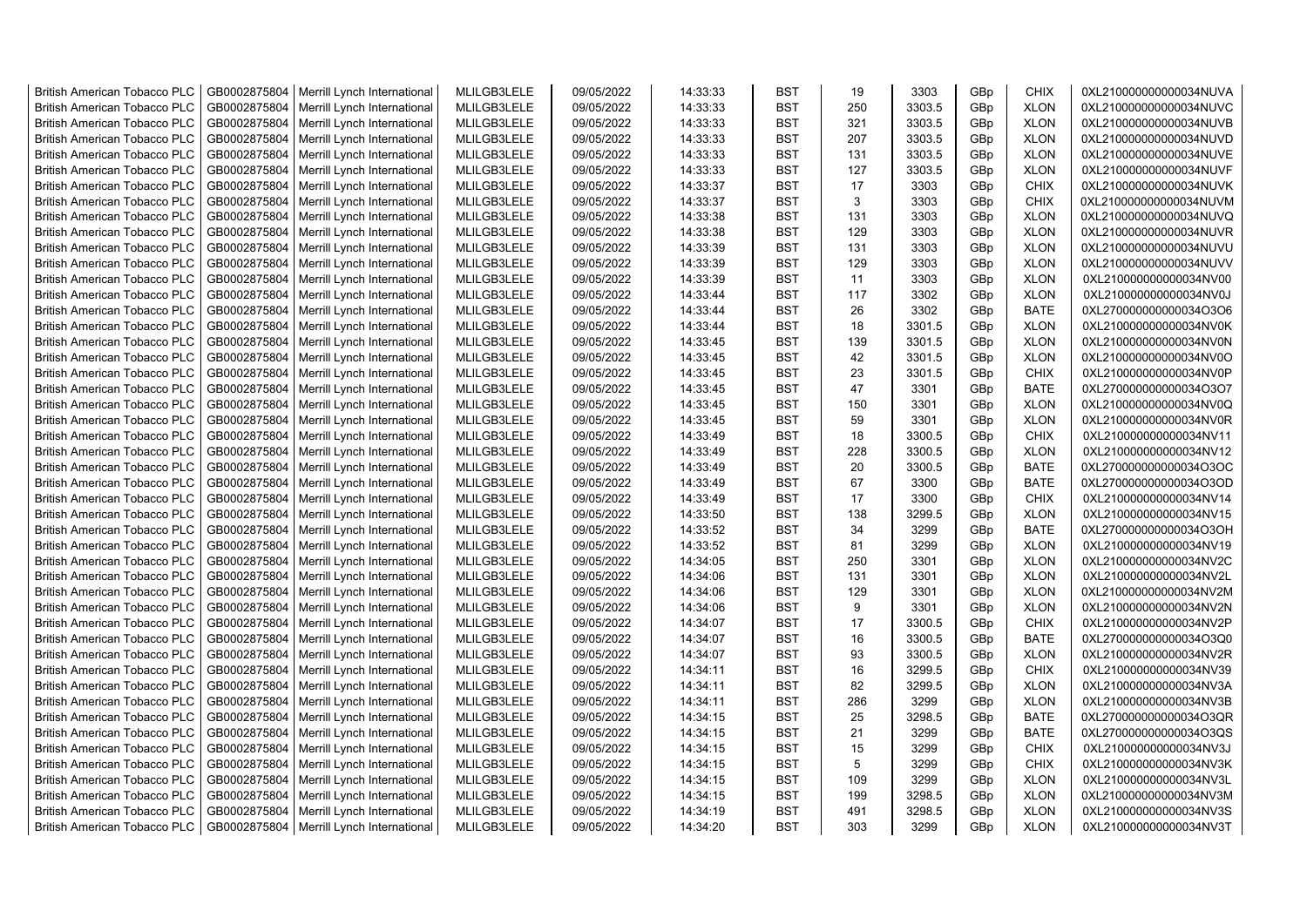| <b>British American Tobacco PLC</b> | GB0002875804 | Merrill Lynch International                | MLILGB3LELE | 09/05/2022 | 14:34:22 | <b>BST</b> | 250            | 3300   | GBp             | <b>XLON</b> | 0XL210000000000034NV3V |
|-------------------------------------|--------------|--------------------------------------------|-------------|------------|----------|------------|----------------|--------|-----------------|-------------|------------------------|
| <b>British American Tobacco PLC</b> | GB0002875804 | Merrill Lynch International                | MLILGB3LELE | 09/05/2022 | 14:34:22 | <b>BST</b> | 131            | 3300   | GBp             | <b>XLON</b> | 0XL210000000000034NV40 |
| <b>British American Tobacco PLC</b> | GB0002875804 | Merrill Lynch International                | MLILGB3LELE | 09/05/2022 | 14:34:22 | <b>BST</b> | 81             | 3300   | GBp             | <b>XLON</b> | 0XL210000000000034NV41 |
| <b>British American Tobacco PLC</b> | GB0002875804 | Merrill Lynch International                | MLILGB3LELE | 09/05/2022 | 14:34:22 | <b>BST</b> | 16             | 3299.5 | GBp             | <b>CHIX</b> | 0XL210000000000034NV42 |
| <b>British American Tobacco PLC</b> | GB0002875804 | Merrill Lynch International                | MLILGB3LELE | 09/05/2022 | 14:34:23 | <b>BST</b> | 52             | 3299   | GBp             | <b>BATE</b> | 0XL270000000000034O3RE |
| <b>British American Tobacco PLC</b> | GB0002875804 | Merrill Lynch International                | MLILGB3LELE | 09/05/2022 | 14:34:29 | <b>BST</b> | 32             | 3299   | GBp             | <b>BATE</b> | 0XL270000000000034O3RV |
| British American Tobacco PLC        | GB0002875804 | Merrill Lynch International                | MLILGB3LELE | 09/05/2022 | 14:34:29 | <b>BST</b> | 23             | 3298.5 | GBp             | <b>BATE</b> | 0XL270000000000034O3S1 |
| <b>British American Tobacco PLC</b> | GB0002875804 | Merrill Lynch International                | MLILGB3LELE | 09/05/2022 | 14:34:29 | <b>BST</b> | 144            | 3298.5 | GBp             | <b>XLON</b> | 0XL210000000000034NV4S |
| <b>British American Tobacco PLC</b> | GB0002875804 | Merrill Lynch International                | MLILGB3LELE | 09/05/2022 | 14:34:31 | <b>BST</b> | $\overline{7}$ | 3298   | GBp             | <b>XLON</b> | 0XL210000000000034NV5I |
| <b>British American Tobacco PLC</b> | GB0002875804 | Merrill Lynch International                | MLILGB3LELE | 09/05/2022 | 14:34:31 | <b>BST</b> | 75             | 3298   | GBp             | <b>XLON</b> | 0XL210000000000034NV5J |
| <b>British American Tobacco PLC</b> | GB0002875804 | Merrill Lynch International                | MLILGB3LELE | 09/05/2022 | 14:34:31 | <b>BST</b> | 595            | 3299   | GBp             | <b>XLON</b> | 0XL210000000000034NV5K |
| <b>British American Tobacco PLC</b> | GB0002875804 | Merrill Lynch International                | MLILGB3LELE | 09/05/2022 | 14:34:33 | <b>BST</b> | 250            | 3299   | GBp             | <b>XLON</b> | 0XL210000000000034NV5P |
| <b>British American Tobacco PLC</b> | GB0002875804 | Merrill Lynch International                | MLILGB3LELE | 09/05/2022 | 14:34:33 | BST        | 129            | 3299   | GBp             | <b>XLON</b> | 0XL210000000000034NV5Q |
| <b>British American Tobacco PLC</b> | GB0002875804 | Merrill Lynch International                | MLILGB3LELE | 09/05/2022 | 14:34:33 | <b>BST</b> | 131            | 3299   | GBp             | <b>XLON</b> | 0XL210000000000034NV5R |
| <b>British American Tobacco PLC</b> | GB0002875804 | Merrill Lynch International                | MLILGB3LELE | 09/05/2022 | 14:34:33 | <b>BST</b> | 122            | 3299   | GBp             | <b>XLON</b> | 0XL210000000000034NV5S |
| <b>British American Tobacco PLC</b> | GB0002875804 | Merrill Lynch International                | MLILGB3LELE | 09/05/2022 | 14:34:33 | <b>BST</b> | 100            | 3299   | GBp             | <b>XLON</b> | 0XL210000000000034NV5T |
| <b>British American Tobacco PLC</b> | GB0002875804 | Merrill Lynch International                | MLILGB3LELE | 09/05/2022 | 14:34:34 | <b>BST</b> | 229            | 3299   | GBp             | <b>XLON</b> | 0XL210000000000034NV61 |
| <b>British American Tobacco PLC</b> | GB0002875804 | Merrill Lynch International                | MLILGB3LELE | 09/05/2022 | 14:34:34 | <b>BST</b> | 100            | 3299   | GBp             | <b>XLON</b> | 0XL210000000000034NV62 |
| <b>British American Tobacco PLC</b> | GB0002875804 | Merrill Lynch International                | MLILGB3LELE | 09/05/2022 | 14:34:39 | <b>BST</b> | 25             | 3299.5 | GBp             | <b>CHIX</b> | 0XL210000000000034NV6M |
| <b>British American Tobacco PLC</b> | GB0002875804 | Merrill Lynch International                | MLILGB3LELE | 09/05/2022 | 14:34:39 | <b>BST</b> | 26             | 3299.5 | GBp             | <b>XLON</b> | 0XL210000000000034NV6O |
| <b>British American Tobacco PLC</b> | GB0002875804 | Merrill Lynch International                | MLILGB3LELE | 09/05/2022 | 14:34:39 | <b>BST</b> | 73             | 3299.5 | GBp             | <b>XLON</b> | 0XL210000000000034NV6P |
| <b>British American Tobacco PLC</b> | GB0002875804 | Merrill Lynch International                | MLILGB3LELE | 09/05/2022 | 14:34:44 | <b>BST</b> | 131            | 3299.5 | GBp             | <b>XLON</b> | 0XL210000000000034NV7C |
| <b>British American Tobacco PLC</b> | GB0002875804 | Merrill Lynch International                | MLILGB3LELE | 09/05/2022 | 14:34:45 | <b>BST</b> | 31             | 3299   | GBp             | <b>BATE</b> | 0XL270000000000034O3U8 |
| <b>British American Tobacco PLC</b> | GB0002875804 | Merrill Lynch International                | MLILGB3LELE | 09/05/2022 | 14:34:45 | <b>BST</b> | 220            | 3299   | GBp             | <b>XLON</b> | 0XL210000000000034NV7K |
|                                     |              |                                            |             |            |          |            |                |        |                 |             |                        |
| <b>British American Tobacco PLC</b> | GB0002875804 | Merrill Lynch International                | MLILGB3LELE | 09/05/2022 | 14:34:59 | <b>BST</b> | 250            | 3300   | GBp             | <b>XLON</b> | 0XL210000000000034NV93 |
| <b>British American Tobacco PLC</b> | GB0002875804 | Merrill Lynch International                | MLILGB3LELE | 09/05/2022 | 14:34:59 | <b>BST</b> | 26             | 3300   | GBp             | <b>XLON</b> | 0XL210000000000034NV94 |
| <b>British American Tobacco PLC</b> | GB0002875804 | Merrill Lynch International                | MLILGB3LELE | 09/05/2022 | 14:35:10 | <b>BST</b> | 142<br>18      | 3300   | GBp             | <b>XLON</b> | 0XL210000000000034NVB8 |
| <b>British American Tobacco PLC</b> | GB0002875804 | Merrill Lynch International                | MLILGB3LELE | 09/05/2022 | 14:35:10 | <b>BST</b> |                | 3300   | GBp             | <b>BATE</b> | 0XL270000000000034O429 |
| <b>British American Tobacco PLC</b> | GB0002875804 | Merrill Lynch International                | MLILGB3LELE | 09/05/2022 | 14:35:11 | <b>BST</b> | 61             | 3299.5 | GBp             | <b>XLON</b> | 0XL210000000000034NVBB |
| <b>British American Tobacco PLC</b> | GB0002875804 | Merrill Lynch International                | MLILGB3LELE | 09/05/2022 | 14:35:11 | <b>BST</b> | 34             | 3299.5 | GBp             | <b>XLON</b> | 0XL210000000000034NVBC |
| <b>British American Tobacco PLC</b> | GB0002875804 | Merrill Lynch International                | MLILGB3LELE | 09/05/2022 | 14:35:11 | <b>BST</b> | 30             | 3299.5 | GBp             | <b>CHIX</b> | 0XL210000000000034NVBD |
| <b>British American Tobacco PLC</b> | GB0002875804 | Merrill Lynch International                | MLILGB3LELE | 09/05/2022 | 14:35:11 | <b>BST</b> | 11             | 3300   | GBp             | <b>BATE</b> | 0XL270000000000034O42G |
| <b>British American Tobacco PLC</b> | GB0002875804 | Merrill Lynch International                | MLILGB3LELE | 09/05/2022 | 14:35:11 | <b>BST</b> | 49             | 3298.5 | GBp             | <b>XLON</b> | 0XL210000000000034NVBE |
| <b>British American Tobacco PLC</b> | GB0002875804 | Merrill Lynch International                | MLILGB3LELE | 09/05/2022 | 14:35:11 | <b>BST</b> | 20             | 3298.5 | GBp             | <b>BATE</b> | 0XL270000000000034O42K |
| <b>British American Tobacco PLC</b> | GB0002875804 | Merrill Lynch International                | MLILGB3LELE | 09/05/2022 | 14:35:11 | <b>BST</b> | 52             | 3298.5 | GBp             | <b>XLON</b> | 0XL210000000000034NVBF |
| British American Tobacco PLC        | GB0002875804 | Merrill Lynch International                | MLILGB3LELE | 09/05/2022 | 14:35:11 | <b>BST</b> | 13             | 3298.5 | GBp             | <b>CHIX</b> | 0XL210000000000034NVBG |
| <b>British American Tobacco PLC</b> | GB0002875804 | Merrill Lynch International                | MLILGB3LELE | 09/05/2022 | 14:35:11 | <b>BST</b> | 17             | 3298   | GBp             | <b>CHIX</b> | 0XL210000000000034NVBH |
| <b>British American Tobacco PLC</b> | GB0002875804 | Merrill Lynch International                | MLILGB3LELE | 09/05/2022 | 14:35:14 | <b>BST</b> | 23             | 3298   | GBp             | <b>CHIX</b> | 0XL210000000000034NVC0 |
| <b>British American Tobacco PLC</b> | GB0002875804 | Merrill Lynch International                | MLILGB3LELE | 09/05/2022 | 14:35:16 | <b>BST</b> | 53             | 3297.5 | GBp             | <b>BATE</b> | 0XL270000000000034O42S |
| <b>British American Tobacco PLC</b> | GB0002875804 | Merrill Lynch International                | MLILGB3LELE | 09/05/2022 | 14:35:16 | <b>BST</b> | 21             | 3297.5 | GBp             | <b>CHIX</b> | 0XL210000000000034NVCA |
| <b>British American Tobacco PLC</b> | GB0002875804 | Merrill Lynch International                | MLILGB3LELE | 09/05/2022 | 14:35:16 | <b>BST</b> | 29             | 3297   | GBp             | <b>BATE</b> | 0XL270000000000034O42U |
| <b>British American Tobacco PLC</b> | GB0002875804 | Merrill Lynch International                | MLILGB3LELE | 09/05/2022 | 14:35:20 | <b>BST</b> | 41             | 3296.5 | GBp             | <b>BATE</b> | 0XL270000000000034O432 |
| <b>British American Tobacco PLC</b> | GB0002875804 | Merrill Lynch International                | MLILGB3LELE | 09/05/2022 | 14:35:20 | <b>BST</b> | 13             | 3296.5 | GBp             | <b>CHIX</b> | 0XL210000000000034NVD5 |
| <b>British American Tobacco PLC</b> | GB0002875804 | Merrill Lynch International                | MLILGB3LELE | 09/05/2022 | 14:35:21 | <b>BST</b> | 250            | 3296.5 | GBp             | <b>XLON</b> | 0XL210000000000034NVD8 |
| <b>British American Tobacco PLC</b> | GB0002875804 | Merrill Lynch International                | MLILGB3LELE | 09/05/2022 | 14:35:21 | <b>BST</b> | 122            | 3296.5 | GBp             | <b>XLON</b> | 0XL210000000000034NVD9 |
| <b>British American Tobacco PLC</b> | GB0002875804 | Merrill Lynch International                | MLILGB3LELE | 09/05/2022 | 14:35:21 | <b>BST</b> | 122            | 3296.5 | GBp             | <b>XLON</b> | 0XL210000000000034NVDA |
| <b>British American Tobacco PLC</b> | GB0002875804 | Merrill Lynch International                | MLILGB3LELE | 09/05/2022 | 14:35:21 | <b>BST</b> | 250            | 3296.5 | GBp             | <b>XLON</b> | 0XL210000000000034NVDB |
| <b>British American Tobacco PLC</b> |              | GB0002875804   Merrill Lynch International | MLILGB3LELE | 09/05/2022 | 14:35:21 | <b>BST</b> | 129            | 3296.5 | GB <sub>p</sub> | <b>XLON</b> | 0XL210000000000034NVDC |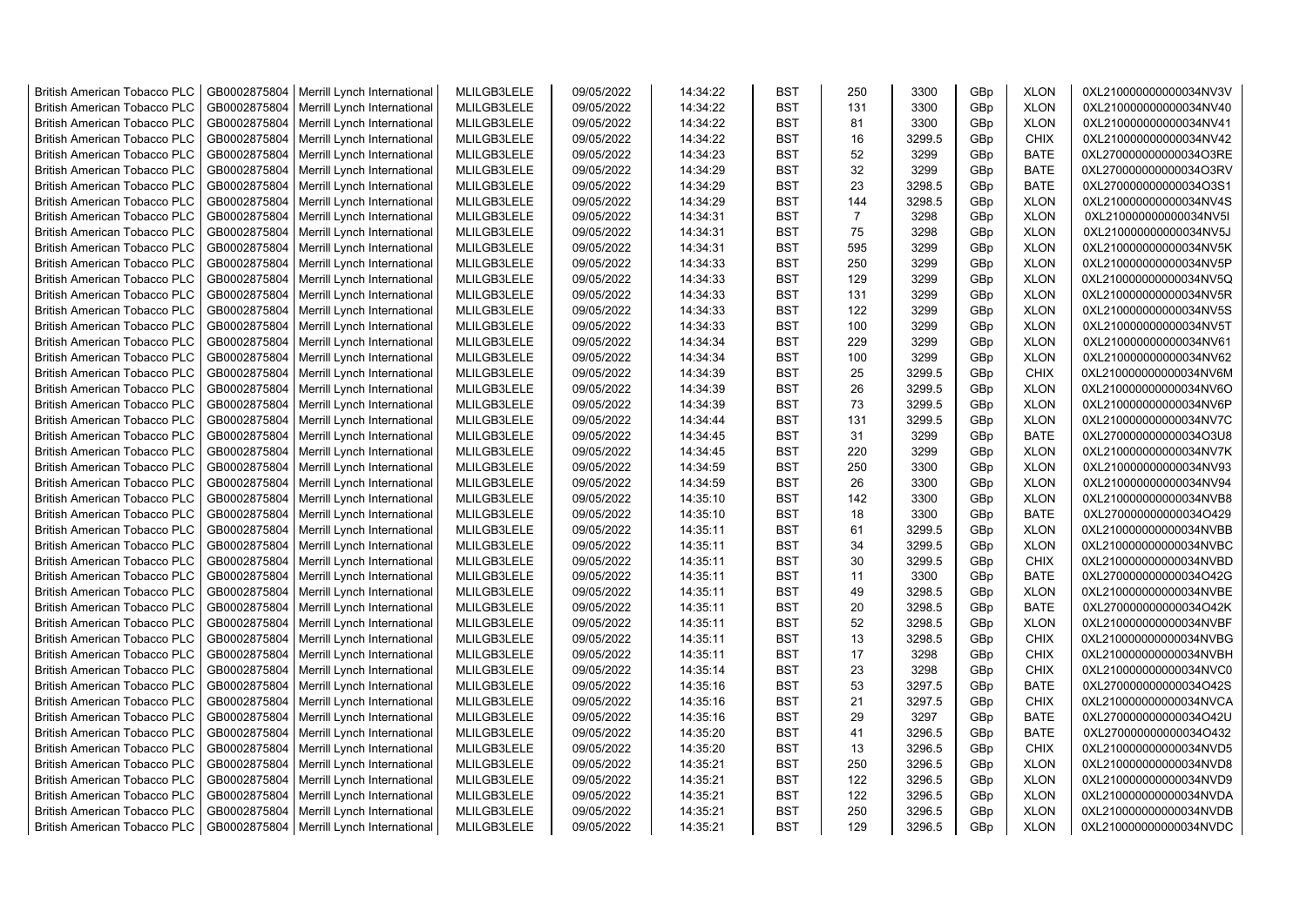| <b>British American Tobacco PLC</b> | GB0002875804 | Merrill Lynch International                | MLILGB3LELE | 09/05/2022 | 14:35:21 | <b>BST</b> | 131          | 3296.5 | GBp             | <b>XLON</b> | 0XL210000000000034NVDD |
|-------------------------------------|--------------|--------------------------------------------|-------------|------------|----------|------------|--------------|--------|-----------------|-------------|------------------------|
| <b>British American Tobacco PLC</b> | GB0002875804 | Merrill Lynch International                | MLILGB3LELE | 09/05/2022 | 14:35:23 | <b>BST</b> | 16           | 3296.5 | GBp             | <b>CHIX</b> | 0XL210000000000034NVDM |
| <b>British American Tobacco PLC</b> | GB0002875804 | Merrill Lynch International                | MLILGB3LELE | 09/05/2022 | 14:35:25 | <b>BST</b> | 250          | 3296.5 | GBp             | <b>XLON</b> | 0XL210000000000034NVDP |
| <b>British American Tobacco PLC</b> | GB0002875804 | Merrill Lynch International                | MLILGB3LELE | 09/05/2022 | 14:35:25 | <b>BST</b> | 25           | 3296.5 | GBp             | <b>XLON</b> | 0XL210000000000034NVDQ |
| <b>British American Tobacco PLC</b> | GB0002875804 | Merrill Lynch International                | MLILGB3LELE | 09/05/2022 | 14:35:32 | <b>BST</b> | 25           | 3299.5 | GBp             | <b>CHIX</b> | 0XL210000000000034NVEH |
| <b>British American Tobacco PLC</b> | GB0002875804 | Merrill Lynch International                | MLILGB3LELE | 09/05/2022 | 14:35:32 | <b>BST</b> | 48           | 3299.5 | GBp             | <b>XLON</b> | 0XL210000000000034NVEI |
| British American Tobacco PLC        | GB0002875804 | Merrill Lynch International                | MLILGB3LELE | 09/05/2022 | 14:35:32 | <b>BST</b> | 2            | 3299.5 | GBp             | <b>CHIX</b> | 0XL210000000000034NVEJ |
| <b>British American Tobacco PLC</b> | GB0002875804 | Merrill Lynch International                | MLILGB3LELE | 09/05/2022 | 14:35:32 | <b>BST</b> | 36           | 3299.5 | GBp             | <b>XLON</b> | 0XL210000000000034NVEL |
| <b>British American Tobacco PLC</b> | GB0002875804 | Merrill Lynch International                | MLILGB3LELE | 09/05/2022 | 14:35:39 | <b>BST</b> | 15           | 3299.5 | GBp             | <b>CHIX</b> | 0XL210000000000034NVF6 |
| <b>British American Tobacco PLC</b> | GB0002875804 | Merrill Lynch International                | MLILGB3LELE | 09/05/2022 | 14:35:50 | <b>BST</b> | 18           | 3299   | GBp             | <b>CHIX</b> | 0XL210000000000034NVG3 |
| <b>British American Tobacco PLC</b> | GB0002875804 | Merrill Lynch International                | MLILGB3LELE | 09/05/2022 | 14:35:50 | <b>BST</b> | 83           | 3299   | GBp             | <b>XLON</b> | 0XL210000000000034NVG4 |
| <b>British American Tobacco PLC</b> | GB0002875804 | Merrill Lynch International                | MLILGB3LELE | 09/05/2022 | 14:35:51 | <b>BST</b> | 17           | 3298.5 | GBp             | <b>XLON</b> | 0XL210000000000034NVG5 |
| <b>British American Tobacco PLC</b> | GB0002875804 | Merrill Lynch International                | MLILGB3LELE | 09/05/2022 | 14:35:51 | BST        | 15           | 3298.5 | GBp             | <b>BATE</b> | 0XL270000000000034O468 |
| <b>British American Tobacco PLC</b> | GB0002875804 | Merrill Lynch International                | MLILGB3LELE | 09/05/2022 | 14:35:51 | <b>BST</b> | 67           | 3298.5 | GBp             | <b>XLON</b> | 0XL210000000000034NVG6 |
| <b>British American Tobacco PLC</b> | GB0002875804 | Merrill Lynch International                | MLILGB3LELE | 09/05/2022 | 14:35:51 | <b>BST</b> | 48           | 3298.5 | GBp             | <b>BATE</b> | 0XL270000000000034O469 |
| <b>British American Tobacco PLC</b> | GB0002875804 | Merrill Lynch International                | MLILGB3LELE | 09/05/2022 | 14:35:51 | <b>BST</b> | 19           | 3298.5 | GBp             | <b>CHIX</b> | 0XL210000000000034NVG7 |
| <b>British American Tobacco PLC</b> | GB0002875804 | Merrill Lynch International                | MLILGB3LELE | 09/05/2022 | 14:35:51 | <b>BST</b> | 73           | 3298   | GBp             | <b>XLON</b> | 0XL210000000000034NVG8 |
| <b>British American Tobacco PLC</b> | GB0002875804 | Merrill Lynch International                | MLILGB3LELE | 09/05/2022 | 14:35:51 | <b>BST</b> | 44           | 3298   | GBp             | <b>XLON</b> | 0XL210000000000034NVG9 |
| <b>British American Tobacco PLC</b> | GB0002875804 | Merrill Lynch International                | MLILGB3LELE | 09/05/2022 | 14:35:51 | <b>BST</b> | 14           | 3298   | GBp             | <b>XLON</b> | 0XL210000000000034NVGB |
| <b>British American Tobacco PLC</b> | GB0002875804 | Merrill Lynch International                | MLILGB3LELE | 09/05/2022 | 14:35:51 | <b>BST</b> | 26           | 3297.5 | GBp             | <b>BATE</b> | 0XL270000000000034O46D |
| <b>British American Tobacco PLC</b> | GB0002875804 | Merrill Lynch International                | MLILGB3LELE | 09/05/2022 | 14:35:51 | <b>BST</b> | 3            | 3297.5 | GBp             | <b>BATE</b> | 0XL270000000000034O46E |
| <b>British American Tobacco PLC</b> | GB0002875804 | Merrill Lynch International                | MLILGB3LELE | 09/05/2022 | 14:35:51 | <b>BST</b> | 18           | 3297   | GBp             | <b>BATE</b> | 0XL270000000000034O46F |
| <b>British American Tobacco PLC</b> | GB0002875804 | Merrill Lynch International                | MLILGB3LELE | 09/05/2022 | 14:35:55 | <b>BST</b> | 13           | 3297   | GBp             | <b>CHIX</b> | 0XL210000000000034NVGV |
| <b>British American Tobacco PLC</b> | GB0002875804 | Merrill Lynch International                | MLILGB3LELE | 09/05/2022 | 14:35:55 | <b>BST</b> | 93           | 3297   | GBp             | <b>XLON</b> | 0XL210000000000034NVH0 |
| <b>British American Tobacco PLC</b> | GB0002875804 | Merrill Lynch International                | MLILGB3LELE | 09/05/2022 | 14:36:00 | <b>BST</b> | 13           | 3297   | GBp             | <b>CHIX</b> | 0XL210000000000034NVHG |
| <b>British American Tobacco PLC</b> | GB0002875804 | Merrill Lynch International                | MLILGB3LELE | 09/05/2022 | 14:36:00 | <b>BST</b> | 85           | 3296.5 | GBp             | <b>XLON</b> | 0XL210000000000034NVHH |
| <b>British American Tobacco PLC</b> | GB0002875804 | Merrill Lynch International                | MLILGB3LELE | 09/05/2022 | 14:36:00 | <b>BST</b> | 14           | 3296   | GBp             | <b>BATE</b> | 0XL270000000000034O47Q |
| <b>British American Tobacco PLC</b> | GB0002875804 | Merrill Lynch International                | MLILGB3LELE | 09/05/2022 | 14:36:08 | <b>BST</b> | 47           | 3297   | GBp             | <b>XLON</b> | 0XL210000000000034NVIG |
|                                     | GB0002875804 |                                            | MLILGB3LELE | 09/05/2022 |          | <b>BST</b> | 39           | 3297   |                 | <b>XLON</b> | 0XL210000000000034NVIH |
| <b>British American Tobacco PLC</b> |              | Merrill Lynch International                |             |            | 14:36:08 |            |              | 3297   | GBp             |             |                        |
| <b>British American Tobacco PLC</b> | GB0002875804 | Merrill Lynch International                | MLILGB3LELE | 09/05/2022 | 14:36:11 | <b>BST</b> | 10           |        | GBp             | <b>XLON</b> | 0XL210000000000034NVIT |
| <b>British American Tobacco PLC</b> | GB0002875804 | Merrill Lynch International                | MLILGB3LELE | 09/05/2022 | 14:36:11 | <b>BST</b> | 74           | 3297   | GBp             | <b>XLON</b> | 0XL210000000000034NVIU |
| <b>British American Tobacco PLC</b> | GB0002875804 | Merrill Lynch International                | MLILGB3LELE | 09/05/2022 | 14:36:11 | <b>BST</b> | 16           | 3297   | GBp             | <b>CHIX</b> | 0XL210000000000034NVIV |
| <b>British American Tobacco PLC</b> | GB0002875804 | Merrill Lynch International                | MLILGB3LELE | 09/05/2022 | 14:36:11 | <b>BST</b> | 18           | 3297   | GBp             | <b>BATE</b> | 0XL270000000000034O48T |
| <b>British American Tobacco PLC</b> | GB0002875804 | Merrill Lynch International                | MLILGB3LELE | 09/05/2022 | 14:36:14 | <b>BST</b> | 17           | 3296   | GBp             | <b>CHIX</b> | 0XL210000000000034NVJ7 |
| <b>British American Tobacco PLC</b> | GB0002875804 | Merrill Lynch International                | MLILGB3LELE | 09/05/2022 | 14:36:14 | <b>BST</b> | 13           | 3295.5 | GBp             | <b>BATE</b> | 0XL270000000000034O493 |
| British American Tobacco PLC        | GB0002875804 | Merrill Lynch International                | MLILGB3LELE | 09/05/2022 | 14:36:22 | <b>BST</b> | 28           | 3296.5 | GBp             | <b>XLON</b> | 0XL210000000000034NVJQ |
| <b>British American Tobacco PLC</b> | GB0002875804 | Merrill Lynch International                | MLILGB3LELE | 09/05/2022 | 14:36:22 | <b>BST</b> | 58           | 3296.5 | GBp             | <b>XLON</b> | 0XL210000000000034NVJU |
| <b>British American Tobacco PLC</b> | GB0002875804 | Merrill Lynch International                | MLILGB3LELE | 09/05/2022 | 14:36:23 | <b>BST</b> | 68           | 3296.5 | GBp             | <b>XLON</b> | 0XL210000000000034NVK1 |
| <b>British American Tobacco PLC</b> | GB0002875804 | Merrill Lynch International                | MLILGB3LELE | 09/05/2022 | 14:36:23 | <b>BST</b> | $\mathbf{1}$ | 3296.5 | GBp             | <b>XLON</b> | 0XL210000000000034NVK2 |
| <b>British American Tobacco PLC</b> | GB0002875804 | Merrill Lynch International                | MLILGB3LELE | 09/05/2022 | 14:36:31 | <b>BST</b> | 15           | 3296.5 | GBp             | <b>BATE</b> | 0XL270000000000034O4AJ |
| <b>British American Tobacco PLC</b> | GB0002875804 | Merrill Lynch International                | MLILGB3LELE | 09/05/2022 | 14:36:31 | <b>BST</b> | 6            | 3296.5 | GBp             | <b>CHIX</b> | 0XL210000000000034NVL0 |
| <b>British American Tobacco PLC</b> | GB0002875804 | Merrill Lynch International                | MLILGB3LELE | 09/05/2022 | 14:36:31 | <b>BST</b> | 12           | 3296.5 | GBp             | <b>BATE</b> | 0XL270000000000034O4AK |
| <b>British American Tobacco PLC</b> | GB0002875804 | Merrill Lynch International                | MLILGB3LELE | 09/05/2022 | 14:36:31 | <b>BST</b> | 35           | 3296.5 | GBp             | <b>XLON</b> | 0XL210000000000034NVL1 |
| <b>British American Tobacco PLC</b> | GB0002875804 | Merrill Lynch International                | MLILGB3LELE | 09/05/2022 | 14:36:31 | <b>BST</b> | 42           | 3296.5 | GBp             | <b>XLON</b> | 0XL210000000000034NVL2 |
| <b>British American Tobacco PLC</b> | GB0002875804 | Merrill Lynch International                | MLILGB3LELE | 09/05/2022 | 14:36:45 | <b>BST</b> | 80           | 3297.5 | GBp             | <b>XLON</b> | 0XL210000000000034NVMQ |
| <b>British American Tobacco PLC</b> | GB0002875804 | Merrill Lynch International                | MLILGB3LELE | 09/05/2022 | 14:36:45 | <b>BST</b> | 21           | 3297.5 | GBp             | <b>CHIX</b> | 0XL210000000000034NVMR |
| <b>British American Tobacco PLC</b> | GB0002875804 | Merrill Lynch International                | MLILGB3LELE | 09/05/2022 | 14:36:45 | <b>BST</b> | $\mathbf{1}$ | 3297.5 | GBp             | <b>CHIX</b> | 0XL210000000000034NVMS |
| <b>British American Tobacco PLC</b> |              | GB0002875804   Merrill Lynch International | MLILGB3LELE | 09/05/2022 | 14:37:00 | <b>BST</b> | 37           | 3297.5 | GB <sub>p</sub> | <b>CHIX</b> | 0XL210000000000034NVOO |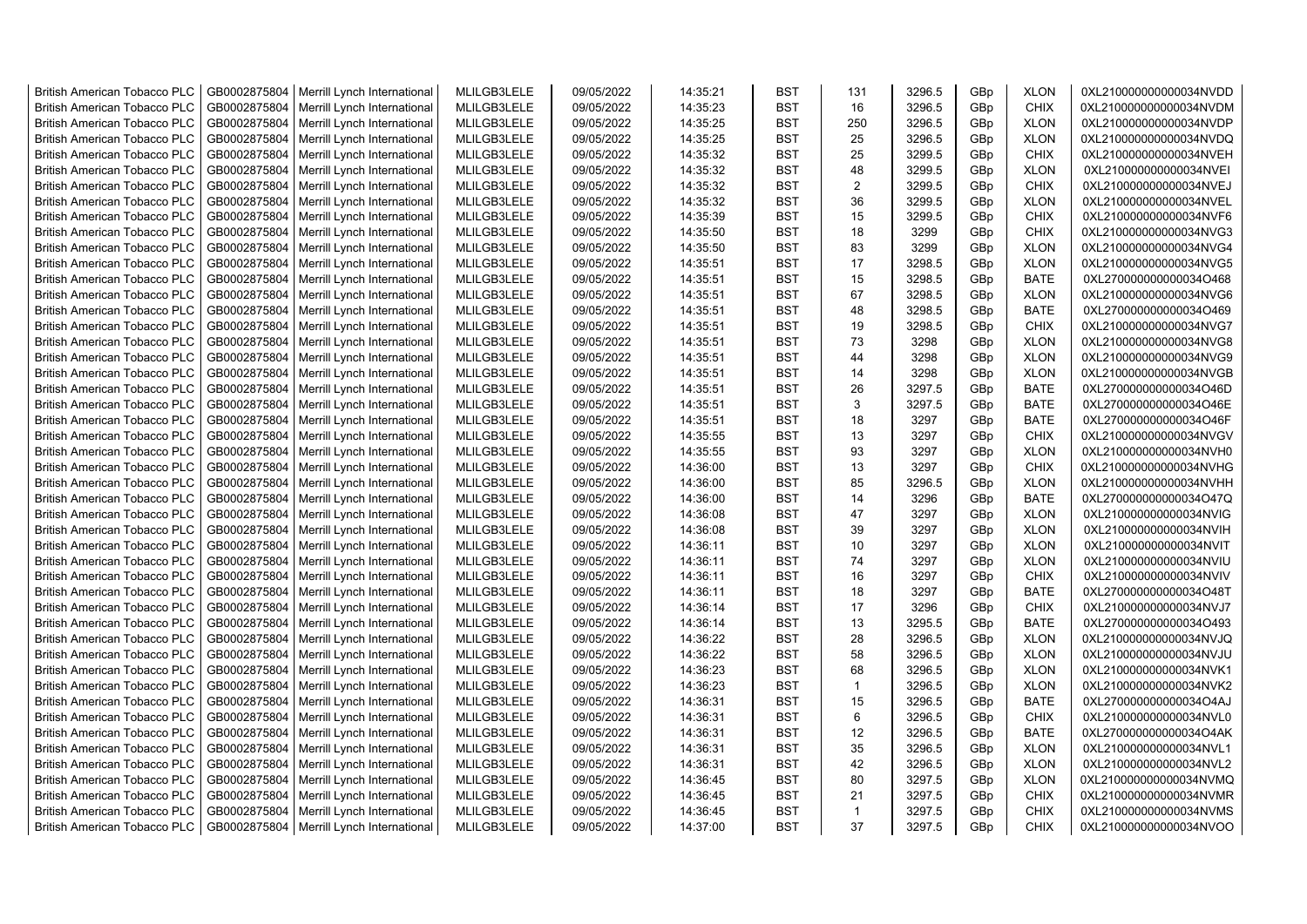| <b>British American Tobacco PLC</b> | GB0002875804 | Merrill Lynch International                | MLILGB3LELE | 09/05/2022 | 14:37:01 | <b>BST</b> | 20             | 3297.5 | GBp | <b>CHIX</b> | 0XL210000000000034NVP1 |
|-------------------------------------|--------------|--------------------------------------------|-------------|------------|----------|------------|----------------|--------|-----|-------------|------------------------|
| <b>British American Tobacco PLC</b> | GB0002875804 | Merrill Lynch International                | MLILGB3LELE | 09/05/2022 | 14:37:01 | <b>BST</b> | 72             | 3297   | GBp | <b>XLON</b> | 0XL210000000000034NVP2 |
| <b>British American Tobacco PLC</b> | GB0002875804 | Merrill Lynch International                | MLILGB3LELE | 09/05/2022 | 14:37:01 | <b>BST</b> | 56             | 3297   | GBp | <b>XLON</b> | 0XL210000000000034NVP3 |
| <b>British American Tobacco PLC</b> | GB0002875804 | Merrill Lynch International                | MLILGB3LELE | 09/05/2022 | 14:37:04 | <b>BST</b> | 13             | 3297.5 | GBp | <b>CHIX</b> | 0XL210000000000034NVPD |
| <b>British American Tobacco PLC</b> | GB0002875804 | Merrill Lynch International                | MLILGB3LELE | 09/05/2022 | 14:37:04 | <b>BST</b> | 16             | 3297.5 | GBp | <b>XLON</b> | 0XL210000000000034NVPE |
| <b>British American Tobacco PLC</b> | GB0002875804 | Merrill Lynch International                | MLILGB3LELE | 09/05/2022 | 14:37:04 | <b>BST</b> | 131            | 3297.5 | GBp | <b>XLON</b> | 0XL210000000000034NVPF |
| <b>British American Tobacco PLC</b> | GB0002875804 | Merrill Lynch International                | MLILGB3LELE | 09/05/2022 | 14:37:10 | <b>BST</b> | 14             | 3297.5 | GBp | <b>CHIX</b> | 0XL210000000000034NVPO |
| <b>British American Tobacco PLC</b> | GB0002875804 | Merrill Lynch International                | MLILGB3LELE | 09/05/2022 | 14:37:12 | BST        | 16             | 3296.5 | GBp | <b>XLON</b> | 0XL210000000000034NVPV |
| <b>British American Tobacco PLC</b> | GB0002875804 | Merrill Lynch International                | MLILGB3LELE | 09/05/2022 | 14:37:12 | <b>BST</b> | 170            | 3296.5 | GBp | <b>XLON</b> | 0XL210000000000034NVQ0 |
| <b>British American Tobacco PLC</b> | GB0002875804 | Merrill Lynch International                | MLILGB3LELE | 09/05/2022 | 14:37:12 | <b>BST</b> | 31             | 3296.5 | GBp | <b>BATE</b> | 0XL270000000000034O4FH |
| <b>British American Tobacco PLC</b> | GB0002875804 | Merrill Lynch International                | MLILGB3LELE | 09/05/2022 | 14:37:12 | <b>BST</b> | 22             | 3296.5 | GBp | <b>CHIX</b> | 0XL210000000000034NVQ1 |
| <b>British American Tobacco PLC</b> | GB0002875804 | Merrill Lynch International                | MLILGB3LELE | 09/05/2022 | 14:37:12 | <b>BST</b> | 81             | 3296   | GBp | <b>XLON</b> | 0XL210000000000034NVQ2 |
| <b>British American Tobacco PLC</b> | GB0002875804 | Merrill Lynch International                | MLILGB3LELE | 09/05/2022 | 14:37:15 | <b>BST</b> | 91             | 3295.5 | GBp | <b>XLON</b> | 0XL210000000000034NVQL |
| <b>British American Tobacco PLC</b> | GB0002875804 | Merrill Lynch International                | MLILGB3LELE | 09/05/2022 | 14:37:20 | <b>BST</b> | 13             | 3296   | GBp | <b>CHIX</b> | 0XL210000000000034NVRC |
| <b>British American Tobacco PLC</b> | GB0002875804 | Merrill Lynch International                | MLILGB3LELE | 09/05/2022 | 14:37:20 | <b>BST</b> | 18             | 3296   | GBp | <b>XLON</b> | 0XL210000000000034NVRD |
| <b>British American Tobacco PLC</b> | GB0002875804 | Merrill Lynch International                | MLILGB3LELE | 09/05/2022 | 14:37:20 | <b>BST</b> | 106            | 3296   | GBp | <b>XLON</b> | 0XL210000000000034NVRE |
| <b>British American Tobacco PLC</b> | GB0002875804 | Merrill Lynch International                | MLILGB3LELE | 09/05/2022 | 14:37:20 | <b>BST</b> | 17             | 3295   | GBp | <b>CHIX</b> | 0XL210000000000034NVRG |
| <b>British American Tobacco PLC</b> | GB0002875804 | Merrill Lynch International                | MLILGB3LELE | 09/05/2022 | 14:37:20 | <b>BST</b> | 24             | 3295   | GBp | <b>BATE</b> | 0XL270000000000034O4GT |
| <b>British American Tobacco PLC</b> | GB0002875804 | Merrill Lynch International                | MLILGB3LELE | 09/05/2022 | 14:37:26 | <b>BST</b> | 81             | 3294.5 | GBp | <b>XLON</b> | 0XL210000000000034NVRQ |
| <b>British American Tobacco PLC</b> | GB0002875804 | Merrill Lynch International                | MLILGB3LELE | 09/05/2022 | 14:37:26 | <b>BST</b> | 13             | 3294.5 | GBp | <b>CHIX</b> | 0XL210000000000034NVRR |
| <b>British American Tobacco PLC</b> | GB0002875804 | Merrill Lynch International                | MLILGB3LELE | 09/05/2022 | 14:37:27 | <b>BST</b> | 20             | 3294   | GBp | <b>BATE</b> | 0XL270000000000034O4H1 |
| <b>British American Tobacco PLC</b> | GB0002875804 | Merrill Lynch International                | MLILGB3LELE | 09/05/2022 | 14:37:27 | <b>BST</b> | 27             | 3294.5 | GBp | <b>BATE</b> | 0XL270000000000034O4H0 |
|                                     | GB0002875804 |                                            | MLILGB3LELE | 09/05/2022 | 14:37:29 | <b>BST</b> | 42             | 3293.5 |     |             |                        |
| <b>British American Tobacco PLC</b> |              | Merrill Lynch International                |             |            |          |            |                |        | GBp | <b>XLON</b> | 0XL210000000000034NVS1 |
| <b>British American Tobacco PLC</b> | GB0002875804 | Merrill Lynch International                | MLILGB3LELE | 09/05/2022 | 14:37:29 | BST        | 49             | 3293.5 | GBp | <b>XLON</b> | 0XL210000000000034NVS2 |
| <b>British American Tobacco PLC</b> | GB0002875804 | Merrill Lynch International                | MLILGB3LELE | 09/05/2022 | 14:37:30 | <b>BST</b> | 13             | 3293.5 | GBp | <b>BATE</b> | 0XL270000000000034O4H8 |
| <b>British American Tobacco PLC</b> | GB0002875804 | Merrill Lynch International                | MLILGB3LELE | 09/05/2022 | 14:37:30 | <b>BST</b> | 13             | 3293   | GBp | <b>CHIX</b> | 0XL210000000000034NVS5 |
| <b>British American Tobacco PLC</b> | GB0002875804 | Merrill Lynch International                | MLILGB3LELE | 09/05/2022 | 14:37:30 | <b>BST</b> | $\overline{1}$ | 3293   | GBp | <b>CHIX</b> | 0XL210000000000034NVS7 |
| <b>British American Tobacco PLC</b> | GB0002875804 | Merrill Lynch International                | MLILGB3LELE | 09/05/2022 | 14:37:30 | <b>BST</b> | 32             | 3293   | GBp | <b>BATE</b> | 0XL270000000000034O4H9 |
| <b>British American Tobacco PLC</b> | GB0002875804 | Merrill Lynch International                | MLILGB3LELE | 09/05/2022 | 14:37:47 | <b>BST</b> | 14             | 3292   | GBp | <b>CHIX</b> | 0XL210000000000034NVTC |
| <b>British American Tobacco PLC</b> | GB0002875804 | Merrill Lynch International                | MLILGB3LELE | 09/05/2022 | 14:37:47 | <b>BST</b> | 37             | 3291.5 | GBp | <b>XLON</b> | 0XL210000000000034NVTD |
| <b>British American Tobacco PLC</b> | GB0002875804 | Merrill Lynch International                | MLILGB3LELE | 09/05/2022 | 14:37:47 | <b>BST</b> | 38             | 3291.5 | GBp | <b>XLON</b> | 0XL210000000000034NVTE |
| <b>British American Tobacco PLC</b> | GB0002875804 | Merrill Lynch International                | MLILGB3LELE | 09/05/2022 | 14:37:48 | <b>BST</b> | 19             | 3291.5 | GBp | <b>CHIX</b> | 0XL210000000000034NVTF |
| <b>British American Tobacco PLC</b> | GB0002875804 | Merrill Lynch International                | MLILGB3LELE | 09/05/2022 | 14:37:50 | <b>BST</b> | 86             | 3291   | GBp | <b>XLON</b> | 0XL210000000000034NVTJ |
| <b>British American Tobacco PLC</b> | GB0002875804 | Merrill Lynch International                | MLILGB3LELE | 09/05/2022 | 14:37:51 | <b>BST</b> | 16             | 3291   | GBp | <b>BATE</b> | 0XL270000000000034O4J7 |
| <b>British American Tobacco PLC</b> | GB0002875804 | Merrill Lynch International                | MLILGB3LELE | 09/05/2022 | 14:37:51 | <b>BST</b> | 16             | 3291   | GBp | <b>CHIX</b> | 0XL210000000000034NVTL |
| <b>British American Tobacco PLC</b> | GB0002875804 | Merrill Lynch International                | MLILGB3LELE | 09/05/2022 | 14:37:51 | <b>BST</b> | 164            | 3290.5 | GBp | <b>XLON</b> | 0XL210000000000034NVTM |
| <b>British American Tobacco PLC</b> | GB0002875804 | Merrill Lynch International                | MLILGB3LELE | 09/05/2022 | 14:37:56 | <b>BST</b> | 72             | 3289.5 | GBp | <b>XLON</b> | 0XL210000000000034NVU0 |
| <b>British American Tobacco PLC</b> | GB0002875804 | Merrill Lynch International                | MLILGB3LELE | 09/05/2022 | 14:37:59 | <b>BST</b> | 16             | 3289.5 | GBp | <b>XLON</b> | 0XL210000000000034NVU4 |
| <b>British American Tobacco PLC</b> | GB0002875804 | Merrill Lynch International                | MLILGB3LELE | 09/05/2022 | 14:37:59 | <b>BST</b> | 61             | 3289.5 | GBp | <b>XLON</b> | 0XL210000000000034NVU5 |
| <b>British American Tobacco PLC</b> | GB0002875804 | Merrill Lynch International                | MLILGB3LELE | 09/05/2022 | 14:37:59 | <b>BST</b> | 16             | 3289.5 | GBp | <b>XLON</b> | 0XL210000000000034NVU6 |
| <b>British American Tobacco PLC</b> | GB0002875804 | Merrill Lynch International                | MLILGB3LELE | 09/05/2022 | 14:38:00 | <b>BST</b> | 22             | 3290   | GBp | <b>BATE</b> | 0XL270000000000034O4JO |
| <b>British American Tobacco PLC</b> | GB0002875804 | Merrill Lynch International                | MLILGB3LELE | 09/05/2022 | 14:38:00 | <b>BST</b> | 15             | 3289.5 | GBp | <b>CHIX</b> | 0XL210000000000034NVUA |
| <b>British American Tobacco PLC</b> | GB0002875804 | Merrill Lynch International                | MLILGB3LELE | 09/05/2022 | 14:38:00 | <b>BST</b> | 23             | 3289.5 | GBp | <b>BATE</b> | 0XL270000000000034O4JP |
| <b>British American Tobacco PLC</b> | GB0002875804 | Merrill Lynch International                | MLILGB3LELE | 09/05/2022 | 14:38:01 | <b>BST</b> | 13             | 3288.5 | GBp | <b>CHIX</b> | 0XL210000000000034NVUD |
| <b>British American Tobacco PLC</b> | GB0002875804 | Merrill Lynch International                | MLILGB3LELE | 09/05/2022 | 14:38:01 | <b>BST</b> | 11             | 3288.5 | GBp | <b>BATE</b> | 0XL270000000000034O4JR |
| <b>British American Tobacco PLC</b> | GB0002875804 | Merrill Lynch International                | MLILGB3LELE | 09/05/2022 | 14:38:01 | <b>BST</b> | 3              | 3288.5 | GBp | <b>BATE</b> | 0XL270000000000034O4JS |
| <b>British American Tobacco PLC</b> | GB0002875804 | Merrill Lynch International                | MLILGB3LELE | 09/05/2022 | 14:38:07 | <b>BST</b> | 99             | 3288   | GBp | <b>XLON</b> | 0XL210000000000034NVV5 |
| <b>British American Tobacco PLC</b> |              | GB0002875804   Merrill Lynch International | MLILGB3LELE | 09/05/2022 | 14:38:07 | <b>BST</b> | 14             | 3288   | GBp | <b>CHIX</b> | 0XL210000000000034NVV6 |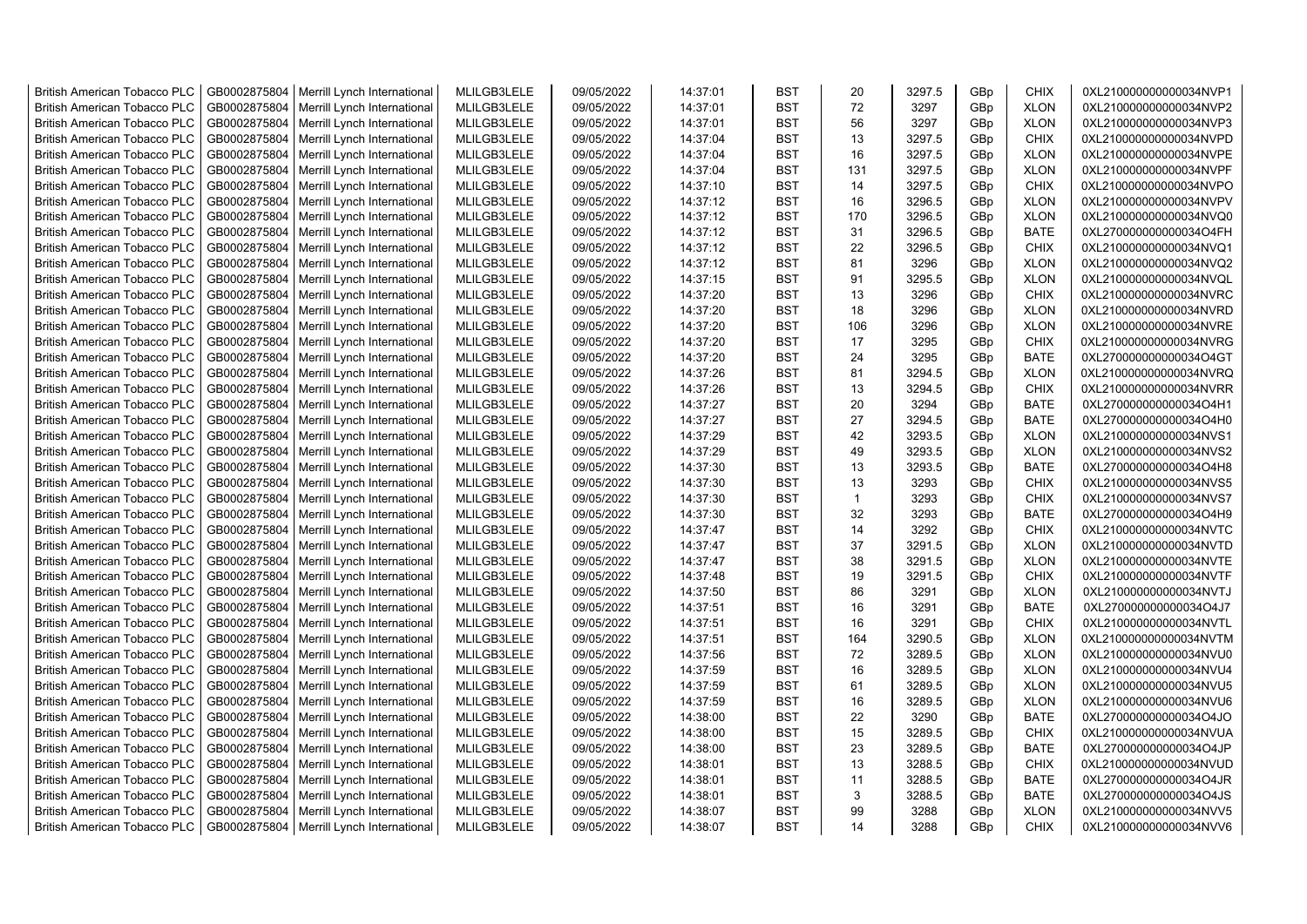| <b>British American Tobacco PLC</b> | GB0002875804 | Merrill Lynch International                | MLILGB3LELE | 09/05/2022 | 14:38:14 | <b>BST</b> | 20       | 3288.5 | GBp             | <b>XLON</b> | 0XL210000000000034O003 |
|-------------------------------------|--------------|--------------------------------------------|-------------|------------|----------|------------|----------|--------|-----------------|-------------|------------------------|
| <b>British American Tobacco PLC</b> | GB0002875804 | Merrill Lynch International                | MLILGB3LELE | 09/05/2022 | 14:38:14 | <b>BST</b> | 65       | 3288.5 | GBp             | <b>XLON</b> | 0XL210000000000034O004 |
| <b>British American Tobacco PLC</b> | GB0002875804 | Merrill Lynch International                | MLILGB3LELE | 09/05/2022 | 14:38:14 | <b>BST</b> | 15       | 3288.5 | GBp             | <b>CHIX</b> | 0XL210000000000034O005 |
| <b>British American Tobacco PLC</b> | GB0002875804 | Merrill Lynch International                | MLILGB3LELE | 09/05/2022 | 14:38:20 | <b>BST</b> | 17       | 3288.5 | GBp             | <b>CHIX</b> | 0XL210000000000034O00Q |
| <b>British American Tobacco PLC</b> | GB0002875804 | Merrill Lynch International                | MLILGB3LELE | 09/05/2022 | 14:38:20 | <b>BST</b> | 113      | 3288.5 | GBp             | <b>XLON</b> | 0XL210000000000034O00R |
| <b>British American Tobacco PLC</b> | GB0002875804 | Merrill Lynch International                | MLILGB3LELE | 09/05/2022 | 14:38:21 | <b>BST</b> | 40       | 3288.5 | GBp             | <b>BATE</b> | 0XL270000000000034O4LL |
| <b>British American Tobacco PLC</b> | GB0002875804 | Merrill Lynch International                | MLILGB3LELE | 09/05/2022 | 14:38:41 | <b>BST</b> | 66       | 3291.5 | GBp             | <b>BATE</b> | 0XL270000000000034O4NJ |
| <b>British American Tobacco PLC</b> | GB0002875804 | Merrill Lynch International                | MLILGB3LELE | 09/05/2022 | 14:38:41 | <b>BST</b> | 134      | 3291.5 | GBp             | <b>XLON</b> | 0XL210000000000034O02C |
| <b>British American Tobacco PLC</b> | GB0002875804 | Merrill Lynch International                | MLILGB3LELE | 09/05/2022 | 14:38:41 | BST        | 18       | 3291.5 | GBp             | <b>CHIX</b> | 0XL210000000000034O02D |
| <b>British American Tobacco PLC</b> | GB0002875804 | Merrill Lynch International                | MLILGB3LELE | 09/05/2022 | 14:39:08 | <b>BST</b> | 40       | 3291.5 | GBp             | <b>CHIX</b> | 0XL210000000000034O070 |
| <b>British American Tobacco PLC</b> | GB0002875804 | Merrill Lynch International                | MLILGB3LELE | 09/05/2022 | 14:39:08 | BST        | 70       | 3291.5 | GBp             | <b>XLON</b> | 0XL210000000000034O071 |
| <b>British American Tobacco PLC</b> | GB0002875804 | Merrill Lynch International                | MLILGB3LELE | 09/05/2022 | 14:39:08 | <b>BST</b> | 54       | 3291.5 | GBp             | <b>XLON</b> | 0XL210000000000034O072 |
| <b>British American Tobacco PLC</b> | GB0002875804 | Merrill Lynch International                | MLILGB3LELE | 09/05/2022 | 14:39:08 | <b>BST</b> | 32       | 3291.5 | GBp             | <b>BATE</b> | 0XL270000000000034O4QK |
| <b>British American Tobacco PLC</b> | GB0002875804 | Merrill Lynch International                | MLILGB3LELE | 09/05/2022 | 14:39:30 | <b>BST</b> | 29       | 3293.5 | GBp             | <b>BATE</b> | 0XL270000000000034O4SR |
| <b>British American Tobacco PLC</b> | GB0002875804 | Merrill Lynch International                | MLILGB3LELE | 09/05/2022 | 14:39:30 | <b>BST</b> | 87       | 3293   | GBp             | <b>BATE</b> | 0XL270000000000034O4ST |
| <b>British American Tobacco PLC</b> | GB0002875804 | Merrill Lynch International                | MLILGB3LELE | 09/05/2022 | 14:39:30 | <b>BST</b> | 35       | 3293   | GBp             | <b>CHIX</b> | 0XL210000000000034O09M |
| <b>British American Tobacco PLC</b> | GB0002875804 | Merrill Lynch International                | MLILGB3LELE | 09/05/2022 | 14:39:39 | <b>BST</b> | 41       | 3292.5 | GBp             | <b>XLON</b> | 0XL210000000000034O0AC |
| <b>British American Tobacco PLC</b> | GB0002875804 | Merrill Lynch International                | MLILGB3LELE | 09/05/2022 | 14:39:39 | BST        | 268      | 3292.5 | GBp             | <b>XLON</b> | 0XL210000000000034O0AD |
| <b>British American Tobacco PLC</b> | GB0002875804 | Merrill Lynch International                | MLILGB3LELE | 09/05/2022 | 14:40:09 | <b>BST</b> | 9        | 3293.5 | GBp             | <b>BATE</b> | 0XL270000000000034O50G |
| <b>British American Tobacco PLC</b> | GB0002875804 | Merrill Lynch International                | MLILGB3LELE | 09/05/2022 | 14:40:09 | <b>BST</b> | 98       | 3293.5 | GBp             | <b>BATE</b> | 0XL270000000000034O50H |
| <b>British American Tobacco PLC</b> | GB0002875804 | Merrill Lynch International                | MLILGB3LELE | 09/05/2022 | 14:40:09 | <b>BST</b> | 68       | 3293.5 | GBp             | <b>CHIX</b> | 0XL210000000000034O0DE |
| <b>British American Tobacco PLC</b> | GB0002875804 | Merrill Lynch International                | MLILGB3LELE | 09/05/2022 | 14:40:09 | <b>BST</b> | 461      | 3293.5 | GBp             | <b>XLON</b> | 0XL210000000000034O0DF |
| <b>British American Tobacco PLC</b> | GB0002875804 | Merrill Lynch International                | MLILGB3LELE | 09/05/2022 | 14:40:10 | <b>BST</b> | 44       | 3293   | GBp             | <b>CHIX</b> | 0XL210000000000034O0DN |
| <b>British American Tobacco PLC</b> | GB0002875804 | Merrill Lynch International                | MLILGB3LELE | 09/05/2022 | 14:40:12 | <b>BST</b> | 300      | 3292   | GBp             | <b>XLON</b> | 0XL210000000000034O0DT |
| <b>British American Tobacco PLC</b> |              |                                            |             |            |          | <b>BST</b> | 46       | 3292   |                 | <b>BATE</b> |                        |
|                                     | GB0002875804 | Merrill Lynch International                | MLILGB3LELE | 09/05/2022 | 14:40:13 |            | 111      | 3292   | GBp             |             | 0XL270000000000034O518 |
| <b>British American Tobacco PLC</b> | GB0002875804 | Merrill Lynch International                | MLILGB3LELE | 09/05/2022 | 14:40:13 | BST        |          |        | GBp             | <b>BATE</b> | 0XL270000000000034O519 |
| <b>British American Tobacco PLC</b> | GB0002875804 | Merrill Lynch International                | MLILGB3LELE | 09/05/2022 | 14:40:13 | <b>BST</b> | 12<br>31 | 3292   | GBp             | <b>CHIX</b> | 0XL210000000000034O0E4 |
| <b>British American Tobacco PLC</b> | GB0002875804 | Merrill Lynch International                | MLILGB3LELE | 09/05/2022 | 14:40:13 | <b>BST</b> |          | 3292   | GBp             | <b>CHIX</b> | 0XL210000000000034O0E5 |
| <b>British American Tobacco PLC</b> | GB0002875804 | Merrill Lynch International                | MLILGB3LELE | 09/05/2022 | 14:40:14 | BST        | 126      | 3291.5 | GBp             | <b>XLON</b> | 0XL210000000000034O0E8 |
| <b>British American Tobacco PLC</b> | GB0002875804 | Merrill Lynch International                | MLILGB3LELE | 09/05/2022 | 14:40:20 | <b>BST</b> | 20       | 3292.5 | GBp             | <b>CHIX</b> | 0XL210000000000034O0EO |
| <b>British American Tobacco PLC</b> | GB0002875804 | Merrill Lynch International                | MLILGB3LELE | 09/05/2022 | 14:40:20 | <b>BST</b> | 18       | 3292.5 | GBp             | <b>XLON</b> | 0XL210000000000034O0EP |
| <b>British American Tobacco PLC</b> | GB0002875804 | Merrill Lynch International                | MLILGB3LELE | 09/05/2022 | 14:40:20 | <b>BST</b> | 184      | 3292.5 | GBp             | <b>XLON</b> | 0XL210000000000034O0EQ |
| <b>British American Tobacco PLC</b> | GB0002875804 | Merrill Lynch International                | MLILGB3LELE | 09/05/2022 | 14:40:21 | <b>BST</b> | 18       | 3291.5 | GBp             | <b>CHIX</b> | 0XL210000000000034O0EU |
| <b>British American Tobacco PLC</b> | GB0002875804 | Merrill Lynch International                | MLILGB3LELE | 09/05/2022 | 14:40:33 | BST        | 99       | 3292   | GBp             | <b>XLON</b> | 0XL210000000000034O0FV |
| <b>British American Tobacco PLC</b> | GB0002875804 | Merrill Lynch International                | MLILGB3LELE | 09/05/2022 | 14:40:33 | <b>BST</b> | 82       | 3292   | GBp             | <b>XLON</b> | 0XL210000000000034O0G0 |
| <b>British American Tobacco PLC</b> | GB0002875804 | Merrill Lynch International                | MLILGB3LELE | 09/05/2022 | 14:40:33 | <b>BST</b> | 10       | 3292   | GBp             | <b>XLON</b> | 0XL210000000000034O0G1 |
| <b>British American Tobacco PLC</b> | GB0002875804 | Merrill Lynch International                | MLILGB3LELE | 09/05/2022 | 14:40:33 | <b>BST</b> | 47       | 3292   | GBp             | <b>XLON</b> | 0XL210000000000034O0G2 |
| <b>British American Tobacco PLC</b> | GB0002875804 | Merrill Lynch International                | MLILGB3LELE | 09/05/2022 | 14:40:36 | <b>BST</b> | 21       | 3291.5 | GBp             | <b>CHIX</b> | 0XL210000000000034O0GJ |
| <b>British American Tobacco PLC</b> | GB0002875804 | Merrill Lynch International                | MLILGB3LELE | 09/05/2022 | 14:40:37 | <b>BST</b> | 6        | 3291.5 | GBp             | <b>CHIX</b> | 0XL210000000000034O0GN |
| British American Tobacco PLC        | GB0002875804 | Merrill Lynch International                | MLILGB3LELE | 09/05/2022 | 14:40:37 | <b>BST</b> | 20       | 3291   | GBp             | <b>BATE</b> | 0XL270000000000034O547 |
| <b>British American Tobacco PLC</b> | GB0002875804 | Merrill Lynch International                | MLILGB3LELE | 09/05/2022 | 14:40:37 | <b>BST</b> | 16       | 3291   | GBp             | <b>CHIX</b> | 0XL210000000000034O0GQ |
| <b>British American Tobacco PLC</b> | GB0002875804 | Merrill Lynch International                | MLILGB3LELE | 09/05/2022 | 14:40:37 | <b>BST</b> | 100      | 3291   | GBp             | <b>XLON</b> | 0XL210000000000034O0GR |
| <b>British American Tobacco PLC</b> | GB0002875804 | Merrill Lynch International                | MLILGB3LELE | 09/05/2022 | 14:40:37 | <b>BST</b> | 164      | 3291   | GBp             | <b>XLON</b> | 0XL210000000000034O0GS |
| <b>British American Tobacco PLC</b> | GB0002875804 | Merrill Lynch International                | MLILGB3LELE | 09/05/2022 | 14:40:53 | <b>BST</b> | 92       | 3292   | GBp             | <b>XLON</b> | 0XL210000000000034O0IL |
| <b>British American Tobacco PLC</b> | GB0002875804 | Merrill Lynch International                | MLILGB3LELE | 09/05/2022 | 14:40:53 | <b>BST</b> | 27       | 3292   | GBp             | <b>CHIX</b> | 0XL210000000000034O0IM |
| <b>British American Tobacco PLC</b> | GB0002875804 | Merrill Lynch International                | MLILGB3LELE | 09/05/2022 | 14:40:54 | <b>BST</b> | 39       | 3292   | GBp             | <b>XLON</b> | 0XL210000000000034O0IS |
| <b>British American Tobacco PLC</b> | GB0002875804 | Merrill Lynch International                | MLILGB3LELE | 09/05/2022 | 14:40:55 | <b>BST</b> | 51       | 3292   | GBp             | <b>XLON</b> | 0XL210000000000034O0J4 |
| <b>British American Tobacco PLC</b> |              | GB0002875804   Merrill Lynch International | MLILGB3LELE | 09/05/2022 | 14:40:57 | <b>BST</b> | 63       | 3292   | GB <sub>p</sub> | <b>XLON</b> | 0XL210000000000034O0J8 |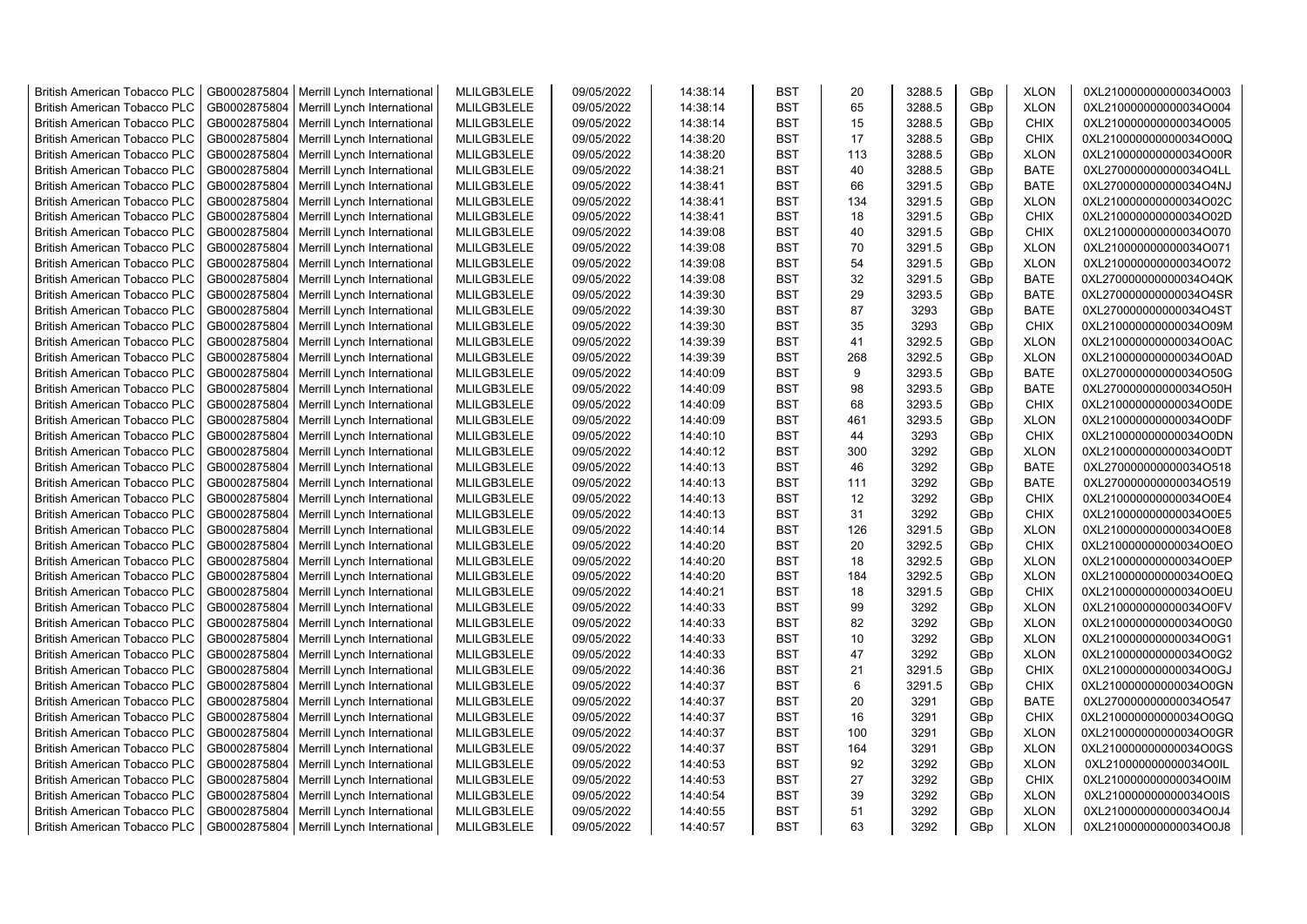| <b>British American Tobacco PLC</b> | GB0002875804 | Merrill Lynch International | MLILGB3LELE | 09/05/2022 | 14:40:58 | <b>BST</b> | 43           | 3292   | GBp | <b>XLON</b> | 0XL210000000000034O0JB |
|-------------------------------------|--------------|-----------------------------|-------------|------------|----------|------------|--------------|--------|-----|-------------|------------------------|
| <b>British American Tobacco PLC</b> | GB0002875804 | Merrill Lynch International | MLILGB3LELE | 09/05/2022 | 14:41:00 | <b>BST</b> | 31           | 3292   | GBp | <b>XLON</b> | 0XL210000000000034O0JG |
| <b>British American Tobacco PLC</b> | GB0002875804 | Merrill Lynch International | MLILGB3LELE | 09/05/2022 | 14:41:03 | <b>BST</b> | 13           | 3291.5 | GBp | <b>CHIX</b> | 0XL210000000000034O0JN |
| <b>British American Tobacco PLC</b> | GB0002875804 | Merrill Lynch International | MLILGB3LELE | 09/05/2022 | 14:41:03 | <b>BST</b> | 15           | 3291.5 | GBp | <b>CHIX</b> | 0XL210000000000034O0JO |
| <b>British American Tobacco PLC</b> | GB0002875804 | Merrill Lynch International | MLILGB3LELE | 09/05/2022 | 14:41:03 | <b>BST</b> | 39           | 3290.5 | GBp | <b>XLON</b> | 0XL210000000000034O0JP |
| <b>British American Tobacco PLC</b> | GB0002875804 | Merrill Lynch International | MLILGB3LELE | 09/05/2022 | 14:41:03 | <b>BST</b> | 86           | 3290.5 | GBp | <b>XLON</b> | 0XL210000000000034O0JQ |
| <b>British American Tobacco PLC</b> | GB0002875804 | Merrill Lynch International | MLILGB3LELE | 09/05/2022 | 14:41:06 | <b>BST</b> | 45           | 3290.5 | GBp | <b>BATE</b> | 0XL270000000000034O56T |
| <b>British American Tobacco PLC</b> | GB0002875804 | Merrill Lynch International | MLILGB3LELE | 09/05/2022 | 14:41:06 | <b>BST</b> | 15           | 3290.5 | GBp | <b>XLON</b> | 0XL210000000000034O0K2 |
| <b>British American Tobacco PLC</b> | GB0002875804 | Merrill Lynch International | MLILGB3LELE | 09/05/2022 | 14:41:06 | <b>BST</b> | 80           | 3290.5 | GBp | <b>XLON</b> | 0XL210000000000034O0K3 |
| <b>British American Tobacco PLC</b> | GB0002875804 | Merrill Lynch International | MLILGB3LELE | 09/05/2022 | 14:41:10 | <b>BST</b> | 90           | 3290.5 | GBp | <b>XLON</b> | 0XL210000000000034O0KB |
| <b>British American Tobacco PLC</b> | GB0002875804 | Merrill Lynch International | MLILGB3LELE | 09/05/2022 | 14:41:13 | <b>BST</b> | 23           | 3290.5 | GBp | <b>CHIX</b> | 0XL210000000000034O0KD |
| <b>British American Tobacco PLC</b> | GB0002875804 | Merrill Lynch International | MLILGB3LELE | 09/05/2022 | 14:41:13 | <b>BST</b> | 20           | 3290   | GBp | CHIX        | 0XL210000000000034O0KE |
| <b>British American Tobacco PLC</b> | GB0002875804 | Merrill Lynch International | MLILGB3LELE | 09/05/2022 | 14:41:13 | <b>BST</b> | 23           | 3290   | GBp | <b>BATE</b> | 0XL270000000000034O57J |
| <b>British American Tobacco PLC</b> | GB0002875804 | Merrill Lynch International | MLILGB3LELE | 09/05/2022 | 14:41:14 | <b>BST</b> | 33           | 3289.5 | GBp | <b>BATE</b> | 0XL270000000000034O57L |
| <b>British American Tobacco PLC</b> | GB0002875804 | Merrill Lynch International | MLILGB3LELE | 09/05/2022 | 14:41:15 | <b>BST</b> | 13           | 3289.5 | GBp | <b>BATE</b> | 0XL270000000000034O57M |
| <b>British American Tobacco PLC</b> | GB0002875804 | Merrill Lynch International | MLILGB3LELE | 09/05/2022 | 14:41:15 | <b>BST</b> | 17           | 3289   | GBp | <b>CHIX</b> | 0XL210000000000034O0KH |
| <b>British American Tobacco PLC</b> | GB0002875804 | Merrill Lynch International | MLILGB3LELE | 09/05/2022 | 14:41:15 | <b>BST</b> | 78           | 3289   | GBp | <b>XLON</b> | 0XL210000000000034O0KI |
| <b>British American Tobacco PLC</b> | GB0002875804 | Merrill Lynch International | MLILGB3LELE | 09/05/2022 | 14:41:15 | <b>BST</b> | $\mathbf{1}$ | 3289.5 | GBp | <b>BATE</b> | 0XL270000000000034O57Q |
| <b>British American Tobacco PLC</b> | GB0002875804 | Merrill Lynch International | MLILGB3LELE | 09/05/2022 | 14:41:15 | <b>BST</b> | 21           | 3289   | GBp | <b>BATE</b> | 0XL270000000000034O57R |
| <b>British American Tobacco PLC</b> | GB0002875804 | Merrill Lynch International | MLILGB3LELE | 09/05/2022 | 14:41:15 | <b>BST</b> | 20           | 3289   | GBp | <b>BATE</b> | 0XL270000000000034O57S |
| <b>British American Tobacco PLC</b> | GB0002875804 | Merrill Lynch International | MLILGB3LELE | 09/05/2022 | 14:41:17 | <b>BST</b> | 45           | 3288.5 | GBp | <b>BATE</b> | 0XL270000000000034O580 |
| <b>British American Tobacco PLC</b> | GB0002875804 | Merrill Lynch International | MLILGB3LELE | 09/05/2022 | 14:41:33 | <b>BST</b> | 21           | 3290   | GBp | <b>CHIX</b> | 0XL210000000000034O0LK |
| <b>British American Tobacco PLC</b> | GB0002875804 | Merrill Lynch International | MLILGB3LELE | 09/05/2022 | 14:41:39 | <b>BST</b> | 10           | 3289.5 | GBp | <b>XLON</b> | 0XL210000000000034O0LQ |
| <b>British American Tobacco PLC</b> | GB0002875804 | Merrill Lynch International | MLILGB3LELE | 09/05/2022 | 14:41:42 | <b>BST</b> | 182          | 3289.5 | GBp | <b>XLON</b> | 0XL210000000000034O0MB |
| <b>British American Tobacco PLC</b> | GB0002875804 | Merrill Lynch International | MLILGB3LELE | 09/05/2022 | 14:41:42 | <b>BST</b> | 18           | 3289.5 | GBp | <b>CHIX</b> | 0XL210000000000034O0MD |
| <b>British American Tobacco PLC</b> | GB0002875804 | Merrill Lynch International | MLILGB3LELE | 09/05/2022 | 14:41:52 | <b>BST</b> | 21           | 3292.5 | GBp | CHIX        | 0XL210000000000034O0N0 |
| <b>British American Tobacco PLC</b> | GB0002875804 | Merrill Lynch International | MLILGB3LELE | 09/05/2022 | 14:41:58 | <b>BST</b> | 88           | 3292   | GBp | <b>XLON</b> | 0XL210000000000034O0N3 |
| <b>British American Tobacco PLC</b> | GB0002875804 | Merrill Lynch International | MLILGB3LELE | 09/05/2022 | 14:42:06 | <b>BST</b> | 15           | 3292   | GBp | <b>CHIX</b> | 0XL210000000000034O0NO |
| <b>British American Tobacco PLC</b> | GB0002875804 | Merrill Lynch International | MLILGB3LELE | 09/05/2022 | 14:42:06 | <b>BST</b> | 43           | 3292   | GBp | <b>BATE</b> | 0XL270000000000034O5B1 |
| <b>British American Tobacco PLC</b> | GB0002875804 | Merrill Lynch International | MLILGB3LELE | 09/05/2022 | 14:42:07 | <b>BST</b> | 77           | 3291.5 | GBp | <b>XLON</b> | 0XL210000000000034O0NP |
| <b>British American Tobacco PLC</b> | GB0002875804 | Merrill Lynch International | MLILGB3LELE | 09/05/2022 | 14:42:12 | <b>BST</b> | 142          | 3290.5 | GBp | <b>XLON</b> | 0XL210000000000034O0O5 |
| <b>British American Tobacco PLC</b> | GB0002875804 | Merrill Lynch International | MLILGB3LELE | 09/05/2022 | 14:42:18 | <b>BST</b> | 17           | 3290.5 | GBp | <b>CHIX</b> | 0XL210000000000034O0OL |
| <b>British American Tobacco PLC</b> | GB0002875804 | Merrill Lynch International | MLILGB3LELE | 09/05/2022 | 14:42:18 | <b>BST</b> | 40           | 3290.5 | GBp | <b>BATE</b> | 0XL270000000000034O5BT |
| <b>British American Tobacco PLC</b> | GB0002875804 | Merrill Lynch International | MLILGB3LELE | 09/05/2022 | 14:42:20 | <b>BST</b> | 36           | 3290.5 | GBp | <b>BATE</b> | 0XL270000000000034O5C0 |
| <b>British American Tobacco PLC</b> | GB0002875804 | Merrill Lynch International | MLILGB3LELE | 09/05/2022 | 14:42:20 | <b>BST</b> | 8            | 3290.5 | GBp | <b>BATE</b> | 0XL270000000000034O5C1 |
| <b>British American Tobacco PLC</b> | GB0002875804 | Merrill Lynch International | MLILGB3LELE | 09/05/2022 | 14:42:42 | <b>BST</b> | 44           | 3292.5 | GBp | <b>CHIX</b> | 0XL210000000000034O0PN |
| <b>British American Tobacco PLC</b> | GB0002875804 | Merrill Lynch International | MLILGB3LELE | 09/05/2022 | 14:42:52 | <b>BST</b> | 38           | 3293   | GBp | <b>CHIX</b> | 0XL210000000000034O0QA |
| <b>British American Tobacco PLC</b> | GB0002875804 | Merrill Lynch International | MLILGB3LELE | 09/05/2022 | 14:42:56 | <b>BST</b> | 419          | 3292.5 | GBp | <b>XLON</b> | 0XL210000000000034O0QG |
| <b>British American Tobacco PLC</b> | GB0002875804 | Merrill Lynch International | MLILGB3LELE | 09/05/2022 | 14:42:59 | <b>BST</b> | 53           | 3292   | GBp | <b>BATE</b> | 0XL270000000000034O5EI |
| <b>British American Tobacco PLC</b> | GB0002875804 | Merrill Lynch International | MLILGB3LELE | 09/05/2022 | 14:43:19 | <b>BST</b> | 59           | 3293   | GBp | <b>BATE</b> | 0XL270000000000034O5H1 |
| <b>British American Tobacco PLC</b> | GB0002875804 | Merrill Lynch International | MLILGB3LELE | 09/05/2022 | 14:43:19 | <b>BST</b> | 239          | 3293   | GBp | <b>XLON</b> | 0XL210000000000034O0SD |
| <b>British American Tobacco PLC</b> | GB0002875804 | Merrill Lynch International | MLILGB3LELE | 09/05/2022 | 14:43:19 | <b>BST</b> | 128          | 3293   | GBp | <b>XLON</b> | 0XL210000000000034O0SE |
| <b>British American Tobacco PLC</b> | GB0002875804 | Merrill Lynch International | MLILGB3LELE | 09/05/2022 | 14:43:19 | <b>BST</b> | 13           | 3293   | GBp | <b>CHIX</b> | 0XL210000000000034O0SF |
| <b>British American Tobacco PLC</b> | GB0002875804 | Merrill Lynch International | MLILGB3LELE | 09/05/2022 | 14:43:19 | <b>BST</b> | 39           | 3293   | GBp | <b>CHIX</b> | 0XL210000000000034O0SG |
| <b>British American Tobacco PLC</b> | GB0002875804 | Merrill Lynch International | MLILGB3LELE | 09/05/2022 | 14:43:30 | <b>BST</b> | 100          | 3292.5 | GBp | <b>XLON</b> | 0XL210000000000034O0TM |
| <b>British American Tobacco PLC</b> | GB0002875804 | Merrill Lynch International | MLILGB3LELE | 09/05/2022 | 14:43:33 | <b>BST</b> | 35           | 3292.5 | GBp | <b>XLON</b> | 0XL210000000000034O0U0 |
| <b>British American Tobacco PLC</b> | GB0002875804 | Merrill Lynch International | MLILGB3LELE | 09/05/2022 | 14:43:35 | <b>BST</b> | 44           | 3292.5 | GBp | <b>CHIX</b> | 0XL210000000000034O0U5 |
| <b>British American Tobacco PLC</b> | GB0002875804 | Merrill Lynch International | MLILGB3LELE | 09/05/2022 | 14:43:35 | <b>BST</b> | 171          | 3292.5 | GBp | <b>XLON</b> | 0XL210000000000034O0U6 |
|                                     |              |                             |             |            |          |            |              |        |     |             |                        |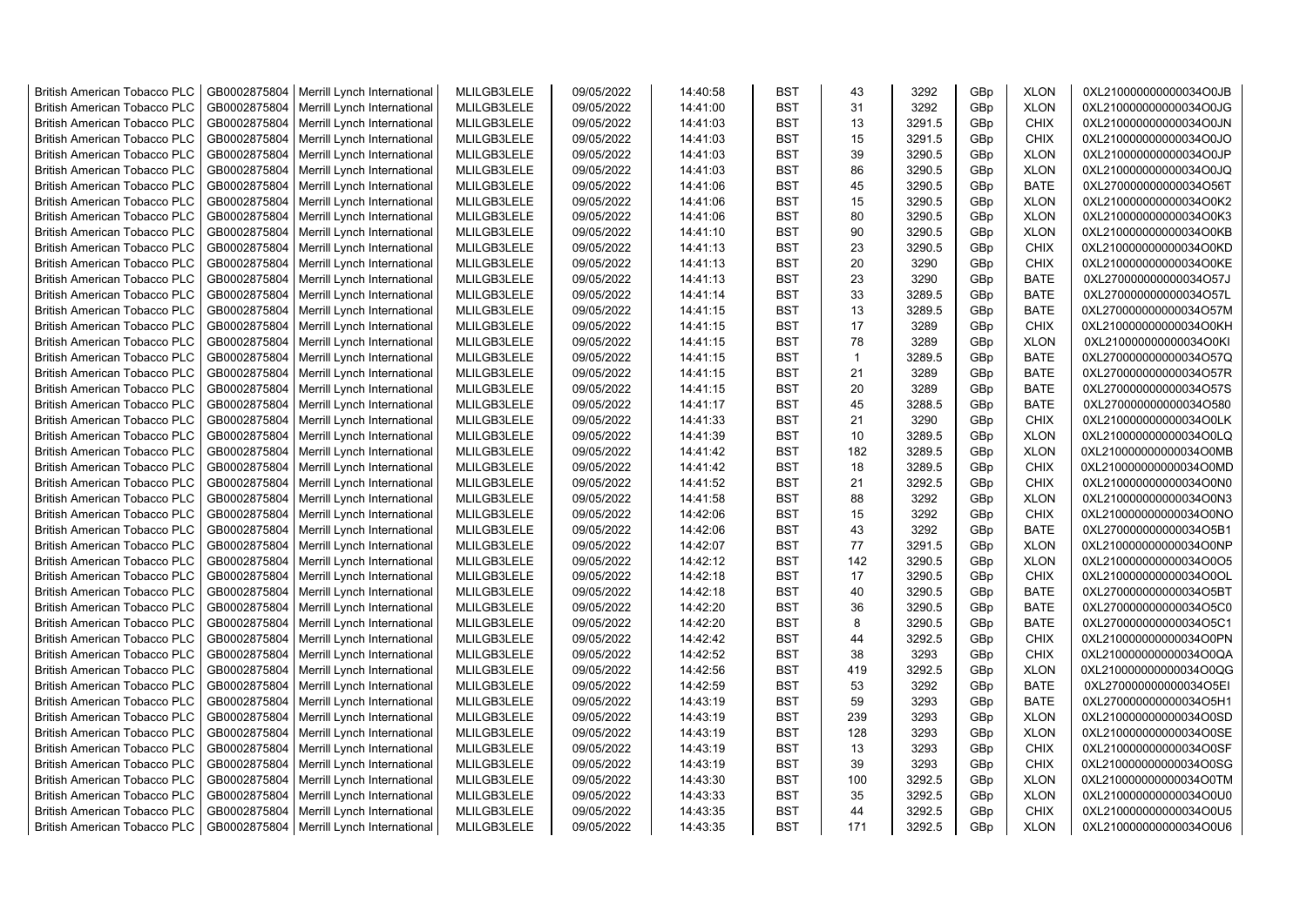| <b>British American Tobacco PLC</b> | GB0002875804 | Merrill Lynch International | MLILGB3LELE | 09/05/2022 | 14:43:35 | <b>BST</b> | 51             | 3291.5 | GBp | <b>XLON</b> | 0XL210000000000034O0U7 |
|-------------------------------------|--------------|-----------------------------|-------------|------------|----------|------------|----------------|--------|-----|-------------|------------------------|
| <b>British American Tobacco PLC</b> | GB0002875804 | Merrill Lynch International | MLILGB3LELE | 09/05/2022 | 14:43:35 | <b>BST</b> | 88             | 3291.5 | GBp | <b>XLON</b> | 0XL210000000000034O0U8 |
| <b>British American Tobacco PLC</b> | GB0002875804 | Merrill Lynch International | MLILGB3LELE | 09/05/2022 | 14:43:38 | <b>BST</b> | 12             | 3291.5 | GBp | <b>CHIX</b> | 0XL210000000000034O0UI |
| <b>British American Tobacco PLC</b> | GB0002875804 | Merrill Lynch International | MLILGB3LELE | 09/05/2022 | 14:43:38 | <b>BST</b> | 89             | 3291.5 | GBp | <b>BATE</b> | 0XL270000000000034O5IK |
| <b>British American Tobacco PLC</b> | GB0002875804 | Merrill Lynch International | MLILGB3LELE | 09/05/2022 | 14:43:41 | <b>BST</b> | 14             | 3291.5 | GBp | <b>CHIX</b> | 0XL210000000000034O0UP |
| <b>British American Tobacco PLC</b> | GB0002875804 | Merrill Lynch International | MLILGB3LELE | 09/05/2022 | 14:43:41 | <b>BST</b> | 18             | 3291.5 | GBp | <b>CHIX</b> | 0XL210000000000034O0UQ |
| <b>British American Tobacco PLC</b> | GB0002875804 | Merrill Lynch International | MLILGB3LELE | 09/05/2022 | 14:43:43 | <b>BST</b> | 14             | 3291   | GBp | <b>BATE</b> | 0XL270000000000034O5J8 |
| <b>British American Tobacco PLC</b> | GB0002875804 | Merrill Lynch International | MLILGB3LELE | 09/05/2022 | 14:43:43 | <b>BST</b> | 15             | 3291   | GBp | CHIX        | 0XL210000000000034O0V7 |
| <b>British American Tobacco PLC</b> | GB0002875804 | Merrill Lynch International | MLILGB3LELE | 09/05/2022 | 14:43:43 | <b>BST</b> | 233            | 3291   | GBp | <b>XLON</b> | 0XL210000000000034O0V9 |
| <b>British American Tobacco PLC</b> | GB0002875804 | Merrill Lynch International | MLILGB3LELE | 09/05/2022 | 14:43:43 | <b>BST</b> | 8              | 3291   | GBp | <b>BATE</b> | 0XL270000000000034O5J9 |
| <b>British American Tobacco PLC</b> | GB0002875804 | Merrill Lynch International | MLILGB3LELE | 09/05/2022 | 14:43:43 | <b>BST</b> | 8              | 3291   | GBp | <b>BATE</b> | 0XL270000000000034O5JA |
| <b>British American Tobacco PLC</b> | GB0002875804 | Merrill Lynch International | MLILGB3LELE | 09/05/2022 | 14:43:46 | <b>BST</b> | 3              | 3291   | GBp | <b>BATE</b> | 0XL270000000000034O5JJ |
| <b>British American Tobacco PLC</b> | GB0002875804 | Merrill Lynch International | MLILGB3LELE | 09/05/2022 | 14:43:46 | <b>BST</b> | 17             | 3291   | GBp | <b>CHIX</b> | 0XL210000000000034O0VH |
| <b>British American Tobacco PLC</b> | GB0002875804 | Merrill Lynch International | MLILGB3LELE | 09/05/2022 | 14:43:48 | <b>BST</b> | 18             | 3290.5 | GBp | <b>BATE</b> | 0XL270000000000034O5JL |
| <b>British American Tobacco PLC</b> | GB0002875804 | Merrill Lynch International | MLILGB3LELE | 09/05/2022 | 14:43:48 | <b>BST</b> | 166            | 3290.5 | GBp | <b>XLON</b> | 0XL210000000000034O0VO |
| <b>British American Tobacco PLC</b> | GB0002875804 | Merrill Lynch International | MLILGB3LELE | 09/05/2022 | 14:43:48 | <b>BST</b> | 27             | 3290.5 | GBp | <b>BATE</b> | 0XL270000000000034O5JM |
| <b>British American Tobacco PLC</b> | GB0002875804 | Merrill Lynch International | MLILGB3LELE | 09/05/2022 | 14:43:55 | <b>BST</b> | 17             | 3290   | GBp | CHIX        | 0XL210000000000034O105 |
| <b>British American Tobacco PLC</b> | GB0002875804 | Merrill Lynch International | MLILGB3LELE | 09/05/2022 | 14:43:55 | <b>BST</b> | 212            | 3290   | GBp | <b>XLON</b> | 0XL210000000000034O106 |
| <b>British American Tobacco PLC</b> | GB0002875804 | Merrill Lynch International | MLILGB3LELE | 09/05/2022 | 14:43:55 | <b>BST</b> | 10             | 3290   | GBp | <b>XLON</b> | 0XL210000000000034O107 |
| <b>British American Tobacco PLC</b> | GB0002875804 | Merrill Lynch International | MLILGB3LELE | 09/05/2022 | 14:43:55 | <b>BST</b> | 14             | 3290   | GBp | <b>BATE</b> | 0XL270000000000034O5JU |
| <b>British American Tobacco PLC</b> | GB0002875804 | Merrill Lynch International | MLILGB3LELE | 09/05/2022 | 14:43:55 | <b>BST</b> | 56             | 3290   | GBp | <b>XLON</b> | 0XL210000000000034O108 |
| <b>British American Tobacco PLC</b> | GB0002875804 | Merrill Lynch International | MLILGB3LELE | 09/05/2022 | 14:43:55 | <b>BST</b> | 37             | 3290   | GBp | <b>BATE</b> | 0XL270000000000034O5JV |
| <b>British American Tobacco PLC</b> | GB0002875804 | Merrill Lynch International | MLILGB3LELE | 09/05/2022 | 14:43:57 | <b>BST</b> | 15             | 3289.5 | GBp | <b>BATE</b> | 0XL270000000000034O5K6 |
| <b>British American Tobacco PLC</b> | GB0002875804 | Merrill Lynch International | MLILGB3LELE | 09/05/2022 | 14:43:57 | <b>BST</b> | 13             | 3289.5 | GBp | <b>CHIX</b> | 0XL210000000000034O10K |
| <b>British American Tobacco PLC</b> | GB0002875804 | Merrill Lynch International | MLILGB3LELE | 09/05/2022 | 14:43:57 | <b>BST</b> | 88             | 3289.5 | GBp | <b>XLON</b> | 0XL210000000000034O10L |
| <b>British American Tobacco PLC</b> | GB0002875804 | Merrill Lynch International | MLILGB3LELE | 09/05/2022 | 14:43:59 | <b>BST</b> | 31             | 3289.5 | GBp | <b>BATE</b> | 0XL270000000000034O5KK |
| <b>British American Tobacco PLC</b> | GB0002875804 | Merrill Lynch International | MLILGB3LELE | 09/05/2022 | 14:44:09 | <b>BST</b> | 23             | 3291.5 | GBp | CHIX        | 0XL210000000000034O11K |
| <b>British American Tobacco PLC</b> | GB0002875804 | Merrill Lynch International | MLILGB3LELE | 09/05/2022 | 14:44:12 | <b>BST</b> | 15             | 3291   | GBp | <b>CHIX</b> | 0XL210000000000034O123 |
| <b>British American Tobacco PLC</b> | GB0002875804 | Merrill Lynch International | MLILGB3LELE | 09/05/2022 | 14:44:12 | <b>BST</b> | 40             | 3291   | GBp | <b>BATE</b> | 0XL270000000000034O5MF |
| <b>British American Tobacco PLC</b> | GB0002875804 | Merrill Lynch International | MLILGB3LELE | 09/05/2022 | 14:44:40 | <b>BST</b> | $\overline{7}$ | 3292.5 | GBp | CHIX        | 0XL210000000000034O13T |
| <b>British American Tobacco PLC</b> | GB0002875804 | Merrill Lynch International | MLILGB3LELE | 09/05/2022 | 14:44:40 | <b>BST</b> | 72             | 3292.5 | GBp | <b>BATE</b> | 0XL270000000000034O5PH |
| <b>British American Tobacco PLC</b> | GB0002875804 | Merrill Lynch International | MLILGB3LELE | 09/05/2022 | 14:44:40 | <b>BST</b> | 10             | 3292.5 | GBp | <b>CHIX</b> | 0XL210000000000034O13U |
| <b>British American Tobacco PLC</b> | GB0002875804 | Merrill Lynch International | MLILGB3LELE | 09/05/2022 | 14:44:40 | BST        | 15             | 3292.5 | GBp | CHIX        | 0XL210000000000034O13V |
| <b>British American Tobacco PLC</b> | GB0002875804 | Merrill Lynch International | MLILGB3LELE | 09/05/2022 | 14:44:40 | <b>BST</b> | 180            | 3292.5 | GBp | <b>XLON</b> | 0XL210000000000034O140 |
| <b>British American Tobacco PLC</b> | GB0002875804 | Merrill Lynch International | MLILGB3LELE | 09/05/2022 | 14:44:49 | <b>BST</b> | 12             | 3292   | GBp | <b>CHIX</b> | 0XL210000000000034O14B |
| <b>British American Tobacco PLC</b> | GB0002875804 | Merrill Lynch International | MLILGB3LELE | 09/05/2022 | 14:44:49 | <b>BST</b> | 10             | 3292   | GBp | <b>XLON</b> | 0XL210000000000034O14C |
| <b>British American Tobacco PLC</b> | GB0002875804 | Merrill Lynch International | MLILGB3LELE | 09/05/2022 | 14:44:49 | <b>BST</b> | 143            | 3292   | GBp | <b>XLON</b> | 0XL210000000000034O14D |
| <b>British American Tobacco PLC</b> | GB0002875804 | Merrill Lynch International | MLILGB3LELE | 09/05/2022 | 14:44:49 | <b>BST</b> | 129            | 3291   | GBp | <b>XLON</b> | 0XL210000000000034O14E |
| <b>British American Tobacco PLC</b> | GB0002875804 | Merrill Lynch International | MLILGB3LELE | 09/05/2022 | 14:44:54 | <b>BST</b> | 88             | 3291   | GBp | <b>BATE</b> | 0XL270000000000034O5Q3 |
| <b>British American Tobacco PLC</b> | GB0002875804 | Merrill Lynch International | MLILGB3LELE | 09/05/2022 | 14:44:54 | <b>BST</b> | 48             | 3291   | GBp | <b>CHIX</b> | 0XL210000000000034O14N |
| <b>British American Tobacco PLC</b> | GB0002875804 | Merrill Lynch International | MLILGB3LELE | 09/05/2022 | 14:44:54 | <b>BST</b> | 172            | 3291   | GBp | <b>XLON</b> | 0XL210000000000034O14O |
| <b>British American Tobacco PLC</b> | GB0002875804 | Merrill Lynch International | MLILGB3LELE | 09/05/2022 | 14:45:03 | <b>BST</b> | 19             | 3291   | GBp | <b>CHIX</b> | 0XL210000000000034O15B |
| <b>British American Tobacco PLC</b> | GB0002875804 | Merrill Lynch International | MLILGB3LELE | 09/05/2022 | 14:45:03 | <b>BST</b> | 38             | 3291   | GBp | <b>BATE</b> | 0XL270000000000034O5QL |
| <b>British American Tobacco PLC</b> | GB0002875804 | Merrill Lynch International | MLILGB3LELE | 09/05/2022 | 14:45:04 | <b>BST</b> | 3              | 3291   | GBp | <b>CHIX</b> | 0XL210000000000034O15G |
| <b>British American Tobacco PLC</b> | GB0002875804 | Merrill Lynch International | MLILGB3LELE | 09/05/2022 | 14:45:11 | <b>BST</b> | 244            | 3290.5 | GBp | <b>XLON</b> | 0XL210000000000034O15V |
| <b>British American Tobacco PLC</b> | GB0002875804 | Merrill Lynch International | MLILGB3LELE | 09/05/2022 | 14:45:11 | <b>BST</b> | 102            | 3290.5 | GBp | <b>XLON</b> | 0XL210000000000034O160 |
| <b>British American Tobacco PLC</b> | GB0002875804 | Merrill Lynch International | MLILGB3LELE | 09/05/2022 | 14:45:11 | <b>BST</b> | 16             | 3290.5 | GBp | <b>CHIX</b> | 0XL210000000000034O161 |
| <b>British American Tobacco PLC</b> | GB0002875804 | Merrill Lynch International | MLILGB3LELE | 09/05/2022 | 14:45:15 | <b>BST</b> | 22             | 3290   | GBp | <b>CHIX</b> | 0XL210000000000034O167 |
|                                     |              |                             |             |            |          |            |                |        |     |             |                        |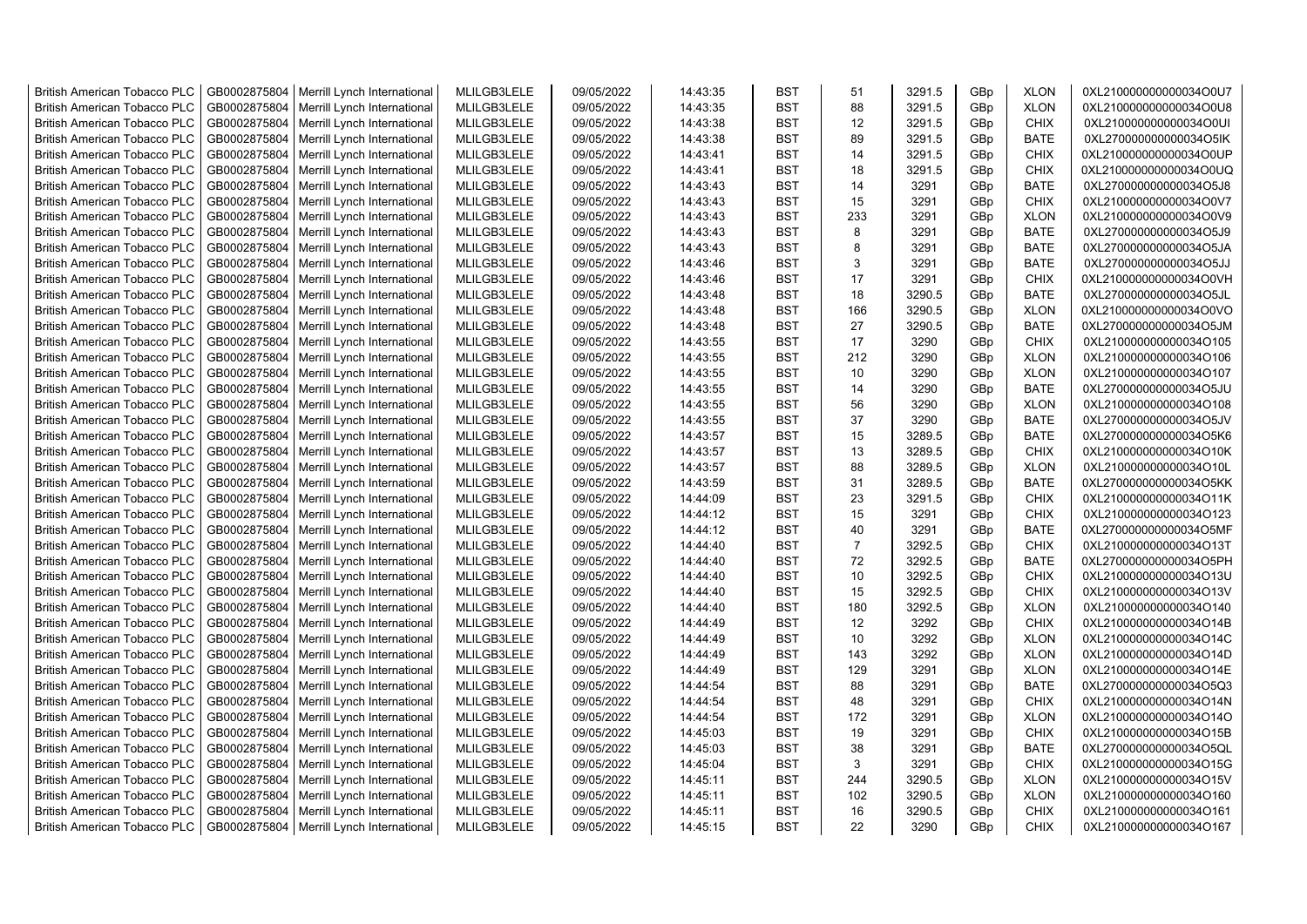| <b>British American Tobacco PLC</b> | GB0002875804 | Merrill Lynch International                | MLILGB3LELE | 09/05/2022 | 14:45:15 | <b>BST</b> | 39              | 3290   | GBp | <b>BATE</b> | 0XL270000000000034O5S7 |
|-------------------------------------|--------------|--------------------------------------------|-------------|------------|----------|------------|-----------------|--------|-----|-------------|------------------------|
| <b>British American Tobacco PLC</b> | GB0002875804 | Merrill Lynch International                | MLILGB3LELE | 09/05/2022 | 14:45:15 | <b>BST</b> | 10              | 3290   | GBp | <b>BATE</b> | 0XL270000000000034O5S8 |
| <b>British American Tobacco PLC</b> | GB0002875804 | Merrill Lynch International                | MLILGB3LELE | 09/05/2022 | 14:45:15 | <b>BST</b> | 50              | 3289.5 | GBp | <b>XLON</b> | 0XL210000000000034O168 |
| <b>British American Tobacco PLC</b> | GB0002875804 | Merrill Lynch International                | MLILGB3LELE | 09/05/2022 | 14:45:15 | <b>BST</b> | 21              | 3289.5 | GBp | <b>XLON</b> | 0XL210000000000034O169 |
| <b>British American Tobacco PLC</b> | GB0002875804 | Merrill Lynch International                | MLILGB3LELE | 09/05/2022 | 14:45:15 | <b>BST</b> | 31              | 3289.5 | GBp | <b>BATE</b> | 0XL270000000000034O5S9 |
| <b>British American Tobacco PLC</b> | GB0002875804 | Merrill Lynch International                | MLILGB3LELE | 09/05/2022 | 14:45:15 | <b>BST</b> | 14              | 3289.5 | GBp | <b>BATE</b> | 0XL270000000000034O5SA |
| <b>British American Tobacco PLC</b> | GB0002875804 | Merrill Lynch International                | MLILGB3LELE | 09/05/2022 | 14:45:15 | <b>BST</b> | 36              | 3289.5 | GBp | <b>XLON</b> | 0XL210000000000034O16A |
| <b>British American Tobacco PLC</b> | GB0002875804 | Merrill Lynch International                | MLILGB3LELE | 09/05/2022 | 14:45:15 | <b>BST</b> | 11              | 3289.5 | GBp | <b>BATE</b> | 0XL270000000000034O5SB |
| <b>British American Tobacco PLC</b> | GB0002875804 | Merrill Lynch International                | MLILGB3LELE | 09/05/2022 | 14:45:17 | BST        | 18              | 3289.5 | GBp | <b>CHIX</b> | 0XL210000000000034O16B |
| <b>British American Tobacco PLC</b> | GB0002875804 | Merrill Lynch International                | MLILGB3LELE | 09/05/2022 | 14:45:17 | <b>BST</b> | 192             | 3289   | GBp | <b>XLON</b> | 0XL210000000000034O16C |
| <b>British American Tobacco PLC</b> | GB0002875804 | Merrill Lynch International                | MLILGB3LELE | 09/05/2022 | 14:45:20 | BST        | 128             | 3289.5 | GBp | <b>XLON</b> | 0XL210000000000034O16Q |
| <b>British American Tobacco PLC</b> | GB0002875804 | Merrill Lynch International                | MLILGB3LELE | 09/05/2022 | 14:45:20 | <b>BST</b> | 16              | 3289.5 | GBp | <b>XLON</b> | 0XL210000000000034O16R |
| <b>British American Tobacco PLC</b> | GB0002875804 | Merrill Lynch International                | MLILGB3LELE | 09/05/2022 | 14:45:21 | <b>BST</b> | 13              | 3289   | GBp | <b>CHIX</b> | 0XL210000000000034O16T |
| <b>British American Tobacco PLC</b> | GB0002875804 | Merrill Lynch International                | MLILGB3LELE | 09/05/2022 | 14:45:21 | <b>BST</b> | 21              | 3288.5 | GBp | <b>CHIX</b> | 0XL210000000000034O16U |
| <b>British American Tobacco PLC</b> | GB0002875804 | Merrill Lynch International                | MLILGB3LELE | 09/05/2022 | 14:45:21 | <b>BST</b> | 29              | 3289   | GBp | <b>BATE</b> | 0XL270000000000034O5SV |
| <b>British American Tobacco PLC</b> | GB0002875804 | Merrill Lynch International                | MLILGB3LELE | 09/05/2022 | 14:45:21 | <b>BST</b> | 16              | 3288.5 | GBp | <b>BATE</b> | 0XL270000000000034O5T0 |
| <b>British American Tobacco PLC</b> | GB0002875804 | Merrill Lynch International                | MLILGB3LELE | 09/05/2022 | 14:45:25 | <b>BST</b> | 12              | 3288.5 | GBp | <b>BATE</b> | 0XL270000000000034O5T8 |
| <b>British American Tobacco PLC</b> | GB0002875804 | Merrill Lynch International                | MLILGB3LELE | 09/05/2022 | 14:45:25 | <b>BST</b> | 96              | 3288.5 | GBp | <b>XLON</b> | 0XL210000000000034O176 |
| <b>British American Tobacco PLC</b> | GB0002875804 | Merrill Lynch International                | MLILGB3LELE | 09/05/2022 | 14:45:35 | <b>BST</b> | 78              | 3289   | GBp | <b>XLON</b> | 0XL210000000000034O184 |
| <b>British American Tobacco PLC</b> | GB0002875804 | Merrill Lynch International                | MLILGB3LELE | 09/05/2022 | 14:45:35 | <b>BST</b> | 33              | 3289   | GBp | <b>BATE</b> | 0XL270000000000034O5UH |
| <b>British American Tobacco PLC</b> | GB0002875804 | Merrill Lynch International                | MLILGB3LELE | 09/05/2022 | 14:45:40 | <b>BST</b> | 12              | 3290   | GBp | <b>CHIX</b> | 0XL210000000000034O18G |
| <b>British American Tobacco PLC</b> | GB0002875804 | Merrill Lynch International                | MLILGB3LELE | 09/05/2022 | 14:45:40 | <b>BST</b> | 93              | 3290   | GBp | <b>XLON</b> | 0XL210000000000034O18H |
| <b>British American Tobacco PLC</b> | GB0002875804 | Merrill Lynch International                | MLILGB3LELE | 09/05/2022 | 14:45:40 | <b>BST</b> | 43              | 3290   | GBp | <b>XLON</b> | 0XL210000000000034O18I |
| <b>British American Tobacco PLC</b> | GB0002875804 | Merrill Lynch International                | MLILGB3LELE | 09/05/2022 | 14:45:40 | <b>BST</b> | 6               | 3290   | GBp | <b>XLON</b> | 0XL210000000000034O18J |
| <b>British American Tobacco PLC</b> |              |                                            |             |            |          | <b>BST</b> | 12              |        |     |             |                        |
|                                     | GB0002875804 | Merrill Lynch International                | MLILGB3LELE | 09/05/2022 | 14:45:41 |            | 12              | 3289.5 | GBp | <b>CHIX</b> | 0XL210000000000034O18M |
| <b>British American Tobacco PLC</b> | GB0002875804 | Merrill Lynch International                | MLILGB3LELE | 09/05/2022 | 14:45:54 | BST        | 17              | 3290   | GBp | <b>BATE</b> | 0XL270000000000034O60J |
| <b>British American Tobacco PLC</b> | GB0002875804 | Merrill Lynch International                | MLILGB3LELE | 09/05/2022 | 14:45:55 | <b>BST</b> |                 | 3290   | GBp | <b>BATE</b> | 0XL270000000000034O60L |
| <b>British American Tobacco PLC</b> | GB0002875804 | Merrill Lynch International                | MLILGB3LELE | 09/05/2022 | 14:46:18 | <b>BST</b> | 252             | 3291.5 | GBp | <b>XLON</b> | 0XL210000000000034O1CH |
| <b>British American Tobacco PLC</b> | GB0002875804 | Merrill Lynch International                | MLILGB3LELE | 09/05/2022 | 14:46:21 | BST        | 16              | 3291.5 | GBp | <b>CHIX</b> | 0XL210000000000034O1CQ |
| <b>British American Tobacco PLC</b> | GB0002875804 | Merrill Lynch International                | MLILGB3LELE | 09/05/2022 | 14:46:21 | <b>BST</b> | 36              | 3291.5 | GBp | <b>CHIX</b> | 0XL210000000000034O1CR |
| <b>British American Tobacco PLC</b> | GB0002875804 | Merrill Lynch International                | MLILGB3LELE | 09/05/2022 | 14:46:22 | <b>BST</b> | 97              | 3291   | GBp | <b>BATE</b> | 0XL270000000000034O633 |
| <b>British American Tobacco PLC</b> | GB0002875804 | Merrill Lynch International                | MLILGB3LELE | 09/05/2022 | 14:46:22 | <b>BST</b> | 138             | 3291   | GBp | <b>XLON</b> | 0XL210000000000034O1D3 |
| <b>British American Tobacco PLC</b> | GB0002875804 | Merrill Lynch International                | MLILGB3LELE | 09/05/2022 | 14:46:22 | <b>BST</b> | 22              | 3290.5 | GBp | <b>BATE</b> | 0XL270000000000034O635 |
| <b>British American Tobacco PLC</b> | GB0002875804 | Merrill Lynch International                | MLILGB3LELE | 09/05/2022 | 14:46:22 | BST        | 118             | 3290.5 | GBp | <b>XLON</b> | 0XL210000000000034O1D5 |
| <b>British American Tobacco PLC</b> | GB0002875804 | Merrill Lynch International                | MLILGB3LELE | 09/05/2022 | 14:46:22 | <b>BST</b> | 33              | 3290.5 | GBp | <b>CHIX</b> | 0XL210000000000034O1D6 |
| <b>British American Tobacco PLC</b> | GB0002875804 | Merrill Lynch International                | MLILGB3LELE | 09/05/2022 | 14:46:22 | <b>BST</b> | 115             | 3290   | GBp | <b>XLON</b> | 0XL210000000000034O1D7 |
| <b>British American Tobacco PLC</b> | GB0002875804 | Merrill Lynch International                | MLILGB3LELE | 09/05/2022 | 14:46:27 | <b>BST</b> | 11              | 3291.5 | GBp | <b>CHIX</b> | 0XL210000000000034O1DG |
| <b>British American Tobacco PLC</b> | GB0002875804 | Merrill Lynch International                | MLILGB3LELE | 09/05/2022 | 14:46:27 | <b>BST</b> | $6\phantom{1}6$ | 3291.5 | GBp | <b>CHIX</b> | 0XL210000000000034O1DH |
| <b>British American Tobacco PLC</b> | GB0002875804 | Merrill Lynch International                | MLILGB3LELE | 09/05/2022 | 14:46:30 | <b>BST</b> | 22              | 3291.5 | GBp | <b>CHIX</b> | 0XL210000000000034O1DL |
| British American Tobacco PLC        | GB0002875804 | Merrill Lynch International                | MLILGB3LELE | 09/05/2022 | 14:46:30 | <b>BST</b> | 26              | 3291.5 | GBp | <b>CHIX</b> | 0XL210000000000034O1DM |
| <b>British American Tobacco PLC</b> | GB0002875804 | Merrill Lynch International                | MLILGB3LELE | 09/05/2022 | 14:46:34 | <b>BST</b> | 13              | 3291   | GBp | <b>XLON</b> | 0XL210000000000034O1DQ |
| <b>British American Tobacco PLC</b> | GB0002875804 | Merrill Lynch International                | MLILGB3LELE | 09/05/2022 | 14:46:34 | <b>BST</b> | 101             | 3291   | GBp | <b>XLON</b> | 0XL210000000000034O1DR |
| <b>British American Tobacco PLC</b> | GB0002875804 | Merrill Lynch International                | MLILGB3LELE | 09/05/2022 | 14:46:34 | <b>BST</b> | $\overline{7}$  | 3291   | GBp | <b>BATE</b> | 0XL270000000000034O63Q |
| <b>British American Tobacco PLC</b> | GB0002875804 | Merrill Lynch International                | MLILGB3LELE | 09/05/2022 | 14:46:34 | <b>BST</b> | 50              | 3291   | GBp | <b>BATE</b> | 0XL270000000000034O63R |
| <b>British American Tobacco PLC</b> | GB0002875804 | Merrill Lynch International                | MLILGB3LELE | 09/05/2022 | 14:46:36 | <b>BST</b> | 59              | 3290.5 | GBp | <b>XLON</b> | 0XL210000000000034O1DU |
| <b>British American Tobacco PLC</b> | GB0002875804 | Merrill Lynch International                | MLILGB3LELE | 09/05/2022 | 14:46:36 | <b>BST</b> | 64              | 3290.5 | GBp | <b>XLON</b> | 0XL210000000000034O1DV |
| <b>British American Tobacco PLC</b> | GB0002875804 | Merrill Lynch International                | MLILGB3LELE | 09/05/2022 | 14:46:36 | <b>BST</b> | 10              | 3290   | GBp | <b>BATE</b> | 0XL270000000000034O641 |
| <b>British American Tobacco PLC</b> |              | GB0002875804   Merrill Lynch International | MLILGB3LELE | 09/05/2022 | 14:46:36 | <b>BST</b> | 36              | 3290   | GBp | <b>BATE</b> | 0XL270000000000034O642 |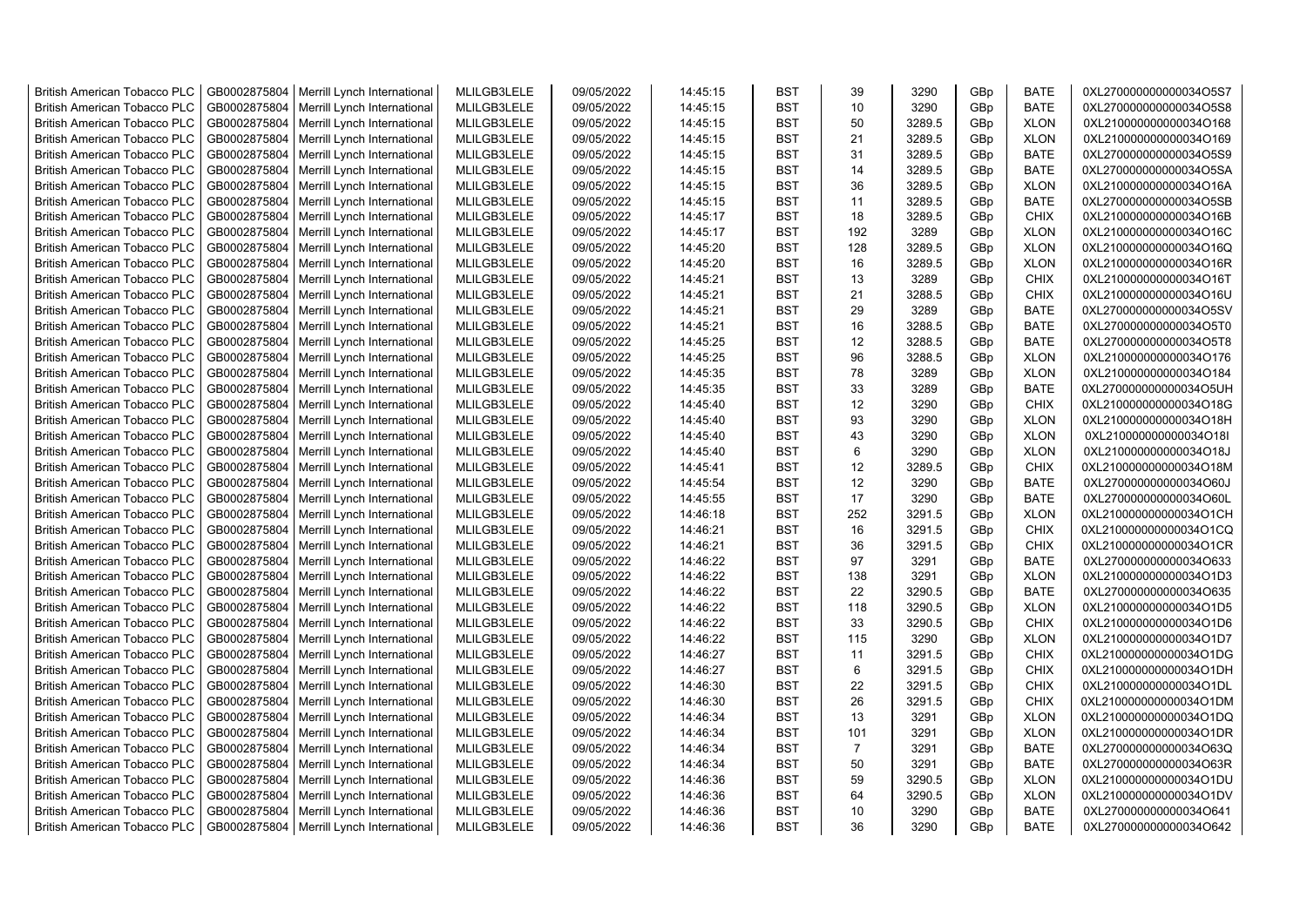| <b>British American Tobacco PLC</b> | GB0002875804 | Merrill Lynch International                | MLILGB3LELE | 09/05/2022 | 14:46:36 | <b>BST</b> | 8              | 3290   | GBp             | <b>BATE</b> | 0XL270000000000034O643 |
|-------------------------------------|--------------|--------------------------------------------|-------------|------------|----------|------------|----------------|--------|-----------------|-------------|------------------------|
| <b>British American Tobacco PLC</b> | GB0002875804 | Merrill Lynch International                | MLILGB3LELE | 09/05/2022 | 14:46:37 | <b>BST</b> | 15             | 3289.5 | GBp             | <b>CHIX</b> | 0XL210000000000034O1E2 |
| <b>British American Tobacco PLC</b> | GB0002875804 | Merrill Lynch International                | MLILGB3LELE | 09/05/2022 | 14:46:37 | <b>BST</b> | 15             | 3289.5 | GBp             | <b>BATE</b> | 0XL270000000000034O646 |
| <b>British American Tobacco PLC</b> | GB0002875804 | Merrill Lynch International                | MLILGB3LELE | 09/05/2022 | 14:46:37 | <b>BST</b> | $\overline{7}$ | 3289.5 | GBp             | <b>BATE</b> | 0XL270000000000034O647 |
| <b>British American Tobacco PLC</b> | GB0002875804 | Merrill Lynch International                | MLILGB3LELE | 09/05/2022 | 14:46:37 | <b>BST</b> | 16             | 3289   | GBp             | <b>BATE</b> | 0XL270000000000034O648 |
| <b>British American Tobacco PLC</b> | GB0002875804 | Merrill Lynch International                | MLILGB3LELE | 09/05/2022 | 14:46:45 | <b>BST</b> | 60             | 3288.5 | GBp             | <b>XLON</b> | 0XL210000000000034O1EJ |
| British American Tobacco PLC        | GB0002875804 | Merrill Lynch International                | MLILGB3LELE | 09/05/2022 | 14:46:46 | <b>BST</b> | 23             | 3288.5 | GBp             | <b>CHIX</b> | 0XL210000000000034O1EL |
| <b>British American Tobacco PLC</b> | GB0002875804 | Merrill Lynch International                | MLILGB3LELE | 09/05/2022 | 14:46:46 | <b>BST</b> | 24             | 3288.5 | GBp             | <b>XLON</b> | 0XL210000000000034O1EM |
| <b>British American Tobacco PLC</b> | GB0002875804 | Merrill Lynch International                | MLILGB3LELE | 09/05/2022 | 14:46:46 | <b>BST</b> | $\overline{7}$ | 3288   | GBp             | <b>BATE</b> | 0XL270000000000034O64Q |
| <b>British American Tobacco PLC</b> | GB0002875804 | Merrill Lynch International                | MLILGB3LELE | 09/05/2022 | 14:46:46 | <b>BST</b> | 90             | 3288   | GBp             | <b>XLON</b> | 0XL210000000000034O1EP |
| <b>British American Tobacco PLC</b> | GB0002875804 | Merrill Lynch International                | MLILGB3LELE | 09/05/2022 | 14:46:46 | <b>BST</b> | 14             | 3288   | GBp             | <b>BATE</b> | 0XL270000000000034O64R |
| <b>British American Tobacco PLC</b> | GB0002875804 | Merrill Lynch International                | MLILGB3LELE | 09/05/2022 | 14:46:46 | <b>BST</b> | 15             | 3288   | GBp             | <b>BATE</b> | 0XL270000000000034O64S |
| <b>British American Tobacco PLC</b> | GB0002875804 | Merrill Lynch International                | MLILGB3LELE | 09/05/2022 | 14:46:46 | BST        | $\overline{7}$ | 3288   | GBp             | <b>BATE</b> | 0XL270000000000034O64T |
| <b>British American Tobacco PLC</b> | GB0002875804 | Merrill Lynch International                | MLILGB3LELE | 09/05/2022 | 14:46:51 | <b>BST</b> | 75             | 3287   | GBp             | <b>XLON</b> | 0XL210000000000034O1F8 |
| <b>British American Tobacco PLC</b> | GB0002875804 | Merrill Lynch International                | MLILGB3LELE | 09/05/2022 | 14:46:53 | <b>BST</b> | 18             | 3286.5 | GBp             | <b>BATE</b> | 0XL270000000000034O65P |
| <b>British American Tobacco PLC</b> | GB0002875804 | Merrill Lynch International                | MLILGB3LELE | 09/05/2022 | 14:46:53 | <b>BST</b> | 14             | 3286.5 | GBp             | <b>CHIX</b> | 0XL210000000000034O1FI |
| <b>British American Tobacco PLC</b> | GB0002875804 | Merrill Lynch International                | MLILGB3LELE | 09/05/2022 | 14:46:53 | <b>BST</b> | 86             | 3286.5 | GBp             | <b>XLON</b> | 0XL210000000000034O1FJ |
| <b>British American Tobacco PLC</b> | GB0002875804 | Merrill Lynch International                | MLILGB3LELE | 09/05/2022 | 14:47:03 | <b>BST</b> | 115            | 3287   | GBp             | <b>XLON</b> | 0XL210000000000034O1G4 |
| <b>British American Tobacco PLC</b> | GB0002875804 | Merrill Lynch International                | MLILGB3LELE | 09/05/2022 | 14:47:08 | <b>BST</b> | 17             | 3287.5 | GBp             | <b>BATE</b> | 0XL270000000000034O671 |
| <b>British American Tobacco PLC</b> | GB0002875804 | Merrill Lynch International                | MLILGB3LELE | 09/05/2022 | 14:47:24 | <b>BST</b> | 60             | 3288.5 | GBp             | <b>XLON</b> | 0XL210000000000034O1HK |
| <b>British American Tobacco PLC</b> | GB0002875804 | Merrill Lynch International                | MLILGB3LELE | 09/05/2022 | 14:47:26 | <b>BST</b> | 10             | 3288.5 | GBp             | <b>XLON</b> | 0XL210000000000034O1HN |
| <b>British American Tobacco PLC</b> | GB0002875804 | Merrill Lynch International                | MLILGB3LELE | 09/05/2022 | 14:47:26 | <b>BST</b> | 24             | 3288.5 | GBp             | <b>CHIX</b> | 0XL210000000000034O1HO |
| <b>British American Tobacco PLC</b> | GB0002875804 | Merrill Lynch International                | MLILGB3LELE | 09/05/2022 | 14:47:26 | <b>BST</b> | 56             | 3288.5 | GBp             | <b>XLON</b> | 0XL210000000000034O1HP |
| <b>British American Tobacco PLC</b> | GB0002875804 | Merrill Lynch International                | MLILGB3LELE | 09/05/2022 | 14:47:37 | <b>BST</b> | 28             | 3289.5 | GBp             | <b>CHIX</b> | 0XL210000000000034O1IU |
| <b>British American Tobacco PLC</b> | GB0002875804 | Merrill Lynch International                | MLILGB3LELE | 09/05/2022 | 14:47:45 | <b>BST</b> | 104            | 3288.5 | GBp             | <b>XLON</b> | 0XL210000000000034O1JV |
| <b>British American Tobacco PLC</b> | GB0002875804 | Merrill Lynch International                | MLILGB3LELE | 09/05/2022 | 14:47:48 | <b>BST</b> | 12             | 3289   | GBp             | <b>XLON</b> | 0XL210000000000034O1KE |
| <b>British American Tobacco PLC</b> | GB0002875804 | Merrill Lynch International                | MLILGB3LELE | 09/05/2022 | 14:47:48 | <b>BST</b> | 218            | 3289   | GBp             | <b>XLON</b> | 0XL210000000000034O1KF |
| <b>British American Tobacco PLC</b> | GB0002875804 | Merrill Lynch International                | MLILGB3LELE | 09/05/2022 | 14:47:54 | <b>BST</b> | 41             | 3289.5 | GBp             | <b>XLON</b> | 0XL210000000000034O1KV |
|                                     | GB0002875804 |                                            | MLILGB3LELE | 09/05/2022 |          | <b>BST</b> | 128            | 3289.5 |                 | <b>XLON</b> | 0XL210000000000034O1L0 |
| <b>British American Tobacco PLC</b> |              | Merrill Lynch International                |             |            | 14:47:54 |            |                |        | GBp             |             |                        |
| <b>British American Tobacco PLC</b> | GB0002875804 | Merrill Lynch International                | MLILGB3LELE | 09/05/2022 | 14:47:55 | <b>BST</b> | 16             | 3289   | GBp             | <b>BATE</b> | 0XL270000000000034O6B4 |
| <b>British American Tobacco PLC</b> | GB0002875804 | Merrill Lynch International                | MLILGB3LELE | 09/05/2022 | 14:48:01 | <b>BST</b> | 33             | 3288.5 | GBp             | <b>XLON</b> | 0XL210000000000034O1LA |
| <b>British American Tobacco PLC</b> | GB0002875804 | Merrill Lynch International                | MLILGB3LELE | 09/05/2022 | 14:48:03 | <b>BST</b> | 24             | 3288.5 | GBp             | <b>CHIX</b> | 0XL210000000000034O1LG |
| <b>British American Tobacco PLC</b> | GB0002875804 | Merrill Lynch International                | MLILGB3LELE | 09/05/2022 | 14:48:03 | <b>BST</b> | 17             | 3288.5 | GBp             | <b>XLON</b> | 0XL210000000000034O1LH |
| <b>British American Tobacco PLC</b> | GB0002875804 | Merrill Lynch International                | MLILGB3LELE | 09/05/2022 | 14:48:03 | BST        | 97             | 3288.5 | GBp             | <b>XLON</b> | 0XL210000000000034O1LI |
| <b>British American Tobacco PLC</b> | GB0002875804 | Merrill Lynch International                | MLILGB3LELE | 09/05/2022 | 14:48:03 | <b>BST</b> | 26             | 3288.5 | GBp             | <b>BATE</b> | 0XL270000000000034O6BV |
| British American Tobacco PLC        | GB0002875804 | Merrill Lynch International                | MLILGB3LELE | 09/05/2022 | 14:48:12 | <b>BST</b> | 127            | 3289   | GBp             | <b>XLON</b> | 0XL210000000000034O1MN |
| <b>British American Tobacco PLC</b> | GB0002875804 | Merrill Lynch International                | MLILGB3LELE | 09/05/2022 | 14:48:22 | <b>BST</b> | 30             | 3290.5 | GBp             | <b>BATE</b> | 0XL270000000000034O6DN |
| <b>British American Tobacco PLC</b> | GB0002875804 | Merrill Lynch International                | MLILGB3LELE | 09/05/2022 | 14:48:22 | <b>BST</b> | 51             | 3290.5 | GBp             | <b>BATE</b> | 0XL270000000000034O6DO |
| <b>British American Tobacco PLC</b> | GB0002875804 | Merrill Lynch International                | MLILGB3LELE | 09/05/2022 | 14:48:32 | <b>BST</b> | 63             | 3291   | GBp             | <b>CHIX</b> | 0XL210000000000034O1O2 |
| <b>British American Tobacco PLC</b> | GB0002875804 | Merrill Lynch International                | MLILGB3LELE | 09/05/2022 | 14:48:35 | <b>BST</b> | 48             | 3291   | GBp             | <b>CHIX</b> | 0XL210000000000034O1O5 |
| <b>British American Tobacco PLC</b> | GB0002875804 | Merrill Lynch International                | MLILGB3LELE | 09/05/2022 | 14:48:36 | <b>BST</b> | 29             | 3291   | GBp             | <b>CHIX</b> | 0XL210000000000034O1O8 |
| <b>British American Tobacco PLC</b> | GB0002875804 | Merrill Lynch International                | MLILGB3LELE | 09/05/2022 | 14:48:37 | <b>BST</b> | 12             | 3291   | GBp             | <b>XLON</b> | 0XL210000000000034O1OB |
| <b>British American Tobacco PLC</b> | GB0002875804 | Merrill Lynch International                | MLILGB3LELE | 09/05/2022 | 14:48:37 | <b>BST</b> | 99             | 3291   | GBp             | <b>XLON</b> | 0XL210000000000034O1OC |
| <b>British American Tobacco PLC</b> | GB0002875804 | Merrill Lynch International                | MLILGB3LELE | 09/05/2022 | 14:48:37 | <b>BST</b> | 20             | 3290.5 | GBp             | <b>BATE</b> | 0XL270000000000034O6ES |
| <b>British American Tobacco PLC</b> | GB0002875804 | Merrill Lynch International                | MLILGB3LELE | 09/05/2022 | 14:48:37 | <b>BST</b> | 28             | 3290   | GBp             | <b>XLON</b> | 0XL210000000000034O1OE |
| <b>British American Tobacco PLC</b> | GB0002875804 | Merrill Lynch International                | MLILGB3LELE | 09/05/2022 | 14:48:37 | <b>BST</b> | 11             | 3290.5 | GBp             | <b>BATE</b> | 0XL270000000000034O6ET |
| <b>British American Tobacco PLC</b> | GB0002875804 | Merrill Lynch International                | MLILGB3LELE | 09/05/2022 | 14:48:37 | <b>BST</b> | 22             | 3290   | GBp             | <b>XLON</b> | 0XL210000000000034O1OF |
| <b>British American Tobacco PLC</b> |              | GB0002875804   Merrill Lynch International | MLILGB3LELE | 09/05/2022 | 14:48:48 | <b>BST</b> | 25             | 3291   | GB <sub>p</sub> | <b>CHIX</b> | 0XL210000000000034O1P2 |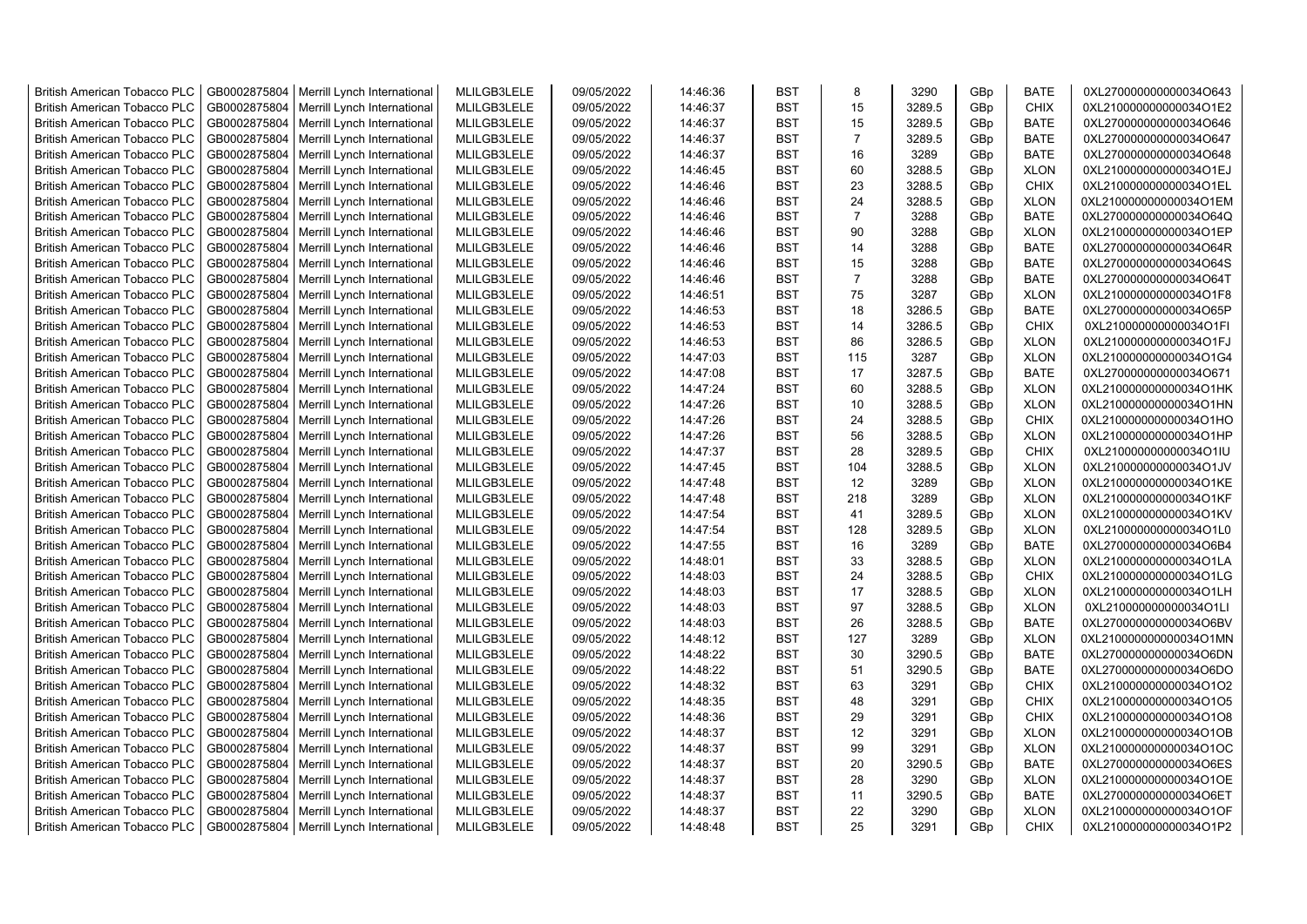| <b>British American Tobacco PLC</b> | GB0002875804 | Merrill Lynch International | MLILGB3LELE | 09/05/2022 | 14:48:48 | <b>BST</b> | 188 | 3291   | GBp             | <b>XLON</b> | 0XL210000000000034O1P3 |
|-------------------------------------|--------------|-----------------------------|-------------|------------|----------|------------|-----|--------|-----------------|-------------|------------------------|
| <b>British American Tobacco PLC</b> | GB0002875804 | Merrill Lynch International | MLILGB3LELE | 09/05/2022 | 14:48:58 | <b>BST</b> | 90  | 3292   | GBp             | <b>XLON</b> | 0XL210000000000034O1PH |
| <b>British American Tobacco PLC</b> | GB0002875804 | Merrill Lynch International | MLILGB3LELE | 09/05/2022 | 14:49:08 | <b>BST</b> | 103 | 3292   | GBp             | <b>XLON</b> | 0XL210000000000034O1Q9 |
| <b>British American Tobacco PLC</b> | GB0002875804 | Merrill Lynch International | MLILGB3LELE | 09/05/2022 | 14:49:08 | <b>BST</b> | 19  | 3292   | GBp             | <b>XLON</b> | 0XL210000000000034O1QA |
| <b>British American Tobacco PLC</b> | GB0002875804 | Merrill Lynch International | MLILGB3LELE | 09/05/2022 | 14:49:08 | <b>BST</b> | 37  | 3292   | GBp             | <b>XLON</b> | 0XL210000000000034O1QB |
| <b>British American Tobacco PLC</b> | GB0002875804 | Merrill Lynch International | MLILGB3LELE | 09/05/2022 | 14:49:08 | <b>BST</b> | 5   | 3292   | GBp             | <b>XLON</b> | 0XL210000000000034O1QC |
| <b>British American Tobacco PLC</b> | GB0002875804 | Merrill Lynch International | MLILGB3LELE | 09/05/2022 | 14:49:08 | <b>BST</b> | 27  | 3292   | GBp             | <b>CHIX</b> | 0XL210000000000034O1QD |
| <b>British American Tobacco PLC</b> | GB0002875804 | Merrill Lynch International | MLILGB3LELE | 09/05/2022 | 14:49:10 | <b>BST</b> | 29  | 3292   | GBp             | CHIX        | 0XL210000000000034O1QK |
| <b>British American Tobacco PLC</b> | GB0002875804 | Merrill Lynch International | MLILGB3LELE | 09/05/2022 | 14:49:11 | <b>BST</b> | 18  | 3291.5 | GBp             | BATE        | 0XL270000000000034O6HJ |
| <b>British American Tobacco PLC</b> | GB0002875804 | Merrill Lynch International | MLILGB3LELE | 09/05/2022 | 14:49:11 | <b>BST</b> | 23  | 3291   | GBp             | <b>CHIX</b> | 0XL210000000000034O1QQ |
| <b>British American Tobacco PLC</b> | GB0002875804 | Merrill Lynch International | MLILGB3LELE | 09/05/2022 | 14:49:11 | <b>BST</b> | 33  | 3291.5 | GBp             | <b>BATE</b> | 0XL270000000000034O6HK |
| <b>British American Tobacco PLC</b> | GB0002875804 | Merrill Lynch International | MLILGB3LELE | 09/05/2022 | 14:49:11 | <b>BST</b> | 30  | 3291   | GBp             | <b>XLON</b> | 0XL210000000000034O1QR |
| <b>British American Tobacco PLC</b> | GB0002875804 | Merrill Lynch International | MLILGB3LELE | 09/05/2022 | 14:49:11 | <b>BST</b> | 107 | 3291.5 | GBp             | <b>XLON</b> | 0XL210000000000034O1QS |
| <b>British American Tobacco PLC</b> | GB0002875804 | Merrill Lynch International | MLILGB3LELE | 09/05/2022 | 14:49:11 | <b>BST</b> | 138 | 3291   | GBp             | <b>XLON</b> | 0XL210000000000034O1QT |
|                                     |              |                             |             |            |          |            | 17  |        |                 |             |                        |
| <b>British American Tobacco PLC</b> | GB0002875804 | Merrill Lynch International | MLILGB3LELE | 09/05/2022 | 14:49:11 | <b>BST</b> |     | 3291   | GBp             | <b>CHIX</b> | 0XL210000000000034O1QU |
| <b>British American Tobacco PLC</b> | GB0002875804 | Merrill Lynch International | MLILGB3LELE | 09/05/2022 | 14:49:26 | <b>BST</b> | 28  | 3290.5 | GBp             | <b>BATE</b> | 0XL270000000000034O6IL |
| <b>British American Tobacco PLC</b> | GB0002875804 | Merrill Lynch International | MLILGB3LELE | 09/05/2022 | 14:49:26 | <b>BST</b> | 177 | 3290.5 | GBp             | <b>XLON</b> | 0XL210000000000034O1RL |
| <b>British American Tobacco PLC</b> | GB0002875804 | Merrill Lynch International | MLILGB3LELE | 09/05/2022 | 14:49:26 | <b>BST</b> | 18  | 3290.5 | GBp             | <b>CHIX</b> | 0XL210000000000034O1RM |
| <b>British American Tobacco PLC</b> | GB0002875804 | Merrill Lynch International | MLILGB3LELE | 09/05/2022 | 14:49:26 | <b>BST</b> | 108 | 3290   | GBp             | <b>XLON</b> | 0XL210000000000034O1RN |
| <b>British American Tobacco PLC</b> | GB0002875804 | Merrill Lynch International | MLILGB3LELE | 09/05/2022 | 14:49:26 | <b>BST</b> | 14  | 3290   | GBp             | <b>BATE</b> | 0XL270000000000034O6IO |
| <b>British American Tobacco PLC</b> | GB0002875804 | Merrill Lynch International | MLILGB3LELE | 09/05/2022 | 14:49:26 | <b>BST</b> | 40  | 3290   | GBp             | <b>BATE</b> | 0XL270000000000034O6IP |
| <b>British American Tobacco PLC</b> | GB0002875804 | Merrill Lynch International | MLILGB3LELE | 09/05/2022 | 14:49:26 | <b>BST</b> | 18  | 3290   | GBp             | <b>CHIX</b> | 0XL210000000000034O1RP |
| <b>British American Tobacco PLC</b> | GB0002875804 | Merrill Lynch International | MLILGB3LELE | 09/05/2022 | 14:49:29 | <b>BST</b> | 15  | 3289.5 | GBp             | <b>CHIX</b> | 0XL210000000000034O1RT |
| <b>British American Tobacco PLC</b> | GB0002875804 | Merrill Lynch International | MLILGB3LELE | 09/05/2022 | 14:49:29 | BST        | 43  | 3289   | GBp             | <b>XLON</b> | 0XL210000000000034O1RU |
| <b>British American Tobacco PLC</b> | GB0002875804 | Merrill Lynch International | MLILGB3LELE | 09/05/2022 | 14:49:31 | <b>BST</b> | 89  | 3289   | GBp             | <b>XLON</b> | 0XL210000000000034O1S3 |
| British American Tobacco PLC        | GB0002875804 | Merrill Lynch International | MLILGB3LELE | 09/05/2022 | 14:49:31 | <b>BST</b> | 131 | 3289   | GBp             | <b>XLON</b> | 0XL210000000000034O1S4 |
| <b>British American Tobacco PLC</b> | GB0002875804 | Merrill Lynch International | MLILGB3LELE | 09/05/2022 | 14:49:46 | <b>BST</b> | 144 | 3290   | GBp             | <b>XLON</b> | 0XL210000000000034O1TB |
| British American Tobacco PLC        | GB0002875804 | Merrill Lynch International | MLILGB3LELE | 09/05/2022 | 14:50:03 | <b>BST</b> | 125 | 3290   | GBp             | <b>XLON</b> | 0XL210000000000034O1UT |
| <b>British American Tobacco PLC</b> | GB0002875804 | Merrill Lynch International | MLILGB3LELE | 09/05/2022 | 14:50:03 | <b>BST</b> | 31  | 3290   | GBp             | <b>BATE</b> | 0XL270000000000034O6MC |
| <b>British American Tobacco PLC</b> | GB0002875804 | Merrill Lynch International | MLILGB3LELE | 09/05/2022 | 14:50:03 | <b>BST</b> | 18  | 3290   | GBp             | <b>CHIX</b> | 0XL210000000000034O1UU |
| <b>British American Tobacco PLC</b> | GB0002875804 | Merrill Lynch International | MLILGB3LELE | 09/05/2022 | 14:50:03 | <b>BST</b> | 39  | 3290   | GBp             | <b>BATE</b> | 0XL270000000000034O6MD |
| <b>British American Tobacco PLC</b> | GB0002875804 | Merrill Lynch International | MLILGB3LELE | 09/05/2022 | 14:50:06 | <b>BST</b> | 147 | 3290.5 | GBp             | <b>XLON</b> | 0XL210000000000034O1VJ |
| <b>British American Tobacco PLC</b> | GB0002875804 | Merrill Lynch International | MLILGB3LELE | 09/05/2022 | 14:50:07 | <b>BST</b> | 22  | 3290.5 | GBp             | <b>BATE</b> | 0XL270000000000034O6NA |
| <b>British American Tobacco PLC</b> | GB0002875804 | Merrill Lynch International | MLILGB3LELE | 09/05/2022 | 14:50:07 | <b>BST</b> | 109 | 3290   | GBp             | <b>XLON</b> | 0XL210000000000034O1VO |
| <b>British American Tobacco PLC</b> | GB0002875804 | Merrill Lynch International | MLILGB3LELE | 09/05/2022 | 14:50:08 | <b>BST</b> | 29  | 3290   | GBp             | <b>CHIX</b> | 0XL210000000000034O1VR |
| <b>British American Tobacco PLC</b> | GB0002875804 | Merrill Lynch International | MLILGB3LELE | 09/05/2022 | 14:50:32 | <b>BST</b> | 69  | 3290.5 | GBp             | <b>BATE</b> | 0XL270000000000034O6P1 |
| <b>British American Tobacco PLC</b> | GB0002875804 | Merrill Lynch International | MLILGB3LELE | 09/05/2022 | 14:50:32 | <b>BST</b> | 49  | 3290.5 | GBp             | <b>CHIX</b> | 0XL210000000000034O20Q |
| <b>British American Tobacco PLC</b> | GB0002875804 | Merrill Lynch International | MLILGB3LELE | 09/05/2022 | 14:50:39 | <b>BST</b> | 339 | 3290   | GBp             | <b>XLON</b> | 0XL210000000000034O216 |
| <b>British American Tobacco PLC</b> | GB0002875804 | Merrill Lynch International | MLILGB3LELE | 09/05/2022 | 14:50:54 | <b>BST</b> | 53  | 3290.5 | GBp             | <b>CHIX</b> | 0XL210000000000034O22F |
| <b>British American Tobacco PLC</b> | GB0002875804 | Merrill Lynch International | MLILGB3LELE | 09/05/2022 | 14:51:25 | <b>BST</b> | 38  | 3293   | GBp             | <b>CHIX</b> | 0XL210000000000034O24Q |
| <b>British American Tobacco PLC</b> | GB0002875804 | Merrill Lynch International | MLILGB3LELE | 09/05/2022 | 14:51:26 | <b>BST</b> | 15  | 3293.5 | GBp             | <b>XLON</b> | 0XL210000000000034O250 |
| <b>British American Tobacco PLC</b> | GB0002875804 | Merrill Lynch International | MLILGB3LELE | 09/05/2022 | 14:51:26 | <b>BST</b> | 166 | 3293.5 | GBp             | <b>XLON</b> | 0XL210000000000034O251 |
| <b>British American Tobacco PLC</b> | GB0002875804 | Merrill Lynch International | MLILGB3LELE | 09/05/2022 | 14:51:26 | <b>BST</b> | 261 | 3293.5 | GBp             | <b>XLON</b> | 0XL210000000000034O252 |
| <b>British American Tobacco PLC</b> | GB0002875804 | Merrill Lynch International | MLILGB3LELE | 09/05/2022 | 14:51:35 | <b>BST</b> | 46  | 3294   | GBp             | <b>CHIX</b> | 0XL210000000000034O25G |
| <b>British American Tobacco PLC</b> | GB0002875804 | Merrill Lynch International | MLILGB3LELE | 09/05/2022 | 14:51:35 | <b>BST</b> | 63  | 3294   | GBp             | <b>BATE</b> | 0XL270000000000034O6V2 |
| <b>British American Tobacco PLC</b> | GB0002875804 | Merrill Lynch International | MLILGB3LELE | 09/05/2022 | 14:51:35 | <b>BST</b> | 100 | 3294   | GBp             | <b>XLON</b> | 0XL210000000000034O25H |
| <b>British American Tobacco PLC</b> | GB0002875804 | Merrill Lynch International | MLILGB3LELE | 09/05/2022 | 14:51:35 | <b>BST</b> | 121 | 3294   | GBp             | <b>XLON</b> | 0XL210000000000034O25I |
| <b>British American Tobacco PLC</b> | GB0002875804 | Merrill Lynch International | MLILGB3LELE | 09/05/2022 | 14:51:37 | <b>BST</b> | 38  | 3295   | GB <sub>p</sub> | <b>CHIX</b> | 0XL210000000000034O26D |
|                                     |              |                             |             |            |          |            |     |        |                 |             |                        |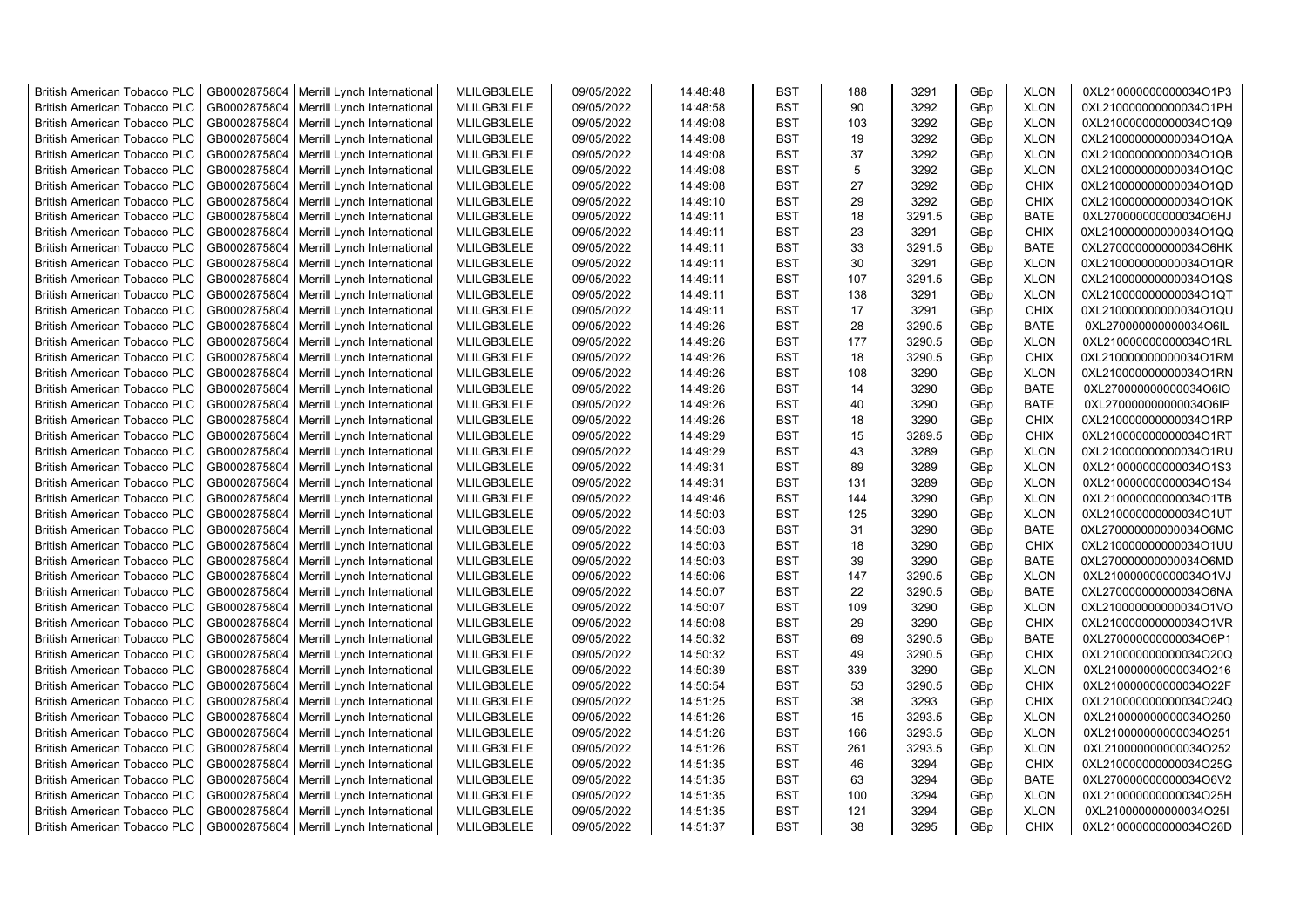| <b>British American Tobacco PLC</b>                                        | GB0002875804 | Merrill Lynch International | MLILGB3LELE                | 09/05/2022               | 14:51:43             | <b>BST</b>               | 69  | 3294.5       | GBp        | <b>XLON</b>                | 0XL210000000000034O27R                           |
|----------------------------------------------------------------------------|--------------|-----------------------------|----------------------------|--------------------------|----------------------|--------------------------|-----|--------------|------------|----------------------------|--------------------------------------------------|
| <b>British American Tobacco PLC</b>                                        | GB0002875804 | Merrill Lynch International | MLILGB3LELE                | 09/05/2022               | 14:51:43             | <b>BST</b>               | 14  | 3294.5       | GBp        | <b>XLON</b>                | 0XL210000000000034O280                           |
| <b>British American Tobacco PLC</b>                                        | GB0002875804 | Merrill Lynch International | MLILGB3LELE                | 09/05/2022               | 14:51:43             | <b>BST</b>               | 70  | 3294         | GBp        | <b>XLON</b>                | 0XL210000000000034O281                           |
| <b>British American Tobacco PLC</b>                                        | GB0002875804 | Merrill Lynch International | MLILGB3LELE                | 09/05/2022               | 14:51:43             | <b>BST</b>               | 59  | 3294         | GBp        | <b>XLON</b>                | 0XL210000000000034O282                           |
| <b>British American Tobacco PLC</b>                                        | GB0002875804 | Merrill Lynch International | MLILGB3LELE                | 09/05/2022               | 14:51:44             | <b>BST</b>               | 104 | 3293.5       | GBp        | <b>BATE</b>                | 0XL270000000000034O722                           |
| <b>British American Tobacco PLC</b>                                        | GB0002875804 | Merrill Lynch International | MLILGB3LELE                | 09/05/2022               | 14:51:44             | <b>BST</b>               | 109 | 3293         | GBp        | <b>XLON</b>                | 0XL210000000000034O28D                           |
| <b>British American Tobacco PLC</b>                                        | GB0002875804 | Merrill Lynch International | MLILGB3LELE                | 09/05/2022               | 14:51:44             | <b>BST</b>               | 18  | 3293         | GBp        | <b>CHIX</b>                | 0XL210000000000034O28E                           |
| <b>British American Tobacco PLC</b>                                        | GB0002875804 | Merrill Lynch International | MLILGB3LELE                | 09/05/2022               | 14:51:46             | <b>BST</b>               | 278 | 3292.5       | GBp        | <b>XLON</b>                | 0XL210000000000034O28Q                           |
| <b>British American Tobacco PLC</b>                                        | GB0002875804 | Merrill Lynch International | MLILGB3LELE                | 09/05/2022               | 14:51:46             | <b>BST</b>               | 100 | 3292.5       | GBp        | <b>BATE</b>                | 0XL270000000000034O72F                           |
| <b>British American Tobacco PLC</b>                                        | GB0002875804 | Merrill Lynch International | MLILGB3LELE                | 09/05/2022               | 14:51:46             | <b>BST</b>               | 136 | 3293         | GBp        | <b>XLON</b>                | 0XL210000000000034O28R                           |
| <b>British American Tobacco PLC</b>                                        | GB0002875804 | Merrill Lynch International | MLILGB3LELE                | 09/05/2022               | 14:51:46             | <b>BST</b>               | 17  | 3292.5       | GBp        | <b>BATE</b>                | 0XL270000000000034O72G                           |
| <b>British American Tobacco PLC</b>                                        | GB0002875804 | Merrill Lynch International | MLILGB3LELE                | 09/05/2022               | 14:51:49             | <b>BST</b>               | 49  | 3292         | GBp        | CHIX                       | 0XL210000000000034O299                           |
| <b>British American Tobacco PLC</b>                                        | GB0002875804 | Merrill Lynch International | MLILGB3LELE                | 09/05/2022               | 14:51:49             | <b>BST</b>               | 63  | 3292         | GBp        | <b>BATE</b>                | 0XL270000000000034O731                           |
| <b>British American Tobacco PLC</b>                                        | GB0002875804 | Merrill Lynch International | MLILGB3LELE                | 09/05/2022               | 14:51:49             | <b>BST</b>               | 9   | 3292         | GBp        | <b>BATE</b>                | 0XL270000000000034O732                           |
| <b>British American Tobacco PLC</b>                                        | GB0002875804 | Merrill Lynch International | MLILGB3LELE                | 09/05/2022               | 14:51:49             | <b>BST</b>               | 34  | 3292         | GBp        | <b>BATE</b>                | 0XL270000000000034O733                           |
| <b>British American Tobacco PLC</b>                                        | GB0002875804 | Merrill Lynch International | MLILGB3LELE                | 09/05/2022               | 14:51:53             | <b>BST</b>               | 26  | 3291.5       | GBp        | <b>CHIX</b>                | 0XL210000000000034O29L                           |
| <b>British American Tobacco PLC</b>                                        | GB0002875804 | Merrill Lynch International | MLILGB3LELE                | 09/05/2022               | 14:51:53             | <b>BST</b>               | 89  | 3291.5       | GBp        | <b>XLON</b>                | 0XL210000000000034O29M                           |
| <b>British American Tobacco PLC</b>                                        | GB0002875804 | Merrill Lynch International | MLILGB3LELE                | 09/05/2022               | 14:51:53             | <b>BST</b>               | 82  | 3291.5       | GBp        | <b>BATE</b>                | 0XL270000000000034O73D                           |
| <b>British American Tobacco PLC</b>                                        | GB0002875804 | Merrill Lynch International | MLILGB3LELE                | 09/05/2022               | 14:51:57             | <b>BST</b>               | 43  | 3290.5       | GBp        | <b>BATE</b>                | 0XL270000000000034O73M                           |
| <b>British American Tobacco PLC</b>                                        | GB0002875804 | Merrill Lynch International | MLILGB3LELE                | 09/05/2022               | 14:51:57             | <b>BST</b>               | 13  | 3290.5       | GBp        | <b>CHIX</b>                | 0XL210000000000034O29V                           |
| <b>British American Tobacco PLC</b>                                        | GB0002875804 | Merrill Lynch International | MLILGB3LELE                | 09/05/2022               | 14:52:02             | <b>BST</b>               | 109 | 3292         | GBp        | <b>XLON</b>                | 0XL210000000000034O2AG                           |
| <b>British American Tobacco PLC</b>                                        | GB0002875804 | Merrill Lynch International | MLILGB3LELE                | 09/05/2022               | 14:52:02             | <b>BST</b>               | 43  | 3292         | GBp        | <b>XLON</b>                | 0XL210000000000034O2AH                           |
| <b>British American Tobacco PLC</b>                                        | GB0002875804 | Merrill Lynch International | MLILGB3LELE                | 09/05/2022               | 14:52:13             | <b>BST</b>               | 15  | 3292         | GBp        | <b>CHIX</b>                | 0XL210000000000034O2BK                           |
| <b>British American Tobacco PLC</b>                                        | GB0002875804 | Merrill Lynch International | MLILGB3LELE                | 09/05/2022               | 14:52:24             | <b>BST</b>               | 166 | 3292.5       | GBp        | <b>XLON</b>                | 0XL210000000000034O2C8                           |
| <b>British American Tobacco PLC</b>                                        | GB0002875804 | Merrill Lynch International | MLILGB3LELE                | 09/05/2022               | 14:52:25             | <b>BST</b>               | 65  | 3292.5       | GBp        | <b>BATE</b>                | 0XL270000000000034O76N                           |
| <b>British American Tobacco PLC</b>                                        | GB0002875804 | Merrill Lynch International | MLILGB3LELE                | 09/05/2022               | 14:52:25             | <b>BST</b>               | 21  | 3292.5       | GBp        | CHIX                       | 0XL210000000000034O2CE                           |
| <b>British American Tobacco PLC</b>                                        | GB0002875804 | Merrill Lynch International | MLILGB3LELE                | 09/05/2022               | 14:52:31             | <b>BST</b>               | 111 | 3293         | GBp        | <b>XLON</b>                | 0XL210000000000034O2D7                           |
| <b>British American Tobacco PLC</b>                                        | GB0002875804 | Merrill Lynch International | MLILGB3LELE                | 09/05/2022               | 14:52:31             | <b>BST</b>               | 13  | 3293         | GBp        | <b>CHIX</b>                | 0XL210000000000034O2DB                           |
| <b>British American Tobacco PLC</b>                                        | GB0002875804 | Merrill Lynch International | MLILGB3LELE                | 09/05/2022               | 14:52:38             | <b>BST</b>               | 95  | 3291.5       | GBp        | <b>XLON</b>                | 0XL210000000000034O2E0                           |
| <b>British American Tobacco PLC</b>                                        | GB0002875804 | Merrill Lynch International | MLILGB3LELE                | 09/05/2022               | 14:52:38             | <b>BST</b>               | 76  | 3291.5       | GBp        | <b>XLON</b>                | 0XL210000000000034O2E1                           |
| <b>British American Tobacco PLC</b>                                        | GB0002875804 | Merrill Lynch International | MLILGB3LELE                | 09/05/2022               | 14:52:40             | <b>BST</b>               | 39  | 3291.5       | GBp        | <b>BATE</b>                | 0XL270000000000034O78K                           |
| <b>British American Tobacco PLC</b>                                        | GB0002875804 | Merrill Lynch International | MLILGB3LELE                | 09/05/2022               | 14:52:40             | <b>BST</b>               | 16  | 3291.5       | GBp        | <b>BATE</b>                | 0XL270000000000034O78L                           |
| <b>British American Tobacco PLC</b>                                        | GB0002875804 | Merrill Lynch International | MLILGB3LELE                | 09/05/2022               | 14:52:40             | <b>BST</b>               | 13  | 3291.5       | GBp        | CHIX                       |                                                  |
| <b>British American Tobacco PLC</b>                                        | GB0002875804 | Merrill Lynch International | MLILGB3LELE                | 09/05/2022               | 14:52:47             | <b>BST</b>               | 81  | 3291.5       | GBp        | <b>XLON</b>                | 0XL210000000000034O2E3                           |
|                                                                            | GB0002875804 | Merrill Lynch International | MLILGB3LELE                | 09/05/2022               | 14:52:51             | <b>BST</b>               | 16  | 3291         |            | <b>CHIX</b>                | 0XL210000000000034O2EM<br>0XL210000000000034O2F9 |
| <b>British American Tobacco PLC</b><br><b>British American Tobacco PLC</b> | GB0002875804 | Merrill Lynch International | MLILGB3LELE                | 09/05/2022               | 14:52:56             | <b>BST</b>               | 28  | 3291         | GBp<br>GBp | <b>CHIX</b>                | 0XL210000000000034O2FG                           |
| <b>British American Tobacco PLC</b>                                        | GB0002875804 |                             | MLILGB3LELE                | 09/05/2022               | 14:52:56             | <b>BST</b>               | 49  | 3290.5       |            | <b>XLON</b>                | 0XL210000000000034O2FH                           |
|                                                                            |              | Merrill Lynch International |                            |                          |                      |                          | 36  |              | GBp        |                            |                                                  |
| <b>British American Tobacco PLC</b><br><b>British American Tobacco PLC</b> | GB0002875804 | Merrill Lynch International | MLILGB3LELE                | 09/05/2022               | 14:52:56<br>14:52:57 | <b>BST</b><br><b>BST</b> | 24  | 3290.5       | GBp        | <b>XLON</b><br><b>CHIX</b> | 0XL210000000000034O2FI                           |
| <b>British American Tobacco PLC</b>                                        | GB0002875804 | Merrill Lynch International | MLILGB3LELE<br>MLILGB3LELE | 09/05/2022<br>09/05/2022 |                      | <b>BST</b>               | 13  | 3290.5       | GBp        |                            | 0XL210000000000034O2FN                           |
| <b>British American Tobacco PLC</b>                                        | GB0002875804 | Merrill Lynch International |                            |                          | 14:53:03             | <b>BST</b>               | 32  | 3291<br>3292 | GBp        | <b>CHIX</b><br><b>CHIX</b> | 0XL210000000000034O2HQ                           |
|                                                                            | GB0002875804 | Merrill Lynch International | MLILGB3LELE                | 09/05/2022               | 14:53:22             |                          | 276 |              | GBp        |                            | 0XL210000000000034O2J5                           |
| <b>British American Tobacco PLC</b>                                        | GB0002875804 | Merrill Lynch International | MLILGB3LELE                | 09/05/2022               | 14:53:22             | <b>BST</b>               |     | 3292         | GBp        | <b>XLON</b>                | 0XL210000000000034O2J6                           |
| <b>British American Tobacco PLC</b>                                        | GB0002875804 | Merrill Lynch International | MLILGB3LELE                | 09/05/2022               | 14:53:40             | <b>BST</b>               | 65  | 3292.5       | GBp        | <b>XLON</b>                | 0XL210000000000034O2MG                           |
| <b>British American Tobacco PLC</b>                                        | GB0002875804 | Merrill Lynch International | MLILGB3LELE                | 09/05/2022               | 14:53:40             | <b>BST</b>               | 157 | 3292.5       | GBp        | <b>XLON</b>                | 0XL210000000000034O2MI                           |
| <b>British American Tobacco PLC</b>                                        | GB0002875804 | Merrill Lynch International | MLILGB3LELE                | 09/05/2022               | 14:53:51             | <b>BST</b>               | 22  | 3292.5       | GBp        | <b>XLON</b>                | 0XL210000000000034O2NL                           |
| <b>British American Tobacco PLC</b>                                        | GB0002875804 | Merrill Lynch International | MLILGB3LELE                | 09/05/2022               | 14:53:51             | <b>BST</b>               | 41  | 3292.5       | GBp        | <b>CHIX</b>                | 0XL210000000000034O2NM                           |
| <b>British American Tobacco PLC</b>                                        | GB0002875804 | Merrill Lynch International | MLILGB3LELE                | 09/05/2022               | 14:53:51             | <b>BST</b>               | 188 | 3292.5       | GBp        | <b>XLON</b>                | 0XL210000000000034O2NN                           |
| <b>British American Tobacco PLC</b>                                        | GB0002875804 | Merrill Lynch International | MLILGB3LELE                | 09/05/2022               | 14:53:51             | <b>BST</b>               | 23  | 3292         | GBp        | <b>CHIX</b>                | 0XL210000000000034O2NQ                           |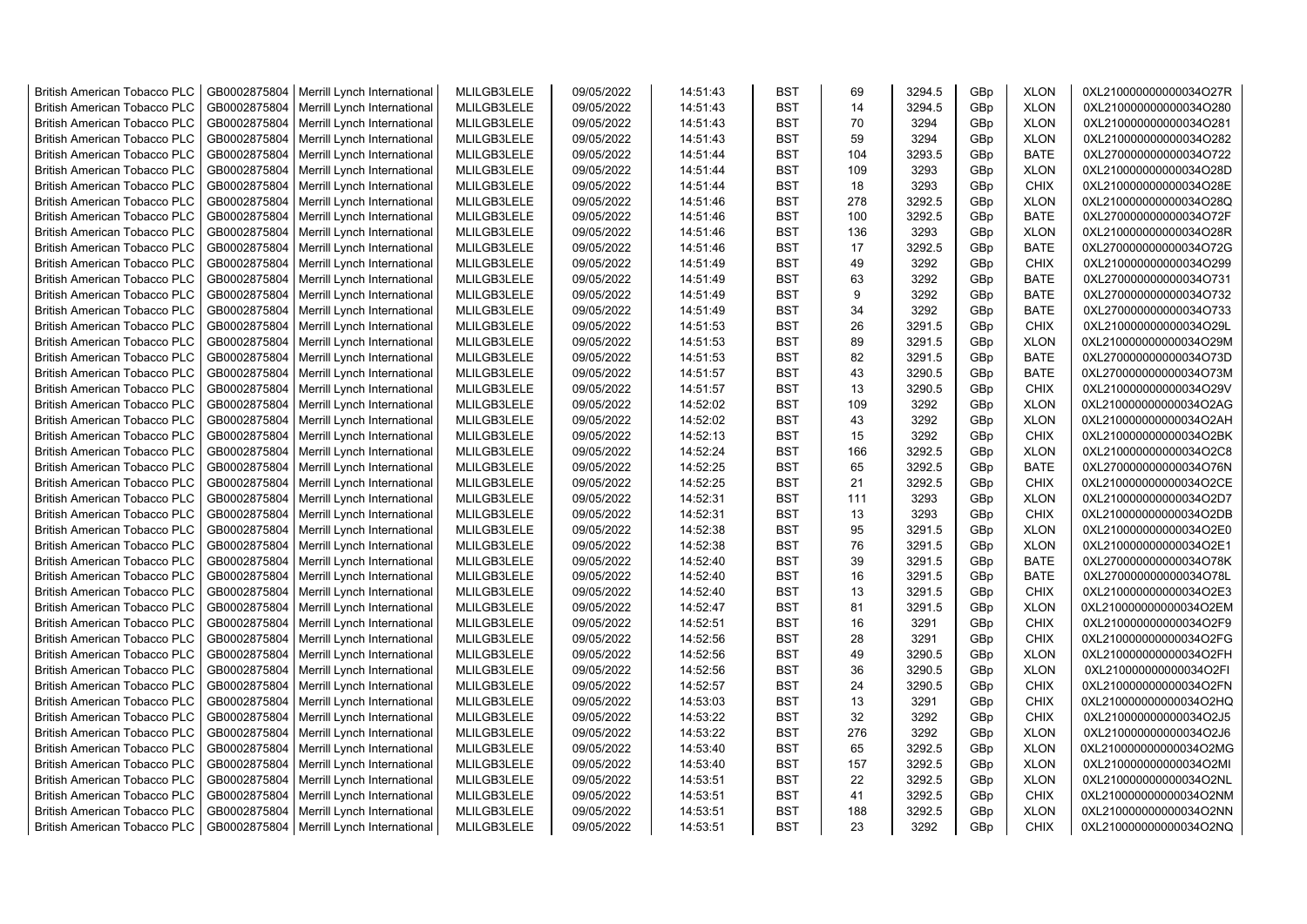| <b>British American Tobacco PLC</b> | GB0002875804 | Merrill Lynch International                | MLILGB3LELE | 09/05/2022 | 14:53:51 | <b>BST</b> | 72             | 3292   | GBp             | <b>BATE</b> | 0XL270000000000034O7IK |
|-------------------------------------|--------------|--------------------------------------------|-------------|------------|----------|------------|----------------|--------|-----------------|-------------|------------------------|
| <b>British American Tobacco PLC</b> | GB0002875804 | Merrill Lynch International                | MLILGB3LELE | 09/05/2022 | 14:54:06 | <b>BST</b> | 105            | 3292.5 | GBp             | <b>XLON</b> | 0XL210000000000034O2PR |
| <b>British American Tobacco PLC</b> | GB0002875804 | Merrill Lynch International                | MLILGB3LELE | 09/05/2022 | 14:54:06 | <b>BST</b> | 9              | 3292.5 | GBp             | <b>CHIX</b> | 0XL210000000000034O2PV |
| <b>British American Tobacco PLC</b> | GB0002875804 | Merrill Lynch International                | MLILGB3LELE | 09/05/2022 | 14:54:06 | <b>BST</b> | 28             | 3292.5 | GBp             | <b>CHIX</b> | 0XL210000000000034O2Q0 |
| <b>British American Tobacco PLC</b> | GB0002875804 | Merrill Lynch International                | MLILGB3LELE | 09/05/2022 | 14:54:21 | <b>BST</b> | 121            | 3293   | GBp             | <b>XLON</b> | 0XL210000000000034O2R2 |
| <b>British American Tobacco PLC</b> | GB0002875804 | Merrill Lynch International                | MLILGB3LELE | 09/05/2022 | 14:54:21 | <b>BST</b> | $\overline{1}$ | 3293   | GBp             | <b>XLON</b> | 0XL210000000000034O2R3 |
| <b>British American Tobacco PLC</b> | GB0002875804 | Merrill Lynch International                | MLILGB3LELE | 09/05/2022 | 14:54:21 | <b>BST</b> | $\overline{7}$ | 3293   | GBp             | <b>BATE</b> | 0XL270000000000034O7LL |
| <b>British American Tobacco PLC</b> | GB0002875804 | Merrill Lynch International                | MLILGB3LELE | 09/05/2022 | 14:54:21 | <b>BST</b> | 11             | 3293   | GBp             | <b>BATE</b> | 0XL270000000000034O7LK |
| <b>British American Tobacco PLC</b> | GB0002875804 | Merrill Lynch International                | MLILGB3LELE | 09/05/2022 | 14:54:35 | BST        | 46             | 3295.5 | GBp             | <b>CHIX</b> | 0XL210000000000034O2RV |
| <b>British American Tobacco PLC</b> | GB0002875804 | Merrill Lynch International                | MLILGB3LELE | 09/05/2022 | 14:54:40 | <b>BST</b> | 60             | 3296.5 | GBp             | <b>BATE</b> | 0XL270000000000034O7NJ |
| <b>British American Tobacco PLC</b> | GB0002875804 | Merrill Lynch International                | MLILGB3LELE | 09/05/2022 | 14:54:40 | <b>BST</b> | 178            | 3296.5 | GBp             | <b>XLON</b> | 0XL210000000000034O2S9 |
| <b>British American Tobacco PLC</b> | GB0002875804 | Merrill Lynch International                | MLILGB3LELE | 09/05/2022 | 14:54:41 | <b>BST</b> | 35             | 3296   | GBp             | <b>CHIX</b> | 0XL210000000000034O2SC |
| <b>British American Tobacco PLC</b> | GB0002875804 | Merrill Lynch International                | MLILGB3LELE | 09/05/2022 | 14:54:41 | <b>BST</b> | 131            | 3296   | GBp             | <b>XLON</b> | 0XL210000000000034O2SD |
| <b>British American Tobacco PLC</b> | GB0002875804 | Merrill Lynch International                | MLILGB3LELE | 09/05/2022 | 14:54:43 | <b>BST</b> | 72             | 3296   | GBp             | <b>BATE</b> | 0XL270000000000034O7NU |
| <b>British American Tobacco PLC</b> | GB0002875804 | Merrill Lynch International                | MLILGB3LELE | 09/05/2022 | 14:54:43 | <b>BST</b> | 18             | 3296   | GB <sub>p</sub> | <b>CHIX</b> | 0XL210000000000034O2SK |
| <b>British American Tobacco PLC</b> | GB0002875804 | Merrill Lynch International                | MLILGB3LELE | 09/05/2022 | 14:54:43 | <b>BST</b> | 65             | 3296   | GBp             | <b>BATE</b> | 0XL270000000000034O7NV |
| <b>British American Tobacco PLC</b> | GB0002875804 | Merrill Lynch International                | MLILGB3LELE | 09/05/2022 | 14:54:45 | <b>BST</b> | 21             | 3295.5 | GBp             | <b>CHIX</b> | 0XL210000000000034O2SO |
| <b>British American Tobacco PLC</b> | GB0002875804 | Merrill Lynch International                | MLILGB3LELE | 09/05/2022 | 14:54:45 | <b>BST</b> | 100            | 3295   | GBp             | <b>XLON</b> | 0XL210000000000034O2SP |
| <b>British American Tobacco PLC</b> | GB0002875804 | Merrill Lynch International                | MLILGB3LELE | 09/05/2022 | 14:54:46 | <b>BST</b> | 44             | 3295   | GBp             | <b>XLON</b> | 0XL210000000000034O2SQ |
| <b>British American Tobacco PLC</b> | GB0002875804 | Merrill Lynch International                | MLILGB3LELE | 09/05/2022 | 14:54:50 | <b>BST</b> | 12             | 3295.5 | GBp             | <b>CHIX</b> | 0XL210000000000034O2T0 |
| <b>British American Tobacco PLC</b> | GB0002875804 | Merrill Lynch International                | MLILGB3LELE | 09/05/2022 | 14:54:50 | <b>BST</b> | 29             | 3295   | GBp             | <b>BATE</b> | 0XL270000000000034O7O8 |
| <b>British American Tobacco PLC</b> | GB0002875804 | Merrill Lynch International                | MLILGB3LELE | 09/05/2022 | 14:54:50 | <b>BST</b> | 182            | 3295   | GBp             | <b>XLON</b> | 0XL210000000000034O2T1 |
|                                     | GB0002875804 |                                            | MLILGB3LELE | 09/05/2022 | 14:55:16 | <b>BST</b> | 31             | 3296.5 | GBp             | <b>BATE</b> | 0XL270000000000034O7QK |
| <b>British American Tobacco PLC</b> |              | Merrill Lynch International                |             |            |          |            |                |        |                 |             |                        |
| <b>British American Tobacco PLC</b> | GB0002875804 | Merrill Lynch International                | MLILGB3LELE | 09/05/2022 | 14:55:16 | BST        | 29             | 3296.5 | GBp             | <b>CHIX</b> | 0XL210000000000034O2V0 |
| <b>British American Tobacco PLC</b> | GB0002875804 | Merrill Lynch International                | MLILGB3LELE | 09/05/2022 | 14:55:16 | <b>BST</b> | 264            | 3296.5 | GBp             | <b>XLON</b> | 0XL210000000000034O2V1 |
| <b>British American Tobacco PLC</b> | GB0002875804 | Merrill Lynch International                | MLILGB3LELE | 09/05/2022 | 14:55:23 | <b>BST</b> | 18             | 3296   | GBp             | <b>CHIX</b> | 0XL210000000000034O2VM |
| <b>British American Tobacco PLC</b> | GB0002875804 | Merrill Lynch International                | MLILGB3LELE | 09/05/2022 | 14:55:34 | <b>BST</b> | 40             | 3297.5 | GBp             | <b>CHIX</b> | 0XL210000000000034O30J |
| <b>British American Tobacco PLC</b> | GB0002875804 | Merrill Lynch International                | MLILGB3LELE | 09/05/2022 | 14:55:38 | <b>BST</b> | 10             | 3298.5 | GBp             | <b>XLON</b> | 0XL210000000000034O30R |
| <b>British American Tobacco PLC</b> | GB0002875804 | Merrill Lynch International                | MLILGB3LELE | 09/05/2022 | 14:55:38 | <b>BST</b> | 125            | 3298.5 | GBp             | <b>XLON</b> | 0XL210000000000034O30S |
| <b>British American Tobacco PLC</b> | GB0002875804 | Merrill Lynch International                | MLILGB3LELE | 09/05/2022 | 14:55:48 | <b>BST</b> | 162            | 3298.5 | GBp             | <b>XLON</b> | 0XL210000000000034O31K |
| <b>British American Tobacco PLC</b> | GB0002875804 | Merrill Lynch International                | MLILGB3LELE | 09/05/2022 | 14:55:57 | <b>BST</b> | 297            | 3298.5 | GBp             | <b>XLON</b> | 0XL210000000000034O32O |
| <b>British American Tobacco PLC</b> | GB0002875804 | Merrill Lynch International                | MLILGB3LELE | 09/05/2022 | 14:56:01 | <b>BST</b> | 332            | 3299.5 | GBp             | <b>XLON</b> | 0XL210000000000034O337 |
| <b>British American Tobacco PLC</b> | GB0002875804 | Merrill Lynch International                | MLILGB3LELE | 09/05/2022 | 14:56:04 | <b>BST</b> | 9              | 3299.5 | GBp             | <b>CHIX</b> | 0XL210000000000034O33K |
| <b>British American Tobacco PLC</b> | GB0002875804 | Merrill Lynch International                | MLILGB3LELE | 09/05/2022 | 14:56:04 | <b>BST</b> | 46             | 3299.5 | GBp             | <b>CHIX</b> | 0XL210000000000034O33L |
| <b>British American Tobacco PLC</b> | GB0002875804 | Merrill Lynch International                | MLILGB3LELE | 09/05/2022 | 14:56:10 | <b>BST</b> | 173            | 3300.5 | GBp             | BATE        | 0XL270000000000034O808 |
| <b>British American Tobacco PLC</b> | GB0002875804 | Merrill Lynch International                | MLILGB3LELE | 09/05/2022 | 14:56:10 | <b>BST</b> | 29             | 3300.5 | GBp             | <b>CHIX</b> | 0XL210000000000034O34C |
| <b>British American Tobacco PLC</b> | GB0002875804 | Merrill Lynch International                | MLILGB3LELE | 09/05/2022 | 14:56:17 | <b>BST</b> | 12             | 3300.5 | GBp             | <b>CHIX</b> | 0XL210000000000034O34K |
| <b>British American Tobacco PLC</b> | GB0002875804 | Merrill Lynch International                | MLILGB3LELE | 09/05/2022 | 14:56:17 | <b>BST</b> | 16             | 3300.5 | GBp             | <b>CHIX</b> | 0XL210000000000034O34L |
| <b>British American Tobacco PLC</b> | GB0002875804 | Merrill Lynch International                | MLILGB3LELE | 09/05/2022 | 14:56:22 | <b>BST</b> | 97             | 3300.5 | GBp             | <b>BATE</b> | 0XL270000000000034O81G |
| <b>British American Tobacco PLC</b> | GB0002875804 | Merrill Lynch International                | MLILGB3LELE | 09/05/2022 | 14:56:22 | <b>BST</b> | 23             | 3300.5 | GBp             | <b>CHIX</b> | 0XL210000000000034O358 |
| <b>British American Tobacco PLC</b> | GB0002875804 | Merrill Lynch International                | MLILGB3LELE | 09/05/2022 | 14:56:24 | <b>BST</b> | 39             | 3300   | GBp             | <b>XLON</b> | 0XL210000000000034O35I |
| <b>British American Tobacco PLC</b> | GB0002875804 | Merrill Lynch International                | MLILGB3LELE | 09/05/2022 | 14:56:36 | <b>BST</b> | 179            | 3300   | GBp             | <b>XLON</b> | 0XL210000000000034O369 |
| <b>British American Tobacco PLC</b> | GB0002875804 | Merrill Lynch International                | MLILGB3LELE | 09/05/2022 | 14:56:37 | <b>BST</b> | 479            | 3299.5 | GBp             | <b>XLON</b> | 0XL210000000000034O36A |
| <b>British American Tobacco PLC</b> | GB0002875804 | Merrill Lynch International                | MLILGB3LELE | 09/05/2022 | 14:56:37 | <b>BST</b> | 20             | 3299.5 | GBp             | <b>CHIX</b> | 0XL210000000000034O36B |
| <b>British American Tobacco PLC</b> | GB0002875804 | Merrill Lynch International                | MLILGB3LELE | 09/05/2022 | 14:56:38 | <b>BST</b> | 96             | 3299   | GBp             | <b>BATE</b> | 0XL270000000000034O82R |
| <b>British American Tobacco PLC</b> | GB0002875804 | Merrill Lynch International                | MLILGB3LELE | 09/05/2022 | 14:56:38 | <b>BST</b> | 37             | 3299   | GBp             | <b>BATE</b> | 0XL270000000000034O82U |
| <b>British American Tobacco PLC</b> | GB0002875804 | Merrill Lynch International                | MLILGB3LELE | 09/05/2022 | 14:56:46 | <b>BST</b> | 100            | 3298.5 | GBp             | <b>XLON</b> | 0XL210000000000034O378 |
| <b>British American Tobacco PLC</b> |              | GB0002875804   Merrill Lynch International | MLILGB3LELE | 09/05/2022 | 14:56:46 | <b>BST</b> | 100            | 3298.5 | GB <sub>p</sub> | <b>XLON</b> | 0XL210000000000034O379 |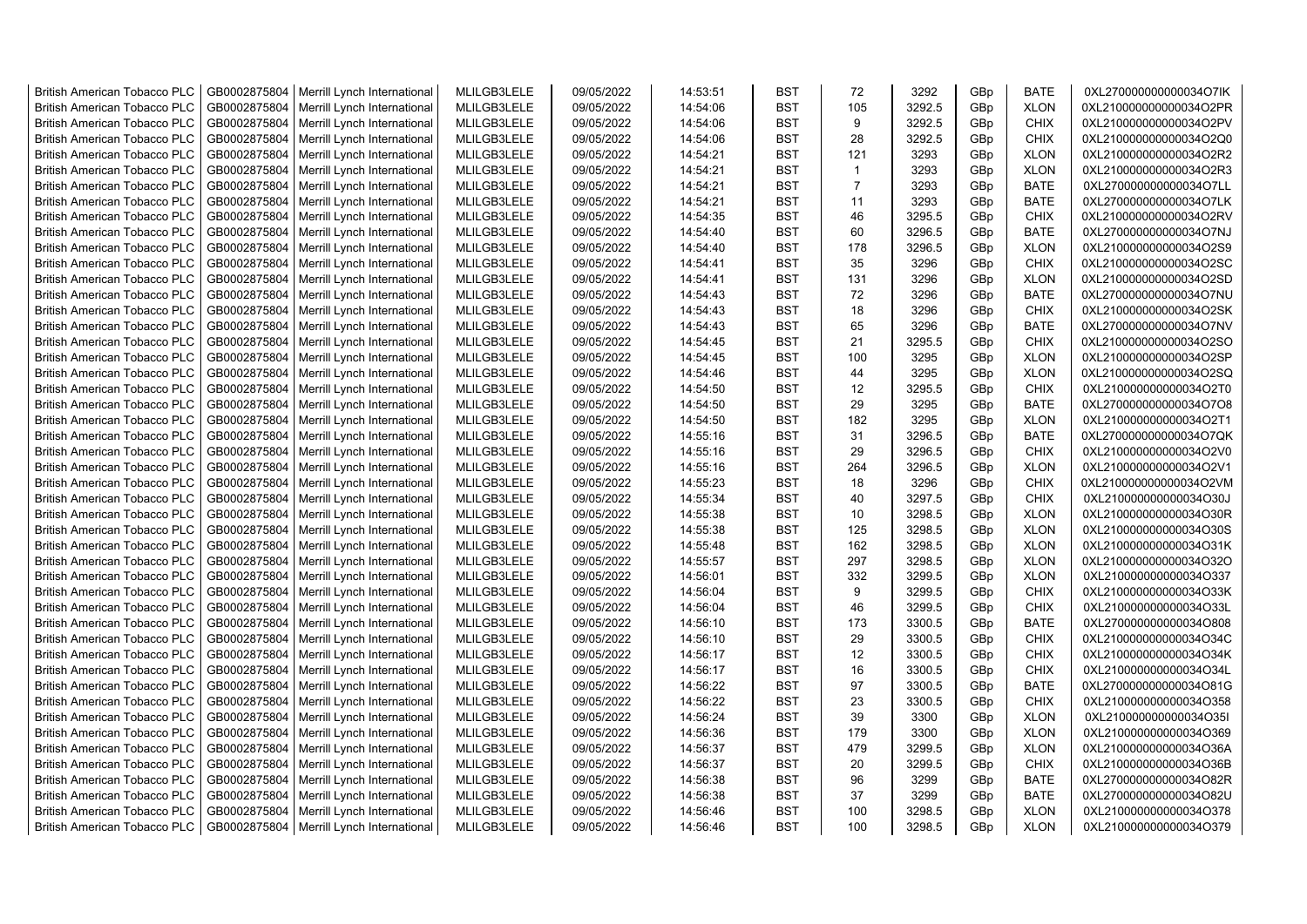| <b>British American Tobacco PLC</b> | GB0002875804 | Merrill Lynch International                | MLILGB3LELE | 09/05/2022 | 14:56:46 | <b>BST</b> | 13  | 3298.5 | GBp | <b>BATE</b> | 0XL270000000000034O83L |
|-------------------------------------|--------------|--------------------------------------------|-------------|------------|----------|------------|-----|--------|-----|-------------|------------------------|
| <b>British American Tobacco PLC</b> | GB0002875804 | Merrill Lynch International                | MLILGB3LELE | 09/05/2022 | 14:56:46 | <b>BST</b> | 14  | 3298.5 | GBp | <b>XLON</b> | 0XL210000000000034O37A |
| <b>British American Tobacco PLC</b> | GB0002875804 | Merrill Lynch International                | MLILGB3LELE | 09/05/2022 | 14:56:46 | <b>BST</b> | 73  | 3298.5 | GBp | <b>XLON</b> | 0XL210000000000034O37B |
| <b>British American Tobacco PLC</b> | GB0002875804 | Merrill Lynch International                | MLILGB3LELE | 09/05/2022 | 14:56:47 | <b>BST</b> | 66  | 3298.5 | GBp | <b>BATE</b> | 0XL270000000000034O83O |
| <b>British American Tobacco PLC</b> | GB0002875804 | Merrill Lynch International                | MLILGB3LELE | 09/05/2022 | 14:56:49 | <b>BST</b> | 100 | 3298   | GBp | <b>XLON</b> | 0XL210000000000034O37G |
| <b>British American Tobacco PLC</b> | GB0002875804 | Merrill Lynch International                | MLILGB3LELE | 09/05/2022 | 14:56:49 | <b>BST</b> | 113 | 3298   | GBp | <b>XLON</b> | 0XL210000000000034O37H |
| <b>British American Tobacco PLC</b> | GB0002875804 | Merrill Lynch International                | MLILGB3LELE | 09/05/2022 | 14:56:49 | <b>BST</b> | 13  | 3298   | GBp | <b>BATE</b> | 0XL270000000000034O83P |
| <b>British American Tobacco PLC</b> | GB0002875804 | Merrill Lynch International                | MLILGB3LELE | 09/05/2022 | 14:56:49 | <b>BST</b> | 18  | 3298   | GBp | CHIX        | 0XL210000000000034O37I |
| <b>British American Tobacco PLC</b> | GB0002875804 | Merrill Lynch International                | MLILGB3LELE | 09/05/2022 | 14:57:18 | <b>BST</b> | 10  | 3299.5 | GBp | <b>BATE</b> | 0XL270000000000034O85T |
| <b>British American Tobacco PLC</b> | GB0002875804 | Merrill Lynch International                | MLILGB3LELE | 09/05/2022 | 14:57:24 | <b>BST</b> | 218 | 3299.5 | GBp | <b>XLON</b> | 0XL210000000000034O3A4 |
| <b>British American Tobacco PLC</b> | GB0002875804 | Merrill Lynch International                | MLILGB3LELE | 09/05/2022 | 14:57:26 | <b>BST</b> | 63  | 3299.5 | GBp | <b>XLON</b> | 0XL210000000000034O3AE |
| <b>British American Tobacco PLC</b> | GB0002875804 | Merrill Lynch International                | MLILGB3LELE | 09/05/2022 | 14:57:27 | <b>BST</b> | 124 | 3299.5 | GBp | <b>XLON</b> | 0XL210000000000034O3AI |
| <b>British American Tobacco PLC</b> | GB0002875804 | Merrill Lynch International                | MLILGB3LELE | 09/05/2022 | 14:57:29 | <b>BST</b> | 35  | 3299.5 | GBp | <b>BATE</b> | 0XL270000000000034O87E |
| <b>British American Tobacco PLC</b> | GB0002875804 | Merrill Lynch International                | MLILGB3LELE | 09/05/2022 | 14:57:29 | <b>BST</b> | 27  | 3299.5 | GBp | <b>BATE</b> | 0XL270000000000034O87F |
| <b>British American Tobacco PLC</b> | GB0002875804 | Merrill Lynch International                | MLILGB3LELE | 09/05/2022 | 14:57:43 | <b>BST</b> | 50  | 3299   | GBp | <b>CHIX</b> | 0XL210000000000034O3C2 |
| <b>British American Tobacco PLC</b> | GB0002875804 | Merrill Lynch International                | MLILGB3LELE | 09/05/2022 | 14:57:54 | <b>BST</b> | 273 | 3299.5 | GBp | <b>XLON</b> | 0XL210000000000034O3CF |
| <b>British American Tobacco PLC</b> | GB0002875804 | Merrill Lynch International                | MLILGB3LELE | 09/05/2022 | 14:57:54 | <b>BST</b> | 79  | 3299   | GBp | <b>XLON</b> | 0XL210000000000034O3CG |
| <b>British American Tobacco PLC</b> | GB0002875804 | Merrill Lynch International                | MLILGB3LELE | 09/05/2022 | 14:58:17 | <b>BST</b> | 93  | 3300.5 | GBp | <b>BATE</b> | 0XL270000000000034O8CE |
| <b>British American Tobacco PLC</b> | GB0002875804 | Merrill Lynch International                | MLILGB3LELE | 09/05/2022 | 14:58:24 | <b>BST</b> | 227 | 3301   | GBp | <b>XLON</b> | 0XL210000000000034O3EB |
| <b>British American Tobacco PLC</b> | GB0002875804 | Merrill Lynch International                | MLILGB3LELE | 09/05/2022 | 14:58:46 | <b>BST</b> | 360 | 3302   | GBp | <b>XLON</b> | 0XL210000000000034O3GI |
| <b>British American Tobacco PLC</b> | GB0002875804 | Merrill Lynch International                | MLILGB3LELE | 09/05/2022 | 14:58:55 | <b>BST</b> | 288 | 3301.5 | GBp | <b>XLON</b> | 0XL210000000000034O3GT |
| <b>British American Tobacco PLC</b> | GB0002875804 | Merrill Lynch International                | MLILGB3LELE | 09/05/2022 | 14:58:56 | <b>BST</b> | 116 | 3301.5 | GBp | <b>CHIX</b> | 0XL210000000000034O3GU |
| <b>British American Tobacco PLC</b> | GB0002875804 | Merrill Lynch International                | MLILGB3LELE | 09/05/2022 | 14:58:56 | <b>BST</b> | 66  | 3301.5 | GBp | <b>BATE</b> | 0XL270000000000034O8G5 |
| <b>British American Tobacco PLC</b> | GB0002875804 | Merrill Lynch International                | MLILGB3LELE | 09/05/2022 | 14:58:56 | BST        | 64  | 3301   | GBp | <b>BATE</b> | 0XL270000000000034O8GC |
| <b>British American Tobacco PLC</b> | GB0002875804 | Merrill Lynch International                | MLILGB3LELE | 09/05/2022 | 14:59:03 | <b>BST</b> | 76  | 3300.5 | GBp | <b>XLON</b> | 0XL210000000000034O3H3 |
| <b>British American Tobacco PLC</b> | GB0002875804 | Merrill Lynch International                | MLILGB3LELE | 09/05/2022 | 14:59:34 | <b>BST</b> | 16  | 3301.5 | GBp | <b>CHIX</b> | 0XL210000000000034O3JD |
| <b>British American Tobacco PLC</b> | GB0002875804 | Merrill Lynch International                | MLILGB3LELE | 09/05/2022 | 14:59:34 | <b>BST</b> | 5   | 3301.5 | GBp | <b>CHIX</b> | 0XL210000000000034O3JE |
| <b>British American Tobacco PLC</b> | GB0002875804 | Merrill Lynch International                | MLILGB3LELE | 09/05/2022 | 14:59:34 | <b>BST</b> | 97  | 3301.5 | GBp | <b>CHIX</b> | 0XL210000000000034O3JF |
| <b>British American Tobacco PLC</b> | GB0002875804 | Merrill Lynch International                | MLILGB3LELE | 09/05/2022 | 14:59:47 | <b>BST</b> | 250 | 3303   | GBp | <b>XLON</b> | 0XL210000000000034O3JV |
| <b>British American Tobacco PLC</b> | GB0002875804 | Merrill Lynch International                | MLILGB3LELE | 09/05/2022 | 15:00:00 | <b>BST</b> | 108 | 3303   | GBp | <b>CHIX</b> | 0XL210000000000034O3LC |
| <b>British American Tobacco PLC</b> | GB0002875804 | Merrill Lynch International                | MLILGB3LELE | 09/05/2022 | 15:00:02 | <b>BST</b> | 60  | 3302.5 | GBp | <b>CHIX</b> | 0XL210000000000034O3LK |
| <b>British American Tobacco PLC</b> | GB0002875804 | Merrill Lynch International                | MLILGB3LELE | 09/05/2022 | 15:00:02 | <b>BST</b> | 484 | 3302.5 | GBp | <b>XLON</b> | 0XL210000000000034O3LL |
| <b>British American Tobacco PLC</b> | GB0002875804 | Merrill Lynch International                | MLILGB3LELE | 09/05/2022 | 15:00:15 | <b>BST</b> | 223 | 3302   | GBp | <b>XLON</b> | 0XL210000000000034O3NC |
| <b>British American Tobacco PLC</b> | GB0002875804 | Merrill Lynch International                | MLILGB3LELE | 09/05/2022 | 15:00:20 | <b>BST</b> | 81  | 3301.5 | GBp | <b>CHIX</b> | 0XL210000000000034O3NS |
| <b>British American Tobacco PLC</b> | GB0002875804 | Merrill Lynch International                | MLILGB3LELE | 09/05/2022 | 15:00:21 | <b>BST</b> | 95  | 3301   | GBp | <b>BATE</b> | 0XL270000000000034O8PL |
| <b>British American Tobacco PLC</b> | GB0002875804 | Merrill Lynch International                | MLILGB3LELE | 09/05/2022 | 15:00:21 | <b>BST</b> | 23  | 3301   | GBp | <b>XLON</b> | 0XL210000000000034O3O5 |
| <b>British American Tobacco PLC</b> | GB0002875804 | Merrill Lynch International                | MLILGB3LELE | 09/05/2022 | 15:00:21 | <b>BST</b> | 280 | 3301   | GBp | <b>XLON</b> | 0XL210000000000034O3O6 |
| <b>British American Tobacco PLC</b> | GB0002875804 | Merrill Lynch International                | MLILGB3LELE | 09/05/2022 | 15:00:21 | <b>BST</b> | 77  | 3301   | GBp | <b>XLON</b> | 0XL210000000000034O3O7 |
| <b>British American Tobacco PLC</b> | GB0002875804 | Merrill Lynch International                | MLILGB3LELE | 09/05/2022 | 15:00:42 | <b>BST</b> | 14  | 3304   | GBp | <b>CHIX</b> | 0XL210000000000034O3PQ |
| <b>British American Tobacco PLC</b> | GB0002875804 | Merrill Lynch International                | MLILGB3LELE | 09/05/2022 | 15:00:44 | <b>BST</b> | 29  | 3304   | GBp | <b>CHIX</b> | 0XL210000000000034O3PV |
| <b>British American Tobacco PLC</b> | GB0002875804 | Merrill Lynch International                | MLILGB3LELE | 09/05/2022 | 15:00:44 | <b>BST</b> | 8   | 3304   | GBp | <b>BATE</b> | 0XL270000000000034O8S8 |
| <b>British American Tobacco PLC</b> | GB0002875804 | Merrill Lynch International                | MLILGB3LELE | 09/05/2022 | 15:00:44 | <b>BST</b> | 94  | 3304   | GBp | <b>BATE</b> | 0XL270000000000034O8S9 |
| <b>British American Tobacco PLC</b> | GB0002875804 | Merrill Lynch International                | MLILGB3LELE | 09/05/2022 | 15:00:47 | <b>BST</b> | 241 | 3303.5 | GBp | <b>BATE</b> | 0XL270000000000034O8SF |
| <b>British American Tobacco PLC</b> | GB0002875804 | Merrill Lynch International                | MLILGB3LELE | 09/05/2022 | 15:00:55 | <b>BST</b> | 144 | 3303   | GBp | <b>BATE</b> | 0XL270000000000034O8T3 |
| <b>British American Tobacco PLC</b> | GB0002875804 | Merrill Lynch International                | MLILGB3LELE | 09/05/2022 | 15:00:55 | <b>BST</b> | 244 | 3303   | GBp | <b>XLON</b> | 0XL210000000000034O3QN |
| <b>British American Tobacco PLC</b> | GB0002875804 | Merrill Lynch International                | MLILGB3LELE | 09/05/2022 | 15:00:57 | <b>BST</b> | 62  | 3302.5 | GBp | <b>CHIX</b> | 0XL210000000000034O3QR |
| <b>British American Tobacco PLC</b> | GB0002875804 | Merrill Lynch International                | MLILGB3LELE | 09/05/2022 | 15:00:59 | <b>BST</b> | 79  | 3302   | GBp | <b>BATE</b> | 0XL270000000000034O8TG |
| <b>British American Tobacco PLC</b> |              | GB0002875804   Merrill Lynch International | MLILGB3LELE | 09/05/2022 | 15:01:00 | <b>BST</b> | 71  | 3301.5 | GBp | <b>BATE</b> | 0XL270000000000034O8TN |
|                                     |              |                                            |             |            |          |            |     |        |     |             |                        |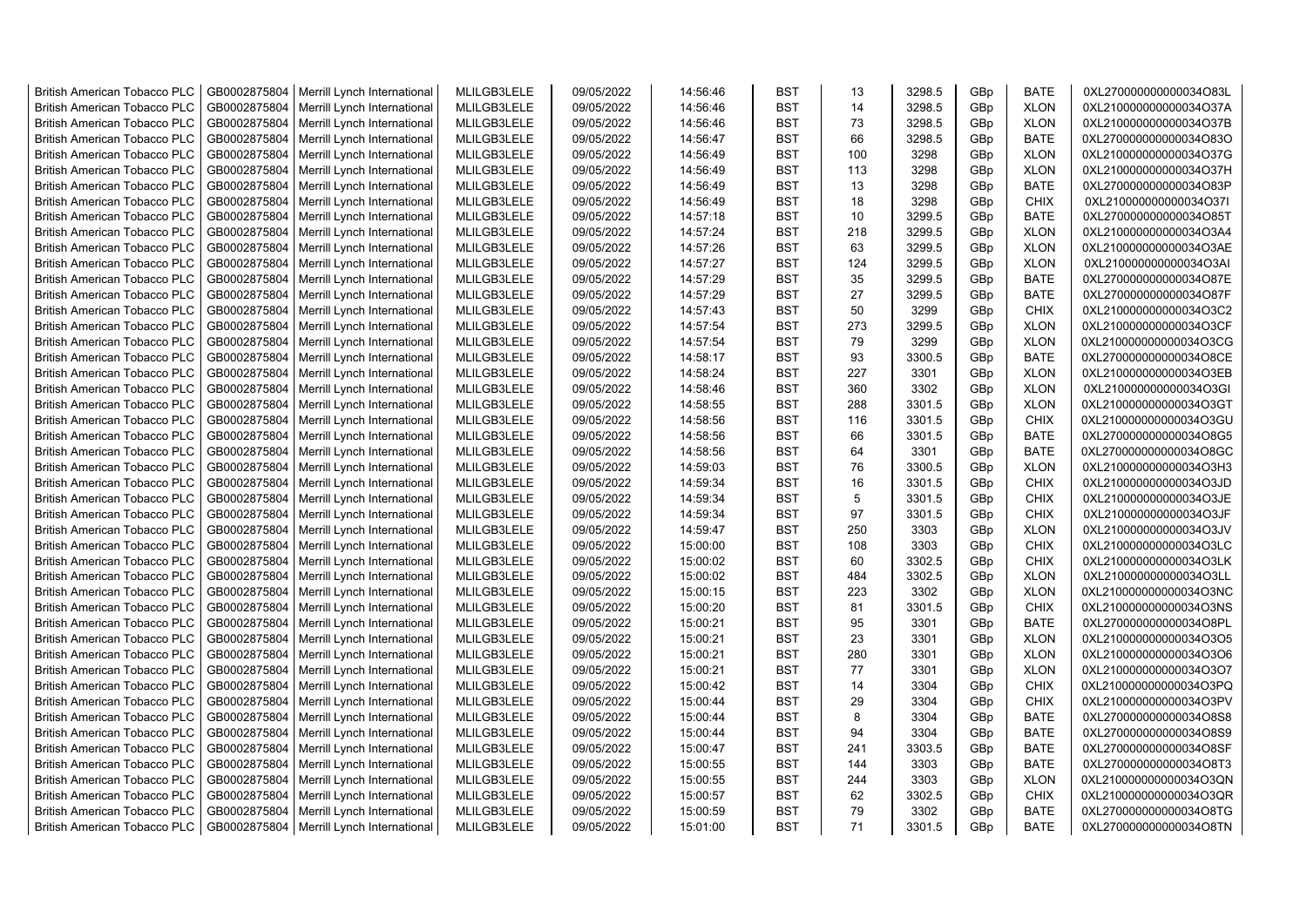| <b>British American Tobacco PLC</b> | GB0002875804 | Merrill Lynch International                | MLILGB3LELE | 09/05/2022 | 15:01:00 | <b>BST</b> | 327 | 3301.5 | GBp | <b>XLON</b> | 0XL210000000000034O3RC |
|-------------------------------------|--------------|--------------------------------------------|-------------|------------|----------|------------|-----|--------|-----|-------------|------------------------|
| <b>British American Tobacco PLC</b> | GB0002875804 | Merrill Lynch International                | MLILGB3LELE | 09/05/2022 | 15:01:00 | <b>BST</b> | 32  | 3301   | GBp | <b>XLON</b> | 0XL210000000000034O3RD |
| <b>British American Tobacco PLC</b> | GB0002875804 | Merrill Lynch International                | MLILGB3LELE | 09/05/2022 | 15:01:31 | <b>BST</b> | 38  | 3301   | GBp | <b>CHIX</b> | 0XL210000000000034O3T0 |
| <b>British American Tobacco PLC</b> | GB0002875804 | Merrill Lynch International                | MLILGB3LELE | 09/05/2022 | 15:01:31 | <b>BST</b> | 211 | 3301   | GBp | <b>XLON</b> | 0XL210000000000034O3T1 |
| <b>British American Tobacco PLC</b> | GB0002875804 | Merrill Lynch International                | MLILGB3LELE | 09/05/2022 | 15:01:31 | <b>BST</b> | 30  | 3301   | GBp | <b>BATE</b> | 0XL270000000000034O907 |
| <b>British American Tobacco PLC</b> | GB0002875804 | Merrill Lynch International                | MLILGB3LELE | 09/05/2022 | 15:01:31 | <b>BST</b> | 103 | 3301   | GBp | <b>XLON</b> | 0XL210000000000034O3T2 |
| <b>British American Tobacco PLC</b> | GB0002875804 | Merrill Lynch International                | MLILGB3LELE | 09/05/2022 | 15:01:31 | <b>BST</b> | 15  | 3300.5 | GBp | <b>CHIX</b> | 0XL210000000000034O3T4 |
| <b>British American Tobacco PLC</b> | GB0002875804 | Merrill Lynch International                | MLILGB3LELE | 09/05/2022 | 15:01:31 | <b>BST</b> | 34  | 3300.5 | GBp | <b>XLON</b> | 0XL210000000000034O3T5 |
| <b>British American Tobacco PLC</b> | GB0002875804 | Merrill Lynch International                | MLILGB3LELE | 09/05/2022 | 15:01:31 | <b>BST</b> | 47  | 3300.5 | GBp | <b>XLON</b> | 0XL210000000000034O3T6 |
| <b>British American Tobacco PLC</b> | GB0002875804 |                                            | MLILGB3LELE | 09/05/2022 | 15:01:31 | <b>BST</b> | 408 | 3300.5 | GBp | <b>XLON</b> | 0XL210000000000034O3T7 |
|                                     |              | Merrill Lynch International                |             |            |          |            |     |        |     |             |                        |
| <b>British American Tobacco PLC</b> | GB0002875804 | Merrill Lynch International                | MLILGB3LELE | 09/05/2022 | 15:01:39 | <b>BST</b> | 38  | 3302   | GBp | <b>CHIX</b> | 0XL210000000000034O3VD |
| <b>British American Tobacco PLC</b> | GB0002875804 | Merrill Lynch International                | MLILGB3LELE | 09/05/2022 | 15:01:42 | <b>BST</b> | 65  | 3302   | GBp | <b>BATE</b> | 0XL270000000000034O92E |
| <b>British American Tobacco PLC</b> | GB0002875804 | Merrill Lynch International                | MLILGB3LELE | 09/05/2022 | 15:01:56 | <b>BST</b> | 34  | 3301.5 | GBp | <b>CHIX</b> | 0XL210000000000034O40L |
| <b>British American Tobacco PLC</b> | GB0002875804 | Merrill Lynch International                | MLILGB3LELE | 09/05/2022 | 15:01:56 | <b>BST</b> | 69  | 3301.5 | GBp | <b>XLON</b> | 0XL210000000000034O40N |
| <b>British American Tobacco PLC</b> | GB0002875804 | Merrill Lynch International                | MLILGB3LELE | 09/05/2022 | 15:01:56 | <b>BST</b> | 138 | 3301.5 | GBp | <b>XLON</b> | 0XL210000000000034O40O |
| <b>British American Tobacco PLC</b> | GB0002875804 | Merrill Lynch International                | MLILGB3LELE | 09/05/2022 | 15:02:02 | <b>BST</b> | 158 | 3301   | GBp | <b>XLON</b> | 0XL210000000000034O41Q |
| <b>British American Tobacco PLC</b> | GB0002875804 | Merrill Lynch International                | MLILGB3LELE | 09/05/2022 | 15:02:02 | <b>BST</b> | 66  | 3301   | GBp | <b>BATE</b> | 0XL270000000000034O94G |
| <b>British American Tobacco PLC</b> | GB0002875804 | Merrill Lynch International                | MLILGB3LELE | 09/05/2022 | 15:02:03 | <b>BST</b> | 85  | 3300.5 | GBp | <b>BATE</b> | 0XL270000000000034O94I |
| <b>British American Tobacco PLC</b> | GB0002875804 | Merrill Lynch International                | MLILGB3LELE | 09/05/2022 | 15:02:03 | <b>BST</b> | 131 | 3300   | GBp | <b>XLON</b> | 0XL210000000000034O42N |
| <b>British American Tobacco PLC</b> | GB0002875804 | Merrill Lynch International                | MLILGB3LELE | 09/05/2022 | 15:02:04 | <b>BST</b> | 26  | 3299.5 | GBp | <b>BATE</b> | 0XL270000000000034O959 |
| <b>British American Tobacco PLC</b> | GB0002875804 | Merrill Lynch International                | MLILGB3LELE | 09/05/2022 | 15:02:04 | <b>BST</b> | 13  | 3300   | GBp | <b>XLON</b> | 0XL210000000000034O42P |
| <b>British American Tobacco PLC</b> | GB0002875804 | Merrill Lynch International                | MLILGB3LELE | 09/05/2022 | 15:02:04 | <b>BST</b> | 25  | 3300   | GBp | <b>CHIX</b> | 0XL210000000000034O42Q |
| <b>British American Tobacco PLC</b> | GB0002875804 | Merrill Lynch International                | MLILGB3LELE | 09/05/2022 | 15:02:08 | <b>BST</b> | 171 | 3299.5 | GBp | <b>XLON</b> | 0XL210000000000034O43A |
| <b>British American Tobacco PLC</b> | GB0002875804 | Merrill Lynch International                | MLILGB3LELE | 09/05/2022 | 15:02:17 | BST        | 90  | 3299.5 | GBp | <b>XLON</b> | 0XL210000000000034O43U |
| <b>British American Tobacco PLC</b> | GB0002875804 | Merrill Lynch International                | MLILGB3LELE | 09/05/2022 | 15:02:17 | <b>BST</b> | 20  | 3299.5 | GBp | <b>CHIX</b> | 0XL210000000000034O43V |
| <b>British American Tobacco PLC</b> | GB0002875804 | Merrill Lynch International                | MLILGB3LELE | 09/05/2022 | 15:02:17 | <b>BST</b> | 89  | 3299   | GBp | <b>XLON</b> | 0XL210000000000034O440 |
| <b>British American Tobacco PLC</b> | GB0002875804 | Merrill Lynch International                | MLILGB3LELE | 09/05/2022 | 15:02:19 | <b>BST</b> | 10  | 3299   | GBp | <b>CHIX</b> | 0XL210000000000034O442 |
| <b>British American Tobacco PLC</b> | GB0002875804 | Merrill Lynch International                | MLILGB3LELE | 09/05/2022 | 15:02:22 | <b>BST</b> | 16  | 3299   | GBp | <b>CHIX</b> | 0XL210000000000034O44D |
| <b>British American Tobacco PLC</b> | GB0002875804 | Merrill Lynch International                | MLILGB3LELE | 09/05/2022 | 15:02:22 | <b>BST</b> | 16  | 3299   | GBp | <b>CHIX</b> | 0XL210000000000034O44E |
| <b>British American Tobacco PLC</b> | GB0002875804 | Merrill Lynch International                | MLILGB3LELE | 09/05/2022 | 15:02:22 | <b>BST</b> | 75  | 3298   | GBp | <b>XLON</b> | 0XL210000000000034O44F |
| <b>British American Tobacco PLC</b> | GB0002875804 | Merrill Lynch International                | MLILGB3LELE | 09/05/2022 | 15:02:38 | <b>BST</b> | 90  | 3298.5 | GBp | <b>XLON</b> | 0XL210000000000034O45V |
| <b>British American Tobacco PLC</b> | GB0002875804 | Merrill Lynch International                | MLILGB3LELE | 09/05/2022 | 15:02:41 | <b>BST</b> | 114 | 3298.5 | GBp | <b>XLON</b> | 0XL210000000000034O469 |
| <b>British American Tobacco PLC</b> | GB0002875804 | Merrill Lynch International                | MLILGB3LELE | 09/05/2022 | 15:02:41 | <b>BST</b> | 86  | 3298   | GBp | <b>XLON</b> | 0XL210000000000034O46D |
| <b>British American Tobacco PLC</b> | GB0002875804 | Merrill Lynch International                | MLILGB3LELE | 09/05/2022 | 15:02:41 | <b>BST</b> | 13  | 3298   | GBp | <b>XLON</b> | 0XL210000000000034O46E |
| <b>British American Tobacco PLC</b> | GB0002875804 | Merrill Lynch International                | MLILGB3LELE | 09/05/2022 | 15:02:54 | <b>BST</b> | 51  | 3298   | GBp | <b>BATE</b> | 0XL270000000000034O9AG |
|                                     | GB0002875804 |                                            |             | 09/05/2022 | 15:02:54 | <b>BST</b> | 35  | 3298   |     | <b>CHIX</b> | 0XL210000000000034O47K |
| <b>British American Tobacco PLC</b> |              | Merrill Lynch International                | MLILGB3LELE |            |          |            |     |        | GBp |             |                        |
| <b>British American Tobacco PLC</b> | GB0002875804 | Merrill Lynch International                | MLILGB3LELE | 09/05/2022 | 15:02:55 | <b>BST</b> | 23  | 3297   | GBp | BATE        | 0XL270000000000034O9AL |
| <b>British American Tobacco PLC</b> | GB0002875804 | Merrill Lynch International                | MLILGB3LELE | 09/05/2022 | 15:02:55 | <b>BST</b> | 25  | 3297.5 | GBp | <b>CHIX</b> | 0XL210000000000034O47S |
| <b>British American Tobacco PLC</b> | GB0002875804 | Merrill Lynch International                | MLILGB3LELE | 09/05/2022 | 15:02:55 | <b>BST</b> | 93  | 3297.5 | GBp | <b>XLON</b> | 0XL210000000000034O47T |
| <b>British American Tobacco PLC</b> | GB0002875804 | Merrill Lynch International                | MLILGB3LELE | 09/05/2022 | 15:02:55 | <b>BST</b> | 95  | 3297   | GBp | <b>XLON</b> | 0XL210000000000034O480 |
| <b>British American Tobacco PLC</b> | GB0002875804 | Merrill Lynch International                | MLILGB3LELE | 09/05/2022 | 15:03:23 | <b>BST</b> | 17  | 3298   | GBp | <b>XLON</b> | 0XL210000000000034O49U |
| <b>British American Tobacco PLC</b> | GB0002875804 | Merrill Lynch International                | MLILGB3LELE | 09/05/2022 | 15:03:24 | <b>BST</b> | 167 | 3298   | GBp | <b>XLON</b> | 0XL210000000000034O49V |
| <b>British American Tobacco PLC</b> | GB0002875804 | Merrill Lynch International                | MLILGB3LELE | 09/05/2022 | 15:03:47 | <b>BST</b> | 143 | 3300.5 | GBp | <b>XLON</b> | 0XL210000000000034O4C5 |
| <b>British American Tobacco PLC</b> | GB0002875804 | Merrill Lynch International                | MLILGB3LELE | 09/05/2022 | 15:03:47 | <b>BST</b> | 112 | 3301   | GBp | <b>BATE</b> | 0XL270000000000034O9F9 |
| <b>British American Tobacco PLC</b> | GB0002875804 | Merrill Lynch International                | MLILGB3LELE | 09/05/2022 | 15:03:47 | <b>BST</b> | 10  | 3300.5 | GBp | <b>BATE</b> | 0XL270000000000034O9FA |
| <b>British American Tobacco PLC</b> | GB0002875804 | Merrill Lynch International                | MLILGB3LELE | 09/05/2022 | 15:03:47 | <b>BST</b> | 79  | 3300.5 | GBp | <b>CHIX</b> | 0XL210000000000034O4C6 |
| <b>British American Tobacco PLC</b> | GB0002875804 | Merrill Lynch International                | MLILGB3LELE | 09/05/2022 | 15:03:47 | <b>BST</b> | 110 | 3300.5 | GBp | <b>XLON</b> | 0XL210000000000034O4C7 |
| <b>British American Tobacco PLC</b> |              | GB0002875804   Merrill Lynch International | MLILGB3LELE | 09/05/2022 | 15:03:47 | <b>BST</b> | 21  | 3300.5 | GBp | <b>BATE</b> | 0XL270000000000034O9FE |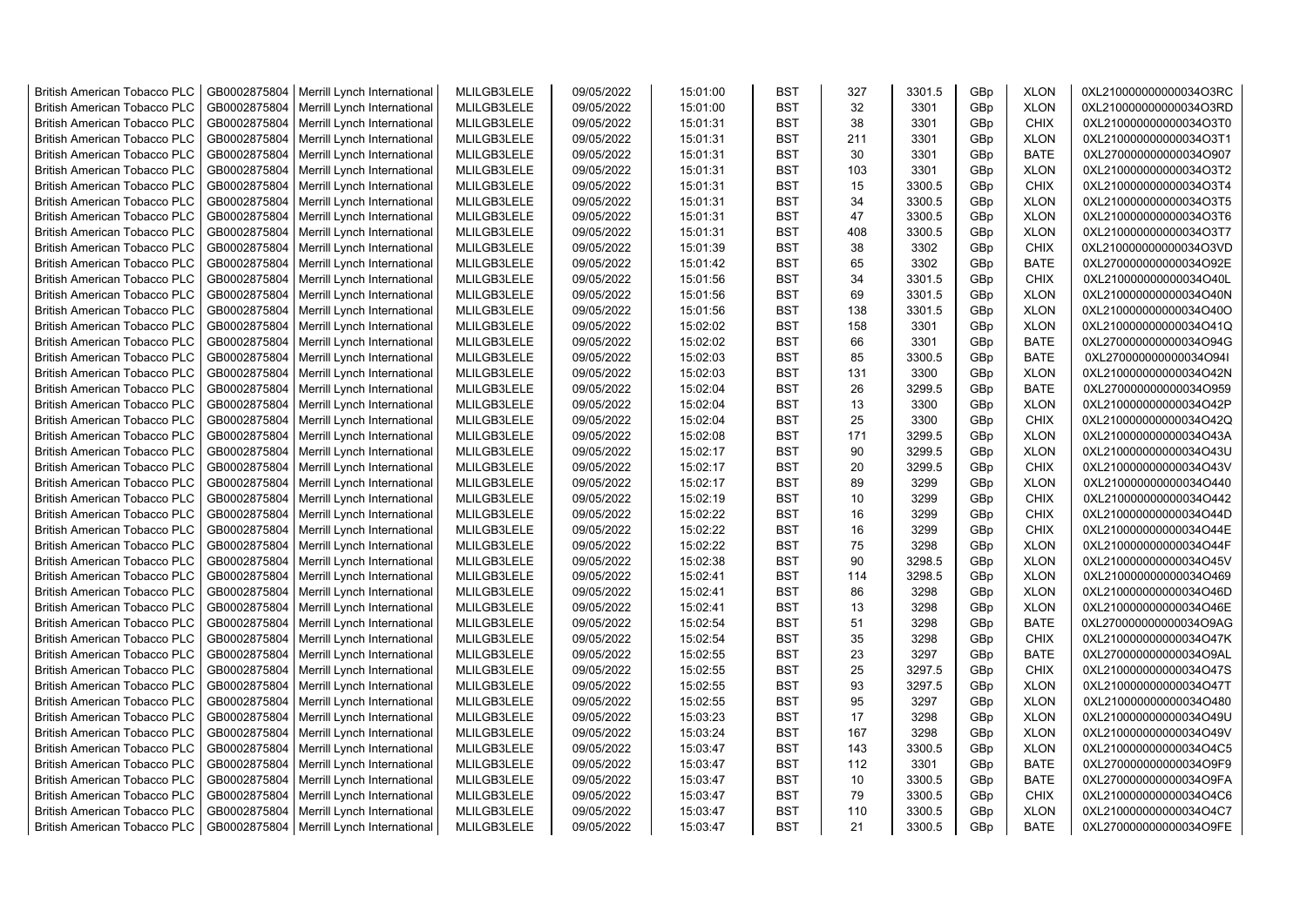| <b>British American Tobacco PLC</b> | GB0002875804 | Merrill Lynch International                | MLILGB3LELE | 09/05/2022 | 15:04:11 | <b>BST</b> | 53           | 3300.5 | GBp             | <b>CHIX</b> | 0XL210000000000034O4DH |
|-------------------------------------|--------------|--------------------------------------------|-------------|------------|----------|------------|--------------|--------|-----------------|-------------|------------------------|
| <b>British American Tobacco PLC</b> | GB0002875804 | Merrill Lynch International                | MLILGB3LELE | 09/05/2022 | 15:04:11 | <b>BST</b> | 73           | 3300.5 | GBp             | <b>XLON</b> | 0XL210000000000034O4DI |
| <b>British American Tobacco PLC</b> | GB0002875804 | Merrill Lynch International                | MLILGB3LELE | 09/05/2022 | 15:04:13 | <b>BST</b> | 54           | 3300.5 | GBp             | <b>CHIX</b> | 0XL210000000000034O4DL |
| <b>British American Tobacco PLC</b> | GB0002875804 | Merrill Lynch International                | MLILGB3LELE | 09/05/2022 | 15:04:29 | <b>BST</b> | 51           | 3301   | GBp             | <b>BATE</b> | 0XL270000000000034O9JP |
| <b>British American Tobacco PLC</b> | GB0002875804 | Merrill Lynch International                | MLILGB3LELE | 09/05/2022 | 15:04:29 | <b>BST</b> | 31           | 3300.5 | GBp             | <b>CHIX</b> | 0XL210000000000034O4FA |
| <b>British American Tobacco PLC</b> | GB0002875804 | Merrill Lynch International                | MLILGB3LELE | 09/05/2022 | 15:04:29 | <b>BST</b> | 223          | 3300.5 | GBp             | <b>XLON</b> | 0XL210000000000034O4FB |
| British American Tobacco PLC        | GB0002875804 | Merrill Lynch International                | MLILGB3LELE | 09/05/2022 | 15:04:32 | <b>BST</b> | 76           | 3300   | GBp             | <b>XLON</b> | 0XL210000000000034O4FM |
| <b>British American Tobacco PLC</b> | GB0002875804 | Merrill Lynch International                | MLILGB3LELE | 09/05/2022 | 15:04:32 | <b>BST</b> | 146          | 3300   | GBp             | <b>XLON</b> | 0XL210000000000034O4FN |
| <b>British American Tobacco PLC</b> | GB0002875804 | Merrill Lynch International                | MLILGB3LELE | 09/05/2022 | 15:04:38 | <b>BST</b> | 168          | 3299.5 | GBp             | <b>BATE</b> | 0XL270000000000034O9KF |
| <b>British American Tobacco PLC</b> | GB0002875804 | Merrill Lynch International                | MLILGB3LELE | 09/05/2022 | 15:04:38 | <b>BST</b> | 45           | 3299   | GBp             | <b>XLON</b> | 0XL210000000000034O4G0 |
| <b>British American Tobacco PLC</b> | GB0002875804 | Merrill Lynch International                | MLILGB3LELE | 09/05/2022 | 15:04:42 | <b>BST</b> | 33           | 3299   | GBp             | <b>CHIX</b> | 0XL210000000000034O4GG |
| <b>British American Tobacco PLC</b> | GB0002875804 | Merrill Lynch International                | MLILGB3LELE | 09/05/2022 | 15:04:42 | <b>BST</b> | 13           | 3299   | GBp             | <b>CHIX</b> | 0XL210000000000034O4GH |
| <b>British American Tobacco PLC</b> | GB0002875804 | Merrill Lynch International                | MLILGB3LELE | 09/05/2022 | 15:04:43 | BST        | 10           | 3299   | GBp             | <b>XLON</b> | 0XL210000000000034O4GL |
| <b>British American Tobacco PLC</b> | GB0002875804 | Merrill Lynch International                | MLILGB3LELE | 09/05/2022 | 15:04:43 | <b>BST</b> | 167          | 3299   | GBp             | <b>XLON</b> | 0XL210000000000034O4GM |
| <b>British American Tobacco PLC</b> | GB0002875804 | Merrill Lynch International                | MLILGB3LELE | 09/05/2022 | 15:04:43 | <b>BST</b> | 58           | 3299   | GBp             | <b>XLON</b> | 0XL210000000000034O4GN |
| <b>British American Tobacco PLC</b> | GB0002875804 | Merrill Lynch International                | MLILGB3LELE | 09/05/2022 | 15:04:43 | <b>BST</b> | 102          | 3299   | GBp             | <b>XLON</b> | 0XL210000000000034O4GO |
| <b>British American Tobacco PLC</b> | GB0002875804 | Merrill Lynch International                | MLILGB3LELE | 09/05/2022 | 15:04:48 | <b>BST</b> | 42           | 3298.5 | GBp             | <b>BATE</b> | 0XL270000000000034O9LJ |
| <b>British American Tobacco PLC</b> | GB0002875804 | Merrill Lynch International                | MLILGB3LELE | 09/05/2022 | 15:04:48 | <b>BST</b> | 206          | 3298.5 | GBp             | <b>XLON</b> | 0XL210000000000034O4H3 |
| <b>British American Tobacco PLC</b> | GB0002875804 | Merrill Lynch International                | MLILGB3LELE | 09/05/2022 | 15:04:53 | <b>BST</b> | 38           | 3298.5 | GBp             | <b>CHIX</b> | 0XL210000000000034O4HC |
| <b>British American Tobacco PLC</b> | GB0002875804 | Merrill Lynch International                | MLILGB3LELE | 09/05/2022 | 15:04:53 | <b>BST</b> | 90           | 3298.5 | GBp             | <b>XLON</b> | 0XL210000000000034O4HD |
| <b>British American Tobacco PLC</b> | GB0002875804 | Merrill Lynch International                | MLILGB3LELE | 09/05/2022 | 15:04:53 | <b>BST</b> | 31           | 3298.5 | GBp             | <b>XLON</b> | 0XL210000000000034O4HE |
| <b>British American Tobacco PLC</b> | GB0002875804 | Merrill Lynch International                | MLILGB3LELE | 09/05/2022 | 15:04:58 | <b>BST</b> | 27           | 3298   | GBp             | <b>CHIX</b> | 0XL210000000000034O4I1 |
| <b>British American Tobacco PLC</b> | GB0002875804 | Merrill Lynch International                | MLILGB3LELE | 09/05/2022 | 15:04:58 | <b>BST</b> | 10           | 3298.5 | GBp             | <b>BATE</b> | 0XL270000000000034O9MR |
| <b>British American Tobacco PLC</b> |              |                                            |             |            |          | <b>BST</b> | 75           |        |                 |             |                        |
|                                     | GB0002875804 | Merrill Lynch International                | MLILGB3LELE | 09/05/2022 | 15:04:58 |            |              | 3298   | GBp             | <b>XLON</b> | 0XL210000000000034O4I2 |
| <b>British American Tobacco PLC</b> | GB0002875804 | Merrill Lynch International                | MLILGB3LELE | 09/05/2022 | 15:05:05 | <b>BST</b> | 57           | 3298   | GBp             | <b>XLON</b> | 0XL210000000000034O4IL |
| <b>British American Tobacco PLC</b> | GB0002875804 | Merrill Lynch International                | MLILGB3LELE | 09/05/2022 | 15:05:05 | <b>BST</b> | 13           | 3298   | GBp             | <b>BATE</b> | 0XL270000000000034O9NO |
| <b>British American Tobacco PLC</b> | GB0002875804 | Merrill Lynch International                | MLILGB3LELE | 09/05/2022 | 15:05:05 | <b>BST</b> | 43           | 3298   | GBp             | <b>BATE</b> | 0XL270000000000034O9NP |
| <b>British American Tobacco PLC</b> | GB0002875804 | Merrill Lynch International                | MLILGB3LELE | 09/05/2022 | 15:05:20 | <b>BST</b> | 33           | 3298   | GBp             | <b>XLON</b> | 0XL210000000000034O4JL |
| <b>British American Tobacco PLC</b> | GB0002875804 | Merrill Lynch International                | MLILGB3LELE | 09/05/2022 | 15:05:20 | <b>BST</b> | 51           | 3298   | GBp             | <b>BATE</b> | 0XL270000000000034O9OO |
| <b>British American Tobacco PLC</b> | GB0002875804 | Merrill Lynch International                | MLILGB3LELE | 09/05/2022 | 15:05:20 | <b>BST</b> | 57           | 3298   | GBp             | <b>XLON</b> | 0XL210000000000034O4JM |
| <b>British American Tobacco PLC</b> | GB0002875804 | Merrill Lynch International                | MLILGB3LELE | 09/05/2022 | 15:05:20 | <b>BST</b> | $\mathbf{1}$ | 3298   | GBp             | <b>BATE</b> | 0XL270000000000034O9OQ |
| <b>British American Tobacco PLC</b> | GB0002875804 | Merrill Lynch International                | MLILGB3LELE | 09/05/2022 | 15:05:33 | <b>BST</b> | 418          | 3297.5 | GBp             | <b>XLON</b> | 0XL210000000000034O4KP |
| <b>British American Tobacco PLC</b> | GB0002875804 | Merrill Lynch International                | MLILGB3LELE | 09/05/2022 | 15:05:33 | <b>BST</b> | 39           | 3297.5 | GBp             | <b>CHIX</b> | 0XL210000000000034O4KQ |
| <b>British American Tobacco PLC</b> | GB0002875804 | Merrill Lynch International                | MLILGB3LELE | 09/05/2022 | 15:05:33 | BST        | 20           | 3297.5 | GBp             | <b>BATE</b> | 0XL270000000000034O9PT |
| <b>British American Tobacco PLC</b> | GB0002875804 | Merrill Lynch International                | MLILGB3LELE | 09/05/2022 | 15:05:33 | <b>BST</b> | 20           | 3297   | GBp             | <b>CHIX</b> | 0XL210000000000034O4KR |
| British American Tobacco PLC        | GB0002875804 | Merrill Lynch International                | MLILGB3LELE | 09/05/2022 | 15:05:33 | <b>BST</b> | 46           | 3297   | GBp             | <b>BATE</b> | 0XL270000000000034O9PV |
| <b>British American Tobacco PLC</b> | GB0002875804 | Merrill Lynch International                | MLILGB3LELE | 09/05/2022 | 15:06:15 | <b>BST</b> | 61           | 3298   | GBp             | <b>CHIX</b> | 0XL210000000000034O4NC |
| <b>British American Tobacco PLC</b> | GB0002875804 | Merrill Lynch International                | MLILGB3LELE | 09/05/2022 | 15:06:20 | <b>BST</b> | 23           | 3298.5 | GBp             | <b>BATE</b> | 0XL270000000000034O9U3 |
| <b>British American Tobacco PLC</b> | GB0002875804 | Merrill Lynch International                | MLILGB3LELE | 09/05/2022 | 15:06:23 | <b>BST</b> | 79           | 3298.5 | GBp             | <b>XLON</b> | 0XL210000000000034O4O9 |
| <b>British American Tobacco PLC</b> | GB0002875804 | Merrill Lynch International                | MLILGB3LELE | 09/05/2022 | 15:06:43 | <b>BST</b> | 51           | 3298.5 | GBp             | <b>CHIX</b> | 0XL210000000000034O4PR |
| <b>British American Tobacco PLC</b> | GB0002875804 | Merrill Lynch International                | MLILGB3LELE | 09/05/2022 | 15:06:45 | <b>BST</b> | 37           | 3298   | GBp             | <b>CHIX</b> | 0XL210000000000034O4PU |
| <b>British American Tobacco PLC</b> | GB0002875804 | Merrill Lynch International                | MLILGB3LELE | 09/05/2022 | 15:06:45 | <b>BST</b> | 131          | 3298.5 | GBp             | <b>XLON</b> | 0XL210000000000034O4Q1 |
| <b>British American Tobacco PLC</b> | GB0002875804 | Merrill Lynch International                | MLILGB3LELE | 09/05/2022 | 15:06:45 | <b>BST</b> | 597          | 3298.5 | GBp             | <b>XLON</b> | 0XL210000000000034O4Q2 |
| <b>British American Tobacco PLC</b> | GB0002875804 | Merrill Lynch International                | MLILGB3LELE | 09/05/2022 | 15:06:45 | <b>BST</b> | 42           | 3298   | GBp             | <b>XLON</b> | 0XL210000000000034O4Q3 |
| <b>British American Tobacco PLC</b> | GB0002875804 | Merrill Lynch International                | MLILGB3LELE | 09/05/2022 | 15:06:45 | <b>BST</b> | 37           | 3298   | GBp             | <b>XLON</b> | 0XL210000000000034O4Q4 |
| <b>British American Tobacco PLC</b> | GB0002875804 | Merrill Lynch International                | MLILGB3LELE | 09/05/2022 | 15:06:45 | <b>BST</b> | 37           | 3298   | GBp             | <b>XLON</b> | 0XL210000000000034O4Q5 |
| <b>British American Tobacco PLC</b> | GB0002875804 | Merrill Lynch International                | MLILGB3LELE | 09/05/2022 | 15:06:46 | <b>BST</b> | 26           | 3298   | GBp             | <b>CHIX</b> | 0XL210000000000034O4QF |
| <b>British American Tobacco PLC</b> |              | GB0002875804   Merrill Lynch International | MLILGB3LELE | 09/05/2022 | 15:06:46 | <b>BST</b> | 44           | 3298   | GB <sub>p</sub> | <b>BATE</b> | 0XL270000000000034OA06 |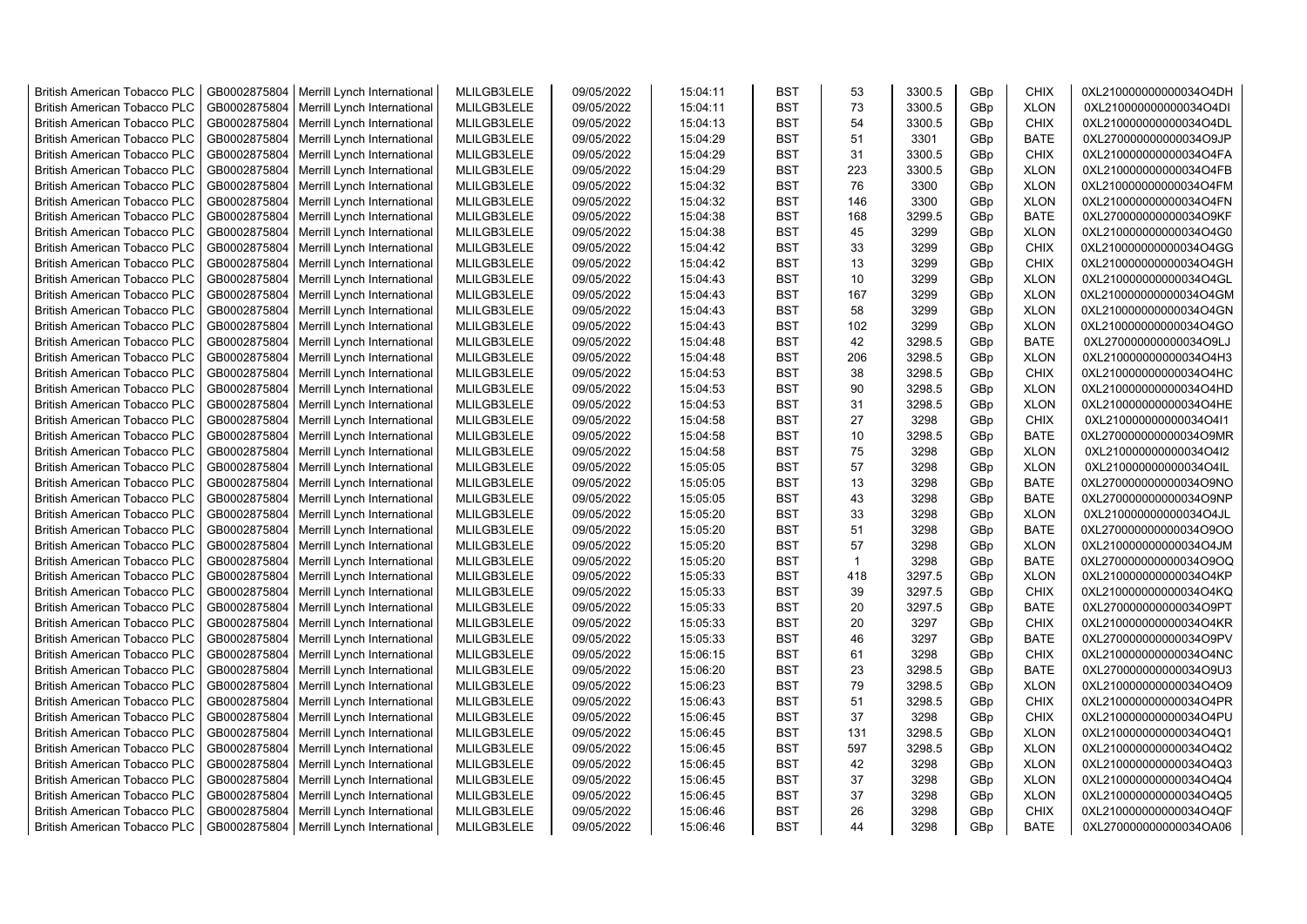| <b>British American Tobacco PLC</b> | GB0002875804 | Merrill Lynch International                | MLILGB3LELE | 09/05/2022 | 15:06:47 | <b>BST</b> | 123            | 3297.5 | GBp | <b>BATE</b> | 0XL270000000000034OA09 |
|-------------------------------------|--------------|--------------------------------------------|-------------|------------|----------|------------|----------------|--------|-----|-------------|------------------------|
| <b>British American Tobacco PLC</b> | GB0002875804 | Merrill Lynch International                | MLILGB3LELE | 09/05/2022 | 15:06:47 | <b>BST</b> | 156            | 3298   | GBp | <b>XLON</b> | 0XL210000000000034O4QJ |
| <b>British American Tobacco PLC</b> | GB0002875804 | Merrill Lynch International                | MLILGB3LELE | 09/05/2022 | 15:06:47 | <b>BST</b> | 3              | 3298   | GBp | <b>XLON</b> | 0XL210000000000034O4QK |
| <b>British American Tobacco PLC</b> | GB0002875804 | Merrill Lynch International                | MLILGB3LELE | 09/05/2022 | 15:06:47 | <b>BST</b> | 169            | 3298   | GBp | <b>XLON</b> | 0XL210000000000034O4QL |
| <b>British American Tobacco PLC</b> | GB0002875804 | Merrill Lynch International                | MLILGB3LELE | 09/05/2022 | 15:06:59 | <b>BST</b> | 68             | 3297   | GBp | <b>BATE</b> | 0XL270000000000034OA12 |
| <b>British American Tobacco PLC</b> | GB0002875804 | Merrill Lynch International                | MLILGB3LELE | 09/05/2022 | 15:07:09 | <b>BST</b> | 38             | 3296.5 | GBp | <b>CHIX</b> | 0XL210000000000034O4RU |
| <b>British American Tobacco PLC</b> | GB0002875804 | Merrill Lynch International                | MLILGB3LELE | 09/05/2022 | 15:07:09 | <b>BST</b> | 219            | 3297   | GBp | <b>XLON</b> | 0XL210000000000034O4RV |
| <b>British American Tobacco PLC</b> | GB0002875804 | Merrill Lynch International                | MLILGB3LELE | 09/05/2022 | 15:07:09 | <b>BST</b> | 137            | 3296.5 | GBp | <b>BATE</b> | 0XL270000000000034OA1O |
| <b>British American Tobacco PLC</b> | GB0002875804 | Merrill Lynch International                | MLILGB3LELE | 09/05/2022 | 15:07:20 | <b>BST</b> | 43             | 3296.5 | GBp | CHIX        | 0XL210000000000034O4T8 |
| <b>British American Tobacco PLC</b> | GB0002875804 | Merrill Lynch International                | MLILGB3LELE | 09/05/2022 | 15:07:30 | <b>BST</b> | $\overline{2}$ | 3297.5 | GBp | <b>CHIX</b> | 0XL210000000000034O4U2 |
| <b>British American Tobacco PLC</b> | GB0002875804 | Merrill Lynch International                | MLILGB3LELE | 09/05/2022 | 15:07:32 | <b>BST</b> | 38             | 3298.5 | GBp | <b>CHIX</b> | 0XL210000000000034O4UE |
| <b>British American Tobacco PLC</b> | GB0002875804 | Merrill Lynch International                | MLILGB3LELE | 09/05/2022 | 15:07:33 | <b>BST</b> | $\overline{7}$ | 3298.5 | GBp | <b>CHIX</b> | 0XL210000000000034O4UJ |
| <b>British American Tobacco PLC</b> | GB0002875804 | Merrill Lynch International                | MLILGB3LELE | 09/05/2022 | 15:07:37 | <b>BST</b> | 45             | 3298   | GBp | <b>BATE</b> | 0XL270000000000034OA42 |
| <b>British American Tobacco PLC</b> | GB0002875804 | Merrill Lynch International                | MLILGB3LELE | 09/05/2022 | 15:07:37 | <b>BST</b> | 30             | 3298.5 | GBp | <b>CHIX</b> | 0XL210000000000034O4UN |
| <b>British American Tobacco PLC</b> | GB0002875804 | Merrill Lynch International                | MLILGB3LELE | 09/05/2022 | 15:07:37 | <b>BST</b> | 5              | 3298.5 | GBp | <b>CHIX</b> | 0XL210000000000034O4UO |
| <b>British American Tobacco PLC</b> | GB0002875804 | Merrill Lynch International                | MLILGB3LELE | 09/05/2022 | 15:07:42 | <b>BST</b> | 283            | 3298   | GBp | <b>XLON</b> | 0XL210000000000034O4V2 |
| <b>British American Tobacco PLC</b> | GB0002875804 | Merrill Lynch International                | MLILGB3LELE | 09/05/2022 | 15:07:42 | BST        | $\overline{7}$ | 3298   | GBp | <b>BATE</b> | 0XL270000000000034OA4F |
| <b>British American Tobacco PLC</b> | GB0002875804 | Merrill Lynch International                | MLILGB3LELE | 09/05/2022 | 15:07:42 | <b>BST</b> | 18             | 3298   | GBp | <b>BATE</b> | 0XL270000000000034OA4G |
| <b>British American Tobacco PLC</b> | GB0002875804 | Merrill Lynch International                | MLILGB3LELE | 09/05/2022 | 15:07:42 | <b>BST</b> | 12             | 3298   | GBp | <b>BATE</b> | 0XL270000000000034OA4H |
| <b>British American Tobacco PLC</b> | GB0002875804 | Merrill Lynch International                | MLILGB3LELE | 09/05/2022 | 15:07:42 | <b>BST</b> | $\overline{7}$ | 3298   | GBp | <b>BATE</b> | 0XL270000000000034OA4I |
| <b>British American Tobacco PLC</b> | GB0002875804 | Merrill Lynch International                | MLILGB3LELE | 09/05/2022 | 15:08:10 | <b>BST</b> | 26             | 3298   | GBp | <b>CHIX</b> | 0XL210000000000034O51M |
| <b>British American Tobacco PLC</b> | GB0002875804 | Merrill Lynch International                | MLILGB3LELE | 09/05/2022 | 15:08:10 | <b>BST</b> | 16             | 3298   | GBp | <b>CHIX</b> | 0XL210000000000034O51N |
| <b>British American Tobacco PLC</b> | GB0002875804 | Merrill Lynch International                | MLILGB3LELE | 09/05/2022 | 15:08:15 | <b>BST</b> | 219            | 3298   | GBp | <b>XLON</b> | 0XL210000000000034O527 |
| <b>British American Tobacco PLC</b> | GB0002875804 | Merrill Lynch International                | MLILGB3LELE | 09/05/2022 | 15:08:20 | <b>BST</b> | 106            | 3298   | GBp | <b>BATE</b> | 0XL270000000000034OA7P |
| <b>British American Tobacco PLC</b> | GB0002875804 | Merrill Lynch International                | MLILGB3LELE | 09/05/2022 | 15:08:22 | <b>BST</b> | 60             | 3298.5 | GBp | <b>BATE</b> | 0XL270000000000034OA8C |
| <b>British American Tobacco PLC</b> | GB0002875804 | Merrill Lynch International                | MLILGB3LELE | 09/05/2022 | 15:08:22 | BST        | 28             | 3298.5 | GBp | CHIX        | 0XL210000000000034O535 |
| <b>British American Tobacco PLC</b> | GB0002875804 | Merrill Lynch International                | MLILGB3LELE | 09/05/2022 | 15:08:23 | <b>BST</b> | 19             | 3298.5 | GBp | CHIX        | 0XL210000000000034O536 |
| <b>British American Tobacco PLC</b> | GB0002875804 | Merrill Lynch International                | MLILGB3LELE | 09/05/2022 | 15:08:23 | <b>BST</b> | 242            | 3298.5 | GBp | <b>XLON</b> | 0XL210000000000034O537 |
| <b>British American Tobacco PLC</b> | GB0002875804 | Merrill Lynch International                | MLILGB3LELE | 09/05/2022 | 15:08:23 | <b>BST</b> | 71             | 3298.5 | GBp | <b>XLON</b> | 0XL210000000000034O538 |
| <b>British American Tobacco PLC</b> | GB0002875804 | Merrill Lynch International                | MLILGB3LELE | 09/05/2022 | 15:08:23 | <b>BST</b> | 73             | 3298.5 | GBp | <b>XLON</b> | 0XL210000000000034O539 |
| <b>British American Tobacco PLC</b> | GB0002875804 | Merrill Lynch International                | MLILGB3LELE | 09/05/2022 | 15:08:41 | <b>BST</b> | 196            | 3298   | GBp | <b>XLON</b> | 0XL210000000000034O54F |
| <b>British American Tobacco PLC</b> | GB0002875804 | Merrill Lynch International                | MLILGB3LELE | 09/05/2022 | 15:08:43 | <b>BST</b> | 43             | 3297.5 | GBp | <b>CHIX</b> | 0XL210000000000034O54N |
| <b>British American Tobacco PLC</b> | GB0002875804 | Merrill Lynch International                | MLILGB3LELE | 09/05/2022 | 15:08:43 | <b>BST</b> | 37             | 3297.5 | GBp | <b>BATE</b> | 0XL270000000000034OA9V |
| <b>British American Tobacco PLC</b> | GB0002875804 | Merrill Lynch International                | MLILGB3LELE | 09/05/2022 | 15:08:43 | <b>BST</b> | 8              | 3297   | GBp | <b>CHIX</b> | 0XL210000000000034O54O |
| <b>British American Tobacco PLC</b> | GB0002875804 | Merrill Lynch International                | MLILGB3LELE | 09/05/2022 | 15:08:43 | <b>BST</b> | 27             | 3297   | GBp | <b>CHIX</b> | 0XL210000000000034O54R |
| <b>British American Tobacco PLC</b> | GB0002875804 | Merrill Lynch International                | MLILGB3LELE | 09/05/2022 | 15:09:09 | <b>BST</b> | 25             | 3299   | GBp | <b>XLON</b> | 0XL210000000000034O57P |
| <b>British American Tobacco PLC</b> | GB0002875804 | Merrill Lynch International                | MLILGB3LELE | 09/05/2022 | 15:09:09 | <b>BST</b> | 151            | 3299   | GBp | <b>XLON</b> | 0XL210000000000034O57Q |
| <b>British American Tobacco PLC</b> | GB0002875804 | Merrill Lynch International                | MLILGB3LELE | 09/05/2022 | 15:09:09 | <b>BST</b> | 121            | 3299   | GBp | <b>XLON</b> | 0XL210000000000034O57R |
| <b>British American Tobacco PLC</b> | GB0002875804 | Merrill Lynch International                | MLILGB3LELE | 09/05/2022 | 15:09:09 | <b>BST</b> | 131            | 3299   | GBp | <b>XLON</b> | 0XL210000000000034O57S |
| <b>British American Tobacco PLC</b> | GB0002875804 | Merrill Lynch International                | MLILGB3LELE | 09/05/2022 | 15:09:13 | <b>BST</b> | 144            | 3298.5 | GBp | <b>XLON</b> | 0XL210000000000034O586 |
| <b>British American Tobacco PLC</b> | GB0002875804 | Merrill Lynch International                | MLILGB3LELE | 09/05/2022 | 15:09:18 | <b>BST</b> | 29             | 3298   | GBp | <b>CHIX</b> | 0XL210000000000034O58R |
| <b>British American Tobacco PLC</b> | GB0002875804 | Merrill Lynch International                | MLILGB3LELE | 09/05/2022 | 15:09:18 | <b>BST</b> | 104            | 3298   | GBp | <b>XLON</b> | 0XL210000000000034O58S |
| <b>British American Tobacco PLC</b> | GB0002875804 | Merrill Lynch International                | MLILGB3LELE | 09/05/2022 | 15:09:19 | <b>BST</b> | 80             | 3298   | GBp | <b>BATE</b> | 0XL270000000000034OAE2 |
| <b>British American Tobacco PLC</b> | GB0002875804 | Merrill Lynch International                | MLILGB3LELE | 09/05/2022 | 15:09:19 | <b>BST</b> | 300            | 3297.5 | GBp | <b>XLON</b> | 0XL210000000000034O591 |
| <b>British American Tobacco PLC</b> | GB0002875804 | Merrill Lynch International                | MLILGB3LELE | 09/05/2022 | 15:09:19 | <b>BST</b> | 17             | 3297.5 | GBp | <b>XLON</b> | 0XL210000000000034O592 |
| <b>British American Tobacco PLC</b> | GB0002875804 | Merrill Lynch International                | MLILGB3LELE | 09/05/2022 | 15:09:23 | <b>BST</b> | 77             | 3298   | GBp | <b>XLON</b> | 0XL210000000000034O599 |
| <b>British American Tobacco PLC</b> | GB0002875804 | Merrill Lynch International                | MLILGB3LELE | 09/05/2022 | 15:09:23 | <b>BST</b> | 68             | 3298   | GBp | <b>XLON</b> | 0XL210000000000034O59A |
| <b>British American Tobacco PLC</b> |              | GB0002875804   Merrill Lynch International | MLILGB3LELE | 09/05/2022 | 15:09:46 | <b>BST</b> | 77             | 3300   | GBp | <b>CHIX</b> | 0XL210000000000034O5AA |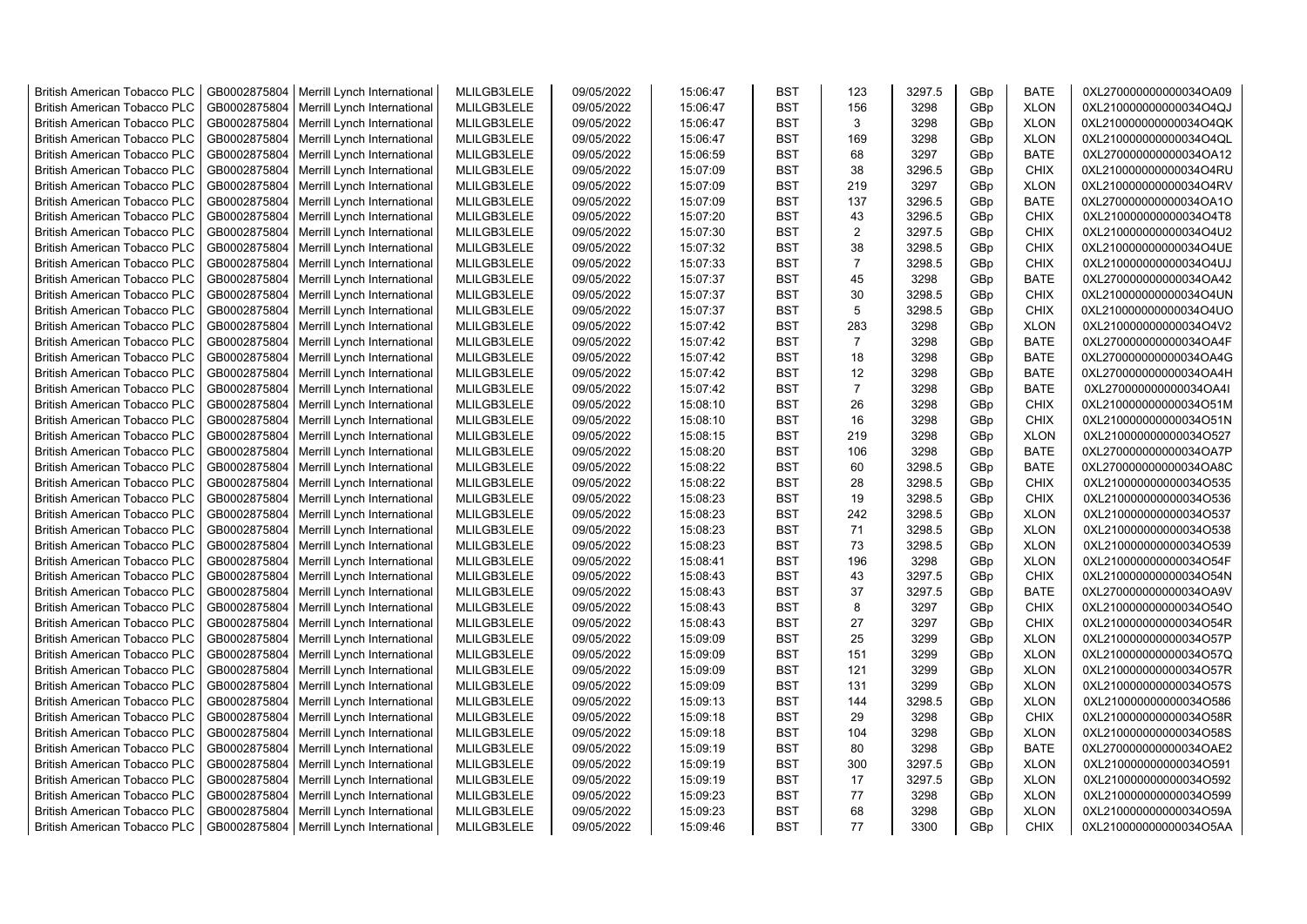| <b>British American Tobacco PLC</b> | GB0002875804 | Merrill Lynch International                | MLILGB3LELE | 09/05/2022 | 15:10:06 | <b>BST</b>               | 32         | 3300.5       | GBp | <b>BATE</b> | 0XL270000000000034OAIL |
|-------------------------------------|--------------|--------------------------------------------|-------------|------------|----------|--------------------------|------------|--------------|-----|-------------|------------------------|
| <b>British American Tobacco PLC</b> | GB0002875804 | Merrill Lynch International                | MLILGB3LELE | 09/05/2022 | 15:10:06 | <b>BST</b>               | 37         | 3300.5       | GBp | <b>XLON</b> | 0XL210000000000034O5C7 |
| <b>British American Tobacco PLC</b> | GB0002875804 | Merrill Lynch International                | MLILGB3LELE | 09/05/2022 | 15:10:06 | <b>BST</b>               | 99         | 3300.5       | GBp | <b>XLON</b> | 0XL210000000000034O5C6 |
| <b>British American Tobacco PLC</b> | GB0002875804 | Merrill Lynch International                | MLILGB3LELE | 09/05/2022 | 15:10:06 | <b>BST</b>               | 124        | 3300.5       | GBp | <b>BATE</b> | 0XL270000000000034OAIM |
| <b>British American Tobacco PLC</b> | GB0002875804 | Merrill Lynch International                | MLILGB3LELE | 09/05/2022 | 15:10:18 | <b>BST</b>               | 30         | 3302         | GBp | <b>BATE</b> | 0XL270000000000034OAKJ |
| <b>British American Tobacco PLC</b> | GB0002875804 | Merrill Lynch International                | MLILGB3LELE | 09/05/2022 | 15:10:18 | <b>BST</b>               | 75         | 3302         | GBp | <b>CHIX</b> | 0XL210000000000034O5D9 |
| <b>British American Tobacco PLC</b> | GB0002875804 | Merrill Lynch International                | MLILGB3LELE | 09/05/2022 | 15:10:18 | <b>BST</b>               | 243        | 3302         | GBp | <b>BATE</b> | 0XL270000000000034OAKK |
| <b>British American Tobacco PLC</b> | GB0002875804 | Merrill Lynch International                | MLILGB3LELE | 09/05/2022 | 15:10:22 | <b>BST</b>               | 48         | 3302         | GBp | <b>CHIX</b> | 0XL210000000000034O5DG |
| <b>British American Tobacco PLC</b> | GB0002875804 | Merrill Lynch International                | MLILGB3LELE | 09/05/2022 | 15:10:22 | <b>BST</b>               | 168        | 3302         | GBp | <b>BATE</b> | 0XL270000000000034OAL3 |
| <b>British American Tobacco PLC</b> | GB0002875804 | Merrill Lynch International                | MLILGB3LELE | 09/05/2022 | 15:10:27 | <b>BST</b>               | 39         | 3302         | GBp | <b>CHIX</b> | 0XL210000000000034O5DQ |
| <b>British American Tobacco PLC</b> | GB0002875804 | Merrill Lynch International                | MLILGB3LELE | 09/05/2022 | 15:10:27 | <b>BST</b>               | 78         | 3302         | GBp | <b>BATE</b> | 0XL270000000000034OALO |
| <b>British American Tobacco PLC</b> | GB0002875804 | Merrill Lynch International                | MLILGB3LELE | 09/05/2022 | 15:10:30 | <b>BST</b>               | 131        | 3302         | GBp | <b>XLON</b> | 0XL210000000000034O5E1 |
| <b>British American Tobacco PLC</b> | GB0002875804 | Merrill Lynch International                | MLILGB3LELE | 09/05/2022 | 15:10:30 | <b>BST</b>               | 121        | 3302         | GBp | <b>XLON</b> | 0XL210000000000034O5E2 |
| <b>British American Tobacco PLC</b> | GB0002875804 | Merrill Lynch International                | MLILGB3LELE | 09/05/2022 | 15:10:30 | <b>BST</b>               | 250        | 3302         | GBp | <b>XLON</b> | 0XL210000000000034O5E3 |
| <b>British American Tobacco PLC</b> | GB0002875804 | Merrill Lynch International                | MLILGB3LELE | 09/05/2022 | 15:10:30 | <b>BST</b>               | 285        | 3301.5       | GBp | <b>XLON</b> | 0XL210000000000034O5E4 |
| <b>British American Tobacco PLC</b> | GB0002875804 | Merrill Lynch International                | MLILGB3LELE | 09/05/2022 | 15:10:37 | <b>BST</b>               | 15         | 3301         | GBp | <b>XLON</b> | 0XL210000000000034O5EF |
| <b>British American Tobacco PLC</b> | GB0002875804 | Merrill Lynch International                | MLILGB3LELE | 09/05/2022 | 15:10:37 | <b>BST</b>               | 150        | 3301         | GBp | <b>XLON</b> | 0XL210000000000034O5EG |
| <b>British American Tobacco PLC</b> | GB0002875804 | Merrill Lynch International                | MLILGB3LELE | 09/05/2022 | 15:10:37 | <b>BST</b>               | 17         | 3301         | GBp | <b>CHIX</b> | 0XL210000000000034O5EH |
| <b>British American Tobacco PLC</b> | GB0002875804 | Merrill Lynch International                | MLILGB3LELE | 09/05/2022 | 15:10:51 | <b>BST</b>               | 30         | 3301         | GBp | <b>CHIX</b> | 0XL210000000000034O5FB |
| <b>British American Tobacco PLC</b> | GB0002875804 | Merrill Lynch International                | MLILGB3LELE | 09/05/2022 | 15:11:00 | <b>BST</b>               | 11         | 3301         | GBp | <b>CHIX</b> | 0XL210000000000034O5FP |
| <b>British American Tobacco PLC</b> | GB0002875804 | Merrill Lynch International                | MLILGB3LELE | 09/05/2022 | 15:11:00 | <b>BST</b>               | 16         | 3301         | GBp | <b>CHIX</b> | 0XL210000000000034O5FQ |
| <b>British American Tobacco PLC</b> | GB0002875804 | Merrill Lynch International                | MLILGB3LELE | 09/05/2022 | 15:11:16 | <b>BST</b>               | 11         | 3302         | GBp | <b>BATE</b> | 0XL270000000000034OAQA |
| <b>British American Tobacco PLC</b> | GB0002875804 | Merrill Lynch International                | MLILGB3LELE | 09/05/2022 | 15:11:16 | <b>BST</b>               | 24         | 3302         | GBp | <b>CHIX</b> | 0XL210000000000034O5HG |
|                                     |              |                                            |             |            |          |                          | 12         |              |     |             |                        |
| <b>British American Tobacco PLC</b> | GB0002875804 | Merrill Lynch International                | MLILGB3LELE | 09/05/2022 | 15:11:16 | <b>BST</b>               |            | 3302         | GBp | <b>CHIX</b> | 0XL210000000000034O5HH |
| <b>British American Tobacco PLC</b> | GB0002875804 | Merrill Lynch International                | MLILGB3LELE | 09/05/2022 | 15:11:29 | <b>BST</b><br><b>BST</b> | 254<br>47  | 3302<br>3303 | GBp | <b>XLON</b> | 0XL210000000000034O5HU |
| <b>British American Tobacco PLC</b> | GB0002875804 | Merrill Lynch International                | MLILGB3LELE | 09/05/2022 | 15:11:35 |                          |            |              | GBp | <b>CHIX</b> | 0XL210000000000034O5IF |
| <b>British American Tobacco PLC</b> | GB0002875804 | Merrill Lynch International                | MLILGB3LELE | 09/05/2022 | 15:11:44 | <b>BST</b>               | 250<br>168 | 3303         | GBp | <b>XLON</b> | 0XL210000000000034O5JO |
| <b>British American Tobacco PLC</b> | GB0002875804 | Merrill Lynch International                | MLILGB3LELE | 09/05/2022 | 15:11:44 | <b>BST</b>               |            | 3303         | GBp | <b>XLON</b> | 0XL210000000000034O5JP |
| <b>British American Tobacco PLC</b> | GB0002875804 | Merrill Lynch International                | MLILGB3LELE | 09/05/2022 | 15:12:01 | <b>BST</b>               | 23         | 3302         | GBp | <b>CHIX</b> | 0XL210000000000034O5L0 |
| <b>British American Tobacco PLC</b> | GB0002875804 | Merrill Lynch International                | MLILGB3LELE | 09/05/2022 | 15:12:01 | <b>BST</b>               | 152        | 3302         | GBp | <b>BATE</b> | 0XL270000000000034OATP |
| <b>British American Tobacco PLC</b> | GB0002875804 | Merrill Lynch International                | MLILGB3LELE | 09/05/2022 | 15:12:01 | <b>BST</b>               | 352        | 3302         | GBp | <b>XLON</b> | 0XL210000000000034O5L1 |
| <b>British American Tobacco PLC</b> | GB0002875804 | Merrill Lynch International                | MLILGB3LELE | 09/05/2022 | 15:12:01 | <b>BST</b>               | 28         | 3301.5       | GBp | <b>XLON</b> | 0XL210000000000034O5L5 |
| <b>British American Tobacco PLC</b> | GB0002875804 | Merrill Lynch International                | MLILGB3LELE | 09/05/2022 | 15:12:01 | <b>BST</b>               | 27         | 3301.5       | GBp | <b>CHIX</b> | 0XL210000000000034O5L6 |
| <b>British American Tobacco PLC</b> | GB0002875804 | Merrill Lynch International                | MLILGB3LELE | 09/05/2022 | 15:12:01 | <b>BST</b>               | 224        | 3301.5       | GBp | <b>XLON</b> | 0XL210000000000034O5L7 |
| <b>British American Tobacco PLC</b> | GB0002875804 | Merrill Lynch International                | MLILGB3LELE | 09/05/2022 | 15:12:09 | <b>BST</b>               | 39         | 3301         | GBp | <b>CHIX</b> | 0XL210000000000034O5LI |
| <b>British American Tobacco PLC</b> | GB0002875804 | Merrill Lynch International                | MLILGB3LELE | 09/05/2022 | 15:12:09 | <b>BST</b>               | 283        | 3301         | GBp | <b>XLON</b> | 0XL210000000000034O5LJ |
| <b>British American Tobacco PLC</b> | GB0002875804 | Merrill Lynch International                | MLILGB3LELE | 09/05/2022 | 15:12:19 | <b>BST</b>               | 100        | 3300.5       | GBp | <b>BATE</b> | 0XL270000000000034OAUV |
| <b>British American Tobacco PLC</b> | GB0002875804 | Merrill Lynch International                | MLILGB3LELE | 09/05/2022 | 15:12:19 | <b>BST</b>               | 36         | 3300.5       | GBp | <b>CHIX</b> | 0XL210000000000034O5MK |
| <b>British American Tobacco PLC</b> | GB0002875804 | Merrill Lynch International                | MLILGB3LELE | 09/05/2022 | 15:12:19 | <b>BST</b>               | 175        | 3300.5       | GBp | <b>XLON</b> | 0XL210000000000034O5ML |
| <b>British American Tobacco PLC</b> | GB0002875804 | Merrill Lynch International                | MLILGB3LELE | 09/05/2022 | 15:12:31 | <b>BST</b>               | 28         | 3300         | GBp | <b>CHIX</b> | 0XL210000000000034O5O4 |
| <b>British American Tobacco PLC</b> | GB0002875804 | Merrill Lynch International                | MLILGB3LELE | 09/05/2022 | 15:12:31 | <b>BST</b>               | 31         | 3300         | GBp | <b>BATE</b> | 0XL270000000000034OAVP |
| <b>British American Tobacco PLC</b> | GB0002875804 | Merrill Lynch International                | MLILGB3LELE | 09/05/2022 | 15:12:31 | <b>BST</b>               | 186        | 3300         | GBp | <b>XLON</b> | 0XL210000000000034O5O5 |
| <b>British American Tobacco PLC</b> | GB0002875804 | Merrill Lynch International                | MLILGB3LELE | 09/05/2022 | 15:12:50 | <b>BST</b>               | 160        | 3300.5       | GBp | <b>XLON</b> | 0XL210000000000034O5QG |
| <b>British American Tobacco PLC</b> | GB0002875804 | Merrill Lynch International                | MLILGB3LELE | 09/05/2022 | 15:13:01 | <b>BST</b>               | 19         | 3301         | GBp | <b>XLON</b> | 0XL210000000000034O5RP |
| <b>British American Tobacco PLC</b> | GB0002875804 | Merrill Lynch International                | MLILGB3LELE | 09/05/2022 | 15:13:04 | <b>BST</b>               | 53         | 3302         | GBp | <b>CHIX</b> | 0XL210000000000034O5SE |
| <b>British American Tobacco PLC</b> | GB0002875804 | Merrill Lynch International                | MLILGB3LELE | 09/05/2022 | 15:13:04 | <b>BST</b>               | 6          | 3302         | GBp | <b>BATE</b> | 0XL270000000000034OB3T |
| <b>British American Tobacco PLC</b> | GB0002875804 | Merrill Lynch International                | MLILGB3LELE | 09/05/2022 | 15:13:04 | <b>BST</b>               | 40         | 3302         | GBp | <b>BATE</b> | 0XL270000000000034OB3U |
| <b>British American Tobacco PLC</b> |              | GB0002875804   Merrill Lynch International | MLILGB3LELE | 09/05/2022 | 15:13:04 | <b>BST</b>               | 39         | 3302         | GBp | <b>BATE</b> | 0XL270000000000034OB3V |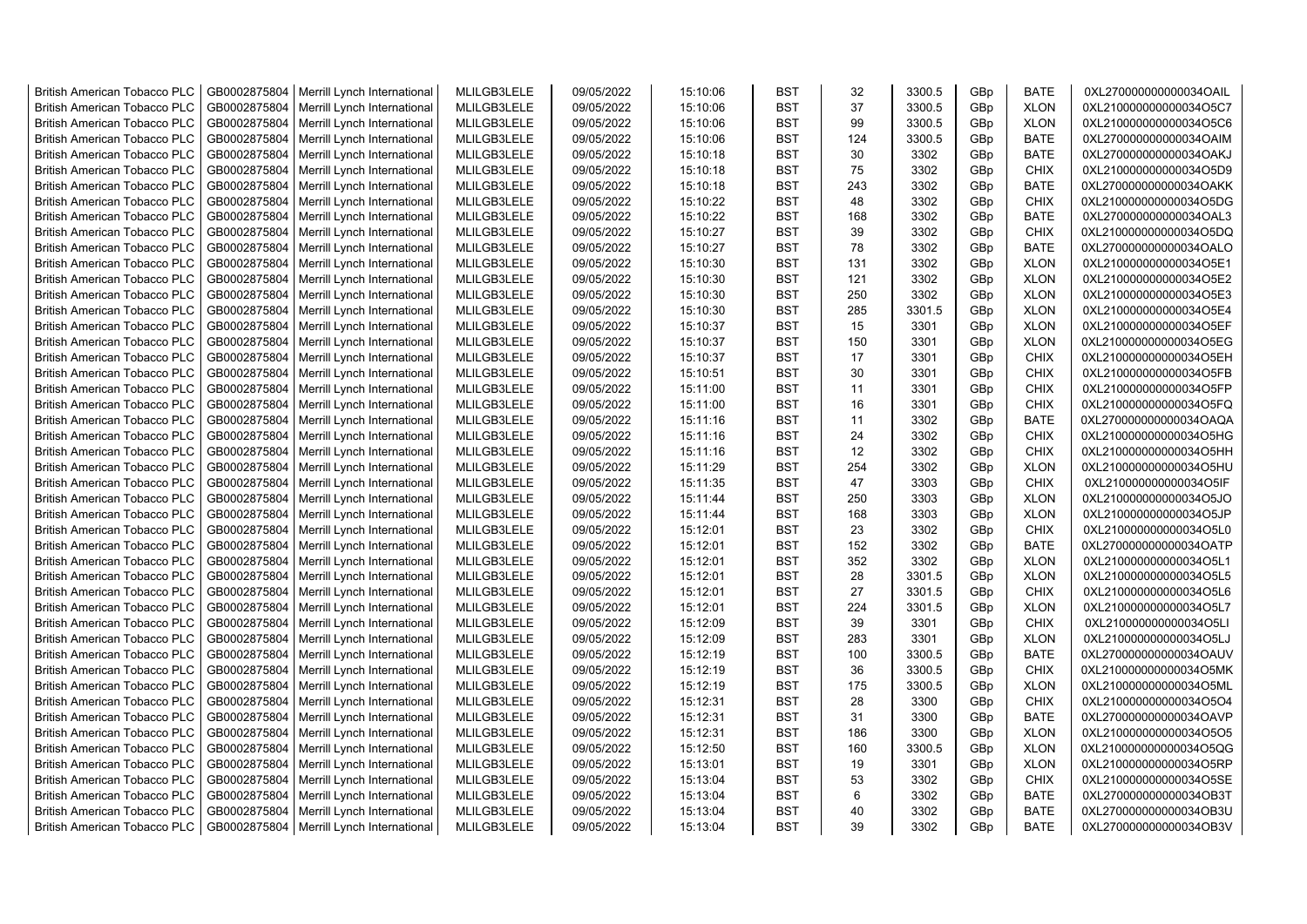| <b>British American Tobacco PLC</b> | GB0002875804 | Merrill Lynch International                | MLILGB3LELE | 09/05/2022 | 15:13:04 | <b>BST</b> | 18             | 3302   | GBp | <b>BATE</b> | 0XL270000000000034OB40 |
|-------------------------------------|--------------|--------------------------------------------|-------------|------------|----------|------------|----------------|--------|-----|-------------|------------------------|
| <b>British American Tobacco PLC</b> | GB0002875804 | Merrill Lynch International                | MLILGB3LELE | 09/05/2022 | 15:13:12 | <b>BST</b> | 146            | 3303   | GBp | <b>XLON</b> | 0XL210000000000034O5UG |
| <b>British American Tobacco PLC</b> | GB0002875804 | Merrill Lynch International                | MLILGB3LELE | 09/05/2022 | 15:13:42 | <b>BST</b> | 277            | 3302.5 | GBp | <b>XLON</b> | 0XL210000000000034O613 |
| <b>British American Tobacco PLC</b> | GB0002875804 | Merrill Lynch International                | MLILGB3LELE | 09/05/2022 | 15:13:42 | <b>BST</b> | 44             | 3302.5 | GBp | <b>CHIX</b> | 0XL210000000000034O612 |
| <b>British American Tobacco PLC</b> | GB0002875804 | Merrill Lynch International                | MLILGB3LELE | 09/05/2022 | 15:13:45 | <b>BST</b> | 113            | 3302   | GBp | <b>XLON</b> | 0XL210000000000034O61C |
| <b>British American Tobacco PLC</b> | GB0002875804 | Merrill Lynch International                | MLILGB3LELE | 09/05/2022 | 15:13:45 | <b>BST</b> | 48             | 3302   | GBp | <b>CHIX</b> | 0XL210000000000034O61D |
| <b>British American Tobacco PLC</b> | GB0002875804 | Merrill Lynch International                | MLILGB3LELE | 09/05/2022 | 15:13:45 | <b>BST</b> | 122            | 3302   | GBp | <b>BATE</b> | 0XL270000000000034OB8U |
| <b>British American Tobacco PLC</b> | GB0002875804 | Merrill Lynch International                | MLILGB3LELE | 09/05/2022 | 15:13:45 | <b>BST</b> | $\overline{4}$ | 3302   | GBp | CHIX        | 0XL210000000000034O61E |
| <b>British American Tobacco PLC</b> | GB0002875804 | Merrill Lynch International                | MLILGB3LELE | 09/05/2022 | 15:13:47 | <b>BST</b> | 39             | 3302   | GBp | <b>CHIX</b> | 0XL210000000000034O61F |
| <b>British American Tobacco PLC</b> | GB0002875804 | Merrill Lynch International                | MLILGB3LELE | 09/05/2022 | 15:13:52 | <b>BST</b> | 18             | 3302   | GBp | <b>CHIX</b> | 0XL210000000000034O61O |
| <b>British American Tobacco PLC</b> | GB0002875804 | Merrill Lynch International                | MLILGB3LELE | 09/05/2022 | 15:14:08 | <b>BST</b> | 5              | 3303   | GBp | <b>BATE</b> | 0XL270000000000034OBAC |
| <b>British American Tobacco PLC</b> | GB0002875804 | Merrill Lynch International                | MLILGB3LELE | 09/05/2022 | 15:14:32 | <b>BST</b> | 52             | 3304   | GBp | <b>CHIX</b> | 0XL210000000000034O64V |
| <b>British American Tobacco PLC</b> | GB0002875804 | Merrill Lynch International                | MLILGB3LELE | 09/05/2022 | 15:14:32 | <b>BST</b> | 3              | 3304   | GBp | <b>CHIX</b> | 0XL210000000000034O650 |
| <b>British American Tobacco PLC</b> |              |                                            | MLILGB3LELE | 09/05/2022 | 15:14:39 | <b>BST</b> | 250            | 3304   |     | <b>XLON</b> |                        |
|                                     | GB0002875804 | Merrill Lynch International                |             |            |          |            |                |        | GBp |             | 0XL210000000000034O65M |
| <b>British American Tobacco PLC</b> | GB0002875804 | Merrill Lynch International                | MLILGB3LELE | 09/05/2022 | 15:14:39 | <b>BST</b> | 129            | 3304   | GBp | <b>XLON</b> | 0XL210000000000034O65N |
| <b>British American Tobacco PLC</b> | GB0002875804 | Merrill Lynch International                | MLILGB3LELE | 09/05/2022 | 15:14:39 | <b>BST</b> | 100            | 3304   | GBp | <b>XLON</b> | 0XL210000000000034O65O |
| <b>British American Tobacco PLC</b> | GB0002875804 | Merrill Lynch International                | MLILGB3LELE | 09/05/2022 | 15:14:43 | <b>BST</b> | 226            | 3303.5 | GBp | <b>XLON</b> | 0XL210000000000034O65T |
| <b>British American Tobacco PLC</b> | GB0002875804 | Merrill Lynch International                | MLILGB3LELE | 09/05/2022 | 15:14:44 | <b>BST</b> | 58             | 3303.5 | GBp | <b>XLON</b> | 0XL210000000000034O665 |
| <b>British American Tobacco PLC</b> | GB0002875804 | Merrill Lynch International                | MLILGB3LELE | 09/05/2022 | 15:14:46 | <b>BST</b> | 100            | 3303.5 | GBp | <b>XLON</b> | 0XL210000000000034O66B |
| <b>British American Tobacco PLC</b> | GB0002875804 | Merrill Lynch International                | MLILGB3LELE | 09/05/2022 | 15:14:46 | <b>BST</b> | 100            | 3303.5 | GBp | <b>XLON</b> | 0XL210000000000034O66C |
| <b>British American Tobacco PLC</b> | GB0002875804 | Merrill Lynch International                | MLILGB3LELE | 09/05/2022 | 15:14:46 | <b>BST</b> | 94             | 3303.5 | GBp | <b>XLON</b> | 0XL210000000000034O66D |
| <b>British American Tobacco PLC</b> | GB0002875804 | Merrill Lynch International                | MLILGB3LELE | 09/05/2022 | 15:14:50 | <b>BST</b> | 171            | 3303   | GBp | <b>XLON</b> | 0XL210000000000034O66H |
| <b>British American Tobacco PLC</b> | GB0002875804 | Merrill Lynch International                | MLILGB3LELE | 09/05/2022 | 15:14:50 | <b>BST</b> | 126            | 3303   | GBp | <b>XLON</b> | 0XL210000000000034O66I |
| <b>British American Tobacco PLC</b> | GB0002875804 | Merrill Lynch International                | MLILGB3LELE | 09/05/2022 | 15:14:51 | <b>BST</b> | 140            | 3303   | GBp | <b>BATE</b> | 0XL270000000000034OBD6 |
| <b>British American Tobacco PLC</b> | GB0002875804 | Merrill Lynch International                | MLILGB3LELE | 09/05/2022 | 15:14:51 | <b>BST</b> | 24             | 3303   | GBp | <b>CHIX</b> | 0XL210000000000034O66J |
| <b>British American Tobacco PLC</b> | GB0002875804 | Merrill Lynch International                | MLILGB3LELE | 09/05/2022 | 15:15:07 | <b>BST</b> | 13             | 3303   | GBp | <b>BATE</b> | 0XL270000000000034OBFD |
| <b>British American Tobacco PLC</b> | GB0002875804 | Merrill Lynch International                | MLILGB3LELE | 09/05/2022 | 15:15:07 | <b>BST</b> | 83             | 3303   | GBp | <b>BATE</b> | 0XL270000000000034OBFE |
| <b>British American Tobacco PLC</b> | GB0002875804 | Merrill Lynch International                | MLILGB3LELE | 09/05/2022 | 15:15:33 | <b>BST</b> | 190            | 3305   | GBp | <b>XLON</b> | 0XL210000000000034O6AR |
| <b>British American Tobacco PLC</b> | GB0002875804 | Merrill Lynch International                | MLILGB3LELE | 09/05/2022 | 15:15:33 | <b>BST</b> | 11             | 3305   | GBp | <b>XLON</b> | 0XL210000000000034O6AS |
| <b>British American Tobacco PLC</b> | GB0002875804 | Merrill Lynch International                | MLILGB3LELE | 09/05/2022 | 15:15:33 | <b>BST</b> | 254            | 3305   | GBp | <b>XLON</b> | 0XL210000000000034O6AT |
| <b>British American Tobacco PLC</b> | GB0002875804 | Merrill Lynch International                | MLILGB3LELE | 09/05/2022 | 15:15:35 | <b>BST</b> | 81             | 3304.5 | GBp | <b>CHIX</b> | 0XL210000000000034O6B8 |
| <b>British American Tobacco PLC</b> | GB0002875804 | Merrill Lynch International                | MLILGB3LELE | 09/05/2022 | 15:15:42 | <b>BST</b> | 158            | 3304   | GBp | <b>XLON</b> | 0XL210000000000034O6C3 |
| <b>British American Tobacco PLC</b> | GB0002875804 | Merrill Lynch International                | MLILGB3LELE | 09/05/2022 | 15:15:42 | <b>BST</b> | 146            | 3304   | GBp | <b>XLON</b> | 0XL210000000000034O6C4 |
| <b>British American Tobacco PLC</b> | GB0002875804 | Merrill Lynch International                | MLILGB3LELE | 09/05/2022 | 15:15:49 | <b>BST</b> | 65             | 3304   | GBp | <b>XLON</b> | 0XL210000000000034O6CI |
| <b>British American Tobacco PLC</b> | GB0002875804 | Merrill Lynch International                | MLILGB3LELE | 09/05/2022 | 15:15:49 | <b>BST</b> | 173            | 3304   | GBp | <b>XLON</b> | 0XL210000000000034O6CJ |
| <b>British American Tobacco PLC</b> | GB0002875804 | Merrill Lynch International                | MLILGB3LELE | 09/05/2022 | 15:16:09 | <b>BST</b> | 83             | 3303.5 | GBp | <b>CHIX</b> | 0XL210000000000034O6EU |
| <b>British American Tobacco PLC</b> | GB0002875804 | Merrill Lynch International                | MLILGB3LELE | 09/05/2022 | 15:16:09 | <b>BST</b> | 179            | 3303.5 | GBp | <b>XLON</b> | 0XL210000000000034O6EV |
| <b>British American Tobacco PLC</b> | GB0002875804 | Merrill Lynch International                | MLILGB3LELE | 09/05/2022 | 15:16:10 | <b>BST</b> | 17             | 3303.5 | GBp | <b>BATE</b> | 0XL270000000000034OBMM |
| <b>British American Tobacco PLC</b> | GB0002875804 | Merrill Lynch International                | MLILGB3LELE | 09/05/2022 | 15:16:11 | <b>BST</b> | 33             | 3303.5 | GBp | <b>BATE</b> | 0XL270000000000034OBMQ |
| <b>British American Tobacco PLC</b> | GB0002875804 | Merrill Lynch International                | MLILGB3LELE | 09/05/2022 | 15:16:16 | <b>BST</b> | 29             | 3303.5 | GBp | <b>CHIX</b> | 0XL210000000000034O6G2 |
| <b>British American Tobacco PLC</b> | GB0002875804 | Merrill Lynch International                | MLILGB3LELE | 09/05/2022 | 15:16:16 | <b>BST</b> | 182            | 3303.5 | GBp | <b>XLON</b> | 0XL210000000000034O6G3 |
| <b>British American Tobacco PLC</b> | GB0002875804 | Merrill Lynch International                | MLILGB3LELE | 09/05/2022 | 15:16:16 | <b>BST</b> | 107            | 3303.5 | GBp | <b>XLON</b> | 0XL210000000000034O6G5 |
| <b>British American Tobacco PLC</b> | GB0002875804 | Merrill Lynch International                | MLILGB3LELE | 09/05/2022 | 15:16:16 | <b>BST</b> | 40             | 3303.5 | GBp | <b>CHIX</b> | 0XL210000000000034O6G6 |
| <b>British American Tobacco PLC</b> | GB0002875804 | Merrill Lynch International                | MLILGB3LELE | 09/05/2022 | 15:16:16 | <b>BST</b> | 68             | 3303.5 | GBp | <b>BATE</b> | 0XL270000000000034OBNS |
| <b>British American Tobacco PLC</b> | GB0002875804 | Merrill Lynch International                | MLILGB3LELE | 09/05/2022 | 15:16:17 | <b>BST</b> | 41             | 3303   | GBp | <b>BATE</b> | 0XL270000000000034OBNT |
| <b>British American Tobacco PLC</b> | GB0002875804 | Merrill Lynch International                | MLILGB3LELE | 09/05/2022 | 15:16:32 | <b>BST</b> | 57             | 3304   | GBp | <b>CHIX</b> | 0XL210000000000034O6HM |
| <b>British American Tobacco PLC</b> | GB0002875804 | Merrill Lynch International                | MLILGB3LELE | 09/05/2022 | 15:16:32 | <b>BST</b> | 275            | 3304   | GBp | <b>XLON</b> | 0XL210000000000034O6HN |
| <b>British American Tobacco PLC</b> |              | GB0002875804   Merrill Lynch International | MLILGB3LELE | 09/05/2022 | 15:17:04 | <b>BST</b> | 56             | 3305.5 | GBp | <b>CHIX</b> | 0XL210000000000034O6JV |
|                                     |              |                                            |             |            |          |            |                |        |     |             |                        |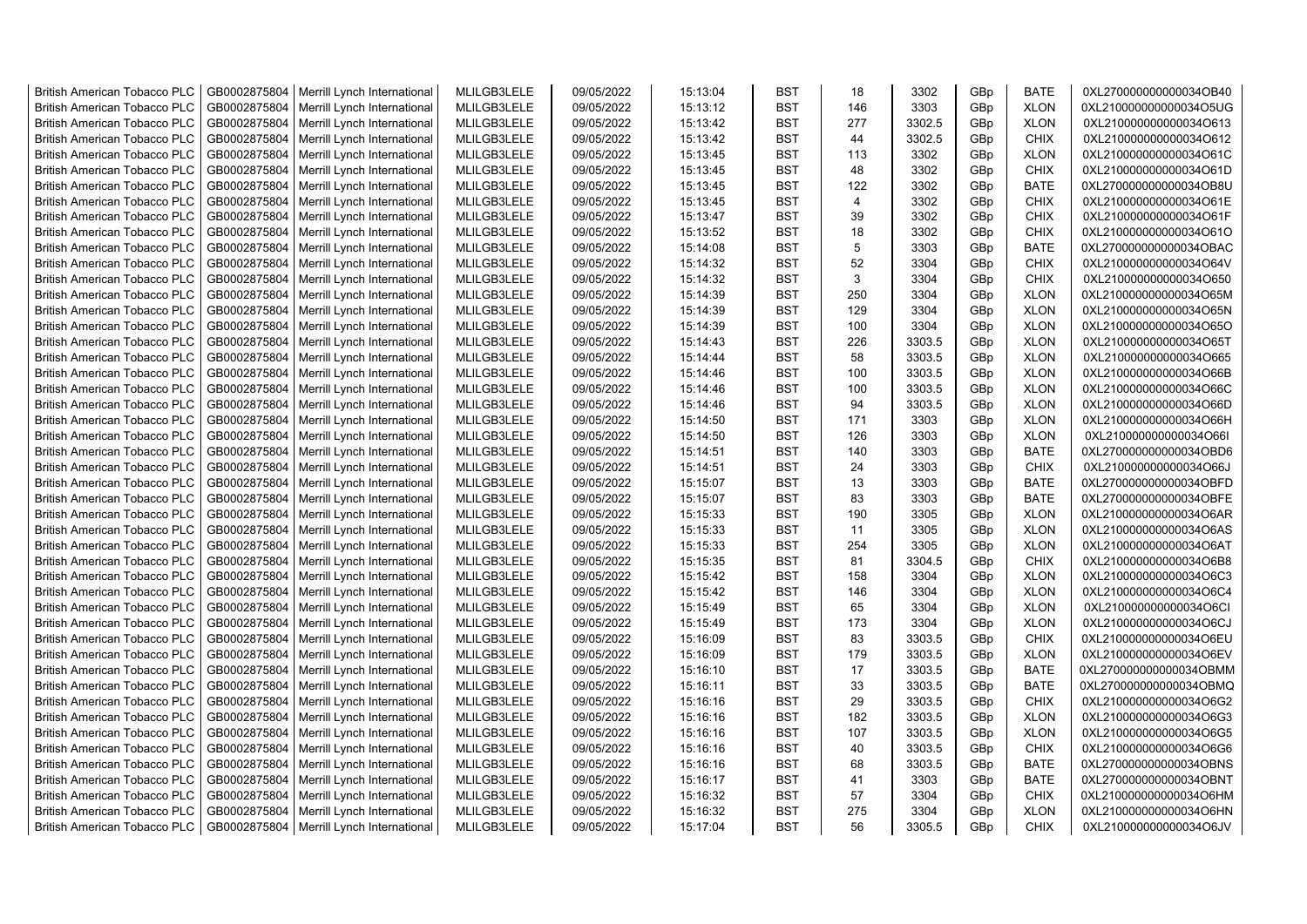| <b>British American Tobacco PLC</b> | GB0002875804 | Merrill Lynch International | MLILGB3LELE | 09/05/2022 | 15:17:21 | <b>BST</b> | 63             | 3307   | GBp | <b>CHIX</b> | 0XL210000000000034O6KS |
|-------------------------------------|--------------|-----------------------------|-------------|------------|----------|------------|----------------|--------|-----|-------------|------------------------|
| <b>British American Tobacco PLC</b> | GB0002875804 | Merrill Lynch International | MLILGB3LELE | 09/05/2022 | 15:17:27 | <b>BST</b> | 8              | 3307   | GBp | <b>CHIX</b> | 0XL210000000000034O6L2 |
| <b>British American Tobacco PLC</b> | GB0002875804 | Merrill Lynch International | MLILGB3LELE | 09/05/2022 | 15:17:29 | <b>BST</b> | 28             | 3307   | GBp | <b>CHIX</b> | 0XL210000000000034O6L5 |
| <b>British American Tobacco PLC</b> | GB0002875804 | Merrill Lynch International | MLILGB3LELE | 09/05/2022 | 15:17:29 | <b>BST</b> | 108            | 3306.5 | GBp | <b>XLON</b> | 0XL210000000000034O6L6 |
| British American Tobacco PLC        | GB0002875804 | Merrill Lynch International | MLILGB3LELE | 09/05/2022 | 15:17:29 | <b>BST</b> | 139            | 3306.5 | GBp | <b>XLON</b> | 0XL210000000000034O6L7 |
| <b>British American Tobacco PLC</b> | GB0002875804 | Merrill Lynch International | MLILGB3LELE | 09/05/2022 | 15:17:33 | <b>BST</b> | 100            | 3306   | GBp | <b>BATE</b> | 0XL270000000000034OBVJ |
| <b>British American Tobacco PLC</b> | GB0002875804 | Merrill Lynch International | MLILGB3LELE | 09/05/2022 | 15:17:33 | <b>BST</b> | 3              | 3306   | GBp | <b>BATE</b> | 0XL270000000000034OBVK |
| <b>British American Tobacco PLC</b> | GB0002875804 | Merrill Lynch International | MLILGB3LELE | 09/05/2022 | 15:17:33 | <b>BST</b> | 52             | 3306   | GBp | CHIX        | 0XL210000000000034O6LF |
| <b>British American Tobacco PLC</b> | GB0002875804 | Merrill Lynch International | MLILGB3LELE | 09/05/2022 | 15:17:33 | <b>BST</b> | 560            | 3306   | GBp | <b>XLON</b> | 0XL210000000000034O6LG |
| <b>British American Tobacco PLC</b> | GB0002875804 | Merrill Lynch International | MLILGB3LELE | 09/05/2022 | 15:17:33 | <b>BST</b> | 50             | 3305.5 | GBp | <b>BATE</b> | 0XL270000000000034OBVM |
| <b>British American Tobacco PLC</b> | GB0002875804 | Merrill Lynch International | MLILGB3LELE | 09/05/2022 | 15:17:33 | <b>BST</b> | 60             | 3305.5 | GBp | <b>XLON</b> | 0XL210000000000034O6LI |
| <b>British American Tobacco PLC</b> | GB0002875804 | Merrill Lynch International | MLILGB3LELE | 09/05/2022 | 15:17:33 | <b>BST</b> | 34             | 3305.5 | GBp | <b>XLON</b> | 0XL210000000000034O6LH |
| <b>British American Tobacco PLC</b> | GB0002875804 | Merrill Lynch International | MLILGB3LELE | 09/05/2022 | 15:17:33 | <b>BST</b> | 93             | 3305   | GBp | <b>XLON</b> | 0XL210000000000034O6LJ |
| <b>British American Tobacco PLC</b> | GB0002875804 | Merrill Lynch International | MLILGB3LELE | 09/05/2022 | 15:17:33 | <b>BST</b> | 100            | 3305   | GBp | <b>XLON</b> | 0XL210000000000034O6LK |
| <b>British American Tobacco PLC</b> | GB0002875804 | Merrill Lynch International | MLILGB3LELE | 09/05/2022 | 15:17:33 | <b>BST</b> | 180            | 3305   | GBp | <b>BATE</b> | 0XL270000000000034OBVP |
| <b>British American Tobacco PLC</b> | GB0002875804 | Merrill Lynch International | MLILGB3LELE | 09/05/2022 | 15:17:33 | <b>BST</b> | 21             | 3305   | GBp | <b>XLON</b> | 0XL210000000000034O6LL |
| <b>British American Tobacco PLC</b> | GB0002875804 | Merrill Lynch International | MLILGB3LELE | 09/05/2022 | 15:17:35 | <b>BST</b> | 15             | 3305   | GBp | <b>CHIX</b> | 0XL210000000000034O6LO |
| <b>British American Tobacco PLC</b> | GB0002875804 | Merrill Lynch International | MLILGB3LELE | 09/05/2022 | 15:17:39 | <b>BST</b> | 121            | 3305   | GBp | <b>XLON</b> | 0XL210000000000034O6LV |
| <b>British American Tobacco PLC</b> | GB0002875804 | Merrill Lynch International | MLILGB3LELE | 09/05/2022 | 15:17:44 | <b>BST</b> | 18             | 3304.5 | GBp | <b>CHIX</b> | 0XL210000000000034O6MG |
| <b>British American Tobacco PLC</b> | GB0002875804 | Merrill Lynch International | MLILGB3LELE | 09/05/2022 | 15:17:44 | <b>BST</b> | 52             | 3304.5 | GBp | <b>BATE</b> | 0XL270000000000034OC10 |
| <b>British American Tobacco PLC</b> | GB0002875804 | Merrill Lynch International | MLILGB3LELE | 09/05/2022 | 15:17:44 | <b>BST</b> | 70             | 3304.5 | GBp | <b>BATE</b> | 0XL270000000000034OC11 |
| <b>British American Tobacco PLC</b> | GB0002875804 | Merrill Lynch International | MLILGB3LELE | 09/05/2022 | 15:17:44 | <b>BST</b> | 9              | 3304.5 | GBp | <b>BATE</b> | 0XL270000000000034OC12 |
| <b>British American Tobacco PLC</b> | GB0002875804 | Merrill Lynch International | MLILGB3LELE | 09/05/2022 | 15:17:44 | <b>BST</b> | 8              | 3304.5 | GBp | <b>BATE</b> | 0XL270000000000034OC13 |
| <b>British American Tobacco PLC</b> | GB0002875804 | Merrill Lynch International | MLILGB3LELE | 09/05/2022 | 15:17:44 | <b>BST</b> | 19             | 3304.5 | GBp | <b>BATE</b> | 0XL270000000000034OC14 |
| <b>British American Tobacco PLC</b> | GB0002875804 | Merrill Lynch International | MLILGB3LELE | 09/05/2022 | 15:17:44 | <b>BST</b> | $\overline{7}$ | 3304.5 | GBp | <b>BATE</b> | 0XL270000000000034OC15 |
| <b>British American Tobacco PLC</b> | GB0002875804 | Merrill Lynch International | MLILGB3LELE | 09/05/2022 | 15:18:00 | <b>BST</b> | 238            | 3305   | GBp | <b>XLON</b> | 0XL210000000000034O6NI |
| <b>British American Tobacco PLC</b> | GB0002875804 | Merrill Lynch International | MLILGB3LELE | 09/05/2022 | 15:18:00 | <b>BST</b> | 21             | 3305   | GBp | <b>CHIX</b> | 0XL210000000000034O6NJ |
| <b>British American Tobacco PLC</b> | GB0002875804 | Merrill Lynch International | MLILGB3LELE | 09/05/2022 | 15:18:08 | <b>BST</b> | 129            | 3304.5 | GBp | <b>XLON</b> | 0XL210000000000034O6OB |
| <b>British American Tobacco PLC</b> | GB0002875804 | Merrill Lynch International | MLILGB3LELE | 09/05/2022 | 15:19:10 | <b>BST</b> | 249            | 3304.5 | GBp | <b>XLON</b> | 0XL210000000000034O6ST |
| <b>British American Tobacco PLC</b> | GB0002875804 | Merrill Lynch International | MLILGB3LELE | 09/05/2022 | 15:19:10 | <b>BST</b> | 24             | 3304.5 | GBp | <b>CHIX</b> | 0XL210000000000034O6SU |
| <b>British American Tobacco PLC</b> | GB0002875804 | Merrill Lynch International | MLILGB3LELE | 09/05/2022 | 15:19:10 | <b>BST</b> | 121            | 3305   | GBp | <b>XLON</b> | 0XL210000000000034O6SV |
| <b>British American Tobacco PLC</b> | GB0002875804 | Merrill Lynch International | MLILGB3LELE | 09/05/2022 | 15:19:10 | <b>BST</b> | 131            | 3305   | GBp | <b>XLON</b> | 0XL210000000000034O6T0 |
| <b>British American Tobacco PLC</b> | GB0002875804 | Merrill Lynch International | MLILGB3LELE | 09/05/2022 | 15:19:10 | <b>BST</b> | 154            | 3305   | GBp | <b>XLON</b> | 0XL210000000000034O6T1 |
| <b>British American Tobacco PLC</b> | GB0002875804 | Merrill Lynch International | MLILGB3LELE | 09/05/2022 | 15:19:10 | <b>BST</b> | 36             | 3304.5 | GBp | <b>CHIX</b> | 0XL210000000000034O6T3 |
| <b>British American Tobacco PLC</b> | GB0002875804 | Merrill Lynch International | MLILGB3LELE | 09/05/2022 | 15:19:34 | <b>BST</b> | 23             | 3305   | GBp | <b>XLON</b> | 0XL210000000000034O6V5 |
| <b>British American Tobacco PLC</b> | GB0002875804 | Merrill Lynch International | MLILGB3LELE | 09/05/2022 | 15:19:36 | <b>BST</b> | 87             | 3305   | GBp | <b>CHIX</b> | 0XL210000000000034O6VA |
| <b>British American Tobacco PLC</b> | GB0002875804 | Merrill Lynch International | MLILGB3LELE | 09/05/2022 | 15:19:36 | <b>BST</b> | 321            | 3305   | GBp | <b>XLON</b> | 0XL210000000000034O6VB |
| <b>British American Tobacco PLC</b> | GB0002875804 | Merrill Lynch International | MLILGB3LELE | 09/05/2022 | 15:19:47 | <b>BST</b> | 53             | 3304   | GBp | <b>CHIX</b> | 0XL210000000000034O705 |
| <b>British American Tobacco PLC</b> | GB0002875804 | Merrill Lynch International | MLILGB3LELE | 09/05/2022 | 15:19:47 | <b>BST</b> | 137            | 3304   | GBp | <b>BATE</b> | 0XL270000000000034OCDK |
| <b>British American Tobacco PLC</b> | GB0002875804 | Merrill Lynch International | MLILGB3LELE | 09/05/2022 | 15:19:47 | <b>BST</b> | 370            | 3304   | GBp | <b>XLON</b> | 0XL210000000000034O706 |
| <b>British American Tobacco PLC</b> | GB0002875804 | Merrill Lynch International | MLILGB3LELE | 09/05/2022 | 15:19:47 | <b>BST</b> | 10             | 3303.5 | GBp | <b>BATE</b> | 0XL270000000000034OCDL |
| <b>British American Tobacco PLC</b> | GB0002875804 | Merrill Lynch International | MLILGB3LELE | 09/05/2022 | 15:19:47 | <b>BST</b> | 23             | 3303.5 | GBp | CHIX        | 0XL210000000000034O707 |
| <b>British American Tobacco PLC</b> | GB0002875804 | Merrill Lynch International | MLILGB3LELE | 09/05/2022 | 15:19:47 | <b>BST</b> | 124            | 3303.5 | GBp | <b>BATE</b> | 0XL270000000000034OCDM |
| <b>British American Tobacco PLC</b> | GB0002875804 | Merrill Lynch International | MLILGB3LELE | 09/05/2022 | 15:19:47 | <b>BST</b> | 23             | 3303.5 | GBp | <b>CHIX</b> | 0XL210000000000034O708 |
| <b>British American Tobacco PLC</b> | GB0002875804 | Merrill Lynch International | MLILGB3LELE | 09/05/2022 | 15:19:47 | <b>BST</b> | 258            | 3303.5 | GBp | <b>XLON</b> | 0XL210000000000034O709 |
| <b>British American Tobacco PLC</b> | GB0002875804 | Merrill Lynch International | MLILGB3LELE | 09/05/2022 | 15:20:01 | <b>BST</b> | 120            | 3304.5 | GBp | <b>XLON</b> | 0XL210000000000034O71B |
| <b>British American Tobacco PLC</b> | GB0002875804 | Merrill Lynch International | MLILGB3LELE | 09/05/2022 | 15:20:07 | <b>BST</b> | 177            | 3304.5 | GBp | <b>XLON</b> | 0XL210000000000034O71S |
| <b>British American Tobacco PLC</b> | GB0002875804 | Merrill Lynch International | MLILGB3LELE | 09/05/2022 | 15:20:22 | <b>BST</b> | 188            | 3306.5 | GBp | <b>XLON</b> | 0XL210000000000034O736 |
|                                     |              |                             |             |            |          |            |                |        |     |             |                        |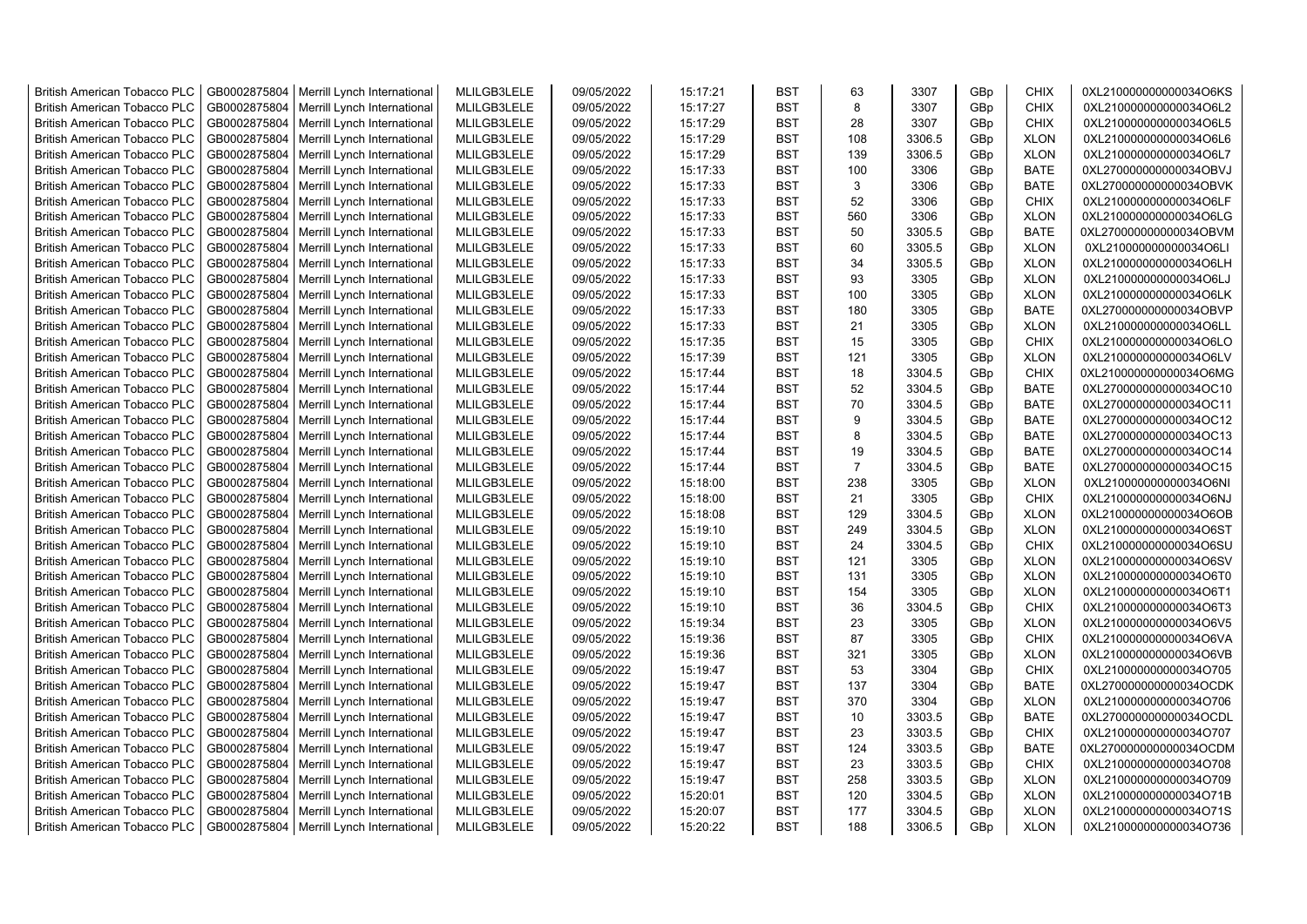| <b>British American Tobacco PLC</b> | GB0002875804 | Merrill Lynch International | MLILGB3LELE | 09/05/2022 | 15:20:25 | <b>BST</b> | 246 | 3307.5 | GBp             | <b>BATE</b> | 0XL270000000000034OCHO |
|-------------------------------------|--------------|-----------------------------|-------------|------------|----------|------------|-----|--------|-----------------|-------------|------------------------|
| <b>British American Tobacco PLC</b> | GB0002875804 | Merrill Lynch International | MLILGB3LELE | 09/05/2022 | 15:20:26 | <b>BST</b> | 59  | 3307   | GBp             | <b>CHIX</b> | 0XL210000000000034O739 |
| <b>British American Tobacco PLC</b> | GB0002875804 | Merrill Lynch International | MLILGB3LELE | 09/05/2022 | 15:20:33 | <b>BST</b> | 229 | 3308   | GBp             | <b>XLON</b> | 0XL210000000000034O73L |
| <b>British American Tobacco PLC</b> | GB0002875804 | Merrill Lynch International | MLILGB3LELE | 09/05/2022 | 15:20:41 | <b>BST</b> | 152 | 3308.5 | GBp             | <b>XLON</b> | 0XL210000000000034O743 |
| <b>British American Tobacco PLC</b> | GB0002875804 | Merrill Lynch International | MLILGB3LELE | 09/05/2022 | 15:20:42 | <b>BST</b> | 49  | 3308.5 | GBp             | <b>CHIX</b> | 0XL210000000000034O74C |
| <b>British American Tobacco PLC</b> | GB0002875804 | Merrill Lynch International | MLILGB3LELE | 09/05/2022 | 15:20:45 | <b>BST</b> | 45  | 3307.5 | GBp             | <b>CHIX</b> | 0XL210000000000034O74M |
| <b>British American Tobacco PLC</b> | GB0002875804 | Merrill Lynch International | MLILGB3LELE | 09/05/2022 | 15:20:51 | <b>BST</b> | 161 | 3307   | GBp             | <b>XLON</b> | 0XL210000000000034O759 |
| <b>British American Tobacco PLC</b> | GB0002875804 | Merrill Lynch International | MLILGB3LELE | 09/05/2022 | 15:21:01 | <b>BST</b> | 11  | 3308.5 | GBp             | <b>CHIX</b> | 0XL210000000000034O765 |
| <b>British American Tobacco PLC</b> | GB0002875804 | Merrill Lynch International | MLILGB3LELE | 09/05/2022 | 15:21:02 | <b>BST</b> | 30  | 3308.5 | GBp             | <b>CHIX</b> | 0XL210000000000034O767 |
| <b>British American Tobacco PLC</b> | GB0002875804 | Merrill Lynch International | MLILGB3LELE | 09/05/2022 | 15:21:04 | <b>BST</b> | 11  | 3309   | GBp             | <b>CHIX</b> | 0XL210000000000034O76S |
| British American Tobacco PLC        | GB0002875804 | Merrill Lynch International | MLILGB3LELE | 09/05/2022 | 15:21:04 | <b>BST</b> | 8   | 3309   | GBp             | <b>CHIX</b> | 0XL210000000000034O771 |
| <b>British American Tobacco PLC</b> | GB0002875804 | Merrill Lynch International | MLILGB3LELE | 09/05/2022 | 15:21:22 | <b>BST</b> | 67  | 3310   | GBp             | <b>BATE</b> | 0XL270000000000034OCNA |
| <b>British American Tobacco PLC</b> | GB0002875804 | Merrill Lynch International | MLILGB3LELE | 09/05/2022 | 15:21:22 | <b>BST</b> | 26  | 3310   | GBp             | <b>CHIX</b> | 0XL210000000000034O788 |
| <b>British American Tobacco PLC</b> | GB0002875804 | Merrill Lynch International | MLILGB3LELE | 09/05/2022 | 15:21:31 | <b>BST</b> | 83  | 3310.5 | GBp             | <b>XLON</b> | 0XL210000000000034O796 |
| <b>British American Tobacco PLC</b> | GB0002875804 | Merrill Lynch International | MLILGB3LELE | 09/05/2022 | 15:21:31 | <b>BST</b> | 187 | 3310.5 | GBp             | <b>XLON</b> | 0XL210000000000034O797 |
| <b>British American Tobacco PLC</b> | GB0002875804 | Merrill Lynch International | MLILGB3LELE | 09/05/2022 | 15:21:39 | <b>BST</b> | 96  | 3310.5 | GBp             | <b>BATE</b> | 0XL270000000000034OCOI |
| <b>British American Tobacco PLC</b> | GB0002875804 | Merrill Lynch International | MLILGB3LELE | 09/05/2022 | 15:21:39 | <b>BST</b> | 254 | 3310.5 | GBp             | <b>XLON</b> | 0XL210000000000034O79N |
| <b>British American Tobacco PLC</b> | GB0002875804 | Merrill Lynch International | MLILGB3LELE | 09/05/2022 | 15:21:43 | <b>BST</b> | 239 | 3310.5 | GBp             | <b>XLON</b> | 0XL210000000000034O7A2 |
| <b>British American Tobacco PLC</b> | GB0002875804 | Merrill Lynch International | MLILGB3LELE | 09/05/2022 | 15:21:57 | <b>BST</b> | 116 | 3310.5 | GBp             | <b>BATE</b> | 0XL270000000000034OCPF |
| <b>British American Tobacco PLC</b> | GB0002875804 | Merrill Lynch International | MLILGB3LELE | 09/05/2022 | 15:21:57 | <b>BST</b> | 184 | 3310.5 | GBp             | <b>XLON</b> | 0XL210000000000034O7AL |
| <b>British American Tobacco PLC</b> | GB0002875804 | Merrill Lynch International | MLILGB3LELE | 09/05/2022 | 15:21:57 | <b>BST</b> | 63  | 3310.5 | GBp             | <b>CHIX</b> | 0XL210000000000034O7AM |
| <b>British American Tobacco PLC</b> | GB0002875804 | Merrill Lynch International | MLILGB3LELE | 09/05/2022 | 15:22:23 | <b>BST</b> | 299 | 3311.5 | GBp             | <b>XLON</b> | 0XL210000000000034O7D7 |
| <b>British American Tobacco PLC</b> | GB0002875804 | Merrill Lynch International | MLILGB3LELE | 09/05/2022 | 15:22:26 | <b>BST</b> | 21  | 3311   | GBp             | <b>CHIX</b> | 0XL210000000000034O7DE |
| <b>British American Tobacco PLC</b> | GB0002875804 | Merrill Lynch International | MLILGB3LELE | 09/05/2022 | 15:22:26 | BST        | 156 | 3311   | GBp             | <b>XLON</b> | 0XL210000000000034O7DG |
| <b>British American Tobacco PLC</b> | GB0002875804 | Merrill Lynch International | MLILGB3LELE | 09/05/2022 | 15:22:37 | <b>BST</b> | 102 | 3310.5 | GBp             | <b>XLON</b> | 0XL210000000000034O7DV |
| British American Tobacco PLC        | GB0002875804 | Merrill Lynch International | MLILGB3LELE | 09/05/2022 | 15:22:38 | <b>BST</b> | 21  | 3310.5 | GBp             | <b>BATE</b> | 0XL270000000000034OCSF |
| <b>British American Tobacco PLC</b> | GB0002875804 | Merrill Lynch International | MLILGB3LELE | 09/05/2022 | 15:22:38 | <b>BST</b> | 63  | 3310.5 | GBp             | <b>BATE</b> | 0XL270000000000034OCSG |
| British American Tobacco PLC        | GB0002875804 | Merrill Lynch International | MLILGB3LELE | 09/05/2022 | 15:22:41 | <b>BST</b> | 165 | 3310   | GBp             | <b>XLON</b> | 0XL210000000000034O7E7 |
| <b>British American Tobacco PLC</b> | GB0002875804 | Merrill Lynch International | MLILGB3LELE | 09/05/2022 | 15:22:41 | <b>BST</b> | 75  | 3310   | GBp             | <b>CHIX</b> | 0XL210000000000034O7E9 |
| <b>British American Tobacco PLC</b> | GB0002875804 | Merrill Lynch International | MLILGB3LELE | 09/05/2022 | 15:22:41 | <b>BST</b> | 29  | 3309.5 | GBp             | <b>XLON</b> | 0XL210000000000034O7EB |
| <b>British American Tobacco PLC</b> | GB0002875804 | Merrill Lynch International | MLILGB3LELE | 09/05/2022 | 15:22:41 | <b>BST</b> | 259 | 3309.5 | GBp             | <b>XLON</b> | 0XL210000000000034O7EC |
| <b>British American Tobacco PLC</b> | GB0002875804 | Merrill Lynch International | MLILGB3LELE | 09/05/2022 | 15:22:41 | <b>BST</b> | 29  | 3309.5 | GBp             | <b>XLON</b> | 0XL210000000000034O7ED |
| <b>British American Tobacco PLC</b> | GB0002875804 | Merrill Lynch International | MLILGB3LELE | 09/05/2022 | 15:22:41 | <b>BST</b> | 38  | 3309   | GBp             | <b>CHIX</b> | 0XL210000000000034O7EE |
| <b>British American Tobacco PLC</b> | GB0002875804 | Merrill Lynch International | MLILGB3LELE | 09/05/2022 | 15:22:41 | <b>BST</b> | 221 | 3309   | GBp             | <b>BATE</b> | 0XL270000000000034OCSL |
| <b>British American Tobacco PLC</b> | GB0002875804 | Merrill Lynch International | MLILGB3LELE | 09/05/2022 | 15:22:41 | <b>BST</b> | 24  | 3308.5 | GBp             | <b>BATE</b> | 0XL270000000000034OCSM |
| <b>British American Tobacco PLC</b> | GB0002875804 | Merrill Lynch International | MLILGB3LELE | 09/05/2022 | 15:22:41 | <b>BST</b> | 18  | 3308.5 | GBp             | <b>CHIX</b> | 0XL210000000000034O7EF |
| <b>British American Tobacco PLC</b> | GB0002875804 | Merrill Lynch International | MLILGB3LELE | 09/05/2022 | 15:22:41 | <b>BST</b> | 9   | 3308.5 | GBp             | <b>BATE</b> | 0XL270000000000034OCSN |
| <b>British American Tobacco PLC</b> | GB0002875804 | Merrill Lynch International | MLILGB3LELE | 09/05/2022 | 15:22:41 | <b>BST</b> | 16  | 3308.5 | GBp             | <b>BATE</b> | 0XL270000000000034OCSO |
| <b>British American Tobacco PLC</b> | GB0002875804 | Merrill Lynch International | MLILGB3LELE | 09/05/2022 | 15:22:50 | <b>BST</b> | 115 | 3307.5 | GBp             | <b>XLON</b> | 0XL210000000000034O7EQ |
| <b>British American Tobacco PLC</b> | GB0002875804 | Merrill Lynch International | MLILGB3LELE | 09/05/2022 | 15:22:50 | <b>BST</b> | 88  | 3308   | GBp             | <b>BATE</b> | 0XL270000000000034OCT9 |
| <b>British American Tobacco PLC</b> | GB0002875804 | Merrill Lynch International | MLILGB3LELE | 09/05/2022 | 15:22:50 | <b>BST</b> | 52  | 3307.5 | GBp             | <b>CHIX</b> | 0XL210000000000034O7ER |
| <b>British American Tobacco PLC</b> | GB0002875804 | Merrill Lynch International | MLILGB3LELE | 09/05/2022 | 15:22:50 | <b>BST</b> | 17  | 3307.5 | GBp             | BATE        | 0XL270000000000034OCTA |
| <b>British American Tobacco PLC</b> | GB0002875804 | Merrill Lynch International | MLILGB3LELE | 09/05/2022 | 15:22:50 | <b>BST</b> | 67  | 3307.5 | GBp             | <b>BATE</b> | 0XL270000000000034OCTD |
| British American Tobacco PLC        | GB0002875804 | Merrill Lynch International | MLILGB3LELE | 09/05/2022 | 15:22:54 | <b>BST</b> | 86  | 3307   | GBp             | <b>XLON</b> | 0XL210000000000034O7FC |
| <b>British American Tobacco PLC</b> | GB0002875804 | Merrill Lynch International | MLILGB3LELE | 09/05/2022 | 15:23:33 | <b>BST</b> | 256 | 3309   | GBp             | <b>XLON</b> | 0XL210000000000034O7IR |
| <b>British American Tobacco PLC</b> | GB0002875804 | Merrill Lynch International | MLILGB3LELE | 09/05/2022 | 15:23:43 | <b>BST</b> | 129 | 3310   | GBp             | <b>BATE</b> | 0XL270000000000034OD1S |
| <b>British American Tobacco PLC</b> | GB0002875804 | Merrill Lynch International | MLILGB3LELE | 09/05/2022 | 15:23:45 | <b>BST</b> | 140 | 3309.5 | GBp             | <b>XLON</b> | 0XL210000000000034O7JE |
| <b>British American Tobacco PLC</b> | GB0002875804 | Merrill Lynch International | MLILGB3LELE | 09/05/2022 | 15:23:45 | <b>BST</b> | 65  | 3309.5 | GB <sub>p</sub> | <b>XLON</b> | 0XL210000000000034O7JF |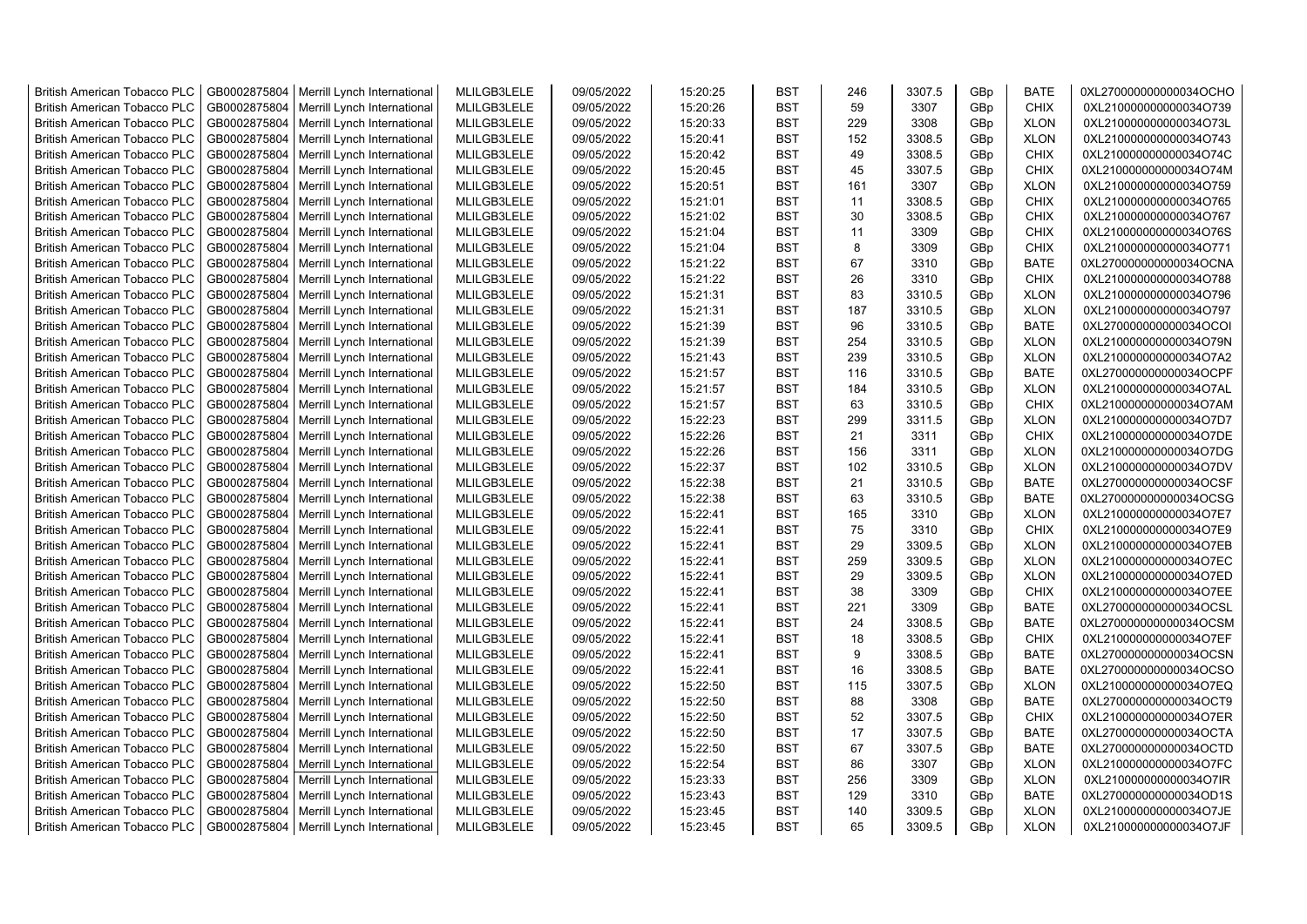| <b>British American Tobacco PLC</b> | GB0002875804 | Merrill Lynch International | MLILGB3LELE | 09/05/2022 | 15:24:02 | <b>BST</b> | 5              | 3310   | GBp | <b>BATE</b> | 0XL270000000000034OD33 |
|-------------------------------------|--------------|-----------------------------|-------------|------------|----------|------------|----------------|--------|-----|-------------|------------------------|
| <b>British American Tobacco PLC</b> | GB0002875804 | Merrill Lynch International | MLILGB3LELE | 09/05/2022 | 15:24:02 | <b>BST</b> | 140            | 3310   | GBp | <b>BATE</b> | 0XL270000000000034OD34 |
| <b>British American Tobacco PLC</b> | GB0002875804 | Merrill Lynch International | MLILGB3LELE | 09/05/2022 | 15:24:02 | <b>BST</b> | 158            | 3310   | GBp | <b>XLON</b> | 0XL210000000000034O7L5 |
| <b>British American Tobacco PLC</b> | GB0002875804 | Merrill Lynch International | MLILGB3LELE | 09/05/2022 | 15:24:23 | <b>BST</b> | 72             | 3310.5 | GBp | <b>CHIX</b> | 0XL210000000000034O7MN |
| <b>British American Tobacco PLC</b> | GB0002875804 | Merrill Lynch International | MLILGB3LELE | 09/05/2022 | 15:24:27 | <b>BST</b> | 78             | 3310.5 | GBp | <b>CHIX</b> | 0XL210000000000034O7N2 |
| <b>British American Tobacco PLC</b> | GB0002875804 | Merrill Lynch International | MLILGB3LELE | 09/05/2022 | 15:24:30 | <b>BST</b> | 104            | 3310   | GBp | <b>BATE</b> | 0XL270000000000034OD68 |
| <b>British American Tobacco PLC</b> | GB0002875804 | Merrill Lynch International | MLILGB3LELE | 09/05/2022 | 15:24:30 | <b>BST</b> | 210            | 3310   | GBp | <b>XLON</b> | 0XL210000000000034O7N8 |
| <b>British American Tobacco PLC</b> | GB0002875804 | Merrill Lynch International | MLILGB3LELE | 09/05/2022 | 15:24:34 | <b>BST</b> | 85             | 3309.5 | GBp | <b>CHIX</b> | 0XL210000000000034O7NV |
| <b>British American Tobacco PLC</b> | GB0002875804 | Merrill Lynch International | MLILGB3LELE | 09/05/2022 | 15:24:34 | <b>BST</b> | 155            | 3309.5 | GBp | <b>XLON</b> | 0XL210000000000034O7O0 |
| <b>British American Tobacco PLC</b> | GB0002875804 | Merrill Lynch International | MLILGB3LELE | 09/05/2022 | 15:24:34 | <b>BST</b> | 179            | 3309.5 | GBp | <b>XLON</b> | 0XL210000000000034O7O1 |
| <b>British American Tobacco PLC</b> | GB0002875804 | Merrill Lynch International | MLILGB3LELE | 09/05/2022 | 15:24:36 | <b>BST</b> | 20             | 3309   | GBp | <b>XLON</b> | 0XL210000000000034O7OE |
| <b>British American Tobacco PLC</b> | GB0002875804 | Merrill Lynch International | MLILGB3LELE | 09/05/2022 | 15:24:38 | <b>BST</b> | 139            | 3309   | GBp | <b>XLON</b> | 0XL210000000000034O7OO |
| <b>British American Tobacco PLC</b> | GB0002875804 | Merrill Lynch International | MLILGB3LELE | 09/05/2022 | 15:24:46 | <b>BST</b> | 22             | 3309   | GBp | <b>CHIX</b> | 0XL210000000000034O7PJ |
| <b>British American Tobacco PLC</b> | GB0002875804 | Merrill Lynch International | MLILGB3LELE | 09/05/2022 | 15:24:46 | <b>BST</b> | 172            | 3309   | GBp | <b>XLON</b> | 0XL210000000000034O7PK |
| <b>British American Tobacco PLC</b> | GB0002875804 | Merrill Lynch International | MLILGB3LELE | 09/05/2022 | 15:24:53 | <b>BST</b> | 130            | 3309   | GBp | <b>XLON</b> | 0XL210000000000034O7Q1 |
| <b>British American Tobacco PLC</b> | GB0002875804 | Merrill Lynch International | MLILGB3LELE | 09/05/2022 | 15:24:53 | <b>BST</b> | 98             | 3309   | GBp | <b>BATE</b> | 0XL270000000000034OD9E |
| <b>British American Tobacco PLC</b> | GB0002875804 | Merrill Lynch International | MLILGB3LELE | 09/05/2022 | 15:24:58 | <b>BST</b> | 19             | 3308.5 | GBp | CHIX        | 0XL210000000000034O7Q7 |
| <b>British American Tobacco PLC</b> | GB0002875804 | Merrill Lynch International | MLILGB3LELE | 09/05/2022 | 15:24:58 | <b>BST</b> | 99             | 3308.5 | GBp | <b>BATE</b> | 0XL270000000000034OD9H |
| <b>British American Tobacco PLC</b> | GB0002875804 | Merrill Lynch International | MLILGB3LELE | 09/05/2022 | 15:24:58 | <b>BST</b> | 52             | 3308.5 | GBp | <b>BATE</b> | 0XL270000000000034OD9I |
| <b>British American Tobacco PLC</b> | GB0002875804 | Merrill Lynch International | MLILGB3LELE | 09/05/2022 | 15:24:59 | <b>BST</b> | $\overline{2}$ | 3308.5 | GBp | <b>BATE</b> | 0XL270000000000034ODA0 |
| <b>British American Tobacco PLC</b> | GB0002875804 | Merrill Lynch International | MLILGB3LELE | 09/05/2022 | 15:25:29 | <b>BST</b> | 32             | 3309.5 | GBp | <b>CHIX</b> | 0XL210000000000034O7TS |
| <b>British American Tobacco PLC</b> | GB0002875804 | Merrill Lynch International | MLILGB3LELE | 09/05/2022 | 15:25:29 | <b>BST</b> | 243            | 3309.5 | GBp | <b>XLON</b> | 0XL210000000000034O7TU |
| British American Tobacco PLC        | GB0002875804 | Merrill Lynch International | MLILGB3LELE | 09/05/2022 | 15:25:29 | <b>BST</b> | 27             | 3309   | GBp | <b>BATE</b> | 0XL270000000000034ODE7 |
| <b>British American Tobacco PLC</b> | GB0002875804 | Merrill Lynch International | MLILGB3LELE | 09/05/2022 | 15:25:32 | <b>BST</b> | 9              | 3309   | GBp | <b>BATE</b> | 0XL270000000000034ODEB |
| <b>British American Tobacco PLC</b> | GB0002875804 | Merrill Lynch International | MLILGB3LELE | 09/05/2022 | 15:25:32 | <b>BST</b> | 29             | 3309   | GBp | <b>BATE</b> | 0XL270000000000034ODEC |
| <b>British American Tobacco PLC</b> | GB0002875804 | Merrill Lynch International | MLILGB3LELE | 09/05/2022 | 15:25:44 | <b>BST</b> | 356            | 3308.5 | GBp | <b>XLON</b> | 0XL210000000000034O7UR |
| <b>British American Tobacco PLC</b> | GB0002875804 | Merrill Lynch International | MLILGB3LELE | 09/05/2022 | 15:26:10 | <b>BST</b> | 87             | 3310   | GBp | <b>CHIX</b> | 0XL210000000000034O819 |
| <b>British American Tobacco PLC</b> | GB0002875804 | Merrill Lynch International | MLILGB3LELE | 09/05/2022 | 15:26:10 | <b>BST</b> | 164            | 3310   | GBp | <b>XLON</b> | 0XL210000000000034O81A |
| <b>British American Tobacco PLC</b> | GB0002875804 | Merrill Lynch International | MLILGB3LELE | 09/05/2022 | 15:26:10 | <b>BST</b> | 117            | 3310   | GBp | <b>XLON</b> | 0XL210000000000034O81B |
| <b>British American Tobacco PLC</b> | GB0002875804 | Merrill Lynch International | MLILGB3LELE | 09/05/2022 | 15:26:31 | <b>BST</b> | 55             | 3310.5 | GBp | <b>CHIX</b> | 0XL210000000000034O82K |
| <b>British American Tobacco PLC</b> | GB0002875804 | Merrill Lynch International | MLILGB3LELE | 09/05/2022 | 15:26:31 | <b>BST</b> | 267            | 3310.5 | GBp | <b>XLON</b> | 0XL210000000000034O82L |
| <b>British American Tobacco PLC</b> | GB0002875804 | Merrill Lynch International | MLILGB3LELE | 09/05/2022 | 15:26:31 | <b>BST</b> | 41             | 3310.5 | GBp | <b>BATE</b> | 0XL270000000000034ODIQ |
| <b>British American Tobacco PLC</b> | GB0002875804 | Merrill Lynch International | MLILGB3LELE | 09/05/2022 | 15:26:32 | <b>BST</b> | 9              | 3310   | GBp | <b>BATE</b> | 0XL270000000000034ODIV |
| <b>British American Tobacco PLC</b> | GB0002875804 | Merrill Lynch International | MLILGB3LELE | 09/05/2022 | 15:26:32 | <b>BST</b> | 37             | 3310   | GBp | <b>BATE</b> | 0XL270000000000034ODJ0 |
| <b>British American Tobacco PLC</b> | GB0002875804 | Merrill Lynch International | MLILGB3LELE | 09/05/2022 | 15:26:42 | <b>BST</b> | 16             | 3310   | GBp | <b>BATE</b> | 0XL270000000000034ODJF |
| <b>British American Tobacco PLC</b> | GB0002875804 | Merrill Lynch International | MLILGB3LELE | 09/05/2022 | 15:26:42 | <b>BST</b> | 22             | 3310   | GBp | <b>CHIX</b> | 0XL210000000000034O836 |
| <b>British American Tobacco PLC</b> | GB0002875804 | Merrill Lynch International | MLILGB3LELE | 09/05/2022 | 15:26:42 | <b>BST</b> | 286            | 3310   | GBp | <b>XLON</b> | 0XL210000000000034O837 |
| <b>British American Tobacco PLC</b> | GB0002875804 | Merrill Lynch International | MLILGB3LELE | 09/05/2022 | 15:26:43 | <b>BST</b> | 19             | 3310   | GBp | <b>BATE</b> | 0XL270000000000034ODJG |
| <b>British American Tobacco PLC</b> | GB0002875804 | Merrill Lynch International | MLILGB3LELE | 09/05/2022 | 15:26:43 | <b>BST</b> | 12             | 3310   | GBp | <b>BATE</b> | 0XL270000000000034ODJH |
| <b>British American Tobacco PLC</b> | GB0002875804 | Merrill Lynch International | MLILGB3LELE | 09/05/2022 | 15:26:46 | <b>BST</b> | 35             | 3309   | GBp | <b>XLON</b> | 0XL210000000000034O83S |
| <b>British American Tobacco PLC</b> | GB0002875804 | Merrill Lynch International | MLILGB3LELE | 09/05/2022 | 15:26:56 | <b>BST</b> | 13             | 3309   | GBp | <b>CHIX</b> | 0XL210000000000034O84M |
| <b>British American Tobacco PLC</b> | GB0002875804 | Merrill Lynch International | MLILGB3LELE | 09/05/2022 | 15:26:56 | BST        | 248            | 3309   | GBp | <b>XLON</b> | 0XL210000000000034O84N |
| <b>British American Tobacco PLC</b> | GB0002875804 | Merrill Lynch International | MLILGB3LELE | 09/05/2022 | 15:26:57 | <b>BST</b> | 22             | 3309   | GBp | <b>CHIX</b> | 0XL210000000000034O84O |
| <b>British American Tobacco PLC</b> | GB0002875804 | Merrill Lynch International | MLILGB3LELE | 09/05/2022 | 15:27:09 | <b>BST</b> | 245            | 3308.5 | GBp | <b>XLON</b> | 0XL210000000000034O85G |
| <b>British American Tobacco PLC</b> | GB0002875804 | Merrill Lynch International | MLILGB3LELE | 09/05/2022 | 15:27:09 | <b>BST</b> | 49             | 3308.5 | GBp | <b>CHIX</b> | 0XL210000000000034O85H |
| <b>British American Tobacco PLC</b> | GB0002875804 | Merrill Lynch International | MLILGB3LELE | 09/05/2022 | 15:27:09 | <b>BST</b> | 58             | 3308.5 | GBp | <b>BATE</b> | 0XL270000000000034ODM7 |
| <b>British American Tobacco PLC</b> | GB0002875804 | Merrill Lynch International | MLILGB3LELE | 09/05/2022 | 15:27:15 | <b>BST</b> | 351            | 3308   | GBp | <b>XLON</b> | 0XL210000000000034O85P |
| <b>British American Tobacco PLC</b> | GB0002875804 | Merrill Lynch International | MLILGB3LELE | 09/05/2022 | 15:27:15 | <b>BST</b> | 10             | 3308   | GBp | <b>BATE</b> | 0XL270000000000034ODMP |
|                                     |              |                             |             |            |          |            |                |        |     |             |                        |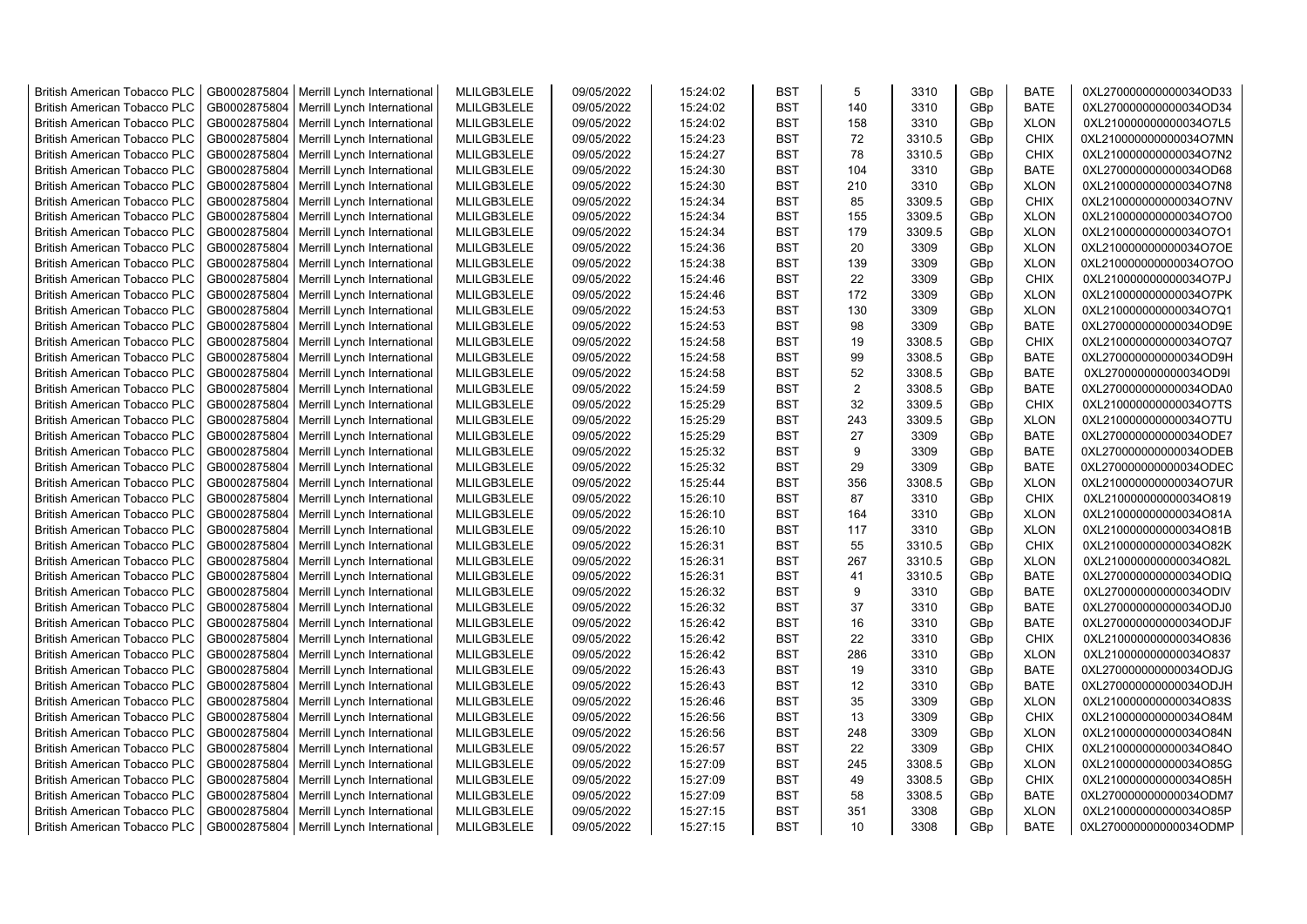| <b>British American Tobacco PLC</b> | GB0002875804 | Merrill Lynch International | MLILGB3LELE | 09/05/2022 | 15:27:15 | <b>BST</b> | 52  | 3308   | GBp             | <b>CHIX</b> | 0XL210000000000034O85Q |
|-------------------------------------|--------------|-----------------------------|-------------|------------|----------|------------|-----|--------|-----------------|-------------|------------------------|
| <b>British American Tobacco PLC</b> | GB0002875804 | Merrill Lynch International | MLILGB3LELE | 09/05/2022 | 15:27:17 | <b>BST</b> | 5   | 3308   | GBp             | <b>BATE</b> | 0XL270000000000034ODN1 |
| <b>British American Tobacco PLC</b> | GB0002875804 | Merrill Lynch International | MLILGB3LELE | 09/05/2022 | 15:27:29 | <b>BST</b> | 13  | 3308   | GBp             | <b>XLON</b> | 0XL210000000000034O86D |
| <b>British American Tobacco PLC</b> | GB0002875804 | Merrill Lynch International | MLILGB3LELE | 09/05/2022 | 15:27:29 | <b>BST</b> | 155 | 3308   | GBp             | <b>XLON</b> | 0XL210000000000034O86E |
| <b>British American Tobacco PLC</b> | GB0002875804 | Merrill Lynch International | MLILGB3LELE | 09/05/2022 | 15:27:39 | <b>BST</b> | 12  | 3307.5 | GBp             | <b>XLON</b> | 0XL210000000000034O871 |
| <b>British American Tobacco PLC</b> | GB0002875804 | Merrill Lynch International | MLILGB3LELE | 09/05/2022 | 15:27:39 | <b>BST</b> | 250 | 3307.5 | GBp             | <b>XLON</b> | 0XL210000000000034O872 |
| <b>British American Tobacco PLC</b> | GB0002875804 | Merrill Lynch International | MLILGB3LELE | 09/05/2022 | 15:27:39 | <b>BST</b> | 16  | 3307.5 | GBp             | <b>CHIX</b> | 0XL210000000000034O873 |
| <b>British American Tobacco PLC</b> | GB0002875804 | Merrill Lynch International | MLILGB3LELE | 09/05/2022 | 15:27:40 | <b>BST</b> | 17  | 3307.5 | GBp             | <b>CHIX</b> | 0XL210000000000034O87E |
| <b>British American Tobacco PLC</b> | GB0002875804 | Merrill Lynch International | MLILGB3LELE | 09/05/2022 | 15:27:40 | <b>BST</b> | 23  | 3307.5 | GBp             | <b>BATE</b> | 0XL270000000000034ODOU |
| <b>British American Tobacco PLC</b> | GB0002875804 | Merrill Lynch International | MLILGB3LELE | 09/05/2022 | 15:27:44 | <b>BST</b> | 15  | 3308   | GBp             | <b>XLON</b> | 0XL210000000000034O87N |
| <b>British American Tobacco PLC</b> | GB0002875804 | Merrill Lynch International | MLILGB3LELE | 09/05/2022 | 15:27:44 | <b>BST</b> | 134 | 3308   | GBp             | <b>XLON</b> | 0XL210000000000034O87O |
| <b>British American Tobacco PLC</b> | GB0002875804 | Merrill Lynch International | MLILGB3LELE | 09/05/2022 | 15:27:48 | <b>BST</b> | 39  | 3307   | GBp             | <b>CHIX</b> | 0XL210000000000034O87U |
| <b>British American Tobacco PLC</b> | GB0002875804 | Merrill Lynch International | MLILGB3LELE | 09/05/2022 | 15:27:48 | <b>BST</b> | 17  | 3307.5 | GBp             | <b>BATE</b> | 0XL270000000000034ODPE |
| <b>British American Tobacco PLC</b> | GB0002875804 | Merrill Lynch International | MLILGB3LELE | 09/05/2022 | 15:27:48 | <b>BST</b> | 210 | 3307   | GBp             | <b>XLON</b> | 0XL210000000000034O87V |
| <b>British American Tobacco PLC</b> | GB0002875804 | Merrill Lynch International | MLILGB3LELE | 09/05/2022 | 15:28:20 | <b>BST</b> | 36  | 3309.5 | GBp             | <b>XLON</b> | 0XL210000000000034O8AQ |
| <b>British American Tobacco PLC</b> | GB0002875804 | Merrill Lynch International | MLILGB3LELE | 09/05/2022 | 15:28:20 | <b>BST</b> | 182 | 3309.5 | GBp             | <b>XLON</b> | 0XL210000000000034O8AR |
| <b>British American Tobacco PLC</b> | GB0002875804 | Merrill Lynch International | MLILGB3LELE | 09/05/2022 | 15:28:22 | <b>BST</b> | 73  | 3309.5 | GBp             | <b>CHIX</b> | 0XL210000000000034O8B5 |
| <b>British American Tobacco PLC</b> | GB0002875804 | Merrill Lynch International | MLILGB3LELE | 09/05/2022 | 15:28:29 | <b>BST</b> | 114 | 3310   | GBp             | <b>XLON</b> | 0XL210000000000034O8C8 |
| <b>British American Tobacco PLC</b> | GB0002875804 | Merrill Lynch International | MLILGB3LELE | 09/05/2022 | 15:28:29 | <b>BST</b> | 93  | 3310   | GBp             | <b>XLON</b> | 0XL210000000000034O8C9 |
| <b>British American Tobacco PLC</b> | GB0002875804 | Merrill Lynch International | MLILGB3LELE | 09/05/2022 | 15:28:39 | <b>BST</b> | 28  | 3309.5 | GBp             | <b>BATE</b> | 0XL270000000000034ODUJ |
| <b>British American Tobacco PLC</b> | GB0002875804 | Merrill Lynch International | MLILGB3LELE | 09/05/2022 | 15:28:39 | <b>BST</b> | 112 | 3309.5 | GBp             | <b>XLON</b> | 0XL210000000000034O8CT |
| <b>British American Tobacco PLC</b> | GB0002875804 | Merrill Lynch International | MLILGB3LELE | 09/05/2022 | 15:28:39 | <b>BST</b> | 20  | 3309.5 | GBp             | <b>CHIX</b> | 0XL210000000000034O8CU |
| <b>British American Tobacco PLC</b> | GB0002875804 | Merrill Lynch International | MLILGB3LELE | 09/05/2022 | 15:28:39 | <b>BST</b> | 16  | 3309.5 | GBp             | <b>CHIX</b> | 0XL210000000000034O8D0 |
| <b>British American Tobacco PLC</b> | GB0002875804 | Merrill Lynch International | MLILGB3LELE | 09/05/2022 | 15:28:39 | <b>BST</b> | 22  | 3309.5 | GBp             | BATE        | 0XL270000000000034ODUK |
| <b>British American Tobacco PLC</b> | GB0002875804 | Merrill Lynch International | MLILGB3LELE | 09/05/2022 | 15:28:47 | <b>BST</b> | 30  | 3309   | GBp             | <b>BATE</b> | 0XL270000000000034ODV2 |
| <b>British American Tobacco PLC</b> | GB0002875804 | Merrill Lynch International | MLILGB3LELE | 09/05/2022 | 15:28:56 | <b>BST</b> | 59  | 3308.5 | GBp             | <b>CHIX</b> | 0XL210000000000034O8DN |
| <b>British American Tobacco PLC</b> | GB0002875804 | Merrill Lynch International | MLILGB3LELE | 09/05/2022 | 15:28:56 | <b>BST</b> | 144 | 3308.5 | GBp             | <b>XLON</b> | 0XL210000000000034O8DO |
| <b>British American Tobacco PLC</b> | GB0002875804 | Merrill Lynch International | MLILGB3LELE | 09/05/2022 | 15:28:59 | <b>BST</b> | 27  | 3308   | GBp             | <b>CHIX</b> | 0XL210000000000034O8DU |
| <b>British American Tobacco PLC</b> | GB0002875804 | Merrill Lynch International | MLILGB3LELE | 09/05/2022 | 15:28:59 | BST        | 236 | 3308   | GBp             | <b>XLON</b> | 0XL210000000000034O8DV |
| <b>British American Tobacco PLC</b> | GB0002875804 | Merrill Lynch International | MLILGB3LELE | 09/05/2022 | 15:29:00 | <b>BST</b> | 77  | 3307.5 | GBp             | <b>XLON</b> | 0XL210000000000034O8E4 |
| <b>British American Tobacco PLC</b> | GB0002875804 | Merrill Lynch International | MLILGB3LELE | 09/05/2022 | 15:29:03 | <b>BST</b> | 37  | 3307.5 | GBp             | <b>BATE</b> | 0XL270000000000034ODVT |
| <b>British American Tobacco PLC</b> | GB0002875804 | Merrill Lynch International | MLILGB3LELE | 09/05/2022 | 15:29:04 | <b>BST</b> | 37  | 3307   | GBp             | <b>CHIX</b> | 0XL210000000000034O8ED |
| <b>British American Tobacco PLC</b> | GB0002875804 | Merrill Lynch International | MLILGB3LELE | 09/05/2022 | 15:29:09 | BST        | 10  | 3308   | GBp             | <b>BATE</b> | 0XL270000000000034OE0H |
| <b>British American Tobacco PLC</b> | GB0002875804 | Merrill Lynch International | MLILGB3LELE | 09/05/2022 | 15:29:09 | <b>BST</b> | 22  | 3308   | GBp             | <b>CHIX</b> | 0XL210000000000034O8F0 |
| <b>British American Tobacco PLC</b> | GB0002875804 | Merrill Lynch International | MLILGB3LELE | 09/05/2022 | 15:29:09 | <b>BST</b> | 135 | 3308   | GBp             | <b>XLON</b> | 0XL210000000000034O8F1 |
| <b>British American Tobacco PLC</b> | GB0002875804 | Merrill Lynch International | MLILGB3LELE | 09/05/2022 | 15:29:09 | <b>BST</b> | 35  | 3308   | GBp             | <b>BATE</b> | 0XL270000000000034OE0I |
| <b>British American Tobacco PLC</b> | GB0002875804 | Merrill Lynch International | MLILGB3LELE | 09/05/2022 | 15:29:12 | <b>BST</b> | 121 | 3307.5 | GBp             | <b>XLON</b> | 0XL210000000000034O8F3 |
| <b>British American Tobacco PLC</b> | GB0002875804 | Merrill Lynch International | MLILGB3LELE | 09/05/2022 | 15:29:12 | <b>BST</b> | 11  | 3307.5 | GBp             | <b>CHIX</b> | 0XL210000000000034O8F4 |
| <b>British American Tobacco PLC</b> | GB0002875804 | Merrill Lynch International | MLILGB3LELE | 09/05/2022 | 15:29:15 | <b>BST</b> | 6   | 3307.5 | GBp             | <b>CHIX</b> | 0XL210000000000034O8FB |
| <b>British American Tobacco PLC</b> | GB0002875804 | Merrill Lynch International | MLILGB3LELE | 09/05/2022 | 15:29:17 | <b>BST</b> | 108 | 3306.5 | GBp             | <b>XLON</b> | 0XL210000000000034O8FD |
| <b>British American Tobacco PLC</b> | GB0002875804 | Merrill Lynch International | MLILGB3LELE | 09/05/2022 | 15:29:17 | <b>BST</b> | 34  | 3306.5 | GBp             | <b>BATE</b> | 0XL270000000000034OE1C |
| <b>British American Tobacco PLC</b> | GB0002875804 | Merrill Lynch International | MLILGB3LELE | 09/05/2022 | 15:29:17 | <b>BST</b> | 5   | 3306.5 | GBp             | <b>XLON</b> | 0XL210000000000034O8FE |
| <b>British American Tobacco PLC</b> | GB0002875804 | Merrill Lynch International | MLILGB3LELE | 09/05/2022 | 15:29:17 | <b>BST</b> | 19  | 3306.5 | GBp             | <b>CHIX</b> | 0XL210000000000034O8FF |
| <b>British American Tobacco PLC</b> | GB0002875804 | Merrill Lynch International | MLILGB3LELE | 09/05/2022 | 15:29:21 | <b>BST</b> | 88  | 3307   | GBp             | <b>XLON</b> | 0XL210000000000034O8FQ |
| <b>British American Tobacco PLC</b> | GB0002875804 | Merrill Lynch International | MLILGB3LELE | 09/05/2022 | 15:29:24 | <b>BST</b> | 24  | 3306   | GBp             | <b>CHIX</b> | 0XL210000000000034O8G2 |
| <b>British American Tobacco PLC</b> | GB0002875804 | Merrill Lynch International | MLILGB3LELE | 09/05/2022 | 15:29:24 | <b>BST</b> | 26  | 3306   | GBp             | <b>BATE</b> | 0XL270000000000034OE23 |
| <b>British American Tobacco PLC</b> | GB0002875804 | Merrill Lynch International | MLILGB3LELE | 09/05/2022 | 15:29:24 | <b>BST</b> | 117 | 3306   | GBp             | <b>XLON</b> | 0XL210000000000034O8G3 |
| <b>British American Tobacco PLC</b> | GB0002875804 | Merrill Lynch International | MLILGB3LELE | 09/05/2022 | 15:29:32 | <b>BST</b> | 29  | 3305.5 | GB <sub>p</sub> | <b>BATE</b> | 0XL270000000000034OE2U |
|                                     |              |                             |             |            |          |            |     |        |                 |             |                        |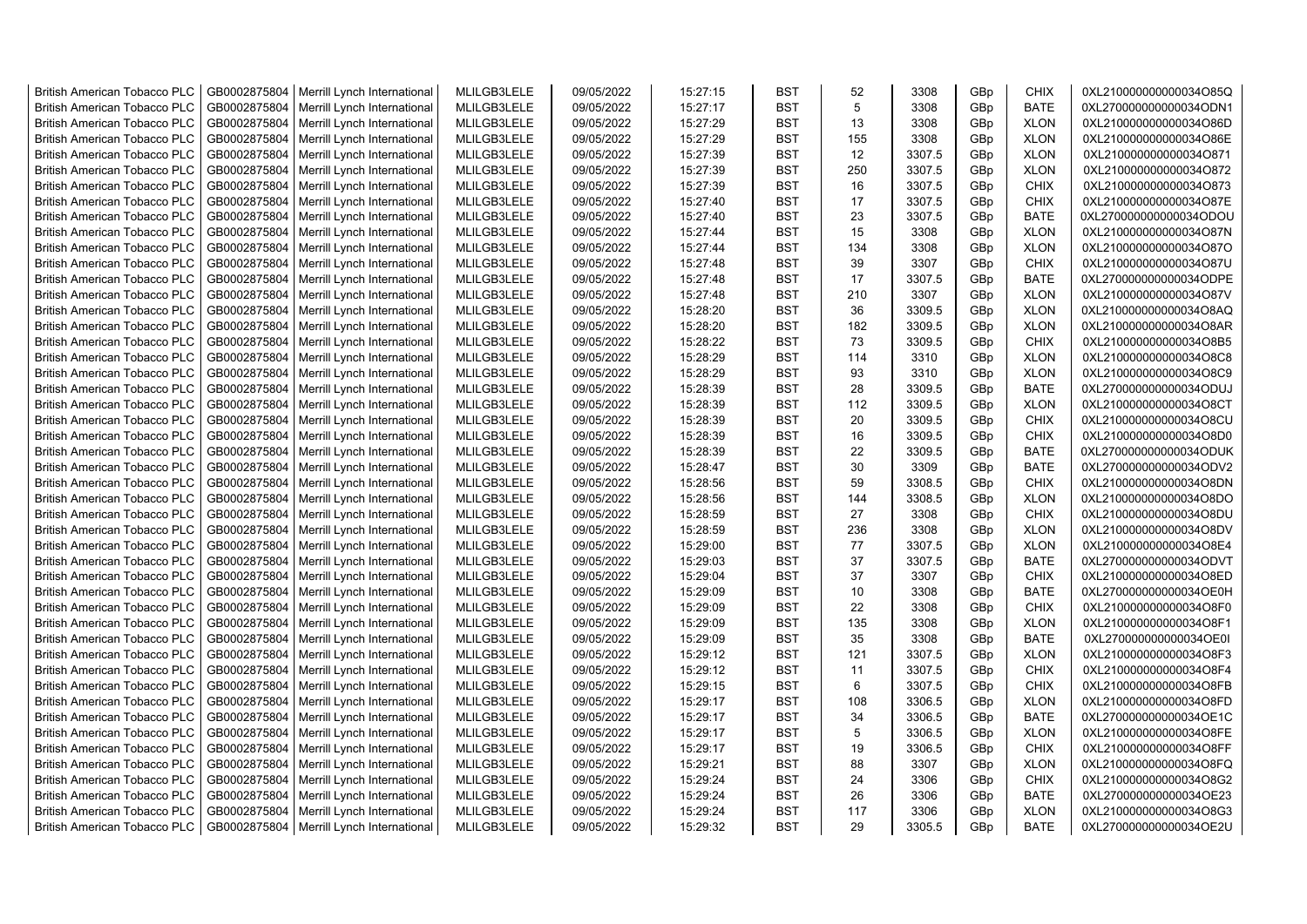| <b>British American Tobacco PLC</b> | GB0002875804 | Merrill Lynch International                | MLILGB3LELE | 09/05/2022 | 15:29:32 | <b>BST</b> | 75  | 3305.5 | GBp | <b>XLON</b> | 0XL210000000000034O8H2 |
|-------------------------------------|--------------|--------------------------------------------|-------------|------------|----------|------------|-----|--------|-----|-------------|------------------------|
| <b>British American Tobacco PLC</b> | GB0002875804 | Merrill Lynch International                | MLILGB3LELE | 09/05/2022 | 15:29:34 | <b>BST</b> | 69  | 3305   | GBp | <b>XLON</b> | 0XL210000000000034O8HA |
| <b>British American Tobacco PLC</b> | GB0002875804 | Merrill Lynch International                | MLILGB3LELE | 09/05/2022 | 15:29:34 | <b>BST</b> | 18  | 3305   | GBp | <b>CHIX</b> | 0XL210000000000034O8HB |
| <b>British American Tobacco PLC</b> | GB0002875804 | Merrill Lynch International                | MLILGB3LELE | 09/05/2022 | 15:29:34 | <b>BST</b> | 24  | 3305   | GBp | <b>XLON</b> | 0XL210000000000034O8HC |
| <b>British American Tobacco PLC</b> | GB0002875804 | Merrill Lynch International                | MLILGB3LELE | 09/05/2022 | 15:29:50 | <b>BST</b> | 87  | 3304.5 | GBp | <b>XLON</b> | 0XL210000000000034O8IK |
| <b>British American Tobacco PLC</b> | GB0002875804 | Merrill Lynch International                | MLILGB3LELE | 09/05/2022 | 15:29:50 | <b>BST</b> | 19  | 3304.5 | GBp | <b>CHIX</b> | 0XL210000000000034O8IL |
| <b>British American Tobacco PLC</b> | GB0002875804 | Merrill Lynch International                | MLILGB3LELE | 09/05/2022 | 15:29:50 | <b>BST</b> | 103 | 3304   | GBp | <b>XLON</b> | 0XL210000000000034O8IM |
| <b>British American Tobacco PLC</b> | GB0002875804 | Merrill Lynch International                | MLILGB3LELE | 09/05/2022 | 15:29:50 | <b>BST</b> | 20  | 3304.5 | GBp | <b>BATE</b> | 0XL270000000000034OE4G |
| <b>British American Tobacco PLC</b> | GB0002875804 | Merrill Lynch International                | MLILGB3LELE | 09/05/2022 | 15:30:00 | <b>BST</b> | 76  | 3305.5 | GBp | <b>XLON</b> | 0XL210000000000034O8J9 |
| <b>British American Tobacco PLC</b> | GB0002875804 | Merrill Lynch International                | MLILGB3LELE | 09/05/2022 | 15:30:22 | <b>BST</b> | 40  | 3306   | GBp | <b>CHIX</b> | 0XL210000000000034O8M1 |
| <b>British American Tobacco PLC</b> | GB0002875804 | Merrill Lynch International                | MLILGB3LELE | 09/05/2022 | 15:30:22 | <b>BST</b> | 127 | 3306   | GBp | <b>XLON</b> | 0XL210000000000034O8M2 |
| <b>British American Tobacco PLC</b> | GB0002875804 | Merrill Lynch International                | MLILGB3LELE | 09/05/2022 | 15:30:23 | <b>BST</b> | 43  | 3305.5 | GBp | <b>BATE</b> | 0XL270000000000034OE87 |
| <b>British American Tobacco PLC</b> | GB0002875804 | Merrill Lynch International                | MLILGB3LELE | 09/05/2022 | 15:30:23 | <b>BST</b> | 18  | 3305.5 | GBp | <b>CHIX</b> | 0XL210000000000034O8M9 |
| <b>British American Tobacco PLC</b> | GB0002875804 | Merrill Lynch International                | MLILGB3LELE | 09/05/2022 | 15:30:23 | <b>BST</b> | 267 | 3305.5 | GBp | <b>XLON</b> | 0XL210000000000034O8MA |
| <b>British American Tobacco PLC</b> | GB0002875804 | Merrill Lynch International                | MLILGB3LELE | 09/05/2022 | 15:30:23 | <b>BST</b> | 135 | 3305   | GBp | <b>XLON</b> | 0XL210000000000034O8MB |
| <b>British American Tobacco PLC</b> | GB0002875804 | Merrill Lynch International                | MLILGB3LELE | 09/05/2022 | 15:30:24 | <b>BST</b> | 25  | 3305   | GBp | <b>CHIX</b> | 0XL210000000000034O8MC |
| <b>British American Tobacco PLC</b> | GB0002875804 | Merrill Lynch International                | MLILGB3LELE | 09/05/2022 | 15:30:30 | <b>BST</b> | 29  | 3305   | GBp | <b>XLON</b> | 0XL210000000000034O8NF |
| <b>British American Tobacco PLC</b> | GB0002875804 | Merrill Lynch International                | MLILGB3LELE | 09/05/2022 | 15:30:30 | <b>BST</b> | 59  | 3305   | GBp | <b>XLON</b> | 0XL210000000000034O8NG |
| <b>British American Tobacco PLC</b> | GB0002875804 | Merrill Lynch International                | MLILGB3LELE | 09/05/2022 | 15:30:39 | <b>BST</b> | 29  | 3304.5 | GBp | <b>BATE</b> | 0XL270000000000034OEAM |
| <b>British American Tobacco PLC</b> | GB0002875804 | Merrill Lynch International                | MLILGB3LELE | 09/05/2022 | 15:30:39 | <b>BST</b> | 30  | 3304.5 | GBp | <b>CHIX</b> | 0XL210000000000034O8P0 |
| <b>British American Tobacco PLC</b> | GB0002875804 | Merrill Lynch International                | MLILGB3LELE | 09/05/2022 | 15:31:05 | <b>BST</b> | 21  | 3305.5 | GBp | CHIX        | 0XL210000000000034O8RC |
| <b>British American Tobacco PLC</b> | GB0002875804 | Merrill Lynch International                | MLILGB3LELE | 09/05/2022 | 15:31:05 | <b>BST</b> | 38  | 3305.5 | GBp | <b>XLON</b> | 0XL210000000000034O8RD |
| <b>British American Tobacco PLC</b> | GB0002875804 | Merrill Lynch International                | MLILGB3LELE | 09/05/2022 | 15:31:12 | <b>BST</b> | 83  | 3306   | GBp | <b>BATE</b> | 0XL270000000000034OED5 |
| <b>British American Tobacco PLC</b> | GB0002875804 | Merrill Lynch International                | MLILGB3LELE | 09/05/2022 | 15:31:22 | <b>BST</b> | 5   | 3306   | GBp | <b>BATE</b> | 0XL270000000000034OEDK |
| <b>British American Tobacco PLC</b> | GB0002875804 | Merrill Lynch International                | MLILGB3LELE | 09/05/2022 | 15:31:22 | <b>BST</b> | 10  | 3306   | GBp | <b>BATE</b> | 0XL270000000000034OEDL |
| <b>British American Tobacco PLC</b> | GB0002875804 | Merrill Lynch International                | MLILGB3LELE | 09/05/2022 | 15:31:22 | <b>BST</b> | 199 | 3306   | GBp | <b>XLON</b> | 0XL210000000000034O8ST |
| <b>British American Tobacco PLC</b> | GB0002875804 | Merrill Lynch International                | MLILGB3LELE | 09/05/2022 | 15:31:31 | <b>BST</b> | 32  | 3306   | GBp | <b>BATE</b> | 0XL270000000000034OEE6 |
| <b>British American Tobacco PLC</b> | GB0002875804 | Merrill Lynch International                | MLILGB3LELE | 09/05/2022 | 15:31:31 | <b>BST</b> | 67  | 3306   | GBp | <b>BATE</b> | 0XL270000000000034OEE7 |
| <b>British American Tobacco PLC</b> | GB0002875804 | Merrill Lynch International                | MLILGB3LELE | 09/05/2022 | 15:31:56 | <b>BST</b> | 694 | 3305.5 | GBp | <b>XLON</b> | 0XL210000000000034O8V8 |
| <b>British American Tobacco PLC</b> | GB0002875804 | Merrill Lynch International                | MLILGB3LELE | 09/05/2022 | 15:31:56 | <b>BST</b> | 85  | 3306.5 | GBp | <b>CHIX</b> | 0XL210000000000034O8V9 |
| <b>British American Tobacco PLC</b> | GB0002875804 | Merrill Lynch International                | MLILGB3LELE | 09/05/2022 | 15:31:56 | <b>BST</b> | 95  | 3305   | GBp | <b>XLON</b> | 0XL210000000000034O8VA |
| British American Tobacco PLC        | GB0002875804 | Merrill Lynch International                | MLILGB3LELE | 09/05/2022 | 15:31:56 | <b>BST</b> | 157 | 3306   | GBp | <b>XLON</b> | 0XL210000000000034O8VB |
| <b>British American Tobacco PLC</b> | GB0002875804 | Merrill Lynch International                | MLILGB3LELE | 09/05/2022 | 15:32:01 | <b>BST</b> | 80  | 3306   | GBp | <b>XLON</b> | 0XL210000000000034O8VL |
| <b>British American Tobacco PLC</b> | GB0002875804 | Merrill Lynch International                | MLILGB3LELE | 09/05/2022 | 15:32:11 | <b>BST</b> | 27  | 3307   | GBp | <b>CHIX</b> | 0XL210000000000034O90I |
| <b>British American Tobacco PLC</b> | GB0002875804 | Merrill Lynch International                | MLILGB3LELE | 09/05/2022 | 15:32:11 | <b>BST</b> | 38  | 3307   | GBp | <b>CHIX</b> | 0XL210000000000034O90J |
| <b>British American Tobacco PLC</b> | GB0002875804 | Merrill Lynch International                | MLILGB3LELE | 09/05/2022 | 15:32:49 | <b>BST</b> | 20  | 3307.5 | GBp | <b>BATE</b> | 0XL270000000000034OEKJ |
| <b>British American Tobacco PLC</b> | GB0002875804 | Merrill Lynch International                | MLILGB3LELE | 09/05/2022 | 15:32:49 | <b>BST</b> | 152 | 3307.5 | GBp | <b>BATE</b> | 0XL270000000000034OEKK |
| <b>British American Tobacco PLC</b> | GB0002875804 | Merrill Lynch International                | MLILGB3LELE | 09/05/2022 | 15:33:02 | <b>BST</b> | 237 | 3307   | GBp | <b>XLON</b> | 0XL210000000000034O94A |
| <b>British American Tobacco PLC</b> | GB0002875804 | Merrill Lynch International                | MLILGB3LELE | 09/05/2022 | 15:33:02 | <b>BST</b> | 44  | 3307   | GBp | <b>CHIX</b> | 0XL210000000000034O94B |
| <b>British American Tobacco PLC</b> | GB0002875804 | Merrill Lynch International                | MLILGB3LELE | 09/05/2022 | 15:33:27 | <b>BST</b> | 250 | 3308.5 | GBp | <b>XLON</b> | 0XL210000000000034O964 |
| <b>British American Tobacco PLC</b> | GB0002875804 | Merrill Lynch International                | MLILGB3LELE | 09/05/2022 | 15:33:27 | <b>BST</b> | 400 | 3308.5 | GBp | <b>XLON</b> | 0XL210000000000034O965 |
| <b>British American Tobacco PLC</b> | GB0002875804 | Merrill Lynch International                | MLILGB3LELE | 09/05/2022 | 15:33:37 | <b>BST</b> | 157 | 3308   | GBp | <b>XLON</b> | 0XL210000000000034O96J |
| <b>British American Tobacco PLC</b> | GB0002875804 | Merrill Lynch International                | MLILGB3LELE | 09/05/2022 | 15:33:37 | <b>BST</b> | 11  | 3308   | GBp | <b>CHIX</b> | 0XL210000000000034O96N |
| <b>British American Tobacco PLC</b> | GB0002875804 | Merrill Lynch International                | MLILGB3LELE | 09/05/2022 | 15:33:42 | <b>BST</b> | 306 | 3308.5 | GBp | <b>XLON</b> | 0XL210000000000034O96U |
| <b>British American Tobacco PLC</b> | GB0002875804 | Merrill Lynch International                | MLILGB3LELE | 09/05/2022 | 15:33:45 | <b>BST</b> | 71  | 3308   | GBp | <b>CHIX</b> | 0XL210000000000034O975 |
| <b>British American Tobacco PLC</b> | GB0002875804 | Merrill Lynch International                | MLILGB3LELE | 09/05/2022 | 15:33:47 | <b>BST</b> | 130 | 3307.5 | GBp | <b>BATE</b> | 0XL270000000000034OEPB |
| <b>British American Tobacco PLC</b> | GB0002875804 | Merrill Lynch International                | MLILGB3LELE | 09/05/2022 | 15:33:47 | <b>BST</b> | 159 | 3307.5 | GBp | <b>XLON</b> | 0XL210000000000034O97B |
| <b>British American Tobacco PLC</b> |              | GB0002875804   Merrill Lynch International | MLILGB3LELE | 09/05/2022 | 15:34:00 | <b>BST</b> | 102 | 3308   | GBp | <b>CHIX</b> | 0XL210000000000034O98Q |
|                                     |              |                                            |             |            |          |            |     |        |     |             |                        |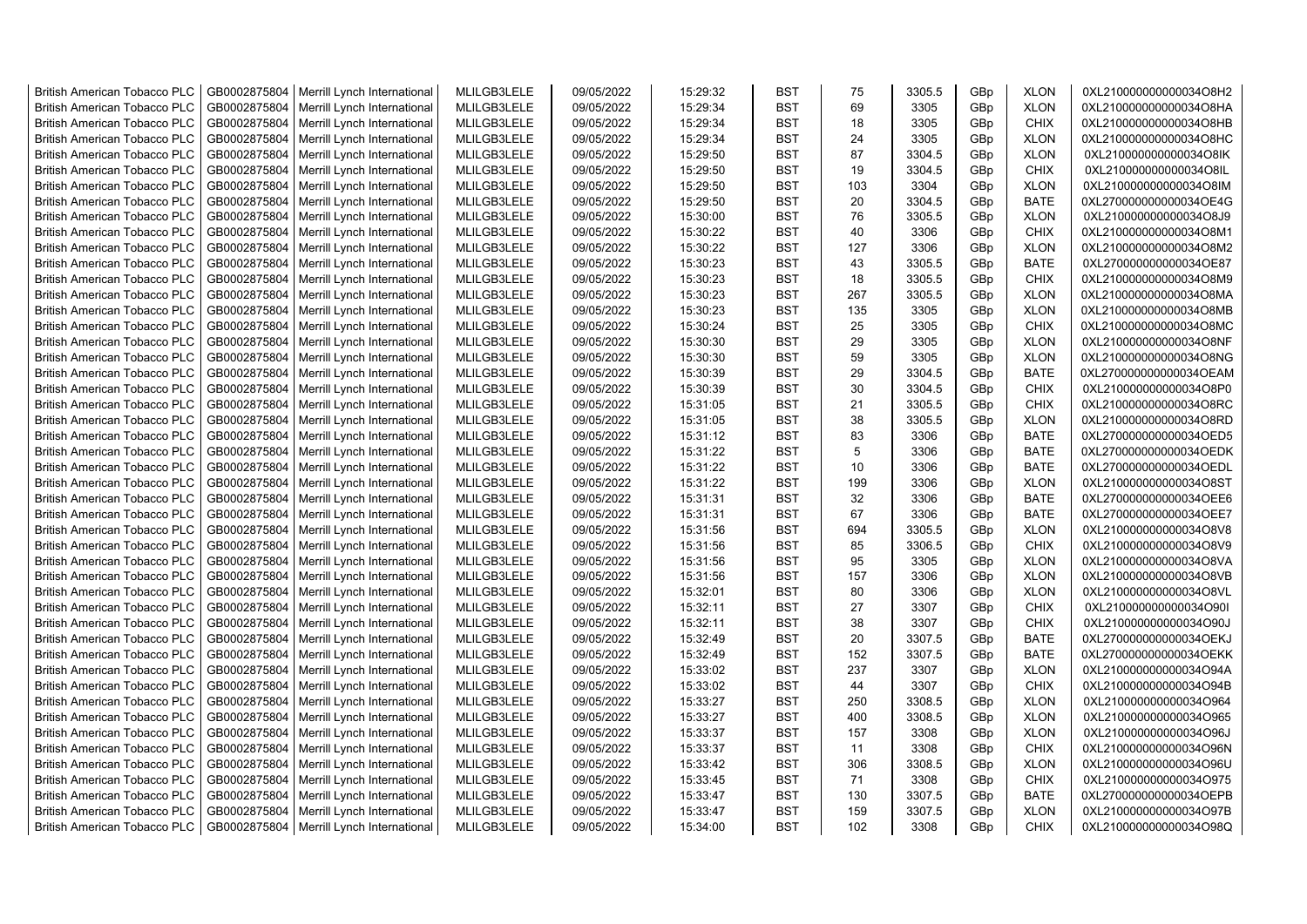| <b>British American Tobacco PLC</b> | GB0002875804 | Merrill Lynch International | MLILGB3LELE | 09/05/2022 | 15:34:00 | <b>BST</b> | 212            | 3308   | GBp | <b>XLON</b> | 0XL210000000000034O98R |
|-------------------------------------|--------------|-----------------------------|-------------|------------|----------|------------|----------------|--------|-----|-------------|------------------------|
| <b>British American Tobacco PLC</b> | GB0002875804 | Merrill Lynch International | MLILGB3LELE | 09/05/2022 | 15:34:34 | <b>BST</b> | 97             | 3309   | GBp | <b>CHIX</b> | 0XL210000000000034O9C3 |
| <b>British American Tobacco PLC</b> | GB0002875804 | Merrill Lynch International | MLILGB3LELE | 09/05/2022 | 15:34:34 | <b>BST</b> | 172            | 3309   | GBp | <b>XLON</b> | 0XL210000000000034O9C4 |
| <b>British American Tobacco PLC</b> | GB0002875804 | Merrill Lynch International | MLILGB3LELE | 09/05/2022 | 15:34:45 | <b>BST</b> | 303            | 3309   | GBp | <b>XLON</b> | 0XL210000000000034O9D5 |
| British American Tobacco PLC        | GB0002875804 | Merrill Lynch International | MLILGB3LELE | 09/05/2022 | 15:34:45 | <b>BST</b> | 61             | 3309   | GBp | <b>CHIX</b> | 0XL210000000000034O9D6 |
| <b>British American Tobacco PLC</b> | GB0002875804 | Merrill Lynch International | MLILGB3LELE | 09/05/2022 | 15:35:00 | <b>BST</b> | 51             | 3309   | GBp | <b>CHIX</b> | 0XL210000000000034O9EE |
| <b>British American Tobacco PLC</b> | GB0002875804 | Merrill Lynch International | MLILGB3LELE | 09/05/2022 | 15:35:00 | <b>BST</b> | 96             | 3309   | GBp | <b>BATE</b> | 0XL270000000000034OF0L |
| <b>British American Tobacco PLC</b> | GB0002875804 | Merrill Lynch International | MLILGB3LELE | 09/05/2022 | 15:35:16 | <b>BST</b> | 49             | 3309   | GBp | CHIX        | 0XL210000000000034O9G1 |
| <b>British American Tobacco PLC</b> | GB0002875804 | Merrill Lynch International | MLILGB3LELE | 09/05/2022 | 15:35:16 | <b>BST</b> | 142            | 3309   | GBp | <b>XLON</b> | 0XL210000000000034O9G2 |
| <b>British American Tobacco PLC</b> | GB0002875804 | Merrill Lynch International | MLILGB3LELE | 09/05/2022 | 15:35:28 | <b>BST</b> | 62             | 3308.5 | GBp | <b>BATE</b> | 0XL270000000000034OF40 |
| <b>British American Tobacco PLC</b> | GB0002875804 | Merrill Lynch International | MLILGB3LELE | 09/05/2022 | 15:35:28 | <b>BST</b> | 382            | 3308.5 | GBp | <b>XLON</b> | 0XL210000000000034O9HC |
| <b>British American Tobacco PLC</b> | GB0002875804 | Merrill Lynch International | MLILGB3LELE | 09/05/2022 | 15:35:28 | <b>BST</b> | 26             | 3308   | GBp | <b>XLON</b> | 0XL210000000000034O9HD |
| <b>British American Tobacco PLC</b> | GB0002875804 | Merrill Lynch International | MLILGB3LELE | 09/05/2022 | 15:35:38 | <b>BST</b> | 19             | 3308.5 | GBp | <b>BATE</b> | 0XL270000000000034OF4U |
| <b>British American Tobacco PLC</b> | GB0002875804 | Merrill Lynch International | MLILGB3LELE | 09/05/2022 | 15:35:38 | <b>BST</b> | 42             | 3308.5 | GBp | <b>BATE</b> | 0XL270000000000034OF4V |
| <b>British American Tobacco PLC</b> | GB0002875804 | Merrill Lynch International | MLILGB3LELE | 09/05/2022 | 15:35:44 | <b>BST</b> | 27             | 3309.5 | GBp | <b>BATE</b> | 0XL270000000000034OF5K |
| <b>British American Tobacco PLC</b> | GB0002875804 | Merrill Lynch International | MLILGB3LELE | 09/05/2022 | 15:35:55 | <b>BST</b> | $\overline{2}$ | 3309.5 | GBp | <b>XLON</b> | 0XL210000000000034O9JT |
| <b>British American Tobacco PLC</b> | GB0002875804 | Merrill Lynch International | MLILGB3LELE | 09/05/2022 | 15:35:58 | <b>BST</b> | 153            | 3309.5 | GBp | <b>XLON</b> | 0XL210000000000034O9K7 |
| <b>British American Tobacco PLC</b> | GB0002875804 | Merrill Lynch International | MLILGB3LELE | 09/05/2022 | 15:35:58 | <b>BST</b> | 250            | 3309.5 | GBp | <b>XLON</b> | 0XL210000000000034O9K8 |
| <b>British American Tobacco PLC</b> | GB0002875804 | Merrill Lynch International | MLILGB3LELE | 09/05/2022 | 15:36:07 | <b>BST</b> | 82             | 3311   | GBp | <b>CHIX</b> | 0XL210000000000034O9LA |
| <b>British American Tobacco PLC</b> | GB0002875804 | Merrill Lynch International | MLILGB3LELE | 09/05/2022 | 15:36:07 | <b>BST</b> | 433            | 3311   | GBp | <b>XLON</b> | 0XL210000000000034O9LB |
| <b>British American Tobacco PLC</b> | GB0002875804 | Merrill Lynch International | MLILGB3LELE | 09/05/2022 | 15:36:47 | <b>BST</b> | 400            | 3314.5 | GBp | <b>XLON</b> | 0XL210000000000034O9P1 |
| <b>British American Tobacco PLC</b> | GB0002875804 | Merrill Lynch International | MLILGB3LELE | 09/05/2022 | 15:36:47 | <b>BST</b> | 48             | 3314   | GBp | <b>CHIX</b> | 0XL210000000000034O9P2 |
| <b>British American Tobacco PLC</b> | GB0002875804 | Merrill Lynch International | MLILGB3LELE | 09/05/2022 | 15:36:48 | <b>BST</b> | 45             | 3314   | GBp | <b>CHIX</b> | 0XL210000000000034O9P3 |
| <b>British American Tobacco PLC</b> | GB0002875804 | Merrill Lynch International | MLILGB3LELE | 09/05/2022 | 15:36:48 | <b>BST</b> | 3              | 3314   | GBp | <b>CHIX</b> | 0XL210000000000034O9P4 |
| <b>British American Tobacco PLC</b> | GB0002875804 | Merrill Lynch International | MLILGB3LELE | 09/05/2022 | 15:36:51 | <b>BST</b> | 539            | 3314.5 | GBp | <b>XLON</b> | 0XL210000000000034O9PD |
| <b>British American Tobacco PLC</b> | GB0002875804 | Merrill Lynch International | MLILGB3LELE | 09/05/2022 | 15:37:17 | <b>BST</b> | 410            | 3316   | GBp | <b>XLON</b> | 0XL210000000000034O9RL |
| <b>British American Tobacco PLC</b> | GB0002875804 | Merrill Lynch International | MLILGB3LELE | 09/05/2022 | 15:37:26 | <b>BST</b> | 122            | 3315.5 | GBp | <b>XLON</b> | 0XL210000000000034O9S2 |
| <b>British American Tobacco PLC</b> | GB0002875804 | Merrill Lynch International | MLILGB3LELE | 09/05/2022 | 15:37:35 | <b>BST</b> | 100            | 3316   | GBp | <b>XLON</b> | 0XL210000000000034O9SS |
|                                     | GB0002875804 |                             | MLILGB3LELE | 09/05/2022 |          | <b>BST</b> | 55             | 3316   |     | <b>XLON</b> | 0XL210000000000034O9ST |
| <b>British American Tobacco PLC</b> |              | Merrill Lynch International |             |            | 15:37:35 |            |                |        | GBp |             |                        |
| <b>British American Tobacco PLC</b> | GB0002875804 | Merrill Lynch International | MLILGB3LELE | 09/05/2022 | 15:37:48 | <b>BST</b> | 98             | 3315   | GBp | <b>BATE</b> | 0XL270000000000034OFGR |
| <b>British American Tobacco PLC</b> | GB0002875804 | Merrill Lynch International | MLILGB3LELE | 09/05/2022 | 15:37:48 | <b>BST</b> | 62             | 3315.5 | GBp | <b>XLON</b> | 0XL210000000000034O9U1 |
| <b>British American Tobacco PLC</b> | GB0002875804 | Merrill Lynch International | MLILGB3LELE | 09/05/2022 | 15:37:49 | <b>BST</b> | 26             | 3315.5 | GBp | <b>XLON</b> | 0XL210000000000034O9U2 |
| <b>British American Tobacco PLC</b> | GB0002875804 | Merrill Lynch International | MLILGB3LELE | 09/05/2022 | 15:37:49 | <b>BST</b> | 74             | 3315.5 | GBp | CHIX        | 0XL210000000000034O9U3 |
| <b>British American Tobacco PLC</b> | GB0002875804 | Merrill Lynch International | MLILGB3LELE | 09/05/2022 | 15:37:49 | <b>BST</b> | 14             | 3315.5 | GBp | <b>CHIX</b> | 0XL210000000000034O9U4 |
| <b>British American Tobacco PLC</b> | GB0002875804 | Merrill Lynch International | MLILGB3LELE | 09/05/2022 | 15:37:49 | <b>BST</b> | 79             | 3315   | GBp | <b>XLON</b> | 0XL210000000000034O9U5 |
| <b>British American Tobacco PLC</b> | GB0002875804 | Merrill Lynch International | MLILGB3LELE | 09/05/2022 | 15:37:49 | <b>BST</b> | 51             | 3315   | GBp | <b>BATE</b> | 0XL270000000000034OFGS |
| <b>British American Tobacco PLC</b> | GB0002875804 | Merrill Lynch International | MLILGB3LELE | 09/05/2022 | 15:37:49 | <b>BST</b> | 9              | 3315.5 | GBp | <b>BATE</b> | 0XL270000000000034OFGT |
| <b>British American Tobacco PLC</b> | GB0002875804 | Merrill Lynch International | MLILGB3LELE | 09/05/2022 | 15:37:49 | <b>BST</b> | 144            | 3315   | GBp | <b>XLON</b> | 0XL210000000000034O9U6 |
| <b>British American Tobacco PLC</b> | GB0002875804 | Merrill Lynch International | MLILGB3LELE | 09/05/2022 | 15:37:49 | <b>BST</b> | 35             | 3315   | GBp | <b>CHIX</b> | 0XL210000000000034O9U7 |
| <b>British American Tobacco PLC</b> | GB0002875804 | Merrill Lynch International | MLILGB3LELE | 09/05/2022 | 15:37:49 | <b>BST</b> | 3              | 3315   | GBp | <b>XLON</b> | 0XL210000000000034O9U8 |
| <b>British American Tobacco PLC</b> | GB0002875804 | Merrill Lynch International | MLILGB3LELE | 09/05/2022 | 15:37:56 | <b>BST</b> | 101            | 3314.5 | GBp | <b>XLON</b> | 0XL210000000000034O9UO |
| <b>British American Tobacco PLC</b> | GB0002875804 | Merrill Lynch International | MLILGB3LELE | 09/05/2022 | 15:38:01 | <b>BST</b> | 88             | 3314.5 | GBp | <b>XLON</b> | 0XL210000000000034O9V0 |
| <b>British American Tobacco PLC</b> | GB0002875804 | Merrill Lynch International | MLILGB3LELE | 09/05/2022 | 15:38:03 | <b>BST</b> | 6              | 3314.5 | GBp | <b>XLON</b> | 0XL210000000000034O9V6 |
| <b>British American Tobacco PLC</b> | GB0002875804 | Merrill Lynch International | MLILGB3LELE | 09/05/2022 | 15:38:03 | <b>BST</b> | 94             | 3314.5 | GBp | <b>BATE</b> | 0XL270000000000034OFHP |
| <b>British American Tobacco PLC</b> | GB0002875804 | Merrill Lynch International | MLILGB3LELE | 09/05/2022 | 15:38:13 | <b>BST</b> | 47             | 3314.5 | GBp | <b>CHIX</b> | 0XL210000000000034O9VR |
| <b>British American Tobacco PLC</b> | GB0002875804 | Merrill Lynch International | MLILGB3LELE | 09/05/2022 | 15:38:13 | <b>BST</b> | 130            | 3314.5 | GBp | <b>XLON</b> | 0XL210000000000034O9VS |
| <b>British American Tobacco PLC</b> | GB0002875804 | Merrill Lynch International | MLILGB3LELE | 09/05/2022 | 15:38:13 | <b>BST</b> | 27             | 3314.5 | GBp | <b>CHIX</b> | 0XL210000000000034OA01 |
| <b>British American Tobacco PLC</b> | GB0002875804 | Merrill Lynch International | MLILGB3LELE | 09/05/2022 | 15:38:13 | <b>BST</b> | 13             | 3314   | GBp | <b>CHIX</b> | 0XL210000000000034OA02 |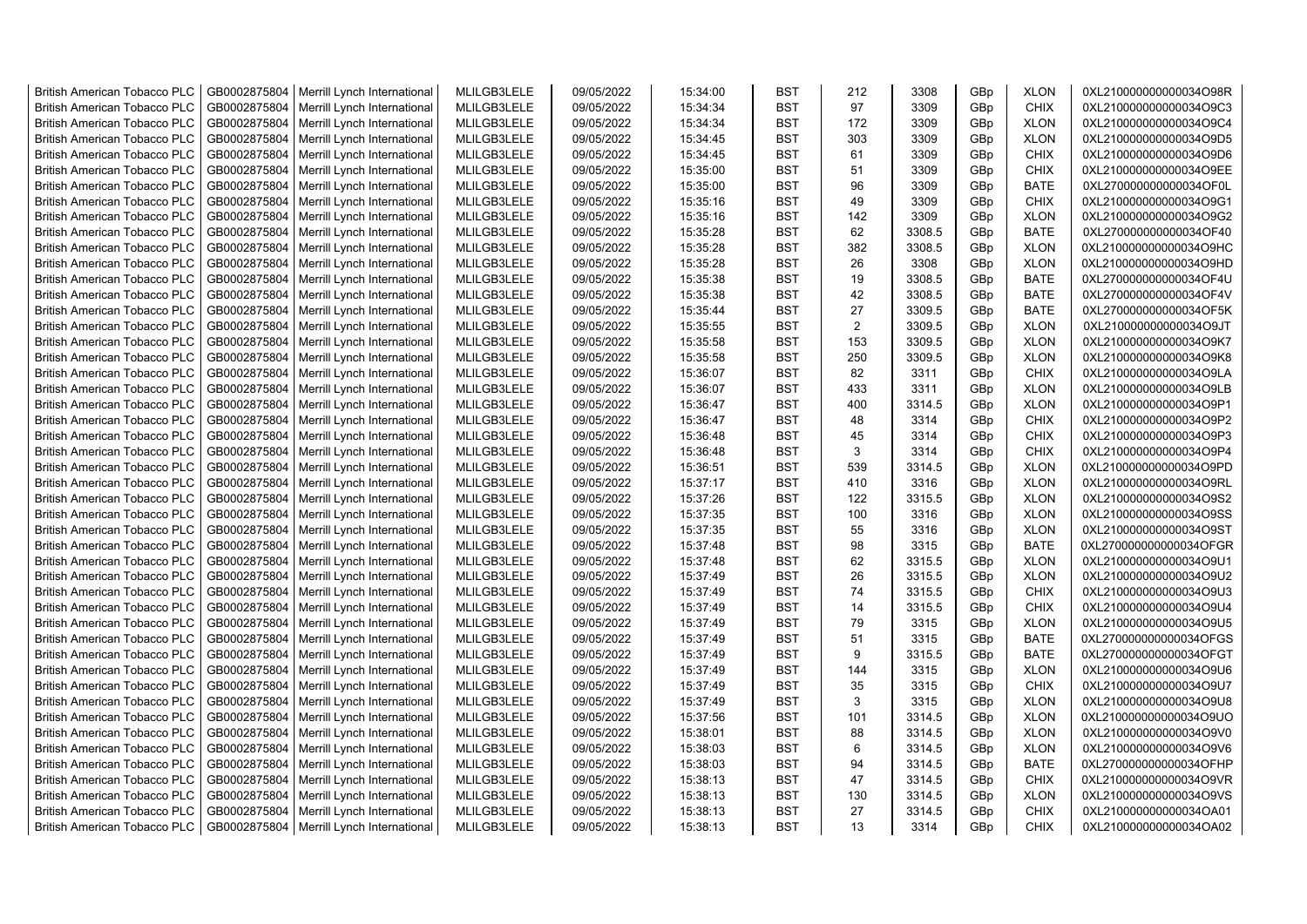| <b>British American Tobacco PLC</b>                                        | GB0002875804                 | Merrill Lynch International | MLILGB3LELE                | 09/05/2022               | 15:38:28 | <b>BST</b>               | 74  | 3317   | GBp             | <b>CHIX</b> | 0XL210000000000034OA10 |
|----------------------------------------------------------------------------|------------------------------|-----------------------------|----------------------------|--------------------------|----------|--------------------------|-----|--------|-----------------|-------------|------------------------|
| <b>British American Tobacco PLC</b>                                        | GB0002875804                 | Merrill Lynch International | MLILGB3LELE                | 09/05/2022               | 15:38:28 | <b>BST</b>               | 159 | 3317   | GBp             | <b>XLON</b> | 0XL210000000000034OA11 |
| <b>British American Tobacco PLC</b>                                        | GB0002875804                 | Merrill Lynch International | MLILGB3LELE                | 09/05/2022               | 15:38:28 | <b>BST</b>               | 180 | 3316.5 | GBp             | <b>XLON</b> | 0XL210000000000034OA12 |
| <b>British American Tobacco PLC</b>                                        | GB0002875804                 | Merrill Lynch International | MLILGB3LELE                | 09/05/2022               | 15:38:31 | <b>BST</b>               | 38  | 3316   | GBp             | <b>CHIX</b> | 0XL210000000000034OA18 |
| <b>British American Tobacco PLC</b>                                        | GB0002875804                 | Merrill Lynch International | MLILGB3LELE                | 09/05/2022               | 15:38:31 | <b>BST</b>               | 78  | 3316   | GBp             | <b>XLON</b> | 0XL210000000000034OA19 |
| <b>British American Tobacco PLC</b>                                        | GB0002875804                 | Merrill Lynch International | MLILGB3LELE                | 09/05/2022               | 15:38:31 | <b>BST</b>               | 49  | 3316   | GBp             | <b>BATE</b> | 0XL270000000000034OFKH |
| <b>British American Tobacco PLC</b>                                        | GB0002875804                 | Merrill Lynch International | MLILGB3LELE                | 09/05/2022               | 15:38:31 | <b>BST</b>               | 78  | 3316   | GBp             | <b>BATE</b> | 0XL270000000000034OFKI |
| <b>British American Tobacco PLC</b>                                        | GB0002875804                 | Merrill Lynch International | MLILGB3LELE                | 09/05/2022               | 15:38:56 | <b>BST</b>               | 173 | 3316   | GBp             | <b>XLON</b> | 0XL210000000000034OA2N |
| <b>British American Tobacco PLC</b>                                        | GB0002875804                 | Merrill Lynch International | MLILGB3LELE                | 09/05/2022               | 15:38:57 | <b>BST</b>               | 50  | 3316   | GBp             | <b>CHIX</b> | 0XL210000000000034OA2O |
| <b>British American Tobacco PLC</b>                                        | GB0002875804                 | Merrill Lynch International | MLILGB3LELE                | 09/05/2022               | 15:38:57 | <b>BST</b>               | 111 | 3316   | GBp             | <b>BATE</b> | 0XL270000000000034OFMC |
| <b>British American Tobacco PLC</b>                                        | GB0002875804                 | Merrill Lynch International | MLILGB3LELE                | 09/05/2022               | 15:38:57 | <b>BST</b>               | 24  | 3315.5 | GBp             | <b>CHIX</b> | 0XL210000000000034OA2P |
| <b>British American Tobacco PLC</b>                                        | GB0002875804                 | Merrill Lynch International | MLILGB3LELE                | 09/05/2022               | 15:38:57 | <b>BST</b>               | 10  | 3315.5 | GBp             | <b>XLON</b> | 0XL210000000000034OA2Q |
| <b>British American Tobacco PLC</b>                                        | GB0002875804                 | Merrill Lynch International | MLILGB3LELE                | 09/05/2022               | 15:38:57 | <b>BST</b>               | 330 | 3315.5 | GBp             | <b>XLON</b> | 0XL210000000000034OA2R |
| <b>British American Tobacco PLC</b>                                        | GB0002875804                 | Merrill Lynch International | MLILGB3LELE                | 09/05/2022               | 15:39:03 | <b>BST</b>               | 12  | 3315.5 | GBp             | <b>XLON</b> | 0XL210000000000034OA3E |
| <b>British American Tobacco PLC</b>                                        | GB0002875804                 | Merrill Lynch International | MLILGB3LELE                | 09/05/2022               | 15:39:03 | <b>BST</b>               | 100 | 3315.5 | GBp             | <b>XLON</b> | 0XL210000000000034OA3F |
| <b>British American Tobacco PLC</b>                                        | GB0002875804                 | Merrill Lynch International | MLILGB3LELE                | 09/05/2022               | 15:39:03 | <b>BST</b>               | 30  | 3315.5 | GBp             | <b>XLON</b> | 0XL210000000000034OA3G |
| <b>British American Tobacco PLC</b>                                        | GB0002875804                 | Merrill Lynch International | MLILGB3LELE                | 09/05/2022               | 15:39:03 | <b>BST</b>               | 88  | 3314   | GBp             | BATE        | 0XL270000000000034OFN2 |
| <b>British American Tobacco PLC</b>                                        | GB0002875804                 | Merrill Lynch International | MLILGB3LELE                | 09/05/2022               | 15:39:03 | <b>BST</b>               | 18  | 3315   | GBp             | BATE        | 0XL270000000000034OFN1 |
| <b>British American Tobacco PLC</b>                                        | GB0002875804                 | Merrill Lynch International | MLILGB3LELE                | 09/05/2022               | 15:39:03 | <b>BST</b>               | 63  | 3315   | GBp             | <b>CHIX</b> | 0XL210000000000034OA3H |
| <b>British American Tobacco PLC</b>                                        | GB0002875804                 | Merrill Lynch International | MLILGB3LELE                | 09/05/2022               | 15:39:13 | <b>BST</b>               | 26  | 3314.5 | GBp             | <b>CHIX</b> | 0XL210000000000034OA4L |
| <b>British American Tobacco PLC</b>                                        | GB0002875804                 | Merrill Lynch International | MLILGB3LELE                | 09/05/2022               | 15:39:13 | <b>BST</b>               | 97  | 3314.5 | GBp             | <b>XLON</b> | 0XL210000000000034OA4M |
| <b>British American Tobacco PLC</b>                                        | GB0002875804                 | Merrill Lynch International | MLILGB3LELE                | 09/05/2022               | 15:39:19 | <b>BST</b>               | 23  | 3314.5 | GBp             | <b>CHIX</b> | 0XL210000000000034OA55 |
| British American Tobacco PLC                                               | GB0002875804                 | Merrill Lynch International | MLILGB3LELE                | 09/05/2022               | 15:39:19 | <b>BST</b>               | 111 | 3314   | GBp             | <b>XLON</b> | 0XL210000000000034OA56 |
| <b>British American Tobacco PLC</b>                                        | GB0002875804                 | Merrill Lynch International | MLILGB3LELE                | 09/05/2022               | 15:39:19 | <b>BST</b>               | 41  | 3314   | GBp             | <b>BATE</b> | 0XL270000000000034OFOG |
| <b>British American Tobacco PLC</b>                                        | GB0002875804                 | Merrill Lynch International | MLILGB3LELE                | 09/05/2022               | 15:39:30 | <b>BST</b>               | 107 | 3315.5 | GBp             | <b>XLON</b> | 0XL210000000000034OA6R |
| <b>British American Tobacco PLC</b>                                        | GB0002875804                 | Merrill Lynch International | MLILGB3LELE                | 09/05/2022               | 15:39:46 | <b>BST</b>               | 166 | 3316.5 | GBp             | <b>XLON</b> | 0XL210000000000034OA8A |
| <b>British American Tobacco PLC</b>                                        | GB0002875804                 | Merrill Lynch International | MLILGB3LELE                | 09/05/2022               | 15:39:47 | <b>BST</b>               | 26  | 3316.5 | GBp             | <b>BATE</b> | 0XL270000000000034OFR8 |
| <b>British American Tobacco PLC</b>                                        | GB0002875804                 | Merrill Lynch International | MLILGB3LELE                | 09/05/2022               | 15:39:47 | <b>BST</b>               | 23  | 3316.5 | GBp             | <b>BATE</b> | 0XL270000000000034OFR9 |
| <b>British American Tobacco PLC</b>                                        | GB0002875804                 | Merrill Lynch International | MLILGB3LELE                | 09/05/2022               | 15:39:47 | BST                      | 81  | 3316.5 | GBp             | <b>XLON</b> | 0XL210000000000034OA8D |
| <b>British American Tobacco PLC</b>                                        | GB0002875804                 | Merrill Lynch International | MLILGB3LELE                | 09/05/2022               | 15:40:06 | <b>BST</b>               | 49  | 3316   | GBp             | <b>CHIX</b> | 0XL210000000000034OAA2 |
| <b>British American Tobacco PLC</b>                                        | GB0002875804                 | Merrill Lynch International | MLILGB3LELE                | 09/05/2022               | 15:40:13 | <b>BST</b>               | 224 | 3317   | GBp             | <b>XLON</b> | 0XL210000000000034OAB3 |
| <b>British American Tobacco PLC</b>                                        | GB0002875804                 | Merrill Lynch International | MLILGB3LELE                | 09/05/2022               | 15:40:13 | <b>BST</b>               | 12  | 3317   | GBp             | <b>CHIX</b> | 0XL210000000000034OAB5 |
| <b>British American Tobacco PLC</b>                                        | GB0002875804                 | Merrill Lynch International | MLILGB3LELE                | 09/05/2022               | 15:40:13 | BST                      | 22  | 3317   | GBp             | <b>CHIX</b> | 0XL210000000000034OAB7 |
| <b>British American Tobacco PLC</b>                                        | GB0002875804                 | Merrill Lynch International | MLILGB3LELE                | 09/05/2022               | 15:40:18 | <b>BST</b>               | 32  | 3316.5 | GBp             | <b>CHIX</b> | 0XL210000000000034OABV |
| <b>British American Tobacco PLC</b>                                        | GB0002875804                 | Merrill Lynch International | MLILGB3LELE                | 09/05/2022               | 15:40:19 | <b>BST</b>               | 44  | 3316   | GBp             | <b>XLON</b> | 0XL210000000000034OAC0 |
| <b>British American Tobacco PLC</b>                                        | GB0002875804                 | Merrill Lynch International | MLILGB3LELE                | 09/05/2022               | 15:40:19 | <b>BST</b>               | 100 | 3316   | GBp             | <b>XLON</b> | 0XL210000000000034OAC1 |
| <b>British American Tobacco PLC</b>                                        | GB0002875804                 | Merrill Lynch International | MLILGB3LELE                | 09/05/2022               | 15:40:19 | <b>BST</b>               | 11  | 3316   | GBp             | <b>XLON</b> | 0XL210000000000034OAC2 |
| <b>British American Tobacco PLC</b>                                        | GB0002875804                 | Merrill Lynch International | MLILGB3LELE                | 09/05/2022               | 15:40:19 | <b>BST</b>               | 39  | 3316   | GBp             | <b>BATE</b> | 0XL270000000000034OFUP |
| <b>British American Tobacco PLC</b>                                        | GB0002875804                 | Merrill Lynch International | MLILGB3LELE                | 09/05/2022               | 15:40:19 | <b>BST</b>               | 43  | 3316   | GBp             | <b>XLON</b> | 0XL210000000000034OAC3 |
| <b>British American Tobacco PLC</b>                                        | GB0002875804                 | Merrill Lynch International | MLILGB3LELE                | 09/05/2022               | 15:40:20 | <b>BST</b>               | 166 | 3315.5 | GBp             | <b>XLON</b> | 0XL210000000000034OAC9 |
| <b>British American Tobacco PLC</b>                                        | GB0002875804                 | Merrill Lynch International | MLILGB3LELE                | 09/05/2022               | 15:40:22 | <b>BST</b>               | 43  | 3315   | GBp             | <b>CHIX</b> | 0XL210000000000034OACG |
|                                                                            |                              |                             |                            |                          |          | <b>BST</b>               | 48  |        |                 |             |                        |
| <b>British American Tobacco PLC</b><br><b>British American Tobacco PLC</b> | GB0002875804<br>GB0002875804 | Merrill Lynch International | MLILGB3LELE<br>MLILGB3LELE | 09/05/2022<br>09/05/2022 | 15:40:22 | <b>BST</b>               | 2   | 3315   | GBp             | BATE        | 0XL270000000000034OFV4 |
|                                                                            |                              | Merrill Lynch International |                            |                          | 15:40:22 | <b>BST</b>               | 22  | 3315   | GBp             | <b>BATE</b> | 0XL270000000000034OFV9 |
| <b>British American Tobacco PLC</b>                                        | GB0002875804                 | Merrill Lynch International | MLILGB3LELE<br>MLILGB3LELE | 09/05/2022               | 15:40:22 |                          | 8   | 3315   | GBp             | <b>BATE</b> | 0XL270000000000034OFVA |
| <b>British American Tobacco PLC</b>                                        | GB0002875804                 | Merrill Lynch International |                            | 09/05/2022               | 15:40:22 | <b>BST</b><br><b>BST</b> | 19  | 3314   | GBp             | <b>BATE</b> | 0XL270000000000034OFVC |
| <b>British American Tobacco PLC</b>                                        | GB0002875804                 | Merrill Lynch International | MLILGB3LELE                | 09/05/2022               | 15:40:22 |                          |     | 3314.5 | GBp             | <b>BATE</b> | 0XL270000000000034OFVB |
| <b>British American Tobacco PLC</b>                                        | GB0002875804                 | Merrill Lynch International | MLILGB3LELE                | 09/05/2022               | 15:40:29 | <b>BST</b>               | 78  | 3314.5 | GBp             | <b>XLON</b> | 0XL210000000000034OAD5 |
| <b>British American Tobacco PLC</b>                                        | GB0002875804                 | Merrill Lynch International | MLILGB3LELE                | 09/05/2022               | 15:40:29 | <b>BST</b>               | 98  | 3314   | GB <sub>p</sub> | <b>XLON</b> | 0XL210000000000034OAD6 |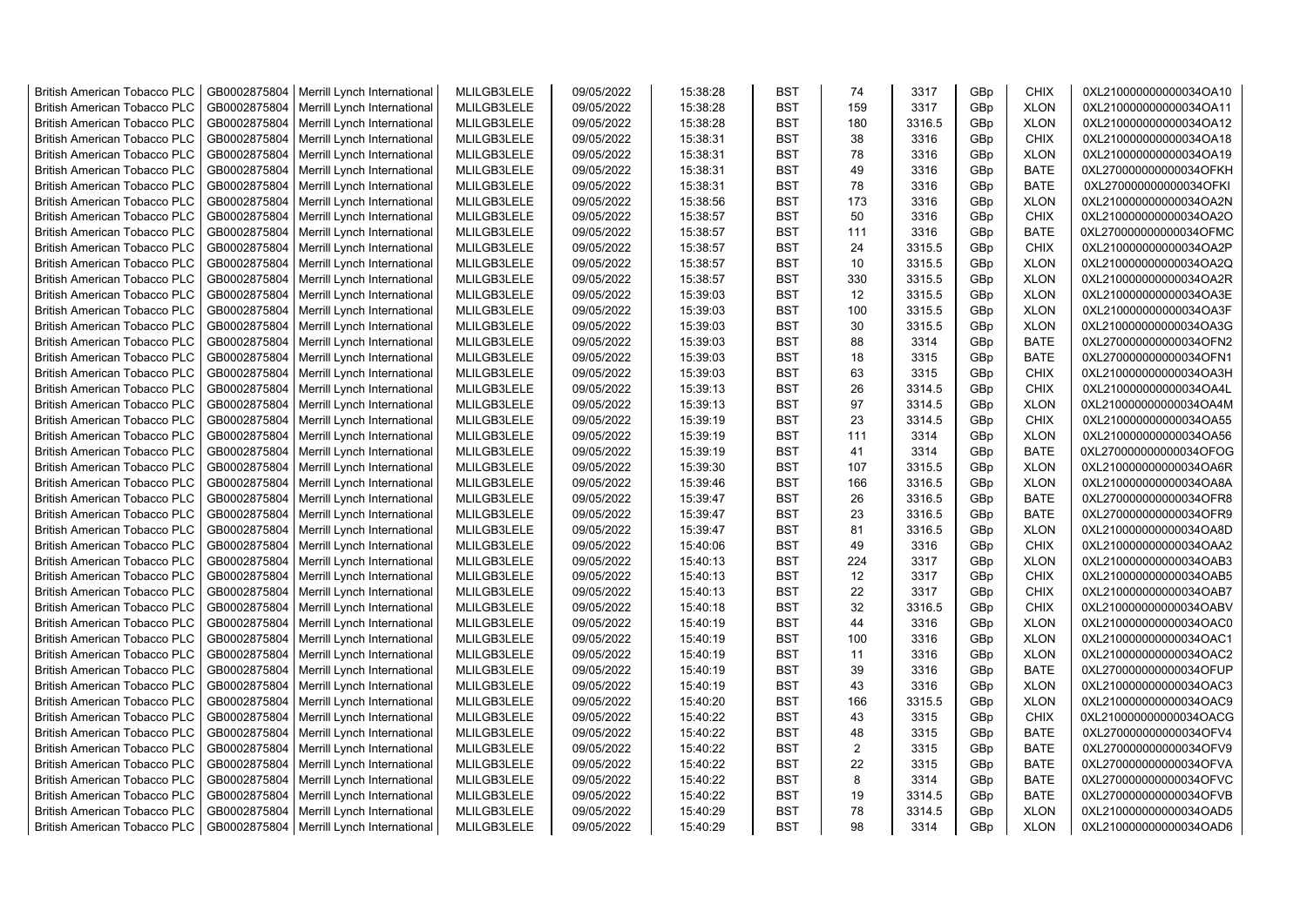| <b>British American Tobacco PLC</b> | GB0002875804 | Merrill Lynch International | MLILGB3LELE | 09/05/2022 | 15:40:29 | <b>BST</b> | 14             | 3314.5 | GBp | <b>BATE</b> | 0XL270000000000034OFVQ |
|-------------------------------------|--------------|-----------------------------|-------------|------------|----------|------------|----------------|--------|-----|-------------|------------------------|
| <b>British American Tobacco PLC</b> | GB0002875804 | Merrill Lynch International | MLILGB3LELE | 09/05/2022 | 15:40:30 | <b>BST</b> | 19             | 3314   | GBp | <b>CHIX</b> | 0XL210000000000034OAD8 |
| <b>British American Tobacco PLC</b> | GB0002875804 | Merrill Lynch International | MLILGB3LELE | 09/05/2022 | 15:40:30 | <b>BST</b> | 116            | 3313.5 | GBp | <b>XLON</b> | 0XL210000000000034OAD9 |
| <b>British American Tobacco PLC</b> | GB0002875804 | Merrill Lynch International | MLILGB3LELE | 09/05/2022 | 15:40:36 | <b>BST</b> | 77             | 3313.5 | GBp | <b>XLON</b> | 0XL210000000000034OADG |
| <b>British American Tobacco PLC</b> | GB0002875804 | Merrill Lynch International | MLILGB3LELE | 09/05/2022 | 15:40:37 | <b>BST</b> | 17             | 3313   | GBp | <b>CHIX</b> | 0XL210000000000034OADJ |
| <b>British American Tobacco PLC</b> | GB0002875804 | Merrill Lynch International | MLILGB3LELE | 09/05/2022 | 15:40:39 | <b>BST</b> | 15             | 3313   | GBp | <b>BATE</b> | 0XL270000000000034OG0A |
| <b>British American Tobacco PLC</b> | GB0002875804 | Merrill Lynch International | MLILGB3LELE | 09/05/2022 | 15:40:39 | <b>BST</b> | 94             | 3313   | GBp | <b>XLON</b> | 0XL210000000000034OAE6 |
| <b>British American Tobacco PLC</b> | GB0002875804 | Merrill Lynch International | MLILGB3LELE | 09/05/2022 | 15:40:40 | <b>BST</b> | 17             | 3313   | GBp | <b>CHIX</b> | 0XL210000000000034OAE9 |
| <b>British American Tobacco PLC</b> | GB0002875804 | Merrill Lynch International | MLILGB3LELE | 09/05/2022 | 15:40:40 | <b>BST</b> | 30             | 3312   | GBp | <b>BATE</b> | 0XL270000000000034OG0U |
| <b>British American Tobacco PLC</b> | GB0002875804 | Merrill Lynch International | MLILGB3LELE | 09/05/2022 | 15:41:00 | <b>BST</b> | 14             | 3311.5 | GBp | <b>BATE</b> | 0XL270000000000034OG21 |
| <b>British American Tobacco PLC</b> | GB0002875804 | Merrill Lynch International | MLILGB3LELE | 09/05/2022 | 15:41:00 | <b>BST</b> | 14             | 3311.5 | GBp | <b>CHIX</b> | 0XL210000000000034OAFK |
| <b>British American Tobacco PLC</b> | GB0002875804 | Merrill Lynch International | MLILGB3LELE | 09/05/2022 | 15:41:01 | <b>BST</b> | $\mathbf{1}$   | 3311.5 | GBp | <b>BATE</b> | 0XL270000000000034OG25 |
| <b>British American Tobacco PLC</b> | GB0002875804 | Merrill Lynch International | MLILGB3LELE | 09/05/2022 | 15:41:01 | <b>BST</b> | 8              | 3311.5 | GBp | <b>CHIX</b> | 0XL210000000000034OAFS |
| <b>British American Tobacco PLC</b> | GB0002875804 | Merrill Lynch International | MLILGB3LELE | 09/05/2022 | 15:41:01 | <b>BST</b> | 89             | 3311.5 | GBp | <b>XLON</b> | 0XL210000000000034OAFT |
| <b>British American Tobacco PLC</b> | GB0002875804 | Merrill Lynch International | MLILGB3LELE | 09/05/2022 | 15:41:03 | <b>BST</b> | 79             | 3311   | GBp | <b>XLON</b> | 0XL210000000000034OAG7 |
| <b>British American Tobacco PLC</b> | GB0002875804 | Merrill Lynch International | MLILGB3LELE | 09/05/2022 | 15:41:03 | <b>BST</b> | 5              | 3311.5 | GBp | <b>CHIX</b> | 0XL210000000000034OAG9 |
| <b>British American Tobacco PLC</b> | GB0002875804 | Merrill Lynch International | MLILGB3LELE | 09/05/2022 | 15:41:03 | <b>BST</b> | 18             | 3311   | GBp | <b>CHIX</b> | 0XL210000000000034OAGC |
| <b>British American Tobacco PLC</b> | GB0002875804 | Merrill Lynch International | MLILGB3LELE | 09/05/2022 | 15:41:03 | <b>BST</b> | 18             | 3311   | GBp | <b>BATE</b> | 0XL270000000000034OG2K |
| <b>British American Tobacco PLC</b> | GB0002875804 | Merrill Lynch International | MLILGB3LELE | 09/05/2022 | 15:41:09 | <b>BST</b> | 121            | 3312   | GBp | <b>XLON</b> | 0XL210000000000034OAHC |
| <b>British American Tobacco PLC</b> | GB0002875804 | Merrill Lynch International | MLILGB3LELE | 09/05/2022 | 15:41:12 | <b>BST</b> | 15             | 3311.5 | GBp | <b>CHIX</b> | 0XL210000000000034OAHG |
| <b>British American Tobacco PLC</b> | GB0002875804 | Merrill Lynch International | MLILGB3LELE | 09/05/2022 | 15:41:12 | <b>BST</b> | 116            | 3311.5 | GBp | <b>XLON</b> | 0XL210000000000034OAHI |
| <b>British American Tobacco PLC</b> | GB0002875804 | Merrill Lynch International | MLILGB3LELE | 09/05/2022 | 15:41:41 | <b>BST</b> | 22             | 3313   | GBp | <b>CHIX</b> | 0XL210000000000034OALD |
| <b>British American Tobacco PLC</b> | GB0002875804 | Merrill Lynch International | MLILGB3LELE | 09/05/2022 | 15:41:43 | <b>BST</b> | 30             | 3313.5 | GBp | <b>CHIX</b> | 0XL210000000000034OALJ |
| <b>British American Tobacco PLC</b> | GB0002875804 | Merrill Lynch International | MLILGB3LELE | 09/05/2022 | 15:41:43 | <b>BST</b> | 30             | 3313   | GBp | <b>BATE</b> | 0XL270000000000034OG7E |
| <b>British American Tobacco PLC</b> | GB0002875804 | Merrill Lynch International | MLILGB3LELE | 09/05/2022 | 15:41:43 | <b>BST</b> | $\overline{4}$ | 3313.5 | GBp | <b>CHIX</b> | 0XL210000000000034OALK |
| British American Tobacco PLC        | GB0002875804 | Merrill Lynch International | MLILGB3LELE | 09/05/2022 | 15:41:49 | <b>BST</b> | 131            | 3313.5 | GBp | <b>XLON</b> | 0XL210000000000034OAM0 |
| British American Tobacco PLC        | GB0002875804 | Merrill Lynch International | MLILGB3LELE | 09/05/2022 | 15:41:49 | <b>BST</b> | 121            | 3313.5 | GBp | <b>XLON</b> | 0XL210000000000034OAM1 |
| British American Tobacco PLC        | GB0002875804 | Merrill Lynch International | MLILGB3LELE | 09/05/2022 | 15:41:50 | <b>BST</b> | 164            | 3313   | GBp | <b>XLON</b> | 0XL210000000000034OAM6 |
| <b>British American Tobacco PLC</b> | GB0002875804 | Merrill Lynch International | MLILGB3LELE | 09/05/2022 | 15:41:53 | <b>BST</b> | 120            | 3313   | GBp | <b>XLON</b> | 0XL210000000000034OAMD |
| <b>British American Tobacco PLC</b> | GB0002875804 | Merrill Lynch International | MLILGB3LELE | 09/05/2022 | 15:41:53 | <b>BST</b> | 20             | 3312.5 | GBp | <b>CHIX</b> | 0XL210000000000034OAME |
| <b>British American Tobacco PLC</b> | GB0002875804 | Merrill Lynch International | MLILGB3LELE | 09/05/2022 | 15:41:58 | <b>BST</b> | 53             | 3312.5 | GBp | <b>XLON</b> | 0XL210000000000034OAMS |
| <b>British American Tobacco PLC</b> | GB0002875804 | Merrill Lynch International | MLILGB3LELE | 09/05/2022 | 15:42:19 | <b>BST</b> | 38             | 3313.5 | GBp | <b>BATE</b> | 0XL270000000000034OGAJ |
| <b>British American Tobacco PLC</b> | GB0002875804 | Merrill Lynch International | MLILGB3LELE | 09/05/2022 | 15:42:20 | <b>BST</b> | 224            | 3313.5 | GBp | <b>XLON</b> | 0XL210000000000034OAO5 |
| <b>British American Tobacco PLC</b> | GB0002875804 | Merrill Lynch International | MLILGB3LELE | 09/05/2022 | 15:42:20 | <b>BST</b> | 50             | 3313.5 | GBp | <b>CHIX</b> | 0XL210000000000034OAO7 |
| <b>British American Tobacco PLC</b> | GB0002875804 | Merrill Lynch International | MLILGB3LELE | 09/05/2022 | 15:42:23 | <b>BST</b> | 157            | 3312.5 | GBp | <b>XLON</b> | 0XL210000000000034OAOI |
| <b>British American Tobacco PLC</b> | GB0002875804 | Merrill Lynch International | MLILGB3LELE | 09/05/2022 | 15:42:27 | <b>BST</b> | 31             | 3312.5 | GBp | <b>BATE</b> | 0XL270000000000034OGBI |
| <b>British American Tobacco PLC</b> | GB0002875804 | Merrill Lynch International | MLILGB3LELE | 09/05/2022 | 15:42:27 | <b>BST</b> | 18             | 3312.5 | GBp | <b>CHIX</b> | 0XL210000000000034OAP1 |
| <b>British American Tobacco PLC</b> | GB0002875804 | Merrill Lynch International | MLILGB3LELE | 09/05/2022 | 15:42:28 | <b>BST</b> | 160            | 3313   | GBp | <b>XLON</b> | 0XL210000000000034OAPA |
| <b>British American Tobacco PLC</b> | GB0002875804 | Merrill Lynch International | MLILGB3LELE | 09/05/2022 | 15:42:41 | <b>BST</b> | 32             | 3312.5 | GBp | <b>XLON</b> | 0XL210000000000034OAPU |
| <b>British American Tobacco PLC</b> | GB0002875804 | Merrill Lynch International | MLILGB3LELE | 09/05/2022 | 15:42:41 | <b>BST</b> | 102            | 3312.5 | GBp | <b>XLON</b> | 0XL210000000000034OAPV |
| British American Tobacco PLC        | GB0002875804 | Merrill Lynch International | MLILGB3LELE | 09/05/2022 | 15:43:00 | <b>BST</b> | 73             | 3312   | GBp | <b>BATE</b> | 0XL270000000000034OGDM |
| <b>British American Tobacco PLC</b> | GB0002875804 | Merrill Lynch International | MLILGB3LELE | 09/05/2022 | 15:43:07 | <b>BST</b> | 59             | 3312.5 | GBp | <b>BATE</b> | 0XL270000000000034OGE2 |
| British American Tobacco PLC        | GB0002875804 | Merrill Lynch International | MLILGB3LELE | 09/05/2022 | 15:43:15 | <b>BST</b> | 121            | 3313.5 | GBp | <b>XLON</b> | 0XL210000000000034OAS4 |
| British American Tobacco PLC        | GB0002875804 | Merrill Lynch International | MLILGB3LELE | 09/05/2022 | 15:43:15 | <b>BST</b> | 250            | 3313.5 | GBp | <b>XLON</b> | 0XL210000000000034OAS5 |
| <b>British American Tobacco PLC</b> | GB0002875804 | Merrill Lynch International | MLILGB3LELE | 09/05/2022 | 15:43:15 | <b>BST</b> | 104            | 3313.5 | GBp | <b>XLON</b> | 0XL210000000000034OAS6 |
| <b>British American Tobacco PLC</b> | GB0002875804 | Merrill Lynch International | MLILGB3LELE | 09/05/2022 | 15:43:21 | <b>BST</b> | 25             | 3312.5 | GBp | <b>BATE</b> | 0XL270000000000034OGEQ |
| <b>British American Tobacco PLC</b> | GB0002875804 | Merrill Lynch International | MLILGB3LELE | 09/05/2022 | 15:43:21 | <b>BST</b> | 77             | 3313   | GBp | <b>CHIX</b> | 0XL210000000000034OASI |
| <b>British American Tobacco PLC</b> | GB0002875804 | Merrill Lynch International | MLILGB3LELE | 09/05/2022 | 15:43:21 | <b>BST</b> | 56             | 3313   | GBp | <b>CHIX</b> | 0XL210000000000034OASJ |
|                                     |              |                             |             |            |          |            |                |        |     |             |                        |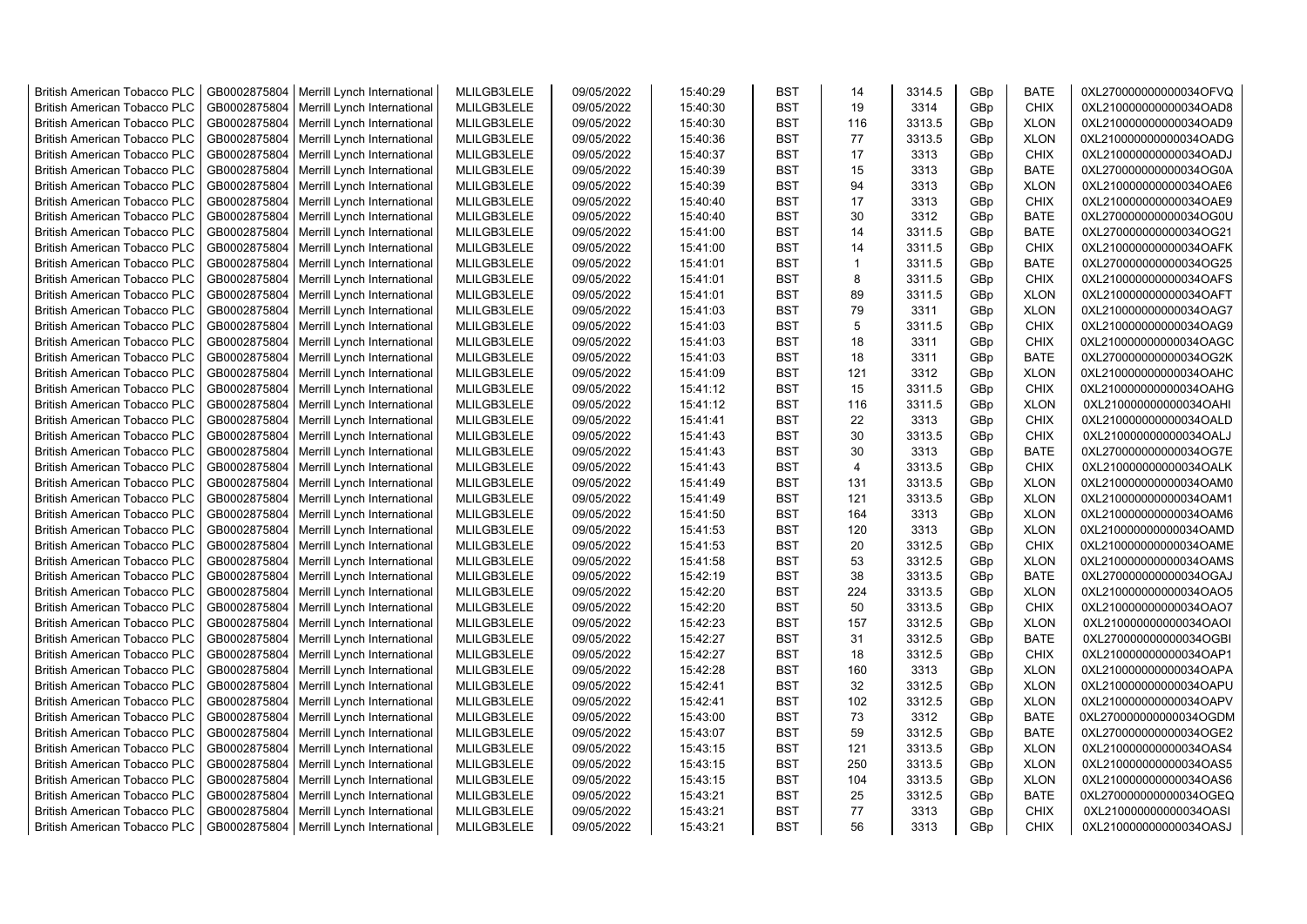| <b>British American Tobacco PLC</b> | GB0002875804 | Merrill Lynch International | MLILGB3LELE | 09/05/2022 | 15:43:21 | <b>BST</b> | 36  | 3312.5 | GBp             | <b>BATE</b> | 0XL270000000000034OGER |
|-------------------------------------|--------------|-----------------------------|-------------|------------|----------|------------|-----|--------|-----------------|-------------|------------------------|
| <b>British American Tobacco PLC</b> | GB0002875804 | Merrill Lynch International | MLILGB3LELE | 09/05/2022 | 15:43:35 | <b>BST</b> | 45  | 3313.5 | GBp             | <b>CHIX</b> | 0XL210000000000034OATN |
| <b>British American Tobacco PLC</b> | GB0002875804 | Merrill Lynch International | MLILGB3LELE | 09/05/2022 | 15:43:37 | <b>BST</b> | 131 | 3313.5 | GBp             | <b>XLON</b> | 0XL210000000000034OATQ |
| <b>British American Tobacco PLC</b> | GB0002875804 | Merrill Lynch International | MLILGB3LELE | 09/05/2022 | 15:43:45 | <b>BST</b> | 250 | 3313.5 | GBp             | <b>XLON</b> | 0XL210000000000034OAUJ |
| <b>British American Tobacco PLC</b> | GB0002875804 | Merrill Lynch International | MLILGB3LELE | 09/05/2022 | 15:44:02 | <b>BST</b> | 131 | 3313.5 | GBp             | <b>XLON</b> | 0XL210000000000034OAVF |
| <b>British American Tobacco PLC</b> | GB0002875804 | Merrill Lynch International | MLILGB3LELE | 09/05/2022 | 15:44:02 | <b>BST</b> | 121 | 3313.5 | GBp             | <b>XLON</b> | 0XL210000000000034OAVG |
| <b>British American Tobacco PLC</b> | GB0002875804 | Merrill Lynch International | MLILGB3LELE | 09/05/2022 | 15:44:02 | <b>BST</b> | 122 | 3313.5 | GBp             | <b>XLON</b> | 0XL210000000000034OAVH |
| <b>British American Tobacco PLC</b> | GB0002875804 | Merrill Lynch International | MLILGB3LELE | 09/05/2022 | 15:44:02 | <b>BST</b> | 9   | 3313.5 | GBp             | <b>XLON</b> | 0XL210000000000034OAVI |
| <b>British American Tobacco PLC</b> | GB0002875804 | Merrill Lynch International | MLILGB3LELE | 09/05/2022 | 15:44:02 | <b>BST</b> | 35  | 3313   | GBp             | <b>CHIX</b> | 0XL210000000000034OAVJ |
| <b>British American Tobacco PLC</b> | GB0002875804 | Merrill Lynch International | MLILGB3LELE | 09/05/2022 | 15:44:02 | <b>BST</b> | 59  | 3312.5 | GBp             | <b>BATE</b> | 0XL270000000000034OGHK |
| <b>British American Tobacco PLC</b> | GB0002875804 | Merrill Lynch International | MLILGB3LELE | 09/05/2022 | 15:44:02 | <b>BST</b> | 25  | 3312.5 | GBp             | <b>BATE</b> | 0XL270000000000034OGHL |
| <b>British American Tobacco PLC</b> | GB0002875804 | Merrill Lynch International | MLILGB3LELE | 09/05/2022 | 15:44:02 | <b>BST</b> | 208 | 3313   | GBp             | <b>XLON</b> | 0XL210000000000034OAVK |
| <b>British American Tobacco PLC</b> | GB0002875804 | Merrill Lynch International | MLILGB3LELE | 09/05/2022 | 15:44:02 | <b>BST</b> | 113 | 3312   | GBp             | <b>XLON</b> | 0XL210000000000034OAVN |
| <b>British American Tobacco PLC</b> | GB0002875804 | Merrill Lynch International | MLILGB3LELE | 09/05/2022 | 15:44:04 | <b>BST</b> | 34  | 3312   | GBp             | <b>XLON</b> | 0XL210000000000034OB01 |
| <b>British American Tobacco PLC</b> | GB0002875804 | Merrill Lynch International | MLILGB3LELE | 09/05/2022 | 15:44:04 | <b>BST</b> | 52  | 3312   | GBp             | <b>CHIX</b> | 0XL210000000000034OB03 |
| British American Tobacco PLC        | GB0002875804 | Merrill Lynch International | MLILGB3LELE | 09/05/2022 | 15:44:04 | <b>BST</b> | 5   | 3312   | GBp             | <b>CHIX</b> | 0XL210000000000034OB04 |
| British American Tobacco PLC        | GB0002875804 | Merrill Lynch International | MLILGB3LELE | 09/05/2022 | 15:44:05 | <b>BST</b> | 71  | 3311.5 | GBp             | <b>BATE</b> | 0XL270000000000034OGI2 |
| <b>British American Tobacco PLC</b> | GB0002875804 | Merrill Lynch International | MLILGB3LELE | 09/05/2022 | 15:44:05 | <b>BST</b> | 67  | 3311   | GBp             | <b>BATE</b> | 0XL270000000000034OGI3 |
| <b>British American Tobacco PLC</b> | GB0002875804 | Merrill Lynch International | MLILGB3LELE | 09/05/2022 | 15:44:08 | <b>BST</b> | 16  | 3310.5 | GBp             | <b>CHIX</b> | 0XL210000000000034OB0A |
| <b>British American Tobacco PLC</b> | GB0002875804 | Merrill Lynch International | MLILGB3LELE | 09/05/2022 | 15:44:08 | <b>BST</b> | 128 | 3310   | GBp             | <b>XLON</b> | 0XL210000000000034OB0B |
| <b>British American Tobacco PLC</b> | GB0002875804 | Merrill Lynch International | MLILGB3LELE | 09/05/2022 | 15:44:50 | <b>BST</b> | 250 | 3313   | GBp             | <b>XLON</b> | 0XL210000000000034OB3H |
| <b>British American Tobacco PLC</b> | GB0002875804 | Merrill Lynch International | MLILGB3LELE | 09/05/2022 | 15:44:50 | <b>BST</b> | 33  | 3313   | GBp             | <b>XLON</b> | 0XL210000000000034OB3I |
| British American Tobacco PLC        | GB0002875804 | Merrill Lynch International | MLILGB3LELE | 09/05/2022 | 15:44:52 | <b>BST</b> | 76  | 3312.5 | GBp             | <b>XLON</b> | 0XL210000000000034OB3P |
| <b>British American Tobacco PLC</b> | GB0002875804 | Merrill Lynch International | MLILGB3LELE | 09/05/2022 | 15:44:52 | <b>BST</b> | 55  | 3312.5 | GBp             | <b>CHIX</b> | 0XL210000000000034OB3O |
| <b>British American Tobacco PLC</b> | GB0002875804 | Merrill Lynch International | MLILGB3LELE | 09/05/2022 | 15:45:00 | <b>BST</b> | 120 | 3312.5 | GBp             | <b>XLON</b> | 0XL210000000000034OB4M |
| <b>British American Tobacco PLC</b> | GB0002875804 | Merrill Lynch International | MLILGB3LELE | 09/05/2022 | 15:46:00 | <b>BST</b> | 79  | 3313.5 | GBp             | <b>CHIX</b> | 0XL210000000000034OB9L |
| <b>British American Tobacco PLC</b> | GB0002875804 | Merrill Lynch International | MLILGB3LELE | 09/05/2022 | 15:46:00 | <b>BST</b> | 955 | 3313.5 | GBp             | <b>XLON</b> | 0XL210000000000034OB9M |
| <b>British American Tobacco PLC</b> | GB0002875804 | Merrill Lynch International | MLILGB3LELE | 09/05/2022 | 15:46:04 | <b>BST</b> | 92  | 3313   | GBp             | <b>BATE</b> | 0XL270000000000034OGSM |
| <b>British American Tobacco PLC</b> | GB0002875804 | Merrill Lynch International | MLILGB3LELE | 09/05/2022 | 15:46:04 | <b>BST</b> | 128 | 3313   | GBp             | <b>XLON</b> | 0XL210000000000034OBA1 |
| <b>British American Tobacco PLC</b> | GB0002875804 | Merrill Lynch International | MLILGB3LELE | 09/05/2022 | 15:46:24 | <b>BST</b> | 29  | 3314   | GBp             | <b>CHIX</b> | 0XL210000000000034OBAU |
| <b>British American Tobacco PLC</b> | GB0002875804 | Merrill Lynch International | MLILGB3LELE | 09/05/2022 | 15:46:26 | <b>BST</b> | 68  | 3314   | GBp             | <b>CHIX</b> | 0XL210000000000034OBB1 |
| <b>British American Tobacco PLC</b> | GB0002875804 | Merrill Lynch International | MLILGB3LELE | 09/05/2022 | 15:46:28 | <b>BST</b> | 250 | 3314.5 | GBp             | <b>XLON</b> | 0XL210000000000034OBB3 |
| <b>British American Tobacco PLC</b> | GB0002875804 | Merrill Lynch International | MLILGB3LELE | 09/05/2022 | 15:46:28 | <b>BST</b> | 40  | 3314.5 | GBp             | <b>XLON</b> | 0XL210000000000034OBB4 |
| <b>British American Tobacco PLC</b> | GB0002875804 | Merrill Lynch International | MLILGB3LELE | 09/05/2022 | 15:46:29 | <b>BST</b> | 205 | 3314   | GBp             | <b>XLON</b> | 0XL210000000000034OBBA |
| <b>British American Tobacco PLC</b> | GB0002875804 | Merrill Lynch International | MLILGB3LELE | 09/05/2022 | 15:46:33 | <b>BST</b> | 116 | 3314   | GBp             | <b>BATE</b> | 0XL270000000000034OGUI |
| British American Tobacco PLC        | GB0002875804 | Merrill Lynch International | MLILGB3LELE | 09/05/2022 | 15:46:33 | <b>BST</b> | 94  | 3314   | GBp             | <b>XLON</b> | 0XL210000000000034OBBH |
| <b>British American Tobacco PLC</b> | GB0002875804 | Merrill Lynch International | MLILGB3LELE | 09/05/2022 | 15:46:33 | <b>BST</b> | 61  | 3313.5 | GBp             | <b>BATE</b> | 0XL270000000000034OGUK |
| <b>British American Tobacco PLC</b> | GB0002875804 | Merrill Lynch International | MLILGB3LELE | 09/05/2022 | 15:46:34 | <b>BST</b> | 85  | 3313   | GBp             | <b>CHIX</b> | 0XL210000000000034OBBI |
| <b>British American Tobacco PLC</b> | GB0002875804 | Merrill Lynch International | MLILGB3LELE | 09/05/2022 | 15:46:39 | <b>BST</b> | 26  | 3312.5 | GBp             | <b>BATE</b> | 0XL270000000000034OGUV |
| <b>British American Tobacco PLC</b> | GB0002875804 | Merrill Lynch International | MLILGB3LELE | 09/05/2022 | 15:46:39 | <b>BST</b> | 150 | 3312.5 | GBp             | <b>XLON</b> | 0XL210000000000034OBBQ |
| <b>British American Tobacco PLC</b> | GB0002875804 | Merrill Lynch International | MLILGB3LELE | 09/05/2022 | 15:46:39 | <b>BST</b> | 20  | 3312.5 | GBp             | <b>CHIX</b> | 0XL210000000000034OBBR |
| <b>British American Tobacco PLC</b> | GB0002875804 | Merrill Lynch International | MLILGB3LELE | 09/05/2022 | 15:46:49 | <b>BST</b> | 115 | 3312.5 | GBp             | <b>XLON</b> | 0XL210000000000034OBD4 |
| <b>British American Tobacco PLC</b> | GB0002875804 | Merrill Lynch International | MLILGB3LELE | 09/05/2022 | 15:46:49 | <b>BST</b> | 44  | 3312.5 | GBp             | <b>BATE</b> | 0XL270000000000034OGVR |
| <b>British American Tobacco PLC</b> | GB0002875804 | Merrill Lynch International | MLILGB3LELE | 09/05/2022 | 15:46:49 | <b>BST</b> | 36  | 3312.5 | GBp             | <b>CHIX</b> | 0XL210000000000034OBD6 |
| <b>British American Tobacco PLC</b> | GB0002875804 | Merrill Lynch International | MLILGB3LELE | 09/05/2022 | 15:46:49 | <b>BST</b> | 51  | 3312.5 | GBp             | <b>BATE</b> | 0XL270000000000034OGVS |
| <b>British American Tobacco PLC</b> | GB0002875804 | Merrill Lynch International | MLILGB3LELE | 09/05/2022 | 15:46:59 | <b>BST</b> | 129 | 3313   | GBp             | <b>XLON</b> | 0XL210000000000034OBE1 |
| <b>British American Tobacco PLC</b> | GB0002875804 | Merrill Lynch International | MLILGB3LELE | 09/05/2022 | 15:47:28 | <b>BST</b> | 152 | 3314   | GBp             | <b>XLON</b> | 0XL210000000000034OBGC |
| <b>British American Tobacco PLC</b> | GB0002875804 | Merrill Lynch International | MLILGB3LELE | 09/05/2022 | 15:47:28 | <b>BST</b> | 67  | 3314   | GB <sub>p</sub> | <b>CHIX</b> | 0XL210000000000034OBGB |
|                                     |              |                             |             |            |          |            |     |        |                 |             |                        |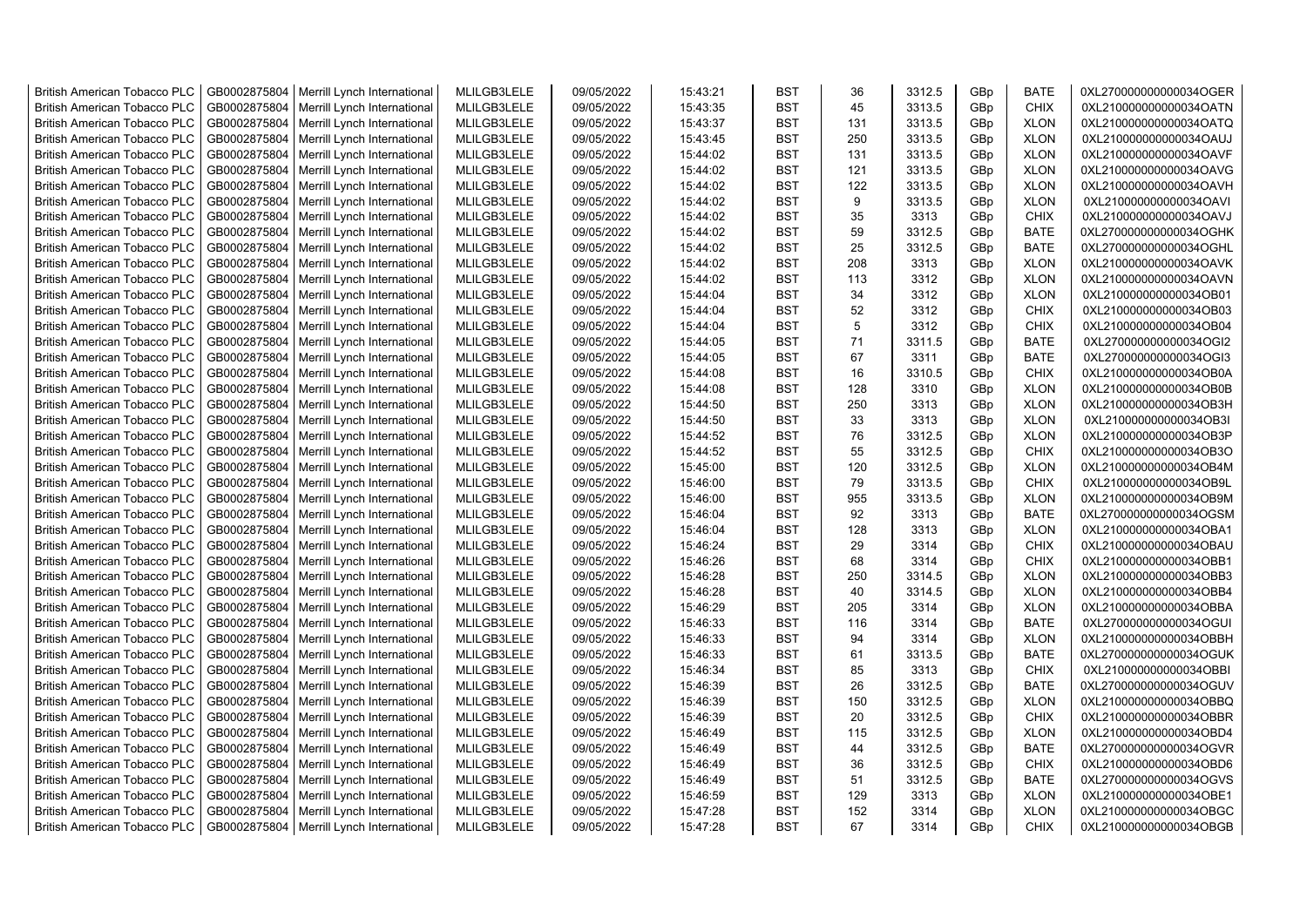| <b>British American Tobacco PLC</b> | GB0002875804 | Merrill Lynch International | MLILGB3LELE | 09/05/2022 | 15:47:36 | <b>BST</b> | 211            | 3314.5 | GBp | <b>XLON</b> | 0XL210000000000034OBH7 |
|-------------------------------------|--------------|-----------------------------|-------------|------------|----------|------------|----------------|--------|-----|-------------|------------------------|
| <b>British American Tobacco PLC</b> | GB0002875804 | Merrill Lynch International | MLILGB3LELE | 09/05/2022 | 15:47:37 | <b>BST</b> | 38             | 3314   | GBp | <b>BATE</b> | 0XL270000000000034OH4E |
| <b>British American Tobacco PLC</b> | GB0002875804 | Merrill Lynch International | MLILGB3LELE | 09/05/2022 | 15:47:45 | <b>BST</b> | 30             | 3314.5 | GBp | <b>BATE</b> | 0XL270000000000034OH52 |
| <b>British American Tobacco PLC</b> | GB0002875804 | Merrill Lynch International | MLILGB3LELE | 09/05/2022 | 15:47:51 | <b>BST</b> | 46             | 3314   | GBp | <b>CHIX</b> | 0XL210000000000034OBIO |
| <b>British American Tobacco PLC</b> | GB0002875804 | Merrill Lynch International | MLILGB3LELE | 09/05/2022 | 15:47:51 | <b>BST</b> | 26             | 3314   | GBp | <b>BATE</b> | 0XL270000000000034OH6A |
| <b>British American Tobacco PLC</b> | GB0002875804 | Merrill Lynch International | MLILGB3LELE | 09/05/2022 | 15:47:59 | <b>BST</b> | 48             | 3315   | GBp | <b>CHIX</b> | 0XL210000000000034OBJR |
| <b>British American Tobacco PLC</b> | GB0002875804 | Merrill Lynch International | MLILGB3LELE | 09/05/2022 | 15:48:10 | <b>BST</b> | 250            | 3316   | GBp | <b>XLON</b> | 0XL210000000000034OBKP |
| <b>British American Tobacco PLC</b> | GB0002875804 | Merrill Lynch International | MLILGB3LELE | 09/05/2022 | 15:48:10 | <b>BST</b> | 122            | 3316   | GBp | <b>XLON</b> | 0XL210000000000034OBKQ |
| <b>British American Tobacco PLC</b> | GB0002875804 | Merrill Lynch International | MLILGB3LELE | 09/05/2022 | 15:48:14 | <b>BST</b> | 355            | 3315.5 | GBp | <b>XLON</b> | 0XL210000000000034OBL2 |
| <b>British American Tobacco PLC</b> | GB0002875804 | Merrill Lynch International | MLILGB3LELE | 09/05/2022 | 15:48:14 | <b>BST</b> | 98             | 3315.5 | GBp | <b>BATE</b> | 0XL270000000000034OH94 |
| <b>British American Tobacco PLC</b> | GB0002875804 | Merrill Lynch International | MLILGB3LELE | 09/05/2022 | 15:48:20 | <b>BST</b> | 40             | 3315.5 | GBp | <b>CHIX</b> | 0XL210000000000034OBLG |
| <b>British American Tobacco PLC</b> | GB0002875804 | Merrill Lynch International | MLILGB3LELE | 09/05/2022 | 15:48:20 | <b>BST</b> | $\overline{4}$ | 3315   | GBp | <b>CHIX</b> | 0XL210000000000034OBLH |
| <b>British American Tobacco PLC</b> | GB0002875804 | Merrill Lynch International | MLILGB3LELE | 09/05/2022 | 15:48:20 | <b>BST</b> | 280            | 3315   | GBp | <b>XLON</b> | 0XL210000000000034OBLI |
| <b>British American Tobacco PLC</b> | GB0002875804 | Merrill Lynch International | MLILGB3LELE | 09/05/2022 | 15:48:22 | <b>BST</b> | 132            | 3314.5 | GBp | <b>BATE</b> | 0XL270000000000034OH9H |
| <b>British American Tobacco PLC</b> | GB0002875804 | Merrill Lynch International | MLILGB3LELE | 09/05/2022 | 15:48:23 | <b>BST</b> | 116            | 3314   | GBp | <b>XLON</b> | 0XL210000000000034OBLL |
| <b>British American Tobacco PLC</b> | GB0002875804 | Merrill Lynch International | MLILGB3LELE | 09/05/2022 | 15:48:23 | <b>BST</b> | 41             | 3314   | GBp | <b>CHIX</b> | 0XL210000000000034OBLM |
| <b>British American Tobacco PLC</b> | GB0002875804 | Merrill Lynch International | MLILGB3LELE | 09/05/2022 | 15:48:23 | <b>BST</b> | 15             | 3314   | GBp | BATE        | 0XL270000000000034OH9L |
| <b>British American Tobacco PLC</b> | GB0002875804 | Merrill Lynch International | MLILGB3LELE | 09/05/2022 | 15:48:23 | <b>BST</b> | 15             | 3313.5 | GBp | <b>BATE</b> | 0XL270000000000034OH9N |
| <b>British American Tobacco PLC</b> | GB0002875804 | Merrill Lynch International | MLILGB3LELE | 09/05/2022 | 15:48:23 | <b>BST</b> | 25             | 3313.5 | GBp | <b>BATE</b> | 0XL270000000000034OH9M |
| <b>British American Tobacco PLC</b> | GB0002875804 | Merrill Lynch International | MLILGB3LELE | 09/05/2022 | 15:48:23 | <b>BST</b> | 75             | 3314   | GBp | <b>BATE</b> | 0XL270000000000034OH9O |
| <b>British American Tobacco PLC</b> | GB0002875804 | Merrill Lynch International | MLILGB3LELE | 09/05/2022 | 15:48:23 | <b>BST</b> | 52             | 3313.5 | GBp | <b>BATE</b> | 0XL270000000000034OH9P |
| <b>British American Tobacco PLC</b> | GB0002875804 | Merrill Lynch International | MLILGB3LELE | 09/05/2022 | 15:48:49 | <b>BST</b> | 44             | 3314.5 | GBp | <b>CHIX</b> | 0XL210000000000034OBMV |
| <b>British American Tobacco PLC</b> | GB0002875804 | Merrill Lynch International | MLILGB3LELE | 09/05/2022 | 15:48:49 | <b>BST</b> | 40             | 3314.5 | GBp | <b>BATE</b> | 0XL270000000000034OHBF |
| <b>British American Tobacco PLC</b> | GB0002875804 | Merrill Lynch International | MLILGB3LELE | 09/05/2022 | 15:48:49 | BST        | 89             | 3314.5 | GBp | <b>XLON</b> | 0XL210000000000034OBN0 |
| <b>British American Tobacco PLC</b> | GB0002875804 | Merrill Lynch International | MLILGB3LELE | 09/05/2022 | 15:49:05 | <b>BST</b> | 45             | 3314.5 | GBp | <b>BATE</b> | 0XL270000000000034OHCJ |
| British American Tobacco PLC        | GB0002875804 | Merrill Lynch International | MLILGB3LELE | 09/05/2022 | 15:49:13 | <b>BST</b> | 121            | 3316   | GBp | <b>XLON</b> | 0XL210000000000034OBOV |
| <b>British American Tobacco PLC</b> | GB0002875804 | Merrill Lynch International | MLILGB3LELE | 09/05/2022 | 15:49:13 | <b>BST</b> | 250            | 3316   | GBp | <b>XLON</b> | 0XL210000000000034OBP0 |
| British American Tobacco PLC        | GB0002875804 | Merrill Lynch International | MLILGB3LELE | 09/05/2022 | 15:49:13 | <b>BST</b> | 20             | 3316   | GBp | <b>XLON</b> | 0XL210000000000034OBP1 |
| <b>British American Tobacco PLC</b> | GB0002875804 | Merrill Lynch International | MLILGB3LELE | 09/05/2022 | 15:49:29 | <b>BST</b> | 248            | 3316.5 | GBp | <b>XLON</b> | 0XL210000000000034OBQ5 |
| <b>British American Tobacco PLC</b> | GB0002875804 | Merrill Lynch International | MLILGB3LELE | 09/05/2022 | 15:49:29 | <b>BST</b> | 75             | 3316.5 | GBp | <b>CHIX</b> | 0XL210000000000034OBQ6 |
| <b>British American Tobacco PLC</b> | GB0002875804 | Merrill Lynch International | MLILGB3LELE | 09/05/2022 | 15:49:36 | <b>BST</b> | 17             | 3315.5 | GBp | <b>CHIX</b> | 0XL210000000000034OBQT |
| <b>British American Tobacco PLC</b> | GB0002875804 | Merrill Lynch International | MLILGB3LELE | 09/05/2022 | 15:49:36 | <b>BST</b> | 157            | 3315.5 | GBp | <b>XLON</b> | 0XL210000000000034OBQU |
| <b>British American Tobacco PLC</b> | GB0002875804 | Merrill Lynch International | MLILGB3LELE | 09/05/2022 | 15:49:36 | <b>BST</b> | 20             | 3315.5 | GBp | <b>BATE</b> | 0XL270000000000034OHFB |
| <b>British American Tobacco PLC</b> | GB0002875804 | Merrill Lynch International | MLILGB3LELE | 09/05/2022 | 15:50:02 | <b>BST</b> | 121            | 3317   | GBp | <b>XLON</b> | 0XL210000000000034OBTE |
| <b>British American Tobacco PLC</b> | GB0002875804 | Merrill Lynch International | MLILGB3LELE | 09/05/2022 | 15:50:02 | <b>BST</b> | 249            | 3317   | GBp | <b>XLON</b> | 0XL210000000000034OBTF |
| <b>British American Tobacco PLC</b> | GB0002875804 | Merrill Lynch International | MLILGB3LELE | 09/05/2022 | 15:50:05 | <b>BST</b> | 69             | 3317   | GBp | <b>CHIX</b> | 0XL210000000000034OBTO |
| <b>British American Tobacco PLC</b> | GB0002875804 | Merrill Lynch International | MLILGB3LELE | 09/05/2022 | 15:50:22 | <b>BST</b> | 323            | 3320   | GBp | <b>XLON</b> | 0XL210000000000034OBVF |
| <b>British American Tobacco PLC</b> | GB0002875804 | Merrill Lynch International | MLILGB3LELE | 09/05/2022 | 15:50:30 | <b>BST</b> | 62             | 3319.5 | GBp | <b>CHIX</b> | 0XL210000000000034OC06 |
| <b>British American Tobacco PLC</b> | GB0002875804 | Merrill Lynch International | MLILGB3LELE | 09/05/2022 | 15:50:32 | <b>BST</b> | 31             | 3319.5 | GBp | <b>BATE</b> | 0XL270000000000034OHKH |
| <b>British American Tobacco PLC</b> | GB0002875804 | Merrill Lynch International | MLILGB3LELE | 09/05/2022 | 15:50:32 | <b>BST</b> | 39             | 3319.5 | GBp | <b>CHIX</b> | 0XL210000000000034OC09 |
| <b>British American Tobacco PLC</b> | GB0002875804 | Merrill Lynch International | MLILGB3LELE | 09/05/2022 | 15:50:35 | <b>BST</b> | 30             | 3319   | GBp | <b>BATE</b> | 0XL270000000000034OHKP |
| <b>British American Tobacco PLC</b> | GB0002875804 | Merrill Lynch International | MLILGB3LELE | 09/05/2022 | 15:50:35 | <b>BST</b> | 234            | 3319   | GBp | <b>XLON</b> | 0XL210000000000034OC0G |
| <b>British American Tobacco PLC</b> | GB0002875804 | Merrill Lynch International | MLILGB3LELE | 09/05/2022 | 15:50:37 | <b>BST</b> | 103            | 3319   | GBp | <b>XLON</b> | 0XL210000000000034OC0T |
| British American Tobacco PLC        | GB0002875804 | Merrill Lynch International | MLILGB3LELE | 09/05/2022 | 15:50:37 | <b>BST</b> | 40             | 3318.5 | GBp | <b>CHIX</b> | 0XL210000000000034OC0U |
| <b>British American Tobacco PLC</b> | GB0002875804 | Merrill Lynch International | MLILGB3LELE | 09/05/2022 | 15:50:37 | <b>BST</b> | 243            | 3318.5 | GBp | <b>XLON</b> | 0XL210000000000034OC0V |
| <b>British American Tobacco PLC</b> | GB0002875804 | Merrill Lynch International | MLILGB3LELE | 09/05/2022 | 15:51:01 | <b>BST</b> | 10             | 3320   | GBp | <b>XLON</b> | 0XL210000000000034OC1U |
| <b>British American Tobacco PLC</b> | GB0002875804 | Merrill Lynch International | MLILGB3LELE | 09/05/2022 | 15:51:01 | <b>BST</b> | 30             | 3320   | GBp | <b>CHIX</b> | 0XL210000000000034OC20 |
| <b>British American Tobacco PLC</b> | GB0002875804 | Merrill Lynch International | MLILGB3LELE | 09/05/2022 | 15:51:01 | <b>BST</b> | 87             | 3320   | GBp | <b>XLON</b> | 0XL210000000000034OC21 |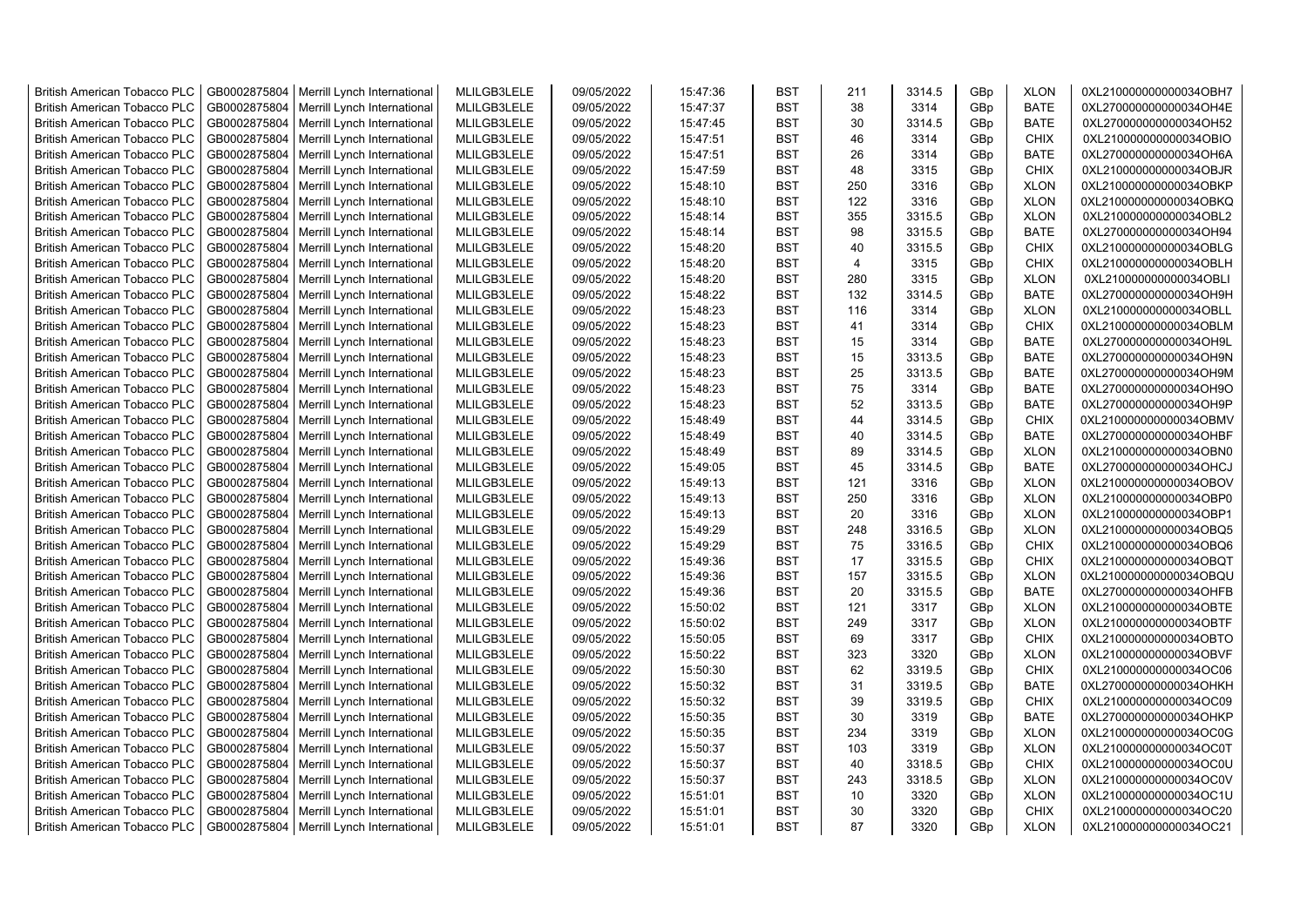| <b>British American Tobacco PLC</b> | GB0002875804                 | Merrill Lynch International | MLILGB3LELE                | 09/05/2022 | 15:51:23 | <b>BST</b>               | 306          | 3322           | GBp             | <b>XLON</b>                | 0XL210000000000034OC3Q                           |
|-------------------------------------|------------------------------|-----------------------------|----------------------------|------------|----------|--------------------------|--------------|----------------|-----------------|----------------------------|--------------------------------------------------|
| <b>British American Tobacco PLC</b> | GB0002875804                 | Merrill Lynch International | MLILGB3LELE                | 09/05/2022 | 15:51:26 | <b>BST</b>               | 57           | 3322           | GBp             | <b>CHIX</b>                | 0XL210000000000034OC3U                           |
| <b>British American Tobacco PLC</b> | GB0002875804                 | Merrill Lynch International | MLILGB3LELE                | 09/05/2022 | 15:51:28 | <b>BST</b>               | 40           | 3321.5         | GBp             | <b>XLON</b>                | 0XL210000000000034OC4D                           |
| <b>British American Tobacco PLC</b> | GB0002875804                 | Merrill Lynch International | MLILGB3LELE                | 09/05/2022 | 15:51:30 | <b>BST</b>               | 62           | 3321.5         | GBp             | <b>BATE</b>                | 0XL270000000000034OHPM                           |
| <b>British American Tobacco PLC</b> | GB0002875804                 | Merrill Lynch International | MLILGB3LELE                | 09/05/2022 | 15:51:30 | <b>BST</b>               | 144          | 3321.5         | GBp             | <b>XLON</b>                | 0XL210000000000034OC4L                           |
| <b>British American Tobacco PLC</b> | GB0002875804                 | Merrill Lynch International | MLILGB3LELE                | 09/05/2022 | 15:51:33 | <b>BST</b>               | 12           | 3321.5         | GBp             | <b>XLON</b>                | 0XL210000000000034OC54                           |
| British American Tobacco PLC        | GB0002875804                 | Merrill Lynch International | MLILGB3LELE                | 09/05/2022 | 15:51:33 | <b>BST</b>               | 123          | 3321.5         | GBp             | <b>XLON</b>                | 0XL210000000000034OC55                           |
| <b>British American Tobacco PLC</b> | GB0002875804                 | Merrill Lynch International | MLILGB3LELE                | 09/05/2022 | 15:51:36 | <b>BST</b>               | 46           | 3321           | GBp             | <b>CHIX</b>                | 0XL210000000000034OC5C                           |
| <b>British American Tobacco PLC</b> | GB0002875804                 | Merrill Lynch International | MLILGB3LELE                | 09/05/2022 | 15:51:36 | <b>BST</b>               | 136          | 3320.5         | GBp             | <b>XLON</b>                | 0XL210000000000034OC5G                           |
| <b>British American Tobacco PLC</b> | GB0002875804                 | Merrill Lynch International | MLILGB3LELE                | 09/05/2022 | 15:51:36 | <b>BST</b>               | 51           | 3320.5         | GBp             | <b>BATE</b>                | 0XL270000000000034OHQL                           |
| <b>British American Tobacco PLC</b> | GB0002875804                 | Merrill Lynch International | MLILGB3LELE                | 09/05/2022 | 15:51:43 | <b>BST</b>               | 6            | 3320           | GBp             | <b>CHIX</b>                | 0XL210000000000034OC6B                           |
| <b>British American Tobacco PLC</b> | GB0002875804                 | Merrill Lynch International | MLILGB3LELE                | 09/05/2022 | 15:51:43 | <b>BST</b>               | 24           | 3320           | GBp             | <b>CHIX</b>                | 0XL210000000000034OC6C                           |
| <b>British American Tobacco PLC</b> | GB0002875804                 | Merrill Lynch International | MLILGB3LELE                | 09/05/2022 | 15:51:43 | <b>BST</b>               | 97           | 3320           | GBp             | <b>XLON</b>                | 0XL210000000000034OC6D                           |
| <b>British American Tobacco PLC</b> | GB0002875804                 | Merrill Lynch International | MLILGB3LELE                | 09/05/2022 | 15:51:43 | <b>BST</b>               | 34           | 3320           | GBp             | <b>XLON</b>                | 0XL210000000000034OC6E                           |
| <b>British American Tobacco PLC</b> | GB0002875804                 | Merrill Lynch International | MLILGB3LELE                | 09/05/2022 | 15:51:54 | <b>BST</b>               | 10           | 3319.5         | GBp             | <b>BATE</b>                | 0XL270000000000034OHT7                           |
| <b>British American Tobacco PLC</b> | GB0002875804                 | Merrill Lynch International | MLILGB3LELE                | 09/05/2022 | 15:51:54 | <b>BST</b>               | 17           | 3319.5         | GBp             | <b>CHIX</b>                | 0XL210000000000034OC7M                           |
| British American Tobacco PLC        | GB0002875804                 | Merrill Lynch International | MLILGB3LELE                | 09/05/2022 | 15:51:54 | <b>BST</b>               | 47           | 3319.5         | GBp             | <b>BATE</b>                | 0XL270000000000034OHT8                           |
| <b>British American Tobacco PLC</b> | GB0002875804                 | Merrill Lynch International | MLILGB3LELE                | 09/05/2022 | 15:51:54 | <b>BST</b>               | 109          | 3319.5         | GBp             | <b>XLON</b>                | 0XL210000000000034OC7N                           |
| <b>British American Tobacco PLC</b> | GB0002875804                 | Merrill Lynch International | MLILGB3LELE                | 09/05/2022 | 15:52:09 | <b>BST</b>               | 96           | 3320.5         | GBp             | <b>XLON</b>                | 0XL210000000000034OC8S                           |
| <b>British American Tobacco PLC</b> | GB0002875804                 | Merrill Lynch International | MLILGB3LELE                | 09/05/2022 | 15:52:13 | <b>BST</b>               | 41           | 3320.5         | GBp             | <b>BATE</b>                | 0XL270000000000034OHVT                           |
| <b>British American Tobacco PLC</b> | GB0002875804                 | Merrill Lynch International | MLILGB3LELE                | 09/05/2022 | 15:52:13 | <b>BST</b>               | 27           | 3320.5         | GBp             | <b>CHIX</b>                | 0XL210000000000034OC99                           |
| <b>British American Tobacco PLC</b> | GB0002875804                 | Merrill Lynch International | MLILGB3LELE                | 09/05/2022 | 15:52:26 | <b>BST</b>               | 10           | 3321.5         | GBp             | <b>XLON</b>                | 0XL210000000000034OCA3                           |
| British American Tobacco PLC        | GB0002875804                 | Merrill Lynch International | MLILGB3LELE                | 09/05/2022 | 15:52:26 | <b>BST</b>               | 245          | 3321.5         | GBp             | <b>XLON</b>                | 0XL210000000000034OCA4                           |
| <b>British American Tobacco PLC</b> | GB0002875804                 | Merrill Lynch International | MLILGB3LELE                | 09/05/2022 | 15:52:39 | <b>BST</b>               | 53           | 3321.5         | GBp             | <b>CHIX</b>                | 0XL210000000000034OCAR                           |
| <b>British American Tobacco PLC</b> | GB0002875804                 | Merrill Lynch International | MLILGB3LELE                | 09/05/2022 | 15:52:39 | <b>BST</b>               | 105          | 3321.5         | GBp             | <b>XLON</b>                | 0XL210000000000034OCAS                           |
| <b>British American Tobacco PLC</b> | GB0002875804                 | Merrill Lynch International | MLILGB3LELE                | 09/05/2022 | 15:52:39 | <b>BST</b>               | 171          | 3321.5         | GBp             | <b>XLON</b>                | 0XL210000000000034OCB0                           |
| <b>British American Tobacco PLC</b> | GB0002875804                 | Merrill Lynch International | MLILGB3LELE                | 09/05/2022 | 15:52:46 | <b>BST</b>               | 76           | 3321.5         | GBp             | <b>XLON</b>                | 0XL210000000000034OCBG                           |
| <b>British American Tobacco PLC</b> | GB0002875804                 | Merrill Lynch International | MLILGB3LELE                | 09/05/2022 | 15:52:46 | <b>BST</b>               | 36           | 3321.5         | GBp             | <b>CHIX</b>                | 0XL210000000000034OCBH                           |
| <b>British American Tobacco PLC</b> | GB0002875804                 | Merrill Lynch International | MLILGB3LELE                | 09/05/2022 | 15:52:57 | <b>BST</b>               | 197          | 3323           | GBp             | <b>XLON</b>                | 0XL210000000000034OCC7                           |
| <b>British American Tobacco PLC</b> | GB0002875804                 | Merrill Lynch International | MLILGB3LELE                | 09/05/2022 | 15:52:57 | <b>BST</b>               | 43           | 3323           | GBp             | <b>CHIX</b>                | 0XL210000000000034OCC8                           |
| <b>British American Tobacco PLC</b> | GB0002875804                 | Merrill Lynch International | MLILGB3LELE                | 09/05/2022 | 15:52:57 | <b>BST</b>               | 28           | 3322.5         | GBp             | <b>BATE</b>                | 0XL270000000000034OI3F                           |
| <b>British American Tobacco PLC</b> | GB0002875804                 | Merrill Lynch International | MLILGB3LELE                | 09/05/2022 | 15:53:05 | <b>BST</b>               | 118          | 3322.5         | GBp             | <b>XLON</b>                | 0XL210000000000034OCD1                           |
| <b>British American Tobacco PLC</b> | GB0002875804                 | Merrill Lynch International | MLILGB3LELE                | 09/05/2022 | 15:53:10 | <b>BST</b>               | 39           | 3322           | GBp             | <b>CHIX</b>                | 0XL210000000000034OCD6                           |
| <b>British American Tobacco PLC</b> | GB0002875804                 | Merrill Lynch International | MLILGB3LELE                | 09/05/2022 | 15:53:16 | <b>BST</b>               | 22           | 3321.5         | GBp             | <b>XLON</b>                | 0XL210000000000034OCDK                           |
| <b>British American Tobacco PLC</b> | GB0002875804                 | Merrill Lynch International | MLILGB3LELE                | 09/05/2022 | 15:53:16 | <b>BST</b>               | 116          | 3321.5         | GBp             | <b>XLON</b>                | 0XL210000000000034OCDL                           |
| <b>British American Tobacco PLC</b> | GB0002875804                 | Merrill Lynch International | MLILGB3LELE                | 09/05/2022 | 15:53:19 | <b>BST</b>               | 10           | 3321           | GBp             | <b>XLON</b>                | 0XL210000000000034OCDQ                           |
| <b>British American Tobacco PLC</b> | GB0002875804                 | Merrill Lynch International | MLILGB3LELE                | 09/05/2022 | 15:53:19 | <b>BST</b>               | 12           | 3321           | GBp             | <b>CHIX</b>                | 0XL210000000000034OCDR                           |
| <b>British American Tobacco PLC</b> | GB0002875804                 | Merrill Lynch International | MLILGB3LELE                | 09/05/2022 | 15:53:19 | <b>BST</b>               | 33           | 3321           | GBp             | <b>BATE</b>                | 0XL270000000000034OI55                           |
| <b>British American Tobacco PLC</b> | GB0002875804                 | Merrill Lynch International | MLILGB3LELE                | 09/05/2022 | 15:53:19 | <b>BST</b>               | 130          | 3321           | GBp             | <b>XLON</b>                | 0XL210000000000034OCDS                           |
| <b>British American Tobacco PLC</b> | GB0002875804                 | Merrill Lynch International | MLILGB3LELE                | 09/05/2022 | 15:53:19 | <b>BST</b>               | 2            | 3321           | GBp             | <b>XLON</b>                | 0XL210000000000034OCDT                           |
| <b>British American Tobacco PLC</b> | GB0002875804                 | Merrill Lynch International | MLILGB3LELE                | 09/05/2022 | 15:53:27 | <b>BST</b>               | 55           | 3320.5         | GBp             | <b>XLON</b>                | 0XL210000000000034OCEF                           |
| <b>British American Tobacco PLC</b> | GB0002875804                 | Merrill Lynch International | MLILGB3LELE                | 09/05/2022 | 15:53:27 | <b>BST</b>               | 36           | 3320.5         | GBp             | <b>XLON</b>                | 0XL210000000000034OCEG                           |
|                                     |                              |                             |                            |            |          |                          | $\mathbf{1}$ |                |                 |                            |                                                  |
| <b>British American Tobacco PLC</b> | GB0002875804                 | Merrill Lynch International | MLILGB3LELE                | 09/05/2022 | 15:53:27 | <b>BST</b><br><b>BST</b> | 12           | 3320.5         | GBp             | <b>XLON</b>                | 0XL210000000000034OCEH                           |
| <b>British American Tobacco PLC</b> | GB0002875804<br>GB0002875804 | Merrill Lynch International | MLILGB3LELE<br>MLILGB3LELE | 09/05/2022 | 15:53:27 | <b>BST</b>               | 40           | 3320.5         | GBp             | <b>CHIX</b>                | 0XL210000000000034OCEI<br>0XL210000000000034OCEJ |
| <b>British American Tobacco PLC</b> |                              | Merrill Lynch International | MLILGB3LELE                | 09/05/2022 | 15:53:27 | <b>BST</b>               |              | 3320.5<br>3322 | GBp             | <b>CHIX</b><br><b>CHIX</b> |                                                  |
| <b>British American Tobacco PLC</b> | GB0002875804                 | Merrill Lynch International |                            | 09/05/2022 | 15:53:40 |                          | 23<br>10     | 3321.5         | GBp             |                            | 0XL210000000000034OCFI                           |
| <b>British American Tobacco PLC</b> | GB0002875804                 | Merrill Lynch International | MLILGB3LELE                | 09/05/2022 | 15:53:41 | <b>BST</b><br><b>BST</b> |              |                | GBp             | <b>XLON</b><br><b>XLON</b> | 0XL210000000000034OCFL                           |
| <b>British American Tobacco PLC</b> | GB0002875804                 | Merrill Lynch International | MLILGB3LELE                | 09/05/2022 | 15:53:41 |                          | 102          | 3321.5         | GB <sub>p</sub> |                            | 0XL210000000000034OCFO                           |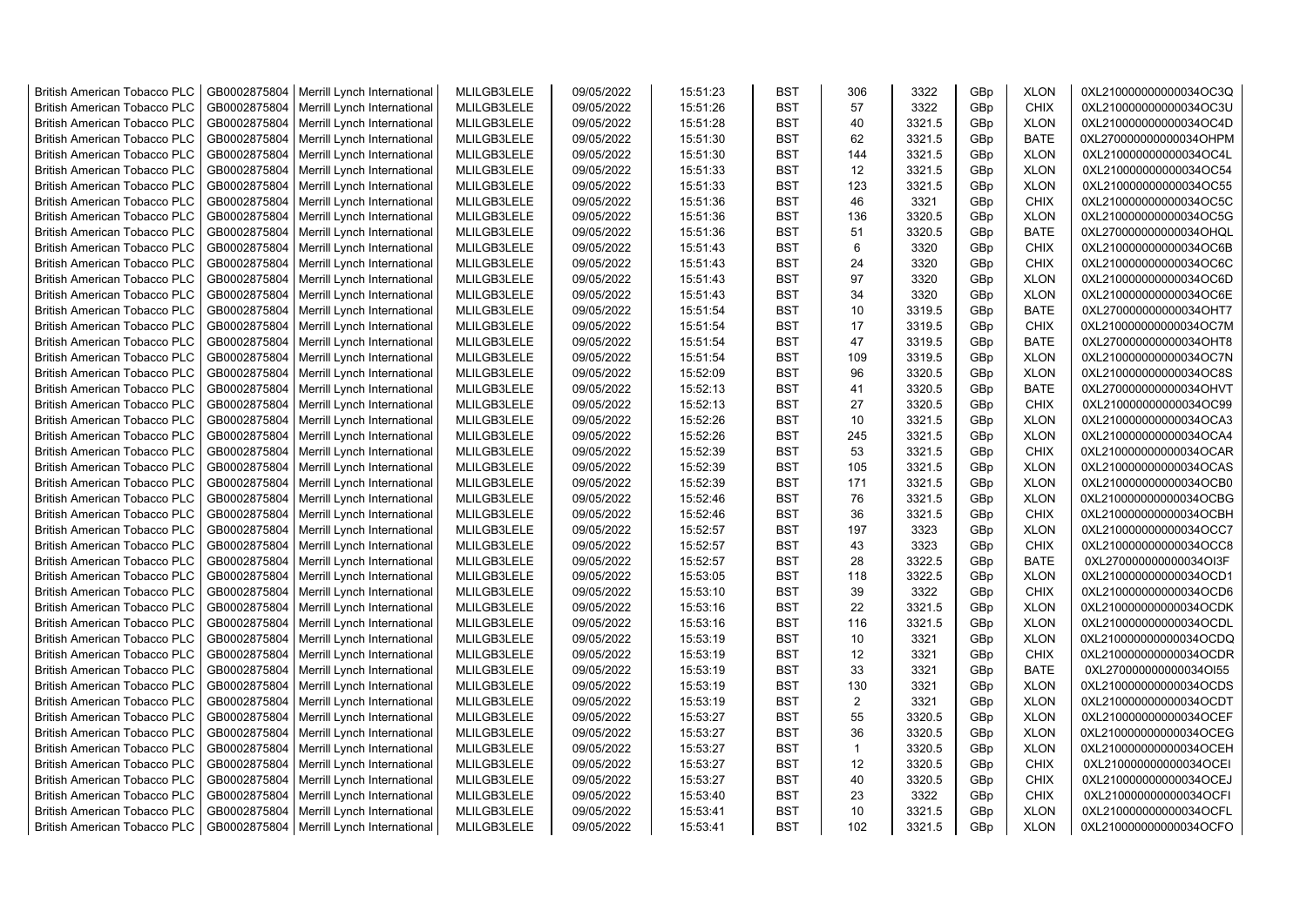| <b>British American Tobacco PLC</b> | GB0002875804 | Merrill Lynch International | MLILGB3LELE | 09/05/2022 | 15:53:43 | <b>BST</b> | 8              | 3321.5 | GBp             | <b>BATE</b> | 0XL270000000000034OI7B |
|-------------------------------------|--------------|-----------------------------|-------------|------------|----------|------------|----------------|--------|-----------------|-------------|------------------------|
| <b>British American Tobacco PLC</b> | GB0002875804 | Merrill Lynch International | MLILGB3LELE | 09/05/2022 | 15:53:43 | <b>BST</b> | 61             | 3321.5 | GBp             | <b>BATE</b> | 0XL270000000000034OI7C |
| <b>British American Tobacco PLC</b> | GB0002875804 | Merrill Lynch International | MLILGB3LELE | 09/05/2022 | 15:53:53 | <b>BST</b> | 156            | 3321   | GBp             | <b>XLON</b> | 0XL210000000000034OCGA |
| <b>British American Tobacco PLC</b> | GB0002875804 | Merrill Lynch International | MLILGB3LELE | 09/05/2022 | 15:53:53 | <b>BST</b> | 15             | 3321   | GBp             | <b>XLON</b> | 0XL210000000000034OCGB |
| <b>British American Tobacco PLC</b> | GB0002875804 | Merrill Lynch International | MLILGB3LELE | 09/05/2022 | 15:53:56 | <b>BST</b> | 23             | 3320.5 | GBp             | <b>CHIX</b> | 0XL210000000000034OCGD |
| <b>British American Tobacco PLC</b> | GB0002875804 | Merrill Lynch International | MLILGB3LELE | 09/05/2022 | 15:53:56 | <b>BST</b> | 68             | 3320.5 | GBp             | <b>BATE</b> | 0XL270000000000034OI80 |
| <b>British American Tobacco PLC</b> | GB0002875804 | Merrill Lynch International | MLILGB3LELE | 09/05/2022 | 15:53:56 | <b>BST</b> | $\overline{7}$ | 3320.5 | GBp             | <b>CHIX</b> | 0XL210000000000034OCGE |
| <b>British American Tobacco PLC</b> | GB0002875804 | Merrill Lynch International | MLILGB3LELE | 09/05/2022 | 15:53:58 | <b>BST</b> | 101            | 3320   | GBp             | <b>XLON</b> | 0XL210000000000034OCGM |
| <b>British American Tobacco PLC</b> | GB0002875804 | Merrill Lynch International | MLILGB3LELE | 09/05/2022 | 15:53:58 | <b>BST</b> | 26             | 3320   | GBp             | <b>CHIX</b> | 0XL210000000000034OCGN |
| <b>British American Tobacco PLC</b> | GB0002875804 | Merrill Lynch International | MLILGB3LELE | 09/05/2022 | 15:53:58 | <b>BST</b> | 26             | 3320   | GBp             | <b>BATE</b> | 0XL270000000000034OI89 |
| <b>British American Tobacco PLC</b> | GB0002875804 | Merrill Lynch International | MLILGB3LELE | 09/05/2022 | 15:54:00 | <b>BST</b> | 166            | 3319.5 | GBp             | <b>XLON</b> | 0XL210000000000034OCH0 |
| <b>British American Tobacco PLC</b> | GB0002875804 | Merrill Lynch International | MLILGB3LELE | 09/05/2022 | 15:54:16 | <b>BST</b> | 195            | 3321   | GBp             | <b>XLON</b> | 0XL210000000000034OCIB |
| <b>British American Tobacco PLC</b> | GB0002875804 | Merrill Lynch International | MLILGB3LELE | 09/05/2022 | 15:54:32 | <b>BST</b> | 10             | 3320.5 | GBp             | <b>XLON</b> | 0XL210000000000034OCJA |
| <b>British American Tobacco PLC</b> | GB0002875804 | Merrill Lynch International | MLILGB3LELE | 09/05/2022 | 15:54:32 | <b>BST</b> | 74             | 3320.5 | GBp             | <b>XLON</b> | 0XL210000000000034OCJB |
|                                     |              |                             | MLILGB3LELE |            |          |            |                |        |                 |             |                        |
| <b>British American Tobacco PLC</b> | GB0002875804 | Merrill Lynch International |             | 09/05/2022 | 15:54:32 | <b>BST</b> | 25             | 3320.5 | GBp             | <b>XLON</b> | 0XL210000000000034OCJC |
| <b>British American Tobacco PLC</b> | GB0002875804 | Merrill Lynch International | MLILGB3LELE | 09/05/2022 | 15:54:44 | <b>BST</b> | 55             | 3320.5 | GBp             | <b>CHIX</b> | 0XL210000000000034OCK8 |
| <b>British American Tobacco PLC</b> | GB0002875804 | Merrill Lynch International | MLILGB3LELE | 09/05/2022 | 15:54:44 | <b>BST</b> | 175            | 3320.5 | GBp             | <b>XLON</b> | 0XL210000000000034OCKA |
| <b>British American Tobacco PLC</b> | GB0002875804 | Merrill Lynch International | MLILGB3LELE | 09/05/2022 | 15:54:44 | <b>BST</b> | 55             | 3320.5 | GBp             | <b>BATE</b> | 0XL270000000000034OIBS |
| <b>British American Tobacco PLC</b> | GB0002875804 | Merrill Lynch International | MLILGB3LELE | 09/05/2022 | 15:54:47 | <b>BST</b> | 23             | 3320   | GBp             | <b>CHIX</b> | 0XL210000000000034OCKF |
| <b>British American Tobacco PLC</b> | GB0002875804 | Merrill Lynch International | MLILGB3LELE | 09/05/2022 | 15:54:47 | <b>BST</b> | 175            | 3320   | GBp             | <b>XLON</b> | 0XL210000000000034OCKG |
| <b>British American Tobacco PLC</b> | GB0002875804 | Merrill Lynch International | MLILGB3LELE | 09/05/2022 | 15:54:51 | <b>BST</b> | 41             | 3319.5 | GBp             | <b>BATE</b> | 0XL270000000000034OICM |
| <b>British American Tobacco PLC</b> | GB0002875804 | Merrill Lynch International | MLILGB3LELE | 09/05/2022 | 15:54:51 | <b>BST</b> | 13             | 3319.5 | GBp             | <b>BATE</b> | 0XL270000000000034OICN |
| <b>British American Tobacco PLC</b> | GB0002875804 | Merrill Lynch International | MLILGB3LELE | 09/05/2022 | 15:54:51 | <b>BST</b> | 41             | 3319.5 | GBp             | <b>CHIX</b> | 0XL210000000000034OCKR |
| <b>British American Tobacco PLC</b> | GB0002875804 | Merrill Lynch International | MLILGB3LELE | 09/05/2022 | 15:54:52 | BST        | 10             | 3319   | GBp             | <b>BATE</b> | 0XL270000000000034OID0 |
| <b>British American Tobacco PLC</b> | GB0002875804 | Merrill Lynch International | MLILGB3LELE | 09/05/2022 | 15:54:52 | <b>BST</b> | 15             | 3319   | GBp             | <b>CHIX</b> | 0XL210000000000034OCL7 |
| <b>British American Tobacco PLC</b> | GB0002875804 | Merrill Lynch International | MLILGB3LELE | 09/05/2022 | 15:54:52 | <b>BST</b> | 222            | 3319   | GBp             | <b>XLON</b> | 0XL210000000000034OCL8 |
| <b>British American Tobacco PLC</b> | GB0002875804 | Merrill Lynch International | MLILGB3LELE | 09/05/2022 | 15:54:52 | <b>BST</b> | 8              | 3319   | GBp             | <b>BATE</b> | 0XL270000000000034OID4 |
| British American Tobacco PLC        | GB0002875804 | Merrill Lynch International | MLILGB3LELE | 09/05/2022 | 15:54:57 | <b>BST</b> | 14             | 3318.5 | GBp             | <b>CHIX</b> | 0XL210000000000034OCLV |
| <b>British American Tobacco PLC</b> | GB0002875804 | Merrill Lynch International | MLILGB3LELE | 09/05/2022 | 15:54:57 | <b>BST</b> | 80             | 3318.5 | GBp             | <b>XLON</b> | 0XL210000000000034OCM0 |
| <b>British American Tobacco PLC</b> | GB0002875804 | Merrill Lynch International | MLILGB3LELE | 09/05/2022 | 15:55:05 | <b>BST</b> | 87             | 3318.5 | GBp             | <b>XLON</b> | 0XL210000000000034OCNH |
| <b>British American Tobacco PLC</b> | GB0002875804 | Merrill Lynch International | MLILGB3LELE | 09/05/2022 | 15:55:19 | <b>BST</b> | 29             | 3318.5 | GBp             | <b>CHIX</b> | 0XL210000000000034OCP4 |
| <b>British American Tobacco PLC</b> | GB0002875804 | Merrill Lynch International | MLILGB3LELE | 09/05/2022 | 15:55:31 | <b>BST</b> | 83             | 3319   | GBp             | <b>XLON</b> | 0XL210000000000034OCQ6 |
| <b>British American Tobacco PLC</b> | GB0002875804 | Merrill Lynch International | MLILGB3LELE | 09/05/2022 | 15:55:31 | <b>BST</b> | 151            | 3319   | GBp             | <b>XLON</b> | 0XL210000000000034OCQ7 |
| <b>British American Tobacco PLC</b> | GB0002875804 | Merrill Lynch International | MLILGB3LELE | 09/05/2022 | 15:55:31 | <b>BST</b> | 65             | 3319   | GBp             | <b>XLON</b> | 0XL210000000000034OCQ8 |
| <b>British American Tobacco PLC</b> | GB0002875804 | Merrill Lynch International | MLILGB3LELE | 09/05/2022 | 15:55:49 | <b>BST</b> | 296            | 3318.5 | GBp             | <b>XLON</b> | 0XL210000000000034OCRK |
| <b>British American Tobacco PLC</b> | GB0002875804 | Merrill Lynch International | MLILGB3LELE | 09/05/2022 | 15:55:51 | <b>BST</b> | 29             | 3318   | GBp             | <b>BATE</b> | 0XL270000000000034OIKH |
| <b>British American Tobacco PLC</b> | GB0002875804 | Merrill Lynch International | MLILGB3LELE | 09/05/2022 | 15:55:51 | <b>BST</b> | 48             | 3318   | GBp             | <b>CHIX</b> | 0XL210000000000034OCRO |
| <b>British American Tobacco PLC</b> | GB0002875804 | Merrill Lynch International | MLILGB3LELE | 09/05/2022 | 15:55:51 | <b>BST</b> | 218            | 3318   | GBp             | <b>XLON</b> | 0XL210000000000034OCRP |
| <b>British American Tobacco PLC</b> | GB0002875804 | Merrill Lynch International | MLILGB3LELE | 09/05/2022 | 15:55:51 | <b>BST</b> | 10             | 3317.5 | GBp             | <b>XLON</b> | 0XL210000000000034OCRQ |
| <b>British American Tobacco PLC</b> | GB0002875804 | Merrill Lynch International | MLILGB3LELE | 09/05/2022 | 15:55:56 | <b>BST</b> | 47             | 3317.5 | GBp             | <b>BATE</b> | 0XL270000000000034OIKV |
| <b>British American Tobacco PLC</b> | GB0002875804 | Merrill Lynch International | MLILGB3LELE | 09/05/2022 | 15:55:56 | <b>BST</b> | 38             | 3317.5 | GBp             | <b>CHIX</b> | 0XL210000000000034OCS4 |
| <b>British American Tobacco PLC</b> | GB0002875804 | Merrill Lynch International | MLILGB3LELE | 09/05/2022 | 15:55:56 | <b>BST</b> | 127            | 3317.5 | GBp             | <b>XLON</b> | 0XL210000000000034OCS5 |
| <b>British American Tobacco PLC</b> | GB0002875804 | Merrill Lynch International | MLILGB3LELE | 09/05/2022 | 15:55:57 | <b>BST</b> | 13             | 3317   | GBp             | <b>BATE</b> | 0XL270000000000034OILC |
| <b>British American Tobacco PLC</b> | GB0002875804 | Merrill Lynch International | MLILGB3LELE | 09/05/2022 | 15:55:57 | <b>BST</b> | 35             | 3317   | GBp             | <b>BATE</b> | 0XL270000000000034OILD |
| <b>British American Tobacco PLC</b> | GB0002875804 | Merrill Lynch International | MLILGB3LELE | 09/05/2022 | 15:55:57 | <b>BST</b> | 29             | 3317   | GBp             | <b>CHIX</b> | 0XL210000000000034OCSF |
| <b>British American Tobacco PLC</b> | GB0002875804 | Merrill Lynch International | MLILGB3LELE | 09/05/2022 | 15:56:10 | <b>BST</b> | 99             | 3317.5 | GBp             | <b>XLON</b> | 0XL210000000000034OCTN |
| <b>British American Tobacco PLC</b> | GB0002875804 | Merrill Lynch International | MLILGB3LELE | 09/05/2022 | 15:56:17 | <b>BST</b> | 21             | 3316.5 | GBp             | <b>XLON</b> | 0XL210000000000034OCU3 |
| <b>British American Tobacco PLC</b> | GB0002875804 | Merrill Lynch International | MLILGB3LELE | 09/05/2022 | 15:56:17 | <b>BST</b> | 10             | 3316.5 | GB <sub>p</sub> | <b>CHIX</b> | 0XL210000000000034OCU4 |
|                                     |              |                             |             |            |          |            |                |        |                 |             |                        |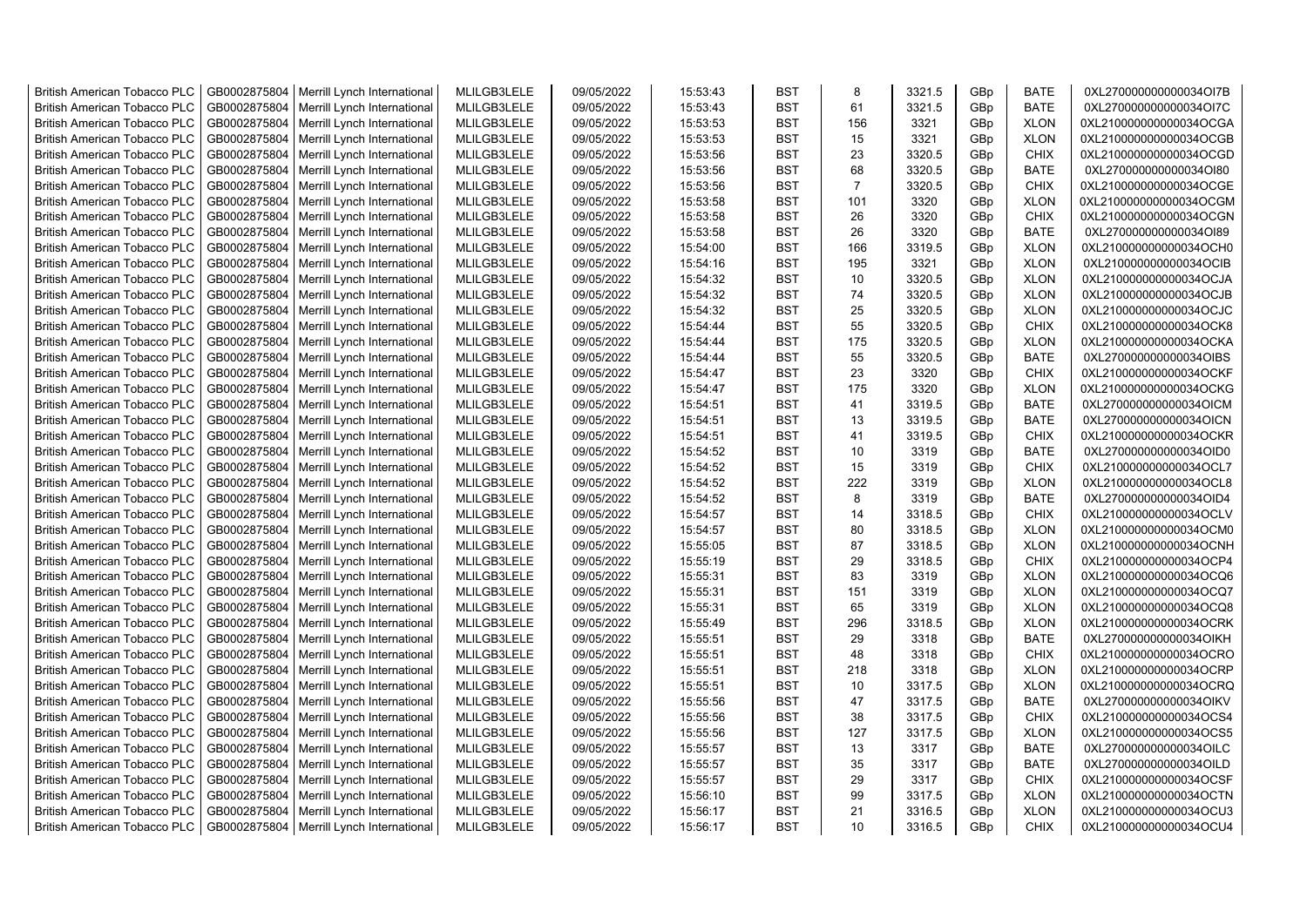| <b>British American Tobacco PLC</b> | GB0002875804 | Merrill Lynch International | MLILGB3LELE | 09/05/2022 | 15:56:18 | <b>BST</b> | 12  | 3316.5 | GBp             | <b>CHIX</b> | 0XL210000000000034OCUS |
|-------------------------------------|--------------|-----------------------------|-------------|------------|----------|------------|-----|--------|-----------------|-------------|------------------------|
| <b>British American Tobacco PLC</b> | GB0002875804 | Merrill Lynch International | MLILGB3LELE | 09/05/2022 | 15:56:18 | <b>BST</b> | 105 | 3316.5 | GBp             | <b>XLON</b> | 0XL210000000000034OCUT |
| <b>British American Tobacco PLC</b> | GB0002875804 | Merrill Lynch International | MLILGB3LELE | 09/05/2022 | 15:56:19 | <b>BST</b> | 17  | 3316   | GBp             | <b>CHIX</b> | 0XL210000000000034OCV7 |
| <b>British American Tobacco PLC</b> | GB0002875804 | Merrill Lynch International | MLILGB3LELE | 09/05/2022 | 15:56:19 | <b>BST</b> | 25  | 3316.5 | GBp             | <b>CHIX</b> | 0XL210000000000034OCV6 |
| <b>British American Tobacco PLC</b> | GB0002875804 | Merrill Lynch International | MLILGB3LELE | 09/05/2022 | 15:56:19 | <b>BST</b> | 14  | 3316.5 | GBp             | <b>BATE</b> | 0XL270000000000034OIMO |
| <b>British American Tobacco PLC</b> | GB0002875804 | Merrill Lynch International | MLILGB3LELE | 09/05/2022 | 15:56:19 | <b>BST</b> | 156 | 3316   | GBp             | <b>XLON</b> | 0XL210000000000034OCVB |
| <b>British American Tobacco PLC</b> | GB0002875804 | Merrill Lynch International | MLILGB3LELE | 09/05/2022 | 15:56:19 | <b>BST</b> | 21  | 3316   | GBp             | <b>BATE</b> | 0XL270000000000034OIMQ |
| <b>British American Tobacco PLC</b> | GB0002875804 | Merrill Lynch International | MLILGB3LELE | 09/05/2022 | 15:56:19 | <b>BST</b> | 19  | 3316   | GBp             | <b>XLON</b> | 0XL210000000000034OCVJ |
| <b>British American Tobacco PLC</b> | GB0002875804 | Merrill Lynch International | MLILGB3LELE | 09/05/2022 | 15:56:28 | <b>BST</b> | 25  | 3316.5 | GBp             | <b>CHIX</b> | 0XL210000000000034OD13 |
| <b>British American Tobacco PLC</b> | GB0002875804 | Merrill Lynch International | MLILGB3LELE | 09/05/2022 | 15:56:33 | <b>BST</b> | 12  | 3316   | GBp             | <b>BATE</b> | 0XL270000000000034OIOR |
| <b>British American Tobacco PLC</b> | GB0002875804 | Merrill Lynch International | MLILGB3LELE | 09/05/2022 | 15:56:33 | <b>BST</b> | 101 | 3316   | GBp             | <b>XLON</b> | 0XL210000000000034OD18 |
| <b>British American Tobacco PLC</b> | GB0002875804 | Merrill Lynch International | MLILGB3LELE | 09/05/2022 | 15:56:35 | <b>BST</b> | 133 | 3315.5 | GBp             | <b>XLON</b> | 0XL210000000000034OD1D |
| <b>British American Tobacco PLC</b> | GB0002875804 | Merrill Lynch International | MLILGB3LELE | 09/05/2022 | 15:56:35 | <b>BST</b> | 10  | 3315.5 | GBp             | <b>BATE</b> | 0XL270000000000034OIOU |
| <b>British American Tobacco PLC</b> | GB0002875804 | Merrill Lynch International | MLILGB3LELE | 09/05/2022 | 15:56:35 | <b>BST</b> | 21  | 3315.5 | GBp             | <b>CHIX</b> | 0XL210000000000034OD1E |
| <b>British American Tobacco PLC</b> | GB0002875804 | Merrill Lynch International | MLILGB3LELE | 09/05/2022 | 15:56:35 | <b>BST</b> | 13  | 3315.5 | GBp             | <b>BATE</b> | 0XL270000000000034OIOV |
| <b>British American Tobacco PLC</b> | GB0002875804 | Merrill Lynch International | MLILGB3LELE | 09/05/2022 | 15:57:08 | <b>BST</b> | 39  | 3317   | GBp             | <b>CHIX</b> | 0XL210000000000034OD4D |
| British American Tobacco PLC        | GB0002875804 | Merrill Lynch International | MLILGB3LELE | 09/05/2022 | 15:57:08 | <b>BST</b> | 215 | 3317   | GBp             | <b>XLON</b> | 0XL210000000000034OD4F |
| <b>British American Tobacco PLC</b> | GB0002875804 | Merrill Lynch International | MLILGB3LELE | 09/05/2022 | 15:57:08 | <b>BST</b> | 10  | 3317   | GBp             | <b>XLON</b> | 0XL210000000000034OD4E |
| <b>British American Tobacco PLC</b> | GB0002875804 | Merrill Lynch International | MLILGB3LELE | 09/05/2022 | 15:57:21 | <b>BST</b> | 246 | 3317   | GBp             | <b>XLON</b> | 0XL210000000000034OD5J |
| <b>British American Tobacco PLC</b> | GB0002875804 | Merrill Lynch International | MLILGB3LELE | 09/05/2022 | 15:57:24 | <b>BST</b> | 166 | 3317   | GBp             | <b>XLON</b> | 0XL210000000000034OD5K |
| <b>British American Tobacco PLC</b> | GB0002875804 | Merrill Lynch International | MLILGB3LELE | 09/05/2022 | 15:57:35 | <b>BST</b> | 172 | 3317   | GBp             | <b>XLON</b> | 0XL210000000000034OD6G |
| <b>British American Tobacco PLC</b> | GB0002875804 | Merrill Lynch International | MLILGB3LELE | 09/05/2022 | 15:58:12 | <b>BST</b> | 400 | 3317   | GBp             | <b>XLON</b> | 0XL210000000000034OD97 |
| British American Tobacco PLC        | GB0002875804 | Merrill Lynch International | MLILGB3LELE | 09/05/2022 | 15:58:12 | <b>BST</b> | 92  | 3317   | GBp             | <b>XLON</b> | 0XL210000000000034OD98 |
| <b>British American Tobacco PLC</b> | GB0002875804 | Merrill Lynch International | MLILGB3LELE | 09/05/2022 | 15:58:18 | <b>BST</b> | 181 | 3317   | GBp             | <b>XLON</b> | 0XL210000000000034OD9O |
| <b>British American Tobacco PLC</b> | GB0002875804 | Merrill Lynch International | MLILGB3LELE | 09/05/2022 | 15:58:21 | <b>BST</b> | 94  | 3316.5 | GBp             | <b>CHIX</b> | 0XL210000000000034OD9R |
| <b>British American Tobacco PLC</b> | GB0002875804 | Merrill Lynch International | MLILGB3LELE | 09/05/2022 | 15:58:21 | <b>BST</b> | 241 | 3316.5 | GBp             | <b>XLON</b> | 0XL210000000000034OD9S |
| <b>British American Tobacco PLC</b> | GB0002875804 | Merrill Lynch International | MLILGB3LELE | 09/05/2022 | 15:58:57 | <b>BST</b> | 304 | 3316.5 | GBp             | <b>XLON</b> | 0XL210000000000034ODCI |
| <b>British American Tobacco PLC</b> | GB0002875804 | Merrill Lynch International | MLILGB3LELE | 09/05/2022 | 15:59:01 | <b>BST</b> | 168 | 3316.5 | GBp             | <b>XLON</b> | 0XL210000000000034ODCP |
| <b>British American Tobacco PLC</b> | GB0002875804 | Merrill Lynch International | MLILGB3LELE | 09/05/2022 | 15:59:09 | <b>BST</b> | 148 | 3316.5 | GBp             | <b>XLON</b> | 0XL210000000000034ODDE |
| <b>British American Tobacco PLC</b> | GB0002875804 | Merrill Lynch International | MLILGB3LELE | 09/05/2022 | 15:59:35 | <b>BST</b> | 283 | 3317.5 | GBp             | <b>XLON</b> | 0XL210000000000034ODFO |
| <b>British American Tobacco PLC</b> | GB0002875804 | Merrill Lynch International | MLILGB3LELE | 09/05/2022 | 15:59:37 | <b>BST</b> | 119 | 3317   | GBp             | <b>XLON</b> | 0XL210000000000034ODFV |
| <b>British American Tobacco PLC</b> | GB0002875804 | Merrill Lynch International | MLILGB3LELE | 09/05/2022 | 15:59:37 | <b>BST</b> | 136 | 3317   | GBp             | <b>CHIX</b> | 0XL210000000000034ODG0 |
| <b>British American Tobacco PLC</b> | GB0002875804 | Merrill Lynch International | MLILGB3LELE | 09/05/2022 | 15:59:37 | <b>BST</b> | 178 | 3316.5 | GBp             | <b>XLON</b> | 0XL210000000000034ODG2 |
| <b>British American Tobacco PLC</b> | GB0002875804 | Merrill Lynch International | MLILGB3LELE | 09/05/2022 | 15:59:37 | <b>BST</b> | 19  | 3316.5 | GBp             | <b>XLON</b> | 0XL210000000000034ODG3 |
| <b>British American Tobacco PLC</b> | GB0002875804 | Merrill Lynch International | MLILGB3LELE | 09/05/2022 | 15:59:37 | <b>BST</b> | 13  | 3316.5 | GBp             | <b>XLON</b> | 0XL210000000000034ODG4 |
| British American Tobacco PLC        | GB0002875804 | Merrill Lynch International | MLILGB3LELE | 09/05/2022 | 15:59:37 | <b>BST</b> | 91  | 3317   | GBp             | <b>BATE</b> | 0XL270000000000034OJ7M |
| <b>British American Tobacco PLC</b> | GB0002875804 | Merrill Lynch International | MLILGB3LELE | 09/05/2022 | 15:59:37 | <b>BST</b> | 106 | 3316   | GBp             | <b>CHIX</b> | 0XL210000000000034ODG5 |
| British American Tobacco PLC        | GB0002875804 | Merrill Lynch International | MLILGB3LELE | 09/05/2022 | 15:59:37 | <b>BST</b> | 111 | 3316   | GBp             | <b>BATE</b> | 0XL270000000000034OJ7N |
| <b>British American Tobacco PLC</b> | GB0002875804 | Merrill Lynch International | MLILGB3LELE | 09/05/2022 | 15:59:40 | <b>BST</b> | 95  | 3316   | GBp             | <b>XLON</b> | 0XL210000000000034ODGD |
| <b>British American Tobacco PLC</b> | GB0002875804 | Merrill Lynch International | MLILGB3LELE | 09/05/2022 | 15:59:44 | <b>BST</b> | 37  | 3316   | GBp             | <b>BATE</b> | 0XL270000000000034OJ8J |
| <b>British American Tobacco PLC</b> | GB0002875804 | Merrill Lynch International | MLILGB3LELE | 09/05/2022 | 15:59:54 | <b>BST</b> | 12  | 3317   | GBp             | <b>XLON</b> | 0XL210000000000034ODJ5 |
| <b>British American Tobacco PLC</b> | GB0002875804 | Merrill Lynch International | MLILGB3LELE | 09/05/2022 | 15:59:54 | <b>BST</b> | 90  | 3317   | GBp             | <b>XLON</b> | 0XL210000000000034ODJ6 |
| <b>British American Tobacco PLC</b> | GB0002875804 | Merrill Lynch International | MLILGB3LELE | 09/05/2022 | 15:59:54 | <b>BST</b> | 157 | 3317   | GBp             | <b>XLON</b> | 0XL210000000000034ODJ7 |
| <b>British American Tobacco PLC</b> | GB0002875804 | Merrill Lynch International | MLILGB3LELE | 09/05/2022 | 15:59:55 | <b>BST</b> | 11  | 3317   | GBp             | <b>CHIX</b> | 0XL210000000000034ODJG |
| <b>British American Tobacco PLC</b> | GB0002875804 | Merrill Lynch International | MLILGB3LELE | 09/05/2022 | 15:59:55 | <b>BST</b> | 63  | 3317   | GBp             | <b>CHIX</b> | 0XL210000000000034ODJH |
| <b>British American Tobacco PLC</b> | GB0002875804 | Merrill Lynch International | MLILGB3LELE | 09/05/2022 | 15:59:55 | <b>BST</b> | 50  | 3317   | GBp             | <b>CHIX</b> | 0XL210000000000034ODJI |
| <b>British American Tobacco PLC</b> | GB0002875804 | Merrill Lynch International | MLILGB3LELE | 09/05/2022 | 15:59:55 | <b>BST</b> | 61  | 3317   | GBp             | <b>BATE</b> | 0XL270000000000034OJAD |
| <b>British American Tobacco PLC</b> | GB0002875804 | Merrill Lynch International | MLILGB3LELE | 09/05/2022 | 15:59:57 | <b>BST</b> | 30  | 3316   | GB <sub>p</sub> | <b>CHIX</b> | 0XL210000000000034ODKL |
|                                     |              |                             |             |            |          |            |     |        |                 |             |                        |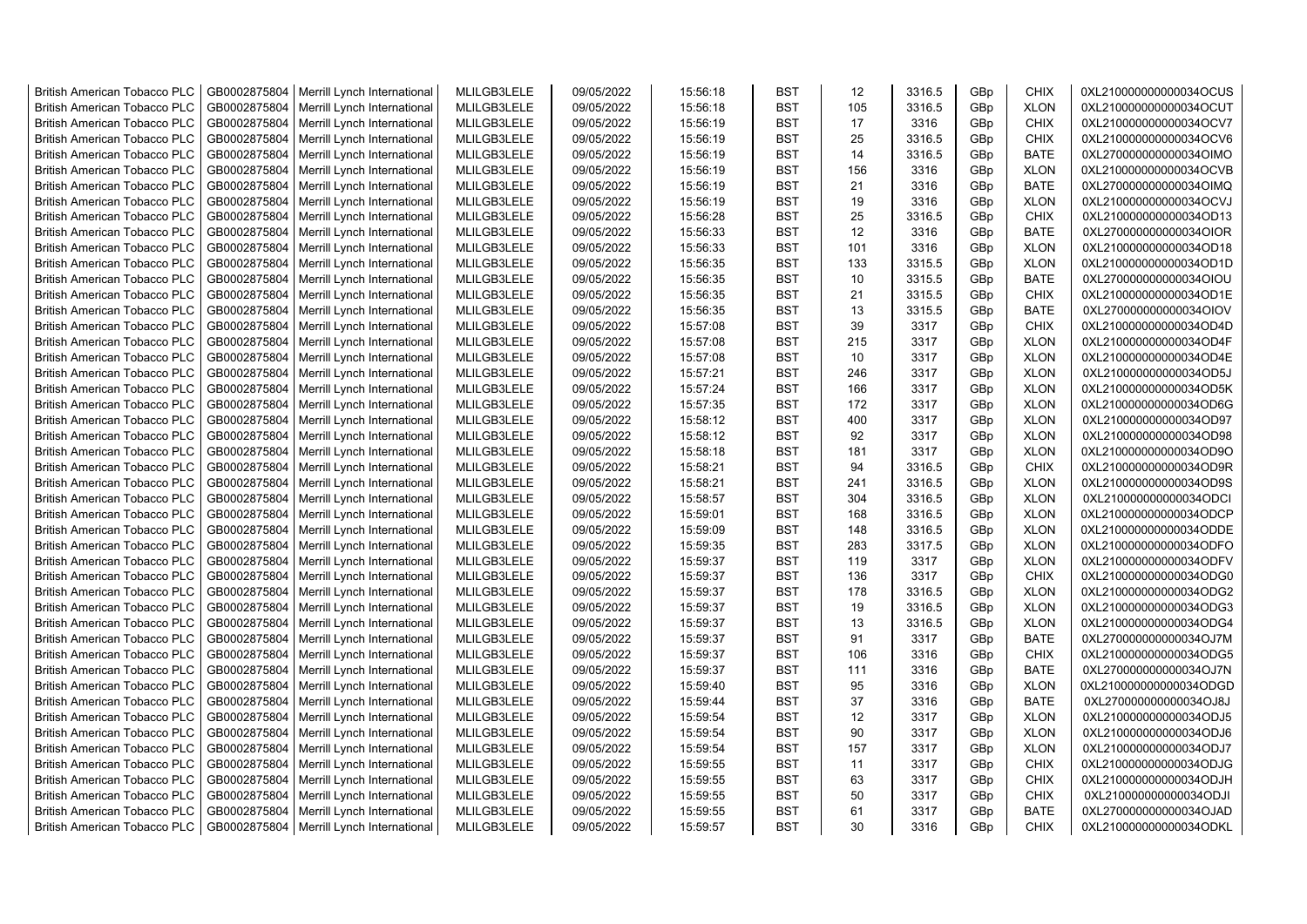| <b>British American Tobacco PLC</b> | GB0002875804                 | Merrill Lynch International                | MLILGB3LELE | 09/05/2022 | 15:59:59 | <b>BST</b>               | 11  | 3316   | GBp             | <b>BATE</b>                | 0XL270000000000034OJBM                           |
|-------------------------------------|------------------------------|--------------------------------------------|-------------|------------|----------|--------------------------|-----|--------|-----------------|----------------------------|--------------------------------------------------|
| <b>British American Tobacco PLC</b> | GB0002875804                 | Merrill Lynch International                | MLILGB3LELE | 09/05/2022 | 15:59:59 | <b>BST</b>               | 24  | 3316   | GBp             | <b>BATE</b>                | 0XL270000000000034OJBP                           |
| <b>British American Tobacco PLC</b> | GB0002875804                 | Merrill Lynch International                | MLILGB3LELE | 10/05/2022 | 08:18:33 | <b>BST</b>               | 12  | 3332   | GBp             | <b>BATE</b>                | 0XL21000000000005N3RGJ                           |
| <b>British American Tobacco PLC</b> | GB0002875804                 | Merrill Lynch International                | MLILGB3LELE | 10/05/2022 | 08:18:33 | <b>BST</b>               | 18  | 3331.5 | GBp             | <b>BATE</b>                | 0XL21000000000005N3RGK                           |
| <b>British American Tobacco PLC</b> | GB0002875804                 | Merrill Lynch International                | MLILGB3LELE | 10/05/2022 | 08:18:35 | <b>BST</b>               | 20  | 3331.5 | GBp             | <b>BATE</b>                | 0XL21000000000005N3RH3                           |
| <b>British American Tobacco PLC</b> | GB0002875804                 | Merrill Lynch International                | MLILGB3LELE | 10/05/2022 | 08:18:43 | <b>BST</b>               | 29  | 3334   | GBp             | <b>CHIX</b>                | 0XL24000000000005N3ROO                           |
| <b>British American Tobacco PLC</b> | GB0002875804                 | Merrill Lynch International                | MLILGB3LELE | 10/05/2022 | 08:18:43 | <b>BST</b>               | 12  | 3334   | GBp             | <b>CHIX</b>                | 0XL24000000000005N3ROP                           |
| <b>British American Tobacco PLC</b> | GB0002875804                 | Merrill Lynch International                | MLILGB3LELE | 10/05/2022 | 08:18:43 | <b>BST</b>               | 19  | 3334   | GBp             | <b>CHIX</b>                | 0XL24000000000005N3ROQ                           |
| <b>British American Tobacco PLC</b> | GB0002875804                 | Merrill Lynch International                | MLILGB3LELE | 10/05/2022 | 08:18:44 | <b>BST</b>               | 122 | 3334   | GB <sub>p</sub> | <b>XLON</b>                | 0XL2A000000000005N3RQ3                           |
| <b>British American Tobacco PLC</b> | GB0002875804                 | Merrill Lynch International                | MLILGB3LELE | 10/05/2022 | 08:18:52 | <b>BST</b>               | 3   | 3333   | GB <sub>p</sub> | <b>XLON</b>                | 0XL2A000000000005N3RQO                           |
| <b>British American Tobacco PLC</b> | GB0002875804                 | Merrill Lynch International                | MLILGB3LELE | 10/05/2022 | 08:18:52 | <b>BST</b>               | 41  | 3333   | GBp             | <b>CHIX</b>                | 0XL24000000000005N3RPB                           |
| <b>British American Tobacco PLC</b> | GB0002875804                 | Merrill Lynch International                | MLILGB3LELE | 10/05/2022 | 08:18:57 | <b>BST</b>               | 34  | 3334   | GBp             | <b>CHIX</b>                | 0XL24000000000005N3RPN                           |
| <b>British American Tobacco PLC</b> | GB0002875804                 | Merrill Lynch International                | MLILGB3LELE | 10/05/2022 | 08:18:57 | <b>BST</b>               | 401 | 3334   | GBp             | <b>XLON</b>                | 0XL2A000000000005N3RR4                           |
| <b>British American Tobacco PLC</b> | GB0002875804                 | Merrill Lynch International                | MLILGB3LELE | 10/05/2022 | 08:19:18 | <b>BST</b>               | 12  | 3333.5 | GB <sub>p</sub> | <b>BATE</b>                | 0XL21000000000005N3RKK                           |
| <b>British American Tobacco PLC</b> | GB0002875804                 | Merrill Lynch International                | MLILGB3LELE | 10/05/2022 | 08:19:18 | <b>BST</b>               | 34  | 3333   | GBp             | <b>XLON</b>                | 0XL2A000000000005N3RTE                           |
| <b>British American Tobacco PLC</b> | GB0002875804                 | Merrill Lynch International                | MLILGB3LELE | 10/05/2022 | 08:19:18 | <b>BST</b>               | 79  | 3333   | GBp             | <b>XLON</b>                | 0XL2A000000000005N3RTF                           |
| <b>British American Tobacco PLC</b> | GB0002875804                 | Merrill Lynch International                | MLILGB3LELE | 10/05/2022 | 08:19:18 | <b>BST</b>               | 34  | 3332.5 | GBp             | <b>BATE</b>                | 0XL21000000000005N3RKL                           |
| <b>British American Tobacco PLC</b> | GB0002875804                 | Merrill Lynch International                | MLILGB3LELE | 10/05/2022 | 08:19:18 | <b>BST</b>               | 250 | 3332.5 | GBp             | <b>XLON</b>                | 0XL2A000000000005N3RTG                           |
| <b>British American Tobacco PLC</b> | GB0002875804                 | Merrill Lynch International                | MLILGB3LELE | 10/05/2022 | 08:19:18 | <b>BST</b>               | 18  | 3333.5 | GBp             | <b>CHIX</b>                | 0XL24000000000005N3RRP                           |
| <b>British American Tobacco PLC</b> | GB0002875804                 | Merrill Lynch International                | MLILGB3LELE | 10/05/2022 | 08:19:18 | <b>BST</b>               | 34  | 3332.5 | GBp             | <b>CHIX</b>                | 0XL24000000000005N3RRQ                           |
| <b>British American Tobacco PLC</b> | GB0002875804                 | Merrill Lynch International                | MLILGB3LELE | 10/05/2022 | 08:20:02 | <b>BST</b>               | 73  | 3339.5 | GBp             | <b>CHIX</b>                | 0XL24000000000005N3RUI                           |
| <b>British American Tobacco PLC</b> | GB0002875804                 | Merrill Lynch International                | MLILGB3LELE | 10/05/2022 | 08:20:02 | <b>BST</b>               | 31  | 3339   | GB <sub>p</sub> | <b>BATE</b>                | 0XL21000000000005N3RN9                           |
| <b>British American Tobacco PLC</b> | GB0002875804                 | Merrill Lynch International                | MLILGB3LELE | 10/05/2022 | 08:20:07 | <b>BST</b>               | 382 | 3340.5 | GBp             | <b>XLON</b>                | 0XL2A000000000005N3S15                           |
| <b>British American Tobacco PLC</b> | GB0002875804                 | Merrill Lynch International                | MLILGB3LELE | 10/05/2022 | 08:20:07 | <b>BST</b>               | 22  | 3340.5 | GBp             | <b>BATE</b>                | 0XL21000000000005N3RNJ                           |
| <b>British American Tobacco PLC</b> | GB0002875804                 | Merrill Lynch International                | MLILGB3LELE | 10/05/2022 | 08:20:07 | <b>BST</b>               | 50  | 3340.5 | GBp             | <b>CHIX</b>                | 0XL24000000000005N3RUT                           |
| <b>British American Tobacco PLC</b> | GB0002875804                 | Merrill Lynch International                | MLILGB3LELE | 10/05/2022 | 08:20:14 | <b>BST</b>               | 274 | 3340   | GBp             | <b>XLON</b>                | 0XL2A000000000005N3S26                           |
| <b>British American Tobacco PLC</b> | GB0002875804                 | Merrill Lynch International                | MLILGB3LELE | 10/05/2022 | 08:20:14 | <b>BST</b>               | 13  | 3340   | GBp             | <b>BATE</b>                | 0XL21000000000005N3ROC                           |
| <b>British American Tobacco PLC</b> | GB0002875804                 | Merrill Lynch International                | MLILGB3LELE | 10/05/2022 | 08:20:31 | <b>BST</b>               | 33  | 3339.5 | GBp             | <b>CHIX</b>                | 0XL24000000000005N3S0F                           |
| <b>British American Tobacco PLC</b> | GB0002875804                 | Merrill Lynch International                | MLILGB3LELE | 10/05/2022 | 08:20:31 | <b>BST</b>               | 24  | 3339.5 | GBp             | <b>BATE</b>                | 0XL21000000000005N3RP4                           |
| <b>British American Tobacco PLC</b> | GB0002875804                 | Merrill Lynch International                | MLILGB3LELE | 10/05/2022 | 08:20:31 | <b>BST</b>               | 192 | 3339.5 | GBp             | <b>XLON</b>                | 0XL2A000000000005N3S3J                           |
| <b>British American Tobacco PLC</b> | GB0002875804                 | Merrill Lynch International                | MLILGB3LELE | 10/05/2022 | 08:20:47 | <b>BST</b>               | 63  | 3340.5 | GBp             | <b>CHIX</b>                | 0XL24000000000005N3S1K                           |
| <b>British American Tobacco PLC</b> | GB0002875804                 | Merrill Lynch International                | MLILGB3LELE | 10/05/2022 | 08:20:47 | <b>BST</b>               | 110 | 3340.5 | GBp             | <b>XLON</b>                | 0XL2A000000000005N3S4E                           |
| <b>British American Tobacco PLC</b> | GB0002875804                 | Merrill Lynch International                | MLILGB3LELE | 10/05/2022 | 08:20:47 | <b>BST</b>               | 21  | 3340   | GB <sub>p</sub> | <b>XLON</b>                | 0XL2A000000000005N3S4F                           |
| <b>British American Tobacco PLC</b> | GB0002875804                 | Merrill Lynch International                | MLILGB3LELE | 10/05/2022 | 08:21:12 | <b>BST</b>               | 228 | 3342   | GBp             | <b>XLON</b>                | 0XL2A000000000005N3S5T                           |
| <b>British American Tobacco PLC</b> | GB0002875804                 | Merrill Lynch International                | MLILGB3LELE | 10/05/2022 | 08:21:12 | <b>BST</b>               | 299 | 3341.5 | GBp             | <b>XLON</b>                | 0XL2A000000000005N3S5U                           |
| <b>British American Tobacco PLC</b> | GB0002875804                 | Merrill Lynch International                | MLILGB3LELE | 10/05/2022 | 08:21:12 | <b>BST</b>               | 12  | 3341   | GBp             | <b>CHIX</b>                | 0XL24000000000005N3S3K                           |
| <b>British American Tobacco PLC</b> | GB0002875804                 | Merrill Lynch International                | MLILGB3LELE | 10/05/2022 | 08:21:12 | <b>BST</b>               | 32  | 3341   | GBp             | <b>CHIX</b>                | 0XL24000000000005N3S3L                           |
| <b>British American Tobacco PLC</b> | GB0002875804                 | Merrill Lynch International                | MLILGB3LELE | 10/05/2022 | 08:21:14 | <b>BST</b>               | 106 | 3341.5 | GBp             | <b>XLON</b>                | 0XL2A000000000005N3S62                           |
| <b>British American Tobacco PLC</b> | GB0002875804                 | Merrill Lynch International                | MLILGB3LELE | 10/05/2022 | 08:21:35 | <b>BST</b>               | 110 | 3342.5 | GBp             | <b>XLON</b>                | 0XL2A000000000005N3S79                           |
|                                     | GB0002875804                 |                                            | MLILGB3LELE | 10/05/2022 | 08:22:13 | <b>BST</b>               | 285 | 3341.5 | GBp             |                            | 0XL2A000000000005N3S8Q                           |
| <b>British American Tobacco PLC</b> |                              | Merrill Lynch International                | MLILGB3LELE |            |          | <b>BST</b>               | 63  | 3341   |                 | <b>XLON</b>                |                                                  |
| <b>British American Tobacco PLC</b> | GB0002875804<br>GB0002875804 | Merrill Lynch International                |             | 10/05/2022 | 08:22:13 | <b>BST</b>               | 221 | 3341   | GBp<br>GBp      | <b>CHIX</b><br><b>XLON</b> | 0XL24000000000005N3S67<br>0XL2A000000000005N3S8S |
| <b>British American Tobacco PLC</b> |                              | Merrill Lynch International                | MLILGB3LELE | 10/05/2022 | 08:22:13 |                          |     |        |                 |                            |                                                  |
| <b>British American Tobacco PLC</b> | GB0002875804                 | Merrill Lynch International                | MLILGB3LELE | 10/05/2022 | 08:22:41 | <b>BST</b>               | 30  | 3346   | GBp             | <b>BATE</b>                | 0XL21000000000005N3S08                           |
| <b>British American Tobacco PLC</b> | GB0002875804                 | Merrill Lynch International                | MLILGB3LELE | 10/05/2022 | 08:22:41 | <b>BST</b><br><b>BST</b> | 23  | 3346   | GBp             | <b>CHIX</b>                | 0XL24000000000005N3S7C                           |
| <b>British American Tobacco PLC</b> | GB0002875804                 | Merrill Lynch International                | MLILGB3LELE | 10/05/2022 | 08:22:41 |                          | 108 | 3346   | GBp             | <b>CHIX</b>                | 0XL24000000000005N3S7D                           |
| <b>British American Tobacco PLC</b> | GB0002875804                 | Merrill Lynch International                | MLILGB3LELE | 10/05/2022 | 08:22:57 | <b>BST</b>               | 64  | 3345   | GBp             | <b>BATE</b>                | 0XL21000000000005N3S1Q                           |
| <b>British American Tobacco PLC</b> | GB0002875804                 | Merrill Lynch International                | MLILGB3LELE | 10/05/2022 | 08:22:57 | <b>BST</b>               | 77  | 3345   | GB <sub>p</sub> | <b>CHIX</b>                | 0XL24000000000005N3S8I                           |
| <b>British American Tobacco PLC</b> |                              | GB0002875804   Merrill Lynch International | MLILGB3LELE | 10/05/2022 | 08:22:57 | <b>BST</b>               | 162 | 3344.5 | GBp             | <b>XLON</b>                | 0XL2A000000000005N3SAQ                           |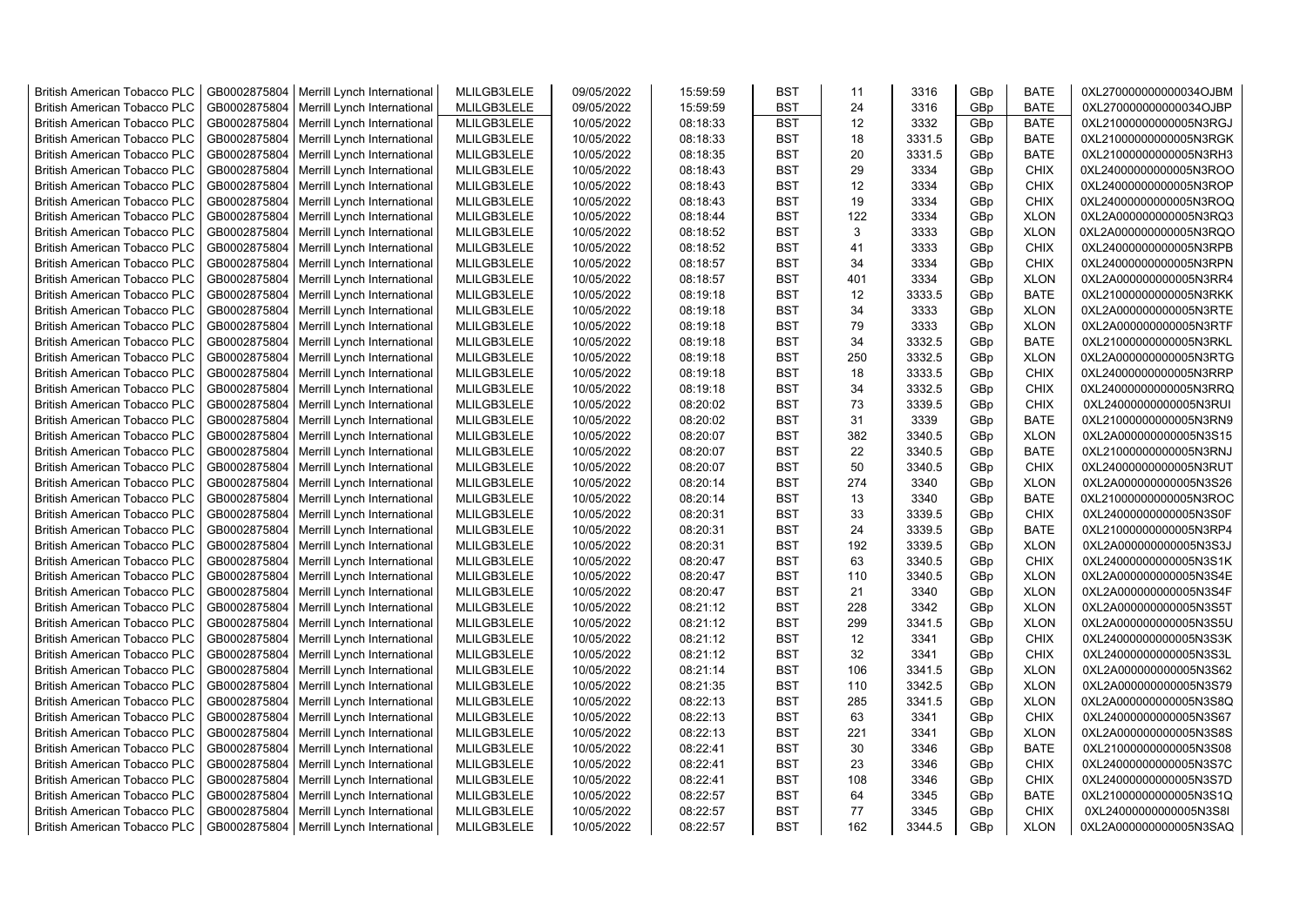| <b>British American Tobacco PLC</b> | GB0002875804 | Merrill Lynch International | MLILGB3LELE | 10/05/2022 | 08:22:57 | <b>BST</b> | 10  | 3344.5 | GBp             | <b>XLON</b> | 0XL2A000000000005N3SAP |
|-------------------------------------|--------------|-----------------------------|-------------|------------|----------|------------|-----|--------|-----------------|-------------|------------------------|
| <b>British American Tobacco PLC</b> | GB0002875804 | Merrill Lynch International | MLILGB3LELE | 10/05/2022 | 08:23:03 | <b>BST</b> | 34  | 3348.5 | GBp             | <b>CHIX</b> | 0XL24000000000005N3S94 |
| <b>British American Tobacco PLC</b> | GB0002875804 | Merrill Lynch International | MLILGB3LELE | 10/05/2022 | 08:23:03 | <b>BST</b> | 78  | 3348   | GBp             | <b>CHIX</b> | 0XL24000000000005N3S95 |
| <b>British American Tobacco PLC</b> | GB0002875804 | Merrill Lynch International | MLILGB3LELE | 10/05/2022 | 08:23:03 | <b>BST</b> | 568 | 3348.5 | GBp             | <b>XLON</b> | 0XL2A000000000005N3SB9 |
| <b>British American Tobacco PLC</b> | GB0002875804 | Merrill Lynch International | MLILGB3LELE | 10/05/2022 | 08:23:03 | <b>BST</b> | 58  | 3347.5 | GBp             | <b>CHIX</b> | 0XL24000000000005N3S96 |
| <b>British American Tobacco PLC</b> | GB0002875804 | Merrill Lynch International | MLILGB3LELE | 10/05/2022 | 08:23:03 | <b>BST</b> | 53  | 3348   | GBp             | <b>BATE</b> | 0XL21000000000005N3S2D |
| <b>British American Tobacco PLC</b> | GB0002875804 | Merrill Lynch International | MLILGB3LELE | 10/05/2022 | 08:23:03 | <b>BST</b> | 18  | 3347.5 | GBp             | <b>BATE</b> | 0XL21000000000005N3S2E |
| <b>British American Tobacco PLC</b> | GB0002875804 | Merrill Lynch International | MLILGB3LELE | 10/05/2022 | 08:23:03 | <b>BST</b> | 36  | 3347.5 | GBp             | <b>BATE</b> | 0XL21000000000005N3S2G |
| <b>British American Tobacco PLC</b> | GB0002875804 | Merrill Lynch International | MLILGB3LELE | 10/05/2022 | 08:23:06 | <b>BST</b> | 39  | 3347   | GBp             | <b>BATE</b> | 0XL21000000000005N3S2K |
| <b>British American Tobacco PLC</b> | GB0002875804 | Merrill Lynch International | MLILGB3LELE | 10/05/2022 | 08:23:06 | <b>BST</b> | 14  | 3347   | GBp             | <b>CHIX</b> | 0XL24000000000005N3S9C |
| <b>British American Tobacco PLC</b> | GB0002875804 | Merrill Lynch International | MLILGB3LELE | 10/05/2022 | 08:23:12 | <b>BST</b> | 22  | 3347   | GBp             | <b>CHIX</b> | 0XL24000000000005N3S9J |
| <b>British American Tobacco PLC</b> | GB0002875804 | Merrill Lynch International | MLILGB3LELE | 10/05/2022 | 08:23:12 | <b>BST</b> | 81  | 3347   | GBp             | <b>XLON</b> | 0XL2A000000000005N3SBQ |
| <b>British American Tobacco PLC</b> | GB0002875804 | Merrill Lynch International | MLILGB3LELE | 10/05/2022 | 08:23:21 | <b>BST</b> | 75  | 3346.5 | GBp             | <b>XLON</b> | 0XL2A000000000005N3SC1 |
| <b>British American Tobacco PLC</b> | GB0002875804 | Merrill Lynch International | MLILGB3LELE | 10/05/2022 | 08:23:21 | <b>BST</b> | 14  | 3346.5 | GBp             | <b>BATE</b> | 0XL21000000000005N3S3N |
| <b>British American Tobacco PLC</b> | GB0002875804 | Merrill Lynch International | MLILGB3LELE | 10/05/2022 | 08:23:21 | <b>BST</b> | 15  | 3346.5 | GBp             | <b>CHIX</b> | 0XL24000000000005N3SA5 |
| <b>British American Tobacco PLC</b> | GB0002875804 | Merrill Lynch International | MLILGB3LELE | 10/05/2022 | 08:24:01 | <b>BST</b> | 111 | 3347   | GBp             | <b>XLON</b> | 0XL2A000000000005N3SEJ |
| <b>British American Tobacco PLC</b> | GB0002875804 | Merrill Lynch International | MLILGB3LELE | 10/05/2022 | 08:24:31 | <b>BST</b> | 76  | 3350   | GBp             | <b>CHIX</b> | 0XL24000000000005N3SEG |
| <b>British American Tobacco PLC</b> | GB0002875804 | Merrill Lynch International | MLILGB3LELE | 10/05/2022 | 08:24:31 | <b>BST</b> | 459 | 3349.5 | GBp             | <b>XLON</b> | 0XL2A000000000005N3SGQ |
| <b>British American Tobacco PLC</b> | GB0002875804 | Merrill Lynch International | MLILGB3LELE | 10/05/2022 | 08:25:06 | <b>BST</b> | 49  | 3349   | GBp             | <b>CHIX</b> | 0XL24000000000005N3SGS |
| <b>British American Tobacco PLC</b> | GB0002875804 | Merrill Lynch International | MLILGB3LELE | 10/05/2022 | 08:25:06 | <b>BST</b> | 43  | 3349   | GBp             | <b>BATE</b> | 0XL21000000000005N3SBS |
| <b>British American Tobacco PLC</b> | GB0002875804 | Merrill Lynch International | MLILGB3LELE | 10/05/2022 | 08:25:06 | <b>BST</b> | 300 | 3349   | GBp             | <b>XLON</b> | 0XL2A000000000005N3SIQ |
| <b>British American Tobacco PLC</b> | GB0002875804 | Merrill Lynch International | MLILGB3LELE | 10/05/2022 | 08:25:06 | <b>BST</b> | 289 | 3348   | GBp             | <b>XLON</b> | 0XL2A000000000005N3SIR |
| <b>British American Tobacco PLC</b> | GB0002875804 | Merrill Lynch International | MLILGB3LELE | 10/05/2022 | 08:25:06 | <b>BST</b> | 20  | 3348.5 | GBp             | <b>BATE</b> | 0XL21000000000005N3SBT |
| <b>British American Tobacco PLC</b> | GB0002875804 | Merrill Lynch International | MLILGB3LELE | 10/05/2022 | 08:25:06 | <b>BST</b> | 14  | 3348.5 | GBp             | <b>BATE</b> | 0XL21000000000005N3SBU |
| <b>British American Tobacco PLC</b> | GB0002875804 | Merrill Lynch International | MLILGB3LELE | 10/05/2022 | 08:25:19 | <b>BST</b> | 36  | 3348   | GBp             | <b>BATE</b> | 0XL21000000000005N3SCN |
| <b>British American Tobacco PLC</b> | GB0002875804 | Merrill Lynch International | MLILGB3LELE | 10/05/2022 | 08:25:19 | <b>BST</b> | 77  | 3348   | GBp             | <b>CHIX</b> | 0XL24000000000005N3SHU |
| <b>British American Tobacco PLC</b> | GB0002875804 | Merrill Lynch International | MLILGB3LELE | 10/05/2022 | 08:25:21 | <b>BST</b> | 31  | 3347.5 | GBp             | <b>BATE</b> | 0XL21000000000005N3SCS |
| <b>British American Tobacco PLC</b> | GB0002875804 | Merrill Lynch International | MLILGB3LELE | 10/05/2022 | 08:25:21 | <b>BST</b> | 148 | 3347   | GBp             | <b>XLON</b> | 0XL2A000000000005N3SJJ |
| <b>British American Tobacco PLC</b> | GB0002875804 | Merrill Lynch International | MLILGB3LELE | 10/05/2022 | 08:25:21 | <b>BST</b> | 24  | 3347.5 | GBp             | <b>CHIX</b> | 0XL24000000000005N3SI3 |
| <b>British American Tobacco PLC</b> | GB0002875804 | Merrill Lynch International | MLILGB3LELE | 10/05/2022 | 08:25:23 | <b>BST</b> | 90  | 3347   | GBp             | <b>CHIX</b> | 0XL24000000000005N3SI5 |
| <b>British American Tobacco PLC</b> | GB0002875804 | Merrill Lynch International | MLILGB3LELE | 10/05/2022 | 08:25:23 | <b>BST</b> | 23  | 3347   | GBp             | <b>BATE</b> | 0XL21000000000005N3SCU |
| <b>British American Tobacco PLC</b> | GB0002875804 | Merrill Lynch International | MLILGB3LELE | 10/05/2022 | 08:25:27 | <b>BST</b> | 156 | 3346.5 | GBp             | <b>XLON</b> | 0XL2A000000000005N3SJN |
| <b>British American Tobacco PLC</b> | GB0002875804 | Merrill Lynch International | MLILGB3LELE | 10/05/2022 | 08:25:42 | <b>BST</b> | 12  | 3346   | GBp             | <b>BATE</b> | 0XL21000000000005N3SDM |
| <b>British American Tobacco PLC</b> | GB0002875804 | Merrill Lynch International | MLILGB3LELE | 10/05/2022 | 08:25:42 | <b>BST</b> | 22  | 3346   | GBp             | <b>CHIX</b> | 0XL24000000000005N3SIV |
| <b>British American Tobacco PLC</b> | GB0002875804 | Merrill Lynch International | MLILGB3LELE | 10/05/2022 | 08:25:45 | <b>BST</b> | 36  | 3345.5 | GBp             | <b>CHIX</b> | 0XL24000000000005N3SJ4 |
| <b>British American Tobacco PLC</b> | GB0002875804 | Merrill Lynch International | MLILGB3LELE | 10/05/2022 | 08:25:45 | <b>BST</b> | 158 | 3345.5 | GBp             | <b>XLON</b> | 0XL2A000000000005N3SKE |
| <b>British American Tobacco PLC</b> | GB0002875804 | Merrill Lynch International | MLILGB3LELE | 10/05/2022 | 08:25:45 | <b>BST</b> | 15  | 3345.5 | GBp             | <b>BATE</b> | 0XL21000000000005N3SDN |
| <b>British American Tobacco PLC</b> | GB0002875804 | Merrill Lynch International | MLILGB3LELE | 10/05/2022 | 08:25:45 | <b>BST</b> | 23  | 3345   | GBp             | BATE        | 0XL21000000000005N3SDQ |
| <b>British American Tobacco PLC</b> | GB0002875804 | Merrill Lynch International | MLILGB3LELE | 10/05/2022 | 08:25:49 | <b>BST</b> | 37  | 3344.5 | GBp             | <b>CHIX</b> | 0XL24000000000005N3SJA |
| <b>British American Tobacco PLC</b> | GB0002875804 | Merrill Lynch International | MLILGB3LELE | 10/05/2022 | 08:25:49 | <b>BST</b> | 114 | 3344.5 | GBp             | <b>XLON</b> | 0XL2A000000000005N3SKI |
| <b>British American Tobacco PLC</b> | GB0002875804 | Merrill Lynch International | MLILGB3LELE | 10/05/2022 | 08:25:49 | <b>BST</b> | 32  | 3344.5 | GBp             | <b>XLON</b> | 0XL2A000000000005N3SKJ |
| <b>British American Tobacco PLC</b> | GB0002875804 | Merrill Lynch International | MLILGB3LELE | 10/05/2022 | 08:25:58 | <b>BST</b> | 14  | 3344   | GBp             | <b>BATE</b> | 0XL21000000000005N3SEB |
| <b>British American Tobacco PLC</b> | GB0002875804 | Merrill Lynch International | MLILGB3LELE | 10/05/2022 | 08:25:58 | <b>BST</b> | 25  | 3343   | GBp             | <b>CHIX</b> | 0XL24000000000005N3SJL |
| <b>British American Tobacco PLC</b> | GB0002875804 | Merrill Lynch International | MLILGB3LELE | 10/05/2022 | 08:25:58 | <b>BST</b> | 74  | 3343   | GBp             | <b>XLON</b> | 0XL2A000000000005N3SKV |
| <b>British American Tobacco PLC</b> | GB0002875804 | Merrill Lynch International | MLILGB3LELE | 10/05/2022 | 08:26:04 | <b>BST</b> | 13  | 3341   | GBp             | <b>BATE</b> | 0XL21000000000005N3SEQ |
| <b>British American Tobacco PLC</b> | GB0002875804 | Merrill Lynch International | MLILGB3LELE | 10/05/2022 | 08:26:06 | <b>BST</b> | 30  | 3340.5 | GBp             | <b>CHIX</b> | 0XL24000000000005N3SJU |
| <b>British American Tobacco PLC</b> | GB0002875804 | Merrill Lynch International | MLILGB3LELE | 10/05/2022 | 08:26:06 | <b>BST</b> | 81  | 3340.5 | GBp             | <b>XLON</b> | 0XL2A000000000005N3SLE |
| <b>British American Tobacco PLC</b> | GB0002875804 | Merrill Lynch International | MLILGB3LELE | 10/05/2022 | 08:26:25 | <b>BST</b> | 15  | 3341   | GB <sub>p</sub> | <b>CHIX</b> | 0XL24000000000005N3SKT |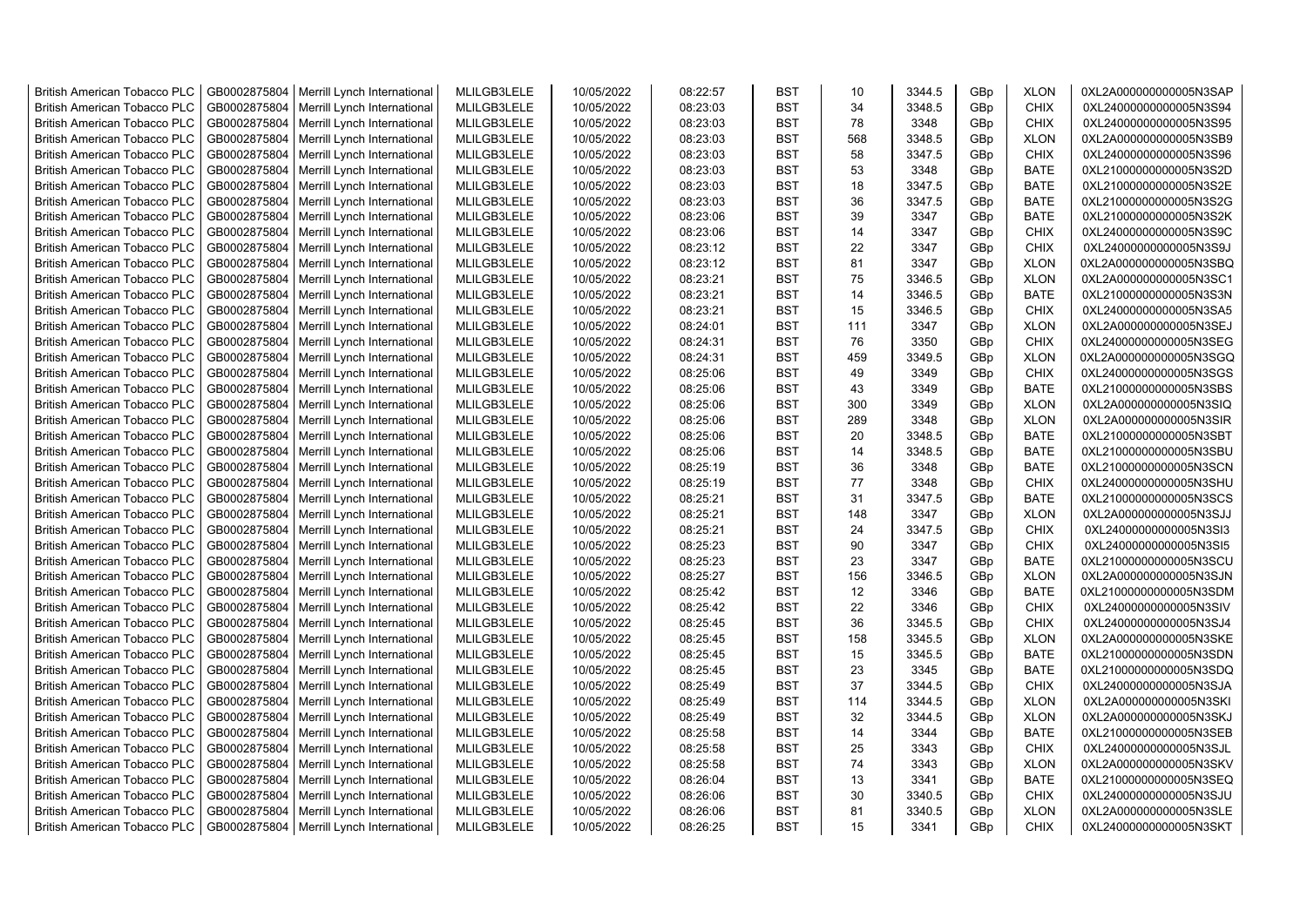| <b>British American Tobacco PLC</b> | GB0002875804 | Merrill Lynch International | MLILGB3LELE | 10/05/2022 | 08:26:26 | <b>BST</b> | 13  | 3340.5 | GBp | <b>CHIX</b> | 0XL24000000000005N3SL0 |
|-------------------------------------|--------------|-----------------------------|-------------|------------|----------|------------|-----|--------|-----|-------------|------------------------|
| <b>British American Tobacco PLC</b> | GB0002875804 | Merrill Lynch International | MLILGB3LELE | 10/05/2022 | 08:26:26 | <b>BST</b> | 18  | 3340.5 | GBp | <b>BATE</b> | 0XL21000000000005N3SFV |
| <b>British American Tobacco PLC</b> | GB0002875804 | Merrill Lynch International | MLILGB3LELE | 10/05/2022 | 08:26:26 | <b>BST</b> | 85  | 3340.5 | GBp | <b>XLON</b> | 0XL2A000000000005N3SMO |
| <b>British American Tobacco PLC</b> | GB0002875804 | Merrill Lynch International | MLILGB3LELE | 10/05/2022 | 08:27:04 | <b>BST</b> | 58  | 3343.5 | GBp | <b>CHIX</b> | 0XL24000000000005N3SN1 |
| <b>British American Tobacco PLC</b> | GB0002875804 | Merrill Lynch International | MLILGB3LELE | 10/05/2022 | 08:27:04 | <b>BST</b> | 232 | 3343.5 | GBp | <b>XLON</b> | 0XL2A000000000005N3SOF |
| <b>British American Tobacco PLC</b> | GB0002875804 | Merrill Lynch International | MLILGB3LELE | 10/05/2022 | 08:27:29 | <b>BST</b> | 49  | 3343   | GBp | <b>CHIX</b> | 0XL24000000000005N3SO0 |
| <b>British American Tobacco PLC</b> | GB0002875804 | Merrill Lynch International | MLILGB3LELE | 10/05/2022 | 08:27:29 | <b>BST</b> | 382 | 3343   | GBp | <b>XLON</b> | 0XL2A000000000005N3SP3 |
| <b>British American Tobacco PLC</b> | GB0002875804 | Merrill Lynch International | MLILGB3LELE | 10/05/2022 | 08:27:29 | <b>BST</b> | 28  | 3343   | GBp | <b>BATE</b> | 0XL21000000000005N3SJ8 |
| <b>British American Tobacco PLC</b> | GB0002875804 | Merrill Lynch International | MLILGB3LELE | 10/05/2022 | 08:27:30 | <b>BST</b> | 44  | 3342.5 | GBp | <b>CHIX</b> | 0XL24000000000005N3SO1 |
| <b>British American Tobacco PLC</b> | GB0002875804 | Merrill Lynch International | MLILGB3LELE | 10/05/2022 | 08:27:50 | <b>BST</b> | 31  | 3341.5 | GBp | <b>BATE</b> | 0XL21000000000005N3SK6 |
| British American Tobacco PLC        | GB0002875804 | Merrill Lynch International | MLILGB3LELE | 10/05/2022 | 08:27:50 | <b>BST</b> | 168 | 3342   | GBp | <b>XLON</b> | 0XL2A000000000005N3SPO |
| <b>British American Tobacco PLC</b> | GB0002875804 | Merrill Lynch International | MLILGB3LELE | 10/05/2022 | 08:27:50 | <b>BST</b> | 174 | 3341.5 | GBp | <b>XLON</b> | 0XL2A000000000005N3SPP |
| <b>British American Tobacco PLC</b> | GB0002875804 | Merrill Lynch International | MLILGB3LELE | 10/05/2022 | 08:27:50 | <b>BST</b> | 32  | 3342   | GBp | <b>CHIX</b> | 0XL24000000000005N3SOT |
| <b>British American Tobacco PLC</b> | GB0002875804 | Merrill Lynch International | MLILGB3LELE | 10/05/2022 | 08:27:50 | <b>BST</b> | 21  | 3341.5 | GBp | <b>CHIX</b> | 0XL24000000000005N3SOU |
| <b>British American Tobacco PLC</b> | GB0002875804 | Merrill Lynch International | MLILGB3LELE | 10/05/2022 | 08:27:50 | <b>BST</b> | 31  | 3341   | GBp | <b>CHIX</b> | 0XL24000000000005N3SOV |
| <b>British American Tobacco PLC</b> | GB0002875804 | Merrill Lynch International | MLILGB3LELE | 10/05/2022 | 08:27:56 | <b>BST</b> | 23  | 3340.5 | GBp | <b>CHIX</b> | 0XL24000000000005N3SPG |
| <b>British American Tobacco PLC</b> | GB0002875804 | Merrill Lynch International | MLILGB3LELE | 10/05/2022 | 08:27:56 | <b>BST</b> | 100 | 3340.5 | GBp | <b>XLON</b> | 0XL2A000000000005N3SQ7 |
| <b>British American Tobacco PLC</b> | GB0002875804 | Merrill Lynch International | MLILGB3LELE | 10/05/2022 | 08:28:03 | <b>BST</b> | 15  | 3340   | GBp | <b>CHIX</b> | 0XL24000000000005N3SPR |
| <b>British American Tobacco PLC</b> | GB0002875804 | Merrill Lynch International | MLILGB3LELE | 10/05/2022 | 08:28:03 | <b>BST</b> | 54  | 3340   | GBp | <b>BATE</b> | 0XL21000000000005N3SKT |
| <b>British American Tobacco PLC</b> | GB0002875804 | Merrill Lynch International | MLILGB3LELE | 10/05/2022 | 08:28:03 | <b>BST</b> | 134 | 3340   | GBp | <b>XLON</b> | 0XL2A000000000005N3SQH |
| <b>British American Tobacco PLC</b> | GB0002875804 | Merrill Lynch International | MLILGB3LELE | 10/05/2022 | 08:28:08 | <b>BST</b> | 138 | 3339   | GBp | <b>XLON</b> | 0XL2A000000000005N3SQU |
| <b>British American Tobacco PLC</b> | GB0002875804 | Merrill Lynch International | MLILGB3LELE | 10/05/2022 | 08:28:08 | <b>BST</b> | 23  | 3339   | GBp | <b>CHIX</b> | 0XL24000000000005N3SQ8 |
| <b>British American Tobacco PLC</b> | GB0002875804 | Merrill Lynch International | MLILGB3LELE | 10/05/2022 | 08:28:16 | <b>BST</b> | 93  | 3338   | GBp | <b>XLON</b> | 0XL2A000000000005N3SRD |
| <b>British American Tobacco PLC</b> | GB0002875804 | Merrill Lynch International | MLILGB3LELE | 10/05/2022 | 08:28:16 | <b>BST</b> | 15  | 3338.5 | GBp | <b>BATE</b> | 0XL21000000000005N3SLJ |
| <b>British American Tobacco PLC</b> | GB0002875804 | Merrill Lynch International | MLILGB3LELE | 10/05/2022 | 08:28:16 | <b>BST</b> | 14  | 3338   | GBp | <b>BATE</b> | 0XL21000000000005N3SLK |
| British American Tobacco PLC        | GB0002875804 | Merrill Lynch International | MLILGB3LELE | 10/05/2022 | 08:28:16 | <b>BST</b> | 19  | 3338.5 | GBp | <b>CHIX</b> | 0XL24000000000005N3SQU |
| <b>British American Tobacco PLC</b> | GB0002875804 | Merrill Lynch International | MLILGB3LELE | 10/05/2022 | 08:28:35 | <b>BST</b> | 14  | 3337.5 | GBp | <b>CHIX</b> | 0XL24000000000005N3SS0 |
| British American Tobacco PLC        | GB0002875804 | Merrill Lynch International | MLILGB3LELE | 10/05/2022 | 08:28:35 | <b>BST</b> | 90  | 3337.5 | GBp | <b>XLON</b> | 0XL2A000000000005N3SSD |
| <b>British American Tobacco PLC</b> | GB0002875804 | Merrill Lynch International | MLILGB3LELE | 10/05/2022 | 08:28:35 | <b>BST</b> | 21  | 3337   | GBp | <b>BATE</b> | 0XL21000000000005N3SMI |
| <b>British American Tobacco PLC</b> | GB0002875804 | Merrill Lynch International | MLILGB3LELE | 10/05/2022 | 08:28:35 | <b>BST</b> | 23  | 3336.5 | GBp | <b>BATE</b> | 0XL21000000000005N3SMJ |
| <b>British American Tobacco PLC</b> | GB0002875804 | Merrill Lynch International | MLILGB3LELE | 10/05/2022 | 08:28:35 | <b>BST</b> | 24  | 3337   | GBp | <b>CHIX</b> | 0XL24000000000005N3SS1 |
| <b>British American Tobacco PLC</b> | GB0002875804 | Merrill Lynch International | MLILGB3LELE | 10/05/2022 | 08:28:35 | <b>BST</b> | 74  | 3336.5 | GBp | <b>XLON</b> | 0XL2A000000000005N3SSE |
| <b>British American Tobacco PLC</b> | GB0002875804 | Merrill Lynch International | MLILGB3LELE | 10/05/2022 | 08:28:46 | <b>BST</b> | 14  | 3336   | GBp | <b>CHIX</b> | 0XL24000000000005N3SSL |
| <b>British American Tobacco PLC</b> | GB0002875804 | Merrill Lynch International | MLILGB3LELE | 10/05/2022 | 08:28:46 | <b>BST</b> | 52  | 3336   | GBp | <b>XLON</b> | 0XL2A000000000005N3ST4 |
| <b>British American Tobacco PLC</b> | GB0002875804 | Merrill Lynch International | MLILGB3LELE | 10/05/2022 | 08:28:46 | <b>BST</b> | 22  | 3336   | GBp | <b>BATE</b> | 0XL21000000000005N3SN4 |
| <b>British American Tobacco PLC</b> | GB0002875804 | Merrill Lynch International | MLILGB3LELE | 10/05/2022 | 08:28:46 | <b>BST</b> | 76  | 3336   | GBp | <b>XLON</b> | 0XL2A000000000005N3ST5 |
| <b>British American Tobacco PLC</b> | GB0002875804 | Merrill Lynch International | MLILGB3LELE | 10/05/2022 | 08:28:46 | <b>BST</b> | 22  | 3335.5 | GBp | CHIX        | 0XL24000000000005N3SSM |
| <b>British American Tobacco PLC</b> | GB0002875804 | Merrill Lynch International | MLILGB3LELE | 10/05/2022 | 08:29:08 | <b>BST</b> | 17  | 3338   | GBp | <b>BATE</b> | 0XL21000000000005N3SOQ |
| <b>British American Tobacco PLC</b> | GB0002875804 | Merrill Lynch International | MLILGB3LELE | 10/05/2022 | 08:29:08 | <b>BST</b> | 33  | 3336.5 | GBp | <b>CHIX</b> | 0XL24000000000005N3STU |
| <b>British American Tobacco PLC</b> | GB0002875804 | Merrill Lynch International | MLILGB3LELE | 10/05/2022 | 08:29:25 | <b>BST</b> | 158 | 3336   | GBp | <b>XLON</b> | 0XL2A000000000005N3SVK |
| British American Tobacco PLC        | GB0002875804 | Merrill Lynch International | MLILGB3LELE | 10/05/2022 | 08:29:32 | <b>BST</b> | 142 | 3335.5 | GBp | <b>XLON</b> | 0XL2A000000000005N3SVR |
| <b>British American Tobacco PLC</b> | GB0002875804 | Merrill Lynch International | MLILGB3LELE | 10/05/2022 | 08:29:32 | <b>BST</b> | 36  | 3335.5 | GBp | <b>CHIX</b> | 0XL24000000000005N3SUT |
| <b>British American Tobacco PLC</b> | GB0002875804 | Merrill Lynch International | MLILGB3LELE | 10/05/2022 | 08:29:56 | <b>BST</b> | 143 | 3336.5 | GBp | <b>XLON</b> | 0XL2A000000000005N3T28 |
| British American Tobacco PLC        | GB0002875804 | Merrill Lynch International | MLILGB3LELE | 10/05/2022 | 08:29:56 | <b>BST</b> | 69  | 3336.5 | GBp | <b>CHIX</b> | 0XL24000000000005N3T0K |
| <b>British American Tobacco PLC</b> | GB0002875804 | Merrill Lynch International | MLILGB3LELE | 10/05/2022 | 08:30:01 | <b>BST</b> | 29  | 3335.5 | GBp | <b>BATE</b> | 0XL21000000000005N3SSN |
| <b>British American Tobacco PLC</b> | GB0002875804 | Merrill Lynch International | MLILGB3LELE | 10/05/2022 | 08:30:04 | <b>BST</b> | 276 | 3335.5 | GBp | <b>XLON</b> | 0XL2A000000000005N3T3I |
| <b>British American Tobacco PLC</b> | GB0002875804 | Merrill Lynch International | MLILGB3LELE | 10/05/2022 | 08:30:05 | <b>BST</b> | 18  | 3335   | GBp | <b>BATE</b> | 0XL21000000000005N3STC |
| <b>British American Tobacco PLC</b> | GB0002875804 | Merrill Lynch International | MLILGB3LELE | 10/05/2022 | 08:30:05 | <b>BST</b> | 52  | 3335   | GBp | <b>CHIX</b> | 0XL24000000000005N3T1N |
|                                     |              |                             |             |            |          |            |     |        |     |             |                        |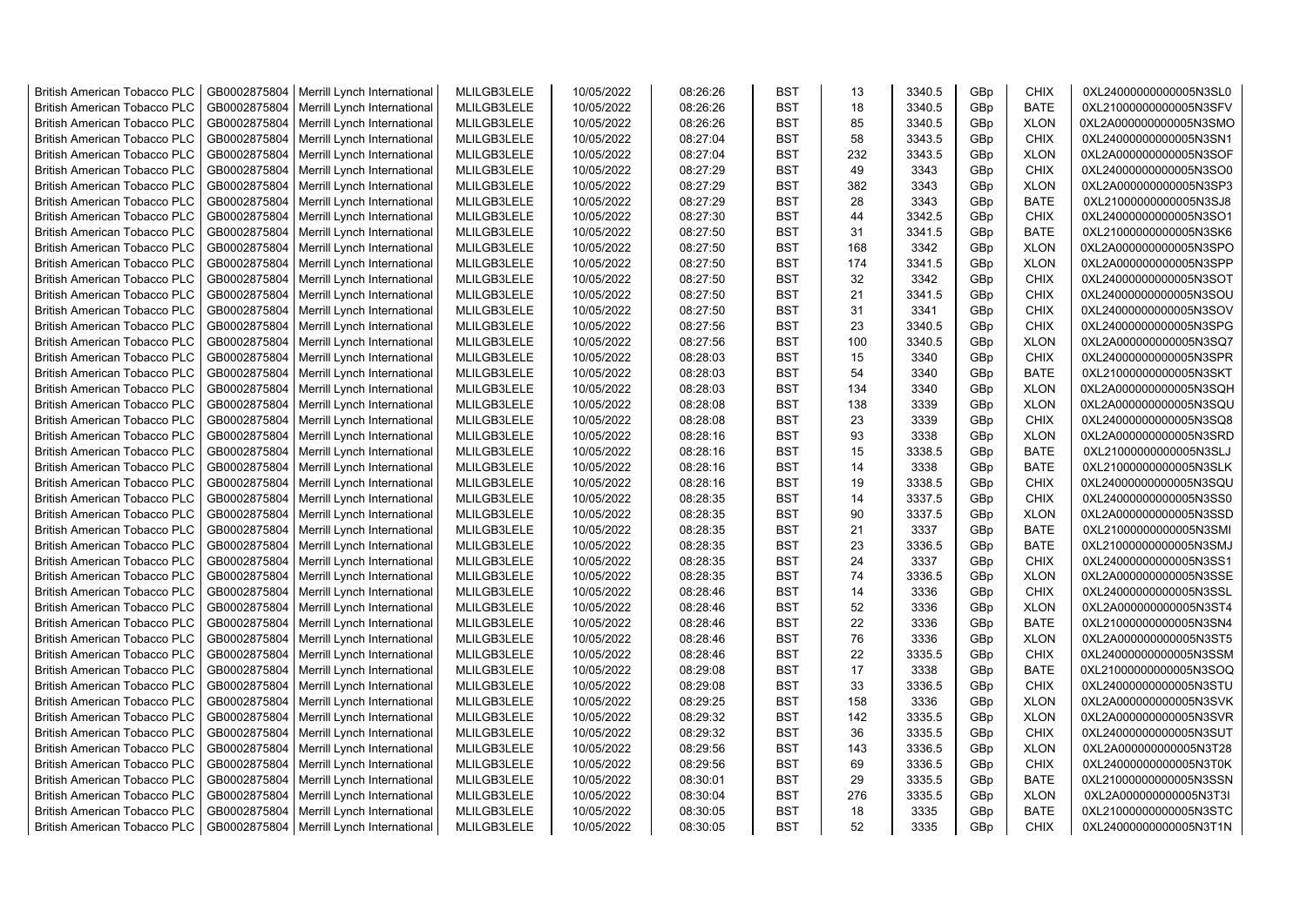| <b>British American Tobacco PLC</b> | GB0002875804 | Merrill Lynch International | MLILGB3LELE | 10/05/2022 | 08:30:05 | <b>BST</b> | 44             | 3335   | GBp             | <b>CHIX</b> | 0XL24000000000005N3T1O |
|-------------------------------------|--------------|-----------------------------|-------------|------------|----------|------------|----------------|--------|-----------------|-------------|------------------------|
| <b>British American Tobacco PLC</b> | GB0002875804 | Merrill Lynch International | MLILGB3LELE | 10/05/2022 | 08:30:06 | <b>BST</b> | 103            | 3336   | GBp             | <b>XLON</b> | 0XL2A000000000005N3T3T |
| <b>British American Tobacco PLC</b> | GB0002875804 | Merrill Lynch International | MLILGB3LELE | 10/05/2022 | 08:30:12 | <b>BST</b> | 20             | 3334.5 | GBp             | <b>BATE</b> | 0XL21000000000005N3SUB |
| <b>British American Tobacco PLC</b> | GB0002875804 | Merrill Lynch International | MLILGB3LELE | 10/05/2022 | 08:30:12 | <b>BST</b> | 31             | 3334.5 | GBp             | <b>CHIX</b> | 0XL24000000000005N3T2M |
| <b>British American Tobacco PLC</b> | GB0002875804 | Merrill Lynch International | MLILGB3LELE | 10/05/2022 | 08:30:12 | <b>BST</b> | 141            | 3334.5 | GBp             | <b>XLON</b> | 0XL2A000000000005N3T4H |
| <b>British American Tobacco PLC</b> | GB0002875804 | Merrill Lynch International | MLILGB3LELE | 10/05/2022 | 08:30:13 | <b>BST</b> | 130            | 3334   | GBp             | <b>XLON</b> | 0XL2A000000000005N3T4L |
| <b>British American Tobacco PLC</b> | GB0002875804 | Merrill Lynch International | MLILGB3LELE | 10/05/2022 | 08:30:13 | <b>BST</b> | 14             | 3334   | GBp             | <b>BATE</b> | 0XL21000000000005N3SUE |
| <b>British American Tobacco PLC</b> | GB0002875804 | Merrill Lynch International | MLILGB3LELE | 10/05/2022 | 08:30:13 | <b>BST</b> | 27             | 3334   | GBp             | <b>CHIX</b> | 0XL24000000000005N3T2N |
| <b>British American Tobacco PLC</b> | GB0002875804 | Merrill Lynch International | MLILGB3LELE | 10/05/2022 | 08:30:13 | <b>BST</b> | 39             | 3333.5 | GBp             | BATE        | 0XL21000000000005N3SUF |
| <b>British American Tobacco PLC</b> | GB0002875804 | Merrill Lynch International | MLILGB3LELE | 10/05/2022 | 08:30:14 | <b>BST</b> | 23             | 3333   | GBp             | <b>CHIX</b> | 0XL24000000000005N3T2Q |
| <b>British American Tobacco PLC</b> | GB0002875804 | Merrill Lynch International | MLILGB3LELE | 10/05/2022 | 08:30:18 | <b>BST</b> | 13             | 3333.5 | GBp             | <b>CHIX</b> | 0XL24000000000005N3T3Q |
| <b>British American Tobacco PLC</b> | GB0002875804 | Merrill Lynch International | MLILGB3LELE | 10/05/2022 | 08:30:22 | <b>BST</b> | 14             | 3332.5 | GBp             | <b>BATE</b> | 0XL21000000000005N3SVB |
| <b>British American Tobacco PLC</b> | GB0002875804 | Merrill Lynch International | MLILGB3LELE | 10/05/2022 | 08:30:22 | <b>BST</b> | 88             | 3332   | GBp             | <b>XLON</b> | 0XL2A000000000005N3T6H |
| <b>British American Tobacco PLC</b> | GB0002875804 | Merrill Lynch International | MLILGB3LELE | 10/05/2022 | 08:30:37 | <b>BST</b> | 15             | 3329.5 | GBp             | <b>CHIX</b> | 0XL24000000000005N3T61 |
| <b>British American Tobacco PLC</b> | GB0002875804 | Merrill Lynch International | MLILGB3LELE | 10/05/2022 | 08:30:37 | <b>BST</b> | 158            | 3329   | GBp             | <b>XLON</b> | 0XL2A000000000005N3T80 |
| <b>British American Tobacco PLC</b> | GB0002875804 | Merrill Lynch International | MLILGB3LELE | 10/05/2022 | 08:31:24 | <b>BST</b> | 50             | 3331.5 | GBp             | <b>CHIX</b> | 0XL24000000000005N3T8S |
| <b>British American Tobacco PLC</b> | GB0002875804 | Merrill Lynch International | MLILGB3LELE | 10/05/2022 | 08:31:24 | <b>BST</b> | 162            | 3331.5 | GBp             | <b>XLON</b> | 0XL2A000000000005N3TBH |
| <b>British American Tobacco PLC</b> | GB0002875804 | Merrill Lynch International | MLILGB3LELE | 10/05/2022 | 08:31:24 | <b>BST</b> | 19             | 3331.5 | GBp             | BATE        | 0XL21000000000005N3T2Q |
| <b>British American Tobacco PLC</b> | GB0002875804 | Merrill Lynch International | MLILGB3LELE | 10/05/2022 | 08:31:55 | <b>BST</b> | 61             | 3333   | GBp             | <b>CHIX</b> | 0XL24000000000005N3TA6 |
| <b>British American Tobacco PLC</b> | GB0002875804 | Merrill Lynch International | MLILGB3LELE | 10/05/2022 | 08:31:55 | <b>BST</b> | 255            | 3333   | GBp             | <b>XLON</b> | 0XL2A000000000005N3TCO |
| <b>British American Tobacco PLC</b> | GB0002875804 | Merrill Lynch International | MLILGB3LELE | 10/05/2022 | 08:32:32 | <b>BST</b> | 97             | 3334.5 | GBp             | <b>CHIX</b> | 0XL24000000000005N3TD5 |
| <b>British American Tobacco PLC</b> | GB0002875804 | Merrill Lynch International | MLILGB3LELE | 10/05/2022 | 08:32:32 | <b>BST</b> | 224            | 3334.5 | GBp             | <b>XLON</b> | 0XL2A000000000005N3TEV |
| <b>British American Tobacco PLC</b> | GB0002875804 | Merrill Lynch International | MLILGB3LELE | 10/05/2022 | 08:33:00 | <b>BST</b> | 73             | 3334.5 | GBp             | <b>CHIX</b> | 0XL24000000000005N3TEH |
| <b>British American Tobacco PLC</b> | GB0002875804 | Merrill Lynch International | MLILGB3LELE | 10/05/2022 | 08:33:18 | <b>BST</b> | 284            | 3333   | GBp             | <b>XLON</b> | 0XL2A000000000005N3TH8 |
| <b>British American Tobacco PLC</b> | GB0002875804 | Merrill Lynch International | MLILGB3LELE | 10/05/2022 | 08:33:18 | <b>BST</b> | 31             | 3333   | GBp             | <b>CHIX</b> | 0XL24000000000005N3TG4 |
| <b>British American Tobacco PLC</b> | GB0002875804 | Merrill Lynch International | MLILGB3LELE | 10/05/2022 | 08:33:18 | <b>BST</b> | 10             | 3333   | GBp             | BATE        | 0XL21000000000005N3T7K |
| <b>British American Tobacco PLC</b> | GB0002875804 | Merrill Lynch International | MLILGB3LELE | 10/05/2022 | 08:33:18 | <b>BST</b> | 41             | 3333   | GBp             | <b>BATE</b> | 0XL21000000000005N3T7L |
| <b>British American Tobacco PLC</b> | GB0002875804 | Merrill Lynch International | MLILGB3LELE | 10/05/2022 | 08:33:18 | <b>BST</b> | 95             | 3332.5 | GBp             | <b>XLON</b> | 0XL2A000000000005N3TH9 |
| <b>British American Tobacco PLC</b> | GB0002875804 | Merrill Lynch International | MLILGB3LELE | 10/05/2022 | 08:33:34 | <b>BST</b> | 14             | 3332.5 | GBp             | <b>CHIX</b> | 0XL24000000000005N3THH |
| <b>British American Tobacco PLC</b> | GB0002875804 | Merrill Lynch International | MLILGB3LELE | 10/05/2022 | 08:33:45 | <b>BST</b> | 250            | 3333   | GBp             | <b>XLON</b> | 0XL2A000000000005N3TJ5 |
| <b>British American Tobacco PLC</b> | GB0002875804 | Merrill Lynch International | MLILGB3LELE | 10/05/2022 | 08:33:45 | <b>BST</b> | 116            | 3333   | GBp             | <b>XLON</b> | 0XL2A000000000005N3TJ6 |
| <b>British American Tobacco PLC</b> | GB0002875804 | Merrill Lynch International | MLILGB3LELE | 10/05/2022 | 08:33:45 | <b>BST</b> | 109            | 3333   | GBp             | <b>XLON</b> | 0XL2A000000000005N3TJ7 |
| <b>British American Tobacco PLC</b> | GB0002875804 | Merrill Lynch International | MLILGB3LELE | 10/05/2022 | 08:33:56 | BST        | 45             | 3332.5 | GBp             | <b>BATE</b> | 0XL21000000000005N3T9R |
| <b>British American Tobacco PLC</b> | GB0002875804 | Merrill Lynch International | MLILGB3LELE | 10/05/2022 | 08:34:01 | <b>BST</b> | 55             | 3332   | GBp             | <b>CHIX</b> | 0XL24000000000005N3TJG |
| <b>British American Tobacco PLC</b> | GB0002875804 | Merrill Lynch International | MLILGB3LELE | 10/05/2022 | 08:34:01 | <b>BST</b> | 88             | 3332   | GBp             | <b>XLON</b> | 0XL2A000000000005N3TKN |
| <b>British American Tobacco PLC</b> | GB0002875804 | Merrill Lynch International | MLILGB3LELE | 10/05/2022 | 08:34:18 | <b>BST</b> | 244            | 3331.5 | GBp             | <b>XLON</b> | 0XL2A000000000005N3TLC |
| <b>British American Tobacco PLC</b> | GB0002875804 | Merrill Lynch International | MLILGB3LELE | 10/05/2022 | 08:34:18 | <b>BST</b> | 10             | 3332   | GBp             | <b>BATE</b> | 0XL21000000000005N3TB1 |
| <b>British American Tobacco PLC</b> | GB0002875804 | Merrill Lynch International | MLILGB3LELE | 10/05/2022 | 08:34:18 | <b>BST</b> | 298            | 3331.5 | GBp             | <b>XLON</b> | 0XL2A000000000005N3TLD |
| <b>British American Tobacco PLC</b> | GB0002875804 | Merrill Lynch International | MLILGB3LELE | 10/05/2022 | 08:34:18 | <b>BST</b> | $\overline{7}$ | 3332   | GBp             | <b>BATE</b> | 0XL21000000000005N3TB2 |
| <b>British American Tobacco PLC</b> | GB0002875804 | Merrill Lynch International | MLILGB3LELE | 10/05/2022 | 08:34:18 | <b>BST</b> | 12             | 3332   | GBp             | <b>BATE</b> | 0XL21000000000005N3TB3 |
| <b>British American Tobacco PLC</b> | GB0002875804 | Merrill Lynch International | MLILGB3LELE | 10/05/2022 | 08:34:33 | <b>BST</b> | 239            | 3333   | GBp             | <b>XLON</b> | 0XL2A000000000005N3TMN |
| <b>British American Tobacco PLC</b> | GB0002875804 | Merrill Lynch International | MLILGB3LELE | 10/05/2022 | 08:34:46 | <b>BST</b> | 48             | 3332   | GBp             | <b>CHIX</b> | 0XL24000000000005N3TM1 |
| <b>British American Tobacco PLC</b> | GB0002875804 | Merrill Lynch International | MLILGB3LELE | 10/05/2022 | 08:34:46 | <b>BST</b> | 14             | 3332   | GBp             | <b>CHIX</b> | 0XL24000000000005N3TM2 |
| <b>British American Tobacco PLC</b> | GB0002875804 | Merrill Lynch International | MLILGB3LELE | 10/05/2022 | 08:34:46 | <b>BST</b> | 14             | 3332   | GBp             | <b>CHIX</b> | 0XL24000000000005N3TM3 |
| <b>British American Tobacco PLC</b> | GB0002875804 | Merrill Lynch International | MLILGB3LELE | 10/05/2022 | 08:34:46 | <b>BST</b> | 11             | 3332   | GBp             | <b>CHIX</b> | 0XL24000000000005N3TM4 |
| <b>British American Tobacco PLC</b> | GB0002875804 | Merrill Lynch International | MLILGB3LELE | 10/05/2022 | 08:34:46 | <b>BST</b> | 55             | 3332   | GBp             | <b>CHIX</b> | 0XL24000000000005N3TM5 |
| <b>British American Tobacco PLC</b> | GB0002875804 | Merrill Lynch International | MLILGB3LELE | 10/05/2022 | 08:35:57 | <b>BST</b> | 250            | 3338   | GBp             | <b>XLON</b> | 0XL2A000000000005N3TQO |
| <b>British American Tobacco PLC</b> | GB0002875804 | Merrill Lynch International | MLILGB3LELE | 10/05/2022 | 08:35:57 | <b>BST</b> | 100            | 3338   | GB <sub>p</sub> | <b>XLON</b> | 0XL2A000000000005N3TQP |
|                                     |              |                             |             |            |          |            |                |        |                 |             |                        |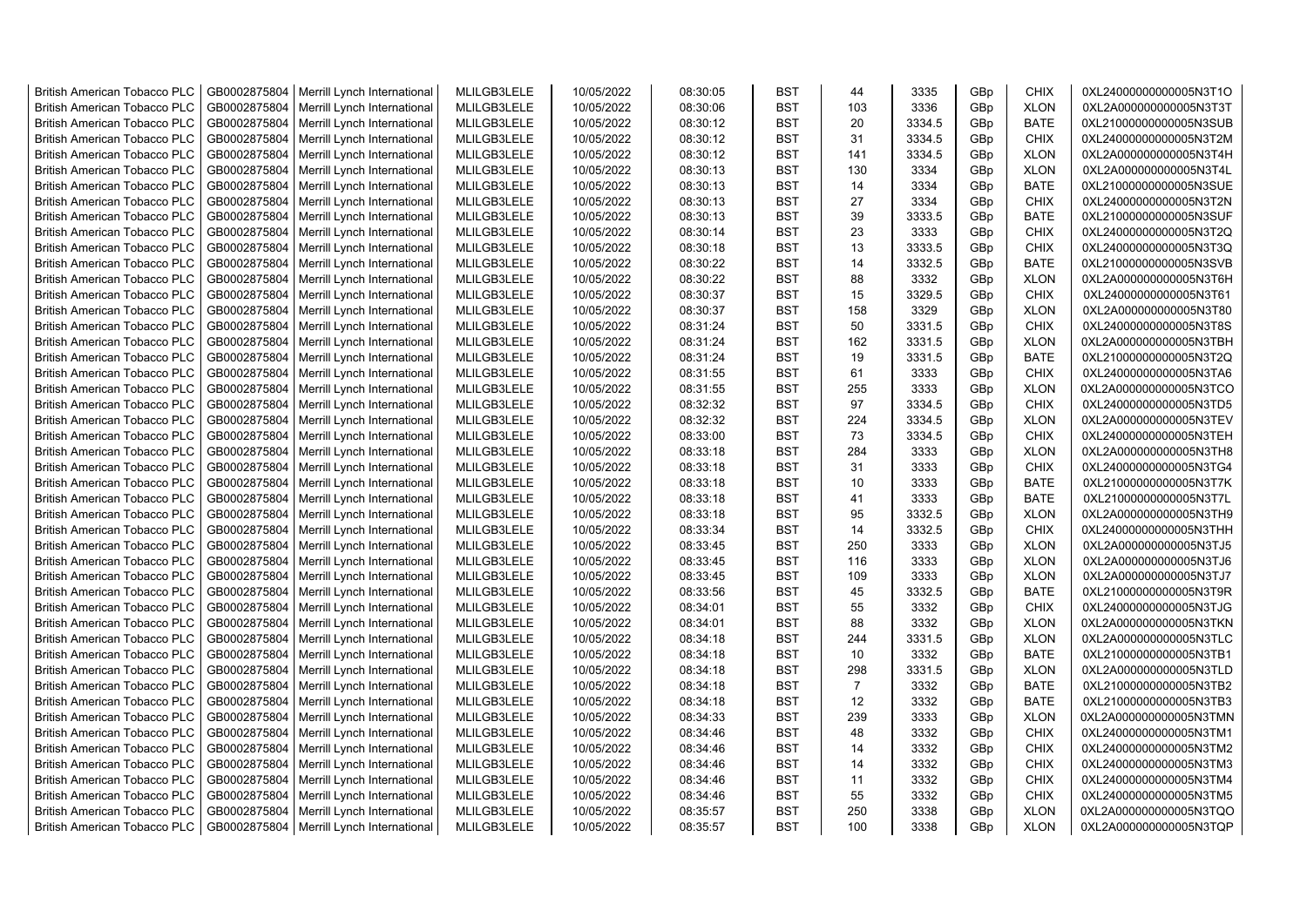| <b>British American Tobacco PLC</b>                                        | GB0002875804                 | Merrill Lynch International | MLILGB3LELE                | 10/05/2022 | 08:35:57 | <b>BST</b>               | 101        | 3338         | GBp             | <b>XLON</b>                | 0XL2A000000000005N3TQQ                           |
|----------------------------------------------------------------------------|------------------------------|-----------------------------|----------------------------|------------|----------|--------------------------|------------|--------------|-----------------|----------------------------|--------------------------------------------------|
| <b>British American Tobacco PLC</b>                                        | GB0002875804                 | Merrill Lynch International | MLILGB3LELE                | 10/05/2022 | 08:35:57 | <b>BST</b>               | 109        | 3338         | GBp             | <b>XLON</b>                | 0XL2A000000000005N3TQR                           |
| <b>British American Tobacco PLC</b>                                        | GB0002875804                 | Merrill Lynch International | MLILGB3LELE                | 10/05/2022 | 08:35:57 | <b>BST</b>               | 116        | 3338         | GBp             | <b>XLON</b>                | 0XL2A000000000005N3TQS                           |
| <b>British American Tobacco PLC</b>                                        | GB0002875804                 | Merrill Lynch International | MLILGB3LELE                | 10/05/2022 | 08:35:57 | <b>BST</b>               | 72         | 3338         | GBp             | <b>XLON</b>                | 0XL2A000000000005N3TQT                           |
| <b>British American Tobacco PLC</b>                                        | GB0002875804                 | Merrill Lynch International | MLILGB3LELE                | 10/05/2022 | 08:36:01 | <b>BST</b>               | 55         | 3338         | GB <sub>p</sub> | <b>CHIX</b>                | 0XL24000000000005N3TQG                           |
| <b>British American Tobacco PLC</b>                                        | GB0002875804                 | Merrill Lynch International | MLILGB3LELE                | 10/05/2022 | 08:36:01 | <b>BST</b>               | 101        | 3338         | GBp             | <b>CHIX</b>                | 0XL24000000000005N3TQH                           |
| <b>British American Tobacco PLC</b>                                        | GB0002875804                 | Merrill Lynch International | MLILGB3LELE                | 10/05/2022 | 08:36:18 | <b>BST</b>               | 10         | 3337         | GBp             | <b>CHIX</b>                | 0XL24000000000005N3TRD                           |
| <b>British American Tobacco PLC</b>                                        | GB0002875804                 | Merrill Lynch International | MLILGB3LELE                | 10/05/2022 | 08:36:18 | <b>BST</b>               | 60         | 3337         | GBp             | <b>CHIX</b>                | 0XL24000000000005N3TRE                           |
| <b>British American Tobacco PLC</b>                                        | GB0002875804                 | Merrill Lynch International | MLILGB3LELE                | 10/05/2022 | 08:36:29 | <b>BST</b>               | 111        | 3337.5       | GBp             | <b>CHIX</b>                | 0XL24000000000005N3TS9                           |
| <b>British American Tobacco PLC</b>                                        | GB0002875804                 | Merrill Lynch International | MLILGB3LELE                | 10/05/2022 | 08:36:47 | <b>BST</b>               | 250        | 3338         | GBp             | <b>XLON</b>                | 0XL2A000000000005N3TT4                           |
| <b>British American Tobacco PLC</b>                                        | GB0002875804                 | Merrill Lynch International | MLILGB3LELE                | 10/05/2022 | 08:36:47 | <b>BST</b>               | 116        | 3338         | GBp             | <b>XLON</b>                | 0XL2A000000000005N3TT5                           |
| <b>British American Tobacco PLC</b>                                        | GB0002875804                 | Merrill Lynch International | MLILGB3LELE                | 10/05/2022 | 08:37:15 | <b>BST</b>               | 121        | 3337.5       | GBp             | CHIX                       | 0XL24000000000005N3TU6                           |
| <b>British American Tobacco PLC</b>                                        | GB0002875804                 | Merrill Lynch International | MLILGB3LELE                | 10/05/2022 | 08:37:15 | <b>BST</b>               | 20         | 3337         | GBp             | <b>XLON</b>                | 0XL2A000000000005N3TUK                           |
| <b>British American Tobacco PLC</b>                                        | GB0002875804                 | Merrill Lynch International | MLILGB3LELE                | 10/05/2022 | 08:37:15 | <b>BST</b>               | 324        | 3337         | GBp             | <b>XLON</b>                | 0XL2A000000000005N3TUL                           |
| <b>British American Tobacco PLC</b>                                        | GB0002875804                 | Merrill Lynch International | MLILGB3LELE                | 10/05/2022 | 08:37:23 | <b>BST</b>               | 119        | 3336.5       | GBp             | <b>BATE</b>                | 0XL21000000000005N3TK6                           |
| <b>British American Tobacco PLC</b>                                        | GB0002875804                 | Merrill Lynch International | MLILGB3LELE                | 10/05/2022 | 08:37:23 | <b>BST</b>               | 149        | 3336.5       | GBp             | <b>XLON</b>                | 0XL2A000000000005N3TV4                           |
| <b>British American Tobacco PLC</b>                                        | GB0002875804                 | Merrill Lynch International | MLILGB3LELE                | 10/05/2022 | 08:37:23 | <b>BST</b>               | 358        | 3336.5       | GBp             | <b>XLON</b>                | 0XL2A000000000005N3TV5                           |
| <b>British American Tobacco PLC</b>                                        | GB0002875804                 | Merrill Lynch International | MLILGB3LELE                | 10/05/2022 | 08:38:23 | <b>BST</b>               | 66         | 3340         | GBp             | <b>BATE</b>                | 0XL21000000000005N3TNN                           |
| <b>British American Tobacco PLC</b>                                        | GB0002875804                 | Merrill Lynch International | MLILGB3LELE                | 10/05/2022 | 08:38:23 | <b>BST</b>               | 268        | 3340         | GBp             | <b>XLON</b>                | 0XL2A000000000005N3U2M                           |
| <b>British American Tobacco PLC</b>                                        | GB0002875804                 | Merrill Lynch International | MLILGB3LELE                | 10/05/2022 | 08:38:23 | <b>BST</b>               | 41         | 3339.5       | GBp             | <b>BATE</b>                | 0XL21000000000005N3TNP                           |
| <b>British American Tobacco PLC</b>                                        | GB0002875804                 | Merrill Lynch International | MLILGB3LELE                | 10/05/2022 | 08:38:23 | <b>BST</b>               | 151        | 3340         | GBp             | <b>CHIX</b>                | 0XL24000000000005N3U2E                           |
| <b>British American Tobacco PLC</b>                                        | GB0002875804                 | Merrill Lynch International | MLILGB3LELE                | 10/05/2022 | 08:38:23 | <b>BST</b>               | 759        | 3339.5       | GB <sub>p</sub> | <b>XLON</b>                | 0XL2A000000000005N3U2Q                           |
| <b>British American Tobacco PLC</b>                                        | GB0002875804                 | Merrill Lynch International | MLILGB3LELE                | 10/05/2022 | 08:39:22 | <b>BST</b>               | 94         | 3341.5       | GBp             | <b>CHIX</b>                | 0XL24000000000005N3U54                           |
| <b>British American Tobacco PLC</b>                                        | GB0002875804                 | Merrill Lynch International | MLILGB3LELE                | 10/05/2022 | 08:39:25 | <b>BST</b>               | 117        | 3341         | GBp             | <b>BATE</b>                | 0XL21000000000005N3TRD                           |
| <b>British American Tobacco PLC</b>                                        | GB0002875804                 | Merrill Lynch International | MLILGB3LELE                | 10/05/2022 | 08:39:25 | <b>BST</b>               | 18         | 3340.5       | GBp             | <b>CHIX</b>                | 0XL24000000000005N3U56                           |
| <b>British American Tobacco PLC</b>                                        | GB0002875804                 | Merrill Lynch International | MLILGB3LELE                | 10/05/2022 | 08:39:25 | <b>BST</b>               | 197        | 3341         | GBp             | <b>XLON</b>                | 0XL2A000000000005N3U6R                           |
| <b>British American Tobacco PLC</b>                                        | GB0002875804                 | Merrill Lynch International | MLILGB3LELE                | 10/05/2022 | 08:39:25 | <b>BST</b>               | 18         | 3340.5       | GBp             | <b>CHIX</b>                | 0XL24000000000005N3U57                           |
| <b>British American Tobacco PLC</b>                                        | GB0002875804                 | Merrill Lynch International | MLILGB3LELE                | 10/05/2022 | 08:39:25 | <b>BST</b>               | 73         | 3340         | GBp             | <b>BATE</b>                | 0XL21000000000005N3TRH                           |
| <b>British American Tobacco PLC</b>                                        | GB0002875804                 | Merrill Lynch International | MLILGB3LELE                | 10/05/2022 | 08:39:42 | <b>BST</b>               | 205        | 3340         | GBp             | <b>XLON</b>                | 0XL2A000000000005N3U82                           |
| <b>British American Tobacco PLC</b>                                        | GB0002875804                 | Merrill Lynch International | MLILGB3LELE                | 10/05/2022 | 08:39:42 | <b>BST</b>               | 39         | 3340         | GBp             | <b>BATE</b>                | 0XL21000000000005N3TSL                           |
| <b>British American Tobacco PLC</b>                                        | GB0002875804                 | Merrill Lynch International | MLILGB3LELE                | 10/05/2022 | 08:40:06 | <b>BST</b>               | 120        | 3339.5       | GBp             | <b>CHIX</b>                | 0XL24000000000005N3U76                           |
| <b>British American Tobacco PLC</b>                                        | GB0002875804                 | Merrill Lynch International | MLILGB3LELE                | 10/05/2022 | 08:40:06 | <b>BST</b>               | 72         | 3339         | GBp             | <b>CHIX</b>                | 0XL24000000000005N3U77                           |
| <b>British American Tobacco PLC</b>                                        | GB0002875804                 | Merrill Lynch International | MLILGB3LELE                | 10/05/2022 | 08:40:06 | <b>BST</b>               | 134        | 3338.5       | GBp             | <b>BATE</b>                | 0XL21000000000005N3TU2                           |
| <b>British American Tobacco PLC</b>                                        | GB0002875804                 | Merrill Lynch International | MLILGB3LELE                | 10/05/2022 | 08:40:06 | <b>BST</b>               | 336        | 3339         | GBp             | <b>XLON</b>                | 0XL2A000000000005N3U9H                           |
| <b>British American Tobacco PLC</b>                                        | GB0002875804                 | Merrill Lynch International | MLILGB3LELE                | 10/05/2022 | 08:40:06 | <b>BST</b>               | 58         | 3339         | GBp             | <b>XLON</b>                | 0XL2A000000000005N3U9I                           |
| <b>British American Tobacco PLC</b>                                        | GB0002875804                 | Merrill Lynch International | MLILGB3LELE                | 10/05/2022 | 08:40:06 | <b>BST</b>               | 379        | 3339.5       | GBp             | <b>XLON</b>                | 0XL2A000000000005N3U9J                           |
| <b>British American Tobacco PLC</b>                                        | GB0002875804                 | Merrill Lynch International | MLILGB3LELE                | 10/05/2022 | 08:41:25 | <b>BST</b>               | 48         | 3337.5       | GBp             | CHIX                       | 0XL24000000000005N3UB2                           |
| <b>British American Tobacco PLC</b>                                        | GB0002875804                 | Merrill Lynch International | MLILGB3LELE                | 10/05/2022 | 08:41:25 | <b>BST</b>               | 300        | 3337.5       | GBp             | <b>XLON</b>                | 0XL2A000000000005N3UEF                           |
| <b>British American Tobacco PLC</b>                                        | GB0002875804                 | Merrill Lynch International | MLILGB3LELE                | 10/05/2022 | 08:42:22 | <b>BST</b>               | 95         | 3338         | GB <sub>p</sub> | <b>BATE</b>                | 0XL21000000000005N3U59                           |
| <b>British American Tobacco PLC</b>                                        | GB0002875804                 | Merrill Lynch International | MLILGB3LELE                | 10/05/2022 | 08:42:22 | <b>BST</b>               | 123        | 3338         | GBp             | <b>CHIX</b>                | 0XL24000000000005N3UDN                           |
| <b>British American Tobacco PLC</b>                                        | GB0002875804                 | Merrill Lynch International | MLILGB3LELE                | 10/05/2022 | 08:42:22 | <b>BST</b>               | 208        | 3338         | GBp             | <b>XLON</b>                | 0XL2A000000000005N3UHP                           |
| <b>British American Tobacco PLC</b>                                        | GB0002875804                 | Merrill Lynch International | MLILGB3LELE                | 10/05/2022 | 08:42:52 | <b>BST</b>               | 366        | 3337.5       | GBp             | <b>XLON</b>                | 0XL2A000000000005N3UJ9                           |
|                                                                            |                              |                             |                            |            |          |                          |            |              |                 |                            |                                                  |
| <b>British American Tobacco PLC</b>                                        | GB0002875804                 | Merrill Lynch International | MLILGB3LELE                | 10/05/2022 | 08:42:52 | <b>BST</b><br><b>BST</b> | 488<br>186 | 3337.5       | GBp             | <b>XLON</b>                | 0XL2A000000000005N3UJ8                           |
| <b>British American Tobacco PLC</b>                                        | GB0002875804<br>GB0002875804 | Merrill Lynch International | MLILGB3LELE<br>MLILGB3LELE | 10/05/2022 | 08:43:01 | <b>BST</b>               | 26         | 3337<br>3337 | GBp             | <b>CHIX</b><br><b>BATE</b> | 0XL24000000000005N3UGI<br>0XL21000000000005N3U6T |
| <b>British American Tobacco PLC</b><br><b>British American Tobacco PLC</b> |                              | Merrill Lynch International | MLILGB3LELE                | 10/05/2022 | 08:43:01 | <b>BST</b>               | 500        | 3337         | GBp             | <b>XLON</b>                | 0XL2A000000000005N3ULH                           |
|                                                                            | GB0002875804                 | Merrill Lynch International | MLILGB3LELE                | 10/05/2022 | 08:43:18 |                          | 18         |              | GBp             |                            |                                                  |
| <b>British American Tobacco PLC</b>                                        | GB0002875804                 | Merrill Lynch International | MLILGB3LELE                | 10/05/2022 | 08:43:18 | <b>BST</b><br><b>BST</b> |            | 3337<br>3337 | GBp<br>GBp      | <b>BATE</b><br><b>CHIX</b> | 0XL21000000000005N3U8J                           |
| <b>British American Tobacco PLC</b>                                        | GB0002875804                 | Merrill Lynch International |                            | 10/05/2022 | 08:43:18 |                          | 148        |              |                 |                            | 0XL24000000000005N3UIL                           |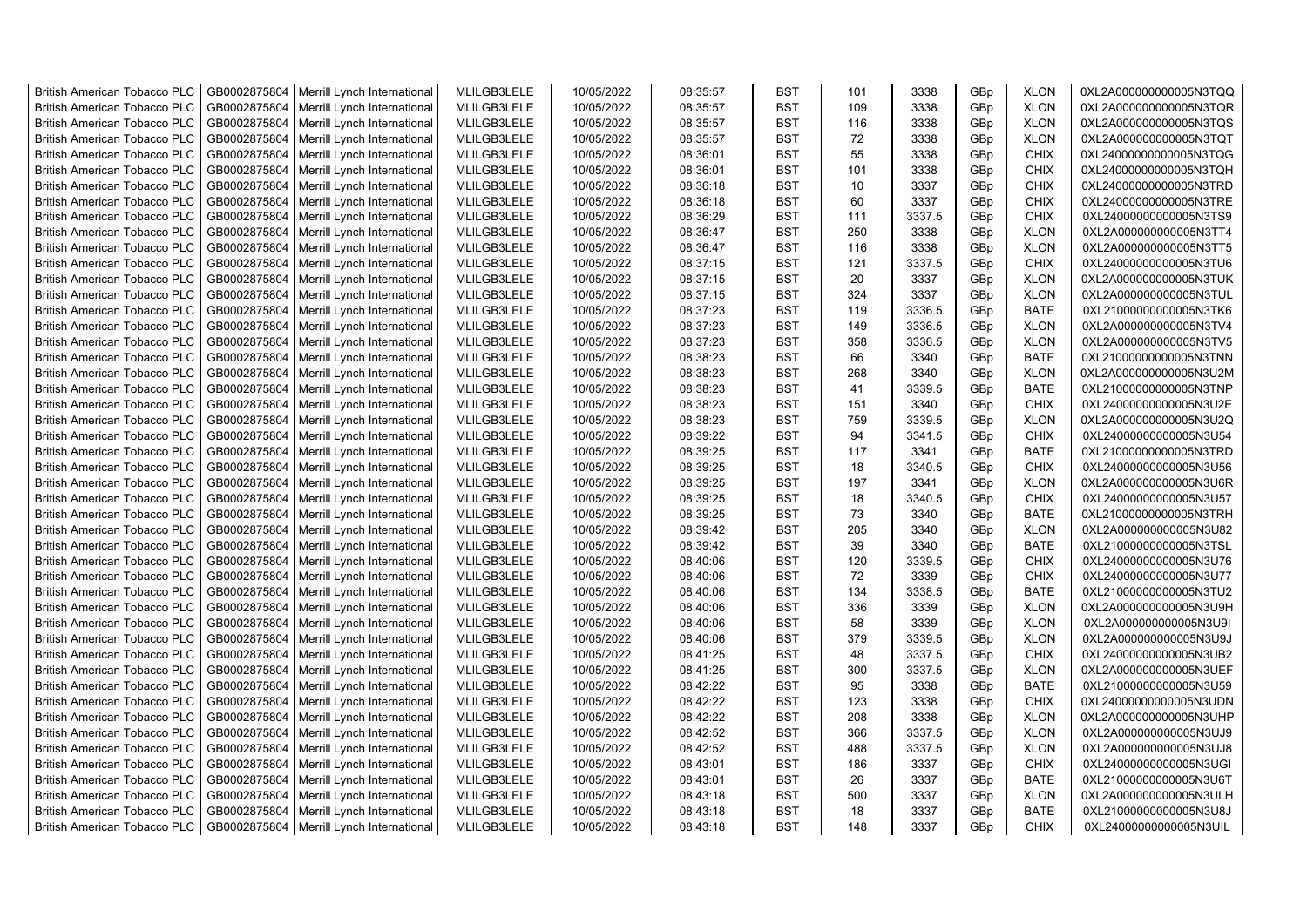| <b>British American Tobacco PLC</b> | GB0002875804 | Merrill Lynch International | MLILGB3LELE | 10/05/2022 | 08:43:18 | <b>BST</b> | 10             | 3336.5 | GBp             | <b>BATE</b> | 0XL21000000000005N3U8K |
|-------------------------------------|--------------|-----------------------------|-------------|------------|----------|------------|----------------|--------|-----------------|-------------|------------------------|
| <b>British American Tobacco PLC</b> | GB0002875804 | Merrill Lynch International | MLILGB3LELE | 10/05/2022 | 08:43:18 | <b>BST</b> | 56             | 3336.5 | GBp             | <b>BATE</b> | 0XL21000000000005N3U8L |
| <b>British American Tobacco PLC</b> | GB0002875804 | Merrill Lynch International | MLILGB3LELE | 10/05/2022 | 08:43:18 | <b>BST</b> | 96             | 3336.5 | GBp             | <b>CHIX</b> | 0XL24000000000005N3UIM |
| <b>British American Tobacco PLC</b> | GB0002875804 | Merrill Lynch International | MLILGB3LELE | 10/05/2022 | 08:43:18 | <b>BST</b> | $\overline{7}$ | 3336.5 | GBp             | <b>BATE</b> | 0XL21000000000005N3U8M |
| <b>British American Tobacco PLC</b> | GB0002875804 | Merrill Lynch International | MLILGB3LELE | 10/05/2022 | 08:43:18 | <b>BST</b> | 15             | 3336.5 | GBp             | <b>BATE</b> | 0XL21000000000005N3U8N |
| <b>British American Tobacco PLC</b> | GB0002875804 | Merrill Lynch International | MLILGB3LELE | 10/05/2022 | 08:43:18 | <b>BST</b> | 119            | 3336   | GBp             | <b>CHIX</b> | 0XL24000000000005N3UIR |
| <b>British American Tobacco PLC</b> | GB0002875804 | Merrill Lynch International | MLILGB3LELE | 10/05/2022 | 08:43:48 | <b>BST</b> | 13             | 3337   | GBp             | <b>BATE</b> | 0XL21000000000005N3UA2 |
| <b>British American Tobacco PLC</b> | GB0002875804 | Merrill Lynch International | MLILGB3LELE | 10/05/2022 | 08:44:09 | <b>BST</b> | 55             | 3337   | GBp             | <b>BATE</b> | 0XL21000000000005N3UAQ |
| <b>British American Tobacco PLC</b> | GB0002875804 | Merrill Lynch International | MLILGB3LELE | 10/05/2022 | 08:44:10 | <b>BST</b> | 173            | 3336.5 | GBp             | <b>XLON</b> | 0XL2A000000000005N3UNS |
| <b>British American Tobacco PLC</b> | GB0002875804 | Merrill Lynch International | MLILGB3LELE | 10/05/2022 | 08:44:10 | <b>BST</b> | 45             | 3336.5 | GBp             | <b>CHIX</b> | 0XL24000000000005N3ULM |
| British American Tobacco PLC        | GB0002875804 | Merrill Lynch International | MLILGB3LELE | 10/05/2022 | 08:44:25 | <b>BST</b> | 335            | 3336   | GBp             | <b>XLON</b> | 0XL2A000000000005N3UOM |
| <b>British American Tobacco PLC</b> | GB0002875804 | Merrill Lynch International | MLILGB3LELE | 10/05/2022 | 08:44:35 | <b>BST</b> | 17             | 3335.5 | GBp             | <b>BATE</b> | 0XL21000000000005N3UC3 |
| <b>British American Tobacco PLC</b> | GB0002875804 | Merrill Lynch International | MLILGB3LELE | 10/05/2022 | 08:44:35 | <b>BST</b> | 62             | 3335.5 | GBp             | <b>CHIX</b> | 0XL24000000000005N3UN0 |
| <b>British American Tobacco PLC</b> | GB0002875804 | Merrill Lynch International | MLILGB3LELE | 10/05/2022 | 08:44:35 | <b>BST</b> | 133            | 3335.5 | GBp             | <b>XLON</b> | 0XL2A000000000005N3UP4 |
| <b>British American Tobacco PLC</b> | GB0002875804 | Merrill Lynch International | MLILGB3LELE | 10/05/2022 | 08:44:35 | <b>BST</b> | 54             | 3335.5 | GBp             | <b>BATE</b> | 0XL21000000000005N3UC4 |
| <b>British American Tobacco PLC</b> | GB0002875804 | Merrill Lynch International | MLILGB3LELE | 10/05/2022 | 08:44:35 | <b>BST</b> | 27             | 3335   | GBp             | <b>CHIX</b> | 0XL24000000000005N3UN1 |
| <b>British American Tobacco PLC</b> | GB0002875804 | Merrill Lynch International | MLILGB3LELE | 10/05/2022 | 08:44:35 | <b>BST</b> | $\overline{7}$ | 3335   | GBp             | <b>BATE</b> | 0XL21000000000005N3UC5 |
| <b>British American Tobacco PLC</b> | GB0002875804 | Merrill Lynch International | MLILGB3LELE | 10/05/2022 | 08:44:35 | <b>BST</b> | 38             | 3335   | GBp             | <b>BATE</b> | 0XL21000000000005N3UC6 |
| <b>British American Tobacco PLC</b> | GB0002875804 | Merrill Lynch International | MLILGB3LELE | 10/05/2022 | 08:44:35 | <b>BST</b> | 202            | 3335   | GBp             | <b>XLON</b> | 0XL2A000000000005N3UP6 |
| <b>British American Tobacco PLC</b> | GB0002875804 | Merrill Lynch International | MLILGB3LELE | 10/05/2022 | 08:44:35 | <b>BST</b> | 250            | 3334.5 | GBp             | <b>XLON</b> | 0XL2A000000000005N3UP7 |
| <b>British American Tobacco PLC</b> | GB0002875804 | Merrill Lynch International | MLILGB3LELE | 10/05/2022 | 08:44:35 | <b>BST</b> | 63             | 3334.5 | GBp             | <b>CHIX</b> | 0XL24000000000005N3UN2 |
| <b>British American Tobacco PLC</b> | GB0002875804 | Merrill Lynch International | MLILGB3LELE | 10/05/2022 | 08:44:36 | <b>BST</b> | 22             | 3333.5 | GBp             | <b>CHIX</b> | 0XL24000000000005N3UN6 |
| <b>British American Tobacco PLC</b> | GB0002875804 | Merrill Lynch International | MLILGB3LELE | 10/05/2022 | 08:44:51 | <b>BST</b> | 160            | 3334   | GBp             | <b>XLON</b> | 0XL2A000000000005N3UQ1 |
| <b>British American Tobacco PLC</b> | GB0002875804 | Merrill Lynch International | MLILGB3LELE | 10/05/2022 | 08:44:51 | <b>BST</b> | 86             | 3334   | GBp             | <b>XLON</b> | 0XL2A000000000005N3UQ2 |
| <b>British American Tobacco PLC</b> | GB0002875804 | Merrill Lynch International | MLILGB3LELE | 10/05/2022 | 08:45:09 | <b>BST</b> | 64             | 3335.5 | GBp             | <b>CHIX</b> | 0XL24000000000005N3UOT |
| British American Tobacco PLC        | GB0002875804 | Merrill Lynch International | MLILGB3LELE | 10/05/2022 | 08:45:18 | <b>BST</b> | 51             | 3335   | GBp             | <b>BATE</b> | 0XL21000000000005N3UE2 |
| British American Tobacco PLC        | GB0002875804 | Merrill Lynch International | MLILGB3LELE | 10/05/2022 | 08:45:18 | <b>BST</b> | 174            | 3335   | GBp             | <b>XLON</b> | 0XL2A000000000005N3URD |
| British American Tobacco PLC        | GB0002875804 | Merrill Lynch International | MLILGB3LELE | 10/05/2022 | 08:45:26 | <b>BST</b> | 64             | 3337.5 | GBp             | CHIX        | 0XL24000000000005N3UPN |
| <b>British American Tobacco PLC</b> | GB0002875804 | Merrill Lynch International | MLILGB3LELE | 10/05/2022 | 08:45:27 | <b>BST</b> | 125            | 3337   | GBp             | <b>XLON</b> | 0XL2A000000000005N3US0 |
| <b>British American Tobacco PLC</b> | GB0002875804 | Merrill Lynch International | MLILGB3LELE | 10/05/2022 | 08:46:25 | <b>BST</b> | 31             | 3336.5 | GBp             | <b>BATE</b> | 0XL21000000000005N3UGU |
| <b>British American Tobacco PLC</b> | GB0002875804 | Merrill Lynch International | MLILGB3LELE | 10/05/2022 | 08:46:25 | <b>BST</b> | 235            | 3336.5 | GBp             | <b>XLON</b> | 0XL2A000000000005N3UUD |
| <b>British American Tobacco PLC</b> | GB0002875804 | Merrill Lynch International | MLILGB3LELE | 10/05/2022 | 08:46:25 | <b>BST</b> | 9              | 3336   | GBp             | <b>BATE</b> | 0XL21000000000005N3UGV |
| <b>British American Tobacco PLC</b> | GB0002875804 | Merrill Lynch International | MLILGB3LELE | 10/05/2022 | 08:46:25 | <b>BST</b> | 253            | 3336   | GBp             | <b>XLON</b> | 0XL2A000000000005N3UUE |
| <b>British American Tobacco PLC</b> | GB0002875804 | Merrill Lynch International | MLILGB3LELE | 10/05/2022 | 08:46:25 | <b>BST</b> | 36             | 3336   | GBp             | <b>BATE</b> | 0XL21000000000005N3UH0 |
| <b>British American Tobacco PLC</b> | GB0002875804 | Merrill Lynch International | MLILGB3LELE | 10/05/2022 | 08:46:25 | <b>BST</b> | 54             | 3336.5 | GBp             | <b>CHIX</b> | 0XL24000000000005N3US7 |
| <b>British American Tobacco PLC</b> | GB0002875804 | Merrill Lynch International | MLILGB3LELE | 10/05/2022 | 08:46:25 | <b>BST</b> | 33             | 3336   | GBp             | <b>CHIX</b> | 0XL24000000000005N3US8 |
| British American Tobacco PLC        | GB0002875804 | Merrill Lynch International | MLILGB3LELE | 10/05/2022 | 08:46:25 | <b>BST</b> | 88             | 3335.5 | GBp             | <b>CHIX</b> | 0XL24000000000005N3US9 |
| <b>British American Tobacco PLC</b> | GB0002875804 | Merrill Lynch International | MLILGB3LELE | 10/05/2022 | 08:46:25 | <b>BST</b> | 16             | 3335   | GBp             | <b>BATE</b> | 0XL21000000000005N3UH1 |
| <b>British American Tobacco PLC</b> | GB0002875804 | Merrill Lynch International | MLILGB3LELE | 10/05/2022 | 08:46:25 | <b>BST</b> | 22             | 3335   | GBp             | <b>BATE</b> | 0XL21000000000005N3UH2 |
| <b>British American Tobacco PLC</b> | GB0002875804 | Merrill Lynch International | MLILGB3LELE | 10/05/2022 | 08:46:25 | <b>BST</b> | 10             | 3334.5 | GBp             | <b>BATE</b> | 0XL21000000000005N3UH3 |
| British American Tobacco PLC        | GB0002875804 | Merrill Lynch International | MLILGB3LELE | 10/05/2022 | 08:48:11 | <b>BST</b> | 342            | 3335.5 | GBp             | <b>XLON</b> | 0XL2A000000000005N3V2J |
| <b>British American Tobacco PLC</b> | GB0002875804 | Merrill Lynch International | MLILGB3LELE | 10/05/2022 | 08:48:11 | <b>BST</b> | 68             | 3335.5 | GBp             | <b>CHIX</b> | 0XL24000000000005N3V13 |
| <b>British American Tobacco PLC</b> | GB0002875804 | Merrill Lynch International | MLILGB3LELE | 10/05/2022 | 08:48:11 | <b>BST</b> | 32             | 3335.5 | GBp             | <b>XLON</b> | 0XL2A000000000005N3V2K |
| British American Tobacco PLC        | GB0002875804 | Merrill Lynch International | MLILGB3LELE | 10/05/2022 | 08:48:12 | <b>BST</b> | 28             | 3335   | GBp             | <b>CHIX</b> | 0XL24000000000005N3V16 |
| <b>British American Tobacco PLC</b> | GB0002875804 | Merrill Lynch International | MLILGB3LELE | 10/05/2022 | 08:48:12 | <b>BST</b> | 107            | 3335   | GBp             | <b>XLON</b> | 0XL2A000000000005N3V2N |
| <b>British American Tobacco PLC</b> | GB0002875804 | Merrill Lynch International | MLILGB3LELE | 10/05/2022 | 08:48:12 | <b>BST</b> | 84             | 3334.5 | GBp             | <b>CHIX</b> | 0XL24000000000005N3V17 |
| <b>British American Tobacco PLC</b> | GB0002875804 | Merrill Lynch International | MLILGB3LELE | 10/05/2022 | 08:48:12 | <b>BST</b> | 16             | 3335   | GBp             | <b>XLON</b> | 0XL2A000000000005N3V2P |
| <b>British American Tobacco PLC</b> | GB0002875804 | Merrill Lynch International | MLILGB3LELE | 10/05/2022 | 08:48:12 | <b>BST</b> | 171            | 3334.5 | GB <sub>p</sub> | <b>XLON</b> | 0XL2A000000000005N3V2Q |
|                                     |              |                             |             |            |          |            |                |        |                 |             |                        |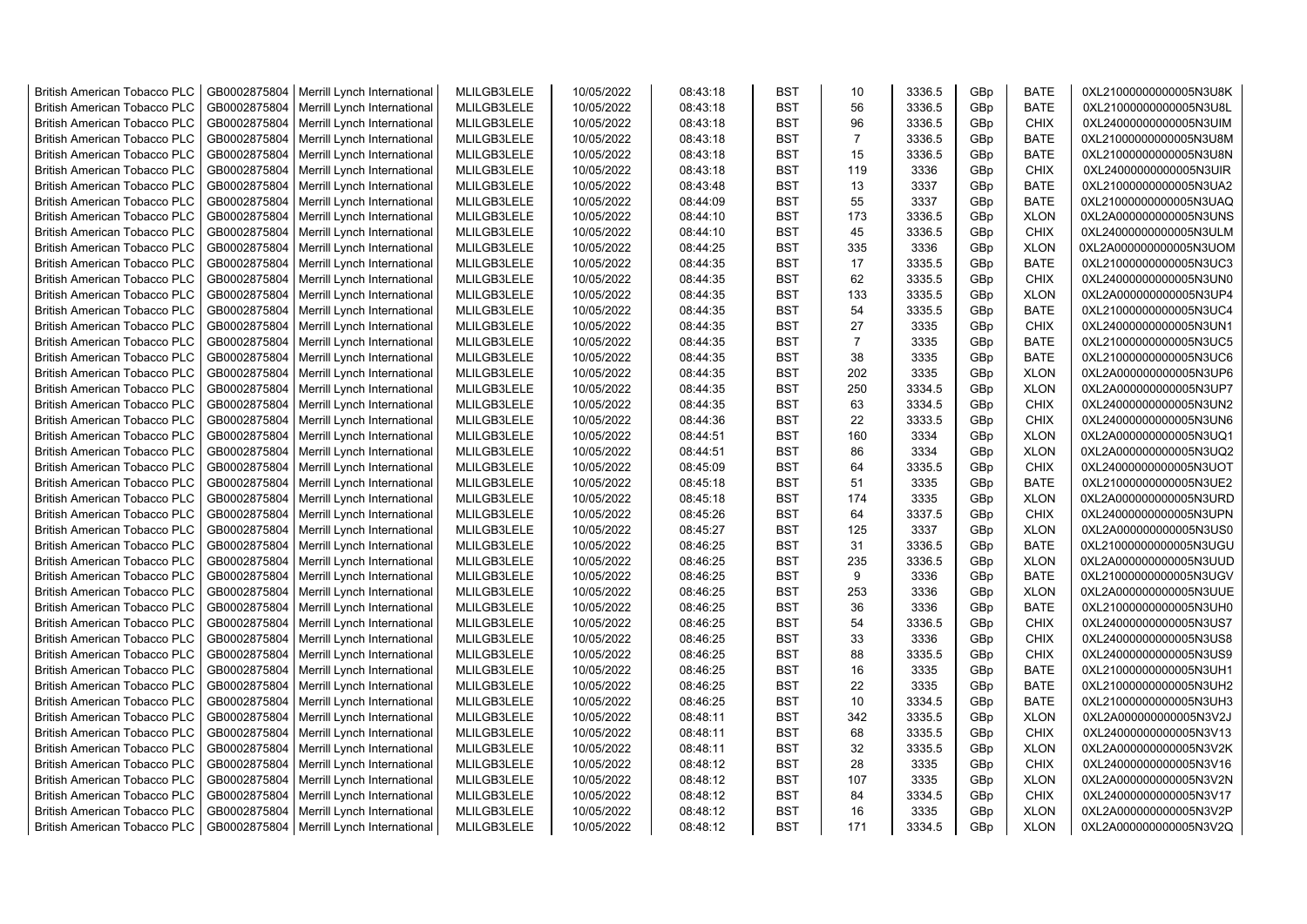| <b>British American Tobacco PLC</b> | GB0002875804                 | Merrill Lynch International | MLILGB3LELE                | 10/05/2022 | 08:48:12 | <b>BST</b>               | 109  | 3335   | GBp             | <b>XLON</b>                | 0XL2A000000000005N3V2R |
|-------------------------------------|------------------------------|-----------------------------|----------------------------|------------|----------|--------------------------|------|--------|-----------------|----------------------------|------------------------|
| <b>British American Tobacco PLC</b> | GB0002875804                 | Merrill Lynch International | MLILGB3LELE                | 10/05/2022 | 08:48:12 | <b>BST</b>               | 127  | 3335   | GBp             | <b>XLON</b>                | 0XL2A000000000005N3V2S |
| <b>British American Tobacco PLC</b> | GB0002875804                 | Merrill Lynch International | MLILGB3LELE                | 10/05/2022 | 08:48:12 | <b>BST</b>               | 74   | 3335   | GBp             | <b>XLON</b>                | 0XL2A000000000005N3V2T |
| <b>British American Tobacco PLC</b> | GB0002875804                 | Merrill Lynch International | MLILGB3LELE                | 10/05/2022 | 08:48:12 | <b>BST</b>               | 116  | 3335   | GBp             | <b>XLON</b>                | 0XL2A000000000005N3V2U |
| <b>British American Tobacco PLC</b> | GB0002875804                 | Merrill Lynch International | MLILGB3LELE                | 10/05/2022 | 08:48:12 | <b>BST</b>               | 167  | 3335   | GBp             | <b>XLON</b>                | 0XL2A000000000005N3V2V |
| <b>British American Tobacco PLC</b> | GB0002875804                 | Merrill Lynch International | MLILGB3LELE                | 10/05/2022 | 08:48:22 | <b>BST</b>               | 154  | 3335.5 | GBp             | <b>XLON</b>                | 0XL2A000000000005N3V3E |
| <b>British American Tobacco PLC</b> | GB0002875804                 | Merrill Lynch International | MLILGB3LELE                | 10/05/2022 | 08:48:24 | <b>BST</b>               | 26   | 3335   | GBp             | <b>CHIX</b>                | 0XL24000000000005N3V1S |
| <b>British American Tobacco PLC</b> | GB0002875804                 | Merrill Lynch International | MLILGB3LELE                | 10/05/2022 | 08:48:24 | <b>BST</b>               | 55   | 3335   | GBp             | <b>CHIX</b>                | 0XL24000000000005N3V1T |
| <b>British American Tobacco PLC</b> | GB0002875804                 | Merrill Lynch International | MLILGB3LELE                | 10/05/2022 | 08:48:38 | <b>BST</b>               | 70   | 3334   | GBp             | <b>CHIX</b>                | 0XL24000000000005N3V2N |
| <b>British American Tobacco PLC</b> | GB0002875804                 | Merrill Lynch International | MLILGB3LELE                | 10/05/2022 | 08:48:38 | <b>BST</b>               | 66   | 3334.5 | GBp             | <b>BATE</b>                | 0XL21000000000005N3UN1 |
| <b>British American Tobacco PLC</b> | GB0002875804                 | Merrill Lynch International | MLILGB3LELE                | 10/05/2022 | 08:48:38 | <b>BST</b>               | 316  | 3334   | GBp             | <b>XLON</b>                | 0XL2A000000000005N3V4B |
| <b>British American Tobacco PLC</b> | GB0002875804                 | Merrill Lynch International | MLILGB3LELE                | 10/05/2022 | 08:49:25 | <b>BST</b>               | 20   | 3337.5 | GBp             | <b>BATE</b>                | 0XL21000000000005N3UP2 |
| <b>British American Tobacco PLC</b> | GB0002875804                 | Merrill Lynch International | MLILGB3LELE                | 10/05/2022 | 08:49:34 | <b>BST</b>               | 153  | 3337   | GBp             | <b>BATE</b>                | 0XL21000000000005N3UPD |
| <b>British American Tobacco PLC</b> | GB0002875804                 | Merrill Lynch International | MLILGB3LELE                | 10/05/2022 | 08:49:34 | <b>BST</b>               | 223  | 3337   | GBp             | <b>XLON</b>                | 0XL2A000000000005N3V6M |
| <b>British American Tobacco PLC</b> | GB0002875804                 | Merrill Lynch International | MLILGB3LELE                | 10/05/2022 | 08:49:34 | <b>BST</b>               | 247  | 3336.5 | GBp             | <b>XLON</b>                | 0XL2A000000000005N3V6P |
| <b>British American Tobacco PLC</b> | GB0002875804                 | Merrill Lynch International | MLILGB3LELE                | 10/05/2022 | 08:49:41 | <b>BST</b>               | 29   | 3337   | GBp             | <b>CHIX</b>                | 0XL24000000000005N3V55 |
| <b>British American Tobacco PLC</b> | GB0002875804                 | Merrill Lynch International | MLILGB3LELE                | 10/05/2022 | 08:49:41 | <b>BST</b>               | 126  | 3337   | GBp             | <b>XLON</b>                | 0XL2A000000000005N3V6U |
| <b>British American Tobacco PLC</b> | GB0002875804                 | Merrill Lynch International | MLILGB3LELE                | 10/05/2022 | 08:49:41 | <b>BST</b>               | 62   | 3336.5 | GBp             | <b>CHIX</b>                | 0XL24000000000005N3V56 |
| <b>British American Tobacco PLC</b> | GB0002875804                 | Merrill Lynch International | MLILGB3LELE                | 10/05/2022 | 08:49:44 | <b>BST</b>               | 166  | 3336   | GBp             | <b>CHIX</b>                | 0XL24000000000005N3V5Q |
| <b>British American Tobacco PLC</b> | GB0002875804                 | Merrill Lynch International | MLILGB3LELE                | 10/05/2022 | 08:49:44 | <b>BST</b>               | 77   | 3336   | GBp             | <b>BATE</b>                | 0XL21000000000005N3UPJ |
| <b>British American Tobacco PLC</b> | GB0002875804                 | Merrill Lynch International | MLILGB3LELE                | 10/05/2022 | 08:50:06 | <b>BST</b>               | 20   | 3335.5 | GBp             | <b>CHIX</b>                | 0XL24000000000005N3V7F |
| <b>British American Tobacco PLC</b> | GB0002875804                 | Merrill Lynch International | MLILGB3LELE                | 10/05/2022 | 08:50:06 | <b>BST</b>               | 2    | 3335.5 | GBp             | <b>CHIX</b>                | 0XL24000000000005N3V7G |
| <b>British American Tobacco PLC</b> | GB0002875804                 | Merrill Lynch International | MLILGB3LELE                | 10/05/2022 | 08:50:06 | <b>BST</b>               | 459  | 3335.5 | GBp             | <b>XLON</b>                | 0XL2A000000000005N3V8T |
| <b>British American Tobacco PLC</b> | GB0002875804                 | Merrill Lynch International | MLILGB3LELE                | 10/05/2022 | 08:50:06 | <b>BST</b>               | 21   | 3335   | GBp             | <b>BATE</b>                | 0XL21000000000005N3URK |
| <b>British American Tobacco PLC</b> | GB0002875804                 | Merrill Lynch International | MLILGB3LELE                | 10/05/2022 | 08:52:14 | <b>BST</b>               | 1554 | 3337   | GBp             | <b>XLON</b>                | 0XL2A000000000005N3VEI |
| <b>British American Tobacco PLC</b> | GB0002875804                 | Merrill Lynch International | MLILGB3LELE                | 10/05/2022 | 08:52:14 | <b>BST</b>               | 102  | 3337.5 | GBp             | <b>XLON</b>                | 0XL2A000000000005N3VEJ |
| <b>British American Tobacco PLC</b> | GB0002875804                 | Merrill Lynch International | MLILGB3LELE                | 10/05/2022 | 08:53:08 | <b>BST</b>               | 59   | 3337   | GBp             | <b>CHIX</b>                | 0XL24000000000005N3VEP |
| <b>British American Tobacco PLC</b> | GB0002875804                 | Merrill Lynch International | MLILGB3LELE                | 10/05/2022 | 08:53:14 | <b>BST</b>               | 144  | 3338   | GBp             | <b>XLON</b>                | 0XL2A000000000005N3VI3 |
| <b>British American Tobacco PLC</b> | GB0002875804                 | Merrill Lynch International | MLILGB3LELE                | 10/05/2022 | 08:53:14 | <b>BST</b>               | 31   | 3337.5 | GBp             | <b>XLON</b>                | 0XL2A000000000005N3VI4 |
| <b>British American Tobacco PLC</b> | GB0002875804                 | Merrill Lynch International | MLILGB3LELE                | 10/05/2022 | 08:53:14 | <b>BST</b>               | 79   | 3337.5 | GBp             | <b>XLON</b>                | 0XL2A000000000005N3VI5 |
| <b>British American Tobacco PLC</b> | GB0002875804                 | Merrill Lynch International | MLILGB3LELE                | 10/05/2022 | 08:53:29 | <b>BST</b>               | 151  | 3338.5 | GBp             | <b>CHIX</b>                | 0XL24000000000005N3VFP |
| <b>British American Tobacco PLC</b> | GB0002875804                 | Merrill Lynch International | MLILGB3LELE                | 10/05/2022 | 08:53:29 | <b>BST</b>               | 29   | 3338.5 | GBp             | <b>BATE</b>                | 0XL21000000000005N3V57 |
| <b>British American Tobacco PLC</b> | GB0002875804                 | Merrill Lynch International | MLILGB3LELE                | 10/05/2022 | 08:53:29 | BST                      | 198  | 3338.5 | GBp             | <b>XLON</b>                | 0XL2A000000000005N3VJD |
| <b>British American Tobacco PLC</b> | GB0002875804                 | Merrill Lynch International | MLILGB3LELE                | 10/05/2022 | 08:53:29 | <b>BST</b>               | 2    | 3338.5 | GBp             | <b>BATE</b>                | 0XL21000000000005N3V58 |
| <b>British American Tobacco PLC</b> | GB0002875804                 | Merrill Lynch International | MLILGB3LELE                | 10/05/2022 | 08:53:52 | <b>BST</b>               | 159  | 3338   | GBp             | <b>CHIX</b>                | 0XL24000000000005N3VGN |
| <b>British American Tobacco PLC</b> | GB0002875804                 | Merrill Lynch International | MLILGB3LELE                | 10/05/2022 | 08:53:52 | <b>BST</b>               | 109  | 3338   | GBp             | <b>BATE</b>                | 0XL21000000000005N3V5R |
| <b>British American Tobacco PLC</b> | GB0002875804                 | Merrill Lynch International | MLILGB3LELE                | 10/05/2022 | 08:53:55 | <b>BST</b>               | 33   | 3337.5 | GBp             | <b>CHIX</b>                | 0XL24000000000005N3VH3 |
| <b>British American Tobacco PLC</b> | GB0002875804                 | Merrill Lynch International | MLILGB3LELE                | 10/05/2022 | 08:53:55 | <b>BST</b>               | 100  | 3337.5 | GBp             | <b>XLON</b>                | 0XL2A000000000005N3VKQ |
| <b>British American Tobacco PLC</b> | GB0002875804                 | Merrill Lynch International | MLILGB3LELE                | 10/05/2022 | 08:54:32 | <b>BST</b>               | 10   | 3337   | GBp             | <b>BATE</b>                | 0XL21000000000005N3V7O |
| <b>British American Tobacco PLC</b> | GB0002875804                 | Merrill Lynch International | MLILGB3LELE                | 10/05/2022 | 08:54:45 | <b>BST</b>               | 54   | 3337   | GBp             | <b>BATE</b>                | 0XL21000000000005N3V87 |
| <b>British American Tobacco PLC</b> | GB0002875804                 | Merrill Lynch International | MLILGB3LELE                | 10/05/2022 | 08:54:45 | <b>BST</b>               | 41   | 3337   | GBp             | <b>BATE</b>                | 0XL21000000000005N3V88 |
| <b>British American Tobacco PLC</b> | GB0002875804                 | Merrill Lynch International | MLILGB3LELE                | 10/05/2022 | 08:54:46 | <b>BST</b>               | 136  | 3337   | GBp             | <b>XLON</b>                | 0XL2A000000000005N3VMP |
|                                     |                              |                             |                            |            |          |                          | 8    |        |                 |                            |                        |
| <b>British American Tobacco PLC</b> | GB0002875804                 | Merrill Lynch International | MLILGB3LELE                | 10/05/2022 | 08:55:02 | <b>BST</b><br><b>BST</b> | 377  | 3336.5 | GBp             | <b>BATE</b>                | 0XL21000000000005N3V91 |
| <b>British American Tobacco PLC</b> | GB0002875804<br>GB0002875804 | Merrill Lynch International | MLILGB3LELE<br>MLILGB3LELE | 10/05/2022 | 08:55:02 | <b>BST</b>               | 98   | 3336.5 | GBp             | <b>XLON</b><br><b>CHIX</b> | 0XL2A000000000005N3VNL |
| <b>British American Tobacco PLC</b> |                              | Merrill Lynch International |                            | 10/05/2022 | 08:55:02 | <b>BST</b>               |      | 3336.5 | GBp             |                            | 0XL24000000000005N3VK0 |
| <b>British American Tobacco PLC</b> | GB0002875804                 | Merrill Lynch International | MLILGB3LELE                | 10/05/2022 | 08:55:02 |                          | 53   | 3336.5 | GBp             | <b>BATE</b>                | 0XL21000000000005N3V92 |
| <b>British American Tobacco PLC</b> | GB0002875804                 | Merrill Lynch International | MLILGB3LELE                | 10/05/2022 | 08:55:02 | <b>BST</b>               | 235  | 3336   | GBp             | <b>XLON</b>                | 0XL2A000000000005N3VNR |
| <b>British American Tobacco PLC</b> | GB0002875804                 | Merrill Lynch International | MLILGB3LELE                | 10/05/2022 | 08:55:02 | <b>BST</b>               | 18   | 3336   | GB <sub>p</sub> | <b>XLON</b>                | 0XL2A000000000005N3VNS |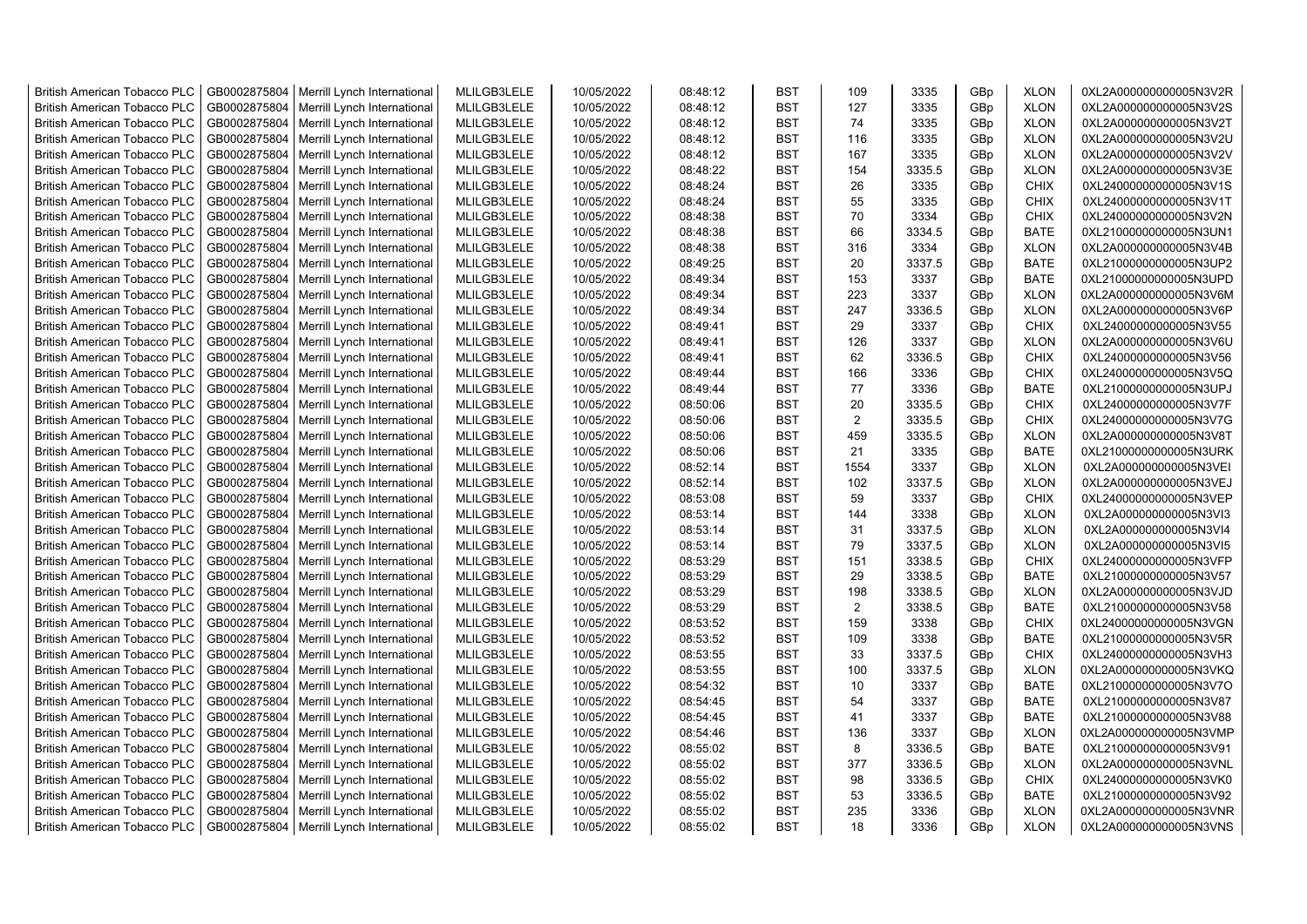| <b>British American Tobacco PLC</b> | GB0002875804 | Merrill Lynch International                | MLILGB3LELE | 10/05/2022 | 08:55:27 | <b>BST</b> | 286 | 3337   | GBp             | <b>XLON</b> | 0XL2A000000000005N3VP8 |
|-------------------------------------|--------------|--------------------------------------------|-------------|------------|----------|------------|-----|--------|-----------------|-------------|------------------------|
| <b>British American Tobacco PLC</b> | GB0002875804 | Merrill Lynch International                | MLILGB3LELE | 10/05/2022 | 08:55:37 | <b>BST</b> | 159 | 3336.5 | GBp             | <b>XLON</b> | 0XL2A000000000005N3VPO |
| <b>British American Tobacco PLC</b> | GB0002875804 | Merrill Lynch International                | MLILGB3LELE | 10/05/2022 | 08:55:44 | <b>BST</b> | 87  | 3336   | GBp             | <b>XLON</b> | 0XL2A000000000005N3VPV |
| <b>British American Tobacco PLC</b> | GB0002875804 | Merrill Lynch International                | MLILGB3LELE | 10/05/2022 | 08:56:01 | <b>BST</b> | 201 | 3336   | GBp             | <b>CHIX</b> | 0XL24000000000005N3VNN |
| <b>British American Tobacco PLC</b> | GB0002875804 | Merrill Lynch International                | MLILGB3LELE | 10/05/2022 | 08:56:01 | <b>BST</b> | 89  | 3336   | GBp             | <b>BATE</b> | 0XL21000000000005N3VBT |
| <b>British American Tobacco PLC</b> | GB0002875804 | Merrill Lynch International                | MLILGB3LELE | 10/05/2022 | 08:57:23 | <b>BST</b> | 36  | 3340   | GBp             | <b>XLON</b> | 0XL2A000000000005N3VVS |
| British American Tobacco PLC        | GB0002875804 | Merrill Lynch International                | MLILGB3LELE | 10/05/2022 | 08:57:23 | <b>BST</b> | 289 | 3340   | GBp             | <b>XLON</b> | 0XL2A000000000005N3VVT |
| <b>British American Tobacco PLC</b> | GB0002875804 | Merrill Lynch International                | MLILGB3LELE | 10/05/2022 | 08:57:23 | <b>BST</b> | 41  | 3340   | GBp             | <b>XLON</b> | 0XL2A000000000005N3VVU |
| <b>British American Tobacco PLC</b> | GB0002875804 | Merrill Lynch International                | MLILGB3LELE | 10/05/2022 | 08:57:23 | <b>BST</b> | 37  | 3340   | GBp             | <b>XLON</b> | 0XL2A000000000005N3VVV |
| <b>British American Tobacco PLC</b> | GB0002875804 | Merrill Lynch International                | MLILGB3LELE | 10/05/2022 | 08:57:23 | <b>BST</b> | 116 | 3340   | GBp             | <b>XLON</b> | 0XL2A000000000005N4000 |
| <b>British American Tobacco PLC</b> | GB0002875804 | Merrill Lynch International                | MLILGB3LELE | 10/05/2022 | 08:57:23 | <b>BST</b> | 132 | 3340   | GBp             | <b>XLON</b> | 0XL2A000000000005N4001 |
| <b>British American Tobacco PLC</b> | GB0002875804 | Merrill Lynch International                | MLILGB3LELE | 10/05/2022 | 08:57:23 | <b>BST</b> | 250 | 3340   | GBp             | <b>XLON</b> | 0XL2A000000000005N4002 |
| <b>British American Tobacco PLC</b> | GB0002875804 | Merrill Lynch International                | MLILGB3LELE | 10/05/2022 | 08:57:23 | BST        | 57  | 3340   | GBp             | <b>XLON</b> | 0XL2A000000000005N4003 |
| <b>British American Tobacco PLC</b> | GB0002875804 | Merrill Lynch International                | MLILGB3LELE | 10/05/2022 | 08:57:23 | <b>BST</b> | 177 | 3340   | GBp             | <b>XLON</b> | 0XL2A000000000005N4004 |
| <b>British American Tobacco PLC</b> | GB0002875804 | Merrill Lynch International                | MLILGB3LELE | 10/05/2022 | 08:57:36 | <b>BST</b> | 122 | 3342   | GBp             | <b>BATE</b> | 0XL21000000000005N3VG5 |
| <b>British American Tobacco PLC</b> | GB0002875804 | Merrill Lynch International                | MLILGB3LELE | 10/05/2022 | 08:57:36 | <b>BST</b> | 236 | 3342   | GBp             | <b>CHIX</b> | 0XL24000000000005N3VT1 |
| <b>British American Tobacco PLC</b> | GB0002875804 | Merrill Lynch International                | MLILGB3LELE | 10/05/2022 | 08:58:00 | <b>BST</b> | 154 | 3342   | GBp             | <b>CHIX</b> | 0XL24000000000005N3VTO |
| <b>British American Tobacco PLC</b> | GB0002875804 | Merrill Lynch International                | MLILGB3LELE | 10/05/2022 | 08:58:00 | <b>BST</b> | 423 | 3342   | GBp             | <b>XLON</b> | 0XL2A000000000005N401O |
| <b>British American Tobacco PLC</b> | GB0002875804 | Merrill Lynch International                | MLILGB3LELE | 10/05/2022 | 08:58:00 | <b>BST</b> | 11  | 3341.5 | GBp             | <b>XLON</b> | 0XL2A000000000005N401P |
| <b>British American Tobacco PLC</b> | GB0002875804 | Merrill Lynch International                | MLILGB3LELE | 10/05/2022 | 08:58:00 | <b>BST</b> | 67  | 3341.5 | GBp             | <b>XLON</b> | 0XL2A000000000005N401Q |
| <b>British American Tobacco PLC</b> | GB0002875804 | Merrill Lynch International                | MLILGB3LELE | 10/05/2022 | 08:58:10 | <b>BST</b> | 29  | 3340.5 | GBp             | <b>XLON</b> | 0XL2A000000000005N4028 |
| <b>British American Tobacco PLC</b> | GB0002875804 | Merrill Lynch International                | MLILGB3LELE | 10/05/2022 | 08:58:10 | <b>BST</b> | 19  | 3340.5 | GBp             | <b>BATE</b> | 0XL21000000000005N3VHC |
| <b>British American Tobacco PLC</b> | GB0002875804 | Merrill Lynch International                | MLILGB3LELE | 10/05/2022 | 08:58:10 | <b>BST</b> | 48  | 3340.5 | GBp             | <b>XLON</b> | 0XL2A000000000005N4029 |
| <b>British American Tobacco PLC</b> |              |                                            |             |            |          | <b>BST</b> | 73  |        |                 |             |                        |
|                                     | GB0002875804 | Merrill Lynch International                | MLILGB3LELE | 10/05/2022 | 08:58:14 |            |     | 3340   | GBp             | <b>BATE</b> | 0XL21000000000005N3VHF |
| <b>British American Tobacco PLC</b> | GB0002875804 | Merrill Lynch International                | MLILGB3LELE | 10/05/2022 | 08:58:14 | <b>BST</b> | 432 | 3340   | GBp             | <b>XLON</b> | 0XL2A000000000005N402G |
| <b>British American Tobacco PLC</b> | GB0002875804 | Merrill Lynch International                | MLILGB3LELE | 10/05/2022 | 08:58:14 | <b>BST</b> | 103 | 3340   | GBp             | <b>CHIX</b> | 0XL24000000000005N3VUA |
| <b>British American Tobacco PLC</b> | GB0002875804 | Merrill Lynch International                | MLILGB3LELE | 10/05/2022 | 08:58:14 | <b>BST</b> | 119 | 3340   | GBp             | <b>CHIX</b> | 0XL24000000000005N3VUB |
| <b>British American Tobacco PLC</b> | GB0002875804 | Merrill Lynch International                | MLILGB3LELE | 10/05/2022 | 08:58:32 | <b>BST</b> | 90  | 3339.5 | GBp             | <b>BATE</b> | 0XL21000000000005N3VID |
| <b>British American Tobacco PLC</b> | GB0002875804 | Merrill Lynch International                | MLILGB3LELE | 10/05/2022 | 08:58:32 | <b>BST</b> | 109 | 3339   | GBp             | <b>XLON</b> | 0XL2A000000000005N403H |
| <b>British American Tobacco PLC</b> | GB0002875804 | Merrill Lynch International                | MLILGB3LELE | 10/05/2022 | 08:58:32 | <b>BST</b> | 84  | 3339.5 | GBp             | <b>CHIX</b> | 0XL24000000000005N3VUU |
| <b>British American Tobacco PLC</b> | GB0002875804 | Merrill Lynch International                | MLILGB3LELE | 10/05/2022 | 08:58:32 | <b>BST</b> | 50  | 3339   | GBp             | <b>CHIX</b> | 0XL24000000000005N3VUV |
| <b>British American Tobacco PLC</b> | GB0002875804 | Merrill Lynch International                | MLILGB3LELE | 10/05/2022 | 08:59:25 | <b>BST</b> | 118 | 3344   | GBp             | <b>XLON</b> | 0XL2A000000000005N405L |
| <b>British American Tobacco PLC</b> | GB0002875804 | Merrill Lynch International                | MLILGB3LELE | 10/05/2022 | 08:59:25 | <b>BST</b> | 14  | 3344   | GBp             | <b>XLON</b> | 0XL2A000000000005N405K |
| <b>British American Tobacco PLC</b> | GB0002875804 | Merrill Lynch International                | MLILGB3LELE | 10/05/2022 | 08:59:32 | BST        | 339 | 3343.5 | GBp             | <b>XLON</b> | 0XL2A000000000005N405S |
| <b>British American Tobacco PLC</b> | GB0002875804 | Merrill Lynch International                | MLILGB3LELE | 10/05/2022 | 08:59:32 | <b>BST</b> | 98  | 3343   | GBp             | <b>CHIX</b> | 0XL24000000000005N401G |
| British American Tobacco PLC        | GB0002875804 | Merrill Lynch International                | MLILGB3LELE | 10/05/2022 | 08:59:32 | <b>BST</b> | 70  | 3342.5 | GBp             | <b>BATE</b> | 0XL21000000000005N3VLF |
| <b>British American Tobacco PLC</b> | GB0002875804 | Merrill Lynch International                | MLILGB3LELE | 10/05/2022 | 08:59:37 | <b>BST</b> | 75  | 3342   | GBp             | <b>CHIX</b> | 0XL24000000000005N401M |
| <b>British American Tobacco PLC</b> | GB0002875804 | Merrill Lynch International                | MLILGB3LELE | 10/05/2022 | 08:59:37 | <b>BST</b> | 213 | 3342   | GBp             | <b>XLON</b> | 0XL2A000000000005N4061 |
| <b>British American Tobacco PLC</b> | GB0002875804 | Merrill Lynch International                | MLILGB3LELE | 10/05/2022 | 08:59:58 | <b>BST</b> | 55  | 3341.5 | GBp             | <b>CHIX</b> | 0XL24000000000005N402V |
| <b>British American Tobacco PLC</b> | GB0002875804 | Merrill Lynch International                | MLILGB3LELE | 10/05/2022 | 08:59:58 | <b>BST</b> | 48  | 3341.5 | GBp             | <b>BATE</b> | 0XL21000000000005N3VMK |
| <b>British American Tobacco PLC</b> | GB0002875804 | Merrill Lynch International                | MLILGB3LELE | 10/05/2022 | 08:59:58 | <b>BST</b> | 215 | 3341.5 | GBp             | <b>XLON</b> | 0XL2A000000000005N4072 |
| <b>British American Tobacco PLC</b> | GB0002875804 | Merrill Lynch International                | MLILGB3LELE | 10/05/2022 | 09:00:06 | <b>BST</b> | 94  | 3341   | GBp             | <b>XLON</b> | 0XL2A000000000005N407S |
| <b>British American Tobacco PLC</b> | GB0002875804 | Merrill Lynch International                | MLILGB3LELE | 10/05/2022 | 09:00:06 | <b>BST</b> | 124 | 3341   | GBp             | <b>XLON</b> | 0XL2A000000000005N407T |
| <b>British American Tobacco PLC</b> | GB0002875804 | Merrill Lynch International                | MLILGB3LELE | 10/05/2022 | 09:00:06 | <b>BST</b> | 31  | 3341   | GBp             | <b>BATE</b> | 0XL21000000000005N3VMV |
| <b>British American Tobacco PLC</b> | GB0002875804 | Merrill Lynch International                | MLILGB3LELE | 10/05/2022 | 09:00:06 | <b>BST</b> | 68  | 3341   | GBp             | <b>CHIX</b> | 0XL24000000000005N403B |
| <b>British American Tobacco PLC</b> | GB0002875804 | Merrill Lynch International                | MLILGB3LELE | 10/05/2022 | 09:00:41 | <b>BST</b> | 79  | 3342   | GBp             | <b>CHIX</b> | 0XL24000000000005N404V |
| <b>British American Tobacco PLC</b> | GB0002875804 | Merrill Lynch International                | MLILGB3LELE | 10/05/2022 | 09:01:05 | <b>BST</b> | 100 | 3341   | GBp             | <b>XLON</b> | 0XL2A000000000005N40AK |
| <b>British American Tobacco PLC</b> |              | GB0002875804   Merrill Lynch International | MLILGB3LELE | 10/05/2022 | 09:01:11 | <b>BST</b> | 352 | 3341   | GB <sub>p</sub> | <b>XLON</b> | 0XL2A000000000005N40AS |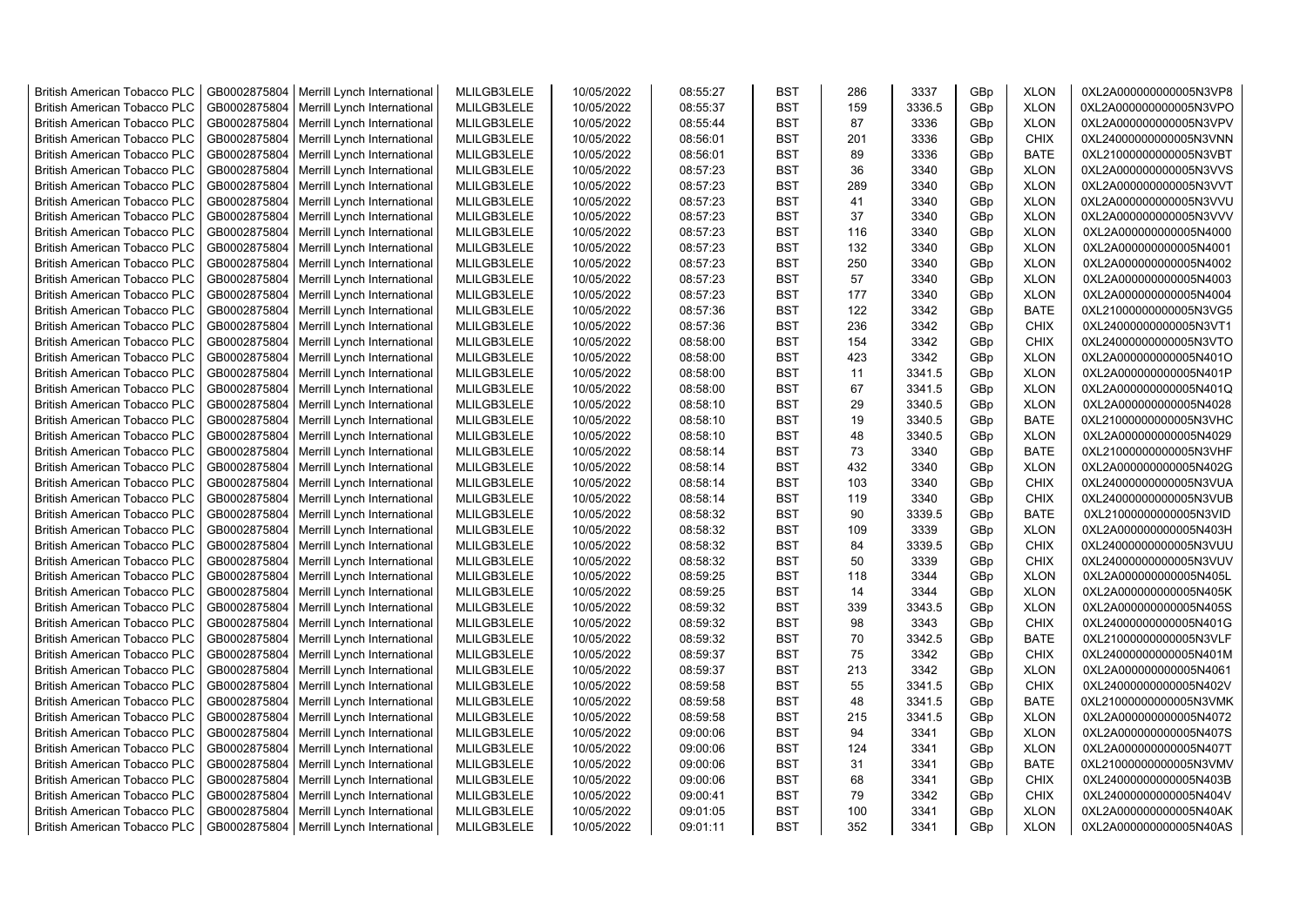| <b>British American Tobacco PLC</b> | GB0002875804 | Merrill Lynch International                | MLILGB3LELE | 10/05/2022 | 09:01:11 | <b>BST</b> | 15   | 3341   | GBp             | <b>CHIX</b> | 0XL24000000000005N405O |
|-------------------------------------|--------------|--------------------------------------------|-------------|------------|----------|------------|------|--------|-----------------|-------------|------------------------|
| <b>British American Tobacco PLC</b> | GB0002875804 | Merrill Lynch International                | MLILGB3LELE | 10/05/2022 | 09:01:11 | <b>BST</b> | 22   | 3341   | GBp             | <b>BATE</b> | 0XL21000000000005N3VPJ |
| <b>British American Tobacco PLC</b> | GB0002875804 | Merrill Lynch International                | MLILGB3LELE | 10/05/2022 | 09:01:54 | <b>BST</b> | 80   | 3342.5 | GBp             | <b>CHIX</b> | 0XL24000000000005N4078 |
| <b>British American Tobacco PLC</b> | GB0002875804 | Merrill Lynch International                | MLILGB3LELE | 10/05/2022 | 09:01:54 | <b>BST</b> | 281  | 3342.5 | GBp             | <b>XLON</b> | 0XL2A000000000005N40DC |
| <b>British American Tobacco PLC</b> | GB0002875804 | Merrill Lynch International                | MLILGB3LELE | 10/05/2022 | 09:01:56 | <b>BST</b> | 5    | 3342.5 | GBp             | <b>CHIX</b> | 0XL24000000000005N407A |
| <b>British American Tobacco PLC</b> | GB0002875804 | Merrill Lynch International                | MLILGB3LELE | 10/05/2022 | 09:02:00 | <b>BST</b> | 332  | 3342   | GBp             | <b>XLON</b> | 0XL2A000000000005N40DK |
| <b>British American Tobacco PLC</b> | GB0002875804 | Merrill Lynch International                | MLILGB3LELE | 10/05/2022 | 09:02:00 | <b>BST</b> | 112  | 3341.5 | GBp             | <b>XLON</b> | 0XL2A000000000005N40DM |
| <b>British American Tobacco PLC</b> | GB0002875804 | Merrill Lynch International                | MLILGB3LELE | 10/05/2022 | 09:02:00 | <b>BST</b> | 47   | 3341.5 | GBp             | <b>CHIX</b> | 0XL24000000000005N407I |
| <b>British American Tobacco PLC</b> | GB0002875804 | Merrill Lynch International                | MLILGB3LELE | 10/05/2022 | 09:02:00 | BST        | 53   | 3341.5 | GBp             | <b>BATE</b> | 0XL21000000000005N3VRL |
| <b>British American Tobacco PLC</b> | GB0002875804 | Merrill Lynch International                | MLILGB3LELE | 10/05/2022 | 09:02:06 | <b>BST</b> | 57   | 3341   | GBp             | <b>CHIX</b> | 0XL24000000000005N4081 |
| <b>British American Tobacco PLC</b> | GB0002875804 | Merrill Lynch International                | MLILGB3LELE | 10/05/2022 | 09:02:34 | BST        | 29   | 3340.5 | GBp             | <b>BATE</b> | 0XL21000000000005N3VT8 |
| <b>British American Tobacco PLC</b> | GB0002875804 | Merrill Lynch International                | MLILGB3LELE | 10/05/2022 | 09:02:34 | <b>BST</b> | 59   | 3340.5 | GBp             | <b>CHIX</b> | 0XL24000000000005N4090 |
| <b>British American Tobacco PLC</b> | GB0002875804 | Merrill Lynch International                | MLILGB3LELE | 10/05/2022 | 09:02:34 | <b>BST</b> | 358  | 3340.5 | GBp             | <b>XLON</b> | 0XL2A000000000005N40F1 |
| <b>British American Tobacco PLC</b> | GB0002875804 | Merrill Lynch International                | MLILGB3LELE | 10/05/2022 | 09:02:37 | <b>BST</b> | 360  | 3340   | GBp             | <b>XLON</b> | 0XL2A000000000005N40F7 |
| <b>British American Tobacco PLC</b> | GB0002875804 | Merrill Lynch International                | MLILGB3LELE | 10/05/2022 | 09:02:37 | <b>BST</b> | 79   | 3340   | GBp             | <b>BATE</b> | 0XL21000000000005N3VTB |
| <b>British American Tobacco PLC</b> | GB0002875804 | Merrill Lynch International                | MLILGB3LELE | 10/05/2022 | 09:02:37 | <b>BST</b> | 64   | 3340   | GBp             | <b>CHIX</b> | 0XL24000000000005N4096 |
| <b>British American Tobacco PLC</b> | GB0002875804 | Merrill Lynch International                | MLILGB3LELE | 10/05/2022 | 09:02:37 | <b>BST</b> | 10   | 3339.5 | GBp             | <b>CHIX</b> | 0XL24000000000005N4097 |
| <b>British American Tobacco PLC</b> | GB0002875804 | Merrill Lynch International                | MLILGB3LELE | 10/05/2022 | 09:02:39 | <b>BST</b> | 55   | 3339.5 | GBp             | <b>CHIX</b> | 0XL24000000000005N409E |
| <b>British American Tobacco PLC</b> | GB0002875804 | Merrill Lynch International                | MLILGB3LELE | 10/05/2022 | 09:02:39 | <b>BST</b> | 49   | 3339.5 | GBp             | <b>BATE</b> | 0XL21000000000005N3VTG |
| <b>British American Tobacco PLC</b> | GB0002875804 | Merrill Lynch International                | MLILGB3LELE | 10/05/2022 | 09:02:39 | <b>BST</b> | 54   | 3339   | GBp             | <b>CHIX</b> | 0XL24000000000005N409F |
| <b>British American Tobacco PLC</b> | GB0002875804 | Merrill Lynch International                | MLILGB3LELE | 10/05/2022 | 09:02:39 | <b>BST</b> | 130  | 3339   | GBp             | <b>XLON</b> | 0XL2A000000000005N40F9 |
| <b>British American Tobacco PLC</b> | GB0002875804 | Merrill Lynch International                | MLILGB3LELE | 10/05/2022 | 09:02:39 | <b>BST</b> | 16   | 3339   | GBp             | <b>BATE</b> | 0XL21000000000005N3VTI |
| <b>British American Tobacco PLC</b> | GB0002875804 | Merrill Lynch International                | MLILGB3LELE | 10/05/2022 | 09:02:39 | <b>BST</b> | 11   | 3339   | GBp             | <b>BATE</b> | 0XL21000000000005N3VTJ |
|                                     |              |                                            |             |            |          | <b>BST</b> | 83   | 3339   |                 | <b>XLON</b> |                        |
| <b>British American Tobacco PLC</b> | GB0002875804 | Merrill Lynch International                | MLILGB3LELE | 10/05/2022 | 09:02:56 |            |      |        | GBp             |             | 0XL2A000000000005N40G1 |
| <b>British American Tobacco PLC</b> | GB0002875804 | Merrill Lynch International                | MLILGB3LELE | 10/05/2022 | 09:02:56 | <b>BST</b> | 89   | 3338.5 | GBp             | <b>XLON</b> | 0XL2A000000000005N40G2 |
| <b>British American Tobacco PLC</b> | GB0002875804 | Merrill Lynch International                | MLILGB3LELE | 10/05/2022 | 09:02:56 | BST        | 21   | 3339   | GBp             | <b>CHIX</b> | 0XL24000000000005N40AS |
| <b>British American Tobacco PLC</b> | GB0002875804 | Merrill Lynch International                | MLILGB3LELE | 10/05/2022 | 09:03:18 | <b>BST</b> | 35   | 3338   | GBp             | <b>BATE</b> | 0XL21000000000005N4002 |
| <b>British American Tobacco PLC</b> | GB0002875804 | Merrill Lynch International                | MLILGB3LELE | 10/05/2022 | 09:03:43 | <b>BST</b> | 26   | 3339   | GBp             | <b>BATE</b> | 0XL21000000000005N401F |
| <b>British American Tobacco PLC</b> | GB0002875804 | Merrill Lynch International                | MLILGB3LELE | 10/05/2022 | 09:03:43 | BST        | 102  | 3339   | GBp             | <b>XLON</b> | 0XL2A000000000005N40JM |
| <b>British American Tobacco PLC</b> | GB0002875804 | Merrill Lynch International                | MLILGB3LELE | 10/05/2022 | 09:03:49 | <b>BST</b> | 60   | 3338.5 | GBp             | <b>CHIX</b> | 0XL24000000000005N40EO |
| <b>British American Tobacco PLC</b> | GB0002875804 | Merrill Lynch International                | MLILGB3LELE | 10/05/2022 | 09:03:49 | <b>BST</b> | 201  | 3338.5 | GBp             | <b>XLON</b> | 0XL2A000000000005N40K2 |
| <b>British American Tobacco PLC</b> | GB0002875804 | Merrill Lynch International                | MLILGB3LELE | 10/05/2022 | 09:05:00 | <b>BST</b> | 90   | 3339.5 | GBp             | <b>CHIX</b> | 0XL24000000000005N40HP |
| <b>British American Tobacco PLC</b> | GB0002875804 | Merrill Lynch International                | MLILGB3LELE | 10/05/2022 | 09:05:02 | <b>BST</b> | 147  | 3340   | GBp             | <b>XLON</b> | 0XL2A000000000005N40NJ |
| <b>British American Tobacco PLC</b> | GB0002875804 | Merrill Lynch International                | MLILGB3LELE | 10/05/2022 | 09:05:02 | BST        | 250  | 3340   | GBp             | <b>XLON</b> | 0XL2A000000000005N40NI |
| <b>British American Tobacco PLC</b> | GB0002875804 | Merrill Lynch International                | MLILGB3LELE | 10/05/2022 | 09:05:02 | <b>BST</b> | 45   | 3340   | GBp             | <b>XLON</b> | 0XL2A000000000005N40NK |
| <b>British American Tobacco PLC</b> | GB0002875804 | Merrill Lynch International                | MLILGB3LELE | 10/05/2022 | 09:06:05 | <b>BST</b> | 15   | 3342   | GBp             | <b>BATE</b> | 0XL21000000000005N407R |
| <b>British American Tobacco PLC</b> | GB0002875804 | Merrill Lynch International                | MLILGB3LELE | 10/05/2022 | 09:06:05 | <b>BST</b> | 96   | 3342   | GBp             | <b>BATE</b> | 0XL21000000000005N407S |
| <b>British American Tobacco PLC</b> | GB0002875804 | Merrill Lynch International                | MLILGB3LELE | 10/05/2022 | 09:06:30 | <b>BST</b> | 130  | 3341.5 | GBp             | <b>CHIX</b> | 0XL24000000000005N40L3 |
| <b>British American Tobacco PLC</b> | GB0002875804 | Merrill Lynch International                | MLILGB3LELE | 10/05/2022 | 09:06:30 | <b>BST</b> | 1075 | 3341.5 | GBp             | <b>XLON</b> | 0XL2A000000000005N40QV |
| British American Tobacco PLC        | GB0002875804 | Merrill Lynch International                | MLILGB3LELE | 10/05/2022 | 09:06:30 | <b>BST</b> | 87   | 3341.5 | GBp             | <b>XLON</b> | 0XL2A000000000005N40R0 |
| <b>British American Tobacco PLC</b> | GB0002875804 | Merrill Lynch International                | MLILGB3LELE | 10/05/2022 | 09:07:14 | <b>BST</b> | 390  | 3342   | GBp             | <b>XLON</b> | 0XL2A000000000005N40TD |
| <b>British American Tobacco PLC</b> | GB0002875804 | Merrill Lynch International                | MLILGB3LELE | 10/05/2022 | 09:07:44 | BST        | 167  | 3343.5 | GBp             | <b>CHIX</b> | 0XL24000000000005N40P3 |
| <b>British American Tobacco PLC</b> | GB0002875804 | Merrill Lynch International                | MLILGB3LELE | 10/05/2022 | 09:08:09 | <b>BST</b> | 63   | 3343   | GBp             | <b>CHIX</b> | 0XL24000000000005N40QG |
| <b>British American Tobacco PLC</b> | GB0002875804 | Merrill Lynch International                | MLILGB3LELE | 10/05/2022 | 09:08:09 | <b>BST</b> | 33   | 3343   | GBp             | <b>BATE</b> | 0XL21000000000005N40DG |
| <b>British American Tobacco PLC</b> | GB0002875804 | Merrill Lynch International                | MLILGB3LELE | 10/05/2022 | 09:08:09 | <b>BST</b> | 178  | 3343   | GBp             | <b>XLON</b> | 0XL2A000000000005N40VS |
| <b>British American Tobacco PLC</b> | GB0002875804 | Merrill Lynch International                | MLILGB3LELE | 10/05/2022 | 09:08:09 | <b>BST</b> | 278  | 3342.5 | GBp             | <b>XLON</b> | 0XL2A000000000005N40VU |
| <b>British American Tobacco PLC</b> | GB0002875804 | Merrill Lynch International                | MLILGB3LELE | 10/05/2022 | 09:08:20 | <b>BST</b> | 137  | 3344.5 | GBp             | <b>CHIX</b> | 0XL24000000000005N40RS |
| <b>British American Tobacco PLC</b> |              | GB0002875804   Merrill Lynch International | MLILGB3LELE | 10/05/2022 | 09:08:20 | <b>BST</b> | 12   | 3344.5 | GB <sub>p</sub> | <b>CHIX</b> | 0XL24000000000005N40RT |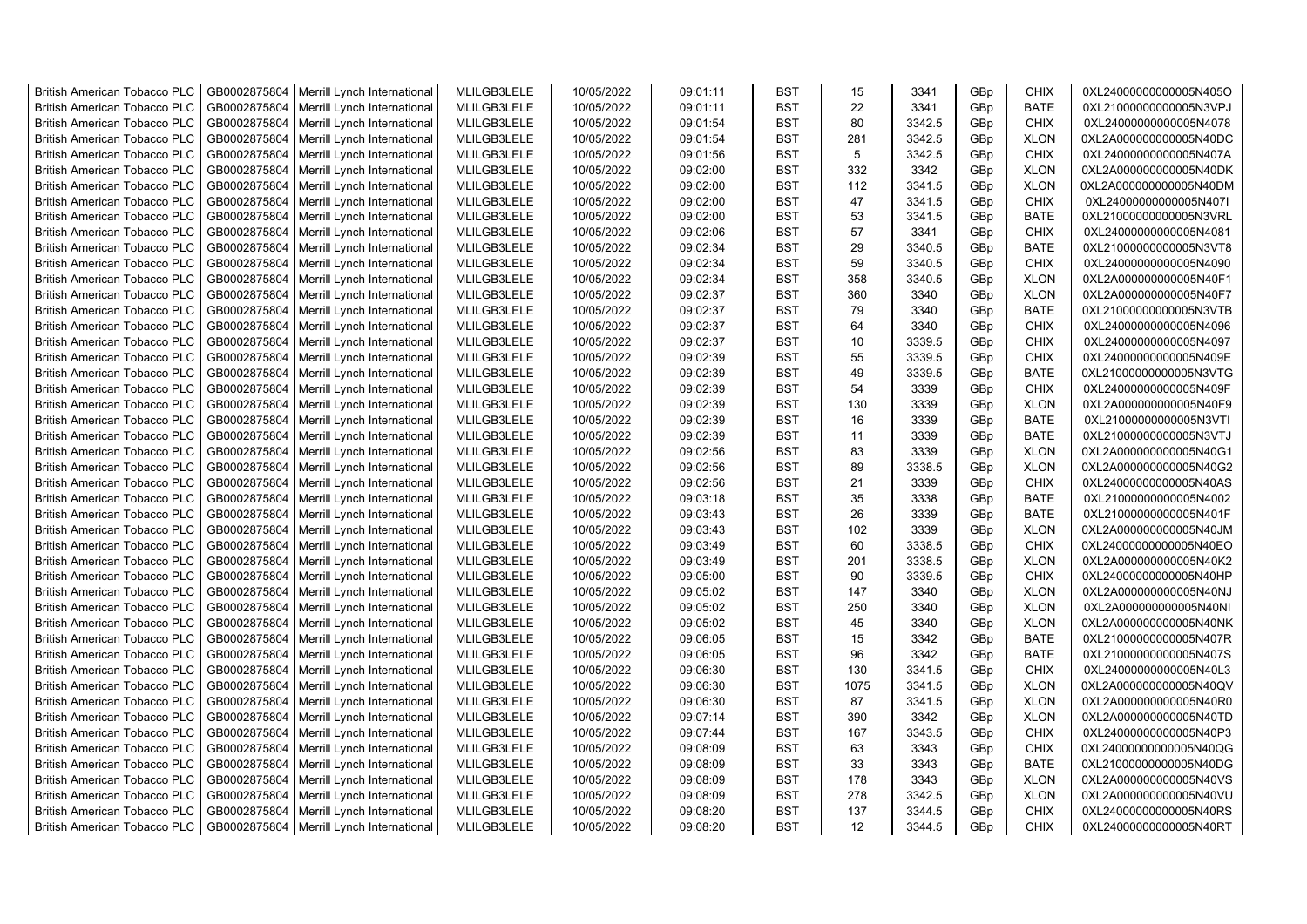| <b>British American Tobacco PLC</b> | GB0002875804 | Merrill Lynch International                | MLILGB3LELE | 10/05/2022 | 09:08:59 | <b>BST</b> | 250 | 3344.5 | GBp             | <b>XLON</b> | 0XL2A000000000005N413B |
|-------------------------------------|--------------|--------------------------------------------|-------------|------------|----------|------------|-----|--------|-----------------|-------------|------------------------|
| <b>British American Tobacco PLC</b> | GB0002875804 | Merrill Lynch International                | MLILGB3LELE | 10/05/2022 | 09:08:59 | <b>BST</b> | 116 | 3344.5 | GBp             | <b>XLON</b> | 0XL2A000000000005N413C |
| <b>British American Tobacco PLC</b> | GB0002875804 | Merrill Lynch International                | MLILGB3LELE | 10/05/2022 | 09:08:59 | <b>BST</b> | 132 | 3344.5 | GBp             | <b>XLON</b> | 0XL2A000000000005N413D |
| <b>British American Tobacco PLC</b> | GB0002875804 | Merrill Lynch International                | MLILGB3LELE | 10/05/2022 | 09:09:25 | <b>BST</b> | 15  | 3347.5 | GBp             | <b>CHIX</b> | 0XL24000000000005N40VQ |
| <b>British American Tobacco PLC</b> | GB0002875804 | Merrill Lynch International                | MLILGB3LELE | 10/05/2022 | 09:09:25 | <b>BST</b> | 144 | 3347.5 | GBp             | <b>CHIX</b> | 0XL24000000000005N40VR |
| <b>British American Tobacco PLC</b> | GB0002875804 | Merrill Lynch International                | MLILGB3LELE | 10/05/2022 | 09:09:52 | <b>BST</b> | 132 | 3349.5 | GBp             | <b>XLON</b> | 0XL2A000000000005N415V |
| <b>British American Tobacco PLC</b> | GB0002875804 | Merrill Lynch International                | MLILGB3LELE | 10/05/2022 | 09:09:52 | <b>BST</b> | 116 | 3349.5 | GBp             | <b>XLON</b> | 0XL2A000000000005N415U |
| <b>British American Tobacco PLC</b> | GB0002875804 | Merrill Lynch International                | MLILGB3LELE | 10/05/2022 | 09:09:55 | <b>BST</b> | 31  | 3349   | GBp             | <b>BATE</b> | 0XL21000000000005N40JJ |
| <b>British American Tobacco PLC</b> | GB0002875804 | Merrill Lynch International                | MLILGB3LELE | 10/05/2022 | 09:09:56 | BST        | 250 | 3349.5 | GBp             | <b>XLON</b> | 0XL2A000000000005N416E |
| <b>British American Tobacco PLC</b> | GB0002875804 | Merrill Lynch International                | MLILGB3LELE | 10/05/2022 | 09:09:56 | <b>BST</b> | 132 | 3349.5 | GBp             | <b>XLON</b> | 0XL2A000000000005N416F |
| <b>British American Tobacco PLC</b> | GB0002875804 | Merrill Lynch International                | MLILGB3LELE | 10/05/2022 | 09:09:56 | BST        | 116 | 3349.5 | GBp             | <b>XLON</b> | 0XL2A000000000005N416G |
| <b>British American Tobacco PLC</b> | GB0002875804 | Merrill Lynch International                | MLILGB3LELE | 10/05/2022 | 09:10:23 | <b>BST</b> | 13  | 3349   | GBp             | <b>XLON</b> | 0XL2A000000000005N417K |
| <b>British American Tobacco PLC</b> | GB0002875804 | Merrill Lynch International                | MLILGB3LELE | 10/05/2022 | 09:10:23 | <b>BST</b> | 211 | 3349   | GBp             | <b>XLON</b> | 0XL2A000000000005N417L |
| <b>British American Tobacco PLC</b> | GB0002875804 | Merrill Lynch International                | MLILGB3LELE | 10/05/2022 | 09:10:32 | <b>BST</b> | 129 | 3348.5 | GBp             | <b>BATE</b> | 0XL21000000000005N40KM |
| <b>British American Tobacco PLC</b> | GB0002875804 | Merrill Lynch International                | MLILGB3LELE | 10/05/2022 | 09:10:32 | <b>BST</b> | 158 | 3348.5 | GBp             | <b>CHIX</b> | 0XL24000000000005N412R |
| <b>British American Tobacco PLC</b> | GB0002875804 | Merrill Lynch International                | MLILGB3LELE | 10/05/2022 | 09:10:32 | <b>BST</b> | 10  | 3348.5 | GBp             | <b>XLON</b> | 0XL2A000000000005N417V |
| <b>British American Tobacco PLC</b> | GB0002875804 | Merrill Lynch International                | MLILGB3LELE | 10/05/2022 | 09:10:32 | <b>BST</b> | 665 | 3348.5 | GBp             | <b>XLON</b> | 0XL2A000000000005N4180 |
| <b>British American Tobacco PLC</b> | GB0002875804 | Merrill Lynch International                | MLILGB3LELE | 10/05/2022 | 09:11:12 | <b>BST</b> | 88  | 3349   | GBp             | <b>CHIX</b> | 0XL24000000000005N4151 |
| <b>British American Tobacco PLC</b> | GB0002875804 | Merrill Lynch International                | MLILGB3LELE | 10/05/2022 | 09:11:12 | <b>BST</b> | 324 | 3349   | GBp             | <b>XLON</b> | 0XL2A000000000005N419S |
| <b>British American Tobacco PLC</b> | GB0002875804 | Merrill Lynch International                | MLILGB3LELE | 10/05/2022 | 09:11:12 | <b>BST</b> | 25  | 3348.5 | GBp             | <b>XLON</b> | 0XL2A000000000005N419T |
| <b>British American Tobacco PLC</b> | GB0002875804 | Merrill Lynch International                | MLILGB3LELE | 10/05/2022 | 09:11:12 | <b>BST</b> | 52  | 3348.5 | GBp             | <b>XLON</b> | 0XL2A000000000005N419U |
| <b>British American Tobacco PLC</b> | GB0002875804 | Merrill Lynch International                | MLILGB3LELE | 10/05/2022 | 09:11:39 | <b>BST</b> | 19  | 3348   | GBp             | <b>CHIX</b> | 0XL24000000000005N4162 |
| <b>British American Tobacco PLC</b> | GB0002875804 | Merrill Lynch International                | MLILGB3LELE | 10/05/2022 | 09:11:39 | <b>BST</b> | 16  | 3348   | GBp             | <b>CHIX</b> | 0XL24000000000005N4163 |
| <b>British American Tobacco PLC</b> | GB0002875804 | Merrill Lynch International                | MLILGB3LELE | 10/05/2022 | 09:12:17 | <b>BST</b> | 99  | 3347.5 | GBp             | <b>BATE</b> | 0XL21000000000005N40P1 |
|                                     |              |                                            |             |            |          | <b>BST</b> |     |        |                 |             |                        |
| <b>British American Tobacco PLC</b> | GB0002875804 | Merrill Lynch International                | MLILGB3LELE | 10/05/2022 | 09:12:17 |            | 179 | 3347.5 | GBp             | <b>CHIX</b> | 0XL24000000000005N417E |
| <b>British American Tobacco PLC</b> | GB0002875804 | Merrill Lynch International                | MLILGB3LELE | 10/05/2022 | 09:12:17 | <b>BST</b> | 332 | 3348   | GBp             | <b>XLON</b> | 0XL2A000000000005N41CG |
| <b>British American Tobacco PLC</b> | GB0002875804 | Merrill Lynch International                | MLILGB3LELE | 10/05/2022 | 09:12:17 | <b>BST</b> | 260 | 3347.5 | GBp             | <b>XLON</b> | 0XL2A000000000005N41CH |
| <b>British American Tobacco PLC</b> | GB0002875804 | Merrill Lynch International                | MLILGB3LELE | 10/05/2022 | 09:12:17 | <b>BST</b> | 34  | 3347.5 | GBp             | <b>XLON</b> | 0XL2A000000000005N41Cl |
| <b>British American Tobacco PLC</b> | GB0002875804 | Merrill Lynch International                | MLILGB3LELE | 10/05/2022 | 09:12:17 | BST        | 132 | 3348   | GBp             | <b>XLON</b> | 0XL2A000000000005N41CJ |
| <b>British American Tobacco PLC</b> | GB0002875804 | Merrill Lynch International                | MLILGB3LELE | 10/05/2022 | 09:12:17 | <b>BST</b> | 112 | 3348   | GBp             | <b>XLON</b> | 0XL2A000000000005N41CK |
| <b>British American Tobacco PLC</b> | GB0002875804 | Merrill Lynch International                | MLILGB3LELE | 10/05/2022 | 09:12:44 | <b>BST</b> | 148 | 3349   | GBp             | <b>CHIX</b> | 0XL24000000000005N4191 |
| <b>British American Tobacco PLC</b> | GB0002875804 | Merrill Lynch International                | MLILGB3LELE | 10/05/2022 | 09:12:44 | <b>BST</b> | 47  | 3349   | GBp             | <b>BATE</b> | 0XL21000000000005N40R1 |
| <b>British American Tobacco PLC</b> | GB0002875804 | Merrill Lynch International                | MLILGB3LELE | 10/05/2022 | 09:13:32 | BST        | 15  | 3349.5 | GBp             | <b>XLON</b> | 0XL2A000000000005N41FK |
| <b>British American Tobacco PLC</b> | GB0002875804 | Merrill Lynch International                | MLILGB3LELE | 10/05/2022 | 09:13:32 | BST        | 116 | 3349.5 | GBp             | <b>XLON</b> | 0XL2A000000000005N41FL |
| <b>British American Tobacco PLC</b> | GB0002875804 | Merrill Lynch International                | MLILGB3LELE | 10/05/2022 | 09:13:32 | <b>BST</b> | 132 | 3349.5 | GBp             | <b>XLON</b> | 0XL2A000000000005N41FM |
| <b>British American Tobacco PLC</b> | GB0002875804 | Merrill Lynch International                | MLILGB3LELE | 10/05/2022 | 09:13:42 | <b>BST</b> | 74  | 3348.5 | GBp             | <b>CHIX</b> | 0XL24000000000005N41BS |
| <b>British American Tobacco PLC</b> | GB0002875804 | Merrill Lynch International                | MLILGB3LELE | 10/05/2022 | 09:13:43 | <b>BST</b> | 14  | 3348.5 | GBp             | <b>CHIX</b> | 0XL24000000000005N41BU |
| <b>British American Tobacco PLC</b> | GB0002875804 | Merrill Lynch International                | MLILGB3LELE | 10/05/2022 | 09:13:50 | <b>BST</b> | 427 | 3348   | GBp             | <b>XLON</b> | 0XL2A000000000005N41GT |
| <b>British American Tobacco PLC</b> | GB0002875804 | Merrill Lynch International                | MLILGB3LELE | 10/05/2022 | 09:14:24 | <b>BST</b> | 77  | 3350.5 | GBp             | <b>CHIX</b> | 0XL24000000000005N41DO |
| <b>British American Tobacco PLC</b> | GB0002875804 | Merrill Lynch International                | MLILGB3LELE | 10/05/2022 | 09:14:24 | <b>BST</b> | 394 | 3350.5 | GBp             | <b>XLON</b> | 0XL2A000000000005N41HV |
| <b>British American Tobacco PLC</b> | GB0002875804 | Merrill Lynch International                | MLILGB3LELE | 10/05/2022 | 09:14:24 | <b>BST</b> | 25  | 3350   | GBp             | <b>XLON</b> | 0XL2A000000000005N41l0 |
| <b>British American Tobacco PLC</b> | GB0002875804 | Merrill Lynch International                | MLILGB3LELE | 10/05/2022 | 09:14:24 | <b>BST</b> | 31  | 3350   | GBp             | <b>CHIX</b> | 0XL24000000000005N41DP |
| <b>British American Tobacco PLC</b> | GB0002875804 | Merrill Lynch International                | MLILGB3LELE | 10/05/2022 | 09:14:29 | <b>BST</b> | 9   | 3349.5 | GBp             | <b>BATE</b> | 0XL21000000000005N410K |
| <b>British American Tobacco PLC</b> | GB0002875804 | Merrill Lynch International                | MLILGB3LELE | 10/05/2022 | 09:14:29 | <b>BST</b> | 100 | 3349.5 | GBp             | <b>BATE</b> | 0XL21000000000005N410L |
| <b>British American Tobacco PLC</b> | GB0002875804 | Merrill Lynch International                | MLILGB3LELE | 10/05/2022 | 09:14:29 | <b>BST</b> | 22  | 3349.5 | GBp             | <b>CHIX</b> | 0XL24000000000005N41DR |
| <b>British American Tobacco PLC</b> | GB0002875804 | Merrill Lynch International                | MLILGB3LELE | 10/05/2022 | 09:14:29 | <b>BST</b> | 116 | 3349.5 | GBp             | <b>CHIX</b> | 0XL24000000000005N41DS |
| <b>British American Tobacco PLC</b> | GB0002875804 | Merrill Lynch International                | MLILGB3LELE | 10/05/2022 | 09:14:29 | <b>BST</b> | 200 | 3350   | GBp             | <b>XLON</b> | 0XL2A000000000005N41l7 |
| <b>British American Tobacco PLC</b> |              | GB0002875804   Merrill Lynch International | MLILGB3LELE | 10/05/2022 | 09:14:30 | <b>BST</b> | 119 | 3349   | GB <sub>p</sub> | <b>XLON</b> | 0XL2A000000000005N41I8 |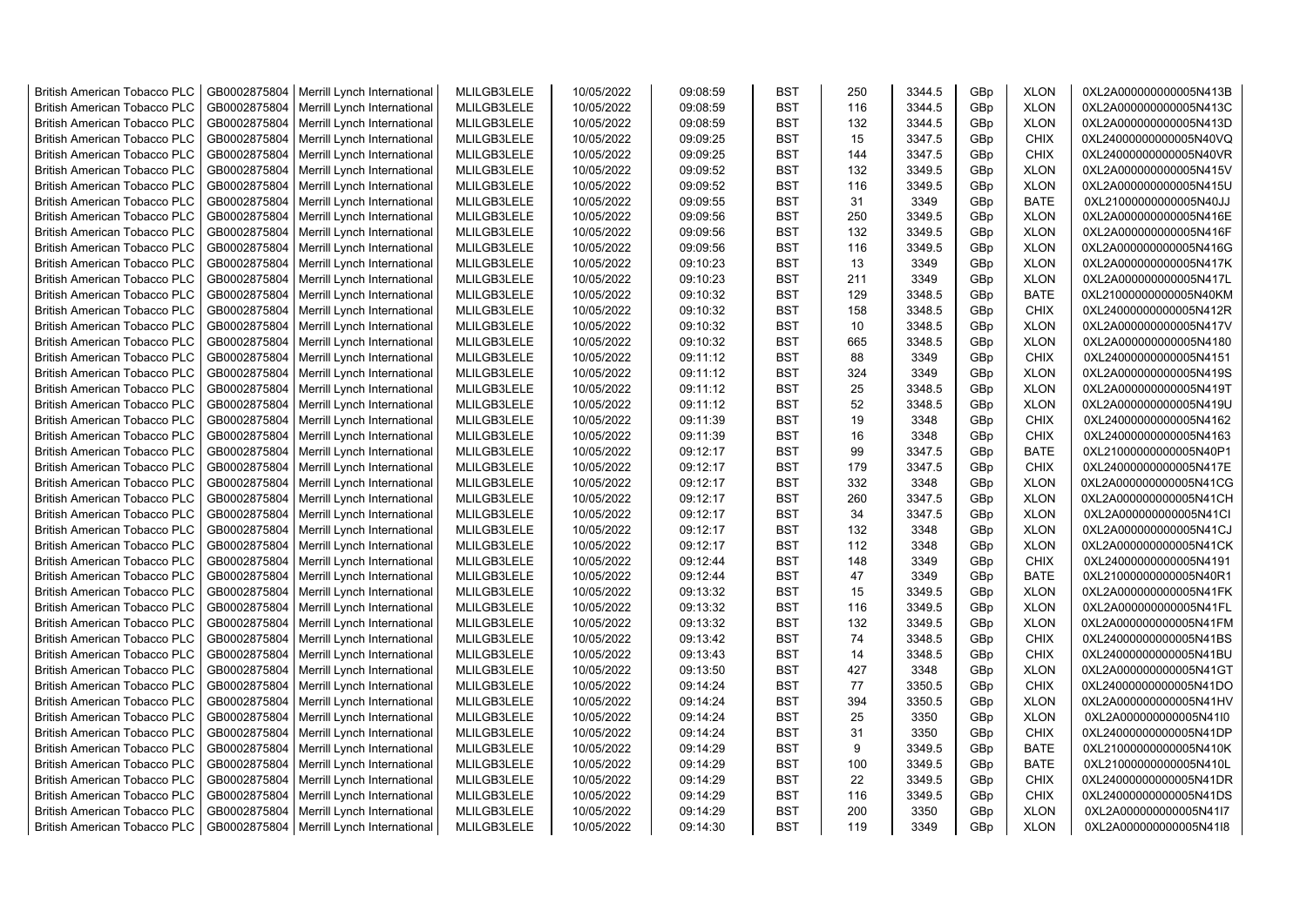| <b>British American Tobacco PLC</b> | GB0002875804 | Merrill Lynch International                | MLILGB3LELE | 10/05/2022 | 09:14:30 | <b>BST</b> | 150            | 3349   | GBp             | <b>CHIX</b> | 0XL24000000000005N41DT |
|-------------------------------------|--------------|--------------------------------------------|-------------|------------|----------|------------|----------------|--------|-----------------|-------------|------------------------|
| <b>British American Tobacco PLC</b> | GB0002875804 | Merrill Lynch International                | MLILGB3LELE | 10/05/2022 | 09:14:30 | <b>BST</b> | 20             | 3348.5 | GBp             | <b>BATE</b> | 0XL21000000000005N410P |
| <b>British American Tobacco PLC</b> | GB0002875804 | Merrill Lynch International                | MLILGB3LELE | 10/05/2022 | 09:14:30 | <b>BST</b> | 11             | 3348.5 | GBp             | <b>BATE</b> | 0XL21000000000005N410Q |
| <b>British American Tobacco PLC</b> | GB0002875804 | Merrill Lynch International                | MLILGB3LELE | 10/05/2022 | 09:14:30 | <b>BST</b> | 12             | 3348.5 | GBp             | <b>BATE</b> | 0XL21000000000005N410R |
| <b>British American Tobacco PLC</b> | GB0002875804 | Merrill Lynch International                | MLILGB3LELE | 10/05/2022 | 09:14:30 | <b>BST</b> | $\overline{7}$ | 3348.5 | GBp             | <b>BATE</b> | 0XL21000000000005N410S |
| <b>British American Tobacco PLC</b> | GB0002875804 | Merrill Lynch International                | MLILGB3LELE | 10/05/2022 | 09:14:30 | <b>BST</b> | 12             | 3348.5 | GBp             | <b>BATE</b> | 0XL21000000000005N410T |
| <b>British American Tobacco PLC</b> | GB0002875804 | Merrill Lynch International                | MLILGB3LELE | 10/05/2022 | 09:14:31 | <b>BST</b> | 3              | 3348.5 | GBp             | <b>BATE</b> | 0XL21000000000005N410V |
| <b>British American Tobacco PLC</b> | GB0002875804 | Merrill Lynch International                | MLILGB3LELE | 10/05/2022 | 09:14:36 | <b>BST</b> | 196            | 3347.5 | GBp             | <b>XLON</b> | 0XL2A000000000005N41II |
| <b>British American Tobacco PLC</b> | GB0002875804 | Merrill Lynch International                | MLILGB3LELE | 10/05/2022 | 09:14:36 | BST        | 21             | 3347.5 | GBp             | <b>CHIX</b> | 0XL24000000000005N41E5 |
| <b>British American Tobacco PLC</b> | GB0002875804 | Merrill Lynch International                | MLILGB3LELE | 10/05/2022 | 09:14:36 | <b>BST</b> | 58             | 3347.5 | GBp             | <b>CHIX</b> | 0XL24000000000005N41E6 |
| <b>British American Tobacco PLC</b> | GB0002875804 | Merrill Lynch International                | MLILGB3LELE | 10/05/2022 | 09:14:36 | BST        | 28             | 3347.5 | GBp             | <b>BATE</b> | 0XL21000000000005N411A |
| <b>British American Tobacco PLC</b> | GB0002875804 | Merrill Lynch International                | MLILGB3LELE | 10/05/2022 | 09:14:44 | <b>BST</b> | 29             | 3347   | GBp             | <b>BATE</b> | 0XL21000000000005N411L |
| <b>British American Tobacco PLC</b> | GB0002875804 | Merrill Lynch International                | MLILGB3LELE | 10/05/2022 | 09:14:56 | <b>BST</b> | 263            | 3347   | GBp             | <b>XLON</b> | 0XL2A000000000005N41J4 |
| <b>British American Tobacco PLC</b> | GB0002875804 | Merrill Lynch International                | MLILGB3LELE | 10/05/2022 | 09:15:01 | <b>BST</b> | 60             | 3346.5 | GBp             | <b>XLON</b> | 0XL2A000000000005N41J9 |
| <b>British American Tobacco PLC</b> | GB0002875804 | Merrill Lynch International                | MLILGB3LELE | 10/05/2022 | 09:15:42 | <b>BST</b> | 127            | 3346.5 | GBp             | <b>XLON</b> | 0XL2A000000000005N41L2 |
| <b>British American Tobacco PLC</b> | GB0002875804 | Merrill Lynch International                | MLILGB3LELE | 10/05/2022 | 09:15:42 | <b>BST</b> | 80             | 3346.5 | GBp             | <b>XLON</b> | 0XL2A000000000005N41L3 |
| <b>British American Tobacco PLC</b> | GB0002875804 | Merrill Lynch International                | MLILGB3LELE | 10/05/2022 | 09:15:42 | <b>BST</b> | 57             | 3346.5 | GBp             | <b>CHIX</b> | 0XL24000000000005N41GR |
| <b>British American Tobacco PLC</b> | GB0002875804 | Merrill Lynch International                | MLILGB3LELE | 10/05/2022 | 09:15:42 | <b>BST</b> | 26             | 3346.5 | GBp             | <b>BATE</b> | 0XL21000000000005N4142 |
| <b>British American Tobacco PLC</b> | GB0002875804 | Merrill Lynch International                | MLILGB3LELE | 10/05/2022 | 09:16:33 | <b>BST</b> | 48             | 3348.5 | GBp             | <b>CHIX</b> | 0XL24000000000005N41IV |
| <b>British American Tobacco PLC</b> | GB0002875804 | Merrill Lynch International                | MLILGB3LELE | 10/05/2022 | 09:16:53 | <b>BST</b> | 140            | 3349.5 | GBp             | <b>CHIX</b> | 0XL24000000000005N41JJ |
| <b>British American Tobacco PLC</b> | GB0002875804 | Merrill Lynch International                | MLILGB3LELE | 10/05/2022 | 09:16:53 | <b>BST</b> | 94             | 3348.5 | GBp             | <b>CHIX</b> | 0XL24000000000005N41JK |
| <b>British American Tobacco PLC</b> | GB0002875804 | Merrill Lynch International                | MLILGB3LELE | 10/05/2022 | 09:16:53 | <b>BST</b> | 30             | 3348   | GBp             | <b>CHIX</b> | 0XL24000000000005N41JL |
| <b>British American Tobacco PLC</b> | GB0002875804 | Merrill Lynch International                | MLILGB3LELE | 10/05/2022 | 09:16:53 | <b>BST</b> | 32             | 3348   | GBp             | <b>BATE</b> | 0XL21000000000005N416D |
| <b>British American Tobacco PLC</b> | GB0002875804 | Merrill Lynch International                | MLILGB3LELE | 10/05/2022 | 09:16:53 | <b>BST</b> | 114            | 3348   | GBp             | <b>XLON</b> | 0XL2A000000000005N41NL |
| <b>British American Tobacco PLC</b> | GB0002875804 | Merrill Lynch International                | MLILGB3LELE | 10/05/2022 | 09:16:53 | <b>BST</b> | 132            | 3348   | GBp             | <b>XLON</b> | 0XL2A000000000005N41NM |
| <b>British American Tobacco PLC</b> | GB0002875804 | Merrill Lynch International                | MLILGB3LELE | 10/05/2022 | 09:16:53 | <b>BST</b> | 268            | 3348   | GBp             | <b>XLON</b> | 0XL2A000000000005N41NN |
| <b>British American Tobacco PLC</b> | GB0002875804 | Merrill Lynch International                | MLILGB3LELE | 10/05/2022 | 09:16:53 | <b>BST</b> | 116            | 3348   | GBp             | <b>XLON</b> | 0XL2A000000000005N41NO |
| <b>British American Tobacco PLC</b> | GB0002875804 | Merrill Lynch International                | MLILGB3LELE | 10/05/2022 | 09:16:57 | <b>BST</b> | 40             | 3348   | GBp             | <b>BATE</b> | 0XL21000000000005N416J |
| <b>British American Tobacco PLC</b> | GB0002875804 | Merrill Lynch International                | MLILGB3LELE | 10/05/2022 | 09:18:40 | BST        | 448            | 3349   | GBp             | <b>XLON</b> | 0XL2A000000000005N41QT |
| <b>British American Tobacco PLC</b> | GB0002875804 | Merrill Lynch International                | MLILGB3LELE | 10/05/2022 | 09:18:40 | <b>BST</b> | 23             | 3349   | GBp             | <b>XLON</b> | 0XL2A000000000005N41QU |
| <b>British American Tobacco PLC</b> | GB0002875804 | Merrill Lynch International                | MLILGB3LELE | 10/05/2022 | 09:18:40 | <b>BST</b> | 408            | 3349   | GBp             | <b>XLON</b> | 0XL2A000000000005N41QV |
| <b>British American Tobacco PLC</b> | GB0002875804 | Merrill Lynch International                | MLILGB3LELE | 10/05/2022 | 09:18:40 | <b>BST</b> | 152            | 3349   | GBp             | <b>CHIX</b> | 0XL24000000000005N41N5 |
| <b>British American Tobacco PLC</b> | GB0002875804 | Merrill Lynch International                | MLILGB3LELE | 10/05/2022 | 09:18:40 | <b>BST</b> | 250            | 3349.5 | GBp             | <b>XLON</b> | 0XL2A000000000005N41R0 |
| <b>British American Tobacco PLC</b> | GB0002875804 | Merrill Lynch International                | MLILGB3LELE | 10/05/2022 | 09:18:40 | BST        | 116            | 3349.5 | GBp             | <b>XLON</b> | 0XL2A000000000005N41R1 |
| <b>British American Tobacco PLC</b> | GB0002875804 | Merrill Lynch International                | MLILGB3LELE | 10/05/2022 | 09:18:40 | <b>BST</b> | 132            | 3349.5 | GBp             | <b>XLON</b> | 0XL2A000000000005N41R2 |
| <b>British American Tobacco PLC</b> | GB0002875804 | Merrill Lynch International                | MLILGB3LELE | 10/05/2022 | 09:18:40 | <b>BST</b> | 96             | 3349.5 | GBp             | <b>XLON</b> | 0XL2A000000000005N41R3 |
| <b>British American Tobacco PLC</b> | GB0002875804 | Merrill Lynch International                | MLILGB3LELE | 10/05/2022 | 09:18:56 | <b>BST</b> | 106            | 3349   | GBp             | <b>CHIX</b> | 0XL24000000000005N41O0 |
| <b>British American Tobacco PLC</b> | GB0002875804 | Merrill Lynch International                | MLILGB3LELE | 10/05/2022 | 09:19:00 | <b>BST</b> | 14             | 3348.5 | GBp             | <b>CHIX</b> | 0XL24000000000005N41OE |
| <b>British American Tobacco PLC</b> | GB0002875804 | Merrill Lynch International                | MLILGB3LELE | 10/05/2022 | 09:19:00 | <b>BST</b> | 323            | 3348   | GBp             | <b>XLON</b> | 0XL2A000000000005N41S0 |
| <b>British American Tobacco PLC</b> | GB0002875804 | Merrill Lynch International                | MLILGB3LELE | 10/05/2022 | 09:19:00 | <b>BST</b> | 84             | 3348   | GBp             | <b>CHIX</b> | 0XL24000000000005N41OG |
| <b>British American Tobacco PLC</b> | GB0002875804 | Merrill Lynch International                | MLILGB3LELE | 10/05/2022 | 09:19:00 | <b>BST</b> | 51             | 3348   | GBp             | <b>CHIX</b> | 0XL24000000000005N41OI |
| <b>British American Tobacco PLC</b> | GB0002875804 | Merrill Lynch International                | MLILGB3LELE | 10/05/2022 | 09:19:36 | <b>BST</b> | 57             | 3350   | GBp             | <b>CHIX</b> | 0XL24000000000005N41PU |
| <b>British American Tobacco PLC</b> | GB0002875804 | Merrill Lynch International                | MLILGB3LELE | 10/05/2022 | 09:19:36 | <b>BST</b> | 237            | 3350   | GBp             | <b>XLON</b> | 0XL2A000000000005N41TE |
| <b>British American Tobacco PLC</b> | GB0002875804 | Merrill Lynch International                | MLILGB3LELE | 10/05/2022 | 09:19:40 | <b>BST</b> | 199            | 3349.5 | GBp             | <b>XLON</b> | 0XL2A000000000005N41TG |
| <b>British American Tobacco PLC</b> | GB0002875804 | Merrill Lynch International                | MLILGB3LELE | 10/05/2022 | 09:19:43 | <b>BST</b> | 10             | 3349   | GBp             | <b>XLON</b> | 0XL2A000000000005N41TL |
| <b>British American Tobacco PLC</b> | GB0002875804 | Merrill Lynch International                | MLILGB3LELE | 10/05/2022 | 09:19:43 | <b>BST</b> | 88             | 3349   | GBp             | <b>XLON</b> | 0XL2A000000000005N41TM |
| <b>British American Tobacco PLC</b> | GB0002875804 | Merrill Lynch International                | MLILGB3LELE | 10/05/2022 | 09:19:43 | <b>BST</b> | 17             | 3349   | GBp             | <b>CHIX</b> | 0XL24000000000005N41QE |
| <b>British American Tobacco PLC</b> |              | GB0002875804   Merrill Lynch International | MLILGB3LELE | 10/05/2022 | 09:19:43 | <b>BST</b> | 16             | 3349   | GB <sub>p</sub> | <b>BATE</b> | 0XL21000000000005N41DB |
|                                     |              |                                            |             |            |          |            |                |        |                 |             |                        |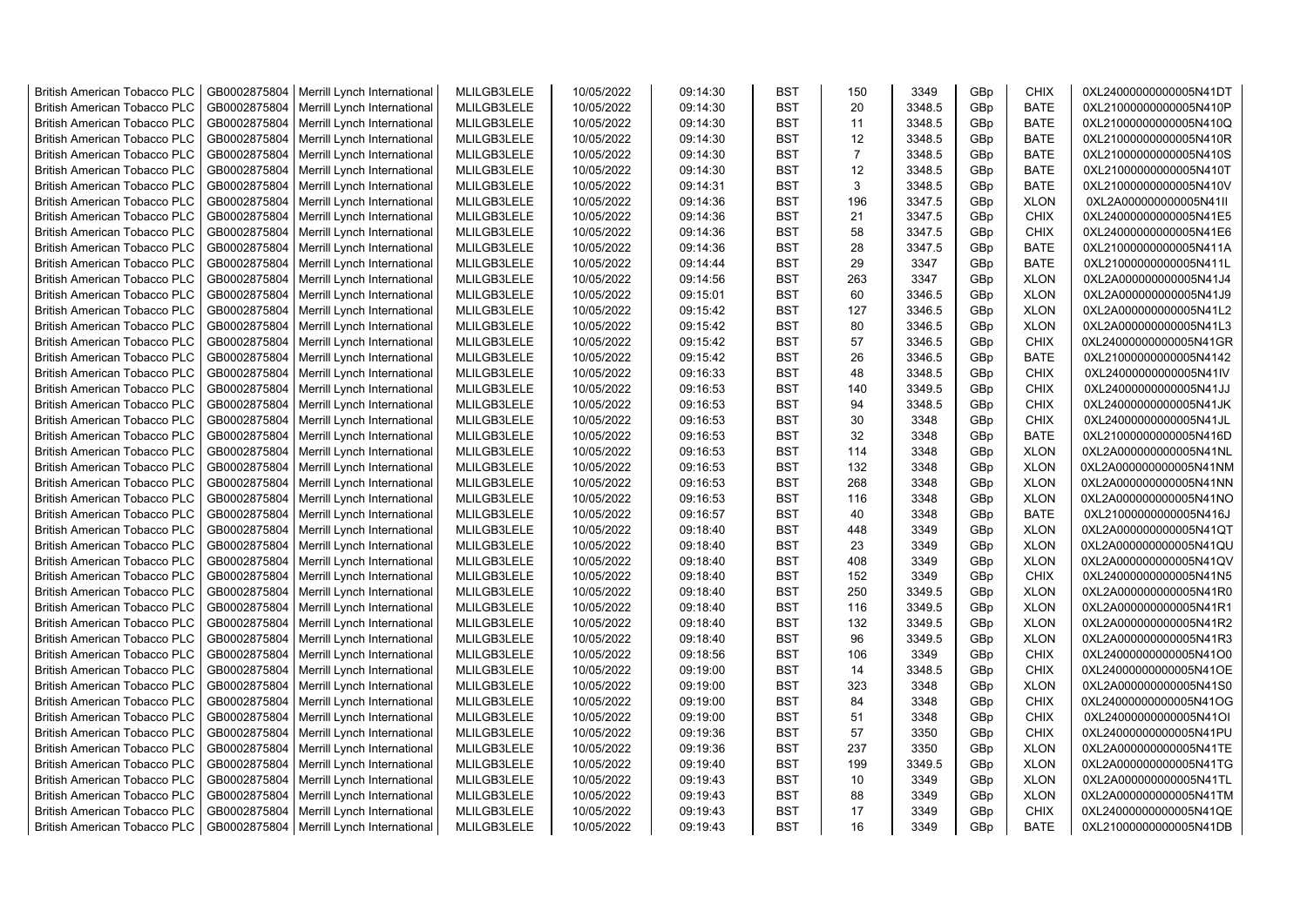| <b>British American Tobacco PLC</b> | GB0002875804 | Merrill Lynch International | MLILGB3LELE | 10/05/2022 | 09:20:16 | <b>BST</b> | 293 | 3351.5 | GBp | <b>XLON</b> | 0XL2A000000000005N41VI |
|-------------------------------------|--------------|-----------------------------|-------------|------------|----------|------------|-----|--------|-----|-------------|------------------------|
| <b>British American Tobacco PLC</b> | GB0002875804 | Merrill Lynch International | MLILGB3LELE | 10/05/2022 | 09:20:17 | <b>BST</b> | 55  | 3351   | GBp | <b>CHIX</b> | 0XL24000000000005N41SH |
| <b>British American Tobacco PLC</b> | GB0002875804 | Merrill Lynch International | MLILGB3LELE | 10/05/2022 | 09:20:17 | <b>BST</b> | 29  | 3351   | GBp | <b>BATE</b> | 0XL21000000000005N41F8 |
| <b>British American Tobacco PLC</b> | GB0002875804 | Merrill Lynch International | MLILGB3LELE | 10/05/2022 | 09:20:17 | <b>BST</b> | 214 | 3351   | GBp | <b>XLON</b> | 0XL2A000000000005N41VJ |
| British American Tobacco PLC        | GB0002875804 | Merrill Lynch International | MLILGB3LELE | 10/05/2022 | 09:20:55 | <b>BST</b> | 128 | 3350.5 | GBp | <b>BATE</b> | 0XL21000000000005N41GT |
| <b>British American Tobacco PLC</b> | GB0002875804 | Merrill Lynch International | MLILGB3LELE | 10/05/2022 | 09:20:55 | <b>BST</b> | 27  | 3350.5 | GBp | <b>XLON</b> | 0XL2A000000000005N420A |
| British American Tobacco PLC        | GB0002875804 | Merrill Lynch International | MLILGB3LELE | 10/05/2022 | 09:20:55 | <b>BST</b> | 89  | 3350.5 | GBp | <b>CHIX</b> | 0XL24000000000005N41UE |
| <b>British American Tobacco PLC</b> | GB0002875804 | Merrill Lynch International | MLILGB3LELE | 10/05/2022 | 09:20:55 | <b>BST</b> | 161 | 3350.5 | GBp | <b>XLON</b> | 0XL2A000000000005N420B |
| <b>British American Tobacco PLC</b> | GB0002875804 | Merrill Lynch International | MLILGB3LELE | 10/05/2022 | 09:20:55 | <b>BST</b> | 58  | 3350   | GBp | <b>CHIX</b> | 0XL24000000000005N41UF |
| <b>British American Tobacco PLC</b> | GB0002875804 | Merrill Lynch International | MLILGB3LELE | 10/05/2022 | 09:20:55 | <b>BST</b> | 193 | 3350   | GBp | <b>XLON</b> | 0XL2A000000000005N420C |
| <b>British American Tobacco PLC</b> | GB0002875804 | Merrill Lynch International | MLILGB3LELE | 10/05/2022 | 09:20:58 | <b>BST</b> | 16  | 3350.5 | GBp | <b>XLON</b> | 0XL2A000000000005N420J |
| <b>British American Tobacco PLC</b> | GB0002875804 | Merrill Lynch International | MLILGB3LELE | 10/05/2022 | 09:20:58 | <b>BST</b> | 139 | 3350.5 | GBp | <b>XLON</b> | 0XL2A000000000005N420K |
| <b>British American Tobacco PLC</b> | GB0002875804 | Merrill Lynch International | MLILGB3LELE | 10/05/2022 | 09:21:30 | <b>BST</b> | 48  | 3350.5 | GBp | <b>CHIX</b> | 0XL24000000000005N420Q |
| <b>British American Tobacco PLC</b> | GB0002875804 | Merrill Lynch International | MLILGB3LELE | 10/05/2022 | 09:21:48 | <b>BST</b> | 338 | 3350   | GBp | <b>XLON</b> | 0XL2A000000000005N423B |
| <b>British American Tobacco PLC</b> | GB0002875804 | Merrill Lynch International | MLILGB3LELE | 10/05/2022 | 09:21:48 | <b>BST</b> | 71  | 3350   | GBp | <b>CHIX</b> | 0XL24000000000005N421L |
| <b>British American Tobacco PLC</b> | GB0002875804 | Merrill Lynch International | MLILGB3LELE | 10/05/2022 | 09:21:48 | <b>BST</b> | 56  | 3350   | GBp | <b>BATE</b> | 0XL21000000000005N41K0 |
| <b>British American Tobacco PLC</b> | GB0002875804 | Merrill Lynch International | MLILGB3LELE | 10/05/2022 | 09:21:48 | <b>BST</b> | 50  | 3350   | GBp | <b>BATE</b> | 0XL21000000000005N41K1 |
| <b>British American Tobacco PLC</b> | GB0002875804 | Merrill Lynch International | MLILGB3LELE | 10/05/2022 | 09:22:43 | <b>BST</b> | 33  | 3351   | GBp | <b>BATE</b> | 0XL21000000000005N41MP |
| <b>British American Tobacco PLC</b> | GB0002875804 | Merrill Lynch International | MLILGB3LELE | 10/05/2022 | 09:22:44 | <b>BST</b> | 90  | 3351   | GBp | <b>BATE</b> | 0XL21000000000005N41MR |
| <b>British American Tobacco PLC</b> | GB0002875804 | Merrill Lynch International | MLILGB3LELE | 10/05/2022 | 09:22:55 | <b>BST</b> | 241 | 3351   | GBp | <b>XLON</b> | 0XL2A000000000005N425P |
| <b>British American Tobacco PLC</b> | GB0002875804 | Merrill Lynch International | MLILGB3LELE | 10/05/2022 | 09:22:55 | <b>BST</b> | 82  | 3351   | GBp | <b>XLON</b> | 0XL2A000000000005N425Q |
| <b>British American Tobacco PLC</b> | GB0002875804 | Merrill Lynch International | MLILGB3LELE | 10/05/2022 | 09:22:59 | <b>BST</b> | 68  | 3350.5 | GBp | <b>BATE</b> | 0XL21000000000005N41NE |
| <b>British American Tobacco PLC</b> | GB0002875804 | Merrill Lynch International | MLILGB3LELE | 10/05/2022 | 09:23:02 | <b>BST</b> | 81  | 3350.5 | GBp | <b>CHIX</b> | 0XL24000000000005N4268 |
| <b>British American Tobacco PLC</b> | GB0002875804 | Merrill Lynch International | MLILGB3LELE | 10/05/2022 | 09:23:10 | <b>BST</b> | 400 | 3350   | GBp | <b>XLON</b> | 0XL2A000000000005N426G |
| <b>British American Tobacco PLC</b> | GB0002875804 | Merrill Lynch International | MLILGB3LELE | 10/05/2022 | 09:23:10 | <b>BST</b> | 56  | 3350   | GBp | <b>XLON</b> | 0XL2A000000000005N426H |
| <b>British American Tobacco PLC</b> | GB0002875804 | Merrill Lynch International | MLILGB3LELE | 10/05/2022 | 09:23:46 | <b>BST</b> | 3   | 3350   | GBp | <b>BATE</b> | 0XL21000000000005N41PE |
| <b>British American Tobacco PLC</b> | GB0002875804 | Merrill Lynch International | MLILGB3LELE | 10/05/2022 | 09:23:46 | <b>BST</b> | 22  | 3350   | GBp | <b>BATE</b> | 0XL21000000000005N41PF |
| <b>British American Tobacco PLC</b> | GB0002875804 | Merrill Lynch International | MLILGB3LELE | 10/05/2022 | 09:23:46 | <b>BST</b> | 114 | 3350   | GBp | <b>XLON</b> | 0XL2A000000000005N427F |
| <b>British American Tobacco PLC</b> | GB0002875804 | Merrill Lynch International | MLILGB3LELE | 10/05/2022 | 09:23:46 | <b>BST</b> | 142 | 3350   | GBp | <b>CHIX</b> | 0XL24000000000005N427U |
| <b>British American Tobacco PLC</b> | GB0002875804 | Merrill Lynch International | MLILGB3LELE | 10/05/2022 | 09:23:46 | <b>BST</b> | 237 | 3350   | GBp | <b>XLON</b> | 0XL2A000000000005N427G |
| <b>British American Tobacco PLC</b> | GB0002875804 | Merrill Lynch International | MLILGB3LELE | 10/05/2022 | 09:23:46 | <b>BST</b> | 139 | 3349.5 | GBp | <b>XLON</b> | 0XL2A000000000005N427H |
|                                     | GB0002875804 |                             | MLILGB3LELE | 10/05/2022 |          | <b>BST</b> | 113 |        |     | <b>BATE</b> |                        |
| <b>British American Tobacco PLC</b> |              | Merrill Lynch International |             |            | 09:23:52 |            |     | 3350   | GBp |             | 0XL21000000000005N41PK |
| <b>British American Tobacco PLC</b> | GB0002875804 | Merrill Lynch International | MLILGB3LELE | 10/05/2022 | 09:23:56 | <b>BST</b> | 112 | 3350.5 | GBp | CHIX        | 0XL24000000000005N4287 |
| <b>British American Tobacco PLC</b> | GB0002875804 | Merrill Lynch International | MLILGB3LELE | 10/05/2022 | 09:24:01 | <b>BST</b> | 81  | 3353   | GBp | CHIX        | 0XL24000000000005N428L |
| <b>British American Tobacco PLC</b> | GB0002875804 | Merrill Lynch International | MLILGB3LELE | 10/05/2022 | 09:24:07 | <b>BST</b> | 126 | 3352.5 | GBp | <b>XLON</b> | 0XL2A000000000005N428F |
| <b>British American Tobacco PLC</b> | GB0002875804 | Merrill Lynch International | MLILGB3LELE | 10/05/2022 | 09:24:07 | <b>BST</b> | 50  | 3352.5 | GBp | <b>CHIX</b> | 0XL24000000000005N428R |
| <b>British American Tobacco PLC</b> | GB0002875804 | Merrill Lynch International | MLILGB3LELE | 10/05/2022 | 09:24:44 | <b>BST</b> | 43  | 3352   | GBp | <b>BATE</b> | 0XL21000000000005N41S2 |
| <b>British American Tobacco PLC</b> | GB0002875804 | Merrill Lynch International | MLILGB3LELE | 10/05/2022 | 09:24:44 | <b>BST</b> | 12  | 3351.5 | GBp | <b>BATE</b> | 0XL21000000000005N41S3 |
| <b>British American Tobacco PLC</b> | GB0002875804 | Merrill Lynch International | MLILGB3LELE | 10/05/2022 | 09:24:44 | <b>BST</b> | 249 | 3352   | GBp | <b>XLON</b> | 0XL2A000000000005N42AQ |
| <b>British American Tobacco PLC</b> | GB0002875804 | Merrill Lynch International | MLILGB3LELE | 10/05/2022 | 09:24:44 | <b>BST</b> | 70  | 3351.5 | GBp | <b>BATE</b> | 0XL21000000000005N41S4 |
| <b>British American Tobacco PLC</b> | GB0002875804 | Merrill Lynch International | MLILGB3LELE | 10/05/2022 | 09:24:44 | <b>BST</b> | 63  | 3352   | GBp | <b>CHIX</b> | 0XL24000000000005N42AR |
| <b>British American Tobacco PLC</b> | GB0002875804 | Merrill Lynch International | MLILGB3LELE | 10/05/2022 | 09:24:44 | <b>BST</b> | 23  | 3351.5 | GBp | CHIX        | 0XL24000000000005N42AS |
| <b>British American Tobacco PLC</b> | GB0002875804 | Merrill Lynch International | MLILGB3LELE | 10/05/2022 | 09:25:15 | <b>BST</b> | 200 | 3351.5 | GBp | <b>XLON</b> | 0XL2A000000000005N42BU |
| <b>British American Tobacco PLC</b> | GB0002875804 | Merrill Lynch International | MLILGB3LELE | 10/05/2022 | 09:25:15 | <b>BST</b> | 267 | 3351.5 | GBp | <b>XLON</b> | 0XL2A000000000005N42BV |
| <b>British American Tobacco PLC</b> | GB0002875804 | Merrill Lynch International | MLILGB3LELE | 10/05/2022 | 09:25:20 | <b>BST</b> | 41  | 3351   | GBp | <b>CHIX</b> | 0XL24000000000005N42CA |
| <b>British American Tobacco PLC</b> | GB0002875804 | Merrill Lynch International | MLILGB3LELE | 10/05/2022 | 09:25:59 | <b>BST</b> | 67  | 3351.5 | GBp | <b>XLON</b> | 0XL2A000000000005N42DB |
| <b>British American Tobacco PLC</b> | GB0002875804 | Merrill Lynch International | MLILGB3LELE | 10/05/2022 | 09:25:59 | <b>BST</b> | 250 | 3351.5 | GBp | <b>XLON</b> | 0XL2A000000000005N42DC |
| <b>British American Tobacco PLC</b> | GB0002875804 | Merrill Lynch International | MLILGB3LELE | 10/05/2022 | 09:26:10 | <b>BST</b> | 87  | 3350.5 | GBp | <b>BATE</b> | 0XL21000000000005N41VN |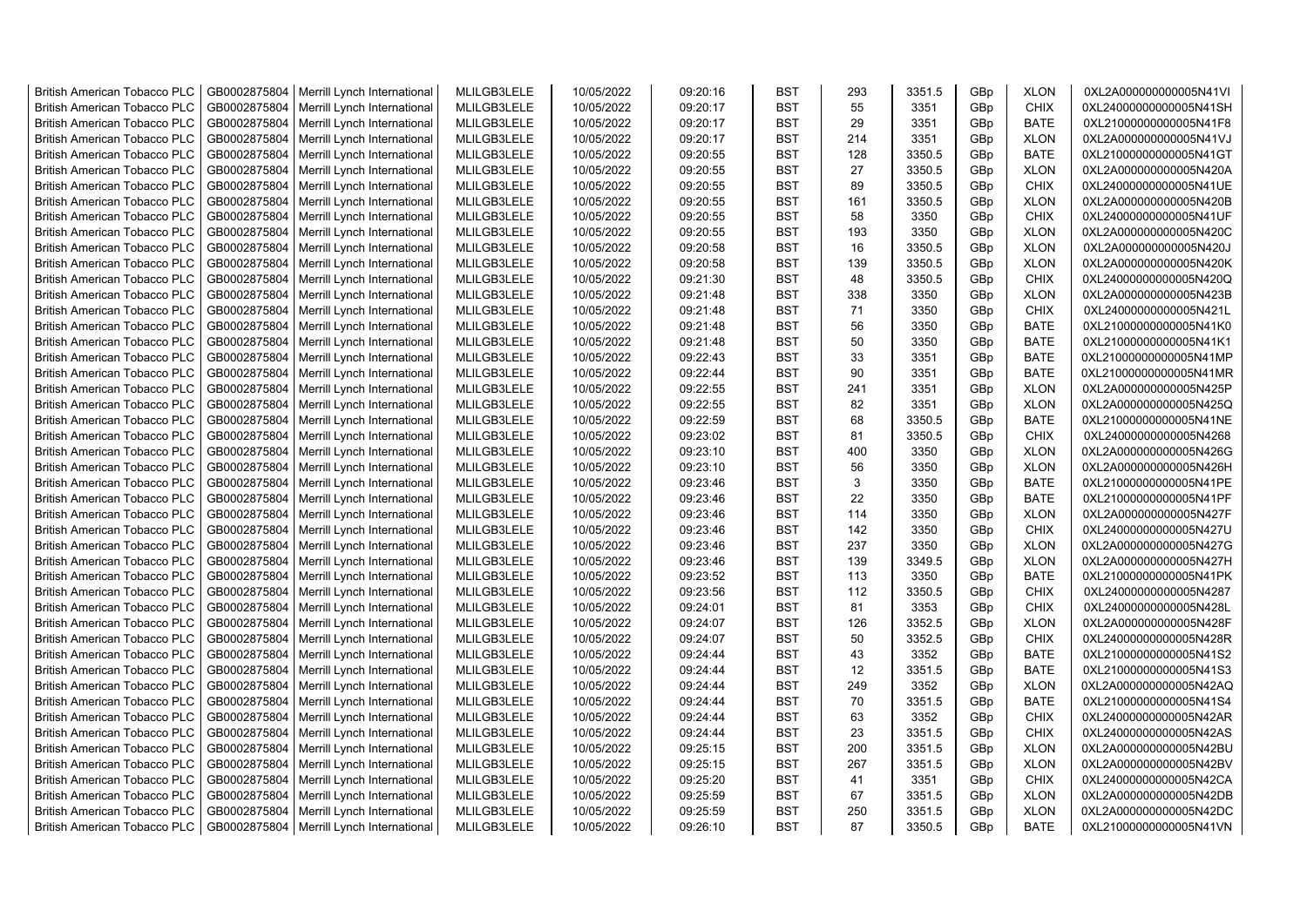| <b>British American Tobacco PLC</b> | GB0002875804 | Merrill Lynch International | MLILGB3LELE | 10/05/2022 | 09:26:10 | <b>BST</b> | 33  | 3350.5 | GBp | <b>CHIX</b> | 0XL24000000000005N42EF |
|-------------------------------------|--------------|-----------------------------|-------------|------------|----------|------------|-----|--------|-----|-------------|------------------------|
| <b>British American Tobacco PLC</b> | GB0002875804 | Merrill Lynch International | MLILGB3LELE | 10/05/2022 | 09:26:10 | <b>BST</b> | 200 | 3350.5 | GBp | <b>XLON</b> | 0XL2A000000000005N42E3 |
| <b>British American Tobacco PLC</b> | GB0002875804 | Merrill Lynch International | MLILGB3LELE | 10/05/2022 | 09:26:10 | <b>BST</b> | 97  | 3350.5 | GBp | <b>XLON</b> | 0XL2A000000000005N42E4 |
| <b>British American Tobacco PLC</b> | GB0002875804 | Merrill Lynch International | MLILGB3LELE | 10/05/2022 | 09:26:10 | <b>BST</b> | 40  | 3350   | GBp | <b>XLON</b> | 0XL2A000000000005N42E5 |
| <b>British American Tobacco PLC</b> | GB0002875804 | Merrill Lynch International | MLILGB3LELE | 10/05/2022 | 09:26:10 | <b>BST</b> | 75  | 3350   | GBp | <b>CHIX</b> | 0XL24000000000005N42EG |
| <b>British American Tobacco PLC</b> | GB0002875804 | Merrill Lynch International | MLILGB3LELE | 10/05/2022 | 09:26:10 | <b>BST</b> | 75  | 3350   | GBp | <b>BATE</b> | 0XL21000000000005N41VO |
| British American Tobacco PLC        | GB0002875804 | Merrill Lynch International | MLILGB3LELE | 10/05/2022 | 09:26:14 | <b>BST</b> | 75  | 3350   | GBp | <b>XLON</b> | 0XL2A000000000005N42E7 |
| <b>British American Tobacco PLC</b> | GB0002875804 | Merrill Lynch International | MLILGB3LELE | 10/05/2022 | 09:26:14 | <b>BST</b> | 99  | 3350   | GBp | <b>XLON</b> | 0XL2A000000000005N42E8 |
| <b>British American Tobacco PLC</b> | GB0002875804 | Merrill Lynch International | MLILGB3LELE | 10/05/2022 | 09:26:57 | <b>BST</b> | 118 | 3350   | GBp | <b>CHIX</b> | 0XL24000000000005N42GK |
| <b>British American Tobacco PLC</b> | GB0002875804 | Merrill Lynch International | MLILGB3LELE | 10/05/2022 | 09:27:33 | <b>BST</b> | 84  | 3350.5 | GBp | <b>XLON</b> | 0XL2A000000000005N42GR |
| <b>British American Tobacco PLC</b> | GB0002875804 | Merrill Lynch International | MLILGB3LELE | 10/05/2022 | 09:27:33 | <b>BST</b> | 160 | 3350.5 | GBp | <b>XLON</b> | 0XL2A000000000005N42GS |
| <b>British American Tobacco PLC</b> | GB0002875804 | Merrill Lynch International | MLILGB3LELE | 10/05/2022 | 09:27:33 | <b>BST</b> | 228 | 3350.5 | GBp | <b>XLON</b> | 0XL2A000000000005N42GT |
| <b>British American Tobacco PLC</b> | GB0002875804 | Merrill Lynch International | MLILGB3LELE | 10/05/2022 | 09:27:33 | <b>BST</b> | 198 | 3350.5 | GBp | <b>XLON</b> | 0XL2A000000000005N42GU |
| <b>British American Tobacco PLC</b> | GB0002875804 | Merrill Lynch International | MLILGB3LELE | 10/05/2022 | 09:27:33 | <b>BST</b> | 45  | 3350.5 | GBp | <b>XLON</b> | 0XL2A000000000005N42GV |
| <b>British American Tobacco PLC</b> | GB0002875804 | Merrill Lynch International | MLILGB3LELE | 10/05/2022 | 09:27:33 | <b>BST</b> | 37  | 3350.5 | GBp | <b>XLON</b> | 0XL2A000000000005N42H0 |
| <b>British American Tobacco PLC</b> | GB0002875804 | Merrill Lynch International | MLILGB3LELE | 10/05/2022 | 09:27:33 | <b>BST</b> | 89  | 3350.5 | GBp | <b>XLON</b> | 0XL2A000000000005N42H1 |
| <b>British American Tobacco PLC</b> | GB0002875804 | Merrill Lynch International | MLILGB3LELE | 10/05/2022 | 09:28:06 | <b>BST</b> | 27  | 3350   | GBp | <b>CHIX</b> | 0XL24000000000005N42JA |
| <b>British American Tobacco PLC</b> | GB0002875804 | Merrill Lynch International | MLILGB3LELE | 10/05/2022 | 09:28:06 | <b>BST</b> | 60  | 3350   | GBp | <b>CHIX</b> | 0XL24000000000005N42JB |
| <b>British American Tobacco PLC</b> | GB0002875804 | Merrill Lynch International | MLILGB3LELE | 10/05/2022 | 09:28:23 | <b>BST</b> | 119 | 3350   | GBp | <b>XLON</b> | 0XL2A000000000005N42IT |
| <b>British American Tobacco PLC</b> | GB0002875804 | Merrill Lynch International | MLILGB3LELE | 10/05/2022 | 09:28:23 | <b>BST</b> | 379 | 3350   | GBp | <b>XLON</b> | 0XL2A000000000005N42IU |
| <b>British American Tobacco PLC</b> | GB0002875804 | Merrill Lynch International | MLILGB3LELE | 10/05/2022 | 09:28:23 | <b>BST</b> | 70  | 3350   | GBp | <b>XLON</b> | 0XL2A000000000005N42IV |
| <b>British American Tobacco PLC</b> | GB0002875804 | Merrill Lynch International | MLILGB3LELE | 10/05/2022 | 09:28:40 | <b>BST</b> | 49  | 3349.5 | GBp | <b>CHIX</b> | 0XL24000000000005N42KF |
| <b>British American Tobacco PLC</b> | GB0002875804 | Merrill Lynch International | MLILGB3LELE | 10/05/2022 | 09:28:40 | <b>BST</b> | 604 | 3349.5 | GBp | <b>XLON</b> | 0XL2A000000000005N42JH |
| <b>British American Tobacco PLC</b> | GB0002875804 | Merrill Lynch International | MLILGB3LELE | 10/05/2022 | 09:28:40 | <b>BST</b> | 26  | 3349.5 | GBp | <b>XLON</b> | 0XL2A000000000005N42JI |
| <b>British American Tobacco PLC</b> | GB0002875804 | Merrill Lynch International | MLILGB3LELE | 10/05/2022 | 09:28:40 | <b>BST</b> | 32  | 3350   | GBp | <b>BATE</b> | 0XL21000000000005N426L |
| <b>British American Tobacco PLC</b> | GB0002875804 | Merrill Lynch International | MLILGB3LELE | 10/05/2022 | 09:28:40 | <b>BST</b> | 142 | 3349.5 | GBp | <b>BATE</b> | 0XL21000000000005N426M |
| <b>British American Tobacco PLC</b> | GB0002875804 | Merrill Lynch International | MLILGB3LELE | 10/05/2022 | 09:29:30 | <b>BST</b> | 130 | 3351.5 | GBp | <b>BATE</b> | 0XL21000000000005N4293 |
| <b>British American Tobacco PLC</b> | GB0002875804 | Merrill Lynch International | MLILGB3LELE | 10/05/2022 | 09:29:30 | <b>BST</b> | 179 | 3351.5 | GBp | <b>CHIX</b> | 0XL24000000000005N42MC |
| <b>British American Tobacco PLC</b> | GB0002875804 | Merrill Lynch International | MLILGB3LELE | 10/05/2022 | 09:29:30 | <b>BST</b> | 88  | 3351   | GBp | <b>XLON</b> | 0XL2A000000000005N42L7 |
| <b>British American Tobacco PLC</b> | GB0002875804 | Merrill Lynch International | MLILGB3LELE | 10/05/2022 | 09:29:30 | <b>BST</b> | 140 | 3351.5 | GBp | <b>XLON</b> | 0XL2A000000000005N42L8 |
| <b>British American Tobacco PLC</b> | GB0002875804 | Merrill Lynch International | MLILGB3LELE | 10/05/2022 | 09:29:32 | <b>BST</b> | 109 | 3351   | GBp | <b>BATE</b> | 0XL21000000000005N4297 |
| <b>British American Tobacco PLC</b> | GB0002875804 | Merrill Lynch International | MLILGB3LELE | 10/05/2022 | 09:29:32 | <b>BST</b> | 137 | 3351   | GBp | <b>CHIX</b> | 0XL24000000000005N42MK |
| <b>British American Tobacco PLC</b> | GB0002875804 | Merrill Lynch International | MLILGB3LELE | 10/05/2022 | 09:29:41 | <b>BST</b> | 93  | 3351.5 | GBp | CHIX        | 0XL24000000000005N42N3 |
| <b>British American Tobacco PLC</b> | GB0002875804 | Merrill Lynch International | MLILGB3LELE | 10/05/2022 | 09:30:18 | <b>BST</b> | 519 | 3352.5 | GBp | <b>XLON</b> | 0XL2A000000000005N42OI |
| <b>British American Tobacco PLC</b> | GB0002875804 | Merrill Lynch International | MLILGB3LELE | 10/05/2022 | 09:30:18 | <b>BST</b> | 83  | 3352.5 | GBp | <b>CHIX</b> | 0XL24000000000005N42PG |
| <b>British American Tobacco PLC</b> | GB0002875804 | Merrill Lynch International | MLILGB3LELE | 10/05/2022 | 09:30:18 | <b>BST</b> | 97  | 3352.5 | GBp | <b>BATE</b> | 0XL21000000000005N42CH |
| <b>British American Tobacco PLC</b> | GB0002875804 | Merrill Lynch International | MLILGB3LELE | 10/05/2022 | 09:30:19 | <b>BST</b> | 37  | 3352   | GBp | <b>CHIX</b> | 0XL24000000000005N42PH |
| <b>British American Tobacco PLC</b> | GB0002875804 | Merrill Lynch International | MLILGB3LELE | 10/05/2022 | 09:30:52 | <b>BST</b> | 84  | 3351.5 | GBp | <b>CHIX</b> | 0XL24000000000005N42RT |
| <b>British American Tobacco PLC</b> | GB0002875804 | Merrill Lynch International | MLILGB3LELE | 10/05/2022 | 09:30:52 | <b>BST</b> | 123 | 3351.5 | GBp | <b>XLON</b> | 0XL2A000000000005N42Q6 |
| <b>British American Tobacco PLC</b> | GB0002875804 | Merrill Lynch International | MLILGB3LELE | 10/05/2022 | 09:30:52 | <b>BST</b> | 82  | 3351.5 | GBp | <b>BATE</b> | 0XL21000000000005N42EB |
| <b>British American Tobacco PLC</b> | GB0002875804 | Merrill Lynch International | MLILGB3LELE | 10/05/2022 | 09:30:55 | <b>BST</b> | 43  | 3351   | GBp | <b>BATE</b> | 0XL21000000000005N42EM |
| <b>British American Tobacco PLC</b> | GB0002875804 | Merrill Lynch International | MLILGB3LELE | 10/05/2022 | 09:30:57 | <b>BST</b> | 126 | 3350.5 | GBp | CHIX        | 0XL24000000000005N42SA |
| <b>British American Tobacco PLC</b> | GB0002875804 | Merrill Lynch International | MLILGB3LELE | 10/05/2022 | 09:30:57 | <b>BST</b> | 695 | 3350.5 | GBp | <b>XLON</b> | 0XL2A000000000005N42QB |
| <b>British American Tobacco PLC</b> | GB0002875804 | Merrill Lynch International | MLILGB3LELE | 10/05/2022 | 09:30:57 | <b>BST</b> | 11  | 3350   | GBp | <b>BATE</b> | 0XL21000000000005N42EN |
| <b>British American Tobacco PLC</b> | GB0002875804 | Merrill Lynch International | MLILGB3LELE | 10/05/2022 | 09:30:57 | <b>BST</b> | 41  | 3350   | GBp | <b>BATE</b> | 0XL21000000000005N42EO |
| <b>British American Tobacco PLC</b> | GB0002875804 | Merrill Lynch International | MLILGB3LELE | 10/05/2022 | 09:30:57 | <b>BST</b> | 155 | 3350   | GBp | <b>XLON</b> | 0XL2A000000000005N42QC |
| <b>British American Tobacco PLC</b> | GB0002875804 | Merrill Lynch International | MLILGB3LELE | 10/05/2022 | 09:31:42 | <b>BST</b> | 64  | 3350.5 | GBp | <b>CHIX</b> | 0XL24000000000005N42U7 |
| <b>British American Tobacco PLC</b> | GB0002875804 | Merrill Lynch International | MLILGB3LELE | 10/05/2022 | 09:31:42 | <b>BST</b> | 145 | 3350.5 | GBp | <b>XLON</b> | 0XL2A000000000005N42S2 |
|                                     |              |                             |             |            |          |            |     |        |     |             |                        |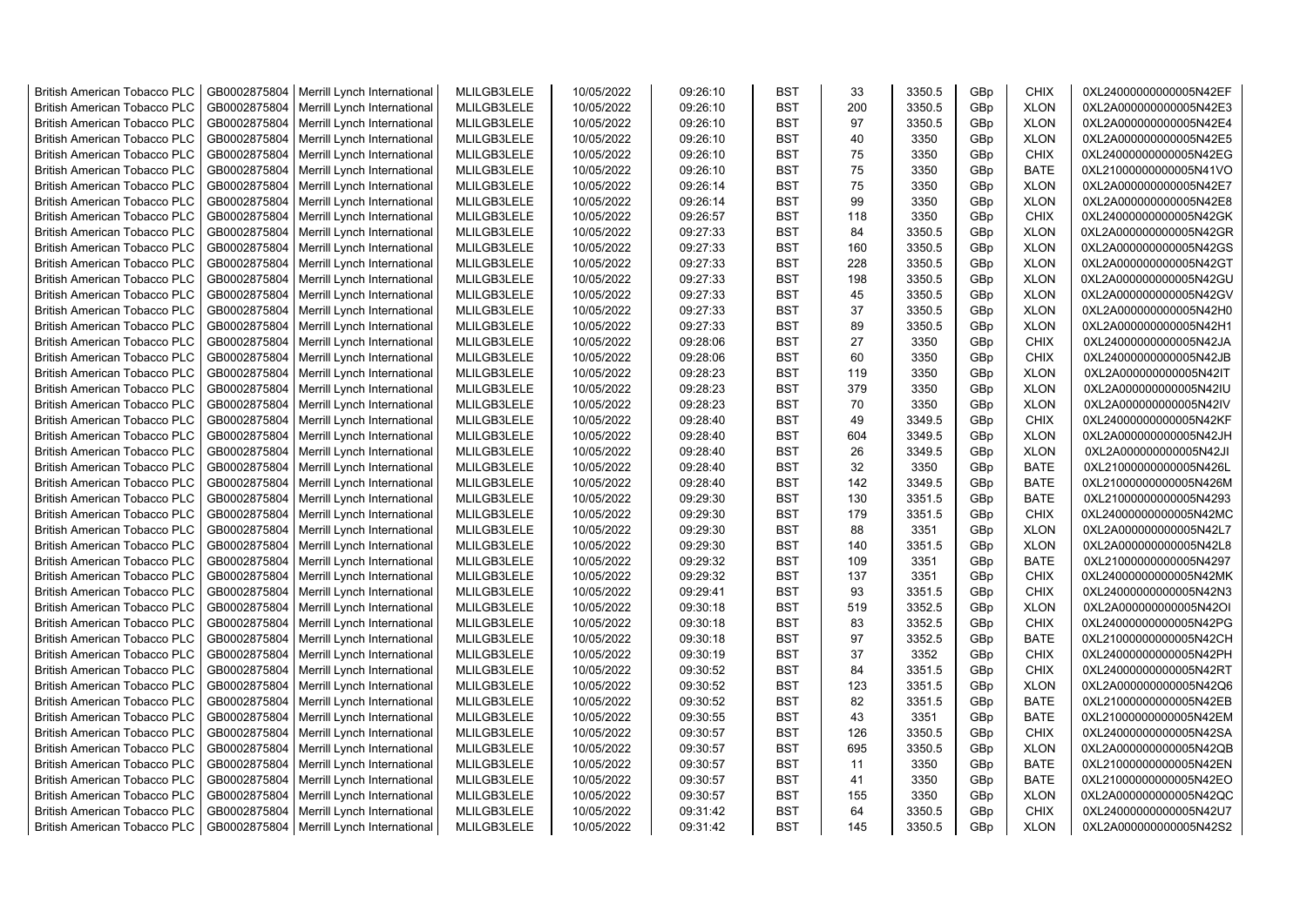| <b>British American Tobacco PLC</b> | GB0002875804 | Merrill Lynch International                | MLILGB3LELE | 10/05/2022 | 09:31:42 | <b>BST</b> | 92  | 3350   | GBp             | <b>XLON</b> | 0XL2A000000000005N42S4 |
|-------------------------------------|--------------|--------------------------------------------|-------------|------------|----------|------------|-----|--------|-----------------|-------------|------------------------|
| <b>British American Tobacco PLC</b> | GB0002875804 | Merrill Lynch International                | MLILGB3LELE | 10/05/2022 | 09:31:42 | <b>BST</b> | 61  | 3350   | GBp             | <b>XLON</b> | 0XL2A000000000005N42S5 |
| <b>British American Tobacco PLC</b> | GB0002875804 | Merrill Lynch International                | MLILGB3LELE | 10/05/2022 | 09:31:56 | <b>BST</b> | 35  | 3349.5 | GBp             | <b>BATE</b> | 0XL21000000000005N42HD |
| <b>British American Tobacco PLC</b> | GB0002875804 | Merrill Lynch International                | MLILGB3LELE | 10/05/2022 | 09:31:56 | <b>BST</b> | 25  | 3349.5 | GBp             | <b>BATE</b> | 0XL21000000000005N42HE |
| <b>British American Tobacco PLC</b> | GB0002875804 | Merrill Lynch International                | MLILGB3LELE | 10/05/2022 | 09:31:56 | <b>BST</b> | 21  | 3349.5 | GBp             | <b>CHIX</b> | 0XL24000000000005N42VB |
| <b>British American Tobacco PLC</b> | GB0002875804 | Merrill Lynch International                | MLILGB3LELE | 10/05/2022 | 09:31:56 | <b>BST</b> | 27  | 3349.5 | GBp             | <b>CHIX</b> | 0XL24000000000005N42VC |
| <b>British American Tobacco PLC</b> | GB0002875804 | Merrill Lynch International                | MLILGB3LELE | 10/05/2022 | 09:32:22 | <b>BST</b> | 26  | 3349   | GBp             | <b>CHIX</b> | 0XL24000000000005N430I |
| <b>British American Tobacco PLC</b> | GB0002875804 | Merrill Lynch International                | MLILGB3LELE | 10/05/2022 | 09:32:22 | <b>BST</b> | 296 | 3349   | GBp             | <b>XLON</b> | 0XL2A000000000005N42UB |
| <b>British American Tobacco PLC</b> | GB0002875804 | Merrill Lynch International                | MLILGB3LELE | 10/05/2022 | 09:32:35 | BST        | 187 | 3349.5 | GBp             | <b>XLON</b> | 0XL2A000000000005N42V4 |
| <b>British American Tobacco PLC</b> | GB0002875804 | Merrill Lynch International                | MLILGB3LELE | 10/05/2022 | 09:32:35 | <b>BST</b> | 67  | 3349.5 | GBp             | <b>CHIX</b> | 0XL24000000000005N430V |
| <b>British American Tobacco PLC</b> | GB0002875804 | Merrill Lynch International                | MLILGB3LELE | 10/05/2022 | 09:33:10 | BST        | 29  | 3350.5 | GBp             | <b>XLON</b> | 0XL2A000000000005N430L |
| <b>British American Tobacco PLC</b> | GB0002875804 | Merrill Lynch International                | MLILGB3LELE | 10/05/2022 | 09:33:10 | <b>BST</b> | 13  | 3350.5 | GBp             | <b>BATE</b> | 0XL21000000000005N42KO |
| <b>British American Tobacco PLC</b> | GB0002875804 | Merrill Lynch International                | MLILGB3LELE | 10/05/2022 | 09:33:18 | <b>BST</b> | 275 | 3350.5 | GBp             | <b>XLON</b> | 0XL2A000000000005N430P |
| <b>British American Tobacco PLC</b> | GB0002875804 | Merrill Lynch International                | MLILGB3LELE | 10/05/2022 | 09:33:18 | <b>BST</b> | 57  | 3350.5 | GBp             | <b>BATE</b> | 0XL21000000000005N42L2 |
| <b>British American Tobacco PLC</b> | GB0002875804 | Merrill Lynch International                | MLILGB3LELE | 10/05/2022 | 09:33:18 | <b>BST</b> | 78  | 3350.5 | GBp             | <b>CHIX</b> | 0XL24000000000005N432E |
| <b>British American Tobacco PLC</b> | GB0002875804 | Merrill Lynch International                | MLILGB3LELE | 10/05/2022 | 09:33:18 | <b>BST</b> | 85  | 3350   | GBp             | <b>XLON</b> | 0XL2A000000000005N430R |
| <b>British American Tobacco PLC</b> | GB0002875804 | Merrill Lynch International                | MLILGB3LELE | 10/05/2022 | 09:33:18 | <b>BST</b> | 10  | 3350   | GBp             | <b>XLON</b> | 0XL2A000000000005N430S |
| <b>British American Tobacco PLC</b> | GB0002875804 | Merrill Lynch International                | MLILGB3LELE | 10/05/2022 | 09:33:18 | <b>BST</b> | 13  | 3350   | GBp             | <b>CHIX</b> | 0XL24000000000005N432F |
| <b>British American Tobacco PLC</b> | GB0002875804 | Merrill Lynch International                | MLILGB3LELE | 10/05/2022 | 09:35:26 | <b>BST</b> | 76  | 3351.5 | GBp             | <b>CHIX</b> | 0XL24000000000005N438A |
| <b>British American Tobacco PLC</b> | GB0002875804 | Merrill Lynch International                | MLILGB3LELE | 10/05/2022 | 09:35:27 | <b>BST</b> | 154 | 3351   | GBp             | <b>CHIX</b> | 0XL24000000000005N438B |
| <b>British American Tobacco PLC</b> | GB0002875804 | Merrill Lynch International                | MLILGB3LELE | 10/05/2022 | 09:35:27 | <b>BST</b> | 250 | 3351.5 | GBp             | <b>XLON</b> | 0XL2A000000000005N436R |
| <b>British American Tobacco PLC</b> | GB0002875804 | Merrill Lynch International                | MLILGB3LELE | 10/05/2022 | 09:35:27 | <b>BST</b> | 438 | 3351.5 | GBp             | <b>XLON</b> | 0XL2A000000000005N436S |
| <b>British American Tobacco PLC</b> | GB0002875804 | Merrill Lynch International                | MLILGB3LELE | 10/05/2022 | 09:35:27 | <b>BST</b> | 371 | 3351.5 | GBp             | <b>XLON</b> | 0XL2A000000000005N436T |
| <b>British American Tobacco PLC</b> | GB0002875804 | Merrill Lynch International                | MLILGB3LELE | 10/05/2022 | 09:35:27 | <b>BST</b> | 238 | 3351.5 | GBp             | <b>XLON</b> | 0XL2A000000000005N436U |
| <b>British American Tobacco PLC</b> | GB0002875804 | Merrill Lynch International                | MLILGB3LELE | 10/05/2022 | 09:35:27 | <b>BST</b> | 48  | 3351.5 | GBp             | <b>XLON</b> | 0XL2A000000000005N436V |
| <b>British American Tobacco PLC</b> | GB0002875804 | Merrill Lynch International                | MLILGB3LELE | 10/05/2022 | 09:35:27 | <b>BST</b> | 17  | 3351.5 | GBp             | <b>XLON</b> | 0XL2A000000000005N4370 |
| <b>British American Tobacco PLC</b> | GB0002875804 | Merrill Lynch International                | MLILGB3LELE | 10/05/2022 | 09:35:36 | <b>BST</b> | 148 | 3351   | GBp             | <b>XLON</b> | 0XL2A000000000005N437B |
| <b>British American Tobacco PLC</b> | GB0002875804 | Merrill Lynch International                | MLILGB3LELE | 10/05/2022 | 09:35:55 | <b>BST</b> | 54  | 3350.5 | GBp             | <b>CHIX</b> | 0XL24000000000005N439P |
| <b>British American Tobacco PLC</b> | GB0002875804 | Merrill Lynch International                | MLILGB3LELE | 10/05/2022 | 09:35:55 | BST        | 76  | 3350.5 | GBp             | <b>CHIX</b> | 0XL24000000000005N439Q |
| <b>British American Tobacco PLC</b> | GB0002875804 | Merrill Lynch International                | MLILGB3LELE | 10/05/2022 | 09:35:55 | <b>BST</b> | 92  | 3350.5 | GBp             | <b>BATE</b> | 0XL21000000000005N42SN |
| <b>British American Tobacco PLC</b> | GB0002875804 | Merrill Lynch International                | MLILGB3LELE | 10/05/2022 | 09:36:05 | <b>BST</b> | 106 | 3350.5 | GBp             | <b>BATE</b> | 0XL21000000000005N42TB |
| <b>British American Tobacco PLC</b> | GB0002875804 | Merrill Lynch International                | MLILGB3LELE | 10/05/2022 | 09:36:05 | <b>BST</b> | 33  | 3350   | GBp             | <b>CHIX</b> | 0XL24000000000005N43A5 |
| <b>British American Tobacco PLC</b> | GB0002875804 | Merrill Lynch International                | MLILGB3LELE | 10/05/2022 | 09:36:05 | <b>BST</b> | 17  | 3350   | GBp             | <b>CHIX</b> | 0XL24000000000005N43A6 |
| <b>British American Tobacco PLC</b> | GB0002875804 | Merrill Lynch International                | MLILGB3LELE | 10/05/2022 | 09:36:05 | BST        | 504 | 3350.5 | GBp             | <b>XLON</b> | 0XL2A000000000005N438M |
| <b>British American Tobacco PLC</b> | GB0002875804 | Merrill Lynch International                | MLILGB3LELE | 10/05/2022 | 09:36:33 | <b>BST</b> | 177 | 3349.5 | GBp             | <b>XLON</b> | 0XL2A000000000005N439O |
| <b>British American Tobacco PLC</b> | GB0002875804 | Merrill Lynch International                | MLILGB3LELE | 10/05/2022 | 09:36:34 | <b>BST</b> | 88  | 3349.5 | GBp             | <b>CHIX</b> | 0XL24000000000005N43BG |
| <b>British American Tobacco PLC</b> | GB0002875804 | Merrill Lynch International                | MLILGB3LELE | 10/05/2022 | 09:37:36 | <b>BST</b> | 48  | 3350   | GBp             | <b>BATE</b> | 0XL21000000000005N4313 |
| <b>British American Tobacco PLC</b> | GB0002875804 | Merrill Lynch International                | MLILGB3LELE | 10/05/2022 | 09:37:36 | <b>BST</b> | 73  | 3350   | GBp             | <b>CHIX</b> | 0XL24000000000005N43E6 |
| <b>British American Tobacco PLC</b> | GB0002875804 | Merrill Lynch International                | MLILGB3LELE | 10/05/2022 | 09:37:36 | <b>BST</b> | 97  | 3350   | GBp             | <b>XLON</b> | 0XL2A000000000005N43CN |
| <b>British American Tobacco PLC</b> | GB0002875804 | Merrill Lynch International                | MLILGB3LELE | 10/05/2022 | 09:37:36 | <b>BST</b> | 132 | 3350   | GBp             | <b>XLON</b> | 0XL2A000000000005N43CO |
| <b>British American Tobacco PLC</b> | GB0002875804 | Merrill Lynch International                | MLILGB3LELE | 10/05/2022 | 09:37:36 | <b>BST</b> | 255 | 3350   | GBp             | <b>XLON</b> | 0XL2A000000000005N43CP |
| <b>British American Tobacco PLC</b> | GB0002875804 | Merrill Lynch International                | MLILGB3LELE | 10/05/2022 | 09:37:36 | <b>BST</b> | 182 | 3350   | GBp             | <b>XLON</b> | 0XL2A000000000005N43CQ |
| <b>British American Tobacco PLC</b> | GB0002875804 | Merrill Lynch International                | MLILGB3LELE | 10/05/2022 | 09:38:04 | <b>BST</b> | 207 | 3350   | GBp             | <b>XLON</b> | 0XL2A000000000005N43E6 |
| <b>British American Tobacco PLC</b> | GB0002875804 | Merrill Lynch International                | MLILGB3LELE | 10/05/2022 | 09:38:18 | <b>BST</b> | 81  | 3349.5 | GBp             | <b>CHIX</b> | 0XL24000000000005N43G8 |
| <b>British American Tobacco PLC</b> | GB0002875804 | Merrill Lynch International                | MLILGB3LELE | 10/05/2022 | 09:39:39 | <b>BST</b> | 29  | 3349.5 | GBp             | <b>XLON</b> | 0XL2A000000000005N43IT |
| <b>British American Tobacco PLC</b> | GB0002875804 | Merrill Lynch International                | MLILGB3LELE | 10/05/2022 | 09:39:39 | <b>BST</b> | 3   | 3349.5 | GBp             | <b>XLON</b> | 0XL2A000000000005N43IU |
| <b>British American Tobacco PLC</b> | GB0002875804 | Merrill Lynch International                | MLILGB3LELE | 10/05/2022 | 09:40:00 | <b>BST</b> | 257 | 3351   | GBp             | <b>XLON</b> | 0XL2A000000000005N43JI |
| <b>British American Tobacco PLC</b> |              | GB0002875804   Merrill Lynch International | MLILGB3LELE | 10/05/2022 | 09:40:00 | <b>BST</b> | 213 | 3351   | GB <sub>p</sub> | <b>XLON</b> | 0XL2A000000000005N43JJ |
|                                     |              |                                            |             |            |          |            |     |        |                 |             |                        |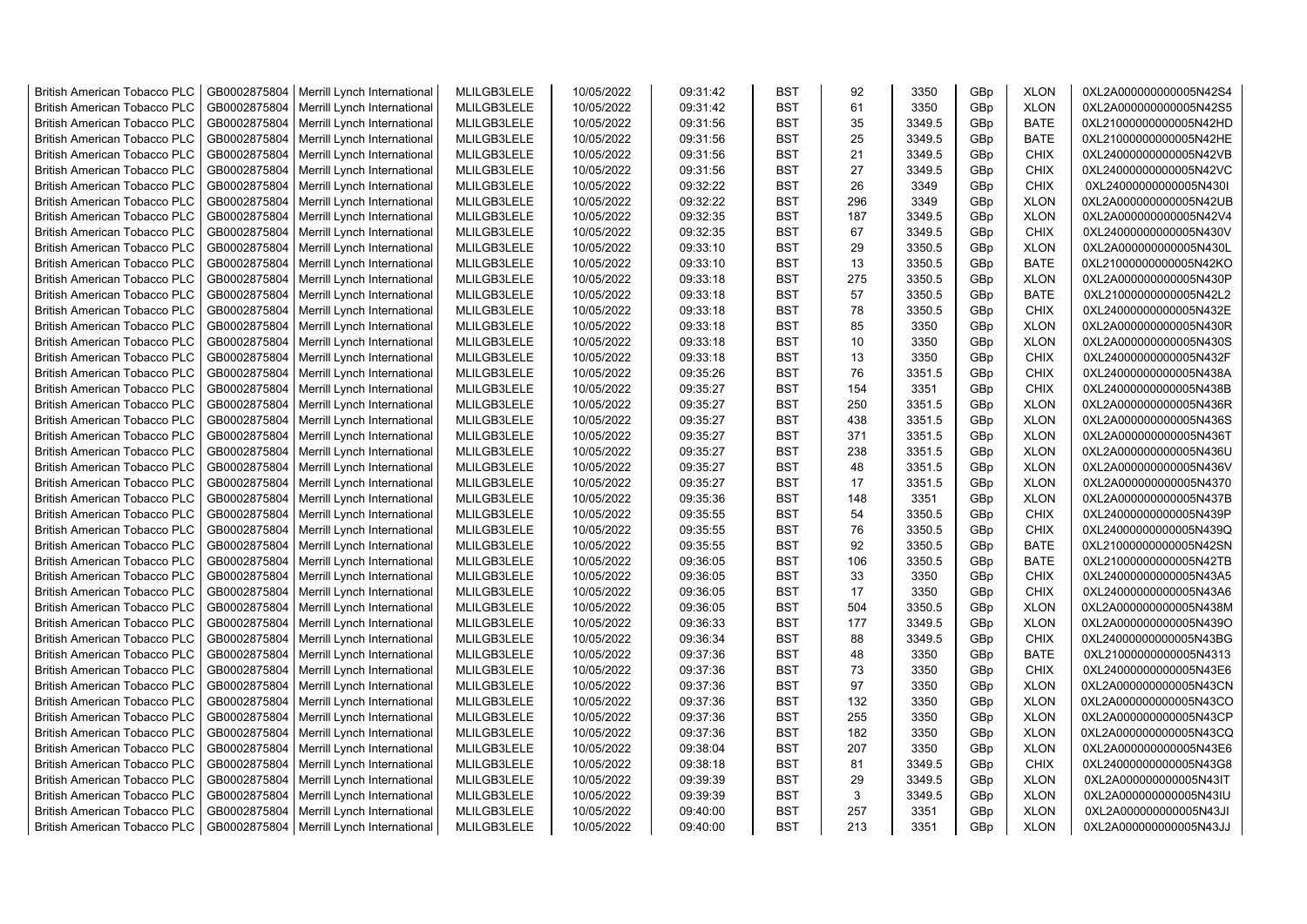| <b>British American Tobacco PLC</b> | GB0002875804 | Merrill Lynch International | MLILGB3LELE | 10/05/2022 | 09:40:00 | <b>BST</b> | 114            | 3351   | GBp | <b>XLON</b> | 0XL2A000000000005N43JK |
|-------------------------------------|--------------|-----------------------------|-------------|------------|----------|------------|----------------|--------|-----|-------------|------------------------|
| <b>British American Tobacco PLC</b> | GB0002875804 | Merrill Lynch International | MLILGB3LELE | 10/05/2022 | 09:40:01 | <b>BST</b> | 204            | 3351.5 | GBp | <b>XLON</b> | 0XL2A000000000005N43JL |
| <b>British American Tobacco PLC</b> | GB0002875804 | Merrill Lynch International | MLILGB3LELE | 10/05/2022 | 09:40:02 | <b>BST</b> | 41             | 3351.5 | GBp | <b>XLON</b> | 0XL2A000000000005N43JM |
| <b>British American Tobacco PLC</b> | GB0002875804 | Merrill Lynch International | MLILGB3LELE | 10/05/2022 | 09:40:02 | <b>BST</b> | 114            | 3351.5 | GBp | <b>XLON</b> | 0XL2A000000000005N43JN |
| <b>British American Tobacco PLC</b> | GB0002875804 | Merrill Lynch International | MLILGB3LELE | 10/05/2022 | 09:40:02 | <b>BST</b> | 132            | 3351.5 | GBp | <b>XLON</b> | 0XL2A000000000005N43JO |
| <b>British American Tobacco PLC</b> | GB0002875804 | Merrill Lynch International | MLILGB3LELE | 10/05/2022 | 09:40:02 | <b>BST</b> | 271            | 3351.5 | GBp | <b>XLON</b> | 0XL2A000000000005N43JP |
| British American Tobacco PLC        | GB0002875804 | Merrill Lynch International | MLILGB3LELE | 10/05/2022 | 09:40:02 | <b>BST</b> | 88             | 3351.5 | GBp | <b>XLON</b> | 0XL2A000000000005N43JQ |
| <b>British American Tobacco PLC</b> | GB0002875804 | Merrill Lynch International | MLILGB3LELE | 10/05/2022 | 09:40:27 | <b>BST</b> | 133            | 3351   | GBp | <b>CHIX</b> | 0XL24000000000005N43M2 |
| <b>British American Tobacco PLC</b> | GB0002875804 | Merrill Lynch International | MLILGB3LELE | 10/05/2022 | 09:40:57 | <b>BST</b> | 1097           | 3355   | GBp | <b>XLON</b> | 0XL2A000000000005N43M2 |
| <b>British American Tobacco PLC</b> | GB0002875804 | Merrill Lynch International | MLILGB3LELE | 10/05/2022 | 09:41:11 | <b>BST</b> | 63             | 3357   | GBp | <b>BATE</b> | 0XL21000000000005N43AD |
| <b>British American Tobacco PLC</b> | GB0002875804 | Merrill Lynch International | MLILGB3LELE | 10/05/2022 | 09:41:11 | <b>BST</b> | 25             | 3356.5 | GBp | <b>BATE</b> | 0XL21000000000005N43AE |
| <b>British American Tobacco PLC</b> | GB0002875804 | Merrill Lynch International | MLILGB3LELE | 10/05/2022 | 09:41:11 | <b>BST</b> | 11             | 3356.5 | GBp | <b>XLON</b> | 0XL2A000000000005N43ML |
| <b>British American Tobacco PLC</b> | GB0002875804 | Merrill Lynch International | MLILGB3LELE | 10/05/2022 | 09:41:11 | <b>BST</b> | 66             | 3356.5 | GBp | <b>XLON</b> | 0XL2A000000000005N43MM |
| <b>British American Tobacco PLC</b> | GB0002875804 | Merrill Lynch International | MLILGB3LELE | 10/05/2022 | 09:41:11 | <b>BST</b> | 284            | 3356.5 | GBp | <b>CHIX</b> | 0XL24000000000005N43OE |
| <b>British American Tobacco PLC</b> | GB0002875804 | Merrill Lynch International | MLILGB3LELE | 10/05/2022 | 09:41:11 | <b>BST</b> | $6\phantom{1}$ | 3356   | GBp | <b>BATE</b> | 0XL21000000000005N43AF |
| <b>British American Tobacco PLC</b> | GB0002875804 | Merrill Lynch International | MLILGB3LELE | 10/05/2022 | 09:41:11 | <b>BST</b> | 25             | 3356   | GBp | <b>BATE</b> | 0XL21000000000005N43AG |
| <b>British American Tobacco PLC</b> | GB0002875804 | Merrill Lynch International | MLILGB3LELE | 10/05/2022 | 09:41:20 | <b>BST</b> | 237            | 3357   | GBp | <b>CHIX</b> | 0XL24000000000005N43P6 |
| <b>British American Tobacco PLC</b> | GB0002875804 | Merrill Lynch International | MLILGB3LELE | 10/05/2022 | 09:41:24 | <b>BST</b> | 152            | 3357   | GBp | <b>XLON</b> | 0XL2A000000000005N43NG |
| <b>British American Tobacco PLC</b> | GB0002875804 | Merrill Lynch International | MLILGB3LELE | 10/05/2022 | 09:41:24 | <b>BST</b> | 111            | 3356.5 | GBp | <b>XLON</b> | 0XL2A000000000005N43NH |
| <b>British American Tobacco PLC</b> | GB0002875804 | Merrill Lynch International | MLILGB3LELE | 10/05/2022 | 09:41:24 | <b>BST</b> | 143            | 3356.5 | GBp | <b>CHIX</b> | 0XL24000000000005N43PG |
| <b>British American Tobacco PLC</b> | GB0002875804 | Merrill Lynch International | MLILGB3LELE | 10/05/2022 | 09:42:04 | <b>BST</b> | 161            | 3356   | GBp | <b>XLON</b> | 0XL2A000000000005N43P1 |
| <b>British American Tobacco PLC</b> | GB0002875804 | Merrill Lynch International | MLILGB3LELE | 10/05/2022 | 09:42:04 | <b>BST</b> | 249            | 3355.5 | GBp | <b>BATE</b> | 0XL21000000000005N43CJ |
| <b>British American Tobacco PLC</b> | GB0002875804 | Merrill Lynch International | MLILGB3LELE | 10/05/2022 | 09:42:04 | <b>BST</b> | 51             | 3356   | GBp | <b>CHIX</b> | 0XL24000000000005N43RU |
| <b>British American Tobacco PLC</b> | GB0002875804 | Merrill Lynch International | MLILGB3LELE | 10/05/2022 | 09:42:04 | <b>BST</b> | 171            | 3355.5 | GBp | <b>XLON</b> | 0XL2A000000000005N43P2 |
| <b>British American Tobacco PLC</b> | GB0002875804 | Merrill Lynch International | MLILGB3LELE | 10/05/2022 | 09:42:04 | <b>BST</b> | 160            | 3355   | GBp | <b>XLON</b> | 0XL2A000000000005N43P3 |
| <b>British American Tobacco PLC</b> | GB0002875804 | Merrill Lynch International | MLILGB3LELE | 10/05/2022 | 09:42:04 | <b>BST</b> | 118            | 3355   | GBp | <b>XLON</b> | 0XL2A000000000005N43P4 |
| <b>British American Tobacco PLC</b> | GB0002875804 | Merrill Lynch International | MLILGB3LELE | 10/05/2022 | 09:42:05 | <b>BST</b> | 136            | 3355   | GBp | <b>CHIX</b> | 0XL24000000000005N43RV |
| <b>British American Tobacco PLC</b> | GB0002875804 | Merrill Lynch International | MLILGB3LELE | 10/05/2022 | 09:42:05 | <b>BST</b> | 170            | 3354.5 | GBp | <b>BATE</b> | 0XL21000000000005N43CL |
| <b>British American Tobacco PLC</b> | GB0002875804 | Merrill Lynch International | MLILGB3LELE | 10/05/2022 | 09:43:04 | <b>BST</b> | 294            | 3354.5 | GBp | <b>XLON</b> | 0XL2A000000000005N43U6 |
| <b>British American Tobacco PLC</b> | GB0002875804 | Merrill Lynch International | MLILGB3LELE | 10/05/2022 | 09:43:44 | <b>BST</b> | 161            | 3354.5 | GBp | <b>XLON</b> | 0XL2A000000000005N43VP |
| <b>British American Tobacco PLC</b> | GB0002875804 | Merrill Lynch International | MLILGB3LELE | 10/05/2022 | 09:43:48 | <b>BST</b> | 39             | 3354   | GBp | <b>BATE</b> | 0XL21000000000005N43JR |
| <b>British American Tobacco PLC</b> | GB0002875804 | Merrill Lynch International | MLILGB3LELE | 10/05/2022 | 09:43:48 | <b>BST</b> | $\overline{7}$ | 3354   | GBp | <b>BATE</b> | 0XL21000000000005N43JS |
| <b>British American Tobacco PLC</b> | GB0002875804 | Merrill Lynch International | MLILGB3LELE | 10/05/2022 | 09:43:48 | <b>BST</b> | 95             | 3354   | GBp | CHIX        | 0XL24000000000005N442U |
| <b>British American Tobacco PLC</b> | GB0002875804 | Merrill Lynch International | MLILGB3LELE | 10/05/2022 | 09:43:48 | <b>BST</b> | 597            | 3354   | GBp | <b>XLON</b> | 0XL2A000000000005N43VQ |
| <b>British American Tobacco PLC</b> | GB0002875804 | Merrill Lynch International | MLILGB3LELE | 10/05/2022 | 09:43:49 | <b>BST</b> | 6              | 3354   | GBp | <b>BATE</b> | 0XL21000000000005N43K0 |
| <b>British American Tobacco PLC</b> | GB0002875804 | Merrill Lynch International | MLILGB3LELE | 10/05/2022 | 09:44:18 | <b>BST</b> | 73             | 3353.5 | GBp | <b>BATE</b> | 0XL21000000000005N43LL |
| <b>British American Tobacco PLC</b> | GB0002875804 | Merrill Lynch International | MLILGB3LELE | 10/05/2022 | 09:44:18 | <b>BST</b> | 158            | 3353.5 | GBp | <b>XLON</b> | 0XL2A000000000005N4418 |
| <b>British American Tobacco PLC</b> | GB0002875804 | Merrill Lynch International | MLILGB3LELE | 10/05/2022 | 09:44:18 | <b>BST</b> | 175            | 3353   | GBp | <b>XLON</b> | 0XL2A000000000005N4419 |
| <b>British American Tobacco PLC</b> | GB0002875804 | Merrill Lynch International | MLILGB3LELE | 10/05/2022 | 09:44:18 | <b>BST</b> | 130            | 3353   | GBp | <b>CHIX</b> | 0XL24000000000005N4465 |
| <b>British American Tobacco PLC</b> | GB0002875804 | Merrill Lynch International | MLILGB3LELE | 10/05/2022 | 09:44:18 | <b>BST</b> | 25             | 3352.5 | GBp | <b>BATE</b> | 0XL21000000000005N43LM |
| <b>British American Tobacco PLC</b> | GB0002875804 | Merrill Lynch International | MLILGB3LELE | 10/05/2022 | 09:44:18 | <b>BST</b> | 66             | 3353.5 | GBp | <b>CHIX</b> | 0XL24000000000005N4464 |
| <b>British American Tobacco PLC</b> | GB0002875804 | Merrill Lynch International | MLILGB3LELE | 10/05/2022 | 09:44:18 | <b>BST</b> | $\overline{7}$ | 3352.5 | GBp | <b>BATE</b> | 0XL21000000000005N43LN |
| <b>British American Tobacco PLC</b> | GB0002875804 | Merrill Lynch International | MLILGB3LELE | 10/05/2022 | 09:44:18 | <b>BST</b> | 61             | 3352.5 | GBp | <b>BATE</b> | 0XL21000000000005N43LO |
| <b>British American Tobacco PLC</b> | GB0002875804 | Merrill Lynch International | MLILGB3LELE | 10/05/2022 | 09:44:18 | <b>BST</b> | 19             | 3352.5 | GBp | <b>BATE</b> | 0XL21000000000005N43LP |
| <b>British American Tobacco PLC</b> | GB0002875804 | Merrill Lynch International | MLILGB3LELE | 10/05/2022 | 09:44:18 | <b>BST</b> | 19             | 3352.5 | GBp | <b>CHIX</b> | 0XL24000000000005N4466 |
| <b>British American Tobacco PLC</b> | GB0002875804 | Merrill Lynch International | MLILGB3LELE | 10/05/2022 | 09:44:18 | <b>BST</b> | $\overline{1}$ | 3352.5 | GBp | <b>CHIX</b> | 0XL24000000000005N4467 |
| <b>British American Tobacco PLC</b> | GB0002875804 | Merrill Lynch International | MLILGB3LELE | 10/05/2022 | 09:44:19 | <b>BST</b> | 87             | 3350.5 | GBp | <b>XLON</b> | 0XL2A000000000005N441C |
| <b>British American Tobacco PLC</b> | GB0002875804 | Merrill Lynch International | MLILGB3LELE | 10/05/2022 | 09:44:19 | <b>BST</b> | 85             | 3351   | GBp | <b>XLON</b> | 0XL2A000000000005N441D |
|                                     |              |                             |             |            |          |            |                |        |     |             |                        |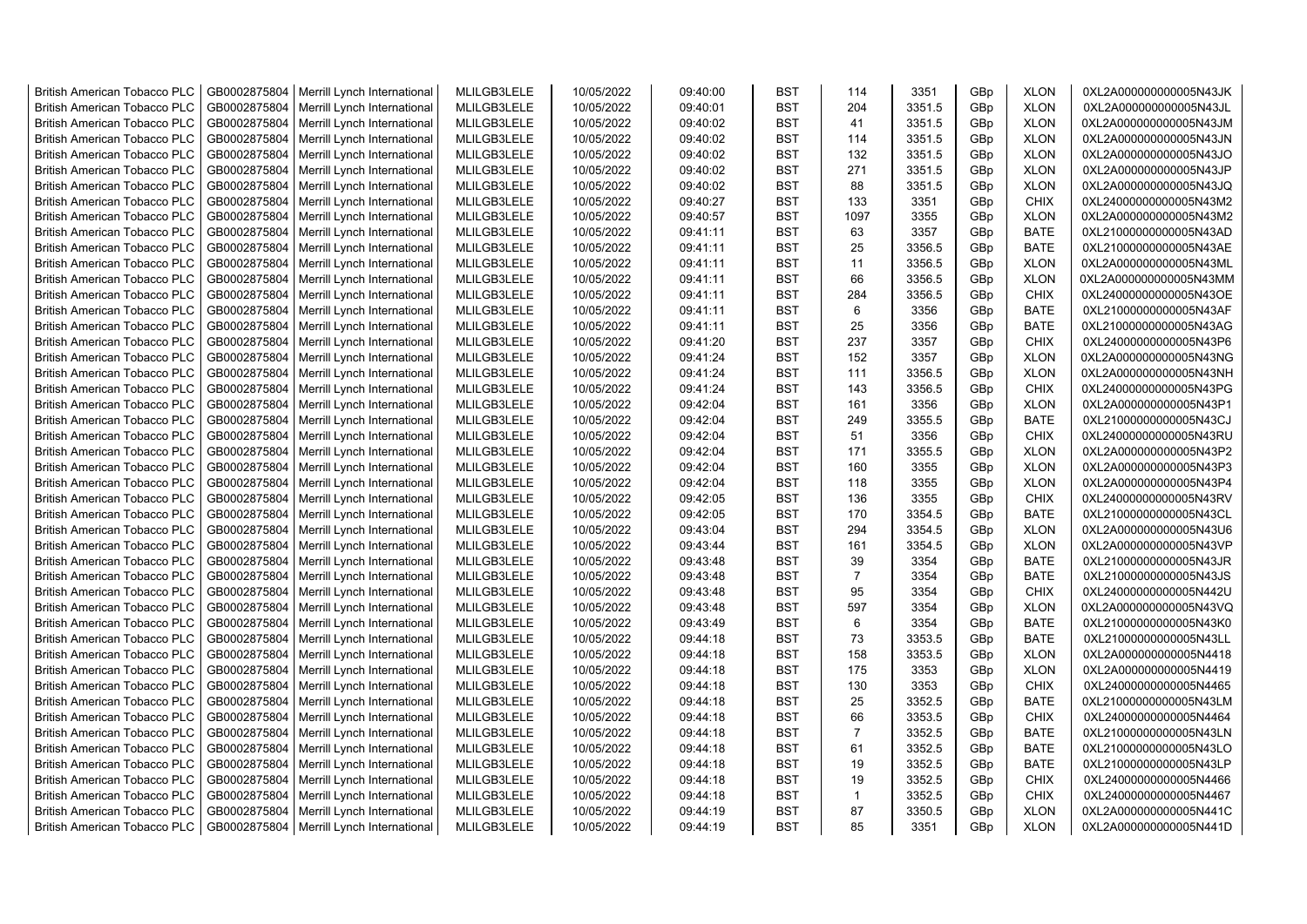| <b>British American Tobacco PLC</b> | GB0002875804 | Merrill Lynch International | MLILGB3LELE | 10/05/2022 | 09:44:22 | <b>BST</b> | 80             | 3348.5 | GBp | <b>CHIX</b> | 0XL24000000000005N446D |
|-------------------------------------|--------------|-----------------------------|-------------|------------|----------|------------|----------------|--------|-----|-------------|------------------------|
| <b>British American Tobacco PLC</b> | GB0002875804 | Merrill Lynch International | MLILGB3LELE | 10/05/2022 | 09:44:22 | <b>BST</b> | 28             | 3348   | GBp | <b>BATE</b> | 0XL21000000000005N43M7 |
| <b>British American Tobacco PLC</b> | GB0002875804 | Merrill Lynch International | MLILGB3LELE | 10/05/2022 | 09:44:22 | <b>BST</b> | 31             | 3348   | GBp | <b>CHIX</b> | 0XL24000000000005N446E |
| <b>British American Tobacco PLC</b> | GB0002875804 | Merrill Lynch International | MLILGB3LELE | 10/05/2022 | 09:44:22 | <b>BST</b> | 25             | 3347.5 | GBp | <b>BATE</b> | 0XL21000000000005N43M8 |
| British American Tobacco PLC        | GB0002875804 | Merrill Lynch International | MLILGB3LELE | 10/05/2022 | 09:44:31 | <b>BST</b> | $\overline{7}$ | 3347   | GBp | <b>XLON</b> | 0XL2A000000000005N441T |
| <b>British American Tobacco PLC</b> | GB0002875804 | Merrill Lynch International | MLILGB3LELE | 10/05/2022 | 09:44:42 | <b>BST</b> | 84             | 3351   | GBp | <b>XLON</b> | 0XL2A000000000005N442F |
| <b>British American Tobacco PLC</b> | GB0002875804 | Merrill Lynch International | MLILGB3LELE | 10/05/2022 | 09:44:43 | <b>BST</b> | 22             | 3350.5 | GBp | <b>CHIX</b> | 0XL24000000000005N447L |
| <b>British American Tobacco PLC</b> | GB0002875804 | Merrill Lynch International | MLILGB3LELE | 10/05/2022 | 09:45:29 | <b>BST</b> | 165            | 3351.5 | GBp | <b>XLON</b> | 0XL2A000000000005N4447 |
| <b>British American Tobacco PLC</b> | GB0002875804 | Merrill Lynch International | MLILGB3LELE | 10/05/2022 | 09:45:29 | <b>BST</b> | 33             | 3351.5 | GBp | <b>BATE</b> | 0XL21000000000005N43PJ |
| <b>British American Tobacco PLC</b> | GB0002875804 | Merrill Lynch International | MLILGB3LELE | 10/05/2022 | 09:45:55 | <b>BST</b> | 68             | 3351.5 | GBp | CHIX        | 0XL24000000000005N44AL |
| <b>British American Tobacco PLC</b> | GB0002875804 | Merrill Lynch International | MLILGB3LELE | 10/05/2022 | 09:45:57 | <b>BST</b> | 42             | 3351.5 | GBp | <b>BATE</b> | 0XL21000000000005N43QC |
| <b>British American Tobacco PLC</b> | GB0002875804 | Merrill Lynch International | MLILGB3LELE | 10/05/2022 | 09:46:05 | <b>BST</b> | 272            | 3351   | GBp | <b>XLON</b> | 0XL2A000000000005N445O |
| <b>British American Tobacco PLC</b> | GB0002875804 | Merrill Lynch International | MLILGB3LELE | 10/05/2022 | 09:46:26 | <b>BST</b> | 249            | 3351   | GBp | <b>XLON</b> | 0XL2A000000000005N446J |
| <b>British American Tobacco PLC</b> | GB0002875804 | Merrill Lynch International | MLILGB3LELE | 10/05/2022 | 09:46:26 | <b>BST</b> | 99             | 3351   | GBp | <b>CHIX</b> | 0XL24000000000005N44C4 |
| <b>British American Tobacco PLC</b> | GB0002875804 | Merrill Lynch International | MLILGB3LELE | 10/05/2022 | 09:46:31 | <b>BST</b> | 39             | 3350.5 | GBp | <b>CHIX</b> | 0XL24000000000005N44CF |
| <b>British American Tobacco PLC</b> | GB0002875804 | Merrill Lynch International | MLILGB3LELE | 10/05/2022 | 09:46:31 | <b>BST</b> | 168            | 3350.5 | GBp | <b>XLON</b> | 0XL2A000000000005N4479 |
| <b>British American Tobacco PLC</b> | GB0002875804 | Merrill Lynch International | MLILGB3LELE | 10/05/2022 | 09:46:31 | <b>BST</b> | 40             | 3350   | GBp | <b>BATE</b> | 0XL21000000000005N43ST |
| <b>British American Tobacco PLC</b> | GB0002875804 | Merrill Lynch International | MLILGB3LELE | 10/05/2022 | 09:46:31 | <b>BST</b> | 55             | 3350   | GBp | <b>CHIX</b> | 0XL24000000000005N44CH |
| <b>British American Tobacco PLC</b> | GB0002875804 | Merrill Lynch International | MLILGB3LELE | 10/05/2022 | 09:46:37 | <b>BST</b> | 227            | 3350   | GBp | <b>XLON</b> | 0XL2A000000000005N447O |
| <b>British American Tobacco PLC</b> | GB0002875804 | Merrill Lynch International | MLILGB3LELE | 10/05/2022 | 09:46:37 | <b>BST</b> | 39             | 3349.5 | GBp | <b>CHIX</b> | 0XL24000000000005N44CU |
| <b>British American Tobacco PLC</b> | GB0002875804 | Merrill Lynch International | MLILGB3LELE | 10/05/2022 | 09:46:37 | <b>BST</b> | 224            | 3349.5 | GBp | <b>XLON</b> | 0XL2A000000000005N447P |
| British American Tobacco PLC        | GB0002875804 | Merrill Lynch International | MLILGB3LELE | 10/05/2022 | 09:46:40 | <b>BST</b> | 68             | 3349   | GBp | <b>BATE</b> | 0XL21000000000005N43TC |
| British American Tobacco PLC        | GB0002875804 | Merrill Lynch International | MLILGB3LELE | 10/05/2022 | 09:46:40 | <b>BST</b> | 27             | 3349   | GBp | <b>CHIX</b> | 0XL24000000000005N44D0 |
| <b>British American Tobacco PLC</b> | GB0002875804 | Merrill Lynch International | MLILGB3LELE | 10/05/2022 | 09:46:40 | <b>BST</b> | 144            | 3349   | GBp | <b>XLON</b> | 0XL2A000000000005N4482 |
| <b>British American Tobacco PLC</b> | GB0002875804 | Merrill Lynch International | MLILGB3LELE | 10/05/2022 | 09:46:53 | <b>BST</b> | 134            | 3350   | GBp | <b>XLON</b> | 0XL2A000000000005N448E |
| <b>British American Tobacco PLC</b> | GB0002875804 | Merrill Lynch International | MLILGB3LELE | 10/05/2022 | 09:47:23 | <b>BST</b> | 10             | 3350.5 | GBp | <b>XLON</b> | 0XL2A000000000005N449A |
| <b>British American Tobacco PLC</b> | GB0002875804 | Merrill Lynch International | MLILGB3LELE | 10/05/2022 | 09:47:23 | <b>BST</b> | 106            | 3350.5 | GBp | <b>XLON</b> | 0XL2A000000000005N449B |
| <b>British American Tobacco PLC</b> | GB0002875804 | Merrill Lynch International | MLILGB3LELE | 10/05/2022 | 09:47:27 | <b>BST</b> | 66             | 3350.5 | GBp | <b>CHIX</b> | 0XL24000000000005N44EQ |
| <b>British American Tobacco PLC</b> | GB0002875804 | Merrill Lynch International | MLILGB3LELE | 10/05/2022 | 09:48:53 | <b>BST</b> | 739            | 3351   | GBp | <b>XLON</b> | 0XL2A000000000005N44CN |
| <b>British American Tobacco PLC</b> | GB0002875804 | Merrill Lynch International | MLILGB3LELE | 10/05/2022 | 09:48:57 | <b>BST</b> | 301            | 3350.5 | GBp | <b>XLON</b> | 0XL2A000000000005N44CU |
| <b>British American Tobacco PLC</b> | GB0002875804 | Merrill Lynch International | MLILGB3LELE | 10/05/2022 | 09:48:57 | <b>BST</b> | 16             | 3350   | GBp | <b>XLON</b> | 0XL2A000000000005N44CV |
|                                     | GB0002875804 |                             | MLILGB3LELE | 10/05/2022 |          | <b>BST</b> | 161            |        | GBp | <b>XLON</b> |                        |
| <b>British American Tobacco PLC</b> |              | Merrill Lynch International |             |            | 09:48:59 |            |                | 3350   |     |             | 0XL2A000000000005N44D2 |
| <b>British American Tobacco PLC</b> | GB0002875804 | Merrill Lynch International | MLILGB3LELE | 10/05/2022 | 09:49:01 | <b>BST</b> | 64             | 3349.5 | GBp | <b>BATE</b> | 0XL21000000000005N443U |
| <b>British American Tobacco PLC</b> | GB0002875804 | Merrill Lynch International | MLILGB3LELE | 10/05/2022 | 09:49:01 | <b>BST</b> | 95             | 3349.5 | GBp | <b>CHIX</b> | 0XL24000000000005N44J0 |
| <b>British American Tobacco PLC</b> | GB0002875804 | Merrill Lynch International | MLILGB3LELE | 10/05/2022 | 09:49:01 | <b>BST</b> | 114            | 3349.5 | GBp | <b>XLON</b> | 0XL2A000000000005N44D8 |
| <b>British American Tobacco PLC</b> | GB0002875804 | Merrill Lynch International | MLILGB3LELE | 10/05/2022 | 09:49:01 | <b>BST</b> | 38             | 3349.5 | GBp | <b>XLON</b> | 0XL2A000000000005N44D9 |
| <b>British American Tobacco PLC</b> | GB0002875804 | Merrill Lynch International | MLILGB3LELE | 10/05/2022 | 09:49:26 | <b>BST</b> | 115            | 3349   | GBp | CHIX        | 0XL24000000000005N44JQ |
| <b>British American Tobacco PLC</b> | GB0002875804 | Merrill Lynch International | MLILGB3LELE | 10/05/2022 | 09:49:26 | <b>BST</b> | 92             | 3349   | GBp | <b>XLON</b> | 0XL2A000000000005N44DT |
| <b>British American Tobacco PLC</b> | GB0002875804 | Merrill Lynch International | MLILGB3LELE | 10/05/2022 | 09:49:26 | <b>BST</b> | $\overline{7}$ | 3349   | GBp | <b>BATE</b> | 0XL21000000000005N444K |
| <b>British American Tobacco PLC</b> | GB0002875804 | Merrill Lynch International | MLILGB3LELE | 10/05/2022 | 09:49:26 | <b>BST</b> | 13             | 3349   | GBp | <b>BATE</b> | 0XL21000000000005N444L |
| <b>British American Tobacco PLC</b> | GB0002875804 | Merrill Lynch International | MLILGB3LELE | 10/05/2022 | 09:49:33 | <b>BST</b> | 32             | 3349   | GBp | <b>BATE</b> | 0XL21000000000005N444S |
| <b>British American Tobacco PLC</b> | GB0002875804 | Merrill Lynch International | MLILGB3LELE | 10/05/2022 | 09:50:36 | <b>BST</b> | 393            | 3350   | GBp | <b>XLON</b> | 0XL2A000000000005N44HM |
| <b>British American Tobacco PLC</b> | GB0002875804 | Merrill Lynch International | MLILGB3LELE | 10/05/2022 | 09:50:36 | <b>BST</b> | 42             | 3350   | GBp | <b>XLON</b> | 0XL2A000000000005N44HN |
| <b>British American Tobacco PLC</b> | GB0002875804 | Merrill Lynch International | MLILGB3LELE | 10/05/2022 | 09:50:53 | <b>BST</b> | 146            | 3350.5 | GBp | <b>CHIX</b> | 0XL24000000000005N44NP |
| <b>British American Tobacco PLC</b> | GB0002875804 | Merrill Lynch International | MLILGB3LELE | 10/05/2022 | 09:50:53 | <b>BST</b> | 246            | 3350.5 | GBp | <b>XLON</b> | 0XL2A000000000005N44IG |
| <b>British American Tobacco PLC</b> | GB0002875804 | Merrill Lynch International | MLILGB3LELE | 10/05/2022 | 09:52:16 | <b>BST</b> | 246            | 3349   | GBp | <b>XLON</b> | 0XL2A000000000005N44M5 |
| <b>British American Tobacco PLC</b> | GB0002875804 | Merrill Lynch International | MLILGB3LELE | 10/05/2022 | 09:52:45 | <b>BST</b> | 129            | 3349   | GBp | <b>CHIX</b> | 0XL24000000000005N44SG |
| <b>British American Tobacco PLC</b> | GB0002875804 | Merrill Lynch International | MLILGB3LELE | 10/05/2022 | 09:52:45 | <b>BST</b> | 826            | 3349   | GBp | <b>XLON</b> | 0XL2A000000000005N44O0 |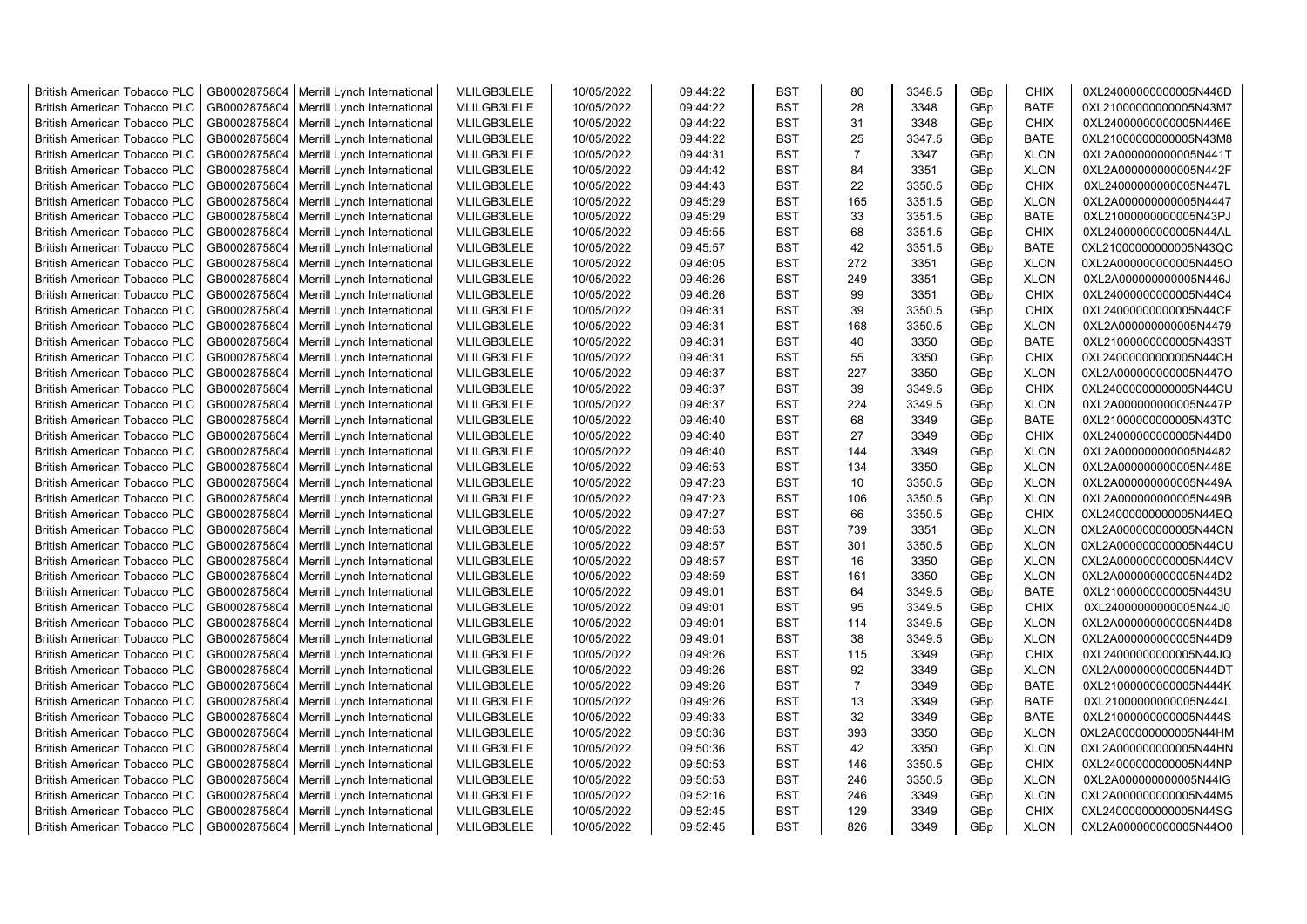| <b>British American Tobacco PLC</b> | GB0002875804 | Merrill Lynch International                | MLILGB3LELE | 10/05/2022 | 09:52:45 | <b>BST</b> | 24             | 3349   | GBp | <b>XLON</b> | 0XL2A000000000005N44O1 |
|-------------------------------------|--------------|--------------------------------------------|-------------|------------|----------|------------|----------------|--------|-----|-------------|------------------------|
| <b>British American Tobacco PLC</b> | GB0002875804 | Merrill Lynch International                | MLILGB3LELE | 10/05/2022 | 09:52:45 | <b>BST</b> | 10             | 3349   | GBp | <b>XLON</b> | 0XL2A000000000005N44O2 |
| <b>British American Tobacco PLC</b> | GB0002875804 | Merrill Lynch International                | MLILGB3LELE | 10/05/2022 | 09:52:45 | <b>BST</b> | 172            | 3349   | GBp | <b>XLON</b> | 0XL2A000000000005N44O3 |
| <b>British American Tobacco PLC</b> | GB0002875804 | Merrill Lynch International                | MLILGB3LELE | 10/05/2022 | 09:53:01 | <b>BST</b> | 393            | 3348.5 | GBp | <b>XLON</b> | 0XL2A000000000005N44ON |
| <b>British American Tobacco PLC</b> | GB0002875804 | Merrill Lynch International                | MLILGB3LELE | 10/05/2022 | 09:53:01 | <b>BST</b> | 225            | 3348.5 | GBp | <b>CHIX</b> | 0XL24000000000005N44T6 |
| <b>British American Tobacco PLC</b> | GB0002875804 | Merrill Lynch International                | MLILGB3LELE | 10/05/2022 | 09:53:01 | <b>BST</b> | 26             | 3348.5 | GBp | <b>BATE</b> | 0XL21000000000005N44DA |
| <b>British American Tobacco PLC</b> | GB0002875804 | Merrill Lynch International                | MLILGB3LELE | 10/05/2022 | 09:53:01 | <b>BST</b> | $\overline{4}$ | 3348.5 | GBp | <b>BATE</b> | 0XL21000000000005N44DB |
| <b>British American Tobacco PLC</b> | GB0002875804 | Merrill Lynch International                | MLILGB3LELE | 10/05/2022 | 09:53:04 | <b>BST</b> | 166            | 3348   | GBp | CHIX        | 0XL24000000000005N44T9 |
| <b>British American Tobacco PLC</b> | GB0002875804 | Merrill Lynch International                | MLILGB3LELE | 10/05/2022 | 09:53:20 | <b>BST</b> | 211            | 3351   | GBp | <b>XLON</b> | 0XL2A000000000005N44Q2 |
| <b>British American Tobacco PLC</b> | GB0002875804 | Merrill Lynch International                | MLILGB3LELE | 10/05/2022 | 09:53:20 | <b>BST</b> | 98             | 3350   | GBp | <b>BATE</b> | 0XL21000000000005N44EB |
| <b>British American Tobacco PLC</b> | GB0002875804 | Merrill Lynch International                | MLILGB3LELE | 10/05/2022 | 09:53:45 | <b>BST</b> | 87             | 3349.5 | GBp | <b>BATE</b> | 0XL21000000000005N44FQ |
| <b>British American Tobacco PLC</b> | GB0002875804 | Merrill Lynch International                | MLILGB3LELE | 10/05/2022 | 09:53:47 | <b>BST</b> | 62             | 3349   | GBp | <b>CHIX</b> | 0XL24000000000005N44VS |
| <b>British American Tobacco PLC</b> | GB0002875804 | Merrill Lynch International                | MLILGB3LELE | 10/05/2022 | 09:54:01 | <b>BST</b> | 118            | 3349   | GBp | <b>CHIX</b> | 0XL24000000000005N450C |
| <b>British American Tobacco PLC</b> | GB0002875804 | Merrill Lynch International                | MLILGB3LELE | 10/05/2022 | 09:54:53 | <b>BST</b> | 632            | 3348.5 | GBp | <b>XLON</b> | 0XL2A000000000005N44TQ |
| <b>British American Tobacco PLC</b> | GB0002875804 | Merrill Lynch International                | MLILGB3LELE | 10/05/2022 | 09:54:53 | <b>BST</b> | 41             | 3348   | GBp | <b>XLON</b> | 0XL2A000000000005N44TR |
| <b>British American Tobacco PLC</b> | GB0002875804 | Merrill Lynch International                | MLILGB3LELE | 10/05/2022 | 09:54:53 | <b>BST</b> | 229            | 3348.5 | GBp | <b>XLON</b> | 0XL2A000000000005N44TS |
| <b>British American Tobacco PLC</b> | GB0002875804 | Merrill Lynch International                | MLILGB3LELE | 10/05/2022 | 09:54:53 | <b>BST</b> | 73             | 3348   | GBp | <b>BATE</b> | 0XL21000000000005N44IT |
| <b>British American Tobacco PLC</b> | GB0002875804 | Merrill Lynch International                | MLILGB3LELE | 10/05/2022 | 09:54:53 | <b>BST</b> | 34             | 3348   | GBp | <b>XLON</b> | 0XL2A000000000005N44U2 |
| <b>British American Tobacco PLC</b> | GB0002875804 | Merrill Lynch International                | MLILGB3LELE | 10/05/2022 | 09:54:57 | <b>BST</b> | 29             | 3348   | GBp | <b>BATE</b> | 0XL21000000000005N44J8 |
| <b>British American Tobacco PLC</b> | GB0002875804 | Merrill Lynch International                | MLILGB3LELE | 10/05/2022 | 09:54:57 | <b>BST</b> | 144            | 3348   | GBp | <b>CHIX</b> | 0XL24000000000005N452H |
| <b>British American Tobacco PLC</b> | GB0002875804 | Merrill Lynch International                | MLILGB3LELE | 10/05/2022 | 09:54:57 | <b>BST</b> | 197            | 3348   | GBp | <b>XLON</b> | 0XL2A000000000005N44UC |
| <b>British American Tobacco PLC</b> | GB0002875804 | Merrill Lynch International                | MLILGB3LELE | 10/05/2022 | 09:55:48 | <b>BST</b> | 23             | 3349.5 | GBp | <b>BATE</b> | 0XL21000000000005N44LG |
| <b>British American Tobacco PLC</b> | GB0002875804 | Merrill Lynch International                | MLILGB3LELE | 10/05/2022 | 09:55:48 | <b>BST</b> | 37             | 3349.5 | GBp | <b>BATE</b> | 0XL21000000000005N44LH |
| <b>British American Tobacco PLC</b> | GB0002875804 | Merrill Lynch International                | MLILGB3LELE | 10/05/2022 | 09:56:09 | <b>BST</b> | 119            | 3349   | GBp | CHIX        | 0XL24000000000005N455M |
| <b>British American Tobacco PLC</b> | GB0002875804 | Merrill Lynch International                | MLILGB3LELE | 10/05/2022 | 09:56:09 | <b>BST</b> | 262            | 3349   | GBp | <b>XLON</b> | 0XL2A000000000005N451J |
| British American Tobacco PLC        | GB0002875804 | Merrill Lynch International                | MLILGB3LELE | 10/05/2022 | 09:56:09 | <b>BST</b> | 165            | 3349   | GBp | <b>XLON</b> | 0XL2A000000000005N451K |
| <b>British American Tobacco PLC</b> | GB0002875804 | Merrill Lynch International                | MLILGB3LELE | 10/05/2022 | 09:56:42 | <b>BST</b> | 116            | 3350   | GBp | <b>XLON</b> | 0XL2A000000000005N452K |
| <b>British American Tobacco PLC</b> | GB0002875804 | Merrill Lynch International                | MLILGB3LELE | 10/05/2022 | 09:56:42 | <b>BST</b> | 145            | 3350   | GBp | <b>XLON</b> | 0XL2A000000000005N452L |
| <b>British American Tobacco PLC</b> | GB0002875804 | Merrill Lynch International                | MLILGB3LELE | 10/05/2022 | 09:56:42 | <b>BST</b> | 96             | 3350   | GBp | <b>XLON</b> | 0XL2A000000000005N452M |
| <b>British American Tobacco PLC</b> | GB0002875804 | Merrill Lynch International                | MLILGB3LELE | 10/05/2022 | 09:56:42 | <b>BST</b> | 165            | 3350   | GBp | <b>XLON</b> | 0XL2A000000000005N452N |
| <b>British American Tobacco PLC</b> | GB0002875804 | Merrill Lynch International                | MLILGB3LELE | 10/05/2022 | 09:56:42 | <b>BST</b> | 34             | 3350   | GBp | <b>XLON</b> | 0XL2A000000000005N452O |
|                                     |              |                                            |             |            |          | <b>BST</b> |                | 3350   |     |             |                        |
| <b>British American Tobacco PLC</b> | GB0002875804 | Merrill Lynch International                | MLILGB3LELE | 10/05/2022 | 09:57:49 |            | 467            |        | GBp | <b>XLON</b> | 0XL2A000000000005N4550 |
| <b>British American Tobacco PLC</b> | GB0002875804 | Merrill Lynch International                | MLILGB3LELE | 10/05/2022 | 10:01:15 | <b>BST</b> | 27             | 3351   | GBp | CHIX        | 0XL24000000000005N45JT |
| <b>British American Tobacco PLC</b> | GB0002875804 | Merrill Lynch International                | MLILGB3LELE | 10/05/2022 | 10:01:17 | <b>BST</b> | 80             | 3351   | GBp | <b>CHIX</b> | 0XL24000000000005N45JV |
| <b>British American Tobacco PLC</b> | GB0002875804 | Merrill Lynch International                | MLILGB3LELE | 10/05/2022 | 10:01:17 | <b>BST</b> | 60             | 3351   | GBp | <b>CHIX</b> | 0XL24000000000005N45K0 |
| <b>British American Tobacco PLC</b> | GB0002875804 | Merrill Lynch International                | MLILGB3LELE | 10/05/2022 | 10:01:34 | <b>BST</b> | 32             | 3349.5 | GBp | <b>BATE</b> | 0XL21000000000005N4535 |
| <b>British American Tobacco PLC</b> | GB0002875804 | Merrill Lynch International                | MLILGB3LELE | 10/05/2022 | 10:01:34 | <b>BST</b> | 166            | 3349.5 | GBp | <b>XLON</b> | 0XL2A000000000005N45ED |
| <b>British American Tobacco PLC</b> | GB0002875804 | Merrill Lynch International                | MLILGB3LELE | 10/05/2022 | 10:01:34 | <b>BST</b> | 147            | 3349.5 | GBp | <b>CHIX</b> | 0XL24000000000005N45KJ |
| <b>British American Tobacco PLC</b> | GB0002875804 | Merrill Lynch International                | MLILGB3LELE | 10/05/2022 | 10:01:34 | <b>BST</b> | 24             | 3349.5 | GBp | CHIX        | 0XL24000000000005N45KK |
| <b>British American Tobacco PLC</b> | GB0002875804 | Merrill Lynch International                | MLILGB3LELE | 10/05/2022 | 10:01:34 | <b>BST</b> | 58             | 3349.5 | GBp | <b>CHIX</b> | 0XL24000000000005N45KL |
| <b>British American Tobacco PLC</b> | GB0002875804 | Merrill Lynch International                | MLILGB3LELE | 10/05/2022 | 10:02:22 | <b>BST</b> | 307            | 3350.5 | GBp | <b>CHIX</b> | 0XL24000000000005N45NC |
| <b>British American Tobacco PLC</b> | GB0002875804 | Merrill Lynch International                | MLILGB3LELE | 10/05/2022 | 10:02:22 | <b>BST</b> | 19             | 3350.5 | GBp | <b>BATE</b> | 0XL21000000000005N4553 |
| <b>British American Tobacco PLC</b> | GB0002875804 | Merrill Lynch International                | MLILGB3LELE | 10/05/2022 | 10:02:22 | <b>BST</b> | 310            | 3350.5 | GBp | <b>XLON</b> | 0XL2A000000000005N45GJ |
| <b>British American Tobacco PLC</b> | GB0002875804 | Merrill Lynch International                | MLILGB3LELE | 10/05/2022 | 10:02:22 | <b>BST</b> | 983            | 3350.5 | GBp | <b>XLON</b> | 0XL2A000000000005N45GK |
| <b>British American Tobacco PLC</b> | GB0002875804 | Merrill Lynch International                | MLILGB3LELE | 10/05/2022 | 10:02:48 | <b>BST</b> | 30             | 3349.5 | GBp | <b>BATE</b> | 0XL21000000000005N456F |
| <b>British American Tobacco PLC</b> | GB0002875804 | Merrill Lynch International                | MLILGB3LELE | 10/05/2022 | 10:02:48 | <b>BST</b> | 11             | 3349.5 | GBp | <b>BATE</b> | 0XL21000000000005N456G |
| <b>British American Tobacco PLC</b> | GB0002875804 | Merrill Lynch International                | MLILGB3LELE | 10/05/2022 | 10:02:48 | <b>BST</b> | 86             | 3349.5 | GBp | <b>XLON</b> | 0XL2A000000000005N45HP |
| <b>British American Tobacco PLC</b> |              | GB0002875804   Merrill Lynch International | MLILGB3LELE | 10/05/2022 | 10:02:48 | <b>BST</b> | 5              | 3349.5 | GBp | <b>BATE</b> | 0XL21000000000005N456H |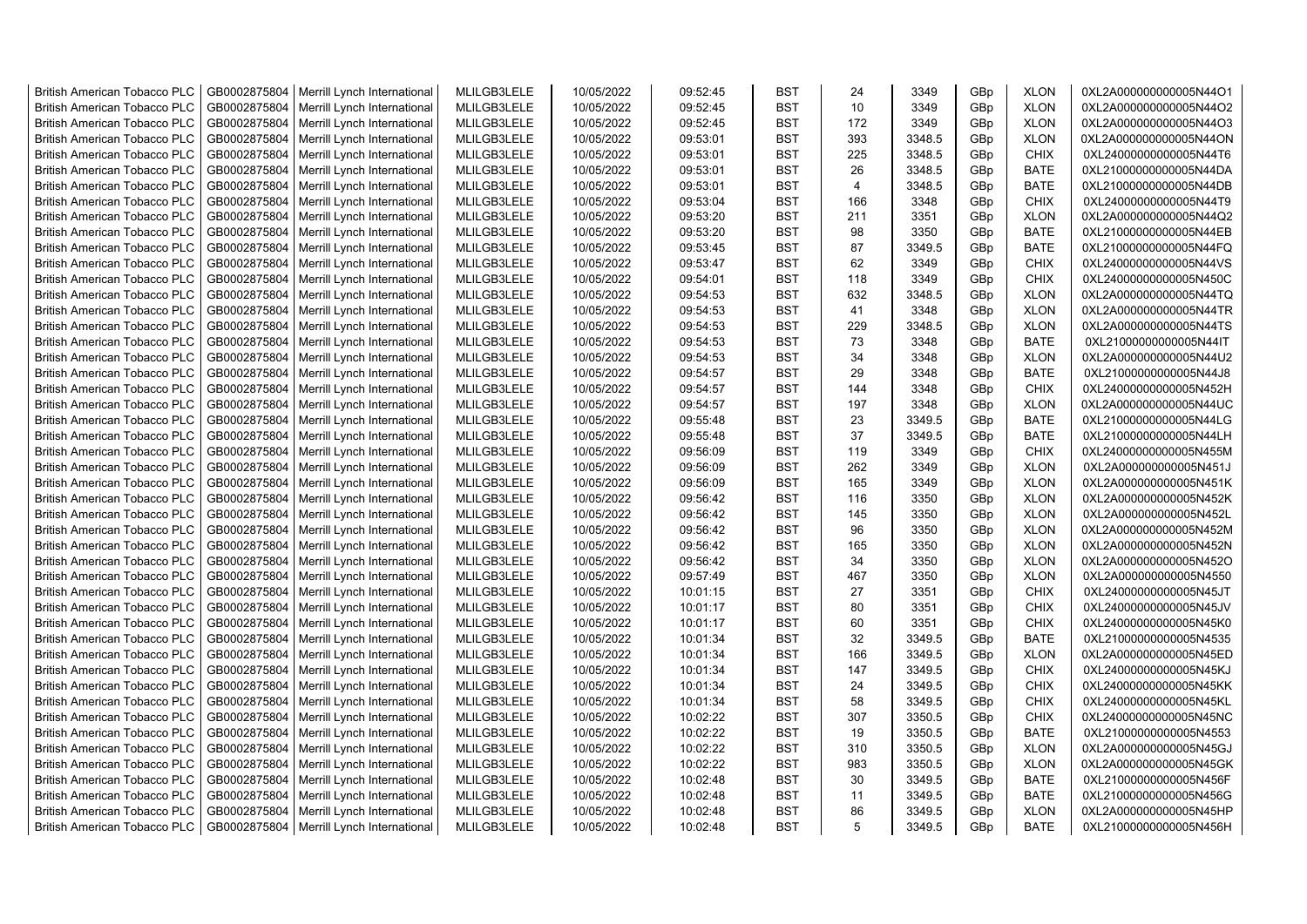| <b>British American Tobacco PLC</b> | GB0002875804 | Merrill Lynch International                | MLILGB3LELE | 10/05/2022 | 10:02:48 | <b>BST</b> | 55             | 3349   | GBp | CHIX        | 0XL24000000000005N45OE |
|-------------------------------------|--------------|--------------------------------------------|-------------|------------|----------|------------|----------------|--------|-----|-------------|------------------------|
| <b>British American Tobacco PLC</b> | GB0002875804 | Merrill Lynch International                | MLILGB3LELE | 10/05/2022 | 10:02:48 | <b>BST</b> | 5              | 3349   | GBp | <b>CHIX</b> | 0XL24000000000005N45OF |
| <b>British American Tobacco PLC</b> | GB0002875804 | Merrill Lynch International                | MLILGB3LELE | 10/05/2022 | 10:03:06 | <b>BST</b> | 280            | 3349   | GBp | <b>CHIX</b> | 0XL24000000000005N45OU |
| <b>British American Tobacco PLC</b> | GB0002875804 | Merrill Lynch International                | MLILGB3LELE | 10/05/2022 | 10:03:06 | <b>BST</b> | 42             | 3349   | GBp | <b>BATE</b> | 0XL21000000000005N4574 |
| <b>British American Tobacco PLC</b> | GB0002875804 | Merrill Lynch International                | MLILGB3LELE | 10/05/2022 | 10:03:06 | <b>BST</b> | 94             | 3349   | GBp | <b>XLON</b> | 0XL2A000000000005N45I9 |
| <b>British American Tobacco PLC</b> | GB0002875804 | Merrill Lynch International                | MLILGB3LELE | 10/05/2022 | 10:03:49 | <b>BST</b> | 236            | 3348.5 | GBp | <b>XLON</b> | 0XL2A000000000005N45JV |
| <b>British American Tobacco PLC</b> | GB0002875804 | Merrill Lynch International                | MLILGB3LELE | 10/05/2022 | 10:03:49 | <b>BST</b> | 307            | 3348.5 | GBp | <b>CHIX</b> | 0XL24000000000005N45QV |
| <b>British American Tobacco PLC</b> | GB0002875804 | Merrill Lynch International                | MLILGB3LELE | 10/05/2022 | 10:04:38 | <b>BST</b> | 111            | 3348   | GBp | CHIX        | 0XL24000000000005N45TK |
| <b>British American Tobacco PLC</b> | GB0002875804 | Merrill Lynch International                | MLILGB3LELE | 10/05/2022 | 10:04:38 | <b>BST</b> | 23             | 3348   | GBp | <b>BATE</b> | 0XL21000000000005N45AR |
| <b>British American Tobacco PLC</b> | GB0002875804 | Merrill Lynch International                | MLILGB3LELE | 10/05/2022 | 10:05:44 | <b>BST</b> | 168            | 3351   | GBp | <b>CHIX</b> | 0XL24000000000005N460J |
| <b>British American Tobacco PLC</b> | GB0002875804 | Merrill Lynch International                | MLILGB3LELE | 10/05/2022 | 10:06:08 | <b>BST</b> | 59             | 3350.5 | GBp | <b>BATE</b> | 0XL21000000000005N45EV |
| <b>British American Tobacco PLC</b> | GB0002875804 | Merrill Lynch International                | MLILGB3LELE | 10/05/2022 | 10:06:08 | <b>BST</b> | 1549           | 3350.5 | GBp | <b>XLON</b> | 0XL2A000000000005N45PC |
| <b>British American Tobacco PLC</b> | GB0002875804 | Merrill Lynch International                | MLILGB3LELE | 10/05/2022 | 10:06:08 | <b>BST</b> | 72             | 3350   | GBp | <b>CHIX</b> | 0XL24000000000005N4619 |
| <b>British American Tobacco PLC</b> | GB0002875804 | Merrill Lynch International                | MLILGB3LELE | 10/05/2022 | 10:06:10 | <b>BST</b> | 128            | 3349.5 | GBp | <b>CHIX</b> | 0XL24000000000005N461B |
|                                     |              |                                            | MLILGB3LELE |            |          | <b>BST</b> |                |        |     |             |                        |
| <b>British American Tobacco PLC</b> | GB0002875804 | Merrill Lynch International                |             | 10/05/2022 | 10:06:10 |            | 23             | 3349.5 | GBp | <b>XLON</b> | 0XL2A000000000005N45PE |
| <b>British American Tobacco PLC</b> | GB0002875804 | Merrill Lynch International                | MLILGB3LELE | 10/05/2022 | 10:06:10 | <b>BST</b> | 214            | 3349.5 | GBp | <b>XLON</b> | 0XL2A000000000005N45PF |
| <b>British American Tobacco PLC</b> | GB0002875804 | Merrill Lynch International                | MLILGB3LELE | 10/05/2022 | 10:07:56 | BST        | 671            | 3349.5 | GBp | <b>XLON</b> | 0XL2A000000000005N45UA |
| <b>British American Tobacco PLC</b> | GB0002875804 | Merrill Lynch International                | MLILGB3LELE | 10/05/2022 | 10:07:56 | <b>BST</b> | 761            | 3349.5 | GBp | <b>XLON</b> | 0XL2A000000000005N45UB |
| <b>British American Tobacco PLC</b> | GB0002875804 | Merrill Lynch International                | MLILGB3LELE | 10/05/2022 | 10:07:56 | <b>BST</b> | 102            | 3349   | GBp | <b>CHIX</b> | 0XL24000000000005N466U |
| <b>British American Tobacco PLC</b> | GB0002875804 | Merrill Lynch International                | MLILGB3LELE | 10/05/2022 | 10:07:56 | <b>BST</b> | $\overline{7}$ | 3349   | GBp | <b>CHIX</b> | 0XL24000000000005N466V |
| <b>British American Tobacco PLC</b> | GB0002875804 | Merrill Lynch International                | MLILGB3LELE | 10/05/2022 | 10:07:56 | <b>BST</b> | 62             | 3349   | GBp | <b>BATE</b> | 0XL21000000000005N45J8 |
| <b>British American Tobacco PLC</b> | GB0002875804 | Merrill Lynch International                | MLILGB3LELE | 10/05/2022 | 10:08:29 | <b>BST</b> | 191            | 3349   | GBp | <b>XLON</b> | 0XL2A000000000005N4604 |
| <b>British American Tobacco PLC</b> | GB0002875804 | Merrill Lynch International                | MLILGB3LELE | 10/05/2022 | 10:08:50 | <b>BST</b> | 26             | 3351   | GBp | <b>XLON</b> | 0XL2A000000000005N462M |
| <b>British American Tobacco PLC</b> | GB0002875804 | Merrill Lynch International                | MLILGB3LELE | 10/05/2022 | 10:08:50 | <b>BST</b> | 225            | 3351   | GBp | <b>XLON</b> | 0XL2A000000000005N462N |
| <b>British American Tobacco PLC</b> | GB0002875804 | Merrill Lynch International                | MLILGB3LELE | 10/05/2022 | 10:09:19 | <b>BST</b> | 31             | 3350   | GBp | <b>BATE</b> | 0XL21000000000005N45N4 |
| <b>British American Tobacco PLC</b> | GB0002875804 | Merrill Lynch International                | MLILGB3LELE | 10/05/2022 | 10:09:19 | BST        | 209            | 3350   | GBp | CHIX        | 0XL24000000000005N46AG |
| <b>British American Tobacco PLC</b> | GB0002875804 | Merrill Lynch International                | MLILGB3LELE | 10/05/2022 | 10:09:30 | <b>BST</b> | 338            | 3349.5 | GBp | <b>XLON</b> | 0XL2A000000000005N4649 |
| <b>British American Tobacco PLC</b> | GB0002875804 | Merrill Lynch International                | MLILGB3LELE | 10/05/2022 | 10:09:30 | <b>BST</b> | 18             | 3349   | GBp | <b>CHIX</b> | 0XL24000000000005N46B4 |
| <b>British American Tobacco PLC</b> | GB0002875804 | Merrill Lynch International                | MLILGB3LELE | 10/05/2022 | 10:10:03 | <b>BST</b> | 423            | 3349   | GBp | <b>XLON</b> | 0XL2A000000000005N465U |
| <b>British American Tobacco PLC</b> | GB0002875804 | Merrill Lynch International                | MLILGB3LELE | 10/05/2022 | 10:10:03 | <b>BST</b> | 23             | 3348.5 | GBp | <b>CHIX</b> | 0XL24000000000005N46D1 |
| <b>British American Tobacco PLC</b> | GB0002875804 | Merrill Lynch International                | MLILGB3LELE | 10/05/2022 | 10:10:05 | <b>BST</b> | 89             | 3348.5 | GBp | <b>CHIX</b> | 0XL24000000000005N46D5 |
| British American Tobacco PLC        | GB0002875804 | Merrill Lynch International                | MLILGB3LELE | 10/05/2022 | 10:10:05 | <b>BST</b> | 18             | 3348.5 | GBp | <b>CHIX</b> | 0XL24000000000005N46D6 |
| <b>British American Tobacco PLC</b> | GB0002875804 | Merrill Lynch International                | MLILGB3LELE | 10/05/2022 | 10:10:05 | <b>BST</b> | 73             | 3348.5 | GBp | <b>XLON</b> | 0XL2A000000000005N4663 |
| <b>British American Tobacco PLC</b> | GB0002875804 | Merrill Lynch International                | MLILGB3LELE | 10/05/2022 | 10:11:33 | <b>BST</b> | 235            | 3350   | GBp | <b>CHIX</b> | 0XL24000000000005N46GS |
| <b>British American Tobacco PLC</b> | GB0002875804 | Merrill Lynch International                | MLILGB3LELE | 10/05/2022 | 10:11:33 | <b>BST</b> | 1295           | 3349.5 | GBp | <b>XLON</b> | 0XL2A000000000005N469J |
| <b>British American Tobacco PLC</b> | GB0002875804 | Merrill Lynch International                | MLILGB3LELE | 10/05/2022 | 10:11:37 | <b>BST</b> | 114            | 3349   | GBp | <b>XLON</b> | 0XL2A000000000005N469N |
| <b>British American Tobacco PLC</b> | GB0002875804 | Merrill Lynch International                | MLILGB3LELE | 10/05/2022 | 10:13:08 | <b>BST</b> | 250            | 3350   | GBp | <b>XLON</b> | 0XL2A000000000005N46D8 |
| <b>British American Tobacco PLC</b> | GB0002875804 | Merrill Lynch International                | MLILGB3LELE | 10/05/2022 | 10:13:08 | <b>BST</b> | 320            | 3350   | GBp | <b>XLON</b> | 0XL2A000000000005N46D9 |
| <b>British American Tobacco PLC</b> | GB0002875804 | Merrill Lynch International                | MLILGB3LELE | 10/05/2022 | 10:14:00 | <b>BST</b> | 3              | 3350   | GBp | <b>BATE</b> | 0XL21000000000005N462U |
| <b>British American Tobacco PLC</b> | GB0002875804 | Merrill Lynch International                | MLILGB3LELE | 10/05/2022 | 10:14:00 | <b>BST</b> | 109            | 3350   | GBp | <b>BATE</b> | 0XL21000000000005N462V |
| <b>British American Tobacco PLC</b> | GB0002875804 | Merrill Lynch International                | MLILGB3LELE | 10/05/2022 | 10:14:00 | <b>BST</b> | 251            | 3350   | GBp | <b>CHIX</b> | 0XL24000000000005N46M3 |
| <b>British American Tobacco PLC</b> | GB0002875804 | Merrill Lynch International                | MLILGB3LELE | 10/05/2022 | 10:15:08 | <b>BST</b> | 229            | 3350.5 | GBp | <b>XLON</b> | 0XL2A000000000005N46IH |
| <b>British American Tobacco PLC</b> | GB0002875804 | Merrill Lynch International                | MLILGB3LELE | 10/05/2022 | 10:15:08 | <b>BST</b> | 229            | 3350.5 | GBp | <b>XLON</b> | 0XL2A000000000005N46II |
| <b>British American Tobacco PLC</b> | GB0002875804 | Merrill Lynch International                | MLILGB3LELE | 10/05/2022 | 10:15:08 | <b>BST</b> | 229            | 3350.5 | GBp | <b>XLON</b> | 0XL2A000000000005N46IJ |
| <b>British American Tobacco PLC</b> | GB0002875804 | Merrill Lynch International                | MLILGB3LELE | 10/05/2022 | 10:15:08 | <b>BST</b> | 207            | 3350.5 | GBp | <b>XLON</b> | 0XL2A000000000005N46IK |
| <b>British American Tobacco PLC</b> | GB0002875804 | Merrill Lynch International                | MLILGB3LELE | 10/05/2022 | 10:15:08 | <b>BST</b> | 389            | 3350.5 | GBp | <b>XLON</b> | 0XL2A000000000005N46IL |
| <b>British American Tobacco PLC</b> | GB0002875804 | Merrill Lynch International                | MLILGB3LELE | 10/05/2022 | 10:15:38 | <b>BST</b> | 138            | 3349.5 | GBp | <b>CHIX</b> | 0XL24000000000005N46QJ |
| <b>British American Tobacco PLC</b> |              | GB0002875804   Merrill Lynch International | MLILGB3LELE | 10/05/2022 | 10:15:38 | <b>BST</b> | 109            | 3349.5 | GBp | <b>CHIX</b> | 0XL24000000000005N46QK |
|                                     |              |                                            |             |            |          |            |                |        |     |             |                        |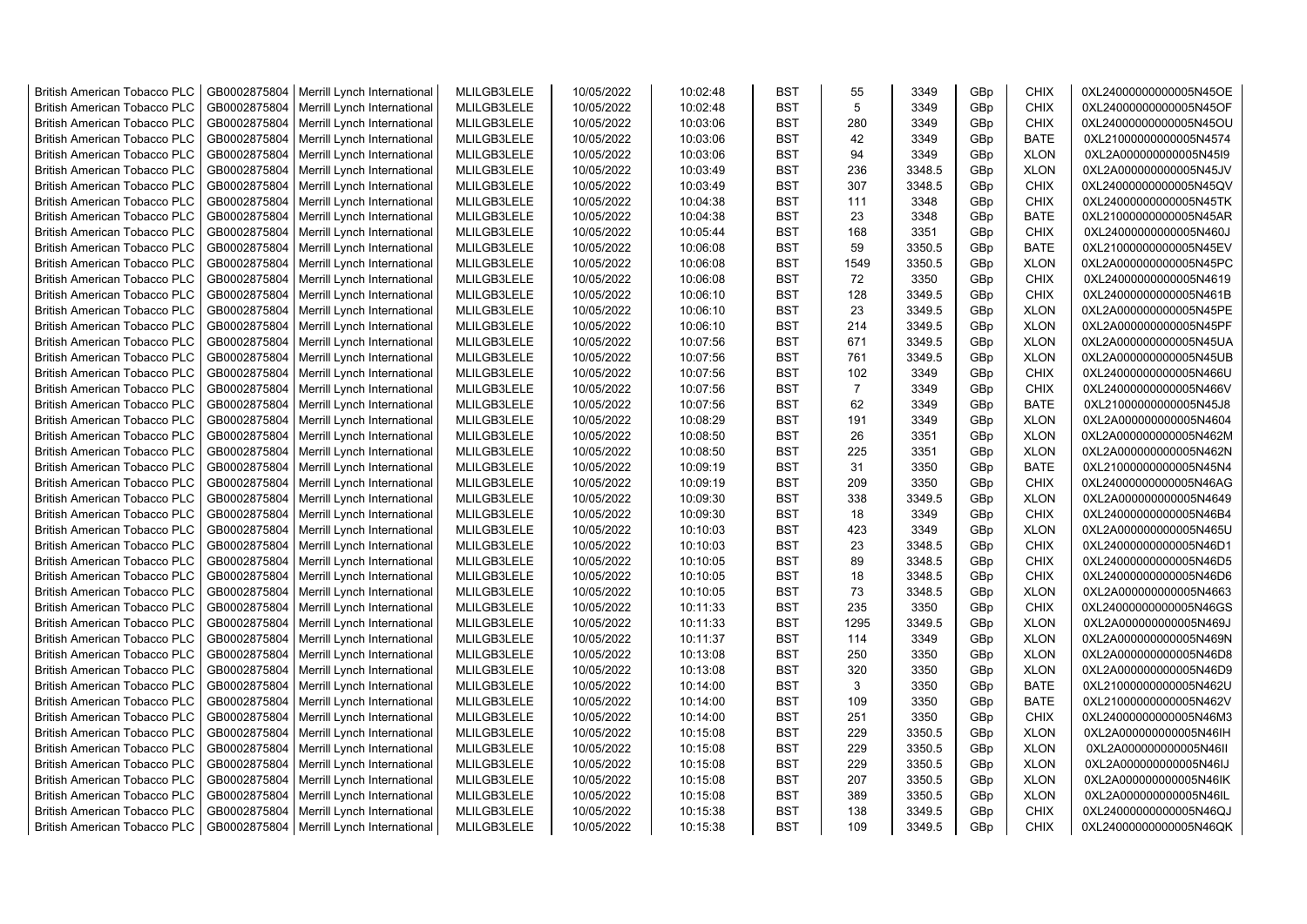| <b>British American Tobacco PLC</b> | GB0002875804 | Merrill Lynch International                | MLILGB3LELE | 10/05/2022 | 10:15:38 | <b>BST</b> | 630            | 3349.5 | GBp             | <b>XLON</b> | 0XL2A000000000005N46JT |
|-------------------------------------|--------------|--------------------------------------------|-------------|------------|----------|------------|----------------|--------|-----------------|-------------|------------------------|
| <b>British American Tobacco PLC</b> | GB0002875804 | Merrill Lynch International                | MLILGB3LELE | 10/05/2022 | 10:16:10 | <b>BST</b> | 146            | 3349.5 | GBp             | <b>CHIX</b> | 0XL24000000000005N46RJ |
| <b>British American Tobacco PLC</b> | GB0002875804 | Merrill Lynch International                | MLILGB3LELE | 10/05/2022 | 10:16:21 | <b>BST</b> | 47             | 3349   | GBp             | <b>CHIX</b> | 0XL24000000000005N46S2 |
| <b>British American Tobacco PLC</b> | GB0002875804 | Merrill Lynch International                | MLILGB3LELE | 10/05/2022 | 10:16:21 | <b>BST</b> | 222            | 3349   | GBp             | <b>XLON</b> | 0XL2A000000000005N46LD |
| <b>British American Tobacco PLC</b> | GB0002875804 | Merrill Lynch International                | MLILGB3LELE | 10/05/2022 | 10:18:19 | <b>BST</b> | 43             | 3350.5 | GBp             | <b>BATE</b> | 0XL21000000000005N46DC |
| <b>British American Tobacco PLC</b> | GB0002875804 | Merrill Lynch International                | MLILGB3LELE | 10/05/2022 | 10:18:19 | <b>BST</b> | 10             | 3350.5 | GBp             | <b>XLON</b> | 0XL2A000000000005N46PT |
| British American Tobacco PLC        | GB0002875804 | Merrill Lynch International                | MLILGB3LELE | 10/05/2022 | 10:18:19 | <b>BST</b> | 1415           | 3350.5 | GBp             | <b>XLON</b> | 0XL2A000000000005N46PU |
| <b>British American Tobacco PLC</b> | GB0002875804 | Merrill Lynch International                | MLILGB3LELE | 10/05/2022 | 10:18:19 | <b>BST</b> | 270            | 3350.5 | GBp             | <b>XLON</b> | 0XL2A000000000005N46PV |
| <b>British American Tobacco PLC</b> | GB0002875804 | Merrill Lynch International                | MLILGB3LELE | 10/05/2022 | 10:18:19 | <b>BST</b> | 207            | 3350.5 | GBp             | <b>XLON</b> | 0XL2A000000000005N46Q0 |
| <b>British American Tobacco PLC</b> | GB0002875804 | Merrill Lynch International                | MLILGB3LELE | 10/05/2022 | 10:18:19 | <b>BST</b> | 229            | 3350.5 | GBp             | <b>XLON</b> | 0XL2A000000000005N46Q1 |
| <b>British American Tobacco PLC</b> | GB0002875804 | Merrill Lynch International                | MLILGB3LELE | 10/05/2022 | 10:18:19 | <b>BST</b> | 782            | 3350.5 | GBp             | <b>XLON</b> | 0XL2A000000000005N46Q2 |
| <b>British American Tobacco PLC</b> | GB0002875804 | Merrill Lynch International                | MLILGB3LELE | 10/05/2022 | 10:19:26 | <b>BST</b> | $\overline{2}$ | 3350.5 | GBp             | <b>CHIX</b> | 0XL24000000000005N474E |
| <b>British American Tobacco PLC</b> | GB0002875804 | Merrill Lynch International                | MLILGB3LELE | 10/05/2022 | 10:19:26 | BST        | 32             | 3350.5 | GBp             | <b>CHIX</b> | 0XL24000000000005N474F |
| <b>British American Tobacco PLC</b> | GB0002875804 | Merrill Lynch International                | MLILGB3LELE | 10/05/2022 | 10:19:26 | <b>BST</b> | 51             | 3350.5 | GBp             | <b>CHIX</b> | 0XL24000000000005N474H |
| <b>British American Tobacco PLC</b> | GB0002875804 | Merrill Lynch International                | MLILGB3LELE | 10/05/2022 | 10:19:44 | <b>BST</b> | 52             | 3350   | GBp             | <b>BATE</b> | 0XL21000000000005N46H3 |
| <b>British American Tobacco PLC</b> | GB0002875804 | Merrill Lynch International                | MLILGB3LELE | 10/05/2022 | 10:19:44 | <b>BST</b> | 147            | 3350   | GBp             | <b>CHIX</b> | 0XL24000000000005N475C |
| <b>British American Tobacco PLC</b> | GB0002875804 | Merrill Lynch International                | MLILGB3LELE | 10/05/2022 | 10:20:12 | <b>BST</b> | 20             | 3349.5 | GBp             | <b>BATE</b> | 0XL21000000000005N46IQ |
| <b>British American Tobacco PLC</b> | GB0002875804 | Merrill Lynch International                | MLILGB3LELE | 10/05/2022 | 10:20:12 | <b>BST</b> | 305            | 3349.5 | GBp             | <b>XLON</b> | 0XL2A000000000005N46VR |
| <b>British American Tobacco PLC</b> | GB0002875804 | Merrill Lynch International                | MLILGB3LELE | 10/05/2022 | 10:20:12 | <b>BST</b> | 38             | 3349.5 | GBp             | <b>CHIX</b> | 0XL24000000000005N476Q |
| <b>British American Tobacco PLC</b> | GB0002875804 | Merrill Lynch International                | MLILGB3LELE | 10/05/2022 | 10:20:12 | <b>BST</b> | 57             | 3349.5 | GBp             | <b>XLON</b> | 0XL2A000000000005N46VS |
| <b>British American Tobacco PLC</b> | GB0002875804 | Merrill Lynch International                | MLILGB3LELE | 10/05/2022 | 10:20:35 | <b>BST</b> | 26             | 3349   | GBp             | <b>XLON</b> | 0XL2A000000000005N4713 |
| <b>British American Tobacco PLC</b> | GB0002875804 | Merrill Lynch International                | MLILGB3LELE | 10/05/2022 | 10:20:35 | <b>BST</b> | 8              | 3349   | GBp             | <b>CHIX</b> | 0XL24000000000005N477M |
| <b>British American Tobacco PLC</b> | GB0002875804 | Merrill Lynch International                | MLILGB3LELE | 10/05/2022 | 10:20:35 | <b>BST</b> | 59             | 3349   | GBp             | <b>XLON</b> | 0XL2A000000000005N4714 |
| <b>British American Tobacco PLC</b> | GB0002875804 | Merrill Lynch International                | MLILGB3LELE | 10/05/2022 | 10:20:35 | <b>BST</b> | 377            | 3349   | GBp             | <b>CHIX</b> | 0XL24000000000005N477N |
| <b>British American Tobacco PLC</b> | GB0002875804 | Merrill Lynch International                | MLILGB3LELE | 10/05/2022 | 10:20:35 | <b>BST</b> | 23             | 3349   | GBp             | <b>CHIX</b> | 0XL24000000000005N477O |
| <b>British American Tobacco PLC</b> | GB0002875804 | Merrill Lynch International                | MLILGB3LELE | 10/05/2022 | 10:20:35 | <b>BST</b> | 78             | 3349   | GBp             | <b>CHIX</b> | 0XL24000000000005N477P |
| <b>British American Tobacco PLC</b> | GB0002875804 | Merrill Lynch International                | MLILGB3LELE | 10/05/2022 | 10:20:35 | <b>BST</b> | 26             | 3348.5 | GBp             | <b>BATE</b> | 0XL21000000000005N46JS |
| <b>British American Tobacco PLC</b> | GB0002875804 | Merrill Lynch International                | MLILGB3LELE | 10/05/2022 | 10:21:12 | <b>BST</b> | 40             | 3349   | GBp             | <b>XLON</b> | 0XL2A000000000005N473O |
| <b>British American Tobacco PLC</b> | GB0002875804 | Merrill Lynch International                | MLILGB3LELE | 10/05/2022 | 10:21:12 | <b>BST</b> | 80             | 3349   | GBp             | <b>XLON</b> | 0XL2A000000000005N473P |
| <b>British American Tobacco PLC</b> | GB0002875804 | Merrill Lynch International                | MLILGB3LELE | 10/05/2022 | 10:21:12 | <b>BST</b> | 38             | 3349   | GBp             | <b>XLON</b> | 0XL2A000000000005N473Q |
| <b>British American Tobacco PLC</b> | GB0002875804 | Merrill Lynch International                | MLILGB3LELE | 10/05/2022 | 10:23:44 | <b>BST</b> | 207            | 3350.5 | GBp             | <b>XLON</b> | 0XL2A000000000005N479J |
| <b>British American Tobacco PLC</b> | GB0002875804 | Merrill Lynch International                | MLILGB3LELE | 10/05/2022 | 10:23:44 | <b>BST</b> | 250            | 3350.5 | GBp             | <b>XLON</b> | 0XL2A000000000005N479K |
| <b>British American Tobacco PLC</b> | GB0002875804 | Merrill Lynch International                | MLILGB3LELE | 10/05/2022 | 10:23:44 | <b>BST</b> | 229            | 3350.5 | GBp             | <b>XLON</b> | 0XL2A000000000005N479L |
| <b>British American Tobacco PLC</b> | GB0002875804 | Merrill Lynch International                | MLILGB3LELE | 10/05/2022 | 10:23:44 | BST        | 103            | 3350.5 | GBp             | <b>XLON</b> | 0XL2A000000000005N479M |
| <b>British American Tobacco PLC</b> | GB0002875804 | Merrill Lynch International                | MLILGB3LELE | 10/05/2022 | 10:23:44 | <b>BST</b> | 18             | 3350.5 | GBp             | <b>XLON</b> | 0XL2A000000000005N479N |
| British American Tobacco PLC        | GB0002875804 | Merrill Lynch International                | MLILGB3LELE | 10/05/2022 | 10:23:44 | <b>BST</b> | 71             | 3350.5 | GBp             | <b>XLON</b> | 0XL2A000000000005N479O |
| <b>British American Tobacco PLC</b> | GB0002875804 | Merrill Lynch International                | MLILGB3LELE | 10/05/2022 | 10:23:44 | <b>BST</b> | 59             | 3350.5 | GBp             | <b>XLON</b> | 0XL2A000000000005N479P |
| <b>British American Tobacco PLC</b> | GB0002875804 | Merrill Lynch International                | MLILGB3LELE | 10/05/2022 | 10:23:44 | <b>BST</b> | 166            | 3350.5 | GBp             | <b>XLON</b> | 0XL2A000000000005N479Q |
| <b>British American Tobacco PLC</b> | GB0002875804 | Merrill Lynch International                | MLILGB3LELE | 10/05/2022 | 10:23:44 | <b>BST</b> | 2              | 3350.5 | GBp             | <b>XLON</b> | 0XL2A000000000005N479S |
| <b>British American Tobacco PLC</b> | GB0002875804 | Merrill Lynch International                | MLILGB3LELE | 10/05/2022 | 10:23:44 | <b>BST</b> | 59             | 3350.5 | GBp             | <b>XLON</b> | 0XL2A000000000005N479T |
| <b>British American Tobacco PLC</b> | GB0002875804 | Merrill Lynch International                | MLILGB3LELE | 10/05/2022 | 10:23:44 | <b>BST</b> | 162            | 3350.5 | GBp             | <b>XLON</b> | 0XL2A000000000005N479U |
| <b>British American Tobacco PLC</b> | GB0002875804 | Merrill Lynch International                | MLILGB3LELE | 10/05/2022 | 10:23:44 | <b>BST</b> | 207            | 3350.5 | GBp             | <b>XLON</b> | 0XL2A000000000005N479V |
| <b>British American Tobacco PLC</b> | GB0002875804 | Merrill Lynch International                | MLILGB3LELE | 10/05/2022 | 10:23:49 | <b>BST</b> | 31             | 3350.5 | GBp             | <b>CHIX</b> | 0XL24000000000005N47GK |
| <b>British American Tobacco PLC</b> | GB0002875804 | Merrill Lynch International                | MLILGB3LELE | 10/05/2022 | 10:23:49 | <b>BST</b> | 5              | 3350.5 | GBp             | <b>CHIX</b> | 0XL24000000000005N47GL |
| <b>British American Tobacco PLC</b> | GB0002875804 | Merrill Lynch International                | MLILGB3LELE | 10/05/2022 | 10:23:49 | <b>BST</b> | 51             | 3350.5 | GBp             | <b>CHIX</b> | 0XL24000000000005N47GM |
| <b>British American Tobacco PLC</b> | GB0002875804 | Merrill Lynch International                | MLILGB3LELE | 10/05/2022 | 10:23:49 | <b>BST</b> | 71             | 3350.5 | GBp             | <b>CHIX</b> | 0XL24000000000005N47GN |
| <b>British American Tobacco PLC</b> | GB0002875804 | Merrill Lynch International                | MLILGB3LELE | 10/05/2022 | 10:23:49 | <b>BST</b> | 256            | 3350.5 | GBp             | <b>CHIX</b> | 0XL24000000000005N47GO |
| <b>British American Tobacco PLC</b> |              | GB0002875804   Merrill Lynch International | MLILGB3LELE | 10/05/2022 | 10:24:05 | <b>BST</b> | 186            | 3350.5 | GB <sub>p</sub> | <b>CHIX</b> | 0XL24000000000005N47HN |
|                                     |              |                                            |             |            |          |            |                |        |                 |             |                        |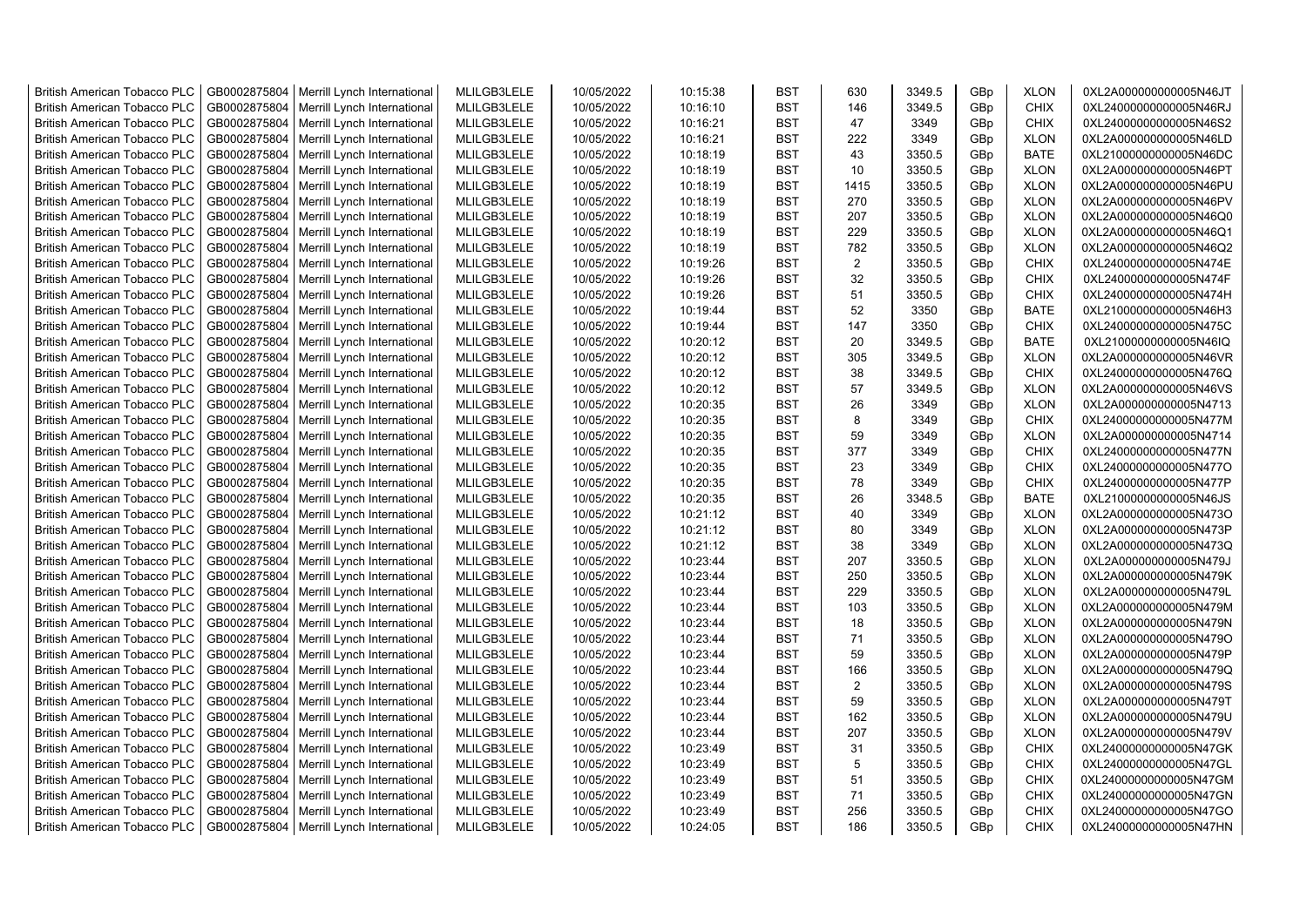| <b>British American Tobacco PLC</b> | GB0002875804 | Merrill Lynch International                | MLILGB3LELE | 10/05/2022 | 10:24:05 | <b>BST</b>               | 44   | 3350.5 | GBp             | <b>BATE</b> | 0XL21000000000005N46SR |
|-------------------------------------|--------------|--------------------------------------------|-------------|------------|----------|--------------------------|------|--------|-----------------|-------------|------------------------|
| <b>British American Tobacco PLC</b> | GB0002875804 | Merrill Lynch International                | MLILGB3LELE | 10/05/2022 | 10:24:05 | <b>BST</b>               | 352  | 3350.5 | GBp             | <b>XLON</b> | 0XL2A000000000005N47BP |
| <b>British American Tobacco PLC</b> | GB0002875804 | Merrill Lynch International                | MLILGB3LELE | 10/05/2022 | 10:24:22 | <b>BST</b>               | 171  | 3349.5 | GBp             | <b>CHIX</b> | 0XL24000000000005N47IO |
| <b>British American Tobacco PLC</b> | GB0002875804 | Merrill Lynch International                | MLILGB3LELE | 10/05/2022 | 10:24:22 | <b>BST</b>               | 39   | 3349.5 | GBp             | <b>BATE</b> | 0XL21000000000005N46TV |
| <b>British American Tobacco PLC</b> | GB0002875804 | Merrill Lynch International                | MLILGB3LELE | 10/05/2022 | 10:25:20 | <b>BST</b>               | 1311 | 3349   | GBp             | <b>XLON</b> | 0XL2A000000000005N47F5 |
| <b>British American Tobacco PLC</b> | GB0002875804 | Merrill Lynch International                | MLILGB3LELE | 10/05/2022 | 10:25:20 | <b>BST</b>               | 107  | 3349   | GBp             | <b>XLON</b> | 0XL2A000000000005N47F6 |
| British American Tobacco PLC        | GB0002875804 | Merrill Lynch International                | MLILGB3LELE | 10/05/2022 | 10:25:20 | <b>BST</b>               | 78   | 3349   | GBp             | <b>CHIX</b> | 0XL24000000000005N47L2 |
| <b>British American Tobacco PLC</b> | GB0002875804 | Merrill Lynch International                | MLILGB3LELE | 10/05/2022 | 10:26:17 | <b>BST</b>               | 29   | 3350   | GBp             | <b>BATE</b> | 0XL21000000000005N4729 |
| <b>British American Tobacco PLC</b> | GB0002875804 | Merrill Lynch International                | MLILGB3LELE | 10/05/2022 | 10:26:43 | <b>BST</b>               | 137  | 3349.5 | GBp             | <b>CHIX</b> | 0XL24000000000005N47NR |
| <b>British American Tobacco PLC</b> | GB0002875804 | Merrill Lynch International                | MLILGB3LELE | 10/05/2022 | 10:27:04 | <b>BST</b>               | 1417 | 3349.5 | GBp             | <b>XLON</b> | 0XL2A000000000005N47I3 |
| <b>British American Tobacco PLC</b> | GB0002875804 | Merrill Lynch International                | MLILGB3LELE | 10/05/2022 | 10:28:36 | <b>BST</b>               | 218  | 3351   | GBp             | <b>CHIX</b> | 0XL24000000000005N47RD |
| <b>British American Tobacco PLC</b> | GB0002875804 | Merrill Lynch International                | MLILGB3LELE | 10/05/2022 | 10:28:48 | <b>BST</b>               | 250  | 3351.5 | GBp             | <b>XLON</b> | 0XL2A000000000005N47LN |
| <b>British American Tobacco PLC</b> | GB0002875804 | Merrill Lynch International                | MLILGB3LELE | 10/05/2022 | 10:28:48 | <b>BST</b>               | 295  | 3351.5 | GBp             | <b>XLON</b> | 0XL2A000000000005N47LO |
| <b>British American Tobacco PLC</b> | GB0002875804 | Merrill Lynch International                | MLILGB3LELE | 10/05/2022 | 10:28:48 | <b>BST</b>               | 40   | 3351.5 | GBp             | <b>XLON</b> | 0XL2A000000000005N47LP |
| <b>British American Tobacco PLC</b> | GB0002875804 | Merrill Lynch International                | MLILGB3LELE | 10/05/2022 | 10:29:12 | <b>BST</b>               | 289  | 3351.5 | GBp             | <b>XLON</b> | 0XL2A000000000005N47N7 |
| <b>British American Tobacco PLC</b> | GB0002875804 | Merrill Lynch International                | MLILGB3LELE | 10/05/2022 | 10:29:12 | <b>BST</b>               | 90   | 3351.5 | GBp             | <b>CHIX</b> | 0XL24000000000005N47TH |
| <b>British American Tobacco PLC</b> | GB0002875804 | Merrill Lynch International                | MLILGB3LELE | 10/05/2022 | 10:29:21 | <b>BST</b>               | 44   | 3350.5 | GBp             | <b>BATE</b> | 0XL21000000000005N478S |
| <b>British American Tobacco PLC</b> | GB0002875804 | Merrill Lynch International                | MLILGB3LELE | 10/05/2022 | 10:29:21 | <b>BST</b>               | 97   | 3350.5 | GBp             | <b>CHIX</b> | 0XL24000000000005N47TV |
| <b>British American Tobacco PLC</b> | GB0002875804 | Merrill Lynch International                | MLILGB3LELE | 10/05/2022 | 10:29:26 | <b>BST</b>               | 299  | 3350   | GBp             | <b>XLON</b> | 0XL2A000000000005N47O1 |
| <b>British American Tobacco PLC</b> | GB0002875804 | Merrill Lynch International                | MLILGB3LELE | 10/05/2022 | 10:29:26 | <b>BST</b>               | 124  | 3350   | GBp             | <b>CHIX</b> | 0XL24000000000005N47UB |
| <b>British American Tobacco PLC</b> | GB0002875804 | Merrill Lynch International                | MLILGB3LELE | 10/05/2022 | 10:29:46 | <b>BST</b>               | 25   | 3349.5 | GBp             | <b>BATE</b> | 0XL21000000000005N47A2 |
| <b>British American Tobacco PLC</b> | GB0002875804 | Merrill Lynch International                | MLILGB3LELE | 10/05/2022 | 10:29:46 | <b>BST</b>               | 214  | 3349.5 | GBp             | <b>XLON</b> | 0XL2A000000000005N47P5 |
| <b>British American Tobacco PLC</b> | GB0002875804 | Merrill Lynch International                | MLILGB3LELE | 10/05/2022 | 10:31:57 | <b>BST</b>               | 113  | 3351.5 | GBp             | <b>CHIX</b> | 0XL24000000000005N4847 |
|                                     |              |                                            |             |            |          | <b>BST</b>               | 133  |        |                 | <b>CHIX</b> |                        |
| <b>British American Tobacco PLC</b> | GB0002875804 | Merrill Lynch International                | MLILGB3LELE | 10/05/2022 | 10:32:21 |                          | 53   | 3351   | GBp             |             | 0XL24000000000005N484T |
| <b>British American Tobacco PLC</b> | GB0002875804 | Merrill Lynch International                | MLILGB3LELE | 10/05/2022 | 10:32:21 | <b>BST</b><br><b>BST</b> | 1557 | 3351.5 | GBp             | <b>BATE</b> | 0XL21000000000005N47FF |
| <b>British American Tobacco PLC</b> | GB0002875804 | Merrill Lynch International                | MLILGB3LELE | 10/05/2022 | 10:32:21 |                          |      | 3351   | GBp             | <b>XLON</b> | 0XL2A000000000005N47VL |
| <b>British American Tobacco PLC</b> | GB0002875804 | Merrill Lynch International                | MLILGB3LELE | 10/05/2022 | 10:34:20 | <b>BST</b>               | 83   | 3351.5 | GBp             | <b>CHIX</b> | 0XL24000000000005N48A1 |
| <b>British American Tobacco PLC</b> | GB0002875804 | Merrill Lynch International                | MLILGB3LELE | 10/05/2022 | 10:34:20 | <b>BST</b>               | 191  | 3351.5 | GBp             | <b>XLON</b> | 0XL2A000000000005N4841 |
| <b>British American Tobacco PLC</b> | GB0002875804 | Merrill Lynch International                | MLILGB3LELE | 10/05/2022 | 10:34:20 | <b>BST</b>               | 362  | 3351.5 | GBp             | <b>XLON</b> | 0XL2A000000000005N4842 |
| <b>British American Tobacco PLC</b> | GB0002875804 | Merrill Lynch International                | MLILGB3LELE | 10/05/2022 | 10:34:20 | <b>BST</b>               | 250  | 3352   | GBp             | <b>XLON</b> | 0XL2A000000000005N4844 |
| <b>British American Tobacco PLC</b> | GB0002875804 | Merrill Lynch International                | MLILGB3LELE | 10/05/2022 | 10:34:20 | <b>BST</b>               | 207  | 3352   | GBp             | <b>XLON</b> | 0XL2A000000000005N4845 |
| <b>British American Tobacco PLC</b> | GB0002875804 | Merrill Lynch International                | MLILGB3LELE | 10/05/2022 | 10:34:20 | <b>BST</b>               | 122  | 3352   | GBp             | <b>XLON</b> | 0XL2A000000000005N4846 |
| <b>British American Tobacco PLC</b> | GB0002875804 | Merrill Lynch International                | MLILGB3LELE | 10/05/2022 | 10:34:20 | <b>BST</b>               | 229  | 3352   | GBp             | <b>XLON</b> | 0XL2A000000000005N4847 |
| <b>British American Tobacco PLC</b> | GB0002875804 | Merrill Lynch International                | MLILGB3LELE | 10/05/2022 | 10:35:19 | <b>BST</b>               | 440  | 3352   | GBp             | <b>XLON</b> | 0XL2A000000000005N4873 |
| <b>British American Tobacco PLC</b> | GB0002875804 | Merrill Lynch International                | MLILGB3LELE | 10/05/2022 | 10:35:20 | <b>BST</b>               | 229  | 3352   | GBp             | <b>CHIX</b> | 0XL24000000000005N48D3 |
| <b>British American Tobacco PLC</b> | GB0002875804 | Merrill Lynch International                | MLILGB3LELE | 10/05/2022 | 10:35:20 | <b>BST</b>               | 86   | 3352   | GBp             | <b>CHIX</b> | 0XL24000000000005N48D4 |
| <b>British American Tobacco PLC</b> | GB0002875804 | Merrill Lynch International                | MLILGB3LELE | 10/05/2022 | 10:35:20 | <b>BST</b>               | 97   | 3352   | GBp             | <b>CHIX</b> | 0XL24000000000005N48D5 |
| <b>British American Tobacco PLC</b> | GB0002875804 | Merrill Lynch International                | MLILGB3LELE | 10/05/2022 | 10:36:30 | <b>BST</b>               | 249  | 3352   | GBp             | <b>XLON</b> | 0XL2A000000000005N48AC |
| <b>British American Tobacco PLC</b> | GB0002875804 | Merrill Lynch International                | MLILGB3LELE | 10/05/2022 | 10:36:30 | <b>BST</b>               | 122  | 3352   | GBp             | <b>XLON</b> | 0XL2A000000000005N48AD |
| <b>British American Tobacco PLC</b> | GB0002875804 | Merrill Lynch International                | MLILGB3LELE | 10/05/2022 | 10:36:30 | <b>BST</b>               | 189  | 3352   | GBp             | <b>XLON</b> | 0XL2A000000000005N48AE |
| <b>British American Tobacco PLC</b> | GB0002875804 | Merrill Lynch International                | MLILGB3LELE | 10/05/2022 | 10:36:30 | <b>BST</b>               | 207  | 3352   | GBp             | <b>XLON</b> | 0XL2A000000000005N48AF |
| <b>British American Tobacco PLC</b> | GB0002875804 | Merrill Lynch International                | MLILGB3LELE | 10/05/2022 | 10:36:59 | <b>BST</b>               | 452  | 3351.5 | GBp             | <b>XLON</b> | 0XL2A000000000005N48AV |
| <b>British American Tobacco PLC</b> | GB0002875804 | Merrill Lynch International                | MLILGB3LELE | 10/05/2022 | 10:36:59 | <b>BST</b>               | 660  | 3351   | GBp             | <b>XLON</b> | 0XL2A000000000005N48B0 |
| <b>British American Tobacco PLC</b> | GB0002875804 | Merrill Lynch International                | MLILGB3LELE | 10/05/2022 | 10:37:43 | <b>BST</b>               | 52   | 3350.5 | GBp             | <b>BATE</b> | 0XL21000000000005N47S3 |
| <b>British American Tobacco PLC</b> | GB0002875804 | Merrill Lynch International                | MLILGB3LELE | 10/05/2022 | 10:37:43 | <b>BST</b>               | 238  | 3350.5 | GBp             | <b>CHIX</b> | 0XL24000000000005N48JE |
| <b>British American Tobacco PLC</b> | GB0002875804 | Merrill Lynch International                | MLILGB3LELE | 10/05/2022 | 10:37:43 | <b>BST</b>               | 316  | 3350.5 | GBp             | <b>XLON</b> | 0XL2A000000000005N48DD |
| <b>British American Tobacco PLC</b> | GB0002875804 | Merrill Lynch International                | MLILGB3LELE | 10/05/2022 | 10:37:43 | <b>BST</b>               | 42   | 3350   | GBp             | <b>BATE</b> | 0XL21000000000005N47S4 |
| <b>British American Tobacco PLC</b> |              | GB0002875804   Merrill Lynch International | MLILGB3LELE | 10/05/2022 | 10:37:43 | <b>BST</b>               | 630  | 3350   | GB <sub>p</sub> | <b>CHIX</b> | 0XL24000000000005N48JF |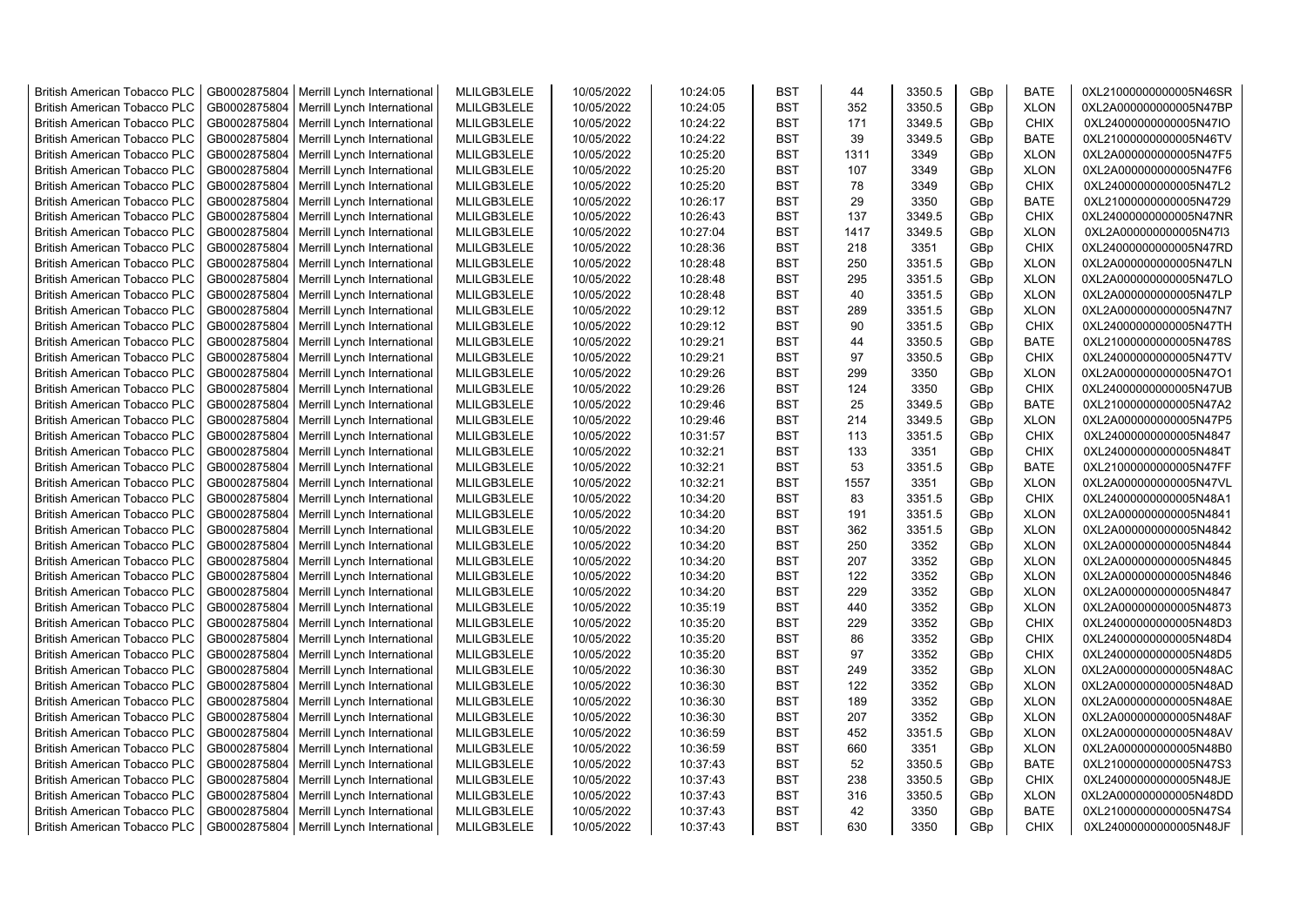| <b>British American Tobacco PLC</b> | GB0002875804 | Merrill Lynch International | MLILGB3LELE | 10/05/2022 | 10:37:43 | <b>BST</b> | 324            | 3350   | GBp | <b>XLON</b> | 0XL2A000000000005N48DF |
|-------------------------------------|--------------|-----------------------------|-------------|------------|----------|------------|----------------|--------|-----|-------------|------------------------|
| <b>British American Tobacco PLC</b> | GB0002875804 | Merrill Lynch International | MLILGB3LELE | 10/05/2022 | 10:39:01 | <b>BST</b> | 229            | 3351   | GBp | <b>XLON</b> | 0XL2A000000000005N48GP |
| <b>British American Tobacco PLC</b> | GB0002875804 | Merrill Lynch International | MLILGB3LELE | 10/05/2022 | 10:39:01 | <b>BST</b> | 210            | 3351   | GBp | <b>XLON</b> | 0XL2A000000000005N48GQ |
| <b>British American Tobacco PLC</b> | GB0002875804 | Merrill Lynch International | MLILGB3LELE | 10/05/2022 | 10:39:52 | <b>BST</b> | 20             | 3349.5 | GBp | <b>BATE</b> | 0XL21000000000005N4820 |
| <b>British American Tobacco PLC</b> | GB0002875804 | Merrill Lynch International | MLILGB3LELE | 10/05/2022 | 10:39:52 | <b>BST</b> | 30             | 3349.5 | GBp | <b>BATE</b> | 0XL21000000000005N4821 |
| <b>British American Tobacco PLC</b> | GB0002875804 | Merrill Lynch International | MLILGB3LELE | 10/05/2022 | 10:39:52 | <b>BST</b> | 606            | 3349.5 | GBp | <b>XLON</b> | 0XL2A000000000005N48JL |
| <b>British American Tobacco PLC</b> | GB0002875804 | Merrill Lynch International | MLILGB3LELE | 10/05/2022 | 10:39:52 | <b>BST</b> | 152            | 3349.5 | GBp | CHIX        | 0XL24000000000005N48QS |
| <b>British American Tobacco PLC</b> | GB0002875804 | Merrill Lynch International | MLILGB3LELE | 10/05/2022 | 10:39:52 | <b>BST</b> | 256            | 3349.5 | GBp | <b>CHIX</b> | 0XL24000000000005N48QT |
| <b>British American Tobacco PLC</b> | GB0002875804 | Merrill Lynch International | MLILGB3LELE | 10/05/2022 | 10:39:52 | <b>BST</b> | 15             | 3349   | GBp | <b>BATE</b> | 0XL21000000000005N4822 |
| <b>British American Tobacco PLC</b> | GB0002875804 | Merrill Lynch International | MLILGB3LELE | 10/05/2022 | 10:39:52 | <b>BST</b> | 130            | 3349   | GBp | <b>XLON</b> | 0XL2A000000000005N48JM |
| <b>British American Tobacco PLC</b> | GB0002875804 | Merrill Lynch International | MLILGB3LELE | 10/05/2022 | 10:40:11 | <b>BST</b> | 44             | 3349   | GBp | <b>BATE</b> | 0XL21000000000005N483D |
| <b>British American Tobacco PLC</b> | GB0002875804 | Merrill Lynch International | MLILGB3LELE | 10/05/2022 | 10:40:50 | <b>BST</b> | 457            | 3350.5 | GBp | <b>XLON</b> | 0XL2A000000000005N48MJ |
| <b>British American Tobacco PLC</b> | GB0002875804 | Merrill Lynch International | MLILGB3LELE | 10/05/2022 | 10:40:50 | <b>BST</b> | 108            | 3350.5 | GBp | <b>XLON</b> | 0XL2A000000000005N48MK |
| <b>British American Tobacco PLC</b> | GB0002875804 | Merrill Lynch International | MLILGB3LELE | 10/05/2022 | 10:41:38 | <b>BST</b> | 279            | 3351   | GBp | <b>XLON</b> | 0XL2A000000000005N48OV |
| <b>British American Tobacco PLC</b> | GB0002875804 |                             |             | 10/05/2022 |          | <b>BST</b> | 21             |        |     | <b>XLON</b> |                        |
|                                     |              | Merrill Lynch International | MLILGB3LELE |            | 10:41:38 |            |                | 3351   | GBp |             | 0XL2A000000000005N48P0 |
| British American Tobacco PLC        | GB0002875804 | Merrill Lynch International | MLILGB3LELE | 10/05/2022 | 10:41:38 | <b>BST</b> | 177            | 3351   | GBp | <b>XLON</b> | 0XL2A000000000005N48P1 |
| <b>British American Tobacco PLC</b> | GB0002875804 | Merrill Lynch International | MLILGB3LELE | 10/05/2022 | 10:41:38 | <b>BST</b> | 82             | 3351   | GBp | <b>XLON</b> | 0XL2A000000000005N48P2 |
| <b>British American Tobacco PLC</b> | GB0002875804 | Merrill Lynch International | MLILGB3LELE | 10/05/2022 | 10:42:16 | <b>BST</b> | 146            | 3352   | GBp | <b>CHIX</b> | 0XL24000000000005N4925 |
| <b>British American Tobacco PLC</b> | GB0002875804 | Merrill Lynch International | MLILGB3LELE | 10/05/2022 | 10:42:16 | <b>BST</b> | 69             | 3352   | GBp | <b>BATE</b> | 0XL21000000000005N48A2 |
| <b>British American Tobacco PLC</b> | GB0002875804 | Merrill Lynch International | MLILGB3LELE | 10/05/2022 | 10:42:35 | <b>BST</b> | 207            | 3352   | GBp | <b>XLON</b> | 0XL2A000000000005N48SH |
| <b>British American Tobacco PLC</b> | GB0002875804 | Merrill Lynch International | MLILGB3LELE | 10/05/2022 | 10:42:35 | <b>BST</b> | 250            | 3352   | GBp | <b>XLON</b> | 0XL2A000000000005N48SI |
| <b>British American Tobacco PLC</b> | GB0002875804 | Merrill Lynch International | MLILGB3LELE | 10/05/2022 | 10:42:35 | <b>BST</b> | 205            | 3352   | GBp | <b>XLON</b> | 0XL2A000000000005N48SJ |
| <b>British American Tobacco PLC</b> | GB0002875804 | Merrill Lynch International | MLILGB3LELE | 10/05/2022 | 10:42:35 | <b>BST</b> | 492            | 3351.5 | GBp | <b>XLON</b> | 0XL2A000000000005N48SK |
| <b>British American Tobacco PLC</b> | GB0002875804 | Merrill Lynch International | MLILGB3LELE | 10/05/2022 | 10:43:15 | <b>BST</b> | 45             | 3351   | GBp | <b>BATE</b> | 0XL21000000000005N48CP |
| <b>British American Tobacco PLC</b> | GB0002875804 | Merrill Lynch International | MLILGB3LELE | 10/05/2022 | 10:43:15 | <b>BST</b> | 220            | 3351   | GBp | <b>XLON</b> | 0XL2A000000000005N48UC |
| <b>British American Tobacco PLC</b> | GB0002875804 | Merrill Lynch International | MLILGB3LELE | 10/05/2022 | 10:43:15 | <b>BST</b> | 16             | 3351   | GBp | CHIX        | 0XL24000000000005N494D |
| <b>British American Tobacco PLC</b> | GB0002875804 | Merrill Lynch International | MLILGB3LELE | 10/05/2022 | 10:43:15 | <b>BST</b> | 184            | 3351   | GBp | <b>CHIX</b> | 0XL24000000000005N494E |
| <b>British American Tobacco PLC</b> | GB0002875804 | Merrill Lynch International | MLILGB3LELE | 10/05/2022 | 10:44:24 | <b>BST</b> | 103            | 3351.5 | GBp | <b>XLON</b> | 0XL2A000000000005N490V |
| <b>British American Tobacco PLC</b> | GB0002875804 | Merrill Lynch International | MLILGB3LELE | 10/05/2022 | 10:44:24 | <b>BST</b> | 455            | 3351.5 | GBp | <b>XLON</b> | 0XL2A000000000005N4910 |
| <b>British American Tobacco PLC</b> | GB0002875804 | Merrill Lynch International | MLILGB3LELE | 10/05/2022 | 10:44:32 | <b>BST</b> | 38             | 3350.5 | GBp | <b>BATE</b> | 0XL21000000000005N48HH |
| <b>British American Tobacco PLC</b> | GB0002875804 | Merrill Lynch International | MLILGB3LELE | 10/05/2022 | 10:44:32 | <b>BST</b> | 238            | 3350.5 | GBp | <b>XLON</b> | 0XL2A000000000005N491S |
| <b>British American Tobacco PLC</b> | GB0002875804 | Merrill Lynch International | MLILGB3LELE | 10/05/2022 | 10:44:37 | <b>BST</b> | 111            | 3350   | GBp | <b>CHIX</b> | 0XL24000000000005N4998 |
| <b>British American Tobacco PLC</b> | GB0002875804 | Merrill Lynch International | MLILGB3LELE | 10/05/2022 | 10:45:05 | <b>BST</b> | 74             | 3350   | GBp | <b>BATE</b> | 0XL21000000000005N48IS |
| <b>British American Tobacco PLC</b> | GB0002875804 | Merrill Lynch International | MLILGB3LELE | 10/05/2022 | 10:45:05 | <b>BST</b> | 224            | 3350   | GBp | <b>CHIX</b> | 0XL24000000000005N49AR |
| <b>British American Tobacco PLC</b> | GB0002875804 | Merrill Lynch International | MLILGB3LELE | 10/05/2022 | 10:45:05 | <b>BST</b> | 392            | 3350   | GBp | <b>XLON</b> | 0XL2A000000000005N493L |
| <b>British American Tobacco PLC</b> | GB0002875804 | Merrill Lynch International | MLILGB3LELE | 10/05/2022 | 10:45:10 | <b>BST</b> | 406            | 3349.5 | GBp | <b>XLON</b> | 0XL2A000000000005N4940 |
| <b>British American Tobacco PLC</b> | GB0002875804 | Merrill Lynch International | MLILGB3LELE | 10/05/2022 | 10:45:10 | <b>BST</b> | 449            | 3349.5 | GBp | <b>CHIX</b> | 0XL24000000000005N49BA |
| <b>British American Tobacco PLC</b> | GB0002875804 | Merrill Lynch International | MLILGB3LELE | 10/05/2022 | 10:45:10 | BST        | 27             | 3349   | GBp | <b>BATE</b> | 0XL21000000000005N48J6 |
| <b>British American Tobacco PLC</b> | GB0002875804 | Merrill Lynch International | MLILGB3LELE | 10/05/2022 | 10:45:32 | <b>BST</b> | 67             | 3348.5 | GBp | <b>CHIX</b> | 0XL24000000000005N49D1 |
| <b>British American Tobacco PLC</b> | GB0002875804 | Merrill Lynch International | MLILGB3LELE | 10/05/2022 | 10:45:32 | <b>BST</b> | 147            | 3348.5 | GBp | <b>XLON</b> | 0XL2A000000000005N4962 |
| <b>British American Tobacco PLC</b> | GB0002875804 | Merrill Lynch International | MLILGB3LELE | 10/05/2022 | 10:46:03 | <b>BST</b> | 216            | 3350   | GBp | <b>XLON</b> | 0XL2A000000000005N497D |
| British American Tobacco PLC        | GB0002875804 | Merrill Lynch International | MLILGB3LELE | 10/05/2022 | 10:46:03 | <b>BST</b> | 32             | 3349.5 | GBp | <b>BATE</b> | 0XL21000000000005N48MG |
| <b>British American Tobacco PLC</b> | GB0002875804 | Merrill Lynch International | MLILGB3LELE | 10/05/2022 | 10:46:03 | <b>BST</b> | 56             | 3349.5 | GBp | <b>CHIX</b> | 0XL24000000000005N49DV |
| <b>British American Tobacco PLC</b> | GB0002875804 | Merrill Lynch International | MLILGB3LELE | 10/05/2022 | 10:46:06 | <b>BST</b> | 84             | 3349.5 | GBp | <b>XLON</b> | 0XL2A000000000005N497L |
| <b>British American Tobacco PLC</b> | GB0002875804 | Merrill Lynch International | MLILGB3LELE | 10/05/2022 | 10:46:24 | <b>BST</b> | 50             | 3349   | GBp | <b>XLON</b> | 0XL2A000000000005N498T |
| <b>British American Tobacco PLC</b> | GB0002875804 | Merrill Lynch International | MLILGB3LELE | 10/05/2022 | 10:46:24 | <b>BST</b> | 79             | 3349   | GBp | <b>XLON</b> | 0XL2A000000000005N498U |
| <b>British American Tobacco PLC</b> | GB0002875804 | Merrill Lynch International | MLILGB3LELE | 10/05/2022 | 10:47:30 | <b>BST</b> | $\overline{7}$ | 3350.5 | GBp | <b>XLON</b> | 0XL2A000000000005N49BV |
| <b>British American Tobacco PLC</b> | GB0002875804 | Merrill Lynch International | MLILGB3LELE | 10/05/2022 | 10:47:30 | <b>BST</b> | 44             | 3350.5 | GBp | <b>XLON</b> | 0XL2A000000000005N49C0 |
|                                     |              |                             |             |            |          |            |                |        |     |             |                        |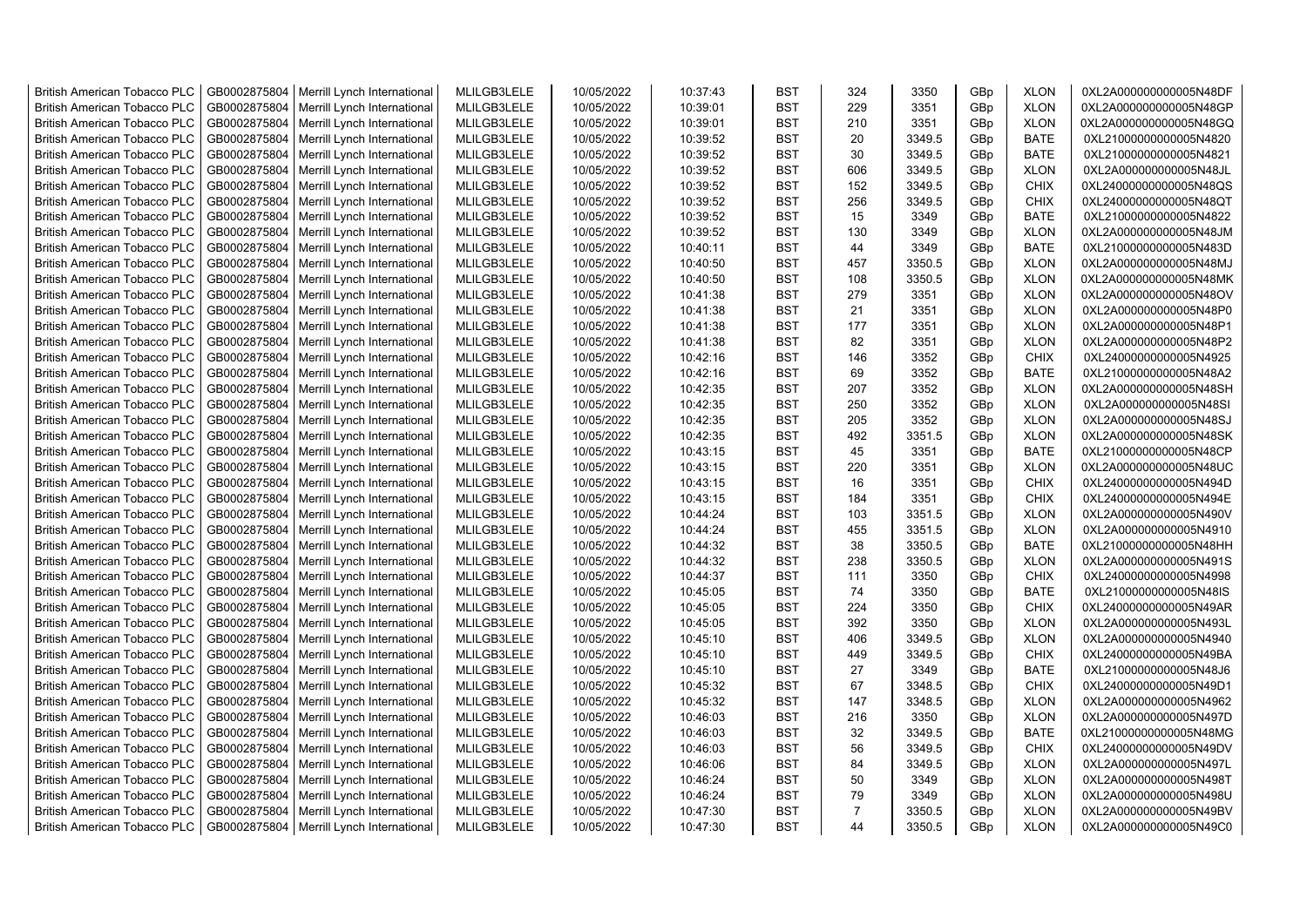| <b>British American Tobacco PLC</b> | GB0002875804 | Merrill Lynch International | MLILGB3LELE | 10/05/2022 | 10:47:38 | <b>BST</b> | 358 | 3350   | GBp             | <b>XLON</b> | 0XL2A000000000005N49CT |
|-------------------------------------|--------------|-----------------------------|-------------|------------|----------|------------|-----|--------|-----------------|-------------|------------------------|
| <b>British American Tobacco PLC</b> | GB0002875804 | Merrill Lynch International | MLILGB3LELE | 10/05/2022 | 10:47:38 | <b>BST</b> | 131 | 3349   | GBp             | <b>CHIX</b> | 0XL24000000000005N49JL |
| <b>British American Tobacco PLC</b> | GB0002875804 | Merrill Lynch International | MLILGB3LELE | 10/05/2022 | 10:47:38 | <b>BST</b> | 81  | 3350   | GBp             | <b>CHIX</b> | 0XL24000000000005N49JM |
| <b>British American Tobacco PLC</b> | GB0002875804 | Merrill Lynch International | MLILGB3LELE | 10/05/2022 | 10:47:38 | <b>BST</b> | 685 | 3349.5 | GBp             | <b>XLON</b> | 0XL2A000000000005N49CU |
| <b>British American Tobacco PLC</b> | GB0002875804 | Merrill Lynch International | MLILGB3LELE | 10/05/2022 | 10:48:38 | <b>BST</b> | 63  | 3348.5 | GBp             | <b>BATE</b> | 0XL21000000000005N48UM |
| <b>British American Tobacco PLC</b> | GB0002875804 | Merrill Lynch International | MLILGB3LELE | 10/05/2022 | 10:48:38 | <b>BST</b> | 190 | 3348.5 | GBp             | <b>XLON</b> | 0XL2A000000000005N49FN |
| <b>British American Tobacco PLC</b> | GB0002875804 | Merrill Lynch International | MLILGB3LELE | 10/05/2022 | 10:48:38 | <b>BST</b> | 130 | 3348.5 | GBp             | <b>CHIX</b> | 0XL24000000000005N49MJ |
| <b>British American Tobacco PLC</b> | GB0002875804 | Merrill Lynch International | MLILGB3LELE | 10/05/2022 | 10:48:48 | <b>BST</b> | 123 | 3348   | GBp             | <b>CHIX</b> | 0XL24000000000005N49N0 |
| <b>British American Tobacco PLC</b> | GB0002875804 | Merrill Lynch International | MLILGB3LELE | 10/05/2022 | 10:48:48 | <b>BST</b> | 40  | 3348   | GBp             | <b>BATE</b> | 0XL21000000000005N48V3 |
| <b>British American Tobacco PLC</b> | GB0002875804 | Merrill Lynch International | MLILGB3LELE | 10/05/2022 | 10:49:21 | <b>BST</b> | 240 | 3349.5 | GBp             | <b>XLON</b> | 0XL2A000000000005N49ID |
| <b>British American Tobacco PLC</b> | GB0002875804 | Merrill Lynch International | MLILGB3LELE | 10/05/2022 | 10:49:21 | <b>BST</b> | 250 | 3349.5 | GBp             | <b>XLON</b> | 0XL2A000000000005N49IE |
| <b>British American Tobacco PLC</b> | GB0002875804 | Merrill Lynch International | MLILGB3LELE | 10/05/2022 | 10:49:21 | <b>BST</b> | 80  | 3349.5 | GBp             | <b>XLON</b> | 0XL2A000000000005N49IF |
| <b>British American Tobacco PLC</b> | GB0002875804 | Merrill Lynch International | MLILGB3LELE | 10/05/2022 | 10:49:54 | <b>BST</b> | 82  | 3348   | GBp             | <b>CHIX</b> | 0XL24000000000005N49QD |
| <b>British American Tobacco PLC</b> | GB0002875804 | Merrill Lynch International | MLILGB3LELE | 10/05/2022 | 10:49:54 | <b>BST</b> | 289 | 3348   | GBp             | <b>XLON</b> | 0XL2A000000000005N49JP |
| <b>British American Tobacco PLC</b> | GB0002875804 | Merrill Lynch International | MLILGB3LELE | 10/05/2022 | 10:50:26 | <b>BST</b> | 131 | 3347.5 | GBp             | <b>CHIX</b> | 0XL24000000000005N49RG |
| <b>British American Tobacco PLC</b> | GB0002875804 | Merrill Lynch International | MLILGB3LELE | 10/05/2022 | 10:50:26 | <b>BST</b> | 341 | 3347.5 | GBp             | <b>XLON</b> | 0XL2A000000000005N49KV |
| <b>British American Tobacco PLC</b> | GB0002875804 | Merrill Lynch International | MLILGB3LELE | 10/05/2022 | 10:50:26 | <b>BST</b> | 42  | 3347.5 | GBp             | BATE        | 0XL21000000000005N494T |
| <b>British American Tobacco PLC</b> | GB0002875804 | Merrill Lynch International | MLILGB3LELE | 10/05/2022 | 10:51:04 | <b>BST</b> | 96  | 3352   | GBp             | <b>XLON</b> | 0XL2A000000000005N49NH |
| <b>British American Tobacco PLC</b> | GB0002875804 | Merrill Lynch International | MLILGB3LELE | 10/05/2022 | 10:51:12 | <b>BST</b> | 190 | 3351.5 | GBp             | <b>XLON</b> | 0XL2A000000000005N49O2 |
| <b>British American Tobacco PLC</b> | GB0002875804 | Merrill Lynch International | MLILGB3LELE | 10/05/2022 | 10:51:12 | <b>BST</b> | 250 | 3351.5 | GBp             | <b>XLON</b> | 0XL2A000000000005N49O3 |
| <b>British American Tobacco PLC</b> | GB0002875804 | Merrill Lynch International | MLILGB3LELE | 10/05/2022 | 10:51:12 | <b>BST</b> | 123 | 3351.5 | GBp             | <b>XLON</b> | 0XL2A000000000005N49O4 |
| <b>British American Tobacco PLC</b> | GB0002875804 | Merrill Lynch International | MLILGB3LELE | 10/05/2022 | 10:51:22 | <b>BST</b> | 151 | 3350.5 | GBp             | <b>XLON</b> | 0XL2A000000000005N49OC |
| British American Tobacco PLC        | GB0002875804 | Merrill Lynch International | MLILGB3LELE | 10/05/2022 | 10:51:22 | <b>BST</b> | 139 | 3350.5 | GBp             | <b>CHIX</b> | 0XL24000000000005N49U6 |
| British American Tobacco PLC        | GB0002875804 | Merrill Lynch International | MLILGB3LELE | 10/05/2022 | 10:51:22 | <b>BST</b> | 14  | 3350   | GBp             | <b>CHIX</b> | 0XL24000000000005N49U7 |
| <b>British American Tobacco PLC</b> | GB0002875804 | Merrill Lynch International | MLILGB3LELE | 10/05/2022 | 10:51:22 | <b>BST</b> | 456 | 3350   | GBp             | <b>XLON</b> | 0XL2A000000000005N49OE |
| <b>British American Tobacco PLC</b> | GB0002875804 | Merrill Lynch International | MLILGB3LELE | 10/05/2022 | 10:51:22 | <b>BST</b> | 96  | 3350   | GBp             | <b>CHIX</b> | 0XL24000000000005N49U8 |
| <b>British American Tobacco PLC</b> | GB0002875804 | Merrill Lynch International | MLILGB3LELE | 10/05/2022 | 10:51:40 | <b>BST</b> | 159 | 3350.5 | GBp             | <b>XLON</b> | 0XL2A000000000005N49P9 |
| <b>British American Tobacco PLC</b> | GB0002875804 | Merrill Lynch International | MLILGB3LELE | 10/05/2022 | 10:51:45 | <b>BST</b> | 170 | 3350   | GBp             | <b>XLON</b> | 0XL2A000000000005N49PI |
| <b>British American Tobacco PLC</b> | GB0002875804 | Merrill Lynch International | MLILGB3LELE | 10/05/2022 | 10:51:49 | <b>BST</b> | 78  | 3349.5 | GBp             | <b>XLON</b> | 0XL2A000000000005N49PO |
| <b>British American Tobacco PLC</b> | GB0002875804 | Merrill Lynch International | MLILGB3LELE | 10/05/2022 | 10:51:49 | <b>BST</b> | 101 | 3349.5 | GBp             | <b>CHIX</b> | 0XL24000000000005N49V3 |
| <b>British American Tobacco PLC</b> | GB0002875804 | Merrill Lynch International | MLILGB3LELE | 10/05/2022 | 10:51:49 | <b>BST</b> | 42  | 3349.5 | GBp             | <b>BATE</b> | 0XL21000000000005N499T |
| <b>British American Tobacco PLC</b> | GB0002875804 | Merrill Lynch International | MLILGB3LELE | 10/05/2022 | 10:52:09 | <b>BST</b> | 113 | 3349.5 | GBp             | <b>XLON</b> | 0XL2A000000000005N49QV |
| <b>British American Tobacco PLC</b> | GB0002875804 | Merrill Lynch International | MLILGB3LELE | 10/05/2022 | 10:52:26 | <b>BST</b> | 32  | 3349   | GBp             | <b>CHIX</b> | 0XL24000000000005N4A0L |
| <b>British American Tobacco PLC</b> | GB0002875804 | Merrill Lynch International | MLILGB3LELE | 10/05/2022 | 10:53:08 | <b>BST</b> | 87  | 3349   | GBp             | <b>XLON</b> | 0XL2A000000000005N49UQ |
| <b>British American Tobacco PLC</b> | GB0002875804 | Merrill Lynch International | MLILGB3LELE | 10/05/2022 | 10:53:08 | <b>BST</b> | 36  | 3349   | GBp             | <b>CHIX</b> | 0XL24000000000005N4A3G |
| <b>British American Tobacco PLC</b> | GB0002875804 | Merrill Lynch International | MLILGB3LELE | 10/05/2022 | 10:53:20 | <b>BST</b> | 63  | 3349   | GBp             | <b>CHIX</b> | 0XL24000000000005N4A41 |
| <b>British American Tobacco PLC</b> | GB0002875804 | Merrill Lynch International | MLILGB3LELE | 10/05/2022 | 10:53:30 | <b>BST</b> | 21  | 3348.5 | GBp             | <b>BATE</b> | 0XL21000000000005N49J1 |
| <b>British American Tobacco PLC</b> | GB0002875804 | Merrill Lynch International | MLILGB3LELE | 10/05/2022 | 10:53:30 | <b>BST</b> | 121 | 3348.5 | GBp             | <b>CHIX</b> | 0XL24000000000005N4A4E |
| <b>British American Tobacco PLC</b> | GB0002875804 | Merrill Lynch International | MLILGB3LELE | 10/05/2022 | 10:53:30 | <b>BST</b> | 667 | 3348.5 | GBp             | <b>XLON</b> | 0XL2A000000000005N49VM |
| <b>British American Tobacco PLC</b> | GB0002875804 | Merrill Lynch International | MLILGB3LELE | 10/05/2022 | 10:53:30 | <b>BST</b> | 92  | 3348   | GBp             | <b>CHIX</b> | 0XL24000000000005N4A4F |
| <b>British American Tobacco PLC</b> | GB0002875804 | Merrill Lynch International | MLILGB3LELE | 10/05/2022 | 10:53:30 | <b>BST</b> | 127 | 3347.5 | GBp             | <b>XLON</b> | 0XL2A000000000005N49VN |
| <b>British American Tobacco PLC</b> | GB0002875804 | Merrill Lynch International | MLILGB3LELE | 10/05/2022 | 10:53:30 | <b>BST</b> | 80  | 3347.5 | GBp             | <b>CHIX</b> | 0XL24000000000005N4A4G |
| <b>British American Tobacco PLC</b> | GB0002875804 | Merrill Lynch International | MLILGB3LELE | 10/05/2022 | 10:53:51 | <b>BST</b> | 17  | 3347.5 | GBp             | <b>CHIX</b> | 0XL24000000000005N4A56 |
| <b>British American Tobacco PLC</b> | GB0002875804 | Merrill Lynch International | MLILGB3LELE | 10/05/2022 | 10:55:11 | <b>BST</b> | 286 | 3347.5 | GBp             | <b>XLON</b> | 0XL2A000000000005N4A51 |
| <b>British American Tobacco PLC</b> | GB0002875804 | Merrill Lynch International | MLILGB3LELE | 10/05/2022 | 10:55:11 | <b>BST</b> | 23  | 3347.5 | GBp             | <b>XLON</b> | 0XL2A000000000005N4A52 |
| <b>British American Tobacco PLC</b> | GB0002875804 | Merrill Lynch International | MLILGB3LELE | 10/05/2022 | 10:55:11 | <b>BST</b> | 148 | 3347.5 | GBp             | <b>XLON</b> | 0XL2A000000000005N4A53 |
| <b>British American Tobacco PLC</b> | GB0002875804 | Merrill Lynch International | MLILGB3LELE | 10/05/2022 | 10:55:11 | <b>BST</b> | 260 | 3347.5 | GBp             | <b>XLON</b> | 0XL2A000000000005N4A54 |
| <b>British American Tobacco PLC</b> | GB0002875804 | Merrill Lynch International | MLILGB3LELE | 10/05/2022 | 10:55:27 | <b>BST</b> | 134 | 3348.5 | GB <sub>p</sub> | <b>CHIX</b> | 0XL24000000000005N4AA5 |
|                                     |              |                             |             |            |          |            |     |        |                 |             |                        |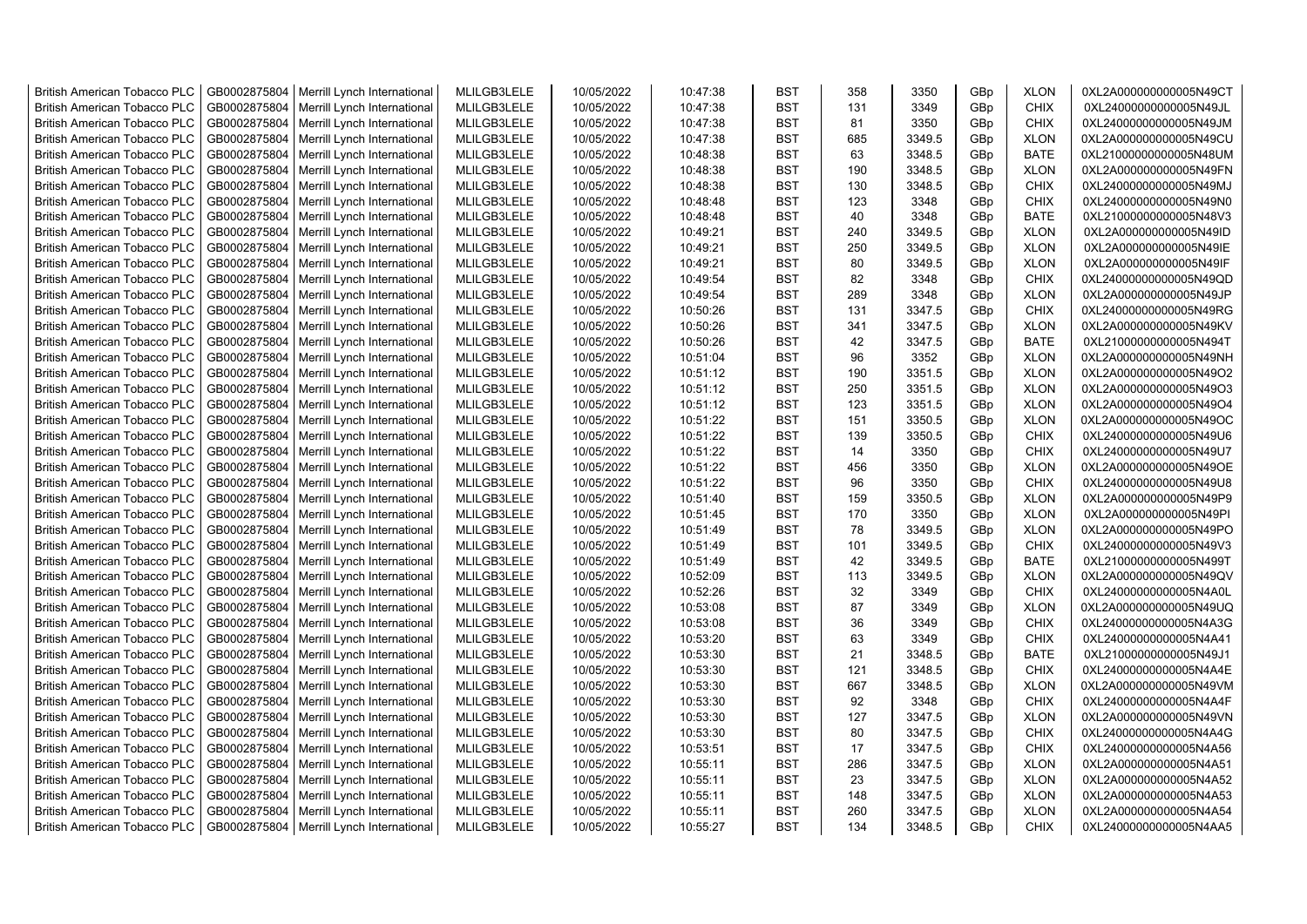| <b>British American Tobacco PLC</b> | GB0002875804 | Merrill Lynch International | MLILGB3LELE | 10/05/2022 | 10:55:27 | <b>BST</b> | 361 | 3348.5 | GBp | <b>XLON</b> | 0XL2A000000000005N4A5R |
|-------------------------------------|--------------|-----------------------------|-------------|------------|----------|------------|-----|--------|-----|-------------|------------------------|
| <b>British American Tobacco PLC</b> | GB0002875804 | Merrill Lynch International | MLILGB3LELE | 10/05/2022 | 10:56:31 | <b>BST</b> | 280 | 3349.5 | GBp | <b>XLON</b> | 0XL2A000000000005N4A9S |
| <b>British American Tobacco PLC</b> | GB0002875804 | Merrill Lynch International | MLILGB3LELE | 10/05/2022 | 10:56:31 | <b>BST</b> | 268 | 3349.5 | GBp | <b>XLON</b> | 0XL2A000000000005N4A9T |
| <b>British American Tobacco PLC</b> | GB0002875804 | Merrill Lynch International | MLILGB3LELE | 10/05/2022 | 10:56:31 | <b>BST</b> | 28  | 3349.5 | GBp | <b>XLON</b> | 0XL2A000000000005N4A9U |
| <b>British American Tobacco PLC</b> | GB0002875804 | Merrill Lynch International | MLILGB3LELE | 10/05/2022 | 10:56:32 | <b>BST</b> | 53  | 3349   | GBp | <b>BATE</b> | 0XL21000000000005N4A1I |
| <b>British American Tobacco PLC</b> | GB0002875804 | Merrill Lynch International | MLILGB3LELE | 10/05/2022 | 10:56:32 | <b>BST</b> | 315 | 3349   | GBp | <b>XLON</b> | 0XL2A000000000005N4AA0 |
| <b>British American Tobacco PLC</b> | GB0002875804 | Merrill Lynch International | MLILGB3LELE | 10/05/2022 | 10:56:32 | <b>BST</b> | 66  | 3348.5 | GBp | <b>CHIX</b> | 0XL24000000000005N4AD8 |
| <b>British American Tobacco PLC</b> | GB0002875804 | Merrill Lynch International | MLILGB3LELE | 10/05/2022 | 10:56:32 | <b>BST</b> | 49  | 3347   | GBp | BATE        | 0XL21000000000005N4A1J |
| <b>British American Tobacco PLC</b> | GB0002875804 | Merrill Lynch International | MLILGB3LELE | 10/05/2022 | 10:56:32 | <b>BST</b> | 30  | 3346.5 | GBp | <b>BATE</b> | 0XL21000000000005N4A1K |
| <b>British American Tobacco PLC</b> | GB0002875804 | Merrill Lynch International | MLILGB3LELE | 10/05/2022 | 10:56:32 | <b>BST</b> | 388 | 3347.5 | GBp | <b>XLON</b> | 0XL2A000000000005N4AA1 |
| <b>British American Tobacco PLC</b> | GB0002875804 | Merrill Lynch International | MLILGB3LELE | 10/05/2022 | 10:56:32 | <b>BST</b> | 48  | 3348   | GBp | <b>CHIX</b> | 0XL24000000000005N4AD9 |
| <b>British American Tobacco PLC</b> | GB0002875804 | Merrill Lynch International | MLILGB3LELE | 10/05/2022 | 10:56:32 | <b>BST</b> | 16  | 3346   | GBp | <b>BATE</b> | 0XL21000000000005N4A1N |
| <b>British American Tobacco PLC</b> | GB0002875804 | Merrill Lynch International | MLILGB3LELE | 10/05/2022 | 10:56:32 | <b>BST</b> | 111 | 3347.5 | GBp | <b>CHIX</b> | 0XL24000000000005N4ADA |
| <b>British American Tobacco PLC</b> | GB0002875804 | Merrill Lynch International | MLILGB3LELE | 10/05/2022 | 10:56:32 | <b>BST</b> | 96  | 3347   | GBp | <b>CHIX</b> | 0XL24000000000005N4ADB |
| <b>British American Tobacco PLC</b> | GB0002875804 | Merrill Lynch International | MLILGB3LELE | 10/05/2022 | 10:56:32 | <b>BST</b> | 63  | 3346   | GBp | <b>CHIX</b> | 0XL24000000000005N4ADE |
| <b>British American Tobacco PLC</b> | GB0002875804 | Merrill Lynch International | MLILGB3LELE | 10/05/2022 | 10:57:24 | <b>BST</b> | 33  | 3348   | GBp | <b>CHIX</b> | 0XL24000000000005N4AG7 |
| <b>British American Tobacco PLC</b> | GB0002875804 | Merrill Lynch International | MLILGB3LELE | 10/05/2022 | 10:57:24 | <b>BST</b> | 202 | 3348   | GBp | <b>XLON</b> | 0XL2A000000000005N4ACR |
| <b>British American Tobacco PLC</b> | GB0002875804 | Merrill Lynch International | MLILGB3LELE | 10/05/2022 | 10:59:05 | <b>BST</b> | 36  | 3350.5 | GBp | <b>XLON</b> | 0XL2A000000000005N4AH7 |
| <b>British American Tobacco PLC</b> | GB0002875804 | Merrill Lynch International | MLILGB3LELE | 10/05/2022 | 10:59:05 | <b>BST</b> | 260 | 3350   | GBp | <b>XLON</b> | 0XL2A000000000005N4AH8 |
| <b>British American Tobacco PLC</b> | GB0002875804 | Merrill Lynch International | MLILGB3LELE | 10/05/2022 | 10:59:05 | <b>BST</b> | 270 | 3350   | GBp | <b>XLON</b> | 0XL2A000000000005N4AHA |
| <b>British American Tobacco PLC</b> | GB0002875804 | Merrill Lynch International | MLILGB3LELE | 10/05/2022 | 10:59:05 | <b>BST</b> | 286 | 3350   | GBp | <b>XLON</b> | 0XL2A000000000005N4AH9 |
| <b>British American Tobacco PLC</b> | GB0002875804 | Merrill Lynch International | MLILGB3LELE | 10/05/2022 | 10:59:56 | <b>BST</b> | 191 | 3350.5 | GBp | <b>CHIX</b> | 0XL24000000000005N4AMG |
| <b>British American Tobacco PLC</b> | GB0002875804 | Merrill Lynch International | MLILGB3LELE | 10/05/2022 | 10:59:57 | <b>BST</b> | 54  | 3350.5 | GBp | <b>XLON</b> | 0XL2A000000000005N4AJ0 |
| <b>British American Tobacco PLC</b> | GB0002875804 | Merrill Lynch International | MLILGB3LELE | 10/05/2022 | 10:59:57 | BST        | 290 | 3350.5 | GBp | <b>XLON</b> | 0XL2A000000000005N4AJ1 |
| <b>British American Tobacco PLC</b> | GB0002875804 | Merrill Lynch International | MLILGB3LELE | 10/05/2022 | 11:00:35 | <b>BST</b> | 391 | 3350   | GBp | <b>XLON</b> | 0XL2A000000000005N4ALF |
| British American Tobacco PLC        | GB0002875804 | Merrill Lynch International | MLILGB3LELE | 10/05/2022 | 11:00:35 | <b>BST</b> | 23  | 3350   | GBp | <b>CHIX</b> | 0XL24000000000005N4APD |
| <b>British American Tobacco PLC</b> | GB0002875804 | Merrill Lynch International | MLILGB3LELE | 10/05/2022 | 11:00:35 | <b>BST</b> | 76  | 3350   | GBp | <b>BATE</b> | 0XL21000000000005N4All |
| British American Tobacco PLC        | GB0002875804 | Merrill Lynch International | MLILGB3LELE | 10/05/2022 | 11:00:46 | <b>BST</b> | 433 | 3349.5 | GBp | <b>XLON</b> | 0XL2A000000000005N4AM4 |
| <b>British American Tobacco PLC</b> | GB0002875804 | Merrill Lynch International | MLILGB3LELE | 10/05/2022 | 11:00:46 | <b>BST</b> | 136 | 3349.5 | GBp | <b>CHIX</b> | 0XL24000000000005N4APR |
| <b>British American Tobacco PLC</b> | GB0002875804 | Merrill Lynch International | MLILGB3LELE | 10/05/2022 | 11:01:05 | <b>BST</b> | 187 | 3350   | GBp | <b>XLON</b> | 0XL2A000000000005N4ANB |
| <b>British American Tobacco PLC</b> | GB0002875804 | Merrill Lynch International | MLILGB3LELE | 10/05/2022 | 11:01:05 | <b>BST</b> | 168 | 3350   | GBp | <b>XLON</b> | 0XL2A000000000005N4ANA |
| <b>British American Tobacco PLC</b> | GB0002875804 | Merrill Lynch International | MLILGB3LELE | 10/05/2022 | 11:01:50 | <b>BST</b> | 29  | 3350   | GBp | <b>BATE</b> | 0XL21000000000005N4AM9 |
| <b>British American Tobacco PLC</b> | GB0002875804 | Merrill Lynch International | MLILGB3LELE | 10/05/2022 | 11:01:50 | <b>BST</b> | 407 | 3350   | GBp | <b>XLON</b> | 0XL2A000000000005N4AOO |
| <b>British American Tobacco PLC</b> | GB0002875804 | Merrill Lynch International | MLILGB3LELE | 10/05/2022 | 11:01:50 | <b>BST</b> | 181 | 3350   | GBp | <b>CHIX</b> | 0XL24000000000005N4ASE |
| <b>British American Tobacco PLC</b> | GB0002875804 | Merrill Lynch International | MLILGB3LELE | 10/05/2022 | 11:02:37 | <b>BST</b> | 32  | 3349   | GBp | <b>BATE</b> | 0XL21000000000005N4AOQ |
| <b>British American Tobacco PLC</b> | GB0002875804 | Merrill Lynch International | MLILGB3LELE | 10/05/2022 | 11:02:37 | <b>BST</b> | 87  | 3349.5 | GBp | <b>XLON</b> | 0XL2A000000000005N4AQG |
| <b>British American Tobacco PLC</b> | GB0002875804 | Merrill Lynch International | MLILGB3LELE | 10/05/2022 | 11:02:37 | <b>BST</b> | 94  | 3349   | GBp | <b>XLON</b> | 0XL2A000000000005N4AQH |
| <b>British American Tobacco PLC</b> | GB0002875804 | Merrill Lynch International | MLILGB3LELE | 10/05/2022 | 11:02:37 | <b>BST</b> | 250 | 3349.5 | GBp | <b>XLON</b> | 0XL2A000000000005N4AQI |
| <b>British American Tobacco PLC</b> | GB0002875804 | Merrill Lynch International | MLILGB3LELE | 10/05/2022 | 11:02:37 | <b>BST</b> | 52  | 3349.5 | GBp | <b>XLON</b> | 0XL2A000000000005N4AQJ |
| <b>British American Tobacco PLC</b> | GB0002875804 | Merrill Lynch International | MLILGB3LELE | 10/05/2022 | 11:02:37 | <b>BST</b> | 254 | 3349.5 | GBp | <b>XLON</b> | 0XL2A000000000005N4AQK |
| <b>British American Tobacco PLC</b> | GB0002875804 | Merrill Lynch International | MLILGB3LELE | 10/05/2022 | 11:03:24 | <b>BST</b> | 21  | 3348.5 | GBp | <b>XLON</b> | 0XL2A000000000005N4ATF |
| <b>British American Tobacco PLC</b> | GB0002875804 | Merrill Lynch International | MLILGB3LELE | 10/05/2022 | 11:03:25 | <b>BST</b> | 148 | 3348.5 | GBp | <b>CHIX</b> | 0XL24000000000005N4B1M |
| <b>British American Tobacco PLC</b> | GB0002875804 | Merrill Lynch International | MLILGB3LELE | 10/05/2022 | 11:03:25 | <b>BST</b> | 491 | 3348.5 | GBp | <b>XLON</b> | 0XL2A000000000005N4ATI |
| British American Tobacco PLC        | GB0002875804 | Merrill Lynch International | MLILGB3LELE | 10/05/2022 | 11:03:25 | <b>BST</b> | 49  | 3348.5 | GBp | <b>BATE</b> | 0XL21000000000005N4AT3 |
| <b>British American Tobacco PLC</b> | GB0002875804 | Merrill Lynch International | MLILGB3LELE | 10/05/2022 | 11:04:52 | <b>BST</b> | 33  | 3350.5 | GBp | <b>XLON</b> | 0XL2A000000000005N4B15 |
| <b>British American Tobacco PLC</b> | GB0002875804 | Merrill Lynch International | MLILGB3LELE | 10/05/2022 | 11:04:52 | <b>BST</b> | 100 | 3350.5 | GBp | <b>XLON</b> | 0XL2A000000000005N4B16 |
| <b>British American Tobacco PLC</b> | GB0002875804 | Merrill Lynch International | MLILGB3LELE | 10/05/2022 | 11:04:52 | <b>BST</b> | 96  | 3350.5 | GBp | <b>XLON</b> | 0XL2A000000000005N4B17 |
| <b>British American Tobacco PLC</b> | GB0002875804 | Merrill Lynch International | MLILGB3LELE | 10/05/2022 | 11:04:52 | <b>BST</b> | 444 | 3350.5 | GBp | <b>XLON</b> | 0XL2A000000000005N4B19 |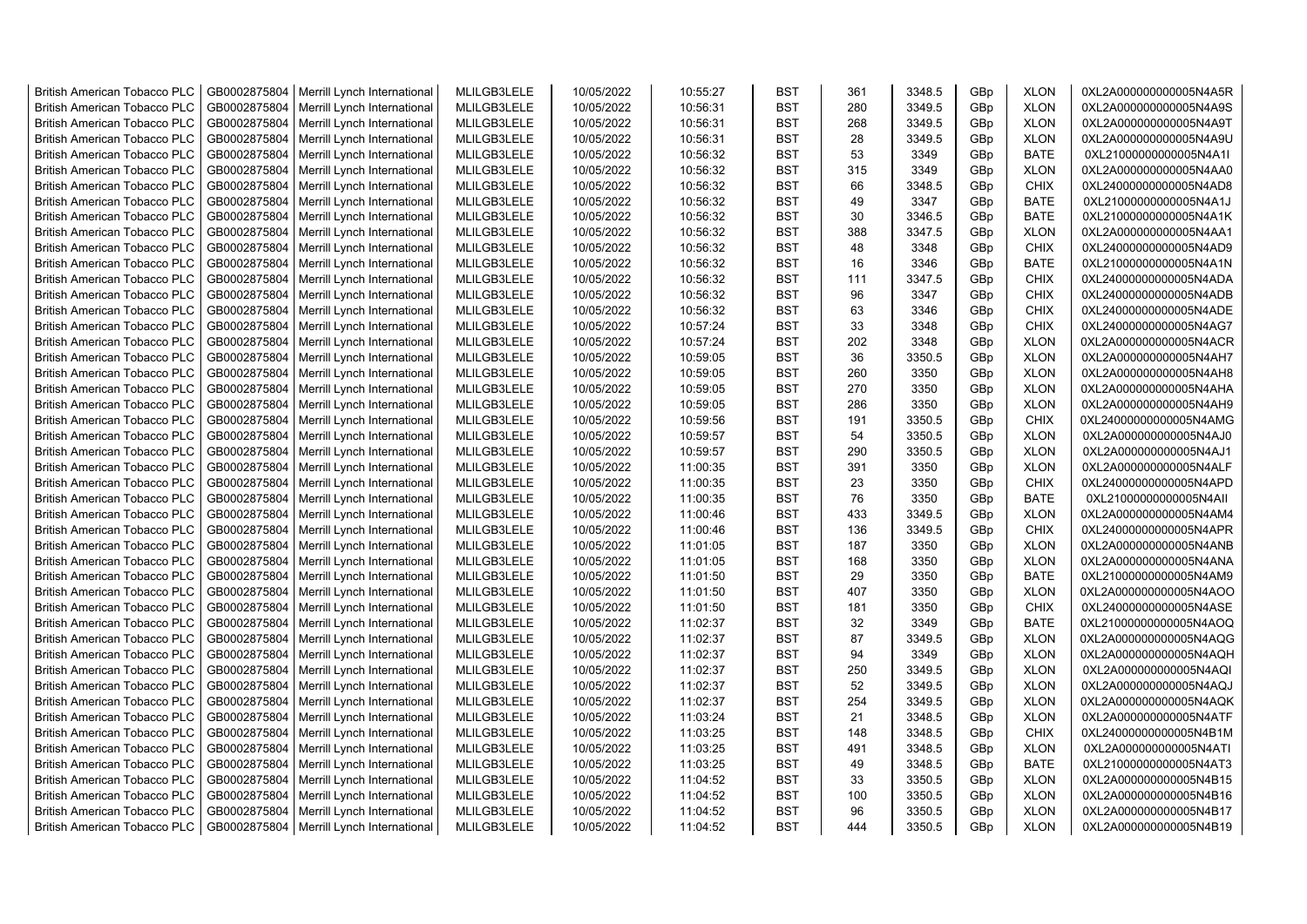| <b>British American Tobacco PLC</b> | GB0002875804 | Merrill Lynch International | MLILGB3LELE | 10/05/2022 | 11:04:52 | <b>BST</b> | 215  | 3350.5 | GBp             | <b>XLON</b> | 0XL2A000000000005N4B1A |
|-------------------------------------|--------------|-----------------------------|-------------|------------|----------|------------|------|--------|-----------------|-------------|------------------------|
| <b>British American Tobacco PLC</b> | GB0002875804 | Merrill Lynch International | MLILGB3LELE | 10/05/2022 | 11:05:15 | <b>BST</b> | 276  | 3350   | GBp             | <b>XLON</b> | 0XL2A000000000005N4B2K |
| <b>British American Tobacco PLC</b> | GB0002875804 | Merrill Lynch International | MLILGB3LELE | 10/05/2022 | 11:05:15 | <b>BST</b> | 102  | 3350   | GBp             | <b>CHIX</b> | 0XL24000000000005N4B6M |
| <b>British American Tobacco PLC</b> | GB0002875804 | Merrill Lynch International | MLILGB3LELE | 10/05/2022 | 11:05:21 | <b>BST</b> | 25   | 3349   | GBp             | <b>BATE</b> | 0XL21000000000005N4B54 |
| <b>British American Tobacco PLC</b> | GB0002875804 | Merrill Lynch International | MLILGB3LELE | 10/05/2022 | 11:05:21 | <b>BST</b> | 13   | 3349   | GBp             | <b>BATE</b> | 0XL21000000000005N4B55 |
| <b>British American Tobacco PLC</b> | GB0002875804 | Merrill Lynch International | MLILGB3LELE | 10/05/2022 | 11:05:21 | <b>BST</b> | 285  | 3349.5 | GBp             | <b>CHIX</b> | 0XL24000000000005N4B70 |
| <b>British American Tobacco PLC</b> | GB0002875804 | Merrill Lynch International | MLILGB3LELE | 10/05/2022 | 11:05:21 | <b>BST</b> | 440  | 3349.5 | GBp             | <b>XLON</b> | 0XL2A000000000005N4B36 |
| <b>British American Tobacco PLC</b> | GB0002875804 | Merrill Lynch International | MLILGB3LELE | 10/05/2022 | 11:05:21 | BST        | 153  | 3349   | GBp             | <b>XLON</b> | 0XL2A000000000005N4B37 |
| <b>British American Tobacco PLC</b> | GB0002875804 | Merrill Lynch International | MLILGB3LELE | 10/05/2022 | 11:06:43 | <b>BST</b> | 136  | 3350.5 | GBp             | <b>CHIX</b> | 0XL24000000000005N4BB7 |
| <b>British American Tobacco PLC</b> | GB0002875804 | Merrill Lynch International | MLILGB3LELE | 10/05/2022 | 11:06:43 | <b>BST</b> | 292  | 3350.5 | GBp             | <b>XLON</b> | 0XL2A000000000005N4B70 |
| <b>British American Tobacco PLC</b> | GB0002875804 | Merrill Lynch International | MLILGB3LELE | 10/05/2022 | 11:07:14 | <b>BST</b> | 19   | 3351   | GBp             | <b>XLON</b> | 0XL2A000000000005N4B83 |
| British American Tobacco PLC        | GB0002875804 | Merrill Lynch International | MLILGB3LELE | 10/05/2022 | 11:07:14 | <b>BST</b> | 103  | 3351   | GBp             | <b>XLON</b> | 0XL2A000000000005N4B84 |
| <b>British American Tobacco PLC</b> | GB0002875804 | Merrill Lynch International | MLILGB3LELE | 10/05/2022 | 11:08:36 | <b>BST</b> | 31   | 3350.5 | GBp             | <b>BATE</b> | 0XL21000000000005N4BF5 |
| <b>British American Tobacco PLC</b> | GB0002875804 | Merrill Lynch International | MLILGB3LELE | 10/05/2022 | 11:08:36 | <b>BST</b> | 1422 | 3350.5 | GBp             | <b>XLON</b> | 0XL2A000000000005N4BBL |
| <b>British American Tobacco PLC</b> | GB0002875804 | Merrill Lynch International | MLILGB3LELE | 10/05/2022 | 11:09:00 | <b>BST</b> | 233  | 3350   | GBp             | <b>XLON</b> | 0XL2A000000000005N4BCB |
|                                     |              |                             |             |            |          |            |      |        |                 |             |                        |
| <b>British American Tobacco PLC</b> | GB0002875804 | Merrill Lynch International | MLILGB3LELE | 10/05/2022 | 11:09:00 | <b>BST</b> | 220  | 3350   | GBp             | <b>CHIX</b> | 0XL24000000000005N4BGA |
| <b>British American Tobacco PLC</b> | GB0002875804 | Merrill Lynch International | MLILGB3LELE | 10/05/2022 | 11:09:54 | <b>BST</b> | 374  | 3349.5 | GBp             | <b>XLON</b> | 0XL2A000000000005N4BE0 |
| <b>British American Tobacco PLC</b> | GB0002875804 | Merrill Lynch International | MLILGB3LELE | 10/05/2022 | 11:09:54 | <b>BST</b> | 293  | 3349.5 | GBp             | <b>CHIX</b> | 0XL24000000000005N4BIC |
| <b>British American Tobacco PLC</b> | GB0002875804 | Merrill Lynch International | MLILGB3LELE | 10/05/2022 | 11:09:54 | <b>BST</b> | 387  | 3349   | GBp             | <b>XLON</b> | 0XL2A000000000005N4BE5 |
| <b>British American Tobacco PLC</b> | GB0002875804 | Merrill Lynch International | MLILGB3LELE | 10/05/2022 | 11:11:47 | <b>BST</b> | 211  | 3350.5 | GBp             | <b>XLON</b> | 0XL2A000000000005N4BII |
| <b>British American Tobacco PLC</b> | GB0002875804 | Merrill Lynch International | MLILGB3LELE | 10/05/2022 | 11:11:47 | <b>BST</b> | 250  | 3350.5 | GBp             | <b>XLON</b> | 0XL2A000000000005N4BIJ |
| <b>British American Tobacco PLC</b> | GB0002875804 | Merrill Lynch International | MLILGB3LELE | 10/05/2022 | 11:11:47 | <b>BST</b> | 215  | 3350.5 | GBp             | <b>XLON</b> | 0XL2A000000000005N4BIK |
| <b>British American Tobacco PLC</b> | GB0002875804 | Merrill Lynch International | MLILGB3LELE | 10/05/2022 | 11:11:50 | <b>BST</b> | 250  | 3350.5 | GBp             | <b>XLON</b> | 0XL2A000000000005N4BIP |
| <b>British American Tobacco PLC</b> | GB0002875804 | Merrill Lynch International | MLILGB3LELE | 10/05/2022 | 11:12:13 | <b>BST</b> | 181  | 3351.5 | GBp             | <b>XLON</b> | 0XL2A000000000005N4BK1 |
| <b>British American Tobacco PLC</b> | GB0002875804 | Merrill Lynch International | MLILGB3LELE | 10/05/2022 | 11:12:26 | <b>BST</b> | 181  | 3351.5 | GBp             | <b>XLON</b> | 0XL2A000000000005N4BKC |
| <b>British American Tobacco PLC</b> | GB0002875804 | Merrill Lynch International | MLILGB3LELE | 10/05/2022 | 11:12:26 | <b>BST</b> | 195  | 3351.5 | GBp             | <b>XLON</b> | 0XL2A000000000005N4BKD |
| <b>British American Tobacco PLC</b> | GB0002875804 | Merrill Lynch International | MLILGB3LELE | 10/05/2022 | 11:12:26 | <b>BST</b> | 185  | 3351.5 | GBp             | <b>XLON</b> | 0XL2A000000000005N4BKE |
| <b>British American Tobacco PLC</b> | GB0002875804 | Merrill Lynch International | MLILGB3LELE | 10/05/2022 | 11:13:42 | <b>BST</b> | 53   | 3351   | GBp             | <b>BATE</b> | 0XL21000000000005N4BT3 |
| <b>British American Tobacco PLC</b> | GB0002875804 | Merrill Lynch International | MLILGB3LELE | 10/05/2022 | 11:13:42 | <b>BST</b> | 188  | 3351   | GBp             | <b>CHIX</b> | 0XL24000000000005N4BTL |
| <b>British American Tobacco PLC</b> | GB0002875804 | Merrill Lynch International | MLILGB3LELE | 10/05/2022 | 11:13:42 | <b>BST</b> | 1308 | 3351   | GBp             | <b>XLON</b> | 0XL2A000000000005N4BNM |
| <b>British American Tobacco PLC</b> | GB0002875804 | Merrill Lynch International | MLILGB3LELE | 10/05/2022 | 11:13:42 | <b>BST</b> | 19   | 3350.5 | GBp             | <b>BATE</b> | 0XL21000000000005N4BT4 |
| <b>British American Tobacco PLC</b> | GB0002875804 | Merrill Lynch International | MLILGB3LELE | 10/05/2022 | 11:13:42 | <b>BST</b> | 130  | 3351   | GBp             | <b>XLON</b> | 0XL2A000000000005N4BNN |
| <b>British American Tobacco PLC</b> | GB0002875804 | Merrill Lynch International | MLILGB3LELE | 10/05/2022 | 11:13:56 | <b>BST</b> | 93   | 3350   | GBp             | <b>XLON</b> | 0XL2A000000000005N4BOA |
| <b>British American Tobacco PLC</b> | GB0002875804 | Merrill Lynch International | MLILGB3LELE | 10/05/2022 | 11:13:56 | <b>BST</b> | 260  | 3350   | GBp             | <b>CHIX</b> | 0XL24000000000005N4BUB |
| British American Tobacco PLC        | GB0002875804 | Merrill Lynch International | MLILGB3LELE | 10/05/2022 | 11:15:00 | <b>BST</b> | 80   | 3351   | GBp             | <b>CHIX</b> | 0XL24000000000005N4C06 |
| <b>British American Tobacco PLC</b> | GB0002875804 | Merrill Lynch International | MLILGB3LELE | 10/05/2022 | 11:15:14 | <b>BST</b> | 22   | 3351   | GBp             | BATE        | 0XL21000000000005N4C1G |
| <b>British American Tobacco PLC</b> | GB0002875804 | Merrill Lynch International | MLILGB3LELE | 10/05/2022 | 11:15:14 | <b>BST</b> | 326  | 3351   | GBp             | <b>CHIX</b> | 0XL24000000000005N4C1Q |
| <b>British American Tobacco PLC</b> | GB0002875804 | Merrill Lynch International | MLILGB3LELE | 10/05/2022 | 11:15:14 | BST        | 119  | 3351   | GBp             | <b>XLON</b> | 0XL2A000000000005N4BRB |
| <b>British American Tobacco PLC</b> | GB0002875804 | Merrill Lynch International | MLILGB3LELE | 10/05/2022 | 11:15:14 | <b>BST</b> | 104  | 3350.5 | GBp             | <b>XLON</b> | 0XL2A000000000005N4BRC |
| <b>British American Tobacco PLC</b> | GB0002875804 | Merrill Lynch International | MLILGB3LELE | 10/05/2022 | 11:16:11 | <b>BST</b> | 58   | 3351   | GBp             | <b>BATE</b> | 0XL21000000000005N4C4O |
| <b>British American Tobacco PLC</b> | GB0002875804 | Merrill Lynch International | MLILGB3LELE | 10/05/2022 | 11:16:11 | <b>BST</b> | 136  | 3351   | GBp             | <b>XLON</b> | 0XL2A000000000005N4BUJ |
| British American Tobacco PLC        | GB0002875804 | Merrill Lynch International | MLILGB3LELE | 10/05/2022 | 11:16:11 | <b>BST</b> | 1154 | 3351   | GBp             | <b>XLON</b> | 0XL2A000000000005N4BUK |
| <b>British American Tobacco PLC</b> | GB0002875804 | Merrill Lynch International | MLILGB3LELE | 10/05/2022 | 11:16:16 | <b>BST</b> | 211  | 3350   | GBp             | <b>CHIX</b> | 0XL24000000000005N4C57 |
| <b>British American Tobacco PLC</b> | GB0002875804 | Merrill Lynch International | MLILGB3LELE | 10/05/2022 | 11:16:16 | <b>BST</b> | 114  | 3350   | GBp             | <b>XLON</b> | 0XL2A000000000005N4BUQ |
| British American Tobacco PLC        | GB0002875804 | Merrill Lynch International | MLILGB3LELE | 10/05/2022 | 11:16:16 | <b>BST</b> | 26   | 3350   | GBp             | <b>BATE</b> | 0XL21000000000005N4C5C |
| <b>British American Tobacco PLC</b> | GB0002875804 | Merrill Lynch International | MLILGB3LELE | 10/05/2022 | 11:16:50 | <b>BST</b> | 146  | 3350.5 | GBp             | <b>XLON</b> | 0XL2A000000000005N4C0I |
| <b>British American Tobacco PLC</b> | GB0002875804 | Merrill Lynch International | MLILGB3LELE | 10/05/2022 | 11:16:50 | <b>BST</b> | 165  | 3350.5 | GBp             | <b>CHIX</b> | 0XL24000000000005N4C7S |
| <b>British American Tobacco PLC</b> | GB0002875804 | Merrill Lynch International | MLILGB3LELE | 10/05/2022 | 11:17:36 | <b>BST</b> | 196  | 3350.5 | GB <sub>p</sub> | <b>XLON</b> | 0XL2A000000000005N4C2C |
|                                     |              |                             |             |            |          |            |      |        |                 |             |                        |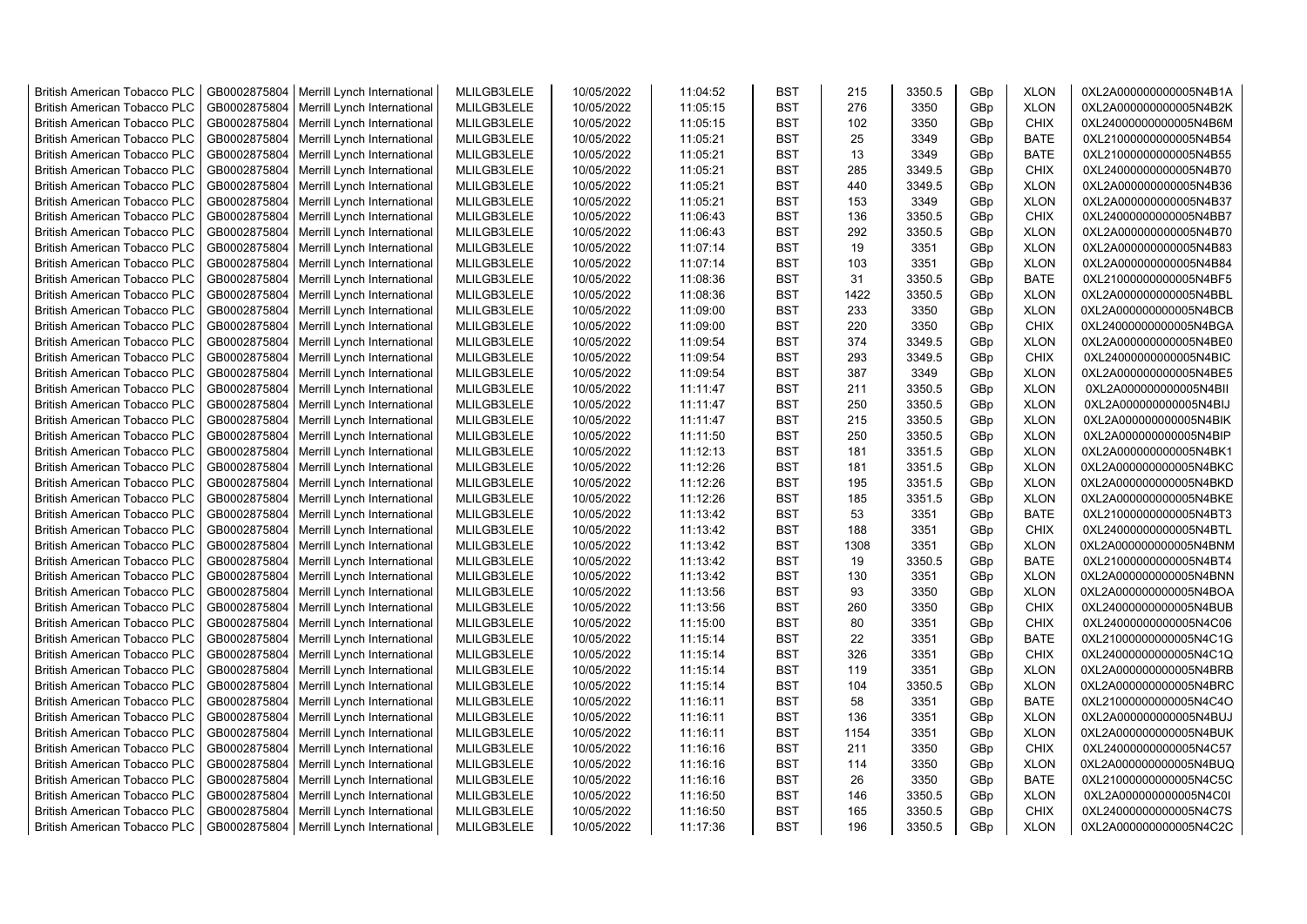| <b>British American Tobacco PLC</b> | GB0002875804                 | Merrill Lynch International | MLILGB3LELE                | 10/05/2022 | 11:17:41             | <b>BST</b> | 458  | 3350             | GBp        | <b>XLON</b>                | 0XL2A000000000005N4C2Q                           |
|-------------------------------------|------------------------------|-----------------------------|----------------------------|------------|----------------------|------------|------|------------------|------------|----------------------------|--------------------------------------------------|
| <b>British American Tobacco PLC</b> | GB0002875804                 | Merrill Lynch International | MLILGB3LELE                | 10/05/2022 | 11:19:08             | <b>BST</b> | 600  | 3352             | GBp        | <b>XLON</b>                | 0XL2A000000000005N4C6A                           |
| <b>British American Tobacco PLC</b> | GB0002875804                 | Merrill Lynch International | MLILGB3LELE                | 10/05/2022 | 11:19:08             | <b>BST</b> | 127  | 3352             | GBp        | <b>XLON</b>                | 0XL2A000000000005N4C6B                           |
| <b>British American Tobacco PLC</b> | GB0002875804                 | Merrill Lynch International | MLILGB3LELE                | 10/05/2022 | 11:19:55             | <b>BST</b> | 247  | 3351.5           | GBp        | <b>XLON</b>                | 0XL2A000000000005N4C7F                           |
| <b>British American Tobacco PLC</b> | GB0002875804                 | Merrill Lynch International | MLILGB3LELE                | 10/05/2022 | 11:19:55             | <b>BST</b> | 28   | 3351.5           | GBp        | <b>BATE</b>                | 0XL21000000000005N4CEV                           |
| <b>British American Tobacco PLC</b> | GB0002875804                 | Merrill Lynch International | MLILGB3LELE                | 10/05/2022 | 11:19:55             | <b>BST</b> | 51   | 3351.5           | GBp        | <b>CHIX</b>                | 0XL24000000000005N4CFS                           |
| <b>British American Tobacco PLC</b> | GB0002875804                 | Merrill Lynch International | MLILGB3LELE                | 10/05/2022 | 11:19:55             | <b>BST</b> | 333  | 3351.5           | GBp        | <b>CHIX</b>                | 0XL24000000000005N4CFT                           |
| British American Tobacco PLC        | GB0002875804                 | Merrill Lynch International | MLILGB3LELE                | 10/05/2022 | 11:20:27             | <b>BST</b> | 77   | 3353             | GBp        | <b>CHIX</b>                | 0XL24000000000005N4CI5                           |
| British American Tobacco PLC        | GB0002875804                 | Merrill Lynch International | MLILGB3LELE                | 10/05/2022 | 11:20:27             | <b>BST</b> | 43   | 3353             | GBp        | <b>BATE</b>                | 0XL21000000000005N4CGE                           |
| <b>British American Tobacco PLC</b> | GB0002875804                 | Merrill Lynch International | MLILGB3LELE                | 10/05/2022 | 11:20:27             | <b>BST</b> | 38   | 3353.5           | GBp        | <b>XLON</b>                | 0XL2A000000000005N4C92                           |
| <b>British American Tobacco PLC</b> | GB0002875804                 | Merrill Lynch International | MLILGB3LELE                | 10/05/2022 | 11:20:29             | <b>BST</b> | 600  | 3354             | GBp        | <b>XLON</b>                | 0XL2A000000000005N4C95                           |
| <b>British American Tobacco PLC</b> | GB0002875804                 | Merrill Lynch International | MLILGB3LELE                | 10/05/2022 | 11:20:29             | <b>BST</b> | 55   | 3354             | GBp        | <b>XLON</b>                | 0XL2A000000000005N4C96                           |
| <b>British American Tobacco PLC</b> | GB0002875804                 | Merrill Lynch International | MLILGB3LELE                | 10/05/2022 | 11:20:41             | <b>BST</b> | 32   | 3354             | GBp        | <b>BATE</b>                | 0XL21000000000005N4CH3                           |
| <b>British American Tobacco PLC</b> | GB0002875804                 | Merrill Lynch International | MLILGB3LELE                | 10/05/2022 | 11:20:43             | <b>BST</b> | 275  | 3353.5           | GBp        | <b>XLON</b>                | 0XL2A000000000005N4CA6                           |
| <b>British American Tobacco PLC</b> | GB0002875804                 | Merrill Lynch International | MLILGB3LELE                | 10/05/2022 | 11:20:43             | <b>BST</b> | 246  | 3353.5           | GBp        | <b>CHIX</b>                | 0XL24000000000005N4CIS                           |
| <b>British American Tobacco PLC</b> | GB0002875804                 | Merrill Lynch International | MLILGB3LELE                | 10/05/2022 | 11:20:43             | <b>BST</b> | 355  | 3353             | GBp        | <b>XLON</b>                | 0XL2A000000000005N4CA7                           |
| <b>British American Tobacco PLC</b> | GB0002875804                 | Merrill Lynch International | MLILGB3LELE                | 10/05/2022 | 11:20:55             | <b>BST</b> | 32   | 3352.5           | GBp        | <b>BATE</b>                | 0XL21000000000005N4CHS                           |
| <b>British American Tobacco PLC</b> | GB0002875804                 | Merrill Lynch International | MLILGB3LELE                | 10/05/2022 | 11:20:55             | <b>BST</b> | 82   | 3352.5           | GBp        | <b>XLON</b>                | 0XL2A000000000005N4CAL                           |
| British American Tobacco PLC        | GB0002875804                 | Merrill Lynch International | MLILGB3LELE                | 10/05/2022 | 11:20:55             | <b>BST</b> | 173  | 3352.5           | GBp        | <b>CHIX</b>                | 0XL24000000000005N4CJE                           |
| British American Tobacco PLC        | GB0002875804                 | Merrill Lynch International | MLILGB3LELE                | 10/05/2022 | 11:21:17             | <b>BST</b> | 104  | 3352.5           | GBp        | <b>XLON</b>                | 0XL2A000000000005N4CC0                           |
| British American Tobacco PLC        | GB0002875804                 | Merrill Lynch International | MLILGB3LELE                | 10/05/2022 | 11:21:17             | <b>BST</b> | 29   | 3352.5           | GBp        | <b>XLON</b>                | 0XL2A000000000005N4CC1                           |
| <b>British American Tobacco PLC</b> | GB0002875804                 | Merrill Lynch International | MLILGB3LELE                | 10/05/2022 | 11:21:18             | <b>BST</b> | 6    | 3352             | GBp        | <b>CHIX</b>                | 0XL24000000000005N4CKF                           |
| <b>British American Tobacco PLC</b> | GB0002875804                 | Merrill Lynch International | MLILGB3LELE                | 10/05/2022 | 11:21:18             | <b>BST</b> | 103  | 3352             | GBp        | <b>XLON</b>                | 0XL2A000000000005N4CC3                           |
| <b>British American Tobacco PLC</b> | GB0002875804                 | Merrill Lynch International | MLILGB3LELE                | 10/05/2022 | 11:21:18             | <b>BST</b> | 49   | 3352             | GBp        | <b>BATE</b>                | 0XL21000000000005N4CJG                           |
|                                     |                              |                             |                            |            |                      | <b>BST</b> | 226  |                  |            |                            |                                                  |
| <b>British American Tobacco PLC</b> | GB0002875804<br>GB0002875804 | Merrill Lynch International | MLILGB3LELE<br>MLILGB3LELE | 10/05/2022 | 11:21:18<br>11:21:33 | <b>BST</b> | 245  | 3352<br>3351.5   | GBp<br>GBp | <b>CHIX</b><br><b>XLON</b> | 0XL24000000000005N4CKH<br>0XL2A000000000005N4CCJ |
| <b>British American Tobacco PLC</b> |                              | Merrill Lynch International |                            | 10/05/2022 |                      |            |      |                  |            |                            |                                                  |
| <b>British American Tobacco PLC</b> | GB0002875804                 | Merrill Lynch International | MLILGB3LELE<br>MLILGB3LELE | 10/05/2022 | 11:21:33             | <b>BST</b> | 28   | 3351.5<br>3351.5 | GBp        | <b>BATE</b>                | 0XL21000000000005N4CK8                           |
| <b>British American Tobacco PLC</b> | GB0002875804                 | Merrill Lynch International |                            | 10/05/2022 | 11:21:33             | <b>BST</b> | 76   |                  | GBp        | <b>CHIX</b>                | 0XL24000000000005N4CL3                           |
| <b>British American Tobacco PLC</b> | GB0002875804                 | Merrill Lynch International | MLILGB3LELE                | 10/05/2022 | 11:21:52             | <b>BST</b> | 28   | 3351             | GBp        | <b>BATE</b>                | 0XL21000000000005N4CKT                           |
| <b>British American Tobacco PLC</b> | GB0002875804                 | Merrill Lynch International | MLILGB3LELE                | 10/05/2022 | 11:21:52             | <b>BST</b> | 106  | 3351             | GBp        | <b>XLON</b>                | 0XL2A000000000005N4CD7                           |
| British American Tobacco PLC        | GB0002875804                 | Merrill Lynch International | MLILGB3LELE                | 10/05/2022 | 11:21:52             | <b>BST</b> | 73   | 3351             | GBp        | <b>CHIX</b>                | 0XL24000000000005N4CLP                           |
| <b>British American Tobacco PLC</b> | GB0002875804                 | Merrill Lynch International | MLILGB3LELE                | 10/05/2022 | 11:21:52             | <b>BST</b> | 105  | 3350.5           | GBp        | <b>XLON</b>                | 0XL2A000000000005N4CD8                           |
| British American Tobacco PLC        | GB0002875804                 | Merrill Lynch International | MLILGB3LELE                | 10/05/2022 | 11:21:52             | <b>BST</b> | 65   | 3350.5           | GBp        | <b>CHIX</b>                | 0XL24000000000005N4CLQ                           |
| <b>British American Tobacco PLC</b> | GB0002875804                 | Merrill Lynch International | MLILGB3LELE                | 10/05/2022 | 11:22:05             | <b>BST</b> | 37   | 3350.5           | GBp        | <b>CHIX</b>                | 0XL24000000000005N4CM8                           |
| <b>British American Tobacco PLC</b> | GB0002875804                 | Merrill Lynch International | MLILGB3LELE                | 10/05/2022 | 11:22:05             | <b>BST</b> | 90   | 3350.5           | GBp        | <b>BATE</b>                | 0XL21000000000005N4CLL                           |
| <b>British American Tobacco PLC</b> | GB0002875804                 | Merrill Lynch International | MLILGB3LELE                | 10/05/2022 | 11:22:38             | <b>BST</b> | 57   | 3350             | GBp        | <b>BATE</b>                | 0XL21000000000005N4CNN                           |
| <b>British American Tobacco PLC</b> | GB0002875804                 | Merrill Lynch International | MLILGB3LELE                | 10/05/2022 | 11:22:38             | <b>BST</b> | 55   | 3350             | GBp        | CHIX                       | 0XL24000000000005N4CNL                           |
| <b>British American Tobacco PLC</b> | GB0002875804                 | Merrill Lynch International | MLILGB3LELE                | 10/05/2022 | 11:23:18             | <b>BST</b> | 250  | 3350.5           | GBp        | <b>XLON</b>                | 0XL2A000000000005N4Cl9                           |
| British American Tobacco PLC        | GB0002875804                 | Merrill Lynch International | MLILGB3LELE                | 10/05/2022 | 11:23:18             | <b>BST</b> | 92   | 3350.5           | GBp        | <b>XLON</b>                | 0XL2A000000000005N4CIA                           |
| <b>British American Tobacco PLC</b> | GB0002875804                 | Merrill Lynch International | MLILGB3LELE                | 10/05/2022 | 11:23:18             | <b>BST</b> | 91   | 3350.5           | GBp        | <b>XLON</b>                | 0XL2A000000000005N4CIB                           |
| <b>British American Tobacco PLC</b> | GB0002875804                 | Merrill Lynch International | MLILGB3LELE                | 10/05/2022 | 11:23:18             | <b>BST</b> | 142  | 3350.5           | GBp        | <b>XLON</b>                | 0XL2A000000000005N4CIC                           |
| <b>British American Tobacco PLC</b> | GB0002875804                 | Merrill Lynch International | MLILGB3LELE                | 10/05/2022 | 11:25:05             | <b>BST</b> | 34   | 3351.5           | GBp        | <b>BATE</b>                | 0XL21000000000005N4CUL                           |
| British American Tobacco PLC        | GB0002875804                 | Merrill Lynch International | MLILGB3LELE                | 10/05/2022 | 11:25:05             | <b>BST</b> | 41   | 3351             | GBp        | <b>CHIX</b>                | 0XL24000000000005N4CTB                           |
| <b>British American Tobacco PLC</b> | GB0002875804                 | Merrill Lynch International | MLILGB3LELE                | 10/05/2022 | 11:25:05             | <b>BST</b> | 90   | 3351             | GBp        | <b>CHIX</b>                | 0XL24000000000005N4CTC                           |
| <b>British American Tobacco PLC</b> | GB0002875804                 | Merrill Lynch International | MLILGB3LELE                | 10/05/2022 | 11:25:05             | <b>BST</b> | 10   | 3351             | GBp        | <b>CHIX</b>                | 0XL24000000000005N4CTD                           |
| <b>British American Tobacco PLC</b> | GB0002875804                 | Merrill Lynch International | MLILGB3LELE                | 10/05/2022 | 11:25:50             | <b>BST</b> | 169  | 3351             | GBp        | <b>CHIX</b>                | 0XL24000000000005N4CVA                           |
| <b>British American Tobacco PLC</b> | GB0002875804                 | Merrill Lynch International | MLILGB3LELE                | 10/05/2022 | 11:25:50             | <b>BST</b> | 44   | 3351             | GBp        | <b>BATE</b>                | 0XL21000000000005N4D0C                           |
| <b>British American Tobacco PLC</b> | GB0002875804                 | Merrill Lynch International | MLILGB3LELE                | 10/05/2022 | 11:25:50             | <b>BST</b> | 1764 | 3351             | GBp        | <b>XLON</b>                | 0XL2A000000000005N4CNE                           |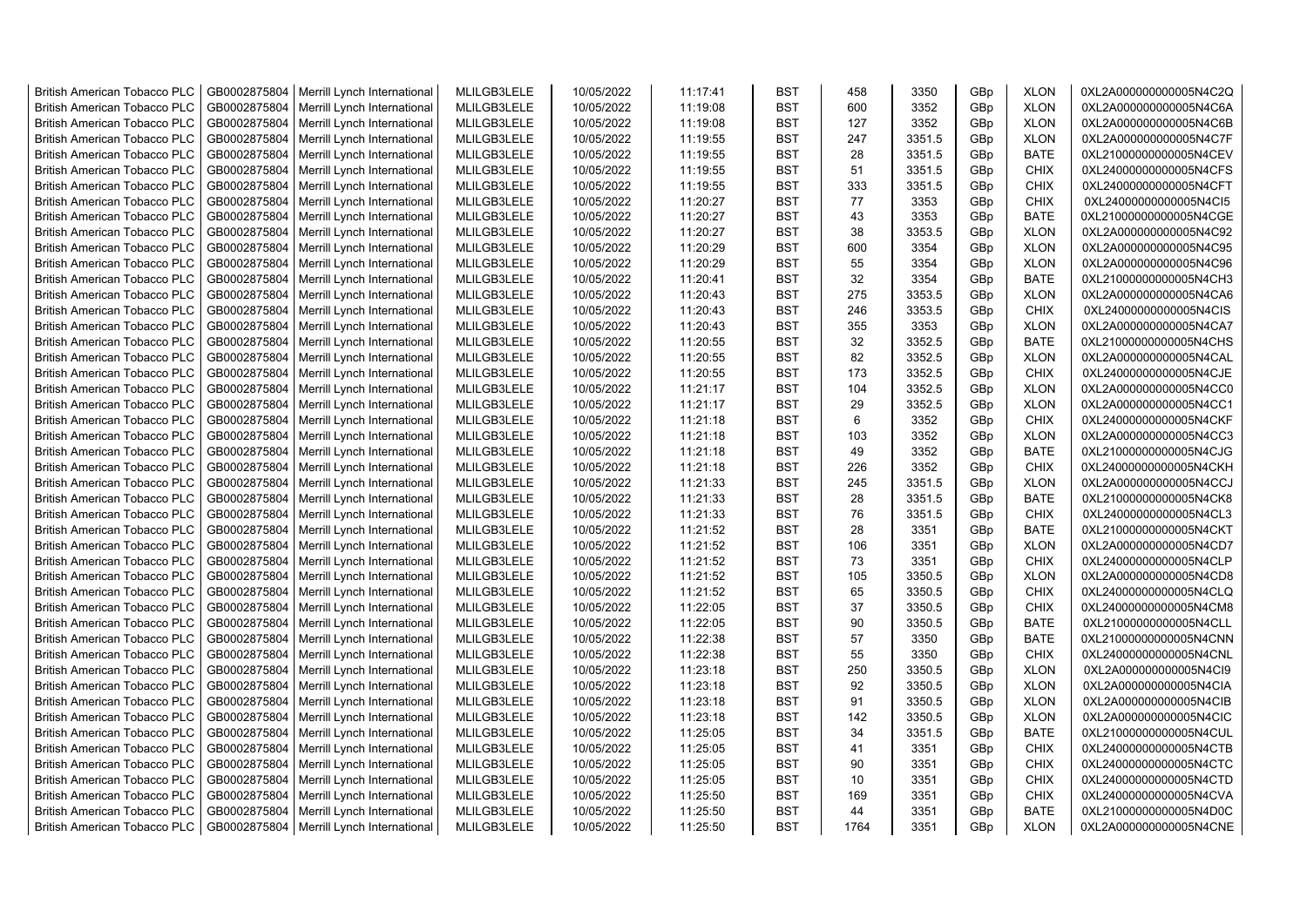| <b>British American Tobacco PLC</b> | GB0002875804 | Merrill Lynch International | MLILGB3LELE                | 10/05/2022 | 11:25:50 | <b>BST</b> | 149          | 3351   | GBp             | <b>XLON</b> | 0XL2A000000000005N4CNF |
|-------------------------------------|--------------|-----------------------------|----------------------------|------------|----------|------------|--------------|--------|-----------------|-------------|------------------------|
| <b>British American Tobacco PLC</b> | GB0002875804 | Merrill Lynch International | MLILGB3LELE                | 10/05/2022 | 11:25:50 | <b>BST</b> | 133          | 3350.5 | GBp             | <b>XLON</b> | 0XL2A000000000005N4CNG |
| <b>British American Tobacco PLC</b> | GB0002875804 | Merrill Lynch International | MLILGB3LELE                | 10/05/2022 | 11:26:48 | <b>BST</b> | 106          | 3351   | GBp             | <b>XLON</b> | 0XL2A000000000005N4CPB |
| <b>British American Tobacco PLC</b> | GB0002875804 | Merrill Lynch International | MLILGB3LELE                | 10/05/2022 | 11:26:49 | <b>BST</b> | 35           | 3350.5 | GBp             | <b>CHIX</b> | 0XL24000000000005N4D1G |
| <b>British American Tobacco PLC</b> | GB0002875804 | Merrill Lynch International | MLILGB3LELE                | 10/05/2022 | 11:26:49 | <b>BST</b> | 63           | 3350.5 | GBp             | <b>CHIX</b> | 0XL24000000000005N4D1H |
| <b>British American Tobacco PLC</b> | GB0002875804 | Merrill Lynch International | MLILGB3LELE                | 10/05/2022 | 11:27:02 | <b>BST</b> | $\mathbf{1}$ | 3350   | GBp             | <b>CHIX</b> | 0XL24000000000005N4D26 |
| British American Tobacco PLC        | GB0002875804 | Merrill Lynch International | MLILGB3LELE                | 10/05/2022 | 11:27:02 | <b>BST</b> | 14           | 3350   | GBp             | <b>CHIX</b> | 0XL24000000000005N4D27 |
| <b>British American Tobacco PLC</b> | GB0002875804 | Merrill Lynch International | MLILGB3LELE                | 10/05/2022 | 11:27:08 | <b>BST</b> | 93           | 3351   | GBp             | <b>XLON</b> | 0XL2A000000000005N4CQ6 |
| <b>British American Tobacco PLC</b> | GB0002875804 | Merrill Lynch International | MLILGB3LELE                | 10/05/2022 | 11:27:08 | <b>BST</b> | 250          | 3351   | GBp             | <b>XLON</b> | 0XL2A000000000005N4CQ7 |
| <b>British American Tobacco PLC</b> | GB0002875804 | Merrill Lynch International | MLILGB3LELE                | 10/05/2022 | 11:27:08 | <b>BST</b> | 117          | 3351   | GBp             | <b>XLON</b> | 0XL2A000000000005N4CQ8 |
| <b>British American Tobacco PLC</b> | GB0002875804 | Merrill Lynch International | MLILGB3LELE                | 10/05/2022 | 11:27:08 | <b>BST</b> | 45           | 3350   | GBp             | <b>CHIX</b> | 0XL24000000000005N4D2P |
| <b>British American Tobacco PLC</b> | GB0002875804 | Merrill Lynch International | MLILGB3LELE                | 10/05/2022 | 11:27:08 | <b>BST</b> | 21           | 3350   | GBp             | <b>CHIX</b> | 0XL24000000000005N4D2Q |
| <b>British American Tobacco PLC</b> | GB0002875804 | Merrill Lynch International | MLILGB3LELE                | 10/05/2022 | 11:27:50 | <b>BST</b> | 36           | 3349.5 | GBp             | <b>BATE</b> | 0XL21000000000005N4D4M |
| <b>British American Tobacco PLC</b> | GB0002875804 | Merrill Lynch International | MLILGB3LELE                | 10/05/2022 | 11:27:50 | <b>BST</b> | 119          | 3350   | GBp             | <b>CHIX</b> | 0XL24000000000005N4D41 |
| <b>British American Tobacco PLC</b> | GB0002875804 | Merrill Lynch International | MLILGB3LELE                | 10/05/2022 | 11:27:50 | <b>BST</b> | 34           | 3349.5 | GBp             | <b>BATE</b> | 0XL21000000000005N4D4N |
| British American Tobacco PLC        | GB0002875804 | Merrill Lynch International | MLILGB3LELE                | 10/05/2022 | 11:27:50 | <b>BST</b> | 36           | 3349.5 | GBp             | <b>CHIX</b> | 0XL24000000000005N4D43 |
| British American Tobacco PLC        | GB0002875804 | Merrill Lynch International | MLILGB3LELE                | 10/05/2022 | 11:27:50 | <b>BST</b> | 628          | 3350   | GBp             | <b>XLON</b> | 0XL2A000000000005N4CRF |
| <b>British American Tobacco PLC</b> | GB0002875804 | Merrill Lynch International | MLILGB3LELE                | 10/05/2022 | 11:28:08 | <b>BST</b> | 32           | 3349   | GBp             | <b>BATE</b> | 0XL21000000000005N4D5E |
| <b>British American Tobacco PLC</b> | GB0002875804 | Merrill Lynch International | MLILGB3LELE                | 10/05/2022 | 11:28:09 | <b>BST</b> | 147          | 3349   | GBp             | <b>CHIX</b> | 0XL24000000000005N4D4L |
| <b>British American Tobacco PLC</b> | GB0002875804 | Merrill Lynch International | MLILGB3LELE                | 10/05/2022 | 11:28:11 | <b>BST</b> | 122          | 3348.5 | GBp             | <b>CHIX</b> | 0XL24000000000005N4D4N |
| <b>British American Tobacco PLC</b> | GB0002875804 | Merrill Lynch International | MLILGB3LELE                | 10/05/2022 | 11:28:11 | <b>BST</b> | 49           | 3348.5 | GBp             | <b>BATE</b> | 0XL21000000000005N4D5G |
| <b>British American Tobacco PLC</b> | GB0002875804 | Merrill Lynch International | MLILGB3LELE                | 10/05/2022 | 11:28:11 | <b>BST</b> | 194          | 3348.5 | GBp             | <b>XLON</b> | 0XL2A000000000005N4CSD |
| <b>British American Tobacco PLC</b> | GB0002875804 | Merrill Lynch International | MLILGB3LELE                | 10/05/2022 | 11:28:11 | <b>BST</b> | 122          | 3348   | GBp             | <b>CHIX</b> | 0XL24000000000005N4D4O |
| <b>British American Tobacco PLC</b> |              |                             | MLILGB3LELE                |            |          | <b>BST</b> | 372          |        |                 |             |                        |
|                                     | GB0002875804 | Merrill Lynch International |                            | 10/05/2022 | 11:28:11 |            |              | 3348   | GBp             | <b>XLON</b> | 0XL2A000000000005N4CSE |
| <b>British American Tobacco PLC</b> | GB0002875804 | Merrill Lynch International | MLILGB3LELE                | 10/05/2022 | 11:28:11 | <b>BST</b> | 37           | 3348   | GBp             | <b>BATE</b> | 0XL21000000000005N4D5H |
| <b>British American Tobacco PLC</b> | GB0002875804 | Merrill Lynch International | MLILGB3LELE                | 10/05/2022 | 11:28:40 | <b>BST</b> | 181          | 3348.5 | GBp             | <b>XLON</b> | 0XL2A000000000005N4CU8 |
| <b>British American Tobacco PLC</b> | GB0002875804 | Merrill Lynch International | MLILGB3LELE<br>MLILGB3LELE | 10/05/2022 | 11:29:22 | <b>BST</b> | 31           | 3350   | GBp             | <b>BATE</b> | 0XL21000000000005N4DA2 |
| <b>British American Tobacco PLC</b> | GB0002875804 | Merrill Lynch International |                            | 10/05/2022 | 11:29:22 | <b>BST</b> | 16           | 3349.5 | GBp             | <b>CHIX</b> | 0XL24000000000005N4D9I |
| <b>British American Tobacco PLC</b> | GB0002875804 | Merrill Lynch International | MLILGB3LELE                | 10/05/2022 | 11:29:46 | <b>BST</b> | 62           | 3349.5 | GBp             | <b>CHIX</b> | 0XL24000000000005N4DAH |
| <b>British American Tobacco PLC</b> | GB0002875804 | Merrill Lynch International | MLILGB3LELE                | 10/05/2022 | 11:29:50 | <b>BST</b> | 3            | 3349.5 | GBp             | <b>XLON</b> | 0XL2A000000000005N4D0T |
| <b>British American Tobacco PLC</b> | GB0002875804 | Merrill Lynch International | MLILGB3LELE                | 10/05/2022 | 11:29:50 | <b>BST</b> | 195          | 3349.5 | GBp             | <b>XLON</b> | 0XL2A000000000005N4D0U |
| <b>British American Tobacco PLC</b> | GB0002875804 | Merrill Lynch International | MLILGB3LELE                | 10/05/2022 | 11:29:50 | <b>BST</b> | 215          | 3349.5 | GBp             | <b>XLON</b> | 0XL2A000000000005N4D0V |
| <b>British American Tobacco PLC</b> | GB0002875804 | Merrill Lynch International | MLILGB3LELE                | 10/05/2022 | 11:30:43 | <b>BST</b> | 17           | 3350   | GBp             | <b>BATE</b> | 0XL21000000000005N4DER |
| <b>British American Tobacco PLC</b> | GB0002875804 | Merrill Lynch International | MLILGB3LELE                | 10/05/2022 | 11:30:43 | <b>BST</b> | 316          | 3350   | GBp             | <b>XLON</b> | 0XL2A000000000005N4D3B |
| <b>British American Tobacco PLC</b> | GB0002875804 | Merrill Lynch International | MLILGB3LELE                | 10/05/2022 | 11:30:43 | <b>BST</b> | 60           | 3350   | GBp             | <b>XLON</b> | 0XL2A000000000005N4D3C |
| British American Tobacco PLC        | GB0002875804 | Merrill Lynch International | MLILGB3LELE                | 10/05/2022 | 11:30:43 | <b>BST</b> | 71           | 3350   | GBp             | <b>XLON</b> | 0XL2A000000000005N4D3D |
| <b>British American Tobacco PLC</b> | GB0002875804 | Merrill Lynch International | MLILGB3LELE                | 10/05/2022 | 11:31:32 | <b>BST</b> | 103          | 3349.5 | GBp             | <b>CHIX</b> | 0XL24000000000005N4DGE |
| <b>British American Tobacco PLC</b> | GB0002875804 | Merrill Lynch International | MLILGB3LELE                | 10/05/2022 | 11:31:32 | <b>BST</b> | 1427         | 3350   | GBp             | <b>XLON</b> | 0XL2A000000000005N4D4Q |
| <b>British American Tobacco PLC</b> | GB0002875804 | Merrill Lynch International | MLILGB3LELE                | 10/05/2022 | 11:33:05 | <b>BST</b> | 198          | 3351   | GBp             | <b>XLON</b> | 0XL2A000000000005N4D7J |
| <b>British American Tobacco PLC</b> | GB0002875804 | Merrill Lynch International | MLILGB3LELE                | 10/05/2022 | 11:33:05 | <b>BST</b> | 35           | 3351   | GBp             | <b>XLON</b> | 0XL2A000000000005N4D7K |
| <b>British American Tobacco PLC</b> | GB0002875804 | Merrill Lynch International | MLILGB3LELE                | 10/05/2022 | 11:33:05 | <b>BST</b> | 240          | 3351   | GBp             | <b>XLON</b> | 0XL2A000000000005N4D7L |
| <b>British American Tobacco PLC</b> | GB0002875804 | Merrill Lynch International | MLILGB3LELE                | 10/05/2022 | 11:33:05 | <b>BST</b> | 91           | 3351   | GBp             | <b>XLON</b> | 0XL2A000000000005N4D7M |
| <b>British American Tobacco PLC</b> | GB0002875804 | Merrill Lynch International | MLILGB3LELE                | 10/05/2022 | 11:33:49 | <b>BST</b> | 20           | 3350.5 | GBp             | <b>BATE</b> | 0XL21000000000005N4DM3 |
| <b>British American Tobacco PLC</b> | GB0002875804 | Merrill Lynch International | MLILGB3LELE                | 10/05/2022 | 11:34:02 | <b>BST</b> | 61           | 3350   | GBp             | <b>CHIX</b> | 0XL24000000000005N4DMU |
| <b>British American Tobacco PLC</b> | GB0002875804 | Merrill Lynch International | MLILGB3LELE                | 10/05/2022 | 11:34:02 | <b>BST</b> | 100          | 3350   | GBp             | <b>CHIX</b> | 0XL24000000000005N4DMV |
| <b>British American Tobacco PLC</b> | GB0002875804 | Merrill Lynch International | MLILGB3LELE                | 10/05/2022 | 11:34:03 | <b>BST</b> | 676          | 3351   | GBp             | <b>XLON</b> | 0XL2A000000000005N4D95 |
| <b>British American Tobacco PLC</b> | GB0002875804 | Merrill Lynch International | MLILGB3LELE                | 10/05/2022 | 11:35:01 | <b>BST</b> | 678          | 3351   | GBp             | <b>XLON</b> | 0XL2A000000000005N4DBL |
| <b>British American Tobacco PLC</b> | GB0002875804 | Merrill Lynch International | MLILGB3LELE                | 10/05/2022 | 11:35:01 | <b>BST</b> | 13           | 3350.5 | GB <sub>p</sub> | <b>XLON</b> | 0XL2A000000000005N4DBM |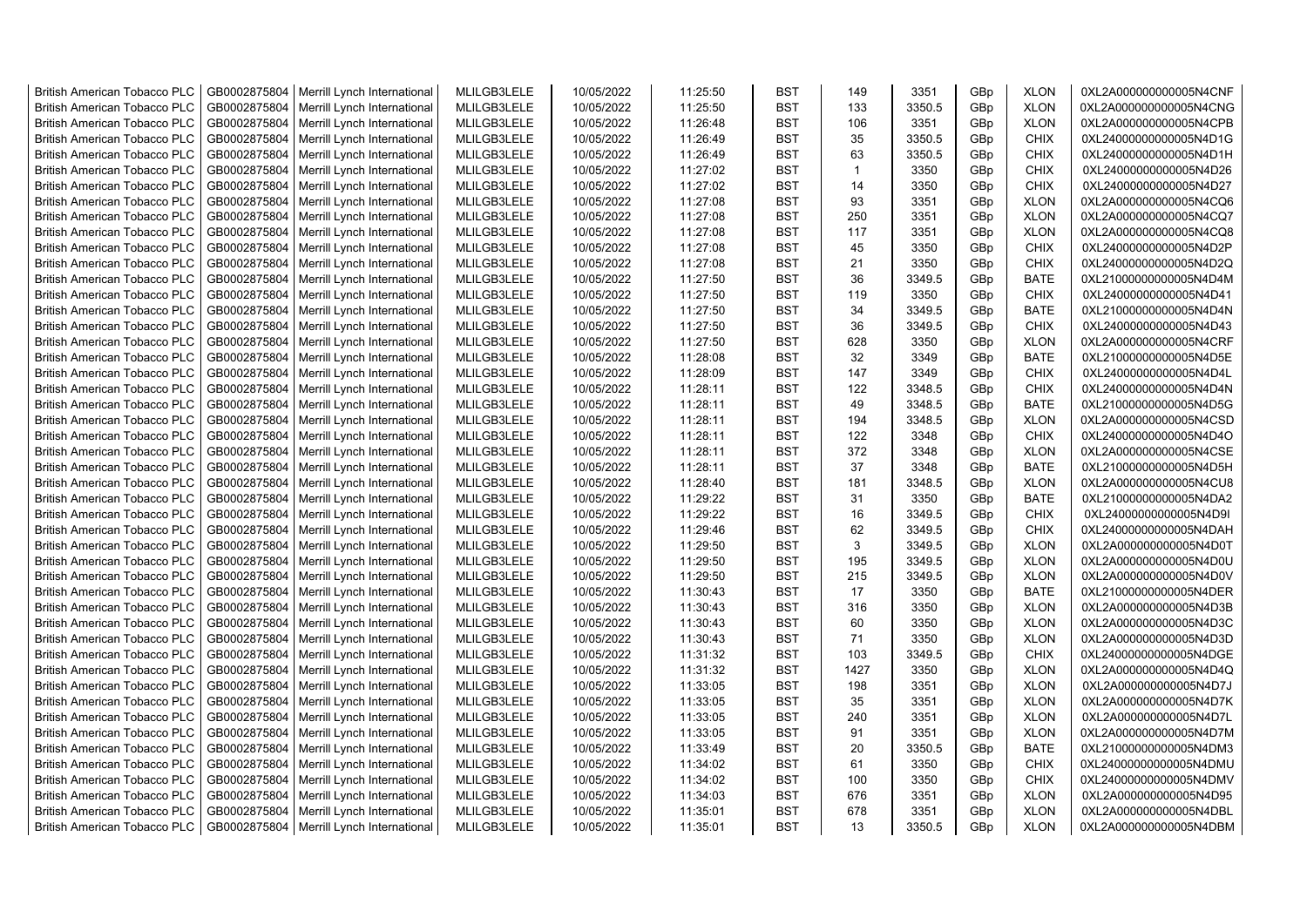| <b>British American Tobacco PLC</b>                                        | GB0002875804                 | Merrill Lynch International | MLILGB3LELE                | 10/05/2022 | 11:35:01 | <b>BST</b>               | 14           | 3350.5           | GBp             | <b>XLON</b>                | 0XL2A000000000005N4DBN |
|----------------------------------------------------------------------------|------------------------------|-----------------------------|----------------------------|------------|----------|--------------------------|--------------|------------------|-----------------|----------------------------|------------------------|
| <b>British American Tobacco PLC</b>                                        | GB0002875804                 | Merrill Lynch International | MLILGB3LELE                | 10/05/2022 | 11:35:01 | <b>BST</b>               | 47           | 3350.5           | GBp             | <b>XLON</b>                | 0XL2A000000000005N4DBO |
| <b>British American Tobacco PLC</b>                                        | GB0002875804                 | Merrill Lynch International | MLILGB3LELE                | 10/05/2022 | 11:35:01 | <b>BST</b>               | 9            | 3350.5           | GBp             | <b>XLON</b>                | 0XL2A000000000005N4DBP |
| <b>British American Tobacco PLC</b>                                        | GB0002875804                 | Merrill Lynch International | MLILGB3LELE                | 10/05/2022 | 11:35:01 | <b>BST</b>               | 70           | 3350.5           | GBp             | <b>XLON</b>                | 0XL2A000000000005N4DBQ |
| <b>British American Tobacco PLC</b>                                        | GB0002875804                 | Merrill Lynch International | MLILGB3LELE                | 10/05/2022 | 11:35:01 | <b>BST</b>               | 10           | 3350.5           | GBp             | <b>XLON</b>                | 0XL2A000000000005N4DBR |
| <b>British American Tobacco PLC</b>                                        | GB0002875804                 | Merrill Lynch International | MLILGB3LELE                | 10/05/2022 | 11:35:01 | <b>BST</b>               | 3            | 3350.5           | GBp             | <b>XLON</b>                | 0XL2A000000000005N4DBS |
| British American Tobacco PLC                                               | GB0002875804                 | Merrill Lynch International | MLILGB3LELE                | 10/05/2022 | 11:35:29 | <b>BST</b>               | 56           | 3350.5           | GBp             | <b>XLON</b>                | 0XL2A000000000005N4DCF |
| <b>British American Tobacco PLC</b>                                        | GB0002875804                 | Merrill Lynch International | MLILGB3LELE                | 10/05/2022 | 11:35:29 | <b>BST</b>               | 370          | 3350.5           | GBp             | <b>CHIX</b>                | 0XL24000000000005N4DQE |
| <b>British American Tobacco PLC</b>                                        | GB0002875804                 | Merrill Lynch International | MLILGB3LELE                | 10/05/2022 | 11:35:42 | <b>BST</b>               | 423          | 3350             | GBp             | <b>XLON</b>                | 0XL2A000000000005N4DCH |
| <b>British American Tobacco PLC</b>                                        | GB0002875804                 | Merrill Lynch International | MLILGB3LELE                | 10/05/2022 | 11:35:42 | <b>BST</b>               | 13           | 3350             | GBp             | <b>BATE</b>                | 0XL21000000000005N4DQ9 |
| <b>British American Tobacco PLC</b>                                        | GB0002875804                 | Merrill Lynch International | MLILGB3LELE                | 10/05/2022 | 11:35:44 | <b>BST</b>               | 249          | 3349.5           | GBp             | <b>CHIX</b>                | 0XL24000000000005N4DQU |
| <b>British American Tobacco PLC</b>                                        | GB0002875804                 | Merrill Lynch International | MLILGB3LELE                | 10/05/2022 | 11:35:44 | <b>BST</b>               | 437          | 3349.5           | GBp             | <b>XLON</b>                | 0XL2A000000000005N4DCK |
| <b>British American Tobacco PLC</b>                                        | GB0002875804                 | Merrill Lynch International | MLILGB3LELE                | 10/05/2022 | 11:38:30 | <b>BST</b>               | 53           | 3351.5           | GBp             | <b>XLON</b>                | 0XL2A000000000005N4DIS |
| <b>British American Tobacco PLC</b>                                        | GB0002875804                 | Merrill Lynch International | MLILGB3LELE                | 10/05/2022 | 11:38:30 | <b>BST</b>               | 1874         | 3351.5           | GBp             | <b>XLON</b>                | 0XL2A000000000005N4DIT |
| <b>British American Tobacco PLC</b>                                        | GB0002875804                 | Merrill Lynch International | MLILGB3LELE                | 10/05/2022 | 11:38:30 | <b>BST</b>               | 31           | 3351.5           | GBp             | <b>BATE</b>                | 0XL21000000000005N4E0P |
| <b>British American Tobacco PLC</b>                                        | GB0002875804                 | Merrill Lynch International | MLILGB3LELE                | 10/05/2022 | 11:38:30 | <b>BST</b>               | 25           | 3351.5           | GBp             | <b>BATE</b>                | 0XL21000000000005N4E0Q |
| British American Tobacco PLC                                               | GB0002875804                 | Merrill Lynch International | MLILGB3LELE                | 10/05/2022 | 11:38:30 | <b>BST</b>               | $\mathbf{1}$ | 3351.5           | GBp             | <b>BATE</b>                | 0XL21000000000005N4E0R |
| <b>British American Tobacco PLC</b>                                        | GB0002875804                 | Merrill Lynch International | MLILGB3LELE                | 10/05/2022 | 11:38:30 | <b>BST</b>               | 291          | 3351             | GBp             | <b>CHIX</b>                | 0XL24000000000005N4E2J |
| <b>British American Tobacco PLC</b>                                        | GB0002875804                 | Merrill Lynch International | MLILGB3LELE                | 10/05/2022 | 11:39:50 | <b>BST</b>               | 57           | 3353.5           | GBp             | <b>BATE</b>                | 0XL21000000000005N4E3O |
| <b>British American Tobacco PLC</b>                                        | GB0002875804                 | Merrill Lynch International | MLILGB3LELE                | 10/05/2022 | 11:39:50 | <b>BST</b>               | 10           | 3353.5           | GBp             | <b>CHIX</b>                | 0XL24000000000005N4E5F |
| <b>British American Tobacco PLC</b>                                        | GB0002875804                 | Merrill Lynch International | MLILGB3LELE                | 10/05/2022 | 11:39:50 | <b>BST</b>               | 257          | 3353.5           | GBp             | <b>CHIX</b>                | 0XL24000000000005N4E5G |
| <b>British American Tobacco PLC</b>                                        | GB0002875804                 | Merrill Lynch International | MLILGB3LELE                | 10/05/2022 | 11:40:06 | <b>BST</b>               | 210          | 3356             | GBp             | <b>XLON</b>                | 0XL2A000000000005N4DME |
| British American Tobacco PLC                                               | GB0002875804                 | Merrill Lynch International | MLILGB3LELE                | 10/05/2022 | 11:40:06 | <b>BST</b>               | 215          | 3356             | GBp             | <b>XLON</b>                | 0XL2A000000000005N4DMF |
| <b>British American Tobacco PLC</b>                                        | GB0002875804                 | Merrill Lynch International | MLILGB3LELE                | 10/05/2022 | 11:40:06 | <b>BST</b>               | 45           | 3356             | GBp             | <b>XLON</b>                | 0XL2A000000000005N4DMG |
| <b>British American Tobacco PLC</b>                                        | GB0002875804                 | Merrill Lynch International | MLILGB3LELE                | 10/05/2022 | 11:40:22 | <b>BST</b>               | 17           | 3355             | GBp             | <b>BATE</b>                | 0XL21000000000005N4E5F |
| <b>British American Tobacco PLC</b>                                        | GB0002875804                 | Merrill Lynch International | MLILGB3LELE                | 10/05/2022 | 11:40:22 | <b>BST</b>               | 28           | 3354.5           | GBp             | <b>CHIX</b>                | 0XL24000000000005N4E7J |
| <b>British American Tobacco PLC</b>                                        | GB0002875804                 | Merrill Lynch International | MLILGB3LELE                | 10/05/2022 | 11:40:22 | <b>BST</b>               | 15           | 3354.5           | GBp             | <b>CHIX</b>                | 0XL24000000000005N4E7K |
| <b>British American Tobacco PLC</b>                                        | GB0002875804                 | Merrill Lynch International | MLILGB3LELE                | 10/05/2022 | 11:40:22 | <b>BST</b>               | 60           | 3354             | GBp             | <b>CHIX</b>                | 0XL24000000000005N4E7L |
| <b>British American Tobacco PLC</b>                                        | GB0002875804                 | Merrill Lynch International | MLILGB3LELE                | 10/05/2022 | 11:40:22 | <b>BST</b>               | 118          | 3354             | GBp             | <b>CHIX</b>                | 0XL24000000000005N4E7M |
| <b>British American Tobacco PLC</b>                                        | GB0002875804                 | Merrill Lynch International | MLILGB3LELE                | 10/05/2022 | 11:40:22 | <b>BST</b>               | 453          | 3354             | GBp             | <b>XLON</b>                | 0XL2A000000000005N4DN4 |
| <b>British American Tobacco PLC</b>                                        | GB0002875804                 | Merrill Lynch International | MLILGB3LELE                | 10/05/2022 | 11:40:22 | <b>BST</b>               | 11           | 3354             | GBp             | <b>BATE</b>                | 0XL21000000000005N4E5G |
| <b>British American Tobacco PLC</b>                                        | GB0002875804                 | Merrill Lynch International | MLILGB3LELE                | 10/05/2022 | 11:40:22 | <b>BST</b>               | 23           | 3354             | GBp             | <b>BATE</b>                | 0XL21000000000005N4E5H |
| <b>British American Tobacco PLC</b>                                        | GB0002875804                 | Merrill Lynch International | MLILGB3LELE                | 10/05/2022 | 11:42:34 | <b>BST</b>               | 13           | 3354.5           | GBp             | <b>BATE</b>                | 0XL21000000000005N4EAH |
| <b>British American Tobacco PLC</b>                                        | GB0002875804                 | Merrill Lynch International | MLILGB3LELE                | 10/05/2022 | 11:42:34 | <b>BST</b>               | 1707         | 3354.5           | GBp             | <b>XLON</b>                | 0XL2A000000000005N4DRK |
| <b>British American Tobacco PLC</b>                                        | GB0002875804                 | Merrill Lynch International | MLILGB3LELE                | 10/05/2022 | 11:42:34 | <b>BST</b>               | 51           | 3354.5           | GBp             | <b>XLON</b>                | 0XL2A000000000005N4DRL |
| British American Tobacco PLC                                               | GB0002875804                 | Merrill Lynch International | MLILGB3LELE                | 10/05/2022 | 11:42:34 | <b>BST</b>               | 209          | 3354             | GBp             | <b>CHIX</b>                | 0XL24000000000005N4ECV |
| <b>British American Tobacco PLC</b>                                        | GB0002875804                 | Merrill Lynch International | MLILGB3LELE                | 10/05/2022 | 11:44:39 | <b>BST</b>               | 46           | 3354.5           | GBp             | <b>CHIX</b>                | 0XL24000000000005N4EGT |
| <b>British American Tobacco PLC</b>                                        | GB0002875804                 | Merrill Lynch International | MLILGB3LELE                | 10/05/2022 | 11:44:39 | <b>BST</b>               | 79           | 3354.5           | GBp             | <b>CHIX</b>                | 0XL24000000000005N4EGU |
| <b>British American Tobacco PLC</b>                                        | GB0002875804                 | Merrill Lynch International | MLILGB3LELE                | 10/05/2022 | 11:44:39 | <b>BST</b>               | 204          | 3355             | GBp             | <b>XLON</b>                | 0XL2A000000000005N4DV7 |
| <b>British American Tobacco PLC</b>                                        | GB0002875804                 | Merrill Lynch International | MLILGB3LELE                | 10/05/2022 | 11:44:39 | <b>BST</b>               | 215          | 3355             | GBp             | <b>XLON</b>                | 0XL2A000000000005N4DV8 |
| <b>British American Tobacco PLC</b>                                        | GB0002875804                 | Merrill Lynch International | MLILGB3LELE                | 10/05/2022 | 11:44:39 | <b>BST</b>               | 195          | 3355             | GBp             | <b>XLON</b>                | 0XL2A000000000005N4DV9 |
|                                                                            |                              |                             |                            |            |          | <b>BST</b>               | 256          | 3355             |                 |                            |                        |
| <b>British American Tobacco PLC</b><br><b>British American Tobacco PLC</b> | GB0002875804<br>GB0002875804 | Merrill Lynch International | MLILGB3LELE<br>MLILGB3LELE | 10/05/2022 | 11:44:39 | <b>BST</b>               | 27           | 3354             | GBp             | <b>XLON</b>                | 0XL2A000000000005N4DVA |
|                                                                            |                              | Merrill Lynch International |                            | 10/05/2022 | 11:44:39 | <b>BST</b>               | 8            |                  | GBp             | <b>BATE</b>                | 0XL21000000000005N4EEV |
| <b>British American Tobacco PLC</b>                                        | GB0002875804                 | Merrill Lynch International | MLILGB3LELE<br>MLILGB3LELE | 10/05/2022 | 11:44:39 | <b>BST</b>               | 243          | 3354<br>3354     | GBp             | <b>XLON</b>                | 0XL2A000000000005N4DVC |
| <b>British American Tobacco PLC</b>                                        | GB0002875804                 | Merrill Lynch International | MLILGB3LELE                | 10/05/2022 | 11:44:57 | <b>BST</b>               | 63           | 3354             | GBp             | <b>XLON</b><br><b>XLON</b> | 0XL2A000000000005N4E05 |
| <b>British American Tobacco PLC</b>                                        | GB0002875804                 | Merrill Lynch International |                            | 10/05/2022 | 11:44:57 |                          | 51           |                  | GBp             |                            | 0XL2A000000000005N4E06 |
| <b>British American Tobacco PLC</b>                                        | GB0002875804                 | Merrill Lynch International | MLILGB3LELE                | 10/05/2022 | 11:45:47 | <b>BST</b><br><b>BST</b> |              | 3354.5<br>3354.5 | GBp             | <b>CHIX</b><br><b>CHIX</b> | 0XL24000000000005N4EK5 |
| <b>British American Tobacco PLC</b>                                        | GB0002875804                 | Merrill Lynch International | MLILGB3LELE                | 10/05/2022 | 11:45:50 |                          | 56           |                  | GB <sub>p</sub> |                            | 0XL24000000000005N4EKC |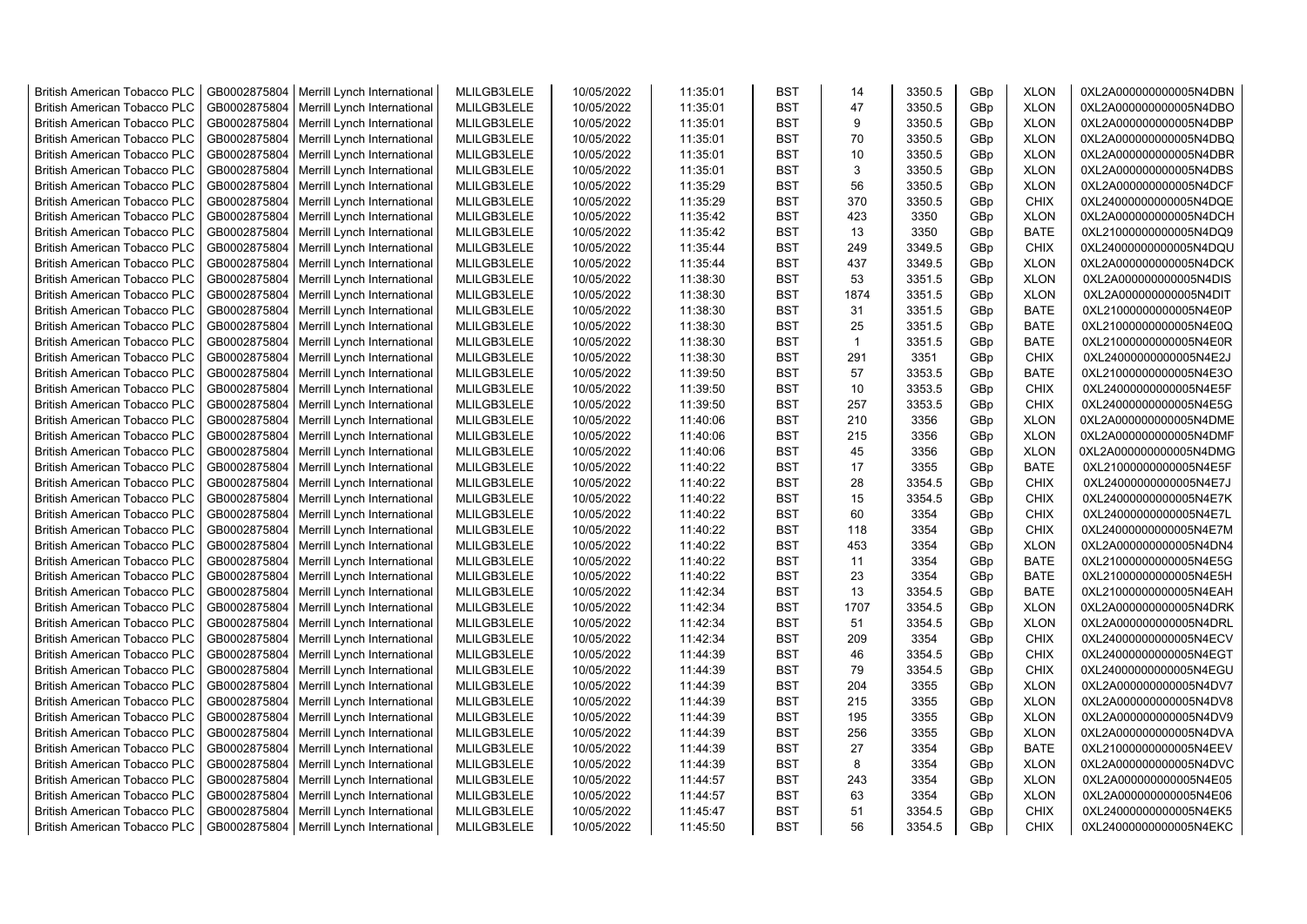| <b>British American Tobacco PLC</b>                                 | GB0002875804 | Merrill Lynch International                                | MLILGB3LELE                | 10/05/2022 | 11:45:50             | <b>BST</b> | 95             | 3354.5 | GBp             | <b>CHIX</b> | 0XL24000000000005N4EKD                           |
|---------------------------------------------------------------------|--------------|------------------------------------------------------------|----------------------------|------------|----------------------|------------|----------------|--------|-----------------|-------------|--------------------------------------------------|
| <b>British American Tobacco PLC</b>                                 | GB0002875804 | Merrill Lynch International                                | MLILGB3LELE                | 10/05/2022 | 11:46:00             | <b>BST</b> | 127            | 3354   | GBp             | <b>CHIX</b> | 0XL24000000000005N4EKM                           |
| <b>British American Tobacco PLC</b>                                 | GB0002875804 | Merrill Lynch International                                | MLILGB3LELE                | 10/05/2022 | 11:46:00             | <b>BST</b> | 264            | 3354   | GBp             | <b>XLON</b> | 0XL2A000000000005N4E39                           |
| <b>British American Tobacco PLC</b>                                 | GB0002875804 | Merrill Lynch International                                | MLILGB3LELE                | 10/05/2022 | 11:46:00             | <b>BST</b> | 12             | 3353.5 | GBp             | <b>XLON</b> | 0XL2A000000000005N4E3A                           |
| <b>British American Tobacco PLC</b>                                 | GB0002875804 | Merrill Lynch International                                | MLILGB3LELE                | 10/05/2022 | 11:46:00             | <b>BST</b> | 421            | 3353.5 | GBp             | <b>XLON</b> | 0XL2A000000000005N4E3B                           |
| <b>British American Tobacco PLC</b>                                 | GB0002875804 | Merrill Lynch International                                | MLILGB3LELE                | 10/05/2022 | 11:46:00             | <b>BST</b> | 47             | 3353.5 | GBp             | <b>CHIX</b> | 0XL24000000000005N4EKO                           |
| British American Tobacco PLC                                        | GB0002875804 | Merrill Lynch International                                | MLILGB3LELE                | 10/05/2022 | 11:46:00             | <b>BST</b> | 19             | 3353.5 | GBp             | <b>CHIX</b> | 0XL24000000000005N4EKP                           |
| <b>British American Tobacco PLC</b>                                 | GB0002875804 | Merrill Lynch International                                | MLILGB3LELE                | 10/05/2022 | 11:46:00             | <b>BST</b> | 30             | 3353.5 | GBp             | <b>BATE</b> | 0XL21000000000005N4EI7                           |
| <b>British American Tobacco PLC</b>                                 | GB0002875804 | Merrill Lynch International                                | MLILGB3LELE                | 10/05/2022 | 11:46:00             | <b>BST</b> | 49             | 3353   | GBp             | <b>CHIX</b> | 0XL24000000000005N4EKQ                           |
| <b>British American Tobacco PLC</b>                                 | GB0002875804 | Merrill Lynch International                                | MLILGB3LELE                | 10/05/2022 | 11:46:21             | <b>BST</b> | 76             | 3353   | GBp             | <b>BATE</b> | 0XL21000000000005N4EIU                           |
| <b>British American Tobacco PLC</b>                                 | GB0002875804 | Merrill Lynch International                                | MLILGB3LELE                | 10/05/2022 | 11:46:21             | <b>BST</b> | $\overline{1}$ | 3353   | GBp             | <b>CHIX</b> | 0XL24000000000005N4ELU                           |
| <b>British American Tobacco PLC</b>                                 | GB0002875804 | Merrill Lynch International                                | MLILGB3LELE                | 10/05/2022 | 11:46:21             | <b>BST</b> | 319            | 3353   | GBp             | <b>XLON</b> | 0XL2A000000000005N4E3T                           |
| <b>British American Tobacco PLC</b>                                 | GB0002875804 | Merrill Lynch International                                | MLILGB3LELE                | 10/05/2022 | 11:46:21             | BST        | 38             | 3352.5 | GBp             | <b>CHIX</b> | 0XL24000000000005N4EM0                           |
| <b>British American Tobacco PLC</b>                                 | GB0002875804 | Merrill Lynch International                                | MLILGB3LELE                | 10/05/2022 | 11:46:21             | <b>BST</b> | 33             | 3352.5 | GBp             | <b>CHIX</b> | 0XL24000000000005N4EM2                           |
| <b>British American Tobacco PLC</b>                                 | GB0002875804 | Merrill Lynch International                                | MLILGB3LELE                | 10/05/2022 | 11:46:55             | <b>BST</b> | 10             | 3354.5 | GBp             | <b>BATE</b> | 0XL21000000000005N4EL4                           |
| <b>British American Tobacco PLC</b>                                 | GB0002875804 | Merrill Lynch International                                | MLILGB3LELE                | 10/05/2022 | 11:46:55             | <b>BST</b> | 47             | 3354.5 | GBp             | <b>BATE</b> | 0XL21000000000005N4EL5                           |
| <b>British American Tobacco PLC</b>                                 | GB0002875804 | Merrill Lynch International                                | MLILGB3LELE                | 10/05/2022 | 11:47:42             | <b>BST</b> | 18             | 3354   | GBp             | <b>CHIX</b> | 0XL24000000000005N4EP6                           |
| <b>British American Tobacco PLC</b>                                 | GB0002875804 | Merrill Lynch International                                | MLILGB3LELE                | 10/05/2022 | 11:47:42             | <b>BST</b> | 57             | 3354   | GBp             | <b>CHIX</b> | 0XL24000000000005N4EP7                           |
| <b>British American Tobacco PLC</b>                                 | GB0002875804 | Merrill Lynch International                                | MLILGB3LELE                | 10/05/2022 | 11:47:42             | <b>BST</b> | 14             | 3354   | GBp             | <b>CHIX</b> | 0XL24000000000005N4EP8                           |
| <b>British American Tobacco PLC</b>                                 | GB0002875804 | Merrill Lynch International                                | MLILGB3LELE                | 10/05/2022 | 11:47:59             | <b>BST</b> | 5              | 3354   | GBp             | <b>CHIX</b> | 0XL24000000000005N4EQ9                           |
| <b>British American Tobacco PLC</b>                                 | GB0002875804 | Merrill Lynch International                                | MLILGB3LELE                | 10/05/2022 | 11:48:00             | <b>BST</b> | 250            | 3355   | GBp             | <b>XLON</b> | 0XL2A000000000005N4E7C                           |
| <b>British American Tobacco PLC</b>                                 | GB0002875804 | Merrill Lynch International                                | MLILGB3LELE                | 10/05/2022 | 11:48:00             | <b>BST</b> | 195            | 3355   | GBp             | <b>XLON</b> | 0XL2A000000000005N4E7D                           |
| British American Tobacco PLC                                        | GB0002875804 | Merrill Lynch International                                | MLILGB3LELE                | 10/05/2022 | 11:48:00             | <b>BST</b> | 27             | 3354   | GBp             | <b>CHIX</b> | 0XL24000000000005N4EQA                           |
| <b>British American Tobacco PLC</b>                                 | GB0002875804 | Merrill Lynch International                                | MLILGB3LELE                | 10/05/2022 | 11:48:50             | <b>BST</b> | 340            | 3354.5 | GBp             | <b>CHIX</b> | 0XL24000000000005N4ES2                           |
| <b>British American Tobacco PLC</b>                                 | GB0002875804 | Merrill Lynch International                                | MLILGB3LELE                | 10/05/2022 | 11:49:33             | <b>BST</b> | 17             | 3354.5 | GBp             | <b>CHIX</b> | 0XL24000000000005N4EUE                           |
| <b>British American Tobacco PLC</b>                                 | GB0002875804 | Merrill Lynch International                                | MLILGB3LELE                | 10/05/2022 | 11:49:33             | <b>BST</b> | 215            | 3354.5 | GBp             | <b>CHIX</b> | 0XL24000000000005N4EUF                           |
| <b>British American Tobacco PLC</b>                                 | GB0002875804 | Merrill Lynch International                                | MLILGB3LELE                | 10/05/2022 | 11:49:33             | <b>BST</b> | 6              | 3354.5 | GBp             | <b>CHIX</b> | 0XL24000000000005N4EUG                           |
| <b>British American Tobacco PLC</b>                                 | GB0002875804 | Merrill Lynch International                                | MLILGB3LELE                | 10/05/2022 | 11:49:33             | <b>BST</b> | 34             | 3354   | GBp             | <b>BATE</b> | 0XL21000000000005N4EQE                           |
| <b>British American Tobacco PLC</b>                                 | GB0002875804 | Merrill Lynch International                                | MLILGB3LELE                | 10/05/2022 | 11:49:33             | <b>BST</b> | 158            | 3354   | GBp             | <b>XLON</b> | 0XL2A000000000005N4EAV                           |
| <b>British American Tobacco PLC</b>                                 | GB0002875804 | Merrill Lynch International                                | MLILGB3LELE                | 10/05/2022 | 11:49:33             | <b>BST</b> | 47             | 3353.5 | GBp             | <b>CHIX</b> | 0XL24000000000005N4EUO                           |
| <b>British American Tobacco PLC</b>                                 | GB0002875804 | Merrill Lynch International                                | MLILGB3LELE                | 10/05/2022 | 11:49:33             | <b>BST</b> | 1342           | 3354   | GBp             | <b>XLON</b> | 0XL2A000000000005N4EB0                           |
| <b>British American Tobacco PLC</b>                                 | GB0002875804 | Merrill Lynch International                                | MLILGB3LELE                | 10/05/2022 | 11:49:33             | <b>BST</b> | 55             | 3353.5 | GBp             | <b>CHIX</b> | 0XL24000000000005N4EUP                           |
| <b>British American Tobacco PLC</b>                                 | GB0002875804 |                                                            | MLILGB3LELE                | 10/05/2022 | 11:49:33             | <b>BST</b> | 110            | 3354   | GBp             | <b>XLON</b> | 0XL2A000000000005N4EB1                           |
| <b>British American Tobacco PLC</b>                                 | GB0002875804 | Merrill Lynch International<br>Merrill Lynch International | MLILGB3LELE                | 10/05/2022 | 11:49:33             | <b>BST</b> | 200            | 3354.5 |                 | <b>XLON</b> |                                                  |
|                                                                     | GB0002875804 |                                                            | MLILGB3LELE                | 10/05/2022 | 11:49:33             | <b>BST</b> | 215            | 3354.5 | GBp<br>GBp      | <b>XLON</b> | 0XL2A000000000005N4EB2<br>0XL2A000000000005N4EB3 |
| <b>British American Tobacco PLC</b><br>British American Tobacco PLC | GB0002875804 | Merrill Lynch International<br>Merrill Lynch International | MLILGB3LELE                | 10/05/2022 | 11:49:33             | <b>BST</b> | 195            | 3354.5 | GBp             | <b>XLON</b> | 0XL2A000000000005N4EB4                           |
| <b>British American Tobacco PLC</b>                                 | GB0002875804 |                                                            | MLILGB3LELE                | 10/05/2022 | 11:49:33             | <b>BST</b> | 250            | 3354.5 |                 | <b>XLON</b> | 0XL2A000000000005N4EB5                           |
| <b>British American Tobacco PLC</b>                                 | GB0002875804 | Merrill Lynch International<br>Merrill Lynch International | MLILGB3LELE                | 10/05/2022 | 11:49:33             | <b>BST</b> | 55             | 3354.5 | GBp<br>GBp      | <b>XLON</b> | 0XL2A000000000005N4EB6                           |
| <b>British American Tobacco PLC</b>                                 | GB0002875804 |                                                            |                            | 10/05/2022 |                      | <b>BST</b> | 100            | 3354.5 |                 | <b>XLON</b> |                                                  |
| <b>British American Tobacco PLC</b>                                 | GB0002875804 | Merrill Lynch International                                | MLILGB3LELE<br>MLILGB3LELE | 10/05/2022 | 11:49:33<br>11:49:33 | <b>BST</b> | 122            | 3354.5 | GBp             | <b>XLON</b> | 0XL2A000000000005N4EB7<br>0XL2A000000000005N4EB8 |
|                                                                     |              | Merrill Lynch International                                |                            |            |                      | <b>BST</b> | 93             |        | GBp             |             |                                                  |
| <b>British American Tobacco PLC</b>                                 | GB0002875804 | Merrill Lynch International                                | MLILGB3LELE                | 10/05/2022 | 11:50:28             |            | 29             | 3354.5 | GBp             | <b>XLON</b> | 0XL2A000000000005N4ECQ                           |
| <b>British American Tobacco PLC</b>                                 | GB0002875804 | Merrill Lynch International                                | MLILGB3LELE                | 10/05/2022 | 11:50:48             | <b>BST</b> |                | 3353.5 | GBp             | <b>BATE</b> | 0XL21000000000005N4ETL                           |
| <b>British American Tobacco PLC</b>                                 | GB0002875804 | Merrill Lynch International                                | MLILGB3LELE                | 10/05/2022 | 11:50:48             | <b>BST</b> | 10             | 3353.5 | GBp             | <b>BATE</b> | 0XL21000000000005N4ETM                           |
| <b>British American Tobacco PLC</b>                                 | GB0002875804 | Merrill Lynch International                                | MLILGB3LELE                | 10/05/2022 | 11:50:48             | <b>BST</b> | 165            | 3354   | GBp             | <b>CHIX</b> | 0XL24000000000005N4F1I                           |
| <b>British American Tobacco PLC</b>                                 | GB0002875804 | Merrill Lynch International                                | MLILGB3LELE                | 10/05/2022 | 11:50:48             | <b>BST</b> | 95             | 3354   | GBp             | <b>XLON</b> | 0XL2A000000000005N4EDD                           |
| <b>British American Tobacco PLC</b>                                 | GB0002875804 | Merrill Lynch International                                | MLILGB3LELE                | 10/05/2022 | 11:50:48             | <b>BST</b> | 155            | 3353.5 | GBp             | <b>XLON</b> | 0XL2A000000000005N4EDE                           |
| <b>British American Tobacco PLC</b>                                 | GB0002875804 | Merrill Lynch International                                | MLILGB3LELE                | 10/05/2022 | 11:50:48             | <b>BST</b> | 30             | 3353   | GBp             | <b>CHIX</b> | 0XL24000000000005N4F1K                           |
| <b>British American Tobacco PLC</b>                                 |              | GB0002875804   Merrill Lynch International                 | MLILGB3LELE                | 10/05/2022 | 11:50:48             | <b>BST</b> | $\overline{7}$ | 3353   | GB <sub>p</sub> | <b>CHIX</b> | 0XL24000000000005N4F1L                           |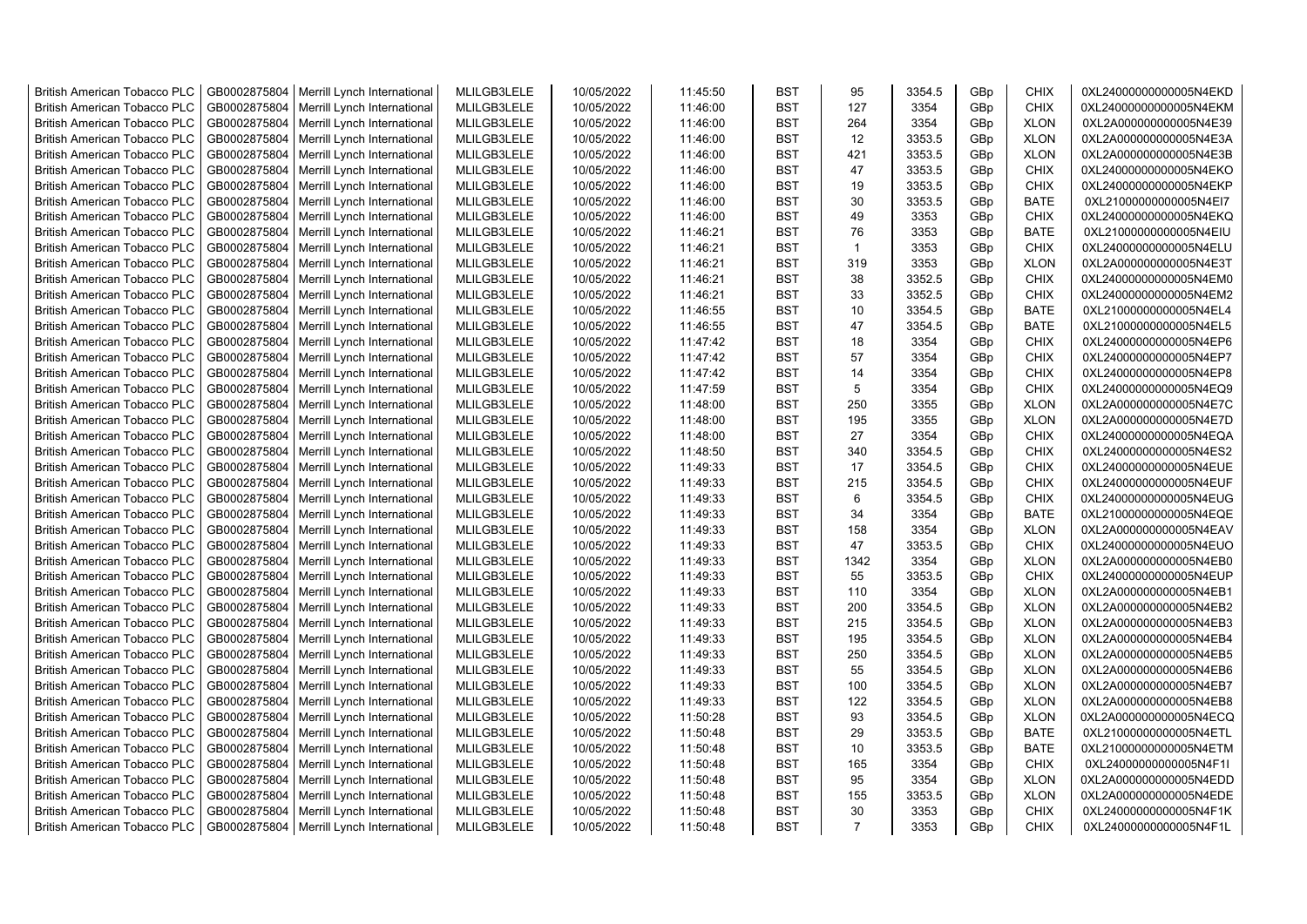| <b>British American Tobacco PLC</b>                                        | GB0002875804                 | Merrill Lynch International                | MLILGB3LELE                | 10/05/2022               | 11:50:48             | <b>BST</b>               | $\overline{7}$ | 3353             | GBp             | <b>CHIX</b>                | 0XL24000000000005N4F1N                           |
|----------------------------------------------------------------------------|------------------------------|--------------------------------------------|----------------------------|--------------------------|----------------------|--------------------------|----------------|------------------|-----------------|----------------------------|--------------------------------------------------|
| <b>British American Tobacco PLC</b>                                        | GB0002875804                 | Merrill Lynch International                | MLILGB3LELE                | 10/05/2022               | 11:50:51             | <b>BST</b>               | 20             | 3353             | GBp             | <b>CHIX</b>                | 0XL24000000000005N4F1U                           |
| <b>British American Tobacco PLC</b>                                        | GB0002875804                 | Merrill Lynch International                | MLILGB3LELE                | 10/05/2022               | 11:50:51             | <b>BST</b>               | 18             | 3353             | GBp             | <b>CHIX</b>                | 0XL24000000000005N4F1V                           |
| <b>British American Tobacco PLC</b>                                        | GB0002875804                 | Merrill Lynch International                | MLILGB3LELE                | 10/05/2022               | 11:50:51             | <b>BST</b>               | $\overline{7}$ | 3353             | GBp             | <b>CHIX</b>                | 0XL24000000000005N4F20                           |
| British American Tobacco PLC                                               | GB0002875804                 | Merrill Lynch International                | MLILGB3LELE                | 10/05/2022               | 11:51:34             | <b>BST</b>               | 171            | 3354.5           | GBp             | <b>CHIX</b>                | 0XL24000000000005N4F3R                           |
| <b>British American Tobacco PLC</b>                                        | GB0002875804                 | Merrill Lynch International                | MLILGB3LELE                | 10/05/2022               | 11:53:13             | <b>BST</b>               | 142            | 3354.5           | GBp             | <b>CHIX</b>                | 0XL24000000000005N4F7Q                           |
| <b>British American Tobacco PLC</b>                                        | GB0002875804                 | Merrill Lynch International                | MLILGB3LELE                | 10/05/2022               | 11:53:13             | <b>BST</b>               | 1727           | 3354.5           | GBp             | <b>XLON</b>                | 0XL2A000000000005N4EIB                           |
| <b>British American Tobacco PLC</b>                                        | GB0002875804                 | Merrill Lynch International                | MLILGB3LELE                | 10/05/2022               | 11:53:13             | <b>BST</b>               | 103            | 3354.5           | GBp             | <b>XLON</b>                | 0XL2A000000000005N4EIC                           |
| <b>British American Tobacco PLC</b>                                        | GB0002875804                 | Merrill Lynch International                | MLILGB3LELE                | 10/05/2022               | 11:53:13             | <b>BST</b>               | 29             | 3354             | GBp             | <b>BATE</b>                | 0XL21000000000005N4F31                           |
| <b>British American Tobacco PLC</b>                                        | GB0002875804                 | Merrill Lynch International                | MLILGB3LELE                | 10/05/2022               | 11:53:13             | <b>BST</b>               | 58             | 3354             | GBp             | <b>XLON</b>                | 0XL2A000000000005N4EID                           |
| <b>British American Tobacco PLC</b>                                        | GB0002875804                 | Merrill Lynch International                | MLILGB3LELE                | 10/05/2022               | 11:53:13             | <b>BST</b>               | 21             | 3354             | GBp             | <b>XLON</b>                | 0XL2A000000000005N4EIE                           |
| <b>British American Tobacco PLC</b>                                        | GB0002875804                 | Merrill Lynch International                | MLILGB3LELE                | 10/05/2022               | 11:53:13             | <b>BST</b>               | 14             | 3354             | GBp             | <b>BATE</b>                | 0XL21000000000005N4F32                           |
| <b>British American Tobacco PLC</b>                                        | GB0002875804                 | Merrill Lynch International                | MLILGB3LELE                | 10/05/2022               | 11:53:50             | <b>BST</b>               | 45             | 3354             | GBp             | <b>BATE</b>                | 0XL21000000000005N4F4F                           |
| <b>British American Tobacco PLC</b>                                        | GB0002875804                 | Merrill Lynch International                | MLILGB3LELE                | 10/05/2022               | 11:53:50             | <b>BST</b>               | 175            | 3354             | GBp             | <b>XLON</b>                | 0XL2A000000000005N4EJO                           |
| <b>British American Tobacco PLC</b>                                        | GB0002875804                 | Merrill Lynch International                | MLILGB3LELE                | 10/05/2022               | 11:53:50             | <b>BST</b>               | 3              | 3353.5           | GBp             | <b>CHIX</b>                | 0XL24000000000005N4F8Q                           |
| <b>British American Tobacco PLC</b>                                        | GB0002875804                 | Merrill Lynch International                | MLILGB3LELE                | 10/05/2022               | 11:53:50             | <b>BST</b>               | 33             | 3353.5           | GBp             | <b>CHIX</b>                | 0XL24000000000005N4F8R                           |
| <b>British American Tobacco PLC</b>                                        | GB0002875804                 | Merrill Lynch International                | MLILGB3LELE                | 10/05/2022               | 11:53:50             | <b>BST</b>               | $\overline{7}$ | 3353.5           | GBp             | <b>CHIX</b>                | 0XL24000000000005N4F8S                           |
| <b>British American Tobacco PLC</b>                                        | GB0002875804                 | Merrill Lynch International                | MLILGB3LELE                | 10/05/2022               | 11:54:03             | <b>BST</b>               | 62             | 3354             | GBp             | <b>BATE</b>                | 0XL21000000000005N4F52                           |
| <b>British American Tobacco PLC</b>                                        | GB0002875804                 | Merrill Lynch International                | MLILGB3LELE                | 10/05/2022               | 11:54:03             | <b>BST</b>               | 11             | 3353.5           | GBp             | <b>CHIX</b>                | 0XL24000000000005N4F9P                           |
| <b>British American Tobacco PLC</b>                                        | GB0002875804                 | Merrill Lynch International                | MLILGB3LELE                | 10/05/2022               | 11:54:03             | <b>BST</b>               | $\overline{2}$ | 3353.5           | GBp             | <b>CHIX</b>                | 0XL24000000000005N4F9Q                           |
| <b>British American Tobacco PLC</b>                                        | GB0002875804                 | Merrill Lynch International                | MLILGB3LELE                | 10/05/2022               | 11:54:03             | <b>BST</b>               | 41             | 3353.5           | GBp             | <b>CHIX</b>                | 0XL24000000000005N4F9R                           |
| <b>British American Tobacco PLC</b>                                        | GB0002875804                 | Merrill Lynch International                | MLILGB3LELE                | 10/05/2022               | 11:54:03             | <b>BST</b>               | 8              | 3353.5           | GBp             | <b>CHIX</b>                | 0XL24000000000005N4F9S                           |
| <b>British American Tobacco PLC</b>                                        | GB0002875804                 | Merrill Lynch International                | MLILGB3LELE                | 10/05/2022               | 11:54:11             | <b>BST</b>               | 71             | 3353.5           | GBp             | <b>CHIX</b>                | 0XL24000000000005N4FAA                           |
|                                                                            |                              |                                            |                            |                          |                      | <b>BST</b>               | 94             | 3354.5           |                 | <b>CHIX</b>                |                                                  |
| <b>British American Tobacco PLC</b>                                        | GB0002875804                 | Merrill Lynch International                | MLILGB3LELE                | 10/05/2022               | 11:55:25             |                          |                |                  | GBp             |                            | 0XL24000000000005N4FE5                           |
| <b>British American Tobacco PLC</b><br><b>British American Tobacco PLC</b> | GB0002875804<br>GB0002875804 | Merrill Lynch International                | MLILGB3LELE<br>MLILGB3LELE | 10/05/2022<br>10/05/2022 | 11:55:25<br>11:55:25 | <b>BST</b><br><b>BST</b> | 10<br>215      | 3354<br>3354     | GBp<br>GBp      | <b>XLON</b><br><b>XLON</b> | 0XL2A000000000005N4EO0<br>0XL2A000000000005N4EO1 |
|                                                                            |                              | Merrill Lynch International                |                            |                          |                      | <b>BST</b>               |                |                  |                 |                            |                                                  |
| <b>British American Tobacco PLC</b>                                        | GB0002875804<br>GB0002875804 | Merrill Lynch International                | MLILGB3LELE<br>MLILGB3LELE | 10/05/2022<br>10/05/2022 | 11:55:25<br>11:55:25 | <b>BST</b>               | 192<br>260     | 3354.5<br>3354.5 | GBp             | <b>XLON</b><br><b>XLON</b> | 0XL2A000000000005N4EO2                           |
| <b>British American Tobacco PLC</b>                                        |                              | Merrill Lynch International                |                            |                          |                      |                          |                |                  | GBp             |                            | 0XL2A000000000005N4EO3                           |
| <b>British American Tobacco PLC</b>                                        | GB0002875804                 | Merrill Lynch International                | MLILGB3LELE                | 10/05/2022               | 11:55:25             | BST                      | 215            | 3354.5           | GBp             | <b>XLON</b>                | 0XL2A000000000005N4EO4                           |
| <b>British American Tobacco PLC</b>                                        | GB0002875804                 | Merrill Lynch International                | MLILGB3LELE                | 10/05/2022               | 11:55:25             | <b>BST</b>               | 76             | 3354.5           | GBp             | <b>XLON</b>                | 0XL2A000000000005N4EO5                           |
| <b>British American Tobacco PLC</b>                                        | GB0002875804                 | Merrill Lynch International                | MLILGB3LELE                | 10/05/2022               | 11:55:25             | <b>BST</b>               | 37             | 3353.5           | GBp             | <b>CHIX</b>                | 0XL24000000000005N4FE9                           |
| <b>British American Tobacco PLC</b>                                        | GB0002875804                 | Merrill Lynch International                | MLILGB3LELE                | 10/05/2022               | 11:55:25             | <b>BST</b>               | $\overline{7}$ | 3353.5           | GBp             | <b>CHIX</b>                | 0XL24000000000005N4FEA                           |
| <b>British American Tobacco PLC</b>                                        | GB0002875804                 | Merrill Lynch International                | MLILGB3LELE                | 10/05/2022               | 11:55:45             | <b>BST</b>               | 415            | 3353.5           | GBp             | <b>XLON</b>                | 0XL2A000000000005N4EP2                           |
| <b>British American Tobacco PLC</b>                                        | GB0002875804                 | Merrill Lynch International                | MLILGB3LELE                | 10/05/2022               | 11:55:45             | BST                      | 63             | 3353.5           | GBp             | <b>CHIX</b>                | 0XL24000000000005N4FF4                           |
| <b>British American Tobacco PLC</b>                                        | GB0002875804                 | Merrill Lynch International                | MLILGB3LELE                | 10/05/2022               | 11:55:45             | <b>BST</b>               | 306            | 3353             | GBp             | <b>CHIX</b>                | 0XL24000000000005N4FF5                           |
| <b>British American Tobacco PLC</b>                                        | GB0002875804                 | Merrill Lynch International                | MLILGB3LELE                | 10/05/2022               | 11:55:45             | <b>BST</b>               | 34             | 3353             | GBp             | <b>BATE</b>                | 0XL21000000000005N4F9I                           |
| <b>British American Tobacco PLC</b>                                        | GB0002875804                 | Merrill Lynch International                | MLILGB3LELE                | 10/05/2022               | 11:55:45             | <b>BST</b>               | 31             | 3352.5           | GBp             | <b>CHIX</b>                | 0XL24000000000005N4FF6                           |
| <b>British American Tobacco PLC</b>                                        | GB0002875804                 | Merrill Lynch International                | MLILGB3LELE                | 10/05/2022               | 11:55:45             | <b>BST</b>               | 6              | 3352.5           | GBp             | <b>CHIX</b>                | 0XL24000000000005N4FF7                           |
| <b>British American Tobacco PLC</b>                                        | GB0002875804                 | Merrill Lynch International                | MLILGB3LELE                | 10/05/2022               | 11:55:45             | <b>BST</b>               | 5              | 3352.5           | GBp             | <b>CHIX</b>                | 0XL24000000000005N4FF8                           |
| British American Tobacco PLC                                               | GB0002875804                 | Merrill Lynch International                | MLILGB3LELE                | 10/05/2022               | 11:55:45             | <b>BST</b>               | 10             | 3352.5           | GBp             | <b>CHIX</b>                | 0XL24000000000005N4FF9                           |
| <b>British American Tobacco PLC</b>                                        | GB0002875804                 | Merrill Lynch International                | MLILGB3LELE                | 10/05/2022               | 11:55:45             | <b>BST</b>               | 34             | 3352.5           | GBp             | <b>CHIX</b>                | 0XL24000000000005N4FFA                           |
| <b>British American Tobacco PLC</b>                                        | GB0002875804                 | Merrill Lynch International                | MLILGB3LELE                | 10/05/2022               | 11:55:45             | BST                      | $\overline{2}$ | 3352.5           | GBp             | <b>CHIX</b>                | 0XL24000000000005N4FFB                           |
| <b>British American Tobacco PLC</b>                                        | GB0002875804                 | Merrill Lynch International                | MLILGB3LELE                | 10/05/2022               | 11:55:45             | <b>BST</b>               | 9              | 3352.5           | GBp             | <b>CHIX</b>                | 0XL24000000000005N4FFC                           |
| <b>British American Tobacco PLC</b>                                        | GB0002875804                 | Merrill Lynch International                | MLILGB3LELE                | 10/05/2022               | 11:57:40             | <b>BST</b>               | 54             | 3354             | GBp             | <b>BATE</b>                | 0XL21000000000005N4FEH                           |
| <b>British American Tobacco PLC</b>                                        | GB0002875804                 | Merrill Lynch International                | MLILGB3LELE                | 10/05/2022               | 11:57:40             | <b>BST</b>               | 149            | 3354             | GBp             | <b>CHIX</b>                | 0XL24000000000005N4FL6                           |
| <b>British American Tobacco PLC</b>                                        | GB0002875804                 | Merrill Lynch International                | MLILGB3LELE                | 10/05/2022               | 11:58:48             | <b>BST</b>               | 44             | 3354             | GBp             | <b>BATE</b>                | 0XL21000000000005N4FGT                           |
| <b>British American Tobacco PLC</b>                                        | GB0002875804                 | Merrill Lynch International                | MLILGB3LELE                | 10/05/2022               | 11:58:49             | <b>BST</b>               | 99             | 3354             | GBp             | <b>XLON</b>                | 0XL2A000000000005N4F07                           |
| <b>British American Tobacco PLC</b>                                        |                              | GB0002875804   Merrill Lynch International | MLILGB3LELE                | 10/05/2022               | 11:58:49             | <b>BST</b>               | 45             | 3354             | GB <sub>p</sub> | <b>XLON</b>                | 0XL2A000000000005N4F08                           |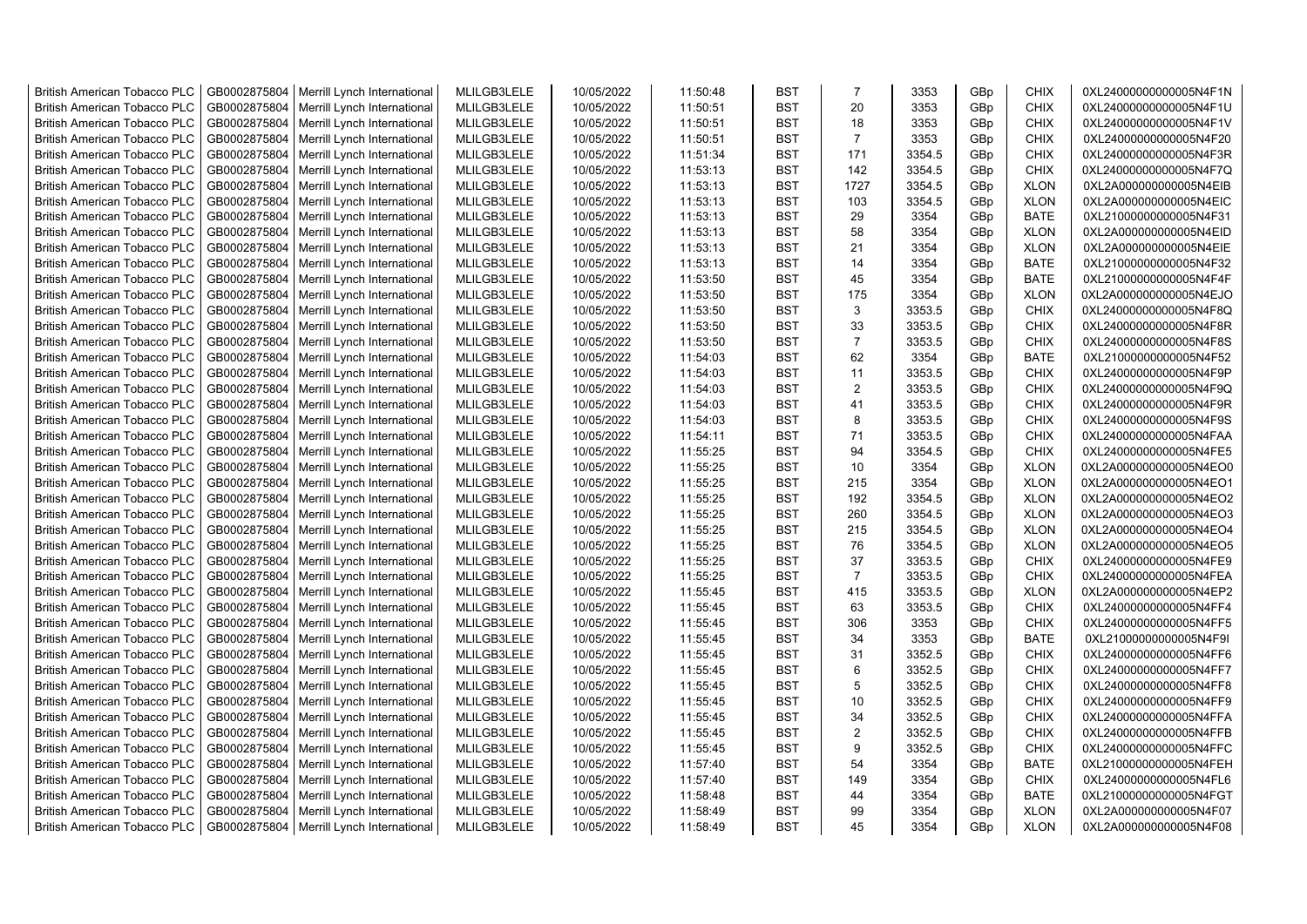| <b>British American Tobacco PLC</b> | GB0002875804 | Merrill Lynch International | MLILGB3LELE | 10/05/2022 | 11:58:49 | <b>BST</b> | 1978 | 3354   | GBp | <b>XLON</b> | 0XL2A000000000005N4F09 |
|-------------------------------------|--------------|-----------------------------|-------------|------------|----------|------------|------|--------|-----|-------------|------------------------|
| <b>British American Tobacco PLC</b> | GB0002875804 | Merrill Lynch International | MLILGB3LELE | 10/05/2022 | 11:58:49 | <b>BST</b> | 15   | 3353   | GBp | <b>BATE</b> | 0XL21000000000005N4FGU |
| <b>British American Tobacco PLC</b> | GB0002875804 | Merrill Lynch International | MLILGB3LELE | 10/05/2022 | 11:58:49 | <b>BST</b> | 159  | 3353   | GBp | <b>CHIX</b> | 0XL24000000000005N4FNU |
| <b>British American Tobacco PLC</b> | GB0002875804 | Merrill Lynch International | MLILGB3LELE | 10/05/2022 | 11:58:49 | <b>BST</b> | 215  | 3354   | GBp | <b>XLON</b> | 0XL2A000000000005N4F0A |
| <b>British American Tobacco PLC</b> | GB0002875804 | Merrill Lynch International | MLILGB3LELE | 10/05/2022 | 11:58:49 | <b>BST</b> | 245  | 3354   | GBp | <b>XLON</b> | 0XL2A000000000005N4F0B |
| <b>British American Tobacco PLC</b> | GB0002875804 | Merrill Lynch International | MLILGB3LELE | 10/05/2022 | 11:58:49 | <b>BST</b> | 195  | 3354   | GBp | <b>XLON</b> | 0XL2A000000000005N4F0C |
| British American Tobacco PLC        | GB0002875804 | Merrill Lynch International | MLILGB3LELE | 10/05/2022 | 11:58:49 | <b>BST</b> | 250  | 3354   | GBp | <b>XLON</b> | 0XL2A000000000005N4F0D |
| <b>British American Tobacco PLC</b> | GB0002875804 | Merrill Lynch International | MLILGB3LELE | 10/05/2022 | 11:58:49 | <b>BST</b> | 122  | 3354   | GBp | <b>XLON</b> | 0XL2A000000000005N4F0E |
| <b>British American Tobacco PLC</b> | GB0002875804 | Merrill Lynch International | MLILGB3LELE | 10/05/2022 | 11:58:49 | <b>BST</b> | 254  | 3354   | GBp | <b>XLON</b> | 0XL2A000000000005N4F0F |
| <b>British American Tobacco PLC</b> | GB0002875804 | Merrill Lynch International | MLILGB3LELE | 10/05/2022 | 11:58:49 | <b>BST</b> | 41   | 3352.5 | GBp | <b>CHIX</b> | 0XL24000000000005N4FNV |
| <b>British American Tobacco PLC</b> | GB0002875804 | Merrill Lynch International | MLILGB3LELE | 10/05/2022 | 11:58:55 | <b>BST</b> | 51   | 3352.5 | GBp | <b>BATE</b> | 0XL21000000000005N4FH2 |
| <b>British American Tobacco PLC</b> | GB0002875804 | Merrill Lynch International | MLILGB3LELE | 10/05/2022 | 11:59:21 | <b>BST</b> | 18   | 3352   | GBp | CHIX        | 0XL24000000000005N4FP8 |
| <b>British American Tobacco PLC</b> | GB0002875804 | Merrill Lynch International | MLILGB3LELE | 10/05/2022 | 11:59:21 | <b>BST</b> | 18   | 3352   | GBp | <b>CHIX</b> | 0XL24000000000005N4FP9 |
| <b>British American Tobacco PLC</b> | GB0002875804 | Merrill Lynch International | MLILGB3LELE | 10/05/2022 | 11:59:26 | <b>BST</b> | 48   | 3352   | GBp | <b>BATE</b> | 0XL21000000000005N4FI0 |
| <b>British American Tobacco PLC</b> | GB0002875804 | Merrill Lynch International | MLILGB3LELE | 10/05/2022 | 11:59:26 | <b>BST</b> | 72   | 3352   | GBp | <b>CHIX</b> | 0XL24000000000005N4FPK |
| <b>British American Tobacco PLC</b> | GB0002875804 | Merrill Lynch International | MLILGB3LELE | 10/05/2022 | 11:59:26 | <b>BST</b> | 13   | 3351.5 | GBp | <b>CHIX</b> | 0XL24000000000005N4FPM |
| <b>British American Tobacco PLC</b> | GB0002875804 | Merrill Lynch International | MLILGB3LELE | 10/05/2022 | 11:59:26 | <b>BST</b> | 3    | 3351.5 | GBp | CHIX        | 0XL24000000000005N4FPO |
| <b>British American Tobacco PLC</b> | GB0002875804 | Merrill Lynch International | MLILGB3LELE | 10/05/2022 | 11:59:30 | <b>BST</b> | 29   | 3351.5 | GBp | <b>BATE</b> | 0XL21000000000005N4FI9 |
| <b>British American Tobacco PLC</b> | GB0002875804 | Merrill Lynch International | MLILGB3LELE | 10/05/2022 | 11:59:30 | <b>BST</b> | 71   | 3351.5 | GBp | <b>CHIX</b> | 0XL24000000000005N4FPS |
| <b>British American Tobacco PLC</b> | GB0002875804 | Merrill Lynch International | MLILGB3LELE | 10/05/2022 | 11:59:30 | <b>BST</b> | 13   | 3351.5 | GBp | <b>BATE</b> | 0XL21000000000005N4FIB |
| <b>British American Tobacco PLC</b> | GB0002875804 | Merrill Lynch International | MLILGB3LELE | 10/05/2022 | 11:59:30 | <b>BST</b> | 3    | 3351.5 | GBp | <b>BATE</b> | 0XL21000000000005N4FIC |
| <b>British American Tobacco PLC</b> | GB0002875804 | Merrill Lynch International | MLILGB3LELE | 10/05/2022 | 11:59:54 | <b>BST</b> | 92   | 3351   | GBp | <b>CHIX</b> | 0XL24000000000005N4FQU |
| <b>British American Tobacco PLC</b> | GB0002875804 | Merrill Lynch International | MLILGB3LELE | 10/05/2022 | 11:59:54 | <b>BST</b> | 14   | 3351   | GBp | <b>BATE</b> | 0XL21000000000005N4FJ4 |
| <b>British American Tobacco PLC</b> | GB0002875804 | Merrill Lynch International | MLILGB3LELE | 10/05/2022 | 11:59:54 | <b>BST</b> | 44   | 3350.5 | GBp | <b>CHIX</b> | 0XL24000000000005N4FQV |
| <b>British American Tobacco PLC</b> | GB0002875804 | Merrill Lynch International | MLILGB3LELE | 10/05/2022 | 11:59:54 | <b>BST</b> | 12   | 3350.5 | GBp | CHIX        | 0XL24000000000005N4FR0 |
| <b>British American Tobacco PLC</b> | GB0002875804 | Merrill Lynch International | MLILGB3LELE | 10/05/2022 | 12:00:39 | <b>BST</b> | 9    | 3351   | GBp | <b>XLON</b> | 0XL2A000000000005N4F61 |
| British American Tobacco PLC        | GB0002875804 | Merrill Lynch International | MLILGB3LELE | 10/05/2022 | 12:00:39 | <b>BST</b> | 83   | 3351   | GBp | <b>XLON</b> | 0XL2A000000000005N4F62 |
| <b>British American Tobacco PLC</b> | GB0002875804 | Merrill Lynch International | MLILGB3LELE | 10/05/2022 | 12:00:39 | <b>BST</b> | 13   | 3350.5 | GBp | <b>CHIX</b> | 0XL24000000000005N4FTK |
| <b>British American Tobacco PLC</b> | GB0002875804 | Merrill Lynch International | MLILGB3LELE | 10/05/2022 | 12:00:39 | <b>BST</b> | 9    | 3350.5 | GBp | CHIX        | 0XL24000000000005N4FTL |
| <b>British American Tobacco PLC</b> | GB0002875804 | Merrill Lynch International | MLILGB3LELE | 10/05/2022 | 12:00:39 | <b>BST</b> | 19   | 3350.5 | GBp | CHIX        | 0XL24000000000005N4FTM |
| <b>British American Tobacco PLC</b> | GB0002875804 | Merrill Lynch International | MLILGB3LELE | 10/05/2022 | 12:00:39 | <b>BST</b> | 6    | 3350.5 | GBp | CHIX        | 0XL24000000000005N4FTN |
| <b>British American Tobacco PLC</b> | GB0002875804 | Merrill Lynch International | MLILGB3LELE | 10/05/2022 | 12:02:00 | <b>BST</b> | 58   | 3354   | GBp | <b>BATE</b> | 0XL21000000000005N4FOC |
| <b>British American Tobacco PLC</b> | GB0002875804 | Merrill Lynch International | MLILGB3LELE | 10/05/2022 | 12:02:00 | <b>BST</b> | 54   | 3353.5 | GBp | <b>BATE</b> | 0XL21000000000005N4FOD |
| <b>British American Tobacco PLC</b> | GB0002875804 | Merrill Lynch International | MLILGB3LELE | 10/05/2022 | 12:02:00 | <b>BST</b> | 172  | 3354.5 | GBp | <b>XLON</b> | 0XL2A000000000005N4F8D |
| <b>British American Tobacco PLC</b> | GB0002875804 | Merrill Lynch International | MLILGB3LELE | 10/05/2022 | 12:02:00 | <b>BST</b> | 36   | 3354.5 | GBp | <b>CHIX</b> | 0XL24000000000005N4G04 |
| <b>British American Tobacco PLC</b> | GB0002875804 | Merrill Lynch International | MLILGB3LELE | 10/05/2022 | 12:02:00 | <b>BST</b> | 197  | 3353.5 | GBp | <b>XLON</b> | 0XL2A000000000005N4F8E |
| <b>British American Tobacco PLC</b> | GB0002875804 | Merrill Lynch International | MLILGB3LELE | 10/05/2022 | 12:02:00 | <b>BST</b> | 103  | 3354   | GBp | <b>CHIX</b> | 0XL24000000000005N4G05 |
| <b>British American Tobacco PLC</b> | GB0002875804 | Merrill Lynch International | MLILGB3LELE | 10/05/2022 | 12:02:00 | <b>BST</b> | 133  | 3353.5 | GBp | <b>CHIX</b> | 0XL24000000000005N4G06 |
| <b>British American Tobacco PLC</b> | GB0002875804 | Merrill Lynch International | MLILGB3LELE | 10/05/2022 | 12:02:00 | <b>BST</b> | 36   | 3353   | GBp | <b>XLON</b> | 0XL2A000000000005N4F8F |
| <b>British American Tobacco PLC</b> | GB0002875804 | Merrill Lynch International | MLILGB3LELE | 10/05/2022 | 12:02:00 | <b>BST</b> | 109  | 3353   | GBp | <b>XLON</b> | 0XL2A000000000005N4F8G |
| <b>British American Tobacco PLC</b> | GB0002875804 | Merrill Lynch International | MLILGB3LELE | 10/05/2022 | 12:02:00 | <b>BST</b> | 68   | 3353   | GBp | <b>XLON</b> | 0XL2A000000000005N4F8H |
| <b>British American Tobacco PLC</b> | GB0002875804 | Merrill Lynch International | MLILGB3LELE | 10/05/2022 | 12:02:00 | <b>BST</b> | 41   | 3353   | GBp | <b>XLON</b> | 0XL2A000000000005N4F8I |
| <b>British American Tobacco PLC</b> | GB0002875804 | Merrill Lynch International | MLILGB3LELE | 10/05/2022 | 12:02:00 | <b>BST</b> | 27   | 3353   | GBp | <b>XLON</b> | 0XL2A000000000005N4F8J |
| <b>British American Tobacco PLC</b> | GB0002875804 | Merrill Lynch International | MLILGB3LELE | 10/05/2022 | 12:02:00 | <b>BST</b> | 45   | 3353   | GBp | <b>XLON</b> | 0XL2A000000000005N4F8K |
| <b>British American Tobacco PLC</b> | GB0002875804 | Merrill Lynch International | MLILGB3LELE | 10/05/2022 | 12:04:41 | <b>BST</b> | 1036 | 3354.5 | GBp | <b>XLON</b> | 0XL2A000000000005N4FFS |
| <b>British American Tobacco PLC</b> | GB0002875804 | Merrill Lynch International | MLILGB3LELE | 10/05/2022 | 12:04:41 | <b>BST</b> | 519  | 3354.5 | GBp | <b>XLON</b> | 0XL2A000000000005N4FFR |
| <b>British American Tobacco PLC</b> | GB0002875804 | Merrill Lynch International | MLILGB3LELE | 10/05/2022 | 12:04:41 | <b>BST</b> | 250  | 3355   | GBp | <b>XLON</b> | 0XL2A000000000005N4FFV |
| <b>British American Tobacco PLC</b> | GB0002875804 | Merrill Lynch International | MLILGB3LELE | 10/05/2022 | 12:04:41 | <b>BST</b> | 249  | 3355   | GBp | <b>XLON</b> | 0XL2A000000000005N4FFU |
|                                     |              |                             |             |            |          |            |      |        |     |             |                        |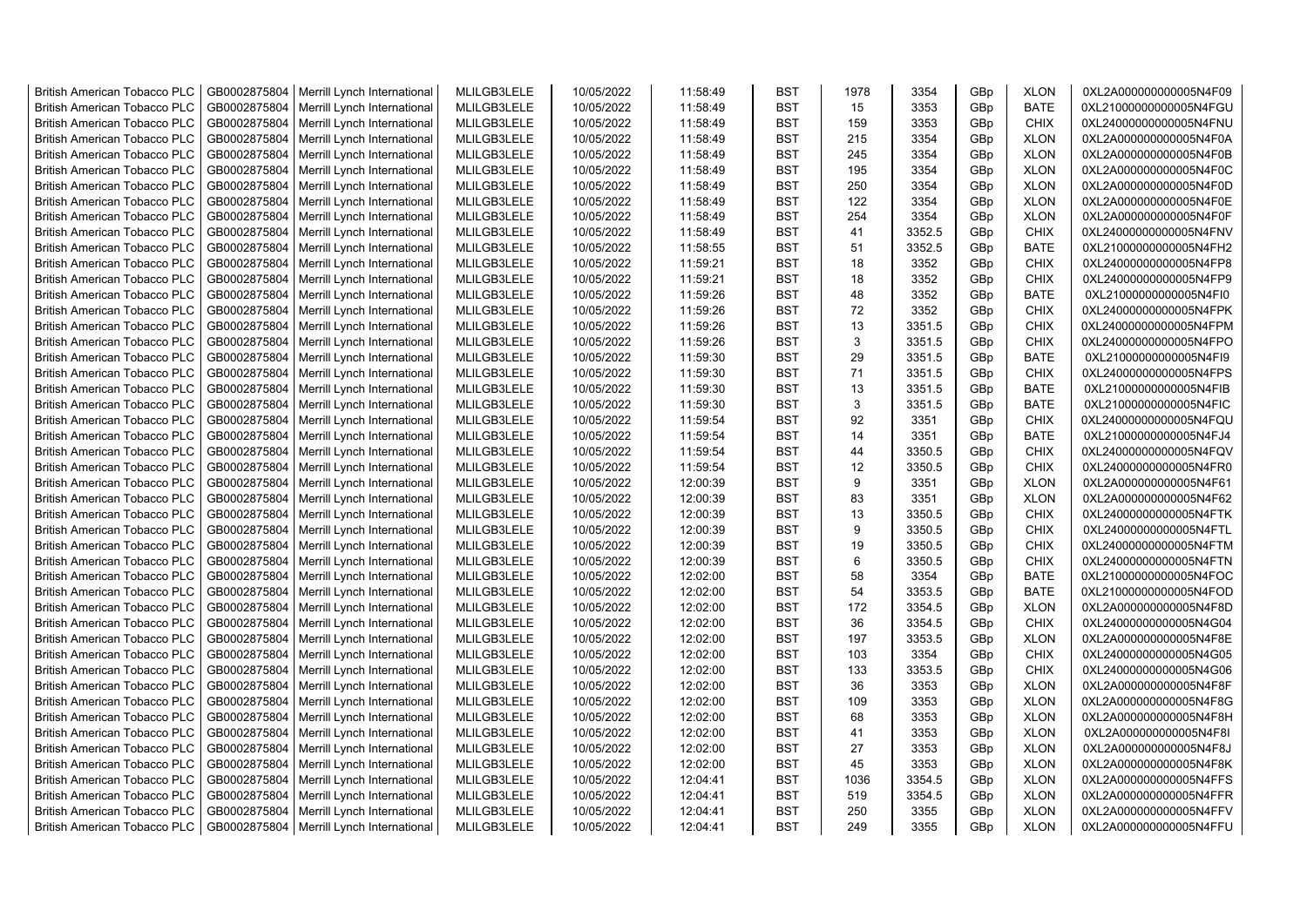| <b>British American Tobacco PLC</b> | GB0002875804 | Merrill Lynch International                | MLILGB3LELE | 10/05/2022 | 12:04:41 | <b>BST</b> | 147            | 3354   | GBp             | <b>CHIX</b> | 0XL24000000000005N4G9J |
|-------------------------------------|--------------|--------------------------------------------|-------------|------------|----------|------------|----------------|--------|-----------------|-------------|------------------------|
| <b>British American Tobacco PLC</b> | GB0002875804 | Merrill Lynch International                | MLILGB3LELE | 10/05/2022 | 12:04:57 | <b>BST</b> | 44             | 3353.5 | GBp             | <b>CHIX</b> | 0XL24000000000005N4GAA |
| <b>British American Tobacco PLC</b> | GB0002875804 | Merrill Lynch International                | MLILGB3LELE | 10/05/2022 | 12:04:57 | <b>BST</b> | 25             | 3353.5 | GBp             | <b>BATE</b> | 0XL21000000000005N4G14 |
| <b>British American Tobacco PLC</b> | GB0002875804 | Merrill Lynch International                | MLILGB3LELE | 10/05/2022 | 12:04:57 | <b>BST</b> | 133            | 3353.5 | GBp             | <b>XLON</b> | 0XL2A000000000005N4FH2 |
| <b>British American Tobacco PLC</b> | GB0002875804 | Merrill Lynch International                | MLILGB3LELE | 10/05/2022 | 12:05:00 | <b>BST</b> | 12             | 3353   | GBp             | <b>CHIX</b> | 0XL24000000000005N4GAI |
| <b>British American Tobacco PLC</b> | GB0002875804 | Merrill Lynch International                | MLILGB3LELE | 10/05/2022 | 12:05:00 | <b>BST</b> | 30             | 3353   | GBp             | <b>CHIX</b> | 0XL24000000000005N4GAJ |
| British American Tobacco PLC        | GB0002875804 | Merrill Lynch International                | MLILGB3LELE | 10/05/2022 | 12:05:00 | <b>BST</b> | 8              | 3353   | GBp             | <b>CHIX</b> | 0XL24000000000005N4GAK |
| <b>British American Tobacco PLC</b> | GB0002875804 | Merrill Lynch International                | MLILGB3LELE | 10/05/2022 | 12:05:04 | <b>BST</b> | 85             | 3353   | GBp             | <b>CHIX</b> | 0XL24000000000005N4GAP |
| <b>British American Tobacco PLC</b> | GB0002875804 | Merrill Lynch International                | MLILGB3LELE | 10/05/2022 | 12:05:04 | <b>BST</b> | 117            | 3353   | GBp             | <b>XLON</b> | 0XL2A000000000005N4FH8 |
| <b>British American Tobacco PLC</b> | GB0002875804 | Merrill Lynch International                | MLILGB3LELE | 10/05/2022 | 12:05:04 | <b>BST</b> | 29             | 3353   | GBp             | <b>BATE</b> | 0XL21000000000005N4G1L |
| <b>British American Tobacco PLC</b> | GB0002875804 | Merrill Lynch International                | MLILGB3LELE | 10/05/2022 | 12:05:04 | <b>BST</b> | 19             | 3352.5 | GBp             | <b>CHIX</b> | 0XL24000000000005N4GAR |
| <b>British American Tobacco PLC</b> | GB0002875804 | Merrill Lynch International                | MLILGB3LELE | 10/05/2022 | 12:05:04 | <b>BST</b> | 66             | 3352.5 | GBp             | <b>CHIX</b> | 0XL24000000000005N4GAS |
| <b>British American Tobacco PLC</b> | GB0002875804 | Merrill Lynch International                | MLILGB3LELE | 10/05/2022 | 12:05:04 | BST        | 46             | 3352.5 | GBp             | <b>CHIX</b> | 0XL24000000000005N4GAT |
| <b>British American Tobacco PLC</b> | GB0002875804 | Merrill Lynch International                | MLILGB3LELE | 10/05/2022 | 12:05:04 | <b>BST</b> | 24             | 3352.5 | GBp             | <b>CHIX</b> | 0XL24000000000005N4GAU |
| <b>British American Tobacco PLC</b> | GB0002875804 | Merrill Lynch International                | MLILGB3LELE | 10/05/2022 | 12:05:04 | <b>BST</b> | 5              | 3352.5 | GBp             | <b>CHIX</b> | 0XL24000000000005N4GAV |
| <b>British American Tobacco PLC</b> | GB0002875804 | Merrill Lynch International                | MLILGB3LELE | 10/05/2022 | 12:05:36 | <b>BST</b> | 29             | 3353   | GBp             | <b>BATE</b> | 0XL21000000000005N4G37 |
| <b>British American Tobacco PLC</b> | GB0002875804 | Merrill Lynch International                | MLILGB3LELE | 10/05/2022 | 12:05:37 | <b>BST</b> | 383            | 3352.5 | GBp             | <b>XLON</b> | 0XL2A000000000005N4FIV |
| <b>British American Tobacco PLC</b> | GB0002875804 | Merrill Lynch International                | MLILGB3LELE | 10/05/2022 | 12:05:37 | <b>BST</b> | 73             | 3352.5 | GBp             | <b>CHIX</b> | 0XL24000000000005N4GCG |
| <b>British American Tobacco PLC</b> | GB0002875804 | Merrill Lynch International                | MLILGB3LELE | 10/05/2022 | 12:05:37 | <b>BST</b> | 32             | 3352   | GBp             | <b>CHIX</b> | 0XL24000000000005N4GCH |
| <b>British American Tobacco PLC</b> | GB0002875804 | Merrill Lynch International                | MLILGB3LELE | 10/05/2022 | 12:05:37 | <b>BST</b> | 18             | 3352   | GBp             | <b>CHIX</b> | 0XL24000000000005N4GCI |
| <b>British American Tobacco PLC</b> | GB0002875804 | Merrill Lynch International                | MLILGB3LELE | 10/05/2022 | 12:05:37 | <b>BST</b> | 88             | 3352   | GBp             | <b>CHIX</b> | 0XL24000000000005N4GCJ |
| <b>British American Tobacco PLC</b> | GB0002875804 | Merrill Lynch International                | MLILGB3LELE | 10/05/2022 | 12:05:37 | <b>BST</b> | 100            | 3352   | GBp             | <b>BATE</b> | 0XL21000000000005N4G38 |
| <b>British American Tobacco PLC</b> | GB0002875804 | Merrill Lynch International                | MLILGB3LELE | 10/05/2022 | 12:06:20 | <b>BST</b> | 81             | 3351.5 | GBp             | <b>CHIX</b> | 0XL24000000000005N4GE9 |
| <b>British American Tobacco PLC</b> | GB0002875804 | Merrill Lynch International                | MLILGB3LELE | 10/05/2022 | 12:06:20 | <b>BST</b> | 15             | 3351   | GBp             | <b>CHIX</b> | 0XL24000000000005N4GEA |
| <b>British American Tobacco PLC</b> | GB0002875804 | Merrill Lynch International                | MLILGB3LELE | 10/05/2022 | 12:06:20 | <b>BST</b> | 3              | 3351   | GBp             | <b>CHIX</b> | 0XL24000000000005N4GEB |
| <b>British American Tobacco PLC</b> | GB0002875804 | Merrill Lynch International                | MLILGB3LELE | 10/05/2022 | 12:06:24 | <b>BST</b> | 18             | 3351   | GBp             | <b>CHIX</b> | 0XL24000000000005N4GEG |
| <b>British American Tobacco PLC</b> | GB0002875804 | Merrill Lynch International                | MLILGB3LELE | 10/05/2022 | 12:06:24 | <b>BST</b> | 217            | 3351   | GBp             | <b>XLON</b> | 0XL2A000000000005N4FLA |
| <b>British American Tobacco PLC</b> | GB0002875804 | Merrill Lynch International                | MLILGB3LELE | 10/05/2022 | 12:06:24 | <b>BST</b> | 39             | 3350.5 | GBp             | <b>CHIX</b> | 0XL24000000000005N4GEH |
| <b>British American Tobacco PLC</b> | GB0002875804 | Merrill Lynch International                | MLILGB3LELE | 10/05/2022 | 12:06:24 | <b>BST</b> | $\overline{4}$ | 3350.5 | GBp             | <b>CHIX</b> | 0XL24000000000005N4GEI |
| <b>British American Tobacco PLC</b> | GB0002875804 | Merrill Lynch International                | MLILGB3LELE | 10/05/2022 | 12:06:28 | <b>BST</b> | 320            | 3350.5 | GBp             | <b>XLON</b> | 0XL2A000000000005N4FLD |
| <b>British American Tobacco PLC</b> | GB0002875804 | Merrill Lynch International                | MLILGB3LELE | 10/05/2022 | 12:06:28 | <b>BST</b> | 42             | 3350.5 | GBp             | <b>BATE</b> | 0XL21000000000005N4G5G |
| <b>British American Tobacco PLC</b> | GB0002875804 | Merrill Lynch International                | MLILGB3LELE | 10/05/2022 | 12:06:28 | <b>BST</b> | 15             | 3350.5 | GBp             | <b>CHIX</b> | 0XL24000000000005N4GEM |
| <b>British American Tobacco PLC</b> | GB0002875804 | Merrill Lynch International                | MLILGB3LELE | 10/05/2022 | 12:06:28 | <b>BST</b> | $\overline{1}$ | 3350   | GBp             | <b>CHIX</b> | 0XL24000000000005N4GEO |
| <b>British American Tobacco PLC</b> | GB0002875804 | Merrill Lynch International                | MLILGB3LELE | 10/05/2022 | 12:06:28 | <b>BST</b> | 10             | 3350.5 | GBp             | <b>CHIX</b> | 0XL24000000000005N4GEP |
| <b>British American Tobacco PLC</b> | GB0002875804 | Merrill Lynch International                | MLILGB3LELE | 10/05/2022 | 12:06:55 | <b>BST</b> | 24             | 3351   | GBp             | <b>CHIX</b> | 0XL24000000000005N4GFO |
| British American Tobacco PLC        | GB0002875804 | Merrill Lynch International                | MLILGB3LELE | 10/05/2022 | 12:06:55 | <b>BST</b> | 8              | 3351   | GBp             | <b>CHIX</b> | 0XL24000000000005N4GFP |
| <b>British American Tobacco PLC</b> | GB0002875804 | Merrill Lynch International                | MLILGB3LELE | 10/05/2022 | 12:07:21 | <b>BST</b> | 190            | 3351   | GBp             | <b>XLON</b> | 0XL2A000000000005N4FN5 |
| <b>British American Tobacco PLC</b> | GB0002875804 | Merrill Lynch International                | MLILGB3LELE | 10/05/2022 | 12:07:54 | <b>BST</b> | 93             | 3352.5 | GBp             | <b>CHIX</b> | 0XL24000000000005N4GI2 |
| <b>British American Tobacco PLC</b> | GB0002875804 | Merrill Lynch International                | MLILGB3LELE | 10/05/2022 | 12:08:06 | <b>BST</b> | 13             | 3352   | GBp             | <b>BATE</b> | 0XL21000000000005N4GAO |
| <b>British American Tobacco PLC</b> | GB0002875804 | Merrill Lynch International                | MLILGB3LELE | 10/05/2022 | 12:08:06 | <b>BST</b> | 80             | 3352   | GBp             | <b>CHIX</b> | 0XL24000000000005N4GII |
| <b>British American Tobacco PLC</b> | GB0002875804 | Merrill Lynch International                | MLILGB3LELE | 10/05/2022 | 12:08:06 | <b>BST</b> | 357            | 3352   | GBp             | <b>XLON</b> | 0XL2A000000000005N4FPT |
| <b>British American Tobacco PLC</b> | GB0002875804 | Merrill Lynch International                | MLILGB3LELE | 10/05/2022 | 12:08:27 | <b>BST</b> | 296            | 3352   | GBp             | <b>XLON</b> | 0XL2A000000000005N4FQG |
| <b>British American Tobacco PLC</b> | GB0002875804 | Merrill Lynch International                | MLILGB3LELE | 10/05/2022 | 12:08:27 | <b>BST</b> | 26             | 3352   | GBp             | <b>BATE</b> | 0XL21000000000005N4GBF |
| <b>British American Tobacco PLC</b> | GB0002875804 | Merrill Lynch International                | MLILGB3LELE | 10/05/2022 | 12:08:27 | <b>BST</b> | 80             | 3352   | GBp             | <b>XLON</b> | 0XL2A000000000005N4FQH |
| <b>British American Tobacco PLC</b> | GB0002875804 | Merrill Lynch International                | MLILGB3LELE | 10/05/2022 | 12:09:00 | <b>BST</b> | 93             | 3353.5 | GBp             | <b>CHIX</b> | 0XL24000000000005N4GKC |
| <b>British American Tobacco PLC</b> | GB0002875804 | Merrill Lynch International                | MLILGB3LELE | 10/05/2022 | 12:09:00 | <b>BST</b> | 425            | 3353.5 | GBp             | <b>XLON</b> | 0XL2A000000000005N4FRL |
| <b>British American Tobacco PLC</b> | GB0002875804 | Merrill Lynch International                | MLILGB3LELE | 10/05/2022 | 12:09:00 | <b>BST</b> | 14             | 3353.5 | GBp             | <b>BATE</b> | 0XL21000000000005N4GCA |
| <b>British American Tobacco PLC</b> |              | GB0002875804   Merrill Lynch International | MLILGB3LELE | 10/05/2022 | 12:09:32 | <b>BST</b> | 163            | 3354.5 | GB <sub>p</sub> | <b>XLON</b> | 0XL2A000000000005N4FSE |
|                                     |              |                                            |             |            |          |            |                |        |                 |             |                        |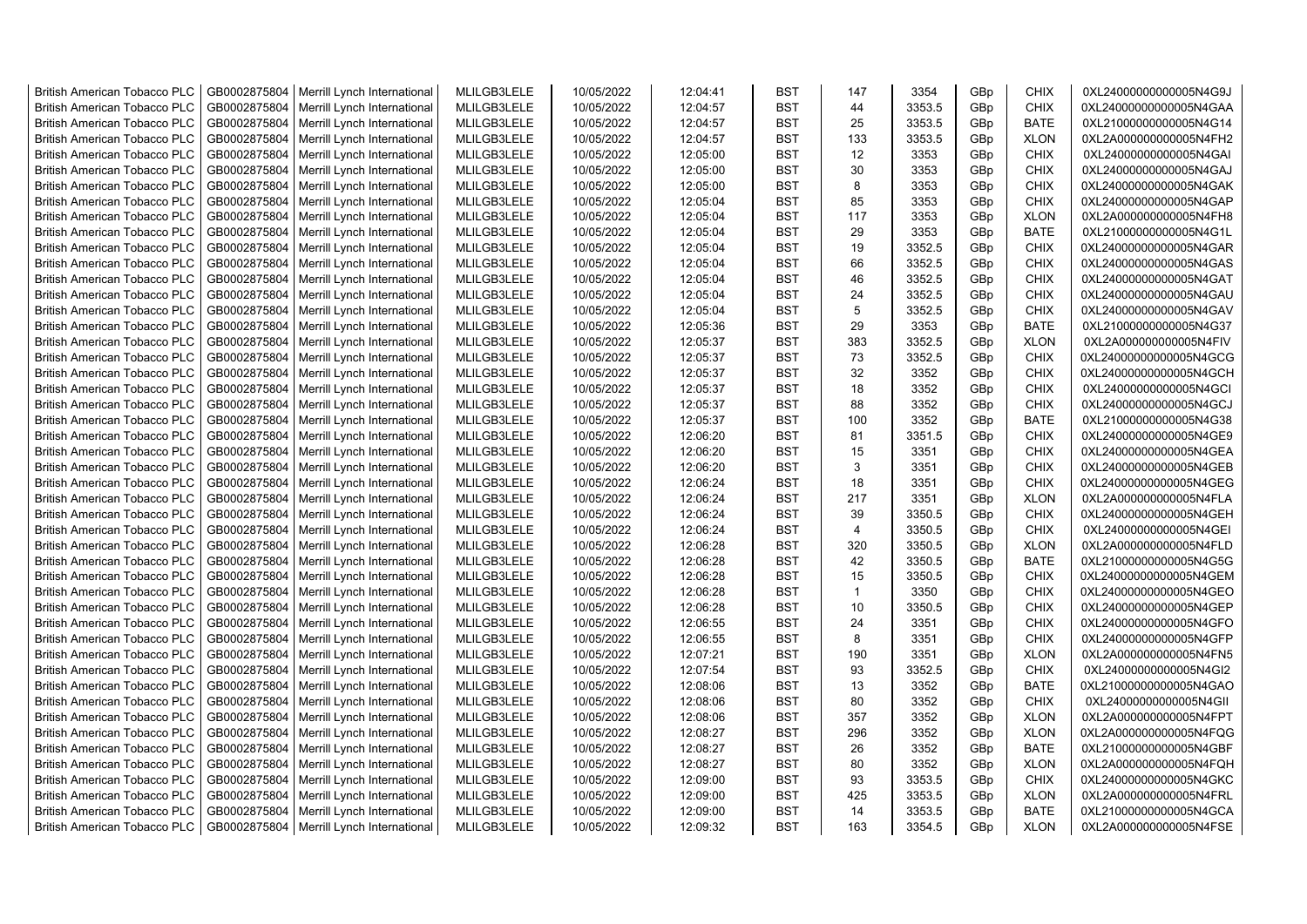| <b>British American Tobacco PLC</b> | GB0002875804 | Merrill Lynch International | MLILGB3LELE | 10/05/2022 | 12:09:32 | <b>BST</b> | 15             | 3354.5 | GBp             | <b>BATE</b> | 0XL21000000000005N4GDK |
|-------------------------------------|--------------|-----------------------------|-------------|------------|----------|------------|----------------|--------|-----------------|-------------|------------------------|
| <b>British American Tobacco PLC</b> | GB0002875804 | Merrill Lynch International | MLILGB3LELE | 10/05/2022 | 12:09:53 | <b>BST</b> | 224            | 3354.5 | GBp             | <b>XLON</b> | 0XL2A000000000005N4FTE |
| <b>British American Tobacco PLC</b> | GB0002875804 | Merrill Lynch International | MLILGB3LELE | 10/05/2022 | 12:10:04 | <b>BST</b> | 117            | 3354.5 | GBp             | <b>XLON</b> | 0XL2A000000000005N4FTU |
| <b>British American Tobacco PLC</b> | GB0002875804 | Merrill Lynch International | MLILGB3LELE | 10/05/2022 | 12:10:04 | <b>BST</b> | 233            | 3354   | GBp             | <b>XLON</b> | 0XL2A000000000005N4FTV |
| <b>British American Tobacco PLC</b> | GB0002875804 | Merrill Lynch International | MLILGB3LELE | 10/05/2022 | 12:10:04 | <b>BST</b> | 85             | 3354   | GBp             | <b>CHIX</b> | 0XL24000000000005N4GME |
| <b>British American Tobacco PLC</b> | GB0002875804 | Merrill Lynch International | MLILGB3LELE | 10/05/2022 | 12:10:04 | <b>BST</b> | 103            | 3353.5 | GBp             | <b>CHIX</b> | 0XL24000000000005N4GMF |
| <b>British American Tobacco PLC</b> | GB0002875804 | Merrill Lynch International | MLILGB3LELE | 10/05/2022 | 12:10:52 | <b>BST</b> | 77             | 3354   | GBp             | <b>CHIX</b> | 0XL24000000000005N4GOH |
| <b>British American Tobacco PLC</b> | GB0002875804 | Merrill Lynch International | MLILGB3LELE | 10/05/2022 | 12:10:53 | <b>BST</b> | 29             | 3354   | GBp             | <b>CHIX</b> | 0XL24000000000005N4GOK |
| <b>British American Tobacco PLC</b> | GB0002875804 | Merrill Lynch International | MLILGB3LELE | 10/05/2022 | 12:11:35 | <b>BST</b> | 15             | 3353.5 | GBp             | <b>BATE</b> | 0XL21000000000005N4GJE |
| <b>British American Tobacco PLC</b> | GB0002875804 | Merrill Lynch International | MLILGB3LELE | 10/05/2022 | 12:11:35 | <b>BST</b> | 14             | 3353.5 | GBp             | <b>CHIX</b> | 0XL24000000000005N4GQ4 |
| <b>British American Tobacco PLC</b> | GB0002875804 | Merrill Lynch International | MLILGB3LELE | 10/05/2022 | 12:11:35 | <b>BST</b> | 1316           | 3353.5 | GBp             | <b>XLON</b> | 0XL2A000000000005N4G17 |
| <b>British American Tobacco PLC</b> | GB0002875804 | Merrill Lynch International | MLILGB3LELE | 10/05/2022 | 12:11:35 | <b>BST</b> | 22             | 3353   | GBp             | <b>CHIX</b> | 0XL24000000000005N4GQ6 |
| <b>British American Tobacco PLC</b> | GB0002875804 | Merrill Lynch International | MLILGB3LELE | 10/05/2022 | 12:11:35 | <b>BST</b> | 81             | 3353   | GBp             | <b>XLON</b> | 0XL2A000000000005N4G19 |
| <b>British American Tobacco PLC</b> | GB0002875804 | Merrill Lynch International | MLILGB3LELE | 10/05/2022 | 12:11:35 | <b>BST</b> | 547            | 3353   | GBp             | <b>XLON</b> | 0XL2A000000000005N4G1A |
| <b>British American Tobacco PLC</b> | GB0002875804 | Merrill Lynch International | MLILGB3LELE | 10/05/2022 | 12:11:35 | <b>BST</b> | 13             | 3353   | GBp             | <b>BATE</b> | 0XL21000000000005N4GJF |
| British American Tobacco PLC        | GB0002875804 | Merrill Lynch International | MLILGB3LELE | 10/05/2022 | 12:11:35 | <b>BST</b> | 79             | 3352.5 | GBp             | <b>CHIX</b> | 0XL24000000000005N4GQ7 |
| British American Tobacco PLC        | GB0002875804 | Merrill Lynch International | MLILGB3LELE | 10/05/2022 | 12:11:35 | <b>BST</b> | 63             | 3352   | GBp             | <b>CHIX</b> | 0XL24000000000005N4GQ8 |
| <b>British American Tobacco PLC</b> | GB0002875804 | Merrill Lynch International | MLILGB3LELE | 10/05/2022 | 12:11:35 | <b>BST</b> | $\overline{4}$ | 3352   | GBp             | <b>CHIX</b> | 0XL24000000000005N4GQ9 |
| <b>British American Tobacco PLC</b> | GB0002875804 | Merrill Lynch International | MLILGB3LELE | 10/05/2022 | 12:11:35 | <b>BST</b> | $\mathbf{1}$   | 3352   | GBp             | <b>CHIX</b> | 0XL24000000000005N4GQA |
| <b>British American Tobacco PLC</b> | GB0002875804 | Merrill Lynch International | MLILGB3LELE | 10/05/2022 | 12:12:28 | <b>BST</b> | 57             | 3353.5 | GBp             | <b>XLON</b> | 0XL2A000000000005N4G3H |
| <b>British American Tobacco PLC</b> | GB0002875804 | Merrill Lynch International | MLILGB3LELE | 10/05/2022 | 12:12:28 | <b>BST</b> | 127            | 3353.5 | GBp             | <b>XLON</b> | 0XL2A000000000005N4G3I |
| <b>British American Tobacco PLC</b> | GB0002875804 | Merrill Lynch International | MLILGB3LELE | 10/05/2022 | 12:14:20 | <b>BST</b> | 28             | 3353.5 | GBp             | <b>BATE</b> | 0XL21000000000005N4GQC |
| <b>British American Tobacco PLC</b> | GB0002875804 | Merrill Lynch International | MLILGB3LELE | 10/05/2022 | 12:14:20 | <b>BST</b> | 407            | 3354   | GBp             | <b>XLON</b> | 0XL2A000000000005N4G73 |
| <b>British American Tobacco PLC</b> | GB0002875804 | Merrill Lynch International | MLILGB3LELE | 10/05/2022 | 12:14:20 | <b>BST</b> | 43             | 3354   | GBp             | <b>CHIX</b> | 0XL24000000000005N4H01 |
| <b>British American Tobacco PLC</b> | GB0002875804 | Merrill Lynch International | MLILGB3LELE | 10/05/2022 | 12:14:20 | <b>BST</b> | 19             | 3354   | GBp             | <b>CHIX</b> | 0XL24000000000005N4H02 |
| <b>British American Tobacco PLC</b> | GB0002875804 | Merrill Lynch International | MLILGB3LELE | 10/05/2022 | 12:14:20 | <b>BST</b> | 68             | 3354   | GBp             | <b>CHIX</b> | 0XL24000000000005N4H00 |
| <b>British American Tobacco PLC</b> | GB0002875804 | Merrill Lynch International | MLILGB3LELE | 10/05/2022 | 12:14:20 | <b>BST</b> | 56             | 3354   | GBp             | <b>CHIX</b> | 0XL24000000000005N4GVV |
| <b>British American Tobacco PLC</b> | GB0002875804 | Merrill Lynch International | MLILGB3LELE | 10/05/2022 | 12:14:20 | <b>BST</b> | 502            | 3354   | GBp             | <b>XLON</b> | 0XL2A000000000005N4G74 |
| <b>British American Tobacco PLC</b> | GB0002875804 | Merrill Lynch International | MLILGB3LELE | 10/05/2022 | 12:14:20 | <b>BST</b> | 133            | 3353.5 | GBp             | <b>XLON</b> | 0XL2A000000000005N4G77 |
| <b>British American Tobacco PLC</b> | GB0002875804 | Merrill Lynch International | MLILGB3LELE | 10/05/2022 | 12:14:20 | <b>BST</b> | 240            | 3354   | GBp             | <b>XLON</b> | 0XL2A000000000005N4G78 |
| <b>British American Tobacco PLC</b> | GB0002875804 | Merrill Lynch International | MLILGB3LELE | 10/05/2022 | 12:14:20 | <b>BST</b> | 250            | 3354   | GBp             | <b>XLON</b> | 0XL2A000000000005N4G79 |
| <b>British American Tobacco PLC</b> | GB0002875804 | Merrill Lynch International | MLILGB3LELE | 10/05/2022 | 12:14:20 | <b>BST</b> | 73             | 3354   | GBp             | <b>XLON</b> | 0XL2A000000000005N4G7A |
| <b>British American Tobacco PLC</b> | GB0002875804 | Merrill Lynch International | MLILGB3LELE | 10/05/2022 | 12:14:20 | <b>BST</b> | 94             | 3353   | GBp             | <b>XLON</b> | 0XL2A000000000005N4G7B |
| <b>British American Tobacco PLC</b> | GB0002875804 | Merrill Lynch International | MLILGB3LELE | 10/05/2022 | 12:14:50 | <b>BST</b> | 27             | 3353   | GBp             | <b>BATE</b> | 0XL21000000000005N4GRK |
| <b>British American Tobacco PLC</b> | GB0002875804 | Merrill Lynch International | MLILGB3LELE | 10/05/2022 | 12:14:50 | <b>BST</b> | 74             | 3353   | GBp             | <b>XLON</b> | 0XL2A000000000005N4G8G |
| British American Tobacco PLC        | GB0002875804 | Merrill Lynch International | MLILGB3LELE | 10/05/2022 | 12:15:04 | <b>BST</b> | 235            | 3352.5 | GBp             | <b>CHIX</b> | 0XL24000000000005N4H1L |
| <b>British American Tobacco PLC</b> | GB0002875804 | Merrill Lynch International | MLILGB3LELE | 10/05/2022 | 12:15:04 | <b>BST</b> | $\mathbf{1}$   | 3352.5 | GBp             | <b>CHIX</b> | 0XL24000000000005N4H1M |
| <b>British American Tobacco PLC</b> | GB0002875804 | Merrill Lynch International | MLILGB3LELE | 10/05/2022 | 12:15:04 | <b>BST</b> | 33             | 3352.5 | GBp             | <b>BATE</b> | 0XL21000000000005N4GSJ |
| <b>British American Tobacco PLC</b> | GB0002875804 | Merrill Lynch International | MLILGB3LELE | 10/05/2022 | 12:15:04 | <b>BST</b> | 82             | 3352.5 | GBp             | <b>XLON</b> | 0XL2A000000000005N4G97 |
| <b>British American Tobacco PLC</b> | GB0002875804 | Merrill Lynch International | MLILGB3LELE | 10/05/2022 | 12:16:19 | <b>BST</b> | 27             | 3352   | GBp             | <b>CHIX</b> | 0XL24000000000005N4H3P |
| <b>British American Tobacco PLC</b> | GB0002875804 | Merrill Lynch International | MLILGB3LELE | 10/05/2022 | 12:16:19 | <b>BST</b> | 39             | 3352   | GBp             | <b>BATE</b> | 0XL21000000000005N4GVN |
| <b>British American Tobacco PLC</b> | GB0002875804 | Merrill Lynch International | MLILGB3LELE | 10/05/2022 | 12:16:19 | <b>BST</b> | 233            | 3352   | GBp             | <b>XLON</b> | 0XL2A000000000005N4GC3 |
| <b>British American Tobacco PLC</b> | GB0002875804 | Merrill Lynch International | MLILGB3LELE | 10/05/2022 | 12:16:19 | <b>BST</b> | 29             | 3351.5 | GBp             | <b>BATE</b> | 0XL21000000000005N4GVO |
| <b>British American Tobacco PLC</b> | GB0002875804 | Merrill Lynch International | MLILGB3LELE | 10/05/2022 | 12:16:19 | <b>BST</b> | 38             | 3351.5 | GBp             | <b>CHIX</b> | 0XL24000000000005N4H3S |
| <b>British American Tobacco PLC</b> | GB0002875804 | Merrill Lynch International | MLILGB3LELE | 10/05/2022 | 12:16:19 | <b>BST</b> | 284            | 3351.5 | GBp             | <b>CHIX</b> | 0XL24000000000005N4H3T |
| <b>British American Tobacco PLC</b> | GB0002875804 | Merrill Lynch International | MLILGB3LELE | 10/05/2022 | 12:16:19 | <b>BST</b> | 333            | 3351.5 | GBp             | <b>XLON</b> | 0XL2A000000000005N4GC4 |
| <b>British American Tobacco PLC</b> | GB0002875804 | Merrill Lynch International | MLILGB3LELE | 10/05/2022 | 12:17:06 | <b>BST</b> | $\overline{2}$ | 3351.5 | GBp             | <b>XLON</b> | 0XL2A000000000005N4GDB |
| <b>British American Tobacco PLC</b> | GB0002875804 | Merrill Lynch International | MLILGB3LELE | 10/05/2022 | 12:17:06 | <b>BST</b> | 161            | 3351.5 | GB <sub>p</sub> | <b>XLON</b> | 0XL2A000000000005N4GDC |
|                                     |              |                             |             |            |          |            |                |        |                 |             |                        |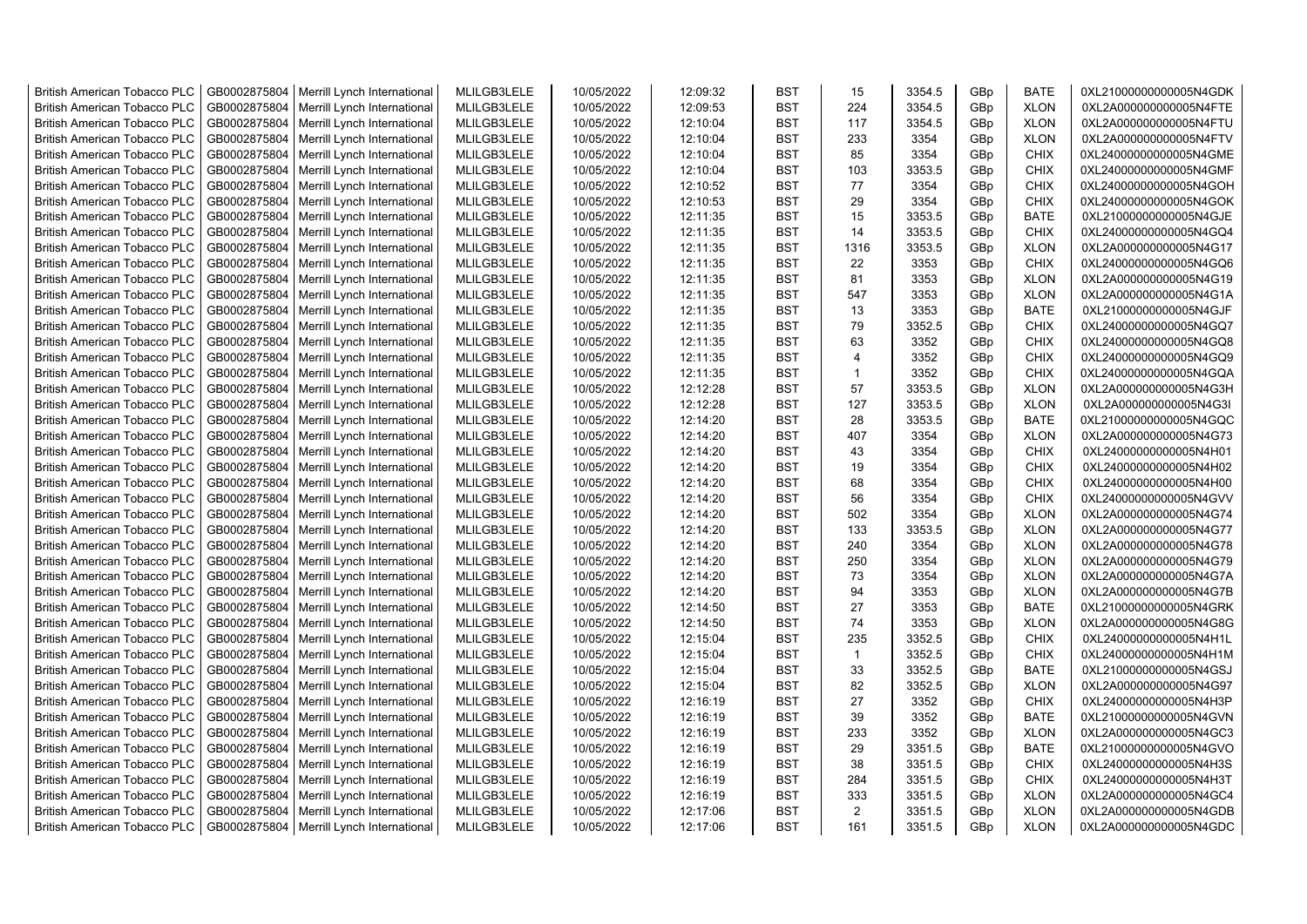| <b>British American Tobacco PLC</b> | GB0002875804 | Merrill Lynch International | MLILGB3LELE | 10/05/2022 | 12:17:06 | <b>BST</b> | 78           | 3351.5 | GBp             | <b>XLON</b> | 0XL2A000000000005N4GDD |
|-------------------------------------|--------------|-----------------------------|-------------|------------|----------|------------|--------------|--------|-----------------|-------------|------------------------|
| <b>British American Tobacco PLC</b> | GB0002875804 | Merrill Lynch International | MLILGB3LELE | 10/05/2022 | 12:17:06 | <b>BST</b> | 195          | 3351.5 | GBp             | <b>XLON</b> | 0XL2A000000000005N4GDE |
| <b>British American Tobacco PLC</b> | GB0002875804 | Merrill Lynch International | MLILGB3LELE | 10/05/2022 | 12:17:06 | <b>BST</b> | 11           | 3351.5 | GBp             | <b>XLON</b> | 0XL2A000000000005N4GDF |
| <b>British American Tobacco PLC</b> | GB0002875804 | Merrill Lynch International | MLILGB3LELE | 10/05/2022 | 12:17:10 | <b>BST</b> | 24           | 3351   | GBp             | <b>BATE</b> | 0XL21000000000005N4H25 |
| <b>British American Tobacco PLC</b> | GB0002875804 | Merrill Lynch International | MLILGB3LELE | 10/05/2022 | 12:18:19 | <b>BST</b> | 13           | 3351   | GBp             | <b>BATE</b> | 0XL21000000000005N4H4A |
| <b>British American Tobacco PLC</b> | GB0002875804 | Merrill Lynch International | MLILGB3LELE | 10/05/2022 | 12:18:19 | <b>BST</b> | 293          | 3351   | GBp             | <b>XLON</b> | 0XL2A000000000005N4GFT |
| <b>British American Tobacco PLC</b> | GB0002875804 | Merrill Lynch International | MLILGB3LELE | 10/05/2022 | 12:18:19 | <b>BST</b> | $\mathbf{1}$ | 3351   | GBp             | <b>BATE</b> | 0XL21000000000005N4H4B |
| <b>British American Tobacco PLC</b> | GB0002875804 | Merrill Lynch International | MLILGB3LELE | 10/05/2022 | 12:18:19 | <b>BST</b> | 34           | 3351   | GBp             | <b>CHIX</b> | 0XL24000000000005N4H7P |
| <b>British American Tobacco PLC</b> | GB0002875804 | Merrill Lynch International | MLILGB3LELE | 10/05/2022 | 12:18:19 | <b>BST</b> | 15           | 3350.5 | GBp             | <b>BATE</b> | 0XL21000000000005N4H4C |
| <b>British American Tobacco PLC</b> | GB0002875804 | Merrill Lynch International | MLILGB3LELE | 10/05/2022 | 12:18:19 | <b>BST</b> | 146          | 3350.5 | GBp             | <b>CHIX</b> | 0XL24000000000005N4H7Q |
| <b>British American Tobacco PLC</b> | GB0002875804 | Merrill Lynch International | MLILGB3LELE | 10/05/2022 | 12:18:19 | <b>BST</b> | 557          | 3350   | GBp             | <b>XLON</b> | 0XL2A000000000005N4GFV |
| <b>British American Tobacco PLC</b> | GB0002875804 | Merrill Lynch International | MLILGB3LELE | 10/05/2022 | 12:18:19 | <b>BST</b> | 203          | 3350   | GBp             | <b>CHIX</b> | 0XL24000000000005N4H7R |
| <b>British American Tobacco PLC</b> | GB0002875804 | Merrill Lynch International | MLILGB3LELE | 10/05/2022 | 12:18:19 | <b>BST</b> | 8            | 3350   | GBp             | <b>CHIX</b> | 0XL24000000000005N4H7S |
| <b>British American Tobacco PLC</b> | GB0002875804 | Merrill Lynch International | MLILGB3LELE | 10/05/2022 | 12:19:09 | <b>BST</b> | 64           | 3349.5 | GBp             | <b>CHIX</b> | 0XL24000000000005N4H9P |
| <b>British American Tobacco PLC</b> | GB0002875804 | Merrill Lynch International | MLILGB3LELE | 10/05/2022 | 12:19:09 | <b>BST</b> | 249          | 3349.5 | GBp             | <b>XLON</b> | 0XL2A000000000005N4GHN |
| British American Tobacco PLC        | GB0002875804 | Merrill Lynch International | MLILGB3LELE | 10/05/2022 | 12:19:11 | <b>BST</b> | 13           | 3349.5 | GBp             | <b>BATE</b> | 0XL21000000000005N4H6E |
| British American Tobacco PLC        | GB0002875804 | Merrill Lynch International | MLILGB3LELE | 10/05/2022 | 12:19:11 | <b>BST</b> | 21           | 3349   | GBp             | <b>BATE</b> | 0XL21000000000005N4H6G |
| <b>British American Tobacco PLC</b> | GB0002875804 | Merrill Lynch International | MLILGB3LELE | 10/05/2022 | 12:19:11 | <b>BST</b> | 418          | 3349   | GBp             | <b>XLON</b> | 0XL2A000000000005N4GHS |
| <b>British American Tobacco PLC</b> | GB0002875804 | Merrill Lynch International | MLILGB3LELE | 10/05/2022 | 12:19:11 | <b>BST</b> | 106          | 3349   | GBp             | <b>CHIX</b> | 0XL24000000000005N4HA1 |
| <b>British American Tobacco PLC</b> | GB0002875804 | Merrill Lynch International | MLILGB3LELE | 10/05/2022 | 12:19:39 | <b>BST</b> | 99           | 3349.5 | GBp             | <b>XLON</b> | 0XL2A000000000005N4GJG |
| <b>British American Tobacco PLC</b> | GB0002875804 | Merrill Lynch International | MLILGB3LELE | 10/05/2022 | 12:19:39 | <b>BST</b> | 93           | 3349.5 | GBp             | <b>XLON</b> | 0XL2A000000000005N4GJH |
| <b>British American Tobacco PLC</b> | GB0002875804 | Merrill Lynch International | MLILGB3LELE | 10/05/2022 | 12:21:24 | <b>BST</b> | 553          | 3349.5 | GBp             | <b>XLON</b> | 0XL2A000000000005N4GOG |
| <b>British American Tobacco PLC</b> | GB0002875804 | Merrill Lynch International | MLILGB3LELE | 10/05/2022 | 12:21:24 | <b>BST</b> | 1047         | 3349.5 | GBp             | <b>XLON</b> | 0XL2A000000000005N4GOH |
| <b>British American Tobacco PLC</b> | GB0002875804 | Merrill Lynch International | MLILGB3LELE | 10/05/2022 | 12:21:24 | <b>BST</b> | 480          | 3349   | GBp             | <b>XLON</b> | 0XL2A000000000005N4GOI |
| <b>British American Tobacco PLC</b> | GB0002875804 | Merrill Lynch International | MLILGB3LELE | 10/05/2022 | 12:22:12 | <b>BST</b> | 90           | 3349.5 | GBp             | <b>XLON</b> | 0XL2A000000000005N4GR3 |
| <b>British American Tobacco PLC</b> | GB0002875804 | Merrill Lynch International | MLILGB3LELE | 10/05/2022 | 12:22:12 | <b>BST</b> | 115          | 3349   | GBp             | <b>CHIX</b> | 0XL24000000000005N4HIN |
| <b>British American Tobacco PLC</b> | GB0002875804 | Merrill Lynch International | MLILGB3LELE | 10/05/2022 | 12:22:12 | <b>BST</b> | 69           | 3349   | GBp             | <b>XLON</b> | 0XL2A000000000005N4GR4 |
| <b>British American Tobacco PLC</b> | GB0002875804 | Merrill Lynch International | MLILGB3LELE | 10/05/2022 | 12:22:12 | <b>BST</b> | 218          | 3349   | GBp             | <b>XLON</b> | 0XL2A000000000005N4GR5 |
| <b>British American Tobacco PLC</b> | GB0002875804 | Merrill Lynch International | MLILGB3LELE | 10/05/2022 | 12:22:14 | <b>BST</b> | 82           | 3349   | GBp             | <b>XLON</b> | 0XL2A000000000005N4GR9 |
| <b>British American Tobacco PLC</b> | GB0002875804 | Merrill Lynch International | MLILGB3LELE | 10/05/2022 | 12:22:35 | <b>BST</b> | 120          | 3349   | GBp             | <b>XLON</b> | 0XL2A000000000005N4GRV |
| <b>British American Tobacco PLC</b> | GB0002875804 | Merrill Lynch International | MLILGB3LELE | 10/05/2022 | 12:23:20 | <b>BST</b> | 291          | 3348.5 | GBp             | <b>CHIX</b> | 0XL24000000000005N4HL1 |
| <b>British American Tobacco PLC</b> | GB0002875804 | Merrill Lynch International | MLILGB3LELE | 10/05/2022 | 12:23:20 | <b>BST</b> | 159          | 3348   | GBp             | <b>CHIX</b> | 0XL24000000000005N4HL2 |
| <b>British American Tobacco PLC</b> | GB0002875804 | Merrill Lynch International | MLILGB3LELE | 10/05/2022 | 12:23:20 | <b>BST</b> | 313          | 3348   | GBp             | <b>XLON</b> | 0XL2A000000000005N4GT7 |
| <b>British American Tobacco PLC</b> | GB0002875804 | Merrill Lynch International | MLILGB3LELE | 10/05/2022 | 12:23:20 | <b>BST</b> | 22           | 3348.5 | GBp             | <b>BATE</b> | 0XL21000000000005N4HI1 |
| <b>British American Tobacco PLC</b> | GB0002875804 | Merrill Lynch International | MLILGB3LELE | 10/05/2022 | 12:23:20 | <b>BST</b> | 8            | 3348   | GBp             | <b>XLON</b> | 0XL2A000000000005N4GT8 |
| British American Tobacco PLC        | GB0002875804 | Merrill Lynch International | MLILGB3LELE | 10/05/2022 | 12:23:20 | <b>BST</b> | 19           | 3348   | GBp             | <b>BATE</b> | 0XL21000000000005N4HI2 |
| <b>British American Tobacco PLC</b> | GB0002875804 | Merrill Lynch International | MLILGB3LELE | 10/05/2022 | 12:23:21 | <b>BST</b> | 15           | 3347.5 | GBp             | <b>BATE</b> | 0XL21000000000005N4HI3 |
| <b>British American Tobacco PLC</b> | GB0002875804 | Merrill Lynch International | MLILGB3LELE | 10/05/2022 | 12:23:21 | <b>BST</b> | 112          | 3347.5 | GBp             | <b>XLON</b> | 0XL2A000000000005N4GTA |
| <b>British American Tobacco PLC</b> | GB0002875804 | Merrill Lynch International | MLILGB3LELE | 10/05/2022 | 12:23:21 | <b>BST</b> | 230          | 3347   | GBp             | <b>XLON</b> | 0XL2A000000000005N4GTF |
| <b>British American Tobacco PLC</b> | GB0002875804 | Merrill Lynch International | MLILGB3LELE | 10/05/2022 | 12:23:34 | <b>BST</b> | 161          | 3348   | GBp             | <b>XLON</b> | 0XL2A000000000005N4GU0 |
| <b>British American Tobacco PLC</b> | GB0002875804 | Merrill Lynch International | MLILGB3LELE | 10/05/2022 | 12:24:34 | <b>BST</b> | 21           | 3348   | GBp             | <b>BATE</b> | 0XL21000000000005N4HKR |
| <b>British American Tobacco PLC</b> | GB0002875804 | Merrill Lynch International | MLILGB3LELE | 10/05/2022 | 12:24:34 | <b>BST</b> | 12           | 3348   | GBp             | <b>BATE</b> | 0XL21000000000005N4HKS |
| <b>British American Tobacco PLC</b> | GB0002875804 | Merrill Lynch International | MLILGB3LELE | 10/05/2022 | 12:25:17 | <b>BST</b> | 56           | 3348.5 | GBp             | <b>XLON</b> | 0XL2A000000000005N4H2B |
| <b>British American Tobacco PLC</b> | GB0002875804 | Merrill Lynch International | MLILGB3LELE | 10/05/2022 | 12:25:17 | <b>BST</b> | 245          | 3348.5 | GBp             | <b>XLON</b> | 0XL2A000000000005N4H2C |
| <b>British American Tobacco PLC</b> | GB0002875804 | Merrill Lynch International | MLILGB3LELE | 10/05/2022 | 12:25:17 | <b>BST</b> | 195          | 3348.5 | GBp             | <b>XLON</b> | 0XL2A000000000005N4H2D |
| <b>British American Tobacco PLC</b> | GB0002875804 | Merrill Lynch International | MLILGB3LELE | 10/05/2022 | 12:25:17 | <b>BST</b> | 74           | 3348.5 | GBp             | <b>XLON</b> | 0XL2A000000000005N4H2E |
| <b>British American Tobacco PLC</b> | GB0002875804 | Merrill Lynch International | MLILGB3LELE | 10/05/2022 | 12:25:40 | <b>BST</b> | 33           | 3347.5 | GBp             | <b>BATE</b> | 0XL21000000000005N4HNU |
| <b>British American Tobacco PLC</b> | GB0002875804 | Merrill Lynch International | MLILGB3LELE | 10/05/2022 | 12:25:40 | <b>BST</b> | 18           | 3347.5 | GB <sub>p</sub> | <b>XLON</b> | 0XL2A000000000005N4H3U |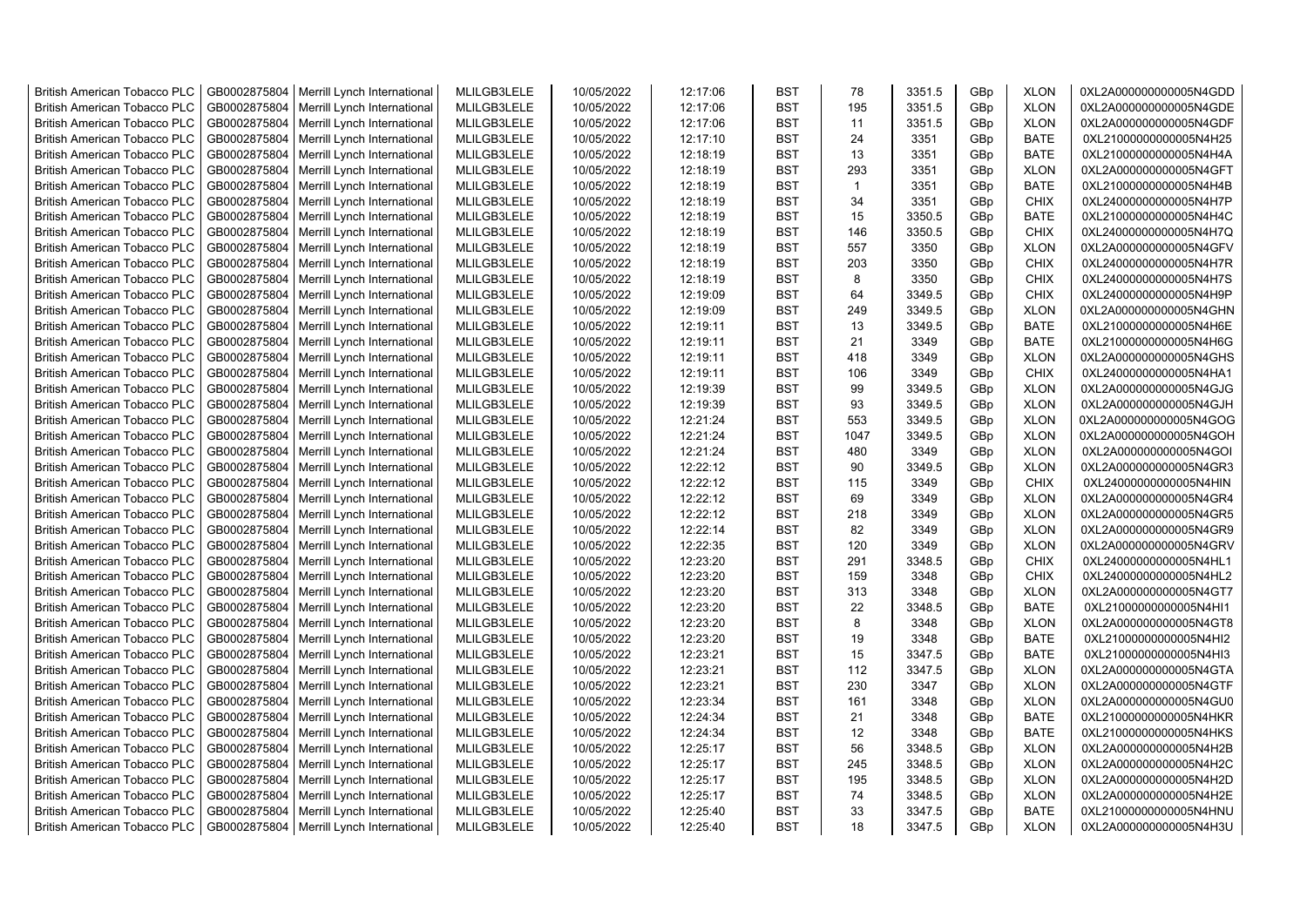| <b>British American Tobacco PLC</b>                          | GB0002875804                 | Merrill Lynch International                                | MLILGB3LELE                | 10/05/2022               | 12:25:40             | <b>BST</b>               | 186        | 3347.5           | GBp             | <b>CHIX</b>                | 0XL24000000000005N4HQT                           |
|--------------------------------------------------------------|------------------------------|------------------------------------------------------------|----------------------------|--------------------------|----------------------|--------------------------|------------|------------------|-----------------|----------------------------|--------------------------------------------------|
| <b>British American Tobacco PLC</b>                          | GB0002875804                 | Merrill Lynch International                                | MLILGB3LELE                | 10/05/2022               | 12:25:40             | <b>BST</b>               | 153        | 3347.5           | GBp             | <b>XLON</b>                | 0XL2A000000000005N4H3V                           |
| <b>British American Tobacco PLC</b>                          | GB0002875804                 | Merrill Lynch International                                | MLILGB3LELE                | 10/05/2022               | 12:25:41             | <b>BST</b>               | 359        | 3347             | GBp             | <b>XLON</b>                | 0XL2A000000000005N4H41                           |
| <b>British American Tobacco PLC</b>                          | GB0002875804                 | Merrill Lynch International                                | MLILGB3LELE                | 10/05/2022               | 12:25:55             | <b>BST</b>               | 142        | 3347             | GBp             | <b>CHIX</b>                | 0XL24000000000005N4HRM                           |
| <b>British American Tobacco PLC</b>                          | GB0002875804                 | Merrill Lynch International                                | MLILGB3LELE                | 10/05/2022               | 12:26:52             | <b>BST</b>               | 250        | 3347.5           | GBp             | <b>XLON</b>                | 0XL2A000000000005N4H6G                           |
| <b>British American Tobacco PLC</b>                          | GB0002875804                 | Merrill Lynch International                                | MLILGB3LELE                | 10/05/2022               | 12:26:52             | <b>BST</b>               | 161        | 3347.5           | GBp             | <b>XLON</b>                | 0XL2A000000000005N4H6H                           |
| <b>British American Tobacco PLC</b>                          | GB0002875804                 | Merrill Lynch International                                | MLILGB3LELE                | 10/05/2022               | 12:26:52             | <b>BST</b>               | 162        | 3347.5           | GBp             | <b>XLON</b>                | 0XL2A000000000005N4H6I                           |
| <b>British American Tobacco PLC</b>                          | GB0002875804                 | Merrill Lynch International                                | MLILGB3LELE                | 10/05/2022               | 12:27:26             | <b>BST</b>               | 203        | 3347             | GBp             | <b>CHIX</b>                | 0XL24000000000005N4HVC                           |
| <b>British American Tobacco PLC</b>                          | GB0002875804                 | Merrill Lynch International                                | MLILGB3LELE                | 10/05/2022               | 12:27:32             | <b>BST</b>               | 100        | 3346.5           | GBp             | <b>XLON</b>                | 0XL2A000000000005N4H97                           |
| <b>British American Tobacco PLC</b>                          | GB0002875804                 | Merrill Lynch International                                | MLILGB3LELE                | 10/05/2022               | 12:27:59             | <b>BST</b>               | 3          | 3347             | GBp             | <b>XLON</b>                | 0XL2A000000000005N4HA4                           |
| <b>British American Tobacco PLC</b>                          | GB0002875804                 | Merrill Lynch International                                | MLILGB3LELE                | 10/05/2022               | 12:27:59             | <b>BST</b>               | 44         | 3347             | GBp             | <b>XLON</b>                | 0XL2A000000000005N4HA5                           |
| <b>British American Tobacco PLC</b>                          | GB0002875804                 | Merrill Lynch International                                | MLILGB3LELE                | 10/05/2022               | 12:29:42             | <b>BST</b>               | 58         | 3349.5           | GBp             | <b>CHIX</b>                | 0XL24000000000005N4I4P                           |
| <b>British American Tobacco PLC</b>                          | GB0002875804                 | Merrill Lynch International                                | MLILGB3LELE                | 10/05/2022               | 12:29:43             | <b>BST</b>               | 103        | 3350.5           | GBp             | <b>XLON</b>                | 0XL2A000000000005N4HDU                           |
| <b>British American Tobacco PLC</b>                          | GB0002875804                 | Merrill Lynch International                                | MLILGB3LELE                | 10/05/2022               | 12:29:49             | <b>BST</b>               | 78         | 3350.5           | GBp             | <b>XLON</b>                | 0XL2A000000000005N4HE8                           |
| <b>British American Tobacco PLC</b>                          | GB0002875804                 | Merrill Lynch International                                | MLILGB3LELE                | 10/05/2022               | 12:29:49             | <b>BST</b>               | 250        | 3350.5           | GBp             | <b>XLON</b>                | 0XL2A000000000005N4HE9                           |
| <b>British American Tobacco PLC</b>                          | GB0002875804                 | Merrill Lynch International                                | MLILGB3LELE                | 10/05/2022               | 12:29:49             | <b>BST</b>               | 230        | 3350.5           | GBp             | <b>XLON</b>                | 0XL2A000000000005N4HEA                           |
| <b>British American Tobacco PLC</b>                          | GB0002875804                 | Merrill Lynch International                                | MLILGB3LELE                | 10/05/2022               | 12:29:49             | <b>BST</b>               | 195        | 3350.5           | GBp             | <b>XLON</b>                | 0XL2A000000000005N4HEB                           |
| <b>British American Tobacco PLC</b>                          | GB0002875804                 | Merrill Lynch International                                | MLILGB3LELE                | 10/05/2022               | 12:29:49             | <b>BST</b>               | 249        | 3350.5           | GBp             | <b>XLON</b>                | 0XL2A000000000005N4HEC                           |
| <b>British American Tobacco PLC</b>                          | GB0002875804                 | Merrill Lynch International                                | MLILGB3LELE                | 10/05/2022               | 12:29:49             | <b>BST</b>               | 161        | 3350.5           | GBp             | <b>XLON</b>                | 0XL2A000000000005N4HED                           |
| <b>British American Tobacco PLC</b>                          | GB0002875804                 | Merrill Lynch International                                | MLILGB3LELE                | 10/05/2022               | 12:29:49             | <b>BST</b>               | 491        | 3350.5           | GBp             | <b>XLON</b>                | 0XL2A000000000005N4HEE                           |
| <b>British American Tobacco PLC</b>                          | GB0002875804                 | Merrill Lynch International                                | MLILGB3LELE                | 10/05/2022               | 12:30:07             | <b>BST</b>               | 87         | 3349.5           | GBp             | <b>CHIX</b>                | 0XL24000000000005N4I61                           |
| <b>British American Tobacco PLC</b>                          | GB0002875804                 | Merrill Lynch International                                | MLILGB3LELE                | 10/05/2022               | 12:30:07             | <b>BST</b>               | 334        | 3349.5           | GBp             | <b>XLON</b>                | 0XL2A000000000005N4HF9                           |
| <b>British American Tobacco PLC</b>                          | GB0002875804                 | Merrill Lynch International                                | MLILGB3LELE                | 10/05/2022               | 12:32:06             | <b>BST</b>               | 1079       | 3350.5           | GBp             | <b>CHIX</b>                | 0XL24000000000005N4I9O                           |
| <b>British American Tobacco PLC</b>                          | GB0002875804                 | Merrill Lynch International                                | MLILGB3LELE                | 10/05/2022               | 12:32:06             | <b>BST</b>               | 72         | 3350.5           | GBp             | <b>CHIX</b>                | 0XL24000000000005N4I9P                           |
| <b>British American Tobacco PLC</b>                          | GB0002875804                 | Merrill Lynch International                                | MLILGB3LELE                | 10/05/2022               | 12:32:06             | <b>BST</b>               | 1891       | 3350.5           | GBp             | <b>XLON</b>                | 0XL2A000000000005N4HJ9                           |
| <b>British American Tobacco PLC</b>                          | GB0002875804                 | Merrill Lynch International                                | MLILGB3LELE                | 10/05/2022               | 12:32:06             | <b>BST</b>               | 16         | 3350.5           | GBp             | <b>CHIX</b>                | 0XL24000000000005N4I9Q                           |
| <b>British American Tobacco PLC</b>                          | GB0002875804                 | Merrill Lynch International                                | MLILGB3LELE                | 10/05/2022               | 12:32:06             | <b>BST</b>               | 114        | 3350.5           | GBp             | <b>XLON</b>                | 0XL2A000000000005N4HJA                           |
| British American Tobacco PLC                                 | GB0002875804                 | Merrill Lynch International                                | MLILGB3LELE                | 10/05/2022               | 12:32:45             | <b>BST</b>               | 29         | 3349.5           | GBp             | CHIX                       | 0XL24000000000005N4IBD                           |
| <b>British American Tobacco PLC</b>                          | GB0002875804                 | Merrill Lynch International                                | MLILGB3LELE                | 10/05/2022               | 12:32:45             | <b>BST</b>               | 44         | 3349.5           | GBp             | <b>BATE</b>                | 0XL21000000000005N4IBS                           |
| <b>British American Tobacco PLC</b>                          | GB0002875804                 | Merrill Lynch International                                | MLILGB3LELE                | 10/05/2022               | 12:32:45             | <b>BST</b>               | 156        | 3349.5           | GBp             | <b>XLON</b>                | 0XL2A000000000005N4HKC                           |
| <b>British American Tobacco PLC</b>                          | GB0002875804                 |                                                            | MLILGB3LELE                | 10/05/2022               | 12:32:47             | <b>BST</b>               | 15         | 3350             |                 | <b>CHIX</b>                | 0XL24000000000005N4IBG                           |
| <b>British American Tobacco PLC</b>                          | GB0002875804                 | Merrill Lynch International<br>Merrill Lynch International | MLILGB3LELE                | 10/05/2022               | 12:32:47             | <b>BST</b>               | 14         | 3350             | GBp<br>GBp      | <b>CHIX</b>                | 0XL24000000000005N4IBH                           |
| <b>British American Tobacco PLC</b>                          | GB0002875804                 | Merrill Lynch International                                | MLILGB3LELE                | 10/05/2022               | 12:35:11             | <b>BST</b>               | 20         | 3350.5           | GBp             | <b>XLON</b>                | 0XL2A000000000005N4HRD                           |
| British American Tobacco PLC                                 | GB0002875804                 |                                                            | MLILGB3LELE                | 10/05/2022               | 12:35:39             | <b>BST</b>               | 250        | 3350.5           | GBp             | <b>XLON</b>                | 0XL2A000000000005N4HSA                           |
| <b>British American Tobacco PLC</b>                          | GB0002875804                 | Merrill Lynch International<br>Merrill Lynch International | MLILGB3LELE                | 10/05/2022               | 12:35:39             | <b>BST</b>               | 220        | 3350.5           | GBp             | <b>XLON</b>                | 0XL2A000000000005N4HSB                           |
| <b>British American Tobacco PLC</b>                          | GB0002875804                 | Merrill Lynch International                                | MLILGB3LELE                | 10/05/2022               | 12:35:39             | <b>BST</b>               | 161        | 3350.5           | GBp             | <b>XLON</b>                | 0XL2A000000000005N4HSC                           |
| <b>British American Tobacco PLC</b>                          | GB0002875804                 | Merrill Lynch International                                | MLILGB3LELE                | 10/05/2022               | 12:35:39             | <b>BST</b>               | 250        | 3350.5           | GBp             | <b>XLON</b>                | 0XL2A000000000005N4HSD                           |
| <b>British American Tobacco PLC</b>                          | GB0002875804                 | Merrill Lynch International                                | MLILGB3LELE                | 10/05/2022               | 12:35:39             | <b>BST</b>               | 195        | 3350.5           | GBp             | <b>XLON</b>                | 0XL2A000000000005N4HSE                           |
| <b>British American Tobacco PLC</b>                          | GB0002875804                 | Merrill Lynch International                                | MLILGB3LELE                | 10/05/2022               | 12:35:39             | <b>BST</b>               | 382        | 3350.5           | GBp             | <b>XLON</b>                | 0XL2A000000000005N4HSF                           |
| <b>British American Tobacco PLC</b>                          | GB0002875804                 | Merrill Lynch International                                | MLILGB3LELE                | 10/05/2022               | 12:35:39             | <b>BST</b>               | 122        | 3350.5           | GBp             | <b>XLON</b>                | 0XL2A000000000005N4HSG                           |
| <b>British American Tobacco PLC</b>                          | GB0002875804                 |                                                            |                            |                          |                      | <b>BST</b>               |            |                  |                 | <b>CHIX</b>                |                                                  |
|                                                              | GB0002875804                 | Merrill Lynch International                                | MLILGB3LELE                | 10/05/2022               | 12:36:10             | <b>BST</b>               | 111<br>630 | 3349.5<br>3349.5 | GBp<br>GBp      |                            | 0XL24000000000005N4IJB<br>0XL2A000000000005N4HU5 |
| <b>British American Tobacco PLC</b>                          |                              | Merrill Lynch International                                | MLILGB3LELE                | 10/05/2022               | 12:36:10             |                          |            |                  |                 | <b>XLON</b>                |                                                  |
| <b>British American Tobacco PLC</b>                          | GB0002875804                 | Merrill Lynch International                                | MLILGB3LELE                | 10/05/2022               | 12:37:02             | <b>BST</b><br><b>BST</b> | 53<br>267  | 3349<br>3349     | GBp             | <b>CHIX</b><br><b>BATE</b> | 0XL24000000000005N4ILE                           |
| British American Tobacco PLC<br>British American Tobacco PLC | GB0002875804<br>GB0002875804 | Merrill Lynch International                                | MLILGB3LELE<br>MLILGB3LELE | 10/05/2022<br>10/05/2022 | 12:37:02<br>12:37:02 | <b>BST</b>               | 443        | 3349             | GBp<br>GBp      | <b>XLON</b>                | 0XL21000000000005N4IN7<br>0XL2A000000000005N4HVF |
| <b>British American Tobacco PLC</b>                          | GB0002875804                 | Merrill Lynch International<br>Merrill Lynch International | MLILGB3LELE                | 10/05/2022               | 12:37:02             | <b>BST</b>               | 14         | 3348.5           | GBp             | <b>CHIX</b>                | 0XL24000000000005N4ILH                           |
|                                                              |                              |                                                            | MLILGB3LELE                | 10/05/2022               | 12:37:02             | <b>BST</b>               | 288        | 3348.5           |                 | <b>CHIX</b>                |                                                  |
| <b>British American Tobacco PLC</b>                          | GB0002875804                 | Merrill Lynch International                                |                            |                          |                      | <b>BST</b>               |            |                  | GBp             |                            | 0XL24000000000005N4ILI                           |
| <b>British American Tobacco PLC</b>                          | GB0002875804                 | Merrill Lynch International                                | MLILGB3LELE                | 10/05/2022               | 12:37:02             |                          | 582        | 3348.5           | GB <sub>p</sub> | <b>XLON</b>                | 0XL2A000000000005N4HVG                           |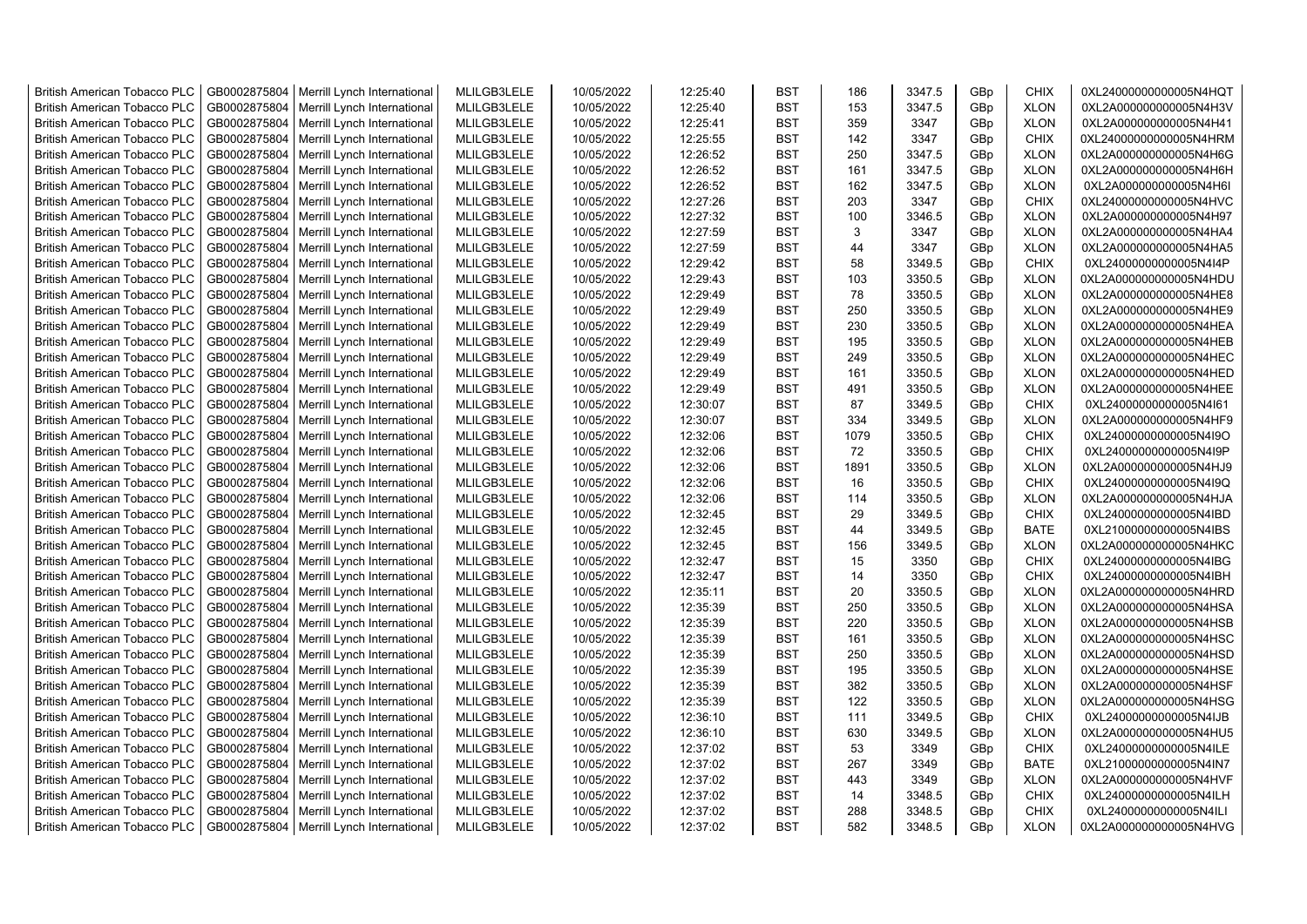| <b>British American Tobacco PLC</b> | GB0002875804 | Merrill Lynch International                | MLILGB3LELE | 10/05/2022 | 12:37:39 | <b>BST</b> | 205            | 3349   | GBp             | <b>XLON</b> | 0XL2A000000000005N4I0V |
|-------------------------------------|--------------|--------------------------------------------|-------------|------------|----------|------------|----------------|--------|-----------------|-------------|------------------------|
| <b>British American Tobacco PLC</b> | GB0002875804 | Merrill Lynch International                | MLILGB3LELE | 10/05/2022 | 12:37:39 | <b>BST</b> | 59             | 3349   | GBp             | <b>BATE</b> | 0XL21000000000005N4IOQ |
| <b>British American Tobacco PLC</b> | GB0002875804 | Merrill Lynch International                | MLILGB3LELE | 10/05/2022 | 12:37:52 | <b>BST</b> | 139            | 3348.5 | GBp             | <b>XLON</b> | 0XL2A000000000005N4I1F |
| <b>British American Tobacco PLC</b> | GB0002875804 | Merrill Lynch International                | MLILGB3LELE | 10/05/2022 | 12:37:52 | <b>BST</b> | 135            | 3348.5 | GBp             | <b>CHIX</b> | 0XL24000000000005N4IN7 |
| <b>British American Tobacco PLC</b> | GB0002875804 | Merrill Lynch International                | MLILGB3LELE | 10/05/2022 | 12:43:01 | <b>BST</b> | 211            | 3349.5 | GBp             | <b>CHIX</b> | 0XL24000000000005N4J1F |
| <b>British American Tobacco PLC</b> | GB0002875804 | Merrill Lynch International                | MLILGB3LELE | 10/05/2022 | 12:43:01 | <b>BST</b> | 100            | 3349.5 | GBp             | <b>BATE</b> | 0XL21000000000005N4J65 |
| <b>British American Tobacco PLC</b> | GB0002875804 | Merrill Lynch International                | MLILGB3LELE | 10/05/2022 | 12:43:01 | BST        | 2326           | 3349.5 | GBp             | <b>XLON</b> | 0XL2A000000000005N4ID2 |
| <b>British American Tobacco PLC</b> | GB0002875804 | Merrill Lynch International                | MLILGB3LELE | 10/05/2022 | 12:43:01 | BST        | 38             | 3349   | GBp             | <b>CHIX</b> | 0XL24000000000005N4J1H |
| <b>British American Tobacco PLC</b> | GB0002875804 | Merrill Lynch International                | MLILGB3LELE | 10/05/2022 | 12:43:01 | BST        | 573            | 3349   | GBp             | <b>CHIX</b> | 0XL24000000000005N4J1I |
| <b>British American Tobacco PLC</b> | GB0002875804 | Merrill Lynch International                | MLILGB3LELE | 10/05/2022 | 12:43:01 | <b>BST</b> | 252            | 3349.5 | GBp             | <b>XLON</b> | 0XL2A000000000005N4ID3 |
| <b>British American Tobacco PLC</b> | GB0002875804 | Merrill Lynch International                | MLILGB3LELE | 10/05/2022 | 12:43:01 | <b>BST</b> | 243            | 3349.5 | GBp             | <b>XLON</b> | 0XL2A000000000005N4ID4 |
| <b>British American Tobacco PLC</b> | GB0002875804 | Merrill Lynch International                | MLILGB3LELE | 10/05/2022 | 12:43:01 | <b>BST</b> | 122            | 3349.5 | GBp             | <b>XLON</b> | 0XL2A000000000005N4ID5 |
| <b>British American Tobacco PLC</b> | GB0002875804 | Merrill Lynch International                | MLILGB3LELE | 10/05/2022 | 12:43:01 | <b>BST</b> | 140            | 3349.5 | GBp             | <b>XLON</b> | 0XL2A000000000005N4ID6 |
| <b>British American Tobacco PLC</b> | GB0002875804 | Merrill Lynch International                | MLILGB3LELE | 10/05/2022 | 12:43:24 | <b>BST</b> | 59             | 3349   | GBp             | <b>BATE</b> | 0XL21000000000005N4J7N |
| <b>British American Tobacco PLC</b> | GB0002875804 | Merrill Lynch International                | MLILGB3LELE | 10/05/2022 | 12:44:01 | <b>BST</b> | 90             | 3348.5 | GBp             | <b>XLON</b> | 0XL2A000000000005N4IGD |
| <b>British American Tobacco PLC</b> | GB0002875804 | Merrill Lynch International                | MLILGB3LELE | 10/05/2022 | 12:44:01 | <b>BST</b> | 12             | 3348.5 | GBp             | <b>XLON</b> | 0XL2A000000000005N4IGE |
| <b>British American Tobacco PLC</b> | GB0002875804 | Merrill Lynch International                | MLILGB3LELE | 10/05/2022 | 12:44:01 | <b>BST</b> | 763            | 3348.5 | GBp             | <b>XLON</b> | 0XL2A000000000005N4IGF |
| <b>British American Tobacco PLC</b> | GB0002875804 | Merrill Lynch International                | MLILGB3LELE | 10/05/2022 | 12:46:17 | <b>BST</b> | 123            | 3350   | GBp             | <b>CHIX</b> | 0XL24000000000005N4J9S |
| <b>British American Tobacco PLC</b> | GB0002875804 | Merrill Lynch International                | MLILGB3LELE | 10/05/2022 | 12:46:59 | <b>BST</b> | 60             | 3349.5 | GBp             | <b>CHIX</b> | 0XL24000000000005N4JC8 |
| <b>British American Tobacco PLC</b> | GB0002875804 | Merrill Lynch International                | MLILGB3LELE | 10/05/2022 | 12:47:01 | <b>BST</b> | $\overline{4}$ | 3350   | GBp             | <b>XLON</b> | 0XL2A000000000005N4IMV |
| <b>British American Tobacco PLC</b> | GB0002875804 | Merrill Lynch International                | MLILGB3LELE | 10/05/2022 | 12:47:01 | <b>BST</b> | 89             | 3350   | GBp             | <b>XLON</b> | 0XL2A000000000005N4IN0 |
| <b>British American Tobacco PLC</b> | GB0002875804 |                                            | MLILGB3LELE | 10/05/2022 | 12:47:01 | <b>BST</b> | 26             | 3350   | GBp             | <b>XLON</b> | 0XL2A000000000005N4IN1 |
|                                     | GB0002875804 | Merrill Lynch International                |             | 10/05/2022 |          | <b>BST</b> | 23             | 3350   |                 | <b>XLON</b> |                        |
| <b>British American Tobacco PLC</b> |              | Merrill Lynch International                | MLILGB3LELE |            | 12:47:01 |            |                |        | GBp             |             | 0XL2A000000000005N4IN2 |
| <b>British American Tobacco PLC</b> | GB0002875804 | Merrill Lynch International                | MLILGB3LELE | 10/05/2022 | 12:47:01 | <b>BST</b> | 252            | 3350   | GBp             | <b>XLON</b> | 0XL2A000000000005N4IN3 |
| <b>British American Tobacco PLC</b> | GB0002875804 | Merrill Lynch International                | MLILGB3LELE | 10/05/2022 | 12:47:01 | BST        | 23<br>9        | 3350   | GBp             | <b>XLON</b> | 0XL2A000000000005N4IN4 |
| British American Tobacco PLC        | GB0002875804 | Merrill Lynch International                | MLILGB3LELE | 10/05/2022 | 12:47:01 | BST        |                | 3350   | GBp             | <b>XLON</b> | 0XL2A000000000005N4IN5 |
| <b>British American Tobacco PLC</b> | GB0002875804 | Merrill Lynch International                | MLILGB3LELE | 10/05/2022 | 12:47:01 | <b>BST</b> | 243            | 3350   | GBp             | <b>XLON</b> | 0XL2A000000000005N4IN6 |
| <b>British American Tobacco PLC</b> | GB0002875804 | Merrill Lynch International                | MLILGB3LELE | 10/05/2022 | 12:47:19 | <b>BST</b> | 2229           | 3349.5 | GBp             | <b>XLON</b> | 0XL2A000000000005N4INU |
| <b>British American Tobacco PLC</b> | GB0002875804 | Merrill Lynch International                | MLILGB3LELE | 10/05/2022 | 12:47:19 | <b>BST</b> | 224            | 3349.5 | GBp             | <b>CHIX</b> | 0XL24000000000005N4JD1 |
| <b>British American Tobacco PLC</b> | GB0002875804 | Merrill Lynch International                | MLILGB3LELE | 10/05/2022 | 12:47:19 | <b>BST</b> | 87             | 3349   | GBp             | <b>CHIX</b> | 0XL24000000000005N4JD2 |
| <b>British American Tobacco PLC</b> | GB0002875804 | Merrill Lynch International                | MLILGB3LELE | 10/05/2022 | 12:47:19 | <b>BST</b> | 94             | 3349.5 | GBp             | <b>XLON</b> | 0XL2A000000000005N4INV |
| <b>British American Tobacco PLC</b> | GB0002875804 | Merrill Lynch International                | MLILGB3LELE | 10/05/2022 | 12:47:27 | <b>BST</b> | 205            | 3348.5 | GBp             | <b>CHIX</b> | 0XL24000000000005N4JD7 |
| <b>British American Tobacco PLC</b> | GB0002875804 | Merrill Lynch International                | MLILGB3LELE | 10/05/2022 | 12:47:27 | BST        | 76             | 3348.5 | GBp             | <b>BATE</b> | 0XL21000000000005N4JHP |
| <b>British American Tobacco PLC</b> | GB0002875804 | Merrill Lynch International                | MLILGB3LELE | 10/05/2022 | 12:50:05 | BST        | 184            | 3350.5 | GBp             | <b>CHIX</b> | 0XL24000000000005N4JJH |
| <b>British American Tobacco PLC</b> | GB0002875804 | Merrill Lynch International                | MLILGB3LELE | 10/05/2022 | 12:50:05 | <b>BST</b> | 1808           | 3350.5 | GBp             | <b>XLON</b> | 0XL2A000000000005N4IV5 |
| <b>British American Tobacco PLC</b> | GB0002875804 | Merrill Lynch International                | MLILGB3LELE | 10/05/2022 | 12:50:05 | <b>BST</b> | 31             | 3350   | GBp             | <b>BATE</b> | 0XL21000000000005N4JON |
| <b>British American Tobacco PLC</b> | GB0002875804 | Merrill Lynch International                | MLILGB3LELE | 10/05/2022 | 12:50:05 | <b>BST</b> | 123            | 3350.5 | GBp             | <b>XLON</b> | 0XL2A000000000005N4IV6 |
| <b>British American Tobacco PLC</b> | GB0002875804 | Merrill Lynch International                | MLILGB3LELE | 10/05/2022 | 12:51:26 | <b>BST</b> | 203            | 3349.5 | GBp             | <b>CHIX</b> | 0XL24000000000005N4JMG |
| <b>British American Tobacco PLC</b> | GB0002875804 | Merrill Lynch International                | MLILGB3LELE | 10/05/2022 | 12:51:26 | <b>BST</b> | 84             | 3349.5 | GBp             | <b>BATE</b> | 0XL21000000000005N4JRD |
| <b>British American Tobacco PLC</b> | GB0002875804 | Merrill Lynch International                | MLILGB3LELE | 10/05/2022 | 12:51:26 | <b>BST</b> | 274            | 3349.5 | GBp             | <b>XLON</b> | 0XL2A000000000005N4J1S |
| <b>British American Tobacco PLC</b> | GB0002875804 | Merrill Lynch International                | MLILGB3LELE | 10/05/2022 | 12:52:53 | <b>BST</b> | 48             | 3350   | GBp             | <b>BATE</b> | 0XL21000000000005N4JVV |
| <b>British American Tobacco PLC</b> | GB0002875804 | Merrill Lynch International                | MLILGB3LELE | 10/05/2022 | 12:52:53 | <b>BST</b> | 17             | 3350   | GBp             | <b>CHIX</b> | 0XL24000000000005N4JPM |
| <b>British American Tobacco PLC</b> | GB0002875804 | Merrill Lynch International                | MLILGB3LELE | 10/05/2022 | 12:53:43 | <b>BST</b> | 44             | 3350   | GBp             | <b>BATE</b> | 0XL21000000000005N4K1U |
| <b>British American Tobacco PLC</b> | GB0002875804 | Merrill Lynch International                | MLILGB3LELE | 10/05/2022 | 12:53:43 | <b>BST</b> | 1547           | 3350   | GBp             | <b>XLON</b> | 0XL2A000000000005N4J8D |
| <b>British American Tobacco PLC</b> | GB0002875804 | Merrill Lynch International                | MLILGB3LELE | 10/05/2022 | 12:53:43 | <b>BST</b> | 196            | 3350   | GBp             | <b>CHIX</b> | 0XL24000000000005N4JRQ |
| <b>British American Tobacco PLC</b> | GB0002875804 | Merrill Lynch International                | MLILGB3LELE | 10/05/2022 | 12:53:43 | <b>BST</b> | 229            | 3350   | GBp             | <b>CHIX</b> | 0XL24000000000005N4JRS |
| <b>British American Tobacco PLC</b> | GB0002875804 | Merrill Lynch International                | MLILGB3LELE | 10/05/2022 | 12:53:57 | <b>BST</b> | 40             | 3349.5 | GBp             | <b>CHIX</b> | 0XL24000000000005N4JSF |
| <b>British American Tobacco PLC</b> |              | GB0002875804   Merrill Lynch International | MLILGB3LELE | 10/05/2022 | 12:55:03 | <b>BST</b> | 112            | 3349.5 | GB <sub>p</sub> | <b>CHIX</b> | 0XL24000000000005N4JV6 |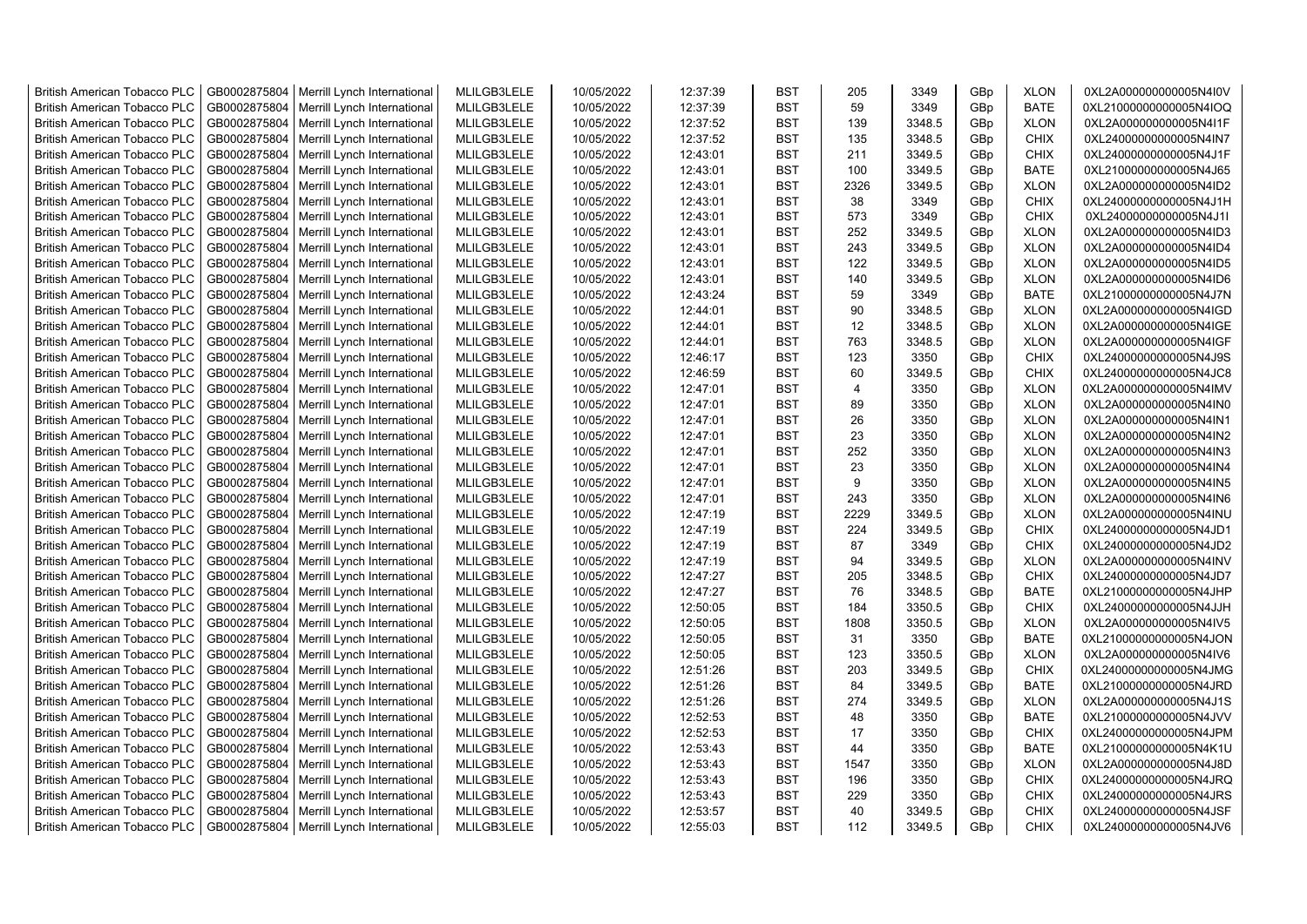| <b>British American Tobacco PLC</b> | GB0002875804 | Merrill Lynch International                | MLILGB3LELE | 10/05/2022 | 12:55:03 | <b>BST</b> | 192  | 3349.5 | GBp | <b>XLON</b> | 0XL2A000000000005N4JAS |
|-------------------------------------|--------------|--------------------------------------------|-------------|------------|----------|------------|------|--------|-----|-------------|------------------------|
| <b>British American Tobacco PLC</b> | GB0002875804 | Merrill Lynch International                | MLILGB3LELE | 10/05/2022 | 12:56:00 | <b>BST</b> | 45   | 3350.5 | GBp | <b>XLON</b> | 0XL2A000000000005N4JCR |
| <b>British American Tobacco PLC</b> | GB0002875804 | Merrill Lynch International                | MLILGB3LELE | 10/05/2022 | 12:57:26 | <b>BST</b> | 19   | 3350   | GBp | <b>CHIX</b> | 0XL24000000000005N4K4J |
| <b>British American Tobacco PLC</b> | GB0002875804 | Merrill Lynch International                | MLILGB3LELE | 10/05/2022 | 12:57:26 | <b>BST</b> | 24   | 3350   | GBp | CHIX        | 0XL24000000000005N4K4K |
| <b>British American Tobacco PLC</b> | GB0002875804 | Merrill Lynch International                | MLILGB3LELE | 10/05/2022 | 12:57:26 | <b>BST</b> | 8    | 3350   | GBp | <b>CHIX</b> | 0XL24000000000005N4K4L |
| <b>British American Tobacco PLC</b> | GB0002875804 | Merrill Lynch International                | MLILGB3LELE | 10/05/2022 | 12:57:27 | <b>BST</b> | 116  | 3351   | GBp | <b>XLON</b> | 0XL2A000000000005N4JG5 |
| <b>British American Tobacco PLC</b> | GB0002875804 | Merrill Lynch International                | MLILGB3LELE | 10/05/2022 | 12:57:27 | <b>BST</b> | 233  | 3351   | GBp | <b>XLON</b> | 0XL2A000000000005N4JG6 |
| <b>British American Tobacco PLC</b> | GB0002875804 | Merrill Lynch International                | MLILGB3LELE | 10/05/2022 | 12:57:27 | <b>BST</b> | 111  | 3351   | GBp | <b>XLON</b> | 0XL2A000000000005N4JG7 |
| <b>British American Tobacco PLC</b> | GB0002875804 | Merrill Lynch International                | MLILGB3LELE | 10/05/2022 | 12:57:27 | <b>BST</b> | 252  | 3351   | GBp | <b>XLON</b> | 0XL2A000000000005N4JG8 |
| <b>British American Tobacco PLC</b> | GB0002875804 |                                            | MLILGB3LELE | 10/05/2022 | 12:57:27 | <b>BST</b> | 243  | 3351   |     | <b>XLON</b> | 0XL2A000000000005N4JG9 |
|                                     |              | Merrill Lynch International                |             |            |          | <b>BST</b> | 122  |        | GBp |             |                        |
| <b>British American Tobacco PLC</b> | GB0002875804 | Merrill Lynch International                | MLILGB3LELE | 10/05/2022 | 12:57:27 |            |      | 3351   | GBp | <b>XLON</b> | 0XL2A000000000005N4JGA |
| <b>British American Tobacco PLC</b> | GB0002875804 | Merrill Lynch International                | MLILGB3LELE | 10/05/2022 | 12:57:27 | <b>BST</b> | 103  | 3351   | GBp | <b>XLON</b> | 0XL2A000000000005N4JGB |
| British American Tobacco PLC        | GB0002875804 | Merrill Lynch International                | MLILGB3LELE | 10/05/2022 | 12:57:27 | <b>BST</b> | 42   | 3350   | GBp | <b>CHIX</b> | 0XL24000000000005N4K4Q |
| <b>British American Tobacco PLC</b> | GB0002875804 | Merrill Lynch International                | MLILGB3LELE | 10/05/2022 | 12:57:27 | <b>BST</b> | 157  | 3350   | GBp | <b>CHIX</b> | 0XL24000000000005N4K4R |
| <b>British American Tobacco PLC</b> | GB0002875804 | Merrill Lynch International                | MLILGB3LELE | 10/05/2022 | 12:57:27 | <b>BST</b> | 82   | 3350   | GBp | <b>BATE</b> | 0XL21000000000005N4KBT |
| <b>British American Tobacco PLC</b> | GB0002875804 | Merrill Lynch International                | MLILGB3LELE | 10/05/2022 | 12:57:27 | <b>BST</b> | 138  | 3350   | GBp | <b>CHIX</b> | 0XL24000000000005N4K4S |
| <b>British American Tobacco PLC</b> | GB0002875804 | Merrill Lynch International                | MLILGB3LELE | 10/05/2022 | 12:57:27 | <b>BST</b> | 169  | 3351   | GBp | <b>XLON</b> | 0XL2A000000000005N4JGC |
| <b>British American Tobacco PLC</b> | GB0002875804 | Merrill Lynch International                | MLILGB3LELE | 10/05/2022 | 12:57:27 | <b>BST</b> | 252  | 3350.5 | GBp | <b>XLON</b> | 0XL2A000000000005N4JGE |
| <b>British American Tobacco PLC</b> | GB0002875804 | Merrill Lynch International                | MLILGB3LELE | 10/05/2022 | 12:57:27 | <b>BST</b> | 363  | 3350.5 | GBp | <b>XLON</b> | 0XL2A000000000005N4JGF |
| <b>British American Tobacco PLC</b> | GB0002875804 | Merrill Lynch International                | MLILGB3LELE | 10/05/2022 | 12:57:27 | <b>BST</b> | 491  | 3350.5 | GBp | <b>XLON</b> | 0XL2A000000000005N4JGG |
| <b>British American Tobacco PLC</b> | GB0002875804 | Merrill Lynch International                | MLILGB3LELE | 10/05/2022 | 12:57:27 | <b>BST</b> | 79   | 3350   | GBp | <b>XLON</b> | 0XL2A000000000005N4JGH |
| <b>British American Tobacco PLC</b> | GB0002875804 | Merrill Lynch International                | MLILGB3LELE | 10/05/2022 | 12:57:27 | <b>BST</b> | 87   | 3350   | GBp | <b>XLON</b> | 0XL2A000000000005N4JGI |
| <b>British American Tobacco PLC</b> | GB0002875804 | Merrill Lynch International                | MLILGB3LELE | 10/05/2022 | 12:57:47 | <b>BST</b> | 100  | 3350   | GBp | <b>XLON</b> | 0XL2A000000000005N4JHH |
| <b>British American Tobacco PLC</b> | GB0002875804 | Merrill Lynch International                | MLILGB3LELE | 10/05/2022 | 12:57:47 | <b>BST</b> | 86   | 3350   | GBp | <b>CHIX</b> | 0XL24000000000005N4K5P |
| <b>British American Tobacco PLC</b> | GB0002875804 | Merrill Lynch International                | MLILGB3LELE | 10/05/2022 | 12:57:47 | <b>BST</b> | 300  | 3350   | GBp | <b>XLON</b> | 0XL2A000000000005N4JHI |
| <b>British American Tobacco PLC</b> | GB0002875804 | Merrill Lynch International                | MLILGB3LELE | 10/05/2022 | 12:57:47 | <b>BST</b> | 64   | 3350   | GBp | <b>XLON</b> | 0XL2A000000000005N4JHJ |
| <b>British American Tobacco PLC</b> | GB0002875804 | Merrill Lynch International                | MLILGB3LELE | 10/05/2022 | 12:57:47 | <b>BST</b> | 12   | 3350   | GBp | <b>CHIX</b> | 0XL24000000000005N4K5Q |
| <b>British American Tobacco PLC</b> | GB0002875804 | Merrill Lynch International                | MLILGB3LELE | 10/05/2022 | 12:57:47 | <b>BST</b> | 103  | 3350   | GBp | <b>CHIX</b> | 0XL24000000000005N4K5R |
| <b>British American Tobacco PLC</b> | GB0002875804 | Merrill Lynch International                | MLILGB3LELE | 10/05/2022 | 12:57:47 | <b>BST</b> | 10   | 3350   | GBp | CHIX        | 0XL24000000000005N4K5S |
| <b>British American Tobacco PLC</b> | GB0002875804 | Merrill Lynch International                | MLILGB3LELE | 10/05/2022 | 12:57:47 | <b>BST</b> | 32   | 3350   | GBp | CHIX        | 0XL24000000000005N4K5T |
| <b>British American Tobacco PLC</b> | GB0002875804 |                                            | MLILGB3LELE | 10/05/2022 | 12:58:12 | <b>BST</b> | 86   | 3349.5 | GBp | <b>XLON</b> |                        |
|                                     |              | Merrill Lynch International                |             |            |          | <b>BST</b> | 37   |        |     |             | 0XL2A000000000005N4JIL |
| <b>British American Tobacco PLC</b> | GB0002875804 | Merrill Lynch International                | MLILGB3LELE | 10/05/2022 | 12:58:14 |            |      | 3349   | GBp | <b>BATE</b> | 0XL21000000000005N4KE1 |
| <b>British American Tobacco PLC</b> | GB0002875804 | Merrill Lynch International                | MLILGB3LELE | 10/05/2022 | 12:58:14 | <b>BST</b> | 73   | 3349   | GBp | <b>CHIX</b> | 0XL24000000000005N4K6R |
| <b>British American Tobacco PLC</b> | GB0002875804 | Merrill Lynch International                | MLILGB3LELE | 10/05/2022 | 13:00:10 | <b>BST</b> | 85   | 3349   | GBp | <b>XLON</b> | 0XL2A000000000005N4JNS |
| <b>British American Tobacco PLC</b> | GB0002875804 | Merrill Lynch International                | MLILGB3LELE | 10/05/2022 | 13:00:10 | <b>BST</b> | 45   | 3349   | GBp | <b>CHIX</b> | 0XL24000000000005N4KCM |
| <b>British American Tobacco PLC</b> | GB0002875804 | Merrill Lynch International                | MLILGB3LELE | 10/05/2022 | 13:00:10 | <b>BST</b> | 17   | 3349   | GBp | <b>XLON</b> | 0XL2A000000000005N4JNT |
| <b>British American Tobacco PLC</b> | GB0002875804 | Merrill Lynch International                | MLILGB3LELE | 10/05/2022 | 13:00:10 | <b>BST</b> | 1201 | 3349   | GBp | <b>XLON</b> | 0XL2A000000000005N4JNV |
| <b>British American Tobacco PLC</b> | GB0002875804 | Merrill Lynch International                | MLILGB3LELE | 10/05/2022 | 13:00:10 | <b>BST</b> | 517  | 3349   | GBp | <b>XLON</b> | 0XL2A000000000005N4JO0 |
| <b>British American Tobacco PLC</b> | GB0002875804 | Merrill Lynch International                | MLILGB3LELE | 10/05/2022 | 13:00:10 | <b>BST</b> | 230  | 3349   | GBp | <b>XLON</b> | 0XL2A000000000005N4JO1 |
| <b>British American Tobacco PLC</b> | GB0002875804 | Merrill Lynch International                | MLILGB3LELE | 10/05/2022 | 13:00:10 | <b>BST</b> | 243  | 3349   | GBp | <b>XLON</b> | 0XL2A000000000005N4JO2 |
| <b>British American Tobacco PLC</b> | GB0002875804 | Merrill Lynch International                | MLILGB3LELE | 10/05/2022 | 13:00:10 | <b>BST</b> | 252  | 3349   | GBp | <b>XLON</b> | 0XL2A000000000005N4JO3 |
| <b>British American Tobacco PLC</b> | GB0002875804 | Merrill Lynch International                | MLILGB3LELE | 10/05/2022 | 13:00:10 | <b>BST</b> | 381  | 3349   | GBp | <b>XLON</b> | 0XL2A000000000005N4JO4 |
| <b>British American Tobacco PLC</b> | GB0002875804 | Merrill Lynch International                | MLILGB3LELE | 10/05/2022 | 13:01:20 | <b>BST</b> | 36   | 3348.5 | GBp | <b>CHIX</b> | 0XL24000000000005N4KEU |
| <b>British American Tobacco PLC</b> | GB0002875804 | Merrill Lynch International                | MLILGB3LELE | 10/05/2022 | 13:01:25 | <b>BST</b> | 52   | 3348.5 | GBp | <b>BATE</b> | 0XL21000000000005N4KLJ |
| <b>British American Tobacco PLC</b> | GB0002875804 | Merrill Lynch International                | MLILGB3LELE | 10/05/2022 | 13:01:25 | <b>BST</b> | 34   | 3348.5 | GBp | CHIX        | 0XL24000000000005N4KF3 |
| <b>British American Tobacco PLC</b> | GB0002875804 | Merrill Lynch International                | MLILGB3LELE | 10/05/2022 | 13:01:25 | <b>BST</b> | 209  | 3348.5 | GBp | <b>CHIX</b> | 0XL24000000000005N4KF4 |
| <b>British American Tobacco PLC</b> | GB0002875804 | Merrill Lynch International                | MLILGB3LELE | 10/05/2022 | 13:01:30 | <b>BST</b> | 42   | 3348   | GBp | <b>CHIX</b> | 0XL24000000000005N4KFC |
| <b>British American Tobacco PLC</b> |              | GB0002875804   Merrill Lynch International | MLILGB3LELE | 10/05/2022 | 13:02:01 | <b>BST</b> | 28   | 3349.5 | GBp | <b>XLON</b> | 0XL2A000000000005N4JS8 |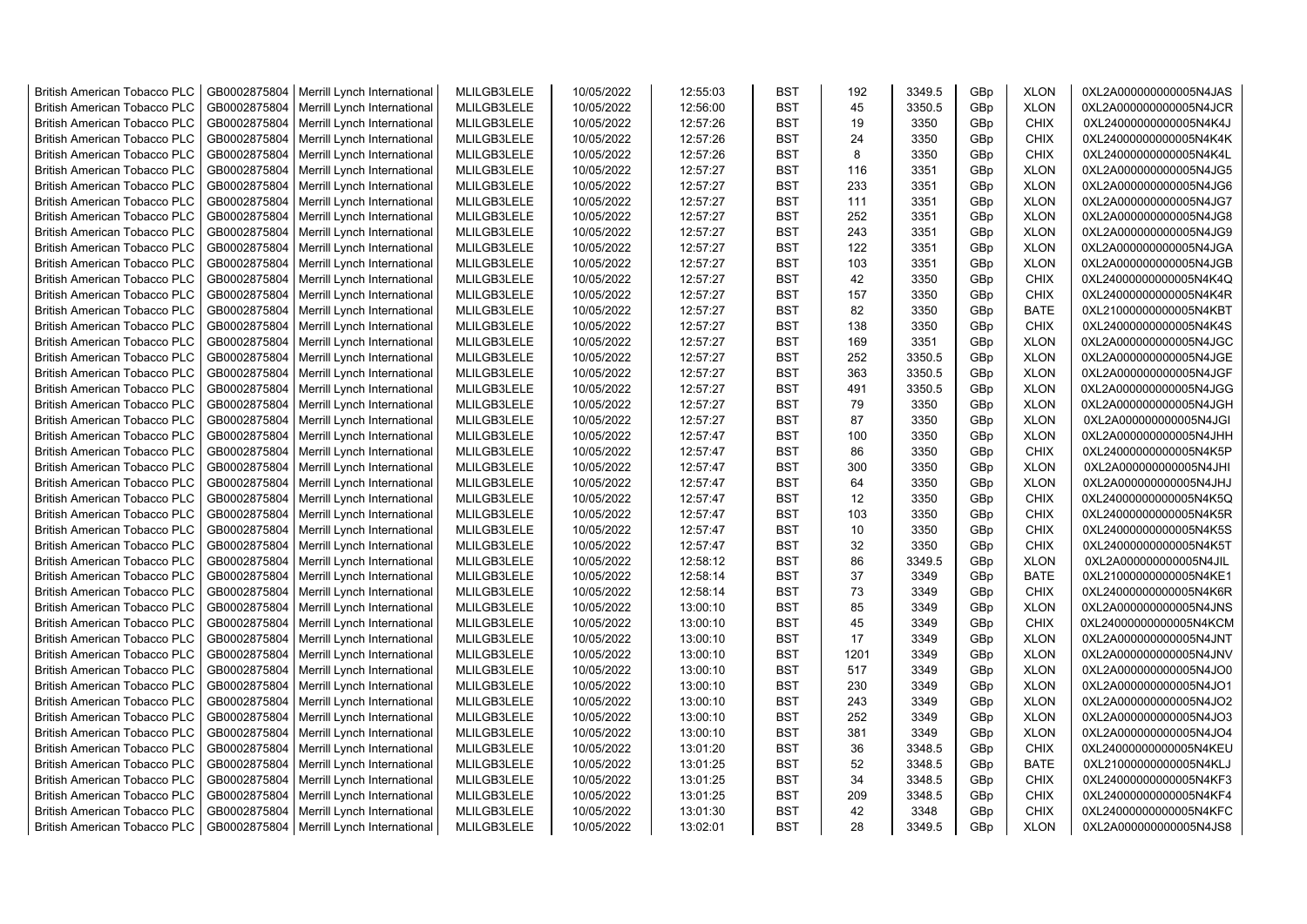| <b>British American Tobacco PLC</b> | GB0002875804 | Merrill Lynch International | MLILGB3LELE | 10/05/2022 | 13:03:52 | <b>BST</b> | 302            | 3351   | GBp | <b>XLON</b> | 0XL2A000000000005N4JVF |
|-------------------------------------|--------------|-----------------------------|-------------|------------|----------|------------|----------------|--------|-----|-------------|------------------------|
| <b>British American Tobacco PLC</b> | GB0002875804 | Merrill Lynch International | MLILGB3LELE | 10/05/2022 | 13:04:22 | <b>BST</b> | 252            | 3351   | GBp | <b>XLON</b> | 0XL2A000000000005N4K0D |
| <b>British American Tobacco PLC</b> | GB0002875804 | Merrill Lynch International | MLILGB3LELE | 10/05/2022 | 13:04:22 | <b>BST</b> | 243            | 3351   | GBp | <b>XLON</b> | 0XL2A000000000005N4K0E |
| <b>British American Tobacco PLC</b> | GB0002875804 | Merrill Lynch International | MLILGB3LELE | 10/05/2022 | 13:04:38 | <b>BST</b> | 26             | 3351   | GBp | <b>XLON</b> | 0XL2A000000000005N4K0U |
| British American Tobacco PLC        | GB0002875804 | Merrill Lynch International | MLILGB3LELE | 10/05/2022 | 13:05:09 | <b>BST</b> | 41             | 3350.5 | GBp | <b>BATE</b> | 0XL21000000000005N4KU0 |
| <b>British American Tobacco PLC</b> | GB0002875804 | Merrill Lynch International | MLILGB3LELE | 10/05/2022 | 13:05:09 | <b>BST</b> | 221            | 3350.5 | GBp | <b>XLON</b> | 0XL2A000000000005N4K28 |
| British American Tobacco PLC        | GB0002875804 | Merrill Lynch International | MLILGB3LELE | 10/05/2022 | 13:05:09 | <b>BST</b> | 1094           | 3350.5 | GBp | <b>XLON</b> | 0XL2A000000000005N4K29 |
| <b>British American Tobacco PLC</b> | GB0002875804 | Merrill Lynch International | MLILGB3LELE | 10/05/2022 | 13:05:09 | <b>BST</b> | 1403           | 3350.5 | GBp | <b>CHIX</b> | 0XL24000000000005N4KNL |
| <b>British American Tobacco PLC</b> | GB0002875804 | Merrill Lynch International | MLILGB3LELE | 10/05/2022 | 13:05:09 | <b>BST</b> | 16             | 3350.5 | GBp | <b>XLON</b> | 0XL2A000000000005N4K2B |
| <b>British American Tobacco PLC</b> | GB0002875804 | Merrill Lynch International | MLILGB3LELE | 10/05/2022 | 13:05:09 | <b>BST</b> | 119            | 3350.5 | GBp | <b>XLON</b> | 0XL2A000000000005N4K2C |
| <b>British American Tobacco PLC</b> | GB0002875804 | Merrill Lynch International | MLILGB3LELE | 10/05/2022 | 13:05:09 | <b>BST</b> | 34             | 3350   | GBp | <b>CHIX</b> | 0XL24000000000005N4KNM |
| <b>British American Tobacco PLC</b> | GB0002875804 | Merrill Lynch International | MLILGB3LELE | 10/05/2022 | 13:05:09 | <b>BST</b> | 32             | 3350   | GBp | <b>BATE</b> | 0XL21000000000005N4KU2 |
| <b>British American Tobacco PLC</b> | GB0002875804 | Merrill Lynch International | MLILGB3LELE | 10/05/2022 | 13:05:38 | <b>BST</b> | 34             | 3350   | GBp | <b>BATE</b> | 0XL21000000000005N4KVJ |
| <b>British American Tobacco PLC</b> | GB0002875804 | Merrill Lynch International | MLILGB3LELE | 10/05/2022 | 13:05:38 | <b>BST</b> | 30             | 3350   | GBp | <b>CHIX</b> | 0XL24000000000005N4KP1 |
| <b>British American Tobacco PLC</b> | GB0002875804 | Merrill Lynch International | MLILGB3LELE | 10/05/2022 | 13:05:38 | <b>BST</b> | 104            | 3350   | GBp | <b>XLON</b> | 0XL2A000000000005N4K3I |
| <b>British American Tobacco PLC</b> | GB0002875804 | Merrill Lynch International | MLILGB3LELE | 10/05/2022 | 13:07:07 | <b>BST</b> | 437            | 3350   | GBp | <b>XLON</b> | 0XL2A000000000005N4K5U |
| <b>British American Tobacco PLC</b> | GB0002875804 | Merrill Lynch International | MLILGB3LELE | 10/05/2022 | 13:07:07 | <b>BST</b> | 283            | 3350   | GBp | <b>XLON</b> | 0XL2A000000000005N4K5V |
| <b>British American Tobacco PLC</b> | GB0002875804 | Merrill Lynch International | MLILGB3LELE | 10/05/2022 | 13:07:09 | <b>BST</b> | 69             | 3349.5 | GBp | <b>BATE</b> | 0XL21000000000005N4L2G |
| <b>British American Tobacco PLC</b> | GB0002875804 | Merrill Lynch International | MLILGB3LELE | 10/05/2022 | 13:07:09 | <b>BST</b> | 469            | 3349.5 | GBp | <b>XLON</b> | 0XL2A000000000005N4K62 |
| <b>British American Tobacco PLC</b> | GB0002875804 | Merrill Lynch International | MLILGB3LELE | 10/05/2022 | 13:07:09 | <b>BST</b> | 88             | 3349.5 | GBp | <b>CHIX</b> | 0XL24000000000005N4KSG |
| <b>British American Tobacco PLC</b> | GB0002875804 | Merrill Lynch International | MLILGB3LELE | 10/05/2022 | 13:07:48 | <b>BST</b> | 16             | 3349   | GBp | <b>BATE</b> | 0XL21000000000005N4L3G |
| <b>British American Tobacco PLC</b> | GB0002875804 | Merrill Lynch International | MLILGB3LELE | 10/05/2022 | 13:07:48 | <b>BST</b> | 161            | 3349   | GBp | <b>XLON</b> | 0XL2A000000000005N4K73 |
| British American Tobacco PLC        | GB0002875804 | Merrill Lynch International | MLILGB3LELE | 10/05/2022 | 13:07:48 | <b>BST</b> | 30             | 3349   | GBp | <b>CHIX</b> | 0XL24000000000005N4KU1 |
| <b>British American Tobacco PLC</b> | GB0002875804 | Merrill Lynch International | MLILGB3LELE | 10/05/2022 | 13:09:07 | <b>BST</b> | 5              | 3349.5 | GBp | <b>BATE</b> | 0XL21000000000005N4L64 |
| <b>British American Tobacco PLC</b> | GB0002875804 | Merrill Lynch International | MLILGB3LELE | 10/05/2022 | 13:09:07 | <b>BST</b> | 97             | 3349.5 | GBp | <b>BATE</b> | 0XL21000000000005N4L65 |
| <b>British American Tobacco PLC</b> | GB0002875804 | Merrill Lynch International | MLILGB3LELE | 10/05/2022 | 13:10:36 | <b>BST</b> | 168            | 3350   | GBp | CHIX        | 0XL24000000000005N4L4C |
| <b>British American Tobacco PLC</b> | GB0002875804 | Merrill Lynch International | MLILGB3LELE | 10/05/2022 | 13:10:36 | <b>BST</b> | 867            | 3350   | GBp | <b>XLON</b> | 0XL2A000000000005N4KD9 |
| <b>British American Tobacco PLC</b> | GB0002875804 | Merrill Lynch International | MLILGB3LELE | 10/05/2022 | 13:10:36 | <b>BST</b> | 524            | 3350   | GBp | <b>XLON</b> | 0XL2A000000000005N4KDA |
| <b>British American Tobacco PLC</b> | GB0002875804 | Merrill Lynch International | MLILGB3LELE | 10/05/2022 | 13:10:36 | <b>BST</b> | 34             | 3350   | GBp | <b>BATE</b> | 0XL21000000000005N4L9N |
| <b>British American Tobacco PLC</b> | GB0002875804 | Merrill Lynch International | MLILGB3LELE | 10/05/2022 | 13:13:27 | <b>BST</b> | 149            | 3352   | GBp | <b>XLON</b> | 0XL2A000000000005N4KHU |
| <b>British American Tobacco PLC</b> | GB0002875804 | Merrill Lynch International | MLILGB3LELE | 10/05/2022 | 13:13:27 | <b>BST</b> | 252            | 3352   | GBp | <b>XLON</b> | 0XL2A000000000005N4KHV |
| <b>British American Tobacco PLC</b> | GB0002875804 | Merrill Lynch International | MLILGB3LELE | 10/05/2022 | 13:13:27 | <b>BST</b> | 243            | 3352   | GBp | <b>XLON</b> | 0XL2A000000000005N4KI0 |
| <b>British American Tobacco PLC</b> | GB0002875804 | Merrill Lynch International | MLILGB3LELE | 10/05/2022 | 13:13:27 | <b>BST</b> | 103            | 3352   | GBp | <b>XLON</b> | 0XL2A000000000005N4KI1 |
| <b>British American Tobacco PLC</b> | GB0002875804 | Merrill Lynch International | MLILGB3LELE | 10/05/2022 | 13:13:27 | <b>BST</b> | 268            | 3352   | GBp | <b>XLON</b> | 0XL2A000000000005N4KI2 |
| <b>British American Tobacco PLC</b> | GB0002875804 | Merrill Lynch International | MLILGB3LELE | 10/05/2022 | 13:13:27 | <b>BST</b> | 491            | 3352   | GBp | <b>XLON</b> | 0XL2A000000000005N4KI3 |
| <b>British American Tobacco PLC</b> | GB0002875804 | Merrill Lynch International | MLILGB3LELE | 10/05/2022 | 13:13:27 | <b>BST</b> | 429            | 3352   | GBp | <b>XLON</b> | 0XL2A000000000005N4KI4 |
| <b>British American Tobacco PLC</b> | GB0002875804 | Merrill Lynch International | MLILGB3LELE | 10/05/2022 | 13:13:27 | <b>BST</b> | 252            | 3352   | GBp | <b>XLON</b> | 0XL2A000000000005N4KI5 |
| <b>British American Tobacco PLC</b> | GB0002875804 | Merrill Lynch International | MLILGB3LELE | 10/05/2022 | 13:13:27 | <b>BST</b> | 224            | 3352   | GBp | <b>XLON</b> | 0XL2A000000000005N4KI6 |
| <b>British American Tobacco PLC</b> | GB0002875804 | Merrill Lynch International | MLILGB3LELE | 10/05/2022 | 13:13:27 | <b>BST</b> | 630            | 3351   | GBp | <b>XLON</b> | 0XL2A000000000005N4KI7 |
| <b>British American Tobacco PLC</b> | GB0002875804 | Merrill Lynch International | MLILGB3LELE | 10/05/2022 | 13:13:27 | <b>BST</b> | 48             | 3351   | GBp | <b>BATE</b> | 0XL21000000000005N4LFH |
| <b>British American Tobacco PLC</b> | GB0002875804 | Merrill Lynch International | MLILGB3LELE | 10/05/2022 | 13:13:27 | <b>BST</b> | $\overline{4}$ | 3350.5 | GBp | <b>CHIX</b> | 0XL24000000000005N4L9J |
| <b>British American Tobacco PLC</b> | GB0002875804 | Merrill Lynch International | MLILGB3LELE | 10/05/2022 | 13:13:27 | <b>BST</b> | 319            | 3350.5 | GBp | CHIX        | 0XL24000000000005N4L9K |
| <b>British American Tobacco PLC</b> | GB0002875804 | Merrill Lynch International | MLILGB3LELE | 10/05/2022 | 13:13:27 | <b>BST</b> | 62             | 3350.5 | GBp | <b>CHIX</b> | 0XL24000000000005N4L9L |
| <b>British American Tobacco PLC</b> | GB0002875804 | Merrill Lynch International | MLILGB3LELE | 10/05/2022 | 13:13:27 | <b>BST</b> | $\overline{2}$ | 3350.5 | GBp | <b>CHIX</b> | 0XL24000000000005N4L9M |
| <b>British American Tobacco PLC</b> | GB0002875804 | Merrill Lynch International | MLILGB3LELE | 10/05/2022 | 13:13:27 | <b>BST</b> | 68             | 3350.5 | GBp | <b>CHIX</b> | 0XL24000000000005N4L9N |
| <b>British American Tobacco PLC</b> | GB0002875804 | Merrill Lynch International | MLILGB3LELE | 10/05/2022 | 13:13:27 | <b>BST</b> | $\overline{4}$ | 3350.5 | GBp | <b>CHIX</b> | 0XL24000000000005N4L9O |
| <b>British American Tobacco PLC</b> | GB0002875804 | Merrill Lynch International | MLILGB3LELE | 10/05/2022 | 13:13:27 | <b>BST</b> | 53             | 3350.5 | GBp | CHIX        | 0XL24000000000005N4L9P |
| <b>British American Tobacco PLC</b> | GB0002875804 | Merrill Lynch International | MLILGB3LELE | 10/05/2022 | 13:13:27 | <b>BST</b> | 13             | 3350.5 | GBp | <b>CHIX</b> | 0XL24000000000005N4L9Q |
|                                     |              |                             |             |            |          |            |                |        |     |             |                        |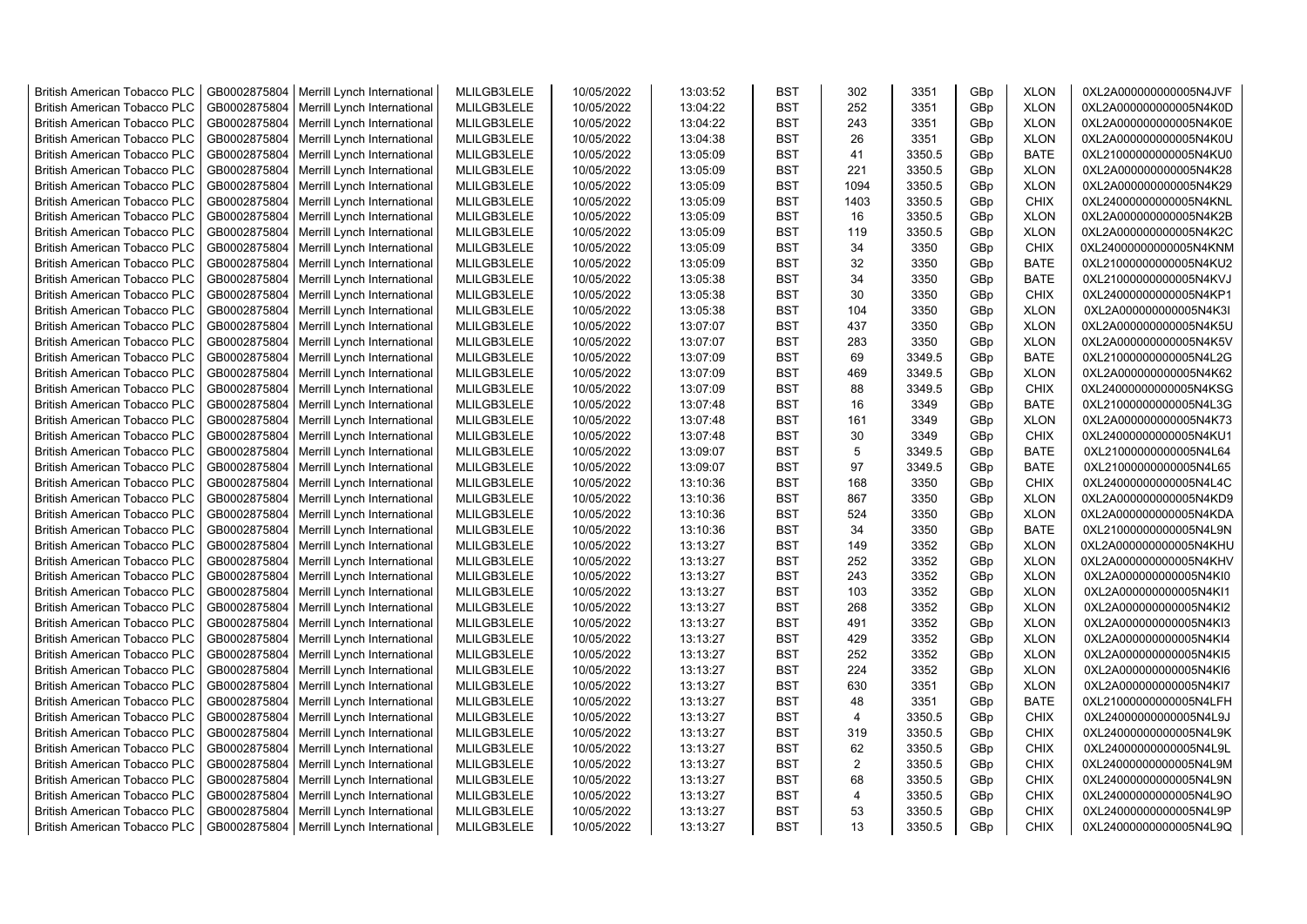| <b>British American Tobacco PLC</b> | GB0002875804 | Merrill Lynch International                | MLILGB3LELE | 10/05/2022 | 13:13:27 | <b>BST</b> | 21             | 3350.5 | GBp | <b>CHIX</b> | 0XL24000000000005N4L9R |
|-------------------------------------|--------------|--------------------------------------------|-------------|------------|----------|------------|----------------|--------|-----|-------------|------------------------|
| <b>British American Tobacco PLC</b> | GB0002875804 | Merrill Lynch International                | MLILGB3LELE | 10/05/2022 | 13:13:27 | <b>BST</b> | 21             | 3350.5 | GBp | <b>CHIX</b> | 0XL24000000000005N4L9S |
| <b>British American Tobacco PLC</b> | GB0002875804 | Merrill Lynch International                | MLILGB3LELE | 10/05/2022 | 13:13:27 | <b>BST</b> | 8              | 3350.5 | GBp | <b>CHIX</b> | 0XL24000000000005N4L9T |
| <b>British American Tobacco PLC</b> | GB0002875804 | Merrill Lynch International                | MLILGB3LELE | 10/05/2022 | 13:13:43 | <b>BST</b> | 50             | 3351   | GBp | <b>BATE</b> | 0XL21000000000005N4LG8 |
| <b>British American Tobacco PLC</b> | GB0002875804 | Merrill Lynch International                | MLILGB3LELE | 10/05/2022 | 13:13:43 | <b>BST</b> | 185            | 3350.5 | GBp | <b>CHIX</b> | 0XL24000000000005N4LA8 |
| <b>British American Tobacco PLC</b> | GB0002875804 | Merrill Lynch International                | MLILGB3LELE | 10/05/2022 | 13:13:43 | <b>BST</b> | $\overline{4}$ | 3350.5 | GBp | <b>CHIX</b> | 0XL24000000000005N4LA9 |
| <b>British American Tobacco PLC</b> | GB0002875804 | Merrill Lynch International                | MLILGB3LELE | 10/05/2022 | 13:13:43 | <b>BST</b> | 48             | 3350.5 | GBp | CHIX        | 0XL24000000000005N4LAA |
| <b>British American Tobacco PLC</b> | GB0002875804 | Merrill Lynch International                | MLILGB3LELE | 10/05/2022 | 13:14:44 | <b>BST</b> | 161            | 3350.5 | GBp | CHIX        | 0XL24000000000005N4LBN |
| <b>British American Tobacco PLC</b> | GB0002875804 | Merrill Lynch International                | MLILGB3LELE | 10/05/2022 | 13:14:44 | <b>BST</b> | 306            | 3350.5 | GBp | <b>XLON</b> | 0XL2A000000000005N4KL2 |
| <b>British American Tobacco PLC</b> | GB0002875804 | Merrill Lynch International                | MLILGB3LELE | 10/05/2022 | 13:14:44 | <b>BST</b> | 53             | 3350   | GBp | <b>XLON</b> | 0XL2A000000000005N4KL3 |
|                                     |              |                                            |             |            |          |            |                |        |     |             |                        |
| <b>British American Tobacco PLC</b> | GB0002875804 | Merrill Lynch International                | MLILGB3LELE | 10/05/2022 | 13:14:44 | <b>BST</b> | 39             | 3350   | GBp | <b>XLON</b> | 0XL2A000000000005N4KL4 |
| <b>British American Tobacco PLC</b> | GB0002875804 | Merrill Lynch International                | MLILGB3LELE | 10/05/2022 | 13:14:44 | <b>BST</b> | 332            | 3350   | GBp | <b>XLON</b> | 0XL2A000000000005N4KL5 |
| <b>British American Tobacco PLC</b> | GB0002875804 | Merrill Lynch International                | MLILGB3LELE | 10/05/2022 | 13:17:44 | <b>BST</b> | 93             | 3350.5 | GBp | <b>CHIX</b> | 0XL24000000000005N4LHG |
| <b>British American Tobacco PLC</b> | GB0002875804 | Merrill Lynch International                | MLILGB3LELE | 10/05/2022 | 13:18:10 | <b>BST</b> | 36             | 3350   | GBp | <b>CHIX</b> | 0XL24000000000005N4LIJ |
| <b>British American Tobacco PLC</b> | GB0002875804 | Merrill Lynch International                | MLILGB3LELE | 10/05/2022 | 13:18:10 | <b>BST</b> | $\overline{7}$ | 3350   | GBp | <b>CHIX</b> | 0XL24000000000005N4LIL |
| <b>British American Tobacco PLC</b> | GB0002875804 | Merrill Lynch International                | MLILGB3LELE | 10/05/2022 | 13:18:11 | <b>BST</b> | 243            | 3351   | GBp | <b>XLON</b> | 0XL2A000000000005N4KRR |
| <b>British American Tobacco PLC</b> | GB0002875804 | Merrill Lynch International                | MLILGB3LELE | 10/05/2022 | 13:18:11 | <b>BST</b> | 252            | 3351   | GBp | <b>XLON</b> | 0XL2A000000000005N4KRQ |
| <b>British American Tobacco PLC</b> | GB0002875804 | Merrill Lynch International                | MLILGB3LELE | 10/05/2022 | 13:18:11 | <b>BST</b> | 250            | 3351   | GBp | <b>XLON</b> | 0XL2A000000000005N4KRS |
| <b>British American Tobacco PLC</b> | GB0002875804 | Merrill Lynch International                | MLILGB3LELE | 10/05/2022 | 13:18:11 | <b>BST</b> | 273            | 3351   | GBp | <b>XLON</b> | 0XL2A000000000005N4KRT |
| <b>British American Tobacco PLC</b> | GB0002875804 | Merrill Lynch International                | MLILGB3LELE | 10/05/2022 | 13:18:11 | <b>BST</b> | 103            | 3351   | GBp | <b>XLON</b> | 0XL2A000000000005N4KRU |
| <b>British American Tobacco PLC</b> | GB0002875804 | Merrill Lynch International                | MLILGB3LELE | 10/05/2022 | 13:18:11 | <b>BST</b> | 198            | 3351   | GBp | <b>XLON</b> | 0XL2A000000000005N4KRV |
| <b>British American Tobacco PLC</b> | GB0002875804 | Merrill Lynch International                | MLILGB3LELE | 10/05/2022 | 13:18:11 | <b>BST</b> | 630            | 3350   | GBp | <b>XLON</b> | 0XL2A000000000005N4KS0 |
| <b>British American Tobacco PLC</b> | GB0002875804 | Merrill Lynch International                | MLILGB3LELE | 10/05/2022 | 13:18:11 | <b>BST</b> | 45             | 3350   | GBp | <b>CHIX</b> | 0XL24000000000005N4LIN |
| <b>British American Tobacco PLC</b> | GB0002875804 | Merrill Lynch International                | MLILGB3LELE | 10/05/2022 | 13:18:11 | <b>BST</b> | 51             | 3350   | GBp | CHIX        | 0XL24000000000005N4LIO |
| <b>British American Tobacco PLC</b> | GB0002875804 | Merrill Lynch International                | MLILGB3LELE | 10/05/2022 | 13:18:11 | <b>BST</b> | 36             | 3350   | GBp | <b>CHIX</b> | 0XL24000000000005N4LIP |
| <b>British American Tobacco PLC</b> | GB0002875804 | Merrill Lynch International                | MLILGB3LELE | 10/05/2022 | 13:18:11 | <b>BST</b> | 36             | 3350   | GBp | <b>CHIX</b> | 0XL24000000000005N4LIQ |
| <b>British American Tobacco PLC</b> | GB0002875804 | Merrill Lynch International                | MLILGB3LELE | 10/05/2022 | 13:18:11 | <b>BST</b> | 26             | 3350   | GBp | <b>CHIX</b> | 0XL24000000000005N4LIR |
| <b>British American Tobacco PLC</b> | GB0002875804 | Merrill Lynch International                | MLILGB3LELE | 10/05/2022 | 13:18:11 | <b>BST</b> | 85             | 3350   | GBp | <b>CHIX</b> | 0XL24000000000005N4LIS |
| <b>British American Tobacco PLC</b> | GB0002875804 | Merrill Lynch International                | MLILGB3LELE | 10/05/2022 | 13:18:34 | <b>BST</b> | 285            | 3349.5 | GBp | <b>XLON</b> | 0XL2A000000000005N4KT5 |
| <b>British American Tobacco PLC</b> | GB0002875804 | Merrill Lynch International                | MLILGB3LELE | 10/05/2022 | 13:18:34 | <b>BST</b> | 51             | 3349.5 | GBp | <b>CHIX</b> | 0XL24000000000005N4LJT |
| British American Tobacco PLC        | GB0002875804 | Merrill Lynch International                | MLILGB3LELE | 10/05/2022 | 13:18:38 | <b>BST</b> | 5              | 3349.5 | GBp | <b>CHIX</b> | 0XL24000000000005N4LK3 |
| <b>British American Tobacco PLC</b> | GB0002875804 |                                            | MLILGB3LELE | 10/05/2022 | 13:19:30 | <b>BST</b> | 78             | 3350.5 | GBp | <b>XLON</b> | 0XL2A000000000005N4KUV |
|                                     |              | Merrill Lynch International                |             |            |          |            |                |        |     |             |                        |
| <b>British American Tobacco PLC</b> | GB0002875804 | Merrill Lynch International                | MLILGB3LELE | 10/05/2022 | 13:19:30 | <b>BST</b> | 252            | 3350.5 | GBp | <b>XLON</b> | 0XL2A000000000005N4KV0 |
| <b>British American Tobacco PLC</b> | GB0002875804 | Merrill Lynch International                | MLILGB3LELE | 10/05/2022 | 13:19:30 | <b>BST</b> | 243            | 3350.5 | GBp | <b>XLON</b> | 0XL2A000000000005N4KV1 |
| <b>British American Tobacco PLC</b> | GB0002875804 | Merrill Lynch International                | MLILGB3LELE | 10/05/2022 | 13:19:59 | <b>BST</b> | 6              | 3350   | GBp | <b>CHIX</b> | 0XL24000000000005N4LMN |
| <b>British American Tobacco PLC</b> | GB0002875804 | Merrill Lynch International                | MLILGB3LELE | 10/05/2022 | 13:20:48 | <b>BST</b> | 354            | 3351   | GBp | <b>XLON</b> | 0XL2A000000000005N4L1D |
| <b>British American Tobacco PLC</b> | GB0002875804 | Merrill Lynch International                | MLILGB3LELE | 10/05/2022 | 13:20:48 | <b>BST</b> | 103            | 3351   | GBp | <b>XLON</b> | 0XL2A000000000005N4L1E |
| <b>British American Tobacco PLC</b> | GB0002875804 | Merrill Lynch International                | MLILGB3LELE | 10/05/2022 | 13:20:48 | <b>BST</b> | 243            | 3351   | GBp | <b>XLON</b> | 0XL2A000000000005N4L1F |
| <b>British American Tobacco PLC</b> | GB0002875804 | Merrill Lynch International                | MLILGB3LELE | 10/05/2022 | 13:20:48 | <b>BST</b> | 271            | 3351   | GBp | <b>XLON</b> | 0XL2A000000000005N4L1G |
| <b>British American Tobacco PLC</b> | GB0002875804 | Merrill Lynch International                | MLILGB3LELE | 10/05/2022 | 13:20:48 | <b>BST</b> | 5              | 3351   | GBp | <b>XLON</b> | 0XL2A000000000005N4L1H |
| <b>British American Tobacco PLC</b> | GB0002875804 | Merrill Lynch International                | MLILGB3LELE | 10/05/2022 | 13:21:06 | <b>BST</b> | 18             | 3350   | GBp | <b>CHIX</b> | 0XL24000000000005N4LPD |
| <b>British American Tobacco PLC</b> | GB0002875804 | Merrill Lynch International                | MLILGB3LELE | 10/05/2022 | 13:22:06 | <b>BST</b> | 276            | 3351.5 | GBp | <b>CHIX</b> | 0XL24000000000005N4LRJ |
| <b>British American Tobacco PLC</b> | GB0002875804 | Merrill Lynch International                | MLILGB3LELE | 10/05/2022 | 13:22:12 | <b>BST</b> | 293            | 3351.5 | GBp | <b>XLON</b> | 0XL2A000000000005N4L5I |
| <b>British American Tobacco PLC</b> | GB0002875804 | Merrill Lynch International                | MLILGB3LELE | 10/05/2022 | 13:22:12 | <b>BST</b> | 252            | 3351.5 | GBp | <b>XLON</b> | 0XL2A000000000005N4L5J |
| <b>British American Tobacco PLC</b> | GB0002875804 | Merrill Lynch International                | MLILGB3LELE | 10/05/2022 | 13:22:12 | <b>BST</b> | 243            | 3351.5 | GBp | <b>XLON</b> | 0XL2A000000000005N4L5K |
| <b>British American Tobacco PLC</b> | GB0002875804 | Merrill Lynch International                | MLILGB3LELE | 10/05/2022 | 13:23:39 | <b>BST</b> | 270            | 3351.5 | GBp | <b>XLON</b> | 0XL2A000000000005N4L9H |
| <b>British American Tobacco PLC</b> | GB0002875804 | Merrill Lynch International                | MLILGB3LELE | 10/05/2022 | 13:23:39 | <b>BST</b> | 305            | 3351.5 | GBp | <b>XLON</b> | 0XL2A000000000005N4L9I |
| <b>British American Tobacco PLC</b> |              | GB0002875804   Merrill Lynch International | MLILGB3LELE | 10/05/2022 | 13:23:39 | <b>BST</b> | 297            | 3351.5 | GBp | <b>XLON</b> | 0XL2A000000000005N4L9J |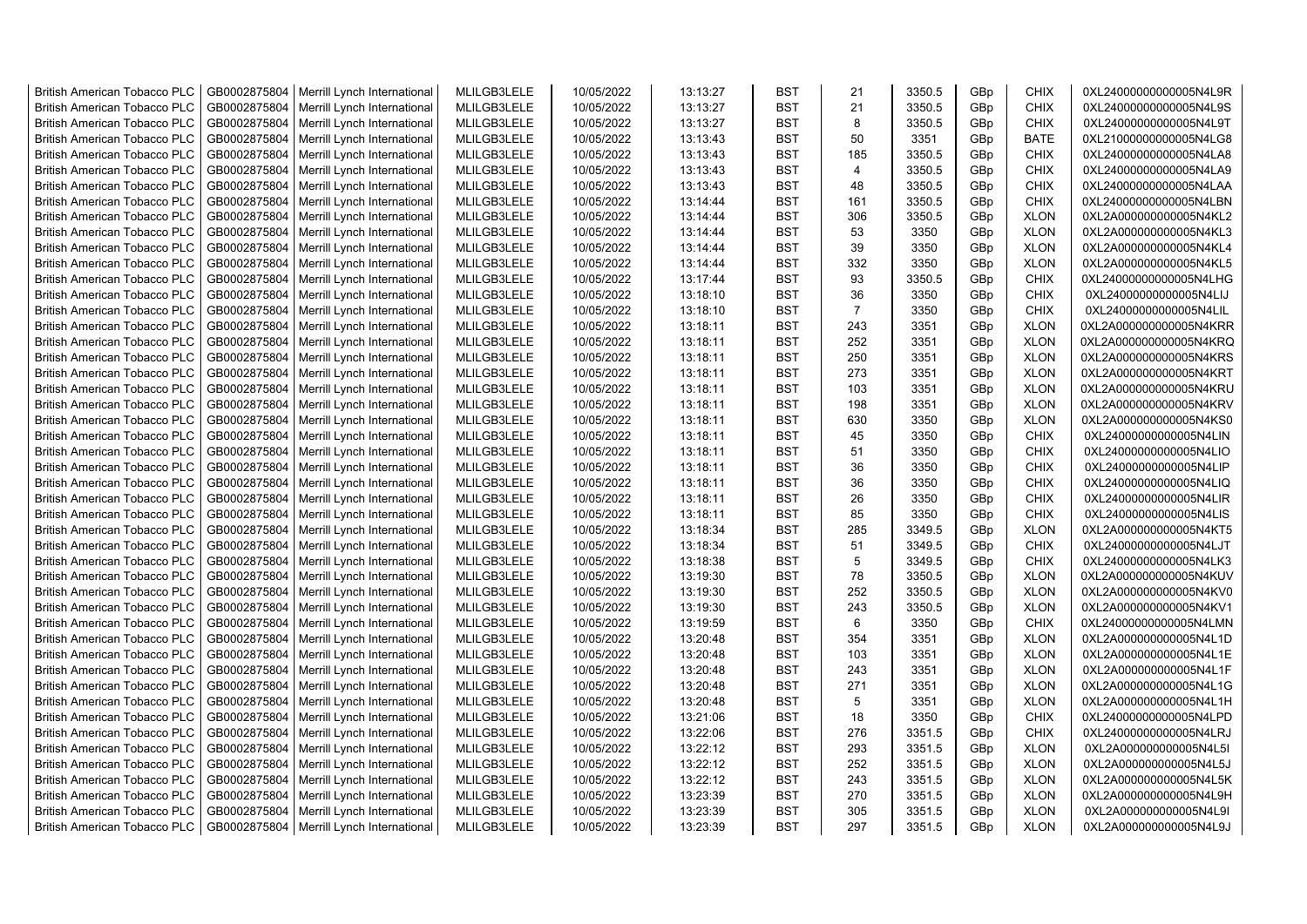| <b>British American Tobacco PLC</b> | GB0002875804 | Merrill Lynch International                | MLILGB3LELE | 10/05/2022 | 13:23:39 | <b>BST</b> | 18  | 3351.5 | GBp | <b>XLON</b> | 0XL2A000000000005N4L9K |
|-------------------------------------|--------------|--------------------------------------------|-------------|------------|----------|------------|-----|--------|-----|-------------|------------------------|
| <b>British American Tobacco PLC</b> | GB0002875804 | Merrill Lynch International                | MLILGB3LELE | 10/05/2022 | 13:23:47 | <b>BST</b> | 630 | 3351   | GBp | <b>XLON</b> | 0XL2A000000000005N4L9N |
| <b>British American Tobacco PLC</b> | GB0002875804 | Merrill Lynch International                | MLILGB3LELE | 10/05/2022 | 13:23:47 | <b>BST</b> | 59  | 3351   | GBp | <b>CHIX</b> | 0XL24000000000005N4LVC |
| <b>British American Tobacco PLC</b> | GB0002875804 | Merrill Lynch International                | MLILGB3LELE | 10/05/2022 | 13:23:47 | <b>BST</b> | 870 | 3351   | GBp | <b>CHIX</b> | 0XL24000000000005N4LVD |
| <b>British American Tobacco PLC</b> | GB0002875804 | Merrill Lynch International                | MLILGB3LELE | 10/05/2022 | 13:23:47 | <b>BST</b> | 200 | 3351   | GBp | <b>CHIX</b> | 0XL24000000000005N4LVE |
| <b>British American Tobacco PLC</b> | GB0002875804 | Merrill Lynch International                | MLILGB3LELE | 10/05/2022 | 13:24:13 | <b>BST</b> | 16  | 3352.5 | GBp | <b>XLON</b> | 0XL2A000000000005N4LA9 |
| <b>British American Tobacco PLC</b> | GB0002875804 | Merrill Lynch International                | MLILGB3LELE | 10/05/2022 | 13:25:10 | <b>BST</b> | 51  | 3352.5 | GBp | <b>CHIX</b> | 0XL24000000000005N4M2O |
| <b>British American Tobacco PLC</b> | GB0002875804 | Merrill Lynch International                | MLILGB3LELE | 10/05/2022 | 13:25:10 | <b>BST</b> | 18  | 3352.5 | GBp | <b>BATE</b> | 0XL21000000000005N4M87 |
| <b>British American Tobacco PLC</b> | GB0002875804 | Merrill Lynch International                | MLILGB3LELE | 10/05/2022 | 13:25:10 | <b>BST</b> | 28  | 3352.5 | GBp | <b>CHIX</b> | 0XL24000000000005N4M2P |
|                                     | GB0002875804 |                                            | MLILGB3LELE | 10/05/2022 | 13:25:24 | <b>BST</b> | 895 | 3353   |     | <b>XLON</b> | 0XL2A000000000005N4LDB |
| <b>British American Tobacco PLC</b> |              | Merrill Lynch International                |             |            |          |            |     |        | GBp |             |                        |
| <b>British American Tobacco PLC</b> | GB0002875804 | Merrill Lynch International                | MLILGB3LELE | 10/05/2022 | 13:26:04 | <b>BST</b> | 76  | 3352.5 | GBp | <b>BATE</b> | 0XL21000000000005N4MAH |
| <b>British American Tobacco PLC</b> | GB0002875804 | Merrill Lynch International                | MLILGB3LELE | 10/05/2022 | 13:26:04 | <b>BST</b> | 491 | 3352.5 | GBp | <b>XLON</b> | 0XL2A000000000005N4LF7 |
| <b>British American Tobacco PLC</b> | GB0002875804 | Merrill Lynch International                | MLILGB3LELE | 10/05/2022 | 13:26:04 | <b>BST</b> | 132 | 3352.5 | GBp | <b>CHIX</b> | 0XL24000000000005N4M4Q |
| <b>British American Tobacco PLC</b> | GB0002875804 | Merrill Lynch International                | MLILGB3LELE | 10/05/2022 | 13:26:04 | <b>BST</b> | 6   | 3352.5 | GBp | <b>BATE</b> | 0XL21000000000005N4MAI |
| <b>British American Tobacco PLC</b> | GB0002875804 | Merrill Lynch International                | MLILGB3LELE | 10/05/2022 | 13:26:05 | <b>BST</b> | 11  | 3352   | GBp | <b>CHIX</b> | 0XL24000000000005N4M4S |
| <b>British American Tobacco PLC</b> | GB0002875804 | Merrill Lynch International                | MLILGB3LELE | 10/05/2022 | 13:26:05 | <b>BST</b> | 36  | 3352   | GBp | <b>BATE</b> | 0XL21000000000005N4MAJ |
| <b>British American Tobacco PLC</b> | GB0002875804 | Merrill Lynch International                | MLILGB3LELE | 10/05/2022 | 13:26:05 | <b>BST</b> | 38  | 3352   | GBp | <b>CHIX</b> | 0XL24000000000005N4M4T |
| <b>British American Tobacco PLC</b> | GB0002875804 | Merrill Lynch International                | MLILGB3LELE | 10/05/2022 | 13:26:05 | <b>BST</b> | 139 | 3352   | GBp | <b>XLON</b> | 0XL2A000000000005N4LF9 |
| <b>British American Tobacco PLC</b> | GB0002875804 | Merrill Lynch International                | MLILGB3LELE | 10/05/2022 | 13:26:48 | <b>BST</b> | 21  | 3352.5 | GBp | <b>CHIX</b> | 0XL24000000000005N4M66 |
| <b>British American Tobacco PLC</b> | GB0002875804 | Merrill Lynch International                | MLILGB3LELE | 10/05/2022 | 13:26:52 | <b>BST</b> | 87  | 3352.5 | GBp | <b>XLON</b> | 0XL2A000000000005N4LGV |
| <b>British American Tobacco PLC</b> | GB0002875804 | Merrill Lynch International                | MLILGB3LELE | 10/05/2022 | 13:26:52 | <b>BST</b> | 37  | 3352.5 | GBp | <b>CHIX</b> | 0XL24000000000005N4M6B |
| <b>British American Tobacco PLC</b> | GB0002875804 | Merrill Lynch International                | MLILGB3LELE | 10/05/2022 | 13:26:52 | <b>BST</b> | 54  | 3352.5 | GBp | <b>XLON</b> | 0XL2A000000000005N4LH0 |
| <b>British American Tobacco PLC</b> | GB0002875804 | Merrill Lynch International                | MLILGB3LELE | 10/05/2022 | 13:26:52 | <b>BST</b> | 15  | 3352   | GBp | <b>XLON</b> | 0XL2A000000000005N4LH1 |
| <b>British American Tobacco PLC</b> | GB0002875804 | Merrill Lynch International                | MLILGB3LELE | 10/05/2022 | 13:26:57 | <b>BST</b> | 75  | 3352   | GBp | <b>XLON</b> | 0XL2A000000000005N4LHB |
| <b>British American Tobacco PLC</b> | GB0002875804 | Merrill Lynch International                | MLILGB3LELE | 10/05/2022 | 13:29:05 | <b>BST</b> | 250 | 3353   | GBp | <b>XLON</b> | 0XL2A000000000005N4LL9 |
| <b>British American Tobacco PLC</b> | GB0002875804 | Merrill Lynch International                | MLILGB3LELE | 10/05/2022 | 13:29:05 | <b>BST</b> | 252 | 3353   | GBp | <b>XLON</b> | 0XL2A000000000005N4LLA |
| <b>British American Tobacco PLC</b> | GB0002875804 | Merrill Lynch International                | MLILGB3LELE | 10/05/2022 | 13:29:05 | <b>BST</b> | 228 | 3353   | GBp | <b>XLON</b> | 0XL2A000000000005N4LLB |
| <b>British American Tobacco PLC</b> | GB0002875804 | Merrill Lynch International                | MLILGB3LELE | 10/05/2022 | 13:29:05 | <b>BST</b> | 243 | 3353   | GBp | <b>XLON</b> | 0XL2A000000000005N4LLC |
| <b>British American Tobacco PLC</b> | GB0002875804 | Merrill Lynch International                | MLILGB3LELE | 10/05/2022 | 13:29:05 | <b>BST</b> | 52  | 3353   | GBp | <b>XLON</b> | 0XL2A000000000005N4LLD |
| <b>British American Tobacco PLC</b> | GB0002875804 | Merrill Lynch International                | MLILGB3LELE | 10/05/2022 | 13:29:05 | <b>BST</b> | 228 | 3353   | GBp | <b>XLON</b> | 0XL2A000000000005N4LLE |
| <b>British American Tobacco PLC</b> | GB0002875804 |                                            | MLILGB3LELE | 10/05/2022 | 13:29:05 | <b>BST</b> | 52  | 3353   |     | <b>XLON</b> | 0XL2A000000000005N4LLF |
|                                     |              | Merrill Lynch International                |             |            |          |            |     |        | GBp |             |                        |
| <b>British American Tobacco PLC</b> | GB0002875804 | Merrill Lynch International                | MLILGB3LELE | 10/05/2022 | 13:29:05 | <b>BST</b> | 252 | 3353   | GBp | <b>XLON</b> | 0XL2A000000000005N4LLG |
| <b>British American Tobacco PLC</b> | GB0002875804 | Merrill Lynch International                | MLILGB3LELE | 10/05/2022 | 13:29:24 | <b>BST</b> | 272 | 3353   | GBp | <b>XLON</b> | 0XL2A000000000005N4LMD |
| British American Tobacco PLC        | GB0002875804 | Merrill Lynch International                | MLILGB3LELE | 10/05/2022 | 13:29:25 | <b>BST</b> | 35  | 3352.5 | GBp | <b>CHIX</b> | 0XL24000000000005N4MBF |
| <b>British American Tobacco PLC</b> | GB0002875804 | Merrill Lynch International                | MLILGB3LELE | 10/05/2022 | 13:29:25 | <b>BST</b> | 21  | 3352.5 | GBp | <b>CHIX</b> | 0XL24000000000005N4MBG |
| <b>British American Tobacco PLC</b> | GB0002875804 | Merrill Lynch International                | MLILGB3LELE | 10/05/2022 | 13:29:25 | <b>BST</b> | 15  | 3352.5 | GBp | <b>XLON</b> | 0XL2A000000000005N4LMF |
| <b>British American Tobacco PLC</b> | GB0002875804 | Merrill Lynch International                | MLILGB3LELE | 10/05/2022 | 13:29:25 | <b>BST</b> | 91  | 3352.5 | GBp | <b>XLON</b> | 0XL2A000000000005N4LMG |
| <b>British American Tobacco PLC</b> | GB0002875804 | Merrill Lynch International                | MLILGB3LELE | 10/05/2022 | 13:29:36 | <b>BST</b> | 147 | 3352.5 | GBp | <b>XLON</b> | 0XL2A000000000005N4LMQ |
| <b>British American Tobacco PLC</b> | GB0002875804 | Merrill Lynch International                | MLILGB3LELE | 10/05/2022 | 13:30:12 | <b>BST</b> | 112 | 3352   | GBp | <b>CHIX</b> | 0XL24000000000005N4MD1 |
| <b>British American Tobacco PLC</b> | GB0002875804 | Merrill Lynch International                | MLILGB3LELE | 10/05/2022 | 13:30:12 | <b>BST</b> | 207 | 3352   | GBp | <b>XLON</b> | 0XL2A000000000005N4LOK |
| <b>British American Tobacco PLC</b> | GB0002875804 | Merrill Lynch International                | MLILGB3LELE | 10/05/2022 | 13:31:21 | <b>BST</b> | 487 | 3353.5 | GBp | <b>XLON</b> | 0XL2A000000000005N4LS6 |
| <b>British American Tobacco PLC</b> | GB0002875804 | Merrill Lynch International                | MLILGB3LELE | 10/05/2022 | 13:31:24 | <b>BST</b> | 271 | 3353.5 | GBp | <b>XLON</b> | 0XL2A000000000005N4LSD |
| <b>British American Tobacco PLC</b> | GB0002875804 | Merrill Lynch International                | MLILGB3LELE | 10/05/2022 | 13:31:24 | <b>BST</b> | 243 | 3353.5 | GBp | <b>XLON</b> | 0XL2A000000000005N4LSE |
| <b>British American Tobacco PLC</b> | GB0002875804 | Merrill Lynch International                | MLILGB3LELE | 10/05/2022 | 13:31:24 | <b>BST</b> | 46  | 3353.5 | GBp | <b>XLON</b> | 0XL2A000000000005N4LSF |
| British American Tobacco PLC        | GB0002875804 | Merrill Lynch International                | MLILGB3LELE | 10/05/2022 | 13:32:13 | <b>BST</b> | 332 | 3353.5 | GBp | <b>XLON</b> | 0XL2A000000000005N4LUH |
| <b>British American Tobacco PLC</b> | GB0002875804 | Merrill Lynch International                | MLILGB3LELE | 10/05/2022 | 13:32:13 | <b>BST</b> | 121 | 3353.5 | GBp | <b>XLON</b> | 0XL2A000000000005N4LUI |
| <b>British American Tobacco PLC</b> | GB0002875804 | Merrill Lynch International                | MLILGB3LELE | 10/05/2022 | 13:32:13 | <b>BST</b> | 112 | 3353.5 | GBp | <b>XLON</b> | 0XL2A000000000005N4LUJ |
| <b>British American Tobacco PLC</b> |              | GB0002875804   Merrill Lynch International | MLILGB3LELE | 10/05/2022 | 13:32:28 | <b>BST</b> | 42  | 3353   | GBp | <b>BATE</b> | 0XL21000000000005N4MR8 |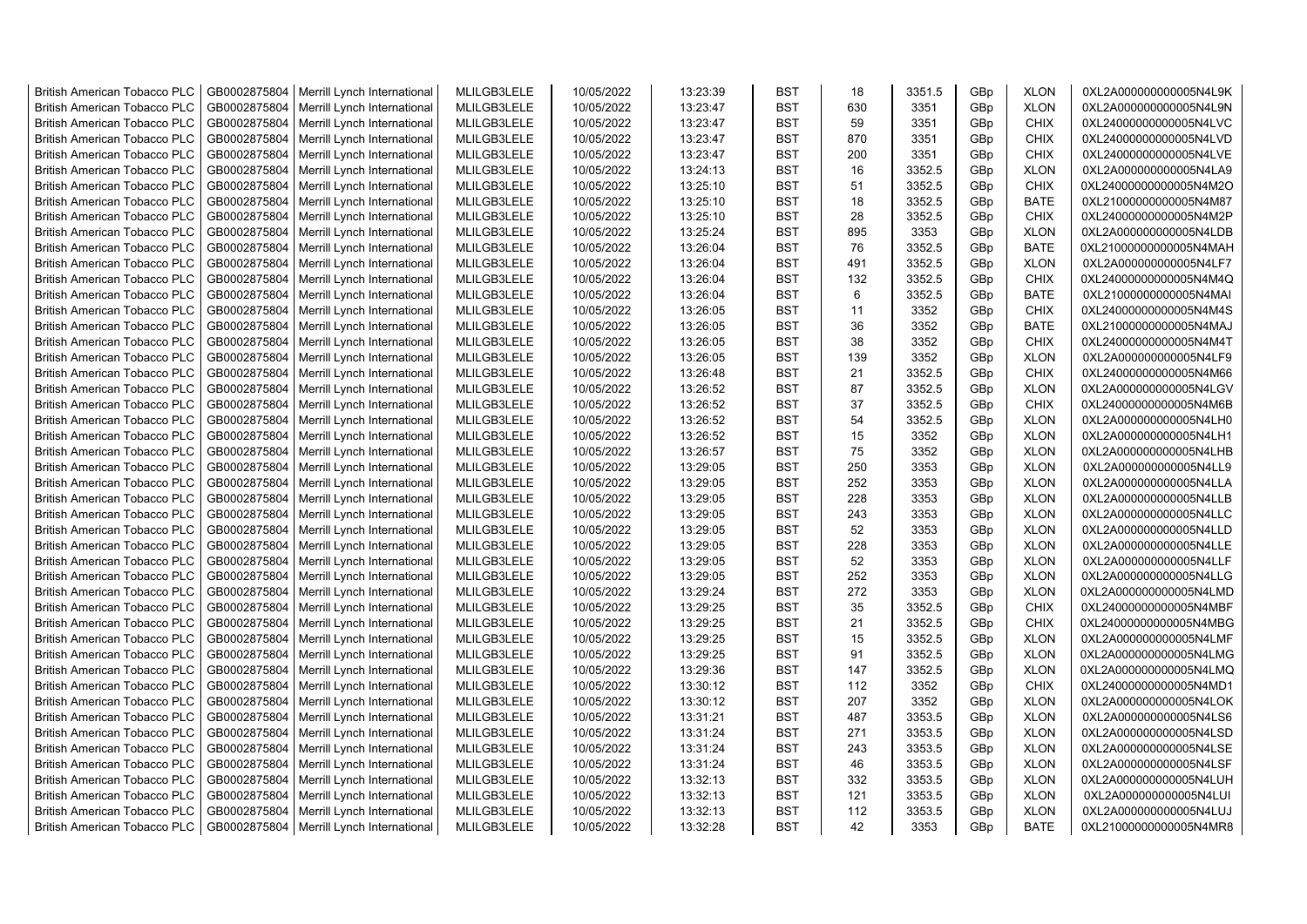| <b>British American Tobacco PLC</b> | GB0002875804                 | Merrill Lynch International | MLILGB3LELE                | 10/05/2022 | 13:32:28 | <b>BST</b>               | 341 | 3353         | GBp             | <b>XLON</b>                | 0XL2A000000000005N4LVC |
|-------------------------------------|------------------------------|-----------------------------|----------------------------|------------|----------|--------------------------|-----|--------------|-----------------|----------------------------|------------------------|
| <b>British American Tobacco PLC</b> | GB0002875804                 | Merrill Lynch International | MLILGB3LELE                | 10/05/2022 | 13:32:28 | <b>BST</b>               | 220 | 3353         | GBp             | <b>CHIX</b>                | 0XL24000000000005N4MLM |
| <b>British American Tobacco PLC</b> | GB0002875804                 | Merrill Lynch International | MLILGB3LELE                | 10/05/2022 | 13:32:28 | <b>BST</b>               | 289 | 3353         | GBp             | <b>XLON</b>                | 0XL2A000000000005N4LVD |
| <b>British American Tobacco PLC</b> | GB0002875804                 | Merrill Lynch International | MLILGB3LELE                | 10/05/2022 | 13:33:35 | <b>BST</b>               | 287 | 3352.5       | GBp             | <b>XLON</b>                | 0XL2A000000000005N4M35 |
| <b>British American Tobacco PLC</b> | GB0002875804                 | Merrill Lynch International | MLILGB3LELE                | 10/05/2022 | 13:34:06 | <b>BST</b>               | 371 | 3352         | GBp             | <b>XLON</b>                | 0XL2A000000000005N4M4D |
| <b>British American Tobacco PLC</b> | GB0002875804                 | Merrill Lynch International | MLILGB3LELE                | 10/05/2022 | 13:34:06 | <b>BST</b>               | 129 | 3352         | GBp             | <b>XLON</b>                | 0XL2A000000000005N4M4E |
| <b>British American Tobacco PLC</b> | GB0002875804                 | Merrill Lynch International | MLILGB3LELE                | 10/05/2022 | 13:34:43 | <b>BST</b>               | 64  | 3353.5       | GBp             | <b>CHIX</b>                | 0XL24000000000005N4MS7 |
| <b>British American Tobacco PLC</b> | GB0002875804                 | Merrill Lynch International | MLILGB3LELE                | 10/05/2022 | 13:34:43 | <b>BST</b>               | 10  | 3353.5       | GBp             | <b>CHIX</b>                | 0XL24000000000005N4MS8 |
| <b>British American Tobacco PLC</b> | GB0002875804                 | Merrill Lynch International | MLILGB3LELE                | 10/05/2022 | 13:34:43 | <b>BST</b>               | 66  | 3353.5       | GBp             | <b>CHIX</b>                | 0XL24000000000005N4MS9 |
| <b>British American Tobacco PLC</b> | GB0002875804                 | Merrill Lynch International | MLILGB3LELE                | 10/05/2022 | 13:34:44 | <b>BST</b>               | 17  | 3353.5       | GBp             | <b>CHIX</b>                | 0XL24000000000005N4MSC |
| <b>British American Tobacco PLC</b> | GB0002875804                 | Merrill Lynch International | MLILGB3LELE                | 10/05/2022 | 13:34:50 | <b>BST</b>               | 24  | 3353.5       | GBp             | <b>CHIX</b>                | 0XL24000000000005N4MSJ |
| <b>British American Tobacco PLC</b> | GB0002875804                 | Merrill Lynch International | MLILGB3LELE                | 10/05/2022 | 13:34:58 | <b>BST</b>               | 24  | 3353.5       | GBp             | <b>CHIX</b>                | 0XL24000000000005N4MT0 |
| <b>British American Tobacco PLC</b> | GB0002875804                 | Merrill Lynch International | MLILGB3LELE                | 10/05/2022 | 13:34:58 | <b>BST</b>               | 66  | 3353.5       | GBp             | <b>CHIX</b>                | 0XL24000000000005N4MT1 |
| <b>British American Tobacco PLC</b> | GB0002875804                 | Merrill Lynch International | MLILGB3LELE                | 10/05/2022 | 13:35:03 | <b>BST</b>               | 267 | 3353.5       | GBp             | <b>XLON</b>                | 0XL2A000000000005N4M6A |
| <b>British American Tobacco PLC</b> | GB0002875804                 | Merrill Lynch International | MLILGB3LELE                | 10/05/2022 | 13:35:03 | <b>BST</b>               | 67  | 3353.5       | GBp             | <b>XLON</b>                | 0XL2A000000000005N4M6B |
| British American Tobacco PLC        | GB0002875804                 | Merrill Lynch International | MLILGB3LELE                | 10/05/2022 | 13:35:03 | <b>BST</b>               | 56  | 3353.5       | GBp             | <b>XLON</b>                | 0XL2A000000000005N4M6C |
| British American Tobacco PLC        | GB0002875804                 | Merrill Lynch International | MLILGB3LELE                | 10/05/2022 | 13:35:03 | <b>BST</b>               | 158 | 3353.5       | GBp             | <b>XLON</b>                | 0XL2A000000000005N4M6D |
| <b>British American Tobacco PLC</b> | GB0002875804                 | Merrill Lynch International | MLILGB3LELE                | 10/05/2022 | 13:35:03 | <b>BST</b>               | 21  | 3353.5       | GBp             | <b>XLON</b>                | 0XL2A000000000005N4M6E |
| <b>British American Tobacco PLC</b> | GB0002875804                 | Merrill Lynch International | MLILGB3LELE                | 10/05/2022 | 13:35:30 | <b>BST</b>               | 17  | 3353.5       | GBp             | <b>CHIX</b>                | 0XL24000000000005N4MUG |
| <b>British American Tobacco PLC</b> | GB0002875804                 | Merrill Lynch International | MLILGB3LELE                | 10/05/2022 | 13:35:30 | <b>BST</b>               | 24  | 3353.5       | GBp             | <b>CHIX</b>                | 0XL24000000000005N4MUH |
| <b>British American Tobacco PLC</b> | GB0002875804                 | Merrill Lynch International | MLILGB3LELE                | 10/05/2022 | 13:35:43 | <b>BST</b>               | 17  | 3353.5       | GBp             | <b>CHIX</b>                | 0XL24000000000005N4MV6 |
| <b>British American Tobacco PLC</b> | GB0002875804                 | Merrill Lynch International | MLILGB3LELE                | 10/05/2022 | 13:35:49 | <b>BST</b>               | 17  | 3353.5       | GBp             | <b>CHIX</b>                | 0XL24000000000005N4MVP |
| British American Tobacco PLC        | GB0002875804                 | Merrill Lynch International | MLILGB3LELE                | 10/05/2022 | 13:35:51 | <b>BST</b>               | 258 | 3353.5       | GBp             | <b>XLON</b>                | 0XL2A000000000005N4M89 |
| <b>British American Tobacco PLC</b> | GB0002875804                 | Merrill Lynch International | MLILGB3LELE                | 10/05/2022 | 13:35:51 | <b>BST</b>               | 214 | 3353.5       | GBp             | <b>XLON</b>                | 0XL2A000000000005N4M8A |
| <b>British American Tobacco PLC</b> | GB0002875804                 | Merrill Lynch International | MLILGB3LELE                | 10/05/2022 | 13:35:55 | <b>BST</b>               | 17  | 3353.5       | GBp             | <b>CHIX</b>                | 0XL24000000000005N4N0A |
| <b>British American Tobacco PLC</b> | GB0002875804                 | Merrill Lynch International | MLILGB3LELE                | 10/05/2022 | 13:36:01 | <b>BST</b>               | 17  | 3353.5       | GBp             | <b>CHIX</b>                | 0XL24000000000005N4N0Q |
| <b>British American Tobacco PLC</b> | GB0002875804                 | Merrill Lynch International | MLILGB3LELE                | 10/05/2022 | 13:36:01 | <b>BST</b>               | 53  | 3353.5       | GBp             | <b>CHIX</b>                | 0XL24000000000005N4N0R |
| <b>British American Tobacco PLC</b> | GB0002875804                 | Merrill Lynch International | MLILGB3LELE                | 10/05/2022 | 13:36:25 | <b>BST</b>               | 49  | 3353.5       | GBp             | <b>CHIX</b>                | 0XL24000000000005N4N20 |
| <b>British American Tobacco PLC</b> | GB0002875804                 | Merrill Lynch International | MLILGB3LELE                | 10/05/2022 | 13:36:32 | <b>BST</b>               | 250 | 3353.5       | GBp             | <b>XLON</b>                | 0XL2A000000000005N4MB8 |
| <b>British American Tobacco PLC</b> | GB0002875804                 | Merrill Lynch International | MLILGB3LELE                | 10/05/2022 | 13:36:32 | <b>BST</b>               | 51  | 3353.5       | GBp             | <b>XLON</b>                | 0XL2A000000000005N4MB9 |
| <b>British American Tobacco PLC</b> | GB0002875804                 | Merrill Lynch International | MLILGB3LELE                | 10/05/2022 | 13:36:32 | <b>BST</b>               | 43  | 3353.5       | GBp             | <b>XLON</b>                | 0XL2A000000000005N4MBA |
| <b>British American Tobacco PLC</b> | GB0002875804                 | Merrill Lynch International | MLILGB3LELE                | 10/05/2022 | 13:36:32 | <b>BST</b>               | 121 | 3353.5       | GBp             | <b>XLON</b>                | 0XL2A000000000005N4MBB |
| <b>British American Tobacco PLC</b> | GB0002875804                 | Merrill Lynch International | MLILGB3LELE                | 10/05/2022 | 13:36:43 | <b>BST</b>               | 17  | 3353.5       | GBp             | <b>CHIX</b>                | 0XL24000000000005N4N2Q |
| <b>British American Tobacco PLC</b> | GB0002875804                 | Merrill Lynch International | MLILGB3LELE                | 10/05/2022 | 13:37:02 | <b>BST</b>               | 87  | 3353         | GBp             | <b>BATE</b>                | 0XL21000000000005N4N99 |
| <b>British American Tobacco PLC</b> | GB0002875804                 | Merrill Lynch International | MLILGB3LELE                | 10/05/2022 | 13:37:02 | <b>BST</b>               | 216 | 3353         | GBp             | <b>CHIX</b>                | 0XL24000000000005N4N3Q |
| British American Tobacco PLC        | GB0002875804                 | Merrill Lynch International | MLILGB3LELE                | 10/05/2022 | 13:37:02 | <b>BST</b>               | 206 | 3353         | GBp             | <b>CHIX</b>                | 0XL24000000000005N4N3R |
| <b>British American Tobacco PLC</b> | GB0002875804                 | Merrill Lynch International | MLILGB3LELE                | 10/05/2022 | 13:37:02 | <b>BST</b>               | 184 | 3352.5       | GBp             | <b>XLON</b>                | 0XL2A000000000005N4MCH |
| <b>British American Tobacco PLC</b> | GB0002875804                 | Merrill Lynch International | MLILGB3LELE                | 10/05/2022 | 13:37:02 | <b>BST</b>               | 174 | 3353         | GBp             | <b>CHIX</b>                | 0XL24000000000005N4N3S |
| <b>British American Tobacco PLC</b> | GB0002875804                 | Merrill Lynch International | MLILGB3LELE                | 10/05/2022 | 13:37:02 | <b>BST</b>               | 77  | 3352.5       | GBp             | <b>CHIX</b>                | 0XL24000000000005N4N40 |
| <b>British American Tobacco PLC</b> | GB0002875804                 | Merrill Lynch International | MLILGB3LELE                | 10/05/2022 | 13:37:06 | <b>BST</b>               | 276 | 3352.5       | GBp             | <b>CHIX</b>                | 0XL24000000000005N4N4D |
| <b>British American Tobacco PLC</b> | GB0002875804                 | Merrill Lynch International | MLILGB3LELE                | 10/05/2022 | 13:37:06 | <b>BST</b>               | 261 | 3352.5       | GBp             | <b>XLON</b>                | 0XL2A000000000005N4MD8 |
|                                     |                              |                             |                            |            |          |                          | 324 | 3353         |                 |                            |                        |
| <b>British American Tobacco PLC</b> | GB0002875804<br>GB0002875804 | Merrill Lynch International | MLILGB3LELE<br>MLILGB3LELE | 10/05/2022 | 13:37:36 | <b>BST</b><br><b>BST</b> | 457 | 3353.5       | GBp             | <b>XLON</b>                | 0XL2A000000000005N4MFS |
| <b>British American Tobacco PLC</b> |                              | Merrill Lynch International |                            | 10/05/2022 | 13:38:19 | <b>BST</b>               | 231 |              | GBp             | <b>XLON</b>                | 0XL2A000000000005N4MHJ |
| <b>British American Tobacco PLC</b> | GB0002875804                 | Merrill Lynch International | MLILGB3LELE<br>MLILGB3LELE | 10/05/2022 | 13:38:58 | <b>BST</b>               | 41  | 3354<br>3354 | GBp             | <b>XLON</b>                | 0XL2A000000000005N4MJO |
| <b>British American Tobacco PLC</b> | GB0002875804                 | Merrill Lynch International | MLILGB3LELE                | 10/05/2022 | 13:38:58 | <b>BST</b>               | 49  |              | GBp             | <b>XLON</b><br><b>XLON</b> | 0XL2A000000000005N4MJP |
| <b>British American Tobacco PLC</b> | GB0002875804                 | Merrill Lynch International |                            | 10/05/2022 | 13:38:58 |                          |     | 3354         | GBp             |                            | 0XL2A000000000005N4MJQ |
| <b>British American Tobacco PLC</b> | GB0002875804                 | Merrill Lynch International | MLILGB3LELE                | 10/05/2022 | 13:38:58 | <b>BST</b><br><b>BST</b> | 115 | 3354<br>3354 | GBp             | <b>XLON</b>                | 0XL2A000000000005N4MJR |
| <b>British American Tobacco PLC</b> | GB0002875804                 | Merrill Lynch International | MLILGB3LELE                | 10/05/2022 | 13:38:58 |                          | 137 |              | GB <sub>p</sub> | <b>XLON</b>                | 0XL2A000000000005N4MJS |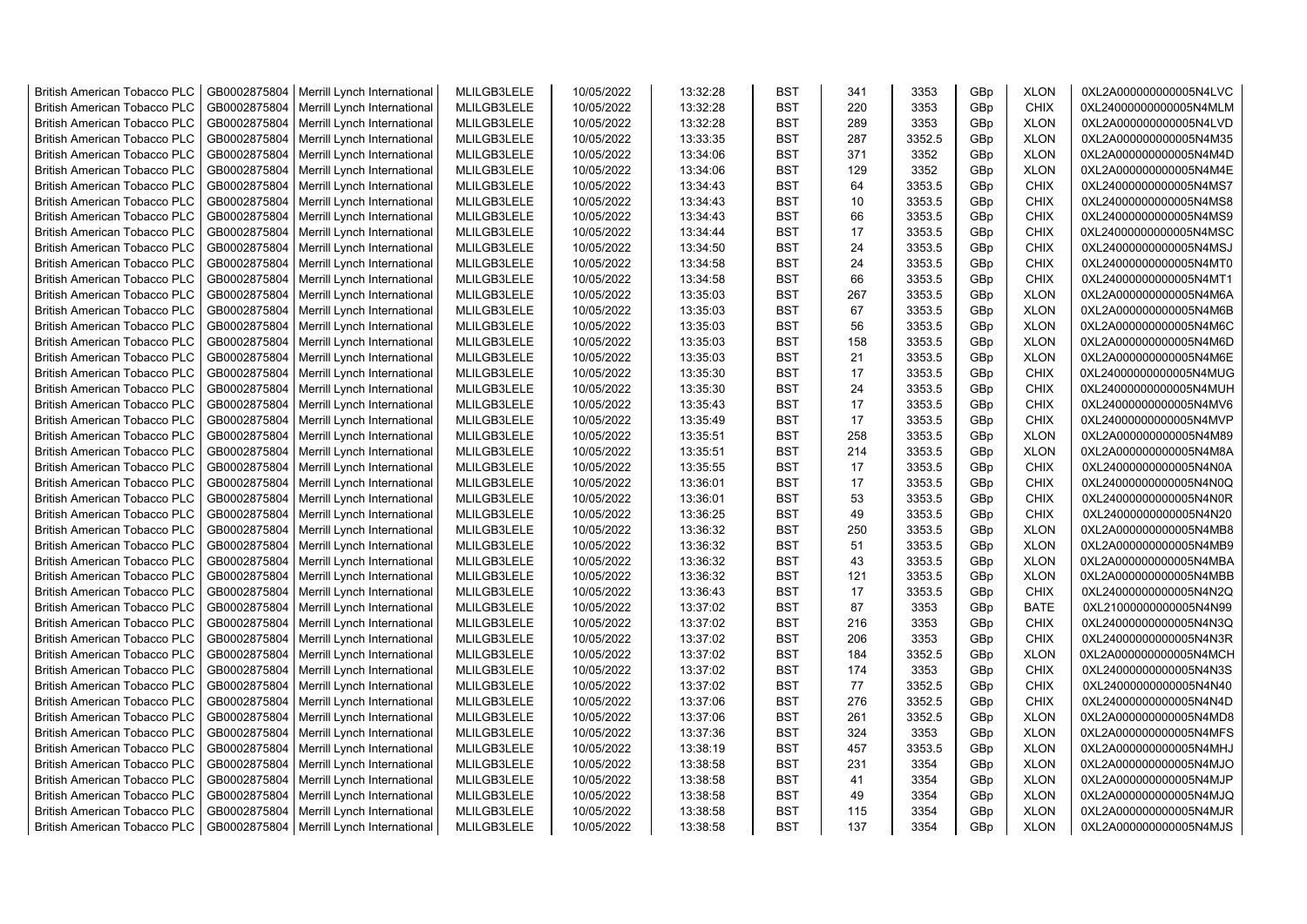| <b>British American Tobacco PLC</b> | GB0002875804 | Merrill Lynch International | MLILGB3LELE | 10/05/2022 | 13:39:55 | <b>BST</b> | 18             | 3354   | GBp             | <b>XLON</b> | 0XL2A000000000005N4MLN |
|-------------------------------------|--------------|-----------------------------|-------------|------------|----------|------------|----------------|--------|-----------------|-------------|------------------------|
| <b>British American Tobacco PLC</b> | GB0002875804 | Merrill Lynch International | MLILGB3LELE | 10/05/2022 | 13:39:55 | <b>BST</b> | 216            | 3354   | GBp             | <b>XLON</b> | 0XL2A000000000005N4MLO |
| <b>British American Tobacco PLC</b> | GB0002875804 | Merrill Lynch International | MLILGB3LELE | 10/05/2022 | 13:39:55 | <b>BST</b> | 152            | 3354   | GBp             | <b>CHIX</b> | 0XL24000000000005N4NE0 |
| <b>British American Tobacco PLC</b> | GB0002875804 | Merrill Lynch International | MLILGB3LELE | 10/05/2022 | 13:39:55 | <b>BST</b> | 200            | 3354   | GBp             | <b>XLON</b> | 0XL2A000000000005N4MLQ |
| <b>British American Tobacco PLC</b> | GB0002875804 | Merrill Lynch International | MLILGB3LELE | 10/05/2022 | 13:39:55 | <b>BST</b> | 414            | 3354   | GBp             | <b>XLON</b> | 0XL2A000000000005N4MLR |
| <b>British American Tobacco PLC</b> | GB0002875804 | Merrill Lynch International | MLILGB3LELE | 10/05/2022 | 13:40:25 | <b>BST</b> | 335            | 3353   | GBp             | <b>XLON</b> | 0XL2A000000000005N4MNN |
| <b>British American Tobacco PLC</b> | GB0002875804 | Merrill Lynch International | MLILGB3LELE | 10/05/2022 | 13:40:25 | <b>BST</b> | 82             | 3353   | GBp             | <b>CHIX</b> | 0XL24000000000005N4NG6 |
| <b>British American Tobacco PLC</b> | GB0002875804 | Merrill Lynch International | MLILGB3LELE | 10/05/2022 | 13:40:25 | <b>BST</b> | 28             | 3353   | GBp             | <b>BATE</b> | 0XL21000000000005N4NNG |
| <b>British American Tobacco PLC</b> | GB0002875804 | Merrill Lynch International | MLILGB3LELE | 10/05/2022 | 13:40:25 | <b>BST</b> | 74             | 3352.5 | GBp             | <b>CHIX</b> | 0XL24000000000005N4NG9 |
| <b>British American Tobacco PLC</b> | GB0002875804 | Merrill Lynch International | MLILGB3LELE | 10/05/2022 | 13:40:25 | <b>BST</b> | $\overline{7}$ | 3352.5 | GBp             | <b>CHIX</b> | 0XL24000000000005N4NGD |
| <b>British American Tobacco PLC</b> | GB0002875804 | Merrill Lynch International | MLILGB3LELE | 10/05/2022 | 13:40:55 | <b>BST</b> | 340            | 3352.5 | GBp             | <b>XLON</b> | 0XL2A000000000005N4MOH |
| <b>British American Tobacco PLC</b> | GB0002875804 | Merrill Lynch International | MLILGB3LELE | 10/05/2022 | 13:40:55 | <b>BST</b> | 47             | 3352.5 | GBp             | <b>CHIX</b> | 0XL24000000000005N4NHJ |
| <b>British American Tobacco PLC</b> | GB0002875804 | Merrill Lynch International | MLILGB3LELE | 10/05/2022 | 13:40:55 | <b>BST</b> | 10             | 3352   | GBp             | <b>CHIX</b> | 0XL24000000000005N4NHM |
| <b>British American Tobacco PLC</b> | GB0002875804 | Merrill Lynch International | MLILGB3LELE | 10/05/2022 | 13:40:55 | <b>BST</b> | 6              | 3352   | GBp             | <b>CHIX</b> | 0XL24000000000005N4NHN |
| <b>British American Tobacco PLC</b> | GB0002875804 | Merrill Lynch International | MLILGB3LELE | 10/05/2022 | 13:40:55 | <b>BST</b> | 6              | 3352   | GBp             | <b>CHIX</b> | 0XL24000000000005N4NHO |
| British American Tobacco PLC        | GB0002875804 | Merrill Lynch International | MLILGB3LELE | 10/05/2022 | 13:42:39 | <b>BST</b> | 336            | 3352.5 | GBp             | <b>XLON</b> | 0XL2A000000000005N4MT4 |
| British American Tobacco PLC        | GB0002875804 | Merrill Lynch International | MLILGB3LELE | 10/05/2022 | 13:42:39 | <b>BST</b> | 1350           | 3352.5 | GBp             | <b>XLON</b> | 0XL2A000000000005N4MT3 |
| <b>British American Tobacco PLC</b> | GB0002875804 | Merrill Lynch International | MLILGB3LELE | 10/05/2022 | 13:42:39 | <b>BST</b> | 118            | 3352   | GBp             | <b>CHIX</b> | 0XL24000000000005N4NM1 |
| <b>British American Tobacco PLC</b> | GB0002875804 | Merrill Lynch International | MLILGB3LELE | 10/05/2022 | 13:42:39 | <b>BST</b> | 36             | 3352   | GBp             | <b>CHIX</b> | 0XL24000000000005N4NM2 |
| <b>British American Tobacco PLC</b> | GB0002875804 | Merrill Lynch International | MLILGB3LELE | 10/05/2022 | 13:42:39 | <b>BST</b> | 14             | 3352   | GBp             | <b>CHIX</b> | 0XL24000000000005N4NM3 |
| <b>British American Tobacco PLC</b> | GB0002875804 | Merrill Lynch International | MLILGB3LELE | 10/05/2022 | 13:43:07 | <b>BST</b> | 228            | 3352   | GBp             | <b>CHIX</b> | 0XL24000000000005N4NN4 |
| <b>British American Tobacco PLC</b> | GB0002875804 | Merrill Lynch International | MLILGB3LELE | 10/05/2022 | 13:43:07 | <b>BST</b> | 83             | 3352   | GBp             | <b>XLON</b> | 0XL2A000000000005N4MTV |
| British American Tobacco PLC        | GB0002875804 | Merrill Lynch International | MLILGB3LELE | 10/05/2022 | 13:43:07 | <b>BST</b> | 46             | 3351.5 | GBp             | <b>CHIX</b> | 0XL24000000000005N4NN6 |
| <b>British American Tobacco PLC</b> | GB0002875804 | Merrill Lynch International | MLILGB3LELE | 10/05/2022 | 13:43:07 | <b>BST</b> | 55             | 3352   | GBp             | <b>BATE</b> | 0XL21000000000005N4NVF |
| <b>British American Tobacco PLC</b> | GB0002875804 | Merrill Lynch International | MLILGB3LELE | 10/05/2022 | 13:43:07 | <b>BST</b> | 34             | 3351.5 | GBp             | <b>CHIX</b> | 0XL24000000000005N4NN7 |
| <b>British American Tobacco PLC</b> | GB0002875804 | Merrill Lynch International | MLILGB3LELE | 10/05/2022 | 13:43:07 | <b>BST</b> | $\overline{4}$ | 3351.5 | GBp             | <b>CHIX</b> | 0XL24000000000005N4NN8 |
| <b>British American Tobacco PLC</b> | GB0002875804 | Merrill Lynch International | MLILGB3LELE | 10/05/2022 | 13:43:07 | <b>BST</b> | 26             | 3351.5 | GBp             | <b>CHIX</b> | 0XL24000000000005N4NN9 |
| <b>British American Tobacco PLC</b> | GB0002875804 | Merrill Lynch International | MLILGB3LELE | 10/05/2022 | 13:43:07 | <b>BST</b> | 10             | 3351.5 | GBp             | <b>XLON</b> | 0XL2A000000000005N4MU0 |
| <b>British American Tobacco PLC</b> | GB0002875804 | Merrill Lynch International | MLILGB3LELE | 10/05/2022 | 13:43:07 | <b>BST</b> | 91             | 3351.5 | GBp             | <b>XLON</b> | 0XL2A000000000005N4MU1 |
| <b>British American Tobacco PLC</b> | GB0002875804 | Merrill Lynch International | MLILGB3LELE | 10/05/2022 | 13:43:07 | <b>BST</b> | 82             | 3351.5 | GBp             | <b>CHIX</b> | 0XL24000000000005N4NNA |
| <b>British American Tobacco PLC</b> | GB0002875804 | Merrill Lynch International | MLILGB3LELE | 10/05/2022 | 13:43:07 | <b>BST</b> | 35             | 3351.5 | GBp             | <b>CHIX</b> | 0XL24000000000005N4NNB |
| <b>British American Tobacco PLC</b> | GB0002875804 | Merrill Lynch International | MLILGB3LELE | 10/05/2022 | 13:43:07 | <b>BST</b> | 14             | 3351.5 | GBp             | <b>BATE</b> | 0XL21000000000005N4NVG |
| <b>British American Tobacco PLC</b> | GB0002875804 | Merrill Lynch International | MLILGB3LELE | 10/05/2022 | 13:43:07 | <b>BST</b> | 43             | 3351.5 | GBp             | <b>BATE</b> | 0XL21000000000005N4NVH |
| <b>British American Tobacco PLC</b> | GB0002875804 | Merrill Lynch International | MLILGB3LELE | 10/05/2022 | 13:43:07 | <b>BST</b> | 3              | 3351.5 | GBp             | <b>BATE</b> | 0XL21000000000005N4NVI |
| <b>British American Tobacco PLC</b> | GB0002875804 | Merrill Lynch International | MLILGB3LELE | 10/05/2022 | 13:43:07 | <b>BST</b> | 15             | 3351.5 | GBp             | <b>BATE</b> | 0XL21000000000005N4NVJ |
| British American Tobacco PLC        | GB0002875804 | Merrill Lynch International | MLILGB3LELE | 10/05/2022 | 13:43:41 | <b>BST</b> | 82             | 3351.5 | GBp             | <b>XLON</b> | 0XL2A000000000005N4MV5 |
| <b>British American Tobacco PLC</b> | GB0002875804 | Merrill Lynch International | MLILGB3LELE | 10/05/2022 | 13:44:44 | <b>BST</b> | 182            | 3354   | GBp             | <b>XLON</b> | 0XL2A000000000005N4N18 |
| <b>British American Tobacco PLC</b> | GB0002875804 | Merrill Lynch International | MLILGB3LELE | 10/05/2022 | 13:44:44 | <b>BST</b> | 250            | 3354   | GBp             | <b>XLON</b> | 0XL2A000000000005N4N19 |
| <b>British American Tobacco PLC</b> | GB0002875804 | Merrill Lynch International | MLILGB3LELE | 10/05/2022 | 13:44:44 | <b>BST</b> | 126            | 3354   | GBp             | <b>XLON</b> | 0XL2A000000000005N4N1A |
| <b>British American Tobacco PLC</b> | GB0002875804 | Merrill Lynch International | MLILGB3LELE | 10/05/2022 | 13:46:28 | <b>BST</b> | 1242           | 3353.5 | GBp             | <b>XLON</b> | 0XL2A000000000005N4N5D |
| <b>British American Tobacco PLC</b> | GB0002875804 | Merrill Lynch International | MLILGB3LELE | 10/05/2022 | 13:46:28 | <b>BST</b> | 15             | 3353.5 | GBp             | <b>XLON</b> | 0XL2A000000000005N4N5C |
| <b>British American Tobacco PLC</b> | GB0002875804 | Merrill Lynch International | MLILGB3LELE | 10/05/2022 | 13:46:28 | <b>BST</b> | 48             | 3353.5 | GBp             | <b>XLON</b> | 0XL2A000000000005N4N5E |
| <b>British American Tobacco PLC</b> | GB0002875804 | Merrill Lynch International | MLILGB3LELE | 10/05/2022 | 13:46:28 | <b>BST</b> | 11             | 3353   | GBp             | <b>CHIX</b> | 0XL24000000000005N4NVG |
| <b>British American Tobacco PLC</b> | GB0002875804 | Merrill Lynch International | MLILGB3LELE | 10/05/2022 | 13:46:28 | <b>BST</b> | 186            | 3353   | GBp             | <b>CHIX</b> | 0XL24000000000005N4NVI |
| <b>British American Tobacco PLC</b> | GB0002875804 | Merrill Lynch International | MLILGB3LELE | 10/05/2022 | 13:48:16 | <b>BST</b> | 415            | 3353   | GBp             | <b>XLON</b> | 0XL2A000000000005N4N9P |
| <b>British American Tobacco PLC</b> | GB0002875804 | Merrill Lynch International | MLILGB3LELE | 10/05/2022 | 13:48:16 | <b>BST</b> | 189            | 3353.5 | GBp             | <b>XLON</b> | 0XL2A000000000005N4NA0 |
| <b>British American Tobacco PLC</b> | GB0002875804 | Merrill Lynch International | MLILGB3LELE | 10/05/2022 | 13:48:16 | <b>BST</b> | 228            | 3353.5 | GBp             | <b>XLON</b> | 0XL2A000000000005N4NA1 |
| <b>British American Tobacco PLC</b> | GB0002875804 | Merrill Lynch International | MLILGB3LELE | 10/05/2022 | 13:48:16 | <b>BST</b> | 64             | 3353   | GB <sub>p</sub> | <b>BATE</b> | 0XL21000000000005N4OCN |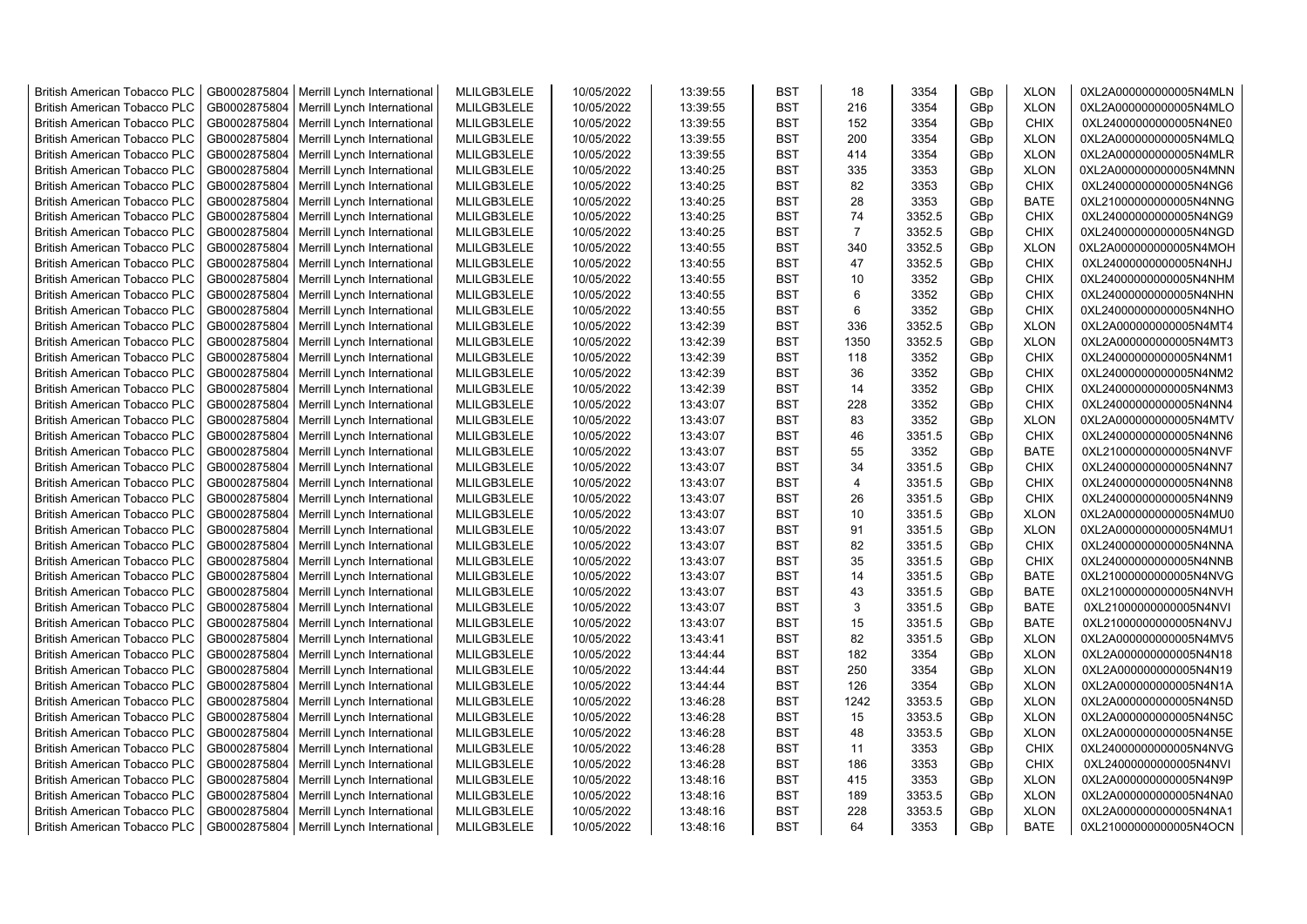| <b>British American Tobacco PLC</b> | GB0002875804 | Merrill Lynch International | MLILGB3LELE | 10/05/2022 | 13:48:16 | <b>BST</b> | 192            | 3353   | GBp             | <b>CHIX</b> | 0XL24000000000005N4O4V |
|-------------------------------------|--------------|-----------------------------|-------------|------------|----------|------------|----------------|--------|-----------------|-------------|------------------------|
| <b>British American Tobacco PLC</b> | GB0002875804 | Merrill Lynch International | MLILGB3LELE | 10/05/2022 | 13:48:16 | <b>BST</b> | 587            | 3352.5 | GBp             | <b>XLON</b> | 0XL2A000000000005N4NA5 |
| <b>British American Tobacco PLC</b> | GB0002875804 | Merrill Lynch International | MLILGB3LELE | 10/05/2022 | 13:48:17 | <b>BST</b> | 11             | 3352   | GBp             | <b>CHIX</b> | 0XL24000000000005N4O51 |
| <b>British American Tobacco PLC</b> | GB0002875804 | Merrill Lynch International | MLILGB3LELE | 10/05/2022 | 13:48:26 | <b>BST</b> | 28             | 3352   | GBp             | <b>CHIX</b> | 0XL24000000000005N4O58 |
| <b>British American Tobacco PLC</b> | GB0002875804 | Merrill Lynch International | MLILGB3LELE | 10/05/2022 | 13:48:26 | <b>BST</b> | 74             | 3352   | GBp             | <b>CHIX</b> | 0XL24000000000005N4O59 |
| <b>British American Tobacco PLC</b> | GB0002875804 | Merrill Lynch International | MLILGB3LELE | 10/05/2022 | 13:48:26 | <b>BST</b> | $\overline{4}$ | 3352   | GBp             | <b>CHIX</b> | 0XL24000000000005N4O5A |
| <b>British American Tobacco PLC</b> | GB0002875804 | Merrill Lynch International | MLILGB3LELE | 10/05/2022 | 13:48:26 | <b>BST</b> | 9              | 3352   | GBp             | <b>CHIX</b> | 0XL24000000000005N4O5B |
| <b>British American Tobacco PLC</b> | GB0002875804 | Merrill Lynch International | MLILGB3LELE | 10/05/2022 | 13:48:26 | <b>BST</b> | 16             | 3352   | GBp             | <b>CHIX</b> | 0XL24000000000005N4O5C |
| <b>British American Tobacco PLC</b> | GB0002875804 | Merrill Lynch International | MLILGB3LELE | 10/05/2022 | 13:48:26 | <b>BST</b> | 3              | 3352   | GBp             | <b>CHIX</b> | 0XL24000000000005N4O5D |
| <b>British American Tobacco PLC</b> | GB0002875804 | Merrill Lynch International | MLILGB3LELE | 10/05/2022 | 13:48:26 | <b>BST</b> | 93             | 3352   | GBp             | <b>CHIX</b> | 0XL24000000000005N4O5F |
| <b>British American Tobacco PLC</b> | GB0002875804 | Merrill Lynch International | MLILGB3LELE | 10/05/2022 | 13:48:28 | <b>BST</b> | 14             | 3352   | GBp             | <b>CHIX</b> | 0XL24000000000005N4O5G |
| <b>British American Tobacco PLC</b> | GB0002875804 | Merrill Lynch International | MLILGB3LELE | 10/05/2022 | 13:48:28 | <b>BST</b> | 12             | 3352   | GBp             | <b>CHIX</b> | 0XL24000000000005N4O5H |
| <b>British American Tobacco PLC</b> | GB0002875804 | Merrill Lynch International | MLILGB3LELE | 10/05/2022 | 13:48:28 | <b>BST</b> | $\overline{2}$ | 3352   | GBp             | <b>CHIX</b> | 0XL24000000000005N4O5I |
| <b>British American Tobacco PLC</b> | GB0002875804 | Merrill Lynch International | MLILGB3LELE | 10/05/2022 | 13:48:28 | <b>BST</b> | $\overline{2}$ | 3352   | GBp             | <b>CHIX</b> | 0XL24000000000005N4O5J |
| <b>British American Tobacco PLC</b> | GB0002875804 | Merrill Lynch International | MLILGB3LELE | 10/05/2022 | 13:48:32 | <b>BST</b> | 20             | 3352   | GBp             | <b>CHIX</b> | 0XL24000000000005N4O5L |
| <b>British American Tobacco PLC</b> | GB0002875804 | Merrill Lynch International | MLILGB3LELE | 10/05/2022 | 13:48:32 | <b>BST</b> | 5              | 3352   | GBp             | <b>CHIX</b> | 0XL24000000000005N4O5M |
| <b>British American Tobacco PLC</b> | GB0002875804 | Merrill Lynch International | MLILGB3LELE | 10/05/2022 | 13:48:32 | <b>BST</b> | 12             | 3352   | GBp             | <b>CHIX</b> | 0XL24000000000005N4O5O |
| <b>British American Tobacco PLC</b> | GB0002875804 | Merrill Lynch International | MLILGB3LELE | 10/05/2022 | 13:48:32 | <b>BST</b> | 14             | 3352   | GBp             | <b>CHIX</b> | 0XL24000000000005N4O5P |
| <b>British American Tobacco PLC</b> | GB0002875804 | Merrill Lynch International | MLILGB3LELE | 10/05/2022 | 13:48:32 | <b>BST</b> | 2              | 3352   | GBp             | <b>CHIX</b> | 0XL24000000000005N4O5Q |
| <b>British American Tobacco PLC</b> | GB0002875804 | Merrill Lynch International | MLILGB3LELE | 10/05/2022 | 13:48:32 | <b>BST</b> | $\overline{2}$ | 3352   | GBp             | <b>CHIX</b> | 0XL24000000000005N4O5R |
| <b>British American Tobacco PLC</b> | GB0002875804 | Merrill Lynch International | MLILGB3LELE | 10/05/2022 | 13:48:44 | <b>BST</b> | 17             | 3352   | GBp             | <b>CHIX</b> | 0XL24000000000005N4O66 |
| <b>British American Tobacco PLC</b> | GB0002875804 | Merrill Lynch International | MLILGB3LELE | 10/05/2022 | 13:48:44 | <b>BST</b> | 15             | 3352   | GBp             | <b>CHIX</b> | 0XL24000000000005N4O67 |
| British American Tobacco PLC        | GB0002875804 | Merrill Lynch International | MLILGB3LELE | 10/05/2022 | 13:48:44 | <b>BST</b> | 3              | 3352   | GBp             | <b>CHIX</b> | 0XL24000000000005N4O68 |
| <b>British American Tobacco PLC</b> | GB0002875804 | Merrill Lynch International | MLILGB3LELE | 10/05/2022 | 13:49:26 | <b>BST</b> | 248            | 3353.5 | GBp             | <b>XLON</b> | 0XL2A000000000005N4NC8 |
| <b>British American Tobacco PLC</b> | GB0002875804 | Merrill Lynch International | MLILGB3LELE | 10/05/2022 | 13:49:26 | <b>BST</b> | 22             | 3353.5 | GBp             | <b>XLON</b> | 0XL2A000000000005N4NC9 |
| <b>British American Tobacco PLC</b> | GB0002875804 | Merrill Lynch International | MLILGB3LELE | 10/05/2022 | 13:49:26 | <b>BST</b> | 250            | 3353.5 | GBp             | <b>XLON</b> | 0XL2A000000000005N4NCA |
| <b>British American Tobacco PLC</b> | GB0002875804 | Merrill Lynch International | MLILGB3LELE | 10/05/2022 | 13:49:26 | <b>BST</b> | 15             | 3353   | GBp             | <b>XLON</b> | 0XL2A000000000005N4NCB |
| <b>British American Tobacco PLC</b> | GB0002875804 | Merrill Lynch International | MLILGB3LELE | 10/05/2022 | 13:49:35 | <b>BST</b> | 317            | 3353   | GBp             | <b>XLON</b> | 0XL2A000000000005N4NCJ |
| <b>British American Tobacco PLC</b> | GB0002875804 | Merrill Lynch International | MLILGB3LELE | 10/05/2022 | 13:49:35 | BST        | 49             | 3353   | GBp             | <b>XLON</b> | 0XL2A000000000005N4NCK |
| <b>British American Tobacco PLC</b> | GB0002875804 | Merrill Lynch International | MLILGB3LELE | 10/05/2022 | 13:49:35 | <b>BST</b> | 19             | 3352.5 | GBp             | <b>CHIX</b> | 0XL24000000000005N4O7N |
| <b>British American Tobacco PLC</b> | GB0002875804 | Merrill Lynch International | MLILGB3LELE | 10/05/2022 | 13:49:35 | <b>BST</b> | 9              | 3352.5 | GBp             | <b>CHIX</b> | 0XL24000000000005N4O7O |
| <b>British American Tobacco PLC</b> | GB0002875804 | Merrill Lynch International | MLILGB3LELE | 10/05/2022 | 13:49:35 | <b>BST</b> | $\overline{2}$ | 3352.5 | GBp             | <b>CHIX</b> | 0XL24000000000005N4O7P |
| <b>British American Tobacco PLC</b> | GB0002875804 | Merrill Lynch International | MLILGB3LELE | 10/05/2022 | 13:50:00 | <b>BST</b> | $\mathbf 5$    | 3352.5 | GBp             | <b>CHIX</b> | 0XL24000000000005N4O8O |
| <b>British American Tobacco PLC</b> | GB0002875804 | Merrill Lynch International | MLILGB3LELE | 10/05/2022 | 13:50:00 | <b>BST</b> | 22             | 3352.5 | GBp             | <b>CHIX</b> | 0XL24000000000005N4O8P |
| <b>British American Tobacco PLC</b> | GB0002875804 | Merrill Lynch International | MLILGB3LELE | 10/05/2022 | 13:50:03 | <b>BST</b> | 14             | 3352.5 | GBp             | <b>CHIX</b> | 0XL24000000000005N4O8V |
| <b>British American Tobacco PLC</b> | GB0002875804 | Merrill Lynch International | MLILGB3LELE | 10/05/2022 | 13:50:03 | <b>BST</b> | $\overline{2}$ | 3352.5 | GBp             | <b>CHIX</b> | 0XL24000000000005N4O90 |
| <b>British American Tobacco PLC</b> | GB0002875804 | Merrill Lynch International | MLILGB3LELE | 10/05/2022 | 13:50:14 | <b>BST</b> | 130            | 3352.5 | GBp             | <b>CHIX</b> | 0XL24000000000005N4O95 |
| <b>British American Tobacco PLC</b> | GB0002875804 | Merrill Lynch International | MLILGB3LELE | 10/05/2022 | 13:50:14 | <b>BST</b> | 17             | 3352   | GBp             | <b>CHIX</b> | 0XL24000000000005N4O97 |
| <b>British American Tobacco PLC</b> | GB0002875804 | Merrill Lynch International | MLILGB3LELE | 10/05/2022 | 13:50:14 | <b>BST</b> | 12             | 3352   | GBp             | <b>CHIX</b> | 0XL24000000000005N4O98 |
| <b>British American Tobacco PLC</b> | GB0002875804 | Merrill Lynch International | MLILGB3LELE | 10/05/2022 | 13:50:14 | <b>BST</b> | 5              | 3352   | GBp             | <b>CHIX</b> | 0XL24000000000005N4O99 |
| <b>British American Tobacco PLC</b> | GB0002875804 | Merrill Lynch International | MLILGB3LELE | 10/05/2022 | 13:50:15 | <b>BST</b> | 8              | 3352   | GBp             | <b>CHIX</b> | 0XL24000000000005N4O9A |
| <b>British American Tobacco PLC</b> | GB0002875804 | Merrill Lynch International | MLILGB3LELE | 10/05/2022 | 13:50:43 | <b>BST</b> | 558            | 3353   | GBp             | <b>XLON</b> | 0XL2A000000000005N4NEG |
| <b>British American Tobacco PLC</b> | GB0002875804 | Merrill Lynch International | MLILGB3LELE | 10/05/2022 | 13:50:43 | <b>BST</b> | 79             | 3353   | GBp             | <b>XLON</b> | 0XL2A000000000005N4NEH |
| <b>British American Tobacco PLC</b> | GB0002875804 | Merrill Lynch International | MLILGB3LELE | 10/05/2022 | 13:50:46 | <b>BST</b> | 433            | 3352   | GBp             | <b>XLON</b> | 0XL2A000000000005N4NEK |
| <b>British American Tobacco PLC</b> | GB0002875804 | Merrill Lynch International | MLILGB3LELE | 10/05/2022 | 13:50:46 | <b>BST</b> | 66             | 3352   | GBp             | <b>BATE</b> | 0XL21000000000005N4OI9 |
| <b>British American Tobacco PLC</b> | GB0002875804 | Merrill Lynch International | MLILGB3LELE | 10/05/2022 | 13:50:48 | <b>BST</b> | 41             | 3351.5 | GBp             | <b>CHIX</b> | 0XL24000000000005N4OAA |
| <b>British American Tobacco PLC</b> | GB0002875804 | Merrill Lynch International | MLILGB3LELE | 10/05/2022 | 13:50:48 | <b>BST</b> | 141            | 3351.5 | GBp             | <b>CHIX</b> | 0XL24000000000005N4OAB |
| <b>British American Tobacco PLC</b> | GB0002875804 | Merrill Lynch International | MLILGB3LELE | 10/05/2022 | 13:50:48 | <b>BST</b> | 16             | 3351.5 | GB <sub>p</sub> | <b>CHIX</b> | 0XL24000000000005N4OAC |
|                                     |              |                             |             |            |          |            |                |        |                 |             |                        |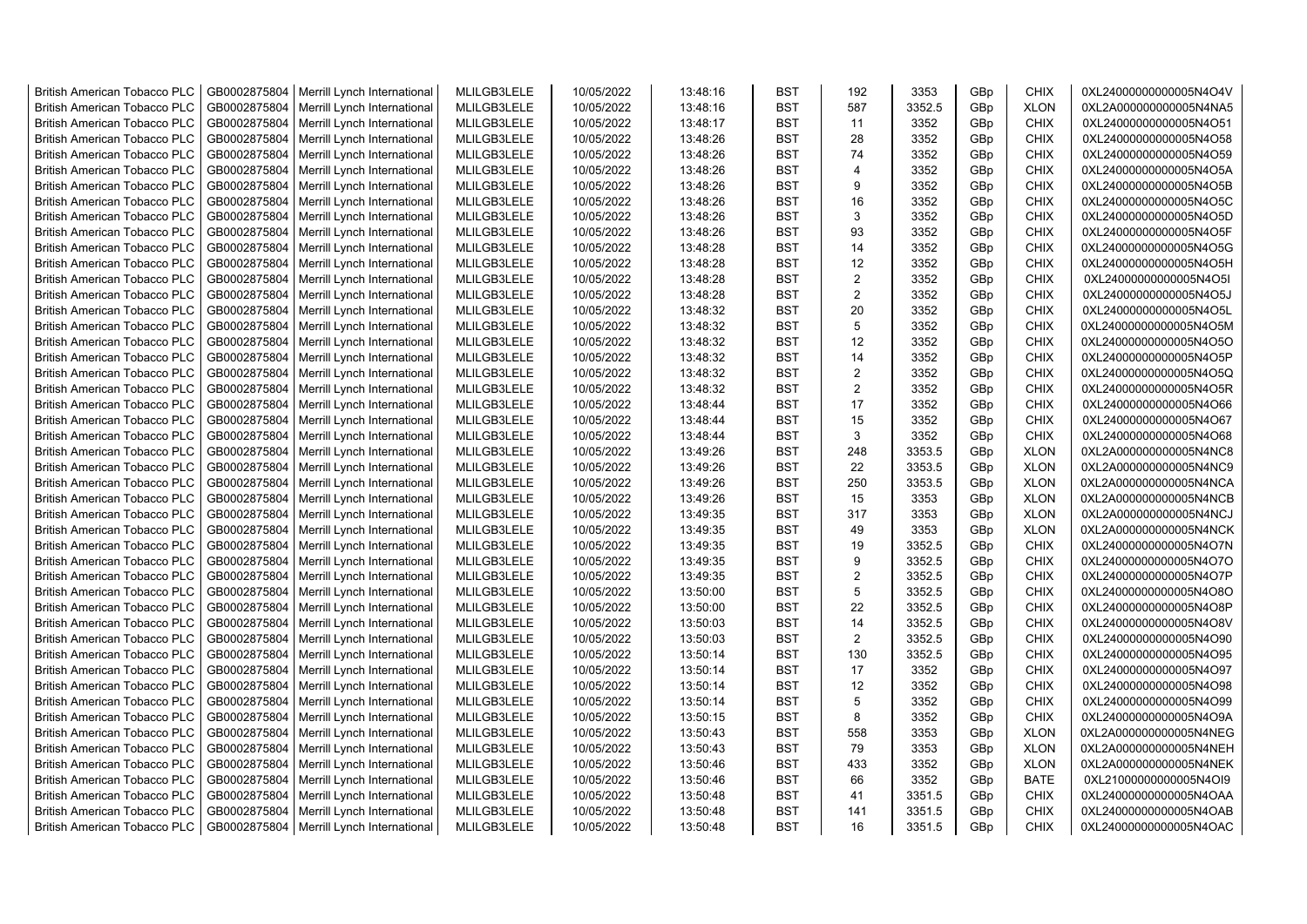| <b>British American Tobacco PLC</b> | GB0002875804 | Merrill Lynch International | MLILGB3LELE | 10/05/2022 | 13:51:05 | <b>BST</b> | 12             | 3351.5 | GBp             | <b>CHIX</b> | 0XL24000000000005N4OB1 |
|-------------------------------------|--------------|-----------------------------|-------------|------------|----------|------------|----------------|--------|-----------------|-------------|------------------------|
| <b>British American Tobacco PLC</b> | GB0002875804 | Merrill Lynch International | MLILGB3LELE | 10/05/2022 | 13:51:05 | <b>BST</b> | 21             | 3351.5 | GBp             | <b>CHIX</b> | 0XL24000000000005N4OB2 |
| <b>British American Tobacco PLC</b> | GB0002875804 | Merrill Lynch International | MLILGB3LELE | 10/05/2022 | 13:51:05 | <b>BST</b> | $\mathbf{1}$   | 3351.5 | GBp             | <b>CHIX</b> | 0XL24000000000005N4OB3 |
| <b>British American Tobacco PLC</b> | GB0002875804 | Merrill Lynch International | MLILGB3LELE | 10/05/2022 | 13:52:16 | <b>BST</b> | 249            | 3352   | GBp             | <b>XLON</b> | 0XL2A000000000005N4NHQ |
| <b>British American Tobacco PLC</b> | GB0002875804 | Merrill Lynch International | MLILGB3LELE | 10/05/2022 | 13:52:16 | <b>BST</b> | 22             | 3352   | GBp             | <b>XLON</b> | 0XL2A000000000005N4NHR |
| <b>British American Tobacco PLC</b> | GB0002875804 | Merrill Lynch International | MLILGB3LELE | 10/05/2022 | 13:52:16 | <b>BST</b> | 303            | 3352   | GBp             | <b>XLON</b> | 0XL2A000000000005N4NHS |
| British American Tobacco PLC        | GB0002875804 | Merrill Lynch International | MLILGB3LELE | 10/05/2022 | 13:52:16 | <b>BST</b> | 397            | 3351.5 | GBp             | <b>XLON</b> | 0XL2A000000000005N4NHT |
| <b>British American Tobacco PLC</b> | GB0002875804 | Merrill Lynch International | MLILGB3LELE | 10/05/2022 | 13:52:16 | <b>BST</b> | 65             | 3351.5 | GBp             | <b>BATE</b> | 0XL21000000000005N4OLM |
| <b>British American Tobacco PLC</b> | GB0002875804 | Merrill Lynch International | MLILGB3LELE | 10/05/2022 | 13:52:42 | <b>BST</b> | 64             | 3351   | GBp             | <b>CHIX</b> | 0XL24000000000005N4OFP |
| <b>British American Tobacco PLC</b> | GB0002875804 | Merrill Lynch International | MLILGB3LELE | 10/05/2022 | 13:52:42 | <b>BST</b> | 153            | 3351   | GBp             | <b>CHIX</b> | 0XL24000000000005N4OFQ |
| <b>British American Tobacco PLC</b> | GB0002875804 | Merrill Lynch International | MLILGB3LELE | 10/05/2022 | 13:52:42 | <b>BST</b> | 19             | 3351   | GBp             | <b>CHIX</b> | 0XL24000000000005N4OFR |
| <b>British American Tobacco PLC</b> | GB0002875804 | Merrill Lynch International | MLILGB3LELE | 10/05/2022 | 13:53:00 | <b>BST</b> | 6              | 3352   | GBp             | <b>CHIX</b> | 0XL24000000000005N4OH0 |
| <b>British American Tobacco PLC</b> | GB0002875804 | Merrill Lynch International | MLILGB3LELE | 10/05/2022 | 13:53:00 | <b>BST</b> | 59             | 3352   | GBp             | <b>CHIX</b> | 0XL24000000000005N4OH1 |
| <b>British American Tobacco PLC</b> | GB0002875804 | Merrill Lynch International | MLILGB3LELE | 10/05/2022 | 13:53:00 | <b>BST</b> | 6              | 3352   | GBp             | <b>CHIX</b> | 0XL24000000000005N4OH2 |
| <b>British American Tobacco PLC</b> | GB0002875804 | Merrill Lynch International | MLILGB3LELE | 10/05/2022 | 13:53:00 | <b>BST</b> | 127            | 3352   | GBp             | <b>CHIX</b> | 0XL24000000000005N4OH4 |
| British American Tobacco PLC        | GB0002875804 | Merrill Lynch International | MLILGB3LELE | 10/05/2022 | 13:53:00 | <b>BST</b> | 157            | 3352   | GBp             | <b>XLON</b> | 0XL2A000000000005N4NJV |
| British American Tobacco PLC        | GB0002875804 | Merrill Lynch International | MLILGB3LELE | 10/05/2022 | 13:53:58 | <b>BST</b> | 32             | 3352   | GBp             | <b>BATE</b> | 0XL21000000000005N4OQS |
| <b>British American Tobacco PLC</b> | GB0002875804 | Merrill Lynch International | MLILGB3LELE | 10/05/2022 | 13:53:58 | <b>BST</b> | 191            | 3352   | GBp             | <b>XLON</b> | 0XL2A000000000005N4NLL |
| <b>British American Tobacco PLC</b> | GB0002875804 | Merrill Lynch International | MLILGB3LELE | 10/05/2022 | 13:53:58 | <b>BST</b> | 145            | 3352   | GBp             | <b>CHIX</b> | 0XL24000000000005N4OJ8 |
| <b>British American Tobacco PLC</b> | GB0002875804 | Merrill Lynch International | MLILGB3LELE | 10/05/2022 | 13:53:58 | <b>BST</b> | 146            | 3352   | GBp             | <b>XLON</b> | 0XL2A000000000005N4NLM |
| <b>British American Tobacco PLC</b> | GB0002875804 | Merrill Lynch International | MLILGB3LELE | 10/05/2022 | 13:54:00 | <b>BST</b> | 293            | 3351.5 | GBp             | <b>XLON</b> | 0XL2A000000000005N4NLR |
| <b>British American Tobacco PLC</b> | GB0002875804 | Merrill Lynch International | MLILGB3LELE | 10/05/2022 | 13:54:49 | <b>BST</b> | 246            | 3351.5 | GBp             | <b>XLON</b> | 0XL2A000000000005N4NNQ |
| <b>British American Tobacco PLC</b> | GB0002875804 | Merrill Lynch International | MLILGB3LELE | 10/05/2022 | 13:54:49 | <b>BST</b> | 22             | 3351.5 | GBp             | <b>XLON</b> | 0XL2A000000000005N4NNR |
| <b>British American Tobacco PLC</b> | GB0002875804 | Merrill Lynch International | MLILGB3LELE | 10/05/2022 | 13:55:09 | <b>BST</b> | 197            | 3351.5 | GBp             | <b>XLON</b> | 0XL2A000000000005N4NOK |
| <b>British American Tobacco PLC</b> | GB0002875804 | Merrill Lynch International | MLILGB3LELE | 10/05/2022 | 13:55:09 | <b>BST</b> | 43             | 3351.5 | GBp             | <b>XLON</b> | 0XL2A000000000005N4NOL |
| <b>British American Tobacco PLC</b> | GB0002875804 | Merrill Lynch International | MLILGB3LELE | 10/05/2022 | 13:55:09 | <b>BST</b> | 36             | 3351.5 | GBp             | <b>XLON</b> | 0XL2A000000000005N4NOM |
| <b>British American Tobacco PLC</b> | GB0002875804 | Merrill Lynch International | MLILGB3LELE | 10/05/2022 | 13:55:09 | <b>BST</b> | 102            | 3351.5 | GBp             | <b>XLON</b> | 0XL2A000000000005N4NON |
| <b>British American Tobacco PLC</b> | GB0002875804 | Merrill Lynch International | MLILGB3LELE | 10/05/2022 | 13:55:09 | <b>BST</b> | 185            | 3351.5 | GBp             | <b>XLON</b> | 0XL2A000000000005N4NOO |
| <b>British American Tobacco PLC</b> | GB0002875804 | Merrill Lynch International | MLILGB3LELE | 10/05/2022 | 13:55:09 | <b>BST</b> | 394            | 3351   | GBp             | <b>XLON</b> | 0XL2A000000000005N4NOP |
| <b>British American Tobacco PLC</b> | GB0002875804 | Merrill Lynch International | MLILGB3LELE | 10/05/2022 | 13:55:09 | <b>BST</b> | 81             | 3351   | GBp             | <b>CHIX</b> | 0XL24000000000005N4OM1 |
| <b>British American Tobacco PLC</b> | GB0002875804 | Merrill Lynch International | MLILGB3LELE | 10/05/2022 | 13:55:09 | <b>BST</b> | 93             | 3351   | GBp             | <b>CHIX</b> | 0XL24000000000005N4OM2 |
| <b>British American Tobacco PLC</b> | GB0002875804 | Merrill Lynch International | MLILGB3LELE | 10/05/2022 | 13:55:09 | <b>BST</b> | 78             | 3351   | GBp             | <b>BATE</b> | 0XL21000000000005N4OU9 |
| <b>British American Tobacco PLC</b> | GB0002875804 | Merrill Lynch International | MLILGB3LELE | 10/05/2022 | 13:55:09 | <b>BST</b> | $\overline{7}$ | 3351   | GBp             | <b>BATE</b> | 0XL21000000000005N4OUA |
| <b>British American Tobacco PLC</b> | GB0002875804 | Merrill Lynch International | MLILGB3LELE | 10/05/2022 | 13:55:47 | <b>BST</b> | 5              | 3351   | GBp             | <b>BATE</b> | 0XL21000000000005N4P18 |
| <b>British American Tobacco PLC</b> | GB0002875804 | Merrill Lynch International | MLILGB3LELE | 10/05/2022 | 13:55:47 | <b>BST</b> | 137            | 3350.5 | GBp             | <b>CHIX</b> | 0XL24000000000005N4OOF |
| British American Tobacco PLC        | GB0002875804 | Merrill Lynch International | MLILGB3LELE | 10/05/2022 | 13:55:47 | <b>BST</b> | 66             | 3350.5 | GBp             | <b>CHIX</b> | 0XL24000000000005N4OOG |
| <b>British American Tobacco PLC</b> | GB0002875804 | Merrill Lynch International | MLILGB3LELE | 10/05/2022 | 13:55:47 | <b>BST</b> | 236            | 3350.5 | GBp             | <b>XLON</b> | 0XL2A000000000005N4NQP |
| <b>British American Tobacco PLC</b> | GB0002875804 | Merrill Lynch International | MLILGB3LELE | 10/05/2022 | 13:55:47 | <b>BST</b> | 76             | 3350.5 | GBp             | <b>BATE</b> | 0XL21000000000005N4P19 |
| <b>British American Tobacco PLC</b> | GB0002875804 | Merrill Lynch International | MLILGB3LELE | 10/05/2022 | 13:55:47 | <b>BST</b> | $\mathbf{1}$   | 3350   | GBp             | <b>CHIX</b> | 0XL24000000000005N4OOH |
| <b>British American Tobacco PLC</b> | GB0002875804 | Merrill Lynch International | MLILGB3LELE | 10/05/2022 | 13:55:47 | <b>BST</b> | 6              | 3350   | GBp             | <b>CHIX</b> | 0XL24000000000005N4OOI |
| <b>British American Tobacco PLC</b> | GB0002875804 | Merrill Lynch International | MLILGB3LELE | 10/05/2022 | 13:55:47 | <b>BST</b> | 15             | 3350   | GBp             | <b>CHIX</b> | 0XL24000000000005N4OOJ |
| <b>British American Tobacco PLC</b> | GB0002875804 | Merrill Lynch International | MLILGB3LELE | 10/05/2022 | 13:55:53 | <b>BST</b> | 98             | 3350   | GBp             | <b>CHIX</b> | 0XL24000000000005N4OP9 |
| <b>British American Tobacco PLC</b> | GB0002875804 | Merrill Lynch International | MLILGB3LELE | 10/05/2022 | 13:56:07 | <b>BST</b> | 239            | 3350   | GBp             | <b>XLON</b> | 0XL2A000000000005N4NS7 |
| <b>British American Tobacco PLC</b> | GB0002875804 | Merrill Lynch International | MLILGB3LELE | 10/05/2022 | 13:56:11 | <b>BST</b> | 26             | 3349.5 | GBp             | <b>BATE</b> | 0XL21000000000005N4P36 |
| <b>British American Tobacco PLC</b> | GB0002875804 | Merrill Lynch International | MLILGB3LELE | 10/05/2022 | 13:56:11 | <b>BST</b> | 252            | 3349.5 | GBp             | <b>XLON</b> | 0XL2A000000000005N4NSF |
| <b>British American Tobacco PLC</b> | GB0002875804 | Merrill Lynch International | MLILGB3LELE | 10/05/2022 | 13:56:11 | <b>BST</b> | 84             | 3349.5 | GBp             | <b>CHIX</b> | 0XL24000000000005N4OQF |
| <b>British American Tobacco PLC</b> | GB0002875804 | Merrill Lynch International | MLILGB3LELE | 10/05/2022 | 13:56:11 | <b>BST</b> | 26             | 3349   | GBp             | <b>BATE</b> | 0XL21000000000005N4P37 |
| <b>British American Tobacco PLC</b> | GB0002875804 | Merrill Lynch International | MLILGB3LELE | 10/05/2022 | 13:56:11 | <b>BST</b> | 77             | 3349   | GB <sub>p</sub> | <b>CHIX</b> | 0XL24000000000005N4OQG |
|                                     |              |                             |             |            |          |            |                |        |                 |             |                        |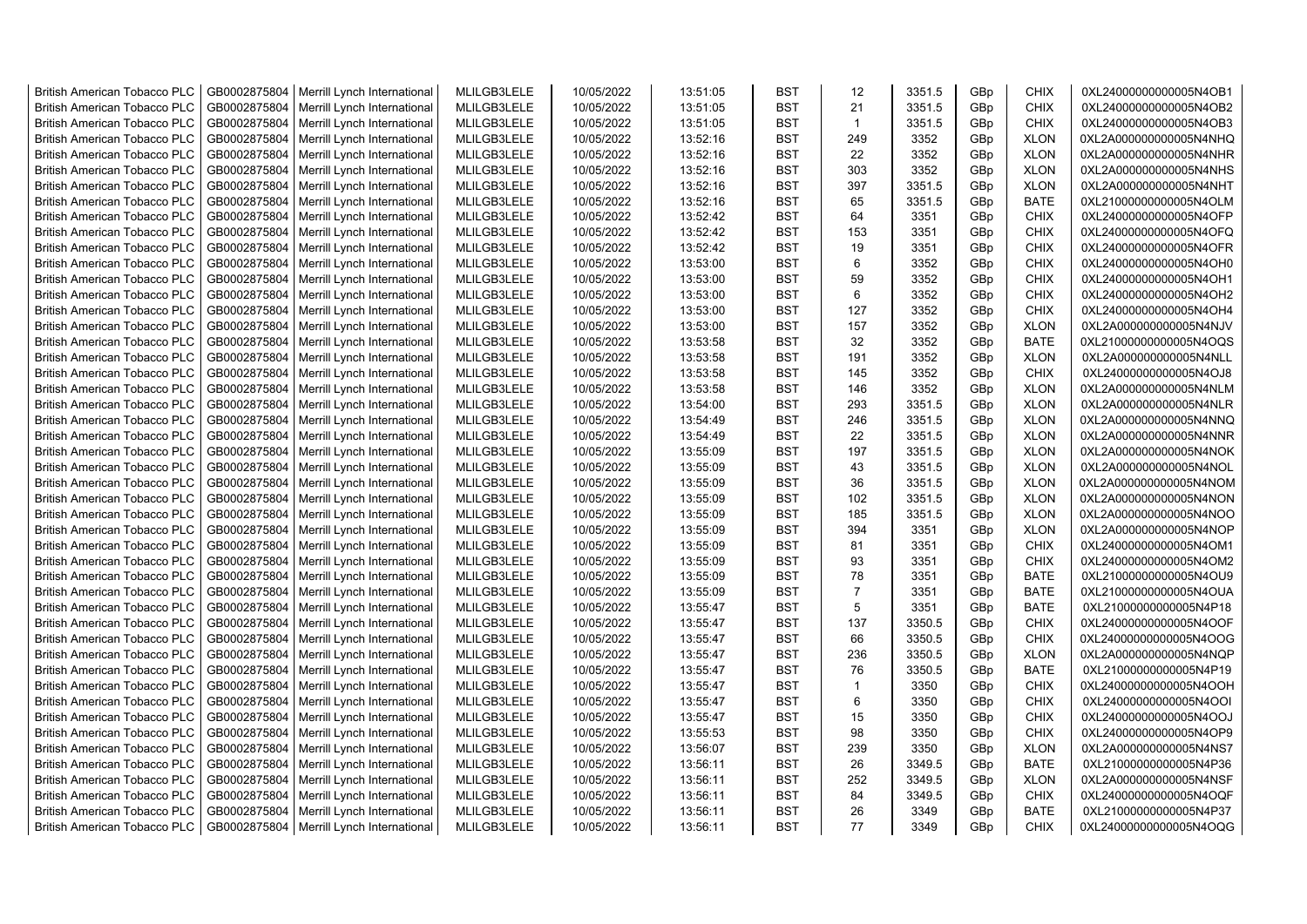| <b>British American Tobacco PLC</b> | GB0002875804 | Merrill Lynch International | MLILGB3LELE | 10/05/2022 | 13:56:27 | <b>BST</b> | 79             | 3349.5 | GBp             | <b>XLON</b> | 0XL2A000000000005N4NSL |
|-------------------------------------|--------------|-----------------------------|-------------|------------|----------|------------|----------------|--------|-----------------|-------------|------------------------|
| <b>British American Tobacco PLC</b> | GB0002875804 | Merrill Lynch International | MLILGB3LELE | 10/05/2022 | 13:57:37 | <b>BST</b> | 300            | 3350.5 | GBp             | <b>XLON</b> | 0XL2A000000000005N4NVM |
| <b>British American Tobacco PLC</b> | GB0002875804 | Merrill Lynch International | MLILGB3LELE | 10/05/2022 | 13:57:37 | <b>BST</b> | 18             | 3350.5 | GBp             | <b>XLON</b> | 0XL2A000000000005N4NVN |
| <b>British American Tobacco PLC</b> | GB0002875804 | Merrill Lynch International | MLILGB3LELE | 10/05/2022 | 13:57:37 | <b>BST</b> | 47             | 3350.5 | GBp             | <b>XLON</b> | 0XL2A000000000005N4NVP |
| <b>British American Tobacco PLC</b> | GB0002875804 | Merrill Lynch International | MLILGB3LELE | 10/05/2022 | 13:57:37 | <b>BST</b> | 13             | 3350.5 | GBp             | <b>XLON</b> | 0XL2A000000000005N4NVO |
| <b>British American Tobacco PLC</b> | GB0002875804 | Merrill Lynch International | MLILGB3LELE | 10/05/2022 | 13:57:56 | <b>BST</b> | 13             | 3350   | GBp             | <b>XLON</b> | 0XL2A000000000005N4O0C |
| <b>British American Tobacco PLC</b> | GB0002875804 | Merrill Lynch International | MLILGB3LELE | 10/05/2022 | 13:57:56 | <b>BST</b> | 79             | 3350   | GBp             | <b>CHIX</b> | 0XL24000000000005N4OTV |
| <b>British American Tobacco PLC</b> | GB0002875804 | Merrill Lynch International | MLILGB3LELE | 10/05/2022 | 13:57:56 | <b>BST</b> | 152            | 3350   | GBp             | <b>XLON</b> | 0XL2A000000000005N4O0D |
| <b>British American Tobacco PLC</b> | GB0002875804 | Merrill Lynch International | MLILGB3LELE | 10/05/2022 | 13:57:56 | <b>BST</b> | 17             | 3350   | GBp             | <b>BATE</b> | 0XL21000000000005N4P6L |
| <b>British American Tobacco PLC</b> | GB0002875804 | Merrill Lynch International | MLILGB3LELE | 10/05/2022 | 13:57:56 | <b>BST</b> | 10             | 3350   | GBp             | <b>BATE</b> | 0XL21000000000005N4P6M |
| <b>British American Tobacco PLC</b> | GB0002875804 | Merrill Lynch International | MLILGB3LELE | 10/05/2022 | 13:57:56 | <b>BST</b> | 72             | 3350   | GBp             | <b>BATE</b> | 0XL21000000000005N4P6N |
| <b>British American Tobacco PLC</b> | GB0002875804 | Merrill Lynch International | MLILGB3LELE | 10/05/2022 | 13:58:14 | <b>BST</b> | 46             | 3349.5 | GBp             | <b>CHIX</b> | 0XL24000000000005N4OUI |
| <b>British American Tobacco PLC</b> | GB0002875804 | Merrill Lynch International | MLILGB3LELE | 10/05/2022 | 13:58:14 | <b>BST</b> | 96             | 3349.5 | GBp             | <b>CHIX</b> | 0XL24000000000005N4OUJ |
| <b>British American Tobacco PLC</b> | GB0002875804 | Merrill Lynch International | MLILGB3LELE | 10/05/2022 | 13:58:14 | <b>BST</b> | 340            | 3349.5 | GBp             | <b>XLON</b> | 0XL2A000000000005N4O0S |
| <b>British American Tobacco PLC</b> | GB0002875804 | Merrill Lynch International | MLILGB3LELE | 10/05/2022 | 13:58:17 | <b>BST</b> | 511            | 3349   | GBp             | <b>XLON</b> | 0XL2A000000000005N4O0U |
| <b>British American Tobacco PLC</b> | GB0002875804 | Merrill Lynch International | MLILGB3LELE | 10/05/2022 | 13:58:17 | <b>BST</b> | 46             | 3349   | GBp             | <b>BATE</b> | 0XL21000000000005N4P7L |
| <b>British American Tobacco PLC</b> | GB0002875804 | Merrill Lynch International | MLILGB3LELE | 10/05/2022 | 13:58:26 | <b>BST</b> | 60             | 3348.5 | GBp             | <b>BATE</b> | 0XL21000000000005N4P84 |
| <b>British American Tobacco PLC</b> | GB0002875804 | Merrill Lynch International | MLILGB3LELE | 10/05/2022 | 13:58:26 | <b>BST</b> | 122            | 3348.5 | GBp             | <b>CHIX</b> | 0XL24000000000005N4OV1 |
| <b>British American Tobacco PLC</b> | GB0002875804 | Merrill Lynch International | MLILGB3LELE | 10/05/2022 | 13:58:31 | <b>BST</b> | 16             | 3348   | GBp             | <b>BATE</b> | 0XL21000000000005N4P8E |
| <b>British American Tobacco PLC</b> | GB0002875804 | Merrill Lynch International | MLILGB3LELE | 10/05/2022 | 13:58:31 | <b>BST</b> | 120            | 3348   | GBp             | <b>XLON</b> | 0XL2A000000000005N4O1F |
| <b>British American Tobacco PLC</b> | GB0002875804 | Merrill Lynch International | MLILGB3LELE | 10/05/2022 | 13:58:31 | <b>BST</b> | 82             | 3348   | GBp             | <b>CHIX</b> | 0XL24000000000005N4OV8 |
| <b>British American Tobacco PLC</b> | GB0002875804 | Merrill Lynch International | MLILGB3LELE | 10/05/2022 | 13:58:31 | <b>BST</b> | $\overline{7}$ | 3348   | GBp             | <b>BATE</b> | 0XL21000000000005N4P8F |
|                                     |              |                             | MLILGB3LELE |            |          | <b>BST</b> | 250            | 3349.5 |                 | <b>XLON</b> |                        |
| <b>British American Tobacco PLC</b> | GB0002875804 | Merrill Lynch International |             | 10/05/2022 | 14:00:03 |            |                |        | GBp             |             | 0XL2A000000000005N4O5D |
| <b>British American Tobacco PLC</b> | GB0002875804 | Merrill Lynch International | MLILGB3LELE | 10/05/2022 | 14:00:03 | <b>BST</b> | 230            | 3349.5 | GBp             | <b>XLON</b> | 0XL2A000000000005N4O5E |
| <b>British American Tobacco PLC</b> | GB0002875804 | Merrill Lynch International | MLILGB3LELE | 10/05/2022 | 14:00:03 | <b>BST</b> | 231            | 3349.5 | GBp             | <b>XLON</b> | 0XL2A000000000005N4O5F |
| <b>British American Tobacco PLC</b> | GB0002875804 | Merrill Lynch International | MLILGB3LELE | 10/05/2022 | 14:00:24 | <b>BST</b> | 30             | 3349   | GBp             | <b>XLON</b> | 0XL2A000000000005N4O65 |
| <b>British American Tobacco PLC</b> | GB0002875804 | Merrill Lynch International | MLILGB3LELE | 10/05/2022 | 14:00:24 | <b>BST</b> | 89             | 3349   | GBp             | <b>XLON</b> | 0XL2A000000000005N4O67 |
| British American Tobacco PLC        | GB0002875804 | Merrill Lynch International | MLILGB3LELE | 10/05/2022 | 14:00:24 | <b>BST</b> | $\overline{2}$ | 3349   | GBp             | CHIX        | 0XL24000000000005N4P4A |
| <b>British American Tobacco PLC</b> | GB0002875804 | Merrill Lynch International | MLILGB3LELE | 10/05/2022 | 14:00:24 | <b>BST</b> | 32             | 3349   | GBp             | <b>CHIX</b> | 0XL24000000000005N4P4B |
| <b>British American Tobacco PLC</b> | GB0002875804 | Merrill Lynch International | MLILGB3LELE | 10/05/2022 | 14:01:06 | <b>BST</b> | 409            | 3349   | GBp             | <b>XLON</b> | 0XL2A000000000005N4O8C |
| <b>British American Tobacco PLC</b> | GB0002875804 | Merrill Lynch International | MLILGB3LELE | 10/05/2022 | 14:01:06 | <b>BST</b> | 21             | 3349   | GBp             | <b>CHIX</b> | 0XL24000000000005N4P62 |
| <b>British American Tobacco PLC</b> | GB0002875804 | Merrill Lynch International | MLILGB3LELE | 10/05/2022 | 14:01:30 | <b>BST</b> | 244            | 3348.5 | GBp             | <b>XLON</b> | 0XL2A000000000005N4O9O |
| <b>British American Tobacco PLC</b> | GB0002875804 | Merrill Lynch International | MLILGB3LELE | 10/05/2022 | 14:01:30 | <b>BST</b> | 40             | 3348.5 | GBp             | <b>BATE</b> | 0XL21000000000005N4PGR |
| British American Tobacco PLC        | GB0002875804 | Merrill Lynch International | MLILGB3LELE | 10/05/2022 | 14:01:30 | <b>BST</b> | 178            | 3348.5 | GBp             | <b>CHIX</b> | 0XL24000000000005N4P6R |
| <b>British American Tobacco PLC</b> | GB0002875804 | Merrill Lynch International | MLILGB3LELE | 10/05/2022 | 14:01:30 | <b>BST</b> | 439            | 3348   | GBp             | <b>XLON</b> | 0XL2A000000000005N4O9Q |
| <b>British American Tobacco PLC</b> | GB0002875804 | Merrill Lynch International | MLILGB3LELE | 10/05/2022 | 14:01:30 | <b>BST</b> | 3              | 3348   | GBp             | <b>BATE</b> | 0XL21000000000005N4PGS |
| <b>British American Tobacco PLC</b> | GB0002875804 | Merrill Lynch International | MLILGB3LELE | 10/05/2022 | 14:01:30 | <b>BST</b> | 78             | 3348   | GBp             | <b>CHIX</b> | 0XL24000000000005N4P6S |
| <b>British American Tobacco PLC</b> | GB0002875804 | Merrill Lynch International | MLILGB3LELE | 10/05/2022 | 14:01:31 | <b>BST</b> | 24             | 3347.5 | GBp             | <b>CHIX</b> | 0XL24000000000005N4P6T |
| <b>British American Tobacco PLC</b> | GB0002875804 | Merrill Lynch International | MLILGB3LELE | 10/05/2022 | 14:01:31 | <b>BST</b> | 121            | 3347.5 | GBp             | <b>CHIX</b> | 0XL24000000000005N4P6U |
| <b>British American Tobacco PLC</b> | GB0002875804 | Merrill Lynch International | MLILGB3LELE | 10/05/2022 | 14:01:31 | <b>BST</b> | 138            | 3347.5 | GBp             | <b>XLON</b> | 0XL2A000000000005N4O9R |
| <b>British American Tobacco PLC</b> | GB0002875804 | Merrill Lynch International | MLILGB3LELE | 10/05/2022 | 14:01:31 | <b>BST</b> | 27             | 3347.5 | GBp             | <b>BATE</b> | 0XL21000000000005N4PGT |
| <b>British American Tobacco PLC</b> | GB0002875804 | Merrill Lynch International | MLILGB3LELE | 10/05/2022 | 14:01:31 | <b>BST</b> | 14             | 3347.5 | GBp             | <b>BATE</b> | 0XL21000000000005N4PGU |
| <b>British American Tobacco PLC</b> | GB0002875804 | Merrill Lynch International | MLILGB3LELE | 10/05/2022 | 14:01:55 | <b>BST</b> | 8              | 3347.5 | GBp             | <b>BATE</b> | 0XL21000000000005N4PHM |
| <b>British American Tobacco PLC</b> | GB0002875804 | Merrill Lynch International | MLILGB3LELE | 10/05/2022 | 14:01:58 | <b>BST</b> | 120            | 3347   | GBp             | <b>XLON</b> | 0XL2A000000000005N4OAI |
| British American Tobacco PLC        | GB0002875804 | Merrill Lynch International | MLILGB3LELE | 10/05/2022 | 14:02:01 | <b>BST</b> | 28             | 3346.5 | GBp             | <b>CHIX</b> | 0XL24000000000005N4P8A |
| <b>British American Tobacco PLC</b> | GB0002875804 | Merrill Lynch International | MLILGB3LELE | 10/05/2022 | 14:02:01 | <b>BST</b> | 47             | 3347   | GBp             | <b>CHIX</b> | 0XL24000000000005N4P8B |
| <b>British American Tobacco PLC</b> | GB0002875804 | Merrill Lynch International | MLILGB3LELE | 10/05/2022 | 14:02:01 | <b>BST</b> | 21             | 3347   | GBp             | <b>BATE</b> | 0XL21000000000005N4PHU |
| <b>British American Tobacco PLC</b> | GB0002875804 | Merrill Lynch International | MLILGB3LELE | 10/05/2022 | 14:02:19 | <b>BST</b> | 205            | 3346.5 | GB <sub>p</sub> | <b>XLON</b> | 0XL2A000000000005N4OCE |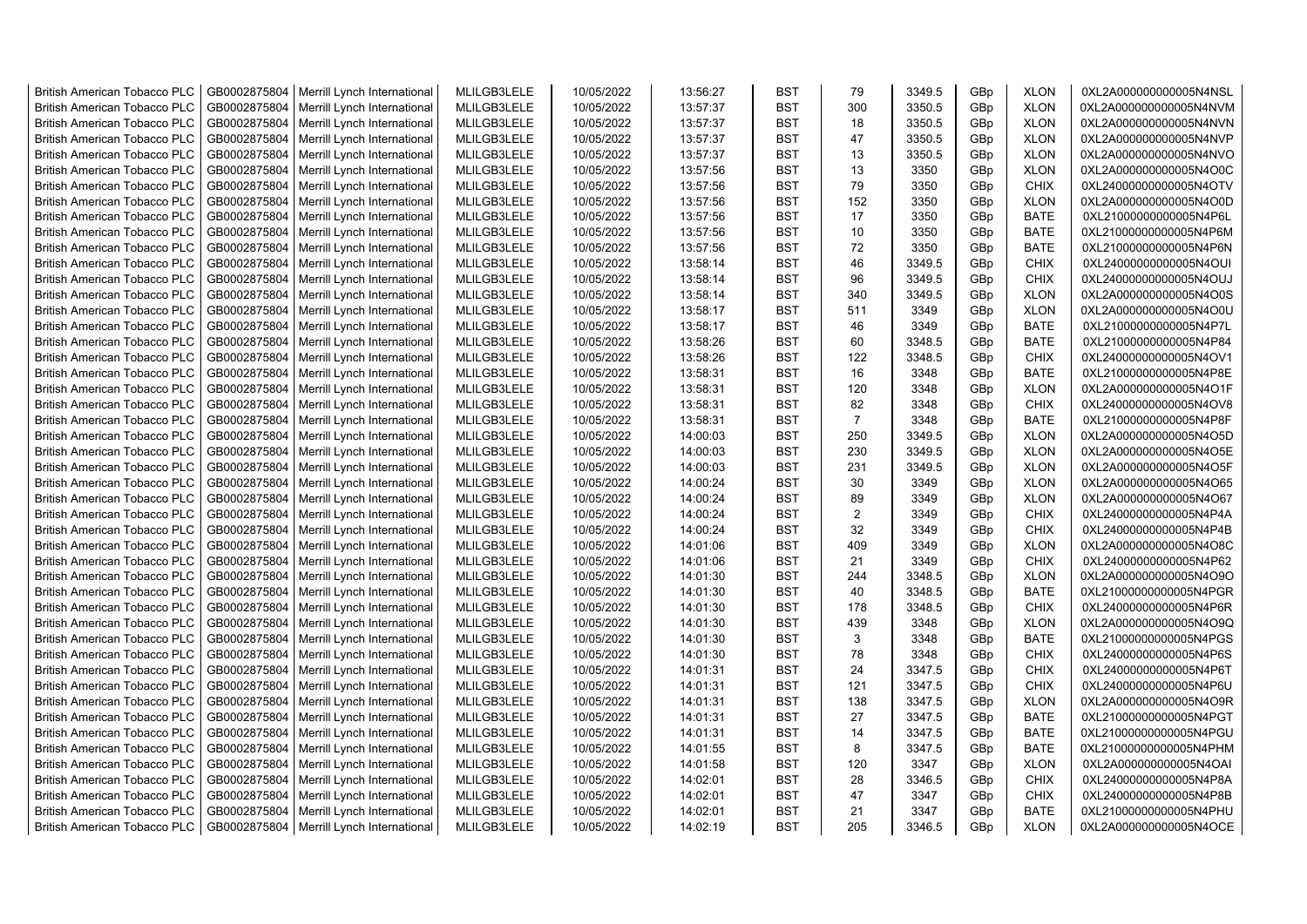| <b>British American Tobacco PLC</b>                                        | GB0002875804 | Merrill Lynch International                                | MLILGB3LELE | 10/05/2022 | 14:02:19 | <b>BST</b> | 36              | 3346   | GBp             | <b>CHIX</b> | 0XL24000000000005N4P9P                           |
|----------------------------------------------------------------------------|--------------|------------------------------------------------------------|-------------|------------|----------|------------|-----------------|--------|-----------------|-------------|--------------------------------------------------|
| <b>British American Tobacco PLC</b>                                        | GB0002875804 | Merrill Lynch International                                | MLILGB3LELE | 10/05/2022 | 14:02:19 | <b>BST</b> | 25              | 3346.5 | GBp             | <b>BATE</b> | 0XL21000000000005N4PJH                           |
| <b>British American Tobacco PLC</b>                                        | GB0002875804 | Merrill Lynch International                                | MLILGB3LELE | 10/05/2022 | 14:02:55 | <b>BST</b> | 34              | 3346   | GBp             | <b>CHIX</b> | 0XL24000000000005N4PBP                           |
| <b>British American Tobacco PLC</b>                                        | GB0002875804 | Merrill Lynch International                                | MLILGB3LELE | 10/05/2022 | 14:02:55 | <b>BST</b> | 299             | 3346   | GBp             | <b>XLON</b> | 0XL2A000000000005N4OFN                           |
| <b>British American Tobacco PLC</b>                                        | GB0002875804 | Merrill Lynch International                                | MLILGB3LELE | 10/05/2022 | 14:03:41 | <b>BST</b> | 496             | 3346   | GBp             | <b>XLON</b> | 0XL2A000000000005N4OGV                           |
| <b>British American Tobacco PLC</b>                                        | GB0002875804 | Merrill Lynch International                                | MLILGB3LELE | 10/05/2022 | 14:03:41 | <b>BST</b> | 73              | 3346   | GBp             | <b>XLON</b> | 0XL2A000000000005N4OH0                           |
| <b>British American Tobacco PLC</b>                                        | GB0002875804 | Merrill Lynch International                                | MLILGB3LELE | 10/05/2022 | 14:04:29 | <b>BST</b> | 22              | 3346   | GBp             | <b>XLON</b> | 0XL2A000000000005N4OJ2                           |
| <b>British American Tobacco PLC</b>                                        | GB0002875804 | Merrill Lynch International                                | MLILGB3LELE | 10/05/2022 | 14:04:29 | <b>BST</b> | 114             | 3346   | GBp             | <b>XLON</b> | 0XL2A000000000005N4OJ3                           |
| <b>British American Tobacco PLC</b>                                        | GB0002875804 | Merrill Lynch International                                | MLILGB3LELE | 10/05/2022 | 14:04:29 | <b>BST</b> | 267             | 3346   | GBp             | <b>XLON</b> | 0XL2A000000000005N4OJ4                           |
| <b>British American Tobacco PLC</b>                                        | GB0002875804 | Merrill Lynch International                                | MLILGB3LELE | 10/05/2022 | 14:04:29 | <b>BST</b> | 157             | 3346   | GBp             | <b>XLON</b> | 0XL2A000000000005N4OJ5                           |
| <b>British American Tobacco PLC</b>                                        | GB0002875804 | Merrill Lynch International                                | MLILGB3LELE | 10/05/2022 | 14:04:31 | <b>BST</b> | 313             | 3345.5 | GBp             | <b>XLON</b> | 0XL2A000000000005N4OJ8                           |
| <b>British American Tobacco PLC</b>                                        | GB0002875804 | Merrill Lynch International                                | MLILGB3LELE | 10/05/2022 | 14:04:31 | <b>BST</b> | 26              | 3345.5 | GBp             | <b>BATE</b> | 0XL21000000000005N4PPN                           |
| <b>British American Tobacco PLC</b>                                        | GB0002875804 | Merrill Lynch International                                | MLILGB3LELE | 10/05/2022 | 14:04:31 | <b>BST</b> | 109             | 3345.5 | GBp             | <b>CHIX</b> | 0XL24000000000005N4PF2                           |
| <b>British American Tobacco PLC</b>                                        | GB0002875804 | Merrill Lynch International                                | MLILGB3LELE | 10/05/2022 | 14:05:10 | <b>BST</b> | 159             | 3345   | GBp             | <b>CHIX</b> | 0XL24000000000005N4PGM                           |
| <b>British American Tobacco PLC</b>                                        | GB0002875804 | Merrill Lynch International                                | MLILGB3LELE | 10/05/2022 | 14:05:10 | <b>BST</b> | 294             | 3345   | GBp             | <b>XLON</b> | 0XL2A000000000005N4OKQ                           |
| <b>British American Tobacco PLC</b>                                        | GB0002875804 | Merrill Lynch International                                | MLILGB3LELE | 10/05/2022 | 14:05:15 | <b>BST</b> | 85              | 3344.5 | GBp             | <b>CHIX</b> | 0XL24000000000005N4PHB                           |
| <b>British American Tobacco PLC</b>                                        | GB0002875804 | Merrill Lynch International                                | MLILGB3LELE | 10/05/2022 | 14:05:15 | <b>BST</b> | 296             | 3344.5 | GBp             | <b>XLON</b> | 0XL2A000000000005N4OL9                           |
| <b>British American Tobacco PLC</b>                                        | GB0002875804 | Merrill Lynch International                                | MLILGB3LELE | 10/05/2022 | 14:05:15 | <b>BST</b> | 39              | 3344   | GBp             | <b>CHIX</b> | 0XL24000000000005N4PHC                           |
| <b>British American Tobacco PLC</b>                                        | GB0002875804 | Merrill Lynch International                                | MLILGB3LELE | 10/05/2022 | 14:05:15 | <b>BST</b> | 15              | 3344   | GBp             | <b>CHIX</b> | 0XL24000000000005N4PHD                           |
| <b>British American Tobacco PLC</b>                                        | GB0002875804 | Merrill Lynch International                                | MLILGB3LELE | 10/05/2022 | 14:05:15 | <b>BST</b> | 59              | 3344   | GBp             | <b>CHIX</b> | 0XL24000000000005N4PHE                           |
| <b>British American Tobacco PLC</b>                                        | GB0002875804 | Merrill Lynch International                                | MLILGB3LELE | 10/05/2022 | 14:05:42 | <b>BST</b> | 73              | 3344   | GBp             | <b>CHIX</b> | 0XL24000000000005N4PIS                           |
| <b>British American Tobacco PLC</b>                                        | GB0002875804 | Merrill Lynch International                                | MLILGB3LELE | 10/05/2022 | 14:05:42 | <b>BST</b> | 139             | 3344   | GBp             | <b>XLON</b> | 0XL2A000000000005N4OM3                           |
| <b>British American Tobacco PLC</b>                                        | GB0002875804 | Merrill Lynch International                                | MLILGB3LELE | 10/05/2022 | 14:07:46 | <b>BST</b> | 250             | 3345.5 | GBp             | <b>XLON</b> | 0XL2A000000000005N4OSD                           |
| <b>British American Tobacco PLC</b>                                        | GB0002875804 | Merrill Lynch International                                | MLILGB3LELE | 10/05/2022 | 14:07:46 | <b>BST</b> | 896             | 3345.5 | GBp             | <b>XLON</b> | 0XL2A000000000005N4OSE                           |
| <b>British American Tobacco PLC</b>                                        | GB0002875804 | Merrill Lynch International                                | MLILGB3LELE | 10/05/2022 | 14:07:46 | <b>BST</b> | 109             | 3345.5 | GBp             | <b>XLON</b> | 0XL2A000000000005N4OSF                           |
| <b>British American Tobacco PLC</b>                                        | GB0002875804 | Merrill Lynch International                                | MLILGB3LELE | 10/05/2022 | 14:08:26 | <b>BST</b> | 32              | 3345   | GBp             | <b>BATE</b> | 0XL21000000000005N4Q3T                           |
| <b>British American Tobacco PLC</b>                                        | GB0002875804 | Merrill Lynch International                                | MLILGB3LELE | 10/05/2022 | 14:08:26 | <b>BST</b> | 135             | 3345   | GBp             | <b>CHIX</b> | 0XL24000000000005N4PSI                           |
| <b>British American Tobacco PLC</b>                                        | GB0002875804 | Merrill Lynch International                                | MLILGB3LELE | 10/05/2022 | 14:08:26 | <b>BST</b> | 165             | 3345   | GBp             | <b>XLON</b> | 0XL2A000000000005N4OUH                           |
| <b>British American Tobacco PLC</b>                                        | GB0002875804 | Merrill Lynch International                                | MLILGB3LELE | 10/05/2022 | 14:08:26 | BST        | 465             | 3345   | GBp             | <b>XLON</b> | 0XL2A000000000005N4OUI                           |
| <b>British American Tobacco PLC</b>                                        | GB0002875804 | Merrill Lynch International                                | MLILGB3LELE | 10/05/2022 | 14:08:28 | <b>BST</b> | 196             | 3344   | GBp             | <b>CHIX</b> | 0XL24000000000005N4PSP                           |
| <b>British American Tobacco PLC</b>                                        | GB0002875804 | Merrill Lynch International                                | MLILGB3LELE | 10/05/2022 | 14:09:27 | <b>BST</b> | 183             | 3345   | GBp             | <b>CHIX</b> | 0XL24000000000005N4PV6                           |
| <b>British American Tobacco PLC</b>                                        | GB0002875804 | Merrill Lynch International                                | MLILGB3LELE | 10/05/2022 | 14:09:27 | <b>BST</b> | 243             | 3345   | GBp             | <b>XLON</b> | 0XL2A000000000005N4P1M                           |
| <b>British American Tobacco PLC</b>                                        | GB0002875804 | Merrill Lynch International                                | MLILGB3LELE | 10/05/2022 | 14:09:27 | <b>BST</b> | 3               | 3345   | GBp             | <b>BATE</b> |                                                  |
| <b>British American Tobacco PLC</b>                                        | GB0002875804 | Merrill Lynch International                                | MLILGB3LELE | 10/05/2022 | 14:09:27 | <b>BST</b> | 14              | 3345   |                 | <b>BATE</b> | 0XL21000000000005N4Q6L<br>0XL21000000000005N4Q6M |
|                                                                            | GB0002875804 | Merrill Lynch International                                | MLILGB3LELE | 10/05/2022 | 14:09:27 | <b>BST</b> | 6               | 3345   | GBp             | <b>BATE</b> | 0XL21000000000005N4Q6N                           |
| <b>British American Tobacco PLC</b><br><b>British American Tobacco PLC</b> | GB0002875804 | Merrill Lynch International                                | MLILGB3LELE | 10/05/2022 | 14:09:30 | <b>BST</b> | 372             | 3344   | GBp<br>GBp      | <b>XLON</b> | 0XL2A000000000005N4P1N                           |
| <b>British American Tobacco PLC</b>                                        | GB0002875804 |                                                            | MLILGB3LELE | 10/05/2022 | 14:09:42 | <b>BST</b> | 97              | 3343.5 | GBp             | <b>CHIX</b> | 0XL24000000000005N4PVM                           |
| <b>British American Tobacco PLC</b>                                        | GB0002875804 | Merrill Lynch International<br>Merrill Lynch International | MLILGB3LELE | 10/05/2022 | 14:09:42 | <b>BST</b> | 334             | 3343.5 | GBp             | <b>XLON</b> | 0XL2A000000000005N4P21                           |
| <b>British American Tobacco PLC</b>                                        | GB0002875804 |                                                            | MLILGB3LELE | 10/05/2022 | 14:09:52 | <b>BST</b> | 135             | 3343   |                 | <b>XLON</b> |                                                  |
|                                                                            | GB0002875804 | Merrill Lynch International                                | MLILGB3LELE | 10/05/2022 | 14:09:52 | <b>BST</b> | 167             | 3343   | GBp             | <b>CHIX</b> | 0XL2A000000000005N4P2H<br>0XL24000000000005N4Q08 |
| <b>British American Tobacco PLC</b><br><b>British American Tobacco PLC</b> |              | Merrill Lynch International                                | MLILGB3LELE |            |          | <b>BST</b> | 12 <sup>2</sup> | 3343.5 | GBp             | <b>BATE</b> |                                                  |
|                                                                            | GB0002875804 | Merrill Lynch International                                |             | 10/05/2022 | 14:10:00 |            |                 |        | GBp             |             | 0XL21000000000005N4Q88                           |
| <b>British American Tobacco PLC</b>                                        | GB0002875804 | Merrill Lynch International                                | MLILGB3LELE | 10/05/2022 | 14:11:13 | <b>BST</b> | 142             | 3345   | GBp             | <b>XLON</b> | 0XL2A000000000005N4P5P                           |
| <b>British American Tobacco PLC</b>                                        | GB0002875804 | Merrill Lynch International                                | MLILGB3LELE | 10/05/2022 | 14:11:13 | <b>BST</b> | 250             | 3345   | GBp             | <b>XLON</b> | 0XL2A000000000005N4P5Q                           |
| <b>British American Tobacco PLC</b>                                        | GB0002875804 | Merrill Lynch International                                | MLILGB3LELE | 10/05/2022 | 14:11:14 | <b>BST</b> | 77              | 3344.5 | GBp             | <b>CHIX</b> | 0XL24000000000005N4Q3S                           |
| <b>British American Tobacco PLC</b>                                        | GB0002875804 | Merrill Lynch International                                | MLILGB3LELE | 10/05/2022 | 14:11:18 | <b>BST</b> | 56              | 3344.5 | GBp             | <b>CHIX</b> | 0XL24000000000005N4Q44                           |
| <b>British American Tobacco PLC</b>                                        | GB0002875804 | Merrill Lynch International                                | MLILGB3LELE | 10/05/2022 | 14:11:18 | <b>BST</b> | 8               | 3344.5 | GBp             | <b>BATE</b> | 0XL21000000000005N4QBV                           |
| <b>British American Tobacco PLC</b>                                        | GB0002875804 | Merrill Lynch International                                | MLILGB3LELE | 10/05/2022 | 14:11:18 | <b>BST</b> | 28              | 3344.5 | GBp             | <b>BATE</b> | 0XL21000000000005N4QC0                           |
| <b>British American Tobacco PLC</b>                                        | GB0002875804 | Merrill Lynch International                                | MLILGB3LELE | 10/05/2022 | 14:11:36 | <b>BST</b> | 320             | 3345   | GB <sub>p</sub> | <b>XLON</b> | 0XL2A000000000005N4P7B                           |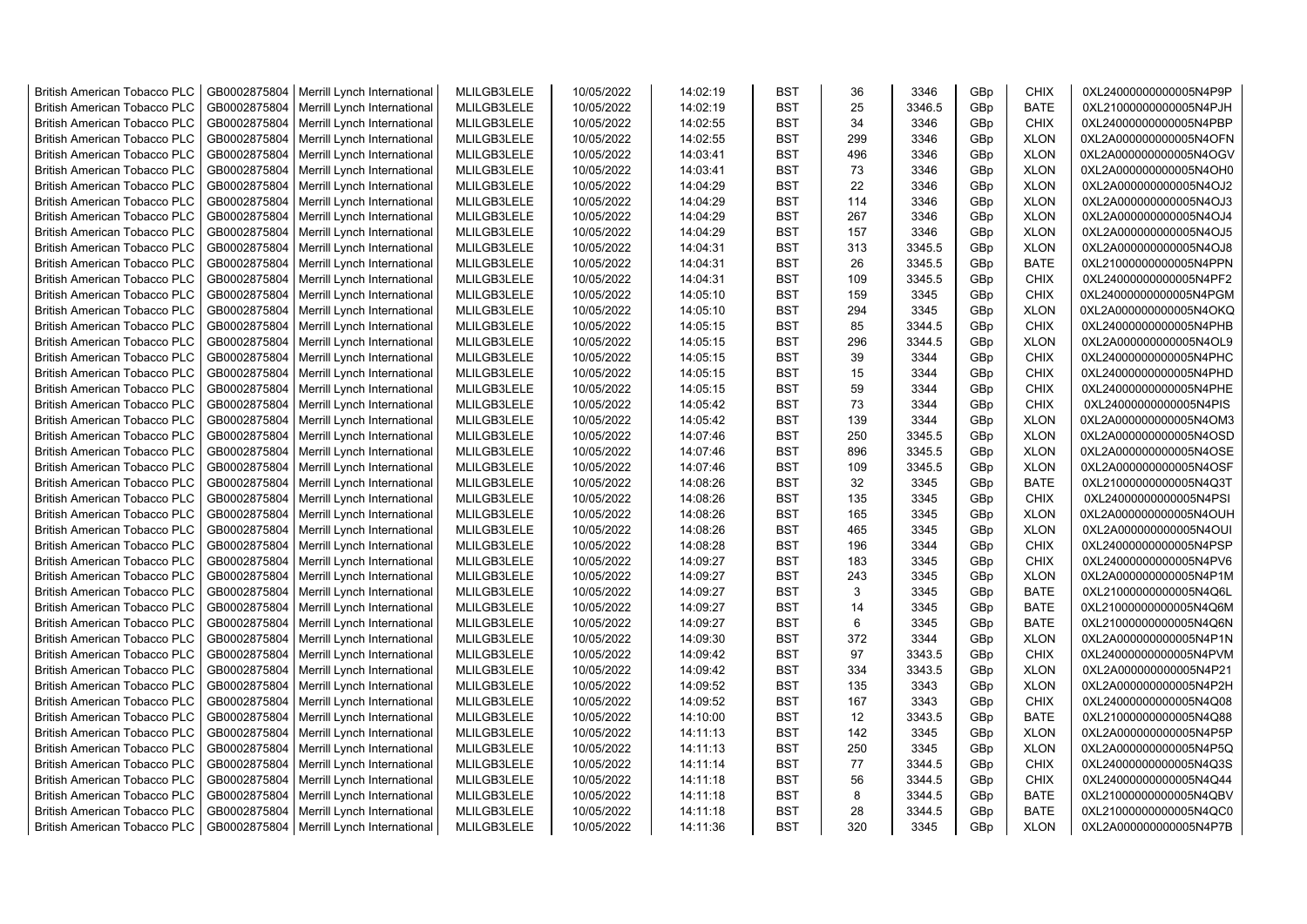| <b>British American Tobacco PLC</b> | GB0002875804                 | Merrill Lynch International | MLILGB3LELE                | 10/05/2022 | 14:11:36 | <b>BST</b>               | 255  | 3345   | GBp             | <b>XLON</b>                | 0XL2A000000000005N4P7C |
|-------------------------------------|------------------------------|-----------------------------|----------------------------|------------|----------|--------------------------|------|--------|-----------------|----------------------------|------------------------|
| <b>British American Tobacco PLC</b> | GB0002875804                 | Merrill Lynch International | MLILGB3LELE                | 10/05/2022 | 14:11:58 | <b>BST</b>               | 116  | 3345   | GBp             | <b>CHIX</b>                | 0XL24000000000005N4Q6L |
| <b>British American Tobacco PLC</b> | GB0002875804                 | Merrill Lynch International | MLILGB3LELE                | 10/05/2022 | 14:11:58 | <b>BST</b>               | 261  | 3345   | GBp             | <b>XLON</b>                | 0XL2A000000000005N4P8C |
| <b>British American Tobacco PLC</b> | GB0002875804                 | Merrill Lynch International | MLILGB3LELE                | 10/05/2022 | 14:11:59 | <b>BST</b>               | 27   | 3345   | GBp             | <b>BATE</b>                | 0XL21000000000005N4QEC |
| <b>British American Tobacco PLC</b> | GB0002875804                 | Merrill Lynch International | MLILGB3LELE                | 10/05/2022 | 14:12:04 | <b>BST</b>               | 282  | 3344.5 | GBp             | <b>XLON</b>                | 0XL2A000000000005N4P8K |
| <b>British American Tobacco PLC</b> | GB0002875804                 | Merrill Lynch International | MLILGB3LELE                | 10/05/2022 | 14:12:04 | <b>BST</b>               | 18   | 3345   | GBp             | <b>BATE</b>                | 0XL21000000000005N4QEI |
| <b>British American Tobacco PLC</b> | GB0002875804                 | Merrill Lynch International | MLILGB3LELE                | 10/05/2022 | 14:13:10 | <b>BST</b>               | 25   | 3343.5 | GBp             | <b>BATE</b>                | 0XL21000000000005N4QH2 |
| <b>British American Tobacco PLC</b> | GB0002875804                 | Merrill Lynch International | MLILGB3LELE                | 10/05/2022 | 14:13:10 | <b>BST</b>               | 130  | 3343.5 | GBp             | <b>CHIX</b>                | 0XL24000000000005N4Q95 |
| <b>British American Tobacco PLC</b> | GB0002875804                 | Merrill Lynch International | MLILGB3LELE                | 10/05/2022 | 14:13:10 | <b>BST</b>               | 347  | 3343.5 | GBp             | <b>XLON</b>                | 0XL2A000000000005N4PAM |
| <b>British American Tobacco PLC</b> | GB0002875804                 | Merrill Lynch International | MLILGB3LELE                | 10/05/2022 | 14:13:41 | <b>BST</b>               | 383  | 3343.5 | GBp             | <b>XLON</b>                | 0XL2A000000000005N4PBG |
| <b>British American Tobacco PLC</b> | GB0002875804                 | Merrill Lynch International | MLILGB3LELE                | 10/05/2022 | 14:13:41 | <b>BST</b>               | 76   | 3343.5 | GBp             | <b>XLON</b>                | 0XL2A000000000005N4PBH |
| <b>British American Tobacco PLC</b> | GB0002875804                 | Merrill Lynch International | MLILGB3LELE                | 10/05/2022 | 14:13:41 | <b>BST</b>               | 111  | 3343.5 | GBp             | <b>XLON</b>                | 0XL2A000000000005N4PBI |
| <b>British American Tobacco PLC</b> | GB0002875804                 | Merrill Lynch International | MLILGB3LELE                | 10/05/2022 | 14:14:35 | <b>BST</b>               | 458  | 3345   | GBp             | <b>XLON</b>                | 0XL2A000000000005N4PE4 |
| <b>British American Tobacco PLC</b> | GB0002875804                 | Merrill Lynch International | MLILGB3LELE                | 10/05/2022 | 14:14:35 | <b>BST</b>               | 32   | 3344.5 | GBp             | <b>CHIX</b>                | 0XL24000000000005N4QC4 |
| <b>British American Tobacco PLC</b> | GB0002875804                 | Merrill Lynch International | MLILGB3LELE                | 10/05/2022 | 14:14:46 | <b>BST</b>               | 76   | 3344.5 | GBp             | <b>CHIX</b>                | 0XL24000000000005N4QCI |
| British American Tobacco PLC        | GB0002875804                 | Merrill Lynch International | MLILGB3LELE                | 10/05/2022 | 14:14:46 | <b>BST</b>               | 40   | 3344.5 | GBp             | <b>CHIX</b>                | 0XL24000000000005N4QCJ |
| British American Tobacco PLC        | GB0002875804                 | Merrill Lynch International | MLILGB3LELE                | 10/05/2022 | 14:14:46 | <b>BST</b>               | 48   | 3344.5 | GBp             | <b>CHIX</b>                | 0XL24000000000005N4QCK |
| <b>British American Tobacco PLC</b> | GB0002875804                 | Merrill Lynch International | MLILGB3LELE                | 10/05/2022 | 14:14:58 | <b>BST</b>               | 146  | 3344.5 | GBp             | <b>CHIX</b>                | 0XL24000000000005N4QDK |
| <b>British American Tobacco PLC</b> | GB0002875804                 | Merrill Lynch International | MLILGB3LELE                | 10/05/2022 | 14:14:58 | <b>BST</b>               | 294  | 3344.5 | GBp             | <b>XLON</b>                | 0XL2A000000000005N4PFS |
| <b>British American Tobacco PLC</b> | GB0002875804                 | Merrill Lynch International | MLILGB3LELE                | 10/05/2022 | 14:14:59 | <b>BST</b>               | 51   | 3344   | GBp             | <b>BATE</b>                | 0XL21000000000005N4QLV |
| <b>British American Tobacco PLC</b> | GB0002875804                 | Merrill Lynch International | MLILGB3LELE                | 10/05/2022 | 14:14:59 | <b>BST</b>               | 158  | 3344   | GBp             | <b>XLON</b>                | 0XL2A000000000005N4PG1 |
| <b>British American Tobacco PLC</b> | GB0002875804                 | Merrill Lynch International | MLILGB3LELE                | 10/05/2022 | 14:14:59 | <b>BST</b>               | 106  | 3344   | GBp             | <b>CHIX</b>                | 0XL24000000000005N4QDO |
| British American Tobacco PLC        | GB0002875804                 | Merrill Lynch International | MLILGB3LELE                | 10/05/2022 | 14:15:00 | <b>BST</b>               | 122  | 3343.5 | GBp             | <b>XLON</b>                | 0XL2A000000000005N4PG5 |
| <b>British American Tobacco PLC</b> | GB0002875804                 | Merrill Lynch International | MLILGB3LELE                | 10/05/2022 | 14:15:04 | <b>BST</b>               | 199  | 3343   | GBp             | <b>XLON</b>                | 0XL2A000000000005N4PG8 |
| <b>British American Tobacco PLC</b> | GB0002875804                 | Merrill Lynch International | MLILGB3LELE                | 10/05/2022 | 14:15:04 | <b>BST</b>               | 110  | 3343   | GBp             | <b>CHIX</b>                | 0XL24000000000005N4QE0 |
| <b>British American Tobacco PLC</b> | GB0002875804                 | Merrill Lynch International | MLILGB3LELE                | 10/05/2022 | 14:15:04 | <b>BST</b>               | 153  | 3343   | GBp             | <b>XLON</b>                | 0XL2A000000000005N4PG9 |
| <b>British American Tobacco PLC</b> | GB0002875804                 | Merrill Lynch International | MLILGB3LELE                | 10/05/2022 | 14:15:04 | <b>BST</b>               | 34   | 3343   | GBp             | <b>BATE</b>                | 0XL21000000000005N4QMD |
| <b>British American Tobacco PLC</b> | GB0002875804                 | Merrill Lynch International | MLILGB3LELE                | 10/05/2022 | 14:17:01 | <b>BST</b>               | 246  | 3343   | GBp             | <b>XLON</b>                | 0XL2A000000000005N4PLP |
| <b>British American Tobacco PLC</b> | GB0002875804                 | Merrill Lynch International | MLILGB3LELE                | 10/05/2022 | 14:17:01 | <b>BST</b>               | 250  | 3343   | GBp             | <b>XLON</b>                | 0XL2A000000000005N4PLQ |
| <b>British American Tobacco PLC</b> | GB0002875804                 | Merrill Lynch International | MLILGB3LELE                | 10/05/2022 | 14:17:01 | <b>BST</b>               | 357  | 3343   | GBp             | <b>XLON</b>                | 0XL2A000000000005N4PLR |
| <b>British American Tobacco PLC</b> | GB0002875804                 | Merrill Lynch International | MLILGB3LELE                | 10/05/2022 | 14:17:01 | <b>BST</b>               | 92   | 3343   | GBp             | <b>XLON</b>                | 0XL2A000000000005N4PLS |
| <b>British American Tobacco PLC</b> | GB0002875804                 | Merrill Lynch International | MLILGB3LELE                | 10/05/2022 | 14:17:49 | <b>BST</b>               | 203  | 3343.5 | GBp             | <b>XLON</b>                | 0XL2A000000000005N4PN8 |
| <b>British American Tobacco PLC</b> | GB0002875804                 | Merrill Lynch International | MLILGB3LELE                | 10/05/2022 | 14:17:49 | <b>BST</b>               | 245  | 3343.5 | GBp             | <b>XLON</b>                | 0XL2A000000000005N4PN9 |
| <b>British American Tobacco PLC</b> | GB0002875804                 | Merrill Lynch International | MLILGB3LELE                | 10/05/2022 | 14:17:49 | <b>BST</b>               | 112  | 3343.5 | GBp             | <b>XLON</b>                | 0XL2A000000000005N4PNA |
| <b>British American Tobacco PLC</b> | GB0002875804                 | Merrill Lynch International | MLILGB3LELE                | 10/05/2022 | 14:19:18 | <b>BST</b>               | 297  | 3344   | GBp             | <b>CHIX</b>                | 0XL24000000000005N4QPC |
| British American Tobacco PLC        | GB0002875804                 | Merrill Lynch International | MLILGB3LELE                | 10/05/2022 | 14:19:18 | <b>BST</b>               | 250  | 3344   | GBp             | <b>XLON</b>                | 0XL2A000000000005N4PRQ |
| <b>British American Tobacco PLC</b> | GB0002875804                 | Merrill Lynch International | MLILGB3LELE                | 10/05/2022 | 14:19:18 | <b>BST</b>               | 1311 | 3344   | GBp             | <b>XLON</b>                | 0XL2A000000000005N4PRR |
| <b>British American Tobacco PLC</b> | GB0002875804                 | Merrill Lynch International | MLILGB3LELE                | 10/05/2022 | 14:19:18 | <b>BST</b>               | 54   | 3344   | GBp             | <b>BATE</b>                | 0XL21000000000005N4R0O |
| <b>British American Tobacco PLC</b> | GB0002875804                 | Merrill Lynch International | MLILGB3LELE                | 10/05/2022 | 14:19:25 | <b>BST</b>               | 114  | 3343   | GBp             | <b>XLON</b>                | 0XL2A000000000005N4PS5 |
| <b>British American Tobacco PLC</b> | GB0002875804                 | Merrill Lynch International | MLILGB3LELE                | 10/05/2022 | 14:19:25 | <b>BST</b>               | 140  | 3342.5 | GBp             | <b>CHIX</b>                | 0XL24000000000005N4QPM |
| <b>British American Tobacco PLC</b> | GB0002875804                 | Merrill Lynch International | MLILGB3LELE                | 10/05/2022 | 14:20:40 | <b>BST</b>               | 67   | 3344.5 | GBp             | <b>BATE</b>                | 0XL21000000000005N4R4T |
|                                     |                              |                             |                            |            |          |                          | 177  | 3344.5 |                 | <b>CHIX</b>                |                        |
| <b>British American Tobacco PLC</b> | GB0002875804<br>GB0002875804 | Merrill Lynch International | MLILGB3LELE<br>MLILGB3LELE | 10/05/2022 | 14:20:40 | <b>BST</b><br><b>BST</b> | 500  | 3344.5 | GBp             |                            | 0XL24000000000005N4QSV |
| <b>British American Tobacco PLC</b> |                              | Merrill Lynch International |                            | 10/05/2022 | 14:20:40 |                          |      |        | GBp             | <b>XLON</b>                | 0XL2A000000000005N4Q09 |
| <b>British American Tobacco PLC</b> | GB0002875804                 | Merrill Lynch International | MLILGB3LELE<br>MLILGB3LELE | 10/05/2022 | 14:21:42 | <b>BST</b><br><b>BST</b> | 381  | 3344.5 | GBp             | <b>XLON</b><br><b>CHIX</b> | 0XL2A000000000005N4Q2G |
| <b>British American Tobacco PLC</b> | GB0002875804                 | Merrill Lynch International |                            | 10/05/2022 | 14:22:09 | <b>BST</b>               | 23   | 3345   | GBp             |                            | 0XL24000000000005N4R15 |
| <b>British American Tobacco PLC</b> | GB0002875804                 | Merrill Lynch International | MLILGB3LELE                | 10/05/2022 | 14:22:21 |                          | 240  | 3345.5 | GBp             | <b>XLON</b>                | 0XL2A000000000005N4Q40 |
| <b>British American Tobacco PLC</b> | GB0002875804                 | Merrill Lynch International | MLILGB3LELE                | 10/05/2022 | 14:22:21 | <b>BST</b>               | 274  | 3345.5 | GBp             | <b>XLON</b>                | 0XL2A000000000005N4Q41 |
| <b>British American Tobacco PLC</b> | GB0002875804                 | Merrill Lynch International | MLILGB3LELE                | 10/05/2022 | 14:22:21 | <b>BST</b>               | 52   | 3345.5 | GB <sub>p</sub> | <b>XLON</b>                | 0XL2A000000000005N4Q42 |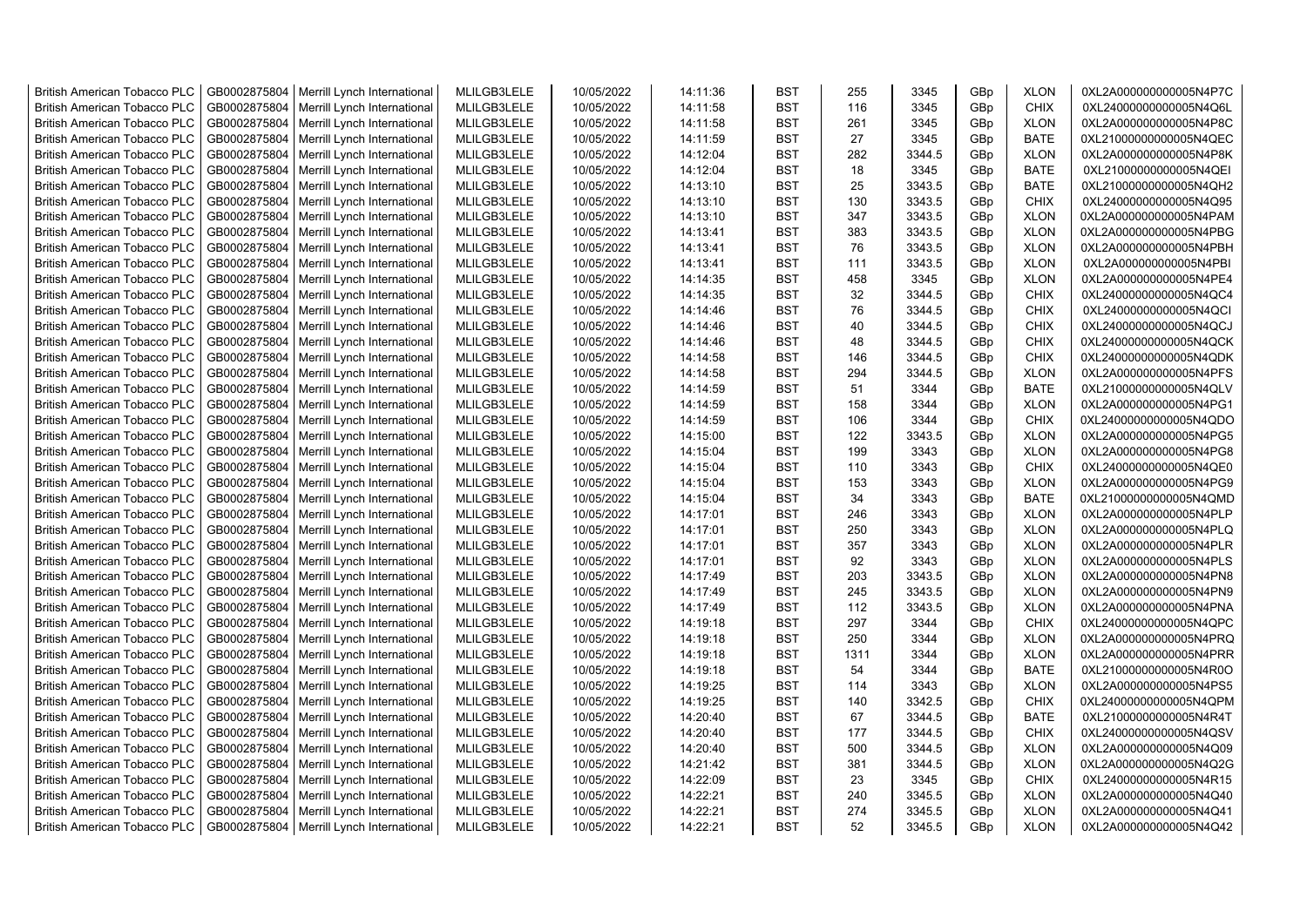| <b>British American Tobacco PLC</b> | GB0002875804 | Merrill Lynch International | MLILGB3LELE | 10/05/2022 | 14:22:21 | <b>BST</b> | 48  | 3345.5 | GBp | <b>XLON</b> | 0XL2A000000000005N4Q43 |
|-------------------------------------|--------------|-----------------------------|-------------|------------|----------|------------|-----|--------|-----|-------------|------------------------|
| <b>British American Tobacco PLC</b> | GB0002875804 | Merrill Lynch International | MLILGB3LELE | 10/05/2022 | 14:22:38 | <b>BST</b> | 192 | 3345   | GBp | <b>XLON</b> | 0XL2A000000000005N4Q4K |
| <b>British American Tobacco PLC</b> | GB0002875804 | Merrill Lynch International | MLILGB3LELE | 10/05/2022 | 14:22:38 | <b>BST</b> | 198 | 3345   | GBp | <b>CHIX</b> | 0XL24000000000005N4R21 |
| <b>British American Tobacco PLC</b> | GB0002875804 | Merrill Lynch International | MLILGB3LELE | 10/05/2022 | 14:22:51 | <b>BST</b> | 125 | 3345.5 | GBp | <b>CHIX</b> | 0XL24000000000005N4R2Q |
| <b>British American Tobacco PLC</b> | GB0002875804 | Merrill Lynch International | MLILGB3LELE | 10/05/2022 | 14:22:55 | <b>BST</b> | 257 | 3345.5 | GBp | <b>XLON</b> | 0XL2A000000000005N4Q5O |
| <b>British American Tobacco PLC</b> | GB0002875804 | Merrill Lynch International | MLILGB3LELE | 10/05/2022 | 14:22:56 | <b>BST</b> | 97  | 3345.5 | GBp | <b>CHIX</b> | 0XL24000000000005N4R30 |
| <b>British American Tobacco PLC</b> | GB0002875804 | Merrill Lynch International | MLILGB3LELE | 10/05/2022 | 14:22:56 | BST        | 96  | 3345.5 | GBp | <b>BATE</b> | 0XL21000000000005N4R9O |
| <b>British American Tobacco PLC</b> | GB0002875804 | Merrill Lynch International | MLILGB3LELE | 10/05/2022 | 14:23:11 | <b>BST</b> | 225 | 3345   | GBp | <b>XLON</b> | 0XL2A000000000005N4Q6T |
| British American Tobacco PLC        | GB0002875804 | Merrill Lynch International | MLILGB3LELE | 10/05/2022 | 14:23:11 | <b>BST</b> | 142 | 3345   | GBp | <b>CHIX</b> | 0XL24000000000005N4R3R |
| <b>British American Tobacco PLC</b> | GB0002875804 | Merrill Lynch International | MLILGB3LELE | 10/05/2022 | 14:23:37 | <b>BST</b> | 322 | 3345   | GBp | <b>XLON</b> | 0XL2A000000000005N4Q83 |
| <b>British American Tobacco PLC</b> | GB0002875804 | Merrill Lynch International | MLILGB3LELE | 10/05/2022 | 14:23:43 | <b>BST</b> | 37  | 3344.5 | GBp | <b>BATE</b> | 0XL21000000000005N4RBQ |
| <b>British American Tobacco PLC</b> | GB0002875804 | Merrill Lynch International | MLILGB3LELE | 10/05/2022 | 14:24:44 | <b>BST</b> | 268 | 3345.5 | GBp | <b>XLON</b> | 0XL2A000000000005N4QAC |
| <b>British American Tobacco PLC</b> | GB0002875804 | Merrill Lynch International | MLILGB3LELE | 10/05/2022 | 14:24:44 | <b>BST</b> | 250 | 3345.5 | GBp | <b>XLON</b> | 0XL2A000000000005N4QAD |
| <b>British American Tobacco PLC</b> | GB0002875804 | Merrill Lynch International | MLILGB3LELE | 10/05/2022 | 14:24:45 | <b>BST</b> | 242 | 3345   |     | <b>XLON</b> | 0XL2A000000000005N4QAF |
|                                     |              |                             | MLILGB3LELE |            |          | <b>BST</b> |     |        | GBp |             |                        |
| <b>British American Tobacco PLC</b> | GB0002875804 | Merrill Lynch International |             | 10/05/2022 | 14:24:45 |            | 36  | 3345   | GBp | <b>BATE</b> | 0XL21000000000005N4RES |
| <b>British American Tobacco PLC</b> | GB0002875804 | Merrill Lynch International | MLILGB3LELE | 10/05/2022 | 14:24:45 | <b>BST</b> | 138 | 3345   | GBp | CHIX        | 0XL24000000000005N4R6R |
| <b>British American Tobacco PLC</b> | GB0002875804 | Merrill Lynch International | MLILGB3LELE | 10/05/2022 | 14:25:09 | BST        | 23  | 3345   | GBp | BATE        | 0XL21000000000005N4RFR |
| <b>British American Tobacco PLC</b> | GB0002875804 | Merrill Lynch International | MLILGB3LELE | 10/05/2022 | 14:25:09 | <b>BST</b> | 21  | 3345   | GBp | BATE        | 0XL21000000000005N4RFS |
| <b>British American Tobacco PLC</b> | GB0002875804 | Merrill Lynch International | MLILGB3LELE | 10/05/2022 | 14:25:34 | <b>BST</b> | 28  | 3344   | GBp | <b>BATE</b> | 0XL21000000000005N4RGH |
| British American Tobacco PLC        | GB0002875804 | Merrill Lynch International | MLILGB3LELE | 10/05/2022 | 14:25:34 | <b>BST</b> | 343 | 3344   | GBp | <b>CHIX</b> | 0XL24000000000005N4R90 |
| <b>British American Tobacco PLC</b> | GB0002875804 | Merrill Lynch International | MLILGB3LELE | 10/05/2022 | 14:25:34 | <b>BST</b> | 95  | 3344   | GBp | <b>XLON</b> | 0XL2A000000000005N4QCH |
| <b>British American Tobacco PLC</b> | GB0002875804 | Merrill Lynch International | MLILGB3LELE | 10/05/2022 | 14:25:34 | <b>BST</b> | 791 | 3344   | GBp | <b>XLON</b> | 0XL2A000000000005N4QCI |
| <b>British American Tobacco PLC</b> | GB0002875804 | Merrill Lynch International | MLILGB3LELE | 10/05/2022 | 14:25:37 | <b>BST</b> | 73  | 3343.5 | GBp | <b>XLON</b> | 0XL2A000000000005N4QCQ |
| <b>British American Tobacco PLC</b> | GB0002875804 | Merrill Lynch International | MLILGB3LELE | 10/05/2022 | 14:25:37 | <b>BST</b> | 78  | 3343.5 | GBp | <b>CHIX</b> | 0XL24000000000005N4R9E |
| <b>British American Tobacco PLC</b> | GB0002875804 | Merrill Lynch International | MLILGB3LELE | 10/05/2022 | 14:26:19 | <b>BST</b> | 193 | 3345   | GBp | <b>XLON</b> | 0XL2A000000000005N4QF2 |
| <b>British American Tobacco PLC</b> | GB0002875804 | Merrill Lynch International | MLILGB3LELE | 10/05/2022 | 14:26:38 | <b>BST</b> | 234 | 3344.5 | GBp | <b>XLON</b> | 0XL2A000000000005N4QFK |
| <b>British American Tobacco PLC</b> | GB0002875804 | Merrill Lynch International | MLILGB3LELE | 10/05/2022 | 14:26:38 | <b>BST</b> | 29  | 3344.5 | GBp | <b>BATE</b> | 0XL21000000000005N4RJA |
| <b>British American Tobacco PLC</b> | GB0002875804 | Merrill Lynch International | MLILGB3LELE | 10/05/2022 | 14:26:38 | <b>BST</b> | 63  | 3344.5 | GBp | <b>CHIX</b> | 0XL24000000000005N4RC5 |
| <b>British American Tobacco PLC</b> | GB0002875804 | Merrill Lynch International | MLILGB3LELE | 10/05/2022 | 14:27:16 | BST        | 44  | 3344.5 | GBp | BATE        | 0XL21000000000005N4RKG |
| <b>British American Tobacco PLC</b> | GB0002875804 | Merrill Lynch International | MLILGB3LELE | 10/05/2022 | 14:27:22 | <b>BST</b> | 14  | 3344   | GBp | <b>CHIX</b> | 0XL24000000000005N4RDG |
| <b>British American Tobacco PLC</b> | GB0002875804 | Merrill Lynch International | MLILGB3LELE | 10/05/2022 | 14:27:23 | <b>BST</b> | 331 | 3344   | GBp | <b>XLON</b> | 0XL2A000000000005N4QHC |
| <b>British American Tobacco PLC</b> | GB0002875804 | Merrill Lynch International | MLILGB3LELE | 10/05/2022 | 14:27:23 | <b>BST</b> | 35  | 3344   | GBp | <b>CHIX</b> | 0XL24000000000005N4RDK |
| British American Tobacco PLC        | GB0002875804 | Merrill Lynch International | MLILGB3LELE | 10/05/2022 | 14:27:23 | <b>BST</b> | 43  | 3344   | GBp | <b>CHIX</b> | 0XL24000000000005N4RDL |
| <b>British American Tobacco PLC</b> | GB0002875804 | Merrill Lynch International | MLILGB3LELE | 10/05/2022 | 14:28:00 | <b>BST</b> | 511 | 3343.5 | GBp | <b>XLON</b> | 0XL2A000000000005N4QIT |
| <b>British American Tobacco PLC</b> | GB0002875804 | Merrill Lynch International | MLILGB3LELE | 10/05/2022 | 14:28:00 | <b>BST</b> | 23  | 3343.5 | GBp | <b>BATE</b> | 0XL21000000000005N4RM8 |
| <b>British American Tobacco PLC</b> | GB0002875804 | Merrill Lynch International | MLILGB3LELE | 10/05/2022 | 14:28:00 | <b>BST</b> | 127 | 3343.5 | GBp | <b>CHIX</b> | 0XL24000000000005N4RF3 |
| <b>British American Tobacco PLC</b> | GB0002875804 | Merrill Lynch International | MLILGB3LELE | 10/05/2022 | 14:28:00 | <b>BST</b> | 92  | 3343   | GBp | <b>XLON</b> | 0XL2A000000000005N4QIU |
| <b>British American Tobacco PLC</b> | GB0002875804 | Merrill Lynch International | MLILGB3LELE | 10/05/2022 | 14:28:02 | <b>BST</b> | 98  | 3343   | GBp | <b>CHIX</b> | 0XL24000000000005N4RFF |
| <b>British American Tobacco PLC</b> | GB0002875804 | Merrill Lynch International | MLILGB3LELE | 10/05/2022 | 14:28:02 | <b>BST</b> | 101 | 3343   | GBp | <b>XLON</b> | 0XL2A000000000005N4QJ3 |
| <b>British American Tobacco PLC</b> | GB0002875804 | Merrill Lynch International | MLILGB3LELE | 10/05/2022 | 14:28:02 | <b>BST</b> | 86  | 3343   | GBp | <b>XLON</b> | 0XL2A000000000005N4QJ4 |
| <b>British American Tobacco PLC</b> | GB0002875804 | Merrill Lynch International | MLILGB3LELE | 10/05/2022 | 14:28:25 | <b>BST</b> | 85  | 3343.5 | GBp | <b>CHIX</b> | 0XL24000000000005N4RGB |
| <b>British American Tobacco PLC</b> | GB0002875804 | Merrill Lynch International | MLILGB3LELE | 10/05/2022 | 14:28:29 | <b>BST</b> | 52  | 3342.5 | GBp | BATE        | 0XL21000000000005N4RNK |
| <b>British American Tobacco PLC</b> | GB0002875804 | Merrill Lynch International | MLILGB3LELE | 10/05/2022 | 14:28:29 | <b>BST</b> | 81  | 3342.5 | GBp | <b>CHIX</b> | 0XL24000000000005N4RGG |
| <b>British American Tobacco PLC</b> | GB0002875804 | Merrill Lynch International | MLILGB3LELE | 10/05/2022 | 14:28:29 | <b>BST</b> | 334 | 3342.5 | GBp | <b>XLON</b> | 0XL2A000000000005N4QKA |
| <b>British American Tobacco PLC</b> | GB0002875804 | Merrill Lynch International | MLILGB3LELE | 10/05/2022 | 14:28:56 | <b>BST</b> | 55  | 3342.5 | GBp | <b>CHIX</b> | 0XL24000000000005N4RI0 |
| <b>British American Tobacco PLC</b> | GB0002875804 | Merrill Lynch International | MLILGB3LELE | 10/05/2022 | 14:29:00 | <b>BST</b> | 220 | 3342   | GBp | <b>XLON</b> | 0XL2A000000000005N4QLV |
| <b>British American Tobacco PLC</b> | GB0002875804 | Merrill Lynch International | MLILGB3LELE | 10/05/2022 | 14:29:00 | <b>BST</b> | 39  | 3342   | GBp | <b>BATE</b> | 0XL21000000000005N4RPQ |
| <b>British American Tobacco PLC</b> | GB0002875804 | Merrill Lynch International | MLILGB3LELE | 10/05/2022 | 14:29:00 | <b>BST</b> | 32  | 3342   | GBp | <b>CHIX</b> | 0XL24000000000005N4RI3 |
|                                     |              |                             |             |            |          |            |     |        |     |             |                        |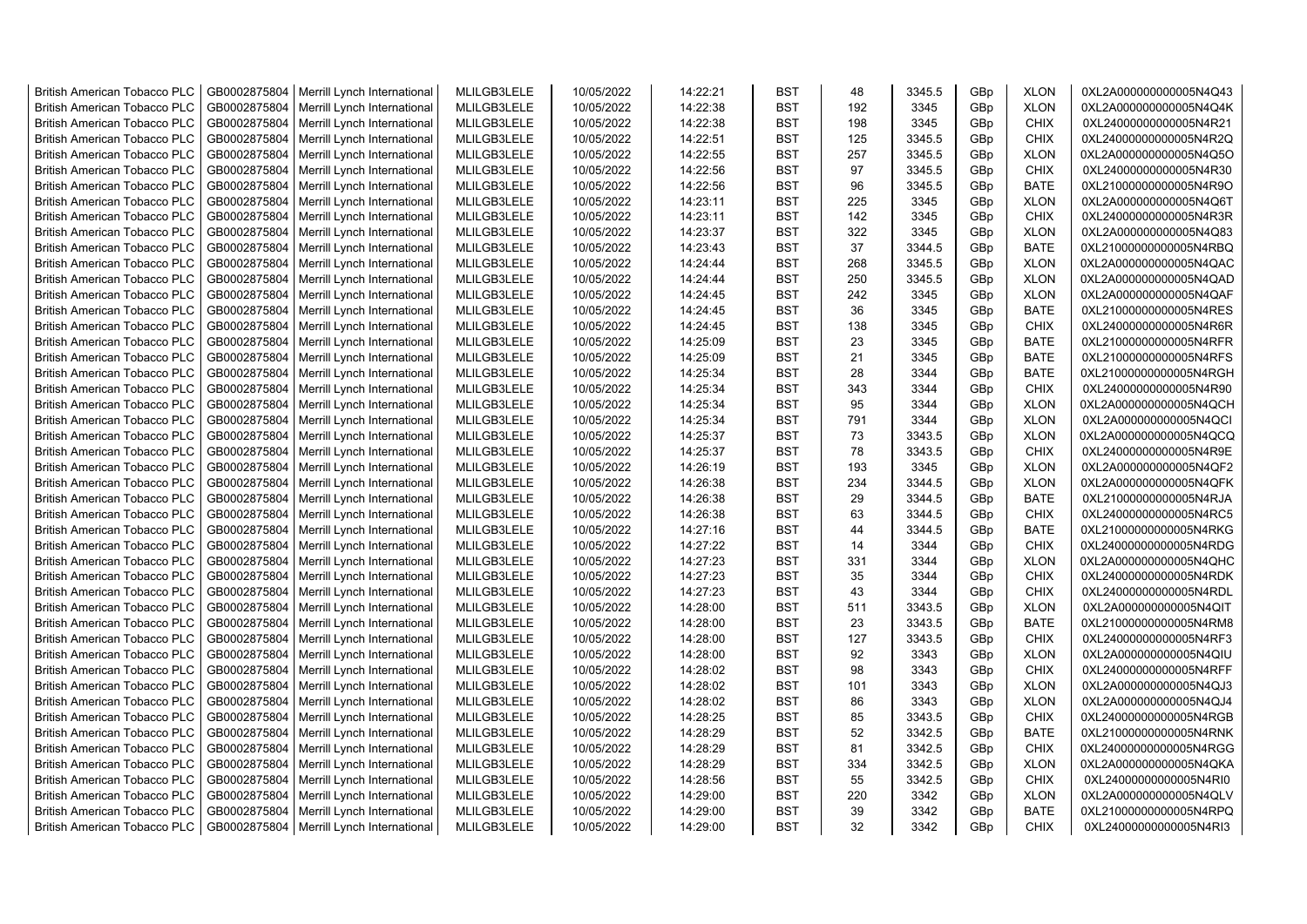| <b>British American Tobacco PLC</b>                                 | GB0002875804 | Merrill Lynch International | MLILGB3LELE | 10/05/2022 | 14:29:09 | <b>BST</b>               | 36  | 3342   | GBp             | <b>CHIX</b> | 0XL24000000000005N4RIG                           |
|---------------------------------------------------------------------|--------------|-----------------------------|-------------|------------|----------|--------------------------|-----|--------|-----------------|-------------|--------------------------------------------------|
| <b>British American Tobacco PLC</b>                                 | GB0002875804 | Merrill Lynch International | MLILGB3LELE | 10/05/2022 | 14:29:55 | <b>BST</b>               | 46  | 3341.5 | GBp             | <b>CHIX</b> | 0XL24000000000005N4RKK                           |
| <b>British American Tobacco PLC</b>                                 | GB0002875804 | Merrill Lynch International | MLILGB3LELE | 10/05/2022 | 14:29:55 | <b>BST</b>               | 40  | 3341.5 | GBp             | <b>BATE</b> | 0XL21000000000005N4RSR                           |
| <b>British American Tobacco PLC</b>                                 | GB0002875804 | Merrill Lynch International | MLILGB3LELE | 10/05/2022 | 14:29:55 | <b>BST</b>               | 410 | 3341.5 | GBp             | <b>XLON</b> | 0XL2A000000000005N4QOL                           |
| <b>British American Tobacco PLC</b>                                 | GB0002875804 | Merrill Lynch International | MLILGB3LELE | 10/05/2022 | 14:29:55 | <b>BST</b>               | 18  | 3341   | GBp             | <b>BATE</b> | 0XL21000000000005N4RST                           |
| <b>British American Tobacco PLC</b>                                 | GB0002875804 | Merrill Lynch International | MLILGB3LELE | 10/05/2022 | 14:29:55 | <b>BST</b>               | 42  | 3341   | GBp             | <b>CHIX</b> | 0XL24000000000005N4RKM                           |
| <b>British American Tobacco PLC</b>                                 | GB0002875804 | Merrill Lynch International | MLILGB3LELE | 10/05/2022 | 14:29:55 | <b>BST</b>               | 82  | 3341   | GBp             | <b>XLON</b> | 0XL2A000000000005N4QOM                           |
| <b>British American Tobacco PLC</b>                                 | GB0002875804 | Merrill Lynch International | MLILGB3LELE | 10/05/2022 | 14:29:55 | <b>BST</b>               | 329 | 3341   | GBp             | <b>XLON</b> | 0XL2A000000000005N4QON                           |
| <b>British American Tobacco PLC</b>                                 | GB0002875804 | Merrill Lynch International | MLILGB3LELE | 10/05/2022 | 14:29:58 | <b>BST</b>               | 102 | 3340.5 | GBp             | <b>XLON</b> | 0XL2A000000000005N4QOP                           |
| <b>British American Tobacco PLC</b>                                 | GB0002875804 | Merrill Lynch International | MLILGB3LELE | 10/05/2022 | 14:29:58 | <b>BST</b>               | 34  | 3340.5 | GBp             | <b>CHIX</b> | 0XL24000000000005N4RKT                           |
| <b>British American Tobacco PLC</b>                                 | GB0002875804 | Merrill Lynch International | MLILGB3LELE | 10/05/2022 | 14:29:58 | <b>BST</b>               | 31  | 3340.5 | GBp             | <b>BATE</b> | 0XL21000000000005N4RT6                           |
| <b>British American Tobacco PLC</b>                                 | GB0002875804 | Merrill Lynch International | MLILGB3LELE | 10/05/2022 | 14:29:58 | <b>BST</b>               | 129 | 3340   | GBp             | <b>XLON</b> | 0XL2A000000000005N4QOR                           |
| <b>British American Tobacco PLC</b>                                 | GB0002875804 | Merrill Lynch International | MLILGB3LELE | 10/05/2022 | 14:29:58 | <b>BST</b>               | 38  | 3340   | GBp             | <b>CHIX</b> | 0XL24000000000005N4RKU                           |
| <b>British American Tobacco PLC</b>                                 | GB0002875804 | Merrill Lynch International | MLILGB3LELE | 10/05/2022 | 14:29:58 | <b>BST</b>               | 66  | 3340   | GBp             | <b>XLON</b> | 0XL2A000000000005N4QOS                           |
| <b>British American Tobacco PLC</b>                                 | GB0002875804 | Merrill Lynch International | MLILGB3LELE | 10/05/2022 | 14:29:58 | <b>BST</b>               | 36  | 3339.5 | GBp             | <b>CHIX</b> | 0XL24000000000005N4RKV                           |
| British American Tobacco PLC                                        | GB0002875804 | Merrill Lynch International | MLILGB3LELE | 10/05/2022 | 14:30:00 | <b>BST</b>               | 38  | 3335.5 | GBp             | <b>BATE</b> | 0XL21000000000005N4RTH                           |
| British American Tobacco PLC                                        | GB0002875804 | Merrill Lynch International | MLILGB3LELE | 10/05/2022 | 14:30:00 | <b>BST</b>               | 11  | 3335.5 | GBp             | <b>BATE</b> | 0XL21000000000005N4RTI                           |
| <b>British American Tobacco PLC</b>                                 | GB0002875804 | Merrill Lynch International | MLILGB3LELE | 10/05/2022 | 14:30:00 | <b>BST</b>               | 18  | 3335.5 | GBp             | <b>CHIX</b> | 0XL24000000000005N4RLC                           |
| <b>British American Tobacco PLC</b>                                 | GB0002875804 | Merrill Lynch International | MLILGB3LELE | 10/05/2022 | 14:30:02 | <b>BST</b>               | 35  | 3335   | GBp             | <b>BATE</b> | 0XL21000000000005N4RU1                           |
| <b>British American Tobacco PLC</b>                                 | GB0002875804 | Merrill Lynch International | MLILGB3LELE | 10/05/2022 | 14:30:02 | <b>BST</b>               | 28  | 3335   | GBp             | <b>BATE</b> | 0XL21000000000005N4RU2                           |
| <b>British American Tobacco PLC</b>                                 | GB0002875804 | Merrill Lynch International | MLILGB3LELE | 10/05/2022 | 14:30:03 | <b>BST</b>               | 51  | 3334.5 | GBp             | <b>BATE</b> | 0XL21000000000005N4RU5                           |
| British American Tobacco PLC                                        | GB0002875804 | Merrill Lynch International | MLILGB3LELE | 10/05/2022 | 14:30:03 | <b>BST</b>               | 32  | 3333   | GBp             | <b>BATE</b> | 0XL21000000000005N4RU6                           |
| British American Tobacco PLC                                        | GB0002875804 | Merrill Lynch International | MLILGB3LELE | 10/05/2022 | 14:30:03 | <b>BST</b>               | 78  | 3333   | GBp             | <b>XLON</b> | 0XL2A000000000005N4QPN                           |
| <b>British American Tobacco PLC</b>                                 | GB0002875804 | Merrill Lynch International | MLILGB3LELE | 10/05/2022 | 14:30:03 | <b>BST</b>               | 68  | 3332.5 | GBp             | <b>BATE</b> | 0XL21000000000005N4RU7                           |
| <b>British American Tobacco PLC</b>                                 | GB0002875804 | Merrill Lynch International | MLILGB3LELE | 10/05/2022 | 14:30:03 | <b>BST</b>               | 45  | 3332   | GBp             | <b>BATE</b> | 0XL21000000000005N4RU8                           |
| <b>British American Tobacco PLC</b>                                 | GB0002875804 | Merrill Lynch International | MLILGB3LELE | 10/05/2022 | 14:30:05 | <b>BST</b>               | 14  | 3329   | GBp             | <b>CHIX</b> | 0XL24000000000005N4RM3                           |
| <b>British American Tobacco PLC</b>                                 | GB0002875804 | Merrill Lynch International | MLILGB3LELE | 10/05/2022 | 14:30:06 | <b>BST</b>               | 31  | 3326.5 | GBp             | <b>BATE</b> | 0XL21000000000005N4RUI                           |
| <b>British American Tobacco PLC</b>                                 | GB0002875804 | Merrill Lynch International | MLILGB3LELE | 10/05/2022 | 14:30:06 | <b>BST</b>               | 58  | 3326   | GBp             | <b>BATE</b> | 0XL21000000000005N4RUJ                           |
| <b>British American Tobacco PLC</b>                                 | GB0002875804 | Merrill Lynch International | MLILGB3LELE | 10/05/2022 | 14:30:06 | <b>BST</b>               | 42  | 3325.5 | GBp             | <b>BATE</b> | 0XL21000000000005N4RUK                           |
| <b>British American Tobacco PLC</b>                                 | GB0002875804 | Merrill Lynch International | MLILGB3LELE | 10/05/2022 | 14:30:07 | <b>BST</b>               | 19  | 3323.5 | GBp             | <b>BATE</b> | 0XL21000000000005N4RUN                           |
| <b>British American Tobacco PLC</b>                                 | GB0002875804 | Merrill Lynch International | MLILGB3LELE | 10/05/2022 | 14:30:07 | <b>BST</b>               | 26  | 3323   | GBp             | <b>BATE</b> | 0XL21000000000005N4RUO                           |
| <b>British American Tobacco PLC</b>                                 | GB0002875804 | Merrill Lynch International | MLILGB3LELE | 10/05/2022 | 14:30:11 | <b>BST</b>               | 17  | 3328.5 | GBp             | <b>CHIX</b> | 0XL24000000000005N4RN0                           |
| <b>British American Tobacco PLC</b>                                 | GB0002875804 | Merrill Lynch International | MLILGB3LELE | 10/05/2022 | 14:30:14 | <b>BST</b>               | 50  | 3327   | GBp             | <b>BATE</b> |                                                  |
| <b>British American Tobacco PLC</b>                                 | GB0002875804 | Merrill Lynch International | MLILGB3LELE | 10/05/2022 | 14:30:14 | <b>BST</b>               | 31  | 3326.5 |                 | <b>BATE</b> | 0XL21000000000005N4RVB                           |
|                                                                     | GB0002875804 | Merrill Lynch International | MLILGB3LELE | 10/05/2022 | 14:30:18 | <b>BST</b>               | 15  | 3327   | GBp<br>GBp      | <b>CHIX</b> | 0XL21000000000005N4RVC<br>0XL24000000000005N4RNM |
| <b>British American Tobacco PLC</b><br>British American Tobacco PLC | GB0002875804 | Merrill Lynch International | MLILGB3LELE | 10/05/2022 | 14:30:18 | <b>BST</b>               | 103 | 3326.5 | GBp             | <b>XLON</b> | 0XL2A000000000005N4QRC                           |
|                                                                     | GB0002875804 |                             | MLILGB3LELE | 10/05/2022 | 14:30:20 | <b>BST</b>               | 31  | 3328.5 |                 | <b>BATE</b> |                                                  |
| <b>British American Tobacco PLC</b>                                 |              | Merrill Lynch International |             |            |          |                          | 87  |        | GBp             |             | 0XL21000000000005N4S0A                           |
| British American Tobacco PLC                                        | GB0002875804 | Merrill Lynch International | MLILGB3LELE | 10/05/2022 | 14:30:20 | <b>BST</b><br><b>BST</b> | 21  | 3329   | GBp             | <b>XLON</b> | 0XL2A000000000005N4QRQ                           |
| <b>British American Tobacco PLC</b>                                 | GB0002875804 | Merrill Lynch International | MLILGB3LELE | 10/05/2022 | 14:30:20 |                          |     | 3326.5 | GBp             | <b>BATE</b> | 0XL21000000000005N4S0D                           |
| <b>British American Tobacco PLC</b>                                 | GB0002875804 | Merrill Lynch International | MLILGB3LELE | 10/05/2022 | 14:30:20 | <b>BST</b>               | 24  | 3325.5 | GBp             | <b>BATE</b> | 0XL21000000000005N4S0E                           |
| <b>British American Tobacco PLC</b>                                 | GB0002875804 | Merrill Lynch International | MLILGB3LELE | 10/05/2022 | 14:30:23 | <b>BST</b>               | 29  | 3324   | GBp             | <b>BATE</b> | 0XL21000000000005N4S18                           |
| <b>British American Tobacco PLC</b>                                 | GB0002875804 | Merrill Lynch International | MLILGB3LELE | 10/05/2022 | 14:30:23 | <b>BST</b>               | 14  | 3324   | GBp             | <b>CHIX</b> | 0XL24000000000005N4RP6                           |
| <b>British American Tobacco PLC</b>                                 | GB0002875804 | Merrill Lynch International | MLILGB3LELE | 10/05/2022 | 14:30:23 | <b>BST</b>               | 33  | 3323.5 | GBp             | <b>BATE</b> | 0XL21000000000005N4S19                           |
| <b>British American Tobacco PLC</b>                                 | GB0002875804 | Merrill Lynch International | MLILGB3LELE | 10/05/2022 | 14:30:30 | <b>BST</b>               | 80  | 3324.5 | GBp             | <b>XLON</b> | 0XL2A000000000005N4QT6                           |
| <b>British American Tobacco PLC</b>                                 | GB0002875804 | Merrill Lynch International | MLILGB3LELE | 10/05/2022 | 14:30:30 | <b>BST</b>               | 32  | 3323.5 | GBp             | <b>BATE</b> | 0XL21000000000005N4S21                           |
| <b>British American Tobacco PLC</b>                                 | GB0002875804 | Merrill Lynch International | MLILGB3LELE | 10/05/2022 | 14:30:30 | <b>BST</b>               | 13  | 3323.5 | GBp             | <b>CHIX</b> | 0XL24000000000005N4RPQ                           |
| <b>British American Tobacco PLC</b>                                 | GB0002875804 | Merrill Lynch International | MLILGB3LELE | 10/05/2022 | 14:30:50 | <b>BST</b>               | 155 | 3323.5 | GBp             | <b>XLON</b> | 0XL2A000000000005N4QUN                           |
| <b>British American Tobacco PLC</b>                                 | GB0002875804 | Merrill Lynch International | MLILGB3LELE | 10/05/2022 | 14:30:51 | <b>BST</b>               | 21  | 3323.5 | GB <sub>p</sub> | <b>CHIX</b> | 0XL24000000000005N4RS2                           |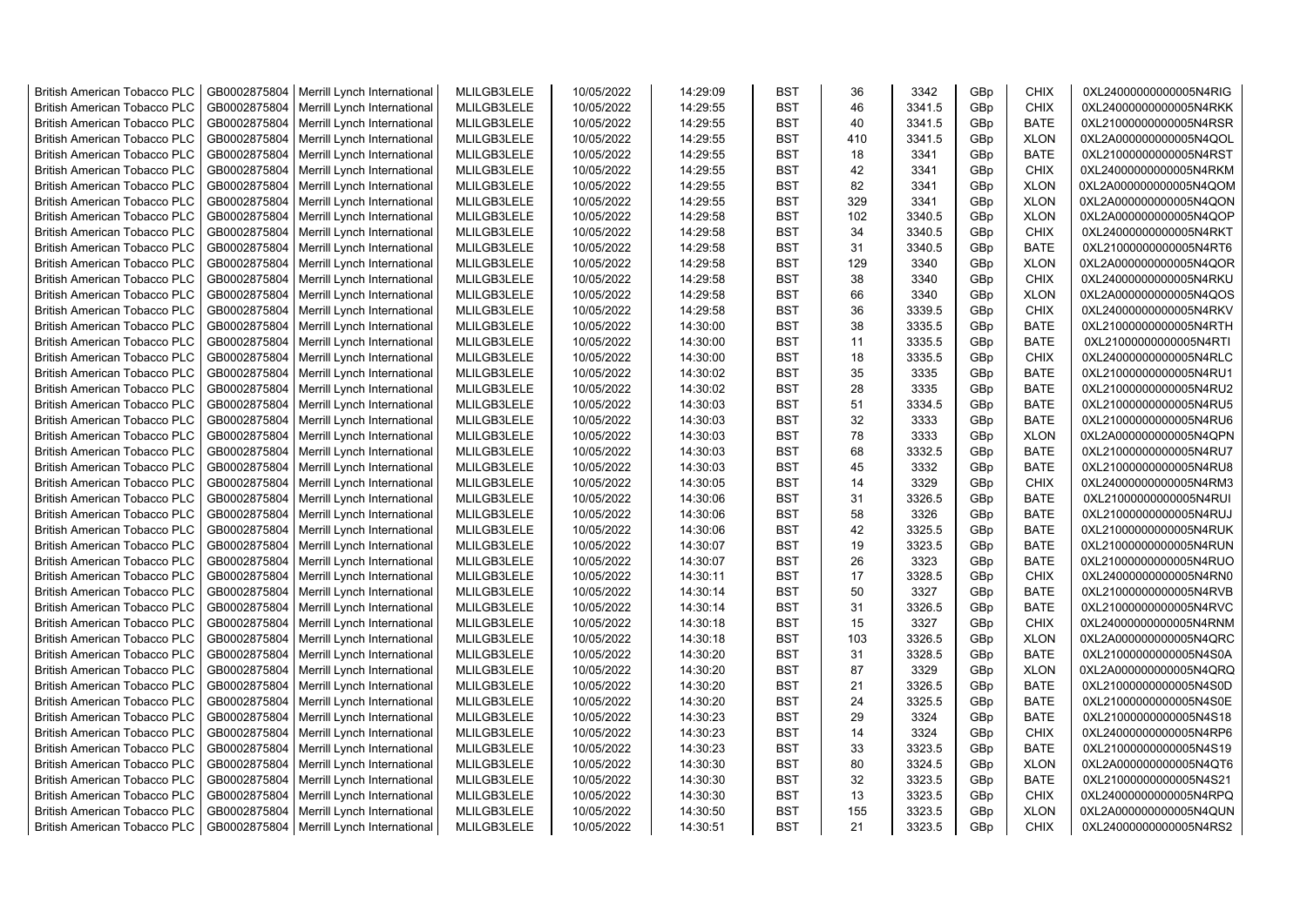| <b>British American Tobacco PLC</b> | GB0002875804 | Merrill Lynch International | MLILGB3LELE | 10/05/2022 | 14:30:51 | <b>BST</b> | 101            | 3323   | GBp             | <b>XLON</b> | 0XL2A000000000005N4QUQ |
|-------------------------------------|--------------|-----------------------------|-------------|------------|----------|------------|----------------|--------|-----------------|-------------|------------------------|
| <b>British American Tobacco PLC</b> | GB0002875804 | Merrill Lynch International | MLILGB3LELE | 10/05/2022 | 14:30:51 | <b>BST</b> | 25             | 3323   | GBp             | <b>XLON</b> | 0XL2A000000000005N4QUR |
| <b>British American Tobacco PLC</b> | GB0002875804 | Merrill Lynch International | MLILGB3LELE | 10/05/2022 | 14:30:51 | <b>BST</b> | 139            | 3323   | GBp             | <b>BATE</b> | 0XL21000000000005N4S42 |
| <b>British American Tobacco PLC</b> | GB0002875804 | Merrill Lynch International | MLILGB3LELE | 10/05/2022 | 14:30:52 | <b>BST</b> | 15             | 3323   | GBp             | <b>CHIX</b> | 0XL24000000000005N4RSA |
| <b>British American Tobacco PLC</b> | GB0002875804 | Merrill Lynch International | MLILGB3LELE | 10/05/2022 | 14:31:00 | <b>BST</b> | 104            | 3325.5 | GBp             | <b>XLON</b> | 0XL2A000000000005N4R0E |
| <b>British American Tobacco PLC</b> | GB0002875804 | Merrill Lynch International | MLILGB3LELE | 10/05/2022 | 14:31:02 | <b>BST</b> | 27             | 3325   | GBp             | <b>CHIX</b> | 0XL24000000000005N4RTH |
| <b>British American Tobacco PLC</b> | GB0002875804 | Merrill Lynch International | MLILGB3LELE | 10/05/2022 | 14:31:04 | <b>BST</b> | 13             | 3325   | GBp             | <b>CHIX</b> | 0XL24000000000005N4RTN |
| <b>British American Tobacco PLC</b> | GB0002875804 | Merrill Lynch International | MLILGB3LELE | 10/05/2022 | 14:31:04 | <b>BST</b> | 66             | 3325   | GBp             | <b>BATE</b> | 0XL21000000000005N4S5L |
| <b>British American Tobacco PLC</b> | GB0002875804 | Merrill Lynch International | MLILGB3LELE | 10/05/2022 | 14:31:20 | <b>BST</b> | 34             | 3327.5 | GBp             | <b>CHIX</b> | 0XL24000000000005N4RVF |
| <b>British American Tobacco PLC</b> | GB0002875804 | Merrill Lynch International | MLILGB3LELE | 10/05/2022 | 14:31:20 | <b>BST</b> | 161            | 3328   | GBp             | <b>BATE</b> | 0XL21000000000005N4S74 |
| <b>British American Tobacco PLC</b> | GB0002875804 | Merrill Lynch International | MLILGB3LELE | 10/05/2022 | 14:31:20 | <b>BST</b> | 152            | 3327.5 | GBp             | <b>BATE</b> | 0XL21000000000005N4S76 |
| <b>British American Tobacco PLC</b> | GB0002875804 | Merrill Lynch International | MLILGB3LELE | 10/05/2022 | 14:31:20 | <b>BST</b> | $\,6\,$        | 3325.5 | GBp             | <b>BATE</b> | 0XL21000000000005N4S77 |
| <b>British American Tobacco PLC</b> | GB0002875804 | Merrill Lynch International | MLILGB3LELE | 10/05/2022 | 14:31:20 | <b>BST</b> | 27             | 3325.5 | GBp             | <b>BATE</b> | 0XL21000000000005N4S78 |
| <b>British American Tobacco PLC</b> | GB0002875804 | Merrill Lynch International | MLILGB3LELE | 10/05/2022 | 14:31:20 | <b>BST</b> | 21             | 3326.5 | GBp             | <b>CHIX</b> | 0XL24000000000005N4RVH |
| <b>British American Tobacco PLC</b> | GB0002875804 | Merrill Lynch International | MLILGB3LELE | 10/05/2022 | 14:31:20 | <b>BST</b> | 61             | 3325.5 | GBp             | <b>BATE</b> | 0XL21000000000005N4S79 |
| British American Tobacco PLC        | GB0002875804 | Merrill Lynch International | MLILGB3LELE | 10/05/2022 | 14:31:20 | <b>BST</b> | 87             | 3328   | GBp             | <b>XLON</b> | 0XL2A000000000005N4R39 |
| British American Tobacco PLC        | GB0002875804 | Merrill Lynch International | MLILGB3LELE | 10/05/2022 | 14:31:20 | <b>BST</b> | $\mathbf{1}$   | 3328   | GBp             | <b>XLON</b> | 0XL2A000000000005N4R3A |
| <b>British American Tobacco PLC</b> | GB0002875804 | Merrill Lynch International | MLILGB3LELE | 10/05/2022 | 14:31:39 | <b>BST</b> | 20             | 3328   | GBp             | <b>BATE</b> | 0XL21000000000005N4S98 |
| <b>British American Tobacco PLC</b> | GB0002875804 | Merrill Lynch International | MLILGB3LELE | 10/05/2022 | 14:31:39 | <b>BST</b> | 170            | 3328   | GBp             | <b>XLON</b> | 0XL2A000000000005N4R4P |
| <b>British American Tobacco PLC</b> | GB0002875804 | Merrill Lynch International | MLILGB3LELE | 10/05/2022 | 14:31:46 | <b>BST</b> | 17             | 3328   | GBp             | <b>BATE</b> | 0XL21000000000005N4S9N |
| <b>British American Tobacco PLC</b> | GB0002875804 | Merrill Lynch International | MLILGB3LELE | 10/05/2022 | 14:31:50 | <b>BST</b> | 36             | 3328   | GBp             | <b>CHIX</b> | 0XL24000000000005N4S1J |
| <b>British American Tobacco PLC</b> | GB0002875804 | Merrill Lynch International | MLILGB3LELE | 10/05/2022 | 14:31:54 | <b>BST</b> | 100            | 3328   | GBp             | <b>BATE</b> | 0XL21000000000005N4SA7 |
| <b>British American Tobacco PLC</b> | GB0002875804 | Merrill Lynch International | MLILGB3LELE | 10/05/2022 | 14:31:54 | <b>BST</b> | 84             | 3328   | GBp             | <b>BATE</b> | 0XL21000000000005N4SA8 |
| <b>British American Tobacco PLC</b> | GB0002875804 | Merrill Lynch International | MLILGB3LELE | 10/05/2022 | 14:31:54 | <b>BST</b> | 15             | 3328   | GBp             | <b>CHIX</b> | 0XL24000000000005N4S22 |
| <b>British American Tobacco PLC</b> | GB0002875804 | Merrill Lynch International | MLILGB3LELE | 10/05/2022 | 14:31:57 | <b>BST</b> | 107            | 3327.5 | GBp             | <b>XLON</b> | 0XL2A000000000005N4R61 |
| <b>British American Tobacco PLC</b> | GB0002875804 | Merrill Lynch International | MLILGB3LELE | 10/05/2022 | 14:31:57 | <b>BST</b> | 154            | 3327.5 | GBp             | <b>BATE</b> | 0XL21000000000005N4SAC |
| <b>British American Tobacco PLC</b> | GB0002875804 | Merrill Lynch International | MLILGB3LELE | 10/05/2022 | 14:32:09 | <b>BST</b> | 41             | 3328.5 | GBp             | <b>CHIX</b> | 0XL24000000000005N4S2S |
| <b>British American Tobacco PLC</b> | GB0002875804 | Merrill Lynch International | MLILGB3LELE | 10/05/2022 | 14:32:10 | <b>BST</b> | $\overline{2}$ | 3328.5 | GBp             | <b>CHIX</b> | 0XL24000000000005N4S33 |
| <b>British American Tobacco PLC</b> | GB0002875804 | Merrill Lynch International | MLILGB3LELE | 10/05/2022 | 14:32:10 | <b>BST</b> | 59             | 3328.5 | GBp             | <b>BATE</b> | 0XL21000000000005N4SB2 |
| <b>British American Tobacco PLC</b> | GB0002875804 | Merrill Lynch International | MLILGB3LELE | 10/05/2022 | 14:32:10 | <b>BST</b> | 164            | 3328.5 | GBp             | <b>XLON</b> | 0XL2A000000000005N4R7B |
| <b>British American Tobacco PLC</b> | GB0002875804 | Merrill Lynch International | MLILGB3LELE | 10/05/2022 | 14:32:13 | <b>BST</b> | 147            | 3328.5 | GBp             | <b>XLON</b> | 0XL2A000000000005N4R7I |
| <b>British American Tobacco PLC</b> | GB0002875804 | Merrill Lynch International | MLILGB3LELE | 10/05/2022 | 14:32:13 | <b>BST</b> | 3              | 3328.5 | GBp             | <b>BATE</b> | 0XL21000000000005N4SB5 |
| <b>British American Tobacco PLC</b> | GB0002875804 | Merrill Lynch International | MLILGB3LELE | 10/05/2022 | 14:32:23 | <b>BST</b> | 116            | 3329.5 | GBp             | <b>XLON</b> | 0XL2A000000000005N4R84 |
| <b>British American Tobacco PLC</b> | GB0002875804 | Merrill Lynch International | MLILGB3LELE | 10/05/2022 | 14:32:28 | <b>BST</b> | 52             | 3329.5 | GBp             | <b>CHIX</b> | 0XL24000000000005N4S52 |
| <b>British American Tobacco PLC</b> | GB0002875804 | Merrill Lynch International | MLILGB3LELE | 10/05/2022 | 14:32:32 | <b>BST</b> | 35             | 3329.5 | GBp             | <b>CHIX</b> | 0XL24000000000005N4S5J |
| British American Tobacco PLC        | GB0002875804 | Merrill Lynch International | MLILGB3LELE | 10/05/2022 | 14:32:32 | <b>BST</b> | 107            | 3329.5 | GBp             | <b>BATE</b> | 0XL21000000000005N4SD9 |
| <b>British American Tobacco PLC</b> | GB0002875804 | Merrill Lynch International | MLILGB3LELE | 10/05/2022 | 14:32:51 | <b>BST</b> | 37             | 3337   | GBp             | <b>BATE</b> | 0XL21000000000005N4SEI |
| <b>British American Tobacco PLC</b> | GB0002875804 | Merrill Lynch International | MLILGB3LELE | 10/05/2022 | 14:32:51 | <b>BST</b> | 127            | 3336.5 | GBp             | <b>BATE</b> | 0XL21000000000005N4SEJ |
| <b>British American Tobacco PLC</b> | GB0002875804 | Merrill Lynch International | MLILGB3LELE | 10/05/2022 | 14:32:51 | <b>BST</b> | 192            | 3336   | GBp             | <b>XLON</b> | 0XL2A000000000005N4RCD |
| <b>British American Tobacco PLC</b> | GB0002875804 | Merrill Lynch International | MLILGB3LELE | 10/05/2022 | 14:32:51 | <b>BST</b> | 75             | 3336   | GBp             | <b>BATE</b> | 0XL21000000000005N4SEK |
| <b>British American Tobacco PLC</b> | GB0002875804 | Merrill Lynch International | MLILGB3LELE | 10/05/2022 | 14:32:51 | <b>BST</b> | 37             | 3336   | GBp             | <b>CHIX</b> | 0XL24000000000005N4S71 |
| <b>British American Tobacco PLC</b> | GB0002875804 | Merrill Lynch International | MLILGB3LELE | 10/05/2022 | 14:33:08 | <b>BST</b> | 46             | 3339   | GBp             | <b>CHIX</b> | 0XL24000000000005N4S81 |
| <b>British American Tobacco PLC</b> | GB0002875804 | Merrill Lynch International | MLILGB3LELE | 10/05/2022 | 14:33:43 | <b>BST</b> | 51             | 3339   | GBp             | <b>CHIX</b> | 0XL24000000000005N4SBS |
| <b>British American Tobacco PLC</b> | GB0002875804 | Merrill Lynch International | MLILGB3LELE | 10/05/2022 | 14:33:43 | <b>BST</b> | 143            | 3339   | GBp             | <b>XLON</b> | 0XL2A000000000005N4RHP |
| <b>British American Tobacco PLC</b> | GB0002875804 | Merrill Lynch International | MLILGB3LELE | 10/05/2022 | 14:33:43 | <b>BST</b> | 25             | 3338.5 | GBp             | <b>BATE</b> | 0XL21000000000005N4SIB |
| <b>British American Tobacco PLC</b> | GB0002875804 | Merrill Lynch International | MLILGB3LELE | 10/05/2022 | 14:33:43 | <b>BST</b> | 407            | 3338.5 | GBp             | <b>XLON</b> | 0XL2A000000000005N4RHQ |
| <b>British American Tobacco PLC</b> | GB0002875804 | Merrill Lynch International | MLILGB3LELE | 10/05/2022 | 14:33:43 | <b>BST</b> | 55             | 3338   | GBp             | <b>CHIX</b> | 0XL24000000000005N4SBT |
| <b>British American Tobacco PLC</b> | GB0002875804 | Merrill Lynch International | MLILGB3LELE | 10/05/2022 | 14:33:43 | <b>BST</b> | 168            | 3338   | GB <sub>p</sub> | <b>XLON</b> | 0XL2A000000000005N4RHS |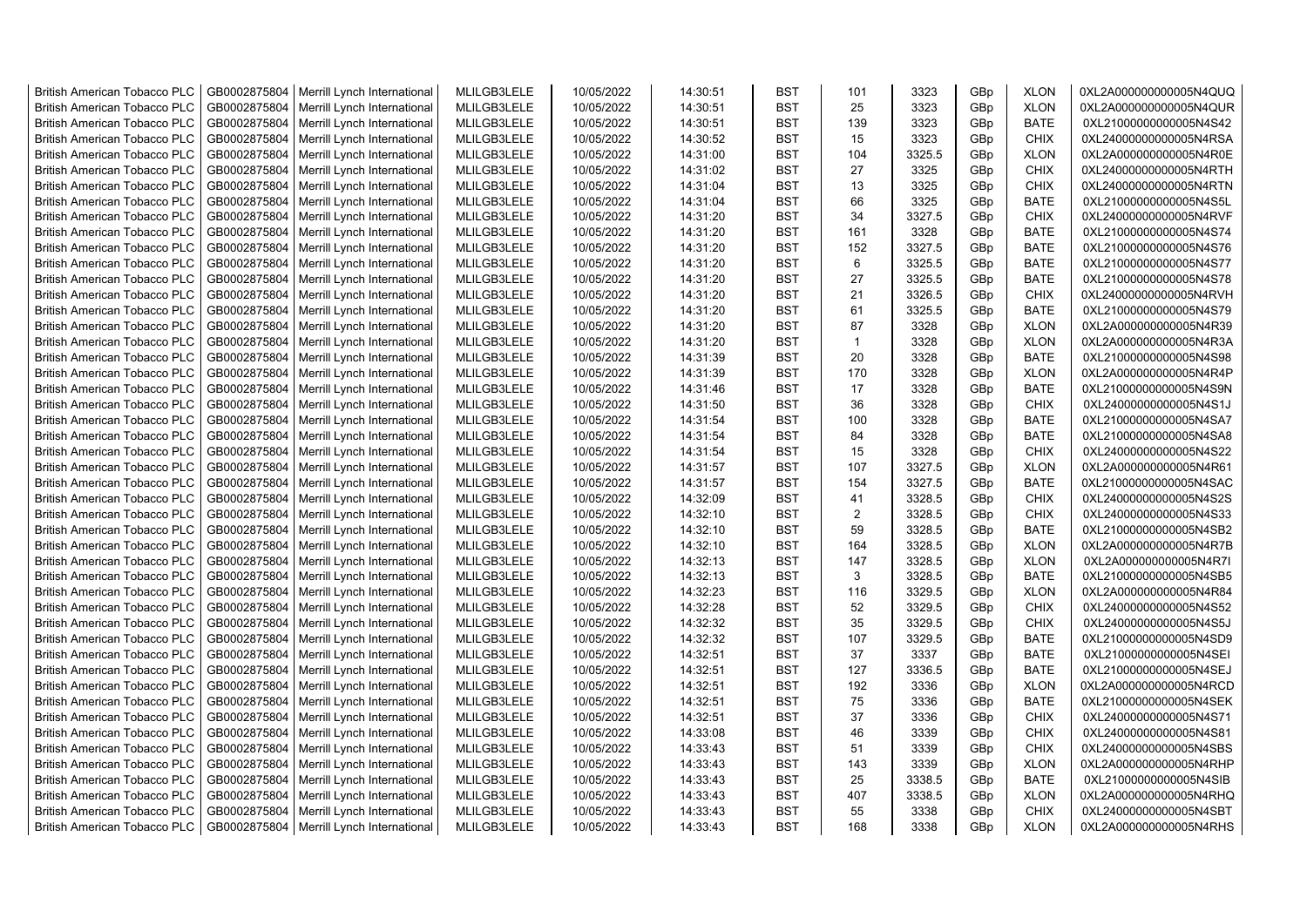| <b>British American Tobacco PLC</b> | GB0002875804 | Merrill Lynch International                | MLILGB3LELE | 10/05/2022 | 14:33:44 | <b>BST</b> | 33             | 3338   | GBp             | <b>BATE</b> | 0XL21000000000005N4SIG |
|-------------------------------------|--------------|--------------------------------------------|-------------|------------|----------|------------|----------------|--------|-----------------|-------------|------------------------|
| <b>British American Tobacco PLC</b> | GB0002875804 | Merrill Lynch International                | MLILGB3LELE | 10/05/2022 | 14:33:49 | <b>BST</b> | 108            | 3337   | GBp             | <b>XLON</b> | 0XL2A000000000005N4RIE |
| <b>British American Tobacco PLC</b> | GB0002875804 | Merrill Lynch International                | MLILGB3LELE | 10/05/2022 | 14:33:49 | <b>BST</b> | 31             | 3337   | GBp             | <b>CHIX</b> | 0XL24000000000005N4SCD |
| <b>British American Tobacco PLC</b> | GB0002875804 | Merrill Lynch International                | MLILGB3LELE | 10/05/2022 | 14:33:49 | <b>BST</b> | 18             | 3337   | GBp             | <b>BATE</b> | 0XL21000000000005N4SJ5 |
| <b>British American Tobacco PLC</b> | GB0002875804 | Merrill Lynch International                | MLILGB3LELE | 10/05/2022 | 14:33:49 | <b>BST</b> | 24             | 3336.5 | GBp             | <b>CHIX</b> | 0XL24000000000005N4SCF |
| <b>British American Tobacco PLC</b> | GB0002875804 | Merrill Lynch International                | MLILGB3LELE | 10/05/2022 | 14:33:49 | <b>BST</b> | 115            | 3336.5 | GBp             | <b>XLON</b> | 0XL2A000000000005N4RIF |
| British American Tobacco PLC        | GB0002875804 | Merrill Lynch International                | MLILGB3LELE | 10/05/2022 | 14:33:49 | <b>BST</b> | 16             | 3336.5 | GBp             | <b>BATE</b> | 0XL21000000000005N4SJA |
| <b>British American Tobacco PLC</b> | GB0002875804 | Merrill Lynch International                | MLILGB3LELE | 10/05/2022 | 14:34:01 | <b>BST</b> | 15             | 3337   | GBp             | <b>CHIX</b> | 0XL24000000000005N4SDD |
| <b>British American Tobacco PLC</b> | GB0002875804 | Merrill Lynch International                | MLILGB3LELE | 10/05/2022 | 14:34:01 | <b>BST</b> | 84             | 3337   | GBp             | <b>XLON</b> | 0XL2A000000000005N4RJN |
| <b>British American Tobacco PLC</b> | GB0002875804 | Merrill Lynch International                | MLILGB3LELE | 10/05/2022 | 14:34:23 | <b>BST</b> | 35             | 3340   | GBp             | <b>XLON</b> | 0XL2A000000000005N4RLJ |
| <b>British American Tobacco PLC</b> | GB0002875804 | Merrill Lynch International                | MLILGB3LELE | 10/05/2022 | 14:34:23 | <b>BST</b> | 34             | 3340   | GBp             | <b>CHIX</b> | 0XL24000000000005N4SFJ |
| <b>British American Tobacco PLC</b> | GB0002875804 | Merrill Lynch International                | MLILGB3LELE | 10/05/2022 | 14:34:23 | <b>BST</b> | 61             | 3340   | GBp             | <b>XLON</b> | 0XL2A000000000005N4RLL |
| <b>British American Tobacco PLC</b> | GB0002875804 | Merrill Lynch International                | MLILGB3LELE | 10/05/2022 | 14:34:33 | BST        | 109            | 3340   | GBp             | <b>XLON</b> | 0XL2A000000000005N4RMJ |
| <b>British American Tobacco PLC</b> | GB0002875804 | Merrill Lynch International                | MLILGB3LELE | 10/05/2022 | 14:34:33 | <b>BST</b> | 56             | 3340   | GBp             | <b>XLON</b> | 0XL2A000000000005N4RMK |
| <b>British American Tobacco PLC</b> | GB0002875804 | Merrill Lynch International                | MLILGB3LELE | 10/05/2022 | 14:34:37 | <b>BST</b> | 21             | 3339.5 | GBp             | <b>CHIX</b> | 0XL24000000000005N4SGS |
| <b>British American Tobacco PLC</b> | GB0002875804 | Merrill Lynch International                | MLILGB3LELE | 10/05/2022 | 14:34:41 | <b>BST</b> | 53             | 3339   | GBp             | <b>CHIX</b> | 0XL24000000000005N4SHG |
| <b>British American Tobacco PLC</b> | GB0002875804 | Merrill Lynch International                | MLILGB3LELE | 10/05/2022 | 14:34:41 | <b>BST</b> | 49             | 3339   | GBp             | BATE        | 0XL21000000000005N4SN3 |
| <b>British American Tobacco PLC</b> | GB0002875804 | Merrill Lynch International                | MLILGB3LELE | 10/05/2022 | 14:34:48 | <b>BST</b> | 15             | 3339   | GBp             | <b>CHIX</b> | 0XL24000000000005N4SHP |
| <b>British American Tobacco PLC</b> | GB0002875804 | Merrill Lynch International                | MLILGB3LELE | 10/05/2022 | 14:34:48 | <b>BST</b> | $\overline{4}$ | 3339   | GBp             | <b>CHIX</b> | 0XL24000000000005N4SHQ |
| <b>British American Tobacco PLC</b> | GB0002875804 | Merrill Lynch International                | MLILGB3LELE | 10/05/2022 | 14:34:55 | <b>BST</b> | 212            | 3338.5 | GBp             | <b>XLON</b> | 0XL2A000000000005N4ROP |
| <b>British American Tobacco PLC</b> | GB0002875804 | Merrill Lynch International                | MLILGB3LELE | 10/05/2022 | 14:35:00 | <b>BST</b> | 58             | 3338.5 | GBp             | <b>BATE</b> | 0XL21000000000005N4SOD |
| <b>British American Tobacco PLC</b> | GB0002875804 | Merrill Lynch International                | MLILGB3LELE | 10/05/2022 | 14:35:00 | <b>BST</b> | 30             | 3338   | GBp             | <b>CHIX</b> | 0XL24000000000005N4SIS |
| <b>British American Tobacco PLC</b> | GB0002875804 | Merrill Lynch International                | MLILGB3LELE | 10/05/2022 | 14:35:00 | <b>BST</b> | 138            | 3338   | GBp             | <b>XLON</b> | 0XL2A000000000005N4RPJ |
| <b>British American Tobacco PLC</b> | GB0002875804 | Merrill Lynch International                | MLILGB3LELE | 10/05/2022 | 14:35:03 | <b>BST</b> | 15             | 3338   | GBp             | <b>BATE</b> | 0XL21000000000005N4SOS |
| <b>British American Tobacco PLC</b> | GB0002875804 | Merrill Lynch International                | MLILGB3LELE | 10/05/2022 | 14:35:09 | <b>BST</b> | 14             | 3337.5 | GBp             | <b>CHIX</b> | 0XL24000000000005N4SJS |
| <b>British American Tobacco PLC</b> | GB0002875804 | Merrill Lynch International                | MLILGB3LELE | 10/05/2022 | 14:35:16 | <b>BST</b> | 92             | 3337.5 | GBp             | <b>XLON</b> | 0XL2A000000000005N4RR4 |
| <b>British American Tobacco PLC</b> | GB0002875804 | Merrill Lynch International                | MLILGB3LELE | 10/05/2022 | 14:35:17 | <b>BST</b> | 62             | 3337.5 | GBp             | <b>BATE</b> | 0XL21000000000005N4SPO |
| <b>British American Tobacco PLC</b> | GB0002875804 | Merrill Lynch International                | MLILGB3LELE | 10/05/2022 | 14:35:17 | <b>BST</b> | 37             | 3337.5 | GBp             | <b>XLON</b> | 0XL2A000000000005N4RR8 |
| <b>British American Tobacco PLC</b> | GB0002875804 | Merrill Lynch International                | MLILGB3LELE | 10/05/2022 | 14:35:17 | <b>BST</b> | 124            | 3337   | GBp             | <b>XLON</b> | 0XL2A000000000005N4RR9 |
| <b>British American Tobacco PLC</b> | GB0002875804 | Merrill Lynch International                | MLILGB3LELE | 10/05/2022 | 14:35:17 | <b>BST</b> | 19             | 3336.5 | GBp             | <b>BATE</b> | 0XL21000000000005N4SPP |
| <b>British American Tobacco PLC</b> | GB0002875804 | Merrill Lynch International                | MLILGB3LELE | 10/05/2022 | 14:35:17 | <b>BST</b> | 17             | 3337   | GBp             | <b>CHIX</b> | 0XL24000000000005N4SKE |
| <b>British American Tobacco PLC</b> | GB0002875804 | Merrill Lynch International                | MLILGB3LELE | 10/05/2022 | 14:35:17 | <b>BST</b> | 33             | 3336.5 | GBp             | <b>CHIX</b> | 0XL24000000000005N4SKF |
| <b>British American Tobacco PLC</b> | GB0002875804 | Merrill Lynch International                | MLILGB3LELE | 10/05/2022 | 14:35:18 | <b>BST</b> | 134            | 3336   | GBp             | <b>XLON</b> | 0XL2A000000000005N4RRC |
| <b>British American Tobacco PLC</b> | GB0002875804 | Merrill Lynch International                | MLILGB3LELE | 10/05/2022 | 14:35:18 | <b>BST</b> | 69             | 3336   | GBp             | <b>BATE</b> | 0XL21000000000005N4SPQ |
| <b>British American Tobacco PLC</b> | GB0002875804 | Merrill Lynch International                | MLILGB3LELE | 10/05/2022 | 14:35:38 | <b>BST</b> | 58             | 3336.5 | GBp             | <b>XLON</b> | 0XL2A000000000005N4RTK |
| British American Tobacco PLC        | GB0002875804 | Merrill Lynch International                | MLILGB3LELE | 10/05/2022 | 14:35:38 | <b>BST</b> | 54             | 3336.5 | GBp             | <b>XLON</b> | 0XL2A000000000005N4RTL |
| <b>British American Tobacco PLC</b> | GB0002875804 | Merrill Lynch International                | MLILGB3LELE | 10/05/2022 | 14:35:38 | <b>BST</b> | 100            | 3336   | GBp             | <b>XLON</b> | 0XL2A000000000005N4RTM |
| <b>British American Tobacco PLC</b> | GB0002875804 | Merrill Lynch International                | MLILGB3LELE | 10/05/2022 | 14:35:38 | <b>BST</b> | 32             | 3336   | GBp             | <b>CHIX</b> | 0XL24000000000005N4SN9 |
| <b>British American Tobacco PLC</b> | GB0002875804 | Merrill Lynch International                | MLILGB3LELE | 10/05/2022 | 14:35:38 | <b>BST</b> | 11             | 3336   | GBp             | <b>XLON</b> | 0XL2A000000000005N4RTO |
| <b>British American Tobacco PLC</b> | GB0002875804 | Merrill Lynch International                | MLILGB3LELE | 10/05/2022 | 14:35:38 | <b>BST</b> | 42             | 3335   | GBp             | <b>BATE</b> | 0XL21000000000005N4SS2 |
| <b>British American Tobacco PLC</b> | GB0002875804 | Merrill Lynch International                | MLILGB3LELE | 10/05/2022 | 14:35:38 | <b>BST</b> | 57             | 3335   | GBp             | <b>BATE</b> | 0XL21000000000005N4SS3 |
| <b>British American Tobacco PLC</b> | GB0002875804 | Merrill Lynch International                | MLILGB3LELE | 10/05/2022 | 14:35:42 | <b>BST</b> | 28             | 3334.5 | GBp             | <b>CHIX</b> | 0XL24000000000005N4SNE |
| <b>British American Tobacco PLC</b> | GB0002875804 | Merrill Lynch International                | MLILGB3LELE | 10/05/2022 | 14:35:46 | <b>BST</b> | 80             | 3334   | GBp             | <b>XLON</b> | 0XL2A000000000005N4RUG |
| <b>British American Tobacco PLC</b> | GB0002875804 | Merrill Lynch International                | MLILGB3LELE | 10/05/2022 | 14:36:15 | <b>BST</b> | 32             | 3335   | GBp             | <b>CHIX</b> | 0XL24000000000005N4SR1 |
| <b>British American Tobacco PLC</b> | GB0002875804 | Merrill Lynch International                | MLILGB3LELE | 10/05/2022 | 14:36:16 | <b>BST</b> | 57             | 3335   | GBp             | <b>XLON</b> | 0XL2A000000000005N4S21 |
| <b>British American Tobacco PLC</b> | GB0002875804 | Merrill Lynch International                | MLILGB3LELE | 10/05/2022 | 14:36:18 | <b>BST</b> | 47             | 3335   | GBp             | <b>CHIX</b> | 0XL24000000000005N4SR4 |
| <b>British American Tobacco PLC</b> | GB0002875804 | Merrill Lynch International                | MLILGB3LELE | 10/05/2022 | 14:36:18 | <b>BST</b> | 112            | 3335   | GBp             | <b>XLON</b> | 0XL2A000000000005N4S24 |
| <b>British American Tobacco PLC</b> |              | GB0002875804   Merrill Lynch International | MLILGB3LELE | 10/05/2022 | 14:36:35 | <b>BST</b> | 91             | 3334.5 | GB <sub>p</sub> | <b>XLON</b> | 0XL2A000000000005N4S4A |
|                                     |              |                                            |             |            |          |            |                |        |                 |             |                        |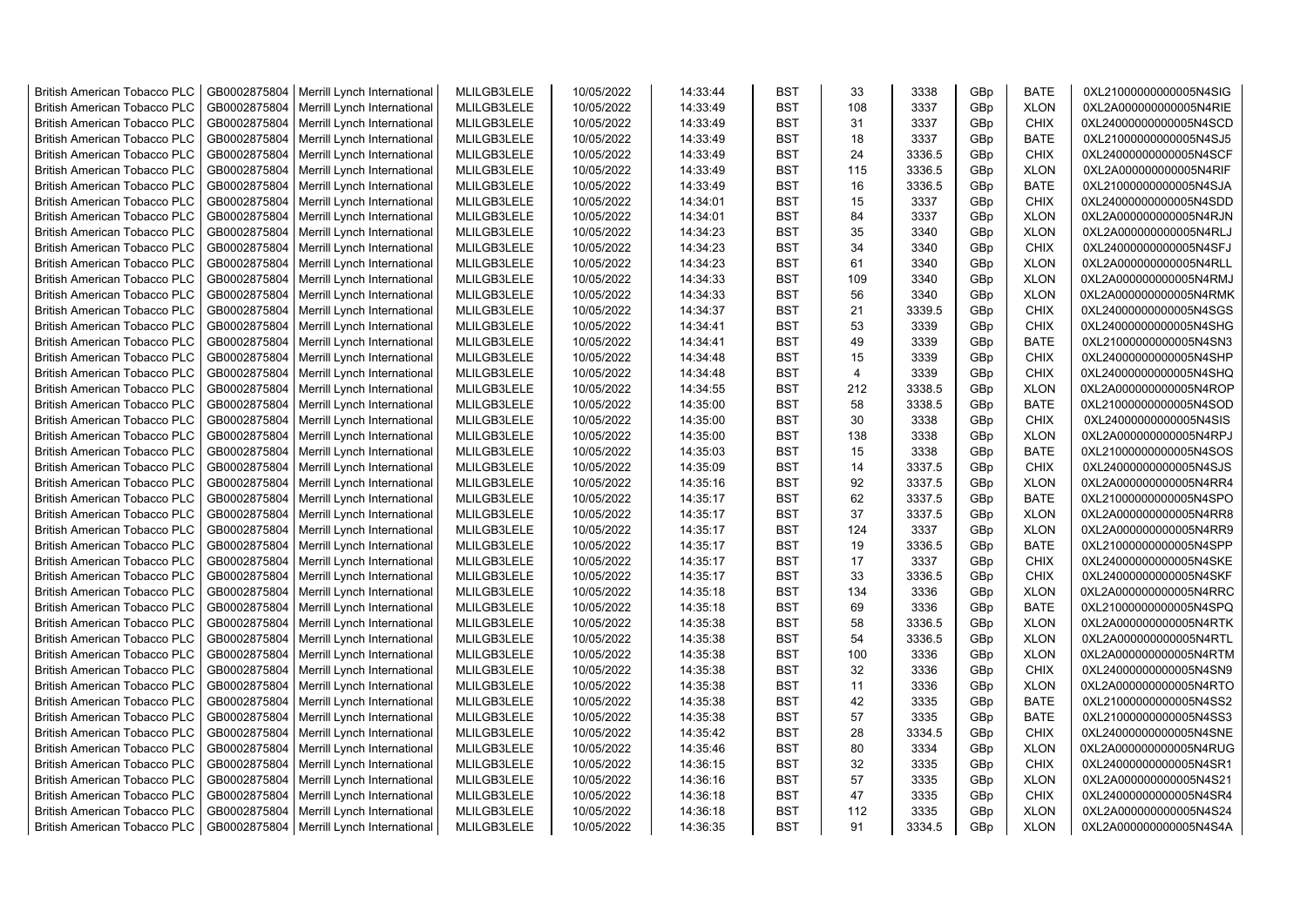| GB0002875804<br>MLILGB3LELE<br>10/05/2022<br><b>BST</b><br>75<br>3334.5<br><b>XLON</b><br><b>British American Tobacco PLC</b><br>Merrill Lynch International<br>14:36:35<br>GBp<br>0XL2A000000000005N4S4C<br>GB0002875804<br><b>BST</b><br>197<br>3334<br><b>XLON</b><br><b>British American Tobacco PLC</b><br>Merrill Lynch International<br>MLILGB3LELE<br>10/05/2022<br>14:36:45<br>0XL2A000000000005N4S59<br>GBp<br>3334<br><b>British American Tobacco PLC</b><br>GB0002875804<br>Merrill Lynch International<br>MLILGB3LELE<br>10/05/2022<br>14:36:45<br><b>BST</b><br>47<br>GBp<br><b>CHIX</b><br>0XL24000000000005N4SU8<br>MLILGB3LELE<br>3334<br><b>British American Tobacco PLC</b><br>GB0002875804<br>Merrill Lynch International<br>10/05/2022<br>14:36:45<br><b>BST</b><br>36<br>GBp<br><b>BATE</b><br>0XL21000000000005N4T1G<br>MLILGB3LELE<br>64<br><b>BATE</b><br>GB0002875804<br>Merrill Lynch International<br>10/05/2022<br>14:36:45<br><b>BST</b><br>3334<br>GBp<br>0XL21000000000005N4T1H<br><b>British American Tobacco PLC</b><br>Merrill Lynch International<br>MLILGB3LELE<br>10/05/2022<br>14:36:50<br><b>BST</b><br>37<br>3333.5<br><b>BATE</b><br><b>British American Tobacco PLC</b><br>GB0002875804<br>GBp<br>0XL21000000000005N4T1N<br>GB0002875804<br>MLILGB3LELE<br><b>BST</b><br>89<br>3333.5<br><b>British American Tobacco PLC</b><br>Merrill Lynch International<br>10/05/2022<br>14:36:50<br>GBp<br><b>XLON</b><br>0XL2A000000000005N4S5Q<br>33<br>GB0002875804<br>Merrill Lynch International<br>MLILGB3LELE<br>10/05/2022<br>14:36:50<br><b>BST</b><br>3333.5<br><b>CHIX</b><br>0XL24000000000005N4SUL<br><b>British American Tobacco PLC</b><br>GBp<br>GB0002875804<br>Merrill Lynch International<br>MLILGB3LELE<br>10/05/2022<br>14:36:50<br><b>BST</b><br>102<br>3333<br>GBp<br><b>XLON</b><br>0XL2A000000000005N4S5R<br><b>British American Tobacco PLC</b><br>GB0002875804<br>3333<br>Merrill Lynch International<br>MLILGB3LELE<br>10/05/2022<br>14:36:50<br><b>BST</b><br>119<br><b>BATE</b><br>0XL21000000000005N4T1O<br><b>British American Tobacco PLC</b><br>GBp<br>3333<br>GB0002875804<br>Merrill Lynch International<br>MLILGB3LELE<br>10/05/2022<br>14:36:50<br><b>BST</b><br>31<br><b>CHIX</b><br>0XL24000000000005N4SUM<br><b>British American Tobacco PLC</b><br>GBp<br>GB0002875804<br>Merrill Lynch International<br>MLILGB3LELE<br>10/05/2022<br>14:36:51<br><b>BST</b><br>45<br>3333<br><b>BATE</b><br><b>British American Tobacco PLC</b><br>GBp<br>0XL21000000000005N4T1R<br>GB0002875804<br>MLILGB3LELE<br>10/05/2022<br>14:36:59<br><b>BST</b><br>35<br>3334<br><b>CHIX</b><br>0XL24000000000005N4SV7<br><b>British American Tobacco PLC</b><br>Merrill Lynch International<br>GBp<br>GB0002875804<br>Merrill Lynch International<br>MLILGB3LELE<br>10/05/2022<br>14:36:59<br><b>BST</b><br>36<br>3334<br><b>XLON</b><br><b>British American Tobacco PLC</b><br>GBp<br>0XL2A000000000005N4S6O<br>Merrill Lynch International<br>3334<br><b>British American Tobacco PLC</b><br>GB0002875804<br>MLILGB3LELE<br>10/05/2022<br>14:36:59<br><b>BST</b><br>100<br>GBp<br><b>XLON</b><br>0XL2A000000000005N4S6P<br>3334<br><b>British American Tobacco PLC</b><br>GB0002875804<br>Merrill Lynch International<br>MLILGB3LELE<br>10/05/2022<br>14:37:16<br><b>BST</b><br>43<br>GBp<br><b>CHIX</b><br>0XL24000000000005N4T0S<br>99<br>3334<br><b>British American Tobacco PLC</b><br>GB0002875804<br>Merrill Lynch International<br>MLILGB3LELE<br>10/05/2022<br>14:37:16<br><b>BST</b><br>GBp<br><b>XLON</b><br>0XL2A000000000005N4S8M<br>GB0002875804<br>MLILGB3LELE<br>10/05/2022<br>14:37:16<br><b>BST</b><br>44<br>3334<br><b>BATE</b><br>0XL21000000000005N4T3P<br><b>British American Tobacco PLC</b><br>Merrill Lynch International<br>GBp<br>GB0002875804<br>MLILGB3LELE<br>10/05/2022<br>85<br>3333.5<br><b>British American Tobacco PLC</b><br>Merrill Lynch International<br>14:37:16<br><b>BST</b><br><b>XLON</b><br>0XL2A000000000005N4S8O<br>GBp<br>3334<br>GB0002875804<br>25<br><b>BATE</b><br><b>British American Tobacco PLC</b><br>Merrill Lynch International<br>MLILGB3LELE<br>10/05/2022<br>14:37:16<br><b>BST</b><br>GBp<br>0XL21000000000005N4T3Q<br>GB0002875804<br>MLILGB3LELE<br>32<br>3334.5<br><b>British American Tobacco PLC</b><br>Merrill Lynch International<br>10/05/2022<br>14:37:27<br><b>BST</b><br>GBp<br><b>BATE</b><br>0XL21000000000005N4T48<br>MLILGB3LELE<br>14:37:27<br><b>BST</b><br>33<br>3334.5<br><b>CHIX</b><br><b>British American Tobacco PLC</b><br>GB0002875804<br>Merrill Lynch International<br>10/05/2022<br>GBp<br>0XL24000000000005N4T1L<br>MLILGB3LELE<br>27<br><b>British American Tobacco PLC</b><br>GB0002875804<br>Merrill Lynch International<br>10/05/2022<br>14:37:27<br><b>BST</b><br>3334<br>GBp<br><b>XLON</b><br>0XL2A000000000005N4S9I<br><b>British American Tobacco PLC</b><br>GB0002875804<br>Merrill Lynch International<br>MLILGB3LELE<br>10/05/2022<br>14:37:27<br><b>BST</b><br>49<br>3334<br>GBp<br><b>XLON</b><br>0XL2A000000000005N4S9J<br><b>British American Tobacco PLC</b><br>GB0002875804<br>Merrill Lynch International<br>MLILGB3LELE<br>10/05/2022<br>14:37:33<br><b>BST</b><br>37<br>3333.5<br>GBp<br><b>XLON</b><br>0XL2A000000000005N4SA2<br>3333.5<br>GB0002875804<br>Merrill Lynch International<br>MLILGB3LELE<br>10/05/2022<br>14:37:33<br><b>BST</b><br>45<br><b>XLON</b><br>0XL2A000000000005N4SA3<br><b>British American Tobacco PLC</b><br>GBp<br>GB0002875804<br>MLILGB3LELE<br><b>BST</b><br>3333<br><b>BATE</b><br><b>British American Tobacco PLC</b><br>Merrill Lynch International<br>10/05/2022<br>14:38:00<br>41<br>GBp<br>0XL21000000000005N4T65<br>GB0002875804<br>Merrill Lynch International<br>MLILGB3LELE<br>10/05/2022<br>51<br>3333.5<br><b>CHIX</b><br>0XL24000000000005N4T3J<br><b>British American Tobacco PLC</b><br>14:38:00<br>BST<br>GBp<br>3333.5<br><b>British American Tobacco PLC</b><br>GB0002875804<br>Merrill Lynch International<br>MLILGB3LELE<br>10/05/2022<br>14:38:00<br><b>BST</b><br>90<br><b>XLON</b><br>0XL2A000000000005N4SC1<br>GBp<br>GB0002875804<br>Merrill Lynch International<br>MLILGB3LELE<br>10/05/2022<br>14:38:00<br><b>BST</b><br>83<br>3333<br>GBp<br><b>XLON</b><br>0XL2A000000000005N4SC2<br><b>British American Tobacco PLC</b><br>59<br>Merrill Lynch International<br>MLILGB3LELE<br>10/05/2022<br>14:38:00<br><b>BST</b><br>3332.5<br><b>CHIX</b><br><b>British American Tobacco PLC</b><br>GB0002875804<br>GBp<br>0XL24000000000005N4T3K<br>33<br>GB0002875804<br>Merrill Lynch International<br>MLILGB3LELE<br>10/05/2022<br>3334.5<br><b>CHIX</b><br><b>British American Tobacco PLC</b><br>14:38:16<br>BST<br>GBp<br>0XL24000000000005N4T50<br>GB0002875804<br>Merrill Lynch International<br>MLILGB3LELE<br>10/05/2022<br>14:38:25<br><b>BST</b><br>108<br>3334<br>0XL2A000000000005N4SEM<br><b>British American Tobacco PLC</b><br>GBp<br><b>XLON</b><br>3333.5<br>GB0002875804<br>Merrill Lynch International<br>MLILGB3LELE<br>10/05/2022<br>14:38:26<br><b>BST</b><br>18<br><b>BATE</b><br>0XL21000000000005N4T7U<br><b>British American Tobacco PLC</b><br>GBp<br>GB0002875804<br>MLILGB3LELE<br>10/05/2022<br>14:38:26<br>14<br>3333.5<br><b>CHIX</b><br>0XL24000000000005N4T5Q<br><b>British American Tobacco PLC</b><br>Merrill Lynch International<br><b>BST</b><br>GBp<br><b>BATE</b><br>GB0002875804<br>MLILGB3LELE<br>10/05/2022<br>14:38:29<br><b>BST</b><br>97<br>3333<br>0XL21000000000005N4T8G<br><b>British American Tobacco PLC</b><br>Merrill Lynch International<br>GBp<br>GB0002875804<br>MLILGB3LELE<br>47<br>3333.5<br><b>British American Tobacco PLC</b><br>Merrill Lynch International<br>10/05/2022<br>14:38:40<br><b>BST</b><br>GBp<br><b>CHIX</b><br>0XL24000000000005N4T8H<br>GB0002875804<br>MLILGB3LELE<br>10/05/2022<br>14:38:50<br><b>BST</b><br>22<br>3335<br><b>XLON</b><br><b>British American Tobacco PLC</b><br>Merrill Lynch International<br>GBp<br>0XL2A000000000005N4SIP<br>GB0002875804<br>MLILGB3LELE<br>10/05/2022<br>14:39:26<br>40<br>3337<br><b>XLON</b><br><b>British American Tobacco PLC</b><br>Merrill Lynch International<br><b>BST</b><br>GBp<br>0XL2A000000000005N4SL8<br>MLILGB3LELE<br><b>BST</b><br>10<br>3337<br><b>British American Tobacco PLC</b><br>GB0002875804<br>Merrill Lynch International<br>10/05/2022<br>14:39:26<br>GBp<br><b>XLON</b><br>0XL2A000000000005N4SL9<br><b>British American Tobacco PLC</b><br>GB0002875804<br>Merrill Lynch International<br>MLILGB3LELE<br>10/05/2022<br>14:39:26<br><b>BST</b><br>100<br>3337<br>GBp<br><b>XLON</b><br>0XL2A000000000005N4SLA<br>GB0002875804<br>MLILGB3LELE<br>100<br>3337<br>0XL2A000000000005N4SLB<br><b>British American Tobacco PLC</b><br>Merrill Lynch International<br>10/05/2022<br>14:39:26<br><b>BST</b><br>GBp<br><b>XLON</b><br>GB0002875804<br>MLILGB3LELE<br>14:39:26<br><b>BST</b><br>3337<br><b>BATE</b><br>0XL21000000000005N4TDF<br><b>British American Tobacco PLC</b><br>Merrill Lynch International<br>10/05/2022<br>14<br>GBp<br>GB0002875804<br>MLILGB3LELE<br>42<br>3337<br><b>BATE</b><br>0XL21000000000005N4TDG<br>Merrill Lynch International<br>10/05/2022<br>14:39:26<br><b>BST</b><br><b>British American Tobacco PLC</b><br>GBp<br>MLILGB3LELE<br><b>BST</b><br>3337<br><b>British American Tobacco PLC</b><br>GB0002875804<br>Merrill Lynch International<br>10/05/2022<br>14:39:26<br>15<br><b>XLON</b><br>0XL2A000000000005N4SLC<br>GBp<br><b>British American Tobacco PLC</b><br>GB0002875804<br>Merrill Lynch International<br>MLILGB3LELE<br>10/05/2022<br>14:39:26<br><b>BST</b><br>88<br>3337<br>GBp<br><b>XLON</b><br>0XL2A000000000005N4SLD<br>MLILGB3LELE<br><b>BST</b><br>3336.5<br><b>BATE</b><br><b>British American Tobacco PLC</b><br>GB0002875804<br>Merrill Lynch International<br>10/05/2022<br>14:39:26<br>15<br>GB <sub>p</sub><br>0XL21000000000005N4TDH | <b>British American Tobacco PLC</b> | GB0002875804 | Merrill Lynch International | MLILGB3LELE | 10/05/2022 | 14:36:35 | <b>BST</b> | 12 | 3334.5 | GBp | <b>XLON</b> | 0XL2A000000000005N4S4B |
|--------------------------------------------------------------------------------------------------------------------------------------------------------------------------------------------------------------------------------------------------------------------------------------------------------------------------------------------------------------------------------------------------------------------------------------------------------------------------------------------------------------------------------------------------------------------------------------------------------------------------------------------------------------------------------------------------------------------------------------------------------------------------------------------------------------------------------------------------------------------------------------------------------------------------------------------------------------------------------------------------------------------------------------------------------------------------------------------------------------------------------------------------------------------------------------------------------------------------------------------------------------------------------------------------------------------------------------------------------------------------------------------------------------------------------------------------------------------------------------------------------------------------------------------------------------------------------------------------------------------------------------------------------------------------------------------------------------------------------------------------------------------------------------------------------------------------------------------------------------------------------------------------------------------------------------------------------------------------------------------------------------------------------------------------------------------------------------------------------------------------------------------------------------------------------------------------------------------------------------------------------------------------------------------------------------------------------------------------------------------------------------------------------------------------------------------------------------------------------------------------------------------------------------------------------------------------------------------------------------------------------------------------------------------------------------------------------------------------------------------------------------------------------------------------------------------------------------------------------------------------------------------------------------------------------------------------------------------------------------------------------------------------------------------------------------------------------------------------------------------------------------------------------------------------------------------------------------------------------------------------------------------------------------------------------------------------------------------------------------------------------------------------------------------------------------------------------------------------------------------------------------------------------------------------------------------------------------------------------------------------------------------------------------------------------------------------------------------------------------------------------------------------------------------------------------------------------------------------------------------------------------------------------------------------------------------------------------------------------------------------------------------------------------------------------------------------------------------------------------------------------------------------------------------------------------------------------------------------------------------------------------------------------------------------------------------------------------------------------------------------------------------------------------------------------------------------------------------------------------------------------------------------------------------------------------------------------------------------------------------------------------------------------------------------------------------------------------------------------------------------------------------------------------------------------------------------------------------------------------------------------------------------------------------------------------------------------------------------------------------------------------------------------------------------------------------------------------------------------------------------------------------------------------------------------------------------------------------------------------------------------------------------------------------------------------------------------------------------------------------------------------------------------------------------------------------------------------------------------------------------------------------------------------------------------------------------------------------------------------------------------------------------------------------------------------------------------------------------------------------------------------------------------------------------------------------------------------------------------------------------------------------------------------------------------------------------------------------------------------------------------------------------------------------------------------------------------------------------------------------------------------------------------------------------------------------------------------------------------------------------------------------------------------------------------------------------------------------------------------------------------------------------------------------------------------------------------------------------------------------------------------------------------------------------------------------------------------------------------------------------------------------------------------------------------------------------------------------------------------------------------------------------------------------------------------------------------------------------------------------------------------------------------------------------------------------------------------------------------------------------------------------------------------------------------------------------------------------------------------------------------------------------------------------------------------------------------------------------------------------------------------------------------------------------------------------------------------------------------------------------------------------------------------------------------------------------------------------------------------------------------------------------------------------------------------------------------------------------------------------------------------------------------------------------------------------------------------------------------------------------------------------------------------------------------------------------------------------------------------------------------------------------------------------------------------------------------------------------------------------------------------------------------------------------------------------------------------------------------------------------------------------------------------------------------------------------------------------------------------------------------------------------------------------------------------------------------------------------------------------------------------------------------------------------------------------------------------------------------------------------------------------------------------------------------------------------------------------------------------------------------------------------------------------------------------------------------------------------------------------------------------------------------------------------------------------------------------------------------------------------------------------------------------------------------------------------------------------------------------------------------------------------------------------------------------------------------------------------------------------------------------------------------------------------------------------------------------------------------------------------------------------------------------------------------------------------------------------------------------------------------------------------------------------------------------------------------------------------------------------------------------------------------------------------------------------------------------------------------------------------------------------------------------------------------------------------------------------------------------------------------------------------------------------------------------------------------------------------------------------------------------------------------------------------------------------------------------------------|-------------------------------------|--------------|-----------------------------|-------------|------------|----------|------------|----|--------|-----|-------------|------------------------|
|                                                                                                                                                                                                                                                                                                                                                                                                                                                                                                                                                                                                                                                                                                                                                                                                                                                                                                                                                                                                                                                                                                                                                                                                                                                                                                                                                                                                                                                                                                                                                                                                                                                                                                                                                                                                                                                                                                                                                                                                                                                                                                                                                                                                                                                                                                                                                                                                                                                                                                                                                                                                                                                                                                                                                                                                                                                                                                                                                                                                                                                                                                                                                                                                                                                                                                                                                                                                                                                                                                                                                                                                                                                                                                                                                                                                                                                                                                                                                                                                                                                                                                                                                                                                                                                                                                                                                                                                                                                                                                                                                                                                                                                                                                                                                                                                                                                                                                                                                                                                                                                                                                                                                                                                                                                                                                                                                                                                                                                                                                                                                                                                                                                                                                                                                                                                                                                                                                                                                                                                                                                                                                                                                                                                                                                                                                                                                                                                                                                                                                                                                                                                                                                                                                                                                                                                                                                                                                                                                                                                                                                                                                                                                                                                                                                                                                                                                                                                                                                                                                                                                                                                                                                                                                                                                                                                                                                                                                                                                                                                                                                                                                                                                                                                                                                                                                                                                                                                                                                                                                                                                                                                                                                                                                                                                                                                                                                                                                                                                                                                                                                                                                                                                                                                                                                                                                                                                                                                                                                                                                                                                                                                                                                                                                                                                                                                                                                                                                                                                                          |                                     |              |                             |             |            |          |            |    |        |     |             |                        |
|                                                                                                                                                                                                                                                                                                                                                                                                                                                                                                                                                                                                                                                                                                                                                                                                                                                                                                                                                                                                                                                                                                                                                                                                                                                                                                                                                                                                                                                                                                                                                                                                                                                                                                                                                                                                                                                                                                                                                                                                                                                                                                                                                                                                                                                                                                                                                                                                                                                                                                                                                                                                                                                                                                                                                                                                                                                                                                                                                                                                                                                                                                                                                                                                                                                                                                                                                                                                                                                                                                                                                                                                                                                                                                                                                                                                                                                                                                                                                                                                                                                                                                                                                                                                                                                                                                                                                                                                                                                                                                                                                                                                                                                                                                                                                                                                                                                                                                                                                                                                                                                                                                                                                                                                                                                                                                                                                                                                                                                                                                                                                                                                                                                                                                                                                                                                                                                                                                                                                                                                                                                                                                                                                                                                                                                                                                                                                                                                                                                                                                                                                                                                                                                                                                                                                                                                                                                                                                                                                                                                                                                                                                                                                                                                                                                                                                                                                                                                                                                                                                                                                                                                                                                                                                                                                                                                                                                                                                                                                                                                                                                                                                                                                                                                                                                                                                                                                                                                                                                                                                                                                                                                                                                                                                                                                                                                                                                                                                                                                                                                                                                                                                                                                                                                                                                                                                                                                                                                                                                                                                                                                                                                                                                                                                                                                                                                                                                                                                                                                                          |                                     |              |                             |             |            |          |            |    |        |     |             |                        |
|                                                                                                                                                                                                                                                                                                                                                                                                                                                                                                                                                                                                                                                                                                                                                                                                                                                                                                                                                                                                                                                                                                                                                                                                                                                                                                                                                                                                                                                                                                                                                                                                                                                                                                                                                                                                                                                                                                                                                                                                                                                                                                                                                                                                                                                                                                                                                                                                                                                                                                                                                                                                                                                                                                                                                                                                                                                                                                                                                                                                                                                                                                                                                                                                                                                                                                                                                                                                                                                                                                                                                                                                                                                                                                                                                                                                                                                                                                                                                                                                                                                                                                                                                                                                                                                                                                                                                                                                                                                                                                                                                                                                                                                                                                                                                                                                                                                                                                                                                                                                                                                                                                                                                                                                                                                                                                                                                                                                                                                                                                                                                                                                                                                                                                                                                                                                                                                                                                                                                                                                                                                                                                                                                                                                                                                                                                                                                                                                                                                                                                                                                                                                                                                                                                                                                                                                                                                                                                                                                                                                                                                                                                                                                                                                                                                                                                                                                                                                                                                                                                                                                                                                                                                                                                                                                                                                                                                                                                                                                                                                                                                                                                                                                                                                                                                                                                                                                                                                                                                                                                                                                                                                                                                                                                                                                                                                                                                                                                                                                                                                                                                                                                                                                                                                                                                                                                                                                                                                                                                                                                                                                                                                                                                                                                                                                                                                                                                                                                                                                                          |                                     |              |                             |             |            |          |            |    |        |     |             |                        |
|                                                                                                                                                                                                                                                                                                                                                                                                                                                                                                                                                                                                                                                                                                                                                                                                                                                                                                                                                                                                                                                                                                                                                                                                                                                                                                                                                                                                                                                                                                                                                                                                                                                                                                                                                                                                                                                                                                                                                                                                                                                                                                                                                                                                                                                                                                                                                                                                                                                                                                                                                                                                                                                                                                                                                                                                                                                                                                                                                                                                                                                                                                                                                                                                                                                                                                                                                                                                                                                                                                                                                                                                                                                                                                                                                                                                                                                                                                                                                                                                                                                                                                                                                                                                                                                                                                                                                                                                                                                                                                                                                                                                                                                                                                                                                                                                                                                                                                                                                                                                                                                                                                                                                                                                                                                                                                                                                                                                                                                                                                                                                                                                                                                                                                                                                                                                                                                                                                                                                                                                                                                                                                                                                                                                                                                                                                                                                                                                                                                                                                                                                                                                                                                                                                                                                                                                                                                                                                                                                                                                                                                                                                                                                                                                                                                                                                                                                                                                                                                                                                                                                                                                                                                                                                                                                                                                                                                                                                                                                                                                                                                                                                                                                                                                                                                                                                                                                                                                                                                                                                                                                                                                                                                                                                                                                                                                                                                                                                                                                                                                                                                                                                                                                                                                                                                                                                                                                                                                                                                                                                                                                                                                                                                                                                                                                                                                                                                                                                                                                                          |                                     |              |                             |             |            |          |            |    |        |     |             |                        |
|                                                                                                                                                                                                                                                                                                                                                                                                                                                                                                                                                                                                                                                                                                                                                                                                                                                                                                                                                                                                                                                                                                                                                                                                                                                                                                                                                                                                                                                                                                                                                                                                                                                                                                                                                                                                                                                                                                                                                                                                                                                                                                                                                                                                                                                                                                                                                                                                                                                                                                                                                                                                                                                                                                                                                                                                                                                                                                                                                                                                                                                                                                                                                                                                                                                                                                                                                                                                                                                                                                                                                                                                                                                                                                                                                                                                                                                                                                                                                                                                                                                                                                                                                                                                                                                                                                                                                                                                                                                                                                                                                                                                                                                                                                                                                                                                                                                                                                                                                                                                                                                                                                                                                                                                                                                                                                                                                                                                                                                                                                                                                                                                                                                                                                                                                                                                                                                                                                                                                                                                                                                                                                                                                                                                                                                                                                                                                                                                                                                                                                                                                                                                                                                                                                                                                                                                                                                                                                                                                                                                                                                                                                                                                                                                                                                                                                                                                                                                                                                                                                                                                                                                                                                                                                                                                                                                                                                                                                                                                                                                                                                                                                                                                                                                                                                                                                                                                                                                                                                                                                                                                                                                                                                                                                                                                                                                                                                                                                                                                                                                                                                                                                                                                                                                                                                                                                                                                                                                                                                                                                                                                                                                                                                                                                                                                                                                                                                                                                                                                                          |                                     |              |                             |             |            |          |            |    |        |     |             |                        |
|                                                                                                                                                                                                                                                                                                                                                                                                                                                                                                                                                                                                                                                                                                                                                                                                                                                                                                                                                                                                                                                                                                                                                                                                                                                                                                                                                                                                                                                                                                                                                                                                                                                                                                                                                                                                                                                                                                                                                                                                                                                                                                                                                                                                                                                                                                                                                                                                                                                                                                                                                                                                                                                                                                                                                                                                                                                                                                                                                                                                                                                                                                                                                                                                                                                                                                                                                                                                                                                                                                                                                                                                                                                                                                                                                                                                                                                                                                                                                                                                                                                                                                                                                                                                                                                                                                                                                                                                                                                                                                                                                                                                                                                                                                                                                                                                                                                                                                                                                                                                                                                                                                                                                                                                                                                                                                                                                                                                                                                                                                                                                                                                                                                                                                                                                                                                                                                                                                                                                                                                                                                                                                                                                                                                                                                                                                                                                                                                                                                                                                                                                                                                                                                                                                                                                                                                                                                                                                                                                                                                                                                                                                                                                                                                                                                                                                                                                                                                                                                                                                                                                                                                                                                                                                                                                                                                                                                                                                                                                                                                                                                                                                                                                                                                                                                                                                                                                                                                                                                                                                                                                                                                                                                                                                                                                                                                                                                                                                                                                                                                                                                                                                                                                                                                                                                                                                                                                                                                                                                                                                                                                                                                                                                                                                                                                                                                                                                                                                                                                                          |                                     |              |                             |             |            |          |            |    |        |     |             |                        |
|                                                                                                                                                                                                                                                                                                                                                                                                                                                                                                                                                                                                                                                                                                                                                                                                                                                                                                                                                                                                                                                                                                                                                                                                                                                                                                                                                                                                                                                                                                                                                                                                                                                                                                                                                                                                                                                                                                                                                                                                                                                                                                                                                                                                                                                                                                                                                                                                                                                                                                                                                                                                                                                                                                                                                                                                                                                                                                                                                                                                                                                                                                                                                                                                                                                                                                                                                                                                                                                                                                                                                                                                                                                                                                                                                                                                                                                                                                                                                                                                                                                                                                                                                                                                                                                                                                                                                                                                                                                                                                                                                                                                                                                                                                                                                                                                                                                                                                                                                                                                                                                                                                                                                                                                                                                                                                                                                                                                                                                                                                                                                                                                                                                                                                                                                                                                                                                                                                                                                                                                                                                                                                                                                                                                                                                                                                                                                                                                                                                                                                                                                                                                                                                                                                                                                                                                                                                                                                                                                                                                                                                                                                                                                                                                                                                                                                                                                                                                                                                                                                                                                                                                                                                                                                                                                                                                                                                                                                                                                                                                                                                                                                                                                                                                                                                                                                                                                                                                                                                                                                                                                                                                                                                                                                                                                                                                                                                                                                                                                                                                                                                                                                                                                                                                                                                                                                                                                                                                                                                                                                                                                                                                                                                                                                                                                                                                                                                                                                                                                                          |                                     |              |                             |             |            |          |            |    |        |     |             |                        |
|                                                                                                                                                                                                                                                                                                                                                                                                                                                                                                                                                                                                                                                                                                                                                                                                                                                                                                                                                                                                                                                                                                                                                                                                                                                                                                                                                                                                                                                                                                                                                                                                                                                                                                                                                                                                                                                                                                                                                                                                                                                                                                                                                                                                                                                                                                                                                                                                                                                                                                                                                                                                                                                                                                                                                                                                                                                                                                                                                                                                                                                                                                                                                                                                                                                                                                                                                                                                                                                                                                                                                                                                                                                                                                                                                                                                                                                                                                                                                                                                                                                                                                                                                                                                                                                                                                                                                                                                                                                                                                                                                                                                                                                                                                                                                                                                                                                                                                                                                                                                                                                                                                                                                                                                                                                                                                                                                                                                                                                                                                                                                                                                                                                                                                                                                                                                                                                                                                                                                                                                                                                                                                                                                                                                                                                                                                                                                                                                                                                                                                                                                                                                                                                                                                                                                                                                                                                                                                                                                                                                                                                                                                                                                                                                                                                                                                                                                                                                                                                                                                                                                                                                                                                                                                                                                                                                                                                                                                                                                                                                                                                                                                                                                                                                                                                                                                                                                                                                                                                                                                                                                                                                                                                                                                                                                                                                                                                                                                                                                                                                                                                                                                                                                                                                                                                                                                                                                                                                                                                                                                                                                                                                                                                                                                                                                                                                                                                                                                                                                                          |                                     |              |                             |             |            |          |            |    |        |     |             |                        |
|                                                                                                                                                                                                                                                                                                                                                                                                                                                                                                                                                                                                                                                                                                                                                                                                                                                                                                                                                                                                                                                                                                                                                                                                                                                                                                                                                                                                                                                                                                                                                                                                                                                                                                                                                                                                                                                                                                                                                                                                                                                                                                                                                                                                                                                                                                                                                                                                                                                                                                                                                                                                                                                                                                                                                                                                                                                                                                                                                                                                                                                                                                                                                                                                                                                                                                                                                                                                                                                                                                                                                                                                                                                                                                                                                                                                                                                                                                                                                                                                                                                                                                                                                                                                                                                                                                                                                                                                                                                                                                                                                                                                                                                                                                                                                                                                                                                                                                                                                                                                                                                                                                                                                                                                                                                                                                                                                                                                                                                                                                                                                                                                                                                                                                                                                                                                                                                                                                                                                                                                                                                                                                                                                                                                                                                                                                                                                                                                                                                                                                                                                                                                                                                                                                                                                                                                                                                                                                                                                                                                                                                                                                                                                                                                                                                                                                                                                                                                                                                                                                                                                                                                                                                                                                                                                                                                                                                                                                                                                                                                                                                                                                                                                                                                                                                                                                                                                                                                                                                                                                                                                                                                                                                                                                                                                                                                                                                                                                                                                                                                                                                                                                                                                                                                                                                                                                                                                                                                                                                                                                                                                                                                                                                                                                                                                                                                                                                                                                                                                                          |                                     |              |                             |             |            |          |            |    |        |     |             |                        |
|                                                                                                                                                                                                                                                                                                                                                                                                                                                                                                                                                                                                                                                                                                                                                                                                                                                                                                                                                                                                                                                                                                                                                                                                                                                                                                                                                                                                                                                                                                                                                                                                                                                                                                                                                                                                                                                                                                                                                                                                                                                                                                                                                                                                                                                                                                                                                                                                                                                                                                                                                                                                                                                                                                                                                                                                                                                                                                                                                                                                                                                                                                                                                                                                                                                                                                                                                                                                                                                                                                                                                                                                                                                                                                                                                                                                                                                                                                                                                                                                                                                                                                                                                                                                                                                                                                                                                                                                                                                                                                                                                                                                                                                                                                                                                                                                                                                                                                                                                                                                                                                                                                                                                                                                                                                                                                                                                                                                                                                                                                                                                                                                                                                                                                                                                                                                                                                                                                                                                                                                                                                                                                                                                                                                                                                                                                                                                                                                                                                                                                                                                                                                                                                                                                                                                                                                                                                                                                                                                                                                                                                                                                                                                                                                                                                                                                                                                                                                                                                                                                                                                                                                                                                                                                                                                                                                                                                                                                                                                                                                                                                                                                                                                                                                                                                                                                                                                                                                                                                                                                                                                                                                                                                                                                                                                                                                                                                                                                                                                                                                                                                                                                                                                                                                                                                                                                                                                                                                                                                                                                                                                                                                                                                                                                                                                                                                                                                                                                                                                                          |                                     |              |                             |             |            |          |            |    |        |     |             |                        |
|                                                                                                                                                                                                                                                                                                                                                                                                                                                                                                                                                                                                                                                                                                                                                                                                                                                                                                                                                                                                                                                                                                                                                                                                                                                                                                                                                                                                                                                                                                                                                                                                                                                                                                                                                                                                                                                                                                                                                                                                                                                                                                                                                                                                                                                                                                                                                                                                                                                                                                                                                                                                                                                                                                                                                                                                                                                                                                                                                                                                                                                                                                                                                                                                                                                                                                                                                                                                                                                                                                                                                                                                                                                                                                                                                                                                                                                                                                                                                                                                                                                                                                                                                                                                                                                                                                                                                                                                                                                                                                                                                                                                                                                                                                                                                                                                                                                                                                                                                                                                                                                                                                                                                                                                                                                                                                                                                                                                                                                                                                                                                                                                                                                                                                                                                                                                                                                                                                                                                                                                                                                                                                                                                                                                                                                                                                                                                                                                                                                                                                                                                                                                                                                                                                                                                                                                                                                                                                                                                                                                                                                                                                                                                                                                                                                                                                                                                                                                                                                                                                                                                                                                                                                                                                                                                                                                                                                                                                                                                                                                                                                                                                                                                                                                                                                                                                                                                                                                                                                                                                                                                                                                                                                                                                                                                                                                                                                                                                                                                                                                                                                                                                                                                                                                                                                                                                                                                                                                                                                                                                                                                                                                                                                                                                                                                                                                                                                                                                                                                                          |                                     |              |                             |             |            |          |            |    |        |     |             |                        |
|                                                                                                                                                                                                                                                                                                                                                                                                                                                                                                                                                                                                                                                                                                                                                                                                                                                                                                                                                                                                                                                                                                                                                                                                                                                                                                                                                                                                                                                                                                                                                                                                                                                                                                                                                                                                                                                                                                                                                                                                                                                                                                                                                                                                                                                                                                                                                                                                                                                                                                                                                                                                                                                                                                                                                                                                                                                                                                                                                                                                                                                                                                                                                                                                                                                                                                                                                                                                                                                                                                                                                                                                                                                                                                                                                                                                                                                                                                                                                                                                                                                                                                                                                                                                                                                                                                                                                                                                                                                                                                                                                                                                                                                                                                                                                                                                                                                                                                                                                                                                                                                                                                                                                                                                                                                                                                                                                                                                                                                                                                                                                                                                                                                                                                                                                                                                                                                                                                                                                                                                                                                                                                                                                                                                                                                                                                                                                                                                                                                                                                                                                                                                                                                                                                                                                                                                                                                                                                                                                                                                                                                                                                                                                                                                                                                                                                                                                                                                                                                                                                                                                                                                                                                                                                                                                                                                                                                                                                                                                                                                                                                                                                                                                                                                                                                                                                                                                                                                                                                                                                                                                                                                                                                                                                                                                                                                                                                                                                                                                                                                                                                                                                                                                                                                                                                                                                                                                                                                                                                                                                                                                                                                                                                                                                                                                                                                                                                                                                                                                                          |                                     |              |                             |             |            |          |            |    |        |     |             |                        |
|                                                                                                                                                                                                                                                                                                                                                                                                                                                                                                                                                                                                                                                                                                                                                                                                                                                                                                                                                                                                                                                                                                                                                                                                                                                                                                                                                                                                                                                                                                                                                                                                                                                                                                                                                                                                                                                                                                                                                                                                                                                                                                                                                                                                                                                                                                                                                                                                                                                                                                                                                                                                                                                                                                                                                                                                                                                                                                                                                                                                                                                                                                                                                                                                                                                                                                                                                                                                                                                                                                                                                                                                                                                                                                                                                                                                                                                                                                                                                                                                                                                                                                                                                                                                                                                                                                                                                                                                                                                                                                                                                                                                                                                                                                                                                                                                                                                                                                                                                                                                                                                                                                                                                                                                                                                                                                                                                                                                                                                                                                                                                                                                                                                                                                                                                                                                                                                                                                                                                                                                                                                                                                                                                                                                                                                                                                                                                                                                                                                                                                                                                                                                                                                                                                                                                                                                                                                                                                                                                                                                                                                                                                                                                                                                                                                                                                                                                                                                                                                                                                                                                                                                                                                                                                                                                                                                                                                                                                                                                                                                                                                                                                                                                                                                                                                                                                                                                                                                                                                                                                                                                                                                                                                                                                                                                                                                                                                                                                                                                                                                                                                                                                                                                                                                                                                                                                                                                                                                                                                                                                                                                                                                                                                                                                                                                                                                                                                                                                                                                                          |                                     |              |                             |             |            |          |            |    |        |     |             |                        |
|                                                                                                                                                                                                                                                                                                                                                                                                                                                                                                                                                                                                                                                                                                                                                                                                                                                                                                                                                                                                                                                                                                                                                                                                                                                                                                                                                                                                                                                                                                                                                                                                                                                                                                                                                                                                                                                                                                                                                                                                                                                                                                                                                                                                                                                                                                                                                                                                                                                                                                                                                                                                                                                                                                                                                                                                                                                                                                                                                                                                                                                                                                                                                                                                                                                                                                                                                                                                                                                                                                                                                                                                                                                                                                                                                                                                                                                                                                                                                                                                                                                                                                                                                                                                                                                                                                                                                                                                                                                                                                                                                                                                                                                                                                                                                                                                                                                                                                                                                                                                                                                                                                                                                                                                                                                                                                                                                                                                                                                                                                                                                                                                                                                                                                                                                                                                                                                                                                                                                                                                                                                                                                                                                                                                                                                                                                                                                                                                                                                                                                                                                                                                                                                                                                                                                                                                                                                                                                                                                                                                                                                                                                                                                                                                                                                                                                                                                                                                                                                                                                                                                                                                                                                                                                                                                                                                                                                                                                                                                                                                                                                                                                                                                                                                                                                                                                                                                                                                                                                                                                                                                                                                                                                                                                                                                                                                                                                                                                                                                                                                                                                                                                                                                                                                                                                                                                                                                                                                                                                                                                                                                                                                                                                                                                                                                                                                                                                                                                                                                                          |                                     |              |                             |             |            |          |            |    |        |     |             |                        |
|                                                                                                                                                                                                                                                                                                                                                                                                                                                                                                                                                                                                                                                                                                                                                                                                                                                                                                                                                                                                                                                                                                                                                                                                                                                                                                                                                                                                                                                                                                                                                                                                                                                                                                                                                                                                                                                                                                                                                                                                                                                                                                                                                                                                                                                                                                                                                                                                                                                                                                                                                                                                                                                                                                                                                                                                                                                                                                                                                                                                                                                                                                                                                                                                                                                                                                                                                                                                                                                                                                                                                                                                                                                                                                                                                                                                                                                                                                                                                                                                                                                                                                                                                                                                                                                                                                                                                                                                                                                                                                                                                                                                                                                                                                                                                                                                                                                                                                                                                                                                                                                                                                                                                                                                                                                                                                                                                                                                                                                                                                                                                                                                                                                                                                                                                                                                                                                                                                                                                                                                                                                                                                                                                                                                                                                                                                                                                                                                                                                                                                                                                                                                                                                                                                                                                                                                                                                                                                                                                                                                                                                                                                                                                                                                                                                                                                                                                                                                                                                                                                                                                                                                                                                                                                                                                                                                                                                                                                                                                                                                                                                                                                                                                                                                                                                                                                                                                                                                                                                                                                                                                                                                                                                                                                                                                                                                                                                                                                                                                                                                                                                                                                                                                                                                                                                                                                                                                                                                                                                                                                                                                                                                                                                                                                                                                                                                                                                                                                                                                                          |                                     |              |                             |             |            |          |            |    |        |     |             |                        |
|                                                                                                                                                                                                                                                                                                                                                                                                                                                                                                                                                                                                                                                                                                                                                                                                                                                                                                                                                                                                                                                                                                                                                                                                                                                                                                                                                                                                                                                                                                                                                                                                                                                                                                                                                                                                                                                                                                                                                                                                                                                                                                                                                                                                                                                                                                                                                                                                                                                                                                                                                                                                                                                                                                                                                                                                                                                                                                                                                                                                                                                                                                                                                                                                                                                                                                                                                                                                                                                                                                                                                                                                                                                                                                                                                                                                                                                                                                                                                                                                                                                                                                                                                                                                                                                                                                                                                                                                                                                                                                                                                                                                                                                                                                                                                                                                                                                                                                                                                                                                                                                                                                                                                                                                                                                                                                                                                                                                                                                                                                                                                                                                                                                                                                                                                                                                                                                                                                                                                                                                                                                                                                                                                                                                                                                                                                                                                                                                                                                                                                                                                                                                                                                                                                                                                                                                                                                                                                                                                                                                                                                                                                                                                                                                                                                                                                                                                                                                                                                                                                                                                                                                                                                                                                                                                                                                                                                                                                                                                                                                                                                                                                                                                                                                                                                                                                                                                                                                                                                                                                                                                                                                                                                                                                                                                                                                                                                                                                                                                                                                                                                                                                                                                                                                                                                                                                                                                                                                                                                                                                                                                                                                                                                                                                                                                                                                                                                                                                                                                                          |                                     |              |                             |             |            |          |            |    |        |     |             |                        |
|                                                                                                                                                                                                                                                                                                                                                                                                                                                                                                                                                                                                                                                                                                                                                                                                                                                                                                                                                                                                                                                                                                                                                                                                                                                                                                                                                                                                                                                                                                                                                                                                                                                                                                                                                                                                                                                                                                                                                                                                                                                                                                                                                                                                                                                                                                                                                                                                                                                                                                                                                                                                                                                                                                                                                                                                                                                                                                                                                                                                                                                                                                                                                                                                                                                                                                                                                                                                                                                                                                                                                                                                                                                                                                                                                                                                                                                                                                                                                                                                                                                                                                                                                                                                                                                                                                                                                                                                                                                                                                                                                                                                                                                                                                                                                                                                                                                                                                                                                                                                                                                                                                                                                                                                                                                                                                                                                                                                                                                                                                                                                                                                                                                                                                                                                                                                                                                                                                                                                                                                                                                                                                                                                                                                                                                                                                                                                                                                                                                                                                                                                                                                                                                                                                                                                                                                                                                                                                                                                                                                                                                                                                                                                                                                                                                                                                                                                                                                                                                                                                                                                                                                                                                                                                                                                                                                                                                                                                                                                                                                                                                                                                                                                                                                                                                                                                                                                                                                                                                                                                                                                                                                                                                                                                                                                                                                                                                                                                                                                                                                                                                                                                                                                                                                                                                                                                                                                                                                                                                                                                                                                                                                                                                                                                                                                                                                                                                                                                                                                                          |                                     |              |                             |             |            |          |            |    |        |     |             |                        |
|                                                                                                                                                                                                                                                                                                                                                                                                                                                                                                                                                                                                                                                                                                                                                                                                                                                                                                                                                                                                                                                                                                                                                                                                                                                                                                                                                                                                                                                                                                                                                                                                                                                                                                                                                                                                                                                                                                                                                                                                                                                                                                                                                                                                                                                                                                                                                                                                                                                                                                                                                                                                                                                                                                                                                                                                                                                                                                                                                                                                                                                                                                                                                                                                                                                                                                                                                                                                                                                                                                                                                                                                                                                                                                                                                                                                                                                                                                                                                                                                                                                                                                                                                                                                                                                                                                                                                                                                                                                                                                                                                                                                                                                                                                                                                                                                                                                                                                                                                                                                                                                                                                                                                                                                                                                                                                                                                                                                                                                                                                                                                                                                                                                                                                                                                                                                                                                                                                                                                                                                                                                                                                                                                                                                                                                                                                                                                                                                                                                                                                                                                                                                                                                                                                                                                                                                                                                                                                                                                                                                                                                                                                                                                                                                                                                                                                                                                                                                                                                                                                                                                                                                                                                                                                                                                                                                                                                                                                                                                                                                                                                                                                                                                                                                                                                                                                                                                                                                                                                                                                                                                                                                                                                                                                                                                                                                                                                                                                                                                                                                                                                                                                                                                                                                                                                                                                                                                                                                                                                                                                                                                                                                                                                                                                                                                                                                                                                                                                                                                                          |                                     |              |                             |             |            |          |            |    |        |     |             |                        |
|                                                                                                                                                                                                                                                                                                                                                                                                                                                                                                                                                                                                                                                                                                                                                                                                                                                                                                                                                                                                                                                                                                                                                                                                                                                                                                                                                                                                                                                                                                                                                                                                                                                                                                                                                                                                                                                                                                                                                                                                                                                                                                                                                                                                                                                                                                                                                                                                                                                                                                                                                                                                                                                                                                                                                                                                                                                                                                                                                                                                                                                                                                                                                                                                                                                                                                                                                                                                                                                                                                                                                                                                                                                                                                                                                                                                                                                                                                                                                                                                                                                                                                                                                                                                                                                                                                                                                                                                                                                                                                                                                                                                                                                                                                                                                                                                                                                                                                                                                                                                                                                                                                                                                                                                                                                                                                                                                                                                                                                                                                                                                                                                                                                                                                                                                                                                                                                                                                                                                                                                                                                                                                                                                                                                                                                                                                                                                                                                                                                                                                                                                                                                                                                                                                                                                                                                                                                                                                                                                                                                                                                                                                                                                                                                                                                                                                                                                                                                                                                                                                                                                                                                                                                                                                                                                                                                                                                                                                                                                                                                                                                                                                                                                                                                                                                                                                                                                                                                                                                                                                                                                                                                                                                                                                                                                                                                                                                                                                                                                                                                                                                                                                                                                                                                                                                                                                                                                                                                                                                                                                                                                                                                                                                                                                                                                                                                                                                                                                                                                                          |                                     |              |                             |             |            |          |            |    |        |     |             |                        |
|                                                                                                                                                                                                                                                                                                                                                                                                                                                                                                                                                                                                                                                                                                                                                                                                                                                                                                                                                                                                                                                                                                                                                                                                                                                                                                                                                                                                                                                                                                                                                                                                                                                                                                                                                                                                                                                                                                                                                                                                                                                                                                                                                                                                                                                                                                                                                                                                                                                                                                                                                                                                                                                                                                                                                                                                                                                                                                                                                                                                                                                                                                                                                                                                                                                                                                                                                                                                                                                                                                                                                                                                                                                                                                                                                                                                                                                                                                                                                                                                                                                                                                                                                                                                                                                                                                                                                                                                                                                                                                                                                                                                                                                                                                                                                                                                                                                                                                                                                                                                                                                                                                                                                                                                                                                                                                                                                                                                                                                                                                                                                                                                                                                                                                                                                                                                                                                                                                                                                                                                                                                                                                                                                                                                                                                                                                                                                                                                                                                                                                                                                                                                                                                                                                                                                                                                                                                                                                                                                                                                                                                                                                                                                                                                                                                                                                                                                                                                                                                                                                                                                                                                                                                                                                                                                                                                                                                                                                                                                                                                                                                                                                                                                                                                                                                                                                                                                                                                                                                                                                                                                                                                                                                                                                                                                                                                                                                                                                                                                                                                                                                                                                                                                                                                                                                                                                                                                                                                                                                                                                                                                                                                                                                                                                                                                                                                                                                                                                                                                                          |                                     |              |                             |             |            |          |            |    |        |     |             |                        |
|                                                                                                                                                                                                                                                                                                                                                                                                                                                                                                                                                                                                                                                                                                                                                                                                                                                                                                                                                                                                                                                                                                                                                                                                                                                                                                                                                                                                                                                                                                                                                                                                                                                                                                                                                                                                                                                                                                                                                                                                                                                                                                                                                                                                                                                                                                                                                                                                                                                                                                                                                                                                                                                                                                                                                                                                                                                                                                                                                                                                                                                                                                                                                                                                                                                                                                                                                                                                                                                                                                                                                                                                                                                                                                                                                                                                                                                                                                                                                                                                                                                                                                                                                                                                                                                                                                                                                                                                                                                                                                                                                                                                                                                                                                                                                                                                                                                                                                                                                                                                                                                                                                                                                                                                                                                                                                                                                                                                                                                                                                                                                                                                                                                                                                                                                                                                                                                                                                                                                                                                                                                                                                                                                                                                                                                                                                                                                                                                                                                                                                                                                                                                                                                                                                                                                                                                                                                                                                                                                                                                                                                                                                                                                                                                                                                                                                                                                                                                                                                                                                                                                                                                                                                                                                                                                                                                                                                                                                                                                                                                                                                                                                                                                                                                                                                                                                                                                                                                                                                                                                                                                                                                                                                                                                                                                                                                                                                                                                                                                                                                                                                                                                                                                                                                                                                                                                                                                                                                                                                                                                                                                                                                                                                                                                                                                                                                                                                                                                                                                                          |                                     |              |                             |             |            |          |            |    |        |     |             |                        |
|                                                                                                                                                                                                                                                                                                                                                                                                                                                                                                                                                                                                                                                                                                                                                                                                                                                                                                                                                                                                                                                                                                                                                                                                                                                                                                                                                                                                                                                                                                                                                                                                                                                                                                                                                                                                                                                                                                                                                                                                                                                                                                                                                                                                                                                                                                                                                                                                                                                                                                                                                                                                                                                                                                                                                                                                                                                                                                                                                                                                                                                                                                                                                                                                                                                                                                                                                                                                                                                                                                                                                                                                                                                                                                                                                                                                                                                                                                                                                                                                                                                                                                                                                                                                                                                                                                                                                                                                                                                                                                                                                                                                                                                                                                                                                                                                                                                                                                                                                                                                                                                                                                                                                                                                                                                                                                                                                                                                                                                                                                                                                                                                                                                                                                                                                                                                                                                                                                                                                                                                                                                                                                                                                                                                                                                                                                                                                                                                                                                                                                                                                                                                                                                                                                                                                                                                                                                                                                                                                                                                                                                                                                                                                                                                                                                                                                                                                                                                                                                                                                                                                                                                                                                                                                                                                                                                                                                                                                                                                                                                                                                                                                                                                                                                                                                                                                                                                                                                                                                                                                                                                                                                                                                                                                                                                                                                                                                                                                                                                                                                                                                                                                                                                                                                                                                                                                                                                                                                                                                                                                                                                                                                                                                                                                                                                                                                                                                                                                                                                                          |                                     |              |                             |             |            |          |            |    |        |     |             |                        |
|                                                                                                                                                                                                                                                                                                                                                                                                                                                                                                                                                                                                                                                                                                                                                                                                                                                                                                                                                                                                                                                                                                                                                                                                                                                                                                                                                                                                                                                                                                                                                                                                                                                                                                                                                                                                                                                                                                                                                                                                                                                                                                                                                                                                                                                                                                                                                                                                                                                                                                                                                                                                                                                                                                                                                                                                                                                                                                                                                                                                                                                                                                                                                                                                                                                                                                                                                                                                                                                                                                                                                                                                                                                                                                                                                                                                                                                                                                                                                                                                                                                                                                                                                                                                                                                                                                                                                                                                                                                                                                                                                                                                                                                                                                                                                                                                                                                                                                                                                                                                                                                                                                                                                                                                                                                                                                                                                                                                                                                                                                                                                                                                                                                                                                                                                                                                                                                                                                                                                                                                                                                                                                                                                                                                                                                                                                                                                                                                                                                                                                                                                                                                                                                                                                                                                                                                                                                                                                                                                                                                                                                                                                                                                                                                                                                                                                                                                                                                                                                                                                                                                                                                                                                                                                                                                                                                                                                                                                                                                                                                                                                                                                                                                                                                                                                                                                                                                                                                                                                                                                                                                                                                                                                                                                                                                                                                                                                                                                                                                                                                                                                                                                                                                                                                                                                                                                                                                                                                                                                                                                                                                                                                                                                                                                                                                                                                                                                                                                                                                                          |                                     |              |                             |             |            |          |            |    |        |     |             |                        |
|                                                                                                                                                                                                                                                                                                                                                                                                                                                                                                                                                                                                                                                                                                                                                                                                                                                                                                                                                                                                                                                                                                                                                                                                                                                                                                                                                                                                                                                                                                                                                                                                                                                                                                                                                                                                                                                                                                                                                                                                                                                                                                                                                                                                                                                                                                                                                                                                                                                                                                                                                                                                                                                                                                                                                                                                                                                                                                                                                                                                                                                                                                                                                                                                                                                                                                                                                                                                                                                                                                                                                                                                                                                                                                                                                                                                                                                                                                                                                                                                                                                                                                                                                                                                                                                                                                                                                                                                                                                                                                                                                                                                                                                                                                                                                                                                                                                                                                                                                                                                                                                                                                                                                                                                                                                                                                                                                                                                                                                                                                                                                                                                                                                                                                                                                                                                                                                                                                                                                                                                                                                                                                                                                                                                                                                                                                                                                                                                                                                                                                                                                                                                                                                                                                                                                                                                                                                                                                                                                                                                                                                                                                                                                                                                                                                                                                                                                                                                                                                                                                                                                                                                                                                                                                                                                                                                                                                                                                                                                                                                                                                                                                                                                                                                                                                                                                                                                                                                                                                                                                                                                                                                                                                                                                                                                                                                                                                                                                                                                                                                                                                                                                                                                                                                                                                                                                                                                                                                                                                                                                                                                                                                                                                                                                                                                                                                                                                                                                                                                                          |                                     |              |                             |             |            |          |            |    |        |     |             |                        |
|                                                                                                                                                                                                                                                                                                                                                                                                                                                                                                                                                                                                                                                                                                                                                                                                                                                                                                                                                                                                                                                                                                                                                                                                                                                                                                                                                                                                                                                                                                                                                                                                                                                                                                                                                                                                                                                                                                                                                                                                                                                                                                                                                                                                                                                                                                                                                                                                                                                                                                                                                                                                                                                                                                                                                                                                                                                                                                                                                                                                                                                                                                                                                                                                                                                                                                                                                                                                                                                                                                                                                                                                                                                                                                                                                                                                                                                                                                                                                                                                                                                                                                                                                                                                                                                                                                                                                                                                                                                                                                                                                                                                                                                                                                                                                                                                                                                                                                                                                                                                                                                                                                                                                                                                                                                                                                                                                                                                                                                                                                                                                                                                                                                                                                                                                                                                                                                                                                                                                                                                                                                                                                                                                                                                                                                                                                                                                                                                                                                                                                                                                                                                                                                                                                                                                                                                                                                                                                                                                                                                                                                                                                                                                                                                                                                                                                                                                                                                                                                                                                                                                                                                                                                                                                                                                                                                                                                                                                                                                                                                                                                                                                                                                                                                                                                                                                                                                                                                                                                                                                                                                                                                                                                                                                                                                                                                                                                                                                                                                                                                                                                                                                                                                                                                                                                                                                                                                                                                                                                                                                                                                                                                                                                                                                                                                                                                                                                                                                                                                                          |                                     |              |                             |             |            |          |            |    |        |     |             |                        |
|                                                                                                                                                                                                                                                                                                                                                                                                                                                                                                                                                                                                                                                                                                                                                                                                                                                                                                                                                                                                                                                                                                                                                                                                                                                                                                                                                                                                                                                                                                                                                                                                                                                                                                                                                                                                                                                                                                                                                                                                                                                                                                                                                                                                                                                                                                                                                                                                                                                                                                                                                                                                                                                                                                                                                                                                                                                                                                                                                                                                                                                                                                                                                                                                                                                                                                                                                                                                                                                                                                                                                                                                                                                                                                                                                                                                                                                                                                                                                                                                                                                                                                                                                                                                                                                                                                                                                                                                                                                                                                                                                                                                                                                                                                                                                                                                                                                                                                                                                                                                                                                                                                                                                                                                                                                                                                                                                                                                                                                                                                                                                                                                                                                                                                                                                                                                                                                                                                                                                                                                                                                                                                                                                                                                                                                                                                                                                                                                                                                                                                                                                                                                                                                                                                                                                                                                                                                                                                                                                                                                                                                                                                                                                                                                                                                                                                                                                                                                                                                                                                                                                                                                                                                                                                                                                                                                                                                                                                                                                                                                                                                                                                                                                                                                                                                                                                                                                                                                                                                                                                                                                                                                                                                                                                                                                                                                                                                                                                                                                                                                                                                                                                                                                                                                                                                                                                                                                                                                                                                                                                                                                                                                                                                                                                                                                                                                                                                                                                                                                                          |                                     |              |                             |             |            |          |            |    |        |     |             |                        |
|                                                                                                                                                                                                                                                                                                                                                                                                                                                                                                                                                                                                                                                                                                                                                                                                                                                                                                                                                                                                                                                                                                                                                                                                                                                                                                                                                                                                                                                                                                                                                                                                                                                                                                                                                                                                                                                                                                                                                                                                                                                                                                                                                                                                                                                                                                                                                                                                                                                                                                                                                                                                                                                                                                                                                                                                                                                                                                                                                                                                                                                                                                                                                                                                                                                                                                                                                                                                                                                                                                                                                                                                                                                                                                                                                                                                                                                                                                                                                                                                                                                                                                                                                                                                                                                                                                                                                                                                                                                                                                                                                                                                                                                                                                                                                                                                                                                                                                                                                                                                                                                                                                                                                                                                                                                                                                                                                                                                                                                                                                                                                                                                                                                                                                                                                                                                                                                                                                                                                                                                                                                                                                                                                                                                                                                                                                                                                                                                                                                                                                                                                                                                                                                                                                                                                                                                                                                                                                                                                                                                                                                                                                                                                                                                                                                                                                                                                                                                                                                                                                                                                                                                                                                                                                                                                                                                                                                                                                                                                                                                                                                                                                                                                                                                                                                                                                                                                                                                                                                                                                                                                                                                                                                                                                                                                                                                                                                                                                                                                                                                                                                                                                                                                                                                                                                                                                                                                                                                                                                                                                                                                                                                                                                                                                                                                                                                                                                                                                                                                                          |                                     |              |                             |             |            |          |            |    |        |     |             |                        |
|                                                                                                                                                                                                                                                                                                                                                                                                                                                                                                                                                                                                                                                                                                                                                                                                                                                                                                                                                                                                                                                                                                                                                                                                                                                                                                                                                                                                                                                                                                                                                                                                                                                                                                                                                                                                                                                                                                                                                                                                                                                                                                                                                                                                                                                                                                                                                                                                                                                                                                                                                                                                                                                                                                                                                                                                                                                                                                                                                                                                                                                                                                                                                                                                                                                                                                                                                                                                                                                                                                                                                                                                                                                                                                                                                                                                                                                                                                                                                                                                                                                                                                                                                                                                                                                                                                                                                                                                                                                                                                                                                                                                                                                                                                                                                                                                                                                                                                                                                                                                                                                                                                                                                                                                                                                                                                                                                                                                                                                                                                                                                                                                                                                                                                                                                                                                                                                                                                                                                                                                                                                                                                                                                                                                                                                                                                                                                                                                                                                                                                                                                                                                                                                                                                                                                                                                                                                                                                                                                                                                                                                                                                                                                                                                                                                                                                                                                                                                                                                                                                                                                                                                                                                                                                                                                                                                                                                                                                                                                                                                                                                                                                                                                                                                                                                                                                                                                                                                                                                                                                                                                                                                                                                                                                                                                                                                                                                                                                                                                                                                                                                                                                                                                                                                                                                                                                                                                                                                                                                                                                                                                                                                                                                                                                                                                                                                                                                                                                                                                                          |                                     |              |                             |             |            |          |            |    |        |     |             |                        |
|                                                                                                                                                                                                                                                                                                                                                                                                                                                                                                                                                                                                                                                                                                                                                                                                                                                                                                                                                                                                                                                                                                                                                                                                                                                                                                                                                                                                                                                                                                                                                                                                                                                                                                                                                                                                                                                                                                                                                                                                                                                                                                                                                                                                                                                                                                                                                                                                                                                                                                                                                                                                                                                                                                                                                                                                                                                                                                                                                                                                                                                                                                                                                                                                                                                                                                                                                                                                                                                                                                                                                                                                                                                                                                                                                                                                                                                                                                                                                                                                                                                                                                                                                                                                                                                                                                                                                                                                                                                                                                                                                                                                                                                                                                                                                                                                                                                                                                                                                                                                                                                                                                                                                                                                                                                                                                                                                                                                                                                                                                                                                                                                                                                                                                                                                                                                                                                                                                                                                                                                                                                                                                                                                                                                                                                                                                                                                                                                                                                                                                                                                                                                                                                                                                                                                                                                                                                                                                                                                                                                                                                                                                                                                                                                                                                                                                                                                                                                                                                                                                                                                                                                                                                                                                                                                                                                                                                                                                                                                                                                                                                                                                                                                                                                                                                                                                                                                                                                                                                                                                                                                                                                                                                                                                                                                                                                                                                                                                                                                                                                                                                                                                                                                                                                                                                                                                                                                                                                                                                                                                                                                                                                                                                                                                                                                                                                                                                                                                                                                                          |                                     |              |                             |             |            |          |            |    |        |     |             |                        |
|                                                                                                                                                                                                                                                                                                                                                                                                                                                                                                                                                                                                                                                                                                                                                                                                                                                                                                                                                                                                                                                                                                                                                                                                                                                                                                                                                                                                                                                                                                                                                                                                                                                                                                                                                                                                                                                                                                                                                                                                                                                                                                                                                                                                                                                                                                                                                                                                                                                                                                                                                                                                                                                                                                                                                                                                                                                                                                                                                                                                                                                                                                                                                                                                                                                                                                                                                                                                                                                                                                                                                                                                                                                                                                                                                                                                                                                                                                                                                                                                                                                                                                                                                                                                                                                                                                                                                                                                                                                                                                                                                                                                                                                                                                                                                                                                                                                                                                                                                                                                                                                                                                                                                                                                                                                                                                                                                                                                                                                                                                                                                                                                                                                                                                                                                                                                                                                                                                                                                                                                                                                                                                                                                                                                                                                                                                                                                                                                                                                                                                                                                                                                                                                                                                                                                                                                                                                                                                                                                                                                                                                                                                                                                                                                                                                                                                                                                                                                                                                                                                                                                                                                                                                                                                                                                                                                                                                                                                                                                                                                                                                                                                                                                                                                                                                                                                                                                                                                                                                                                                                                                                                                                                                                                                                                                                                                                                                                                                                                                                                                                                                                                                                                                                                                                                                                                                                                                                                                                                                                                                                                                                                                                                                                                                                                                                                                                                                                                                                                                                          |                                     |              |                             |             |            |          |            |    |        |     |             |                        |
|                                                                                                                                                                                                                                                                                                                                                                                                                                                                                                                                                                                                                                                                                                                                                                                                                                                                                                                                                                                                                                                                                                                                                                                                                                                                                                                                                                                                                                                                                                                                                                                                                                                                                                                                                                                                                                                                                                                                                                                                                                                                                                                                                                                                                                                                                                                                                                                                                                                                                                                                                                                                                                                                                                                                                                                                                                                                                                                                                                                                                                                                                                                                                                                                                                                                                                                                                                                                                                                                                                                                                                                                                                                                                                                                                                                                                                                                                                                                                                                                                                                                                                                                                                                                                                                                                                                                                                                                                                                                                                                                                                                                                                                                                                                                                                                                                                                                                                                                                                                                                                                                                                                                                                                                                                                                                                                                                                                                                                                                                                                                                                                                                                                                                                                                                                                                                                                                                                                                                                                                                                                                                                                                                                                                                                                                                                                                                                                                                                                                                                                                                                                                                                                                                                                                                                                                                                                                                                                                                                                                                                                                                                                                                                                                                                                                                                                                                                                                                                                                                                                                                                                                                                                                                                                                                                                                                                                                                                                                                                                                                                                                                                                                                                                                                                                                                                                                                                                                                                                                                                                                                                                                                                                                                                                                                                                                                                                                                                                                                                                                                                                                                                                                                                                                                                                                                                                                                                                                                                                                                                                                                                                                                                                                                                                                                                                                                                                                                                                                                                          |                                     |              |                             |             |            |          |            |    |        |     |             |                        |
|                                                                                                                                                                                                                                                                                                                                                                                                                                                                                                                                                                                                                                                                                                                                                                                                                                                                                                                                                                                                                                                                                                                                                                                                                                                                                                                                                                                                                                                                                                                                                                                                                                                                                                                                                                                                                                                                                                                                                                                                                                                                                                                                                                                                                                                                                                                                                                                                                                                                                                                                                                                                                                                                                                                                                                                                                                                                                                                                                                                                                                                                                                                                                                                                                                                                                                                                                                                                                                                                                                                                                                                                                                                                                                                                                                                                                                                                                                                                                                                                                                                                                                                                                                                                                                                                                                                                                                                                                                                                                                                                                                                                                                                                                                                                                                                                                                                                                                                                                                                                                                                                                                                                                                                                                                                                                                                                                                                                                                                                                                                                                                                                                                                                                                                                                                                                                                                                                                                                                                                                                                                                                                                                                                                                                                                                                                                                                                                                                                                                                                                                                                                                                                                                                                                                                                                                                                                                                                                                                                                                                                                                                                                                                                                                                                                                                                                                                                                                                                                                                                                                                                                                                                                                                                                                                                                                                                                                                                                                                                                                                                                                                                                                                                                                                                                                                                                                                                                                                                                                                                                                                                                                                                                                                                                                                                                                                                                                                                                                                                                                                                                                                                                                                                                                                                                                                                                                                                                                                                                                                                                                                                                                                                                                                                                                                                                                                                                                                                                                                                          |                                     |              |                             |             |            |          |            |    |        |     |             |                        |
|                                                                                                                                                                                                                                                                                                                                                                                                                                                                                                                                                                                                                                                                                                                                                                                                                                                                                                                                                                                                                                                                                                                                                                                                                                                                                                                                                                                                                                                                                                                                                                                                                                                                                                                                                                                                                                                                                                                                                                                                                                                                                                                                                                                                                                                                                                                                                                                                                                                                                                                                                                                                                                                                                                                                                                                                                                                                                                                                                                                                                                                                                                                                                                                                                                                                                                                                                                                                                                                                                                                                                                                                                                                                                                                                                                                                                                                                                                                                                                                                                                                                                                                                                                                                                                                                                                                                                                                                                                                                                                                                                                                                                                                                                                                                                                                                                                                                                                                                                                                                                                                                                                                                                                                                                                                                                                                                                                                                                                                                                                                                                                                                                                                                                                                                                                                                                                                                                                                                                                                                                                                                                                                                                                                                                                                                                                                                                                                                                                                                                                                                                                                                                                                                                                                                                                                                                                                                                                                                                                                                                                                                                                                                                                                                                                                                                                                                                                                                                                                                                                                                                                                                                                                                                                                                                                                                                                                                                                                                                                                                                                                                                                                                                                                                                                                                                                                                                                                                                                                                                                                                                                                                                                                                                                                                                                                                                                                                                                                                                                                                                                                                                                                                                                                                                                                                                                                                                                                                                                                                                                                                                                                                                                                                                                                                                                                                                                                                                                                                                                          |                                     |              |                             |             |            |          |            |    |        |     |             |                        |
|                                                                                                                                                                                                                                                                                                                                                                                                                                                                                                                                                                                                                                                                                                                                                                                                                                                                                                                                                                                                                                                                                                                                                                                                                                                                                                                                                                                                                                                                                                                                                                                                                                                                                                                                                                                                                                                                                                                                                                                                                                                                                                                                                                                                                                                                                                                                                                                                                                                                                                                                                                                                                                                                                                                                                                                                                                                                                                                                                                                                                                                                                                                                                                                                                                                                                                                                                                                                                                                                                                                                                                                                                                                                                                                                                                                                                                                                                                                                                                                                                                                                                                                                                                                                                                                                                                                                                                                                                                                                                                                                                                                                                                                                                                                                                                                                                                                                                                                                                                                                                                                                                                                                                                                                                                                                                                                                                                                                                                                                                                                                                                                                                                                                                                                                                                                                                                                                                                                                                                                                                                                                                                                                                                                                                                                                                                                                                                                                                                                                                                                                                                                                                                                                                                                                                                                                                                                                                                                                                                                                                                                                                                                                                                                                                                                                                                                                                                                                                                                                                                                                                                                                                                                                                                                                                                                                                                                                                                                                                                                                                                                                                                                                                                                                                                                                                                                                                                                                                                                                                                                                                                                                                                                                                                                                                                                                                                                                                                                                                                                                                                                                                                                                                                                                                                                                                                                                                                                                                                                                                                                                                                                                                                                                                                                                                                                                                                                                                                                                                                          |                                     |              |                             |             |            |          |            |    |        |     |             |                        |
|                                                                                                                                                                                                                                                                                                                                                                                                                                                                                                                                                                                                                                                                                                                                                                                                                                                                                                                                                                                                                                                                                                                                                                                                                                                                                                                                                                                                                                                                                                                                                                                                                                                                                                                                                                                                                                                                                                                                                                                                                                                                                                                                                                                                                                                                                                                                                                                                                                                                                                                                                                                                                                                                                                                                                                                                                                                                                                                                                                                                                                                                                                                                                                                                                                                                                                                                                                                                                                                                                                                                                                                                                                                                                                                                                                                                                                                                                                                                                                                                                                                                                                                                                                                                                                                                                                                                                                                                                                                                                                                                                                                                                                                                                                                                                                                                                                                                                                                                                                                                                                                                                                                                                                                                                                                                                                                                                                                                                                                                                                                                                                                                                                                                                                                                                                                                                                                                                                                                                                                                                                                                                                                                                                                                                                                                                                                                                                                                                                                                                                                                                                                                                                                                                                                                                                                                                                                                                                                                                                                                                                                                                                                                                                                                                                                                                                                                                                                                                                                                                                                                                                                                                                                                                                                                                                                                                                                                                                                                                                                                                                                                                                                                                                                                                                                                                                                                                                                                                                                                                                                                                                                                                                                                                                                                                                                                                                                                                                                                                                                                                                                                                                                                                                                                                                                                                                                                                                                                                                                                                                                                                                                                                                                                                                                                                                                                                                                                                                                                                                          |                                     |              |                             |             |            |          |            |    |        |     |             |                        |
|                                                                                                                                                                                                                                                                                                                                                                                                                                                                                                                                                                                                                                                                                                                                                                                                                                                                                                                                                                                                                                                                                                                                                                                                                                                                                                                                                                                                                                                                                                                                                                                                                                                                                                                                                                                                                                                                                                                                                                                                                                                                                                                                                                                                                                                                                                                                                                                                                                                                                                                                                                                                                                                                                                                                                                                                                                                                                                                                                                                                                                                                                                                                                                                                                                                                                                                                                                                                                                                                                                                                                                                                                                                                                                                                                                                                                                                                                                                                                                                                                                                                                                                                                                                                                                                                                                                                                                                                                                                                                                                                                                                                                                                                                                                                                                                                                                                                                                                                                                                                                                                                                                                                                                                                                                                                                                                                                                                                                                                                                                                                                                                                                                                                                                                                                                                                                                                                                                                                                                                                                                                                                                                                                                                                                                                                                                                                                                                                                                                                                                                                                                                                                                                                                                                                                                                                                                                                                                                                                                                                                                                                                                                                                                                                                                                                                                                                                                                                                                                                                                                                                                                                                                                                                                                                                                                                                                                                                                                                                                                                                                                                                                                                                                                                                                                                                                                                                                                                                                                                                                                                                                                                                                                                                                                                                                                                                                                                                                                                                                                                                                                                                                                                                                                                                                                                                                                                                                                                                                                                                                                                                                                                                                                                                                                                                                                                                                                                                                                                                                          |                                     |              |                             |             |            |          |            |    |        |     |             |                        |
|                                                                                                                                                                                                                                                                                                                                                                                                                                                                                                                                                                                                                                                                                                                                                                                                                                                                                                                                                                                                                                                                                                                                                                                                                                                                                                                                                                                                                                                                                                                                                                                                                                                                                                                                                                                                                                                                                                                                                                                                                                                                                                                                                                                                                                                                                                                                                                                                                                                                                                                                                                                                                                                                                                                                                                                                                                                                                                                                                                                                                                                                                                                                                                                                                                                                                                                                                                                                                                                                                                                                                                                                                                                                                                                                                                                                                                                                                                                                                                                                                                                                                                                                                                                                                                                                                                                                                                                                                                                                                                                                                                                                                                                                                                                                                                                                                                                                                                                                                                                                                                                                                                                                                                                                                                                                                                                                                                                                                                                                                                                                                                                                                                                                                                                                                                                                                                                                                                                                                                                                                                                                                                                                                                                                                                                                                                                                                                                                                                                                                                                                                                                                                                                                                                                                                                                                                                                                                                                                                                                                                                                                                                                                                                                                                                                                                                                                                                                                                                                                                                                                                                                                                                                                                                                                                                                                                                                                                                                                                                                                                                                                                                                                                                                                                                                                                                                                                                                                                                                                                                                                                                                                                                                                                                                                                                                                                                                                                                                                                                                                                                                                                                                                                                                                                                                                                                                                                                                                                                                                                                                                                                                                                                                                                                                                                                                                                                                                                                                                                                          |                                     |              |                             |             |            |          |            |    |        |     |             |                        |
|                                                                                                                                                                                                                                                                                                                                                                                                                                                                                                                                                                                                                                                                                                                                                                                                                                                                                                                                                                                                                                                                                                                                                                                                                                                                                                                                                                                                                                                                                                                                                                                                                                                                                                                                                                                                                                                                                                                                                                                                                                                                                                                                                                                                                                                                                                                                                                                                                                                                                                                                                                                                                                                                                                                                                                                                                                                                                                                                                                                                                                                                                                                                                                                                                                                                                                                                                                                                                                                                                                                                                                                                                                                                                                                                                                                                                                                                                                                                                                                                                                                                                                                                                                                                                                                                                                                                                                                                                                                                                                                                                                                                                                                                                                                                                                                                                                                                                                                                                                                                                                                                                                                                                                                                                                                                                                                                                                                                                                                                                                                                                                                                                                                                                                                                                                                                                                                                                                                                                                                                                                                                                                                                                                                                                                                                                                                                                                                                                                                                                                                                                                                                                                                                                                                                                                                                                                                                                                                                                                                                                                                                                                                                                                                                                                                                                                                                                                                                                                                                                                                                                                                                                                                                                                                                                                                                                                                                                                                                                                                                                                                                                                                                                                                                                                                                                                                                                                                                                                                                                                                                                                                                                                                                                                                                                                                                                                                                                                                                                                                                                                                                                                                                                                                                                                                                                                                                                                                                                                                                                                                                                                                                                                                                                                                                                                                                                                                                                                                                                                          |                                     |              |                             |             |            |          |            |    |        |     |             |                        |
|                                                                                                                                                                                                                                                                                                                                                                                                                                                                                                                                                                                                                                                                                                                                                                                                                                                                                                                                                                                                                                                                                                                                                                                                                                                                                                                                                                                                                                                                                                                                                                                                                                                                                                                                                                                                                                                                                                                                                                                                                                                                                                                                                                                                                                                                                                                                                                                                                                                                                                                                                                                                                                                                                                                                                                                                                                                                                                                                                                                                                                                                                                                                                                                                                                                                                                                                                                                                                                                                                                                                                                                                                                                                                                                                                                                                                                                                                                                                                                                                                                                                                                                                                                                                                                                                                                                                                                                                                                                                                                                                                                                                                                                                                                                                                                                                                                                                                                                                                                                                                                                                                                                                                                                                                                                                                                                                                                                                                                                                                                                                                                                                                                                                                                                                                                                                                                                                                                                                                                                                                                                                                                                                                                                                                                                                                                                                                                                                                                                                                                                                                                                                                                                                                                                                                                                                                                                                                                                                                                                                                                                                                                                                                                                                                                                                                                                                                                                                                                                                                                                                                                                                                                                                                                                                                                                                                                                                                                                                                                                                                                                                                                                                                                                                                                                                                                                                                                                                                                                                                                                                                                                                                                                                                                                                                                                                                                                                                                                                                                                                                                                                                                                                                                                                                                                                                                                                                                                                                                                                                                                                                                                                                                                                                                                                                                                                                                                                                                                                                                          |                                     |              |                             |             |            |          |            |    |        |     |             |                        |
|                                                                                                                                                                                                                                                                                                                                                                                                                                                                                                                                                                                                                                                                                                                                                                                                                                                                                                                                                                                                                                                                                                                                                                                                                                                                                                                                                                                                                                                                                                                                                                                                                                                                                                                                                                                                                                                                                                                                                                                                                                                                                                                                                                                                                                                                                                                                                                                                                                                                                                                                                                                                                                                                                                                                                                                                                                                                                                                                                                                                                                                                                                                                                                                                                                                                                                                                                                                                                                                                                                                                                                                                                                                                                                                                                                                                                                                                                                                                                                                                                                                                                                                                                                                                                                                                                                                                                                                                                                                                                                                                                                                                                                                                                                                                                                                                                                                                                                                                                                                                                                                                                                                                                                                                                                                                                                                                                                                                                                                                                                                                                                                                                                                                                                                                                                                                                                                                                                                                                                                                                                                                                                                                                                                                                                                                                                                                                                                                                                                                                                                                                                                                                                                                                                                                                                                                                                                                                                                                                                                                                                                                                                                                                                                                                                                                                                                                                                                                                                                                                                                                                                                                                                                                                                                                                                                                                                                                                                                                                                                                                                                                                                                                                                                                                                                                                                                                                                                                                                                                                                                                                                                                                                                                                                                                                                                                                                                                                                                                                                                                                                                                                                                                                                                                                                                                                                                                                                                                                                                                                                                                                                                                                                                                                                                                                                                                                                                                                                                                                                          |                                     |              |                             |             |            |          |            |    |        |     |             |                        |
|                                                                                                                                                                                                                                                                                                                                                                                                                                                                                                                                                                                                                                                                                                                                                                                                                                                                                                                                                                                                                                                                                                                                                                                                                                                                                                                                                                                                                                                                                                                                                                                                                                                                                                                                                                                                                                                                                                                                                                                                                                                                                                                                                                                                                                                                                                                                                                                                                                                                                                                                                                                                                                                                                                                                                                                                                                                                                                                                                                                                                                                                                                                                                                                                                                                                                                                                                                                                                                                                                                                                                                                                                                                                                                                                                                                                                                                                                                                                                                                                                                                                                                                                                                                                                                                                                                                                                                                                                                                                                                                                                                                                                                                                                                                                                                                                                                                                                                                                                                                                                                                                                                                                                                                                                                                                                                                                                                                                                                                                                                                                                                                                                                                                                                                                                                                                                                                                                                                                                                                                                                                                                                                                                                                                                                                                                                                                                                                                                                                                                                                                                                                                                                                                                                                                                                                                                                                                                                                                                                                                                                                                                                                                                                                                                                                                                                                                                                                                                                                                                                                                                                                                                                                                                                                                                                                                                                                                                                                                                                                                                                                                                                                                                                                                                                                                                                                                                                                                                                                                                                                                                                                                                                                                                                                                                                                                                                                                                                                                                                                                                                                                                                                                                                                                                                                                                                                                                                                                                                                                                                                                                                                                                                                                                                                                                                                                                                                                                                                                                                          |                                     |              |                             |             |            |          |            |    |        |     |             |                        |
|                                                                                                                                                                                                                                                                                                                                                                                                                                                                                                                                                                                                                                                                                                                                                                                                                                                                                                                                                                                                                                                                                                                                                                                                                                                                                                                                                                                                                                                                                                                                                                                                                                                                                                                                                                                                                                                                                                                                                                                                                                                                                                                                                                                                                                                                                                                                                                                                                                                                                                                                                                                                                                                                                                                                                                                                                                                                                                                                                                                                                                                                                                                                                                                                                                                                                                                                                                                                                                                                                                                                                                                                                                                                                                                                                                                                                                                                                                                                                                                                                                                                                                                                                                                                                                                                                                                                                                                                                                                                                                                                                                                                                                                                                                                                                                                                                                                                                                                                                                                                                                                                                                                                                                                                                                                                                                                                                                                                                                                                                                                                                                                                                                                                                                                                                                                                                                                                                                                                                                                                                                                                                                                                                                                                                                                                                                                                                                                                                                                                                                                                                                                                                                                                                                                                                                                                                                                                                                                                                                                                                                                                                                                                                                                                                                                                                                                                                                                                                                                                                                                                                                                                                                                                                                                                                                                                                                                                                                                                                                                                                                                                                                                                                                                                                                                                                                                                                                                                                                                                                                                                                                                                                                                                                                                                                                                                                                                                                                                                                                                                                                                                                                                                                                                                                                                                                                                                                                                                                                                                                                                                                                                                                                                                                                                                                                                                                                                                                                                                                                          |                                     |              |                             |             |            |          |            |    |        |     |             |                        |
|                                                                                                                                                                                                                                                                                                                                                                                                                                                                                                                                                                                                                                                                                                                                                                                                                                                                                                                                                                                                                                                                                                                                                                                                                                                                                                                                                                                                                                                                                                                                                                                                                                                                                                                                                                                                                                                                                                                                                                                                                                                                                                                                                                                                                                                                                                                                                                                                                                                                                                                                                                                                                                                                                                                                                                                                                                                                                                                                                                                                                                                                                                                                                                                                                                                                                                                                                                                                                                                                                                                                                                                                                                                                                                                                                                                                                                                                                                                                                                                                                                                                                                                                                                                                                                                                                                                                                                                                                                                                                                                                                                                                                                                                                                                                                                                                                                                                                                                                                                                                                                                                                                                                                                                                                                                                                                                                                                                                                                                                                                                                                                                                                                                                                                                                                                                                                                                                                                                                                                                                                                                                                                                                                                                                                                                                                                                                                                                                                                                                                                                                                                                                                                                                                                                                                                                                                                                                                                                                                                                                                                                                                                                                                                                                                                                                                                                                                                                                                                                                                                                                                                                                                                                                                                                                                                                                                                                                                                                                                                                                                                                                                                                                                                                                                                                                                                                                                                                                                                                                                                                                                                                                                                                                                                                                                                                                                                                                                                                                                                                                                                                                                                                                                                                                                                                                                                                                                                                                                                                                                                                                                                                                                                                                                                                                                                                                                                                                                                                                                                          |                                     |              |                             |             |            |          |            |    |        |     |             |                        |
|                                                                                                                                                                                                                                                                                                                                                                                                                                                                                                                                                                                                                                                                                                                                                                                                                                                                                                                                                                                                                                                                                                                                                                                                                                                                                                                                                                                                                                                                                                                                                                                                                                                                                                                                                                                                                                                                                                                                                                                                                                                                                                                                                                                                                                                                                                                                                                                                                                                                                                                                                                                                                                                                                                                                                                                                                                                                                                                                                                                                                                                                                                                                                                                                                                                                                                                                                                                                                                                                                                                                                                                                                                                                                                                                                                                                                                                                                                                                                                                                                                                                                                                                                                                                                                                                                                                                                                                                                                                                                                                                                                                                                                                                                                                                                                                                                                                                                                                                                                                                                                                                                                                                                                                                                                                                                                                                                                                                                                                                                                                                                                                                                                                                                                                                                                                                                                                                                                                                                                                                                                                                                                                                                                                                                                                                                                                                                                                                                                                                                                                                                                                                                                                                                                                                                                                                                                                                                                                                                                                                                                                                                                                                                                                                                                                                                                                                                                                                                                                                                                                                                                                                                                                                                                                                                                                                                                                                                                                                                                                                                                                                                                                                                                                                                                                                                                                                                                                                                                                                                                                                                                                                                                                                                                                                                                                                                                                                                                                                                                                                                                                                                                                                                                                                                                                                                                                                                                                                                                                                                                                                                                                                                                                                                                                                                                                                                                                                                                                                                                          |                                     |              |                             |             |            |          |            |    |        |     |             |                        |
|                                                                                                                                                                                                                                                                                                                                                                                                                                                                                                                                                                                                                                                                                                                                                                                                                                                                                                                                                                                                                                                                                                                                                                                                                                                                                                                                                                                                                                                                                                                                                                                                                                                                                                                                                                                                                                                                                                                                                                                                                                                                                                                                                                                                                                                                                                                                                                                                                                                                                                                                                                                                                                                                                                                                                                                                                                                                                                                                                                                                                                                                                                                                                                                                                                                                                                                                                                                                                                                                                                                                                                                                                                                                                                                                                                                                                                                                                                                                                                                                                                                                                                                                                                                                                                                                                                                                                                                                                                                                                                                                                                                                                                                                                                                                                                                                                                                                                                                                                                                                                                                                                                                                                                                                                                                                                                                                                                                                                                                                                                                                                                                                                                                                                                                                                                                                                                                                                                                                                                                                                                                                                                                                                                                                                                                                                                                                                                                                                                                                                                                                                                                                                                                                                                                                                                                                                                                                                                                                                                                                                                                                                                                                                                                                                                                                                                                                                                                                                                                                                                                                                                                                                                                                                                                                                                                                                                                                                                                                                                                                                                                                                                                                                                                                                                                                                                                                                                                                                                                                                                                                                                                                                                                                                                                                                                                                                                                                                                                                                                                                                                                                                                                                                                                                                                                                                                                                                                                                                                                                                                                                                                                                                                                                                                                                                                                                                                                                                                                                                                          |                                     |              |                             |             |            |          |            |    |        |     |             |                        |
|                                                                                                                                                                                                                                                                                                                                                                                                                                                                                                                                                                                                                                                                                                                                                                                                                                                                                                                                                                                                                                                                                                                                                                                                                                                                                                                                                                                                                                                                                                                                                                                                                                                                                                                                                                                                                                                                                                                                                                                                                                                                                                                                                                                                                                                                                                                                                                                                                                                                                                                                                                                                                                                                                                                                                                                                                                                                                                                                                                                                                                                                                                                                                                                                                                                                                                                                                                                                                                                                                                                                                                                                                                                                                                                                                                                                                                                                                                                                                                                                                                                                                                                                                                                                                                                                                                                                                                                                                                                                                                                                                                                                                                                                                                                                                                                                                                                                                                                                                                                                                                                                                                                                                                                                                                                                                                                                                                                                                                                                                                                                                                                                                                                                                                                                                                                                                                                                                                                                                                                                                                                                                                                                                                                                                                                                                                                                                                                                                                                                                                                                                                                                                                                                                                                                                                                                                                                                                                                                                                                                                                                                                                                                                                                                                                                                                                                                                                                                                                                                                                                                                                                                                                                                                                                                                                                                                                                                                                                                                                                                                                                                                                                                                                                                                                                                                                                                                                                                                                                                                                                                                                                                                                                                                                                                                                                                                                                                                                                                                                                                                                                                                                                                                                                                                                                                                                                                                                                                                                                                                                                                                                                                                                                                                                                                                                                                                                                                                                                                                                          |                                     |              |                             |             |            |          |            |    |        |     |             |                        |
|                                                                                                                                                                                                                                                                                                                                                                                                                                                                                                                                                                                                                                                                                                                                                                                                                                                                                                                                                                                                                                                                                                                                                                                                                                                                                                                                                                                                                                                                                                                                                                                                                                                                                                                                                                                                                                                                                                                                                                                                                                                                                                                                                                                                                                                                                                                                                                                                                                                                                                                                                                                                                                                                                                                                                                                                                                                                                                                                                                                                                                                                                                                                                                                                                                                                                                                                                                                                                                                                                                                                                                                                                                                                                                                                                                                                                                                                                                                                                                                                                                                                                                                                                                                                                                                                                                                                                                                                                                                                                                                                                                                                                                                                                                                                                                                                                                                                                                                                                                                                                                                                                                                                                                                                                                                                                                                                                                                                                                                                                                                                                                                                                                                                                                                                                                                                                                                                                                                                                                                                                                                                                                                                                                                                                                                                                                                                                                                                                                                                                                                                                                                                                                                                                                                                                                                                                                                                                                                                                                                                                                                                                                                                                                                                                                                                                                                                                                                                                                                                                                                                                                                                                                                                                                                                                                                                                                                                                                                                                                                                                                                                                                                                                                                                                                                                                                                                                                                                                                                                                                                                                                                                                                                                                                                                                                                                                                                                                                                                                                                                                                                                                                                                                                                                                                                                                                                                                                                                                                                                                                                                                                                                                                                                                                                                                                                                                                                                                                                                                                          |                                     |              |                             |             |            |          |            |    |        |     |             |                        |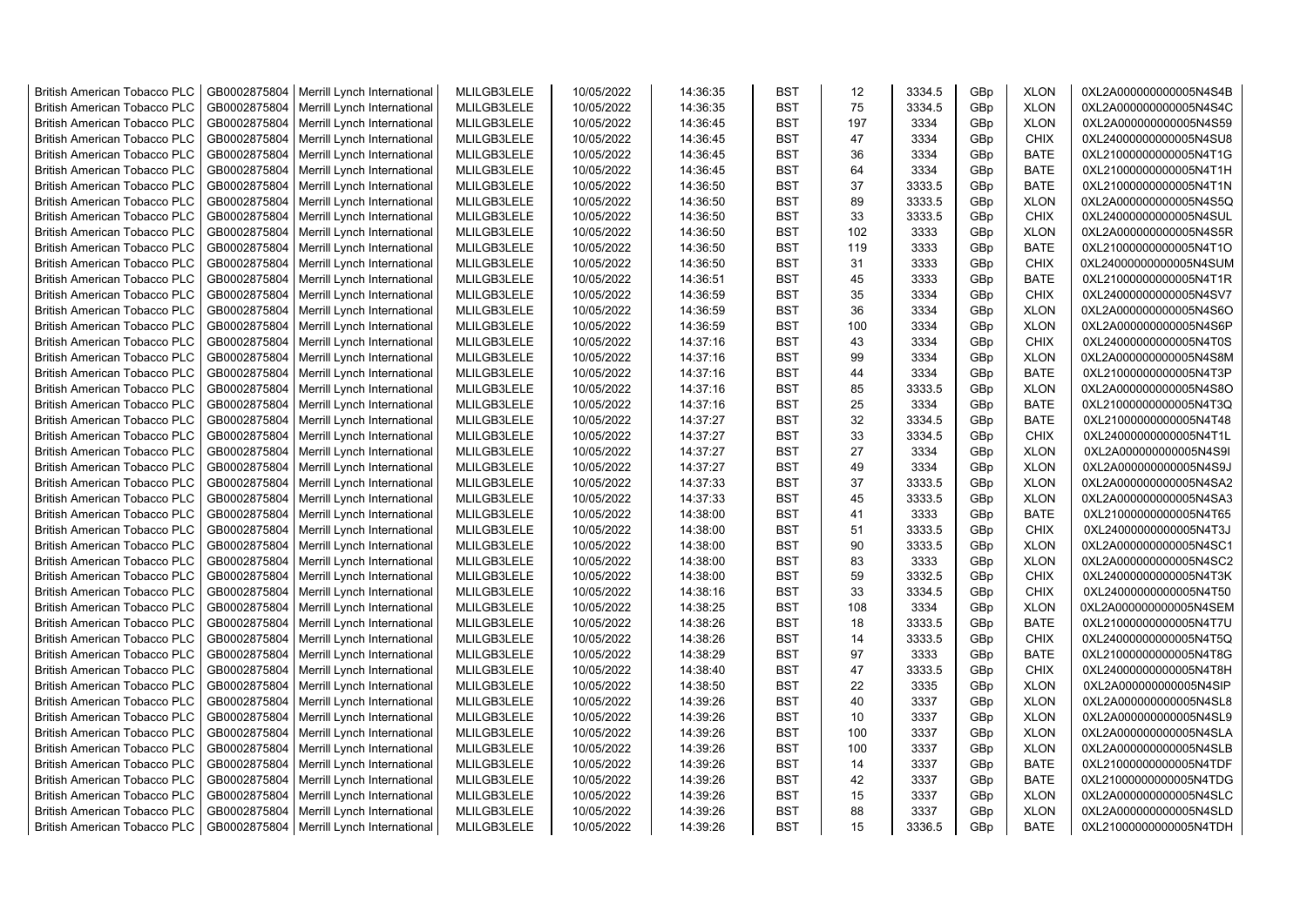| <b>British American Tobacco PLC</b> | GB0002875804 | Merrill Lynch International                | MLILGB3LELE | 10/05/2022 | 14:39:26 | <b>BST</b> | 78  | 3336.5 | GBp | <b>CHIX</b> | 0XL24000000000005N4TC8 |
|-------------------------------------|--------------|--------------------------------------------|-------------|------------|----------|------------|-----|--------|-----|-------------|------------------------|
| <b>British American Tobacco PLC</b> | GB0002875804 | Merrill Lynch International                | MLILGB3LELE | 10/05/2022 | 14:39:26 | <b>BST</b> | 187 | 3336.5 | GBp | <b>XLON</b> | 0XL2A000000000005N4SLE |
| <b>British American Tobacco PLC</b> | GB0002875804 | Merrill Lynch International                | MLILGB3LELE | 10/05/2022 | 14:39:26 | <b>BST</b> | 200 | 3336.5 | GBp | <b>XLON</b> | 0XL2A000000000005N4SLF |
| <b>British American Tobacco PLC</b> | GB0002875804 | Merrill Lynch International                | MLILGB3LELE | 10/05/2022 | 14:39:26 | <b>BST</b> | 114 | 3336.5 | GBp | <b>XLON</b> | 0XL2A000000000005N4SLG |
| <b>British American Tobacco PLC</b> | GB0002875804 | Merrill Lynch International                | MLILGB3LELE | 10/05/2022 | 14:39:27 | <b>BST</b> | 139 | 3335   | GBp | <b>XLON</b> | 0XL2A000000000005N4SLJ |
| <b>British American Tobacco PLC</b> | GB0002875804 | Merrill Lynch International                | MLILGB3LELE | 10/05/2022 | 14:39:27 | <b>BST</b> | 52  | 3335   | GBp | <b>XLON</b> | 0XL2A000000000005N4SLK |
| <b>British American Tobacco PLC</b> | GB0002875804 | Merrill Lynch International                | MLILGB3LELE | 10/05/2022 | 14:39:27 | <b>BST</b> | 61  | 3335.5 | GBp | <b>CHIX</b> | 0XL24000000000005N4TCB |
| <b>British American Tobacco PLC</b> | GB0002875804 | Merrill Lynch International                | MLILGB3LELE | 10/05/2022 | 14:39:27 | <b>BST</b> | 78  | 3336   | GBp | BATE        | 0XL21000000000005N4TDM |
| <b>British American Tobacco PLC</b> | GB0002875804 | Merrill Lynch International                | MLILGB3LELE | 10/05/2022 | 14:39:27 | <b>BST</b> | 84  | 3335   | GBp | <b>BATE</b> | 0XL21000000000005N4TDN |
| <b>British American Tobacco PLC</b> | GB0002875804 | Merrill Lynch International                | MLILGB3LELE | 10/05/2022 | 14:39:28 | <b>BST</b> | 36  | 3335   | GBp | <b>CHIX</b> | 0XL24000000000005N4TCD |
| <b>British American Tobacco PLC</b> | GB0002875804 | Merrill Lynch International                | MLILGB3LELE | 10/05/2022 | 14:39:28 | <b>BST</b> | 16  | 3334   | GBp | <b>BATE</b> | 0XL21000000000005N4TDT |
| <b>British American Tobacco PLC</b> | GB0002875804 | Merrill Lynch International                | MLILGB3LELE | 10/05/2022 | 14:39:39 | <b>BST</b> | 86  | 3334.5 | GBp | <b>XLON</b> | 0XL2A000000000005N4SMI |
| <b>British American Tobacco PLC</b> | GB0002875804 | Merrill Lynch International                | MLILGB3LELE | 10/05/2022 | 14:39:39 | <b>BST</b> | 87  | 3334   | GBp | <b>XLON</b> | 0XL2A000000000005N4SMJ |
| <b>British American Tobacco PLC</b> | GB0002875804 | Merrill Lynch International                | MLILGB3LELE | 10/05/2022 | 14:39:49 | <b>BST</b> | 32  | 3333.5 | GBp | <b>CHIX</b> | 0XL24000000000005N4TDH |
| <b>British American Tobacco PLC</b> | GB0002875804 | Merrill Lynch International                | MLILGB3LELE | 10/05/2022 | 14:39:49 | <b>BST</b> | 80  | 3333.5 | GBp | <b>XLON</b> | 0XL2A000000000005N4SNG |
| <b>British American Tobacco PLC</b> | GB0002875804 | Merrill Lynch International                | MLILGB3LELE | 10/05/2022 | 14:39:53 | <b>BST</b> | 38  | 3333   | GBp | <b>BATE</b> | 0XL21000000000005N4TFQ |
| <b>British American Tobacco PLC</b> | GB0002875804 | Merrill Lynch International                | MLILGB3LELE | 10/05/2022 | 14:39:53 | <b>BST</b> | 22  | 3333   | GBp | CHIX        | 0XL24000000000005N4TE0 |
| <b>British American Tobacco PLC</b> | GB0002875804 | Merrill Lynch International                | MLILGB3LELE | 10/05/2022 | 14:39:55 | <b>BST</b> | 27  | 3333   | GBp | <b>BATE</b> | 0XL21000000000005N4TFV |
| <b>British American Tobacco PLC</b> | GB0002875804 | Merrill Lynch International                | MLILGB3LELE | 10/05/2022 | 14:40:03 | <b>BST</b> | 101 | 3334   | GBp | <b>XLON</b> | 0XL2A000000000005N4SP3 |
| <b>British American Tobacco PLC</b> | GB0002875804 | Merrill Lynch International                | MLILGB3LELE | 10/05/2022 | 14:40:03 | <b>BST</b> | 28  | 3334   | GBp | <b>CHIX</b> | 0XL24000000000005N4TEV |
| <b>British American Tobacco PLC</b> | GB0002875804 | Merrill Lynch International                | MLILGB3LELE | 10/05/2022 | 14:40:09 | <b>BST</b> | 29  | 3334   | GBp | <b>CHIX</b> | 0XL24000000000005N4TFI |
| <b>British American Tobacco PLC</b> | GB0002875804 | Merrill Lynch International                | MLILGB3LELE | 10/05/2022 | 14:40:09 | <b>BST</b> | 170 | 3334   | GBp | <b>XLON</b> | 0XL2A000000000005N4SPD |
| <b>British American Tobacco PLC</b> | GB0002875804 | Merrill Lynch International                | MLILGB3LELE | 10/05/2022 | 14:40:21 | <b>BST</b> | 34  | 3335   | GBp | <b>BATE</b> | 0XL21000000000005N4TI7 |
| <b>British American Tobacco PLC</b> | GB0002875804 | Merrill Lynch International                | MLILGB3LELE | 10/05/2022 | 14:40:23 | <b>BST</b> | 6   | 3335   | GBp | <b>BATE</b> | 0XL21000000000005N4TIK |
| <b>British American Tobacco PLC</b> | GB0002875804 | Merrill Lynch International                | MLILGB3LELE | 10/05/2022 | 14:40:37 | <b>BST</b> | 131 | 3337   | GBp | <b>XLON</b> | 0XL2A000000000005N4SRP |
| <b>British American Tobacco PLC</b> | GB0002875804 | Merrill Lynch International                | MLILGB3LELE | 10/05/2022 | 14:40:38 | <b>BST</b> | 51  | 3337   | GBp | <b>CHIX</b> | 0XL24000000000005N4TJ3 |
| <b>British American Tobacco PLC</b> | GB0002875804 | Merrill Lynch International                | MLILGB3LELE | 10/05/2022 | 14:40:49 | <b>BST</b> | 101 | 3336   | GBp | <b>XLON</b> | 0XL2A000000000005N4SSB |
| <b>British American Tobacco PLC</b> | GB0002875804 | Merrill Lynch International                | MLILGB3LELE | 10/05/2022 | 14:40:49 | <b>BST</b> | 43  | 3336   | GBp | <b>CHIX</b> | 0XL24000000000005N4TJP |
| <b>British American Tobacco PLC</b> | GB0002875804 | Merrill Lynch International                | MLILGB3LELE | 10/05/2022 | 14:40:52 | <b>BST</b> | 139 | 3335.5 | GBp | <b>XLON</b> | 0XL2A000000000005N4SSJ |
| <b>British American Tobacco PLC</b> | GB0002875804 | Merrill Lynch International                | MLILGB3LELE | 10/05/2022 | 14:40:57 | <b>BST</b> | 31  | 3335   | GBp | <b>CHIX</b> | 0XL24000000000005N4TKL |
| <b>British American Tobacco PLC</b> | GB0002875804 | Merrill Lynch International                | MLILGB3LELE | 10/05/2022 | 14:40:57 | <b>BST</b> | 103 | 3335   | GBp | <b>BATE</b> | 0XL21000000000005N4TKI |
| <b>British American Tobacco PLC</b> | GB0002875804 | Merrill Lynch International                | MLILGB3LELE | 10/05/2022 | 14:40:59 | <b>BST</b> | 13  | 3334.5 | GBp | <b>CHIX</b> | 0XL24000000000005N4TKO |
| <b>British American Tobacco PLC</b> | GB0002875804 | Merrill Lynch International                | MLILGB3LELE | 10/05/2022 | 14:40:59 | <b>BST</b> | 172 | 3334.5 | GBp | <b>XLON</b> | 0XL2A000000000005N4STC |
| <b>British American Tobacco PLC</b> | GB0002875804 | Merrill Lynch International                | MLILGB3LELE | 10/05/2022 | 14:40:59 | <b>BST</b> | 22  | 3333.5 | GBp | <b>CHIX</b> | 0XL24000000000005N4TKP |
| <b>British American Tobacco PLC</b> | GB0002875804 | Merrill Lynch International                | MLILGB3LELE | 10/05/2022 | 14:40:59 | <b>BST</b> | 26  | 3334   | GBp | <b>BATE</b> | 0XL21000000000005N4TKM |
| <b>British American Tobacco PLC</b> | GB0002875804 | Merrill Lynch International                | MLILGB3LELE | 10/05/2022 | 14:41:00 | <b>BST</b> | 14  | 3333   | GBp | <b>CHIX</b> | 0XL24000000000005N4TKU |
| <b>British American Tobacco PLC</b> | GB0002875804 | Merrill Lynch International                | MLILGB3LELE | 10/05/2022 | 14:41:03 | <b>BST</b> | 14  | 3332.5 | GBp | <b>CHIX</b> | 0XL24000000000005N4TL2 |
| <b>British American Tobacco PLC</b> | GB0002875804 | Merrill Lynch International                | MLILGB3LELE | 10/05/2022 | 14:41:04 | <b>BST</b> | 125 | 3332.5 | GBp | <b>BATE</b> | 0XL21000000000005N4TL6 |
| <b>British American Tobacco PLC</b> | GB0002875804 | Merrill Lynch International                | MLILGB3LELE | 10/05/2022 | 14:41:04 | <b>BST</b> | 82  | 3332.5 | GBp | <b>XLON</b> | 0XL2A000000000005N4STL |
| <b>British American Tobacco PLC</b> | GB0002875804 | Merrill Lynch International                | MLILGB3LELE | 10/05/2022 | 14:41:04 | <b>BST</b> | 29  | 3332.5 | GBp | <b>BATE</b> | 0XL21000000000005N4TL7 |
| <b>British American Tobacco PLC</b> | GB0002875804 | Merrill Lynch International                | MLILGB3LELE | 10/05/2022 | 14:41:04 | <b>BST</b> | 21  | 3331.5 | GBp | <b>BATE</b> | 0XL21000000000005N4TL8 |
| <b>British American Tobacco PLC</b> | GB0002875804 | Merrill Lynch International                | MLILGB3LELE | 10/05/2022 | 14:41:04 | <b>BST</b> | 24  | 3332   | GBp | <b>BATE</b> | 0XL21000000000005N4TL9 |
| <b>British American Tobacco PLC</b> | GB0002875804 | Merrill Lynch International                | MLILGB3LELE | 10/05/2022 | 14:41:07 | <b>BST</b> | 14  | 3330   | GBp | <b>CHIX</b> | 0XL24000000000005N4TLD |
| <b>British American Tobacco PLC</b> | GB0002875804 | Merrill Lynch International                | MLILGB3LELE | 10/05/2022 | 14:41:21 | <b>BST</b> | 27  | 3331.5 | GBp | <b>BATE</b> | 0XL21000000000005N4TMU |
| <b>British American Tobacco PLC</b> | GB0002875804 | Merrill Lynch International                | MLILGB3LELE | 10/05/2022 | 14:41:21 | <b>BST</b> | 16  | 3332   | GBp | <b>CHIX</b> | 0XL24000000000005N4TMA |
| <b>British American Tobacco PLC</b> | GB0002875804 | Merrill Lynch International                | MLILGB3LELE | 10/05/2022 | 14:41:21 | <b>BST</b> | 138 | 3331   | GBp | <b>XLON</b> | 0XL2A000000000005N4SVA |
| <b>British American Tobacco PLC</b> | GB0002875804 | Merrill Lynch International                | MLILGB3LELE | 10/05/2022 | 14:41:21 | <b>BST</b> | 10  | 3331   | GBp | <b>XLON</b> | 0XL2A000000000005N4SVB |
| <b>British American Tobacco PLC</b> |              | GB0002875804   Merrill Lynch International | MLILGB3LELE | 10/05/2022 | 14:41:21 | <b>BST</b> | 13  | 3331   | GBp | <b>BATE</b> | 0XL21000000000005N4TMV |
|                                     |              |                                            |             |            |          |            |     |        |     |             |                        |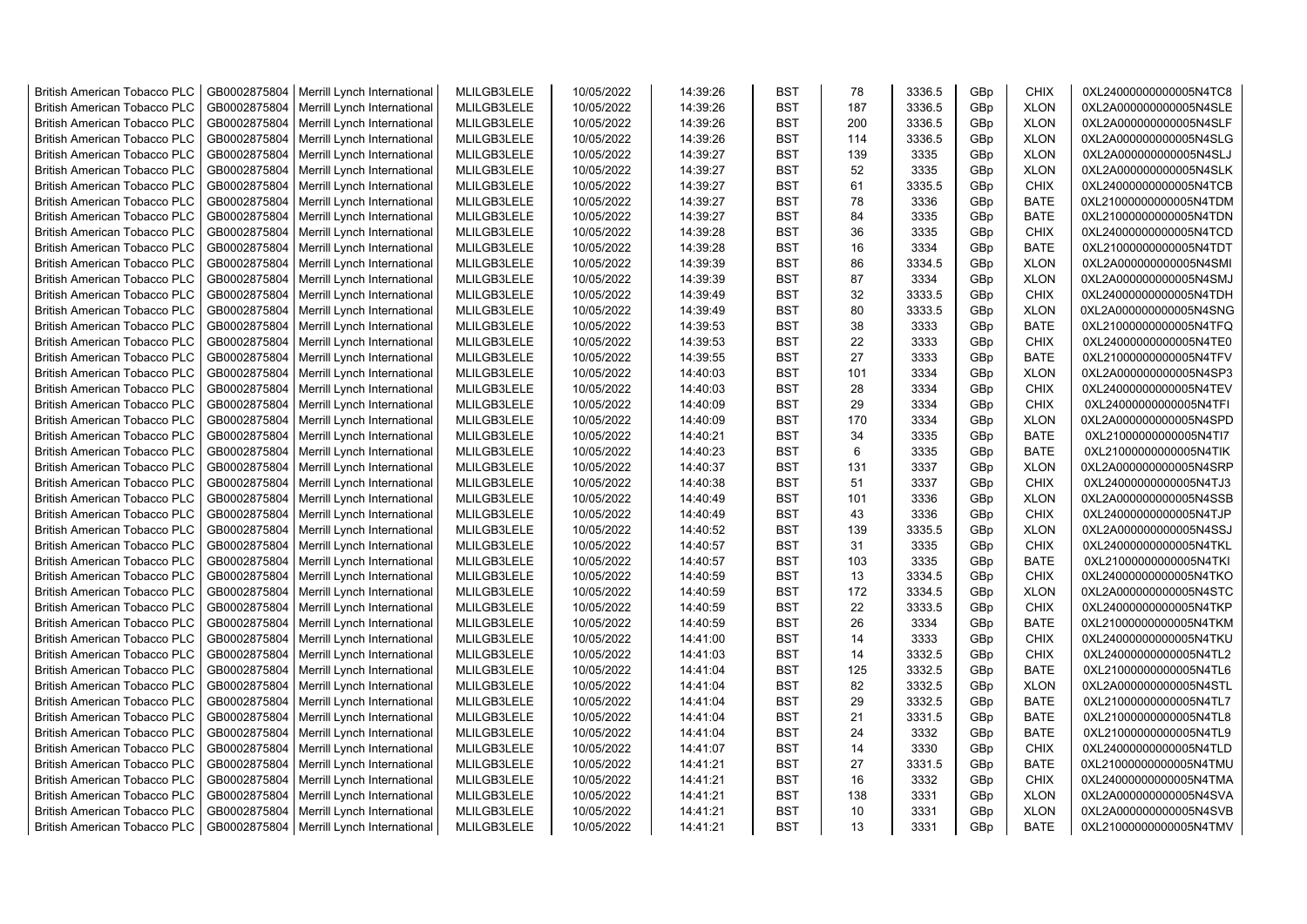| <b>British American Tobacco PLC</b> | GB0002875804 | Merrill Lynch International | MLILGB3LELE | 10/05/2022 | 14:41:43 | <b>BST</b> | 12 <sup>2</sup> | 3333.5 | GBp             | <b>BATE</b> | 0XL21000000000005N4TO3 |
|-------------------------------------|--------------|-----------------------------|-------------|------------|----------|------------|-----------------|--------|-----------------|-------------|------------------------|
| <b>British American Tobacco PLC</b> | GB0002875804 | Merrill Lynch International | MLILGB3LELE | 10/05/2022 | 14:41:43 | <b>BST</b> | 125             | 3333.5 | GBp             | <b>XLON</b> | 0XL2A000000000005N4T06 |
| <b>British American Tobacco PLC</b> | GB0002875804 | Merrill Lynch International | MLILGB3LELE | 10/05/2022 | 14:41:44 | <b>BST</b> | 15              | 3333   | GBp             | <b>CHIX</b> | 0XL24000000000005N4TNT |
| <b>British American Tobacco PLC</b> | GB0002875804 | Merrill Lynch International | MLILGB3LELE | 10/05/2022 | 14:41:44 | <b>BST</b> | 13              | 3333   | GBp             | <b>BATE</b> | 0XL21000000000005N4TO6 |
| <b>British American Tobacco PLC</b> | GB0002875804 | Merrill Lynch International | MLILGB3LELE | 10/05/2022 | 14:41:44 | <b>BST</b> | 33              | 3333   | GBp             | <b>BATE</b> | 0XL21000000000005N4TO7 |
| <b>British American Tobacco PLC</b> | GB0002875804 | Merrill Lynch International | MLILGB3LELE | 10/05/2022 | 14:41:49 | <b>BST</b> | 36              | 3333   | GBp             | <b>CHIX</b> | 0XL24000000000005N4TO7 |
| <b>British American Tobacco PLC</b> | GB0002875804 | Merrill Lynch International | MLILGB3LELE | 10/05/2022 | 14:41:49 | <b>BST</b> | 11              | 3332.5 | GBp             | <b>BATE</b> | 0XL21000000000005N4TOH |
| <b>British American Tobacco PLC</b> | GB0002875804 | Merrill Lynch International | MLILGB3LELE | 10/05/2022 | 14:41:52 | <b>BST</b> | 14              | 3332.5 | GBp             | <b>BATE</b> | 0XL21000000000005N4TOJ |
| <b>British American Tobacco PLC</b> | GB0002875804 | Merrill Lynch International | MLILGB3LELE | 10/05/2022 | 14:41:52 | <b>BST</b> | 12              | 3332.5 | GBp             | <b>BATE</b> | 0XL21000000000005N4TOK |
| <b>British American Tobacco PLC</b> | GB0002875804 | Merrill Lynch International | MLILGB3LELE | 10/05/2022 | 14:41:52 | <b>BST</b> | 43              | 3332.5 | GBp             | <b>BATE</b> | 0XL21000000000005N4TOL |
| <b>British American Tobacco PLC</b> | GB0002875804 | Merrill Lynch International | MLILGB3LELE | 10/05/2022 | 14:41:59 | <b>BST</b> | 96              | 3332   | GBp             | <b>XLON</b> | 0XL2A000000000005N4T1J |
| <b>British American Tobacco PLC</b> | GB0002875804 | Merrill Lynch International | MLILGB3LELE | 10/05/2022 | 14:41:59 | <b>BST</b> | 28              | 3332   | GBp             | <b>BATE</b> | 0XL21000000000005N4TP7 |
| <b>British American Tobacco PLC</b> | GB0002875804 | Merrill Lynch International | MLILGB3LELE | 10/05/2022 | 14:41:59 | <b>BST</b> | 17              | 3332   | GBp             | <b>CHIX</b> | 0XL24000000000005N4TOU |
| <b>British American Tobacco PLC</b> | GB0002875804 | Merrill Lynch International | MLILGB3LELE | 10/05/2022 | 14:41:59 | <b>BST</b> | 13              | 3332   | GBp             | <b>XLON</b> | 0XL2A000000000005N4T1L |
| <b>British American Tobacco PLC</b> | GB0002875804 | Merrill Lynch International | MLILGB3LELE | 10/05/2022 | 14:41:59 | <b>BST</b> | 12              | 3331.5 | GBp             | <b>BATE</b> | 0XL21000000000005N4TP8 |
| <b>British American Tobacco PLC</b> | GB0002875804 | Merrill Lynch International | MLILGB3LELE | 10/05/2022 | 14:42:35 | <b>BST</b> | 17              | 3331   | GBp             | <b>CHIX</b> | 0XL24000000000005N4TRD |
| <b>British American Tobacco PLC</b> | GB0002875804 | Merrill Lynch International | MLILGB3LELE | 10/05/2022 | 14:42:35 | <b>BST</b> | 408             | 3331   | GBp             | <b>XLON</b> | 0XL2A000000000005N4T39 |
| <b>British American Tobacco PLC</b> | GB0002875804 | Merrill Lynch International | MLILGB3LELE | 10/05/2022 | 14:42:35 | <b>BST</b> | 27              | 3331   | GBp             | BATE        | 0XL21000000000005N4TRC |
| <b>British American Tobacco PLC</b> | GB0002875804 | Merrill Lynch International | MLILGB3LELE | 10/05/2022 | 14:42:48 | <b>BST</b> | 41              | 3330.5 | GBp             | <b>CHIX</b> | 0XL24000000000005N4TSI |
| <b>British American Tobacco PLC</b> | GB0002875804 | Merrill Lynch International | MLILGB3LELE | 10/05/2022 | 14:42:48 | <b>BST</b> | 36              | 3330.5 | GBp             | <b>BATE</b> | 0XL21000000000005N4TSC |
| <b>British American Tobacco PLC</b> | GB0002875804 | Merrill Lynch International | MLILGB3LELE | 10/05/2022 | 14:42:48 | <b>BST</b> | 209             | 3330.5 | GBp             | <b>XLON</b> | 0XL2A000000000005N4T49 |
| <b>British American Tobacco PLC</b> | GB0002875804 | Merrill Lynch International | MLILGB3LELE | 10/05/2022 | 14:42:48 | <b>BST</b> | 34              | 3330   | GBp             | <b>BATE</b> | 0XL21000000000005N4TSD |
| <b>British American Tobacco PLC</b> | GB0002875804 | Merrill Lynch International | MLILGB3LELE | 10/05/2022 | 14:42:48 | <b>BST</b> | 77              | 3330   | GBp             | <b>CHIX</b> | 0XL24000000000005N4TSK |
| <b>British American Tobacco PLC</b> | GB0002875804 | Merrill Lynch International | MLILGB3LELE | 10/05/2022 | 14:42:48 | <b>BST</b> | 217             | 3330   | GBp             | <b>XLON</b> | 0XL2A000000000005N4T4B |
| <b>British American Tobacco PLC</b> | GB0002875804 | Merrill Lynch International | MLILGB3LELE | 10/05/2022 | 14:42:48 | <b>BST</b> | 26              | 3329.5 | GBp             | <b>BATE</b> | 0XL21000000000005N4TSE |
| <b>British American Tobacco PLC</b> | GB0002875804 | Merrill Lynch International | MLILGB3LELE | 10/05/2022 | 14:43:25 | <b>BST</b> | 68              | 3331   | GBp             | <b>CHIX</b> | 0XL24000000000005N4TV0 |
| <b>British American Tobacco PLC</b> | GB0002875804 | Merrill Lynch International | MLILGB3LELE | 10/05/2022 | 14:43:25 | <b>BST</b> | 55              | 3331   | GBp             | <b>BATE</b> | 0XL21000000000005N4TUO |
| <b>British American Tobacco PLC</b> | GB0002875804 | Merrill Lynch International | MLILGB3LELE | 10/05/2022 | 14:43:30 | <b>BST</b> | 165             | 3330.5 | GBp             | <b>XLON</b> | 0XL2A000000000005N4T6B |
| <b>British American Tobacco PLC</b> | GB0002875804 | Merrill Lynch International | MLILGB3LELE | 10/05/2022 | 14:43:35 | <b>BST</b> | 120             | 3330   | GBp             | <b>XLON</b> | 0XL2A000000000005N4T6K |
| <b>British American Tobacco PLC</b> | GB0002875804 | Merrill Lynch International | MLILGB3LELE | 10/05/2022 | 14:44:01 | <b>BST</b> | 10              | 3331.5 | GBp             | <b>BATE</b> | 0XL21000000000005N4U12 |
| <b>British American Tobacco PLC</b> | GB0002875804 | Merrill Lynch International | MLILGB3LELE | 10/05/2022 | 14:44:01 | <b>BST</b> | 22              | 3331.5 | GBp             | <b>BATE</b> | 0XL21000000000005N4U13 |
| <b>British American Tobacco PLC</b> | GB0002875804 | Merrill Lynch International | MLILGB3LELE | 10/05/2022 | 14:44:11 | <b>BST</b> | 28              | 3332.5 | GBp             | <b>XLON</b> | 0XL2A000000000005N4T9P |
| <b>British American Tobacco PLC</b> | GB0002875804 | Merrill Lynch International | MLILGB3LELE | 10/05/2022 | 14:44:11 | <b>BST</b> | 90              | 3332.5 | GBp             | <b>CHIX</b> | 0XL24000000000005N4U32 |
| <b>British American Tobacco PLC</b> | GB0002875804 | Merrill Lynch International | MLILGB3LELE | 10/05/2022 | 14:44:11 | <b>BST</b> | 269             | 3332.5 | GBp             | <b>XLON</b> | 0XL2A000000000005N4T9Q |
| <b>British American Tobacco PLC</b> | GB0002875804 | Merrill Lynch International | MLILGB3LELE | 10/05/2022 | 14:44:19 | <b>BST</b> | 72              | 3333.5 | GBp             | <b>CHIX</b> | 0XL24000000000005N4U3R |
| <b>British American Tobacco PLC</b> | GB0002875804 | Merrill Lynch International | MLILGB3LELE | 10/05/2022 | 14:44:23 | <b>BST</b> | 69              | 3332.5 | GBp             | <b>BATE</b> | 0XL21000000000005N4U35 |
| <b>British American Tobacco PLC</b> | GB0002875804 | Merrill Lynch International | MLILGB3LELE | 10/05/2022 | 14:44:23 | <b>BST</b> | 63              | 3333   | GBp             | <b>BATE</b> | 0XL21000000000005N4U34 |
| <b>British American Tobacco PLC</b> | GB0002875804 | Merrill Lynch International | MLILGB3LELE | 10/05/2022 | 14:44:23 | <b>BST</b> | 301             | 3333   | GBp             | <b>XLON</b> | 0XL2A000000000005N4TAV |
| <b>British American Tobacco PLC</b> | GB0002875804 | Merrill Lynch International | MLILGB3LELE | 10/05/2022 | 14:44:25 | <b>BST</b> | 21              | 3332.5 | GBp             | <b>BATE</b> | 0XL21000000000005N4U3B |
| <b>British American Tobacco PLC</b> | GB0002875804 | Merrill Lynch International | MLILGB3LELE | 10/05/2022 | 14:44:37 | <b>BST</b> | 68              | 3333.5 | GBp             | <b>CHIX</b> | 0XL24000000000005N4U52 |
| <b>British American Tobacco PLC</b> | GB0002875804 | Merrill Lynch International | MLILGB3LELE | 10/05/2022 | 14:44:38 | <b>BST</b> | 94              | 3333   | GBp             | <b>XLON</b> | 0XL2A000000000005N4TBU |
| <b>British American Tobacco PLC</b> | GB0002875804 | Merrill Lynch International | MLILGB3LELE | 10/05/2022 | 14:44:41 | <b>BST</b> | 131             | 3332   | GBp             | <b>XLON</b> | 0XL2A000000000005N4TC2 |
| <b>British American Tobacco PLC</b> | GB0002875804 | Merrill Lynch International | MLILGB3LELE | 10/05/2022 | 14:44:50 | <b>BST</b> | 97              | 3332   | GBp             | <b>BATE</b> | 0XL21000000000005N4U4T |
| <b>British American Tobacco PLC</b> | GB0002875804 | Merrill Lynch International | MLILGB3LELE | 10/05/2022 | 14:44:51 | <b>BST</b> | 99              | 3332   | GBp             | <b>XLON</b> | 0XL2A000000000005N4TCK |
| <b>British American Tobacco PLC</b> | GB0002875804 | Merrill Lynch International | MLILGB3LELE | 10/05/2022 | 14:44:53 | <b>BST</b> | 27              | 3332.5 | GBp             | <b>XLON</b> | 0XL2A000000000005N4TCN |
| <b>British American Tobacco PLC</b> | GB0002875804 | Merrill Lynch International | MLILGB3LELE | 10/05/2022 | 14:44:54 | <b>BST</b> | 102             | 3332.5 | GBp             | <b>XLON</b> | 0XL2A000000000005N4TCO |
| <b>British American Tobacco PLC</b> | GB0002875804 | Merrill Lynch International | MLILGB3LELE | 10/05/2022 | 14:45:05 | <b>BST</b> | 63              | 3333   | GBp             | <b>CHIX</b> | 0XL24000000000005N4U76 |
| <b>British American Tobacco PLC</b> | GB0002875804 | Merrill Lynch International | MLILGB3LELE | 10/05/2022 | 14:45:09 | <b>BST</b> | 117             | 3333   | GB <sub>p</sub> | <b>XLON</b> | 0XL2A000000000005N4TEE |
|                                     |              |                             |             |            |          |            |                 |        |                 |             |                        |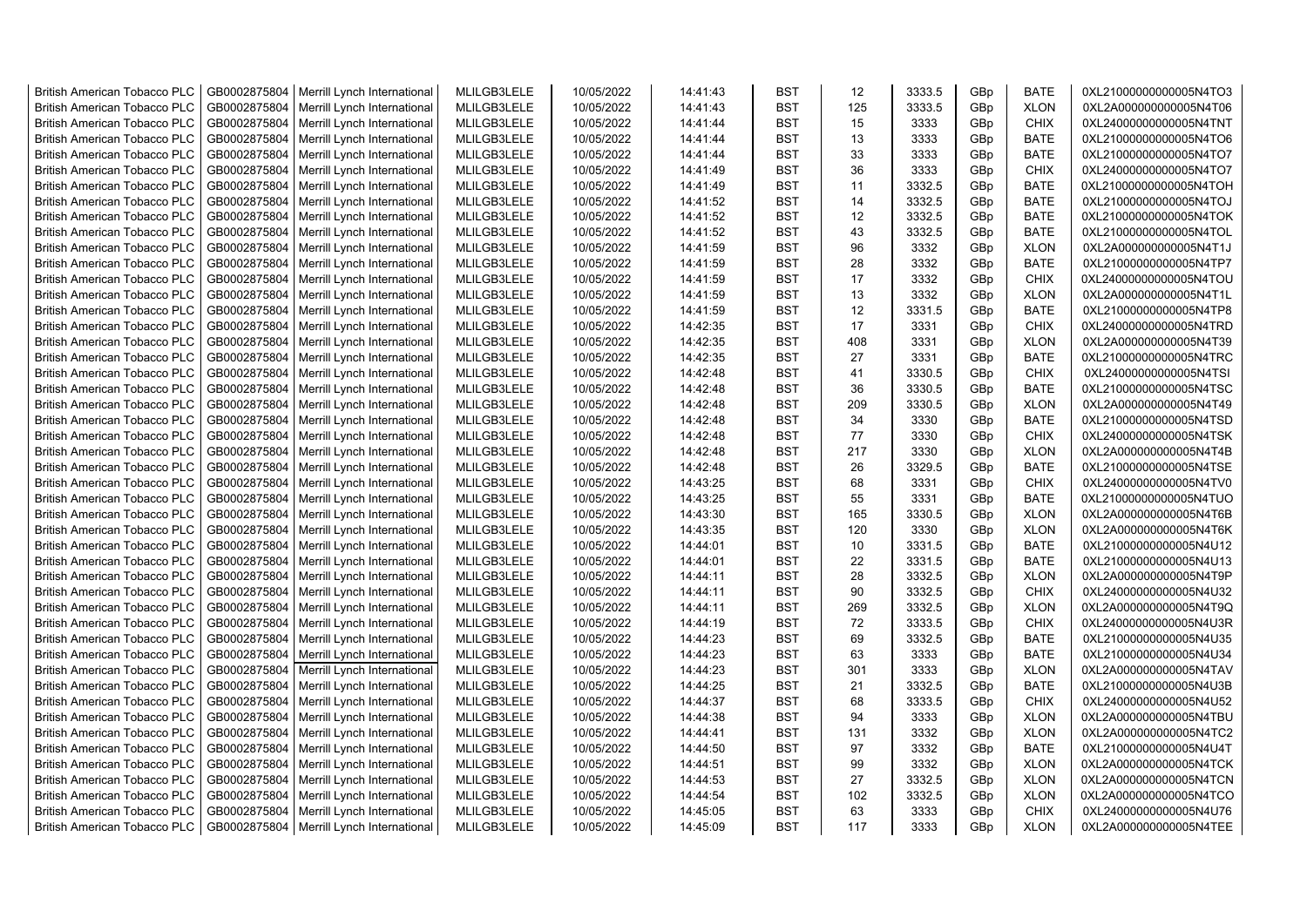| <b>British American Tobacco PLC</b> | GB0002875804 | Merrill Lynch International | MLILGB3LELE | 10/05/2022 | 14:45:09 | <b>BST</b> | 40  | 3333   | GBp             | <b>CHIX</b> | 0XL24000000000005N4U8B |
|-------------------------------------|--------------|-----------------------------|-------------|------------|----------|------------|-----|--------|-----------------|-------------|------------------------|
| <b>British American Tobacco PLC</b> | GB0002875804 | Merrill Lynch International | MLILGB3LELE | 10/05/2022 | 14:45:12 | <b>BST</b> | 93  | 3332.5 | GBp             | <b>XLON</b> | 0XL2A000000000005N4TEL |
| <b>British American Tobacco PLC</b> | GB0002875804 | Merrill Lynch International | MLILGB3LELE | 10/05/2022 | 14:45:19 | <b>BST</b> | 26  | 3332   | GBp             | <b>CHIX</b> | 0XL24000000000005N4U9H |
| <b>British American Tobacco PLC</b> | GB0002875804 | Merrill Lynch International | MLILGB3LELE | 10/05/2022 | 14:45:19 | <b>BST</b> | 89  | 3331.5 | GBp             | <b>XLON</b> | 0XL2A000000000005N4TFV |
| <b>British American Tobacco PLC</b> | GB0002875804 | Merrill Lynch International | MLILGB3LELE | 10/05/2022 | 14:45:19 | <b>BST</b> | 79  | 3332   | GBp             | <b>XLON</b> | 0XL2A000000000005N4TFU |
| <b>British American Tobacco PLC</b> | GB0002875804 | Merrill Lynch International | MLILGB3LELE | 10/05/2022 | 14:45:20 | <b>BST</b> | 50  | 3331.5 | GBp             | <b>CHIX</b> | 0XL24000000000005N4U9L |
| <b>British American Tobacco PLC</b> | GB0002875804 | Merrill Lynch International | MLILGB3LELE | 10/05/2022 | 14:45:20 | <b>BST</b> | 100 | 3332   | GBp             | <b>BATE</b> | 0XL21000000000005N4U7G |
| <b>British American Tobacco PLC</b> | GB0002875804 | Merrill Lynch International | MLILGB3LELE | 10/05/2022 | 14:45:20 | <b>BST</b> | 51  | 3332   | GBp             | <b>BATE</b> | 0XL21000000000005N4U7H |
| <b>British American Tobacco PLC</b> | GB0002875804 | Merrill Lynch International | MLILGB3LELE | 10/05/2022 | 14:45:20 | <b>BST</b> | 113 | 3332   | GBp             | <b>BATE</b> | 0XL21000000000005N4U7I |
| <b>British American Tobacco PLC</b> | GB0002875804 | Merrill Lynch International | MLILGB3LELE | 10/05/2022 | 14:45:31 | <b>BST</b> | 12  | 3331.5 | GBp             | <b>CHIX</b> | 0XL24000000000005N4UAS |
| <b>British American Tobacco PLC</b> | GB0002875804 | Merrill Lynch International | MLILGB3LELE | 10/05/2022 | 14:45:31 | <b>BST</b> | 85  | 3331.5 | GBp             | <b>XLON</b> | 0XL2A000000000005N4TH6 |
| <b>British American Tobacco PLC</b> | GB0002875804 | Merrill Lynch International | MLILGB3LELE | 10/05/2022 | 14:45:31 | <b>BST</b> | 90  | 3331.5 | GBp             | <b>BATE</b> | 0XL21000000000005N4U8E |
| <b>British American Tobacco PLC</b> | GB0002875804 | Merrill Lynch International | MLILGB3LELE | 10/05/2022 | 14:45:33 | <b>BST</b> | 31  | 3331   | GBp             | <b>CHIX</b> | 0XL24000000000005N4UB5 |
| <b>British American Tobacco PLC</b> | GB0002875804 | Merrill Lynch International | MLILGB3LELE | 10/05/2022 | 14:45:33 | <b>BST</b> | 92  | 3331   | GBp             | <b>XLON</b> | 0XL2A000000000005N4THB |
| <b>British American Tobacco PLC</b> | GB0002875804 | Merrill Lynch International | MLILGB3LELE | 10/05/2022 | 14:45:33 | <b>BST</b> | 90  | 3331   | GBp             | <b>BATE</b> | 0XL21000000000005N4U8I |
| <b>British American Tobacco PLC</b> | GB0002875804 | Merrill Lynch International | MLILGB3LELE | 10/05/2022 | 14:45:36 | <b>BST</b> | 11  | 3331   | GBp             | <b>BATE</b> | 0XL21000000000005N4U8R |
| <b>British American Tobacco PLC</b> | GB0002875804 | Merrill Lynch International | MLILGB3LELE | 10/05/2022 | 14:45:36 | <b>BST</b> | 85  | 3331   | GBp             | <b>XLON</b> | 0XL2A000000000005N4THE |
| <b>British American Tobacco PLC</b> | GB0002875804 | Merrill Lynch International | MLILGB3LELE | 10/05/2022 | 14:45:37 | <b>BST</b> | 73  | 3331   | GBp             | BATE        | 0XL21000000000005N4U8T |
| <b>British American Tobacco PLC</b> | GB0002875804 | Merrill Lynch International | MLILGB3LELE | 10/05/2022 | 14:45:37 | <b>BST</b> | 15  | 3331   | GBp             | <b>CHIX</b> | 0XL24000000000005N4UB7 |
| <b>British American Tobacco PLC</b> | GB0002875804 | Merrill Lynch International | MLILGB3LELE | 10/05/2022 | 14:45:40 | <b>BST</b> | 22  | 3330.5 | GBp             | <b>CHIX</b> | 0XL24000000000005N4UBC |
| <b>British American Tobacco PLC</b> | GB0002875804 | Merrill Lynch International | MLILGB3LELE | 10/05/2022 | 14:45:40 | <b>BST</b> | 87  | 3330.5 | GBp             | <b>BATE</b> | 0XL21000000000005N4U8V |
| <b>British American Tobacco PLC</b> | GB0002875804 | Merrill Lynch International | MLILGB3LELE | 10/05/2022 | 14:45:41 | <b>BST</b> | 55  | 3330   | GBp             | <b>BATE</b> | 0XL21000000000005N4U91 |
| <b>British American Tobacco PLC</b> | GB0002875804 | Merrill Lynch International | MLILGB3LELE | 10/05/2022 | 14:45:41 | <b>BST</b> | 17  | 3329.5 | GBp             | <b>CHIX</b> | 0XL24000000000005N4UBG |
| <b>British American Tobacco PLC</b> | GB0002875804 | Merrill Lynch International | MLILGB3LELE | 10/05/2022 | 14:45:44 | <b>BST</b> | 88  | 3329   | GBp             | <b>XLON</b> | 0XL2A000000000005N4THU |
| <b>British American Tobacco PLC</b> | GB0002875804 | Merrill Lynch International | MLILGB3LELE | 10/05/2022 | 14:45:44 | <b>BST</b> | 29  | 3329   | GBp             | <b>BATE</b> | 0XL21000000000005N4U99 |
| <b>British American Tobacco PLC</b> | GB0002875804 | Merrill Lynch International | MLILGB3LELE | 10/05/2022 | 14:45:49 | <b>BST</b> | 22  | 3329.5 | GBp             | <b>CHIX</b> | 0XL24000000000005N4UBT |
| <b>British American Tobacco PLC</b> | GB0002875804 | Merrill Lynch International | MLILGB3LELE | 10/05/2022 | 14:45:55 | <b>BST</b> | 74  | 3329   | GBp             | <b>XLON</b> | 0XL2A000000000005N4TIM |
| <b>British American Tobacco PLC</b> | GB0002875804 | Merrill Lynch International | MLILGB3LELE | 10/05/2022 | 14:45:55 | <b>BST</b> | 13  | 3329   | GBp             | <b>CHIX</b> | 0XL24000000000005N4UCC |
| <b>British American Tobacco PLC</b> | GB0002875804 | Merrill Lynch International | MLILGB3LELE | 10/05/2022 | 14:46:00 | BST        | 11  | 3329.5 | GBp             | <b>BATE</b> | 0XL21000000000005N4UAT |
| <b>British American Tobacco PLC</b> | GB0002875804 | Merrill Lynch International | MLILGB3LELE | 10/05/2022 | 14:46:00 | <b>BST</b> | 16  | 3329.5 | GBp             | <b>BATE</b> | 0XL21000000000005N4UAU |
| <b>British American Tobacco PLC</b> | GB0002875804 | Merrill Lynch International | MLILGB3LELE | 10/05/2022 | 14:46:10 | <b>BST</b> | 13  | 3330   | GBp             | <b>CHIX</b> | 0XL24000000000005N4UDF |
| <b>British American Tobacco PLC</b> | GB0002875804 | Merrill Lynch International | MLILGB3LELE | 10/05/2022 | 14:46:19 | <b>BST</b> | 127 | 3331   | GBp             | <b>XLON</b> | 0XL2A000000000005N4TKT |
| <b>British American Tobacco PLC</b> | GB0002875804 | Merrill Lynch International | MLILGB3LELE | 10/05/2022 | 14:46:19 | BST        | 17  | 3331   | GBp             | <b>CHIX</b> | 0XL24000000000005N4UE2 |
| <b>British American Tobacco PLC</b> | GB0002875804 | Merrill Lynch International | MLILGB3LELE | 10/05/2022 | 14:46:29 | <b>BST</b> | 15  | 3332   | GBp             | <b>XLON</b> | 0XL2A000000000005N4TLD |
| <b>British American Tobacco PLC</b> | GB0002875804 | Merrill Lynch International | MLILGB3LELE | 10/05/2022 | 14:46:29 | <b>BST</b> | 74  | 3332   | GBp             | <b>XLON</b> | 0XL2A000000000005N4TLE |
| <b>British American Tobacco PLC</b> | GB0002875804 | Merrill Lynch International | MLILGB3LELE | 10/05/2022 | 14:46:37 | <b>BST</b> | 77  | 3332   | GBp             | <b>XLON</b> | 0XL2A000000000005N4TM3 |
| <b>British American Tobacco PLC</b> | GB0002875804 | Merrill Lynch International | MLILGB3LELE | 10/05/2022 | 14:46:54 | <b>BST</b> | 106 | 3333   | GBp             | <b>XLON</b> | 0XL2A000000000005N4TNK |
| <b>British American Tobacco PLC</b> | GB0002875804 | Merrill Lynch International | MLILGB3LELE | 10/05/2022 | 14:46:59 | <b>BST</b> | 83  | 3332.5 | GBp             | <b>XLON</b> | 0XL2A000000000005N4TOB |
| <b>British American Tobacco PLC</b> | GB0002875804 | Merrill Lynch International | MLILGB3LELE | 10/05/2022 | 14:47:00 | <b>BST</b> | 28  | 3332.5 | GBp             | <b>BATE</b> | 0XL21000000000005N4UFO |
| <b>British American Tobacco PLC</b> | GB0002875804 | Merrill Lynch International | MLILGB3LELE | 10/05/2022 | 14:47:04 | <b>BST</b> | 197 | 3332   | GBp             | <b>BATE</b> | 0XL21000000000005N4UGH |
| <b>British American Tobacco PLC</b> | GB0002875804 | Merrill Lynch International | MLILGB3LELE | 10/05/2022 | 14:47:04 | <b>BST</b> | 38  | 3332   | GBp             | <b>CHIX</b> | 0XL24000000000005N4UHT |
| <b>British American Tobacco PLC</b> | GB0002875804 | Merrill Lynch International | MLILGB3LELE | 10/05/2022 | 14:47:04 | <b>BST</b> | 149 | 3332   | GBp             | <b>XLON</b> | 0XL2A000000000005N4TOQ |
| <b>British American Tobacco PLC</b> | GB0002875804 | Merrill Lynch International | MLILGB3LELE | 10/05/2022 | 14:47:23 | <b>BST</b> | 43  | 3333   | GBp             | <b>BATE</b> | 0XL21000000000005N4UII |
| <b>British American Tobacco PLC</b> | GB0002875804 | Merrill Lynch International | MLILGB3LELE | 10/05/2022 | 14:47:23 | <b>BST</b> | 75  | 3333   | GBp             | <b>CHIX</b> | 0XL24000000000005N4UJH |
| <b>British American Tobacco PLC</b> | GB0002875804 | Merrill Lynch International | MLILGB3LELE | 10/05/2022 | 14:47:23 | <b>BST</b> | 185 | 3333   | GBp             | <b>XLON</b> | 0XL2A000000000005N4TR3 |
| <b>British American Tobacco PLC</b> | GB0002875804 | Merrill Lynch International | MLILGB3LELE | 10/05/2022 | 14:47:27 | <b>BST</b> | 128 | 3332.5 | GBp             | <b>XLON</b> | 0XL2A000000000005N4TR6 |
| <b>British American Tobacco PLC</b> | GB0002875804 | Merrill Lynch International | MLILGB3LELE | 10/05/2022 | 14:47:27 | <b>BST</b> | 91  | 3331.5 | GBp             | <b>XLON</b> | 0XL2A000000000005N4TR7 |
| <b>British American Tobacco PLC</b> | GB0002875804 | Merrill Lynch International | MLILGB3LELE | 10/05/2022 | 14:47:29 | <b>BST</b> | 54  | 3332   | GB <sub>p</sub> | <b>BATE</b> | 0XL21000000000005N4UJ4 |
|                                     |              |                             |             |            |          |            |     |        |                 |             |                        |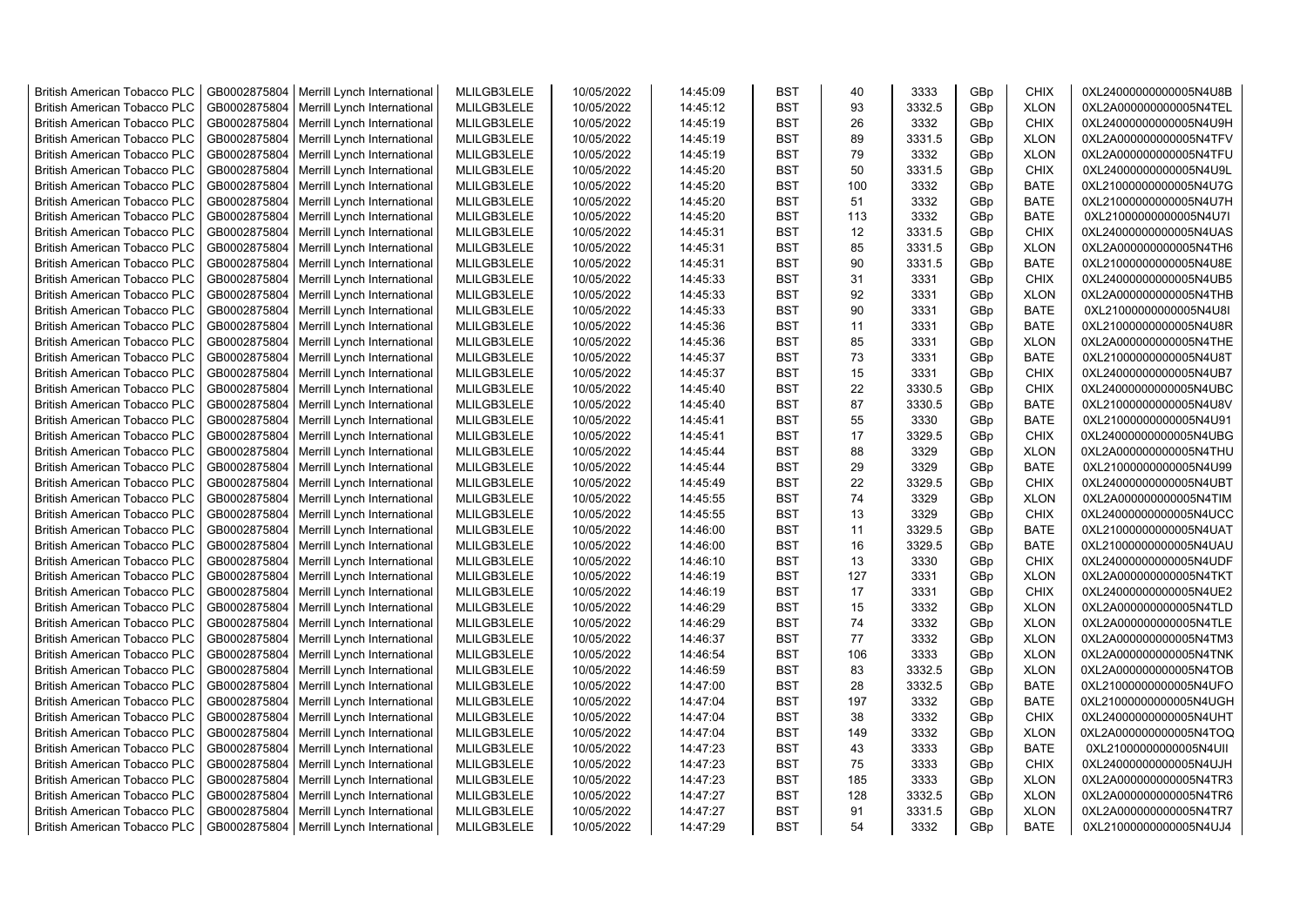| <b>British American Tobacco PLC</b> | GB0002875804 | Merrill Lynch International | MLILGB3LELE | 10/05/2022 | 14:47:29 | <b>BST</b> | 115            | 3332   | GBp             | <b>XLON</b> | 0XL2A000000000005N4TRF |
|-------------------------------------|--------------|-----------------------------|-------------|------------|----------|------------|----------------|--------|-----------------|-------------|------------------------|
| <b>British American Tobacco PLC</b> | GB0002875804 | Merrill Lynch International | MLILGB3LELE | 10/05/2022 | 14:47:29 | <b>BST</b> | 31             | 3331.5 | GBp             | <b>BATE</b> | 0XL21000000000005N4UJ5 |
| <b>British American Tobacco PLC</b> | GB0002875804 | Merrill Lynch International | MLILGB3LELE | 10/05/2022 | 14:47:29 | <b>BST</b> | 56             | 3331.5 | GBp             | <b>CHIX</b> | 0XL24000000000005N4UK2 |
| <b>British American Tobacco PLC</b> | GB0002875804 | Merrill Lynch International | MLILGB3LELE | 10/05/2022 | 14:47:29 | <b>BST</b> | 32             | 3331   | GBp             | <b>CHIX</b> | 0XL24000000000005N4UK3 |
| <b>British American Tobacco PLC</b> | GB0002875804 | Merrill Lynch International | MLILGB3LELE | 10/05/2022 | 14:47:29 | <b>BST</b> | 21             | 3330.5 | GBp             | <b>CHIX</b> | 0XL24000000000005N4UK6 |
| <b>British American Tobacco PLC</b> | GB0002875804 | Merrill Lynch International | MLILGB3LELE | 10/05/2022 | 14:47:32 | <b>BST</b> | 56             | 3330   | GBp             | <b>BATE</b> | 0XL21000000000005N4UJM |
| <b>British American Tobacco PLC</b> | GB0002875804 | Merrill Lynch International | MLILGB3LELE | 10/05/2022 | 14:47:32 | <b>BST</b> | 17             | 3330   | GBp             | <b>CHIX</b> | 0XL24000000000005N4UKL |
| <b>British American Tobacco PLC</b> | GB0002875804 | Merrill Lynch International | MLILGB3LELE | 10/05/2022 | 14:47:40 | <b>BST</b> | $\overline{2}$ | 3330   | GBp             | <b>CHIX</b> | 0XL24000000000005N4UL8 |
| <b>British American Tobacco PLC</b> | GB0002875804 | Merrill Lynch International | MLILGB3LELE | 10/05/2022 | 14:47:40 | <b>BST</b> | 16             | 3330   | GBp             | <b>CHIX</b> | 0XL24000000000005N4UL9 |
| <b>British American Tobacco PLC</b> | GB0002875804 | Merrill Lynch International | MLILGB3LELE | 10/05/2022 | 14:47:41 | <b>BST</b> | 78             | 3330   | GBp             | <b>XLON</b> | 0XL2A000000000005N4TSH |
| <b>British American Tobacco PLC</b> | GB0002875804 | Merrill Lynch International | MLILGB3LELE | 10/05/2022 | 14:47:43 | <b>BST</b> | 85             | 3330.5 | GBp             | <b>XLON</b> | 0XL2A000000000005N4TSJ |
| <b>British American Tobacco PLC</b> | GB0002875804 | Merrill Lynch International | MLILGB3LELE | 10/05/2022 | 14:48:00 | <b>BST</b> | 23             | 3331   | GBp             | <b>CHIX</b> | 0XL24000000000005N4UMU |
| <b>British American Tobacco PLC</b> | GB0002875804 | Merrill Lynch International | MLILGB3LELE | 10/05/2022 | 14:48:00 | <b>BST</b> | 137            | 3331   | GBp             | <b>XLON</b> | 0XL2A000000000005N4TTN |
| <b>British American Tobacco PLC</b> | GB0002875804 | Merrill Lynch International | MLILGB3LELE | 10/05/2022 | 14:48:23 | <b>BST</b> | 35             | 3332.5 | GBp             | <b>CHIX</b> | 0XL24000000000005N4UO5 |
|                                     |              |                             |             |            |          |            |                |        |                 |             |                        |
| <b>British American Tobacco PLC</b> | GB0002875804 | Merrill Lynch International | MLILGB3LELE | 10/05/2022 | 14:48:23 | <b>BST</b> | 57             | 3332.5 | GBp             | <b>XLON</b> | 0XL2A000000000005N4TV4 |
| <b>British American Tobacco PLC</b> | GB0002875804 | Merrill Lynch International | MLILGB3LELE | 10/05/2022 | 14:48:23 | <b>BST</b> | 36             | 3332.5 | GBp             | <b>XLON</b> | 0XL2A000000000005N4TV6 |
| <b>British American Tobacco PLC</b> | GB0002875804 | Merrill Lynch International | MLILGB3LELE | 10/05/2022 | 14:48:28 | <b>BST</b> | 89             | 3332   | GBp             | <b>XLON</b> | 0XL2A000000000005N4TV8 |
| <b>British American Tobacco PLC</b> | GB0002875804 | Merrill Lynch International | MLILGB3LELE | 10/05/2022 | 14:48:28 | <b>BST</b> | 76             | 3332   | GBp             | <b>BATE</b> | 0XL21000000000005N4UN2 |
| <b>British American Tobacco PLC</b> | GB0002875804 | Merrill Lynch International | MLILGB3LELE | 10/05/2022 | 14:48:28 | <b>BST</b> | 36             | 3332   | GBp             | <b>CHIX</b> | 0XL24000000000005N4UOC |
| <b>British American Tobacco PLC</b> | GB0002875804 | Merrill Lynch International | MLILGB3LELE | 10/05/2022 | 14:48:35 | BST        | 32             | 3332   | GBp             | <b>CHIX</b> | 0XL24000000000005N4UON |
| <b>British American Tobacco PLC</b> | GB0002875804 | Merrill Lynch International | MLILGB3LELE | 10/05/2022 | 14:48:41 | <b>BST</b> | 5              | 3333   | GBp             | <b>BATE</b> | 0XL21000000000005N4UNM |
| <b>British American Tobacco PLC</b> | GB0002875804 | Merrill Lynch International | MLILGB3LELE | 10/05/2022 | 14:48:41 | <b>BST</b> | 11             | 3333   | GBp             | <b>BATE</b> | 0XL21000000000005N4UNN |
| <b>British American Tobacco PLC</b> | GB0002875804 | Merrill Lynch International | MLILGB3LELE | 10/05/2022 | 14:48:41 | <b>BST</b> | 40             | 3333   | GBp             | <b>BATE</b> | 0XL21000000000005N4UNO |
| <b>British American Tobacco PLC</b> | GB0002875804 | Merrill Lynch International | MLILGB3LELE | 10/05/2022 | 14:48:50 | BST        | 8              | 3333   | GBp             | <b>BATE</b> | 0XL21000000000005N4UO7 |
| <b>British American Tobacco PLC</b> | GB0002875804 | Merrill Lynch International | MLILGB3LELE | 10/05/2022 | 14:48:50 | <b>BST</b> | 32             | 3333   | GBp             | <b>BATE</b> | 0XL21000000000005N4UO8 |
| British American Tobacco PLC        | GB0002875804 | Merrill Lynch International | MLILGB3LELE | 10/05/2022 | 14:49:14 | <b>BST</b> | 14             | 3334.5 | GBp             | <b>XLON</b> | 0XL2A000000000005N4U1N |
| <b>British American Tobacco PLC</b> | GB0002875804 | Merrill Lynch International | MLILGB3LELE | 10/05/2022 | 14:49:14 | <b>BST</b> | 148            | 3334.5 | GBp             | <b>XLON</b> | 0XL2A000000000005N4U1O |
| British American Tobacco PLC        | GB0002875804 | Merrill Lynch International | MLILGB3LELE | 10/05/2022 | 14:49:14 | <b>BST</b> | 58             | 3334   | GBp             | <b>BATE</b> | 0XL21000000000005N4UPH |
| <b>British American Tobacco PLC</b> | GB0002875804 | Merrill Lynch International | MLILGB3LELE | 10/05/2022 | 14:49:14 | <b>BST</b> | 30             | 3334   | GBp             | <b>XLON</b> | 0XL2A000000000005N4U1Q |
| <b>British American Tobacco PLC</b> | GB0002875804 | Merrill Lynch International | MLILGB3LELE | 10/05/2022 | 14:49:14 | <b>BST</b> | 20             | 3334   | GBp             | <b>CHIX</b> | 0XL24000000000005N4UQQ |
| <b>British American Tobacco PLC</b> | GB0002875804 | Merrill Lynch International | MLILGB3LELE | 10/05/2022 | 14:49:14 | <b>BST</b> | 253            | 3334   | GBp             | <b>XLON</b> | 0XL2A000000000005N4U1R |
| <b>British American Tobacco PLC</b> | GB0002875804 | Merrill Lynch International | MLILGB3LELE | 10/05/2022 | 14:49:14 | <b>BST</b> | 10             | 3334   | GBp             | <b>BATE</b> | 0XL21000000000005N4UPI |
| <b>British American Tobacco PLC</b> | GB0002875804 | Merrill Lynch International | MLILGB3LELE | 10/05/2022 | 14:49:15 | <b>BST</b> | 38             | 3333.5 | GBp             | <b>CHIX</b> | 0XL24000000000005N4UR5 |
| <b>British American Tobacco PLC</b> | GB0002875804 | Merrill Lynch International | MLILGB3LELE | 10/05/2022 | 14:49:15 | <b>BST</b> | 13             | 3333.5 | GBp             | <b>CHIX</b> | 0XL24000000000005N4UR6 |
| <b>British American Tobacco PLC</b> | GB0002875804 | Merrill Lynch International | MLILGB3LELE | 10/05/2022 | 14:49:22 | <b>BST</b> | 46             | 3333   | GBp             | <b>BATE</b> | 0XL21000000000005N4UPS |
| <b>British American Tobacco PLC</b> | GB0002875804 | Merrill Lynch International | MLILGB3LELE | 10/05/2022 | 14:49:31 | <b>BST</b> | 45             | 3333   | GBp             | <b>BATE</b> | 0XL21000000000005N4UQG |
| <b>British American Tobacco PLC</b> | GB0002875804 | Merrill Lynch International | MLILGB3LELE | 10/05/2022 | 14:49:40 | <b>BST</b> | 224            | 3333   | GBp             | <b>XLON</b> | 0XL2A000000000005N4U32 |
| <b>British American Tobacco PLC</b> | GB0002875804 | Merrill Lynch International | MLILGB3LELE | 10/05/2022 | 14:49:48 | <b>BST</b> | 167            | 3333   | GBp             | <b>XLON</b> | 0XL2A000000000005N4U37 |
| <b>British American Tobacco PLC</b> | GB0002875804 | Merrill Lynch International | MLILGB3LELE | 10/05/2022 | 14:49:48 | <b>BST</b> | 71             | 3333   | GBp             | <b>BATE</b> | 0XL21000000000005N4URJ |
| <b>British American Tobacco PLC</b> | GB0002875804 | Merrill Lynch International | MLILGB3LELE | 10/05/2022 | 14:49:51 | <b>BST</b> | 54             | 3332.5 | GBp             | <b>CHIX</b> | 0XL24000000000005N4USV |
| <b>British American Tobacco PLC</b> | GB0002875804 | Merrill Lynch International | MLILGB3LELE | 10/05/2022 | 14:49:51 | <b>BST</b> | 60             | 3333   | GBp             | <b>CHIX</b> | 0XL24000000000005N4UT0 |
| <b>British American Tobacco PLC</b> | GB0002875804 | Merrill Lynch International | MLILGB3LELE | 10/05/2022 | 14:49:52 | <b>BST</b> | 77             | 3332.5 | GBp             | <b>XLON</b> | 0XL2A000000000005N4U3N |
| <b>British American Tobacco PLC</b> | GB0002875804 | Merrill Lynch International | MLILGB3LELE | 10/05/2022 | 14:50:03 | <b>BST</b> | 23             | 3332.5 | GBp             | <b>CHIX</b> | 0XL24000000000005N4UTH |
| <b>British American Tobacco PLC</b> | GB0002875804 | Merrill Lynch International | MLILGB3LELE | 10/05/2022 | 14:50:03 | <b>BST</b> | 51             | 3332.5 | GBp             | <b>BATE</b> | 0XL21000000000005N4USF |
| <b>British American Tobacco PLC</b> | GB0002875804 | Merrill Lynch International | MLILGB3LELE | 10/05/2022 | 14:50:09 | <b>BST</b> | 31             | 3332   | GBp             | <b>CHIX</b> | 0XL24000000000005N4UTT |
| <b>British American Tobacco PLC</b> | GB0002875804 | Merrill Lynch International | MLILGB3LELE | 10/05/2022 | 14:50:09 | <b>BST</b> | 184            | 3332   | GBp             | <b>BATE</b> | 0XL21000000000005N4USQ |
| <b>British American Tobacco PLC</b> | GB0002875804 | Merrill Lynch International | MLILGB3LELE | 10/05/2022 | 14:50:09 | <b>BST</b> | 108            | 3332   | GBp             | <b>XLON</b> | 0XL2A000000000005N4U4O |
| <b>British American Tobacco PLC</b> | GB0002875804 | Merrill Lynch International | MLILGB3LELE | 10/05/2022 | 14:50:38 | <b>BST</b> | 37             | 3331.5 | GB <sub>p</sub> | <b>CHIX</b> | 0XL24000000000005N4V08 |
|                                     |              |                             |             |            |          |            |                |        |                 |             |                        |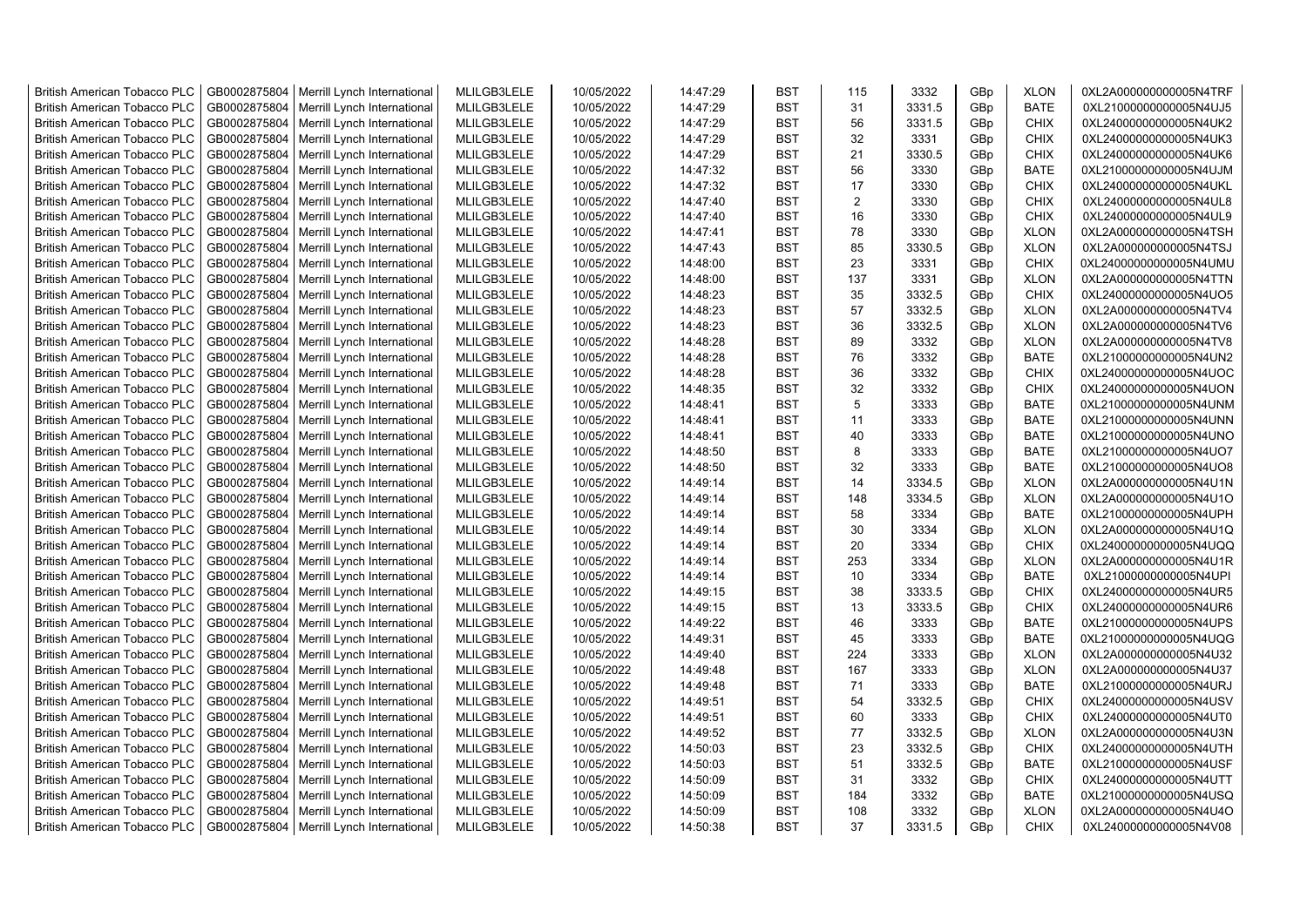| <b>British American Tobacco PLC</b> | GB0002875804 | Merrill Lynch International | MLILGB3LELE | 10/05/2022 | 14:50:38 | <b>BST</b> | 24             | 3331.5 | GBp             | <b>BATE</b> | 0XL21000000000005N4UV4 |
|-------------------------------------|--------------|-----------------------------|-------------|------------|----------|------------|----------------|--------|-----------------|-------------|------------------------|
| <b>British American Tobacco PLC</b> | GB0002875804 | Merrill Lynch International | MLILGB3LELE | 10/05/2022 | 14:50:38 | <b>BST</b> | 44             | 3331.5 | GBp             | <b>XLON</b> | 0XL2A000000000005N4U6S |
| <b>British American Tobacco PLC</b> | GB0002875804 | Merrill Lynch International | MLILGB3LELE | 10/05/2022 | 14:50:38 | <b>BST</b> | 120            | 3331.5 | GBp             | <b>XLON</b> | 0XL2A000000000005N4U6T |
| <b>British American Tobacco PLC</b> | GB0002875804 | Merrill Lynch International | MLILGB3LELE | 10/05/2022 | 14:50:38 | <b>BST</b> | 214            | 3331   | GBp             | <b>XLON</b> | 0XL2A000000000005N4U6U |
| <b>British American Tobacco PLC</b> | GB0002875804 | Merrill Lynch International | MLILGB3LELE | 10/05/2022 | 14:50:38 | <b>BST</b> | 29             | 3331   | GBp             | <b>CHIX</b> | 0XL24000000000005N4V0A |
| <b>British American Tobacco PLC</b> | GB0002875804 | Merrill Lynch International | MLILGB3LELE | 10/05/2022 | 14:50:38 | <b>BST</b> | 102            | 3331   | GBp             | <b>BATE</b> | 0XL21000000000005N4UV7 |
| <b>British American Tobacco PLC</b> | GB0002875804 | Merrill Lynch International | MLILGB3LELE | 10/05/2022 | 14:51:00 | <b>BST</b> | 50             | 3332   | GBp             | <b>BATE</b> | 0XL21000000000005N4V0E |
| <b>British American Tobacco PLC</b> | GB0002875804 | Merrill Lynch International | MLILGB3LELE | 10/05/2022 | 14:51:00 | <b>BST</b> | 68             | 3332   | GBp             | <b>CHIX</b> | 0XL24000000000005N4V1H |
| <b>British American Tobacco PLC</b> | GB0002875804 | Merrill Lynch International | MLILGB3LELE | 10/05/2022 | 14:51:00 | <b>BST</b> | 40             | 3332   | GBp             | <b>CHIX</b> | 0XL24000000000005N4V1I |
| <b>British American Tobacco PLC</b> | GB0002875804 | Merrill Lynch International | MLILGB3LELE | 10/05/2022 | 14:51:00 | <b>BST</b> | 236            | 3332   | GBp             | <b>XLON</b> | 0XL2A000000000005N4U86 |
| <b>British American Tobacco PLC</b> | GB0002875804 | Merrill Lynch International | MLILGB3LELE | 10/05/2022 | 14:51:28 | <b>BST</b> | 29             | 3333   | GBp             | <b>CHIX</b> | 0XL24000000000005N4V42 |
| <b>British American Tobacco PLC</b> | GB0002875804 | Merrill Lynch International | MLILGB3LELE | 10/05/2022 | 14:51:28 | <b>BST</b> | 25             | 3333   | GBp             | <b>XLON</b> | 0XL2A000000000005N4UAL |
| <b>British American Tobacco PLC</b> | GB0002875804 | Merrill Lynch International | MLILGB3LELE | 10/05/2022 | 14:51:28 | <b>BST</b> | 257            | 3333   | GBp             | <b>XLON</b> | 0XL2A000000000005N4UAM |
| <b>British American Tobacco PLC</b> | GB0002875804 | Merrill Lynch International | MLILGB3LELE | 10/05/2022 | 14:51:28 | <b>BST</b> | 27             | 3333   | GBp             | <b>CHIX</b> | 0XL24000000000005N4V43 |
| <b>British American Tobacco PLC</b> | GB0002875804 | Merrill Lynch International | MLILGB3LELE | 10/05/2022 | 14:51:50 | <b>BST</b> | 33             | 3333   | GBp             | <b>CHIX</b> | 0XL24000000000005N4V65 |
| <b>British American Tobacco PLC</b> | GB0002875804 | Merrill Lynch International | MLILGB3LELE | 10/05/2022 | 14:51:50 | <b>BST</b> | 12             | 3333   | GBp             | <b>XLON</b> | 0XL2A000000000005N4UCR |
| <b>British American Tobacco PLC</b> | GB0002875804 | Merrill Lynch International | MLILGB3LELE | 10/05/2022 | 14:51:50 | <b>BST</b> | 128            | 3333   | GBp             | <b>XLON</b> | 0XL2A000000000005N4UCS |
| <b>British American Tobacco PLC</b> | GB0002875804 | Merrill Lynch International | MLILGB3LELE | 10/05/2022 | 14:51:50 | <b>BST</b> | 50             | 3333   | GBp             | <b>XLON</b> | 0XL2A000000000005N4UCT |
| <b>British American Tobacco PLC</b> | GB0002875804 | Merrill Lynch International | MLILGB3LELE | 10/05/2022 | 14:51:53 | <b>BST</b> | 166            | 3333   | GBp             | <b>XLON</b> | 0XL2A000000000005N4UD2 |
| <b>British American Tobacco PLC</b> | GB0002875804 | Merrill Lynch International | MLILGB3LELE | 10/05/2022 | 14:51:59 | <b>BST</b> | 117            | 3333   | GBp             | <b>XLON</b> | 0XL2A000000000005N4UDL |
| <b>British American Tobacco PLC</b> | GB0002875804 | Merrill Lynch International | MLILGB3LELE | 10/05/2022 | 14:52:00 | <b>BST</b> | 50             | 3332.5 | GBp             | <b>CHIX</b> | 0XL24000000000005N4V74 |
| British American Tobacco PLC        | GB0002875804 | Merrill Lynch International | MLILGB3LELE | 10/05/2022 | 14:52:52 | <b>BST</b> | 19             | 3334   | GBp             | <b>BATE</b> | 0XL21000000000005N4V8G |
| <b>British American Tobacco PLC</b> | GB0002875804 | Merrill Lynch International | MLILGB3LELE | 10/05/2022 | 14:52:52 | <b>BST</b> | 27             | 3334   | GBp             | <b>XLON</b> | 0XL2A000000000005N4UHA |
| <b>British American Tobacco PLC</b> | GB0002875804 | Merrill Lynch International | MLILGB3LELE | 10/05/2022 | 14:52:52 | <b>BST</b> | 53             | 3334   | GBp             | <b>XLON</b> | 0XL2A000000000005N4UHC |
| <b>British American Tobacco PLC</b> | GB0002875804 | Merrill Lynch International | MLILGB3LELE | 10/05/2022 | 14:52:52 | <b>BST</b> | 92             | 3334   | GBp             | <b>BATE</b> | 0XL21000000000005N4V8H |
| <b>British American Tobacco PLC</b> | GB0002875804 | Merrill Lynch International | MLILGB3LELE | 10/05/2022 | 14:52:52 | <b>BST</b> | 10             | 3334   | GBp             | <b>CHIX</b> | 0XL24000000000005N4VBI |
| <b>British American Tobacco PLC</b> | GB0002875804 | Merrill Lynch International | MLILGB3LELE | 10/05/2022 | 14:52:52 | <b>BST</b> | 72             | 3334   | GBp             | <b>CHIX</b> | 0XL24000000000005N4VBJ |
| <b>British American Tobacco PLC</b> | GB0002875804 | Merrill Lynch International | MLILGB3LELE | 10/05/2022 | 14:52:53 | <b>BST</b> | 280            | 3333.5 | GBp             | <b>XLON</b> | 0XL2A000000000005N4UHO |
| <b>British American Tobacco PLC</b> | GB0002875804 | Merrill Lynch International | MLILGB3LELE | 10/05/2022 | 14:52:56 | <b>BST</b> | 37             | 3333   | GBp             | <b>BATE</b> | 0XL21000000000005N4V90 |
| <b>British American Tobacco PLC</b> | GB0002875804 | Merrill Lynch International | MLILGB3LELE | 10/05/2022 | 14:52:56 | <b>BST</b> | 113            | 3333   | GBp             | <b>XLON</b> | 0XL2A000000000005N4UI1 |
| <b>British American Tobacco PLC</b> | GB0002875804 | Merrill Lynch International | MLILGB3LELE | 10/05/2022 | 14:52:56 | <b>BST</b> | 34             | 3333.5 | GBp             | <b>CHIX</b> | 0XL24000000000005N4VC0 |
| <b>British American Tobacco PLC</b> | GB0002875804 | Merrill Lynch International | MLILGB3LELE | 10/05/2022 | 14:52:56 | <b>BST</b> | 92             | 3333   | GBp             | <b>XLON</b> | 0XL2A000000000005N4UI2 |
| <b>British American Tobacco PLC</b> | GB0002875804 | Merrill Lynch International | MLILGB3LELE | 10/05/2022 | 14:52:56 | BST        | 58             | 3333   | GBp             | <b>CHIX</b> | 0XL24000000000005N4VC1 |
| <b>British American Tobacco PLC</b> | GB0002875804 | Merrill Lynch International | MLILGB3LELE | 10/05/2022 | 14:52:56 | <b>BST</b> | 27             | 3332.5 | GBp             | <b>CHIX</b> | 0XL24000000000005N4VC3 |
| <b>British American Tobacco PLC</b> | GB0002875804 | Merrill Lynch International | MLILGB3LELE | 10/05/2022 | 14:52:56 | <b>BST</b> | 94             | 3332.5 | GBp             | <b>BATE</b> | 0XL21000000000005N4V93 |
| <b>British American Tobacco PLC</b> | GB0002875804 | Merrill Lynch International | MLILGB3LELE | 10/05/2022 | 14:52:58 | <b>BST</b> | 167            | 3332   | GBp             | <b>XLON</b> | 0XL2A000000000005N4UI8 |
| <b>British American Tobacco PLC</b> | GB0002875804 | Merrill Lynch International | MLILGB3LELE | 10/05/2022 | 14:52:59 | <b>BST</b> | 232            | 3331.5 | GBp             | <b>XLON</b> | 0XL2A000000000005N4UIA |
| <b>British American Tobacco PLC</b> | GB0002875804 | Merrill Lynch International | MLILGB3LELE | 10/05/2022 | 14:53:46 | <b>BST</b> | 96             | 3333   | GBp             | <b>BATE</b> | 0XL21000000000005N4VCJ |
| <b>British American Tobacco PLC</b> | GB0002875804 | Merrill Lynch International | MLILGB3LELE | 10/05/2022 | 14:53:47 | <b>BST</b> | 42             | 3332.5 | GBp             | <b>CHIX</b> | 0XL24000000000005N4VFV |
| <b>British American Tobacco PLC</b> | GB0002875804 | Merrill Lynch International | MLILGB3LELE | 10/05/2022 | 14:53:48 | <b>BST</b> | 138            | 3332.5 | GBp             | <b>XLON</b> | 0XL2A000000000005N4UM6 |
| <b>British American Tobacco PLC</b> | GB0002875804 | Merrill Lynch International | MLILGB3LELE | 10/05/2022 | 14:54:14 | <b>BST</b> | 42             | 3333.5 | GBp             | <b>BATE</b> | 0XL21000000000005N4VEQ |
| <b>British American Tobacco PLC</b> | GB0002875804 | Merrill Lynch International | MLILGB3LELE | 10/05/2022 | 14:54:14 | <b>BST</b> | 13             | 3333.5 | GBp             | BATE        | 0XL21000000000005N4VER |
| <b>British American Tobacco PLC</b> | GB0002875804 | Merrill Lynch International | MLILGB3LELE | 10/05/2022 | 14:54:14 | <b>BST</b> | 53             | 3333.5 | GBp             | <b>CHIX</b> | 0XL24000000000005N4VIF |
| <b>British American Tobacco PLC</b> | GB0002875804 | Merrill Lynch International | MLILGB3LELE | 10/05/2022 | 14:54:14 | <b>BST</b> | 39             | 3333.5 | GBp             | <b>CHIX</b> | 0XL24000000000005N4VIG |
| <b>British American Tobacco PLC</b> | GB0002875804 | Merrill Lynch International | MLILGB3LELE | 10/05/2022 | 14:54:16 | <b>BST</b> | $\overline{7}$ | 3333   | GBp             | <b>BATE</b> | 0XL21000000000005N4VF2 |
| <b>British American Tobacco PLC</b> | GB0002875804 | Merrill Lynch International | MLILGB3LELE | 10/05/2022 | 14:54:16 | <b>BST</b> | 13             | 3333   | GBp             | <b>BATE</b> | 0XL21000000000005N4VF3 |
| <b>British American Tobacco PLC</b> | GB0002875804 | Merrill Lynch International | MLILGB3LELE | 10/05/2022 | 14:54:16 | <b>BST</b> | 40             | 3333   | GBp             | <b>BATE</b> | 0XL21000000000005N4VF4 |
| <b>British American Tobacco PLC</b> | GB0002875804 | Merrill Lynch International | MLILGB3LELE | 10/05/2022 | 14:54:51 | <b>BST</b> | 269            | 3333.5 | GB <sub>p</sub> | <b>XLON</b> | 0XL2A000000000005N4UQF |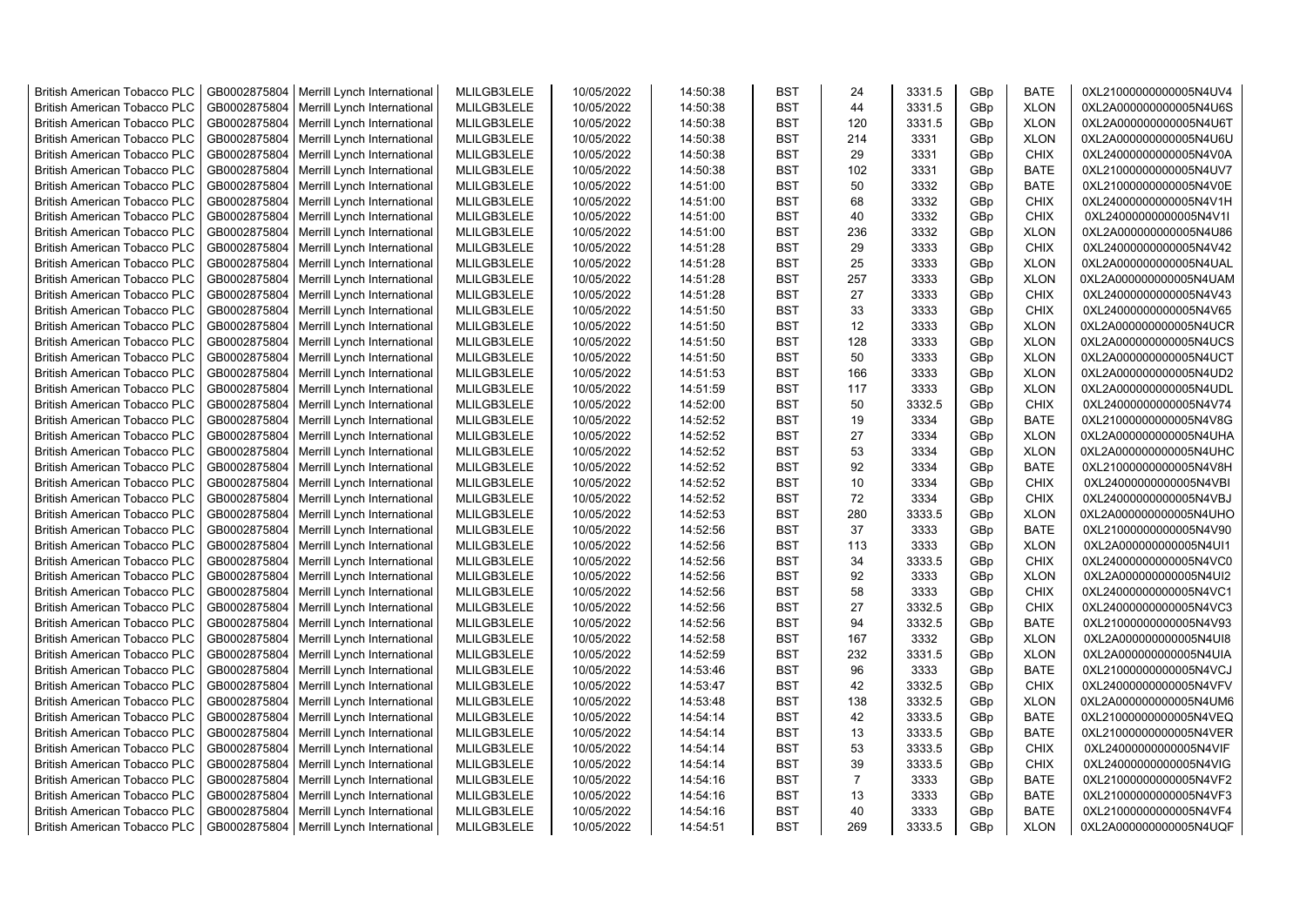| <b>British American Tobacco PLC</b> | GB0002875804 | Merrill Lynch International | MLILGB3LELE | 10/05/2022 | 14:54:51 | <b>BST</b> | 201            | 3333.5 | GBp             | <b>XLON</b> | 0XL2A000000000005N4UQG |
|-------------------------------------|--------------|-----------------------------|-------------|------------|----------|------------|----------------|--------|-----------------|-------------|------------------------|
| <b>British American Tobacco PLC</b> | GB0002875804 | Merrill Lynch International | MLILGB3LELE | 10/05/2022 | 14:54:57 | <b>BST</b> | 37             | 3333   | GBp             | <b>BATE</b> | 0XL21000000000005N4VI2 |
| <b>British American Tobacco PLC</b> | GB0002875804 | Merrill Lynch International | MLILGB3LELE | 10/05/2022 | 14:54:57 | <b>BST</b> | 55             | 3333   | GBp             | <b>CHIX</b> | 0XL24000000000005N4VLE |
| <b>British American Tobacco PLC</b> | GB0002875804 | Merrill Lynch International | MLILGB3LELE | 10/05/2022 | 14:54:57 | <b>BST</b> | 263            | 3333   | GBp             | <b>XLON</b> | 0XL2A000000000005N4UR0 |
| <b>British American Tobacco PLC</b> | GB0002875804 | Merrill Lynch International | MLILGB3LELE | 10/05/2022 | 14:54:58 | <b>BST</b> | 27             | 3332.5 | GBp             | <b>BATE</b> | 0XL21000000000005N4VI3 |
| <b>British American Tobacco PLC</b> | GB0002875804 | Merrill Lynch International | MLILGB3LELE | 10/05/2022 | 14:54:58 | <b>BST</b> | $\overline{7}$ | 3332.5 | GBp             | <b>BATE</b> | 0XL21000000000005N4VI4 |
| <b>British American Tobacco PLC</b> | GB0002875804 | Merrill Lynch International | MLILGB3LELE | 10/05/2022 | 14:54:58 | <b>BST</b> | 15             | 3332.5 | GBp             | <b>BATE</b> | 0XL21000000000005N4VI6 |
| <b>British American Tobacco PLC</b> | GB0002875804 | Merrill Lynch International | MLILGB3LELE | 10/05/2022 | 14:54:58 | <b>BST</b> | 40             | 3332.5 | GBp             | <b>BATE</b> | 0XL21000000000005N4VI7 |
| <b>British American Tobacco PLC</b> | GB0002875804 | Merrill Lynch International | MLILGB3LELE | 10/05/2022 | 14:54:59 | <b>BST</b> | 85             | 3332.5 | GBp             | <b>CHIX</b> | 0XL24000000000005N4VLI |
| <b>British American Tobacco PLC</b> | GB0002875804 | Merrill Lynch International | MLILGB3LELE | 10/05/2022 | 14:54:59 | <b>BST</b> | $\overline{7}$ | 3332   | GBp             | <b>XLON</b> | 0XL2A000000000005N4UR4 |
| <b>British American Tobacco PLC</b> | GB0002875804 | Merrill Lynch International | MLILGB3LELE | 10/05/2022 | 14:54:59 | <b>BST</b> | 180            | 3332   | GBp             | <b>XLON</b> | 0XL2A000000000005N4UR5 |
| <b>British American Tobacco PLC</b> | GB0002875804 | Merrill Lynch International | MLILGB3LELE | 10/05/2022 | 14:55:02 | <b>BST</b> | 14             | 3331.5 | GBp             | <b>BATE</b> | 0XL21000000000005N4VJ2 |
| <b>British American Tobacco PLC</b> | GB0002875804 | Merrill Lynch International | MLILGB3LELE | 10/05/2022 | 14:55:02 | <b>BST</b> | 35             | 3331.5 | GBp             | <b>BATE</b> | 0XL21000000000005N4VJ3 |
| <b>British American Tobacco PLC</b> | GB0002875804 | Merrill Lynch International | MLILGB3LELE | 10/05/2022 | 14:55:06 | <b>BST</b> | 168            | 3331.5 | GBp             | <b>XLON</b> | 0XL2A000000000005N4URN |
| <b>British American Tobacco PLC</b> | GB0002875804 | Merrill Lynch International | MLILGB3LELE | 10/05/2022 | 14:55:06 | <b>BST</b> | 68             | 3331.5 | GBp             | <b>CHIX</b> | 0XL24000000000005N4VMH |
| <b>British American Tobacco PLC</b> | GB0002875804 | Merrill Lynch International | MLILGB3LELE | 10/05/2022 | 14:55:12 | <b>BST</b> | 32             | 3331   | GBp             | <b>BATE</b> | 0XL21000000000005N4VK1 |
| <b>British American Tobacco PLC</b> | GB0002875804 | Merrill Lynch International | MLILGB3LELE | 10/05/2022 | 14:55:12 | <b>BST</b> | 32             | 3331   | GBp             | <b>CHIX</b> | 0XL24000000000005N4VMS |
| <b>British American Tobacco PLC</b> | GB0002875804 | Merrill Lynch International | MLILGB3LELE | 10/05/2022 | 14:55:12 | <b>BST</b> | 207            | 3331   | GBp             | <b>XLON</b> | 0XL2A000000000005N4US2 |
| <b>British American Tobacco PLC</b> | GB0002875804 | Merrill Lynch International | MLILGB3LELE | 10/05/2022 | 14:55:12 | <b>BST</b> | 23             | 3330.5 | GBp             | <b>CHIX</b> | 0XL24000000000005N4VMT |
| <b>British American Tobacco PLC</b> | GB0002875804 | Merrill Lynch International | MLILGB3LELE | 10/05/2022 | 14:55:12 | <b>BST</b> | $\overline{1}$ | 3331   | GBp             | <b>XLON</b> | 0XL2A000000000005N4US3 |
| <b>British American Tobacco PLC</b> | GB0002875804 | Merrill Lynch International | MLILGB3LELE | 10/05/2022 | 14:55:12 | <b>BST</b> | 21             | 3331.5 | GBp             | <b>BATE</b> | 0XL21000000000005N4VK2 |
| British American Tobacco PLC        | GB0002875804 | Merrill Lynch International | MLILGB3LELE | 10/05/2022 | 14:55:13 | <b>BST</b> | 32             | 3330   | GBp             | <b>CHIX</b> | 0XL24000000000005N4VN3 |
| <b>British American Tobacco PLC</b> | GB0002875804 | Merrill Lynch International | MLILGB3LELE | 10/05/2022 | 14:55:21 | <b>BST</b> | 24             | 3329.5 | GBp             | <b>CHIX</b> | 0XL24000000000005N4VNR |
| <b>British American Tobacco PLC</b> | GB0002875804 | Merrill Lynch International | MLILGB3LELE | 10/05/2022 | 14:55:21 | <b>BST</b> | 135            | 3329.5 | GBp             | <b>XLON</b> | 0XL2A000000000005N4USL |
| <b>British American Tobacco PLC</b> | GB0002875804 | Merrill Lynch International | MLILGB3LELE | 10/05/2022 | 14:56:10 | <b>BST</b> | 16             | 3330   | GBp             | <b>CHIX</b> | 0XL24000000000005N4VSC |
| <b>British American Tobacco PLC</b> | GB0002875804 | Merrill Lynch International | MLILGB3LELE | 10/05/2022 | 14:56:10 | <b>BST</b> | 55             | 3330   | GBp             | <b>XLON</b> | 0XL2A000000000005N4UVV |
| <b>British American Tobacco PLC</b> | GB0002875804 | Merrill Lynch International | MLILGB3LELE | 10/05/2022 | 14:56:10 | <b>BST</b> | 113            | 3330   | GBp             | <b>XLON</b> | 0XL2A000000000005N4UVU |
| <b>British American Tobacco PLC</b> | GB0002875804 | Merrill Lynch International | MLILGB3LELE | 10/05/2022 | 14:56:22 | <b>BST</b> | 206            | 3331   | GBp             | <b>XLON</b> | 0XL2A000000000005N4V0J |
| <b>British American Tobacco PLC</b> | GB0002875804 | Merrill Lynch International | MLILGB3LELE | 10/05/2022 | 14:56:22 | BST        | 57             | 3331   | GBp             | <b>CHIX</b> | 0XL24000000000005N4VT2 |
| <b>British American Tobacco PLC</b> | GB0002875804 | Merrill Lynch International | MLILGB3LELE | 10/05/2022 | 14:56:22 | <b>BST</b> | 61             | 3331   | GBp             | <b>BATE</b> | 0XL21000000000005N4VPC |
| <b>British American Tobacco PLC</b> | GB0002875804 | Merrill Lynch International | MLILGB3LELE | 10/05/2022 | 14:56:22 | <b>BST</b> | 15             | 3331   | GBp             | <b>BATE</b> | 0XL21000000000005N4VPD |
| <b>British American Tobacco PLC</b> | GB0002875804 | Merrill Lynch International | MLILGB3LELE | 10/05/2022 | 14:56:34 | <b>BST</b> | 100            | 3330.5 | GBp             | <b>XLON</b> | 0XL2A000000000005N4V16 |
| <b>British American Tobacco PLC</b> | GB0002875804 | Merrill Lynch International | MLILGB3LELE | 10/05/2022 | 14:56:34 | BST        | 73             | 3330.5 | GBp             | <b>XLON</b> | 0XL2A000000000005N4V17 |
| <b>British American Tobacco PLC</b> | GB0002875804 | Merrill Lynch International | MLILGB3LELE | 10/05/2022 | 14:56:36 | <b>BST</b> | 52             | 3330.5 | GBp             | <b>CHIX</b> | 0XL24000000000005N4VU6 |
| <b>British American Tobacco PLC</b> | GB0002875804 | Merrill Lynch International | MLILGB3LELE | 10/05/2022 | 14:56:49 | <b>BST</b> | 223            | 3332   | GBp             | <b>XLON</b> | 0XL2A000000000005N4V3C |
| <b>British American Tobacco PLC</b> | GB0002875804 | Merrill Lynch International | MLILGB3LELE | 10/05/2022 | 14:57:06 | <b>BST</b> | 48             | 3331.5 | GBp             | <b>CHIX</b> | 0XL24000000000005N5009 |
| <b>British American Tobacco PLC</b> | GB0002875804 | Merrill Lynch International | MLILGB3LELE | 10/05/2022 | 14:57:07 | <b>BST</b> | 30             | 3331.5 | GBp             | <b>BATE</b> | 0XL21000000000005N4VT4 |
| <b>British American Tobacco PLC</b> | GB0002875804 | Merrill Lynch International | MLILGB3LELE | 10/05/2022 | 14:57:07 | <b>BST</b> | 34             | 3331.5 | GBp             | BATE        | 0XL21000000000005N4VT5 |
| <b>British American Tobacco PLC</b> | GB0002875804 | Merrill Lynch International | MLILGB3LELE | 10/05/2022 | 14:57:07 | <b>BST</b> | 184            | 3331.5 | GBp             | <b>XLON</b> | 0XL2A000000000005N4V4B |
| <b>British American Tobacco PLC</b> | GB0002875804 | Merrill Lynch International | MLILGB3LELE | 10/05/2022 | 14:57:08 | <b>BST</b> | 61             | 3331.5 | GBp             | <b>CHIX</b> | 0XL24000000000005N500A |
| <b>British American Tobacco PLC</b> | GB0002875804 | Merrill Lynch International | MLILGB3LELE | 10/05/2022 | 14:57:12 | <b>BST</b> | 194            | 3331   | GBp             | <b>XLON</b> | 0XL2A000000000005N4V4G |
| <b>British American Tobacco PLC</b> | GB0002875804 | Merrill Lynch International | MLILGB3LELE | 10/05/2022 | 14:57:12 | <b>BST</b> | 32             | 3330.5 | GBp             | <b>CHIX</b> | 0XL24000000000005N500F |
| <b>British American Tobacco PLC</b> | GB0002875804 | Merrill Lynch International | MLILGB3LELE | 10/05/2022 | 14:57:12 | <b>BST</b> | 169            | 3330.5 | GBp             | <b>XLON</b> | 0XL2A000000000005N4V4H |
| <b>British American Tobacco PLC</b> | GB0002875804 | Merrill Lynch International | MLILGB3LELE | 10/05/2022 | 14:57:13 | <b>BST</b> | 21             | 3330   | GBp             | <b>CHIX</b> | 0XL24000000000005N500I |
| <b>British American Tobacco PLC</b> | GB0002875804 | Merrill Lynch International | MLILGB3LELE | 10/05/2022 | 14:57:13 | <b>BST</b> | 11             | 3330   | GBp             | <b>BATE</b> | 0XL21000000000005N4VTM |
| <b>British American Tobacco PLC</b> | GB0002875804 | Merrill Lynch International | MLILGB3LELE | 10/05/2022 | 14:57:13 | <b>BST</b> | $\overline{7}$ | 3330   | GBp             | <b>BATE</b> | 0XL21000000000005N4VTN |
| <b>British American Tobacco PLC</b> | GB0002875804 | Merrill Lynch International | MLILGB3LELE | 10/05/2022 | 14:57:13 | <b>BST</b> | 16             | 3330   | GBp             | <b>BATE</b> | 0XL21000000000005N4VTO |
| <b>British American Tobacco PLC</b> | GB0002875804 | Merrill Lynch International | MLILGB3LELE | 10/05/2022 | 14:57:13 | <b>BST</b> | 28             | 3330   | GB <sub>p</sub> | <b>BATE</b> | 0XL21000000000005N4VTP |
|                                     |              |                             |             |            |          |            |                |        |                 |             |                        |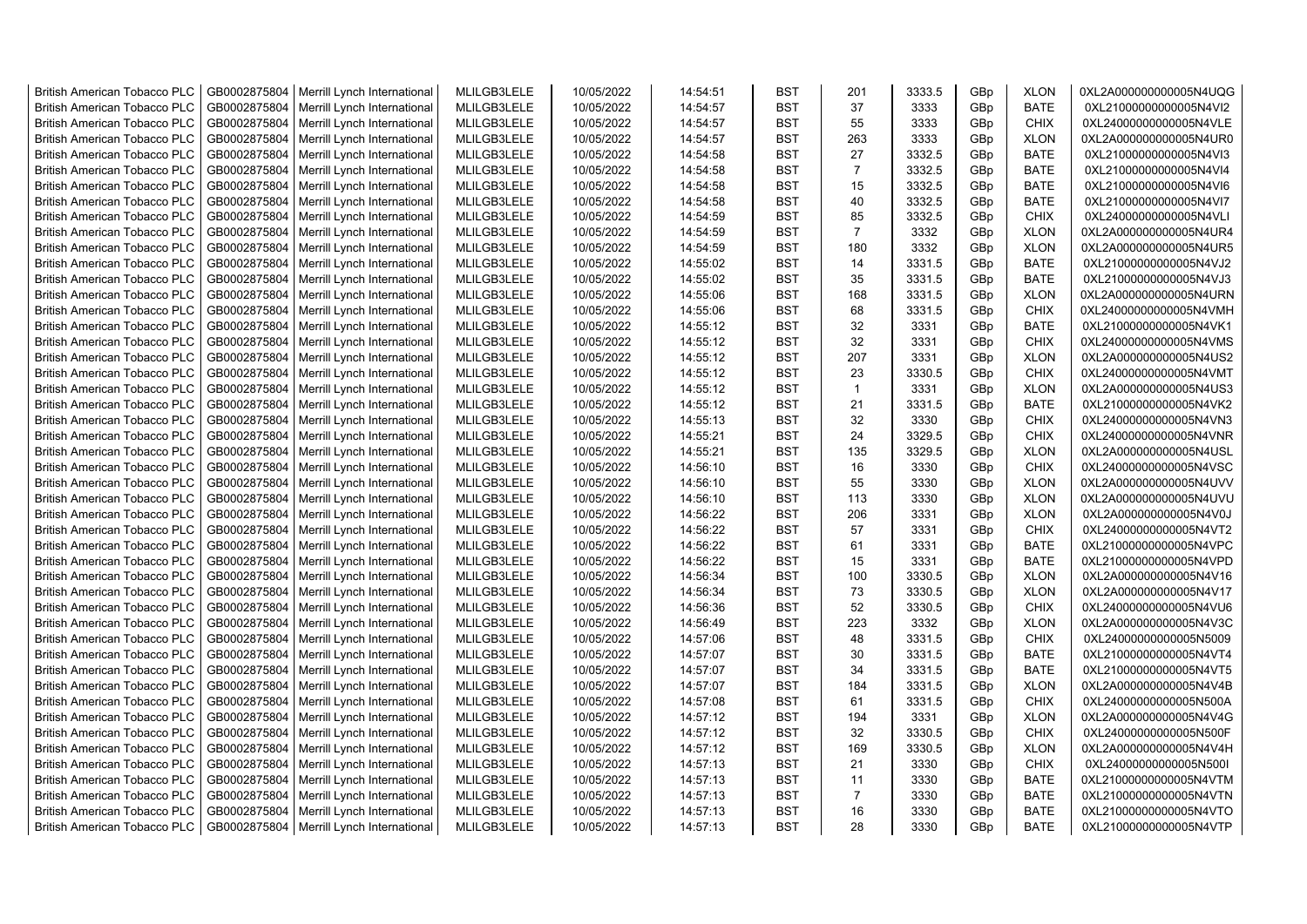| <b>British American Tobacco PLC</b> | GB0002875804 | Merrill Lynch International                | MLILGB3LELE | 10/05/2022 | 14:57:20 | <b>BST</b> | 103            | 3329.5 | GBp             | <b>XLON</b> | 0XL2A000000000005N4V4R |
|-------------------------------------|--------------|--------------------------------------------|-------------|------------|----------|------------|----------------|--------|-----------------|-------------|------------------------|
| <b>British American Tobacco PLC</b> | GB0002875804 | Merrill Lynch International                | MLILGB3LELE | 10/05/2022 | 14:57:57 | <b>BST</b> | 10             | 3330.5 | GBp             | <b>BATE</b> | 0XL21000000000005N500E |
| <b>British American Tobacco PLC</b> | GB0002875804 | Merrill Lynch International                | MLILGB3LELE | 10/05/2022 | 14:57:57 | <b>BST</b> | 35             | 3330.5 | GBp             | <b>CHIX</b> | 0XL24000000000005N5041 |
| <b>British American Tobacco PLC</b> | GB0002875804 | Merrill Lynch International                | MLILGB3LELE | 10/05/2022 | 14:57:57 | <b>BST</b> | 74             | 3330.5 | GBp             | <b>XLON</b> | 0XL2A000000000005N4V6H |
| <b>British American Tobacco PLC</b> | GB0002875804 | Merrill Lynch International                | MLILGB3LELE | 10/05/2022 | 14:57:57 | <b>BST</b> | 29             | 3330.5 | GBp             | <b>CHIX</b> | 0XL24000000000005N5042 |
| <b>British American Tobacco PLC</b> | GB0002875804 | Merrill Lynch International                | MLILGB3LELE | 10/05/2022 | 14:57:57 | <b>BST</b> | 36             | 3330.5 | GBp             | <b>BATE</b> | 0XL21000000000005N500F |
| <b>British American Tobacco PLC</b> | GB0002875804 | Merrill Lynch International                | MLILGB3LELE | 10/05/2022 | 14:57:58 | <b>BST</b> | 29             | 3330.5 | GBp             | <b>CHIX</b> | 0XL24000000000005N5045 |
| <b>British American Tobacco PLC</b> | GB0002875804 | Merrill Lynch International                | MLILGB3LELE | 10/05/2022 | 14:57:58 | BST        | 9              | 3330.5 | GBp             | BATE        | 0XL21000000000005N500J |
| <b>British American Tobacco PLC</b> | GB0002875804 | Merrill Lynch International                | MLILGB3LELE | 10/05/2022 | 14:58:00 | <b>BST</b> | 166            | 3330   | GBp             | <b>XLON</b> | 0XL2A000000000005N4V6L |
| <b>British American Tobacco PLC</b> | GB0002875804 | Merrill Lynch International                | MLILGB3LELE | 10/05/2022 | 14:58:00 | <b>BST</b> | 9              | 3330   | GBp             | <b>CHIX</b> | 0XL24000000000005N504G |
| <b>British American Tobacco PLC</b> | GB0002875804 | Merrill Lynch International                | MLILGB3LELE | 10/05/2022 | 14:58:00 | <b>BST</b> | 30             | 3330   | GBp             | <b>CHIX</b> | 0XL24000000000005N504H |
| <b>British American Tobacco PLC</b> | GB0002875804 | Merrill Lynch International                | MLILGB3LELE | 10/05/2022 | 14:58:05 | <b>BST</b> | 100            | 3329.5 | GBp             | <b>XLON</b> | 0XL2A000000000005N4V7C |
| <b>British American Tobacco PLC</b> | GB0002875804 | Merrill Lynch International                | MLILGB3LELE | 10/05/2022 | 14:58:07 | <b>BST</b> | 15             | 3329.5 | GBp             | <b>CHIX</b> | 0XL24000000000005N504R |
| <b>British American Tobacco PLC</b> | GB0002875804 | Merrill Lynch International                | MLILGB3LELE | 10/05/2022 | 14:58:07 | <b>BST</b> | 19             | 3329   | GBp             | <b>BATE</b> | 0XL21000000000005N5012 |
| <b>British American Tobacco PLC</b> | GB0002875804 | Merrill Lynch International                | MLILGB3LELE | 10/05/2022 | 14:58:07 | <b>BST</b> | 24             | 3329   | GBp             | <b>CHIX</b> | 0XL24000000000005N504S |
| <b>British American Tobacco PLC</b> | GB0002875804 | Merrill Lynch International                | MLILGB3LELE | 10/05/2022 | 14:58:07 | <b>BST</b> | 221            | 3329   | GBp             | <b>XLON</b> | 0XL2A000000000005N4V7F |
| <b>British American Tobacco PLC</b> | GB0002875804 | Merrill Lynch International                | MLILGB3LELE | 10/05/2022 | 14:58:15 | <b>BST</b> | 79             | 3328.5 | GBp             | <b>XLON</b> | 0XL2A000000000005N4V80 |
| <b>British American Tobacco PLC</b> | GB0002875804 | Merrill Lynch International                | MLILGB3LELE | 10/05/2022 | 14:58:15 | <b>BST</b> | 24             | 3328.5 | GBp             | <b>CHIX</b> | 0XL24000000000005N505J |
| <b>British American Tobacco PLC</b> | GB0002875804 | Merrill Lynch International                | MLILGB3LELE | 10/05/2022 | 14:58:15 | <b>BST</b> | 53             | 3328.5 | GBp             | <b>BATE</b> | 0XL21000000000005N5025 |
| <b>British American Tobacco PLC</b> | GB0002875804 | Merrill Lynch International                | MLILGB3LELE | 10/05/2022 | 14:58:16 | <b>BST</b> | $\overline{7}$ | 3328.5 | GBp             | <b>CHIX</b> | 0XL24000000000005N505P |
| <b>British American Tobacco PLC</b> | GB0002875804 | Merrill Lynch International                | MLILGB3LELE | 10/05/2022 | 14:58:17 | <b>BST</b> | 12             | 3328   | GBp             | <b>CHIX</b> | 0XL24000000000005N505R |
| <b>British American Tobacco PLC</b> | GB0002875804 | Merrill Lynch International                | MLILGB3LELE | 10/05/2022 | 14:58:17 | <b>BST</b> | 92             | 3328   | GBp             | <b>XLON</b> | 0XL2A000000000005N4V83 |
|                                     | GB0002875804 |                                            | MLILGB3LELE | 10/05/2022 |          | <b>BST</b> | 26             | 3328   |                 | <b>BATE</b> | 0XL21000000000005N502C |
| <b>British American Tobacco PLC</b> |              | Merrill Lynch International                |             |            | 14:58:17 |            |                |        | GBp             |             |                        |
| <b>British American Tobacco PLC</b> | GB0002875804 | Merrill Lynch International                | MLILGB3LELE | 10/05/2022 | 14:58:24 | BST        | 18             | 3328.5 | GBp             | <b>CHIX</b> | 0XL24000000000005N506B |
| <b>British American Tobacco PLC</b> | GB0002875804 | Merrill Lynch International                | MLILGB3LELE | 10/05/2022 | 14:58:29 | <b>BST</b> | 74             | 3327.5 | GBp             | <b>XLON</b> | 0XL2A000000000005N4V8J |
| <b>British American Tobacco PLC</b> | GB0002875804 | Merrill Lynch International                | MLILGB3LELE | 10/05/2022 | 14:59:01 | <b>BST</b> | 27             | 3331   | GBp             | <b>BATE</b> | 0XL21000000000005N504A |
| <b>British American Tobacco PLC</b> | GB0002875804 | Merrill Lynch International                | MLILGB3LELE | 10/05/2022 | 14:59:01 | <b>BST</b> | 47             | 3331   | GBp             | <b>CHIX</b> | 0XL24000000000005N508I |
| <b>British American Tobacco PLC</b> | GB0002875804 | Merrill Lynch International                | MLILGB3LELE | 10/05/2022 | 14:59:41 | <b>BST</b> | 45             | 3332.5 | GBp             | <b>XLON</b> | 0XL2A000000000005N4VBU |
| <b>British American Tobacco PLC</b> | GB0002875804 | Merrill Lynch International                | MLILGB3LELE | 10/05/2022 | 14:59:41 | <b>BST</b> | 335            | 3332.5 | GBp             | <b>XLON</b> | 0XL2A000000000005N4VBV |
| <b>British American Tobacco PLC</b> | GB0002875804 | Merrill Lynch International                | MLILGB3LELE | 10/05/2022 | 14:59:56 | <b>BST</b> | 70             | 3332   | GBp             | <b>CHIX</b> | 0XL24000000000005N50BS |
| <b>British American Tobacco PLC</b> | GB0002875804 | Merrill Lynch International                | MLILGB3LELE | 10/05/2022 | 14:59:56 | <b>BST</b> | 248            | 3331.5 | GBp             | <b>XLON</b> | 0XL2A000000000005N4VD3 |
| <b>British American Tobacco PLC</b> | GB0002875804 | Merrill Lynch International                | MLILGB3LELE | 10/05/2022 | 14:59:56 | <b>BST</b> | 29             | 3331.5 | GBp             | <b>BATE</b> | 0XL21000000000005N507U |
| <b>British American Tobacco PLC</b> | GB0002875804 | Merrill Lynch International                | MLILGB3LELE | 10/05/2022 | 15:00:21 | <b>BST</b> | 19             | 3334.5 | GBp             | <b>XLON</b> | 0XL2A000000000005N4VGG |
| <b>British American Tobacco PLC</b> | GB0002875804 | Merrill Lynch International                | MLILGB3LELE | 10/05/2022 | 15:00:21 | <b>BST</b> | 193            | 3334.5 | GBp             | <b>XLON</b> | 0XL2A000000000005N4VGH |
| <b>British American Tobacco PLC</b> | GB0002875804 | Merrill Lynch International                | MLILGB3LELE | 10/05/2022 | 15:00:21 | <b>BST</b> | 103            | 3334.5 | GBp             | <b>CHIX</b> | 0XL24000000000005N50EQ |
| <b>British American Tobacco PLC</b> | GB0002875804 | Merrill Lynch International                | MLILGB3LELE | 10/05/2022 | 15:00:22 | <b>BST</b> | 31             | 3334   | GBp             | <b>BATE</b> | 0XL21000000000005N50AM |
| <b>British American Tobacco PLC</b> | GB0002875804 | Merrill Lynch International                | MLILGB3LELE | 10/05/2022 | 15:00:22 | <b>BST</b> | 247            | 3334   | GBp             | <b>XLON</b> | 0XL2A000000000005N4VGK |
| <b>British American Tobacco PLC</b> | GB0002875804 | Merrill Lynch International                | MLILGB3LELE | 10/05/2022 | 15:00:32 | <b>BST</b> | 147            | 3334   | GBp             | <b>XLON</b> | 0XL2A000000000005N4VH9 |
| <b>British American Tobacco PLC</b> | GB0002875804 | Merrill Lynch International                | MLILGB3LELE | 10/05/2022 | 15:00:32 | <b>BST</b> | 64             | 3333.5 | GBp             | <b>BATE</b> | 0XL21000000000005N50BN |
| <b>British American Tobacco PLC</b> | GB0002875804 | Merrill Lynch International                | MLILGB3LELE | 10/05/2022 | 15:00:32 | <b>BST</b> | 80             | 3333.5 | GBp             | <b>CHIX</b> | 0XL24000000000005N50FR |
| <b>British American Tobacco PLC</b> | GB0002875804 | Merrill Lynch International                | MLILGB3LELE | 10/05/2022 | 15:00:32 | <b>BST</b> | 5              | 3333.5 | GBp             | <b>CHIX</b> | 0XL24000000000005N50FS |
| <b>British American Tobacco PLC</b> | GB0002875804 | Merrill Lynch International                | MLILGB3LELE | 10/05/2022 | 15:00:36 | <b>BST</b> | 14             | 3333   | GBp             | <b>BATE</b> | 0XL21000000000005N50C7 |
| <b>British American Tobacco PLC</b> | GB0002875804 | Merrill Lynch International                | MLILGB3LELE | 10/05/2022 | 15:00:36 | <b>BST</b> | 22             | 3333   | GBp             | <b>BATE</b> | 0XL21000000000005N50C8 |
| <b>British American Tobacco PLC</b> | GB0002875804 | Merrill Lynch International                | MLILGB3LELE | 10/05/2022 | 15:00:46 | <b>BST</b> | 51             | 3333   | GBp             | <b>CHIX</b> | 0XL24000000000005N50HI |
| <b>British American Tobacco PLC</b> | GB0002875804 | Merrill Lynch International                | MLILGB3LELE | 10/05/2022 | 15:00:48 | <b>BST</b> | 246            | 3332.5 | GBp             | <b>XLON</b> | 0XL2A000000000005N4VJ3 |
| <b>British American Tobacco PLC</b> | GB0002875804 | Merrill Lynch International                | MLILGB3LELE | 10/05/2022 | 15:00:48 | <b>BST</b> | 85             | 3332.5 | GBp             | <b>BATE</b> | 0XL21000000000005N50DD |
| <b>British American Tobacco PLC</b> | GB0002875804 | Merrill Lynch International                | MLILGB3LELE | 10/05/2022 | 15:00:54 | <b>BST</b> | 38             | 3334   | GBp             | <b>CHIX</b> | 0XL24000000000005N50IF |
| <b>British American Tobacco PLC</b> |              | GB0002875804   Merrill Lynch International | MLILGB3LELE | 10/05/2022 | 15:00:56 | <b>BST</b> | 13             | 3333.5 | GB <sub>p</sub> | <b>BATE</b> | 0XL21000000000005N50EH |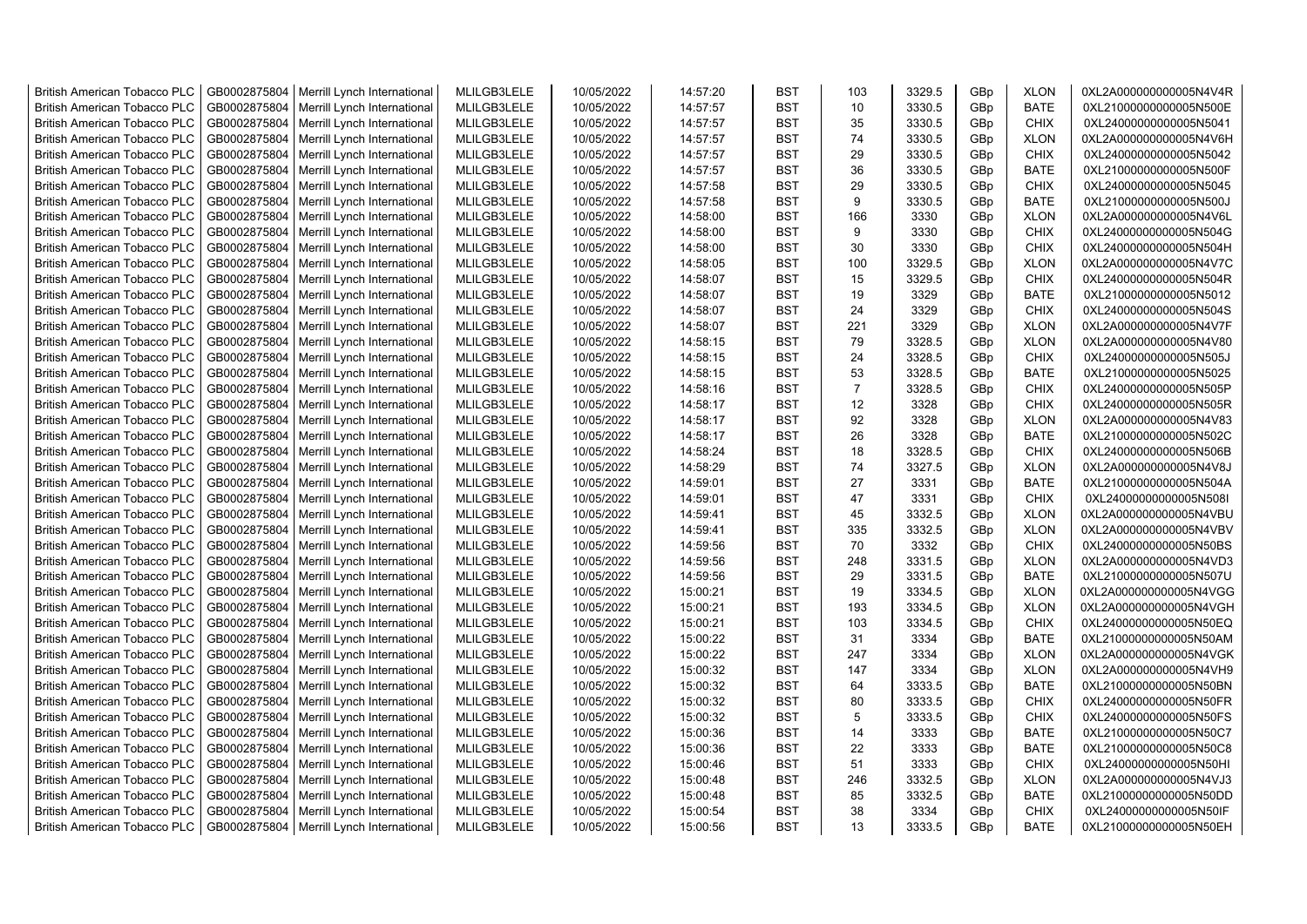| <b>British American Tobacco PLC</b> | GB0002875804 | Merrill Lynch International | MLILGB3LELE | 10/05/2022 | 15:00:56 | <b>BST</b> | 24           | 3333.5 | GBp             | <b>BATE</b> | 0XL21000000000005N50EI |
|-------------------------------------|--------------|-----------------------------|-------------|------------|----------|------------|--------------|--------|-----------------|-------------|------------------------|
| <b>British American Tobacco PLC</b> | GB0002875804 | Merrill Lynch International | MLILGB3LELE | 10/05/2022 | 15:00:56 | <b>BST</b> | 100          | 3333   | GBp             | <b>XLON</b> | 0XL2A000000000005N4VK0 |
| <b>British American Tobacco PLC</b> | GB0002875804 | Merrill Lynch International | MLILGB3LELE | 10/05/2022 | 15:00:57 | <b>BST</b> | 64           | 3332.5 | GBp             | <b>CHIX</b> | 0XL24000000000005N50IQ |
| <b>British American Tobacco PLC</b> | GB0002875804 | Merrill Lynch International | MLILGB3LELE | 10/05/2022 | 15:00:57 | <b>BST</b> | 126          | 3332.5 | GBp             | <b>XLON</b> | 0XL2A000000000005N4VK5 |
| <b>British American Tobacco PLC</b> | GB0002875804 | Merrill Lynch International | MLILGB3LELE | 10/05/2022 | 15:01:03 | <b>BST</b> | 6            | 3332.5 | GBp             | <b>BATE</b> | 0XL21000000000005N50FA |
| <b>British American Tobacco PLC</b> | GB0002875804 | Merrill Lynch International | MLILGB3LELE | 10/05/2022 | 15:01:03 | <b>BST</b> | 61           | 3332   | GBp             | <b>BATE</b> | 0XL21000000000005N50FB |
| <b>British American Tobacco PLC</b> | GB0002875804 | Merrill Lynch International | MLILGB3LELE | 10/05/2022 | 15:01:03 | <b>BST</b> | 91           | 3332   | GBp             | <b>XLON</b> | 0XL2A000000000005N4VKL |
| <b>British American Tobacco PLC</b> | GB0002875804 | Merrill Lynch International | MLILGB3LELE | 10/05/2022 | 15:01:03 | <b>BST</b> | 20           | 3332   | GBp             | <b>CHIX</b> | 0XL24000000000005N50JA |
| <b>British American Tobacco PLC</b> | GB0002875804 | Merrill Lynch International | MLILGB3LELE | 10/05/2022 | 15:01:03 | <b>BST</b> | 85           | 3331.5 | GBp             | <b>BATE</b> | 0XL21000000000005N50FD |
| <b>British American Tobacco PLC</b> | GB0002875804 | Merrill Lynch International | MLILGB3LELE | 10/05/2022 | 15:01:03 | <b>BST</b> | 18           | 3331.5 | GBp             | <b>CHIX</b> | 0XL24000000000005N50JB |
| <b>British American Tobacco PLC</b> | GB0002875804 | Merrill Lynch International | MLILGB3LELE | 10/05/2022 | 15:01:12 | <b>BST</b> | 168          | 3331.5 | GBp             | <b>XLON</b> | 0XL2A000000000005N4VLL |
| <b>British American Tobacco PLC</b> | GB0002875804 | Merrill Lynch International | MLILGB3LELE | 10/05/2022 | 15:01:12 | <b>BST</b> | 15           | 3331.5 | GBp             | <b>CHIX</b> | 0XL24000000000005N50KJ |
| <b>British American Tobacco PLC</b> | GB0002875804 | Merrill Lynch International | MLILGB3LELE | 10/05/2022 | 15:01:35 | <b>BST</b> | 89           | 3332.5 | GBp             | <b>XLON</b> | 0XL2A000000000005N4VMU |
| <b>British American Tobacco PLC</b> | GB0002875804 | Merrill Lynch International | MLILGB3LELE | 10/05/2022 | 15:01:40 | <b>BST</b> | 29           | 3333.5 | GBp             | <b>CHIX</b> | 0XL24000000000005N50M1 |
|                                     |              |                             |             |            |          |            |              |        |                 |             |                        |
| <b>British American Tobacco PLC</b> | GB0002875804 | Merrill Lynch International | MLILGB3LELE | 10/05/2022 | 15:01:42 | <b>BST</b> | 53           | 3333   | GBp             | <b>XLON</b> | 0XL2A000000000005N4VN6 |
| <b>British American Tobacco PLC</b> | GB0002875804 | Merrill Lynch International | MLILGB3LELE | 10/05/2022 | 15:01:42 | <b>BST</b> | 49           | 3333   | GBp             | <b>XLON</b> | 0XL2A000000000005N4VN7 |
| <b>British American Tobacco PLC</b> | GB0002875804 | Merrill Lynch International | MLILGB3LELE | 10/05/2022 | 15:01:48 | <b>BST</b> | 34           | 3332.5 | GBp             | <b>BATE</b> | 0XL21000000000005N50I2 |
| <b>British American Tobacco PLC</b> | GB0002875804 | Merrill Lynch International | MLILGB3LELE | 10/05/2022 | 15:01:48 | <b>BST</b> | 112          | 3332.5 | GBp             | <b>XLON</b> | 0XL2A000000000005N4VNF |
| <b>British American Tobacco PLC</b> | GB0002875804 | Merrill Lynch International | MLILGB3LELE | 10/05/2022 | 15:01:48 | <b>BST</b> | 30           | 3332.5 | GBp             | <b>CHIX</b> | 0XL24000000000005N50MQ |
| <b>British American Tobacco PLC</b> | GB0002875804 | Merrill Lynch International | MLILGB3LELE | 10/05/2022 | 15:01:48 | <b>BST</b> | 102          | 3332   | GBp             | <b>XLON</b> | 0XL2A000000000005N4VNL |
| <b>British American Tobacco PLC</b> | GB0002875804 | Merrill Lynch International | MLILGB3LELE | 10/05/2022 | 15:01:50 | <b>BST</b> | 30           | 3332   | GBp             | <b>BATE</b> | 0XL21000000000005N50I5 |
| <b>British American Tobacco PLC</b> | GB0002875804 | Merrill Lynch International | MLILGB3LELE | 10/05/2022 | 15:01:50 | <b>BST</b> | 14           | 3331.5 | GBp             | <b>CHIX</b> | 0XL24000000000005N50N3 |
| <b>British American Tobacco PLC</b> | GB0002875804 | Merrill Lynch International | MLILGB3LELE | 10/05/2022 | 15:01:52 | <b>BST</b> | 19           | 3331   | GBp             | <b>CHIX</b> | 0XL24000000000005N50N6 |
| <b>British American Tobacco PLC</b> | GB0002875804 | Merrill Lynch International | MLILGB3LELE | 10/05/2022 | 15:01:52 | BST        | 67           | 3331   | GBp             | <b>BATE</b> | 0XL21000000000005N50I8 |
| <b>British American Tobacco PLC</b> | GB0002875804 | Merrill Lynch International | MLILGB3LELE | 10/05/2022 | 15:02:00 | <b>BST</b> | 74           | 3330.5 | GBp             | <b>XLON</b> | 0XL2A000000000005N4VO6 |
| <b>British American Tobacco PLC</b> | GB0002875804 | Merrill Lynch International | MLILGB3LELE | 10/05/2022 | 15:02:03 | <b>BST</b> | 25           | 3330.5 | GBp             | <b>BATE</b> | 0XL21000000000005N50JC |
| <b>British American Tobacco PLC</b> | GB0002875804 | Merrill Lynch International | MLILGB3LELE | 10/05/2022 | 15:02:03 | <b>BST</b> | 13           | 3330.5 | GBp             | <b>CHIX</b> | 0XL24000000000005N50O7 |
| British American Tobacco PLC        | GB0002875804 | Merrill Lynch International | MLILGB3LELE | 10/05/2022 | 15:02:03 | <b>BST</b> | 76           | 3330   | GBp             | <b>XLON</b> | 0XL2A000000000005N4VOS |
| <b>British American Tobacco PLC</b> | GB0002875804 | Merrill Lynch International | MLILGB3LELE | 10/05/2022 | 15:02:05 | <b>BST</b> | 23           | 3330   | GBp             | <b>BATE</b> | 0XL21000000000005N50JT |
| <b>British American Tobacco PLC</b> | GB0002875804 | Merrill Lynch International | MLILGB3LELE | 10/05/2022 | 15:02:24 | <b>BST</b> | 46           | 3332   | GBp             | <b>CHIX</b> | 0XL24000000000005N50Q5 |
| <b>British American Tobacco PLC</b> | GB0002875804 | Merrill Lynch International | MLILGB3LELE | 10/05/2022 | 15:02:31 | <b>BST</b> | 156          | 3331   | GBp             | <b>XLON</b> | 0XL2A000000000005N4VR8 |
| <b>British American Tobacco PLC</b> | GB0002875804 | Merrill Lynch International | MLILGB3LELE | 10/05/2022 | 15:02:55 | <b>BST</b> | 33           | 3331   | GBp             | <b>BATE</b> | 0XL21000000000005N50P0 |
| <b>British American Tobacco PLC</b> | GB0002875804 | Merrill Lynch International | MLILGB3LELE | 10/05/2022 | 15:02:55 | <b>BST</b> | 184          | 3331   | GBp             | <b>XLON</b> | 0XL2A000000000005N4VSI |
| <b>British American Tobacco PLC</b> | GB0002875804 | Merrill Lynch International | MLILGB3LELE | 10/05/2022 | 15:03:04 | <b>BST</b> | 147          | 3331.5 | GBp             | <b>XLON</b> | 0XL2A000000000005N4VT0 |
| <b>British American Tobacco PLC</b> | GB0002875804 | Merrill Lynch International | MLILGB3LELE | 10/05/2022 | 15:03:05 | <b>BST</b> | 55           | 3331   | GBp             | <b>CHIX</b> | 0XL24000000000005N50U2 |
| <b>British American Tobacco PLC</b> | GB0002875804 | Merrill Lynch International | MLILGB3LELE | 10/05/2022 | 15:03:05 | <b>BST</b> | 51           | 3331   | GBp             | <b>BATE</b> | 0XL21000000000005N50PP |
| <b>British American Tobacco PLC</b> | GB0002875804 | Merrill Lynch International | MLILGB3LELE | 10/05/2022 | 15:03:08 | <b>BST</b> | 100          | 3330.5 | GBp             | <b>BATE</b> | 0XL21000000000005N50QA |
| <b>British American Tobacco PLC</b> | GB0002875804 | Merrill Lynch International | MLILGB3LELE | 10/05/2022 | 15:03:08 | <b>BST</b> | 76           | 3330.5 | GBp             | <b>BATE</b> | 0XL21000000000005N50QB |
| <b>British American Tobacco PLC</b> | GB0002875804 | Merrill Lynch International | MLILGB3LELE | 10/05/2022 | 15:03:08 | <b>BST</b> | 100          | 3330.5 | GBp             | <b>XLON</b> | 0XL2A000000000005N4VTB |
| <b>British American Tobacco PLC</b> | GB0002875804 | Merrill Lynch International | MLILGB3LELE | 10/05/2022 | 15:03:08 | <b>BST</b> | 68           | 3330.5 | GBp             | <b>XLON</b> | 0XL2A000000000005N4VTC |
| <b>British American Tobacco PLC</b> | GB0002875804 | Merrill Lynch International | MLILGB3LELE | 10/05/2022 | 15:03:14 | <b>BST</b> | 123          | 3330   | GBp             | <b>XLON</b> | 0XL2A000000000005N4VTT |
| <b>British American Tobacco PLC</b> | GB0002875804 | Merrill Lynch International | MLILGB3LELE | 10/05/2022 | 15:03:14 | <b>BST</b> | 96           | 3330   | GBp             | <b>BATE</b> | 0XL21000000000005N50QP |
| <b>British American Tobacco PLC</b> | GB0002875804 | Merrill Lynch International | MLILGB3LELE | 10/05/2022 | 15:03:14 | <b>BST</b> | 43           | 3330   | GBp             | <b>CHIX</b> | 0XL24000000000005N50UF |
| <b>British American Tobacco PLC</b> | GB0002875804 | Merrill Lynch International | MLILGB3LELE | 10/05/2022 | 15:03:15 | <b>BST</b> | 92           | 3329.5 | GBp             | <b>BATE</b> | 0XL21000000000005N50QR |
| <b>British American Tobacco PLC</b> | GB0002875804 | Merrill Lynch International | MLILGB3LELE | 10/05/2022 | 15:03:15 | <b>BST</b> | 16           | 3329.5 | GBp             | <b>CHIX</b> | 0XL24000000000005N50UI |
| <b>British American Tobacco PLC</b> | GB0002875804 | Merrill Lynch International | MLILGB3LELE | 10/05/2022 | 15:03:26 | <b>BST</b> | 97           | 3329   | GBp             | <b>XLON</b> | 0XL2A000000000005N4VUH |
| <b>British American Tobacco PLC</b> | GB0002875804 | Merrill Lynch International | MLILGB3LELE | 10/05/2022 | 15:03:26 | <b>BST</b> | 110          | 3328.5 | GBp             | <b>XLON</b> | 0XL2A000000000005N4VUI |
| <b>British American Tobacco PLC</b> | GB0002875804 | Merrill Lynch International | MLILGB3LELE | 10/05/2022 | 15:03:26 | <b>BST</b> | $\mathbf{1}$ | 3328.5 | GB <sub>p</sub> | <b>XLON</b> | 0XL2A000000000005N4VUK |
|                                     |              |                             |             |            |          |            |              |        |                 |             |                        |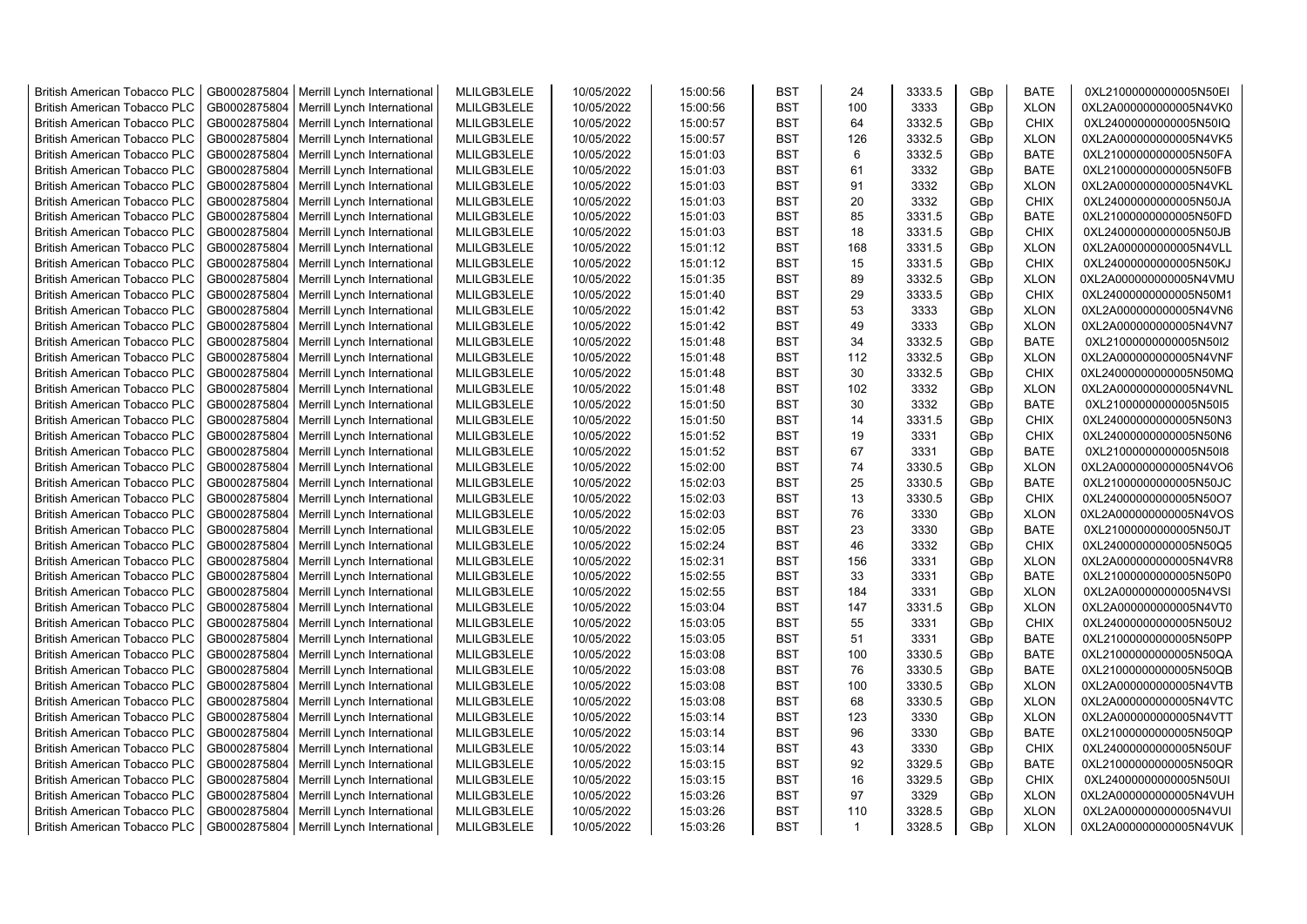| <b>British American Tobacco PLC</b> | GB0002875804 | Merrill Lynch International                | MLILGB3LELE | 10/05/2022 | 15:03:26 | <b>BST</b> | 85  | 3329   | GBp | <b>BATE</b> | 0XL21000000000005N50RA |
|-------------------------------------|--------------|--------------------------------------------|-------------|------------|----------|------------|-----|--------|-----|-------------|------------------------|
| <b>British American Tobacco PLC</b> | GB0002875804 | Merrill Lynch International                | MLILGB3LELE | 10/05/2022 | 15:03:26 | <b>BST</b> | 45  | 3329   | GBp | <b>CHIX</b> | 0XL24000000000005N50V6 |
| <b>British American Tobacco PLC</b> | GB0002875804 | Merrill Lynch International                | MLILGB3LELE | 10/05/2022 | 15:03:26 | <b>BST</b> | 48  | 3328.5 | GBp | <b>CHIX</b> | 0XL24000000000005N50V7 |
| <b>British American Tobacco PLC</b> | GB0002875804 | Merrill Lynch International                | MLILGB3LELE | 10/05/2022 | 15:03:32 | <b>BST</b> | 82  | 3326.5 | GBp | <b>XLON</b> | 0XL2A000000000005N4VV6 |
| <b>British American Tobacco PLC</b> | GB0002875804 | Merrill Lynch International                | MLILGB3LELE | 10/05/2022 | 15:03:33 | <b>BST</b> | 20  | 3326.5 | GBp | <b>CHIX</b> | 0XL24000000000005N50VN |
| <b>British American Tobacco PLC</b> | GB0002875804 | Merrill Lynch International                | MLILGB3LELE | 10/05/2022 | 15:03:35 | <b>BST</b> | 39  | 3325.5 | GBp | <b>BATE</b> | 0XL21000000000005N50S2 |
| <b>British American Tobacco PLC</b> | GB0002875804 | Merrill Lynch International                | MLILGB3LELE | 10/05/2022 | 15:03:35 | <b>BST</b> | 18  | 3326   | GBp | <b>CHIX</b> | 0XL24000000000005N50VR |
| <b>British American Tobacco PLC</b> | GB0002875804 | Merrill Lynch International                | MLILGB3LELE | 10/05/2022 | 15:03:48 | <b>BST</b> | 90  | 3326.5 | GBp | <b>XLON</b> | 0XL2A000000000005N4VVU |
| <b>British American Tobacco PLC</b> | GB0002875804 | Merrill Lynch International                | MLILGB3LELE | 10/05/2022 | 15:03:48 | <b>BST</b> | 6   | 3326.5 | GBp | <b>XLON</b> | 0XL2A000000000005N4VVV |
| <b>British American Tobacco PLC</b> | GB0002875804 | Merrill Lynch International                | MLILGB3LELE | 10/05/2022 | 15:04:03 | <b>BST</b> | 98  | 3325.5 | GBp | <b>XLON</b> | 0XL2A000000000005N500J |
| <b>British American Tobacco PLC</b> | GB0002875804 | Merrill Lynch International                | MLILGB3LELE | 10/05/2022 | 15:04:10 | <b>BST</b> | 33  | 3325.5 | GBp | <b>BATE</b> | 0XL21000000000005N50UF |
| <b>British American Tobacco PLC</b> | GB0002875804 | Merrill Lynch International                | MLILGB3LELE | 10/05/2022 | 15:04:29 | <b>BST</b> | 195 | 3326   | GBp | <b>XLON</b> | 0XL2A000000000005N5027 |
| <b>British American Tobacco PLC</b> | GB0002875804 | Merrill Lynch International                | MLILGB3LELE | 10/05/2022 | 15:04:51 | <b>BST</b> | 193 | 3326   | GBp | <b>XLON</b> | 0XL2A000000000005N503J |
| <b>British American Tobacco PLC</b> | GB0002875804 | Merrill Lynch International                | MLILGB3LELE | 10/05/2022 | 15:04:51 | <b>BST</b> | 77  | 3326   | GBp | <b>BATE</b> | 0XL21000000000005N510M |
| <b>British American Tobacco PLC</b> | GB0002875804 | Merrill Lynch International                | MLILGB3LELE | 10/05/2022 | 15:04:52 | <b>BST</b> | 89  | 3325.5 | GBp | <b>CHIX</b> | 0XL24000000000005N515T |
| <b>British American Tobacco PLC</b> | GB0002875804 | Merrill Lynch International                | MLILGB3LELE | 10/05/2022 | 15:04:53 | <b>BST</b> | 110 | 3325   | GBp | <b>BATE</b> | 0XL21000000000005N510S |
| <b>British American Tobacco PLC</b> | GB0002875804 | Merrill Lynch International                | MLILGB3LELE | 10/05/2022 | 15:04:53 | BST        | 25  | 3325   | GBp | <b>XLON</b> | 0XL2A000000000005N503N |
| <b>British American Tobacco PLC</b> | GB0002875804 | Merrill Lynch International                | MLILGB3LELE | 10/05/2022 | 15:04:53 | <b>BST</b> | 67  | 3325   | GBp | <b>XLON</b> | 0XL2A000000000005N503O |
| <b>British American Tobacco PLC</b> | GB0002875804 | Merrill Lynch International                | MLILGB3LELE | 10/05/2022 | 15:04:53 | <b>BST</b> | 81  | 3325   | GBp | <b>CHIX</b> | 0XL24000000000005N515V |
| <b>British American Tobacco PLC</b> | GB0002875804 | Merrill Lynch International                | MLILGB3LELE | 10/05/2022 | 15:04:58 | <b>BST</b> | 11  | 3325   | GBp | <b>BATE</b> | 0XL21000000000005N5114 |
| <b>British American Tobacco PLC</b> | GB0002875804 | Merrill Lynch International                | MLILGB3LELE | 10/05/2022 | 15:04:59 | <b>BST</b> | 22  | 3325   | GBp | <b>BATE</b> | 0XL21000000000005N5115 |
| <b>British American Tobacco PLC</b> | GB0002875804 | Merrill Lynch International                | MLILGB3LELE | 10/05/2022 | 15:05:04 | <b>BST</b> | 27  | 3324.5 | GBp | <b>CHIX</b> | 0XL24000000000005N516G |
| <b>British American Tobacco PLC</b> | GB0002875804 | Merrill Lynch International                | MLILGB3LELE | 10/05/2022 | 15:05:04 | <b>BST</b> | 97  | 3324.5 | GBp | <b>XLON</b> | 0XL2A000000000005N504G |
| <b>British American Tobacco PLC</b> | GB0002875804 | Merrill Lynch International                | MLILGB3LELE | 10/05/2022 | 15:05:25 | <b>BST</b> | 50  | 3326.5 | GBp | <b>CHIX</b> | 0XL24000000000005N51AI |
| <b>British American Tobacco PLC</b> | GB0002875804 | Merrill Lynch International                | MLILGB3LELE | 10/05/2022 | 15:05:25 | <b>BST</b> | 31  | 3326   | GBp | <b>BATE</b> | 0XL21000000000005N5142 |
| <b>British American Tobacco PLC</b> | GB0002875804 | Merrill Lynch International                | MLILGB3LELE | 10/05/2022 | 15:05:27 | <b>BST</b> | 222 | 3326   | GBp | <b>XLON</b> | 0XL2A000000000005N5075 |
| <b>British American Tobacco PLC</b> | GB0002875804 | Merrill Lynch International                | MLILGB3LELE | 10/05/2022 | 15:05:39 | <b>BST</b> | 11  | 3326   | GBp | <b>XLON</b> | 0XL2A000000000005N507U |
| <b>British American Tobacco PLC</b> | GB0002875804 | Merrill Lynch International                | MLILGB3LELE | 10/05/2022 | 15:05:39 | <b>BST</b> | 129 | 3326   | GBp | <b>XLON</b> | 0XL2A000000000005N5080 |
| <b>British American Tobacco PLC</b> | GB0002875804 | Merrill Lynch International                | MLILGB3LELE | 10/05/2022 | 15:05:39 | <b>BST</b> | 55  | 3326.5 | GBp | <b>CHIX</b> | 0XL24000000000005N51BD |
| <b>British American Tobacco PLC</b> | GB0002875804 | Merrill Lynch International                | MLILGB3LELE | 10/05/2022 | 15:05:41 | <b>BST</b> | 55  | 3326   | GBp | <b>BATE</b> | 0XL21000000000005N5156 |
| <b>British American Tobacco PLC</b> | GB0002875804 | Merrill Lynch International                | MLILGB3LELE | 10/05/2022 | 15:05:48 | <b>BST</b> | 24  | 3326.5 | GBp | <b>CHIX</b> | 0XL24000000000005N51BQ |
| <b>British American Tobacco PLC</b> | GB0002875804 | Merrill Lynch International                | MLILGB3LELE | 10/05/2022 | 15:05:48 | <b>BST</b> | 186 | 3326.5 | GBp | <b>XLON</b> | 0XL2A000000000005N5088 |
| <b>British American Tobacco PLC</b> | GB0002875804 | Merrill Lynch International                | MLILGB3LELE | 10/05/2022 | 15:05:49 | <b>BST</b> | 20  | 3326.5 | GBp | <b>CHIX</b> | 0XL24000000000005N51BR |
| <b>British American Tobacco PLC</b> | GB0002875804 | Merrill Lynch International                | MLILGB3LELE | 10/05/2022 | 15:05:49 | <b>BST</b> | 16  | 3326   | GBp | <b>BATE</b> | 0XL21000000000005N515C |
| <b>British American Tobacco PLC</b> | GB0002875804 | Merrill Lynch International                | MLILGB3LELE | 10/05/2022 | 15:05:49 | <b>BST</b> | 33  | 3326   | GBp | <b>BATE</b> | 0XL21000000000005N515D |
| <b>British American Tobacco PLC</b> | GB0002875804 | Merrill Lynch International                | MLILGB3LELE | 10/05/2022 | 15:05:49 | <b>BST</b> | 177 | 3325.5 | GBp | <b>XLON</b> | 0XL2A000000000005N508A |
| <b>British American Tobacco PLC</b> | GB0002875804 | Merrill Lynch International                | MLILGB3LELE | 10/05/2022 | 15:05:49 | <b>BST</b> | 5   | 3326   | GBp | <b>BATE</b> | 0XL21000000000005N515E |
| <b>British American Tobacco PLC</b> | GB0002875804 | Merrill Lynch International                | MLILGB3LELE | 10/05/2022 | 15:06:07 | <b>BST</b> | 148 | 3325.5 | GBp | <b>XLON</b> | 0XL2A000000000005N509F |
| <b>British American Tobacco PLC</b> | GB0002875804 | Merrill Lynch International                | MLILGB3LELE | 10/05/2022 | 15:06:07 | <b>BST</b> | 44  | 3325.5 | GBp | <b>CHIX</b> | 0XL24000000000005N51D1 |
| <b>British American Tobacco PLC</b> | GB0002875804 | Merrill Lynch International                | MLILGB3LELE | 10/05/2022 | 15:06:10 | <b>BST</b> | 165 | 3325   | GBp | <b>XLON</b> | 0XL2A000000000005N509O |
| <b>British American Tobacco PLC</b> | GB0002875804 | Merrill Lynch International                | MLILGB3LELE | 10/05/2022 | 15:06:10 | <b>BST</b> | 12  | 3325   | GBp | <b>BATE</b> | 0XL21000000000005N5177 |
| <b>British American Tobacco PLC</b> | GB0002875804 | Merrill Lynch International                | MLILGB3LELE | 10/05/2022 | 15:06:10 | <b>BST</b> | 36  | 3325   | GBp | <b>CHIX</b> | 0XL24000000000005N51D4 |
| <b>British American Tobacco PLC</b> | GB0002875804 | Merrill Lynch International                | MLILGB3LELE | 10/05/2022 | 15:06:10 | <b>BST</b> | 50  | 3325   | GBp | <b>BATE</b> | 0XL21000000000005N5178 |
| <b>British American Tobacco PLC</b> | GB0002875804 | Merrill Lynch International                | MLILGB3LELE | 10/05/2022 | 15:06:10 | <b>BST</b> | 37  | 3324.5 | GBp | <b>BATE</b> | 0XL21000000000005N5179 |
| <b>British American Tobacco PLC</b> | GB0002875804 | Merrill Lynch International                | MLILGB3LELE | 10/05/2022 | 15:06:10 | <b>BST</b> | 13  | 3324.5 | GBp | <b>BATE</b> | 0XL21000000000005N517A |
| <b>British American Tobacco PLC</b> | GB0002875804 | Merrill Lynch International                | MLILGB3LELE | 10/05/2022 | 15:06:10 | <b>BST</b> | 14  | 3324.5 | GBp | <b>CHIX</b> | 0XL24000000000005N51D5 |
| <b>British American Tobacco PLC</b> | GB0002875804 | Merrill Lynch International                | MLILGB3LELE | 10/05/2022 | 15:06:10 | <b>BST</b> | 9   | 3324.5 | GBp | <b>BATE</b> | 0XL21000000000005N517B |
| <b>British American Tobacco PLC</b> |              | GB0002875804   Merrill Lynch International | MLILGB3LELE | 10/05/2022 | 15:06:10 | <b>BST</b> | 12  | 3324.5 | GBp | <b>BATE</b> | 0XL21000000000005N517C |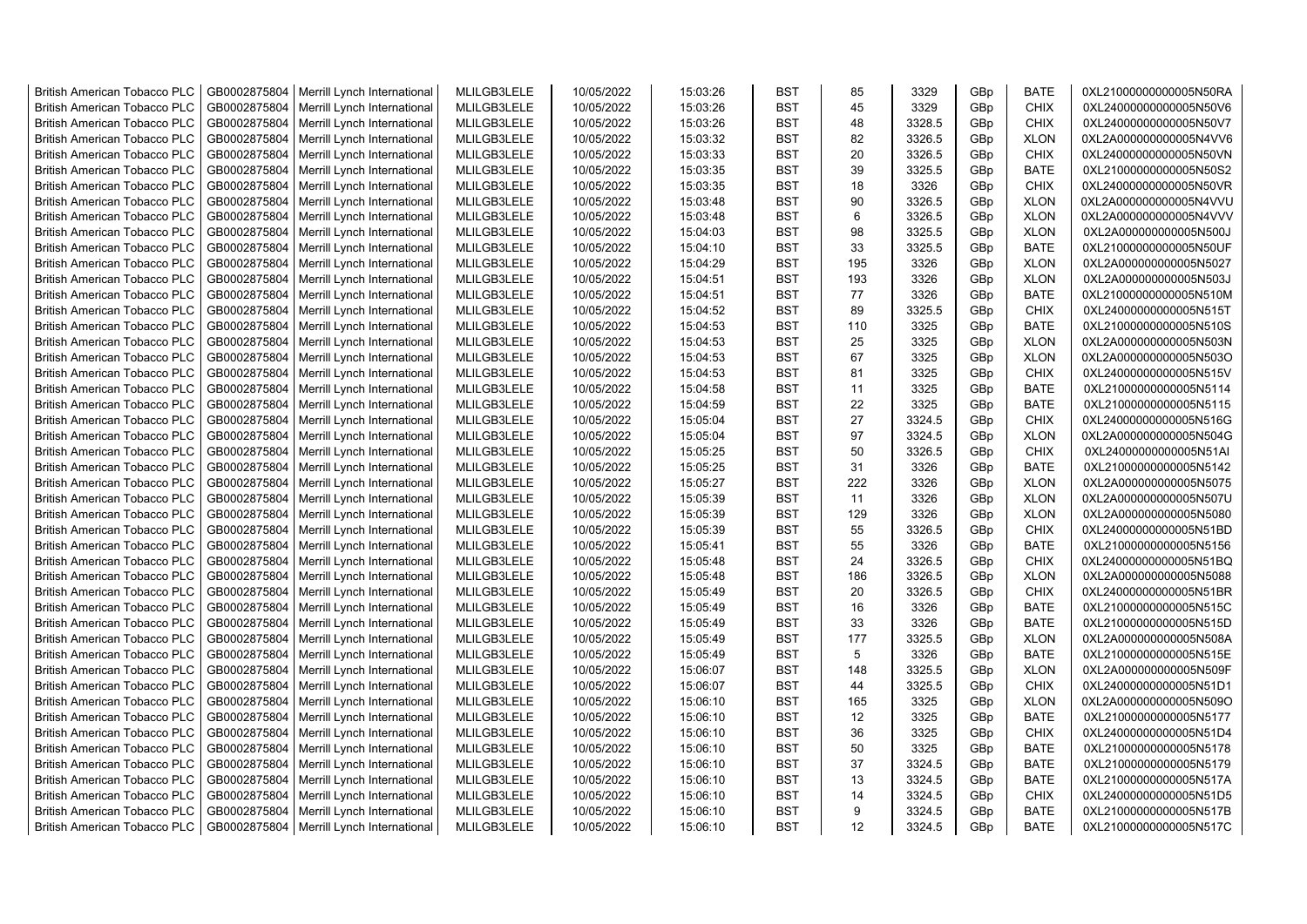| <b>British American Tobacco PLC</b> | GB0002875804 | Merrill Lynch International | MLILGB3LELE | 10/05/2022 | 15:06:12 | <b>BST</b> | 47             | 3324   | GBp | <b>BATE</b> | 0XL21000000000005N517F |
|-------------------------------------|--------------|-----------------------------|-------------|------------|----------|------------|----------------|--------|-----|-------------|------------------------|
| <b>British American Tobacco PLC</b> | GB0002875804 | Merrill Lynch International | MLILGB3LELE | 10/05/2022 | 15:06:13 | <b>BST</b> | 20             | 3324   | GBp | <b>CHIX</b> | 0XL24000000000005N51DA |
| <b>British American Tobacco PLC</b> | GB0002875804 | Merrill Lynch International | MLILGB3LELE | 10/05/2022 | 15:06:14 | <b>BST</b> | 81             | 3323.5 | GBp | <b>XLON</b> | 0XL2A000000000005N50A4 |
| <b>British American Tobacco PLC</b> | GB0002875804 | Merrill Lynch International | MLILGB3LELE | 10/05/2022 | 15:06:20 | <b>BST</b> | 77             | 3325   | GBp | <b>XLON</b> | 0XL2A000000000005N50AV |
| <b>British American Tobacco PLC</b> | GB0002875804 | Merrill Lynch International | MLILGB3LELE | 10/05/2022 | 15:06:20 | <b>BST</b> | 14             | 3325   | GBp | <b>CHIX</b> | 0XL24000000000005N51E4 |
| <b>British American Tobacco PLC</b> | GB0002875804 | Merrill Lynch International | MLILGB3LELE | 10/05/2022 | 15:06:38 | <b>BST</b> | 40             | 3326.5 | GBp | <b>BATE</b> | 0XL21000000000005N51A6 |
| <b>British American Tobacco PLC</b> | GB0002875804 | Merrill Lynch International | MLILGB3LELE | 10/05/2022 | 15:06:38 | BST        | 18             | 3326.5 | GBp | <b>CHIX</b> | 0XL24000000000005N51FE |
| <b>British American Tobacco PLC</b> | GB0002875804 | Merrill Lynch International | MLILGB3LELE | 10/05/2022 | 15:06:40 | <b>BST</b> | $\overline{4}$ | 3326.5 | GBp | <b>BATE</b> | 0XL21000000000005N51AA |
| <b>British American Tobacco PLC</b> | GB0002875804 | Merrill Lynch International | MLILGB3LELE | 10/05/2022 | 15:06:42 | <b>BST</b> | 23             | 3326.5 | GBp | <b>CHIX</b> | 0XL24000000000005N51FU |
| <b>British American Tobacco PLC</b> | GB0002875804 | Merrill Lynch International | MLILGB3LELE | 10/05/2022 | 15:06:51 | <b>BST</b> | 141            | 3326   | GBp | <b>XLON</b> | 0XL2A000000000005N50CU |
| <b>British American Tobacco PLC</b> | GB0002875804 | Merrill Lynch International | MLILGB3LELE | 10/05/2022 | 15:07:02 | <b>BST</b> | 13             | 3326   | GBp | <b>CHIX</b> | 0XL24000000000005N51H0 |
| <b>British American Tobacco PLC</b> | GB0002875804 | Merrill Lynch International | MLILGB3LELE | 10/05/2022 | 15:07:02 | <b>BST</b> | 15             | 3326   | GBp | <b>CHIX</b> | 0XL24000000000005N51H1 |
| <b>British American Tobacco PLC</b> | GB0002875804 | Merrill Lynch International | MLILGB3LELE | 10/05/2022 | 15:07:02 | <b>BST</b> | 13             | 3326   | GBp | <b>CHIX</b> | 0XL24000000000005N51H2 |
| <b>British American Tobacco PLC</b> | GB0002875804 | Merrill Lynch International | MLILGB3LELE | 10/05/2022 | 15:07:11 | <b>BST</b> | 3              | 3326.5 | GBp | <b>CHIX</b> | 0XL24000000000005N51HL |
| <b>British American Tobacco PLC</b> | GB0002875804 | Merrill Lynch International | MLILGB3LELE | 10/05/2022 | 15:07:11 | <b>BST</b> | 23             | 3326.5 | GBp | <b>CHIX</b> | 0XL24000000000005N51HM |
| <b>British American Tobacco PLC</b> | GB0002875804 | Merrill Lynch International | MLILGB3LELE | 10/05/2022 | 15:07:23 | <b>BST</b> | 195            | 3327   | GBp | <b>XLON</b> | 0XL2A000000000005N50EO |
| <b>British American Tobacco PLC</b> | GB0002875804 | Merrill Lynch International | MLILGB3LELE | 10/05/2022 | 15:07:41 | <b>BST</b> | 15             | 3326.5 | GBp | <b>BATE</b> | 0XL21000000000005N51E9 |
| <b>British American Tobacco PLC</b> | GB0002875804 | Merrill Lynch International | MLILGB3LELE | 10/05/2022 | 15:07:41 | <b>BST</b> | 20             | 3326.5 | GBp | <b>CHIX</b> | 0XL24000000000005N51JJ |
| <b>British American Tobacco PLC</b> | GB0002875804 | Merrill Lynch International | MLILGB3LELE | 10/05/2022 | 15:07:41 | <b>BST</b> | 211            | 3327   | GBp | <b>XLON</b> | 0XL2A000000000005N50FT |
| <b>British American Tobacco PLC</b> | GB0002875804 | Merrill Lynch International | MLILGB3LELE | 10/05/2022 | 15:07:41 | <b>BST</b> | 13             | 3327   | GBp | <b>XLON</b> | 0XL2A000000000005N50FU |
| <b>British American Tobacco PLC</b> | GB0002875804 | Merrill Lynch International | MLILGB3LELE | 10/05/2022 | 15:07:41 | <b>BST</b> | 74             | 3326.5 | GBp | <b>BATE</b> | 0XL21000000000005N51EB |
| <b>British American Tobacco PLC</b> | GB0002875804 | Merrill Lynch International | MLILGB3LELE | 10/05/2022 | 15:07:41 | <b>BST</b> | 3              | 3326.5 | GBp | <b>CHIX</b> | 0XL24000000000005N51JO |
| <b>British American Tobacco PLC</b> | GB0002875804 | Merrill Lynch International | MLILGB3LELE | 10/05/2022 | 15:07:44 | <b>BST</b> | 42             | 3326.5 | GBp | <b>CHIX</b> | 0XL24000000000005N51K1 |
| <b>British American Tobacco PLC</b> | GB0002875804 | Merrill Lynch International | MLILGB3LELE | 10/05/2022 | 15:07:46 | <b>BST</b> | 149            | 3325.5 | GBp | <b>XLON</b> | 0XL2A000000000005N50G5 |
| <b>British American Tobacco PLC</b> | GB0002875804 | Merrill Lynch International | MLILGB3LELE | 10/05/2022 | 15:07:46 | <b>BST</b> | 52             | 3325.5 | GBp | <b>BATE</b> | 0XL21000000000005N51EN |
| <b>British American Tobacco PLC</b> | GB0002875804 | Merrill Lynch International | MLILGB3LELE | 10/05/2022 | 15:07:46 | <b>BST</b> | 32             | 3325.5 | GBp | <b>CHIX</b> | 0XL24000000000005N51K4 |
| <b>British American Tobacco PLC</b> | GB0002875804 | Merrill Lynch International | MLILGB3LELE | 10/05/2022 | 15:07:46 | <b>BST</b> | 60             | 3325   | GBp | <b>XLON</b> | 0XL2A000000000005N50G6 |
| British American Tobacco PLC        | GB0002875804 | Merrill Lynch International | MLILGB3LELE | 10/05/2022 | 15:07:46 | <b>BST</b> | 18             | 3325   | GBp | <b>XLON</b> | 0XL2A000000000005N50G7 |
| <b>British American Tobacco PLC</b> | GB0002875804 | Merrill Lynch International | MLILGB3LELE | 10/05/2022 | 15:07:46 | <b>BST</b> | 36             | 3325   | GBp | <b>XLON</b> | 0XL2A000000000005N50G8 |
| <b>British American Tobacco PLC</b> | GB0002875804 | Merrill Lynch International | MLILGB3LELE | 10/05/2022 | 15:07:46 | <b>BST</b> | 42             | 3325   | GBp | <b>XLON</b> | 0XL2A000000000005N50G9 |
| <b>British American Tobacco PLC</b> | GB0002875804 | Merrill Lynch International | MLILGB3LELE | 10/05/2022 | 15:07:58 | <b>BST</b> | 85             | 3325.5 | GBp | <b>XLON</b> | 0XL2A000000000005N50H5 |
| <b>British American Tobacco PLC</b> | GB0002875804 | Merrill Lynch International | MLILGB3LELE | 10/05/2022 | 15:07:59 | <b>BST</b> | 125            | 3325   | GBp | <b>BATE</b> | 0XL21000000000005N51FO |
| <b>British American Tobacco PLC</b> | GB0002875804 | Merrill Lynch International | MLILGB3LELE | 10/05/2022 | 15:07:59 | <b>BST</b> | 81             | 3325   | GBp | <b>XLON</b> | 0XL2A000000000005N50H8 |
| <b>British American Tobacco PLC</b> | GB0002875804 | Merrill Lynch International | MLILGB3LELE | 10/05/2022 | 15:07:59 | <b>BST</b> | 13             | 3325   | GBp | <b>CHIX</b> | 0XL24000000000005N51KS |
| <b>British American Tobacco PLC</b> | GB0002875804 | Merrill Lynch International | MLILGB3LELE | 10/05/2022 | 15:07:59 | <b>BST</b> | 40             | 3325   | GBp | <b>CHIX</b> | 0XL24000000000005N51KT |
| <b>British American Tobacco PLC</b> | GB0002875804 | Merrill Lynch International | MLILGB3LELE | 10/05/2022 | 15:08:01 | <b>BST</b> | 25             | 3324.5 | GBp | <b>CHIX</b> | 0XL24000000000005N51LB |
| <b>British American Tobacco PLC</b> | GB0002875804 | Merrill Lynch International | MLILGB3LELE | 10/05/2022 | 15:08:01 | <b>BST</b> | 89             | 3324.5 | GBp | <b>BATE</b> | 0XL21000000000005N51G5 |
| <b>British American Tobacco PLC</b> | GB0002875804 | Merrill Lynch International | MLILGB3LELE | 10/05/2022 | 15:08:01 | <b>BST</b> | 127            | 3324   | GBp | <b>XLON</b> | 0XL2A000000000005N50HH |
| <b>British American Tobacco PLC</b> | GB0002875804 | Merrill Lynch International | MLILGB3LELE | 10/05/2022 | 15:08:02 | <b>BST</b> | 14             | 3324   | GBp | <b>CHIX</b> | 0XL24000000000005N51LK |
| <b>British American Tobacco PLC</b> | GB0002875804 | Merrill Lynch International | MLILGB3LELE | 10/05/2022 | 15:08:04 | <b>BST</b> | 67             | 3324   | GBp | <b>BATE</b> | 0XL21000000000005N51GL |
| <b>British American Tobacco PLC</b> | GB0002875804 | Merrill Lynch International | MLILGB3LELE | 10/05/2022 | 15:08:06 | <b>BST</b> | 10             | 3323.5 | GBp | <b>XLON</b> | 0XL2A000000000005N50HR |
| <b>British American Tobacco PLC</b> | GB0002875804 | Merrill Lynch International | MLILGB3LELE | 10/05/2022 | 15:08:06 | <b>BST</b> | 70             | 3323.5 | GBp | <b>XLON</b> | 0XL2A000000000005N50HS |
| <b>British American Tobacco PLC</b> | GB0002875804 | Merrill Lynch International | MLILGB3LELE | 10/05/2022 | 15:08:06 | <b>BST</b> | 8              | 3323.5 | GBp | <b>CHIX</b> | 0XL24000000000005N51LU |
| <b>British American Tobacco PLC</b> | GB0002875804 | Merrill Lynch International | MLILGB3LELE | 10/05/2022 | 15:08:06 | <b>BST</b> | 19             | 3323.5 | GBp | <b>CHIX</b> | 0XL24000000000005N51LV |
| British American Tobacco PLC        | GB0002875804 | Merrill Lynch International | MLILGB3LELE | 10/05/2022 | 15:08:06 | <b>BST</b> | 44             | 3323.5 | GBp | BATE        | 0XL21000000000005N51GO |
| <b>British American Tobacco PLC</b> | GB0002875804 | Merrill Lynch International | MLILGB3LELE | 10/05/2022 | 15:08:06 | <b>BST</b> | 6              | 3323   | GBp | <b>BATE</b> | 0XL21000000000005N51GP |
| <b>British American Tobacco PLC</b> | GB0002875804 | Merrill Lynch International | MLILGB3LELE | 10/05/2022 | 15:08:06 | <b>BST</b> | 14             | 3323   | GBp | <b>BATE</b> | 0XL21000000000005N51GQ |
| <b>British American Tobacco PLC</b> | GB0002875804 | Merrill Lynch International | MLILGB3LELE | 10/05/2022 | 15:08:07 | <b>BST</b> | 34             | 3323   | GBp | <b>BATE</b> | 0XL21000000000005N51GR |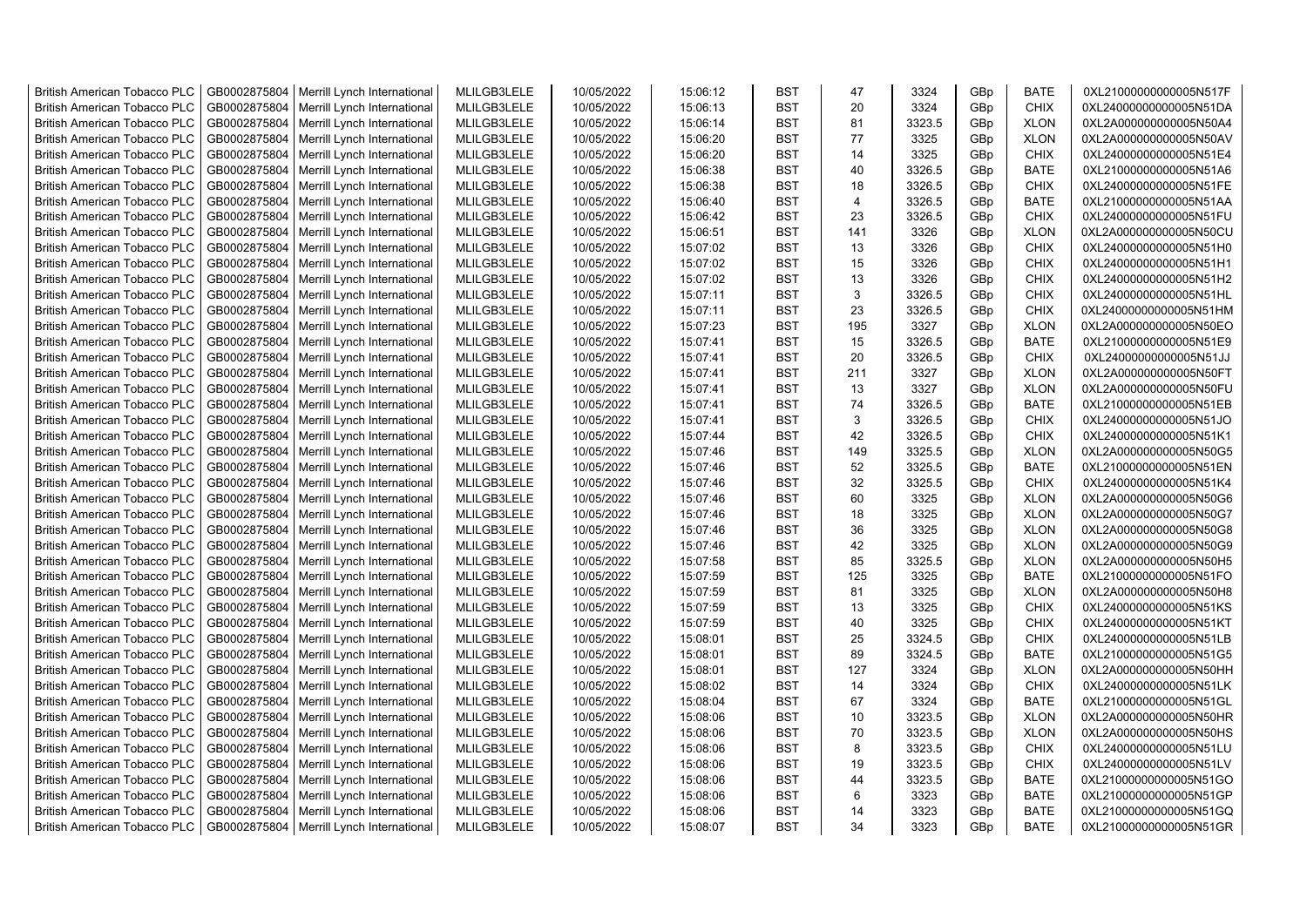| <b>British American Tobacco PLC</b> | GB0002875804 | Merrill Lynch International                | MLILGB3LELE | 10/05/2022 | 15:08:27 | <b>BST</b> | 156 | 3323   | GBp | <b>XLON</b> | 0XL2A000000000005N50J5 |
|-------------------------------------|--------------|--------------------------------------------|-------------|------------|----------|------------|-----|--------|-----|-------------|------------------------|
| <b>British American Tobacco PLC</b> | GB0002875804 | Merrill Lynch International                | MLILGB3LELE | 10/05/2022 | 15:08:27 | <b>BST</b> | 16  | 3323   | GBp | <b>CHIX</b> | 0XL24000000000005N51MP |
| <b>British American Tobacco PLC</b> | GB0002875804 | Merrill Lynch International                | MLILGB3LELE | 10/05/2022 | 15:08:29 | <b>BST</b> | 16  | 3322   | GBp | <b>CHIX</b> | 0XL24000000000005N51MV |
| <b>British American Tobacco PLC</b> | GB0002875804 | Merrill Lynch International                | MLILGB3LELE | 10/05/2022 | 15:08:29 | <b>BST</b> | 14  | 3322.5 | GBp | <b>BATE</b> | 0XL21000000000005N51IF |
| <b>British American Tobacco PLC</b> | GB0002875804 | Merrill Lynch International                | MLILGB3LELE | 10/05/2022 | 15:08:29 | <b>BST</b> | 22  | 3322   | GBp | <b>BATE</b> | 0XL21000000000005N51IG |
| <b>British American Tobacco PLC</b> | GB0002875804 | Merrill Lynch International                | MLILGB3LELE | 10/05/2022 | 15:08:29 | <b>BST</b> | 97  | 3322   | GBp | <b>XLON</b> | 0XL2A000000000005N50J6 |
| <b>British American Tobacco PLC</b> | GB0002875804 | Merrill Lynch International                | MLILGB3LELE | 10/05/2022 | 15:08:29 | <b>BST</b> | 35  | 3321.5 | GBp | <b>CHIX</b> | 0XL24000000000005N51N0 |
| <b>British American Tobacco PLC</b> | GB0002875804 | Merrill Lynch International                | MLILGB3LELE | 10/05/2022 | 15:08:50 | <b>BST</b> | 73  | 3322.5 | GBp | <b>XLON</b> | 0XL2A000000000005N50KU |
| <b>British American Tobacco PLC</b> | GB0002875804 | Merrill Lynch International                | MLILGB3LELE | 10/05/2022 | 15:08:50 | <b>BST</b> | 18  | 3322   | GBp | <b>CHIX</b> | 0XL24000000000005N51P4 |
| <b>British American Tobacco PLC</b> | GB0002875804 | Merrill Lynch International                | MLILGB3LELE | 10/05/2022 | 15:08:50 | <b>BST</b> | 74  | 3322.5 | GBp | <b>BATE</b> | 0XL21000000000005N51KH |
| <b>British American Tobacco PLC</b> | GB0002875804 | Merrill Lynch International                | MLILGB3LELE | 10/05/2022 | 15:08:50 | <b>BST</b> | 14  | 3322.5 | GBp | <b>CHIX</b> | 0XL24000000000005N51P5 |
| <b>British American Tobacco PLC</b> | GB0002875804 | Merrill Lynch International                | MLILGB3LELE | 10/05/2022 | 15:09:03 | <b>BST</b> | 29  | 3322.5 | GBp | <b>CHIX</b> | 0XL24000000000005N51QI |
| <b>British American Tobacco PLC</b> | GB0002875804 | Merrill Lynch International                | MLILGB3LELE | 10/05/2022 | 15:09:04 | <b>BST</b> | 78  | 3322   | GBp | <b>XLON</b> | 0XL2A000000000005N50M3 |
| <b>British American Tobacco PLC</b> | GB0002875804 | Merrill Lynch International                | MLILGB3LELE | 10/05/2022 | 15:09:06 | <b>BST</b> | 128 | 3321   | GBp | <b>XLON</b> | 0XL2A000000000005N50M8 |
| <b>British American Tobacco PLC</b> | GB0002875804 | Merrill Lynch International                | MLILGB3LELE | 10/05/2022 | 15:09:06 | <b>BST</b> | 31  | 3321.5 | GBp | <b>BATE</b> | 0XL21000000000005N51M5 |
| <b>British American Tobacco PLC</b> | GB0002875804 | Merrill Lynch International                | MLILGB3LELE | 10/05/2022 | 15:09:25 | <b>BST</b> | 117 | 3321.5 | GBp | <b>XLON</b> | 0XL2A000000000005N50NG |
| <b>British American Tobacco PLC</b> | GB0002875804 | Merrill Lynch International                | MLILGB3LELE | 10/05/2022 | 15:09:29 | <b>BST</b> | 92  | 3322.5 | GBp | <b>BATE</b> | 0XL21000000000005N51OC |
| <b>British American Tobacco PLC</b> | GB0002875804 | Merrill Lynch International                | MLILGB3LELE | 10/05/2022 | 15:09:29 | <b>BST</b> | 48  | 3322.5 | GBp | <b>CHIX</b> | 0XL24000000000005N51T0 |
| <b>British American Tobacco PLC</b> | GB0002875804 | Merrill Lynch International                | MLILGB3LELE | 10/05/2022 | 15:09:30 | <b>BST</b> | 18  | 3322.5 | GBp | <b>XLON</b> | 0XL2A000000000005N50O8 |
| <b>British American Tobacco PLC</b> | GB0002875804 | Merrill Lynch International                | MLILGB3LELE | 10/05/2022 | 15:09:31 | <b>BST</b> | 99  | 3322.5 | GBp | <b>XLON</b> | 0XL2A000000000005N50OA |
| <b>British American Tobacco PLC</b> | GB0002875804 | Merrill Lynch International                | MLILGB3LELE | 10/05/2022 | 15:09:33 | <b>BST</b> | 102 | 3322.5 | GBp | <b>XLON</b> | 0XL2A000000000005N50OI |
| <b>British American Tobacco PLC</b> | GB0002875804 | Merrill Lynch International                | MLILGB3LELE | 10/05/2022 | 15:09:34 | <b>BST</b> | 15  | 3322.5 | GBp | <b>BATE</b> | 0XL21000000000005N51P5 |
| <b>British American Tobacco PLC</b> | GB0002875804 | Merrill Lynch International                | MLILGB3LELE | 10/05/2022 | 15:09:34 | <b>BST</b> | 80  | 3322.5 | GBp | <b>BATE</b> | 0XL21000000000005N51P6 |
| <b>British American Tobacco PLC</b> | GB0002875804 | Merrill Lynch International                | MLILGB3LELE | 10/05/2022 | 15:09:42 | <b>BST</b> | 34  | 3322   | GBp | CHIX        | 0XL24000000000005N51TO |
| <b>British American Tobacco PLC</b> | GB0002875804 | Merrill Lynch International                | MLILGB3LELE | 10/05/2022 | 15:09:42 | <b>BST</b> | 105 | 3321.5 | GBp | <b>XLON</b> | 0XL2A000000000005N50OT |
| <b>British American Tobacco PLC</b> | GB0002875804 | Merrill Lynch International                | MLILGB3LELE | 10/05/2022 | 15:09:42 | <b>BST</b> | 56  | 3321   | GBp | <b>BATE</b> | 0XL21000000000005N51PF |
| <b>British American Tobacco PLC</b> | GB0002875804 | Merrill Lynch International                | MLILGB3LELE | 10/05/2022 | 15:09:42 | <b>BST</b> | 96  | 3321   | GBp | <b>XLON</b> | 0XL2A000000000005N50OU |
| <b>British American Tobacco PLC</b> | GB0002875804 | Merrill Lynch International                | MLILGB3LELE | 10/05/2022 | 15:09:42 | <b>BST</b> | 33  | 3321   | GBp | <b>CHIX</b> | 0XL24000000000005N51TS |
| <b>British American Tobacco PLC</b> | GB0002875804 | Merrill Lynch International                | MLILGB3LELE | 10/05/2022 | 15:09:43 | <b>BST</b> | 29  | 3320.5 | GBp | <b>BATE</b> | 0XL21000000000005N51PI |
| <b>British American Tobacco PLC</b> | GB0002875804 | Merrill Lynch International                | MLILGB3LELE | 10/05/2022 | 15:09:44 | <b>BST</b> | 13  | 3320.5 | GBp | <b>CHIX</b> | 0XL24000000000005N51U1 |
| <b>British American Tobacco PLC</b> | GB0002875804 | Merrill Lynch International                | MLILGB3LELE | 10/05/2022 | 15:09:44 | <b>BST</b> | 94  | 3320.5 | GBp | <b>BATE</b> | 0XL21000000000005N51PM |
| <b>British American Tobacco PLC</b> | GB0002875804 | Merrill Lynch International                | MLILGB3LELE | 10/05/2022 | 15:09:54 | <b>BST</b> | 105 | 3320   | GBp | <b>XLON</b> | 0XL2A000000000005N50PL |
| <b>British American Tobacco PLC</b> | GB0002875804 | Merrill Lynch International                | MLILGB3LELE | 10/05/2022 | 15:09:56 | <b>BST</b> | 21  | 3320   | GBp | <b>BATE</b> | 0XL21000000000005N51R9 |
| <b>British American Tobacco PLC</b> | GB0002875804 | Merrill Lynch International                | MLILGB3LELE | 10/05/2022 | 15:09:56 | <b>BST</b> | 22  | 3320   | GBp | <b>CHIX</b> | 0XL24000000000005N51VB |
| <b>British American Tobacco PLC</b> | GB0002875804 | Merrill Lynch International                | MLILGB3LELE | 10/05/2022 | 15:09:56 | <b>BST</b> | 82  | 3319.5 | GBp | <b>XLON</b> | 0XL2A000000000005N50PN |
| <b>British American Tobacco PLC</b> | GB0002875804 | Merrill Lynch International                | MLILGB3LELE | 10/05/2022 | 15:09:56 | <b>BST</b> | 60  | 3320   | GBp | <b>BATE</b> | 0XL21000000000005N51RA |
| <b>British American Tobacco PLC</b> | GB0002875804 | Merrill Lynch International                | MLILGB3LELE | 10/05/2022 | 15:10:00 | <b>BST</b> | 15  | 3319.5 | GBp | <b>CHIX</b> | 0XL24000000000005N51VE |
| <b>British American Tobacco PLC</b> | GB0002875804 | Merrill Lynch International                | MLILGB3LELE | 10/05/2022 | 15:10:00 | <b>BST</b> | 72  | 3319.5 | GBp | <b>BATE</b> | 0XL21000000000005N51RI |
| <b>British American Tobacco PLC</b> | GB0002875804 | Merrill Lynch International                | MLILGB3LELE | 10/05/2022 | 15:10:00 | <b>BST</b> | 74  | 3319   | GBp | <b>XLON</b> | 0XL2A000000000005N50Q2 |
| <b>British American Tobacco PLC</b> | GB0002875804 | Merrill Lynch International                | MLILGB3LELE | 10/05/2022 | 15:10:00 | <b>BST</b> | 20  | 3319   | GBp | <b>CHIX</b> | 0XL24000000000005N51VG |
| <b>British American Tobacco PLC</b> | GB0002875804 | Merrill Lynch International                | MLILGB3LELE | 10/05/2022 | 15:10:03 | <b>BST</b> | 14  | 3318.5 | GBp | <b>CHIX</b> | 0XL24000000000005N5208 |
| <b>British American Tobacco PLC</b> | GB0002875804 | Merrill Lynch International                | MLILGB3LELE | 10/05/2022 | 15:10:03 | <b>BST</b> | 24  | 3318.5 | GBp | <b>BATE</b> | 0XL21000000000005N51SA |
| <b>British American Tobacco PLC</b> | GB0002875804 | Merrill Lynch International                | MLILGB3LELE | 10/05/2022 | 15:10:35 | <b>BST</b> | 17  | 3318   | GBp | <b>CHIX</b> | 0XL24000000000005N522L |
| <b>British American Tobacco PLC</b> | GB0002875804 | Merrill Lynch International                | MLILGB3LELE | 10/05/2022 | 15:10:35 | <b>BST</b> | 27  | 3318   | GBp | <b>BATE</b> | 0XL21000000000005N51UP |
| <b>British American Tobacco PLC</b> | GB0002875804 | Merrill Lynch International                | MLILGB3LELE | 10/05/2022 | 15:10:35 | <b>BST</b> | 174 | 3318   | GBp | <b>XLON</b> | 0XL2A000000000005N50T4 |
| <b>British American Tobacco PLC</b> | GB0002875804 | Merrill Lynch International                | MLILGB3LELE | 10/05/2022 | 15:11:02 | <b>BST</b> | 220 | 3322   | GBp | <b>XLON</b> | 0XL2A000000000005N50V8 |
| <b>British American Tobacco PLC</b> | GB0002875804 | Merrill Lynch International                | MLILGB3LELE | 10/05/2022 | 15:11:02 | <b>BST</b> | 133 | 3321   | GBp | <b>XLON</b> | 0XL2A000000000005N50V9 |
| <b>British American Tobacco PLC</b> |              | GB0002875804   Merrill Lynch International | MLILGB3LELE | 10/05/2022 | 15:11:02 | <b>BST</b> | 52  | 3322   | GBp | <b>BATE</b> | 0XL21000000000005N520N |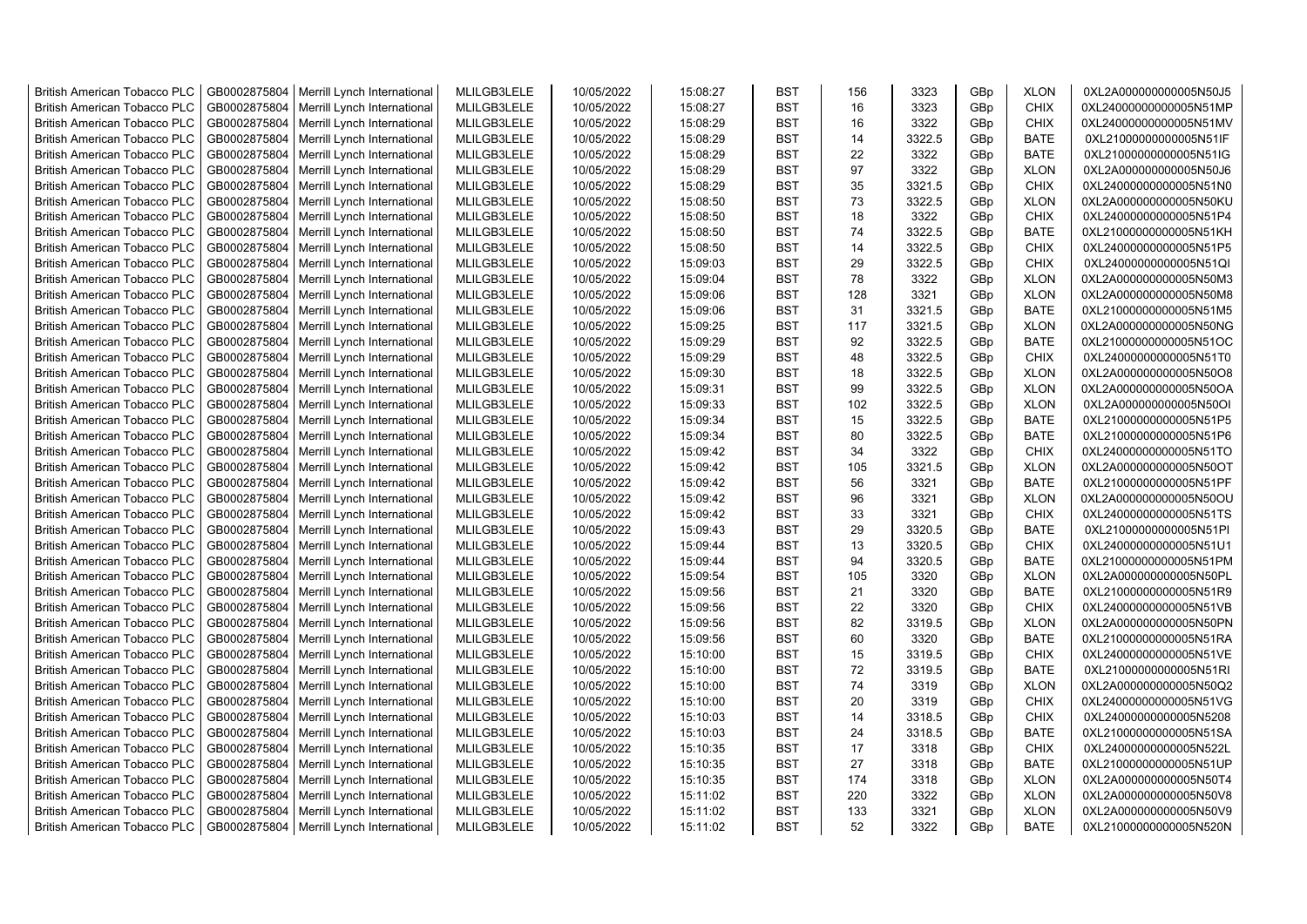| <b>British American Tobacco PLC</b> | GB0002875804 | Merrill Lynch International                | MLILGB3LELE | 10/05/2022 | 15:11:02 | <b>BST</b> | 47             | 3321   | GBp | <b>CHIX</b> | 0XL24000000000005N524S |
|-------------------------------------|--------------|--------------------------------------------|-------------|------------|----------|------------|----------------|--------|-----|-------------|------------------------|
| <b>British American Tobacco PLC</b> | GB0002875804 | Merrill Lynch International                | MLILGB3LELE | 10/05/2022 | 15:11:02 | <b>BST</b> | 54             | 3320.5 | GBp | <b>BATE</b> | 0XL21000000000005N520P |
| <b>British American Tobacco PLC</b> | GB0002875804 | Merrill Lynch International                | MLILGB3LELE | 10/05/2022 | 15:11:06 | <b>BST</b> | 28             | 3320   | GBp | <b>BATE</b> | 0XL21000000000005N5211 |
| <b>British American Tobacco PLC</b> | GB0002875804 | Merrill Lynch International                | MLILGB3LELE | 10/05/2022 | 15:11:06 | <b>BST</b> | 17             | 3320   | GBp | <b>XLON</b> | 0XL2A000000000005N50VG |
| <b>British American Tobacco PLC</b> | GB0002875804 | Merrill Lynch International                | MLILGB3LELE | 10/05/2022 | 15:11:06 | <b>BST</b> | 59             | 3320   | GBp | <b>XLON</b> | 0XL2A000000000005N50VH |
| <b>British American Tobacco PLC</b> | GB0002875804 | Merrill Lynch International                | MLILGB3LELE | 10/05/2022 | 15:11:06 | <b>BST</b> | 19             | 3320   | GBp | <b>BATE</b> | 0XL21000000000005N5212 |
| <b>British American Tobacco PLC</b> | GB0002875804 | Merrill Lynch International                | MLILGB3LELE | 10/05/2022 | 15:11:06 | <b>BST</b> | 28             | 3320   | GBp | <b>CHIX</b> | 0XL24000000000005N5257 |
| <b>British American Tobacco PLC</b> | GB0002875804 | Merrill Lynch International                | MLILGB3LELE | 10/05/2022 | 15:11:06 | <b>BST</b> | 133            | 3319.5 | GBp | <b>XLON</b> | 0XL2A000000000005N50VJ |
| <b>British American Tobacco PLC</b> | GB0002875804 | Merrill Lynch International                | MLILGB3LELE | 10/05/2022 | 15:11:06 | <b>BST</b> | 38             | 3319.5 | GBp | <b>CHIX</b> | 0XL24000000000005N525C |
| <b>British American Tobacco PLC</b> | GB0002875804 | Merrill Lynch International                | MLILGB3LELE | 10/05/2022 | 15:11:08 | <b>BST</b> | 30             | 3319.5 | GBp | <b>BATE</b> | 0XL21000000000005N5214 |
| <b>British American Tobacco PLC</b> | GB0002875804 | Merrill Lynch International                | MLILGB3LELE | 10/05/2022 | 15:11:08 | <b>BST</b> | 9              | 3319.5 | GBp | <b>CHIX</b> | 0XL24000000000005N525F |
| <b>British American Tobacco PLC</b> | GB0002875804 | Merrill Lynch International                | MLILGB3LELE | 10/05/2022 | 15:11:09 | <b>BST</b> | 8              | 3319.5 | GBp | <b>BATE</b> | 0XL21000000000005N5216 |
| British American Tobacco PLC        | GB0002875804 | Merrill Lynch International                | MLILGB3LELE | 10/05/2022 | 15:11:09 | <b>BST</b> | 33             | 3319   | GBp | <b>BATE</b> | 0XL21000000000005N5218 |
|                                     | GB0002875804 |                                            | MLILGB3LELE | 10/05/2022 | 15:11:09 | <b>BST</b> | 26             | 3319   | GBp | <b>CHIX</b> | 0XL24000000000005N525J |
| <b>British American Tobacco PLC</b> |              | Merrill Lynch International                |             |            |          |            |                |        |     |             |                        |
| <b>British American Tobacco PLC</b> | GB0002875804 | Merrill Lynch International                | MLILGB3LELE | 10/05/2022 | 15:11:17 | <b>BST</b> | 164            | 3319.5 | GBp | <b>XLON</b> | 0XL2A000000000005N5107 |
| <b>British American Tobacco PLC</b> | GB0002875804 | Merrill Lynch International                | MLILGB3LELE | 10/05/2022 | 15:11:17 | <b>BST</b> | 16             | 3319.5 | GBp | <b>BATE</b> | 0XL21000000000005N5220 |
| <b>British American Tobacco PLC</b> | GB0002875804 | Merrill Lynch International                | MLILGB3LELE | 10/05/2022 | 15:12:06 | <b>BST</b> | 208            | 3320.5 | GBp | <b>XLON</b> | 0XL2A000000000005N512L |
| <b>British American Tobacco PLC</b> | GB0002875804 | Merrill Lynch International                | MLILGB3LELE | 10/05/2022 | 15:12:06 | <b>BST</b> | 39             | 3320.5 | GBp | <b>BATE</b> | 0XL21000000000005N524T |
| <b>British American Tobacco PLC</b> | GB0002875804 | Merrill Lynch International                | MLILGB3LELE | 10/05/2022 | 15:12:10 | <b>BST</b> | 55             | 3320   | GBp | <b>CHIX</b> | 0XL24000000000005N5294 |
| <b>British American Tobacco PLC</b> | GB0002875804 | Merrill Lynch International                | MLILGB3LELE | 10/05/2022 | 15:12:18 | <b>BST</b> | 61             | 3320   | GBp | <b>CHIX</b> | 0XL24000000000005N529E |
| <b>British American Tobacco PLC</b> | GB0002875804 | Merrill Lynch International                | MLILGB3LELE | 10/05/2022 | 15:12:18 | <b>BST</b> | 3              | 3320   | GBp | <b>CHIX</b> | 0XL24000000000005N529F |
| <b>British American Tobacco PLC</b> | GB0002875804 | Merrill Lynch International                | MLILGB3LELE | 10/05/2022 | 15:12:25 | <b>BST</b> | 103            | 3319.5 | GBp | <b>XLON</b> | 0XL2A000000000005N513J |
| <b>British American Tobacco PLC</b> | GB0002875804 | Merrill Lynch International                | MLILGB3LELE | 10/05/2022 | 15:12:32 | <b>BST</b> | 58             | 3320.5 | GBp | <b>CHIX</b> | 0XL24000000000005N52AF |
| <b>British American Tobacco PLC</b> | GB0002875804 | Merrill Lynch International                | MLILGB3LELE | 10/05/2022 | 15:12:32 | <b>BST</b> | 205            | 3320.5 | GBp | <b>XLON</b> | 0XL2A000000000005N5145 |
| <b>British American Tobacco PLC</b> | GB0002875804 | Merrill Lynch International                | MLILGB3LELE | 10/05/2022 | 15:12:32 | <b>BST</b> | 150            | 3319.5 | GBp | <b>XLON</b> | 0XL2A000000000005N5146 |
| <b>British American Tobacco PLC</b> | GB0002875804 | Merrill Lynch International                | MLILGB3LELE | 10/05/2022 | 15:12:32 | <b>BST</b> | 80             | 3319.5 | GBp | <b>XLON</b> | 0XL2A000000000005N5147 |
| <b>British American Tobacco PLC</b> | GB0002875804 | Merrill Lynch International                | MLILGB3LELE | 10/05/2022 | 15:12:32 | <b>BST</b> | 12             | 3319.5 | GBp | <b>BATE</b> | 0XL21000000000005N5279 |
| <b>British American Tobacco PLC</b> | GB0002875804 | Merrill Lynch International                | MLILGB3LELE | 10/05/2022 | 15:12:37 | <b>BST</b> | 59             | 3319   | GBp | <b>CHIX</b> | 0XL24000000000005N52AQ |
| <b>British American Tobacco PLC</b> | GB0002875804 | Merrill Lynch International                | MLILGB3LELE | 10/05/2022 | 15:12:44 | <b>BST</b> | 86             | 3319   | GBp | <b>XLON</b> | 0XL2A000000000005N515G |
| <b>British American Tobacco PLC</b> | GB0002875804 | Merrill Lynch International                | MLILGB3LELE | 10/05/2022 | 15:12:44 | <b>BST</b> | 83             | 3319   | GBp | <b>XLON</b> | 0XL2A000000000005N515H |
| <b>British American Tobacco PLC</b> | GB0002875804 | Merrill Lynch International                | MLILGB3LELE | 10/05/2022 | 15:12:44 | <b>BST</b> | 34             | 3319.5 | GBp | <b>CHIX</b> | 0XL24000000000005N52BH |
| <b>British American Tobacco PLC</b> | GB0002875804 | Merrill Lynch International                | MLILGB3LELE | 10/05/2022 | 15:12:46 | <b>BST</b> | 29             | 3319   | GBp | <b>BATE</b> | 0XL21000000000005N529C |
| <b>British American Tobacco PLC</b> | GB0002875804 | Merrill Lynch International                | MLILGB3LELE | 10/05/2022 | 15:12:47 | <b>BST</b> | 18             | 3319   | GBp | <b>BATE</b> | 0XL21000000000005N529D |
| <b>British American Tobacco PLC</b> | GB0002875804 | Merrill Lynch International                | MLILGB3LELE | 10/05/2022 | 15:12:56 | <b>BST</b> | 34             | 3318.5 | GBp | <b>BATE</b> | 0XL21000000000005N52A1 |
| <b>British American Tobacco PLC</b> | GB0002875804 | Merrill Lynch International                | MLILGB3LELE | 10/05/2022 | 15:12:57 | <b>BST</b> | 31             | 3318.5 | GBp | <b>CHIX</b> | 0XL24000000000005N52CG |
| <b>British American Tobacco PLC</b> | GB0002875804 | Merrill Lynch International                | MLILGB3LELE | 10/05/2022 | 15:12:57 | <b>BST</b> | $\overline{2}$ | 3318.5 | GBp | <b>CHIX</b> | 0XL24000000000005N52CH |
| <b>British American Tobacco PLC</b> | GB0002875804 | Merrill Lynch International                | MLILGB3LELE | 10/05/2022 | 15:12:57 | <b>BST</b> | 56             | 3318.5 | GBp | <b>BATE</b> | 0XL21000000000005N52A6 |
| <b>British American Tobacco PLC</b> | GB0002875804 | Merrill Lynch International                | MLILGB3LELE | 10/05/2022 | 15:12:57 | <b>BST</b> | 101            | 3318.5 | GBp | <b>XLON</b> | 0XL2A000000000005N516F |
| <b>British American Tobacco PLC</b> | GB0002875804 | Merrill Lynch International                | MLILGB3LELE | 10/05/2022 | 15:12:58 | <b>BST</b> | 112            | 3318   | GBp | <b>XLON</b> | 0XL2A000000000005N516G |
| <b>British American Tobacco PLC</b> | GB0002875804 | Merrill Lynch International                | MLILGB3LELE | 10/05/2022 | 15:12:58 | <b>BST</b> | 15             | 3318   | GBp | CHIX        | 0XL24000000000005N52CJ |
| <b>British American Tobacco PLC</b> | GB0002875804 | Merrill Lynch International                | MLILGB3LELE | 10/05/2022 | 15:12:58 | <b>BST</b> | 31             | 3318   | GBp | <b>BATE</b> | 0XL21000000000005N52AA |
| <b>British American Tobacco PLC</b> | GB0002875804 | Merrill Lynch International                | MLILGB3LELE | 10/05/2022 | 15:12:59 | <b>BST</b> | 22             | 3317.5 | GBp | CHIX        | 0XL24000000000005N52CL |
| <b>British American Tobacco PLC</b> | GB0002875804 | Merrill Lynch International                | MLILGB3LELE | 10/05/2022 | 15:12:59 | <b>BST</b> | 35             | 3317.5 | GBp | <b>BATE</b> | 0XL21000000000005N52AH |
| <b>British American Tobacco PLC</b> | GB0002875804 | Merrill Lynch International                | MLILGB3LELE | 10/05/2022 | 15:13:00 | <b>BST</b> | $\mathbf{1}$   | 3317.5 | GBp | <b>CHIX</b> | 0XL24000000000005N52CM |
| <b>British American Tobacco PLC</b> | GB0002875804 | Merrill Lynch International                | MLILGB3LELE | 10/05/2022 | 15:13:00 | <b>BST</b> | $\overline{2}$ | 3317.5 | GBp | <b>BATE</b> | 0XL21000000000005N52AI |
| <b>British American Tobacco PLC</b> | GB0002875804 | Merrill Lynch International                | MLILGB3LELE | 10/05/2022 | 15:13:00 | <b>BST</b> | 16             | 3317   | GBp | <b>BATE</b> | 0XL21000000000005N52AJ |
| <b>British American Tobacco PLC</b> | GB0002875804 | Merrill Lynch International                | MLILGB3LELE | 10/05/2022 | 15:13:07 | <b>BST</b> | 52             | 3317   | GBp | <b>XLON</b> | 0XL2A000000000005N517B |
| <b>British American Tobacco PLC</b> |              | GB0002875804   Merrill Lynch International | MLILGB3LELE | 10/05/2022 | 15:13:07 | <b>BST</b> | 39             | 3317   | GBp | <b>XLON</b> | 0XL2A000000000005N517C |
|                                     |              |                                            |             |            |          |            |                |        |     |             |                        |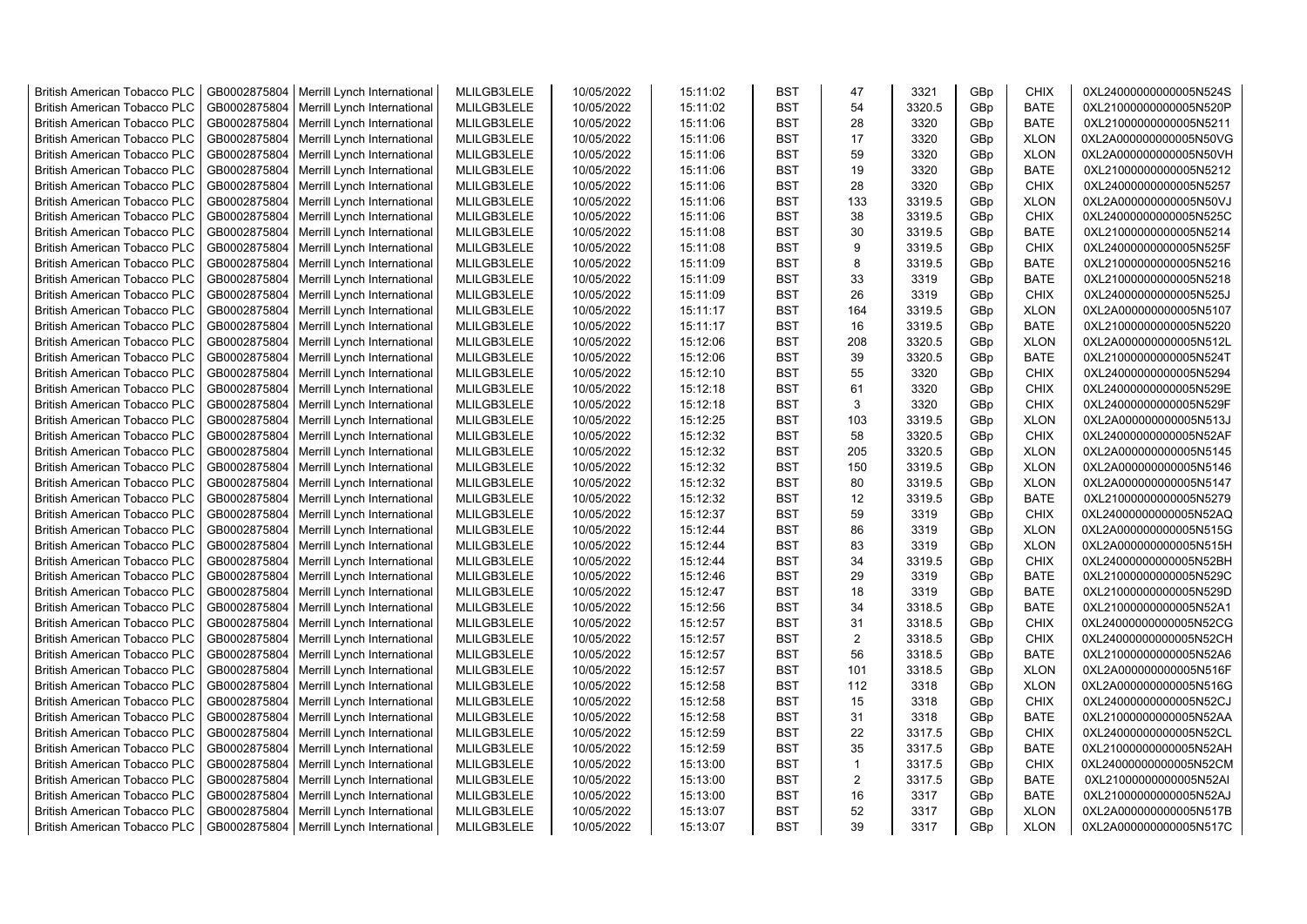| <b>British American Tobacco PLC</b> | GB0002875804 | Merrill Lynch International | MLILGB3LELE | 10/05/2022 | 15:13:24 | <b>BST</b> | 123 | 3317.5 | GBp | <b>XLON</b> | 0XL2A000000000005N518E |
|-------------------------------------|--------------|-----------------------------|-------------|------------|----------|------------|-----|--------|-----|-------------|------------------------|
| <b>British American Tobacco PLC</b> | GB0002875804 | Merrill Lynch International | MLILGB3LELE | 10/05/2022 | 15:13:24 | <b>BST</b> | 30  | 3317.5 | GBp | <b>BATE</b> | 0XL21000000000005N52CL |
| <b>British American Tobacco PLC</b> | GB0002875804 | Merrill Lynch International | MLILGB3LELE | 10/05/2022 | 15:13:43 | <b>BST</b> | 107 | 3318   | GBp | <b>XLON</b> | 0XL2A000000000005N519U |
| <b>British American Tobacco PLC</b> | GB0002875804 | Merrill Lynch International | MLILGB3LELE | 10/05/2022 | 15:13:45 | <b>BST</b> | 110 | 3317.5 | GBp | <b>XLON</b> | 0XL2A000000000005N51A1 |
| British American Tobacco PLC        | GB0002875804 | Merrill Lynch International | MLILGB3LELE | 10/05/2022 | 15:13:46 | <b>BST</b> | 44  | 3317   | GBp | <b>CHIX</b> | 0XL24000000000005N52FR |
| <b>British American Tobacco PLC</b> | GB0002875804 | Merrill Lynch International | MLILGB3LELE | 10/05/2022 | 15:13:55 | <b>BST</b> | 86  | 3317.5 | GBp | <b>XLON</b> | 0XL2A000000000005N51AN |
| <b>British American Tobacco PLC</b> | GB0002875804 | Merrill Lynch International | MLILGB3LELE | 10/05/2022 | 15:13:55 | <b>BST</b> | 35  | 3317.5 | GBp | <b>XLON</b> | 0XL2A000000000005N51AO |
| <b>British American Tobacco PLC</b> | GB0002875804 | Merrill Lynch International | MLILGB3LELE | 10/05/2022 | 15:14:01 | <b>BST</b> | 53  | 3317.5 | GBp | <b>CHIX</b> | 0XL24000000000005N52GS |
| <b>British American Tobacco PLC</b> | GB0002875804 | Merrill Lynch International | MLILGB3LELE | 10/05/2022 | 15:14:01 | <b>BST</b> | 64  | 3317   | GBp | <b>XLON</b> | 0XL2A000000000005N51B9 |
| <b>British American Tobacco PLC</b> | GB0002875804 | Merrill Lynch International | MLILGB3LELE | 10/05/2022 | 15:14:01 | <b>BST</b> | 31  | 3317   | GBp | <b>XLON</b> | 0XL2A000000000005N51BA |
| <b>British American Tobacco PLC</b> | GB0002875804 | Merrill Lynch International | MLILGB3LELE | 10/05/2022 | 15:14:21 | <b>BST</b> | 100 | 3319.5 | GBp | <b>XLON</b> | 0XL2A000000000005N51CS |
| <b>British American Tobacco PLC</b> | GB0002875804 | Merrill Lynch International | MLILGB3LELE | 10/05/2022 | 15:14:21 | <b>BST</b> | 9   | 3319.5 | GBp | <b>XLON</b> | 0XL2A000000000005N51CT |
| <b>British American Tobacco PLC</b> | GB0002875804 | Merrill Lynch International | MLILGB3LELE | 10/05/2022 | 15:14:21 | <b>BST</b> | 58  | 3319.5 | GBp | <b>CHIX</b> | 0XL24000000000005N52IK |
| <b>British American Tobacco PLC</b> | GB0002875804 | Merrill Lynch International | MLILGB3LELE | 10/05/2022 | 15:14:23 | <b>BST</b> | 92  | 3319   | GBp | <b>XLON</b> | 0XL2A000000000005N51D7 |
| <b>British American Tobacco PLC</b> | GB0002875804 | Merrill Lynch International | MLILGB3LELE | 10/05/2022 | 15:14:23 | <b>BST</b> | 56  | 3318.5 | GBp | <b>CHIX</b> | 0XL24000000000005N52J8 |
| <b>British American Tobacco PLC</b> | GB0002875804 | Merrill Lynch International | MLILGB3LELE | 10/05/2022 | 15:14:27 | <b>BST</b> | 100 | 3319   | GBp | <b>BATE</b> | 0XL21000000000005N52H9 |
| <b>British American Tobacco PLC</b> | GB0002875804 | Merrill Lynch International | MLILGB3LELE | 10/05/2022 | 15:14:32 | <b>BST</b> | 26  | 3318.5 | GBp | CHIX        | 0XL24000000000005N52JO |
| <b>British American Tobacco PLC</b> | GB0002875804 | Merrill Lynch International | MLILGB3LELE | 10/05/2022 | 15:14:33 | <b>BST</b> | 73  | 3318   | GBp | <b>XLON</b> | 0XL2A000000000005N51E3 |
| <b>British American Tobacco PLC</b> | GB0002875804 | Merrill Lynch International | MLILGB3LELE | 10/05/2022 | 15:14:33 | <b>BST</b> | 100 | 3318   | GBp | <b>XLON</b> | 0XL2A000000000005N51E6 |
| <b>British American Tobacco PLC</b> | GB0002875804 | Merrill Lynch International | MLILGB3LELE | 10/05/2022 | 15:14:35 | <b>BST</b> | 51  | 3318.5 | GBp | <b>BATE</b> | 0XL21000000000005N52HR |
| <b>British American Tobacco PLC</b> | GB0002875804 | Merrill Lynch International | MLILGB3LELE | 10/05/2022 | 15:14:35 | <b>BST</b> | 51  | 3318.5 | GBp | <b>BATE</b> | 0XL21000000000005N52HS |
| British American Tobacco PLC        | GB0002875804 | Merrill Lynch International | MLILGB3LELE | 10/05/2022 | 15:14:35 | <b>BST</b> | 100 | 3318.5 | GBp | <b>BATE</b> | 0XL21000000000005N52HT |
| British American Tobacco PLC        | GB0002875804 | Merrill Lynch International | MLILGB3LELE | 10/05/2022 | 15:14:38 | <b>BST</b> | 75  | 3318.5 | GBp | <b>XLON</b> | 0XL2A000000000005N51EB |
| <b>British American Tobacco PLC</b> | GB0002875804 | Merrill Lynch International | MLILGB3LELE | 10/05/2022 | 15:14:44 | <b>BST</b> | 142 | 3318.5 | GBp | <b>XLON</b> | 0XL2A000000000005N51EJ |
| <b>British American Tobacco PLC</b> | GB0002875804 | Merrill Lynch International | MLILGB3LELE | 10/05/2022 | 15:14:45 | <b>BST</b> | 28  | 3318.5 | GBp | <b>CHIX</b> | 0XL24000000000005N52KI |
| <b>British American Tobacco PLC</b> | GB0002875804 | Merrill Lynch International | MLILGB3LELE | 10/05/2022 | 15:14:46 | <b>BST</b> | 51  | 3319   | GBp | <b>BATE</b> | 0XL21000000000005N52IF |
| <b>British American Tobacco PLC</b> | GB0002875804 | Merrill Lynch International | MLILGB3LELE | 10/05/2022 | 15:14:58 | <b>BST</b> | 23  | 3318.5 | GBp | <b>CHIX</b> | 0XL24000000000005N52LI |
| <b>British American Tobacco PLC</b> | GB0002875804 | Merrill Lynch International | MLILGB3LELE | 10/05/2022 | 15:14:58 | <b>BST</b> | 98  | 3318.5 | GBp | <b>XLON</b> | 0XL2A000000000005N51FI |
| <b>British American Tobacco PLC</b> | GB0002875804 | Merrill Lynch International | MLILGB3LELE | 10/05/2022 | 15:14:59 | <b>BST</b> | 88  | 3318   | GBp | <b>XLON</b> | 0XL2A000000000005N51FL |
| <b>British American Tobacco PLC</b> | GB0002875804 | Merrill Lynch International | MLILGB3LELE | 10/05/2022 | 15:15:02 | <b>BST</b> | 28  | 3319   | GBp | <b>CHIX</b> | 0XL24000000000005N52M0 |
| <b>British American Tobacco PLC</b> | GB0002875804 | Merrill Lynch International | MLILGB3LELE | 10/05/2022 | 15:15:05 | <b>BST</b> | 14  | 3318   | GBp | CHIX        | 0XL24000000000005N52M7 |
| <b>British American Tobacco PLC</b> | GB0002875804 | Merrill Lynch International | MLILGB3LELE | 10/05/2022 | 15:15:05 | <b>BST</b> | 79  | 3318   | GBp | <b>XLON</b> | 0XL2A000000000005N51FV |
| <b>British American Tobacco PLC</b> | GB0002875804 | Merrill Lynch International | MLILGB3LELE | 10/05/2022 | 15:15:05 | <b>BST</b> | 12  | 3317.5 | GBp | CHIX        | 0XL24000000000005N52M8 |
| <b>British American Tobacco PLC</b> | GB0002875804 | Merrill Lynch International | MLILGB3LELE | 10/05/2022 | 15:15:05 | <b>BST</b> | 29  | 3316.5 | GBp | CHIX        | 0XL24000000000005N52M9 |
| <b>British American Tobacco PLC</b> | GB0002875804 | Merrill Lynch International | MLILGB3LELE | 10/05/2022 | 15:15:05 | <b>BST</b> | 554 | 3318   | GBp | <b>BATE</b> | 0XL21000000000005N52K0 |
| <b>British American Tobacco PLC</b> | GB0002875804 | Merrill Lynch International | MLILGB3LELE | 10/05/2022 | 15:15:05 | <b>BST</b> | 51  | 3317   | GBp | <b>BATE</b> | 0XL21000000000005N52K1 |
| <b>British American Tobacco PLC</b> | GB0002875804 | Merrill Lynch International | MLILGB3LELE | 10/05/2022 | 15:15:06 | <b>BST</b> | 62  | 3317   | GBp | <b>BATE</b> | 0XL21000000000005N52K2 |
| <b>British American Tobacco PLC</b> | GB0002875804 | Merrill Lynch International | MLILGB3LELE | 10/05/2022 | 15:15:06 | <b>BST</b> | 51  | 3317.5 | GBp | <b>BATE</b> | 0XL21000000000005N52K3 |
| <b>British American Tobacco PLC</b> | GB0002875804 | Merrill Lynch International | MLILGB3LELE | 10/05/2022 | 15:15:06 | <b>BST</b> | 100 | 3317.5 | GBp | <b>BATE</b> | 0XL21000000000005N52K4 |
| <b>British American Tobacco PLC</b> | GB0002875804 | Merrill Lynch International | MLILGB3LELE | 10/05/2022 | 15:15:06 | <b>BST</b> | 61  | 3317.5 | GBp | <b>BATE</b> | 0XL21000000000005N52K5 |
| <b>British American Tobacco PLC</b> | GB0002875804 | Merrill Lynch International | MLILGB3LELE | 10/05/2022 | 15:15:21 | <b>BST</b> | 17  | 3316   | GBp | <b>CHIX</b> | 0XL24000000000005N52NL |
| <b>British American Tobacco PLC</b> | GB0002875804 | Merrill Lynch International | MLILGB3LELE | 10/05/2022 | 15:15:30 | <b>BST</b> | 28  | 3318.5 | GBp | CHIX        | 0XL24000000000005N52OL |
| <b>British American Tobacco PLC</b> | GB0002875804 | Merrill Lynch International | MLILGB3LELE | 10/05/2022 | 15:15:39 | <b>BST</b> | 20  | 3320   | GBp | <b>CHIX</b> | 0XL24000000000005N52P7 |
| <b>British American Tobacco PLC</b> | GB0002875804 | Merrill Lynch International | MLILGB3LELE | 10/05/2022 | 15:15:40 | <b>BST</b> | 55  | 3319.5 | GBp | <b>BATE</b> | 0XL21000000000005N52ML |
| <b>British American Tobacco PLC</b> | GB0002875804 | Merrill Lynch International | MLILGB3LELE | 10/05/2022 | 15:15:40 | <b>BST</b> | 120 | 3319   | GBp | <b>XLON</b> | 0XL2A000000000005N51II |
| <b>British American Tobacco PLC</b> | GB0002875804 | Merrill Lynch International | MLILGB3LELE | 10/05/2022 | 15:15:44 | <b>BST</b> | 32  | 3319   | GBp | <b>BATE</b> | 0XL21000000000005N52MR |
| <b>British American Tobacco PLC</b> | GB0002875804 | Merrill Lynch International | MLILGB3LELE | 10/05/2022 | 15:15:44 | <b>BST</b> | 19  | 3319   | GBp | <b>CHIX</b> | 0XL24000000000005N52PJ |
| <b>British American Tobacco PLC</b> | GB0002875804 | Merrill Lynch International | MLILGB3LELE | 10/05/2022 | 15:15:44 | <b>BST</b> | 46  | 3319   | GBp | <b>XLON</b> | 0XL2A000000000005N51IM |
|                                     |              |                             |             |            |          |            |     |        |     |             |                        |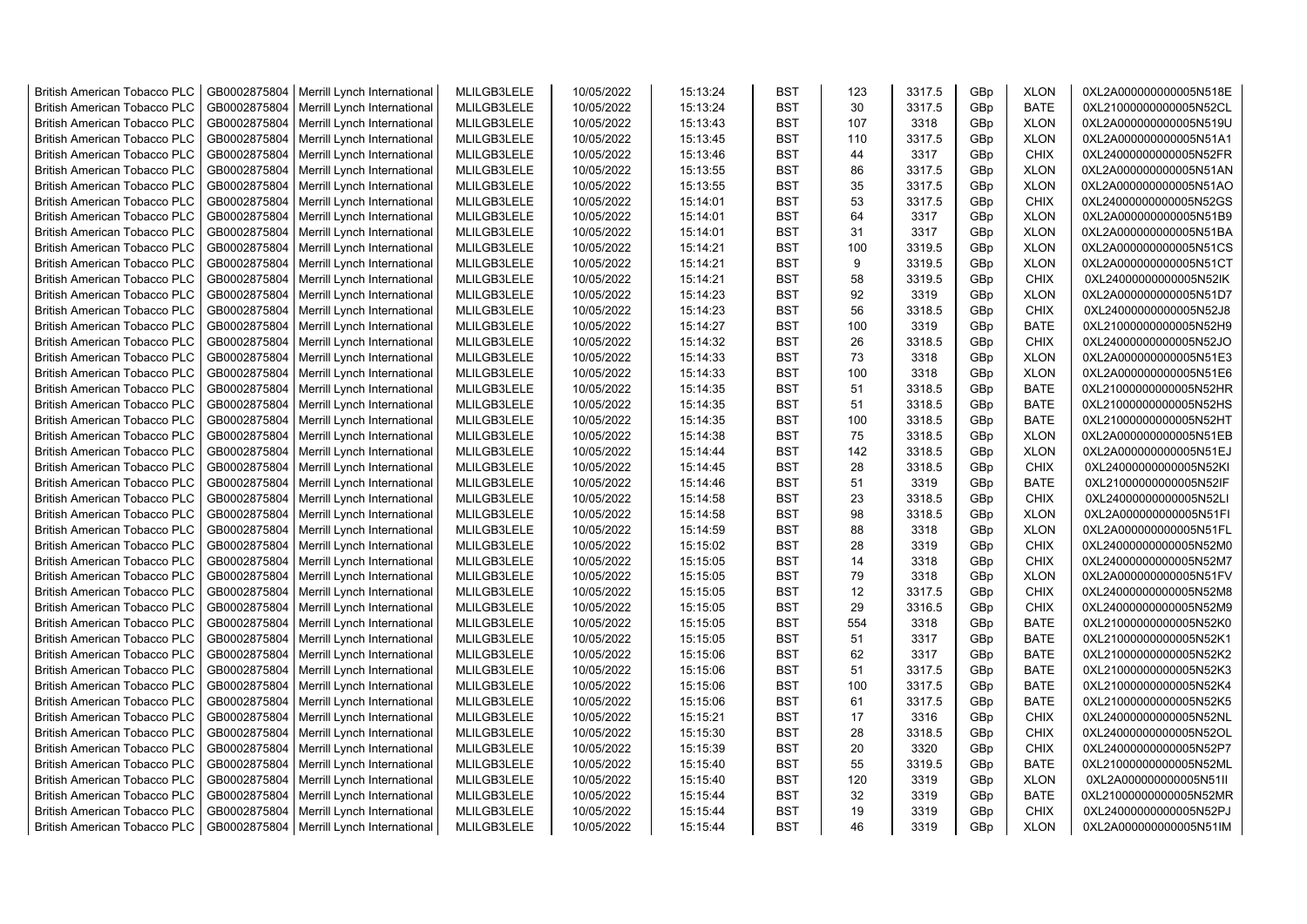| <b>British American Tobacco PLC</b> | GB0002875804 | Merrill Lynch International | MLILGB3LELE | 10/05/2022 | 15:15:44 | <b>BST</b> | 75  | 3318.5 | GBp | <b>XLON</b> | 0XL2A000000000005N51IO |
|-------------------------------------|--------------|-----------------------------|-------------|------------|----------|------------|-----|--------|-----|-------------|------------------------|
| <b>British American Tobacco PLC</b> | GB0002875804 | Merrill Lynch International | MLILGB3LELE | 10/05/2022 | 15:15:46 | <b>BST</b> | 14  | 3318   | GBp | <b>CHIX</b> | 0XL24000000000005N52PP |
| <b>British American Tobacco PLC</b> | GB0002875804 | Merrill Lynch International | MLILGB3LELE | 10/05/2022 | 15:15:51 | <b>BST</b> | 45  | 3317.5 | GBp | <b>BATE</b> | 0XL21000000000005N52NF |
| <b>British American Tobacco PLC</b> | GB0002875804 | Merrill Lynch International | MLILGB3LELE | 10/05/2022 | 15:15:51 | <b>BST</b> | 149 | 3317.5 | GBp | <b>XLON</b> | 0XL2A000000000005N51J5 |
| British American Tobacco PLC        | GB0002875804 | Merrill Lynch International | MLILGB3LELE | 10/05/2022 | 15:15:51 | <b>BST</b> | 30  | 3317.5 | GBp | <b>CHIX</b> | 0XL24000000000005N52Q4 |
| <b>British American Tobacco PLC</b> | GB0002875804 | Merrill Lynch International | MLILGB3LELE | 10/05/2022 | 15:16:11 | <b>BST</b> | 183 | 3319.5 | GBp | <b>XLON</b> | 0XL2A000000000005N51L0 |
| British American Tobacco PLC        | GB0002875804 | Merrill Lynch International | MLILGB3LELE | 10/05/2022 | 15:16:11 | <b>BST</b> | 16  | 3319.5 | GBp | <b>BATE</b> | 0XL21000000000005N52OR |
| <b>British American Tobacco PLC</b> | GB0002875804 | Merrill Lynch International | MLILGB3LELE | 10/05/2022 | 15:16:14 | <b>BST</b> | 19  | 3318.5 | GBp | CHIX        | 0XL24000000000005N52S2 |
| <b>British American Tobacco PLC</b> | GB0002875804 | Merrill Lynch International | MLILGB3LELE | 10/05/2022 | 15:16:14 | <b>BST</b> | 118 | 3318.5 | GBp | <b>XLON</b> | 0XL2A000000000005N51L8 |
| <b>British American Tobacco PLC</b> | GB0002875804 | Merrill Lynch International | MLILGB3LELE | 10/05/2022 | 15:16:18 | <b>BST</b> | 12  | 3318   | GBp | <b>BATE</b> | 0XL21000000000005N52P8 |
| <b>British American Tobacco PLC</b> | GB0002875804 | Merrill Lynch International | MLILGB3LELE | 10/05/2022 | 15:16:20 | <b>BST</b> | 166 | 3317.5 | GBp | <b>XLON</b> | 0XL2A000000000005N51LE |
| <b>British American Tobacco PLC</b> | GB0002875804 | Merrill Lynch International | MLILGB3LELE | 10/05/2022 | 15:16:21 | <b>BST</b> | 26  | 3317.5 | GBp | <b>BATE</b> | 0XL21000000000005N52PS |
| <b>British American Tobacco PLC</b> | GB0002875804 | Merrill Lynch International | MLILGB3LELE | 10/05/2022 | 15:16:23 | <b>BST</b> | 15  | 3317.5 | GBp | <b>CHIX</b> | 0XL24000000000005N52SC |
| <b>British American Tobacco PLC</b> | GB0002875804 | Merrill Lynch International | MLILGB3LELE | 10/05/2022 | 15:16:26 | <b>BST</b> | 25  | 3317.5 | GBp | <b>CHIX</b> | 0XL24000000000005N52SN |
| <b>British American Tobacco PLC</b> | GB0002875804 | Merrill Lynch International | MLILGB3LELE | 10/05/2022 | 15:16:35 | <b>BST</b> | 85  | 3317.5 | GBp | <b>XLON</b> | 0XL2A000000000005N51M1 |
| <b>British American Tobacco PLC</b> | GB0002875804 | Merrill Lynch International | MLILGB3LELE | 10/05/2022 | 15:16:38 | <b>BST</b> | 80  | 3317   | GBp | <b>XLON</b> | 0XL2A000000000005N51M3 |
| <b>British American Tobacco PLC</b> | GB0002875804 | Merrill Lynch International | MLILGB3LELE | 10/05/2022 | 15:16:40 | <b>BST</b> | 14  | 3317   | GBp | <b>BATE</b> | 0XL21000000000005N52QR |
| <b>British American Tobacco PLC</b> | GB0002875804 | Merrill Lynch International | MLILGB3LELE | 10/05/2022 | 15:16:40 | <b>BST</b> | 9   | 3317   | GBp | <b>BATE</b> | 0XL21000000000005N52QS |
| <b>British American Tobacco PLC</b> | GB0002875804 | Merrill Lynch International | MLILGB3LELE | 10/05/2022 | 15:16:40 | <b>BST</b> | 11  | 3317   | GBp | <b>BATE</b> | 0XL21000000000005N52QT |
| <b>British American Tobacco PLC</b> | GB0002875804 | Merrill Lynch International | MLILGB3LELE | 10/05/2022 | 15:16:40 | <b>BST</b> | 105 | 3317   | GBp | <b>XLON</b> | 0XL2A000000000005N51M9 |
| <b>British American Tobacco PLC</b> | GB0002875804 | Merrill Lynch International | MLILGB3LELE | 10/05/2022 | 15:16:43 | <b>BST</b> | 38  | 3317   | GBp | <b>CHIX</b> | 0XL24000000000005N52TH |
| <b>British American Tobacco PLC</b> | GB0002875804 | Merrill Lynch International | MLILGB3LELE | 10/05/2022 | 15:16:43 | <b>BST</b> | 15  | 3316.5 | GBp | <b>CHIX</b> | 0XL24000000000005N52TJ |
| <b>British American Tobacco PLC</b> | GB0002875804 | Merrill Lynch International | MLILGB3LELE | 10/05/2022 | 15:16:43 | <b>BST</b> | 15  | 3316.5 | GBp | <b>BATE</b> | 0XL21000000000005N52RE |
| <b>British American Tobacco PLC</b> | GB0002875804 | Merrill Lynch International | MLILGB3LELE | 10/05/2022 | 15:16:45 | <b>BST</b> | 14  | 3316   | GBp | <b>BATE</b> | 0XL21000000000005N52RS |
| <b>British American Tobacco PLC</b> | GB0002875804 | Merrill Lynch International | MLILGB3LELE | 10/05/2022 | 15:16:51 | <b>BST</b> | 79  | 3317   | GBp | <b>XLON</b> | 0XL2A000000000005N51ND |
| <b>British American Tobacco PLC</b> | GB0002875804 | Merrill Lynch International | MLILGB3LELE | 10/05/2022 | 15:16:51 | <b>BST</b> | 12  | 3317   | GBp | <b>BATE</b> | 0XL21000000000005N52SI |
| <b>British American Tobacco PLC</b> | GB0002875804 | Merrill Lynch International | MLILGB3LELE | 10/05/2022 | 15:16:59 | <b>BST</b> | 23  | 3317   | GBp | <b>BATE</b> | 0XL21000000000005N52SV |
| <b>British American Tobacco PLC</b> | GB0002875804 | Merrill Lynch International | MLILGB3LELE | 10/05/2022 | 15:16:59 | <b>BST</b> | 89  | 3317   | GBp | <b>XLON</b> | 0XL2A000000000005N51O0 |
| <b>British American Tobacco PLC</b> | GB0002875804 | Merrill Lynch International | MLILGB3LELE | 10/05/2022 | 15:16:59 | <b>BST</b> | 37  | 3317   | GBp | <b>CHIX</b> | 0XL24000000000005N52VH |
| <b>British American Tobacco PLC</b> | GB0002875804 | Merrill Lynch International | MLILGB3LELE | 10/05/2022 | 15:17:06 | <b>BST</b> | 82  | 3316   | GBp | <b>XLON</b> | 0XL2A000000000005N51OA |
| <b>British American Tobacco PLC</b> | GB0002875804 | Merrill Lynch International | MLILGB3LELE | 10/05/2022 | 15:17:06 | <b>BST</b> | 12  | 3316   | GBp | <b>BATE</b> | 0XL21000000000005N52TH |
| <b>British American Tobacco PLC</b> | GB0002875804 | Merrill Lynch International | MLILGB3LELE | 10/05/2022 | 15:17:07 | <b>BST</b> | 19  | 3316   | GBp | <b>CHIX</b> | 0XL24000000000005N5302 |
| <b>British American Tobacco PLC</b> | GB0002875804 | Merrill Lynch International | MLILGB3LELE | 10/05/2022 | 15:17:50 | <b>BST</b> | 60  | 3316   | GBp | CHIX        | 0XL24000000000005N5336 |
| <b>British American Tobacco PLC</b> | GB0002875804 | Merrill Lynch International | MLILGB3LELE | 10/05/2022 | 15:17:50 | <b>BST</b> | 224 | 3316   | GBp | <b>XLON</b> | 0XL2A000000000005N51R5 |
| <b>British American Tobacco PLC</b> | GB0002875804 | Merrill Lynch International | MLILGB3LELE | 10/05/2022 | 15:18:10 | <b>BST</b> | 19  | 3317   | GBp | <b>BATE</b> | 0XL21000000000005N532D |
| <b>British American Tobacco PLC</b> | GB0002875804 | Merrill Lynch International | MLILGB3LELE | 10/05/2022 | 15:18:10 | <b>BST</b> | 59  | 3316   | GBp | <b>CHIX</b> | 0XL24000000000005N5358 |
| <b>British American Tobacco PLC</b> | GB0002875804 | Merrill Lynch International | MLILGB3LELE | 10/05/2022 | 15:18:15 | <b>BST</b> | 230 | 3317   | GBp | <b>XLON</b> | 0XL2A000000000005N51T6 |
| <b>British American Tobacco PLC</b> | GB0002875804 | Merrill Lynch International | MLILGB3LELE | 10/05/2022 | 15:18:19 | <b>BST</b> | 27  | 3316.5 | GBp | <b>BATE</b> | 0XL21000000000005N533G |
| <b>British American Tobacco PLC</b> | GB0002875804 | Merrill Lynch International | MLILGB3LELE | 10/05/2022 | 15:18:19 | <b>BST</b> | 152 | 3316.5 | GBp | <b>XLON</b> | 0XL2A000000000005N51TC |
| <b>British American Tobacco PLC</b> | GB0002875804 | Merrill Lynch International | MLILGB3LELE | 10/05/2022 | 15:18:19 | <b>BST</b> | 56  | 3316.5 | GBp | <b>CHIX</b> | 0XL24000000000005N535P |
| <b>British American Tobacco PLC</b> | GB0002875804 | Merrill Lynch International | MLILGB3LELE | 10/05/2022 | 15:18:20 | <b>BST</b> | 42  | 3316.5 | GBp | <b>CHIX</b> | 0XL24000000000005N535Q |
| <b>British American Tobacco PLC</b> | GB0002875804 | Merrill Lynch International | MLILGB3LELE | 10/05/2022 | 15:18:34 | <b>BST</b> | 289 | 3315.5 | GBp | <b>XLON</b> | 0XL2A000000000005N51UI |
| <b>British American Tobacco PLC</b> | GB0002875804 | Merrill Lynch International | MLILGB3LELE | 10/05/2022 | 15:18:35 | <b>BST</b> | 11  | 3316   | GBp | <b>CHIX</b> | 0XL24000000000005N5379 |
| <b>British American Tobacco PLC</b> | GB0002875804 | Merrill Lynch International | MLILGB3LELE | 10/05/2022 | 15:18:36 | <b>BST</b> | 49  | 3315.5 | GBp | <b>BATE</b> | 0XL21000000000005N5351 |
| <b>British American Tobacco PLC</b> | GB0002875804 | Merrill Lynch International | MLILGB3LELE | 10/05/2022 | 15:18:36 | <b>BST</b> | 51  | 3315.5 | GBp | <b>XLON</b> | 0XL2A000000000005N51UK |
| <b>British American Tobacco PLC</b> | GB0002875804 | Merrill Lynch International | MLILGB3LELE | 10/05/2022 | 15:18:36 | <b>BST</b> | 24  | 3315.5 | GBp | <b>CHIX</b> | 0XL24000000000005N537G |
| <b>British American Tobacco PLC</b> | GB0002875804 | Merrill Lynch International | MLILGB3LELE | 10/05/2022 | 15:18:36 | <b>BST</b> | 54  | 3314.5 | GBp | <b>BATE</b> | 0XL21000000000005N5352 |
| <b>British American Tobacco PLC</b> | GB0002875804 | Merrill Lynch International | MLILGB3LELE | 10/05/2022 | 15:18:36 | <b>BST</b> | 81  | 3315   | GBp | <b>XLON</b> | 0XL2A000000000005N51UL |
|                                     |              |                             |             |            |          |            |     |        |     |             |                        |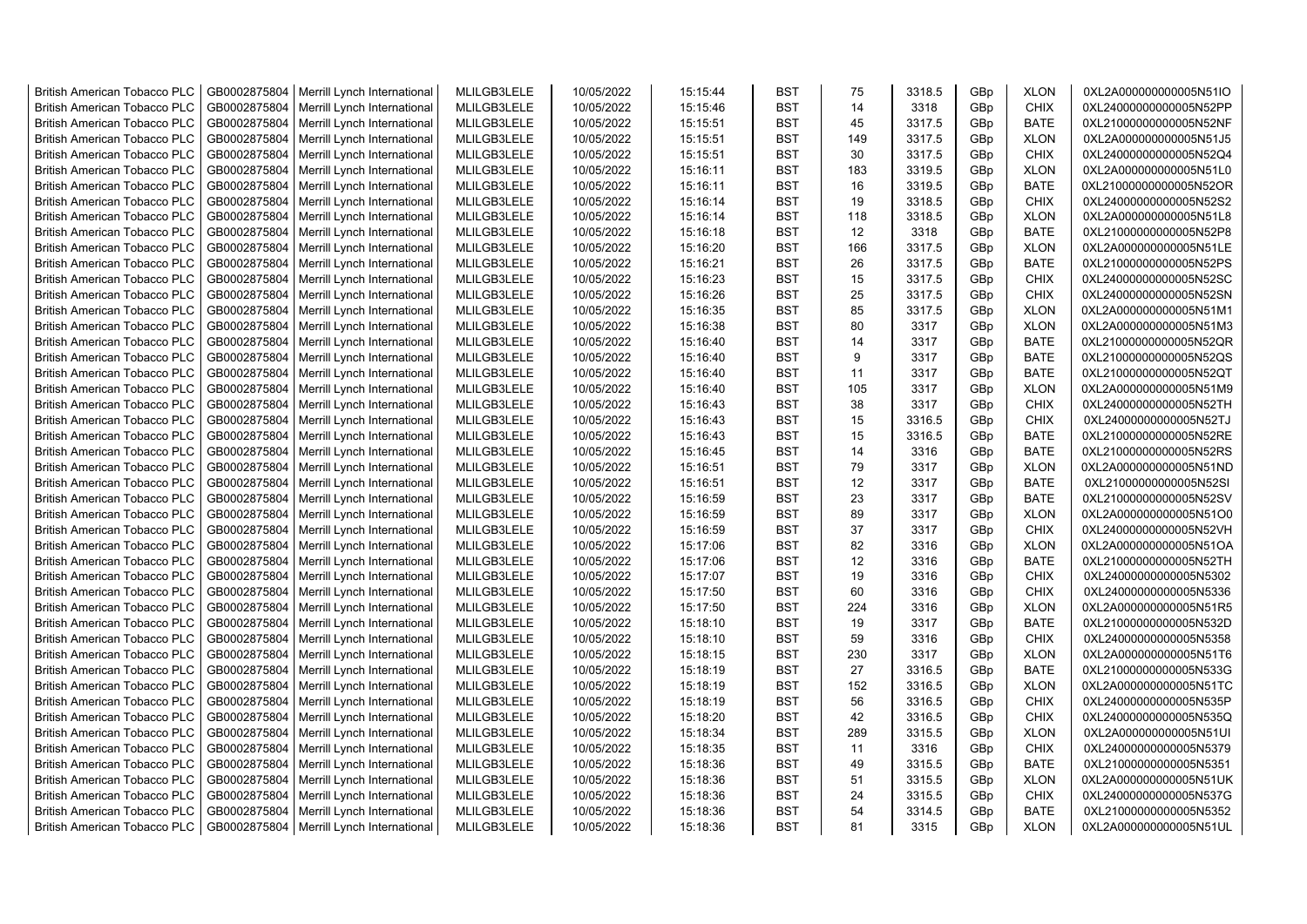| <b>British American Tobacco PLC</b>                                        | GB0002875804                 | Merrill Lynch International | MLILGB3LELE                | 10/05/2022 | 15:18:36 | <b>BST</b>               | 14  | 3315   | GBp | <b>BATE</b> | 0XL21000000000005N5353 |
|----------------------------------------------------------------------------|------------------------------|-----------------------------|----------------------------|------------|----------|--------------------------|-----|--------|-----|-------------|------------------------|
| <b>British American Tobacco PLC</b>                                        | GB0002875804                 | Merrill Lynch International | MLILGB3LELE                | 10/05/2022 | 15:18:36 | <b>BST</b>               | 24  | 3315   | GBp | <b>CHIX</b> | 0XL24000000000005N537H |
| <b>British American Tobacco PLC</b>                                        | GB0002875804                 | Merrill Lynch International | MLILGB3LELE                | 10/05/2022 | 15:18:36 | <b>BST</b>               | 69  | 3315   | GBp | <b>BATE</b> | 0XL21000000000005N5354 |
| <b>British American Tobacco PLC</b>                                        | GB0002875804                 | Merrill Lynch International | MLILGB3LELE                | 10/05/2022 | 15:18:40 | <b>BST</b>               | 103 | 3315.5 | GBp | <b>XLON</b> | 0XL2A000000000005N51V2 |
| British American Tobacco PLC                                               | GB0002875804                 | Merrill Lynch International | MLILGB3LELE                | 10/05/2022 | 15:18:40 | <b>BST</b>               | 40  | 3314.5 | GBp | <b>BATE</b> | 0XL21000000000005N535P |
| <b>British American Tobacco PLC</b>                                        | GB0002875804                 | Merrill Lynch International | MLILGB3LELE                | 10/05/2022 | 15:18:40 | <b>BST</b>               | 19  | 3315   | GBp | <b>CHIX</b> | 0XL24000000000005N537S |
| <b>British American Tobacco PLC</b>                                        | GB0002875804                 | Merrill Lynch International | MLILGB3LELE                | 10/05/2022 | 15:18:42 | <b>BST</b>               | 20  | 3315   | GBp | CHIX        | 0XL24000000000005N537U |
| <b>British American Tobacco PLC</b>                                        | GB0002875804                 | Merrill Lynch International | MLILGB3LELE                | 10/05/2022 | 15:18:42 | <b>BST</b>               | 31  | 3315   | GBp | <b>BATE</b> | 0XL21000000000005N535T |
| <b>British American Tobacco PLC</b>                                        | GB0002875804                 | Merrill Lynch International | MLILGB3LELE                | 10/05/2022 | 15:18:55 | <b>BST</b>               | 19  | 3316   | GBp | <b>CHIX</b> | 0XL24000000000005N538O |
| <b>British American Tobacco PLC</b>                                        | GB0002875804                 | Merrill Lynch International | MLILGB3LELE                | 10/05/2022 | 15:18:55 | <b>BST</b>               | 92  | 3316   | GBp | <b>XLON</b> | 0XL2A000000000005N51VN |
| <b>British American Tobacco PLC</b>                                        | GB0002875804                 | Merrill Lynch International | MLILGB3LELE                | 10/05/2022 | 15:18:55 | <b>BST</b>               | 48  | 3316   | GBp | <b>XLON</b> | 0XL2A000000000005N51VP |
| <b>British American Tobacco PLC</b>                                        | GB0002875804                 | Merrill Lynch International | MLILGB3LELE                | 10/05/2022 | 15:19:01 | <b>BST</b>               | 85  | 3316   | GBp | <b>XLON</b> | 0XL2A000000000005N5204 |
| <b>British American Tobacco PLC</b>                                        | GB0002875804                 | Merrill Lynch International | MLILGB3LELE                | 10/05/2022 | 15:19:01 | <b>BST</b>               | 19  | 3316.5 | GBp | <b>BATE</b> | 0XL21000000000005N536R |
| <b>British American Tobacco PLC</b>                                        | GB0002875804                 | Merrill Lynch International | MLILGB3LELE                | 10/05/2022 | 15:19:01 | <b>BST</b>               | 40  | 3316.5 | GBp | <b>BATE</b> | 0XL21000000000005N536S |
| <b>British American Tobacco PLC</b>                                        | GB0002875804                 | Merrill Lynch International | MLILGB3LELE                | 10/05/2022 | 15:19:13 | <b>BST</b>               | 83  | 3316.5 | GBp | <b>XLON</b> | 0XL2A000000000005N520R |
| <b>British American Tobacco PLC</b>                                        | GB0002875804                 | Merrill Lynch International | MLILGB3LELE                | 10/05/2022 | 15:19:25 | <b>BST</b>               | 112 | 3319   | GBp | <b>XLON</b> | 0XL2A000000000005N5223 |
| <b>British American Tobacco PLC</b>                                        | GB0002875804                 | Merrill Lynch International | MLILGB3LELE                | 10/05/2022 | 15:19:33 | <b>BST</b>               | 38  | 3318.5 | GBp | CHIX        | 0XL24000000000005N53BH |
| <b>British American Tobacco PLC</b>                                        | GB0002875804                 | Merrill Lynch International | MLILGB3LELE                | 10/05/2022 | 15:19:33 | <b>BST</b>               | 64  | 3318.5 | GBp | <b>BATE</b> | 0XL21000000000005N539S |
| <b>British American Tobacco PLC</b>                                        | GB0002875804                 | Merrill Lynch International | MLILGB3LELE                | 10/05/2022 | 15:19:37 | <b>BST</b>               | 53  | 3318.5 | GBp | <b>CHIX</b> | 0XL24000000000005N53C0 |
| <b>British American Tobacco PLC</b>                                        | GB0002875804                 | Merrill Lynch International | MLILGB3LELE                | 10/05/2022 | 15:19:38 | <b>BST</b>               | 153 | 3318   | GBp | <b>XLON</b> | 0XL2A000000000005N522M |
| <b>British American Tobacco PLC</b>                                        | GB0002875804                 | Merrill Lynch International | MLILGB3LELE                | 10/05/2022 | 15:19:42 | <b>BST</b>               | 90  | 3317.5 | GBp | <b>BATE</b> | 0XL21000000000005N53AK |
| British American Tobacco PLC                                               | GB0002875804                 | Merrill Lynch International | MLILGB3LELE                | 10/05/2022 | 15:19:42 | <b>BST</b>               | 40  | 3317.5 | GBp | <b>CHIX</b> | 0XL24000000000005N53CA |
| British American Tobacco PLC                                               | GB0002875804                 | Merrill Lynch International | MLILGB3LELE                | 10/05/2022 | 15:19:45 | <b>BST</b>               | 142 | 3317   | GBp | <b>XLON</b> | 0XL2A000000000005N5232 |
| <b>British American Tobacco PLC</b>                                        | GB0002875804                 | Merrill Lynch International | MLILGB3LELE                | 10/05/2022 | 15:19:45 | <b>BST</b>               | 25  | 3317   | GBp | <b>BATE</b> | 0XL21000000000005N53AN |
| <b>British American Tobacco PLC</b>                                        | GB0002875804                 | Merrill Lynch International | MLILGB3LELE                | 10/05/2022 | 15:19:45 | <b>BST</b>               | 29  | 3316.5 | GBp | <b>CHIX</b> | 0XL24000000000005N53CB |
| <b>British American Tobacco PLC</b>                                        | GB0002875804                 | Merrill Lynch International | MLILGB3LELE                | 10/05/2022 | 15:19:45 | <b>BST</b>               | 121 | 3317   | GBp | <b>BATE</b> | 0XL21000000000005N53AQ |
| <b>British American Tobacco PLC</b>                                        | GB0002875804                 | Merrill Lynch International | MLILGB3LELE                | 10/05/2022 | 15:19:46 | <b>BST</b>               | 6   | 3317   | GBp | <b>BATE</b> | 0XL21000000000005N53AR |
| <b>British American Tobacco PLC</b>                                        | GB0002875804                 | Merrill Lynch International | MLILGB3LELE                | 10/05/2022 | 15:19:48 | <b>BST</b>               | 82  | 3316.5 | GBp | <b>XLON</b> | 0XL2A000000000005N5238 |
| <b>British American Tobacco PLC</b>                                        | GB0002875804                 | Merrill Lynch International | MLILGB3LELE                | 10/05/2022 | 15:19:49 | <b>BST</b>               | 131 | 3316.5 | GBp | <b>BATE</b> | 0XL21000000000005N53B1 |
| <b>British American Tobacco PLC</b>                                        | GB0002875804                 | Merrill Lynch International | MLILGB3LELE                | 10/05/2022 | 15:19:50 | <b>BST</b>               | 16  | 3316   | GBp | CHIX        | 0XL24000000000005N53CO |
| <b>British American Tobacco PLC</b>                                        | GB0002875804                 | Merrill Lynch International | MLILGB3LELE                | 10/05/2022 | 15:19:50 | <b>BST</b>               | 48  | 3316   | GBp | <b>BATE</b> | 0XL21000000000005N53B2 |
| <b>British American Tobacco PLC</b>                                        | GB0002875804                 | Merrill Lynch International | MLILGB3LELE                | 10/05/2022 | 15:19:56 | <b>BST</b>               | 14  | 3315.5 | GBp | <b>CHIX</b> | 0XL24000000000005N53DO |
| <b>British American Tobacco PLC</b>                                        | GB0002875804                 | Merrill Lynch International | MLILGB3LELE                | 10/05/2022 | 15:19:56 | <b>BST</b>               | 81  | 3315.5 | GBp | <b>XLON</b> | 0XL2A000000000005N523T |
| <b>British American Tobacco PLC</b>                                        | GB0002875804                 | Merrill Lynch International | MLILGB3LELE                | 10/05/2022 | 15:19:56 | <b>BST</b>               | 18  | 3315   | GBp | <b>CHIX</b> | 0XL24000000000005N53DR |
| <b>British American Tobacco PLC</b>                                        | GB0002875804                 | Merrill Lynch International | MLILGB3LELE                | 10/05/2022 | 15:19:56 | <b>BST</b>               | 27  | 3315   | GBp | <b>BATE</b> | 0XL21000000000005N53C3 |
| <b>British American Tobacco PLC</b>                                        | GB0002875804                 | Merrill Lynch International | MLILGB3LELE                | 10/05/2022 | 15:19:59 | <b>BST</b>               | 17  | 3315   | GBp | <b>CHIX</b> | 0XL24000000000005N53E1 |
| <b>British American Tobacco PLC</b>                                        | GB0002875804                 | Merrill Lynch International | MLILGB3LELE                | 10/05/2022 | 15:20:14 | <b>BST</b>               | 175 | 3315.5 | GBp | <b>XLON</b> | 0XL2A000000000005N525R |
| <b>British American Tobacco PLC</b>                                        | GB0002875804                 | Merrill Lynch International | MLILGB3LELE                | 10/05/2022 | 15:20:14 | <b>BST</b>               | 12  | 3315.5 | GBp | <b>CHIX</b> | 0XL24000000000005N53FU |
| <b>British American Tobacco PLC</b>                                        | GB0002875804                 | Merrill Lynch International | MLILGB3LELE                | 10/05/2022 | 15:20:26 | <b>BST</b>               | 90  | 3315.5 | GBp | <b>XLON</b> | 0XL2A000000000005N5268 |
| <b>British American Tobacco PLC</b>                                        | GB0002875804                 | Merrill Lynch International | MLILGB3LELE                | 10/05/2022 | 15:20:26 | <b>BST</b>               | 12  | 3315.5 | GBp | <b>CHIX</b> | 0XL24000000000005N53GE |
| <b>British American Tobacco PLC</b>                                        | GB0002875804                 | Merrill Lynch International | MLILGB3LELE                | 10/05/2022 | 15:20:38 | <b>BST</b>               | 98  | 3316   | GBp | <b>XLON</b> | 0XL2A000000000005N5273 |
|                                                                            |                              |                             |                            |            |          | <b>BST</b>               | 31  |        |     | <b>CHIX</b> |                        |
| <b>British American Tobacco PLC</b><br><b>British American Tobacco PLC</b> | GB0002875804<br>GB0002875804 | Merrill Lynch International | MLILGB3LELE<br>MLILGB3LELE | 10/05/2022 | 15:20:38 | <b>BST</b>               | 35  | 3316   | GBp | <b>CHIX</b> | 0XL24000000000005N53H9 |
|                                                                            |                              | Merrill Lynch International |                            | 10/05/2022 | 15:20:52 | <b>BST</b>               | 122 | 3316.5 | GBp |             | 0XL24000000000005N53IE |
| <b>British American Tobacco PLC</b>                                        | GB0002875804                 | Merrill Lynch International | MLILGB3LELE<br>MLILGB3LELE | 10/05/2022 | 15:20:52 |                          | 99  | 3316.5 | GBp | <b>XLON</b> | 0XL2A000000000005N528D |
| <b>British American Tobacco PLC</b>                                        | GB0002875804                 | Merrill Lynch International |                            | 10/05/2022 | 15:20:57 | <b>BST</b><br><b>BST</b> | 27  | 3316.5 | GBp | <b>XLON</b> | 0XL2A000000000005N5294 |
| <b>British American Tobacco PLC</b>                                        | GB0002875804                 | Merrill Lynch International | MLILGB3LELE                | 10/05/2022 | 15:20:59 |                          |     | 3316   | GBp | <b>CHIX</b> | 0XL24000000000005N53J9 |
| <b>British American Tobacco PLC</b>                                        | GB0002875804                 | Merrill Lynch International | MLILGB3LELE                | 10/05/2022 | 15:21:04 | <b>BST</b>               | 27  | 3317   | GBp | <b>CHIX</b> | 0XL24000000000005N53KC |
| <b>British American Tobacco PLC</b>                                        | GB0002875804                 | Merrill Lynch International | MLILGB3LELE                | 10/05/2022 | 15:21:20 | <b>BST</b>               | 5   | 3318.5 | GBp | <b>XLON</b> | 0XL2A000000000005N52BL |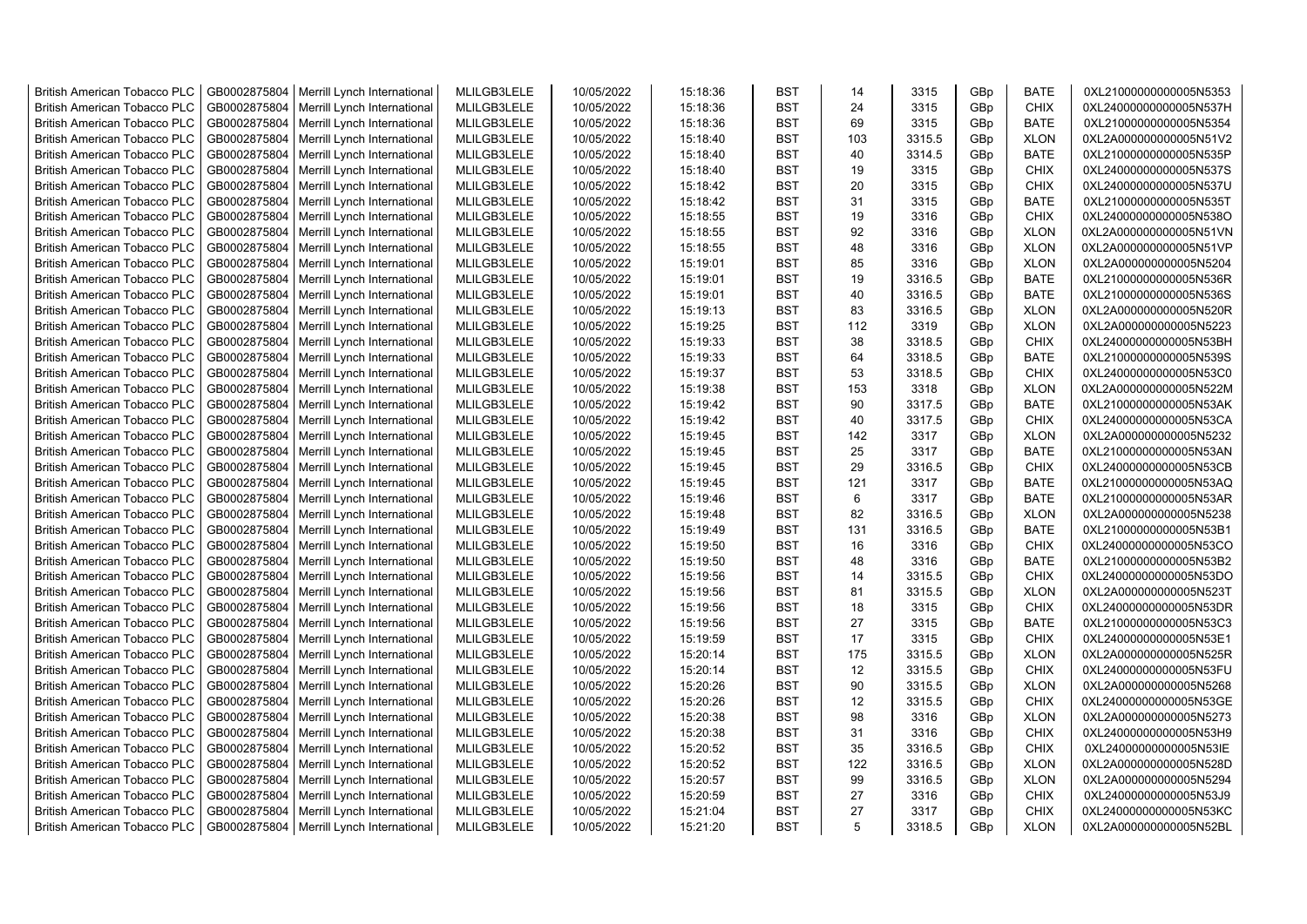| <b>British American Tobacco PLC</b>                                        | GB0002875804                 | Merrill Lynch International                                | MLILGB3LELE                | 10/05/2022 | 15:21:20             | <b>BST</b>               | 73                      | 3318.5       | GBp             | <b>XLON</b> | 0XL2A000000000005N52BM                           |
|----------------------------------------------------------------------------|------------------------------|------------------------------------------------------------|----------------------------|------------|----------------------|--------------------------|-------------------------|--------------|-----------------|-------------|--------------------------------------------------|
| <b>British American Tobacco PLC</b>                                        | GB0002875804                 | Merrill Lynch International                                | MLILGB3LELE                | 10/05/2022 | 15:21:20             | <b>BST</b>               | 31                      | 3318.5       | GBp             | <b>BATE</b> | 0XL21000000000005N53J1                           |
| <b>British American Tobacco PLC</b>                                        | GB0002875804                 | Merrill Lynch International                                | MLILGB3LELE                | 10/05/2022 | 15:21:20             | <b>BST</b>               | 3                       | 3318         | GBp             | <b>XLON</b> | 0XL2A000000000005N52BN                           |
| <b>British American Tobacco PLC</b>                                        | GB0002875804                 | Merrill Lynch International                                | MLILGB3LELE                | 10/05/2022 | 15:21:20             | <b>BST</b>               | 18                      | 3318.5       | GBp             | <b>CHIX</b> | 0XL24000000000005N53M0                           |
| <b>British American Tobacco PLC</b>                                        | GB0002875804                 | Merrill Lynch International                                | MLILGB3LELE                | 10/05/2022 | 15:21:20             | <b>BST</b>               | 13                      | 3318.5       | GBp             | <b>CHIX</b> | 0XL24000000000005N53M1                           |
| <b>British American Tobacco PLC</b>                                        | GB0002875804                 | Merrill Lynch International                                | MLILGB3LELE                | 10/05/2022 | 15:21:21             | <b>BST</b>               | 174                     | 3318         | GBp             | <b>XLON</b> | 0XL2A000000000005N52BQ                           |
| British American Tobacco PLC                                               | GB0002875804                 | Merrill Lynch International                                | MLILGB3LELE                | 10/05/2022 | 15:21:21             | <b>BST</b>               | $\overline{1}$          | 3318         | GBp             | <b>XLON</b> | 0XL2A000000000005N52BR                           |
| <b>British American Tobacco PLC</b>                                        | GB0002875804                 | Merrill Lynch International                                | MLILGB3LELE                | 10/05/2022 | 15:21:21             | <b>BST</b>               | 65                      | 3318         | GBp             | <b>BATE</b> | 0XL21000000000005N53J6                           |
| <b>British American Tobacco PLC</b>                                        | GB0002875804                 | Merrill Lynch International                                | MLILGB3LELE                | 10/05/2022 | 15:21:21             | <b>BST</b>               | $\overline{\mathbf{1}}$ | 3318.5       | GBp             | <b>BATE</b> | 0XL21000000000005N53J7                           |
| <b>British American Tobacco PLC</b>                                        | GB0002875804                 | Merrill Lynch International                                | MLILGB3LELE                | 10/05/2022 | 15:21:21             | <b>BST</b>               | 54                      | 3317.5       | GBp             | <b>BATE</b> | 0XL21000000000005N53J8                           |
| <b>British American Tobacco PLC</b>                                        | GB0002875804                 | Merrill Lynch International                                | MLILGB3LELE                | 10/05/2022 | 15:21:21             | <b>BST</b>               | 43                      | 3317         | GBp             | <b>BATE</b> | 0XL21000000000005N53J9                           |
| <b>British American Tobacco PLC</b>                                        | GB0002875804                 | Merrill Lynch International                                | MLILGB3LELE                | 10/05/2022 | 15:21:21             | <b>BST</b>               | 101                     | 3317         | GBp             | <b>XLON</b> | 0XL2A000000000005N52BS                           |
| <b>British American Tobacco PLC</b>                                        | GB0002875804                 | Merrill Lynch International                                | MLILGB3LELE                | 10/05/2022 | 15:21:21             | BST                      | 18                      | 3317.5       | GBp             | <b>CHIX</b> | 0XL24000000000005N53M6                           |
| <b>British American Tobacco PLC</b>                                        | GB0002875804                 | Merrill Lynch International                                | MLILGB3LELE                | 10/05/2022 | 15:21:21             | <b>BST</b>               | 18                      | 3317         | GBp             | <b>CHIX</b> | 0XL24000000000005N53M7                           |
| <b>British American Tobacco PLC</b>                                        | GB0002875804                 | Merrill Lynch International                                | MLILGB3LELE                | 10/05/2022 | 15:21:21             | <b>BST</b>               | 2                       | 3317         | GBp             | <b>CHIX</b> | 0XL24000000000005N53M8                           |
| <b>British American Tobacco PLC</b>                                        | GB0002875804                 | Merrill Lynch International                                | MLILGB3LELE                | 10/05/2022 | 15:21:23             | <b>BST</b>               | 52                      | 3317         | GBp             | <b>XLON</b> | 0XL2A000000000005N52C1                           |
| <b>British American Tobacco PLC</b>                                        | GB0002875804                 | Merrill Lynch International                                | MLILGB3LELE                | 10/05/2022 | 15:21:23             | <b>BST</b>               | 58                      | 3317         | GBp             | <b>XLON</b> | 0XL2A000000000005N52C2                           |
| <b>British American Tobacco PLC</b>                                        | GB0002875804                 | Merrill Lynch International                                | MLILGB3LELE                | 10/05/2022 | 15:21:35             | <b>BST</b>               | 25                      | 3317         | GBp             | <b>BATE</b> | 0XL21000000000005N53K1                           |
| <b>British American Tobacco PLC</b>                                        | GB0002875804                 | Merrill Lynch International                                | MLILGB3LELE                | 10/05/2022 | 15:21:39             | <b>BST</b>               | 29                      | 3318         | GBp             | <b>CHIX</b> | 0XL24000000000005N53N5                           |
| <b>British American Tobacco PLC</b>                                        | GB0002875804                 | Merrill Lynch International                                | MLILGB3LELE                | 10/05/2022 | 15:21:40             | <b>BST</b>               | 3                       | 3317         | GBp             | <b>BATE</b> | 0XL21000000000005N53KA                           |
| <b>British American Tobacco PLC</b>                                        | GB0002875804                 | Merrill Lynch International                                | MLILGB3LELE                | 10/05/2022 | 15:21:40             | <b>BST</b>               | 15                      | 3317         | GBp             | <b>BATE</b> | 0XL21000000000005N53KB                           |
| <b>British American Tobacco PLC</b>                                        | GB0002875804                 | Merrill Lynch International                                | MLILGB3LELE                | 10/05/2022 | 15:21:40             | <b>BST</b>               | 11                      | 3317         | GBp             | <b>BATE</b> | 0XL21000000000005N53KC                           |
| British American Tobacco PLC                                               | GB0002875804                 | Merrill Lynch International                                | MLILGB3LELE                | 10/05/2022 | 15:21:40             | <b>BST</b>               | 13                      | 3317         |                 | <b>BATE</b> | 0XL21000000000005N53KD                           |
| <b>British American Tobacco PLC</b>                                        |                              |                                                            |                            |            |                      | <b>BST</b>               | 16                      |              | GBp             | <b>CHIX</b> |                                                  |
|                                                                            | GB0002875804                 | Merrill Lynch International                                | MLILGB3LELE                | 10/05/2022 | 15:21:40             |                          | 80                      | 3317         | GBp             |             | 0XL24000000000005N53NE                           |
| <b>British American Tobacco PLC</b><br><b>British American Tobacco PLC</b> | GB0002875804<br>GB0002875804 | Merrill Lynch International<br>Merrill Lynch International | MLILGB3LELE<br>MLILGB3LELE | 10/05/2022 | 15:21:40<br>15:21:51 | <b>BST</b><br><b>BST</b> | 104                     | 3317<br>3317 | GBp             | <b>XLON</b> | 0XL2A000000000005N52CV<br>0XL2A000000000005N52DN |
|                                                                            |                              |                                                            |                            | 10/05/2022 |                      | <b>BST</b>               | 3                       |              | GBp             | <b>XLON</b> |                                                  |
| <b>British American Tobacco PLC</b>                                        | GB0002875804<br>GB0002875804 | Merrill Lynch International                                | MLILGB3LELE                | 10/05/2022 | 15:21:55             |                          | 11                      | 3317.5       | GBp             | <b>CHIX</b> | 0XL24000000000005N53OB                           |
| <b>British American Tobacco PLC</b>                                        |                              | Merrill Lynch International                                | MLILGB3LELE                | 10/05/2022 | 15:21:56             | <b>BST</b>               |                         | 3317.5       | GBp             | <b>CHIX</b> | 0XL24000000000005N53OC                           |
| <b>British American Tobacco PLC</b>                                        | GB0002875804                 | Merrill Lynch International                                | MLILGB3LELE                | 10/05/2022 | 15:21:56             | <b>BST</b>               | 23                      | 3317.5       | GBp             | <b>CHIX</b> | 0XL24000000000005N53OD                           |
| <b>British American Tobacco PLC</b>                                        | GB0002875804                 | Merrill Lynch International                                | MLILGB3LELE                | 10/05/2022 | 15:21:57             | <b>BST</b>               | 112                     | 3317         | GBp             | <b>XLON</b> | 0XL2A000000000005N52E8                           |
| <b>British American Tobacco PLC</b>                                        | GB0002875804                 | Merrill Lynch International                                | MLILGB3LELE                | 10/05/2022 | 15:21:57             | <b>BST</b>               | 17                      | 3316.5       | GBp             | <b>BATE</b> | 0XL21000000000005N53LD                           |
| <b>British American Tobacco PLC</b>                                        | GB0002875804                 | Merrill Lynch International                                | MLILGB3LELE                | 10/05/2022 | 15:22:13             | <b>BST</b>               | 29                      | 3317         | GBp             | <b>CHIX</b> | 0XL24000000000005N53QC                           |
| <b>British American Tobacco PLC</b>                                        | GB0002875804                 | Merrill Lynch International                                | MLILGB3LELE                | 10/05/2022 | 15:22:13             | <b>BST</b>               | 110                     | 3317         | GBp             | <b>XLON</b> | 0XL2A000000000005N52FC                           |
| <b>British American Tobacco PLC</b>                                        | GB0002875804                 | Merrill Lynch International                                | MLILGB3LELE                | 10/05/2022 | 15:22:15             | <b>BST</b>               | 36                      | 3316.5       | GBp             | <b>BATE</b> | 0XL21000000000005N53MJ                           |
| <b>British American Tobacco PLC</b>                                        | GB0002875804                 | Merrill Lynch International                                | MLILGB3LELE                | 10/05/2022 | 15:22:15             | <b>BST</b>               | 13                      | 3316.5       | GBp             | <b>CHIX</b> | 0XL24000000000005N53QH                           |
| British American Tobacco PLC                                               | GB0002875804                 | Merrill Lynch International                                | MLILGB3LELE                | 10/05/2022 | 15:22:25             | <b>BST</b>               | 96                      | 3316.5       | GBp             | <b>XLON</b> | 0XL2A000000000005N52G5                           |
| <b>British American Tobacco PLC</b>                                        | GB0002875804                 | Merrill Lynch International                                | MLILGB3LELE                | 10/05/2022 | 15:22:25             | <b>BST</b>               | 17                      | 3316.5       | GBp             | <b>BATE</b> | 0XL21000000000005N53N4                           |
| <b>British American Tobacco PLC</b>                                        | GB0002875804                 | Merrill Lynch International                                | MLILGB3LELE                | 10/05/2022 | 15:22:25             | <b>BST</b>               | 28                      | 3316.5       | GBp             | <b>CHIX</b> | 0XL24000000000005N53R7                           |
| <b>British American Tobacco PLC</b>                                        | GB0002875804                 | Merrill Lynch International                                | MLILGB3LELE                | 10/05/2022 | 15:22:26             | <b>BST</b>               | 20                      | 3316.5       | GBp             | <b>BATE</b> | 0XL21000000000005N53NA                           |
| <b>British American Tobacco PLC</b>                                        | GB0002875804                 | Merrill Lynch International                                | MLILGB3LELE                | 10/05/2022 | 15:22:49             | <b>BST</b>               | 209                     | 3317.5       | GBp             | <b>XLON</b> | 0XL2A000000000005N52I3                           |
| <b>British American Tobacco PLC</b>                                        | GB0002875804                 | Merrill Lynch International                                | MLILGB3LELE                | 10/05/2022 | 15:22:49             | <b>BST</b>               | 20                      | 3317.5       | GBp             | <b>BATE</b> | 0XL21000000000005N53OO                           |
| <b>British American Tobacco PLC</b>                                        | GB0002875804                 | Merrill Lynch International                                | MLILGB3LELE                | 10/05/2022 | 15:22:49             | <b>BST</b>               | 20                      | 3317.5       | GBp             | BATE        | 0XL21000000000005N53OP                           |
| <b>British American Tobacco PLC</b>                                        | GB0002875804                 | Merrill Lynch International                                | MLILGB3LELE                | 10/05/2022 | 15:22:49             | <b>BST</b>               | 24                      | 3317.5       | GBp             | <b>BATE</b> | 0XL21000000000005N53OQ                           |
| <b>British American Tobacco PLC</b>                                        | GB0002875804                 | Merrill Lynch International                                | MLILGB3LELE                | 10/05/2022 | 15:22:49             | <b>BST</b>               | 49                      | 3317.5       | GBp             | <b>CHIX</b> | 0XL24000000000005N53TB                           |
| <b>British American Tobacco PLC</b>                                        | GB0002875804                 | Merrill Lynch International                                | MLILGB3LELE                | 10/05/2022 | 15:22:57             | <b>BST</b>               | 148                     | 3316.5       | GBp             | <b>XLON</b> | 0XL2A000000000005N52IH                           |
| <b>British American Tobacco PLC</b>                                        | GB0002875804                 | Merrill Lynch International                                | MLILGB3LELE                | 10/05/2022 | 15:23:02             | <b>BST</b>               | 35                      | 3316.5       | GBp             | <b>BATE</b> | 0XL21000000000005N53PU                           |
| <b>British American Tobacco PLC</b>                                        | GB0002875804                 | Merrill Lynch International                                | MLILGB3LELE                | 10/05/2022 | 15:23:02             | <b>BST</b>               | 26                      | 3316.5       | GBp             | <b>CHIX</b> | 0XL24000000000005N53UE                           |
| <b>British American Tobacco PLC</b>                                        |                              | GB0002875804   Merrill Lynch International                 | MLILGB3LELE                | 10/05/2022 | 15:23:02             | <b>BST</b>               | 133                     | 3316         | GB <sub>p</sub> | <b>XLON</b> | 0XL2A000000000005N52IU                           |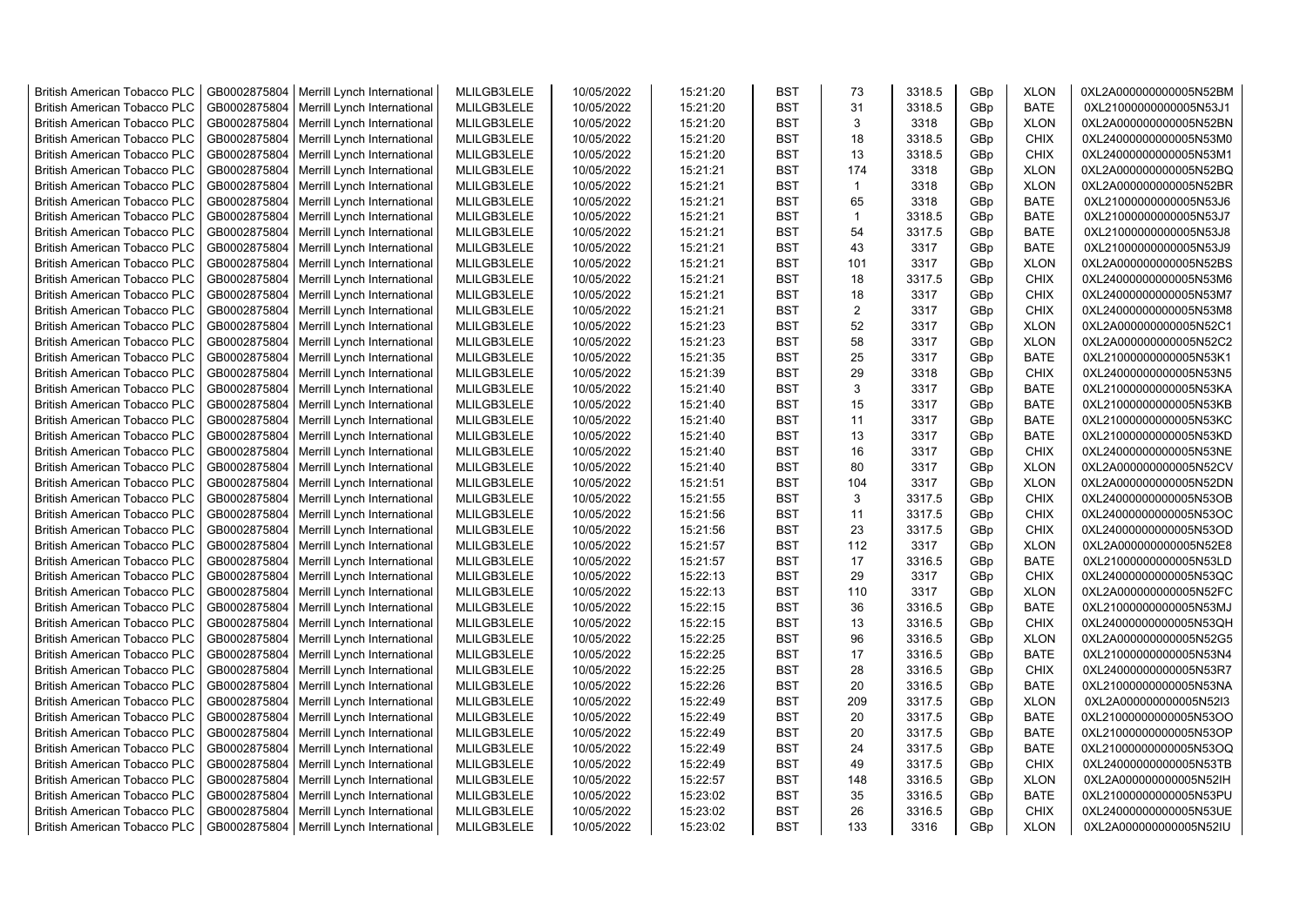| <b>British American Tobacco PLC</b> | GB0002875804 | Merrill Lynch International | MLILGB3LELE | 10/05/2022 | 15:23:02 | <b>BST</b> | 66  | 3316   | GBp             | <b>CHIX</b> | 0XL24000000000005N53UG |
|-------------------------------------|--------------|-----------------------------|-------------|------------|----------|------------|-----|--------|-----------------|-------------|------------------------|
| <b>British American Tobacco PLC</b> | GB0002875804 | Merrill Lynch International | MLILGB3LELE | 10/05/2022 | 15:23:03 | <b>BST</b> | 40  | 3316   | GBp             | <b>BATE</b> | 0XL21000000000005N53Q2 |
| <b>British American Tobacco PLC</b> | GB0002875804 | Merrill Lynch International | MLILGB3LELE | 10/05/2022 | 15:23:03 | <b>BST</b> | 31  | 3316   | GBp             | <b>BATE</b> | 0XL21000000000005N53Q5 |
| <b>British American Tobacco PLC</b> | GB0002875804 | Merrill Lynch International | MLILGB3LELE | 10/05/2022 | 15:23:03 | <b>BST</b> | 13  | 3316   | GBp             | <b>BATE</b> | 0XL21000000000005N53Q6 |
| <b>British American Tobacco PLC</b> | GB0002875804 | Merrill Lynch International | MLILGB3LELE | 10/05/2022 | 15:23:17 | <b>BST</b> | 28  | 3318   | GBp             | <b>CHIX</b> | 0XL24000000000005N5404 |
| <b>British American Tobacco PLC</b> | GB0002875804 | Merrill Lynch International | MLILGB3LELE | 10/05/2022 | 15:23:17 | <b>BST</b> | 114 | 3318   | GBp             | <b>XLON</b> | 0XL2A000000000005N52K1 |
| <b>British American Tobacco PLC</b> | GB0002875804 | Merrill Lynch International | MLILGB3LELE | 10/05/2022 | 15:23:42 | <b>BST</b> | 108 | 3318   | GBp             | <b>XLON</b> | 0XL2A000000000005N52M7 |
| <b>British American Tobacco PLC</b> | GB0002875804 | Merrill Lynch International | MLILGB3LELE | 10/05/2022 | 15:23:42 | <b>BST</b> | 41  | 3318   | GBp             | <b>CHIX</b> | 0XL24000000000005N541H |
| <b>British American Tobacco PLC</b> | GB0002875804 | Merrill Lynch International | MLILGB3LELE | 10/05/2022 | 15:23:51 | <b>BST</b> | 144 | 3317.5 | GBp             | <b>XLON</b> | 0XL2A000000000005N52MN |
| <b>British American Tobacco PLC</b> | GB0002875804 | Merrill Lynch International | MLILGB3LELE | 10/05/2022 | 15:23:51 | <b>BST</b> | 20  | 3317   | GBp             | <b>BATE</b> | 0XL21000000000005N53UD |
| British American Tobacco PLC        | GB0002875804 | Merrill Lynch International | MLILGB3LELE | 10/05/2022 | 15:23:51 | <b>BST</b> | 97  | 3316.5 | GBp             | <b>XLON</b> | 0XL2A000000000005N52MO |
| <b>British American Tobacco PLC</b> | GB0002875804 | Merrill Lynch International | MLILGB3LELE | 10/05/2022 | 15:23:51 | <b>BST</b> | 29  | 3317   | GBp             | <b>CHIX</b> | 0XL24000000000005N542C |
| <b>British American Tobacco PLC</b> | GB0002875804 | Merrill Lynch International | MLILGB3LELE | 10/05/2022 | 15:23:51 | <b>BST</b> | 45  | 3317   | GBp             | BATE        | 0XL21000000000005N53UE |
| <b>British American Tobacco PLC</b> | GB0002875804 | Merrill Lynch International | MLILGB3LELE | 10/05/2022 | 15:23:51 | <b>BST</b> | 74  | 3317   | GBp             | <b>BATE</b> | 0XL21000000000005N53UF |
| <b>British American Tobacco PLC</b> | GB0002875804 | Merrill Lynch International | MLILGB3LELE | 10/05/2022 | 15:23:51 | <b>BST</b> | 15  | 3316   | GBp             | <b>CHIX</b> | 0XL24000000000005N542D |
| <b>British American Tobacco PLC</b> | GB0002875804 | Merrill Lynch International | MLILGB3LELE | 10/05/2022 | 15:23:51 | <b>BST</b> | 45  | 3316   | GBp             | <b>BATE</b> | 0XL21000000000005N53UG |
| <b>British American Tobacco PLC</b> | GB0002875804 | Merrill Lynch International | MLILGB3LELE | 10/05/2022 | 15:23:51 | <b>BST</b> | 76  | 3315.5 | GBp             | <b>XLON</b> | 0XL2A000000000005N52MP |
| <b>British American Tobacco PLC</b> | GB0002875804 | Merrill Lynch International | MLILGB3LELE | 10/05/2022 | 15:23:51 | <b>BST</b> | 17  | 3315.5 | GBp             | <b>CHIX</b> | 0XL24000000000005N542E |
| <b>British American Tobacco PLC</b> | GB0002875804 | Merrill Lynch International | MLILGB3LELE | 10/05/2022 | 15:24:09 | <b>BST</b> | 30  | 3316.5 | GBp             | <b>CHIX</b> | 0XL24000000000005N544J |
| <b>British American Tobacco PLC</b> | GB0002875804 | Merrill Lynch International | MLILGB3LELE | 10/05/2022 | 15:24:30 | <b>BST</b> | 119 | 3317   | GBp             | <b>BATE</b> | 0XL21000000000005N5429 |
| <b>British American Tobacco PLC</b> | GB0002875804 | Merrill Lynch International | MLILGB3LELE | 10/05/2022 | 15:24:30 | <b>BST</b> | 212 | 3317   | GBp             | <b>XLON</b> | 0XL2A000000000005N52PR |
| <b>British American Tobacco PLC</b> | GB0002875804 | Merrill Lynch International | MLILGB3LELE | 10/05/2022 | 15:24:32 | <b>BST</b> | 27  | 3316.5 | GBp             | <b>CHIX</b> | 0XL24000000000005N546O |
| <b>British American Tobacco PLC</b> | GB0002875804 | Merrill Lynch International | MLILGB3LELE | 10/05/2022 | 15:24:32 | <b>BST</b> | 26  | 3316.5 | GBp             | <b>BATE</b> | 0XL21000000000005N542B |
| <b>British American Tobacco PLC</b> | GB0002875804 | Merrill Lynch International | MLILGB3LELE | 10/05/2022 | 15:24:44 | BST        | 239 | 3317   | GBp             | <b>XLON</b> | 0XL2A000000000005N52QB |
| <b>British American Tobacco PLC</b> | GB0002875804 | Merrill Lynch International | MLILGB3LELE | 10/05/2022 | 15:24:45 | <b>BST</b> | 51  | 3317.5 | GBp             | <b>BATE</b> | 0XL21000000000005N5430 |
| <b>British American Tobacco PLC</b> | GB0002875804 | Merrill Lynch International | MLILGB3LELE | 10/05/2022 | 15:24:46 | <b>BST</b> | 41  | 3317   | GBp             | <b>CHIX</b> | 0XL24000000000005N5483 |
| <b>British American Tobacco PLC</b> | GB0002875804 | Merrill Lynch International | MLILGB3LELE | 10/05/2022 | 15:24:46 | <b>BST</b> | 186 | 3316.5 | GBp             | <b>XLON</b> | 0XL2A000000000005N52R5 |
| British American Tobacco PLC        | GB0002875804 | Merrill Lynch International | MLILGB3LELE | 10/05/2022 | 15:24:52 | <b>BST</b> | 45  | 3316   | GBp             | <b>CHIX</b> | 0XL24000000000005N5490 |
| <b>British American Tobacco PLC</b> | GB0002875804 | Merrill Lynch International | MLILGB3LELE | 10/05/2022 | 15:24:52 | <b>BST</b> | 42  | 3316   | GBp             | <b>BATE</b> | 0XL21000000000005N5447 |
| <b>British American Tobacco PLC</b> | GB0002875804 | Merrill Lynch International | MLILGB3LELE | 10/05/2022 | 15:24:52 | <b>BST</b> | 198 | 3315.5 | GBp             | <b>XLON</b> | 0XL2A000000000005N52RR |
| <b>British American Tobacco PLC</b> | GB0002875804 | Merrill Lynch International | MLILGB3LELE | 10/05/2022 | 15:24:55 | <b>BST</b> | 58  | 3315.5 | GBp             | <b>XLON</b> | 0XL2A000000000005N52RT |
| <b>British American Tobacco PLC</b> | GB0002875804 | Merrill Lynch International | MLILGB3LELE | 10/05/2022 | 15:24:55 | <b>BST</b> | 26  | 3315.5 | GBp             | <b>XLON</b> | 0XL2A000000000005N52RU |
| <b>British American Tobacco PLC</b> | GB0002875804 | Merrill Lynch International | MLILGB3LELE | 10/05/2022 | 15:24:55 | <b>BST</b> | 26  | 3315.5 | GBp             | <b>CHIX</b> | 0XL24000000000005N5497 |
| <b>British American Tobacco PLC</b> | GB0002875804 | Merrill Lynch International | MLILGB3LELE | 10/05/2022 | 15:24:55 | <b>BST</b> | 28  | 3315.5 | GBp             | <b>BATE</b> | 0XL21000000000005N544C |
| <b>British American Tobacco PLC</b> | GB0002875804 | Merrill Lynch International | MLILGB3LELE | 10/05/2022 | 15:24:55 | <b>BST</b> | 23  | 3315.5 | GBp             | <b>BATE</b> | 0XL21000000000005N544D |
| <b>British American Tobacco PLC</b> | GB0002875804 | Merrill Lynch International | MLILGB3LELE | 10/05/2022 | 15:24:55 | <b>BST</b> | 10  | 3315.5 | GBp             | <b>BATE</b> | 0XL21000000000005N544E |
| <b>British American Tobacco PLC</b> | GB0002875804 | Merrill Lynch International | MLILGB3LELE | 10/05/2022 | 15:24:55 | <b>BST</b> | 48  | 3315.5 | GBp             | <b>BATE</b> | 0XL21000000000005N544F |
| <b>British American Tobacco PLC</b> | GB0002875804 | Merrill Lynch International | MLILGB3LELE | 10/05/2022 | 15:24:55 | <b>BST</b> | 13  | 3315.5 | GBp             | <b>BATE</b> | 0XL21000000000005N544G |
| <b>British American Tobacco PLC</b> | GB0002875804 | Merrill Lynch International | MLILGB3LELE | 10/05/2022 | 15:24:55 | <b>BST</b> | 51  | 3315.5 | GBp             | <b>BATE</b> | 0XL21000000000005N544H |
| <b>British American Tobacco PLC</b> | GB0002875804 | Merrill Lynch International | MLILGB3LELE | 10/05/2022 | 15:25:05 | <b>BST</b> | 28  | 3315   | GBp             | <b>CHIX</b> | 0XL24000000000005N54A5 |
| <b>British American Tobacco PLC</b> | GB0002875804 | Merrill Lynch International | MLILGB3LELE | 10/05/2022 | 15:25:05 | <b>BST</b> | 20  | 3315   | GBp             | <b>BATE</b> | 0XL21000000000005N5455 |
| <b>British American Tobacco PLC</b> | GB0002875804 | Merrill Lynch International | MLILGB3LELE | 10/05/2022 | 15:25:05 | <b>BST</b> | 79  | 3315   | GBp             | <b>XLON</b> | 0XL2A000000000005N52SJ |
| <b>British American Tobacco PLC</b> | GB0002875804 | Merrill Lynch International | MLILGB3LELE | 10/05/2022 | 15:25:06 | <b>BST</b> | 180 | 3315   | GBp             | <b>BATE</b> | 0XL21000000000005N5456 |
| British American Tobacco PLC        | GB0002875804 | Merrill Lynch International | MLILGB3LELE | 10/05/2022 | 15:25:07 | <b>BST</b> | 8   | 3315   | GBp             | <b>BATE</b> | 0XL21000000000005N545A |
| <b>British American Tobacco PLC</b> | GB0002875804 | Merrill Lynch International | MLILGB3LELE | 10/05/2022 | 15:25:07 | <b>BST</b> | 21  | 3315   | GBp             | <b>BATE</b> | 0XL21000000000005N545B |
| <b>British American Tobacco PLC</b> | GB0002875804 | Merrill Lynch International | MLILGB3LELE | 10/05/2022 | 15:25:07 | <b>BST</b> | 8   | 3315   | GBp             | <b>BATE</b> | 0XL21000000000005N545C |
| <b>British American Tobacco PLC</b> | GB0002875804 | Merrill Lynch International | MLILGB3LELE | 10/05/2022 | 15:25:08 | <b>BST</b> | 22  | 3314.5 | GBp             | <b>CHIX</b> | 0XL24000000000005N54A9 |
| <b>British American Tobacco PLC</b> | GB0002875804 | Merrill Lynch International | MLILGB3LELE | 10/05/2022 | 15:25:08 | <b>BST</b> | 6   | 3314.5 | GB <sub>p</sub> | <b>XLON</b> | 0XL2A000000000005N52SM |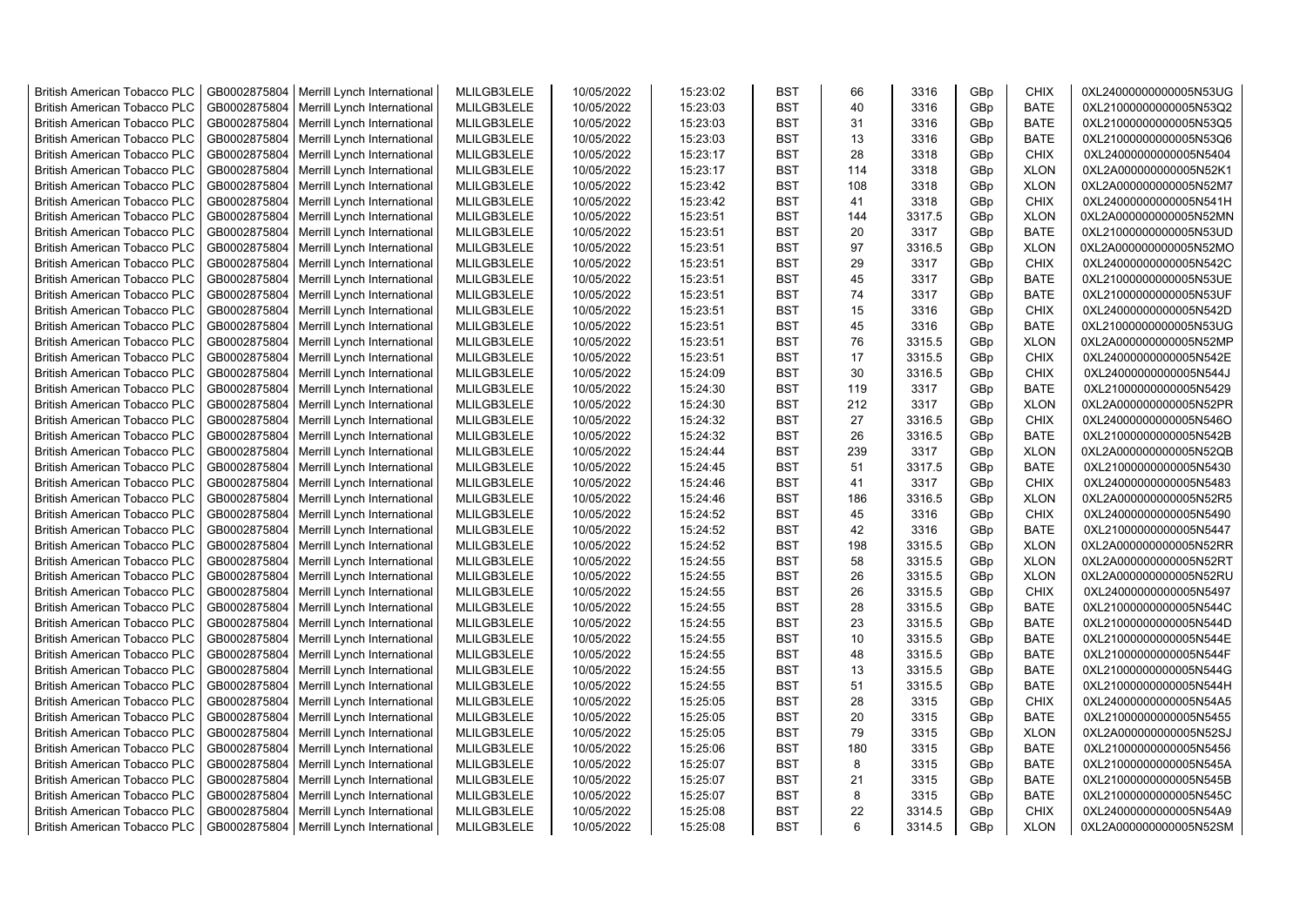| <b>British American Tobacco PLC</b> | GB0002875804 | Merrill Lynch International                | MLILGB3LELE | 10/05/2022 | 15:25:08 | <b>BST</b> | 33  | 3314.5 | GBp | <b>BATE</b> | 0XL21000000000005N545F |
|-------------------------------------|--------------|--------------------------------------------|-------------|------------|----------|------------|-----|--------|-----|-------------|------------------------|
| <b>British American Tobacco PLC</b> | GB0002875804 | Merrill Lynch International                | MLILGB3LELE | 10/05/2022 | 15:25:10 | <b>BST</b> | 57  | 3314.5 | GBp | <b>XLON</b> | 0XL2A000000000005N52T1 |
| <b>British American Tobacco PLC</b> | GB0002875804 | Merrill Lynch International                | MLILGB3LELE | 10/05/2022 | 15:25:10 | <b>BST</b> | 11  | 3314.5 | GBp | <b>XLON</b> | 0XL2A000000000005N52T2 |
| <b>British American Tobacco PLC</b> | GB0002875804 | Merrill Lynch International                | MLILGB3LELE | 10/05/2022 | 15:25:20 | <b>BST</b> | 26  | 3314   | GBp | <b>BATE</b> | 0XL21000000000005N546D |
| <b>British American Tobacco PLC</b> | GB0002875804 | Merrill Lynch International                | MLILGB3LELE | 10/05/2022 | 15:25:20 | <b>BST</b> | 15  | 3314   | GBp | <b>CHIX</b> | 0XL24000000000005N54C4 |
| <b>British American Tobacco PLC</b> | GB0002875804 | Merrill Lynch International                | MLILGB3LELE | 10/05/2022 | 15:25:20 | <b>BST</b> | 90  | 3314   | GBp | <b>XLON</b> | 0XL2A000000000005N52UP |
| <b>British American Tobacco PLC</b> | GB0002875804 | Merrill Lynch International                | MLILGB3LELE | 10/05/2022 | 15:25:21 | BST        | 20  | 3313.5 | GBp | <b>CHIX</b> | 0XL24000000000005N54C7 |
| <b>British American Tobacco PLC</b> | GB0002875804 | Merrill Lynch International                | MLILGB3LELE | 10/05/2022 | 15:25:21 | BST        | 36  | 3313.5 | GBp | <b>BATE</b> | 0XL21000000000005N546R |
| <b>British American Tobacco PLC</b> | GB0002875804 | Merrill Lynch International                | MLILGB3LELE | 10/05/2022 | 15:25:23 | <b>BST</b> | 82  | 3313   | GBp | <b>XLON</b> | 0XL2A000000000005N52V3 |
| <b>British American Tobacco PLC</b> | GB0002875804 | Merrill Lynch International                | MLILGB3LELE | 10/05/2022 | 15:25:23 | <b>BST</b> | 17  | 3313   | GBp | <b>CHIX</b> | 0XL24000000000005N54CC |
| <b>British American Tobacco PLC</b> | GB0002875804 | Merrill Lynch International                | MLILGB3LELE | 10/05/2022 | 15:25:23 | <b>BST</b> | 24  | 3313   | GBp | <b>BATE</b> | 0XL21000000000005N546V |
| <b>British American Tobacco PLC</b> | GB0002875804 | Merrill Lynch International                | MLILGB3LELE | 10/05/2022 | 15:25:39 | <b>BST</b> | 23  | 3314   | GBp | <b>CHIX</b> | 0XL24000000000005N54E0 |
| <b>British American Tobacco PLC</b> | GB0002875804 | Merrill Lynch International                | MLILGB3LELE | 10/05/2022 | 15:25:39 | <b>BST</b> | 31  | 3314   | GBp | <b>BATE</b> | 0XL21000000000005N548F |
| <b>British American Tobacco PLC</b> | GB0002875804 | Merrill Lynch International                | MLILGB3LELE | 10/05/2022 | 15:25:39 | <b>BST</b> | 25  | 3314   | GBp | <b>XLON</b> | 0XL2A000000000005N52VR |
| <b>British American Tobacco PLC</b> | GB0002875804 | Merrill Lynch International                | MLILGB3LELE | 10/05/2022 | 15:25:51 | <b>BST</b> | 145 | 3314   | GBp | <b>XLON</b> | 0XL2A000000000005N5304 |
| <b>British American Tobacco PLC</b> | GB0002875804 | Merrill Lynch International                | MLILGB3LELE | 10/05/2022 | 15:25:51 | BST        | 31  | 3314   | GBp | <b>BATE</b> | 0XL21000000000005N5497 |
| <b>British American Tobacco PLC</b> | GB0002875804 | Merrill Lynch International                | MLILGB3LELE | 10/05/2022 | 15:25:51 | BST        | 27  | 3314   | GBp | <b>CHIX</b> | 0XL24000000000005N54EG |
| <b>British American Tobacco PLC</b> | GB0002875804 | Merrill Lynch International                | MLILGB3LELE | 10/05/2022 | 15:26:04 | <b>BST</b> | 28  | 3314   | GBp | <b>BATE</b> | 0XL21000000000005N54AF |
| <b>British American Tobacco PLC</b> | GB0002875804 | Merrill Lynch International                | MLILGB3LELE | 10/05/2022 | 15:26:19 | <b>BST</b> | 41  | 3314.5 | GBp | <b>CHIX</b> | 0XL24000000000005N54GB |
| <b>British American Tobacco PLC</b> | GB0002875804 | Merrill Lynch International                | MLILGB3LELE | 10/05/2022 | 15:26:19 | BST        | 121 | 3314   | GBp | <b>XLON</b> | 0XL2A000000000005N531O |
| <b>British American Tobacco PLC</b> | GB0002875804 | Merrill Lynch International                | MLILGB3LELE | 10/05/2022 | 15:26:19 | <b>BST</b> | 15  | 3314.5 | GBp | <b>CHIX</b> | 0XL24000000000005N54GC |
| <b>British American Tobacco PLC</b> | GB0002875804 | Merrill Lynch International                | MLILGB3LELE | 10/05/2022 | 15:26:21 | <b>BST</b> | 38  | 3314.5 | GBp | <b>CHIX</b> | 0XL24000000000005N54GG |
| <b>British American Tobacco PLC</b> | GB0002875804 | Merrill Lynch International                | MLILGB3LELE | 10/05/2022 | 15:26:24 | <b>BST</b> | 28  | 3314   | GBp | <b>CHIX</b> | 0XL24000000000005N54GR |
| <b>British American Tobacco PLC</b> | GB0002875804 | Merrill Lynch International                | MLILGB3LELE | 10/05/2022 | 15:26:24 | BST        | 236 | 3313.5 | GBp | <b>XLON</b> | 0XL2A000000000005N5326 |
| <b>British American Tobacco PLC</b> | GB0002875804 | Merrill Lynch International                | MLILGB3LELE | 10/05/2022 | 15:26:24 | BST        | 8   | 3313.5 | GBp | <b>XLON</b> | 0XL2A000000000005N5327 |
| <b>British American Tobacco PLC</b> | GB0002875804 | Merrill Lynch International                | MLILGB3LELE | 10/05/2022 | 15:26:25 | BST        | 27  | 3314   | GBp | <b>BATE</b> | 0XL21000000000005N54BM |
| <b>British American Tobacco PLC</b> | GB0002875804 | Merrill Lynch International                | MLILGB3LELE | 10/05/2022 | 15:26:25 | <b>BST</b> | 14  | 3314   | GBp | <b>CHIX</b> | 0XL24000000000005N54GT |
| <b>British American Tobacco PLC</b> | GB0002875804 | Merrill Lynch International                | MLILGB3LELE | 10/05/2022 | 15:26:25 | <b>BST</b> | 26  | 3314   | GBp | <b>CHIX</b> | 0XL24000000000005N54GU |
| <b>British American Tobacco PLC</b> | GB0002875804 | Merrill Lynch International                | MLILGB3LELE | 10/05/2022 | 15:26:40 | <b>BST</b> | 118 | 3314   | GBp | <b>XLON</b> | 0XL2A000000000005N533C |
| <b>British American Tobacco PLC</b> | GB0002875804 | Merrill Lynch International                | MLILGB3LELE | 10/05/2022 | 15:27:08 | <b>BST</b> | 225 | 3316.5 | GBp | <b>XLON</b> | 0XL2A000000000005N535B |
| <b>British American Tobacco PLC</b> | GB0002875804 | Merrill Lynch International                | MLILGB3LELE | 10/05/2022 | 15:27:09 | <b>BST</b> | 38  | 3316.5 | GBp | <b>CHIX</b> | 0XL24000000000005N54KP |
| <b>British American Tobacco PLC</b> | GB0002875804 | Merrill Lynch International                | MLILGB3LELE | 10/05/2022 | 15:27:12 | <b>BST</b> | 38  | 3316   | GBp | <b>CHIX</b> | 0XL24000000000005N54L3 |
| <b>British American Tobacco PLC</b> | GB0002875804 | Merrill Lynch International                | MLILGB3LELE | 10/05/2022 | 15:27:12 | <b>BST</b> | 58  | 3316   | GBp | <b>BATE</b> | 0XL21000000000005N54FA |
| <b>British American Tobacco PLC</b> | GB0002875804 | Merrill Lynch International                | MLILGB3LELE | 10/05/2022 | 15:27:12 | <b>BST</b> | 120 | 3316   | GBp | <b>XLON</b> | 0XL2A000000000005N535H |
| <b>British American Tobacco PLC</b> | GB0002875804 | Merrill Lynch International                | MLILGB3LELE | 10/05/2022 | 15:27:15 | <b>BST</b> | 17  | 3315.5 | GBp | <b>CHIX</b> | 0XL24000000000005N54LG |
| <b>British American Tobacco PLC</b> | GB0002875804 | Merrill Lynch International                | MLILGB3LELE | 10/05/2022 | 15:27:16 | <b>BST</b> | 105 | 3315.5 | GBp | <b>XLON</b> | 0XL2A000000000005N5363 |
| <b>British American Tobacco PLC</b> | GB0002875804 | Merrill Lynch International                | MLILGB3LELE | 10/05/2022 | 15:27:16 | <b>BST</b> | 46  | 3315.5 | GBp | <b>BATE</b> | 0XL21000000000005N54FR |
| <b>British American Tobacco PLC</b> | GB0002875804 | Merrill Lynch International                | MLILGB3LELE | 10/05/2022 | 15:27:30 | <b>BST</b> | 59  | 3315   | GBp | <b>BATE</b> | 0XL21000000000005N54H7 |
| <b>British American Tobacco PLC</b> | GB0002875804 | Merrill Lynch International                | MLILGB3LELE | 10/05/2022 | 15:27:30 | <b>BST</b> | 95  | 3315   | GBp | <b>XLON</b> | 0XL2A000000000005N536T |
| <b>British American Tobacco PLC</b> | GB0002875804 | Merrill Lynch International                | MLILGB3LELE | 10/05/2022 | 15:27:30 | <b>BST</b> | 31  | 3315   | GBp | <b>CHIX</b> | 0XL24000000000005N54M9 |
| <b>British American Tobacco PLC</b> | GB0002875804 | Merrill Lynch International                | MLILGB3LELE | 10/05/2022 | 15:27:30 | <b>BST</b> | 26  | 3314.5 | GBp | <b>CHIX</b> | 0XL24000000000005N54MA |
| <b>British American Tobacco PLC</b> | GB0002875804 | Merrill Lynch International                | MLILGB3LELE | 10/05/2022 | 15:27:30 | BST        | 188 | 3314   | GBp | <b>XLON</b> | 0XL2A000000000005N5370 |
| <b>British American Tobacco PLC</b> | GB0002875804 | Merrill Lynch International                | MLILGB3LELE | 10/05/2022 | 15:27:35 | <b>BST</b> | 129 | 3314   | GBp | <b>XLON</b> | 0XL2A000000000005N537O |
| <b>British American Tobacco PLC</b> | GB0002875804 | Merrill Lynch International                | MLILGB3LELE | 10/05/2022 | 15:27:35 | <b>BST</b> | 38  | 3314   | GBp | <b>BATE</b> | 0XL21000000000005N54HV |
| <b>British American Tobacco PLC</b> | GB0002875804 | Merrill Lynch International                | MLILGB3LELE | 10/05/2022 | 15:27:35 | <b>BST</b> | 17  | 3314   | GBp | <b>CHIX</b> | 0XL24000000000005N54N3 |
| <b>British American Tobacco PLC</b> | GB0002875804 | Merrill Lynch International                | MLILGB3LELE | 10/05/2022 | 15:27:36 | <b>BST</b> | 27  | 3313.5 | GBp | <b>BATE</b> | 0XL21000000000005N54I5 |
| <b>British American Tobacco PLC</b> | GB0002875804 | Merrill Lynch International                | MLILGB3LELE | 10/05/2022 | 15:27:36 | <b>BST</b> | 19  | 3313.5 | GBp | <b>CHIX</b> | 0XL24000000000005N54N9 |
| <b>British American Tobacco PLC</b> |              | GB0002875804   Merrill Lynch International | MLILGB3LELE | 10/05/2022 | 15:27:38 | <b>BST</b> | 8   | 3313   | GBp | <b>BATE</b> | 0XL21000000000005N54IS |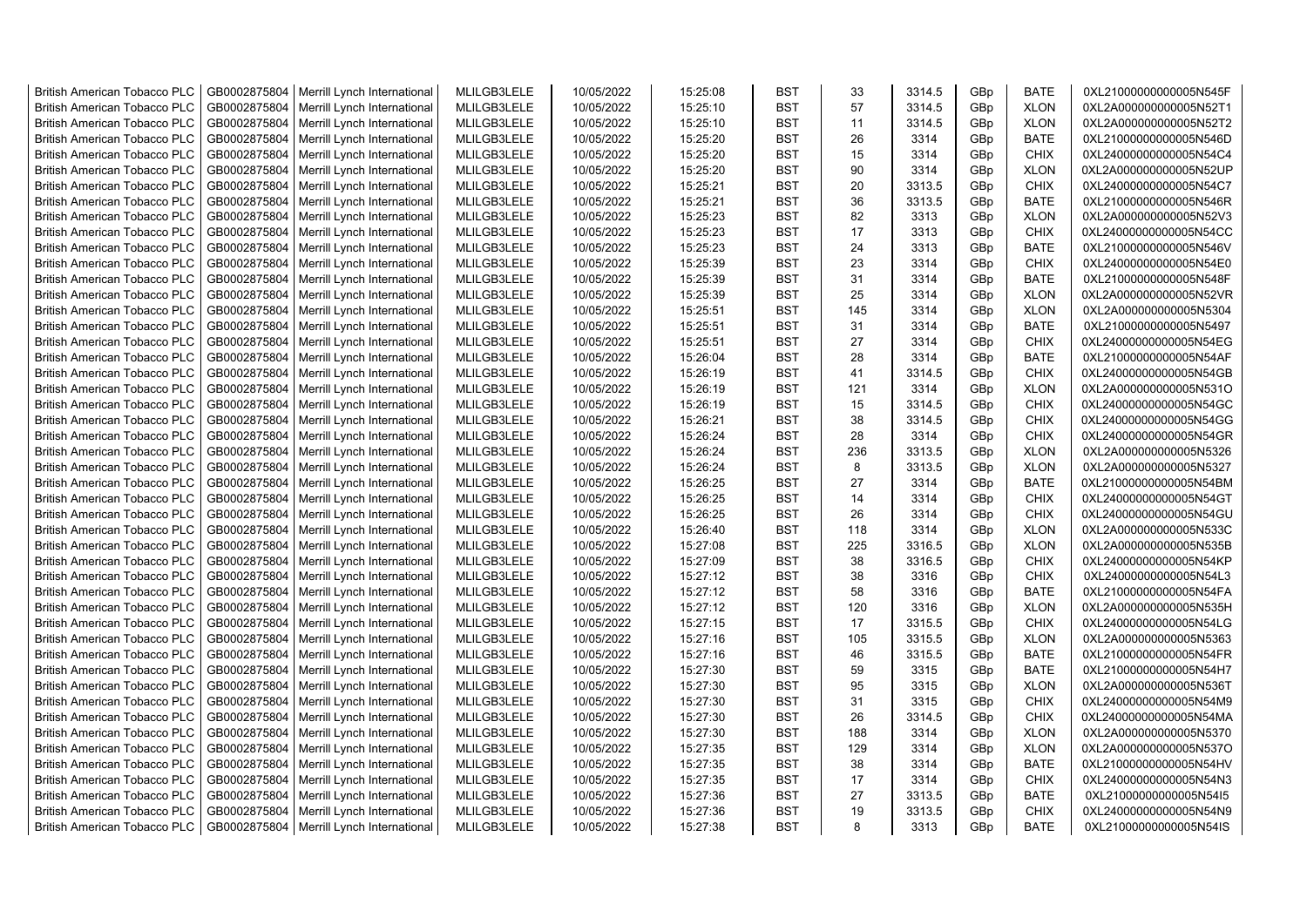| <b>British American Tobacco PLC</b> | GB0002875804 | Merrill Lynch International | MLILGB3LELE | 10/05/2022 | 15:27:38 | <b>BST</b> | 29             | 3313   | GBp | <b>BATE</b> | 0XL21000000000005N54IT |
|-------------------------------------|--------------|-----------------------------|-------------|------------|----------|------------|----------------|--------|-----|-------------|------------------------|
| <b>British American Tobacco PLC</b> | GB0002875804 | Merrill Lynch International | MLILGB3LELE | 10/05/2022 | 15:27:43 | <b>BST</b> | 22             | 3312.5 | GBp | <b>CHIX</b> | 0XL24000000000005N54OO |
| <b>British American Tobacco PLC</b> | GB0002875804 | Merrill Lynch International | MLILGB3LELE | 10/05/2022 | 15:27:49 | <b>BST</b> | 17             | 3312.5 | GBp | <b>CHIX</b> | 0XL24000000000005N54PF |
| <b>British American Tobacco PLC</b> | GB0002875804 | Merrill Lynch International | MLILGB3LELE | 10/05/2022 | 15:27:49 | <b>BST</b> | 63             | 3313   | GBp | <b>XLON</b> | 0XL2A000000000005N539U |
| <b>British American Tobacco PLC</b> | GB0002875804 | Merrill Lynch International | MLILGB3LELE | 10/05/2022 | 15:27:49 | <b>BST</b> | 38             | 3313   | GBp | <b>XLON</b> | 0XL2A000000000005N539V |
| <b>British American Tobacco PLC</b> | GB0002875804 | Merrill Lynch International | MLILGB3LELE | 10/05/2022 | 15:27:49 | <b>BST</b> | 13             | 3312.5 | GBp | <b>BATE</b> | 0XL21000000000005N54KK |
| <b>British American Tobacco PLC</b> | GB0002875804 | Merrill Lynch International | MLILGB3LELE | 10/05/2022 | 15:27:49 | <b>BST</b> | 85             | 3312.5 | GBp | <b>XLON</b> | 0XL2A000000000005N53A0 |
| <b>British American Tobacco PLC</b> | GB0002875804 | Merrill Lynch International | MLILGB3LELE | 10/05/2022 | 15:27:49 | <b>BST</b> | 15             | 3312   | GBp | <b>BATE</b> | 0XL21000000000005N54KL |
| <b>British American Tobacco PLC</b> | GB0002875804 | Merrill Lynch International | MLILGB3LELE | 10/05/2022 | 15:27:52 | <b>BST</b> | 22             | 3311.5 | GBp | CHIX        | 0XL24000000000005N54PR |
| <b>British American Tobacco PLC</b> | GB0002875804 | Merrill Lynch International | MLILGB3LELE | 10/05/2022 | 15:27:55 | <b>BST</b> | 20             | 3312.5 | GBp | <b>CHIX</b> | 0XL24000000000005N54Q1 |
| <b>British American Tobacco PLC</b> | GB0002875804 | Merrill Lynch International | MLILGB3LELE | 10/05/2022 | 15:28:01 | <b>BST</b> | 152            | 3313.5 | GBp | <b>XLON</b> | 0XL2A000000000005N53B7 |
| <b>British American Tobacco PLC</b> | GB0002875804 | Merrill Lynch International | MLILGB3LELE | 10/05/2022 | 15:28:02 | <b>BST</b> | $6\phantom{1}$ | 3313   | GBp | <b>CHIX</b> | 0XL24000000000005N54R2 |
| <b>British American Tobacco PLC</b> | GB0002875804 | Merrill Lynch International | MLILGB3LELE | 10/05/2022 | 15:28:02 | <b>BST</b> | 15             | 3313   | GBp | <b>CHIX</b> | 0XL24000000000005N54R3 |
| <b>British American Tobacco PLC</b> | GB0002875804 | Merrill Lynch International | MLILGB3LELE | 10/05/2022 | 15:28:02 | <b>BST</b> | 28             | 3312.5 | GBp | <b>BATE</b> | 0XL21000000000005N54M4 |
| <b>British American Tobacco PLC</b> | GB0002875804 | Merrill Lynch International | MLILGB3LELE | 10/05/2022 | 15:28:06 | <b>BST</b> | 30             | 3311.5 | GBp | <b>BATE</b> | 0XL21000000000005N54MP |
| <b>British American Tobacco PLC</b> | GB0002875804 | Merrill Lynch International | MLILGB3LELE | 10/05/2022 | 15:28:06 | <b>BST</b> | 65             | 3311   | GBp | <b>BATE</b> | 0XL21000000000005N54MT |
| <b>British American Tobacco PLC</b> | GB0002875804 | Merrill Lynch International | MLILGB3LELE | 10/05/2022 | 15:28:09 | <b>BST</b> | 84             | 3311   | GBp | <b>XLON</b> | 0XL2A000000000005N53C7 |
| <b>British American Tobacco PLC</b> | GB0002875804 | Merrill Lynch International | MLILGB3LELE | 10/05/2022 | 15:28:34 | <b>BST</b> | 29             | 3311   | GBp | <b>CHIX</b> | 0XL24000000000005N54TP |
| <b>British American Tobacco PLC</b> | GB0002875804 | Merrill Lynch International | MLILGB3LELE | 10/05/2022 | 15:28:37 | <b>BST</b> | 90             | 3311   | GBp | <b>XLON</b> | 0XL2A000000000005N53EQ |
| <b>British American Tobacco PLC</b> | GB0002875804 | Merrill Lynch International | MLILGB3LELE | 10/05/2022 | 15:28:37 | <b>BST</b> | 152            | 3310.5 | GBp | <b>BATE</b> | 0XL21000000000005N54Q1 |
| <b>British American Tobacco PLC</b> | GB0002875804 | Merrill Lynch International | MLILGB3LELE | 10/05/2022 | 15:28:38 | <b>BST</b> | 14             | 3310.5 | GBp | <b>CHIX</b> | 0XL24000000000005N54U4 |
| <b>British American Tobacco PLC</b> | GB0002875804 | Merrill Lynch International | MLILGB3LELE | 10/05/2022 | 15:28:42 | <b>BST</b> | 40             | 3310.5 | GBp | <b>BATE</b> | 0XL21000000000005N54QB |
| <b>British American Tobacco PLC</b> | GB0002875804 | Merrill Lynch International | MLILGB3LELE | 10/05/2022 | 15:28:42 | <b>BST</b> | 17             | 3310.5 | GBp | <b>CHIX</b> | 0XL24000000000005N54UD |
| <b>British American Tobacco PLC</b> | GB0002875804 | Merrill Lynch International | MLILGB3LELE | 10/05/2022 | 15:28:42 | <b>BST</b> | 298            | 3310.5 | GBp | <b>XLON</b> | 0XL2A000000000005N53EV |
| <b>British American Tobacco PLC</b> | GB0002875804 | Merrill Lynch International | MLILGB3LELE | 10/05/2022 | 15:28:42 | <b>BST</b> | 17             | 3310   | GBp | <b>CHIX</b> | 0XL24000000000005N54UE |
| <b>British American Tobacco PLC</b> | GB0002875804 | Merrill Lynch International | MLILGB3LELE | 10/05/2022 | 15:28:42 | <b>BST</b> | 34             | 3310   | GBp | <b>BATE</b> | 0XL21000000000005N54QC |
| <b>British American Tobacco PLC</b> | GB0002875804 | Merrill Lynch International | MLILGB3LELE | 10/05/2022 | 15:28:47 | <b>BST</b> | 41             | 3309.5 | GBp | <b>BATE</b> | 0XL21000000000005N54R2 |
| <b>British American Tobacco PLC</b> | GB0002875804 | Merrill Lynch International | MLILGB3LELE | 10/05/2022 | 15:28:47 | <b>BST</b> | 21             | 3309.5 | GBp | <b>CHIX</b> | 0XL24000000000005N54UO |
| <b>British American Tobacco PLC</b> | GB0002875804 | Merrill Lynch International | MLILGB3LELE | 10/05/2022 | 15:29:01 | <b>BST</b> | 86             | 3309.5 | GBp | <b>XLON</b> | 0XL2A000000000005N53GM |
| <b>British American Tobacco PLC</b> | GB0002875804 | Merrill Lynch International | MLILGB3LELE | 10/05/2022 | 15:29:02 | <b>BST</b> | 24             | 3310.5 | GBp | <b>CHIX</b> | 0XL24000000000005N5504 |
| <b>British American Tobacco PLC</b> | GB0002875804 | Merrill Lynch International | MLILGB3LELE | 10/05/2022 | 15:29:02 | <b>BST</b> | 151            | 3310.5 | GBp | <b>XLON</b> | 0XL2A000000000005N53GO |
| <b>British American Tobacco PLC</b> | GB0002875804 | Merrill Lynch International | MLILGB3LELE | 10/05/2022 | 15:29:03 | <b>BST</b> | 29             | 3310   | GBp | <b>BATE</b> | 0XL21000000000005N54T2 |
| <b>British American Tobacco PLC</b> | GB0002875804 | Merrill Lynch International | MLILGB3LELE | 10/05/2022 | 15:29:03 | <b>BST</b> | 9              | 3309.5 | GBp | CHIX        | 0XL24000000000005N5509 |
| <b>British American Tobacco PLC</b> | GB0002875804 | Merrill Lynch International | MLILGB3LELE | 10/05/2022 | 15:29:05 | <b>BST</b> | 3              | 3309.5 | GBp | CHIX        | 0XL24000000000005N550B |
| <b>British American Tobacco PLC</b> | GB0002875804 | Merrill Lynch International | MLILGB3LELE | 10/05/2022 | 15:29:05 | <b>BST</b> | 171            | 3309.5 | GBp | <b>BATE</b> | 0XL21000000000005N54T5 |
| <b>British American Tobacco PLC</b> | GB0002875804 | Merrill Lynch International | MLILGB3LELE | 10/05/2022 | 15:29:05 | <b>BST</b> | 10             | 3309.5 | GBp | <b>BATE</b> | 0XL21000000000005N54T6 |
| <b>British American Tobacco PLC</b> | GB0002875804 | Merrill Lynch International | MLILGB3LELE | 10/05/2022 | 15:29:18 | <b>BST</b> | 24             | 3311   | GBp | <b>CHIX</b> | 0XL24000000000005N5519 |
| <b>British American Tobacco PLC</b> | GB0002875804 | Merrill Lynch International | MLILGB3LELE | 10/05/2022 | 15:29:19 | <b>BST</b> | 85             | 3310.5 | GBp | <b>XLON</b> | 0XL2A000000000005N53HQ |
| <b>British American Tobacco PLC</b> | GB0002875804 | Merrill Lynch International | MLILGB3LELE | 10/05/2022 | 15:29:25 | <b>BST</b> | 70             | 3310   | GBp | <b>BATE</b> | 0XL21000000000005N54VI |
| <b>British American Tobacco PLC</b> | GB0002875804 | Merrill Lynch International | MLILGB3LELE | 10/05/2022 | 15:29:26 | <b>BST</b> | 18             | 3310   | GBp | <b>CHIX</b> | 0XL24000000000005N552A |
| <b>British American Tobacco PLC</b> | GB0002875804 | Merrill Lynch International | MLILGB3LELE | 10/05/2022 | 15:29:56 | <b>BST</b> | 43             | 3310   | GBp | <b>CHIX</b> | 0XL24000000000005N554G |
| <b>British American Tobacco PLC</b> | GB0002875804 | Merrill Lynch International | MLILGB3LELE | 10/05/2022 | 15:29:56 | BST        | 14             | 3309.5 | GBp | <b>XLON</b> | 0XL2A000000000005N53L5 |
| <b>British American Tobacco PLC</b> | GB0002875804 | Merrill Lynch International | MLILGB3LELE | 10/05/2022 | 15:29:58 | <b>BST</b> | 138            | 3309.5 | GBp | <b>XLON</b> | 0XL2A000000000005N53L7 |
| <b>British American Tobacco PLC</b> | GB0002875804 | Merrill Lynch International | MLILGB3LELE | 10/05/2022 | 15:30:01 | <b>BST</b> | 44             | 3309.5 | GBp | <b>XLON</b> | 0XL2A000000000005N53LH |
| <b>British American Tobacco PLC</b> | GB0002875804 | Merrill Lynch International | MLILGB3LELE | 10/05/2022 | 15:30:20 | <b>BST</b> | 164            | 3311   | GBp | <b>XLON</b> | 0XL2A000000000005N53N1 |
| <b>British American Tobacco PLC</b> | GB0002875804 | Merrill Lynch International | MLILGB3LELE | 10/05/2022 | 15:30:23 | <b>BST</b> | 167            | 3311   | GBp | <b>XLON</b> | 0XL2A000000000005N53N9 |
| <b>British American Tobacco PLC</b> | GB0002875804 | Merrill Lynch International | MLILGB3LELE | 10/05/2022 | 15:30:25 | <b>BST</b> | 47             | 3311   | GBp | <b>BATE</b> | 0XL21000000000005N5543 |
| <b>British American Tobacco PLC</b> | GB0002875804 | Merrill Lynch International | MLILGB3LELE | 10/05/2022 | 15:30:26 | <b>BST</b> | 68             | 3311   | GBp | <b>CHIX</b> | 0XL24000000000005N556K |
|                                     |              |                             |             |            |          |            |                |        |     |             |                        |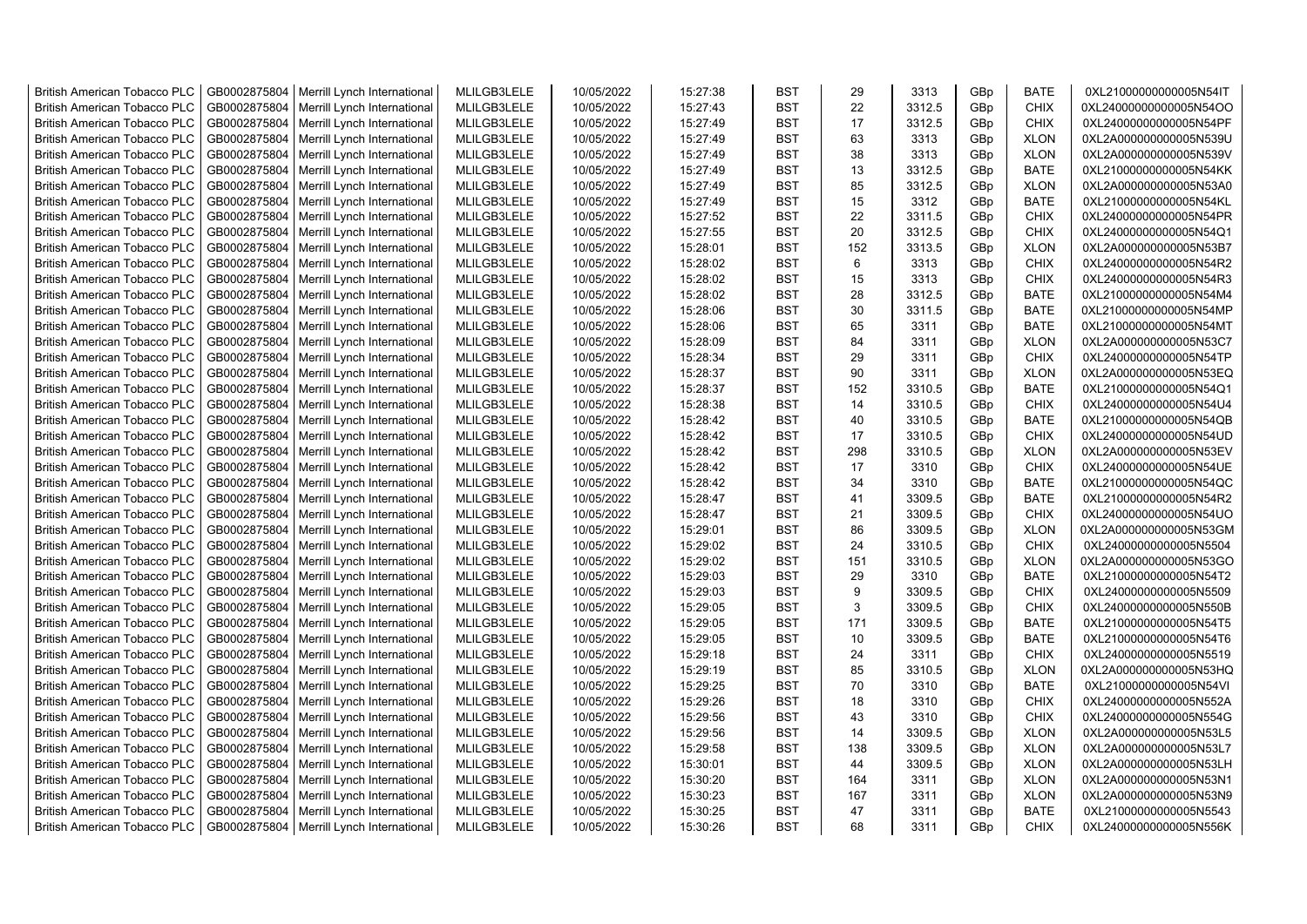| <b>British American Tobacco PLC</b> | GB0002875804 | Merrill Lynch International | MLILGB3LELE | 10/05/2022 | 15:30:26 | <b>BST</b> | 3            | 3311   | GBp | <b>BATE</b> | 0XL21000000000005N5547 |
|-------------------------------------|--------------|-----------------------------|-------------|------------|----------|------------|--------------|--------|-----|-------------|------------------------|
| <b>British American Tobacco PLC</b> | GB0002875804 | Merrill Lynch International | MLILGB3LELE | 10/05/2022 | 15:30:28 | <b>BST</b> | 52           | 3310   | GBp | <b>CHIX</b> | 0XL24000000000005N556Q |
| <b>British American Tobacco PLC</b> | GB0002875804 | Merrill Lynch International | MLILGB3LELE | 10/05/2022 | 15:30:28 | <b>BST</b> | 114          | 3310   | GBp | <b>BATE</b> | 0XL21000000000005N554G |
| <b>British American Tobacco PLC</b> | GB0002875804 | Merrill Lynch International | MLILGB3LELE | 10/05/2022 | 15:30:28 | <b>BST</b> | 128          | 3309.5 | GBp | <b>XLON</b> | 0XL2A000000000005N53NT |
| British American Tobacco PLC        | GB0002875804 | Merrill Lynch International | MLILGB3LELE | 10/05/2022 | 15:30:37 | <b>BST</b> | 100          | 3311   | GBp | <b>XLON</b> | 0XL2A000000000005N53OH |
| <b>British American Tobacco PLC</b> | GB0002875804 | Merrill Lynch International | MLILGB3LELE | 10/05/2022 | 15:30:37 | <b>BST</b> | 26           | 3311   | GBp | <b>XLON</b> | 0XL2A000000000005N53OI |
| <b>British American Tobacco PLC</b> | GB0002875804 | Merrill Lynch International | MLILGB3LELE | 10/05/2022 | 15:30:39 | <b>BST</b> | 37           | 3311   | GBp | CHIX        | 0XL24000000000005N5582 |
| <b>British American Tobacco PLC</b> | GB0002875804 | Merrill Lynch International | MLILGB3LELE | 10/05/2022 | 15:31:11 | <b>BST</b> | 57           | 3313.5 | GBp | CHIX        | 0XL24000000000005N55BJ |
| <b>British American Tobacco PLC</b> | GB0002875804 | Merrill Lynch International | MLILGB3LELE | 10/05/2022 | 15:31:23 | <b>BST</b> | 42           | 3315   | GBp | <b>BATE</b> | 0XL21000000000005N559L |
| <b>British American Tobacco PLC</b> | GB0002875804 | Merrill Lynch International | MLILGB3LELE | 10/05/2022 | 15:31:23 | <b>BST</b> | 320          | 3315   | GBp | <b>XLON</b> | 0XL2A000000000005N53SB |
| <b>British American Tobacco PLC</b> | GB0002875804 | Merrill Lynch International | MLILGB3LELE | 10/05/2022 | 15:31:23 | <b>BST</b> | 45           | 3315   | GBp | <b>CHIX</b> | 0XL24000000000005N55CB |
| <b>British American Tobacco PLC</b> | GB0002875804 | Merrill Lynch International | MLILGB3LELE | 10/05/2022 | 15:31:39 | <b>BST</b> | 217          | 3316.5 | GBp | <b>BATE</b> | 0XL21000000000005N55AN |
| <b>British American Tobacco PLC</b> | GB0002875804 | Merrill Lynch International | MLILGB3LELE | 10/05/2022 | 15:31:39 | <b>BST</b> | 54           | 3316   | GBp | <b>CHIX</b> | 0XL24000000000005N55D9 |
| <b>British American Tobacco PLC</b> | GB0002875804 | Merrill Lynch International | MLILGB3LELE | 10/05/2022 | 15:31:39 | <b>BST</b> | 103          | 3316   | GBp | <b>XLON</b> | 0XL2A000000000005N53T7 |
| <b>British American Tobacco PLC</b> | GB0002875804 | Merrill Lynch International | MLILGB3LELE | 10/05/2022 | 15:31:39 | <b>BST</b> | 113          | 3316   | GBp | <b>BATE</b> | 0XL21000000000005N55AO |
| <b>British American Tobacco PLC</b> | GB0002875804 | Merrill Lynch International | MLILGB3LELE | 10/05/2022 | 15:31:39 | <b>BST</b> | 161          | 3316   | GBp | <b>XLON</b> | 0XL2A000000000005N53T8 |
| <b>British American Tobacco PLC</b> | GB0002875804 | Merrill Lynch International | MLILGB3LELE | 10/05/2022 | 15:31:39 | <b>BST</b> | 44           | 3316   | GBp | <b>BATE</b> | 0XL21000000000005N55AP |
| <b>British American Tobacco PLC</b> | GB0002875804 | Merrill Lynch International | MLILGB3LELE | 10/05/2022 | 15:31:44 | <b>BST</b> | 24           | 3315.5 | GBp | <b>BATE</b> | 0XL21000000000005N55AU |
| <b>British American Tobacco PLC</b> | GB0002875804 | Merrill Lynch International | MLILGB3LELE | 10/05/2022 | 15:31:44 | <b>BST</b> | 40           | 3315.5 | GBp | <b>BATE</b> | 0XL21000000000005N55AV |
| <b>British American Tobacco PLC</b> | GB0002875804 | Merrill Lynch International | MLILGB3LELE | 10/05/2022 | 15:32:10 | <b>BST</b> | 63           | 3319.5 | GBp | <b>CHIX</b> | 0XL24000000000005N55FB |
| <b>British American Tobacco PLC</b> | GB0002875804 | Merrill Lynch International | MLILGB3LELE | 10/05/2022 | 15:32:10 | <b>BST</b> | 64           | 3318   | GBp | <b>CHIX</b> | 0XL24000000000005N55FD |
| <b>British American Tobacco PLC</b> | GB0002875804 | Merrill Lynch International | MLILGB3LELE | 10/05/2022 | 15:32:10 | <b>BST</b> | 152          | 3318.5 | GBp | <b>XLON</b> | 0XL2A000000000005N53VH |
| British American Tobacco PLC        | GB0002875804 | Merrill Lynch International | MLILGB3LELE | 10/05/2022 | 15:32:10 | <b>BST</b> | 163          | 3318.5 | GBp | <b>XLON</b> | 0XL2A000000000005N53VI |
| <b>British American Tobacco PLC</b> | GB0002875804 | Merrill Lynch International | MLILGB3LELE | 10/05/2022 | 15:32:10 | <b>BST</b> | 179          | 3318   | GBp | <b>XLON</b> | 0XL2A000000000005N53VJ |
| <b>British American Tobacco PLC</b> | GB0002875804 | Merrill Lynch International | MLILGB3LELE | 10/05/2022 | 15:32:10 | <b>BST</b> | 43           | 3319   | GBp | <b>CHIX</b> | 0XL24000000000005N55FE |
| <b>British American Tobacco PLC</b> | GB0002875804 | Merrill Lynch International | MLILGB3LELE | 10/05/2022 | 15:32:10 | <b>BST</b> | 16           | 3318   | GBp | <b>BATE</b> | 0XL21000000000005N55CE |
| <b>British American Tobacco PLC</b> | GB0002875804 | Merrill Lynch International | MLILGB3LELE | 10/05/2022 | 15:32:10 | <b>BST</b> | 59           | 3317.5 | GBp | <b>BATE</b> | 0XL21000000000005N55CF |
| <b>British American Tobacco PLC</b> | GB0002875804 | Merrill Lynch International | MLILGB3LELE | 10/05/2022 | 15:32:27 | <b>BST</b> | 23           | 3318   | GBp | <b>CHIX</b> | 0XL24000000000005N55GF |
| <b>British American Tobacco PLC</b> | GB0002875804 | Merrill Lynch International | MLILGB3LELE | 10/05/2022 | 15:32:27 | <b>BST</b> | 79           | 3318   | GBp | <b>BATE</b> | 0XL21000000000005N55DJ |
| <b>British American Tobacco PLC</b> | GB0002875804 | Merrill Lynch International | MLILGB3LELE | 10/05/2022 | 15:32:31 | <b>BST</b> | 132          | 3317.5 | GBp | <b>XLON</b> | 0XL2A000000000005N5414 |
| <b>British American Tobacco PLC</b> | GB0002875804 | Merrill Lynch International | MLILGB3LELE | 10/05/2022 | 15:32:33 | <b>BST</b> | 40           | 3317.5 | GBp | <b>BATE</b> | 0XL21000000000005N55EC |
| <b>British American Tobacco PLC</b> | GB0002875804 | Merrill Lynch International | MLILGB3LELE | 10/05/2022 | 15:32:41 | <b>BST</b> | 80           | 3317   | GBp | <b>XLON</b> | 0XL2A000000000005N5427 |
| <b>British American Tobacco PLC</b> | GB0002875804 | Merrill Lynch International | MLILGB3LELE | 10/05/2022 | 15:32:44 | <b>BST</b> | 116          | 3316.5 | GBp | <b>XLON</b> | 0XL2A000000000005N542K |
| <b>British American Tobacco PLC</b> | GB0002875804 | Merrill Lynch International | MLILGB3LELE | 10/05/2022 | 15:32:44 | <b>BST</b> | 95           | 3316.5 | GBp | <b>XLON</b> | 0XL2A000000000005N542L |
| <b>British American Tobacco PLC</b> | GB0002875804 | Merrill Lynch International | MLILGB3LELE | 10/05/2022 | 15:32:44 | <b>BST</b> | 57           | 3316.5 | GBp | <b>BATE</b> | 0XL21000000000005N55FG |
| <b>British American Tobacco PLC</b> | GB0002875804 | Merrill Lynch International | MLILGB3LELE | 10/05/2022 | 15:32:44 | <b>BST</b> | 27           | 3317   | GBp | <b>CHIX</b> | 0XL24000000000005N55IK |
| <b>British American Tobacco PLC</b> | GB0002875804 | Merrill Lynch International | MLILGB3LELE | 10/05/2022 | 15:32:44 | <b>BST</b> | $\mathbf{1}$ | 3317   | GBp | <b>CHIX</b> | 0XL24000000000005N55IL |
| <b>British American Tobacco PLC</b> | GB0002875804 | Merrill Lynch International | MLILGB3LELE | 10/05/2022 | 15:32:44 | <b>BST</b> | 19           | 3316.5 | GBp | <b>CHIX</b> | 0XL24000000000005N55IM |
| <b>British American Tobacco PLC</b> | GB0002875804 | Merrill Lynch International | MLILGB3LELE | 10/05/2022 | 15:32:44 | <b>BST</b> | 61           | 3316   | GBp | <b>BATE</b> | 0XL21000000000005N55FH |
| <b>British American Tobacco PLC</b> | GB0002875804 | Merrill Lynch International | MLILGB3LELE | 10/05/2022 | 15:32:49 | <b>BST</b> | 18           | 3317   | GBp | <b>BATE</b> | 0XL21000000000005N55G5 |
| <b>British American Tobacco PLC</b> | GB0002875804 | Merrill Lynch International | MLILGB3LELE | 10/05/2022 | 15:32:49 | <b>BST</b> | 88           | 3316   | GBp | <b>XLON</b> | 0XL2A000000000005N543H |
| <b>British American Tobacco PLC</b> | GB0002875804 | Merrill Lynch International | MLILGB3LELE | 10/05/2022 | 15:32:49 | <b>BST</b> | 23           | 3316   | GBp | CHIX        | 0XL24000000000005N55IT |
| <b>British American Tobacco PLC</b> | GB0002875804 | Merrill Lynch International | MLILGB3LELE | 10/05/2022 | 15:33:03 | <b>BST</b> | 22           | 3316   | GBp | <b>CHIX</b> | 0XL24000000000005N55K0 |
| <b>British American Tobacco PLC</b> | GB0002875804 | Merrill Lynch International | MLILGB3LELE | 10/05/2022 | 15:33:03 | <b>BST</b> | 20           | 3316   | GBp | <b>BATE</b> | 0XL21000000000005N55HB |
| <b>British American Tobacco PLC</b> | GB0002875804 | Merrill Lynch International | MLILGB3LELE | 10/05/2022 | 15:33:03 | <b>BST</b> | 43           | 3315.5 | GBp | <b>XLON</b> | 0XL2A000000000005N544F |
| <b>British American Tobacco PLC</b> | GB0002875804 | Merrill Lynch International | MLILGB3LELE | 10/05/2022 | 15:33:03 | <b>BST</b> | 30           | 3316   | GBp | <b>BATE</b> | 0XL21000000000005N55HC |
| <b>British American Tobacco PLC</b> | GB0002875804 | Merrill Lynch International | MLILGB3LELE | 10/05/2022 | 15:33:03 | <b>BST</b> | 100          | 3315.5 | GBp | <b>XLON</b> | 0XL2A000000000005N544G |
| <b>British American Tobacco PLC</b> | GB0002875804 | Merrill Lynch International | MLILGB3LELE | 10/05/2022 | 15:33:07 | <b>BST</b> | 25           | 3315.5 | GBp | <b>CHIX</b> | 0XL24000000000005N55KH |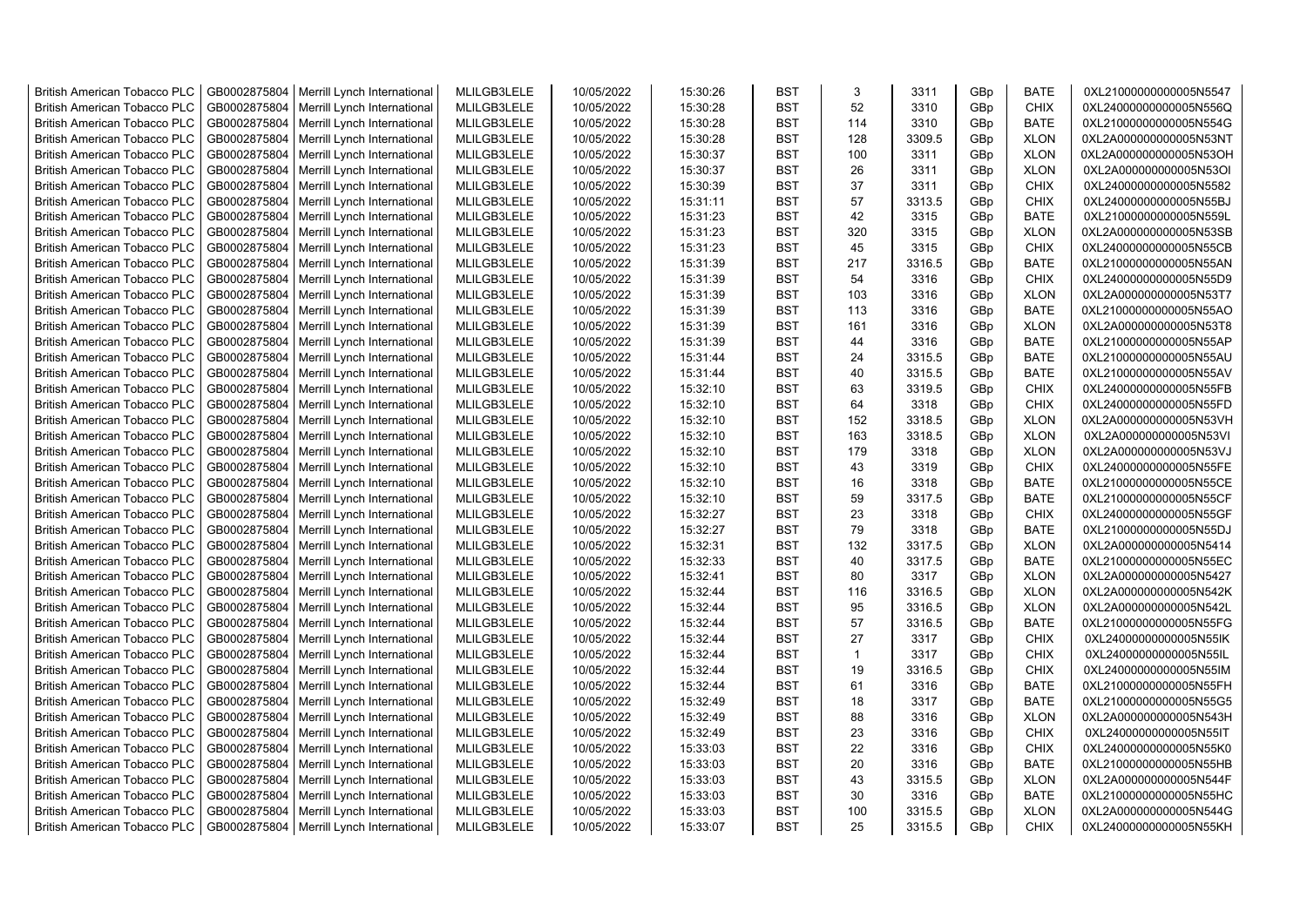| <b>British American Tobacco PLC</b> | GB0002875804 | Merrill Lynch International | MLILGB3LELE | 10/05/2022 | 15:33:07 | <b>BST</b> | 13             | 3315.5 | GBp | <b>BATE</b> | 0XL21000000000005N55HT |
|-------------------------------------|--------------|-----------------------------|-------------|------------|----------|------------|----------------|--------|-----|-------------|------------------------|
| <b>British American Tobacco PLC</b> | GB0002875804 | Merrill Lynch International | MLILGB3LELE | 10/05/2022 | 15:33:07 | <b>BST</b> | 12             | 3315   | GBp | <b>CHIX</b> | 0XL24000000000005N55KI |
| <b>British American Tobacco PLC</b> | GB0002875804 | Merrill Lynch International | MLILGB3LELE | 10/05/2022 | 15:33:07 | <b>BST</b> | 14             | 3314.5 | GBp | <b>BATE</b> | 0XL21000000000005N55HU |
| <b>British American Tobacco PLC</b> | GB0002875804 | Merrill Lynch International | MLILGB3LELE | 10/05/2022 | 15:33:07 | <b>BST</b> | 22             | 3314.5 | GBp | <b>BATE</b> | 0XL21000000000005N55HV |
| <b>British American Tobacco PLC</b> | GB0002875804 | Merrill Lynch International | MLILGB3LELE | 10/05/2022 | 15:33:07 | <b>BST</b> | 36             | 3315   | GBp | <b>XLON</b> | 0XL2A000000000005N544P |
| <b>British American Tobacco PLC</b> | GB0002875804 | Merrill Lynch International | MLILGB3LELE | 10/05/2022 | 15:33:07 | <b>BST</b> | 160            | 3315   | GBp | <b>XLON</b> | 0XL2A000000000005N544Q |
| <b>British American Tobacco PLC</b> | GB0002875804 | Merrill Lynch International | MLILGB3LELE | 10/05/2022 | 15:33:07 | <b>BST</b> | 25             | 3315.5 | GBp | <b>XLON</b> | 0XL2A000000000005N544S |
| <b>British American Tobacco PLC</b> | GB0002875804 | Merrill Lynch International | MLILGB3LELE | 10/05/2022 | 15:33:12 | <b>BST</b> | 81             | 3314   | GBp | <b>XLON</b> | 0XL2A000000000005N545A |
| <b>British American Tobacco PLC</b> | GB0002875804 | Merrill Lynch International | MLILGB3LELE | 10/05/2022 | 15:33:54 | <b>BST</b> | 57             | 3315   | GBp | <b>CHIX</b> | 0XL24000000000005N55NS |
| <b>British American Tobacco PLC</b> | GB0002875804 | Merrill Lynch International | MLILGB3LELE | 10/05/2022 | 15:33:58 | <b>BST</b> | 187            | 3314   | GBp | <b>XLON</b> | 0XL2A000000000005N548P |
| British American Tobacco PLC        | GB0002875804 | Merrill Lynch International | MLILGB3LELE | 10/05/2022 | 15:33:58 | <b>BST</b> | 25             | 3314   | GBp | <b>CHIX</b> | 0XL24000000000005N55O9 |
| <b>British American Tobacco PLC</b> | GB0002875804 | Merrill Lynch International | MLILGB3LELE | 10/05/2022 | 15:33:58 | <b>BST</b> | 18             | 3314   | GBp | <b>CHIX</b> | 0XL24000000000005N55OC |
| <b>British American Tobacco PLC</b> | GB0002875804 | Merrill Lynch International | MLILGB3LELE | 10/05/2022 | 15:33:58 | <b>BST</b> | 16             | 3314   | GBp | BATE        | 0XL21000000000005N55M1 |
| <b>British American Tobacco PLC</b> | GB0002875804 | Merrill Lynch International | MLILGB3LELE | 10/05/2022 | 15:34:01 | <b>BST</b> | 213            | 3313.5 | GBp | <b>XLON</b> | 0XL2A000000000005N5493 |
| <b>British American Tobacco PLC</b> | GB0002875804 | Merrill Lynch International | MLILGB3LELE | 10/05/2022 | 15:34:03 | <b>BST</b> | 86             | 3314   | GBp | <b>XLON</b> | 0XL2A000000000005N549F |
| <b>British American Tobacco PLC</b> | GB0002875804 | Merrill Lynch International | MLILGB3LELE | 10/05/2022 | 15:34:35 | <b>BST</b> | 46             | 3315.5 | GBp | <b>BATE</b> | 0XL21000000000005N55OG |
| <b>British American Tobacco PLC</b> | GB0002875804 | Merrill Lynch International | MLILGB3LELE | 10/05/2022 | 15:34:37 | <b>BST</b> | 150            | 3315.5 | GBp | <b>XLON</b> | 0XL2A000000000005N54BP |
| <b>British American Tobacco PLC</b> | GB0002875804 | Merrill Lynch International | MLILGB3LELE | 10/05/2022 | 15:34:38 | <b>BST</b> | 72             | 3315.5 | GBp | <b>CHIX</b> | 0XL24000000000005N55RQ |
| <b>British American Tobacco PLC</b> | GB0002875804 | Merrill Lynch International | MLILGB3LELE | 10/05/2022 | 15:34:38 | <b>BST</b> | 15             | 3314.5 | GBp | <b>CHIX</b> | 0XL24000000000005N55RS |
| <b>British American Tobacco PLC</b> | GB0002875804 | Merrill Lynch International | MLILGB3LELE | 10/05/2022 | 15:34:38 | <b>BST</b> | 28             | 3314.5 | GBp | <b>BATE</b> | 0XL21000000000005N55OL |
| <b>British American Tobacco PLC</b> | GB0002875804 | Merrill Lynch International | MLILGB3LELE | 10/05/2022 | 15:34:38 | <b>BST</b> | 88             | 3314.5 | GBp | <b>BATE</b> | 0XL21000000000005N55OM |
| <b>British American Tobacco PLC</b> | GB0002875804 | Merrill Lynch International | MLILGB3LELE | 10/05/2022 | 15:34:58 | <b>BST</b> | 103            | 3315   | GBp | <b>BATE</b> | 0XL21000000000005N55PR |
| <b>British American Tobacco PLC</b> | GB0002875804 | Merrill Lynch International | MLILGB3LELE | 10/05/2022 | 15:35:05 | <b>BST</b> | 200            | 3315   | GBp | <b>XLON</b> | 0XL2A000000000005N54CT |
| <b>British American Tobacco PLC</b> | GB0002875804 | Merrill Lynch International | MLILGB3LELE | 10/05/2022 | 15:35:07 | BST        | 29             | 3314.5 | GBp | <b>CHIX</b> | 0XL24000000000005N55TN |
| <b>British American Tobacco PLC</b> | GB0002875804 | Merrill Lynch International | MLILGB3LELE | 10/05/2022 | 15:35:07 | <b>BST</b> | 50             | 3313.5 | GBp | <b>BATE</b> | 0XL21000000000005N55QS |
| <b>British American Tobacco PLC</b> | GB0002875804 | Merrill Lynch International | MLILGB3LELE | 10/05/2022 | 15:35:07 | <b>BST</b> | 498            | 3314.5 | GBp | <b>XLON</b> | 0XL2A000000000005N54D1 |
| <b>British American Tobacco PLC</b> | GB0002875804 | Merrill Lynch International | MLILGB3LELE | 10/05/2022 | 15:35:07 | <b>BST</b> | 58             | 3313.5 | GBp | <b>CHIX</b> | 0XL24000000000005N55TO |
| British American Tobacco PLC        | GB0002875804 | Merrill Lynch International | MLILGB3LELE | 10/05/2022 | 15:35:07 | <b>BST</b> | 62             | 3314   | GBp | <b>CHIX</b> | 0XL24000000000005N55TP |
| <b>British American Tobacco PLC</b> | GB0002875804 | Merrill Lynch International | MLILGB3LELE | 10/05/2022 | 15:35:07 | <b>BST</b> | $\overline{2}$ | 3314.5 | GBp | <b>CHIX</b> | 0XL24000000000005N55TQ |
| <b>British American Tobacco PLC</b> | GB0002875804 | Merrill Lynch International | MLILGB3LELE | 10/05/2022 | 15:35:24 | <b>BST</b> | 42             | 3313.5 | GBp | <b>BATE</b> | 0XL21000000000005N55RU |
| <b>British American Tobacco PLC</b> | GB0002875804 | Merrill Lynch International | MLILGB3LELE | 10/05/2022 | 15:35:24 | <b>BST</b> | 50             | 3313   | GBp | <b>BATE</b> | 0XL21000000000005N55RV |
| <b>British American Tobacco PLC</b> | GB0002875804 | Merrill Lynch International | MLILGB3LELE | 10/05/2022 | 15:35:24 | <b>BST</b> | 20             | 3313.5 | GBp | <b>CHIX</b> | 0XL24000000000005N55VN |
| <b>British American Tobacco PLC</b> | GB0002875804 | Merrill Lynch International | MLILGB3LELE | 10/05/2022 | 15:35:24 | <b>BST</b> | 79             | 3313.5 | GBp | <b>XLON</b> | 0XL2A000000000005N54E9 |
| <b>British American Tobacco PLC</b> | GB0002875804 | Merrill Lynch International | MLILGB3LELE | 10/05/2022 | 15:35:24 | <b>BST</b> | 80             | 3313   | GBp | <b>XLON</b> | 0XL2A000000000005N54EA |
| <b>British American Tobacco PLC</b> | GB0002875804 | Merrill Lynch International | MLILGB3LELE | 10/05/2022 | 15:35:38 | <b>BST</b> | 75             | 3314   | GBp | <b>XLON</b> | 0XL2A000000000005N54F1 |
| <b>British American Tobacco PLC</b> | GB0002875804 | Merrill Lynch International | MLILGB3LELE | 10/05/2022 | 15:35:38 | <b>BST</b> | 30             | 3314   | GBp | <b>XLON</b> | 0XL2A000000000005N54F2 |
| <b>British American Tobacco PLC</b> | GB0002875804 | Merrill Lynch International | MLILGB3LELE | 10/05/2022 | 15:35:38 | <b>BST</b> | 28             | 3313.5 | GBp | <b>CHIX</b> | 0XL24000000000005N560J |
| <b>British American Tobacco PLC</b> | GB0002875804 | Merrill Lynch International | MLILGB3LELE | 10/05/2022 | 15:35:38 | <b>BST</b> | 29             | 3313.5 | GBp | <b>BATE</b> | 0XL21000000000005N55T1 |
| <b>British American Tobacco PLC</b> | GB0002875804 | Merrill Lynch International | MLILGB3LELE | 10/05/2022 | 15:35:38 | <b>BST</b> | 50             | 3313   | GBp | <b>XLON</b> | 0XL2A000000000005N54F4 |
| <b>British American Tobacco PLC</b> | GB0002875804 | Merrill Lynch International | MLILGB3LELE | 10/05/2022 | 15:35:38 | <b>BST</b> | 42             | 3313   | GBp | <b>XLON</b> | 0XL2A000000000005N54F5 |
| <b>British American Tobacco PLC</b> | GB0002875804 | Merrill Lynch International | MLILGB3LELE | 10/05/2022 | 15:35:57 | <b>BST</b> | 27             | 3313.5 | GBp | BATE        | 0XL21000000000005N55UD |
| <b>British American Tobacco PLC</b> | GB0002875804 | Merrill Lynch International | MLILGB3LELE | 10/05/2022 | 15:36:01 | <b>BST</b> | 54             | 3315   | GBp | <b>CHIX</b> | 0XL24000000000005N562R |
| <b>British American Tobacco PLC</b> | GB0002875804 | Merrill Lynch International | MLILGB3LELE | 10/05/2022 | 15:36:12 | <b>BST</b> | 94             | 3314.5 | GBp | <b>XLON</b> | 0XL2A000000000005N54IM |
| British American Tobacco PLC        | GB0002875804 | Merrill Lynch International | MLILGB3LELE | 10/05/2022 | 15:36:12 | <b>BST</b> | 28             | 3314.5 | GBp | <b>CHIX</b> | 0XL24000000000005N564N |
| <b>British American Tobacco PLC</b> | GB0002875804 | Merrill Lynch International | MLILGB3LELE | 10/05/2022 | 15:37:30 | <b>BST</b> | 250            | 3321   | GBp | <b>XLON</b> | 0XL2A000000000005N54MO |
| <b>British American Tobacco PLC</b> | GB0002875804 | Merrill Lynch International | MLILGB3LELE | 10/05/2022 | 15:37:30 | <b>BST</b> | 201            | 3321   | GBp | <b>XLON</b> | 0XL2A000000000005N54MP |
| <b>British American Tobacco PLC</b> | GB0002875804 | Merrill Lynch International | MLILGB3LELE | 10/05/2022 | 15:37:59 | <b>BST</b> | 934            | 3320.5 | GBp | <b>XLON</b> | 0XL2A000000000005N54OH |
| <b>British American Tobacco PLC</b> | GB0002875804 | Merrill Lynch International | MLILGB3LELE | 10/05/2022 | 15:38:30 | <b>BST</b> | 229            | 3323   | GBp | <b>BATE</b> | 0XL21000000000005N56BV |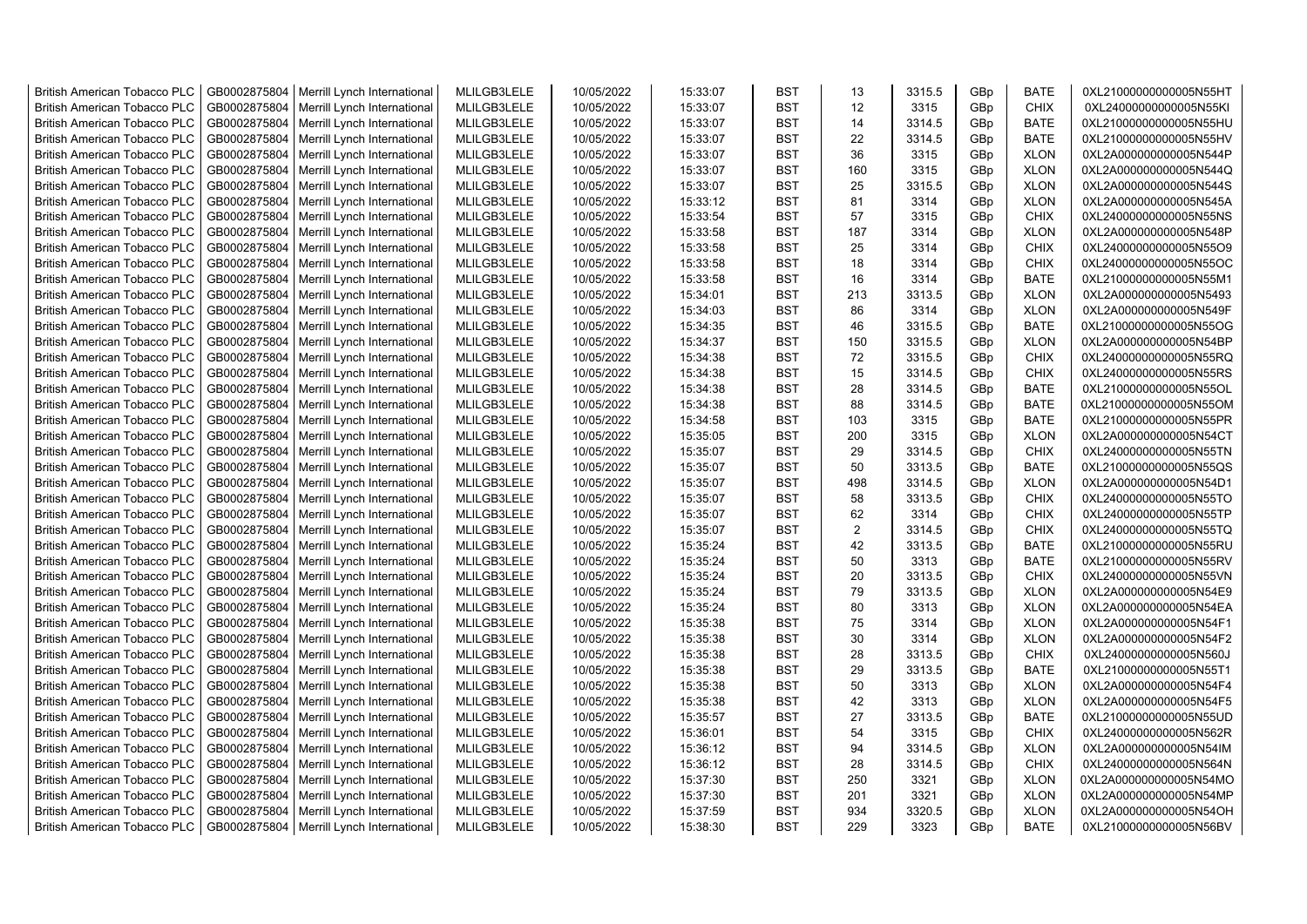| <b>British American Tobacco PLC</b> | GB0002875804 | Merrill Lynch International | MLILGB3LELE | 10/05/2022 | 15:38:30 | <b>BST</b> | 139 | 3323   | GBp             | <b>XLON</b> | 0XL2A000000000005N54RA |
|-------------------------------------|--------------|-----------------------------|-------------|------------|----------|------------|-----|--------|-----------------|-------------|------------------------|
| <b>British American Tobacco PLC</b> | GB0002875804 | Merrill Lynch International | MLILGB3LELE | 10/05/2022 | 15:39:02 | <b>BST</b> | 250 | 3326   | GBp             | <b>XLON</b> | 0XL2A000000000005N54TI |
| <b>British American Tobacco PLC</b> | GB0002875804 | Merrill Lynch International | MLILGB3LELE | 10/05/2022 | 15:39:02 | <b>BST</b> | 71  | 3326   | GBp             | <b>XLON</b> | 0XL2A000000000005N54TK |
| <b>British American Tobacco PLC</b> | GB0002875804 | Merrill Lynch International | MLILGB3LELE | 10/05/2022 | 15:39:02 | <b>BST</b> | 122 | 3326   | GBp             | <b>XLON</b> | 0XL2A000000000005N54TJ |
| <b>British American Tobacco PLC</b> | GB0002875804 | Merrill Lynch International | MLILGB3LELE | 10/05/2022 | 15:39:02 | <b>BST</b> | 100 | 3326   | GBp             | <b>BATE</b> | 0XL21000000000005N56EC |
| <b>British American Tobacco PLC</b> | GB0002875804 | Merrill Lynch International | MLILGB3LELE | 10/05/2022 | 15:39:02 | <b>BST</b> | 51  | 3326   | GBp             | <b>BATE</b> | 0XL21000000000005N56ED |
| <b>British American Tobacco PLC</b> | GB0002875804 | Merrill Lynch International | MLILGB3LELE | 10/05/2022 | 15:39:04 | <b>BST</b> | 200 | 3325.5 | GBp             | <b>CHIX</b> | 0XL24000000000005N56KL |
| <b>British American Tobacco PLC</b> | GB0002875804 | Merrill Lynch International | MLILGB3LELE | 10/05/2022 | 15:39:04 | <b>BST</b> | 91  | 3325.5 | GBp             | <b>CHIX</b> | 0XL24000000000005N56KM |
| <b>British American Tobacco PLC</b> | GB0002875804 | Merrill Lynch International | MLILGB3LELE | 10/05/2022 | 15:39:05 | <b>BST</b> | 106 | 3324.5 | GBp             | <b>XLON</b> | 0XL2A000000000005N54U1 |
| <b>British American Tobacco PLC</b> | GB0002875804 | Merrill Lynch International | MLILGB3LELE | 10/05/2022 | 15:39:05 | <b>BST</b> | 133 | 3324   | GBp             | <b>XLON</b> | 0XL2A000000000005N54U2 |
| <b>British American Tobacco PLC</b> | GB0002875804 | Merrill Lynch International | MLILGB3LELE | 10/05/2022 | 15:39:05 | <b>BST</b> | 18  | 3324   | GBp             | <b>CHIX</b> | 0XL24000000000005N56KQ |
| <b>British American Tobacco PLC</b> | GB0002875804 | Merrill Lynch International | MLILGB3LELE | 10/05/2022 | 15:39:05 | <b>BST</b> | 127 | 3324   | GBp             | <b>CHIX</b> | 0XL24000000000005N56KS |
| <b>British American Tobacco PLC</b> | GB0002875804 | Merrill Lynch International | MLILGB3LELE | 10/05/2022 | 15:39:05 | <b>BST</b> | 112 | 3324   | GBp             | <b>XLON</b> | 0XL2A000000000005N54U3 |
| <b>British American Tobacco PLC</b> | GB0002875804 | Merrill Lynch International | MLILGB3LELE | 10/05/2022 | 15:39:35 | <b>BST</b> | 56  | 3325.5 | GBp             | <b>BATE</b> | 0XL21000000000005N56HQ |
| <b>British American Tobacco PLC</b> | GB0002875804 | Merrill Lynch International | MLILGB3LELE | 10/05/2022 | 15:39:35 | <b>BST</b> | 73  | 3325.5 | GBp             | <b>BATE</b> | 0XL21000000000005N56HR |
| British American Tobacco PLC        | GB0002875804 | Merrill Lynch International | MLILGB3LELE | 10/05/2022 | 15:39:35 | <b>BST</b> | 88  | 3325.5 | GBp             | <b>BATE</b> | 0XL21000000000005N56HS |
| British American Tobacco PLC        | GB0002875804 | Merrill Lynch International | MLILGB3LELE | 10/05/2022 | 15:39:35 | <b>BST</b> | 12  | 3325   | GBp             | <b>XLON</b> | 0XL2A000000000005N550B |
| <b>British American Tobacco PLC</b> | GB0002875804 | Merrill Lynch International | MLILGB3LELE | 10/05/2022 | 15:39:35 | <b>BST</b> | 71  | 3325   | GBp             | <b>CHIX</b> | 0XL24000000000005N56NI |
| <b>British American Tobacco PLC</b> | GB0002875804 | Merrill Lynch International | MLILGB3LELE | 10/05/2022 | 15:39:37 | <b>BST</b> | 79  | 3325   | GBp             | <b>XLON</b> | 0XL2A000000000005N550G |
| <b>British American Tobacco PLC</b> | GB0002875804 | Merrill Lynch International | MLILGB3LELE | 10/05/2022 | 15:39:39 | <b>BST</b> | 69  | 3325   | GBp             | <b>CHIX</b> | 0XL24000000000005N56NP |
| <b>British American Tobacco PLC</b> | GB0002875804 | Merrill Lynch International | MLILGB3LELE | 10/05/2022 | 15:39:42 | <b>BST</b> | 51  | 3325   | GBp             | <b>BATE</b> | 0XL21000000000005N56IB |
| <b>British American Tobacco PLC</b> | GB0002875804 | Merrill Lynch International | MLILGB3LELE | 10/05/2022 | 15:39:43 | <b>BST</b> | 283 | 3324.5 | GBp             | <b>XLON</b> | 0XL2A000000000005N550P |
| British American Tobacco PLC        | GB0002875804 | Merrill Lynch International | MLILGB3LELE | 10/05/2022 | 15:39:43 | <b>BST</b> | 40  | 3324.5 | GBp             | <b>CHIX</b> | 0XL24000000000005N56NU |
| <b>British American Tobacco PLC</b> | GB0002875804 | Merrill Lynch International | MLILGB3LELE | 10/05/2022 | 15:39:55 | <b>BST</b> | 43  | 3324.5 | GBp             | <b>BATE</b> | 0XL21000000000005N56IU |
| <b>British American Tobacco PLC</b> | GB0002875804 | Merrill Lynch International | MLILGB3LELE | 10/05/2022 | 15:39:57 | <b>BST</b> | 57  | 3323.5 | GBp             | <b>CHIX</b> | 0XL24000000000005N56OP |
| <b>British American Tobacco PLC</b> | GB0002875804 | Merrill Lynch International | MLILGB3LELE | 10/05/2022 | 15:39:57 | <b>BST</b> | 51  | 3324.5 | GBp             | <b>BATE</b> | 0XL21000000000005N56IV |
| <b>British American Tobacco PLC</b> | GB0002875804 | Merrill Lynch International | MLILGB3LELE | 10/05/2022 | 15:39:57 | <b>BST</b> | 51  | 3324.5 | GBp             | <b>BATE</b> | 0XL21000000000005N56J0 |
| <b>British American Tobacco PLC</b> | GB0002875804 | Merrill Lynch International | MLILGB3LELE | 10/05/2022 | 15:40:00 | <b>BST</b> | 51  | 3324.5 | GBp             | <b>BATE</b> | 0XL21000000000005N56J3 |
| <b>British American Tobacco PLC</b> | GB0002875804 | Merrill Lynch International | MLILGB3LELE | 10/05/2022 | 15:40:01 | <b>BST</b> | 78  | 3323.5 | GBp             | <b>XLON</b> | 0XL2A000000000005N551P |
| <b>British American Tobacco PLC</b> | GB0002875804 | Merrill Lynch International | MLILGB3LELE | 10/05/2022 | 15:40:01 | <b>BST</b> | 50  | 3323.5 | GBp             | <b>XLON</b> | 0XL2A000000000005N551Q |
| <b>British American Tobacco PLC</b> | GB0002875804 | Merrill Lynch International | MLILGB3LELE | 10/05/2022 | 15:40:01 | <b>BST</b> | 28  | 3323.5 | GBp             | <b>CHIX</b> | 0XL24000000000005N56OT |
| <b>British American Tobacco PLC</b> | GB0002875804 | Merrill Lynch International | MLILGB3LELE | 10/05/2022 | 15:40:01 | <b>BST</b> | 77  | 3323.5 | GBp             | <b>BATE</b> | 0XL21000000000005N56J4 |
| <b>British American Tobacco PLC</b> | GB0002875804 | Merrill Lynch International | MLILGB3LELE | 10/05/2022 | 15:40:01 | <b>BST</b> | 18  | 3323.5 | GBp             | <b>BATE</b> | 0XL21000000000005N56J5 |
| <b>British American Tobacco PLC</b> | GB0002875804 | Merrill Lynch International | MLILGB3LELE | 10/05/2022 | 15:40:01 | <b>BST</b> | 41  | 3323.5 | GBp             | <b>BATE</b> | 0XL21000000000005N56J6 |
| <b>British American Tobacco PLC</b> | GB0002875804 | Merrill Lynch International | MLILGB3LELE | 10/05/2022 | 15:40:03 | <b>BST</b> | 53  | 3323.5 | GBp             | <b>BATE</b> | 0XL21000000000005N56JJ |
| British American Tobacco PLC        | GB0002875804 | Merrill Lynch International | MLILGB3LELE | 10/05/2022 | 15:40:04 | <b>BST</b> | 24  | 3323.5 | GBp             | <b>BATE</b> | 0XL21000000000005N56JP |
| <b>British American Tobacco PLC</b> | GB0002875804 | Merrill Lynch International | MLILGB3LELE | 10/05/2022 | 15:40:04 | <b>BST</b> | 140 | 3323   | GBp             | <b>XLON</b> | 0XL2A000000000005N552B |
| <b>British American Tobacco PLC</b> | GB0002875804 | Merrill Lynch International | MLILGB3LELE | 10/05/2022 | 15:40:06 | <b>BST</b> | 99  | 3323   | GBp             | <b>XLON</b> | 0XL2A000000000005N552O |
| <b>British American Tobacco PLC</b> | GB0002875804 | Merrill Lynch International | MLILGB3LELE | 10/05/2022 | 15:40:09 | <b>BST</b> | 72  | 3323   | GBp             | <b>BATE</b> | 0XL21000000000005N56KM |
| <b>British American Tobacco PLC</b> | GB0002875804 | Merrill Lynch International | MLILGB3LELE | 10/05/2022 | 15:40:21 | <b>BST</b> | 26  | 3323   | GBp             | <b>CHIX</b> | 0XL24000000000005N56RT |
| <b>British American Tobacco PLC</b> | GB0002875804 | Merrill Lynch International | MLILGB3LELE | 10/05/2022 | 15:40:37 | <b>BST</b> | 90  | 3323   | GBp             | <b>XLON</b> | 0XL2A000000000005N555H |
| <b>British American Tobacco PLC</b> | GB0002875804 | Merrill Lynch International | MLILGB3LELE | 10/05/2022 | 15:40:37 | <b>BST</b> | 38  | 3323   | GBp             | <b>CHIX</b> | 0XL24000000000005N56TC |
| <b>British American Tobacco PLC</b> | GB0002875804 | Merrill Lynch International | MLILGB3LELE | 10/05/2022 | 15:40:39 | <b>BST</b> | 69  | 3323   | GBp             | <b>BATE</b> | 0XL21000000000005N56NC |
| <b>British American Tobacco PLC</b> | GB0002875804 | Merrill Lynch International | MLILGB3LELE | 10/05/2022 | 15:40:43 | <b>BST</b> | 35  | 3322.5 | GBp             | <b>CHIX</b> | 0XL24000000000005N56U4 |
| <b>British American Tobacco PLC</b> | GB0002875804 | Merrill Lynch International | MLILGB3LELE | 10/05/2022 | 15:40:43 | <b>BST</b> | 87  | 3322.5 | GBp             | <b>BATE</b> | 0XL21000000000005N56NL |
| <b>British American Tobacco PLC</b> | GB0002875804 | Merrill Lynch International | MLILGB3LELE | 10/05/2022 | 15:40:43 | <b>BST</b> | 25  | 3322   | GBp             | <b>CHIX</b> | 0XL24000000000005N56U5 |
| <b>British American Tobacco PLC</b> | GB0002875804 | Merrill Lynch International | MLILGB3LELE | 10/05/2022 | 15:40:43 | <b>BST</b> | 101 | 3322.5 | GBp             | <b>XLON</b> | 0XL2A000000000005N555S |
| <b>British American Tobacco PLC</b> | GB0002875804 | Merrill Lynch International | MLILGB3LELE | 10/05/2022 | 15:40:43 | <b>BST</b> | 181 | 3322   | GB <sub>p</sub> | <b>XLON</b> | 0XL2A000000000005N555T |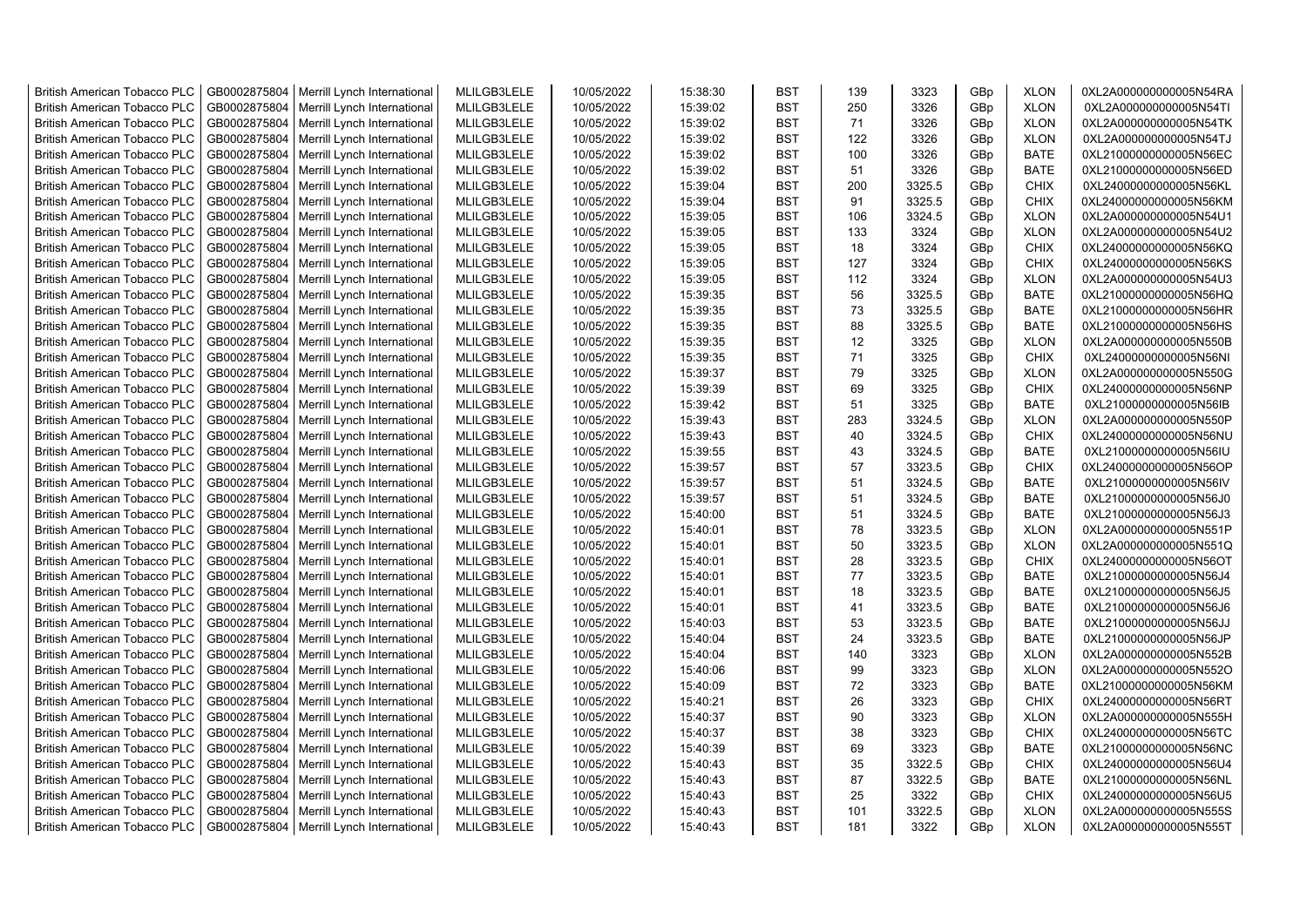| <b>British American Tobacco PLC</b> | GB0002875804 | Merrill Lynch International | MLILGB3LELE | 10/05/2022 | 15:40:43 | <b>BST</b> | 60             | 3322   | GBp             | <b>BATE</b> | 0XL21000000000005N56NM |
|-------------------------------------|--------------|-----------------------------|-------------|------------|----------|------------|----------------|--------|-----------------|-------------|------------------------|
| <b>British American Tobacco PLC</b> | GB0002875804 | Merrill Lynch International | MLILGB3LELE | 10/05/2022 | 15:40:44 | <b>BST</b> | 10             | 3322   | GBp             | <b>CHIX</b> | 0XL24000000000005N56UA |
| <b>British American Tobacco PLC</b> | GB0002875804 | Merrill Lynch International | MLILGB3LELE | 10/05/2022 | 15:40:54 | <b>BST</b> | $\overline{4}$ | 3322   | GBp             | <b>BATE</b> | 0XL21000000000005N56OD |
| <b>British American Tobacco PLC</b> | GB0002875804 | Merrill Lynch International | MLILGB3LELE | 10/05/2022 | 15:41:03 | <b>BST</b> | 49             | 3322   | GBp             | <b>BATE</b> | 0XL21000000000005N56PC |
| <b>British American Tobacco PLC</b> | GB0002875804 | Merrill Lynch International | MLILGB3LELE | 10/05/2022 | 15:41:03 | <b>BST</b> | 40             | 3321.5 | GBp             | <b>CHIX</b> | 0XL24000000000005N5700 |
| <b>British American Tobacco PLC</b> | GB0002875804 | Merrill Lynch International | MLILGB3LELE | 10/05/2022 | 15:41:03 | <b>BST</b> | 92             | 3322   | GBp             | <b>XLON</b> | 0XL2A000000000005N557S |
| <b>British American Tobacco PLC</b> | GB0002875804 | Merrill Lynch International | MLILGB3LELE | 10/05/2022 | 15:41:03 | <b>BST</b> | 88             | 3321.5 | GBp             | <b>XLON</b> | 0XL2A000000000005N557T |
| <b>British American Tobacco PLC</b> | GB0002875804 | Merrill Lynch International | MLILGB3LELE | 10/05/2022 | 15:41:03 | <b>BST</b> | 49             | 3321.5 | GBp             | <b>BATE</b> | 0XL21000000000005N56PD |
| <b>British American Tobacco PLC</b> | GB0002875804 | Merrill Lynch International | MLILGB3LELE | 10/05/2022 | 15:41:03 | <b>BST</b> | 15             | 3321   | GBp             | <b>BATE</b> | 0XL21000000000005N56PE |
| <b>British American Tobacco PLC</b> | GB0002875804 | Merrill Lynch International | MLILGB3LELE | 10/05/2022 | 15:41:03 | <b>BST</b> | 35             | 3321   | GBp             | <b>CHIX</b> | 0XL24000000000005N5701 |
| <b>British American Tobacco PLC</b> | GB0002875804 | Merrill Lynch International | MLILGB3LELE | 10/05/2022 | 15:41:03 | <b>BST</b> | 15             | 3321.5 | GBp             | <b>BATE</b> | 0XL21000000000005N56PF |
| <b>British American Tobacco PLC</b> | GB0002875804 | Merrill Lynch International | MLILGB3LELE | 10/05/2022 | 15:41:04 | <b>BST</b> | $\overline{7}$ | 3321   | GBp             | <b>BATE</b> | 0XL21000000000005N56PH |
| <b>British American Tobacco PLC</b> | GB0002875804 | Merrill Lynch International | MLILGB3LELE | 10/05/2022 | 15:41:08 | <b>BST</b> | 6              | 3320   | GBp             | <b>XLON</b> | 0XL2A000000000005N5585 |
| <b>British American Tobacco PLC</b> | GB0002875804 | Merrill Lynch International | MLILGB3LELE | 10/05/2022 | 15:41:08 | <b>BST</b> | 137            | 3320   | GBp             | <b>XLON</b> | 0XL2A000000000005N5586 |
| <b>British American Tobacco PLC</b> | GB0002875804 | Merrill Lynch International | MLILGB3LELE | 10/05/2022 | 15:41:08 | <b>BST</b> | 19             | 3320   | GBp             | <b>CHIX</b> | 0XL24000000000005N5707 |
| <b>British American Tobacco PLC</b> | GB0002875804 | Merrill Lynch International | MLILGB3LELE | 10/05/2022 | 15:41:15 | <b>BST</b> | 31             | 3320   | GBp             | <b>BATE</b> | 0XL21000000000005N56Q6 |
| <b>British American Tobacco PLC</b> | GB0002875804 | Merrill Lynch International | MLILGB3LELE | 10/05/2022 | 15:41:15 | <b>BST</b> | 74             | 3320.5 | GBp             | <b>XLON</b> | 0XL2A000000000005N558J |
| <b>British American Tobacco PLC</b> | GB0002875804 | Merrill Lynch International | MLILGB3LELE | 10/05/2022 | 15:41:29 | <b>BST</b> | 17             | 3320.5 | GBp             | <b>BATE</b> | 0XL21000000000005N56RD |
| <b>British American Tobacco PLC</b> | GB0002875804 | Merrill Lynch International | MLILGB3LELE | 10/05/2022 | 15:41:31 | <b>BST</b> | 100            | 3320.5 | GBp             | <b>XLON</b> | 0XL2A000000000005N559E |
| <b>British American Tobacco PLC</b> | GB0002875804 | Merrill Lynch International | MLILGB3LELE | 10/05/2022 | 15:41:31 | <b>BST</b> | 16             | 3320.5 | GBp             | <b>XLON</b> | 0XL2A000000000005N559F |
| <b>British American Tobacco PLC</b> | GB0002875804 | Merrill Lynch International | MLILGB3LELE | 10/05/2022 | 15:41:31 | <b>BST</b> | $\overline{7}$ | 3320.5 | GBp             | <b>XLON</b> | 0XL2A000000000005N559G |
| <b>British American Tobacco PLC</b> | GB0002875804 | Merrill Lynch International | MLILGB3LELE | 10/05/2022 | 15:41:32 | <b>BST</b> | 9              | 3320.5 | GBp             | <b>BATE</b> | 0XL21000000000005N56RN |
| British American Tobacco PLC        | GB0002875804 | Merrill Lynch International | MLILGB3LELE | 10/05/2022 | 15:41:32 | <b>BST</b> | 28             | 3321   | GBp             | <b>CHIX</b> | 0XL24000000000005N5720 |
| British American Tobacco PLC        | GB0002875804 | Merrill Lynch International | MLILGB3LELE | 10/05/2022 | 15:41:32 | <b>BST</b> | 21             | 3321   | GBp             | <b>CHIX</b> | 0XL24000000000005N5721 |
| <b>British American Tobacco PLC</b> | GB0002875804 | Merrill Lynch International | MLILGB3LELE | 10/05/2022 | 15:41:39 | <b>BST</b> | 27             | 3319.5 | GBp             | <b>XLON</b> | 0XL2A000000000005N55AE |
| <b>British American Tobacco PLC</b> | GB0002875804 | Merrill Lynch International | MLILGB3LELE | 10/05/2022 | 15:41:39 | <b>BST</b> | 14             | 3320   | GBp             | <b>CHIX</b> | 0XL24000000000005N572K |
| <b>British American Tobacco PLC</b> | GB0002875804 | Merrill Lynch International | MLILGB3LELE | 10/05/2022 | 15:42:02 | <b>BST</b> | 35             | 3320   | GBp             | <b>CHIX</b> | 0XL24000000000005N574N |
| <b>British American Tobacco PLC</b> | GB0002875804 | Merrill Lynch International | MLILGB3LELE | 10/05/2022 | 15:42:19 | <b>BST</b> | 292            | 3321.5 | GBp             | <b>XLON</b> | 0XL2A000000000005N55DL |
| <b>British American Tobacco PLC</b> | GB0002875804 | Merrill Lynch International | MLILGB3LELE | 10/05/2022 | 15:42:25 | <b>BST</b> | 155            | 3321   | GBp             | <b>XLON</b> | 0XL2A000000000005N55DP |
| <b>British American Tobacco PLC</b> | GB0002875804 | Merrill Lynch International | MLILGB3LELE | 10/05/2022 | 15:42:25 | <b>BST</b> | 181            | 3320.5 | GBp             | <b>XLON</b> | 0XL2A000000000005N55DQ |
| <b>British American Tobacco PLC</b> | GB0002875804 | Merrill Lynch International | MLILGB3LELE | 10/05/2022 | 15:42:27 | <b>BST</b> | 95             | 3320.5 | GBp             | <b>XLON</b> | 0XL2A000000000005N55DT |
| <b>British American Tobacco PLC</b> | GB0002875804 | Merrill Lynch International | MLILGB3LELE | 10/05/2022 | 15:42:32 | <b>BST</b> | 32             | 3320.5 | GBp             | <b>CHIX</b> | 0XL24000000000005N577A |
| <b>British American Tobacco PLC</b> | GB0002875804 | Merrill Lynch International | MLILGB3LELE | 10/05/2022 | 15:42:34 | BST        | 20             | 3320.5 | GBp             | <b>XLON</b> | 0XL2A000000000005N55E8 |
| <b>British American Tobacco PLC</b> | GB0002875804 | Merrill Lynch International | MLILGB3LELE | 10/05/2022 | 15:42:34 | <b>BST</b> | 67             | 3320.5 | GBp             | <b>XLON</b> | 0XL2A000000000005N55E9 |
| <b>British American Tobacco PLC</b> | GB0002875804 | Merrill Lynch International | MLILGB3LELE | 10/05/2022 | 15:42:44 | <b>BST</b> | 35             | 3320   | GBp             | <b>CHIX</b> | 0XL24000000000005N5788 |
| <b>British American Tobacco PLC</b> | GB0002875804 | Merrill Lynch International | MLILGB3LELE | 10/05/2022 | 15:43:03 | <b>BST</b> | 6              | 3321   | GBp             | <b>BATE</b> | 0XL21000000000005N571S |
| <b>British American Tobacco PLC</b> | GB0002875804 | Merrill Lynch International | MLILGB3LELE | 10/05/2022 | 15:43:10 | <b>BST</b> | 45             | 3320.5 | GBp             | <b>CHIX</b> | 0XL24000000000005N57A6 |
| <b>British American Tobacco PLC</b> | GB0002875804 | Merrill Lynch International | MLILGB3LELE | 10/05/2022 | 15:43:10 | <b>BST</b> | 35             | 3320.5 | GBp             | <b>CHIX</b> | 0XL24000000000005N57A7 |
| <b>British American Tobacco PLC</b> | GB0002875804 | Merrill Lynch International | MLILGB3LELE | 10/05/2022 | 15:43:32 | <b>BST</b> | 148            | 3320   | GBp             | <b>XLON</b> | 0XL2A000000000005N55JB |
| <b>British American Tobacco PLC</b> | GB0002875804 | Merrill Lynch International | MLILGB3LELE | 10/05/2022 | 15:43:32 | <b>BST</b> | 11             | 3320   | GBp             | <b>CHIX</b> | 0XL24000000000005N57DD |
| <b>British American Tobacco PLC</b> | GB0002875804 | Merrill Lynch International | MLILGB3LELE | 10/05/2022 | 15:43:32 | <b>BST</b> | 40             | 3320   | GBp             | <b>XLON</b> | 0XL2A000000000005N55JC |
| <b>British American Tobacco PLC</b> | GB0002875804 | Merrill Lynch International | MLILGB3LELE | 10/05/2022 | 15:43:35 | <b>BST</b> | 69             | 3320   | GBp             | <b>BATE</b> | 0XL21000000000005N575O |
| <b>British American Tobacco PLC</b> | GB0002875804 | Merrill Lynch International | MLILGB3LELE | 10/05/2022 | 15:43:42 | <b>BST</b> | 143            | 3320   | GBp             | <b>BATE</b> | 0XL21000000000005N576N |
| <b>British American Tobacco PLC</b> | GB0002875804 | Merrill Lynch International | MLILGB3LELE | 10/05/2022 | 15:43:42 | <b>BST</b> | 64             | 3320   | GBp             | <b>CHIX</b> | 0XL24000000000005N57EN |
| <b>British American Tobacco PLC</b> | GB0002875804 | Merrill Lynch International | MLILGB3LELE | 10/05/2022 | 15:43:42 | <b>BST</b> | 96             | 3320   | GBp             | <b>BATE</b> | 0XL21000000000005N576O |
| <b>British American Tobacco PLC</b> | GB0002875804 | Merrill Lynch International | MLILGB3LELE | 10/05/2022 | 15:43:42 | <b>BST</b> | 51             | 3320.5 | GBp             | <b>BATE</b> | 0XL21000000000005N576P |
| <b>British American Tobacco PLC</b> | GB0002875804 | Merrill Lynch International | MLILGB3LELE | 10/05/2022 | 15:43:42 | <b>BST</b> | 100            | 3320.5 | GBp             | <b>BATE</b> | 0XL21000000000005N576Q |
| <b>British American Tobacco PLC</b> | GB0002875804 | Merrill Lynch International | MLILGB3LELE | 10/05/2022 | 15:43:42 | <b>BST</b> | 36             | 3320.5 | GB <sub>p</sub> | <b>BATE</b> | 0XL21000000000005N576R |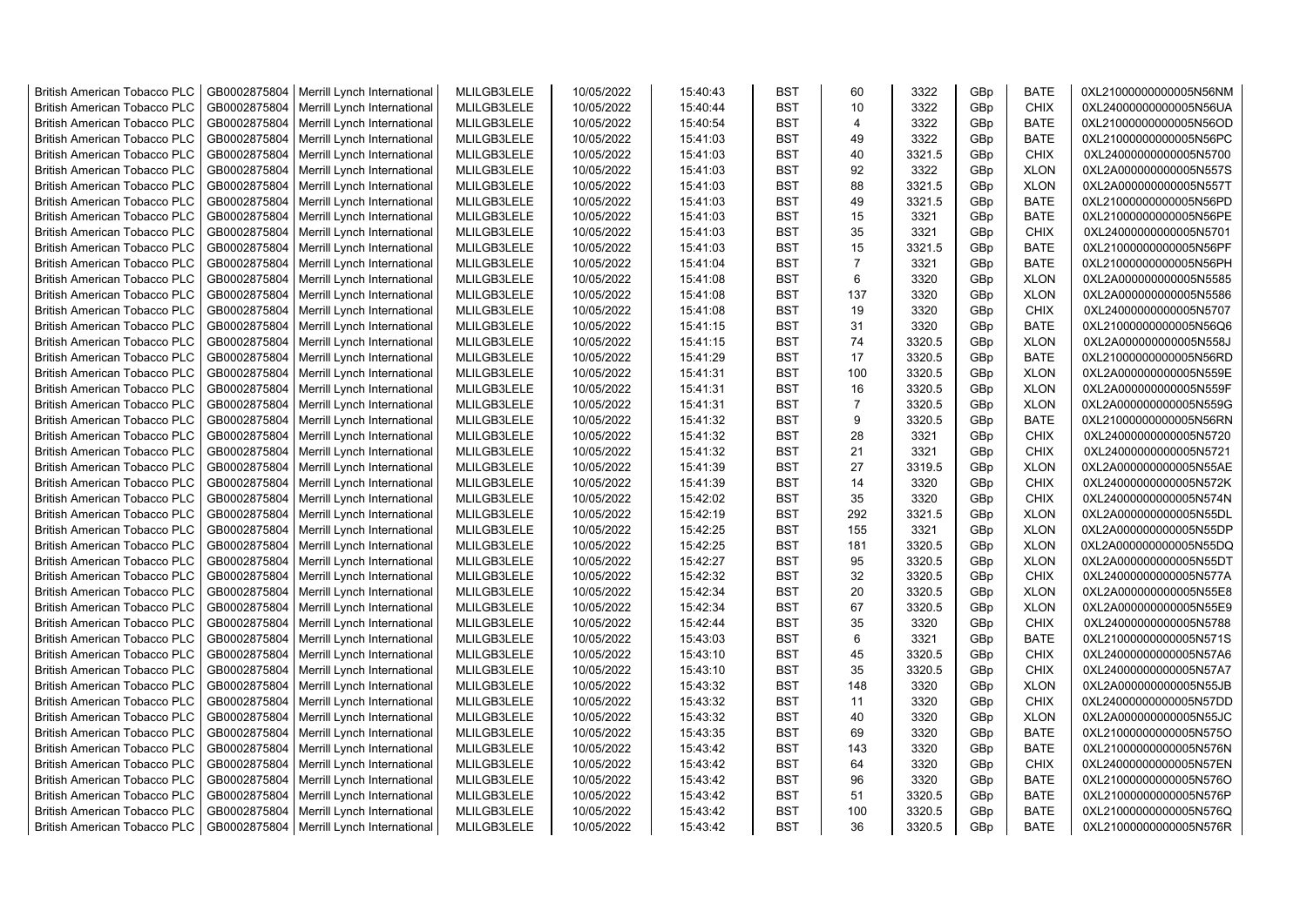| <b>British American Tobacco PLC</b> | GB0002875804 | Merrill Lynch International | MLILGB3LELE | 10/05/2022 | 15:43:42 | <b>BST</b> | 175 | 3320   | GBp             | <b>XLON</b> | 0XL2A000000000005N55KJ |
|-------------------------------------|--------------|-----------------------------|-------------|------------|----------|------------|-----|--------|-----------------|-------------|------------------------|
| <b>British American Tobacco PLC</b> | GB0002875804 | Merrill Lynch International | MLILGB3LELE | 10/05/2022 | 15:44:10 | <b>BST</b> | 227 | 3323   | GBp             | <b>XLON</b> | 0XL2A000000000005N55NJ |
| <b>British American Tobacco PLC</b> | GB0002875804 | Merrill Lynch International | MLILGB3LELE | 10/05/2022 | 15:44:11 | <b>BST</b> | 35  | 3323   | GBp             | <b>CHIX</b> | 0XL24000000000005N57IP |
| <b>British American Tobacco PLC</b> | GB0002875804 | Merrill Lynch International | MLILGB3LELE | 10/05/2022 | 15:44:11 | <b>BST</b> | 69  | 3323   | GBp             | <b>BATE</b> | 0XL21000000000005N579P |
| <b>British American Tobacco PLC</b> | GB0002875804 | Merrill Lynch International | MLILGB3LELE | 10/05/2022 | 15:44:11 | <b>BST</b> | 191 | 3323   | GBp             | <b>XLON</b> | 0XL2A000000000005N55NQ |
| <b>British American Tobacco PLC</b> | GB0002875804 | Merrill Lynch International | MLILGB3LELE | 10/05/2022 | 15:44:11 | <b>BST</b> | 9   | 3323   | GBp             | <b>BATE</b> | 0XL21000000000005N579Q |
| <b>British American Tobacco PLC</b> | GB0002875804 | Merrill Lynch International | MLILGB3LELE | 10/05/2022 | 15:44:19 | <b>BST</b> | 30  | 3323   | GBp             | <b>CHIX</b> | 0XL24000000000005N57JE |
| <b>British American Tobacco PLC</b> | GB0002875804 | Merrill Lynch International | MLILGB3LELE | 10/05/2022 | 15:44:23 | <b>BST</b> | 139 | 3322.5 | GBp             | <b>XLON</b> | 0XL2A000000000005N55ON |
| <b>British American Tobacco PLC</b> | GB0002875804 | Merrill Lynch International | MLILGB3LELE | 10/05/2022 | 15:44:25 | <b>BST</b> | 66  | 3322   | GBp             | <b>BATE</b> | 0XL21000000000005N57AR |
| <b>British American Tobacco PLC</b> | GB0002875804 | Merrill Lynch International | MLILGB3LELE | 10/05/2022 | 15:44:25 | <b>BST</b> | 65  | 3322   | GBp             | <b>BATE</b> | 0XL21000000000005N57AS |
| <b>British American Tobacco PLC</b> | GB0002875804 | Merrill Lynch International | MLILGB3LELE | 10/05/2022 | 15:44:25 | <b>BST</b> | 91  | 3321.5 | GBp             | <b>XLON</b> | 0XL2A000000000005N55OQ |
| <b>British American Tobacco PLC</b> | GB0002875804 | Merrill Lynch International | MLILGB3LELE | 10/05/2022 | 15:44:25 | <b>BST</b> | 43  | 3322   | GBp             | CHIX        | 0XL24000000000005N57K5 |
| <b>British American Tobacco PLC</b> | GB0002875804 | Merrill Lynch International | MLILGB3LELE | 10/05/2022 | 15:44:25 | <b>BST</b> | 64  | 3321.5 | GBp             | <b>XLON</b> | 0XL2A000000000005N55OR |
| <b>British American Tobacco PLC</b> | GB0002875804 | Merrill Lynch International | MLILGB3LELE | 10/05/2022 | 15:44:26 | <b>BST</b> | 58  | 3321.5 | GBp             | <b>BATE</b> | 0XL21000000000005N57AT |
| <b>British American Tobacco PLC</b> | GB0002875804 | Merrill Lynch International | MLILGB3LELE | 10/05/2022 | 15:44:26 | <b>BST</b> | 44  | 3321.5 | GBp             | <b>XLON</b> | 0XL2A000000000005N55OT |
| British American Tobacco PLC        | GB0002875804 | Merrill Lynch International | MLILGB3LELE | 10/05/2022 | 15:44:26 | <b>BST</b> | 60  | 3321.5 | GBp             | <b>CHIX</b> | 0XL24000000000005N57KR |
| British American Tobacco PLC        | GB0002875804 | Merrill Lynch International | MLILGB3LELE | 10/05/2022 | 15:44:27 | <b>BST</b> | 89  | 3321   | GBp             | <b>XLON</b> | 0XL2A000000000005N55OV |
| <b>British American Tobacco PLC</b> | GB0002875804 | Merrill Lynch International | MLILGB3LELE | 10/05/2022 | 15:44:27 | <b>BST</b> | 36  | 3321   | GBp             | <b>CHIX</b> | 0XL24000000000005N57KU |
| <b>British American Tobacco PLC</b> | GB0002875804 | Merrill Lynch International | MLILGB3LELE | 10/05/2022 | 15:44:27 | <b>BST</b> | 29  | 3321   | GBp             | <b>BATE</b> | 0XL21000000000005N57AV |
| <b>British American Tobacco PLC</b> | GB0002875804 | Merrill Lynch International | MLILGB3LELE | 10/05/2022 | 15:44:27 | <b>BST</b> | 97  | 3320.5 | GBp             | <b>XLON</b> | 0XL2A000000000005N55P0 |
| <b>British American Tobacco PLC</b> | GB0002875804 | Merrill Lynch International | MLILGB3LELE | 10/05/2022 | 15:44:27 | <b>BST</b> | 22  | 3320.5 | GBp             | <b>CHIX</b> | 0XL24000000000005N57L2 |
| <b>British American Tobacco PLC</b> | GB0002875804 | Merrill Lynch International | MLILGB3LELE | 10/05/2022 | 15:44:46 | <b>BST</b> | 27  | 3320   | GBp             | <b>BATE</b> | 0XL21000000000005N57CJ |
| <b>British American Tobacco PLC</b> | GB0002875804 | Merrill Lynch International | MLILGB3LELE | 10/05/2022 | 15:44:46 | <b>BST</b> | 97  | 3320   | GBp             | <b>XLON</b> | 0XL2A000000000005N55QI |
| <b>British American Tobacco PLC</b> | GB0002875804 | Merrill Lynch International | MLILGB3LELE | 10/05/2022 | 15:45:00 | <b>BST</b> | 33  | 3320   | GBp             | <b>CHIX</b> | 0XL24000000000005N57NR |
| <b>British American Tobacco PLC</b> | GB0002875804 | Merrill Lynch International | MLILGB3LELE | 10/05/2022 | 15:45:00 | <b>BST</b> | 33  | 3320.5 | GBp             | <b>BATE</b> | 0XL21000000000005N57DB |
| <b>British American Tobacco PLC</b> | GB0002875804 | Merrill Lynch International | MLILGB3LELE | 10/05/2022 | 15:45:10 | <b>BST</b> | 21  | 3319.5 | GBp             | <b>BATE</b> | 0XL21000000000005N57E3 |
| <b>British American Tobacco PLC</b> | GB0002875804 | Merrill Lynch International | MLILGB3LELE | 10/05/2022 | 15:45:10 | <b>BST</b> | 17  | 3319.5 | GBp             | <b>CHIX</b> | 0XL24000000000005N57P8 |
| <b>British American Tobacco PLC</b> | GB0002875804 | Merrill Lynch International | MLILGB3LELE | 10/05/2022 | 15:45:10 | <b>BST</b> | 149 | 3319.5 | GBp             | <b>XLON</b> | 0XL2A000000000005N55SI |
| <b>British American Tobacco PLC</b> | GB0002875804 | Merrill Lynch International | MLILGB3LELE | 10/05/2022 | 15:45:10 | <b>BST</b> | 66  | 3319.5 | GBp             | <b>XLON</b> | 0XL2A000000000005N55SJ |
| <b>British American Tobacco PLC</b> | GB0002875804 | Merrill Lynch International | MLILGB3LELE | 10/05/2022 | 15:45:10 | <b>BST</b> | 35  | 3320   | GBp             | <b>CHIX</b> | 0XL24000000000005N57P9 |
| <b>British American Tobacco PLC</b> | GB0002875804 | Merrill Lynch International | MLILGB3LELE | 10/05/2022 | 15:45:10 | <b>BST</b> | 11  | 3320   | GBp             | <b>CHIX</b> | 0XL24000000000005N57PA |
| <b>British American Tobacco PLC</b> | GB0002875804 | Merrill Lynch International | MLILGB3LELE | 10/05/2022 | 15:45:10 | <b>BST</b> | 40  | 3319   | GBp             | <b>CHIX</b> | 0XL24000000000005N57PB |
| <b>British American Tobacco PLC</b> | GB0002875804 | Merrill Lynch International | MLILGB3LELE | 10/05/2022 | 15:45:10 | <b>BST</b> | 20  | 3319   | GBp             | <b>BATE</b> | 0XL21000000000005N57E4 |
| <b>British American Tobacco PLC</b> | GB0002875804 | Merrill Lynch International | MLILGB3LELE | 10/05/2022 | 15:45:10 | <b>BST</b> | 20  | 3319.5 | GBp             | <b>BATE</b> | 0XL21000000000005N57E5 |
| <b>British American Tobacco PLC</b> | GB0002875804 | Merrill Lynch International | MLILGB3LELE | 10/05/2022 | 15:45:10 | <b>BST</b> | 140 | 3318.5 | GBp             | <b>XLON</b> | 0XL2A000000000005N55SK |
| British American Tobacco PLC        | GB0002875804 | Merrill Lynch International | MLILGB3LELE | 10/05/2022 | 15:45:10 | <b>BST</b> | 14  | 3318.5 | GBp             | <b>XLON</b> | 0XL2A000000000005N55SL |
| <b>British American Tobacco PLC</b> | GB0002875804 | Merrill Lynch International | MLILGB3LELE | 10/05/2022 | 15:45:10 | <b>BST</b> | 14  | 3319   | GBp             | <b>BATE</b> | 0XL21000000000005N57E6 |
| <b>British American Tobacco PLC</b> | GB0002875804 | Merrill Lynch International | MLILGB3LELE | 10/05/2022 | 15:45:12 | <b>BST</b> | 28  | 3318.5 | GBp             | <b>BATE</b> | 0XL21000000000005N57EG |
| <b>British American Tobacco PLC</b> | GB0002875804 | Merrill Lynch International | MLILGB3LELE | 10/05/2022 | 15:45:13 | <b>BST</b> | 82  | 3318   | GBp             | <b>XLON</b> | 0XL2A000000000005N55SS |
| <b>British American Tobacco PLC</b> | GB0002875804 | Merrill Lynch International | MLILGB3LELE | 10/05/2022 | 15:45:28 | <b>BST</b> | 80  | 3319.5 | GBp             | <b>XLON</b> | 0XL2A000000000005N55TP |
| <b>British American Tobacco PLC</b> | GB0002875804 | Merrill Lynch International | MLILGB3LELE | 10/05/2022 | 15:45:40 | <b>BST</b> | 41  | 3320   | GBp             | <b>CHIX</b> | 0XL24000000000005N57SQ |
| <b>British American Tobacco PLC</b> | GB0002875804 | Merrill Lynch International | MLILGB3LELE | 10/05/2022 | 15:45:40 | <b>BST</b> | 66  | 3319.5 | GBp             | <b>XLON</b> | 0XL2A000000000005N55UF |
| <b>British American Tobacco PLC</b> | GB0002875804 | Merrill Lynch International | MLILGB3LELE | 10/05/2022 | 15:45:40 | <b>BST</b> | 48  | 3319.5 | GBp             | <b>XLON</b> | 0XL2A000000000005N55UG |
| <b>British American Tobacco PLC</b> | GB0002875804 | Merrill Lynch International | MLILGB3LELE | 10/05/2022 | 15:45:40 | <b>BST</b> | 19  | 3319.5 | GBp             | <b>CHIX</b> | 0XL24000000000005N57SR |
| <b>British American Tobacco PLC</b> | GB0002875804 | Merrill Lynch International | MLILGB3LELE | 10/05/2022 | 15:45:40 | <b>BST</b> | 48  | 3319.5 | GBp             | <b>XLON</b> | 0XL2A000000000005N55UH |
| <b>British American Tobacco PLC</b> | GB0002875804 | Merrill Lynch International | MLILGB3LELE | 10/05/2022 | 15:45:43 | <b>BST</b> | 50  | 3319.5 | GBp             | <b>BATE</b> | 0XL21000000000005N57GM |
| <b>British American Tobacco PLC</b> | GB0002875804 | Merrill Lynch International | MLILGB3LELE | 10/05/2022 | 15:45:43 | <b>BST</b> | 75  | 3319   | GBp             | <b>XLON</b> | 0XL2A000000000005N55UK |
| <b>British American Tobacco PLC</b> | GB0002875804 | Merrill Lynch International | MLILGB3LELE | 10/05/2022 | 15:46:24 | <b>BST</b> | 164 | 3322.5 | GB <sub>p</sub> | <b>XLON</b> | 0XL2A000000000005N561B |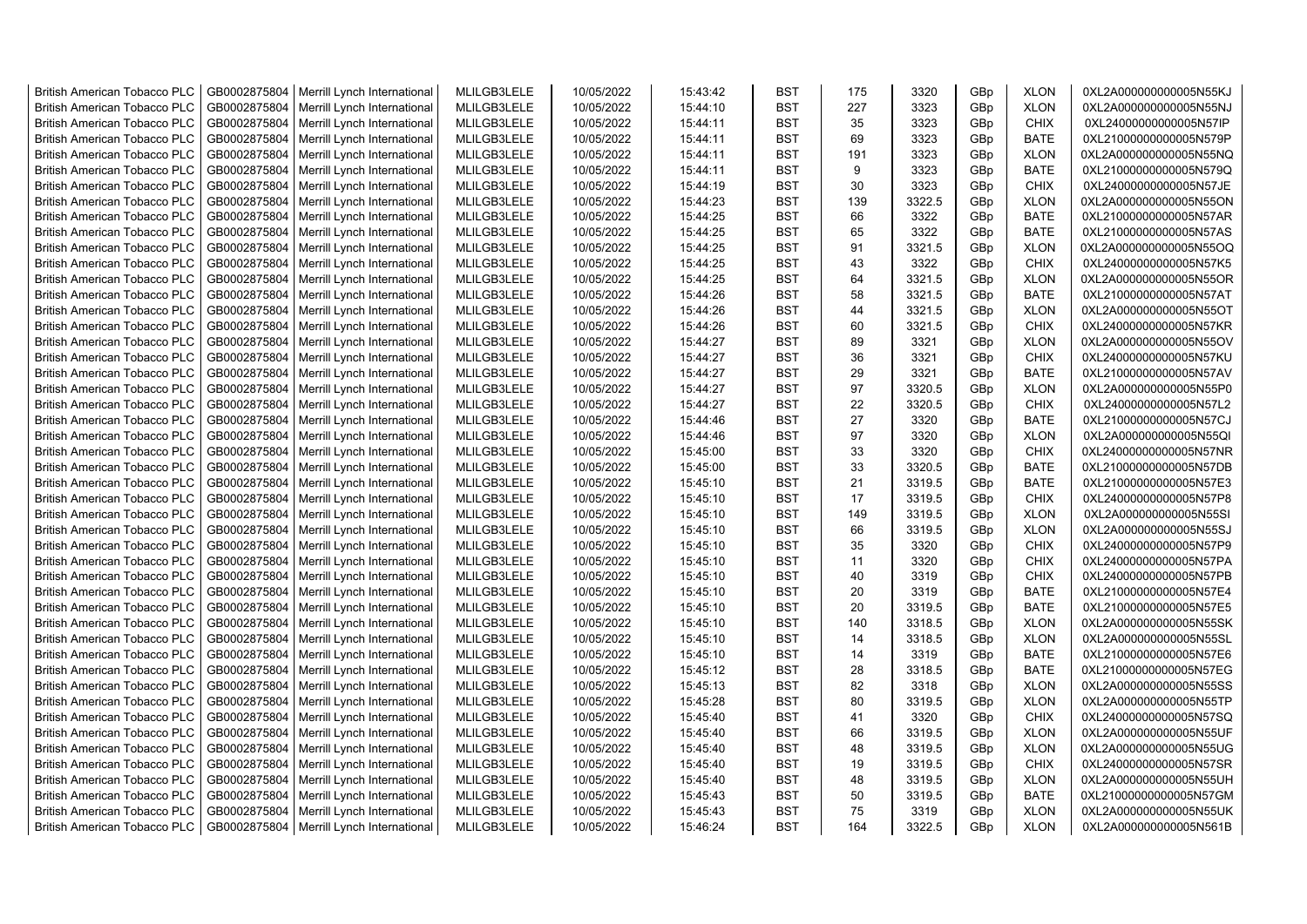| <b>British American Tobacco PLC</b> | GB0002875804 | Merrill Lynch International                | MLILGB3LELE | 10/05/2022 | 15:46:24 | <b>BST</b> | 26             | 3322.5 | GBp | <b>XLON</b> | 0XL2A000000000005N561C |
|-------------------------------------|--------------|--------------------------------------------|-------------|------------|----------|------------|----------------|--------|-----|-------------|------------------------|
| <b>British American Tobacco PLC</b> | GB0002875804 | Merrill Lynch International                | MLILGB3LELE | 10/05/2022 | 15:46:30 | <b>BST</b> | 18             | 3322.5 | GBp | <b>CHIX</b> | 0XL24000000000005N5826 |
| <b>British American Tobacco PLC</b> | GB0002875804 | Merrill Lynch International                | MLILGB3LELE | 10/05/2022 | 15:46:30 | <b>BST</b> | 44             | 3322.5 | GBp | <b>CHIX</b> | 0XL24000000000005N5827 |
| <b>British American Tobacco PLC</b> | GB0002875804 | Merrill Lynch International                | MLILGB3LELE | 10/05/2022 | 15:47:10 | <b>BST</b> | 400            | 3323.5 | GBp | <b>XLON</b> | 0XL2A000000000005N564D |
| <b>British American Tobacco PLC</b> | GB0002875804 | Merrill Lynch International                | MLILGB3LELE | 10/05/2022 | 15:47:10 | <b>BST</b> | 111            | 3323.5 | GBp | <b>XLON</b> | 0XL2A000000000005N564E |
| <b>British American Tobacco PLC</b> | GB0002875804 | Merrill Lynch International                | MLILGB3LELE | 10/05/2022 | 15:47:31 | <b>BST</b> | 516            | 3323   | GBp | <b>BATE</b> | 0XL21000000000005N57O4 |
| <b>British American Tobacco PLC</b> | GB0002875804 | Merrill Lynch International                | MLILGB3LELE | 10/05/2022 | 15:47:31 | <b>BST</b> | 351            | 3322.5 | GBp | <b>XLON</b> | 0XL2A000000000005N565T |
| <b>British American Tobacco PLC</b> | GB0002875804 | Merrill Lynch International                | MLILGB3LELE | 10/05/2022 | 15:47:31 | <b>BST</b> | 125            | 3322.5 | GBp | <b>CHIX</b> | 0XL24000000000005N587T |
| <b>British American Tobacco PLC</b> | GB0002875804 | Merrill Lynch International                | MLILGB3LELE | 10/05/2022 | 15:47:46 | <b>BST</b> | 45             | 3323   | GBp | <b>XLON</b> | 0XL2A000000000005N566Q |
| <b>British American Tobacco PLC</b> | GB0002875804 | Merrill Lynch International                | MLILGB3LELE | 10/05/2022 | 15:47:46 | <b>BST</b> | 34             | 3323   | GBp | <b>XLON</b> | 0XL2A000000000005N566R |
| <b>British American Tobacco PLC</b> | GB0002875804 | Merrill Lynch International                | MLILGB3LELE | 10/05/2022 | 15:47:58 | <b>BST</b> | 87             | 3323   | GBp | <b>XLON</b> | 0XL2A000000000005N5685 |
| <b>British American Tobacco PLC</b> | GB0002875804 | Merrill Lynch International                | MLILGB3LELE | 10/05/2022 | 15:48:13 | <b>BST</b> | 87             | 3323   | GBp | <b>XLON</b> | 0XL2A000000000005N568Q |
| <b>British American Tobacco PLC</b> | GB0002875804 | Merrill Lynch International                | MLILGB3LELE | 10/05/2022 | 15:48:13 | <b>BST</b> | 90             | 3323   | GBp | <b>CHIX</b> | 0XL24000000000005N58BB |
| <b>British American Tobacco PLC</b> | GB0002875804 | Merrill Lynch International                | MLILGB3LELE | 10/05/2022 | 15:48:13 | <b>BST</b> | 75             | 3323   | GBp | <b>BATE</b> | 0XL21000000000005N57RB |
| <b>British American Tobacco PLC</b> | GB0002875804 | Merrill Lynch International                | MLILGB3LELE | 10/05/2022 | 15:48:13 | <b>BST</b> | 31             | 3322.5 | GBp | <b>BATE</b> | 0XL21000000000005N57RG |
| <b>British American Tobacco PLC</b> | GB0002875804 | Merrill Lynch International                | MLILGB3LELE | 10/05/2022 | 15:48:13 | <b>BST</b> | 104            | 3323   | GBp | <b>XLON</b> | 0XL2A000000000005N568S |
| <b>British American Tobacco PLC</b> | GB0002875804 | Merrill Lynch International                | MLILGB3LELE | 10/05/2022 | 15:48:13 | <b>BST</b> | 29             | 3322   | GBp | <b>BATE</b> | 0XL21000000000005N57RH |
| <b>British American Tobacco PLC</b> | GB0002875804 | Merrill Lynch International                | MLILGB3LELE | 10/05/2022 | 15:48:13 | <b>BST</b> | 95             | 3322   | GBp | <b>XLON</b> | 0XL2A000000000005N568T |
| <b>British American Tobacco PLC</b> | GB0002875804 | Merrill Lynch International                | MLILGB3LELE | 10/05/2022 | 15:48:13 | <b>BST</b> | 24             | 3321.5 | GBp | <b>XLON</b> | 0XL2A000000000005N568U |
| <b>British American Tobacco PLC</b> | GB0002875804 | Merrill Lynch International                | MLILGB3LELE | 10/05/2022 | 15:48:13 | <b>BST</b> | 20             | 3322   | GBp | <b>BATE</b> | 0XL21000000000005N57RI |
| <b>British American Tobacco PLC</b> | GB0002875804 | Merrill Lynch International                | MLILGB3LELE | 10/05/2022 | 15:48:13 | <b>BST</b> | 77             | 3321.5 | GBp | <b>XLON</b> | 0XL2A000000000005N5690 |
| <b>British American Tobacco PLC</b> | GB0002875804 | Merrill Lynch International                | MLILGB3LELE | 10/05/2022 | 15:48:13 | <b>BST</b> | 48             | 3321.5 | GBp | <b>XLON</b> | 0XL2A000000000005N568V |
| <b>British American Tobacco PLC</b> | GB0002875804 | Merrill Lynch International                | MLILGB3LELE | 10/05/2022 | 15:48:13 | <b>BST</b> | 54             | 3322   | GBp | <b>CHIX</b> | 0XL24000000000005N58BG |
| <b>British American Tobacco PLC</b> | GB0002875804 | Merrill Lynch International                | MLILGB3LELE | 10/05/2022 | 15:48:13 | <b>BST</b> | 67             | 3322   | GBp | CHIX        | 0XL24000000000005N58BH |
| <b>British American Tobacco PLC</b> | GB0002875804 | Merrill Lynch International                | MLILGB3LELE | 10/05/2022 | 15:48:16 | <b>BST</b> | 45             | 3321.5 | GBp | <b>CHIX</b> | 0XL24000000000005N58BL |
| <b>British American Tobacco PLC</b> | GB0002875804 | Merrill Lynch International                | MLILGB3LELE | 10/05/2022 | 15:48:16 | <b>BST</b> | 152            | 3321.5 | GBp | <b>XLON</b> | 0XL2A000000000005N5694 |
| <b>British American Tobacco PLC</b> | GB0002875804 | Merrill Lynch International                | MLILGB3LELE | 10/05/2022 | 15:48:37 | <b>BST</b> | 17             | 3321.5 | GBp | <b>BATE</b> | 0XL21000000000005N57SE |
| <b>British American Tobacco PLC</b> | GB0002875804 | Merrill Lynch International                | MLILGB3LELE | 10/05/2022 | 15:48:37 | <b>BST</b> | 44             | 3321.5 | GBp | <b>CHIX</b> | 0XL24000000000005N58D3 |
| <b>British American Tobacco PLC</b> | GB0002875804 | Merrill Lynch International                | MLILGB3LELE | 10/05/2022 | 15:48:37 | <b>BST</b> | 156            | 3321.5 | GBp | <b>XLON</b> | 0XL2A000000000005N56AL |
| <b>British American Tobacco PLC</b> | GB0002875804 | Merrill Lynch International                | MLILGB3LELE | 10/05/2022 | 15:48:37 | <b>BST</b> | 10             | 3321.5 | GBp | <b>BATE</b> | 0XL21000000000005N57SF |
| <b>British American Tobacco PLC</b> | GB0002875804 | Merrill Lynch International                | MLILGB3LELE | 10/05/2022 | 15:48:38 | <b>BST</b> | 35             | 3324   | GBp | <b>CHIX</b> | 0XL24000000000005N58DD |
| <b>British American Tobacco PLC</b> | GB0002875804 | Merrill Lynch International                | MLILGB3LELE | 10/05/2022 | 15:48:40 | <b>BST</b> | 123            | 3323.5 | GBp | <b>XLON</b> | 0XL2A000000000005N56B0 |
| <b>British American Tobacco PLC</b> | GB0002875804 | Merrill Lynch International                | MLILGB3LELE | 10/05/2022 | 15:48:40 | <b>BST</b> | 26             | 3323   | GBp | <b>CHIX</b> | 0XL24000000000005N58DO |
| <b>British American Tobacco PLC</b> | GB0002875804 | Merrill Lynch International                | MLILGB3LELE | 10/05/2022 | 15:48:40 | <b>BST</b> | 10             | 3323   | GBp | <b>BATE</b> | 0XL21000000000005N57T2 |
| <b>British American Tobacco PLC</b> | GB0002875804 | Merrill Lynch International                | MLILGB3LELE | 10/05/2022 | 15:48:43 | <b>BST</b> | 13             | 3323.5 | GBp | <b>CHIX</b> | 0XL24000000000005N58E4 |
| <b>British American Tobacco PLC</b> | GB0002875804 | Merrill Lynch International                | MLILGB3LELE | 10/05/2022 | 15:48:45 | <b>BST</b> | 41             | 3323   | GBp | <b>BATE</b> | 0XL21000000000005N57UG |
| <b>British American Tobacco PLC</b> | GB0002875804 | Merrill Lynch International                | MLILGB3LELE | 10/05/2022 | 15:48:45 | <b>BST</b> | 23             | 3323   | GBp | <b>CHIX</b> | 0XL24000000000005N58E8 |
| <b>British American Tobacco PLC</b> | GB0002875804 | Merrill Lynch International                | MLILGB3LELE | 10/05/2022 | 15:48:50 | <b>BST</b> | 14             | 3323   | GBp | <b>CHIX</b> | 0XL24000000000005N58EN |
| <b>British American Tobacco PLC</b> | GB0002875804 | Merrill Lynch International                | MLILGB3LELE | 10/05/2022 | 15:48:50 | <b>BST</b> | 76             | 3322   | GBp | <b>XLON</b> | 0XL2A000000000005N56BU |
| <b>British American Tobacco PLC</b> | GB0002875804 | Merrill Lynch International                | MLILGB3LELE | 10/05/2022 | 15:48:50 | <b>BST</b> | 44             | 3323   | GBp | <b>BATE</b> | 0XL21000000000005N57V0 |
| <b>British American Tobacco PLC</b> | GB0002875804 | Merrill Lynch International                | MLILGB3LELE | 10/05/2022 | 15:48:50 | <b>BST</b> | 18             | 3322   | GBp | <b>BATE</b> | 0XL21000000000005N57V1 |
| <b>British American Tobacco PLC</b> | GB0002875804 | Merrill Lynch International                | MLILGB3LELE | 10/05/2022 | 15:48:57 | <b>BST</b> | 80             | 3321.5 | GBp | <b>XLON</b> | 0XL2A000000000005N56CI |
| <b>British American Tobacco PLC</b> | GB0002875804 | Merrill Lynch International                | MLILGB3LELE | 10/05/2022 | 15:48:57 | <b>BST</b> | 16             | 3322   | GBp | <b>CHIX</b> | 0XL24000000000005N58FD |
| <b>British American Tobacco PLC</b> | GB0002875804 | Merrill Lynch International                | MLILGB3LELE | 10/05/2022 | 15:49:04 | <b>BST</b> | $\overline{2}$ | 3321.5 | GBp | <b>XLON</b> | 0XL2A000000000005N56CU |
| <b>British American Tobacco PLC</b> | GB0002875804 | Merrill Lynch International                | MLILGB3LELE | 10/05/2022 | 15:49:09 | <b>BST</b> | 149            | 3322   | GBp | <b>XLON</b> | 0XL2A000000000005N56DA |
| <b>British American Tobacco PLC</b> | GB0002875804 | Merrill Lynch International                | MLILGB3LELE | 10/05/2022 | 15:49:09 | <b>BST</b> | 48             | 3322   | GBp | <b>BATE</b> | 0XL21000000000005N5814 |
| <b>British American Tobacco PLC</b> | GB0002875804 | Merrill Lynch International                | MLILGB3LELE | 10/05/2022 | 15:49:09 | <b>BST</b> | $\mathbf{1}$   | 3322   | GBp | <b>CHIX</b> | 0XL24000000000005N58GO |
| <b>British American Tobacco PLC</b> |              | GB0002875804   Merrill Lynch International | MLILGB3LELE | 10/05/2022 | 15:49:09 | <b>BST</b> | 15             | 3322   | GBp | <b>CHIX</b> | 0XL24000000000005N58GP |
|                                     |              |                                            |             |            |          |            |                |        |     |             |                        |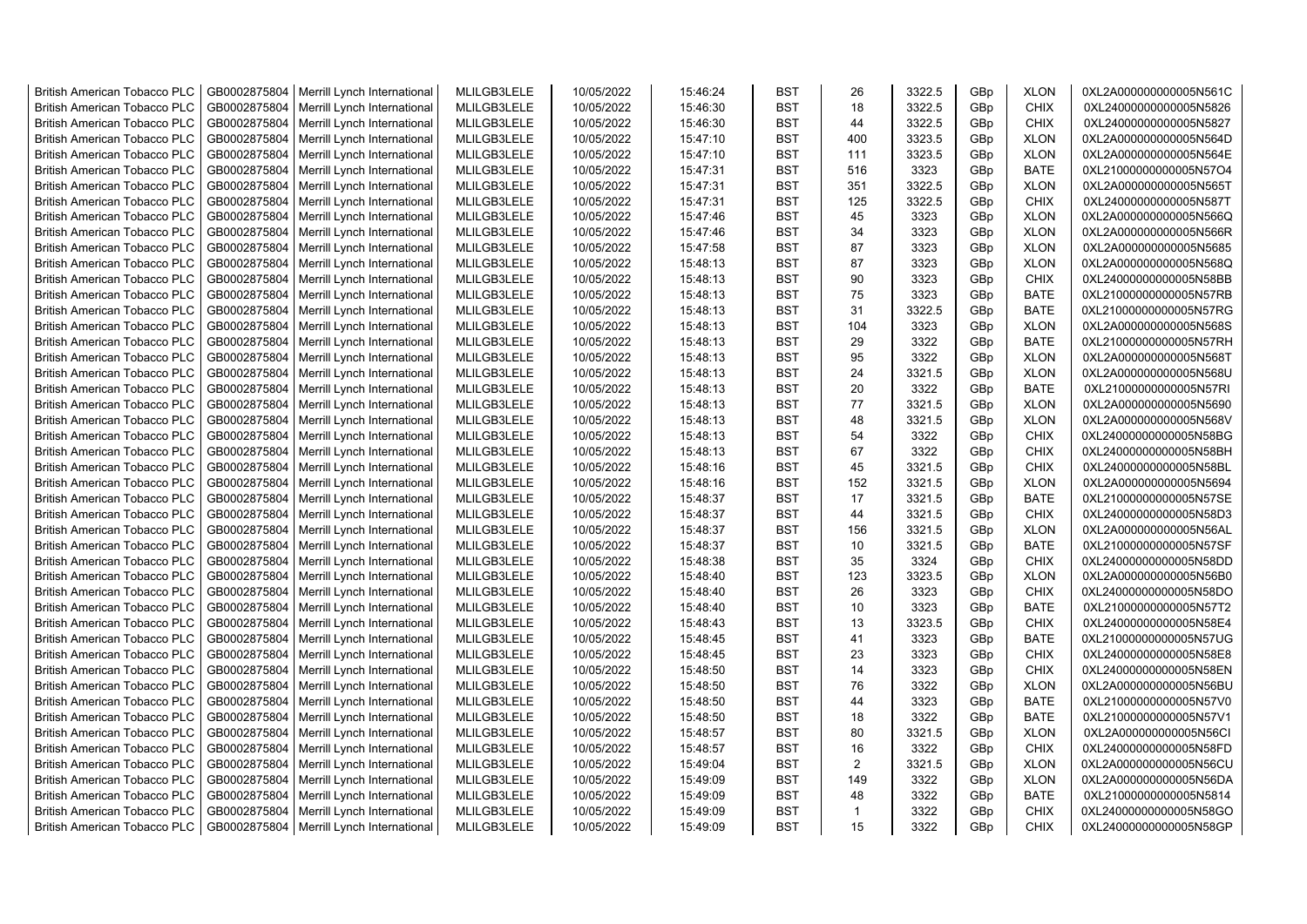| <b>British American Tobacco PLC</b> | GB0002875804 | Merrill Lynch International | MLILGB3LELE | 10/05/2022 | 15:49:09 | <b>BST</b> | 15  | 3321.5 | GBp | <b>CHIX</b> | 0XL24000000000005N58GQ |
|-------------------------------------|--------------|-----------------------------|-------------|------------|----------|------------|-----|--------|-----|-------------|------------------------|
| <b>British American Tobacco PLC</b> | GB0002875804 | Merrill Lynch International | MLILGB3LELE | 10/05/2022 | 15:49:09 | <b>BST</b> | 10  | 3322   | GBp | <b>BATE</b> | 0XL21000000000005N5819 |
| <b>British American Tobacco PLC</b> | GB0002875804 | Merrill Lynch International | MLILGB3LELE | 10/05/2022 | 15:49:09 | <b>BST</b> | 12  | 3322   | GBp | <b>BATE</b> | 0XL21000000000005N581A |
| <b>British American Tobacco PLC</b> | GB0002875804 | Merrill Lynch International | MLILGB3LELE | 10/05/2022 | 15:49:09 | <b>BST</b> | 18  | 3322   | GBp | <b>BATE</b> | 0XL21000000000005N581B |
| <b>British American Tobacco PLC</b> | GB0002875804 | Merrill Lynch International | MLILGB3LELE | 10/05/2022 | 15:49:22 | <b>BST</b> | 46  | 3323.5 | GBp | <b>BATE</b> | 0XL21000000000005N582M |
| <b>British American Tobacco PLC</b> | GB0002875804 | Merrill Lynch International | MLILGB3LELE | 10/05/2022 | 15:49:23 | <b>BST</b> | 76  | 3323   | GBp | <b>XLON</b> | 0XL2A000000000005N56ET |
| <b>British American Tobacco PLC</b> | GB0002875804 | Merrill Lynch International | MLILGB3LELE | 10/05/2022 | 15:49:26 | <b>BST</b> | 143 | 3323   | GBp | <b>XLON</b> | 0XL2A000000000005N56FD |
| <b>British American Tobacco PLC</b> | GB0002875804 | Merrill Lynch International | MLILGB3LELE | 10/05/2022 | 15:49:34 | <b>BST</b> | 27  | 3323   | GBp | <b>BATE</b> | 0XL21000000000005N583G |
| <b>British American Tobacco PLC</b> | GB0002875804 | Merrill Lynch International | MLILGB3LELE | 10/05/2022 | 15:49:34 | <b>BST</b> | 63  | 3323   | GBp | <b>XLON</b> | 0XL2A000000000005N56G7 |
| <b>British American Tobacco PLC</b> | GB0002875804 | Merrill Lynch International | MLILGB3LELE | 10/05/2022 | 15:49:34 | <b>BST</b> | 18  | 3323   | GBp | <b>CHIX</b> | 0XL24000000000005N58J1 |
| British American Tobacco PLC        | GB0002875804 | Merrill Lynch International | MLILGB3LELE | 10/05/2022 | 15:49:34 | <b>BST</b> | 19  | 3323   | GBp | <b>XLON</b> | 0XL2A000000000005N56G8 |
| <b>British American Tobacco PLC</b> | GB0002875804 | Merrill Lynch International | MLILGB3LELE | 10/05/2022 | 15:49:41 | <b>BST</b> | 75  | 3322.5 | GBp | <b>XLON</b> | 0XL2A000000000005N56H7 |
| <b>British American Tobacco PLC</b> | GB0002875804 | Merrill Lynch International | MLILGB3LELE | 10/05/2022 | 15:49:43 | <b>BST</b> | 5   | 3322.5 | GBp | <b>BATE</b> | 0XL21000000000005N584B |
| <b>British American Tobacco PLC</b> | GB0002875804 | Merrill Lynch International | MLILGB3LELE | 10/05/2022 | 15:49:46 | <b>BST</b> | 47  | 3322.5 | GBp | <b>BATE</b> | 0XL21000000000005N584P |
| <b>British American Tobacco PLC</b> | GB0002875804 | Merrill Lynch International | MLILGB3LELE | 10/05/2022 | 15:49:51 | <b>BST</b> | 82  | 3322   | GBp | <b>XLON</b> | 0XL2A000000000005N56HR |
| <b>British American Tobacco PLC</b> | GB0002875804 | Merrill Lynch International | MLILGB3LELE | 10/05/2022 | 15:49:52 | <b>BST</b> | 19  | 3322   | GBp | <b>CHIX</b> | 0XL24000000000005N58LC |
| <b>British American Tobacco PLC</b> | GB0002875804 | Merrill Lynch International | MLILGB3LELE | 10/05/2022 | 15:50:10 | <b>BST</b> | 20  | 3323   | GBp | <b>CHIX</b> | 0XL24000000000005N58NF |
| <b>British American Tobacco PLC</b> | GB0002875804 | Merrill Lynch International | MLILGB3LELE | 10/05/2022 | 15:50:10 | <b>BST</b> | 26  | 3323   | GBp | <b>CHIX</b> | 0XL24000000000005N58NG |
| <b>British American Tobacco PLC</b> | GB0002875804 | Merrill Lynch International | MLILGB3LELE | 10/05/2022 | 15:50:50 | <b>BST</b> | 37  | 3323   | GBp | <b>BATE</b> | 0XL21000000000005N589I |
| <b>British American Tobacco PLC</b> | GB0002875804 | Merrill Lynch International | MLILGB3LELE | 10/05/2022 | 15:50:52 | BST        | 29  | 3323   | GBp | <b>BATE</b> | 0XL21000000000005N589J |
| <b>British American Tobacco PLC</b> | GB0002875804 | Merrill Lynch International | MLILGB3LELE | 10/05/2022 | 15:50:58 | <b>BST</b> | 69  | 3324   | GBp | <b>XLON</b> | 0XL2A000000000005N56MA |
| <b>British American Tobacco PLC</b> | GB0002875804 | Merrill Lynch International | MLILGB3LELE | 10/05/2022 | 15:50:58 | <b>BST</b> | 173 | 3324   | GBp | <b>XLON</b> | 0XL2A000000000005N56MB |
| <b>British American Tobacco PLC</b> | GB0002875804 | Merrill Lynch International | MLILGB3LELE | 10/05/2022 | 15:50:58 | <b>BST</b> | 201 | 3324   | GBp | <b>XLON</b> | 0XL2A000000000005N56MC |
| <b>British American Tobacco PLC</b> | GB0002875804 | Merrill Lynch International | MLILGB3LELE | 10/05/2022 | 15:51:20 | BST        | 211 | 3324.5 | GBp | <b>XLON</b> | 0XL2A000000000005N56OF |
| <b>British American Tobacco PLC</b> | GB0002875804 | Merrill Lynch International | MLILGB3LELE | 10/05/2022 | 15:51:20 | <b>BST</b> | 116 | 3324.5 | GBp | <b>CHIX</b> | 0XL24000000000005N58S0 |
| <b>British American Tobacco PLC</b> | GB0002875804 | Merrill Lynch International | MLILGB3LELE | 10/05/2022 | 15:51:20 | <b>BST</b> | 51  | 3325   | GBp | BATE        | 0XL21000000000005N58BO |
| <b>British American Tobacco PLC</b> | GB0002875804 | Merrill Lynch International | MLILGB3LELE | 10/05/2022 | 15:51:20 | <b>BST</b> | 100 | 3325   | GBp | <b>BATE</b> | 0XL21000000000005N58BP |
| <b>British American Tobacco PLC</b> | GB0002875804 | Merrill Lynch International | MLILGB3LELE | 10/05/2022 | 15:52:07 | <b>BST</b> | 262 | 3326.5 | GBp | <b>XLON</b> | 0XL2A000000000005N56S7 |
| <b>British American Tobacco PLC</b> | GB0002875804 | Merrill Lynch International | MLILGB3LELE | 10/05/2022 | 15:52:07 | <b>BST</b> | 262 | 3326.5 | GBp | <b>XLON</b> | 0XL2A000000000005N56S8 |
| <b>British American Tobacco PLC</b> | GB0002875804 | Merrill Lynch International | MLILGB3LELE | 10/05/2022 | 15:52:10 | <b>BST</b> | 50  | 3326   | GBp | <b>BATE</b> | 0XL21000000000005N58FI |
| <b>British American Tobacco PLC</b> | GB0002875804 | Merrill Lynch International | MLILGB3LELE | 10/05/2022 | 15:52:10 | <b>BST</b> | 104 | 3326   | GBp | <b>BATE</b> | 0XL21000000000005N58FJ |
| <b>British American Tobacco PLC</b> | GB0002875804 | Merrill Lynch International | MLILGB3LELE | 10/05/2022 | 15:52:10 | <b>BST</b> | 75  | 3326   | GBp | <b>BATE</b> | 0XL21000000000005N58FK |
| <b>British American Tobacco PLC</b> | GB0002875804 | Merrill Lynch International | MLILGB3LELE | 10/05/2022 | 15:52:10 | <b>BST</b> | 114 | 3325.5 | GBp | <b>CHIX</b> | 0XL24000000000005N58VJ |
| <b>British American Tobacco PLC</b> | GB0002875804 | Merrill Lynch International | MLILGB3LELE | 10/05/2022 | 15:52:10 | <b>BST</b> | 54  | 3326   | GBp | <b>BATE</b> | 0XL21000000000005N58FL |
| <b>British American Tobacco PLC</b> | GB0002875804 | Merrill Lynch International | MLILGB3LELE | 10/05/2022 | 15:52:23 | <b>BST</b> | 80  | 3325.5 | GBp | <b>BATE</b> | 0XL21000000000005N58GD |
| <b>British American Tobacco PLC</b> | GB0002875804 | Merrill Lynch International | MLILGB3LELE | 10/05/2022 | 15:52:31 | <b>BST</b> | 143 | 3325.5 | GBp | <b>XLON</b> | 0XL2A000000000005N56TM |
| <b>British American Tobacco PLC</b> | GB0002875804 | Merrill Lynch International | MLILGB3LELE | 10/05/2022 | 15:52:31 | <b>BST</b> | 84  | 3325.5 | GBp | <b>XLON</b> | 0XL2A000000000005N56TN |
| <b>British American Tobacco PLC</b> | GB0002875804 | Merrill Lynch International | MLILGB3LELE | 10/05/2022 | 15:52:31 | <b>BST</b> | 12  | 3325.5 | GBp | <b>CHIX</b> | 0XL24000000000005N590S |
| <b>British American Tobacco PLC</b> | GB0002875804 | Merrill Lynch International | MLILGB3LELE | 10/05/2022 | 15:52:31 | <b>BST</b> | 75  | 3325.5 | GBp | <b>CHIX</b> | 0XL24000000000005N590T |
| <b>British American Tobacco PLC</b> | GB0002875804 | Merrill Lynch International | MLILGB3LELE | 10/05/2022 | 15:52:36 | <b>BST</b> | 39  | 3325.5 | GBp | <b>BATE</b> | 0XL21000000000005N58H1 |
| <b>British American Tobacco PLC</b> | GB0002875804 | Merrill Lynch International | MLILGB3LELE | 10/05/2022 | 15:52:49 | <b>BST</b> | 37  | 3325.5 | GBp | <b>BATE</b> | 0XL21000000000005N58HN |
| <b>British American Tobacco PLC</b> | GB0002875804 | Merrill Lynch International | MLILGB3LELE | 10/05/2022 | 15:53:00 | <b>BST</b> | 71  | 3325.5 | GBp | BATE        | 0XL21000000000005N58l9 |
| <b>British American Tobacco PLC</b> | GB0002875804 | Merrill Lynch International | MLILGB3LELE | 10/05/2022 | 15:53:01 | <b>BST</b> | 90  | 3325.5 | GBp | <b>CHIX</b> | 0XL24000000000005N5933 |
| British American Tobacco PLC        | GB0002875804 | Merrill Lynch International | MLILGB3LELE | 10/05/2022 | 15:53:34 | <b>BST</b> | 102 | 3327.5 | GBp | <b>CHIX</b> | 0XL24000000000005N5954 |
| <b>British American Tobacco PLC</b> | GB0002875804 | Merrill Lynch International | MLILGB3LELE | 10/05/2022 | 15:53:38 | <b>BST</b> | 8   | 3329   | GBp | <b>XLON</b> | 0XL2A000000000005N572R |
| <b>British American Tobacco PLC</b> | GB0002875804 | Merrill Lynch International | MLILGB3LELE | 10/05/2022 | 15:53:49 | <b>BST</b> | 77  | 3329   | GBp | <b>CHIX</b> | 0XL24000000000005N596F |
| <b>British American Tobacco PLC</b> | GB0002875804 | Merrill Lynch International | MLILGB3LELE | 10/05/2022 | 15:54:00 | <b>BST</b> | 63  | 3329   | GBp | <b>CHIX</b> | 0XL24000000000005N5973 |
| <b>British American Tobacco PLC</b> | GB0002875804 | Merrill Lynch International | MLILGB3LELE | 10/05/2022 | 15:54:00 | <b>BST</b> | 189 | 3329   | GBp | <b>XLON</b> | 0XL2A000000000005N573U |
|                                     |              |                             |             |            |          |            |     |        |     |             |                        |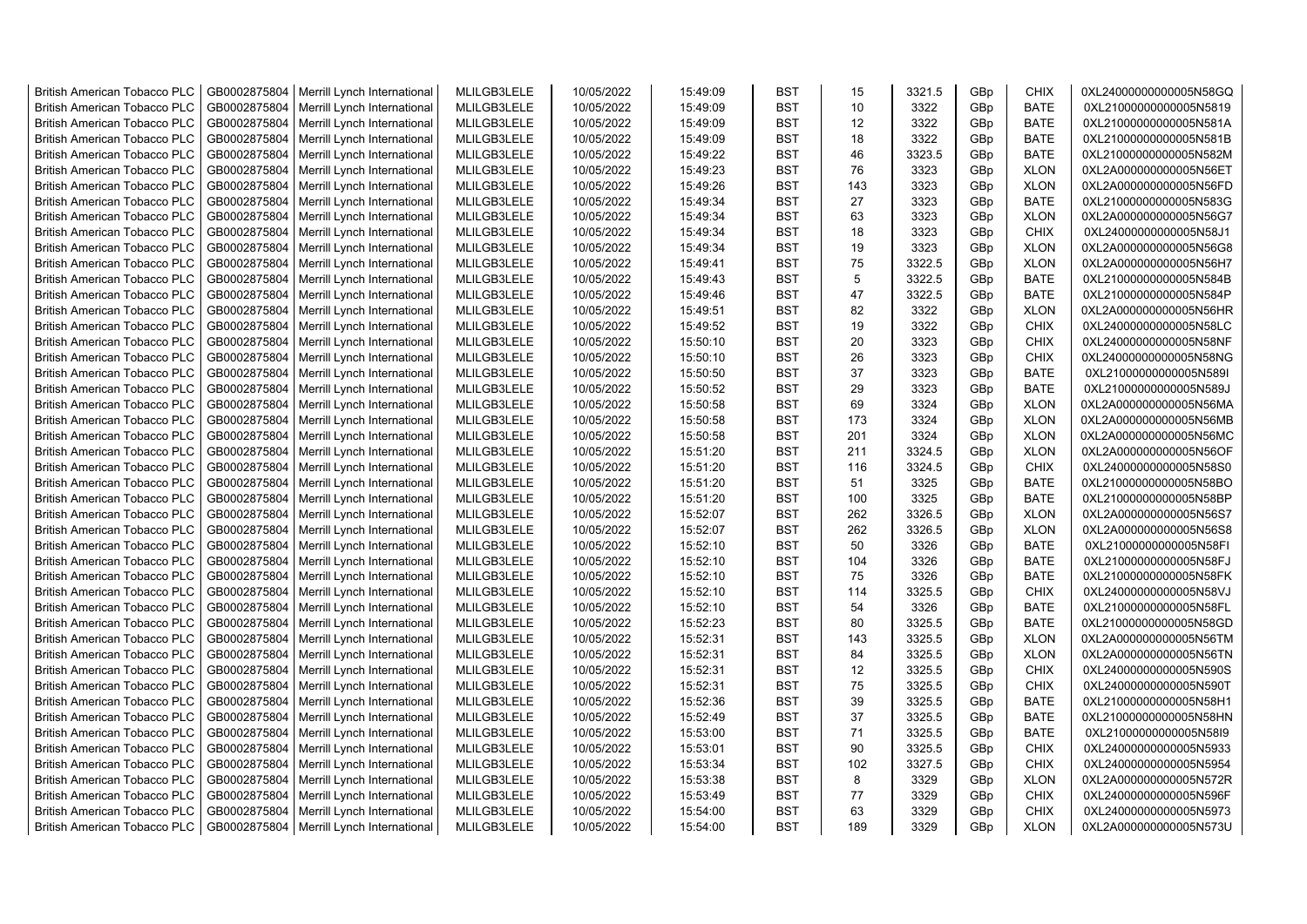| <b>British American Tobacco PLC</b> | GB0002875804 | Merrill Lynch International                | MLILGB3LELE | 10/05/2022 | 15:54:11 | <b>BST</b> | 257 | 3329   | GBp | <b>XLON</b> | 0XL2A000000000005N5750 |
|-------------------------------------|--------------|--------------------------------------------|-------------|------------|----------|------------|-----|--------|-----|-------------|------------------------|
| <b>British American Tobacco PLC</b> | GB0002875804 | Merrill Lynch International                | MLILGB3LELE | 10/05/2022 | 15:54:11 | <b>BST</b> | 40  | 3329   | GBp | <b>XLON</b> | 0XL2A000000000005N5751 |
| <b>British American Tobacco PLC</b> | GB0002875804 | Merrill Lynch International                | MLILGB3LELE | 10/05/2022 | 15:54:21 | <b>BST</b> | 19  | 3329   | GBp | <b>XLON</b> | 0XL2A000000000005N575V |
| <b>British American Tobacco PLC</b> | GB0002875804 | Merrill Lynch International                | MLILGB3LELE | 10/05/2022 | 15:54:34 | <b>BST</b> | 201 | 3330.5 | GBp | <b>XLON</b> | 0XL2A000000000005N576M |
| <b>British American Tobacco PLC</b> | GB0002875804 | Merrill Lynch International                | MLILGB3LELE | 10/05/2022 | 15:54:34 | <b>BST</b> | 201 | 3330.5 | GBp | <b>XLON</b> | 0XL2A000000000005N576N |
| <b>British American Tobacco PLC</b> | GB0002875804 | Merrill Lynch International                | MLILGB3LELE | 10/05/2022 | 15:54:34 | <b>BST</b> | 50  | 3330.5 | GBp | <b>XLON</b> | 0XL2A000000000005N576O |
| <b>British American Tobacco PLC</b> | GB0002875804 | Merrill Lynch International                | MLILGB3LELE | 10/05/2022 | 15:54:34 | BST        | 50  | 3330.5 | GBp | <b>XLON</b> | 0XL2A000000000005N576P |
| <b>British American Tobacco PLC</b> | GB0002875804 | Merrill Lynch International                | MLILGB3LELE | 10/05/2022 | 15:54:34 | <b>BST</b> | 201 | 3330.5 | GBp | <b>XLON</b> | 0XL2A000000000005N576Q |
| <b>British American Tobacco PLC</b> | GB0002875804 | Merrill Lynch International                | MLILGB3LELE | 10/05/2022 | 15:54:34 | <b>BST</b> | 50  | 3330.5 | GBp | <b>XLON</b> | 0XL2A000000000005N576R |
| <b>British American Tobacco PLC</b> | GB0002875804 | Merrill Lynch International                | MLILGB3LELE | 10/05/2022 | 15:54:34 | <b>BST</b> | 201 | 3330.5 | GBp | <b>XLON</b> | 0XL2A000000000005N576S |
| <b>British American Tobacco PLC</b> | GB0002875804 | Merrill Lynch International                | MLILGB3LELE | 10/05/2022 | 15:54:35 | <b>BST</b> | 91  | 3330   | GBp | <b>CHIX</b> | 0XL24000000000005N599D |
| <b>British American Tobacco PLC</b> | GB0002875804 | Merrill Lynch International                | MLILGB3LELE | 10/05/2022 | 15:55:17 | <b>BST</b> | 77  | 3331   | GBp | <b>CHIX</b> | 0XL24000000000005N59D7 |
| British American Tobacco PLC        | GB0002875804 | Merrill Lynch International                | MLILGB3LELE | 10/05/2022 | 15:55:26 | <b>BST</b> | 176 | 3331   | GBp | <b>BATE</b> | 0XL21000000000005N58U9 |
|                                     |              |                                            | MLILGB3LELE |            |          | <b>BST</b> | 93  | 3331   |     | <b>BATE</b> |                        |
| <b>British American Tobacco PLC</b> | GB0002875804 | Merrill Lynch International                |             | 10/05/2022 | 15:55:28 |            |     |        | GBp |             | 0XL21000000000005N58UD |
| <b>British American Tobacco PLC</b> | GB0002875804 | Merrill Lynch International                | MLILGB3LELE | 10/05/2022 | 15:55:28 | <b>BST</b> | 10  | 3331   | GBp | <b>BATE</b> | 0XL21000000000005N58UE |
| <b>British American Tobacco PLC</b> | GB0002875804 | Merrill Lynch International                | MLILGB3LELE | 10/05/2022 | 15:55:28 | <b>BST</b> | 300 | 3331   | GBp | <b>XLON</b> | 0XL2A000000000005N57AM |
| <b>British American Tobacco PLC</b> | GB0002875804 | Merrill Lynch International                | MLILGB3LELE | 10/05/2022 | 15:55:28 | <b>BST</b> | 63  | 3331   | GBp | <b>CHIX</b> | 0XL24000000000005N59EM |
| <b>British American Tobacco PLC</b> | GB0002875804 | Merrill Lynch International                | MLILGB3LELE | 10/05/2022 | 15:55:28 | <b>BST</b> | 313 | 3331   | GBp | <b>XLON</b> | 0XL2A000000000005N57AN |
| <b>British American Tobacco PLC</b> | GB0002875804 | Merrill Lynch International                | MLILGB3LELE | 10/05/2022 | 15:55:28 | <b>BST</b> | 87  | 3331   | GBp | <b>XLON</b> | 0XL2A000000000005N57AO |
| <b>British American Tobacco PLC</b> | GB0002875804 | Merrill Lynch International                | MLILGB3LELE | 10/05/2022 | 15:55:28 | <b>BST</b> | 15  | 3331   | GBp | <b>XLON</b> | 0XL2A000000000005N57AP |
| <b>British American Tobacco PLC</b> | GB0002875804 | Merrill Lynch International                | MLILGB3LELE | 10/05/2022 | 15:55:28 | <b>BST</b> | 171 | 3331   | GBp | <b>BATE</b> | 0XL21000000000005N58UF |
| <b>British American Tobacco PLC</b> | GB0002875804 | Merrill Lynch International                | MLILGB3LELE | 10/05/2022 | 15:55:28 | <b>BST</b> | 44  | 3331   | GBp | <b>BATE</b> | 0XL21000000000005N58UG |
| <b>British American Tobacco PLC</b> | GB0002875804 | Merrill Lynch International                | MLILGB3LELE | 10/05/2022 | 15:55:28 | <b>BST</b> | 20  | 3331   | GBp | <b>BATE</b> | 0XL21000000000005N58UH |
| <b>British American Tobacco PLC</b> | GB0002875804 | Merrill Lynch International                | MLILGB3LELE | 10/05/2022 | 15:55:28 | BST        | 9   | 3331   | GBp | <b>BATE</b> | 0XL21000000000005N58UI |
| <b>British American Tobacco PLC</b> | GB0002875804 | Merrill Lynch International                | MLILGB3LELE | 10/05/2022 | 15:55:28 | <b>BST</b> | 98  | 3331   | GBp | <b>BATE</b> | 0XL21000000000005N58UJ |
| <b>British American Tobacco PLC</b> | GB0002875804 | Merrill Lynch International                | MLILGB3LELE | 10/05/2022 | 15:55:33 | <b>BST</b> | 30  | 3330.5 | GBp | <b>BATE</b> | 0XL21000000000005N58V2 |
| <b>British American Tobacco PLC</b> | GB0002875804 | Merrill Lynch International                | MLILGB3LELE | 10/05/2022 | 15:55:33 | <b>BST</b> | 14  | 3330.5 | GBp | <b>BATE</b> | 0XL21000000000005N58V3 |
| <b>British American Tobacco PLC</b> | GB0002875804 | Merrill Lynch International                | MLILGB3LELE | 10/05/2022 | 15:55:33 | <b>BST</b> | 45  | 3330.5 | GBp | <b>BATE</b> | 0XL21000000000005N58V4 |
| <b>British American Tobacco PLC</b> | GB0002875804 | Merrill Lynch International                | MLILGB3LELE | 10/05/2022 | 15:56:21 | <b>BST</b> | 10  | 3332   | GBp | <b>XLON</b> | 0XL2A000000000005N57EB |
| <b>British American Tobacco PLC</b> | GB0002875804 | Merrill Lynch International                | MLILGB3LELE | 10/05/2022 | 15:56:21 | <b>BST</b> | 984 | 3332   | GBp | <b>XLON</b> | 0XL2A000000000005N57EC |
| <b>British American Tobacco PLC</b> | GB0002875804 | Merrill Lynch International                | MLILGB3LELE | 10/05/2022 | 15:56:22 | <b>BST</b> | 114 | 3332   | GBp | <b>CHIX</b> | 0XL24000000000005N59I9 |
| <b>British American Tobacco PLC</b> | GB0002875804 | Merrill Lynch International                | MLILGB3LELE | 10/05/2022 | 15:56:23 | <b>BST</b> | 34  | 3331.5 | GBp | <b>BATE</b> | 0XL21000000000005N592E |
| <b>British American Tobacco PLC</b> | GB0002875804 | Merrill Lynch International                | MLILGB3LELE | 10/05/2022 | 15:56:23 | <b>BST</b> | 18  | 3331.5 | GBp | <b>BATE</b> | 0XL21000000000005N592F |
| <b>British American Tobacco PLC</b> | GB0002875804 | Merrill Lynch International                | MLILGB3LELE | 10/05/2022 | 15:56:23 | <b>BST</b> | 44  | 3331.5 | GBp | <b>BATE</b> | 0XL21000000000005N592G |
| <b>British American Tobacco PLC</b> | GB0002875804 | Merrill Lynch International                | MLILGB3LELE | 10/05/2022 | 15:56:23 | <b>BST</b> | 54  | 3331   | GBp | <b>CHIX</b> | 0XL24000000000005N59IA |
| <b>British American Tobacco PLC</b> | GB0002875804 | Merrill Lynch International                | MLILGB3LELE | 10/05/2022 | 15:56:26 | <b>BST</b> | 31  | 3330.5 | GBp | <b>XLON</b> | 0XL2A000000000005N57EM |
| <b>British American Tobacco PLC</b> | GB0002875804 | Merrill Lynch International                | MLILGB3LELE | 10/05/2022 | 15:56:26 | <b>BST</b> | 56  | 3330.5 | GBp | <b>XLON</b> | 0XL2A000000000005N57EN |
| <b>British American Tobacco PLC</b> | GB0002875804 | Merrill Lynch International                | MLILGB3LELE | 10/05/2022 | 15:56:37 | <b>BST</b> | 41  | 3330.5 | GBp | <b>CHIX</b> | 0XL24000000000005N59JC |
| <b>British American Tobacco PLC</b> | GB0002875804 | Merrill Lynch International                | MLILGB3LELE | 10/05/2022 | 15:56:37 | <b>BST</b> | 87  | 3330.5 | GBp | <b>BATE</b> | 0XL21000000000005N593E |
| <b>British American Tobacco PLC</b> | GB0002875804 | Merrill Lynch International                | MLILGB3LELE | 10/05/2022 | 15:56:40 | <b>BST</b> | 52  | 3330.5 | GBp | CHIX        | 0XL24000000000005N59JL |
| <b>British American Tobacco PLC</b> | GB0002875804 | Merrill Lynch International                | MLILGB3LELE | 10/05/2022 | 15:56:40 | <b>BST</b> | 85  | 3330.5 | GBp | <b>XLON</b> | 0XL2A000000000005N57FO |
| <b>British American Tobacco PLC</b> | GB0002875804 | Merrill Lynch International                | MLILGB3LELE | 10/05/2022 | 15:56:43 | <b>BST</b> | 78  | 3330   | GBp | <b>XLON</b> | 0XL2A000000000005N57FV |
| <b>British American Tobacco PLC</b> | GB0002875804 | Merrill Lynch International                | MLILGB3LELE | 10/05/2022 | 15:58:15 | <b>BST</b> | 111 | 3333   | GBp | <b>CHIX</b> | 0XL24000000000005N59Q3 |
| <b>British American Tobacco PLC</b> | GB0002875804 | Merrill Lynch International                | MLILGB3LELE | 10/05/2022 | 15:58:15 | <b>BST</b> | 470 | 3333   | GBp | <b>BATE</b> | 0XL21000000000005N59A7 |
| <b>British American Tobacco PLC</b> | GB0002875804 | Merrill Lynch International                | MLILGB3LELE | 10/05/2022 | 15:58:15 | <b>BST</b> | 41  | 3333   | GBp | <b>BATE</b> | 0XL21000000000005N59A8 |
| <b>British American Tobacco PLC</b> | GB0002875804 | Merrill Lynch International                | MLILGB3LELE | 10/05/2022 | 15:58:15 | <b>BST</b> | 773 | 3333   | GBp | <b>XLON</b> | 0XL2A000000000005N57LH |
| <b>British American Tobacco PLC</b> | GB0002875804 | Merrill Lynch International                | MLILGB3LELE | 10/05/2022 | 15:58:15 | <b>BST</b> | 99  | 3333.5 | GBp | <b>XLON</b> | 0XL2A000000000005N57LI |
| <b>British American Tobacco PLC</b> |              | GB0002875804   Merrill Lynch International | MLILGB3LELE | 10/05/2022 | 15:58:16 | <b>BST</b> | 10  | 3332.5 | GBp | <b>BATE</b> | 0XL21000000000005N59AA |
|                                     |              |                                            |             |            |          |            |     |        |     |             |                        |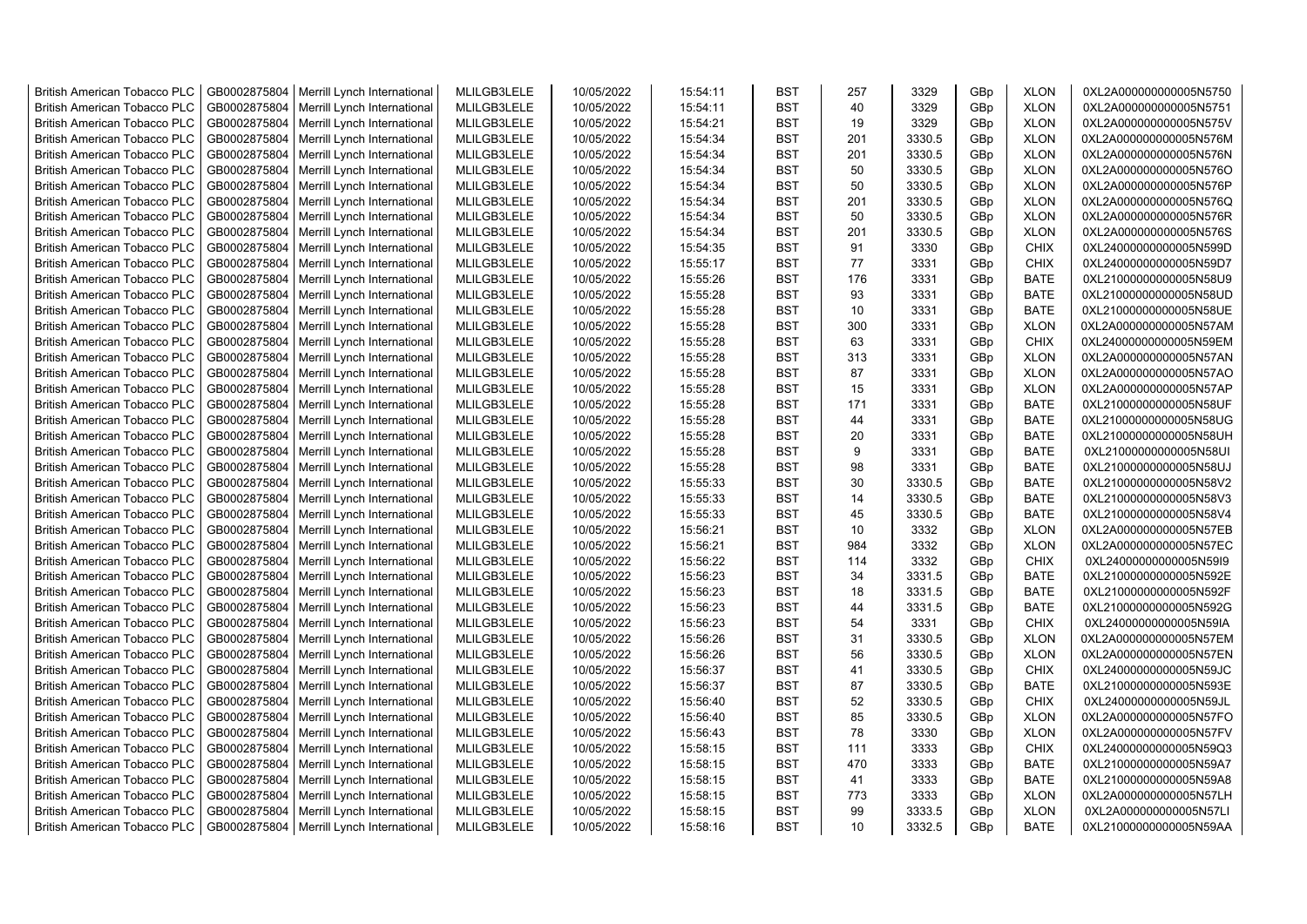| <b>British American Tobacco PLC</b> | GB0002875804 | Merrill Lynch International | MLILGB3LELE | 10/05/2022 | 15:58:16 | <b>BST</b> | 18  | 3332.5 | GBp             | <b>BATE</b> | 0XL21000000000005N59AD |
|-------------------------------------|--------------|-----------------------------|-------------|------------|----------|------------|-----|--------|-----------------|-------------|------------------------|
| <b>British American Tobacco PLC</b> | GB0002875804 | Merrill Lynch International | MLILGB3LELE | 10/05/2022 | 15:58:46 | <b>BST</b> | 242 | 3333   | GBp             | <b>XLON</b> | 0XL2A000000000005N57O2 |
| <b>British American Tobacco PLC</b> | GB0002875804 | Merrill Lynch International | MLILGB3LELE | 10/05/2022 | 15:58:50 | <b>BST</b> | 35  | 3332   | GBp             | <b>BATE</b> | 0XL21000000000005N59CH |
| <b>British American Tobacco PLC</b> | GB0002875804 | Merrill Lynch International | MLILGB3LELE | 10/05/2022 | 15:58:50 | <b>BST</b> | 236 | 3332   | GBp             | <b>XLON</b> | 0XL2A000000000005N57OD |
| <b>British American Tobacco PLC</b> | GB0002875804 | Merrill Lynch International | MLILGB3LELE | 10/05/2022 | 15:59:03 | <b>BST</b> | 83  | 3331.5 | GBp             | <b>CHIX</b> | 0XL24000000000005N59UA |
| <b>British American Tobacco PLC</b> | GB0002875804 | Merrill Lynch International | MLILGB3LELE | 10/05/2022 | 15:59:12 | <b>BST</b> | 180 | 3331.5 | GBp             | <b>CHIX</b> | 0XL24000000000005N59US |
| <b>British American Tobacco PLC</b> | GB0002875804 | Merrill Lynch International | MLILGB3LELE | 10/05/2022 | 15:59:12 | <b>BST</b> | 68  | 3331.5 | GBp             | <b>XLON</b> | 0XL2A000000000005N57PS |
| <b>British American Tobacco PLC</b> | GB0002875804 | Merrill Lynch International | MLILGB3LELE | 10/05/2022 | 15:59:12 | <b>BST</b> | 56  | 3331.5 | GBp             | <b>BATE</b> | 0XL21000000000005N59DP |
| <b>British American Tobacco PLC</b> | GB0002875804 | Merrill Lynch International | MLILGB3LELE | 10/05/2022 | 15:59:12 | <b>BST</b> | 60  | 3331.5 | GBp             | <b>XLON</b> | 0XL2A000000000005N57PT |
| <b>British American Tobacco PLC</b> | GB0002875804 | Merrill Lynch International | MLILGB3LELE | 10/05/2022 | 15:59:12 | <b>BST</b> | 24  | 3331   | GBp             | <b>BATE</b> | 0XL21000000000005N59DQ |
| <b>British American Tobacco PLC</b> | GB0002875804 | Merrill Lynch International | MLILGB3LELE | 10/05/2022 | 15:59:12 | <b>BST</b> | 49  | 3331   | GBp             | <b>BATE</b> | 0XL21000000000005N59DR |
| <b>British American Tobacco PLC</b> | GB0002875804 | Merrill Lynch International | MLILGB3LELE | 10/05/2022 | 15:59:12 | <b>BST</b> | 135 | 3331   | GBp             | <b>XLON</b> | 0XL2A000000000005N57PV |
| <b>British American Tobacco PLC</b> | GB0002875804 | Merrill Lynch International | MLILGB3LELE | 10/05/2022 | 15:59:14 | <b>BST</b> | 91  | 3330.5 | GBp             | <b>XLON</b> | 0XL2A000000000005N57QH |
| <b>British American Tobacco PLC</b> | GB0002875804 | Merrill Lynch International | MLILGB3LELE | 10/05/2022 | 15:59:15 | <b>BST</b> | 64  | 3330.5 | GBp             | <b>CHIX</b> | 0XL24000000000005N59VC |
| <b>British American Tobacco PLC</b> | GB0002875804 | Merrill Lynch International | MLILGB3LELE | 10/05/2022 | 15:59:15 | <b>BST</b> | 102 | 3330   | GBp             | <b>XLON</b> | 0XL2A000000000005N57QJ |
| <b>British American Tobacco PLC</b> | GB0002875804 | Merrill Lynch International | MLILGB3LELE | 10/05/2022 | 15:59:15 | <b>BST</b> | 67  | 3330   | GBp             | <b>CHIX</b> | 0XL24000000000005N59VD |
| <b>British American Tobacco PLC</b> | GB0002875804 | Merrill Lynch International | MLILGB3LELE | 10/05/2022 | 15:59:15 | <b>BST</b> | 35  | 3330   | GBp             | <b>BATE</b> | 0XL21000000000005N59E9 |
| <b>British American Tobacco PLC</b> | GB0002875804 | Merrill Lynch International | MLILGB3LELE | 10/05/2022 | 15:59:16 | <b>BST</b> | 37  | 3329.5 | GBp             | <b>BATE</b> | 0XL21000000000005N59EA |
| <b>British American Tobacco PLC</b> | GB0002875804 | Merrill Lynch International | MLILGB3LELE | 10/05/2022 | 15:59:16 | <b>BST</b> | 25  | 3329.5 | GBp             | <b>CHIX</b> | 0XL24000000000005N59VG |
| <b>British American Tobacco PLC</b> | GB0002875804 | Merrill Lynch International | MLILGB3LELE | 10/05/2022 | 15:59:56 | <b>BST</b> | 460 | 3330.5 | GBp             | <b>XLON</b> | 0XL2A000000000005N5807 |
| <b>British American Tobacco PLC</b> | GB0002875804 | Merrill Lynch International | MLILGB3LELE | 10/05/2022 | 15:59:59 | <b>BST</b> | 61  | 3330.5 | GBp             | <b>BATE</b> | 0XL21000000000005N5A5J |
| <b>British American Tobacco PLC</b> | GB0002875804 | Merrill Lynch International | MLILGB3LELE | 10/05/2022 | 15:59:59 | <b>BST</b> | 121 | 3330.5 | GBp             | <b>CHIX</b> | 0XL24000000000005N5A8N |
| <b>British American Tobacco PLC</b> | GB0002875804 | Merrill Lynch International | MLILGB3LELE | 11/05/2022 | 08:15:40 | <b>BST</b> | 146 | 3335.5 | GBp             | <b>XLON</b> | 0XL2A0000000000089GGQ5 |
| <b>British American Tobacco PLC</b> | GB0002875804 | Merrill Lynch International | MLILGB3LELE | 11/05/2022 | 08:16:21 | <b>BST</b> | 19  | 3333   | GBp             | <b>CHIX</b> | 0XL2A0000000000089GGTB |
| <b>British American Tobacco PLC</b> | GB0002875804 | Merrill Lynch International | MLILGB3LELE | 11/05/2022 | 08:16:21 | <b>BST</b> | 124 | 3333   | GBp             | <b>XLON</b> | 0XL2A0000000000089GGTD |
| <b>British American Tobacco PLC</b> | GB0002875804 | Merrill Lynch International | MLILGB3LELE | 11/05/2022 | 08:16:21 | <b>BST</b> | 38  | 3333   | GBp             | <b>XLON</b> | 0XL2A0000000000089GGTC |
| <b>British American Tobacco PLC</b> | GB0002875804 | Merrill Lynch International | MLILGB3LELE | 11/05/2022 | 08:16:21 | <b>BST</b> | 23  | 3332.5 | GBp             | <b>CHIX</b> | 0XL2A0000000000089GGTE |
| <b>British American Tobacco PLC</b> | GB0002875804 | Merrill Lynch International | MLILGB3LELE | 11/05/2022 | 08:16:21 | <b>BST</b> | 163 | 3332.5 | GBp             | <b>XLON</b> | 0XL2A0000000000089GGTF |
| <b>British American Tobacco PLC</b> | GB0002875804 | Merrill Lynch International | MLILGB3LELE | 11/05/2022 | 08:16:24 | <b>BST</b> | 90  | 3331   | GBp             | <b>XLON</b> | 0XL2A0000000000089GGTT |
| <b>British American Tobacco PLC</b> | GB0002875804 | Merrill Lynch International | MLILGB3LELE | 11/05/2022 | 08:16:24 | <b>BST</b> | 220 | 3330.5 | GBp             | <b>XLON</b> | 0XL2A0000000000089GGTV |
| <b>British American Tobacco PLC</b> | GB0002875804 | Merrill Lynch International | MLILGB3LELE | 11/05/2022 | 08:16:24 | <b>BST</b> | 19  | 3330.5 | GBp             | <b>CHIX</b> | 0XL2A0000000000089GGTU |
| <b>British American Tobacco PLC</b> | GB0002875804 | Merrill Lynch International | MLILGB3LELE | 11/05/2022 | 08:16:24 | <b>BST</b> | 12  | 3330   | GBp             | <b>CHIX</b> | 0XL2A0000000000089GGU0 |
| <b>British American Tobacco PLC</b> | GB0002875804 | Merrill Lynch International | MLILGB3LELE | 11/05/2022 | 08:16:27 | <b>BST</b> | 21  | 3329.5 | GBp             | <b>CHIX</b> | 0XL2A0000000000089GGU1 |
| <b>British American Tobacco PLC</b> | GB0002875804 | Merrill Lynch International | MLILGB3LELE | 11/05/2022 | 08:16:27 | <b>BST</b> | 24  | 3329.5 | GBp             | <b>BATE</b> | 0XL2A0000000000089GGU2 |
| <b>British American Tobacco PLC</b> | GB0002875804 | Merrill Lynch International | MLILGB3LELE | 11/05/2022 | 08:16:41 | <b>BST</b> | 159 | 3330.5 | GBp             | <b>XLON</b> | 0XL2A0000000000089GGUV |
| <b>British American Tobacco PLC</b> | GB0002875804 | Merrill Lynch International | MLILGB3LELE | 11/05/2022 | 08:17:20 | <b>BST</b> | 122 | 3333.5 | GBp             | <b>XLON</b> | 0XL2A0000000000089GH1D |
| <b>British American Tobacco PLC</b> | GB0002875804 | Merrill Lynch International | MLILGB3LELE | 11/05/2022 | 08:17:20 | <b>BST</b> | 40  | 3333.5 | GBp             | <b>CHIX</b> | 0XL2A0000000000089GH1E |
| <b>British American Tobacco PLC</b> | GB0002875804 | Merrill Lynch International | MLILGB3LELE | 11/05/2022 | 08:17:20 | <b>BST</b> | 12  | 3333   | GBp             | <b>CHIX</b> | 0XL2A0000000000089GH1F |
| <b>British American Tobacco PLC</b> | GB0002875804 | Merrill Lynch International | MLILGB3LELE | 11/05/2022 | 08:17:32 | <b>BST</b> | 196 | 3336   | GBp             | <b>XLON</b> | 0XL2A0000000000089GH2D |
| <b>British American Tobacco PLC</b> | GB0002875804 | Merrill Lynch International | MLILGB3LELE | 11/05/2022 | 08:18:10 | <b>BST</b> | 87  | 3335.5 | GBp             | <b>CHIX</b> | 0XL2A0000000000089GH44 |
| <b>British American Tobacco PLC</b> | GB0002875804 | Merrill Lynch International | MLILGB3LELE | 11/05/2022 | 08:18:10 | <b>BST</b> | 15  | 3335.5 | GBp             | <b>BATE</b> | 0XL2A0000000000089GH45 |
| <b>British American Tobacco PLC</b> | GB0002875804 | Merrill Lynch International | MLILGB3LELE | 11/05/2022 | 08:18:10 | <b>BST</b> | 9   | 3335.5 | GBp             | BATE        | 0XL2A0000000000089GH46 |
| <b>British American Tobacco PLC</b> | GB0002875804 | Merrill Lynch International | MLILGB3LELE | 11/05/2022 | 08:18:10 | <b>BST</b> | 24  | 3335   | GBp             | <b>BATE</b> | 0XL2A0000000000089GH47 |
| <b>British American Tobacco PLC</b> | GB0002875804 | Merrill Lynch International | MLILGB3LELE | 11/05/2022 | 08:18:10 | <b>BST</b> | 64  | 3335   | GBp             | <b>CHIX</b> | 0XL2A0000000000089GH48 |
| <b>British American Tobacco PLC</b> | GB0002875804 | Merrill Lynch International | MLILGB3LELE | 11/05/2022 | 08:18:10 | <b>BST</b> | 173 | 3335.5 | GBp             | <b>XLON</b> | 0XL2A0000000000089GH49 |
| <b>British American Tobacco PLC</b> | GB0002875804 | Merrill Lynch International | MLILGB3LELE | 11/05/2022 | 08:18:10 | <b>BST</b> | 37  | 3334.5 | GBp             | <b>CHIX</b> | 0XL2A0000000000089GH4A |
| <b>British American Tobacco PLC</b> | GB0002875804 | Merrill Lynch International | MLILGB3LELE | 11/05/2022 | 08:18:10 | <b>BST</b> | 21  | 3334.5 | GBp             | <b>BATE</b> | 0XL2A0000000000089GH4B |
| <b>British American Tobacco PLC</b> | GB0002875804 | Merrill Lynch International | MLILGB3LELE | 11/05/2022 | 08:18:10 | <b>BST</b> | 221 | 3333.5 | GB <sub>p</sub> | <b>XLON</b> | 0XL2A0000000000089GH4C |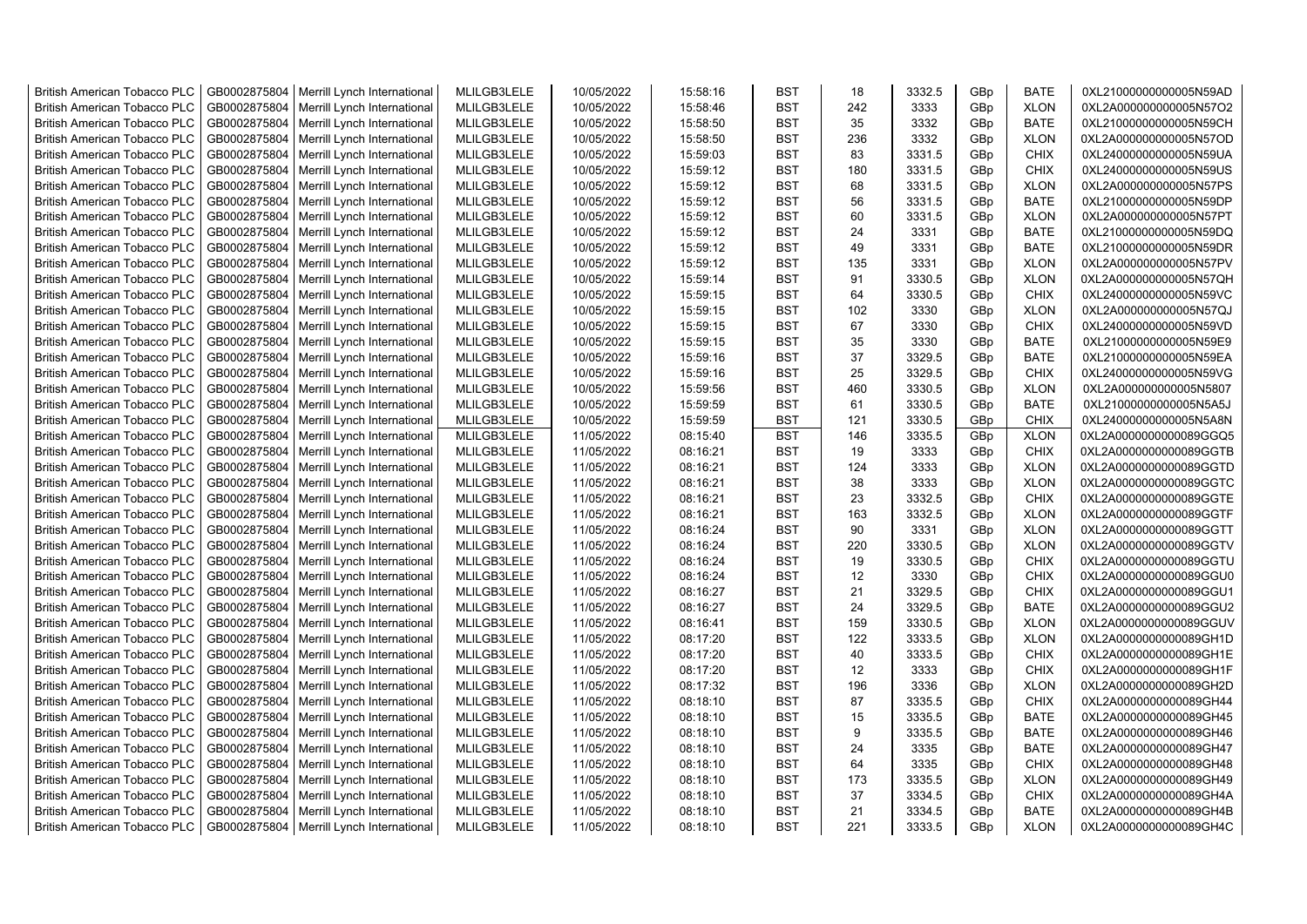| <b>British American Tobacco PLC</b>                                 | GB0002875804 | Merrill Lynch International | MLILGB3LELE | 11/05/2022 | 08:18:10 | <b>BST</b>               | 22   | 3332.5 | GBp             | <b>CHIX</b>                | 0XL2A0000000000089GH4D                           |
|---------------------------------------------------------------------|--------------|-----------------------------|-------------|------------|----------|--------------------------|------|--------|-----------------|----------------------------|--------------------------------------------------|
| <b>British American Tobacco PLC</b>                                 | GB0002875804 | Merrill Lynch International | MLILGB3LELE | 11/05/2022 | 08:18:12 | <b>BST</b>               | 17   | 3332.5 | GBp             | <b>BATE</b>                | 0XL2A0000000000089GH4H                           |
| <b>British American Tobacco PLC</b>                                 | GB0002875804 | Merrill Lynch International | MLILGB3LELE | 11/05/2022 | 08:18:17 | <b>BST</b>               | 23   | 3332.5 | GBp             | <b>CHIX</b>                | 0XL2A0000000000089GH51                           |
| <b>British American Tobacco PLC</b>                                 | GB0002875804 | Merrill Lynch International | MLILGB3LELE | 11/05/2022 | 08:18:18 | <b>BST</b>               | 121  | 3331.5 | GBp             | <b>XLON</b>                | 0XL2A0000000000089GH52                           |
| British American Tobacco PLC                                        | GB0002875804 | Merrill Lynch International | MLILGB3LELE | 11/05/2022 | 08:18:29 | <b>BST</b>               | 190  | 3332   | GBp             | <b>XLON</b>                | 0XL2A0000000000089GH5F                           |
| <b>British American Tobacco PLC</b>                                 | GB0002875804 | Merrill Lynch International | MLILGB3LELE | 11/05/2022 | 08:18:32 | <b>BST</b>               | 88   | 3332   | GBp             | <b>XLON</b>                | 0XL2A0000000000089GH5L                           |
| <b>British American Tobacco PLC</b>                                 | GB0002875804 | Merrill Lynch International | MLILGB3LELE | 11/05/2022 | 08:18:33 | <b>BST</b>               | 28   | 3331   | GBp             | <b>XLON</b>                | 0XL2A0000000000089GH5P                           |
| <b>British American Tobacco PLC</b>                                 | GB0002875804 | Merrill Lynch International | MLILGB3LELE | 11/05/2022 | 08:19:01 | <b>BST</b>               | 28   | 3333.5 | GBp             | <b>CHIX</b>                | 0XL2A0000000000089GH7S                           |
| <b>British American Tobacco PLC</b>                                 | GB0002875804 | Merrill Lynch International | MLILGB3LELE | 11/05/2022 | 08:19:01 | <b>BST</b>               | 3    | 3333.5 | GBp             | <b>CHIX</b>                | 0XL2A0000000000089GH7T                           |
| <b>British American Tobacco PLC</b>                                 | GB0002875804 | Merrill Lynch International | MLILGB3LELE | 11/05/2022 | 08:19:01 | <b>BST</b>               | 174  | 3333.5 | GBp             | <b>XLON</b>                | 0XL2A0000000000089GH7U                           |
| <b>British American Tobacco PLC</b>                                 | GB0002875804 | Merrill Lynch International | MLILGB3LELE | 11/05/2022 | 08:19:50 | <b>BST</b>               | 88   | 3333.5 | GBp             | <b>BATE</b>                | 0XL2A0000000000089GHB6                           |
| British American Tobacco PLC                                        | GB0002875804 | Merrill Lynch International | MLILGB3LELE | 11/05/2022 | 08:19:50 | <b>BST</b>               | 52   | 3332.5 | GBp             | <b>XLON</b>                | 0XL2A0000000000089GHB8                           |
| <b>British American Tobacco PLC</b>                                 | GB0002875804 | Merrill Lynch International | MLILGB3LELE | 11/05/2022 | 08:19:50 | <b>BST</b>               | 13   | 3332.5 | GBp             | <b>XLON</b>                | 0XL2A0000000000089GHB9                           |
| <b>British American Tobacco PLC</b>                                 | GB0002875804 | Merrill Lynch International | MLILGB3LELE | 11/05/2022 | 08:19:51 | <b>BST</b>               | 35   | 3332.5 | GBp             | <b>XLON</b>                | 0XL2A0000000000089GHBA                           |
| <b>British American Tobacco PLC</b>                                 | GB0002875804 | Merrill Lynch International | MLILGB3LELE | 11/05/2022 | 08:20:11 | <b>BST</b>               | 54   | 3333.5 | GBp             | <b>BATE</b>                | 0XL2A0000000000089GHCE                           |
| <b>British American Tobacco PLC</b>                                 | GB0002875804 | Merrill Lynch International | MLILGB3LELE | 11/05/2022 | 08:20:11 | <b>BST</b>               | 49   | 3332.5 | GBp             | <b>XLON</b>                | 0XL2A0000000000089GHCF                           |
| <b>British American Tobacco PLC</b>                                 | GB0002875804 | Merrill Lynch International | MLILGB3LELE | 11/05/2022 | 08:20:13 | <b>BST</b>               | 29   | 3332.5 | GBp             | <b>XLON</b>                | 0XL2A0000000000089GHCO                           |
| <b>British American Tobacco PLC</b>                                 | GB0002875804 | Merrill Lynch International | MLILGB3LELE | 11/05/2022 | 08:20:21 | <b>BST</b>               | 30   | 3332.5 | GBp             | <b>XLON</b>                | 0XL2A0000000000089GHD3                           |
| <b>British American Tobacco PLC</b>                                 | GB0002875804 | Merrill Lynch International | MLILGB3LELE | 11/05/2022 | 08:21:16 | <b>BST</b>               | 59   | 3333.5 | GBp             | <b>BATE</b>                | 0XL2A0000000000089GHGO                           |
| <b>British American Tobacco PLC</b>                                 | GB0002875804 | Merrill Lynch International | MLILGB3LELE | 11/05/2022 | 08:21:16 | <b>BST</b>               | 90   | 3332.5 | GBp             | <b>CHIX</b>                | 0XL2A0000000000089GHGP                           |
| <b>British American Tobacco PLC</b>                                 | GB0002875804 | Merrill Lynch International | MLILGB3LELE | 11/05/2022 | 08:21:16 | <b>BST</b>               | 16   | 3332.5 | GBp             | <b>BATE</b>                | 0XL2A0000000000089GHGQ                           |
| <b>British American Tobacco PLC</b>                                 | GB0002875804 | Merrill Lynch International | MLILGB3LELE | 11/05/2022 | 08:21:16 | <b>BST</b>               | 6    | 3332.5 | GBp             | <b>BATE</b>                | 0XL2A0000000000089GHGR                           |
| <b>British American Tobacco PLC</b>                                 | GB0002875804 | Merrill Lynch International | MLILGB3LELE | 11/05/2022 | 08:21:16 | <b>BST</b>               | 15   | 3332   | GBp             | <b>BATE</b>                | 0XL2A0000000000089GHGS                           |
| <b>British American Tobacco PLC</b>                                 | GB0002875804 | Merrill Lynch International | MLILGB3LELE | 11/05/2022 | 08:21:16 | <b>BST</b>               | 9    | 3332   | GBp             | <b>BATE</b>                | 0XL2A0000000000089GHGT                           |
|                                                                     | GB0002875804 | Merrill Lynch International | MLILGB3LELE | 11/05/2022 | 08:21:41 | <b>BST</b>               | 109  | 3334.5 |                 |                            |                                                  |
| <b>British American Tobacco PLC</b><br>British American Tobacco PLC | GB0002875804 | Merrill Lynch International | MLILGB3LELE | 11/05/2022 | 08:21:41 | <b>BST</b>               | 109  | 3334.5 | GBp<br>GBp      | <b>XLON</b><br><b>XLON</b> | 0XL2A0000000000089GHI4<br>0XL2A0000000000089GHI5 |
| British American Tobacco PLC                                        | GB0002875804 | Merrill Lynch International | MLILGB3LELE | 11/05/2022 | 08:21:41 | <b>BST</b>               | 122  | 3334.5 | GBp             | <b>XLON</b>                | 0XL2A0000000000089GHI6                           |
|                                                                     | GB0002875804 |                             | MLILGB3LELE | 11/05/2022 |          | <b>BST</b>               | 85   | 3334   |                 | <b>CHIX</b>                | 0XL2A0000000000089GHJ1                           |
| British American Tobacco PLC                                        | GB0002875804 | Merrill Lynch International | MLILGB3LELE |            | 08:21:56 |                          | 40   |        | GBp             | <b>BATE</b>                |                                                  |
| <b>British American Tobacco PLC</b>                                 |              | Merrill Lynch International |             | 11/05/2022 | 08:21:56 | <b>BST</b><br><b>BST</b> |      | 3334   | GBp             |                            | 0XL2A0000000000089GHJ2                           |
| <b>British American Tobacco PLC</b>                                 | GB0002875804 | Merrill Lynch International | MLILGB3LELE | 11/05/2022 | 08:21:56 |                          | 495  | 3334   | GBp             | <b>XLON</b>                | 0XL2A0000000000089GHJ3                           |
| <b>British American Tobacco PLC</b>                                 | GB0002875804 | Merrill Lynch International | MLILGB3LELE | 11/05/2022 | 08:21:56 | <b>BST</b>               | 109  | 3334   | GBp             | <b>XLON</b>                | 0XL2A0000000000089GHJ4                           |
| <b>British American Tobacco PLC</b>                                 | GB0002875804 | Merrill Lynch International | MLILGB3LELE | 11/05/2022 | 08:21:56 | <b>BST</b>               | 109  | 3334   | GBp             | <b>XLON</b>                | 0XL2A0000000000089GHJ5                           |
| <b>British American Tobacco PLC</b>                                 | GB0002875804 | Merrill Lynch International | MLILGB3LELE | 11/05/2022 | 08:22:42 | <b>BST</b>               | 248  | 3337   | GBp             | <b>XLON</b>                | 0XL2A0000000000089GHM1                           |
| <b>British American Tobacco PLC</b>                                 | GB0002875804 | Merrill Lynch International | MLILGB3LELE | 11/05/2022 | 08:22:42 | <b>BST</b>               | 328  | 3337   | GBp             | <b>XLON</b>                | 0XL2A0000000000089GHM2                           |
| British American Tobacco PLC                                        | GB0002875804 | Merrill Lynch International | MLILGB3LELE | 11/05/2022 | 08:23:02 | <b>BST</b>               | 148  | 3338.5 | GBp             | <b>CHIX</b>                | 0XL2A0000000000089GHNE                           |
| <b>British American Tobacco PLC</b>                                 | GB0002875804 | Merrill Lynch International | MLILGB3LELE | 11/05/2022 | 08:23:05 | <b>BST</b>               | 107  | 3337.5 | GBp             | <b>CHIX</b>                | 0XL2A0000000000089GHNK                           |
| British American Tobacco PLC                                        | GB0002875804 | Merrill Lynch International | MLILGB3LELE | 11/05/2022 | 08:23:18 | <b>BST</b>               | 1429 | 3340   | GBp             | <b>XLON</b>                | 0XL2A0000000000089GHP6                           |
| <b>British American Tobacco PLC</b>                                 | GB0002875804 | Merrill Lynch International | MLILGB3LELE | 11/05/2022 | 08:23:18 | <b>BST</b>               | 19   | 3339.5 | GBp             | <b>CHIX</b>                | 0XL2A0000000000089GHP7                           |
| <b>British American Tobacco PLC</b>                                 | GB0002875804 | Merrill Lynch International | MLILGB3LELE | 11/05/2022 | 08:23:18 | <b>BST</b>               | 26   | 3339.5 | GBp             | <b>BATE</b>                | 0XL2A0000000000089GHP8                           |
| <b>British American Tobacco PLC</b>                                 | GB0002875804 | Merrill Lynch International | MLILGB3LELE | 11/05/2022 | 08:23:18 | <b>BST</b>               | 93   | 3339.5 | GBp             | <b>CHIX</b>                | 0XL2A0000000000089GHP9                           |
| British American Tobacco PLC                                        | GB0002875804 | Merrill Lynch International | MLILGB3LELE | 11/05/2022 | 08:23:18 | <b>BST</b>               | 129  | 3339.5 | GBp             | <b>BATE</b>                | 0XL2A0000000000089GHPA                           |
| <b>British American Tobacco PLC</b>                                 | GB0002875804 | Merrill Lynch International | MLILGB3LELE | 11/05/2022 | 08:23:59 | <b>BST</b>               | 30   | 3339.5 | GBp             | <b>BATE</b>                | 0XL2A0000000000089GHRC                           |
| British American Tobacco PLC                                        | GB0002875804 | Merrill Lynch International | MLILGB3LELE | 11/05/2022 | 08:23:59 | <b>BST</b>               | 86   | 3339.5 | GBp             | <b>XLON</b>                | 0XL2A0000000000089GHRD                           |
| British American Tobacco PLC                                        | GB0002875804 | Merrill Lynch International | MLILGB3LELE | 11/05/2022 | 08:23:59 | <b>BST</b>               | 6    | 3339.5 | GBp             | <b>XLON</b>                | 0XL2A0000000000089GHRE                           |
| <b>British American Tobacco PLC</b>                                 | GB0002875804 | Merrill Lynch International | MLILGB3LELE | 11/05/2022 | 08:23:59 | <b>BST</b>               | 75   | 3339.5 | GBp             | <b>CHIX</b>                | 0XL2A0000000000089GHRF                           |
| <b>British American Tobacco PLC</b>                                 | GB0002875804 | Merrill Lynch International | MLILGB3LELE | 11/05/2022 | 08:23:59 | <b>BST</b>               | 62   | 3339   | GBp             | <b>BATE</b>                | 0XL2A0000000000089GHRG                           |
| <b>British American Tobacco PLC</b>                                 | GB0002875804 | Merrill Lynch International | MLILGB3LELE | 11/05/2022 | 08:23:59 | <b>BST</b>               | 313  | 3339   | GB <sub>p</sub> | <b>XLON</b>                | 0XL2A0000000000089GHRH                           |
| <b>British American Tobacco PLC</b>                                 | GB0002875804 | Merrill Lynch International | MLILGB3LELE | 11/05/2022 | 08:24:08 | <b>BST</b>               | 108  | 3339.5 | GBp             | <b>XLON</b>                | 0XL2A0000000000089GHSI                           |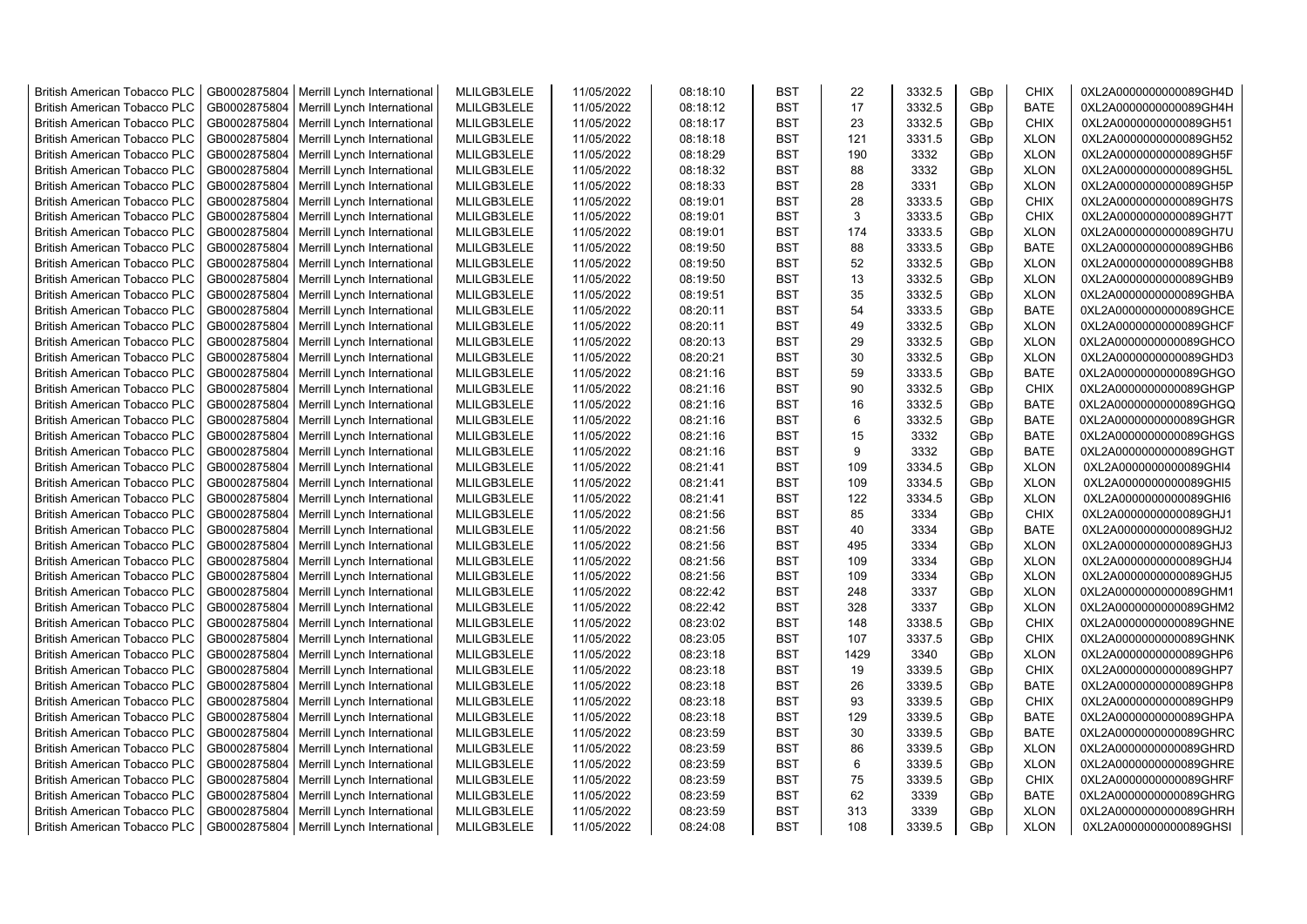| <b>British American Tobacco PLC</b> | GB0002875804 | Merrill Lynch International | MLILGB3LELE | 11/05/2022 | 08:24:08 | <b>BST</b> | 83             | 3339.5 | GBp | <b>CHIX</b> | 0XL2A0000000000089GHSJ |
|-------------------------------------|--------------|-----------------------------|-------------|------------|----------|------------|----------------|--------|-----|-------------|------------------------|
| <b>British American Tobacco PLC</b> | GB0002875804 | Merrill Lynch International | MLILGB3LELE | 11/05/2022 | 08:24:08 | <b>BST</b> | 14             | 3339.5 | GBp | <b>BATE</b> | 0XL2A0000000000089GHSK |
| <b>British American Tobacco PLC</b> | GB0002875804 | Merrill Lynch International | MLILGB3LELE | 11/05/2022 | 08:24:34 | <b>BST</b> | 31             | 3339.5 | GBp | <b>CHIX</b> | 0XL2A0000000000089GHU6 |
| <b>British American Tobacco PLC</b> | GB0002875804 | Merrill Lynch International | MLILGB3LELE | 11/05/2022 | 08:24:34 | <b>BST</b> | 44             | 3339.5 | GBp | <b>CHIX</b> | 0XL2A0000000000089GHU7 |
| <b>British American Tobacco PLC</b> | GB0002875804 | Merrill Lynch International | MLILGB3LELE | 11/05/2022 | 08:24:34 | <b>BST</b> | 115            | 3339.5 | GBp | <b>XLON</b> | 0XL2A0000000000089GHU8 |
| <b>British American Tobacco PLC</b> | GB0002875804 | Merrill Lynch International | MLILGB3LELE | 11/05/2022 | 08:24:44 | <b>BST</b> | 21             | 3338.5 | GBp | <b>CHIX</b> | 0XL2A0000000000089GHV9 |
| <b>British American Tobacco PLC</b> | GB0002875804 | Merrill Lynch International | MLILGB3LELE | 11/05/2022 | 08:24:44 | <b>BST</b> | 108            | 3338.5 | GBp | <b>XLON</b> | 0XL2A0000000000089GHVA |
| <b>British American Tobacco PLC</b> | GB0002875804 | Merrill Lynch International | MLILGB3LELE | 11/05/2022 | 08:24:44 | <b>BST</b> | 58             | 3338.5 | GBp | CHIX        | 0XL2A0000000000089GHVB |
| <b>British American Tobacco PLC</b> | GB0002875804 | Merrill Lynch International | MLILGB3LELE | 11/05/2022 | 08:24:50 | <b>BST</b> | 33             | 3338   | GBp | <b>BATE</b> | 0XL2A0000000000089GHVK |
| <b>British American Tobacco PLC</b> | GB0002875804 | Merrill Lynch International | MLILGB3LELE | 11/05/2022 | 08:24:50 | <b>BST</b> | 26             | 3338   | GBp | <b>XLON</b> | 0XL2A0000000000089GHVL |
| <b>British American Tobacco PLC</b> | GB0002875804 | Merrill Lynch International | MLILGB3LELE | 11/05/2022 | 08:24:50 | <b>BST</b> | 151            | 3338   | GBp | <b>XLON</b> | 0XL2A0000000000089GHVM |
| <b>British American Tobacco PLC</b> | GB0002875804 | Merrill Lynch International | MLILGB3LELE | 11/05/2022 | 08:25:56 | <b>BST</b> | 279            | 3342   | GBp | <b>XLON</b> | 0XL2A0000000000089GI2S |
| <b>British American Tobacco PLC</b> | GB0002875804 | Merrill Lynch International | MLILGB3LELE | 11/05/2022 | 08:25:56 | <b>BST</b> | 37             | 3341.5 | GBp | <b>BATE</b> | 0XL2A0000000000089GI2U |
| <b>British American Tobacco PLC</b> | GB0002875804 | Merrill Lynch International | MLILGB3LELE | 11/05/2022 | 08:25:56 | <b>BST</b> | 94             | 3341.5 | GBp | <b>CHIX</b> | 0XL2A0000000000089GI2T |
| <b>British American Tobacco PLC</b> | GB0002875804 | Merrill Lynch International | MLILGB3LELE | 11/05/2022 | 08:25:56 | <b>BST</b> | 99             | 3341.5 | GBp | <b>XLON</b> | 0XL2A0000000000089GI2V |
| <b>British American Tobacco PLC</b> | GB0002875804 | Merrill Lynch International | MLILGB3LELE | 11/05/2022 | 08:25:56 | <b>BST</b> | 46             | 3341   | GBp | <b>BATE</b> | 0XL2A0000000000089GI31 |
| <b>British American Tobacco PLC</b> | GB0002875804 | Merrill Lynch International | MLILGB3LELE | 11/05/2022 | 08:25:57 | <b>BST</b> | 12             | 3340.5 | GBp | CHIX        | 0XL2A0000000000089GI37 |
| <b>British American Tobacco PLC</b> | GB0002875804 | Merrill Lynch International | MLILGB3LELE | 11/05/2022 | 08:26:04 | <b>BST</b> | 54             | 3340   | GBp | <b>CHIX</b> | 0XL2A0000000000089GI4A |
| <b>British American Tobacco PLC</b> | GB0002875804 | Merrill Lynch International | MLILGB3LELE | 11/05/2022 | 08:26:04 | <b>BST</b> | 45             | 3340   | GBp | <b>BATE</b> | 0XL2A0000000000089GI4B |
| <b>British American Tobacco PLC</b> | GB0002875804 | Merrill Lynch International | MLILGB3LELE | 11/05/2022 | 08:26:04 | <b>BST</b> | 472            | 3340   | GBp | <b>XLON</b> | 0XL2A0000000000089GI4C |
| <b>British American Tobacco PLC</b> | GB0002875804 | Merrill Lynch International | MLILGB3LELE | 11/05/2022 | 08:26:05 | <b>BST</b> | 28             | 3339.5 | GBp | <b>BATE</b> | 0XL2A0000000000089GI4J |
| <b>British American Tobacco PLC</b> | GB0002875804 | Merrill Lynch International | MLILGB3LELE | 11/05/2022 | 08:26:09 | <b>BST</b> | 25             | 3339   | GBp | <b>XLON</b> | 0XL2A0000000000089GI4V |
| <b>British American Tobacco PLC</b> | GB0002875804 | Merrill Lynch International | MLILGB3LELE | 11/05/2022 | 08:26:09 | <b>BST</b> | 66             | 3339   | GBp | <b>XLON</b> | 0XL2A0000000000089GI50 |
| <b>British American Tobacco PLC</b> | GB0002875804 | Merrill Lynch International | MLILGB3LELE | 11/05/2022 | 08:26:10 | <b>BST</b> | 91             | 3338.5 | GBp | <b>CHIX</b> | 0XL2A0000000000089GI54 |
| <b>British American Tobacco PLC</b> | GB0002875804 | Merrill Lynch International | MLILGB3LELE | 11/05/2022 | 08:26:10 | <b>BST</b> | 18             | 3338.5 | GBp | <b>BATE</b> | 0XL2A0000000000089GI55 |
| <b>British American Tobacco PLC</b> | GB0002875804 | Merrill Lynch International | MLILGB3LELE | 11/05/2022 | 08:26:10 | <b>BST</b> | 53             | 3338.5 | GBp | <b>XLON</b> | 0XL2A0000000000089GI56 |
| <b>British American Tobacco PLC</b> | GB0002875804 | Merrill Lynch International | MLILGB3LELE | 11/05/2022 | 08:26:10 | <b>BST</b> | 27             | 3338.5 | GBp | <b>XLON</b> | 0XL2A0000000000089GI57 |
| <b>British American Tobacco PLC</b> | GB0002875804 | Merrill Lynch International | MLILGB3LELE | 11/05/2022 | 08:26:20 | <b>BST</b> | 75             | 3336.5 | GBp | <b>XLON</b> | 0XL2A0000000000089GI5P |
| <b>British American Tobacco PLC</b> | GB0002875804 | Merrill Lynch International | MLILGB3LELE | 11/05/2022 | 08:26:20 | <b>BST</b> | 81             | 3336.5 | GBp | <b>XLON</b> | 0XL2A0000000000089GI5Q |
| <b>British American Tobacco PLC</b> | GB0002875804 | Merrill Lynch International | MLILGB3LELE | 11/05/2022 | 08:26:20 | <b>BST</b> | 45             | 3336   | GBp | <b>CHIX</b> | 0XL2A0000000000089GI5R |
| <b>British American Tobacco PLC</b> | GB0002875804 | Merrill Lynch International | MLILGB3LELE | 11/05/2022 | 08:26:57 | <b>BST</b> | 154            | 3337.5 | GBp | <b>XLON</b> | 0XL2A0000000000089GI7F |
| <b>British American Tobacco PLC</b> | GB0002875804 | Merrill Lynch International | MLILGB3LELE | 11/05/2022 | 08:26:57 | <b>BST</b> | 25             | 3337   | GBp | <b>CHIX</b> | 0XL2A0000000000089GI7G |
| <b>British American Tobacco PLC</b> | GB0002875804 | Merrill Lynch International | MLILGB3LELE | 11/05/2022 | 08:26:57 | <b>BST</b> | 28             | 3337   | GBp | <b>BATE</b> | 0XL2A0000000000089GI7H |
| <b>British American Tobacco PLC</b> | GB0002875804 | Merrill Lynch International | MLILGB3LELE | 11/05/2022 | 08:26:58 | <b>BST</b> | 165            | 3337   | GBp | <b>XLON</b> | 0XL2A0000000000089GI7I |
| <b>British American Tobacco PLC</b> | GB0002875804 | Merrill Lynch International | MLILGB3LELE | 11/05/2022 | 08:26:58 | <b>BST</b> | 15             | 3336.5 | GBp | <b>CHIX</b> | 0XL2A0000000000089GI7K |
| <b>British American Tobacco PLC</b> | GB0002875804 | Merrill Lynch International | MLILGB3LELE | 11/05/2022 | 08:26:58 | <b>BST</b> | 23             | 3336.5 | GBp | <b>CHIX</b> | 0XL2A0000000000089GI7L |
| <b>British American Tobacco PLC</b> | GB0002875804 | Merrill Lynch International | MLILGB3LELE | 11/05/2022 | 08:26:58 | <b>BST</b> | $6\phantom{1}$ | 3336.5 | GBp | <b>CHIX</b> | 0XL2A0000000000089GI7M |
| <b>British American Tobacco PLC</b> | GB0002875804 | Merrill Lynch International | MLILGB3LELE | 11/05/2022 | 08:27:15 | <b>BST</b> | 25             | 3336.5 | GBp | <b>CHIX</b> | 0XL2A0000000000089GI97 |
| <b>British American Tobacco PLC</b> | GB0002875804 | Merrill Lynch International | MLILGB3LELE | 11/05/2022 | 08:27:15 | <b>BST</b> | 166            | 3336.5 | GBp | <b>XLON</b> | 0XL2A0000000000089GI98 |
| <b>British American Tobacco PLC</b> | GB0002875804 | Merrill Lynch International | MLILGB3LELE | 11/05/2022 | 08:27:22 | <b>BST</b> | 25             | 3336   | GBp | <b>BATE</b> | 0XL2A0000000000089GI9L |
| <b>British American Tobacco PLC</b> | GB0002875804 | Merrill Lynch International | MLILGB3LELE | 11/05/2022 | 08:27:22 | <b>BST</b> | 14             | 3335.5 | GBp | <b>BATE</b> | 0XL2A0000000000089GI9M |
| <b>British American Tobacco PLC</b> | GB0002875804 | Merrill Lynch International | MLILGB3LELE | 11/05/2022 | 08:27:22 | <b>BST</b> | 29             | 3335.5 | GBp | CHIX        | 0XL2A0000000000089GI9N |
| <b>British American Tobacco PLC</b> | GB0002875804 | Merrill Lynch International | MLILGB3LELE | 11/05/2022 | 08:27:22 | <b>BST</b> | 163            | 3335.5 | GBp | <b>XLON</b> | 0XL2A0000000000089GI9O |
| <b>British American Tobacco PLC</b> | GB0002875804 | Merrill Lynch International | MLILGB3LELE | 11/05/2022 | 08:27:22 | <b>BST</b> | 11             | 3335   | GBp | <b>CHIX</b> | 0XL2A0000000000089GI9P |
| <b>British American Tobacco PLC</b> | GB0002875804 | Merrill Lynch International | MLILGB3LELE | 11/05/2022 | 08:27:22 | <b>BST</b> | 31             | 3335   | GBp | <b>CHIX</b> | 0XL2A0000000000089GI9Q |
| <b>British American Tobacco PLC</b> | GB0002875804 | Merrill Lynch International | MLILGB3LELE | 11/05/2022 | 08:27:54 | <b>BST</b> | 19             | 3334   | GBp | <b>BATE</b> | 0XL2A0000000000089GIBK |
| <b>British American Tobacco PLC</b> | GB0002875804 | Merrill Lynch International | MLILGB3LELE | 11/05/2022 | 08:27:54 | <b>BST</b> | 31             | 3334   | GBp | <b>CHIX</b> | 0XL2A0000000000089GIBL |
| <b>British American Tobacco PLC</b> | GB0002875804 | Merrill Lynch International | MLILGB3LELE | 11/05/2022 | 08:27:54 | <b>BST</b> | 109            | 3334   | GBp | <b>XLON</b> | 0XL2A0000000000089GIBM |
|                                     |              |                             |             |            |          |            |                |        |     |             |                        |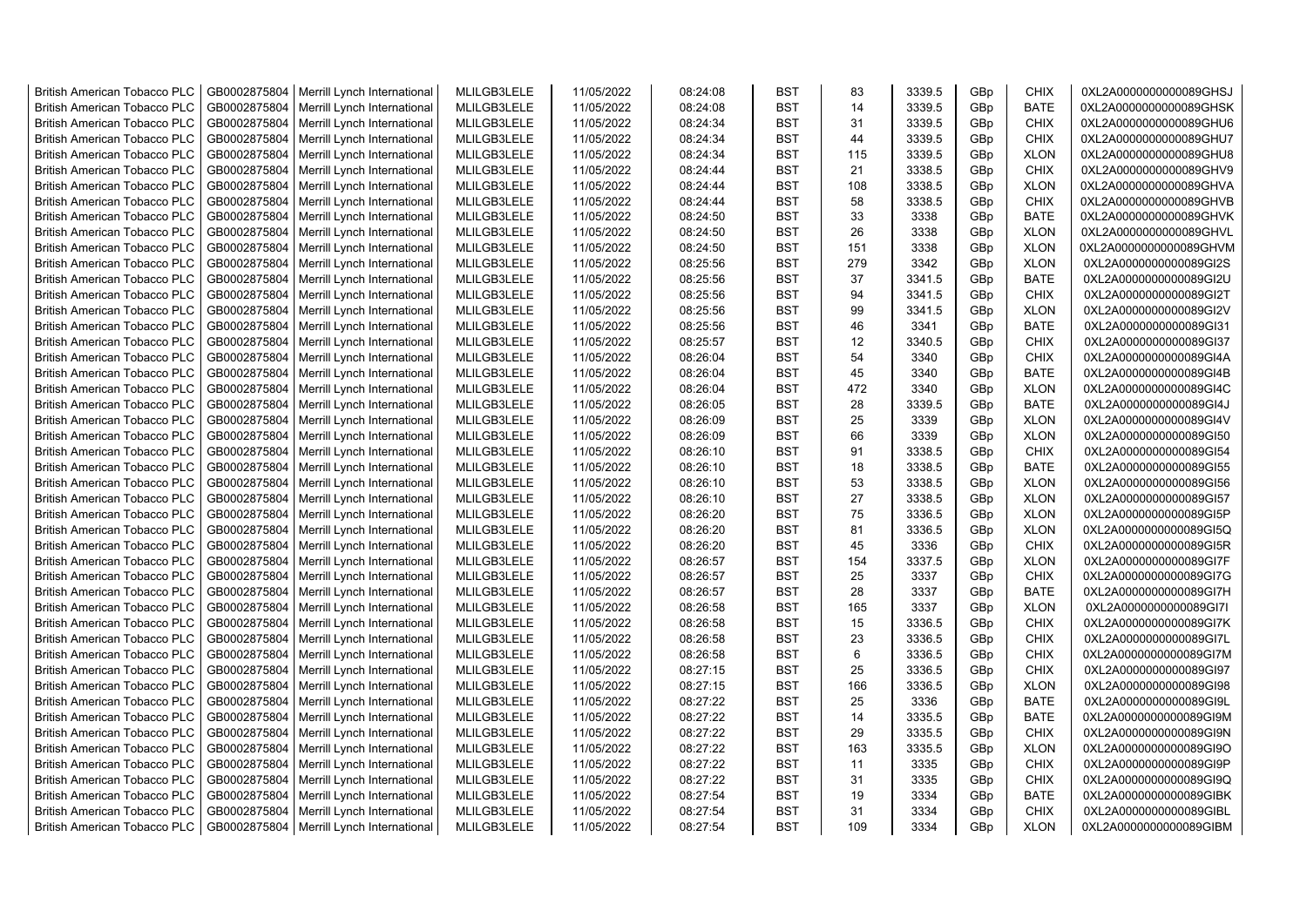| <b>British American Tobacco PLC</b> | GB0002875804 | Merrill Lynch International                | MLILGB3LELE | 11/05/2022 | 08:27:55 | <b>BST</b> | 18             | 3333.5 | GBp | <b>CHIX</b> | 0XL2A0000000000089GIBN |
|-------------------------------------|--------------|--------------------------------------------|-------------|------------|----------|------------|----------------|--------|-----|-------------|------------------------|
| <b>British American Tobacco PLC</b> | GB0002875804 | Merrill Lynch International                | MLILGB3LELE | 11/05/2022 | 08:27:55 | <b>BST</b> | 82             | 3333.5 | GBp | <b>XLON</b> | 0XL2A0000000000089GIBO |
| <b>British American Tobacco PLC</b> | GB0002875804 | Merrill Lynch International                | MLILGB3LELE | 11/05/2022 | 08:27:55 | <b>BST</b> | 34             | 3333.5 | GBp | <b>XLON</b> | 0XL2A0000000000089GIBP |
| <b>British American Tobacco PLC</b> | GB0002875804 | Merrill Lynch International                | MLILGB3LELE | 11/05/2022 | 08:28:00 | <b>BST</b> | 21             | 3333   | GBp | <b>BATE</b> | 0XL2A0000000000089GIC3 |
| <b>British American Tobacco PLC</b> | GB0002875804 | Merrill Lynch International                | MLILGB3LELE | 11/05/2022 | 08:28:00 | <b>BST</b> | 184            | 3333   | GBp | <b>XLON</b> | 0XL2A0000000000089GIC4 |
| <b>British American Tobacco PLC</b> | GB0002875804 | Merrill Lynch International                | MLILGB3LELE | 11/05/2022 | 08:28:00 | <b>BST</b> | 11             | 3332.5 | GBp | <b>BATE</b> | 0XL2A0000000000089GIC5 |
| <b>British American Tobacco PLC</b> | GB0002875804 | Merrill Lynch International                | MLILGB3LELE | 11/05/2022 | 08:28:00 | <b>BST</b> | 20             | 3332.5 | GBp | <b>CHIX</b> | 0XL2A0000000000089GIC6 |
| <b>British American Tobacco PLC</b> | GB0002875804 | Merrill Lynch International                | MLILGB3LELE | 11/05/2022 | 08:28:00 | BST        | 12             | 3332.5 | GBp | <b>BATE</b> | 0XL2A0000000000089GIC7 |
| <b>British American Tobacco PLC</b> | GB0002875804 | Merrill Lynch International                | MLILGB3LELE | 11/05/2022 | 08:28:01 | <b>BST</b> | 16             | 3332   | GBp | <b>CHIX</b> | 0XL2A0000000000089GIC9 |
| <b>British American Tobacco PLC</b> | GB0002875804 | Merrill Lynch International                | MLILGB3LELE | 11/05/2022 | 08:28:02 | <b>BST</b> | 5              | 3332   | GBp | <b>CHIX</b> | 0XL2A0000000000089GICA |
| <b>British American Tobacco PLC</b> | GB0002875804 | Merrill Lynch International                | MLILGB3LELE | 11/05/2022 | 08:28:02 | <b>BST</b> | 81             | 3331.5 | GBp | <b>XLON</b> | 0XL2A0000000000089GICB |
| <b>British American Tobacco PLC</b> | GB0002875804 | Merrill Lynch International                | MLILGB3LELE | 11/05/2022 | 08:28:03 | <b>BST</b> | 16             | 3331.5 | GBp | <b>BATE</b> | 0XL2A0000000000089GICE |
| <b>British American Tobacco PLC</b> | GB0002875804 | Merrill Lynch International                | MLILGB3LELE | 11/05/2022 | 08:28:03 | <b>BST</b> | 8              | 3331   | GBp | <b>BATE</b> | 0XL2A0000000000089GICF |
| <b>British American Tobacco PLC</b> | GB0002875804 | Merrill Lynch International                | MLILGB3LELE | 11/05/2022 | 08:28:03 | <b>BST</b> | 12             | 3331   | GBp | <b>CHIX</b> | 0XL2A0000000000089GICG |
| <b>British American Tobacco PLC</b> | GB0002875804 | Merrill Lynch International                | MLILGB3LELE | 11/05/2022 | 08:28:03 | <b>BST</b> | 9              | 3331   | GBp | <b>BATE</b> | 0XL2A0000000000089GICH |
| <b>British American Tobacco PLC</b> | GB0002875804 | Merrill Lynch International                | MLILGB3LELE | 11/05/2022 | 08:28:03 | <b>BST</b> | $\overline{1}$ | 3331   | GBp | <b>BATE</b> | 0XL2A0000000000089GICI |
| <b>British American Tobacco PLC</b> | GB0002875804 | Merrill Lynch International                | MLILGB3LELE | 11/05/2022 | 08:28:03 | <b>BST</b> | $\overline{2}$ | 3331   | GBp | <b>CHIX</b> | 0XL2A0000000000089GICJ |
| <b>British American Tobacco PLC</b> | GB0002875804 | Merrill Lynch International                | MLILGB3LELE | 11/05/2022 | 08:28:03 | <b>BST</b> | 54             | 3331.5 | GBp | <b>XLON</b> | 0XL2A0000000000089GICK |
| <b>British American Tobacco PLC</b> | GB0002875804 | Merrill Lynch International                | MLILGB3LELE | 11/05/2022 | 08:28:41 | <b>BST</b> | 16             | 3332.5 | GBp | <b>CHIX</b> | 0XL2A0000000000089GIE5 |
| <b>British American Tobacco PLC</b> | GB0002875804 | Merrill Lynch International                | MLILGB3LELE | 11/05/2022 | 08:28:41 | <b>BST</b> | 32             | 3332.5 | GBp | <b>CHIX</b> | 0XL2A0000000000089GIE6 |
| <b>British American Tobacco PLC</b> | GB0002875804 | Merrill Lynch International                | MLILGB3LELE | 11/05/2022 | 08:28:41 | <b>BST</b> | 148            | 3332.5 | GBp | <b>XLON</b> | 0XL2A0000000000089GIE7 |
| <b>British American Tobacco PLC</b> | GB0002875804 | Merrill Lynch International                | MLILGB3LELE | 11/05/2022 | 08:28:42 | <b>BST</b> | 97             | 3332   | GBp | <b>XLON</b> | 0XL2A0000000000089GIEC |
| <b>British American Tobacco PLC</b> | GB0002875804 | Merrill Lynch International                | MLILGB3LELE | 11/05/2022 | 08:28:42 | <b>BST</b> | 52             | 3332   | GBp | <b>XLON</b> | 0XL2A0000000000089GIED |
| <b>British American Tobacco PLC</b> | GB0002875804 | Merrill Lynch International                | MLILGB3LELE | 11/05/2022 | 08:28:42 | <b>BST</b> | 16             | 3332   | GBp | <b>BATE</b> | 0XL2A0000000000089GIEE |
| <b>British American Tobacco PLC</b> | GB0002875804 | Merrill Lynch International                | MLILGB3LELE | 11/05/2022 | 08:29:20 | <b>BST</b> | 79             | 3334   | GBp | <b>XLON</b> | 0XL2A0000000000089GIHL |
| British American Tobacco PLC        | GB0002875804 | Merrill Lynch International                | MLILGB3LELE | 11/05/2022 | 08:29:20 | <b>BST</b> | 141            | 3334   | GBp | <b>XLON</b> | 0XL2A0000000000089GIHM |
| <b>British American Tobacco PLC</b> | GB0002875804 | Merrill Lynch International                | MLILGB3LELE | 11/05/2022 | 08:29:27 | <b>BST</b> | 67             | 3333.5 | GBp | <b>CHIX</b> | 0XL2A0000000000089GIID |
| <b>British American Tobacco PLC</b> | GB0002875804 | Merrill Lynch International                | MLILGB3LELE | 11/05/2022 | 08:29:27 | <b>BST</b> | 15             | 3333   | GBp | <b>BATE</b> | 0XL2A0000000000089GIIG |
| <b>British American Tobacco PLC</b> | GB0002875804 | Merrill Lynch International                | MLILGB3LELE | 11/05/2022 | 08:29:40 | <b>BST</b> | 35             | 3332.5 | GBp | <b>CHIX</b> | 0XL2A0000000000089GIJK |
| <b>British American Tobacco PLC</b> | GB0002875804 | Merrill Lynch International                | MLILGB3LELE | 11/05/2022 | 08:29:40 | <b>BST</b> | 86             | 3332.5 | GBp | <b>XLON</b> | 0XL2A0000000000089GIJL |
| <b>British American Tobacco PLC</b> | GB0002875804 | Merrill Lynch International                | MLILGB3LELE | 11/05/2022 | 08:29:40 | <b>BST</b> | 80             | 3332.5 | GBp | <b>XLON</b> | 0XL2A0000000000089GIJM |
| <b>British American Tobacco PLC</b> | GB0002875804 | Merrill Lynch International                | MLILGB3LELE | 11/05/2022 | 08:30:16 | <b>BST</b> | 56             | 3332   | GBp | <b>CHIX</b> | 0XL2A0000000000089GINS |
| <b>British American Tobacco PLC</b> | GB0002875804 | Merrill Lynch International                | MLILGB3LELE | 11/05/2022 | 08:30:16 | <b>BST</b> | 50             | 3332   | GBp | <b>BATE</b> | 0XL2A0000000000089GINT |
| <b>British American Tobacco PLC</b> | GB0002875804 | Merrill Lynch International                | MLILGB3LELE | 11/05/2022 | 08:30:17 | <b>BST</b> | 47             | 3331.5 | GBp | <b>BATE</b> | 0XL2A0000000000089GIO8 |
| <b>British American Tobacco PLC</b> | GB0002875804 | Merrill Lynch International                | MLILGB3LELE | 11/05/2022 | 08:30:17 | <b>BST</b> | 221            | 3331.5 | GBp | <b>XLON</b> | 0XL2A0000000000089GIO9 |
| <b>British American Tobacco PLC</b> | GB0002875804 | Merrill Lynch International                | MLILGB3LELE | 11/05/2022 | 08:30:17 | <b>BST</b> | 219            | 3331.5 | GBp | <b>XLON</b> | 0XL2A0000000000089GIOA |
| <b>British American Tobacco PLC</b> | GB0002875804 | Merrill Lynch International                | MLILGB3LELE | 11/05/2022 | 08:30:17 | <b>BST</b> | 27             | 3331.5 | GBp | <b>XLON</b> | 0XL2A0000000000089GIOB |
| <b>British American Tobacco PLC</b> | GB0002875804 | Merrill Lynch International                | MLILGB3LELE | 11/05/2022 | 08:30:29 | <b>BST</b> | 162            | 3332   | GBp | <b>XLON</b> | 0XL2A0000000000089GIQE |
| <b>British American Tobacco PLC</b> | GB0002875804 | Merrill Lynch International                | MLILGB3LELE | 11/05/2022 | 08:30:29 | <b>BST</b> | 264            | 3331.5 | GBp | <b>XLON</b> | 0XL2A0000000000089GIQG |
| <b>British American Tobacco PLC</b> | GB0002875804 | Merrill Lynch International                | MLILGB3LELE | 11/05/2022 | 08:30:30 | <b>BST</b> | 25             | 3331   | GBp | <b>BATE</b> | 0XL2A0000000000089GIQM |
| <b>British American Tobacco PLC</b> | GB0002875804 | Merrill Lynch International                | MLILGB3LELE | 11/05/2022 | 08:30:30 | <b>BST</b> | 49             | 3331   | GBp | <b>CHIX</b> | 0XL2A0000000000089GIQN |
| <b>British American Tobacco PLC</b> | GB0002875804 | Merrill Lynch International                | MLILGB3LELE | 11/05/2022 | 08:30:30 | <b>BST</b> | 5              | 3331   | GBp | <b>BATE</b> | 0XL2A0000000000089GIQQ |
| <b>British American Tobacco PLC</b> | GB0002875804 | Merrill Lynch International                | MLILGB3LELE | 11/05/2022 | 08:30:30 | <b>BST</b> | 44             | 3330.5 | GBp | <b>CHIX</b> | 0XL2A0000000000089GIQR |
| <b>British American Tobacco PLC</b> | GB0002875804 | Merrill Lynch International                | MLILGB3LELE | 11/05/2022 | 08:30:37 | <b>BST</b> | 135            | 3330.5 | GBp | <b>XLON</b> | 0XL2A0000000000089GIRR |
| <b>British American Tobacco PLC</b> | GB0002875804 | Merrill Lynch International                | MLILGB3LELE | 11/05/2022 | 08:30:37 | <b>BST</b> | 77             | 3330.5 | GBp | <b>XLON</b> | 0XL2A0000000000089GIRT |
| <b>British American Tobacco PLC</b> | GB0002875804 | Merrill Lynch International                | MLILGB3LELE | 11/05/2022 | 08:30:40 | <b>BST</b> | 12             | 3330   | GBp | <b>BATE</b> | 0XL2A0000000000089GISG |
| <b>British American Tobacco PLC</b> | GB0002875804 | Merrill Lynch International                | MLILGB3LELE | 11/05/2022 | 08:30:40 | <b>BST</b> | 23             | 3330   | GBp | <b>BATE</b> | 0XL2A0000000000089GISH |
| <b>British American Tobacco PLC</b> |              | GB0002875804   Merrill Lynch International | MLILGB3LELE | 11/05/2022 | 08:31:13 | <b>BST</b> | 71             | 3329.5 | GBp | <b>CHIX</b> | 0XL2A0000000000089GIUK |
|                                     |              |                                            |             |            |          |            |                |        |     |             |                        |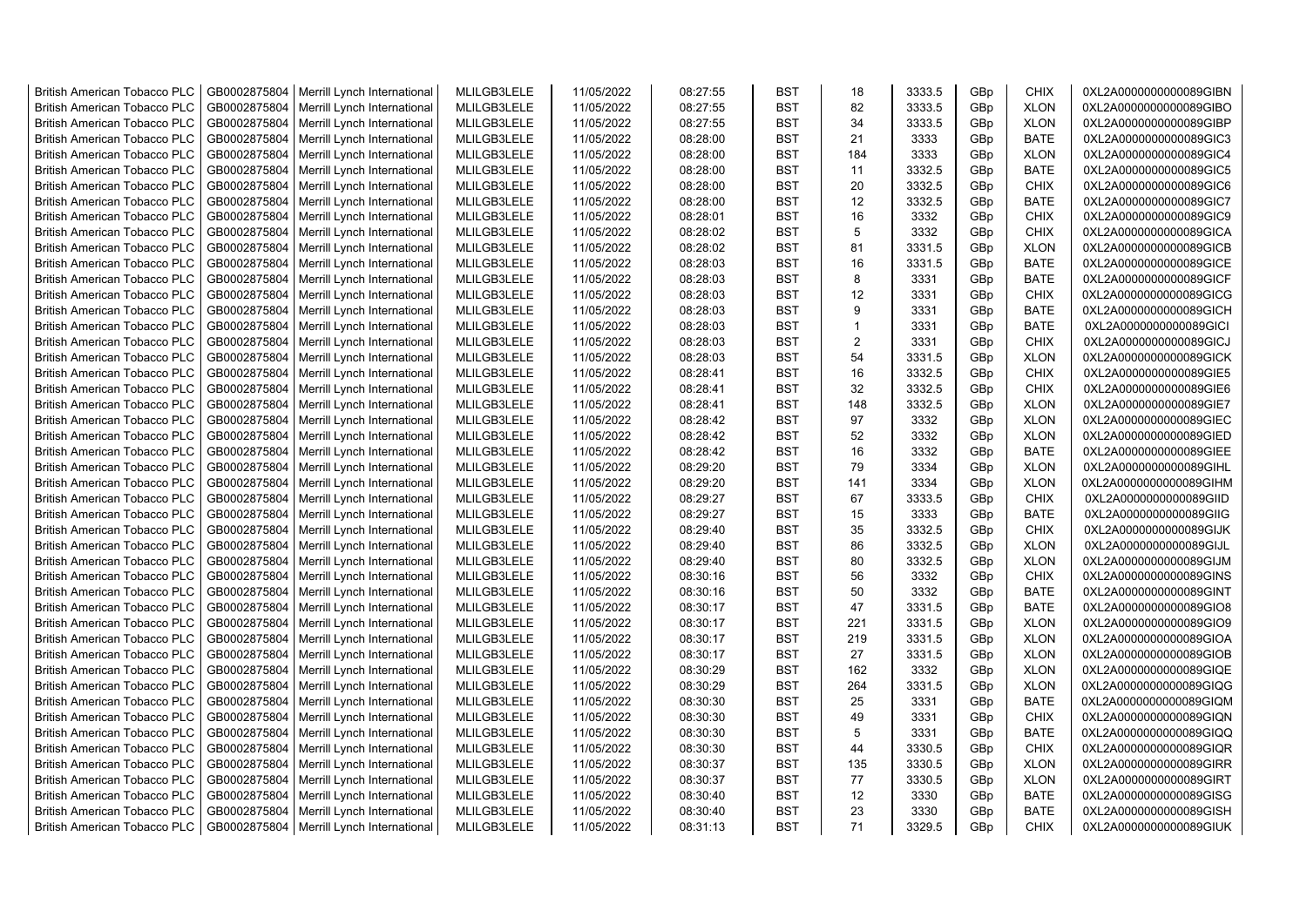| <b>British American Tobacco PLC</b> | GB0002875804 | Merrill Lynch International | MLILGB3LELE | 11/05/2022 | 08:31:13 | <b>BST</b> | 91  | 3329.5           | GBp | <b>XLON</b> | 0XL2A0000000000089GIUL |
|-------------------------------------|--------------|-----------------------------|-------------|------------|----------|------------|-----|------------------|-----|-------------|------------------------|
| <b>British American Tobacco PLC</b> | GB0002875804 | Merrill Lynch International | MLILGB3LELE | 11/05/2022 | 08:31:13 | <b>BST</b> | 26  | 3329             | GBp | <b>CHIX</b> | 0XL2A0000000000089GIUM |
| <b>British American Tobacco PLC</b> | GB0002875804 | Merrill Lynch International | MLILGB3LELE | 11/05/2022 | 08:31:13 | <b>BST</b> | 106 | 3329             | GBp | <b>XLON</b> | 0XL2A0000000000089GIUN |
| <b>British American Tobacco PLC</b> | GB0002875804 | Merrill Lynch International | MLILGB3LELE | 11/05/2022 | 08:31:13 | <b>BST</b> | 63  | 3328.5           | GBp | <b>CHIX</b> | 0XL2A0000000000089GIUO |
| British American Tobacco PLC        | GB0002875804 | Merrill Lynch International | MLILGB3LELE | 11/05/2022 | 08:31:13 | <b>BST</b> | 13  | 3328.5           | GBp | <b>BATE</b> | 0XL2A0000000000089GIUQ |
| <b>British American Tobacco PLC</b> | GB0002875804 | Merrill Lynch International | MLILGB3LELE | 11/05/2022 | 08:31:13 | <b>BST</b> | 35  | 3328             | GBp | <b>CHIX</b> | 0XL2A0000000000089GIUT |
| British American Tobacco PLC        | GB0002875804 | Merrill Lynch International | MLILGB3LELE | 11/05/2022 | 08:31:13 | <b>BST</b> | 25  | 3328             | GBp | <b>BATE</b> | 0XL2A0000000000089GIUU |
| <b>British American Tobacco PLC</b> | GB0002875804 | Merrill Lynch International | MLILGB3LELE | 11/05/2022 | 08:31:23 | <b>BST</b> | 72  | 3330             | GBp | <b>XLON</b> | 0XL2A0000000000089GIVU |
| <b>British American Tobacco PLC</b> | GB0002875804 | Merrill Lynch International | MLILGB3LELE | 11/05/2022 | 08:31:23 | <b>BST</b> | 25  | 3330             | GBp | <b>XLON</b> | 0XL2A0000000000089GIVV |
| <b>British American Tobacco PLC</b> | GB0002875804 | Merrill Lynch International | MLILGB3LELE | 11/05/2022 | 08:31:24 | <b>BST</b> | 17  | 3329.5           | GBp | <b>CHIX</b> | 0XL2A0000000000089GJ01 |
| <b>British American Tobacco PLC</b> | GB0002875804 | Merrill Lynch International | MLILGB3LELE | 11/05/2022 | 08:31:26 | <b>BST</b> | 29  | 3329.5           | GBp | <b>BATE</b> | 0XL2A0000000000089GJ02 |
| <b>British American Tobacco PLC</b> | GB0002875804 | Merrill Lynch International | MLILGB3LELE | 11/05/2022 | 08:32:00 | <b>BST</b> | 33  | 3331             | GBp | CHIX        | 0XL2A0000000000089GJ19 |
| <b>British American Tobacco PLC</b> | GB0002875804 | Merrill Lynch International | MLILGB3LELE | 11/05/2022 | 08:32:00 | <b>BST</b> | 83  | 3331             | GBp | <b>XLON</b> | 0XL2A0000000000089GJ1A |
| <b>British American Tobacco PLC</b> | GB0002875804 | Merrill Lynch International | MLILGB3LELE | 11/05/2022 | 08:32:00 | <b>BST</b> | 20  | 3331             | GBp | <b>XLON</b> | 0XL2A0000000000089GJ1B |
| <b>British American Tobacco PLC</b> | GB0002875804 | Merrill Lynch International | MLILGB3LELE | 11/05/2022 | 08:32:09 | <b>BST</b> | 25  | 3330             | GBp | <b>BATE</b> | 0XL2A0000000000089GJ28 |
| <b>British American Tobacco PLC</b> | GB0002875804 | Merrill Lynch International | MLILGB3LELE | 11/05/2022 | 08:32:25 | <b>BST</b> | 43  | 3331             | GBp | <b>CHIX</b> | 0XL2A0000000000089GJ2V |
| <b>British American Tobacco PLC</b> | GB0002875804 | Merrill Lynch International | MLILGB3LELE | 11/05/2022 | 08:32:25 | <b>BST</b> | 23  | 3331             | GBp | <b>BATE</b> | 0XL2A0000000000089GJ30 |
| <b>British American Tobacco PLC</b> | GB0002875804 | Merrill Lynch International | MLILGB3LELE | 11/05/2022 | 08:32:25 | <b>BST</b> | 258 | 3331             | GBp | <b>XLON</b> | 0XL2A0000000000089GJ31 |
| <b>British American Tobacco PLC</b> | GB0002875804 | Merrill Lynch International | MLILGB3LELE | 11/05/2022 | 08:33:00 | <b>BST</b> | 49  | 3331             | GBp | <b>CHIX</b> | 0XL2A0000000000089GJ5E |
| <b>British American Tobacco PLC</b> | GB0002875804 | Merrill Lynch International | MLILGB3LELE | 11/05/2022 | 08:33:07 | <b>BST</b> | 50  | 3331             | GBp | <b>CHIX</b> | 0XL2A0000000000089GJ5S |
| <b>British American Tobacco PLC</b> | GB0002875804 | Merrill Lynch International | MLILGB3LELE | 11/05/2022 | 08:33:07 | <b>BST</b> | 373 | 3331             | GBp | <b>XLON</b> | 0XL2A0000000000089GJ5T |
| <b>British American Tobacco PLC</b> | GB0002875804 | Merrill Lynch International | MLILGB3LELE | 11/05/2022 | 08:33:07 | <b>BST</b> | 25  | 3330.5           | GBp | <b>XLON</b> | 0XL2A0000000000089GJ5U |
| <b>British American Tobacco PLC</b> | GB0002875804 | Merrill Lynch International | MLILGB3LELE | 11/05/2022 | 08:33:07 | <b>BST</b> | 26  | 3330.5           | GBp | <b>XLON</b> | 0XL2A0000000000089GJ61 |
| <b>British American Tobacco PLC</b> | GB0002875804 | Merrill Lynch International | MLILGB3LELE | 11/05/2022 | 08:33:30 | <b>BST</b> | 29  | 3331             | GBp | <b>CHIX</b> | 0XL2A0000000000089GJ8E |
| <b>British American Tobacco PLC</b> | GB0002875804 | Merrill Lynch International | MLILGB3LELE | 11/05/2022 | 08:33:33 | <b>BST</b> | 205 | 3331             | GBp | <b>XLON</b> | 0XL2A0000000000089GJ8Q |
| <b>British American Tobacco PLC</b> | GB0002875804 | Merrill Lynch International | MLILGB3LELE | 11/05/2022 | 08:33:33 | <b>BST</b> | 31  | 3331             | GBp | CHIX        | 0XL2A0000000000089GJ8S |
| <b>British American Tobacco PLC</b> | GB0002875804 | Merrill Lynch International | MLILGB3LELE | 11/05/2022 | 08:33:41 | <b>BST</b> | 16  | 3331             | GBp | CHIX        | 0XL2A0000000000089GJA5 |
| <b>British American Tobacco PLC</b> | GB0002875804 | Merrill Lynch International | MLILGB3LELE | 11/05/2022 | 08:33:41 | <b>BST</b> | 31  | 3331             | GBp | <b>CHIX</b> | 0XL2A0000000000089GJA6 |
|                                     | GB0002875804 |                             | MLILGB3LELE |            | 08:33:43 | <b>BST</b> | 31  |                  |     | <b>XLON</b> | 0XL2A0000000000089GJA8 |
| <b>British American Tobacco PLC</b> |              | Merrill Lynch International |             | 11/05/2022 |          |            | 25  | 3330.5<br>3330.5 | GBp |             |                        |
| <b>British American Tobacco PLC</b> | GB0002875804 | Merrill Lynch International | MLILGB3LELE | 11/05/2022 | 08:33:43 | <b>BST</b> | 25  |                  | GBp | <b>XLON</b> | 0XL2A0000000000089GJA9 |
| <b>British American Tobacco PLC</b> | GB0002875804 | Merrill Lynch International | MLILGB3LELE | 11/05/2022 | 08:33:43 | <b>BST</b> |     | 3330.5           | GBp | <b>XLON</b> | 0XL2A0000000000089GJAB |
| <b>British American Tobacco PLC</b> | GB0002875804 | Merrill Lynch International | MLILGB3LELE | 11/05/2022 | 08:34:56 | <b>BST</b> | 109 | 3333             | GBp | <b>XLON</b> | 0XL2A0000000000089GJE6 |
| <b>British American Tobacco PLC</b> | GB0002875804 | Merrill Lynch International | MLILGB3LELE | 11/05/2022 | 08:34:56 | <b>BST</b> | 109 | 3333             | GBp | <b>XLON</b> | 0XL2A0000000000089GJE7 |
| <b>British American Tobacco PLC</b> | GB0002875804 | Merrill Lynch International | MLILGB3LELE | 11/05/2022 | 08:34:57 | <b>BST</b> | 105 | 3332.5           | GBp | <b>CHIX</b> | 0XL2A0000000000089GJE8 |
| <b>British American Tobacco PLC</b> | GB0002875804 | Merrill Lynch International | MLILGB3LELE | 11/05/2022 | 08:35:12 | <b>BST</b> | 70  | 3333             | GBp | <b>CHIX</b> | 0XL2A0000000000089GJF2 |
| <b>British American Tobacco PLC</b> | GB0002875804 | Merrill Lynch International | MLILGB3LELE | 11/05/2022 | 08:35:12 | <b>BST</b> | 14  | 3333             | GBp | <b>XLON</b> | 0XL2A0000000000089GJF3 |
| <b>British American Tobacco PLC</b> | GB0002875804 | Merrill Lynch International | MLILGB3LELE | 11/05/2022 | 08:35:12 | <b>BST</b> | 785 | 3333             | GBp | <b>XLON</b> | 0XL2A0000000000089GJF4 |
| <b>British American Tobacco PLC</b> | GB0002875804 | Merrill Lynch International | MLILGB3LELE | 11/05/2022 | 08:35:12 | <b>BST</b> | 99  | 3333             | GBp | <b>BATE</b> | 0XL2A0000000000089GJF5 |
| <b>British American Tobacco PLC</b> | GB0002875804 | Merrill Lynch International | MLILGB3LELE | 11/05/2022 | 08:35:12 | <b>BST</b> | 190 | 3333.5           | GBp | <b>XLON</b> | 0XL2A0000000000089GJF6 |
| <b>British American Tobacco PLC</b> | GB0002875804 | Merrill Lynch International | MLILGB3LELE | 11/05/2022 | 08:35:12 | <b>BST</b> | 250 | 3333.5           | GBp | <b>XLON</b> | 0XL2A0000000000089GJF7 |
| <b>British American Tobacco PLC</b> | GB0002875804 | Merrill Lynch International | MLILGB3LELE | 11/05/2022 | 08:35:14 | <b>BST</b> | 134 | 3332.5           | GBp | <b>XLON</b> | 0XL2A0000000000089GJFC |
| <b>British American Tobacco PLC</b> | GB0002875804 | Merrill Lynch International | MLILGB3LELE | 11/05/2022 | 08:35:14 | <b>BST</b> | 10  | 3332.5           | GBp | <b>BATE</b> | 0XL2A0000000000089GJFF |
| <b>British American Tobacco PLC</b> | GB0002875804 | Merrill Lynch International | MLILGB3LELE | 11/05/2022 | 08:35:14 | <b>BST</b> | 33  | 3332.5           | GBp | <b>BATE</b> | 0XL2A0000000000089GJFG |
| <b>British American Tobacco PLC</b> | GB0002875804 | Merrill Lynch International | MLILGB3LELE | 11/05/2022 | 08:35:37 | <b>BST</b> | 218 | 3332             | GBp | <b>XLON</b> | 0XL2A0000000000089GJGF |
| <b>British American Tobacco PLC</b> | GB0002875804 | Merrill Lynch International | MLILGB3LELE | 11/05/2022 | 08:35:39 | <b>BST</b> | 68  | 3331.5           | GBp | <b>CHIX</b> | 0XL2A0000000000089GJGN |
| <b>British American Tobacco PLC</b> | GB0002875804 | Merrill Lynch International | MLILGB3LELE | 11/05/2022 | 08:35:39 | <b>BST</b> | 85  | 3331.5           | GBp | <b>BATE</b> | 0XL2A0000000000089GJGO |
| <b>British American Tobacco PLC</b> | GB0002875804 | Merrill Lynch International | MLILGB3LELE | 11/05/2022 | 08:35:39 | <b>BST</b> | 222 | 3331.5           | GBp | <b>XLON</b> | 0XL2A0000000000089GJGP |
| <b>British American Tobacco PLC</b> | GB0002875804 | Merrill Lynch International | MLILGB3LELE | 11/05/2022 | 08:35:50 | <b>BST</b> | 86  | 3330.5           | GBp | <b>XLON</b> | 0XL2A0000000000089GJHF |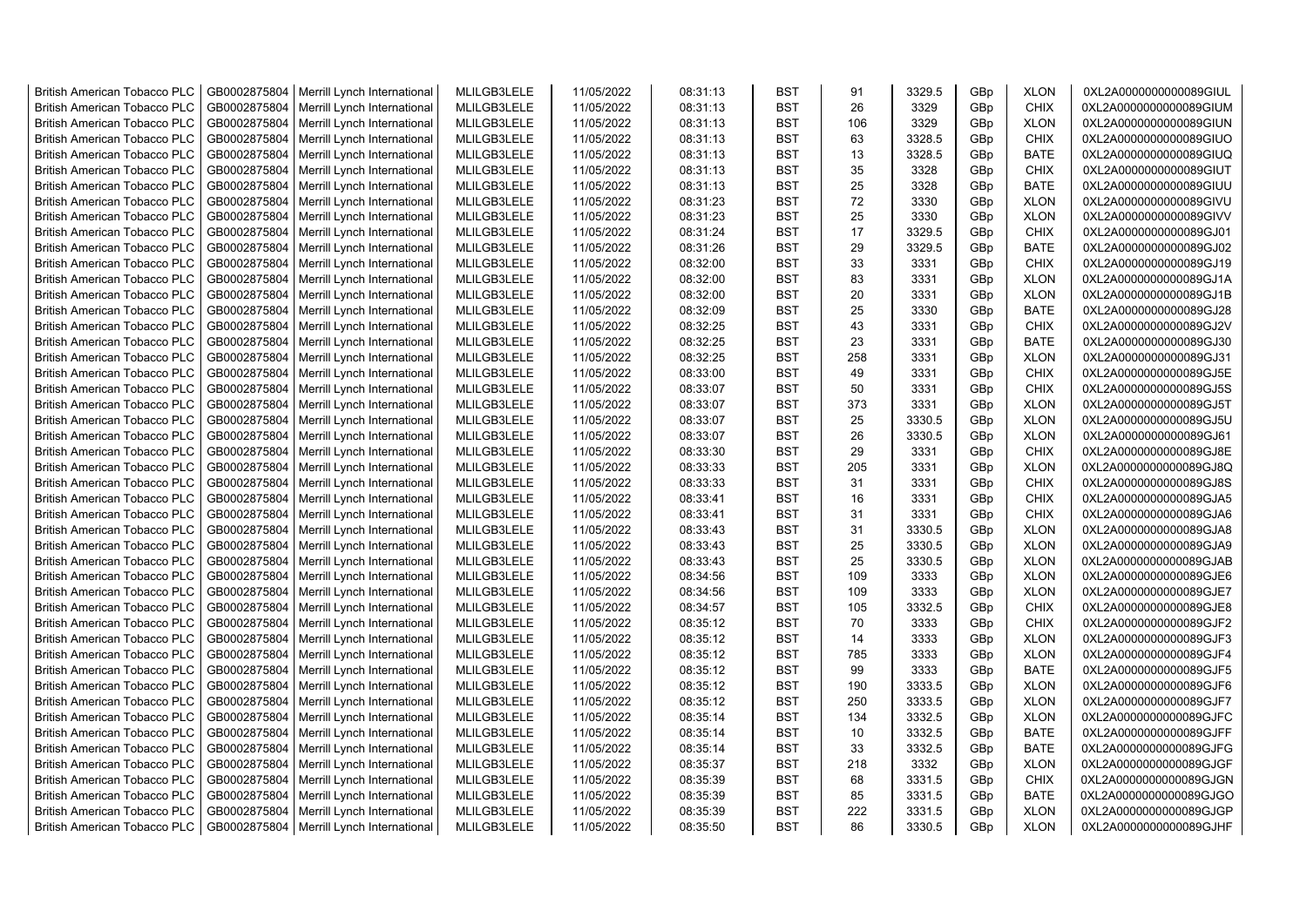| <b>British American Tobacco PLC</b> | GB0002875804                 | Merrill Lynch International | MLILGB3LELE                | 11/05/2022 | 08:35:56 | <b>BST</b>               | 23  | 3331           | GBp             | <b>BATE</b>                | 0XL2A0000000000089GJHP |
|-------------------------------------|------------------------------|-----------------------------|----------------------------|------------|----------|--------------------------|-----|----------------|-----------------|----------------------------|------------------------|
| <b>British American Tobacco PLC</b> | GB0002875804                 | Merrill Lynch International | MLILGB3LELE                | 11/05/2022 | 08:35:56 | <b>BST</b>               | 9   | 3331           | GBp             | <b>BATE</b>                | 0XL2A0000000000089GJHQ |
| <b>British American Tobacco PLC</b> | GB0002875804                 | Merrill Lynch International | MLILGB3LELE                | 11/05/2022 | 08:36:11 | <b>BST</b>               | 102 | 3331           | GBp             | <b>XLON</b>                | 0XL2A0000000000089GJII |
| <b>British American Tobacco PLC</b> | GB0002875804                 | Merrill Lynch International | MLILGB3LELE                | 11/05/2022 | 08:36:11 | <b>BST</b>               | 35  | 3330.5         | GBp             | <b>BATE</b>                | 0XL2A0000000000089GJIJ |
| <b>British American Tobacco PLC</b> | GB0002875804                 | Merrill Lynch International | MLILGB3LELE                | 11/05/2022 | 08:36:11 | <b>BST</b>               | 35  | 3330.5         | GBp             | <b>BATE</b>                | 0XL2A0000000000089GJIK |
| <b>British American Tobacco PLC</b> | GB0002875804                 | Merrill Lynch International | MLILGB3LELE                | 11/05/2022 | 08:36:11 | <b>BST</b>               | 43  | 3330.5         | GBp             | <b>CHIX</b>                | 0XL2A0000000000089GJIL |
| <b>British American Tobacco PLC</b> | GB0002875804                 | Merrill Lynch International | MLILGB3LELE                | 11/05/2022 | 08:36:11 | <b>BST</b>               | 50  | 3330           | GBp             | <b>CHIX</b>                | 0XL2A0000000000089GJIM |
| <b>British American Tobacco PLC</b> | GB0002875804                 | Merrill Lynch International | MLILGB3LELE                | 11/05/2022 | 08:36:11 | <b>BST</b>               | 90  | 3330           | GBp             | <b>XLON</b>                | 0XL2A0000000000089GJIN |
| <b>British American Tobacco PLC</b> | GB0002875804                 | Merrill Lynch International | MLILGB3LELE                | 11/05/2022 | 08:36:11 | <b>BST</b>               | 41  | 3329.5         | GBp             | <b>BATE</b>                | 0XL2A0000000000089GJIO |
| <b>British American Tobacco PLC</b> | GB0002875804                 | Merrill Lynch International | MLILGB3LELE                | 11/05/2022 | 08:36:12 | <b>BST</b>               | 39  | 3329           | GBp             | <b>CHIX</b>                | 0XL2A0000000000089GJIP |
| <b>British American Tobacco PLC</b> | GB0002875804                 | Merrill Lynch International | MLILGB3LELE                | 11/05/2022 | 08:36:12 | <b>BST</b>               | 160 | 3328.5         | GBp             | <b>XLON</b>                | 0XL2A0000000000089GJIQ |
| <b>British American Tobacco PLC</b> | GB0002875804                 | Merrill Lynch International | MLILGB3LELE                | 11/05/2022 | 08:36:12 | <b>BST</b>               | 10  | 3328           | GBp             | <b>CHIX</b>                | 0XL2A0000000000089GJIT |
| <b>British American Tobacco PLC</b> | GB0002875804                 | Merrill Lynch International | MLILGB3LELE                | 11/05/2022 | 08:36:12 | <b>BST</b>               | 26  | 3328           | GBp             | <b>CHIX</b>                | 0XL2A0000000000089GJIU |
| <b>British American Tobacco PLC</b> | GB0002875804                 | Merrill Lynch International | MLILGB3LELE                | 11/05/2022 | 08:36:27 | <b>BST</b>               | 24  | 3327.5         | GBp             | <b>CHIX</b>                | 0XL2A0000000000089GJJL |
| <b>British American Tobacco PLC</b> | GB0002875804                 | Merrill Lynch International | MLILGB3LELE                | 11/05/2022 | 08:36:27 | <b>BST</b>               | 16  | 3327.5         | GBp             | <b>BATE</b>                | 0XL2A0000000000089GJJK |
| <b>British American Tobacco PLC</b> | GB0002875804                 | Merrill Lynch International | MLILGB3LELE                | 11/05/2022 | 08:36:27 | <b>BST</b>               | 158 | 3327.5         | GBp             | <b>XLON</b>                | 0XL2A0000000000089GJJM |
| <b>British American Tobacco PLC</b> | GB0002875804                 | Merrill Lynch International | MLILGB3LELE                | 11/05/2022 | 08:36:27 | <b>BST</b>               | 10  | 3327           | GBp             | <b>BATE</b>                | 0XL2A0000000000089GJJN |
| <b>British American Tobacco PLC</b> | GB0002875804                 | Merrill Lynch International | MLILGB3LELE                | 11/05/2022 | 08:36:27 | <b>BST</b>               | 27  | 3326.5         | GBp             | <b>CHIX</b>                | 0XL2A0000000000089GJJO |
| <b>British American Tobacco PLC</b> | GB0002875804                 | Merrill Lynch International | MLILGB3LELE                | 11/05/2022 | 08:36:29 | <b>BST</b>               | 25  | 3327           | GBp             | <b>BATE</b>                | 0XL2A0000000000089GJJQ |
| <b>British American Tobacco PLC</b> | GB0002875804                 | Merrill Lynch International | MLILGB3LELE                | 11/05/2022 | 08:36:45 | <b>BST</b>               | 163 | 3326.5         | GBp             | <b>XLON</b>                | 0XL2A0000000000089GJKD |
| <b>British American Tobacco PLC</b> | GB0002875804                 | Merrill Lynch International | MLILGB3LELE                | 11/05/2022 | 08:36:45 | <b>BST</b>               | 30  | 3326           | GBp             | <b>CHIX</b>                | 0XL2A0000000000089GJKE |
| <b>British American Tobacco PLC</b> | GB0002875804                 | Merrill Lynch International | MLILGB3LELE                | 11/05/2022 | 08:36:45 | <b>BST</b>               | 15  | 3325.5         | GBp             | <b>CHIX</b>                | 0XL2A0000000000089GJKF |
| <b>British American Tobacco PLC</b> | GB0002875804                 | Merrill Lynch International | MLILGB3LELE                | 11/05/2022 | 08:36:45 | <b>BST</b>               | 6   | 3325.5         | GBp             | <b>BATE</b>                | 0XL2A0000000000089GJKH |
| <b>British American Tobacco PLC</b> | GB0002875804                 | Merrill Lynch International | MLILGB3LELE                | 11/05/2022 | 08:36:45 | <b>BST</b>               | 10  | 3325.5         | GBp             | <b>BATE</b>                | 0XL2A0000000000089GJKG |
| <b>British American Tobacco PLC</b> | GB0002875804                 | Merrill Lynch International | MLILGB3LELE                | 11/05/2022 | 08:36:49 | <b>BST</b>               | 23  | 3325           | GBp             | <b>BATE</b>                | 0XL2A0000000000089GJKK |
| <b>British American Tobacco PLC</b> | GB0002875804                 | Merrill Lynch International | MLILGB3LELE                | 11/05/2022 | 08:36:49 | <b>BST</b>               | 25  | 3325           | GBp             | <b>CHIX</b>                | 0XL2A0000000000089GJKL |
| <b>British American Tobacco PLC</b> | GB0002875804                 | Merrill Lynch International | MLILGB3LELE                | 11/05/2022 | 08:36:49 | <b>BST</b>               | 87  | 3325           | GBp             | <b>XLON</b>                | 0XL2A0000000000089GJKM |
| <b>British American Tobacco PLC</b> | GB0002875804                 | Merrill Lynch International | MLILGB3LELE                | 11/05/2022 | 08:36:58 | <b>BST</b>               | 125 | 3326           | GBp             | <b>XLON</b>                | 0XL2A0000000000089GJKU |
| <b>British American Tobacco PLC</b> | GB0002875804                 | Merrill Lynch International | MLILGB3LELE                | 11/05/2022 | 08:37:27 | <b>BST</b>               | 31  | 3324.5         | GBp             | <b>CHIX</b>                | 0XL2A0000000000089GJMV |
| <b>British American Tobacco PLC</b> | GB0002875804                 | Merrill Lynch International | MLILGB3LELE                | 11/05/2022 | 08:37:27 | <b>BST</b>               | 76  | 3324.5         | GBp             | <b>XLON</b>                | 0XL2A0000000000089GJN0 |
| <b>British American Tobacco PLC</b> | GB0002875804                 | Merrill Lynch International | MLILGB3LELE                | 11/05/2022 | 08:37:27 | <b>BST</b>               | 19  | 3324           | GBp             | <b>CHIX</b>                | 0XL2A0000000000089GJN1 |
| <b>British American Tobacco PLC</b> | GB0002875804                 | Merrill Lynch International | MLILGB3LELE                | 11/05/2022 | 08:37:27 | <b>BST</b>               | 29  | 3324           | GBp             | <b>BATE</b>                | 0XL2A0000000000089GJN2 |
| <b>British American Tobacco PLC</b> | GB0002875804                 | Merrill Lynch International | MLILGB3LELE                | 11/05/2022 | 08:37:27 | <b>BST</b>               | 95  | 3324           | GBp             | <b>XLON</b>                | 0XL2A0000000000089GJN3 |
| <b>British American Tobacco PLC</b> | GB0002875804                 | Merrill Lynch International | MLILGB3LELE                | 11/05/2022 | 08:37:27 | <b>BST</b>               | 16  | 3323           | GBp             | <b>CHIX</b>                | 0XL2A0000000000089GJN5 |
| <b>British American Tobacco PLC</b> | GB0002875804                 | Merrill Lynch International | MLILGB3LELE                | 11/05/2022 | 08:37:29 | <b>BST</b>               | 19  | 3322.5         | GBp             | <b>CHIX</b>                | 0XL2A0000000000089GJN7 |
| <b>British American Tobacco PLC</b> | GB0002875804                 | Merrill Lynch International | MLILGB3LELE                | 11/05/2022 | 08:37:30 | <b>BST</b>               | 13  | 3322           | GBp             | <b>XLON</b>                | 0XL2A0000000000089GJN8 |
| <b>British American Tobacco PLC</b> | GB0002875804                 | Merrill Lynch International | MLILGB3LELE                | 11/05/2022 | 08:37:30 | <b>BST</b>               | 11  | 3322           | GBp             | <b>XLON</b>                | 0XL2A0000000000089GJN9 |
| <b>British American Tobacco PLC</b> | GB0002875804                 | Merrill Lynch International | MLILGB3LELE                | 11/05/2022 | 08:38:10 | <b>BST</b>               | 140 | 3324.5         | GBp             | <b>XLON</b>                | 0XL2A0000000000089GJPH |
| <b>British American Tobacco PLC</b> | GB0002875804                 | Merrill Lynch International | MLILGB3LELE                | 11/05/2022 | 08:38:10 | <b>BST</b>               | 25  | 3324.5         | GBp             | <b>CHIX</b>                | 0XL2A0000000000089GJPI |
| <b>British American Tobacco PLC</b> | GB0002875804                 | Merrill Lynch International | MLILGB3LELE                | 11/05/2022 | 08:38:10 | <b>BST</b>               | 10  | 3324.5         | GBp             | <b>CHIX</b>                | 0XL2A0000000000089GJPJ |
| <b>British American Tobacco PLC</b> | GB0002875804                 | Merrill Lynch International | MLILGB3LELE                | 11/05/2022 | 08:38:10 | <b>BST</b>               | 12  | 3324.5         | GBp             | <b>BATE</b>                | 0XL2A0000000000089GJPK |
| <b>British American Tobacco PLC</b> | GB0002875804                 | Merrill Lynch International | MLILGB3LELE                | 11/05/2022 | 08:38:10 | <b>BST</b>               | 15  | 3324.5         | GBp             | BATE                       | 0XL2A0000000000089GJPL |
|                                     |                              |                             |                            |            |          |                          | 3   |                |                 |                            |                        |
| <b>British American Tobacco PLC</b> | GB0002875804                 | Merrill Lynch International | MLILGB3LELE                | 11/05/2022 | 08:38:30 | <b>BST</b><br><b>BST</b> | 51  | 3325           | GBp             | <b>BATE</b>                | 0XL2A0000000000089GJQK |
| <b>British American Tobacco PLC</b> | GB0002875804<br>GB0002875804 | Merrill Lynch International | MLILGB3LELE<br>MLILGB3LELE | 11/05/2022 | 08:38:30 | <b>BST</b>               | 16  | 3325           | GBp             | <b>CHIX</b><br><b>BATE</b> | 0XL2A0000000000089GJQL |
| <b>British American Tobacco PLC</b> |                              | Merrill Lynch International | MLILGB3LELE                | 11/05/2022 | 08:38:30 | <b>BST</b>               | 377 | 3325<br>3325.5 | GBp             |                            | 0XL2A0000000000089GJQM |
| <b>British American Tobacco PLC</b> | GB0002875804                 | Merrill Lynch International |                            | 11/05/2022 | 08:38:52 |                          |     |                | GBp             | <b>XLON</b>                | 0XL2A0000000000089GJRU |
| <b>British American Tobacco PLC</b> | GB0002875804                 | Merrill Lynch International | MLILGB3LELE                | 11/05/2022 | 08:38:53 | <b>BST</b>               | 44  | 3325.5         | GBp             | <b>CHIX</b>                | 0XL2A0000000000089GJRV |
| <b>British American Tobacco PLC</b> | GB0002875804                 | Merrill Lynch International | MLILGB3LELE                | 11/05/2022 | 08:39:44 | <b>BST</b>               | 79  | 3329           | GB <sub>p</sub> | <b>CHIX</b>                | 0XL2A0000000000089GK03 |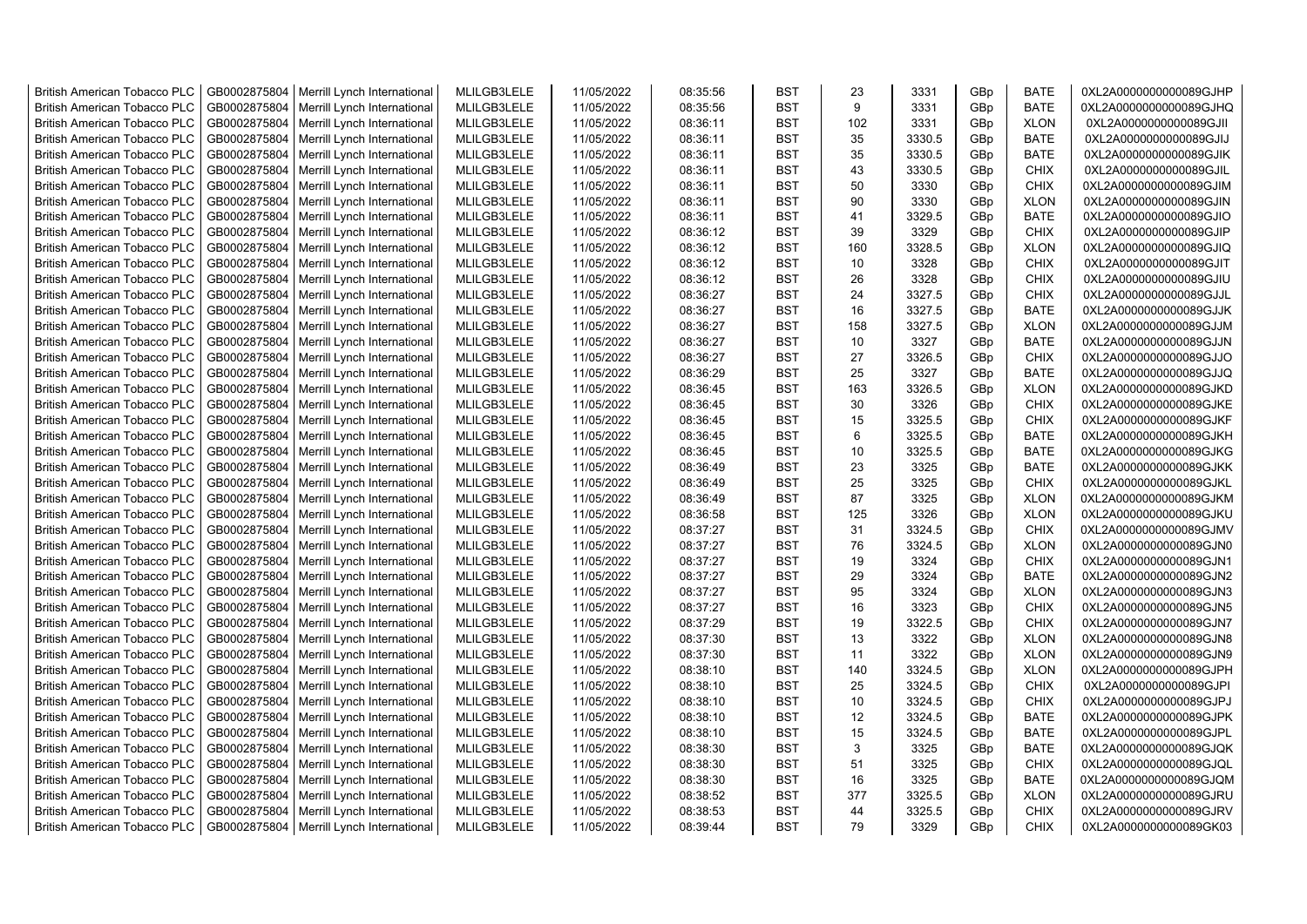| <b>British American Tobacco PLC</b> | GB0002875804 | Merrill Lynch International                | MLILGB3LELE | 11/05/2022 | 08:39:44 | <b>BST</b> | 10             | 3329   | GBp             | <b>CHIX</b> | 0XL2A0000000000089GK04 |
|-------------------------------------|--------------|--------------------------------------------|-------------|------------|----------|------------|----------------|--------|-----------------|-------------|------------------------|
| <b>British American Tobacco PLC</b> | GB0002875804 | Merrill Lynch International                | MLILGB3LELE | 11/05/2022 | 08:39:45 | <b>BST</b> | 250            | 3329   | GBp             | <b>XLON</b> | 0XL2A0000000000089GK05 |
| <b>British American Tobacco PLC</b> | GB0002875804 | Merrill Lynch International                | MLILGB3LELE | 11/05/2022 | 08:39:45 | <b>BST</b> | 122            | 3329   | GBp             | <b>XLON</b> | 0XL2A0000000000089GK06 |
| <b>British American Tobacco PLC</b> | GB0002875804 | Merrill Lynch International                | MLILGB3LELE | 11/05/2022 | 08:39:49 | <b>BST</b> | 23             | 3328.5 | GBp             | <b>XLON</b> | 0XL2A0000000000089GK0F |
| <b>British American Tobacco PLC</b> | GB0002875804 | Merrill Lynch International                | MLILGB3LELE | 11/05/2022 | 08:39:50 | <b>BST</b> | 10             | 3328.5 | GBp             | <b>XLON</b> | 0XL2A0000000000089GK0J |
| <b>British American Tobacco PLC</b> | GB0002875804 | Merrill Lynch International                | MLILGB3LELE | 11/05/2022 | 08:39:50 | <b>BST</b> | 232            | 3328.5 | GBp             | <b>XLON</b> | 0XL2A0000000000089GK0K |
| <b>British American Tobacco PLC</b> | GB0002875804 | Merrill Lynch International                | MLILGB3LELE | 11/05/2022 | 08:40:01 | <b>BST</b> | 75             | 3328   | GBp             | <b>CHIX</b> | 0XL2A0000000000089GK1L |
| <b>British American Tobacco PLC</b> | GB0002875804 | Merrill Lynch International                | MLILGB3LELE | 11/05/2022 | 08:40:01 | <b>BST</b> | 2              | 3328   | GBp             | BATE        | 0XL2A0000000000089GK1M |
| <b>British American Tobacco PLC</b> | GB0002875804 | Merrill Lynch International                | MLILGB3LELE | 11/05/2022 | 08:40:01 | <b>BST</b> | 42             | 3328   | GBp             | <b>BATE</b> | 0XL2A0000000000089GK1N |
| <b>British American Tobacco PLC</b> | GB0002875804 | Merrill Lynch International                | MLILGB3LELE | 11/05/2022 | 08:40:01 | <b>BST</b> | 115            | 3328   | GBp             | <b>XLON</b> | 0XL2A0000000000089GK1O |
| <b>British American Tobacco PLC</b> | GB0002875804 | Merrill Lynch International                | MLILGB3LELE | 11/05/2022 | 08:40:03 | <b>BST</b> | 191            | 3327.5 | GBp             | <b>XLON</b> | 0XL2A0000000000089GK1V |
| <b>British American Tobacco PLC</b> | GB0002875804 | Merrill Lynch International                | MLILGB3LELE | 11/05/2022 | 08:41:06 | <b>BST</b> | 250            | 3329.5 | GBp             | <b>XLON</b> | 0XL2A0000000000089GK5O |
| <b>British American Tobacco PLC</b> | GB0002875804 | Merrill Lynch International                | MLILGB3LELE | 11/05/2022 | 08:41:06 | <b>BST</b> | 242            | 3329.5 | GBp             | <b>XLON</b> | 0XL2A0000000000089GK5Q |
| <b>British American Tobacco PLC</b> | GB0002875804 | Merrill Lynch International                | MLILGB3LELE | 11/05/2022 | 08:41:06 | <b>BST</b> | 75             | 3329.5 | GBp             | <b>XLON</b> | 0XL2A0000000000089GK5P |
| <b>British American Tobacco PLC</b> | GB0002875804 | Merrill Lynch International                | MLILGB3LELE | 11/05/2022 | 08:41:13 | <b>BST</b> | 72             | 3328.5 | GBp             | <b>CHIX</b> | 0XL2A0000000000089GK64 |
| <b>British American Tobacco PLC</b> | GB0002875804 | Merrill Lynch International                | MLILGB3LELE | 11/05/2022 | 08:41:13 | <b>BST</b> | 33             | 3328.5 | GBp             | <b>CHIX</b> | 0XL2A0000000000089GK65 |
| <b>British American Tobacco PLC</b> | GB0002875804 | Merrill Lynch International                | MLILGB3LELE | 11/05/2022 | 08:41:35 | <b>BST</b> | 84             | 3328.5 | GBp             | <b>CHIX</b> | 0XL2A0000000000089GK7I |
| <b>British American Tobacco PLC</b> | GB0002875804 | Merrill Lynch International                | MLILGB3LELE | 11/05/2022 | 08:41:35 | <b>BST</b> | 102            | 3328.5 | GBp             | <b>BATE</b> | 0XL2A0000000000089GK7J |
| <b>British American Tobacco PLC</b> | GB0002875804 | Merrill Lynch International                | MLILGB3LELE | 11/05/2022 | 08:41:58 | <b>BST</b> | 23             | 3328.5 | GBp             | <b>XLON</b> | 0XL2A0000000000089GK99 |
| <b>British American Tobacco PLC</b> | GB0002875804 | Merrill Lynch International                | MLILGB3LELE | 11/05/2022 | 08:41:59 | <b>BST</b> | 28             | 3328.5 | GBp             | <b>XLON</b> | 0XL2A0000000000089GK9B |
| <b>British American Tobacco PLC</b> | GB0002875804 | Merrill Lynch International                | MLILGB3LELE | 11/05/2022 | 08:42:01 | <b>BST</b> | 26             | 3328.5 | GBp             | <b>XLON</b> | 0XL2A0000000000089GK9K |
| <b>British American Tobacco PLC</b> | GB0002875804 | Merrill Lynch International                | MLILGB3LELE | 11/05/2022 | 08:42:05 | <b>BST</b> | 75             | 3328.5 | GBp             | <b>CHIX</b> | 0XL2A0000000000089GK9T |
|                                     | GB0002875804 |                                            | MLILGB3LELE | 11/05/2022 | 08:42:08 | <b>BST</b> | 159            |        |                 |             |                        |
| <b>British American Tobacco PLC</b> |              | Merrill Lynch International                |             |            |          |            |                | 3329   | GBp             | <b>XLON</b> | 0XL2A0000000000089GKA2 |
| <b>British American Tobacco PLC</b> | GB0002875804 | Merrill Lynch International                | MLILGB3LELE | 11/05/2022 | 08:42:08 | BST        | 478            | 3329   | GBp             | <b>XLON</b> | 0XL2A0000000000089GKA3 |
| <b>British American Tobacco PLC</b> | GB0002875804 | Merrill Lynch International                | MLILGB3LELE | 11/05/2022 | 08:42:09 | <b>BST</b> | 72             | 3328.5 | GBp             | <b>CHIX</b> | 0XL2A0000000000089GKA8 |
| <b>British American Tobacco PLC</b> | GB0002875804 | Merrill Lynch International                | MLILGB3LELE | 11/05/2022 | 08:42:09 | <b>BST</b> | 37             | 3328.5 | GBp             | <b>BATE</b> | 0XL2A0000000000089GKA9 |
| British American Tobacco PLC        | GB0002875804 | Merrill Lynch International                | MLILGB3LELE | 11/05/2022 | 08:42:09 | <b>BST</b> | 13             | 3328.5 | GBp             | <b>BATE</b> | 0XL2A0000000000089GKAA |
| British American Tobacco PLC        | GB0002875804 | Merrill Lynch International                | MLILGB3LELE | 11/05/2022 | 08:42:09 | <b>BST</b> | $\overline{7}$ | 3328.5 | GBp             | <b>BATE</b> | 0XL2A0000000000089GKAB |
| <b>British American Tobacco PLC</b> | GB0002875804 | Merrill Lynch International                | MLILGB3LELE | 11/05/2022 | 08:42:09 | <b>BST</b> | 28             | 3328.5 | GBp             | <b>BATE</b> | 0XL2A0000000000089GKAC |
| <b>British American Tobacco PLC</b> | GB0002875804 | Merrill Lynch International                | MLILGB3LELE | 11/05/2022 | 08:42:09 | <b>BST</b> | 6              | 3328.5 | GBp             | <b>BATE</b> | 0XL2A0000000000089GKAD |
| <b>British American Tobacco PLC</b> | GB0002875804 | Merrill Lynch International                | MLILGB3LELE | 11/05/2022 | 08:42:13 | <b>BST</b> | 28             | 3328   | GBp             | <b>XLON</b> | 0XL2A0000000000089GKB3 |
| <b>British American Tobacco PLC</b> | GB0002875804 | Merrill Lynch International                | MLILGB3LELE | 11/05/2022 | 08:42:13 | <b>BST</b> | 13             | 3328   | GBp             | <b>XLON</b> | 0XL2A0000000000089GKB4 |
| <b>British American Tobacco PLC</b> | GB0002875804 | Merrill Lynch International                | MLILGB3LELE | 11/05/2022 | 08:42:13 | <b>BST</b> | 425            | 3328   | GBp             | <b>XLON</b> | 0XL2A0000000000089GKB5 |
| <b>British American Tobacco PLC</b> | GB0002875804 | Merrill Lynch International                | MLILGB3LELE | 11/05/2022 | 08:42:14 | <b>BST</b> | 25             | 3327.5 | GBp             | <b>XLON</b> | 0XL2A0000000000089GKBC |
| <b>British American Tobacco PLC</b> | GB0002875804 | Merrill Lynch International                | MLILGB3LELE | 11/05/2022 | 08:42:14 | <b>BST</b> | 26             | 3327.5 | GBp             | <b>XLON</b> | 0XL2A0000000000089GKBD |
| <b>British American Tobacco PLC</b> | GB0002875804 | Merrill Lynch International                | MLILGB3LELE | 11/05/2022 | 08:42:34 | <b>BST</b> | 60             | 3329   | GBp             | <b>BATE</b> | 0XL2A0000000000089GKCO |
| <b>British American Tobacco PLC</b> | GB0002875804 | Merrill Lynch International                | MLILGB3LELE | 11/05/2022 | 08:42:34 | <b>BST</b> | 68             | 3329   | GBp             | <b>CHIX</b> | 0XL2A0000000000089GKCP |
| <b>British American Tobacco PLC</b> | GB0002875804 | Merrill Lynch International                | MLILGB3LELE | 11/05/2022 | 08:42:34 | <b>BST</b> | 96             | 3329   | GBp             | <b>XLON</b> | 0XL2A0000000000089GKCQ |
| <b>British American Tobacco PLC</b> | GB0002875804 | Merrill Lynch International                | MLILGB3LELE | 11/05/2022 | 08:42:36 | <b>BST</b> | 110            | 3328.5 | GBp             | <b>XLON</b> | 0XL2A0000000000089GKCU |
| <b>British American Tobacco PLC</b> | GB0002875804 | Merrill Lynch International                | MLILGB3LELE | 11/05/2022 | 08:42:38 | <b>BST</b> | 25             | 3328   | GBp             | <b>XLON</b> | 0XL2A0000000000089GKCV |
| <b>British American Tobacco PLC</b> | GB0002875804 | Merrill Lynch International                | MLILGB3LELE | 11/05/2022 | 08:42:39 | <b>BST</b> | 28             | 3328   | GBp             | <b>XLON</b> | 0XL2A0000000000089GKD1 |
| <b>British American Tobacco PLC</b> | GB0002875804 | Merrill Lynch International                | MLILGB3LELE | 11/05/2022 | 08:42:39 | <b>BST</b> | 58             | 3328   | GBp             | <b>XLON</b> | 0XL2A0000000000089GKD2 |
| <b>British American Tobacco PLC</b> | GB0002875804 | Merrill Lynch International                | MLILGB3LELE | 11/05/2022 | 08:42:40 | <b>BST</b> | 29             | 3327.5 | GBp             | <b>CHIX</b> | 0XL2A0000000000089GKD4 |
| <b>British American Tobacco PLC</b> | GB0002875804 | Merrill Lynch International                | MLILGB3LELE | 11/05/2022 | 08:42:40 | <b>BST</b> | 110            | 3327.5 | GBp             | <b>XLON</b> | 0XL2A0000000000089GKD5 |
| <b>British American Tobacco PLC</b> | GB0002875804 | Merrill Lynch International                | MLILGB3LELE | 11/05/2022 | 08:42:58 | <b>BST</b> | 56             | 3328   | GBp             | <b>CHIX</b> | 0XL2A0000000000089GKE9 |
| <b>British American Tobacco PLC</b> | GB0002875804 | Merrill Lynch International                | MLILGB3LELE | 11/05/2022 | 08:43:00 | <b>BST</b> | 30             | 3328   | GBp             | <b>CHIX</b> | 0XL2A0000000000089GKED |
| <b>British American Tobacco PLC</b> | GB0002875804 | Merrill Lynch International                | MLILGB3LELE | 11/05/2022 | 08:43:00 | <b>BST</b> | 64             | 3328   | GBp             | <b>BATE</b> | 0XL2A0000000000089GKEE |
| <b>British American Tobacco PLC</b> |              | GB0002875804   Merrill Lynch International | MLILGB3LELE | 11/05/2022 | 08:43:02 | <b>BST</b> | 8              | 3327.5 | GB <sub>p</sub> | <b>CHIX</b> | 0XL2A0000000000089GKEJ |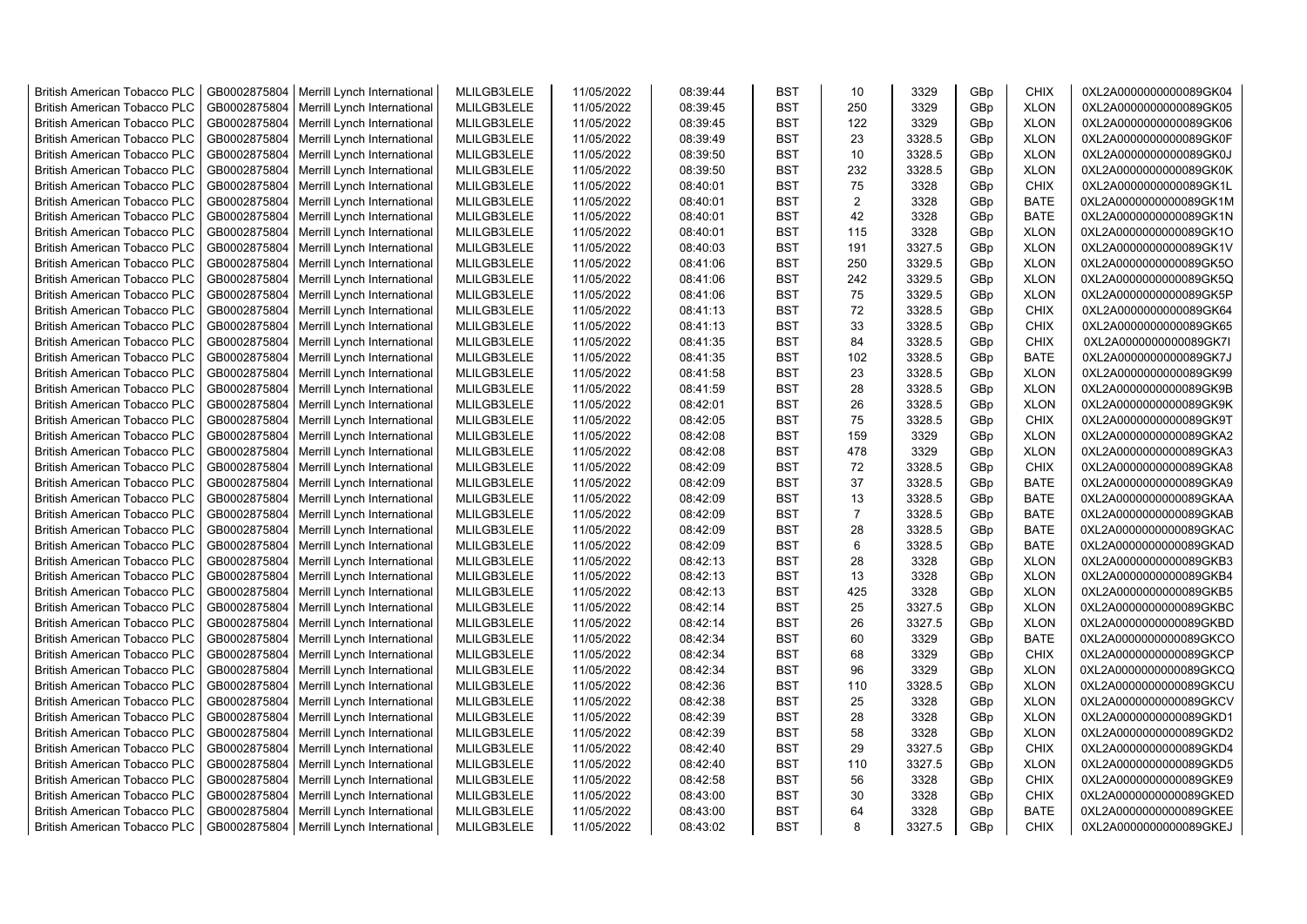| <b>British American Tobacco PLC</b> | GB0002875804 | Merrill Lynch International | MLILGB3LELE | 11/05/2022 | 08:43:04 | <b>BST</b> | 22  | 3327   | GBp             | <b>CHIX</b> | 0XL2A0000000000089GKER |
|-------------------------------------|--------------|-----------------------------|-------------|------------|----------|------------|-----|--------|-----------------|-------------|------------------------|
| <b>British American Tobacco PLC</b> | GB0002875804 | Merrill Lynch International | MLILGB3LELE | 11/05/2022 | 08:43:04 | <b>BST</b> | 26  | 3327   | GBp             | <b>BATE</b> | 0XL2A0000000000089GKES |
| <b>British American Tobacco PLC</b> | GB0002875804 | Merrill Lynch International | MLILGB3LELE | 11/05/2022 | 08:43:04 | <b>BST</b> | 39  | 3327   | GBp             | <b>CHIX</b> | 0XL2A0000000000089GKET |
| <b>British American Tobacco PLC</b> | GB0002875804 | Merrill Lynch International | MLILGB3LELE | 11/05/2022 | 08:43:05 | <b>BST</b> | 36  | 3327   | GBp             | <b>XLON</b> | 0XL2A0000000000089GKEU |
| <b>British American Tobacco PLC</b> | GB0002875804 | Merrill Lynch International | MLILGB3LELE | 11/05/2022 | 08:43:05 | <b>BST</b> | 62  | 3327   | GBp             | <b>XLON</b> | 0XL2A0000000000089GKEV |
| <b>British American Tobacco PLC</b> | GB0002875804 | Merrill Lynch International | MLILGB3LELE | 11/05/2022 | 08:43:05 | <b>BST</b> | 44  | 3327   | GBp             | <b>BATE</b> | 0XL2A0000000000089GKF0 |
| British American Tobacco PLC        | GB0002875804 | Merrill Lynch International | MLILGB3LELE | 11/05/2022 | 08:43:05 | <b>BST</b> | 9   | 3326.5 | GBp             | <b>BATE</b> | 0XL2A0000000000089GKF2 |
| <b>British American Tobacco PLC</b> | GB0002875804 | Merrill Lynch International | MLILGB3LELE | 11/05/2022 | 08:43:05 | <b>BST</b> | 12  | 3326.5 | GBp             | <b>BATE</b> | 0XL2A0000000000089GKF1 |
| <b>British American Tobacco PLC</b> | GB0002875804 | Merrill Lynch International | MLILGB3LELE | 11/05/2022 | 08:44:53 | <b>BST</b> | 60  | 3328   | GBp             | <b>CHIX</b> | 0XL2A0000000000089GKL0 |
| British American Tobacco PLC        | GB0002875804 | Merrill Lynch International | MLILGB3LELE | 11/05/2022 | 08:44:53 | <b>BST</b> | 40  | 3328   | GBp             | <b>BATE</b> | 0XL2A0000000000089GKL1 |
| <b>British American Tobacco PLC</b> | GB0002875804 | Merrill Lynch International | MLILGB3LELE | 11/05/2022 | 08:44:53 | <b>BST</b> | 15  | 3327.5 | GBp             | <b>BATE</b> | 0XL2A0000000000089GKL2 |
| <b>British American Tobacco PLC</b> | GB0002875804 | Merrill Lynch International | MLILGB3LELE | 11/05/2022 | 08:44:53 | <b>BST</b> | 285 | 3327.5 | GBp             | <b>XLON</b> | 0XL2A0000000000089GKL3 |
| <b>British American Tobacco PLC</b> | GB0002875804 | Merrill Lynch International | MLILGB3LELE | 11/05/2022 | 08:45:18 | <b>BST</b> | 250 | 3330   | GBp             | <b>XLON</b> | 0XL2A0000000000089GKMP |
| <b>British American Tobacco PLC</b> | GB0002875804 | Merrill Lynch International | MLILGB3LELE | 11/05/2022 | 08:45:18 | <b>BST</b> | 56  | 3330   | GBp             | <b>XLON</b> | 0XL2A0000000000089GKMQ |
| <b>British American Tobacco PLC</b> | GB0002875804 | Merrill Lynch International | MLILGB3LELE | 11/05/2022 | 08:45:18 | <b>BST</b> | 143 | 3330   | GBp             | <b>XLON</b> | 0XL2A0000000000089GKMR |
| <b>British American Tobacco PLC</b> | GB0002875804 | Merrill Lynch International | MLILGB3LELE | 11/05/2022 | 08:45:18 | <b>BST</b> | 154 | 3330   | GBp             | <b>XLON</b> | 0XL2A0000000000089GKMS |
| British American Tobacco PLC        | GB0002875804 | Merrill Lynch International | MLILGB3LELE | 11/05/2022 | 08:45:49 | <b>BST</b> | 51  | 3331   | GBp             | <b>CHIX</b> | 0XL2A0000000000089GKOJ |
| <b>British American Tobacco PLC</b> | GB0002875804 | Merrill Lynch International | MLILGB3LELE | 11/05/2022 | 08:45:53 | <b>BST</b> | 48  | 3330.5 | GBp             | <b>BATE</b> | 0XL2A0000000000089GKOM |
| <b>British American Tobacco PLC</b> | GB0002875804 | Merrill Lynch International | MLILGB3LELE | 11/05/2022 | 08:45:53 | <b>BST</b> | 85  | 3330   | GBp             | <b>CHIX</b> | 0XL2A0000000000089GKOQ |
| <b>British American Tobacco PLC</b> | GB0002875804 | Merrill Lynch International | MLILGB3LELE | 11/05/2022 | 08:45:53 | <b>BST</b> | 250 | 3330.5 | GBp             | <b>XLON</b> | 0XL2A0000000000089GKOT |
| <b>British American Tobacco PLC</b> | GB0002875804 | Merrill Lynch International | MLILGB3LELE | 11/05/2022 | 08:46:06 | <b>BST</b> | 49  | 3330.5 | GBp             | <b>XLON</b> | 0XL2A0000000000089GKPD |
| <b>British American Tobacco PLC</b> | GB0002875804 | Merrill Lynch International | MLILGB3LELE | 11/05/2022 | 08:46:06 | <b>BST</b> | 47  | 3330.5 | GBp             | <b>XLON</b> | 0XL2A0000000000089GKPE |
| British American Tobacco PLC        | GB0002875804 | Merrill Lynch International | MLILGB3LELE | 11/05/2022 | 08:46:08 | <b>BST</b> | 95  | 3330   | GBp             | <b>XLON</b> | 0XL2A0000000000089GKPM |
| <b>British American Tobacco PLC</b> | GB0002875804 | Merrill Lynch International | MLILGB3LELE | 11/05/2022 | 08:46:08 | <b>BST</b> | 275 | 3330   | GBp             | <b>XLON</b> | 0XL2A0000000000089GKPL |
| <b>British American Tobacco PLC</b> | GB0002875804 | Merrill Lynch International | MLILGB3LELE | 11/05/2022 | 08:46:10 | <b>BST</b> | 31  | 3329.5 | GBp             | <b>CHIX</b> | 0XL2A0000000000089GKPP |
| <b>British American Tobacco PLC</b> | GB0002875804 | Merrill Lynch International | MLILGB3LELE | 11/05/2022 | 08:46:12 | <b>BST</b> | 81  | 3329.5 | GBp             | <b>CHIX</b> | 0XL2A0000000000089GKQ0 |
| <b>British American Tobacco PLC</b> | GB0002875804 | Merrill Lynch International | MLILGB3LELE | 11/05/2022 | 08:46:12 | <b>BST</b> | 31  | 3329.5 | GBp             | <b>BATE</b> | 0XL2A0000000000089GKQ1 |
| <b>British American Tobacco PLC</b> | GB0002875804 | Merrill Lynch International | MLILGB3LELE | 11/05/2022 | 08:46:19 | <b>BST</b> | 14  | 3329   | GBp             | <b>BATE</b> | 0XL2A0000000000089GKQO |
| <b>British American Tobacco PLC</b> | GB0002875804 | Merrill Lynch International | MLILGB3LELE | 11/05/2022 | 08:46:19 | <b>BST</b> | 31  | 3329   | GBp             | <b>XLON</b> | 0XL2A0000000000089GKQP |
| <b>British American Tobacco PLC</b> | GB0002875804 | Merrill Lynch International | MLILGB3LELE | 11/05/2022 | 08:46:19 | <b>BST</b> | 168 | 3329   | GBp             | <b>XLON</b> | 0XL2A0000000000089GKQQ |
| <b>British American Tobacco PLC</b> | GB0002875804 | Merrill Lynch International | MLILGB3LELE | 11/05/2022 | 08:46:19 | <b>BST</b> | 71  | 3329   | GBp             | <b>XLON</b> | 0XL2A0000000000089GKQR |
| <b>British American Tobacco PLC</b> | GB0002875804 | Merrill Lynch International | MLILGB3LELE | 11/05/2022 | 08:46:19 | <b>BST</b> | 99  | 3328.5 | GBp             | <b>CHIX</b> | 0XL2A0000000000089GKQS |
| <b>British American Tobacco PLC</b> | GB0002875804 | Merrill Lynch International | MLILGB3LELE | 11/05/2022 | 08:46:58 | <b>BST</b> | 100 | 3328   | GBp             | <b>BATE</b> | 0XL2A0000000000089GKS9 |
| <b>British American Tobacco PLC</b> | GB0002875804 | Merrill Lynch International | MLILGB3LELE | 11/05/2022 | 08:46:58 | <b>BST</b> | 59  | 3328   | GBp             | <b>CHIX</b> | 0XL2A0000000000089GKSA |
| <b>British American Tobacco PLC</b> | GB0002875804 | Merrill Lynch International | MLILGB3LELE | 11/05/2022 | 08:46:58 | <b>BST</b> | 357 | 3328   | GBp             | <b>XLON</b> | 0XL2A0000000000089GKSB |
| British American Tobacco PLC        | GB0002875804 | Merrill Lynch International | MLILGB3LELE | 11/05/2022 | 08:46:58 | <b>BST</b> | 51  | 3327.5 | GBp             | <b>XLON</b> | 0XL2A0000000000089GKSC |
| <b>British American Tobacco PLC</b> | GB0002875804 | Merrill Lynch International | MLILGB3LELE | 11/05/2022 | 08:46:58 | <b>BST</b> | 110 | 3327.5 | GBp             | <b>XLON</b> | 0XL2A0000000000089GKSD |
| <b>British American Tobacco PLC</b> | GB0002875804 | Merrill Lynch International | MLILGB3LELE | 11/05/2022 | 08:46:58 | <b>BST</b> | 85  | 3327.5 | GBp             | <b>XLON</b> | 0XL2A0000000000089GKSE |
| <b>British American Tobacco PLC</b> | GB0002875804 | Merrill Lynch International | MLILGB3LELE | 11/05/2022 | 08:46:58 | <b>BST</b> | 115 | 3327.5 | GBp             | <b>XLON</b> | 0XL2A0000000000089GKSF |
| <b>British American Tobacco PLC</b> | GB0002875804 | Merrill Lynch International | MLILGB3LELE | 11/05/2022 | 08:46:58 | <b>BST</b> | 62  | 3327   | GBp             | <b>CHIX</b> | 0XL2A0000000000089GKSG |
| <b>British American Tobacco PLC</b> | GB0002875804 | Merrill Lynch International | MLILGB3LELE | 11/05/2022 | 08:46:59 | <b>BST</b> | 17  | 3326.5 | GBp             | <b>CHIX</b> | 0XL2A0000000000089GKSI |
| <b>British American Tobacco PLC</b> | GB0002875804 | Merrill Lynch International | MLILGB3LELE | 11/05/2022 | 08:47:06 | <b>BST</b> | 25  | 3326   | GBp             | <b>CHIX</b> | 0XL2A0000000000089GKT2 |
| <b>British American Tobacco PLC</b> | GB0002875804 | Merrill Lynch International | MLILGB3LELE | 11/05/2022 | 08:47:07 | <b>BST</b> | 28  | 3325.5 | GBp             | <b>BATE</b> | 0XL2A0000000000089GKT4 |
| <b>British American Tobacco PLC</b> | GB0002875804 | Merrill Lynch International | MLILGB3LELE | 11/05/2022 | 08:47:07 | <b>BST</b> | 14  | 3325.5 | GBp             | <b>CHIX</b> | 0XL2A0000000000089GKT5 |
| <b>British American Tobacco PLC</b> | GB0002875804 | Merrill Lynch International | MLILGB3LELE | 11/05/2022 | 08:47:07 | <b>BST</b> | 320 | 3325.5 | GBp             | <b>XLON</b> | 0XL2A0000000000089GKT6 |
| <b>British American Tobacco PLC</b> | GB0002875804 | Merrill Lynch International | MLILGB3LELE | 11/05/2022 | 08:47:07 | <b>BST</b> | 8   | 3325   | GBp             | <b>BATE</b> | 0XL2A0000000000089GKT7 |
| <b>British American Tobacco PLC</b> | GB0002875804 | Merrill Lynch International | MLILGB3LELE | 11/05/2022 | 08:47:07 | <b>BST</b> | 26  | 3325   | GBp             | <b>BATE</b> | 0XL2A0000000000089GKT8 |
| <b>British American Tobacco PLC</b> | GB0002875804 | Merrill Lynch International | MLILGB3LELE | 11/05/2022 | 08:47:07 | <b>BST</b> | 19  | 3324.5 | GB <sub>p</sub> | <b>CHIX</b> | 0XL2A0000000000089GKT9 |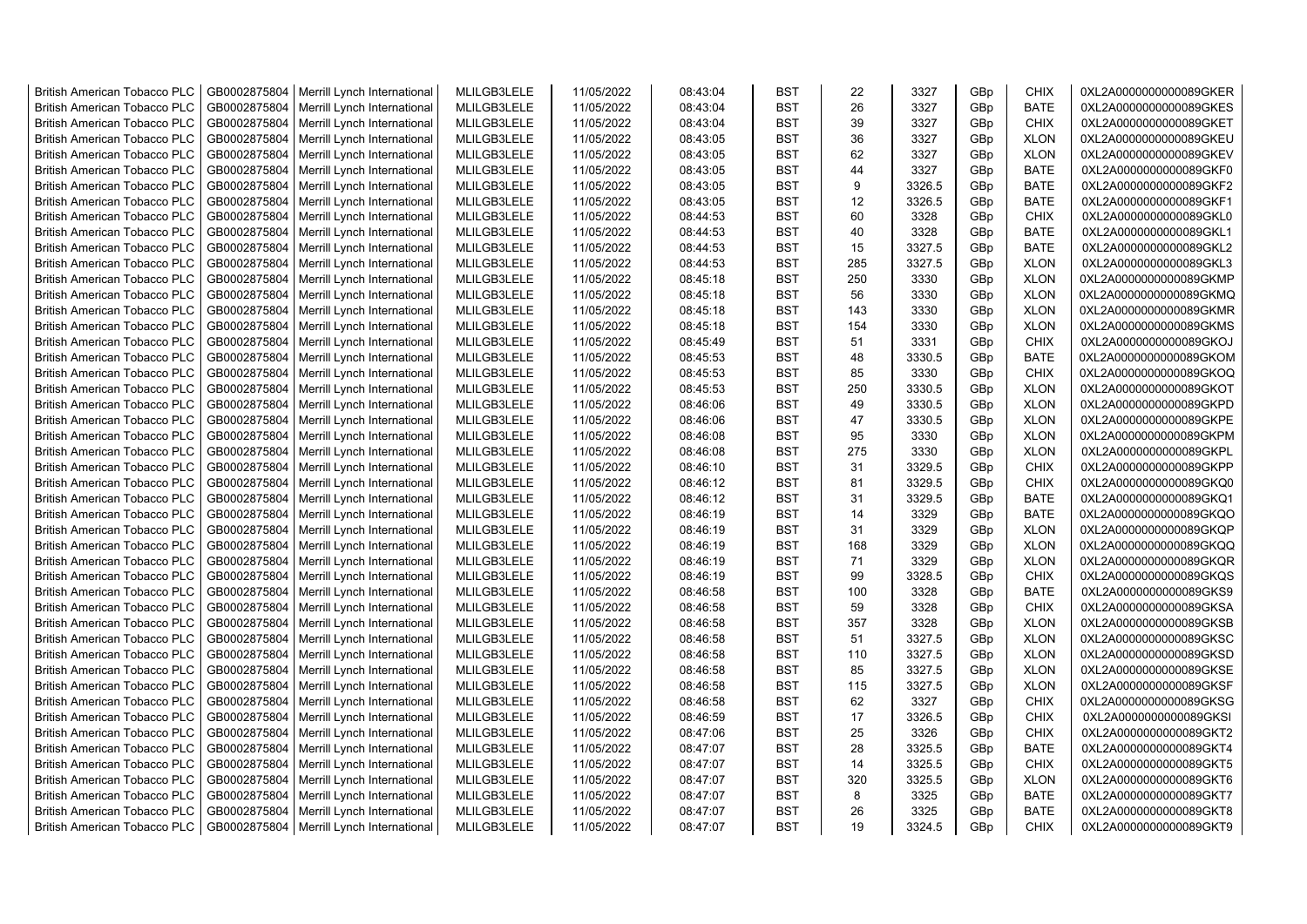| <b>British American Tobacco PLC</b> | GB0002875804 | Merrill Lynch International | MLILGB3LELE | 11/05/2022 | 08:47:59 | <b>BST</b> | 54             | 3324.5 | GBp             | <b>CHIX</b> | 0XL2A0000000000089GKVJ |
|-------------------------------------|--------------|-----------------------------|-------------|------------|----------|------------|----------------|--------|-----------------|-------------|------------------------|
| <b>British American Tobacco PLC</b> | GB0002875804 | Merrill Lynch International | MLILGB3LELE | 11/05/2022 | 08:47:59 | <b>BST</b> | 10             | 3324.5 | GBp             | <b>BATE</b> | 0XL2A0000000000089GKVK |
| <b>British American Tobacco PLC</b> | GB0002875804 | Merrill Lynch International | MLILGB3LELE | 11/05/2022 | 08:47:59 | <b>BST</b> | 81             | 3324.5 | GBp             | <b>XLON</b> | 0XL2A0000000000089GKVL |
| <b>British American Tobacco PLC</b> | GB0002875804 | Merrill Lynch International | MLILGB3LELE | 11/05/2022 | 08:47:59 | <b>BST</b> | 96             | 3324.5 | GBp             | <b>XLON</b> | 0XL2A0000000000089GKVM |
| <b>British American Tobacco PLC</b> | GB0002875804 | Merrill Lynch International | MLILGB3LELE | 11/05/2022 | 08:48:00 | <b>BST</b> | 9              | 3324.5 | GBp             | <b>BATE</b> | 0XL2A0000000000089GKVO |
| <b>British American Tobacco PLC</b> | GB0002875804 | Merrill Lynch International | MLILGB3LELE | 11/05/2022 | 08:48:00 | <b>BST</b> | $\overline{2}$ | 3324.5 | GBp             | <b>BATE</b> | 0XL2A0000000000089GKVP |
| <b>British American Tobacco PLC</b> | GB0002875804 | Merrill Lynch International | MLILGB3LELE | 11/05/2022 | 08:48:00 | <b>BST</b> | 39             | 3324.5 | GBp             | <b>CHIX</b> | 0XL2A0000000000089GKVQ |
| <b>British American Tobacco PLC</b> | GB0002875804 | Merrill Lynch International | MLILGB3LELE | 11/05/2022 | 08:48:01 | <b>BST</b> | 31             | 3324   | GBp             | <b>BATE</b> | 0XL2A0000000000089GKVR |
| <b>British American Tobacco PLC</b> | GB0002875804 | Merrill Lynch International | MLILGB3LELE | 11/05/2022 | 08:48:01 | <b>BST</b> | 17             | 3324   | GBp             | <b>CHIX</b> | 0XL2A0000000000089GKVS |
| <b>British American Tobacco PLC</b> | GB0002875804 | Merrill Lynch International | MLILGB3LELE | 11/05/2022 | 08:48:01 | <b>BST</b> | 156            | 3324   | GBp             | <b>XLON</b> | 0XL2A0000000000089GKVT |
| <b>British American Tobacco PLC</b> | GB0002875804 | Merrill Lynch International | MLILGB3LELE | 11/05/2022 | 08:48:36 | <b>BST</b> | 20             | 3325   | GBp             | <b>CHIX</b> | 0XL2A0000000000089GL2F |
| <b>British American Tobacco PLC</b> | GB0002875804 | Merrill Lynch International | MLILGB3LELE | 11/05/2022 | 08:48:36 | <b>BST</b> | 19             | 3325   | GBp             | <b>BATE</b> | 0XL2A0000000000089GL2G |
| <b>British American Tobacco PLC</b> | GB0002875804 | Merrill Lynch International | MLILGB3LELE | 11/05/2022 | 08:48:36 | <b>BST</b> | 41             | 3325   | GBp             | <b>XLON</b> | 0XL2A0000000000089GL2I |
| <b>British American Tobacco PLC</b> | GB0002875804 | Merrill Lynch International | MLILGB3LELE | 11/05/2022 | 08:48:36 | <b>BST</b> | 16             | 3325   | GBp             | <b>BATE</b> | 0XL2A0000000000089GL2H |
| <b>British American Tobacco PLC</b> | GB0002875804 | Merrill Lynch International | MLILGB3LELE | 11/05/2022 | 08:48:36 | <b>BST</b> | 240            | 3325   | GBp             | <b>XLON</b> | 0XL2A0000000000089GL2J |
| <b>British American Tobacco PLC</b> | GB0002875804 | Merrill Lynch International | MLILGB3LELE | 11/05/2022 | 08:48:56 | <b>BST</b> | 39             | 3325.5 | GBp             | <b>CHIX</b> | 0XL2A0000000000089GL3C |
| <b>British American Tobacco PLC</b> | GB0002875804 | Merrill Lynch International | MLILGB3LELE | 11/05/2022 | 08:48:56 | <b>BST</b> | 189            | 3325.5 | GBp             | <b>XLON</b> | 0XL2A0000000000089GL3D |
| <b>British American Tobacco PLC</b> | GB0002875804 | Merrill Lynch International | MLILGB3LELE | 11/05/2022 | 08:49:35 | <b>BST</b> | 57             | 3327   | GBp             | <b>CHIX</b> | 0XL2A0000000000089GL4S |
| <b>British American Tobacco PLC</b> | GB0002875804 | Merrill Lynch International | MLILGB3LELE | 11/05/2022 | 08:49:35 | <b>BST</b> | 308            | 3327   | GBp             | <b>XLON</b> | 0XL2A0000000000089GL4T |
| <b>British American Tobacco PLC</b> | GB0002875804 | Merrill Lynch International | MLILGB3LELE | 11/05/2022 | 08:49:35 | <b>BST</b> | 209            | 3326.5 | GBp             | <b>XLON</b> | 0XL2A0000000000089GL4U |
| <b>British American Tobacco PLC</b> | GB0002875804 | Merrill Lynch International | MLILGB3LELE | 11/05/2022 | 08:49:35 | <b>BST</b> | 59             | 3326.5 | GBp             | <b>BATE</b> | 0XL2A0000000000089GL4V |
| <b>British American Tobacco PLC</b> | GB0002875804 | Merrill Lynch International | MLILGB3LELE | 11/05/2022 | 08:49:36 | <b>BST</b> | 17             | 3326   | GBp             | <b>BATE</b> | 0XL2A0000000000089GL51 |
|                                     |              |                             | MLILGB3LELE |            |          | <b>BST</b> | 62             |        |                 |             |                        |
| <b>British American Tobacco PLC</b> | GB0002875804 | Merrill Lynch International |             | 11/05/2022 | 08:49:59 |            |                | 3325.5 | GBp             | <b>CHIX</b> | 0XL2A0000000000089GL6U |
| <b>British American Tobacco PLC</b> | GB0002875804 | Merrill Lynch International | MLILGB3LELE | 11/05/2022 | 08:49:59 | <b>BST</b> | 29             | 3325.5 | GBp             | <b>BATE</b> | 0XL2A0000000000089GL6V |
| <b>British American Tobacco PLC</b> | GB0002875804 | Merrill Lynch International | MLILGB3LELE | 11/05/2022 | 08:49:59 | <b>BST</b> | 224            | 3325.5 | GBp             | <b>XLON</b> | 0XL2A0000000000089GL70 |
| <b>British American Tobacco PLC</b> | GB0002875804 | Merrill Lynch International | MLILGB3LELE | 11/05/2022 | 08:50:00 | <b>BST</b> | 12             | 3325   | GBp             | <b>BATE</b> | 0XL2A0000000000089GL73 |
| <b>British American Tobacco PLC</b> | GB0002875804 | Merrill Lynch International | MLILGB3LELE | 11/05/2022 | 08:50:00 | <b>BST</b> | 41             | 3325   | GBp             | <b>BATE</b> | 0XL2A0000000000089GL74 |
| British American Tobacco PLC        | GB0002875804 | Merrill Lynch International | MLILGB3LELE | 11/05/2022 | 08:50:00 | <b>BST</b> | 206            | 3325   | GBp             | <b>XLON</b> | 0XL2A0000000000089GL75 |
| <b>British American Tobacco PLC</b> | GB0002875804 | Merrill Lynch International | MLILGB3LELE | 11/05/2022 | 08:50:00 | <b>BST</b> | 38             | 3324   | GBp             | <b>CHIX</b> | 0XL2A0000000000089GL76 |
| <b>British American Tobacco PLC</b> | GB0002875804 | Merrill Lynch International | MLILGB3LELE | 11/05/2022 | 08:50:00 | <b>BST</b> | 45             | 3323.5 | GBp             | <b>XLON</b> | 0XL2A0000000000089GL77 |
| <b>British American Tobacco PLC</b> | GB0002875804 | Merrill Lynch International | MLILGB3LELE | 11/05/2022 | 08:50:01 | <b>BST</b> | 91             | 3323.5 | GBp             | <b>XLON</b> | 0XL2A0000000000089GL7A |
| <b>British American Tobacco PLC</b> | GB0002875804 | Merrill Lynch International | MLILGB3LELE | 11/05/2022 | 08:50:01 | <b>BST</b> | 16             | 3323.5 | GBp             | <b>BATE</b> | 0XL2A0000000000089GL7F |
| <b>British American Tobacco PLC</b> | GB0002875804 | Merrill Lynch International | MLILGB3LELE | 11/05/2022 | 08:50:04 | <b>BST</b> | 9              | 3323.5 | GBp             | <b>XLON</b> | 0XL2A0000000000089GL7J |
| British American Tobacco PLC        | GB0002875804 | Merrill Lynch International | MLILGB3LELE | 11/05/2022 | 08:50:05 | <b>BST</b> | 18             | 3323.5 | GBp             | <b>BATE</b> | 0XL2A0000000000089GL7L |
| <b>British American Tobacco PLC</b> | GB0002875804 | Merrill Lynch International | MLILGB3LELE | 11/05/2022 | 08:50:16 | <b>BST</b> | 50             | 3323   | GBp             | <b>CHIX</b> | 0XL2A0000000000089GL83 |
| <b>British American Tobacco PLC</b> | GB0002875804 | Merrill Lynch International | MLILGB3LELE | 11/05/2022 | 08:50:16 | <b>BST</b> | 194            | 3323   | GBp             | <b>XLON</b> | 0XL2A0000000000089GL84 |
| <b>British American Tobacco PLC</b> | GB0002875804 | Merrill Lynch International | MLILGB3LELE | 11/05/2022 | 08:52:15 | <b>BST</b> | 250            | 3324.5 | GBp             | <b>XLON</b> | 0XL2A0000000000089GLFD |
| <b>British American Tobacco PLC</b> | GB0002875804 | Merrill Lynch International | MLILGB3LELE | 11/05/2022 | 08:52:15 | <b>BST</b> | 143            | 3324.5 | GBp             | <b>XLON</b> | 0XL2A0000000000089GLFE |
| <b>British American Tobacco PLC</b> | GB0002875804 | Merrill Lynch International | MLILGB3LELE | 11/05/2022 | 08:52:15 | <b>BST</b> | 154            | 3324.5 | GBp             | <b>XLON</b> | 0XL2A0000000000089GLFF |
| <b>British American Tobacco PLC</b> | GB0002875804 | Merrill Lynch International | MLILGB3LELE | 11/05/2022 | 08:52:16 | <b>BST</b> | 29             | 3324.5 | GBp             | <b>CHIX</b> | 0XL2A0000000000089GLFG |
| <b>British American Tobacco PLC</b> | GB0002875804 | Merrill Lynch International | MLILGB3LELE | 11/05/2022 | 08:52:16 | <b>BST</b> | 117            | 3324.5 | GBp             | <b>CHIX</b> | 0XL2A0000000000089GLFH |
| <b>British American Tobacco PLC</b> | GB0002875804 | Merrill Lynch International | MLILGB3LELE | 11/05/2022 | 08:52:18 | <b>BST</b> | 106            | 3324   | GBp             | <b>CHIX</b> | 0XL2A0000000000089GLFL |
| <b>British American Tobacco PLC</b> | GB0002875804 | Merrill Lynch International | MLILGB3LELE | 11/05/2022 | 08:52:18 | <b>BST</b> | $\overline{4}$ | 3324   | GBp             | <b>BATE</b> | 0XL2A0000000000089GLFM |
| British American Tobacco PLC        | GB0002875804 | Merrill Lynch International | MLILGB3LELE | 11/05/2022 | 08:52:18 | <b>BST</b> | 15             | 3324   | GBp             | <b>BATE</b> | 0XL2A0000000000089GLFN |
| British American Tobacco PLC        | GB0002875804 | Merrill Lynch International | MLILGB3LELE | 11/05/2022 | 08:52:18 | <b>BST</b> | 63             | 3324   | GBp             | <b>BATE</b> | 0XL2A0000000000089GLFO |
| <b>British American Tobacco PLC</b> | GB0002875804 | Merrill Lynch International | MLILGB3LELE | 11/05/2022 | 08:52:18 | <b>BST</b> | 1002           | 3323.5 | GBp             | <b>XLON</b> | 0XL2A0000000000089GLFQ |
| <b>British American Tobacco PLC</b> | GB0002875804 | Merrill Lynch International | MLILGB3LELE | 11/05/2022 | 08:52:45 | <b>BST</b> | 39             | 3323   | GBp             | <b>BATE</b> | 0XL2A0000000000089GLHB |
| <b>British American Tobacco PLC</b> | GB0002875804 | Merrill Lynch International | MLILGB3LELE | 11/05/2022 | 08:52:45 | <b>BST</b> | 26             | 3322.5 | GB <sub>p</sub> | <b>BATE</b> | 0XL2A0000000000089GLHC |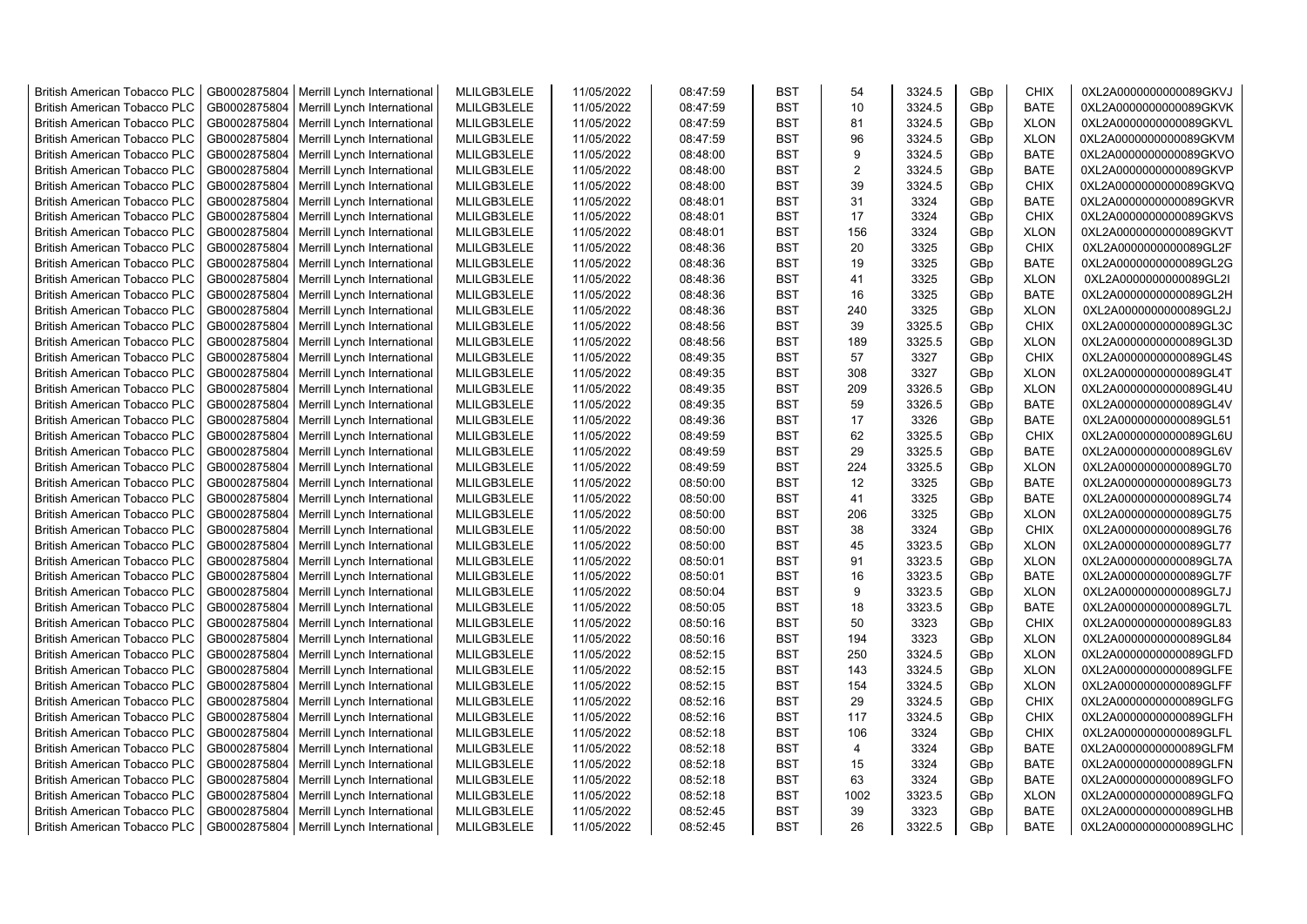| <b>British American Tobacco PLC</b> | GB0002875804 | Merrill Lynch International | MLILGB3LELE | 11/05/2022 | 08:52:45 | <b>BST</b> | 89             | 3323   | GBp             | <b>XLON</b> | 0XL2A0000000000089GLHD |
|-------------------------------------|--------------|-----------------------------|-------------|------------|----------|------------|----------------|--------|-----------------|-------------|------------------------|
| <b>British American Tobacco PLC</b> | GB0002875804 | Merrill Lynch International | MLILGB3LELE | 11/05/2022 | 08:52:45 | <b>BST</b> | 113            | 3322.5 | GBp             | <b>XLON</b> | 0XL2A0000000000089GLHE |
| <b>British American Tobacco PLC</b> | GB0002875804 | Merrill Lynch International | MLILGB3LELE | 11/05/2022 | 08:52:45 | <b>BST</b> | 115            | 3323   | GBp             | <b>CHIX</b> | 0XL2A0000000000089GLHF |
| <b>British American Tobacco PLC</b> | GB0002875804 | Merrill Lynch International | MLILGB3LELE | 11/05/2022 | 08:52:45 | <b>BST</b> | 34             | 3322.5 | GBp             | <b>CHIX</b> | 0XL2A0000000000089GLHG |
| <b>British American Tobacco PLC</b> | GB0002875804 | Merrill Lynch International | MLILGB3LELE | 11/05/2022 | 08:52:45 | <b>BST</b> | $\overline{2}$ | 3322.5 | GBp             | <b>XLON</b> | 0XL2A0000000000089GLHH |
| <b>British American Tobacco PLC</b> | GB0002875804 | Merrill Lynch International | MLILGB3LELE | 11/05/2022 | 08:54:01 | <b>BST</b> | 74             | 3324   | GBp             | <b>XLON</b> | 0XL2A0000000000089GLLM |
| <b>British American Tobacco PLC</b> | GB0002875804 | Merrill Lynch International | MLILGB3LELE | 11/05/2022 | 08:54:02 | <b>BST</b> | 65             | 3323.5 | GBp             | <b>CHIX</b> | 0XL2A0000000000089GLLN |
| British American Tobacco PLC        | GB0002875804 | Merrill Lynch International | MLILGB3LELE | 11/05/2022 | 08:54:02 | <b>BST</b> | 53             | 3323.5 | GBp             | <b>BATE</b> | 0XL2A0000000000089GLLO |
| British American Tobacco PLC        | GB0002875804 | Merrill Lynch International | MLILGB3LELE | 11/05/2022 | 08:54:45 | <b>BST</b> | 62             | 3326   | GBp             | <b>CHIX</b> | 0XL2A0000000000089GLNA |
| <b>British American Tobacco PLC</b> | GB0002875804 | Merrill Lynch International | MLILGB3LELE | 11/05/2022 | 08:55:40 | <b>BST</b> | 89             | 3327.5 | GBp             | <b>BATE</b> | 0XL2A0000000000089GLRH |
| <b>British American Tobacco PLC</b> | GB0002875804 | Merrill Lynch International | MLILGB3LELE | 11/05/2022 | 08:55:40 | <b>BST</b> | 108            | 3327.5 | GBp             | <b>CHIX</b> | 0XL2A0000000000089GLRI |
| <b>British American Tobacco PLC</b> | GB0002875804 | Merrill Lynch International | MLILGB3LELE | 11/05/2022 | 08:55:41 | <b>BST</b> | 84             | 3327.5 | GBp             | <b>XLON</b> | 0XL2A0000000000089GLRJ |
| <b>British American Tobacco PLC</b> | GB0002875804 | Merrill Lynch International | MLILGB3LELE | 11/05/2022 | 08:55:42 | <b>BST</b> | 3              | 3327.5 | GBp             | <b>XLON</b> | 0XL2A0000000000089GLRM |
| <b>British American Tobacco PLC</b> | GB0002875804 | Merrill Lynch International | MLILGB3LELE | 11/05/2022 | 08:55:42 | <b>BST</b> | 143            | 3327.5 | GBp             | <b>XLON</b> | 0XL2A0000000000089GLRN |
| <b>British American Tobacco PLC</b> | GB0002875804 | Merrill Lynch International | MLILGB3LELE | 11/05/2022 | 08:55:42 | <b>BST</b> | 154            | 3327.5 | GBp             | <b>XLON</b> | 0XL2A0000000000089GLRO |
| <b>British American Tobacco PLC</b> | GB0002875804 | Merrill Lynch International | MLILGB3LELE | 11/05/2022 | 08:55:49 | <b>BST</b> | 250            | 3327.5 | GBp             | <b>XLON</b> | 0XL2A0000000000089GLS2 |
| <b>British American Tobacco PLC</b> | GB0002875804 | Merrill Lynch International | MLILGB3LELE | 11/05/2022 | 08:56:08 | <b>BST</b> | 137            | 3328   | GBp             | <b>CHIX</b> | 0XL2A0000000000089GLTA |
| <b>British American Tobacco PLC</b> | GB0002875804 | Merrill Lynch International | MLILGB3LELE | 11/05/2022 | 08:56:08 | <b>BST</b> | $\mathbf{1}$   | 3328   | GBp             | <b>CHIX</b> | 0XL2A0000000000089GLTB |
| British American Tobacco PLC        | GB0002875804 | Merrill Lynch International | MLILGB3LELE | 11/05/2022 | 08:56:08 | <b>BST</b> | 18             | 3328   | GBp             | <b>BATE</b> | 0XL2A0000000000089GLTC |
| British American Tobacco PLC        | GB0002875804 | Merrill Lynch International | MLILGB3LELE | 11/05/2022 | 08:56:08 | <b>BST</b> | 75             | 3328   | GBp             | <b>BATE</b> | 0XL2A0000000000089GLTD |
| British American Tobacco PLC        | GB0002875804 | Merrill Lynch International | MLILGB3LELE | 11/05/2022 | 08:56:15 | <b>BST</b> | 250            | 3328   | GBp             | <b>XLON</b> | 0XL2A0000000000089GLTS |
| <b>British American Tobacco PLC</b> | GB0002875804 | Merrill Lynch International | MLILGB3LELE | 11/05/2022 | 08:56:33 | <b>BST</b> | 13             | 3330   | GBp             | <b>XLON</b> | 0XL2A0000000000089GLUD |
| <b>British American Tobacco PLC</b> | GB0002875804 | Merrill Lynch International | MLILGB3LELE | 11/05/2022 | 08:56:33 | <b>BST</b> | 69             | 3330   | GBp             | <b>BATE</b> | 0XL2A0000000000089GLUE |
| <b>British American Tobacco PLC</b> | GB0002875804 | Merrill Lynch International | MLILGB3LELE | 11/05/2022 | 08:56:33 | <b>BST</b> | 1712           | 3330   | GBp             | <b>XLON</b> | 0XL2A0000000000089GLUF |
| <b>British American Tobacco PLC</b> | GB0002875804 | Merrill Lynch International | MLILGB3LELE | 11/05/2022 | 08:56:33 | <b>BST</b> | 100            | 3329.5 | GBp             | <b>CHIX</b> | 0XL2A0000000000089GLUG |
| <b>British American Tobacco PLC</b> | GB0002875804 | Merrill Lynch International | MLILGB3LELE | 11/05/2022 | 08:56:51 | <b>BST</b> | 84             | 3331.5 | GBp             | <b>CHIX</b> | 0XL2A0000000000089GLVG |
| <b>British American Tobacco PLC</b> | GB0002875804 | Merrill Lynch International | MLILGB3LELE | 11/05/2022 | 08:56:51 | <b>BST</b> | 57             | 3331.5 | GBp             | <b>BATE</b> | 0XL2A0000000000089GLVH |
| <b>British American Tobacco PLC</b> | GB0002875804 | Merrill Lynch International | MLILGB3LELE | 11/05/2022 | 08:56:51 | <b>BST</b> | 100            | 3331.5 | GBp             | <b>XLON</b> | 0XL2A0000000000089GLVI |
| <b>British American Tobacco PLC</b> | GB0002875804 | Merrill Lynch International | MLILGB3LELE | 11/05/2022 | 08:57:07 | <b>BST</b> | 68             | 3331.5 | GBp             | <b>CHIX</b> | 0XL2A0000000000089GM0K |
| <b>British American Tobacco PLC</b> | GB0002875804 | Merrill Lynch International | MLILGB3LELE | 11/05/2022 | 08:57:07 | <b>BST</b> | 36             | 3330   | GBp             | <b>BATE</b> | 0XL2A0000000000089GM0M |
| <b>British American Tobacco PLC</b> | GB0002875804 | Merrill Lynch International | MLILGB3LELE | 11/05/2022 | 08:57:07 | <b>BST</b> | 27             | 3330.5 | GBp             | <b>CHIX</b> | 0XL2A0000000000089GM0L |
| <b>British American Tobacco PLC</b> | GB0002875804 | Merrill Lynch International | MLILGB3LELE | 11/05/2022 | 08:57:07 | <b>BST</b> | 108            | 3330.5 | GBp             | <b>XLON</b> | 0XL2A0000000000089GM0N |
| British American Tobacco PLC        | GB0002875804 | Merrill Lynch International | MLILGB3LELE | 11/05/2022 | 08:57:07 | <b>BST</b> | 91             | 3330   | GBp             | <b>XLON</b> | 0XL2A0000000000089GM0O |
| <b>British American Tobacco PLC</b> | GB0002875804 | Merrill Lynch International | MLILGB3LELE | 11/05/2022 | 08:57:08 | <b>BST</b> | 19             | 3329   | GBp             | <b>CHIX</b> | 0XL2A0000000000089GM0Q |
| <b>British American Tobacco PLC</b> | GB0002875804 | Merrill Lynch International | MLILGB3LELE | 11/05/2022 | 08:57:27 | <b>BST</b> | 78             | 3329   | GBp             | <b>XLON</b> | 0XL2A0000000000089GM19 |
| <b>British American Tobacco PLC</b> | GB0002875804 | Merrill Lynch International | MLILGB3LELE | 11/05/2022 | 08:57:52 | <b>BST</b> | 143            | 3329.5 | GBp             | <b>XLON</b> | 0XL2A0000000000089GM31 |
| <b>British American Tobacco PLC</b> | GB0002875804 | Merrill Lynch International | MLILGB3LELE | 11/05/2022 | 08:57:56 | <b>BST</b> | 52             | 3328.5 | GBp             | <b>CHIX</b> | 0XL2A0000000000089GM3J |
| <b>British American Tobacco PLC</b> | GB0002875804 | Merrill Lynch International | MLILGB3LELE | 11/05/2022 | 08:57:56 | <b>BST</b> | 101            | 3328.5 | GBp             | <b>XLON</b> | 0XL2A0000000000089GM3K |
| <b>British American Tobacco PLC</b> | GB0002875804 | Merrill Lynch International | MLILGB3LELE | 11/05/2022 | 08:57:56 | <b>BST</b> | 21             | 3328   | GBp             | <b>CHIX</b> | 0XL2A0000000000089GM3L |
| <b>British American Tobacco PLC</b> | GB0002875804 | Merrill Lynch International | MLILGB3LELE | 11/05/2022 | 08:57:56 | <b>BST</b> | 19             | 3328   | GBp             | <b>BATE</b> | 0XL2A0000000000089GM3M |
| <b>British American Tobacco PLC</b> | GB0002875804 | Merrill Lynch International | MLILGB3LELE | 11/05/2022 | 08:57:56 | <b>BST</b> | 49             | 3328.5 | GBp             | <b>BATE</b> | 0XL2A0000000000089GM3N |
| <b>British American Tobacco PLC</b> | GB0002875804 | Merrill Lynch International | MLILGB3LELE | 11/05/2022 | 08:57:56 | <b>BST</b> | 151            | 3327.5 | GBp             | <b>XLON</b> | 0XL2A0000000000089GM3O |
| British American Tobacco PLC        | GB0002875804 | Merrill Lynch International | MLILGB3LELE | 11/05/2022 | 08:57:56 | <b>BST</b> | 85             | 3328   | GBp             | <b>XLON</b> | 0XL2A0000000000089GM3P |
| <b>British American Tobacco PLC</b> | GB0002875804 | Merrill Lynch International | MLILGB3LELE | 11/05/2022 | 08:58:04 | <b>BST</b> | 35             | 3327   | GBp             | <b>CHIX</b> | 0XL2A0000000000089GM43 |
| <b>British American Tobacco PLC</b> | GB0002875804 | Merrill Lynch International | MLILGB3LELE | 11/05/2022 | 08:58:04 | <b>BST</b> | 32             | 3327   | GBp             | <b>BATE</b> | 0XL2A0000000000089GM44 |
| <b>British American Tobacco PLC</b> | GB0002875804 | Merrill Lynch International | MLILGB3LELE | 11/05/2022 | 08:58:04 | <b>BST</b> | 98             | 3327   | GBp             | <b>XLON</b> | 0XL2A0000000000089GM45 |
| <b>British American Tobacco PLC</b> | GB0002875804 | Merrill Lynch International | MLILGB3LELE | 11/05/2022 | 08:58:04 | <b>BST</b> | 16             | 3326.5 | GBp             | <b>CHIX</b> | 0XL2A0000000000089GM47 |
| <b>British American Tobacco PLC</b> | GB0002875804 | Merrill Lynch International | MLILGB3LELE | 11/05/2022 | 08:58:04 | <b>BST</b> | 25             | 3326.5 | GB <sub>p</sub> | <b>CHIX</b> | 0XL2A0000000000089GM48 |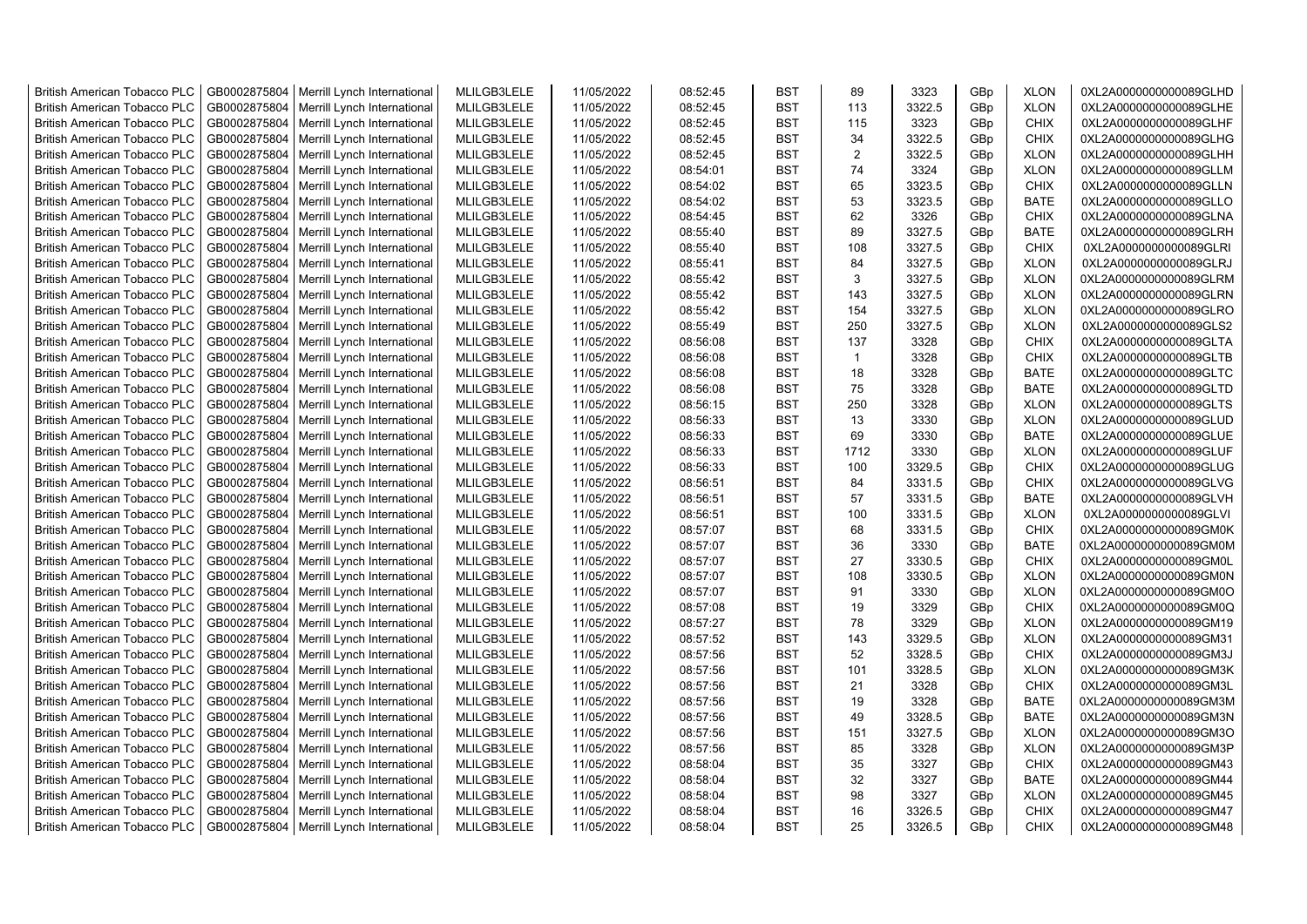| <b>British American Tobacco PLC</b> | GB0002875804 | Merrill Lynch International | MLILGB3LELE | 11/05/2022 | 08:58:04 | <b>BST</b> | 22             | 3326.5 | GBp             | <b>BATE</b> | 0XL2A0000000000089GM49 |
|-------------------------------------|--------------|-----------------------------|-------------|------------|----------|------------|----------------|--------|-----------------|-------------|------------------------|
| <b>British American Tobacco PLC</b> | GB0002875804 | Merrill Lynch International | MLILGB3LELE | 11/05/2022 | 08:58:04 | <b>BST</b> | 102            | 3326.5 | GBp             | <b>XLON</b> | 0XL2A0000000000089GM4A |
| <b>British American Tobacco PLC</b> | GB0002875804 | Merrill Lynch International | MLILGB3LELE | 11/05/2022 | 08:58:06 | <b>BST</b> | 30             | 3326.5 | GBp             | <b>CHIX</b> | 0XL2A0000000000089GM4D |
| <b>British American Tobacco PLC</b> | GB0002875804 | Merrill Lynch International | MLILGB3LELE | 11/05/2022 | 08:58:30 | <b>BST</b> | 15             | 3326   | GB <sub>p</sub> | <b>BATE</b> | 0XL2A0000000000089GM62 |
| <b>British American Tobacco PLC</b> | GB0002875804 | Merrill Lynch International | MLILGB3LELE | 11/05/2022 | 08:58:30 | <b>BST</b> | 110            | 3326   | GBp             | <b>XLON</b> | 0XL2A0000000000089GM63 |
| British American Tobacco PLC        | GB0002875804 | Merrill Lynch International | MLILGB3LELE | 11/05/2022 | 08:58:30 | <b>BST</b> | 3              | 3326   | GBp             | <b>BATE</b> | 0XL2A0000000000089GM64 |
| <b>British American Tobacco PLC</b> | GB0002875804 | Merrill Lynch International | MLILGB3LELE | 11/05/2022 | 08:58:30 | <b>BST</b> | 31             | 3326   | GBp             | <b>CHIX</b> | 0XL2A0000000000089GM65 |
| <b>British American Tobacco PLC</b> | GB0002875804 | Merrill Lynch International | MLILGB3LELE | 11/05/2022 | 08:58:31 | <b>BST</b> | 29             | 3325.5 | GBp             | <b>BATE</b> | 0XL2A0000000000089GM67 |
| <b>British American Tobacco PLC</b> | GB0002875804 | Merrill Lynch International | MLILGB3LELE | 11/05/2022 | 08:58:31 | <b>BST</b> | 28             | 3325.5 | GBp             | <b>CHIX</b> | 0XL2A0000000000089GM68 |
| <b>British American Tobacco PLC</b> | GB0002875804 | Merrill Lynch International | MLILGB3LELE | 11/05/2022 | 08:58:31 | <b>BST</b> | 89             | 3325.5 | GBp             | <b>XLON</b> | 0XL2A0000000000089GM69 |
| <b>British American Tobacco PLC</b> | GB0002875804 | Merrill Lynch International | MLILGB3LELE | 11/05/2022 | 08:58:52 | <b>BST</b> | 18             | 3326   | GBp             | <b>CHIX</b> | 0XL2A0000000000089GM77 |
| <b>British American Tobacco PLC</b> | GB0002875804 | Merrill Lynch International | MLILGB3LELE | 11/05/2022 | 08:58:53 | <b>BST</b> | 3              | 3326   | GBp             | <b>CHIX</b> | 0XL2A0000000000089GM7B |
| <b>British American Tobacco PLC</b> | GB0002875804 | Merrill Lynch International | MLILGB3LELE | 11/05/2022 | 08:59:00 | <b>BST</b> | 3              | 3326   | GBp             | <b>CHIX</b> | 0XL2A0000000000089GM7M |
| <b>British American Tobacco PLC</b> | GB0002875804 | Merrill Lynch International | MLILGB3LELE | 11/05/2022 | 08:59:14 | <b>BST</b> | 16             | 3326.5 | GBp             | <b>CHIX</b> | 0XL2A0000000000089GM8B |
| <b>British American Tobacco PLC</b> | GB0002875804 | Merrill Lynch International | MLILGB3LELE | 11/05/2022 | 08:59:14 | <b>BST</b> | 20             | 3326.5 | GBp             | <b>CHIX</b> | 0XL2A0000000000089GM8C |
| <b>British American Tobacco PLC</b> | GB0002875804 | Merrill Lynch International | MLILGB3LELE | 11/05/2022 | 08:59:37 | <b>BST</b> | 57             | 3328.5 | GBp             | <b>CHIX</b> | 0XL2A0000000000089GM9Q |
| British American Tobacco PLC        | GB0002875804 | Merrill Lynch International | MLILGB3LELE | 11/05/2022 | 08:59:50 | <b>BST</b> | 41             | 3327.5 | GBp             | <b>CHIX</b> | 0XL2A0000000000089GMAH |
| British American Tobacco PLC        | GB0002875804 | Merrill Lynch International | MLILGB3LELE | 11/05/2022 | 08:59:50 | <b>BST</b> | 308            | 3327.5 | GBp             | <b>XLON</b> | 0XL2A0000000000089GMAI |
| British American Tobacco PLC        | GB0002875804 | Merrill Lynch International | MLILGB3LELE | 11/05/2022 | 08:59:50 | <b>BST</b> | 16             | 3327   | GBp             | <b>CHIX</b> | 0XL2A0000000000089GMAJ |
| <b>British American Tobacco PLC</b> | GB0002875804 | Merrill Lynch International | MLILGB3LELE | 11/05/2022 | 08:59:50 | <b>BST</b> | $\overline{a}$ | 3327   | GBp             | <b>CHIX</b> | 0XL2A0000000000089GMAK |
| <b>British American Tobacco PLC</b> | GB0002875804 | Merrill Lynch International | MLILGB3LELE | 11/05/2022 | 08:59:50 | <b>BST</b> | 15             | 3327   | GBp             | <b>CHIX</b> | 0XL2A0000000000089GMAL |
| <b>British American Tobacco PLC</b> | GB0002875804 | Merrill Lynch International | MLILGB3LELE | 11/05/2022 | 08:59:50 | <b>BST</b> | 11             | 3327   | GBp             | <b>CHIX</b> | 0XL2A0000000000089GMAM |
| <b>British American Tobacco PLC</b> | GB0002875804 | Merrill Lynch International | MLILGB3LELE | 11/05/2022 | 08:59:50 | <b>BST</b> | 16             | 3326.5 | GBp             | <b>BATE</b> | 0XL2A0000000000089GMAN |
| <b>British American Tobacco PLC</b> | GB0002875804 | Merrill Lynch International | MLILGB3LELE | 11/05/2022 | 09:00:02 | <b>BST</b> | 297            | 3327.5 | GBp             | <b>XLON</b> | 0XL2A0000000000089GMCL |
| <b>British American Tobacco PLC</b> | GB0002875804 | Merrill Lynch International | MLILGB3LELE | 11/05/2022 | 09:00:02 | <b>BST</b> | 227            | 3327   | GBp             | <b>XLON</b> | 0XL2A0000000000089GMCS |
| <b>British American Tobacco PLC</b> | GB0002875804 | Merrill Lynch International | MLILGB3LELE | 11/05/2022 | 09:00:02 | <b>BST</b> | 18             | 3327   | GBp             | <b>CHIX</b> | 0XL2A0000000000089GMCR |
| <b>British American Tobacco PLC</b> | GB0002875804 | Merrill Lynch International | MLILGB3LELE | 11/05/2022 | 09:00:12 | <b>BST</b> | 17             | 3327   | GBp             | <b>CHIX</b> | 0XL2A0000000000089GMDI |
| <b>British American Tobacco PLC</b> | GB0002875804 | Merrill Lynch International | MLILGB3LELE | 11/05/2022 | 09:00:34 | <b>BST</b> | $\overline{7}$ | 3326.5 | GBp             | <b>BATE</b> | 0XL2A0000000000089GMEM |
| <b>British American Tobacco PLC</b> | GB0002875804 | Merrill Lynch International | MLILGB3LELE | 11/05/2022 | 09:00:34 | <b>BST</b> | $\overline{7}$ | 3326.5 | GBp             | <b>BATE</b> | 0XL2A0000000000089GMEN |
| <b>British American Tobacco PLC</b> | GB0002875804 | Merrill Lynch International | MLILGB3LELE | 11/05/2022 | 09:01:29 | <b>BST</b> | 93             | 3330   | GBp             | <b>CHIX</b> | 0XL2A0000000000089GMI8 |
| <b>British American Tobacco PLC</b> | GB0002875804 | Merrill Lynch International | MLILGB3LELE | 11/05/2022 | 09:01:29 | <b>BST</b> | 96             | 3329   | GBp             | <b>CHIX</b> | 0XL2A0000000000089GMI9 |
| <b>British American Tobacco PLC</b> | GB0002875804 | Merrill Lynch International | MLILGB3LELE | 11/05/2022 | 09:01:30 | <b>BST</b> | 250            | 3329.5 | GBp             | <b>XLON</b> | 0XL2A0000000000089GMID |
| <b>British American Tobacco PLC</b> | GB0002875804 | Merrill Lynch International | MLILGB3LELE | 11/05/2022 | 09:01:30 | <b>BST</b> | 260            | 3329.5 | GBp             | <b>XLON</b> | 0XL2A0000000000089GMIE |
| <b>British American Tobacco PLC</b> | GB0002875804 | Merrill Lynch International | MLILGB3LELE | 11/05/2022 | 09:01:30 | <b>BST</b> | 122            | 3329.5 | GBp             | <b>XLON</b> | 0XL2A0000000000089GMIF |
| <b>British American Tobacco PLC</b> | GB0002875804 | Merrill Lynch International | MLILGB3LELE | 11/05/2022 | 09:01:50 | <b>BST</b> | 60             | 3333   | GBp             | <b>BATE</b> | 0XL2A0000000000089GMJL |
| <b>British American Tobacco PLC</b> | GB0002875804 | Merrill Lynch International | MLILGB3LELE | 11/05/2022 | 09:01:50 | <b>BST</b> | 40             | 3333   | GBp             | <b>CHIX</b> | 0XL2A0000000000089GMJM |
| <b>British American Tobacco PLC</b> | GB0002875804 | Merrill Lynch International | MLILGB3LELE | 11/05/2022 | 09:01:50 | <b>BST</b> | 66             | 3332.5 | GBp             | <b>BATE</b> | 0XL2A0000000000089GMJN |
| <b>British American Tobacco PLC</b> | GB0002875804 | Merrill Lynch International | MLILGB3LELE | 11/05/2022 | 09:01:50 | <b>BST</b> | 158            | 3332.5 | GBp             | <b>XLON</b> | 0XL2A0000000000089GMJO |
| <b>British American Tobacco PLC</b> | GB0002875804 | Merrill Lynch International | MLILGB3LELE | 11/05/2022 | 09:01:50 | <b>BST</b> | 56             | 3331.5 | GBp             | <b>CHIX</b> | 0XL2A0000000000089GMJP |
| <b>British American Tobacco PLC</b> | GB0002875804 | Merrill Lynch International | MLILGB3LELE | 11/05/2022 | 09:01:50 | <b>BST</b> | 83             | 3331.5 | GBp             | <b>BATE</b> | 0XL2A0000000000089GMJQ |
| British American Tobacco PLC        | GB0002875804 | Merrill Lynch International | MLILGB3LELE | 11/05/2022 | 09:01:50 | <b>BST</b> | 346            | 3332   | GBp             | <b>XLON</b> | 0XL2A0000000000089GMJR |
| <b>British American Tobacco PLC</b> | GB0002875804 | Merrill Lynch International | MLILGB3LELE | 11/05/2022 | 09:01:50 | <b>BST</b> | 77             | 3331   | GBp             | <b>BATE</b> | 0XL2A0000000000089GMJS |
| <b>British American Tobacco PLC</b> | GB0002875804 | Merrill Lynch International | MLILGB3LELE | 11/05/2022 | 09:01:50 | <b>BST</b> | 284            | 3331   | GBp             | <b>XLON</b> | 0XL2A0000000000089GMJT |
| <b>British American Tobacco PLC</b> | GB0002875804 | Merrill Lynch International | MLILGB3LELE | 11/05/2022 | 09:01:56 | <b>BST</b> | 128            | 3330.5 | GBp             | <b>XLON</b> | 0XL2A0000000000089GMKP |
| <b>British American Tobacco PLC</b> | GB0002875804 | Merrill Lynch International | MLILGB3LELE | 11/05/2022 | 09:01:56 | <b>BST</b> | 20             | 3330.5 | GBp             | <b>CHIX</b> | 0XL2A0000000000089GMKQ |
| <b>British American Tobacco PLC</b> | GB0002875804 | Merrill Lynch International | MLILGB3LELE | 11/05/2022 | 09:01:59 | <b>BST</b> | 15             | 3330.5 | GBp             | <b>CHIX</b> | 0XL2A0000000000089GMKU |
| <b>British American Tobacco PLC</b> | GB0002875804 | Merrill Lynch International | MLILGB3LELE | 11/05/2022 | 09:01:59 | <b>BST</b> | 23             | 3330.5 | GBp             | <b>BATE</b> | 0XL2A0000000000089GMKV |
| <b>British American Tobacco PLC</b> | GB0002875804 | Merrill Lynch International | MLILGB3LELE | 11/05/2022 | 09:02:27 | <b>BST</b> | 22             | 3331.5 | GB <sub>p</sub> | <b>CHIX</b> | 0XL2A0000000000089GMN8 |
|                                     |              |                             |             |            |          |            |                |        |                 |             |                        |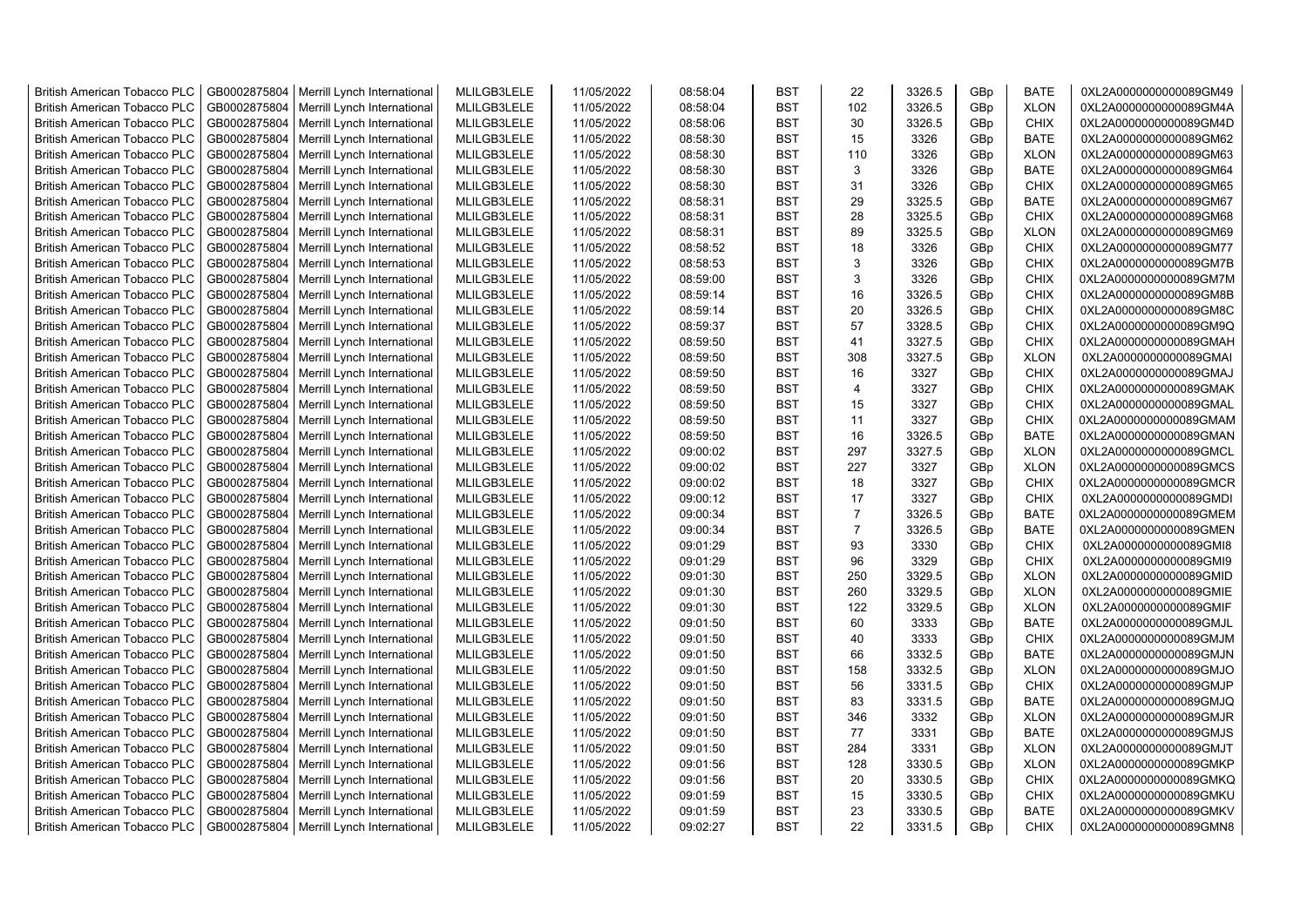| <b>British American Tobacco PLC</b> | GB0002875804 | Merrill Lynch International | MLILGB3LELE | 11/05/2022 | 09:02:27 | <b>BST</b> | 16             | 3331.5 | GBp             | <b>XLON</b> | 0XL2A0000000000089GMN9 |
|-------------------------------------|--------------|-----------------------------|-------------|------------|----------|------------|----------------|--------|-----------------|-------------|------------------------|
| <b>British American Tobacco PLC</b> | GB0002875804 | Merrill Lynch International | MLILGB3LELE | 11/05/2022 | 09:02:27 | <b>BST</b> | $\overline{2}$ | 3331.5 | GBp             | <b>CHIX</b> | 0XL2A0000000000089GMNA |
| <b>British American Tobacco PLC</b> | GB0002875804 | Merrill Lynch International | MLILGB3LELE | 11/05/2022 | 09:02:27 | <b>BST</b> | 145            | 3331.5 | GBp             | <b>XLON</b> | 0XL2A0000000000089GMNB |
| <b>British American Tobacco PLC</b> | GB0002875804 | Merrill Lynch International | MLILGB3LELE | 11/05/2022 | 09:02:38 | <b>BST</b> | 21             | 3330.5 | GBp             | <b>BATE</b> | 0XL2A0000000000089GMOB |
| <b>British American Tobacco PLC</b> | GB0002875804 | Merrill Lynch International | MLILGB3LELE | 11/05/2022 | 09:02:38 | <b>BST</b> | 130            | 3330   | GBp             | <b>XLON</b> | 0XL2A0000000000089GMOD |
| <b>British American Tobacco PLC</b> | GB0002875804 | Merrill Lynch International | MLILGB3LELE | 11/05/2022 | 09:02:39 | <b>BST</b> | 28             | 3330   | GBp             | <b>CHIX</b> | 0XL2A0000000000089GMOF |
| <b>British American Tobacco PLC</b> | GB0002875804 | Merrill Lynch International | MLILGB3LELE | 11/05/2022 | 09:02:39 | <b>BST</b> | 14             | 3329.5 | GBp             | <b>CHIX</b> | 0XL2A0000000000089GMOG |
| <b>British American Tobacco PLC</b> | GB0002875804 | Merrill Lynch International | MLILGB3LELE | 11/05/2022 | 09:02:39 | <b>BST</b> | 20             | 3329.5 | GBp             | <b>BATE</b> | 0XL2A0000000000089GMOH |
| <b>British American Tobacco PLC</b> | GB0002875804 | Merrill Lynch International | MLILGB3LELE | 11/05/2022 | 09:02:39 | <b>BST</b> | 136            | 3329.5 | GBp             | <b>XLON</b> | 0XL2A0000000000089GMOI |
| <b>British American Tobacco PLC</b> | GB0002875804 | Merrill Lynch International | MLILGB3LELE | 11/05/2022 | 09:02:40 | <b>BST</b> | 23             | 3329   | GBp             | <b>CHIX</b> | 0XL2A0000000000089GMOK |
| <b>British American Tobacco PLC</b> | GB0002875804 | Merrill Lynch International | MLILGB3LELE | 11/05/2022 | 09:03:04 | <b>BST</b> | 97             | 3329   | GBp             | <b>XLON</b> | 0XL2A0000000000089GMPQ |
| <b>British American Tobacco PLC</b> | GB0002875804 | Merrill Lynch International | MLILGB3LELE | 11/05/2022 | 09:03:04 | <b>BST</b> | 17             | 3329   | GBp             | <b>BATE</b> | 0XL2A0000000000089GMPS |
| <b>British American Tobacco PLC</b> | GB0002875804 | Merrill Lynch International | MLILGB3LELE | 11/05/2022 | 09:03:04 | BST        | 17             | 3329   | GBp             | <b>CHIX</b> | 0XL2A0000000000089GMPT |
| <b>British American Tobacco PLC</b> | GB0002875804 | Merrill Lynch International | MLILGB3LELE | 11/05/2022 | 09:03:18 | <b>BST</b> | 20             | 3328.5 | GBp             | <b>CHIX</b> | 0XL2A0000000000089GMQP |
| <b>British American Tobacco PLC</b> | GB0002875804 | Merrill Lynch International | MLILGB3LELE | 11/05/2022 | 09:03:32 | <b>BST</b> | 29             | 3328   | GBp             | <b>CHIX</b> | 0XL2A0000000000089GMS1 |
| <b>British American Tobacco PLC</b> | GB0002875804 | Merrill Lynch International | MLILGB3LELE | 11/05/2022 | 09:03:32 | <b>BST</b> | 26             | 3328   | GBp             | <b>BATE</b> | 0XL2A0000000000089GMS2 |
| British American Tobacco PLC        | GB0002875804 | Merrill Lynch International | MLILGB3LELE | 11/05/2022 | 09:03:32 | <b>BST</b> | 438            | 3328   | GBp             | <b>XLON</b> | 0XL2A0000000000089GMS3 |
| <b>British American Tobacco PLC</b> | GB0002875804 | Merrill Lynch International | MLILGB3LELE | 11/05/2022 | 09:03:55 | <b>BST</b> | 45             | 3330.5 | GBp             | <b>CHIX</b> | 0XL2A0000000000089GMTF |
| <b>British American Tobacco PLC</b> | GB0002875804 | Merrill Lynch International | MLILGB3LELE | 11/05/2022 | 09:03:55 | <b>BST</b> | 18             | 3330.5 | GBp             | <b>XLON</b> | 0XL2A0000000000089GMTG |
| <b>British American Tobacco PLC</b> | GB0002875804 | Merrill Lynch International | MLILGB3LELE | 11/05/2022 | 09:03:55 | <b>BST</b> | 114            | 3330.5 | GBp             | <b>XLON</b> | 0XL2A0000000000089GMTH |
| <b>British American Tobacco PLC</b> | GB0002875804 | Merrill Lynch International | MLILGB3LELE | 11/05/2022 | 09:04:16 | <b>BST</b> | 214            | 3330   | GBp             | <b>XLON</b> | 0XL2A0000000000089GMU5 |
| <b>British American Tobacco PLC</b> | GB0002875804 | Merrill Lynch International | MLILGB3LELE | 11/05/2022 | 09:04:20 | <b>BST</b> | 204            | 3330   | GBp             | <b>XLON</b> | 0XL2A0000000000089GMUB |
| British American Tobacco PLC        | GB0002875804 | Merrill Lynch International | MLILGB3LELE | 11/05/2022 | 09:04:34 | <b>BST</b> | 12             | 3329.5 | GBp             | <b>BATE</b> | 0XL2A0000000000089GMVG |
| <b>British American Tobacco PLC</b> | GB0002875804 | Merrill Lynch International | MLILGB3LELE | 11/05/2022 | 09:04:34 | <b>BST</b> | 63             | 3329.5 | GBp             | <b>XLON</b> | 0XL2A0000000000089GMVH |
| <b>British American Tobacco PLC</b> | GB0002875804 | Merrill Lynch International | MLILGB3LELE | 11/05/2022 | 09:04:34 | <b>BST</b> | 61             | 3329.5 | GBp             | <b>CHIX</b> | 0XL2A0000000000089GMVI |
| <b>British American Tobacco PLC</b> | GB0002875804 | Merrill Lynch International | MLILGB3LELE | 11/05/2022 | 09:04:34 | <b>BST</b> | 58             | 3329.5 | GBp             | <b>XLON</b> | 0XL2A0000000000089GMVJ |
| <b>British American Tobacco PLC</b> | GB0002875804 | Merrill Lynch International | MLILGB3LELE | 11/05/2022 | 09:04:34 | <b>BST</b> | 14             | 3329.5 | GBp             | <b>BATE</b> | 0XL2A0000000000089GMVK |
| <b>British American Tobacco PLC</b> | GB0002875804 | Merrill Lynch International | MLILGB3LELE | 11/05/2022 | 09:05:49 | <b>BST</b> | 250            | 3330   | GBp             | <b>XLON</b> | 0XL2A0000000000089GN3H |
| <b>British American Tobacco PLC</b> | GB0002875804 | Merrill Lynch International | MLILGB3LELE | 11/05/2022 | 09:05:49 | <b>BST</b> | 122            | 3330   | GBp             | <b>XLON</b> | 0XL2A0000000000089GN3I |
| <b>British American Tobacco PLC</b> | GB0002875804 | Merrill Lynch International | MLILGB3LELE | 11/05/2022 | 09:05:49 | <b>BST</b> | 154            | 3330   | GBp             | <b>XLON</b> | 0XL2A0000000000089GN3J |
| <b>British American Tobacco PLC</b> | GB0002875804 | Merrill Lynch International | MLILGB3LELE | 11/05/2022 | 09:05:49 | <b>BST</b> | 42             | 3330   | GBp             | <b>XLON</b> | 0XL2A0000000000089GN3K |
| <b>British American Tobacco PLC</b> | GB0002875804 | Merrill Lynch International | MLILGB3LELE | 11/05/2022 | 09:06:27 | <b>BST</b> | 147            | 3329   | GBp             | CHIX        | 0XL2A0000000000089GN5M |
| <b>British American Tobacco PLC</b> | GB0002875804 | Merrill Lynch International | MLILGB3LELE | 11/05/2022 | 09:06:27 | <b>BST</b> | 142            | 3329   | GBp             | <b>XLON</b> | 0XL2A0000000000089GN5N |
| <b>British American Tobacco PLC</b> | GB0002875804 | Merrill Lynch International | MLILGB3LELE | 11/05/2022 | 09:06:27 | BST        | 13             | 3329   | GBp             | <b>XLON</b> | 0XL2A0000000000089GN5O |
| <b>British American Tobacco PLC</b> | GB0002875804 | Merrill Lynch International | MLILGB3LELE | 11/05/2022 | 09:06:27 | <b>BST</b> | 83             | 3329   | GBp             | <b>BATE</b> | 0XL2A0000000000089GN5P |
| British American Tobacco PLC        | GB0002875804 | Merrill Lynch International | MLILGB3LELE | 11/05/2022 | 09:06:27 | <b>BST</b> | 8              | 3329   | GBp             | <b>BATE</b> | 0XL2A0000000000089GN5Q |
| British American Tobacco PLC        | GB0002875804 | Merrill Lynch International | MLILGB3LELE | 11/05/2022 | 09:06:27 | <b>BST</b> | 3              | 3328.5 | GBp             | <b>XLON</b> | 0XL2A0000000000089GN5R |
| British American Tobacco PLC        | GB0002875804 | Merrill Lynch International | MLILGB3LELE | 11/05/2022 | 09:06:27 | <b>BST</b> | 12             | 3328.5 | GBp             | <b>XLON</b> | 0XL2A0000000000089GN5S |
| <b>British American Tobacco PLC</b> | GB0002875804 | Merrill Lynch International | MLILGB3LELE | 11/05/2022 | 09:06:27 | <b>BST</b> | 434            | 3328.5 | GBp             | <b>XLON</b> | 0XL2A0000000000089GN5T |
| <b>British American Tobacco PLC</b> | GB0002875804 | Merrill Lynch International | MLILGB3LELE | 11/05/2022 | 09:06:27 | <b>BST</b> | 17             | 3328.5 | GBp             | <b>CHIX</b> | 0XL2A0000000000089GN5U |
| <b>British American Tobacco PLC</b> | GB0002875804 | Merrill Lynch International | MLILGB3LELE | 11/05/2022 | 09:06:27 | <b>BST</b> | 11             | 3328.5 | GBp             | <b>BATE</b> | 0XL2A0000000000089GN5V |
| <b>British American Tobacco PLC</b> | GB0002875804 | Merrill Lynch International | MLILGB3LELE | 11/05/2022 | 09:06:27 | <b>BST</b> | 21             | 3328.5 | GBp             | <b>CHIX</b> | 0XL2A0000000000089GN60 |
| <b>British American Tobacco PLC</b> | GB0002875804 | Merrill Lynch International | MLILGB3LELE | 11/05/2022 | 09:06:27 | <b>BST</b> | 15             | 3328.5 | GBp             | <b>BATE</b> | 0XL2A0000000000089GN61 |
| <b>British American Tobacco PLC</b> | GB0002875804 | Merrill Lynch International | MLILGB3LELE | 11/05/2022 | 09:06:29 | <b>BST</b> | 107            | 3328   | GBp             | <b>CHIX</b> | 0XL2A0000000000089GN64 |
| <b>British American Tobacco PLC</b> | GB0002875804 | Merrill Lynch International | MLILGB3LELE | 11/05/2022 | 09:06:29 | <b>BST</b> | 13             | 3328   | GBp             | <b>CHIX</b> | 0XL2A0000000000089GN65 |
| <b>British American Tobacco PLC</b> | GB0002875804 | Merrill Lynch International | MLILGB3LELE | 11/05/2022 | 09:06:30 | <b>BST</b> | 94             | 3327.5 | GBp             | <b>BATE</b> | 0XL2A0000000000089GN6A |
| <b>British American Tobacco PLC</b> | GB0002875804 | Merrill Lynch International | MLILGB3LELE | 11/05/2022 | 09:06:30 | <b>BST</b> | 52             | 3327.5 | GBp             | <b>CHIX</b> | 0XL2A0000000000089GN6B |
| <b>British American Tobacco PLC</b> | GB0002875804 | Merrill Lynch International | MLILGB3LELE | 11/05/2022 | 09:06:30 | <b>BST</b> | 175            | 3327.5 | GB <sub>p</sub> | <b>XLON</b> | 0XL2A0000000000089GN6C |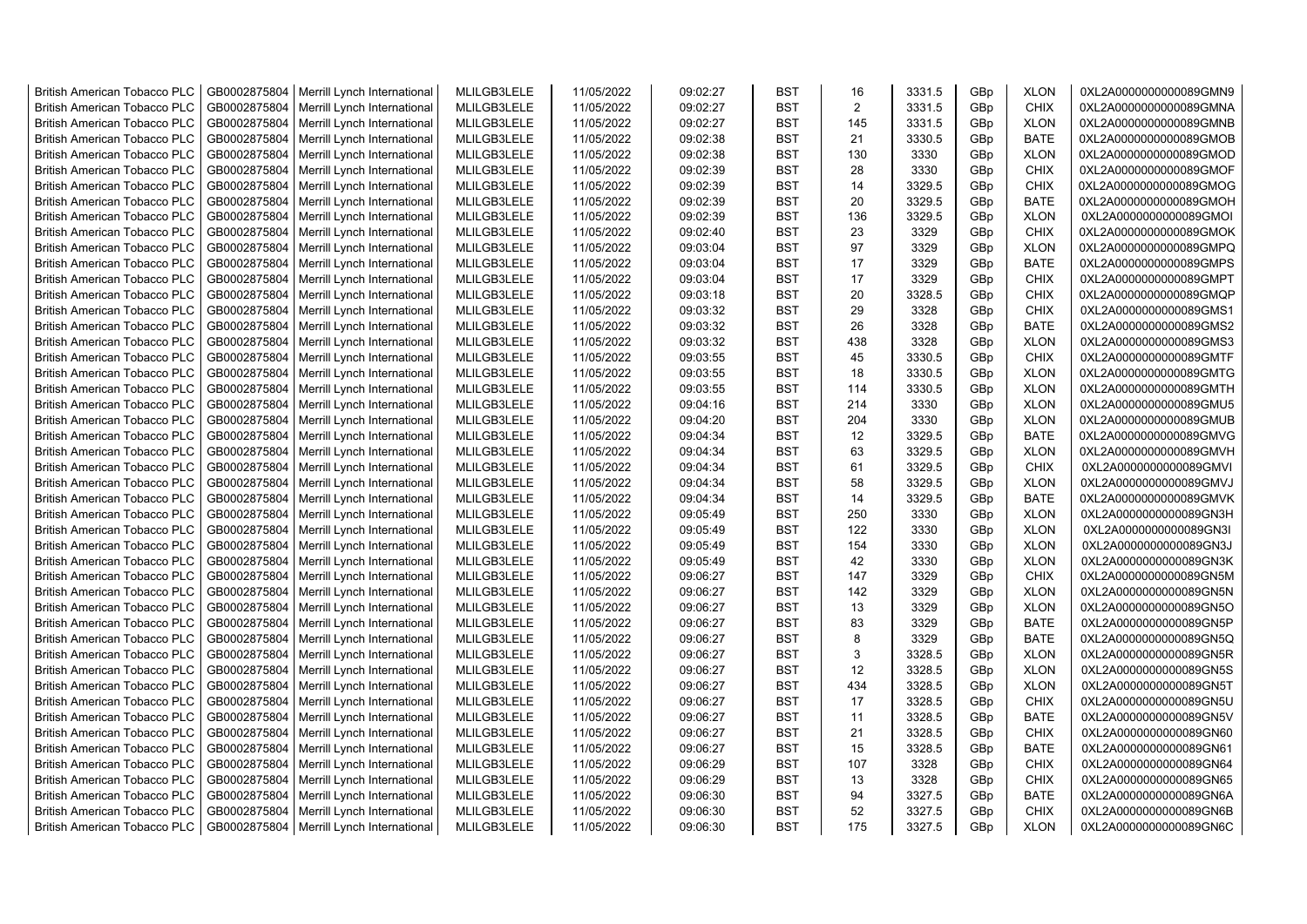| <b>British American Tobacco PLC</b> | GB0002875804 | Merrill Lynch International | MLILGB3LELE | 11/05/2022 | 09:06:51 | <b>BST</b> | 15             | 3327   | GBp             | <b>BATE</b> | 0XL2A0000000000089GN7G |
|-------------------------------------|--------------|-----------------------------|-------------|------------|----------|------------|----------------|--------|-----------------|-------------|------------------------|
| <b>British American Tobacco PLC</b> | GB0002875804 | Merrill Lynch International | MLILGB3LELE | 11/05/2022 | 09:06:51 | <b>BST</b> | 300            | 3327   | GBp             | <b>XLON</b> | 0XL2A0000000000089GN7H |
| <b>British American Tobacco PLC</b> | GB0002875804 | Merrill Lynch International | MLILGB3LELE | 11/05/2022 | 09:07:02 | <b>BST</b> | 25             | 3328   | GBp             | <b>CHIX</b> | 0XL2A0000000000089GN81 |
| <b>British American Tobacco PLC</b> | GB0002875804 | Merrill Lynch International | MLILGB3LELE | 11/05/2022 | 09:07:02 | <b>BST</b> | 25             | 3328   | GBp             | <b>CHIX</b> | 0XL2A0000000000089GN82 |
| <b>British American Tobacco PLC</b> | GB0002875804 | Merrill Lynch International | MLILGB3LELE | 11/05/2022 | 09:07:05 | <b>BST</b> | 12             | 3328   | GBp             | <b>CHIX</b> | 0XL2A0000000000089GN8C |
| <b>British American Tobacco PLC</b> | GB0002875804 | Merrill Lynch International | MLILGB3LELE | 11/05/2022 | 09:07:05 | <b>BST</b> | 33             | 3328   | GBp             | <b>CHIX</b> | 0XL2A0000000000089GN8D |
| <b>British American Tobacco PLC</b> | GB0002875804 | Merrill Lynch International | MLILGB3LELE | 11/05/2022 | 09:07:05 | <b>BST</b> | 153            | 3327.5 | GBp             | <b>XLON</b> | 0XL2A0000000000089GN8F |
| <b>British American Tobacco PLC</b> | GB0002875804 | Merrill Lynch International | MLILGB3LELE | 11/05/2022 | 09:07:31 | BST        | $\overline{7}$ | 3329   | GBp             | <b>XLON</b> | 0XL2A0000000000089GNAG |
| <b>British American Tobacco PLC</b> | GB0002875804 | Merrill Lynch International | MLILGB3LELE | 11/05/2022 | 09:07:31 | BST        | 162            | 3329   | GBp             | <b>XLON</b> | 0XL2A0000000000089GNAH |
| British American Tobacco PLC        | GB0002875804 | Merrill Lynch International | MLILGB3LELE | 11/05/2022 | 09:08:04 | <b>BST</b> | 181            | 3328.5 | GBp             | <b>XLON</b> | 0XL2A0000000000089GNCB |
| <b>British American Tobacco PLC</b> | GB0002875804 | Merrill Lynch International | MLILGB3LELE | 11/05/2022 | 09:08:04 | <b>BST</b> | 22             | 3328.5 | GBp             | <b>CHIX</b> | 0XL2A0000000000089GNCC |
| British American Tobacco PLC        | GB0002875804 | Merrill Lynch International | MLILGB3LELE | 11/05/2022 | 09:08:04 | <b>BST</b> | 5              | 3328.5 | GBp             | <b>CHIX</b> | 0XL2A0000000000089GNCH |
| <b>British American Tobacco PLC</b> | GB0002875804 | Merrill Lynch International | MLILGB3LELE | 11/05/2022 | 09:08:10 | <b>BST</b> | $\mathbf{1}$   | 3328.5 | GBp             | <b>CHIX</b> | 0XL2A0000000000089GNCU |
| <b>British American Tobacco PLC</b> | GB0002875804 | Merrill Lynch International | MLILGB3LELE | 11/05/2022 | 09:08:13 | <b>BST</b> | 36             | 3328.5 | GBp             | <b>CHIX</b> | 0XL2A0000000000089GND3 |
| <b>British American Tobacco PLC</b> | GB0002875804 | Merrill Lynch International | MLILGB3LELE | 11/05/2022 | 09:08:20 | <b>BST</b> | 14             | 3328   | GBp             | <b>BATE</b> | 0XL2A0000000000089GNDO |
| <b>British American Tobacco PLC</b> | GB0002875804 | Merrill Lynch International | MLILGB3LELE | 11/05/2022 | 09:08:20 | <b>BST</b> | 16             | 3328   | GBp             | <b>BATE</b> | 0XL2A0000000000089GNDP |
| <b>British American Tobacco PLC</b> | GB0002875804 | Merrill Lynch International | MLILGB3LELE | 11/05/2022 | 09:08:30 | <b>BST</b> | 175            | 3327.5 | GBp             | <b>XLON</b> | 0XL2A0000000000089GNEI |
| <b>British American Tobacco PLC</b> | GB0002875804 | Merrill Lynch International | MLILGB3LELE | 11/05/2022 | 09:09:08 | <b>BST</b> | 116            | 3331   | GBp             | <b>CHIX</b> | 0XL2A0000000000089GNHM |
| <b>British American Tobacco PLC</b> | GB0002875804 | Merrill Lynch International | MLILGB3LELE | 11/05/2022 | 09:09:23 | <b>BST</b> | 26             | 3331   | GBp             | <b>XLON</b> | 0XL2A0000000000089GNI9 |
| <b>British American Tobacco PLC</b> | GB0002875804 | Merrill Lynch International | MLILGB3LELE | 11/05/2022 | 09:09:23 | <b>BST</b> | 91             | 3330.5 | GBp             | <b>BATE</b> | 0XL2A0000000000089GNIA |
| <b>British American Tobacco PLC</b> | GB0002875804 | Merrill Lynch International | MLILGB3LELE | 11/05/2022 | 09:09:23 | <b>BST</b> | 61             | 3330   | GBp             | <b>CHIX</b> | 0XL2A0000000000089GNIB |
| <b>British American Tobacco PLC</b> | GB0002875804 | Merrill Lynch International | MLILGB3LELE | 11/05/2022 | 09:09:23 | <b>BST</b> | 621            | 3330   | GBp             | <b>XLON</b> | 0XL2A0000000000089GNIC |
| <b>British American Tobacco PLC</b> | GB0002875804 | Merrill Lynch International | MLILGB3LELE | 11/05/2022 | 09:09:23 | <b>BST</b> | 250            | 3330.5 | GBp             | <b>XLON</b> | 0XL2A0000000000089GNID |
| <b>British American Tobacco PLC</b> | GB0002875804 | Merrill Lynch International | MLILGB3LELE | 11/05/2022 | 09:09:23 | <b>BST</b> | 143            | 3330.5 | GBp             | <b>XLON</b> | 0XL2A0000000000089GNIE |
| <b>British American Tobacco PLC</b> | GB0002875804 | Merrill Lynch International | MLILGB3LELE | 11/05/2022 | 09:09:23 | BST        | 116            | 3330.5 | GBp             | <b>XLON</b> | 0XL2A0000000000089GNIF |
| British American Tobacco PLC        | GB0002875804 | Merrill Lynch International | MLILGB3LELE | 11/05/2022 | 09:09:23 | <b>BST</b> | 122            | 3330.5 | GBp             | <b>XLON</b> | 0XL2A0000000000089GNIG |
| British American Tobacco PLC        | GB0002875804 | Merrill Lynch International | MLILGB3LELE | 11/05/2022 | 09:09:34 | <b>BST</b> | 74             | 3331   | GBp             | <b>CHIX</b> | 0XL2A0000000000089GNJ4 |
| British American Tobacco PLC        | GB0002875804 | Merrill Lynch International | MLILGB3LELE | 11/05/2022 | 09:09:34 | <b>BST</b> | 71             | 3330.5 | GBp             | <b>BATE</b> | 0XL2A0000000000089GNJ5 |
| <b>British American Tobacco PLC</b> | GB0002875804 | Merrill Lynch International | MLILGB3LELE | 11/05/2022 | 09:10:24 | <b>BST</b> | 52             | 3332   | GBp             | <b>BATE</b> | 0XL2A0000000000089GNM6 |
| <b>British American Tobacco PLC</b> | GB0002875804 | Merrill Lynch International | MLILGB3LELE | 11/05/2022 | 09:10:24 | <b>BST</b> | 270            | 3332   | GBp             | <b>XLON</b> | 0XL2A0000000000089GNM7 |
| <b>British American Tobacco PLC</b> | GB0002875804 | Merrill Lynch International | MLILGB3LELE | 11/05/2022 | 09:10:24 | <b>BST</b> | 141            | 3331.5 | GBp             | <b>XLON</b> | 0XL2A0000000000089GNM8 |
| <b>British American Tobacco PLC</b> | GB0002875804 | Merrill Lynch International | MLILGB3LELE | 11/05/2022 | 09:10:24 | <b>BST</b> | 69             | 3331.5 | GBp             | <b>CHIX</b> | 0XL2A0000000000089GNM9 |
| <b>British American Tobacco PLC</b> | GB0002875804 | Merrill Lynch International | MLILGB3LELE | 11/05/2022 | 09:10:24 | <b>BST</b> | 89             | 3331.5 | GBp             | <b>XLON</b> | 0XL2A0000000000089GNMA |
| <b>British American Tobacco PLC</b> | GB0002875804 | Merrill Lynch International | MLILGB3LELE | 11/05/2022 | 09:10:24 | <b>BST</b> | 16             | 3331   | GBp             | <b>BATE</b> | 0XL2A0000000000089GNMB |
| <b>British American Tobacco PLC</b> | GB0002875804 | Merrill Lynch International | MLILGB3LELE | 11/05/2022 | 09:10:24 | <b>BST</b> | 17             | 3331   | GBp             | <b>BATE</b> | 0XL2A0000000000089GNMC |
| <b>British American Tobacco PLC</b> | GB0002875804 | Merrill Lynch International | MLILGB3LELE | 11/05/2022 | 09:11:10 | <b>BST</b> | 27             | 3334.5 | GBp             | <b>BATE</b> | 0XL2A0000000000089GNPE |
| <b>British American Tobacco PLC</b> | GB0002875804 | Merrill Lynch International | MLILGB3LELE | 11/05/2022 | 09:11:10 | <b>BST</b> | 145            | 3334   | GBp             | <b>XLON</b> | 0XL2A0000000000089GNPF |
| <b>British American Tobacco PLC</b> | GB0002875804 | Merrill Lynch International | MLILGB3LELE | 11/05/2022 | 09:11:10 | BST        | 336            | 3334   | GBp             | <b>XLON</b> | 0XL2A0000000000089GNPG |
| <b>British American Tobacco PLC</b> | GB0002875804 | Merrill Lynch International | MLILGB3LELE | 11/05/2022 | 09:11:14 | <b>BST</b> | 58             | 3334   | GBp             | CHIX        | 0XL2A0000000000089GNPK |
| <b>British American Tobacco PLC</b> | GB0002875804 | Merrill Lynch International | MLILGB3LELE | 11/05/2022 | 09:11:14 | <b>BST</b> | 32             | 3334   | GBp             | <b>CHIX</b> | 0XL2A0000000000089GNPL |
| British American Tobacco PLC        | GB0002875804 | Merrill Lynch International | MLILGB3LELE | 11/05/2022 | 09:11:59 | <b>BST</b> | 44             | 3333.5 | GBp             | <b>BATE</b> | 0XL2A0000000000089GNSM |
| <b>British American Tobacco PLC</b> | GB0002875804 | Merrill Lynch International | MLILGB3LELE | 11/05/2022 | 09:11:59 | <b>BST</b> | 37             | 3333.5 | GBp             | <b>CHIX</b> | 0XL2A0000000000089GNSN |
| British American Tobacco PLC        | GB0002875804 | Merrill Lynch International | MLILGB3LELE | 11/05/2022 | 09:11:59 | <b>BST</b> | 69             | 3333.5 | GBp             | <b>CHIX</b> | 0XL2A0000000000089GNSO |
| British American Tobacco PLC        | GB0002875804 | Merrill Lynch International | MLILGB3LELE | 11/05/2022 | 09:11:59 | <b>BST</b> | $\mathbf{1}$   | 3333.5 | GBp             | <b>BATE</b> | 0XL2A0000000000089GNSP |
| <b>British American Tobacco PLC</b> | GB0002875804 | Merrill Lynch International | MLILGB3LELE | 11/05/2022 | 09:11:59 | <b>BST</b> | 211            | 3333.5 | GBp             | <b>XLON</b> | 0XL2A0000000000089GNSQ |
| <b>British American Tobacco PLC</b> | GB0002875804 | Merrill Lynch International | MLILGB3LELE | 11/05/2022 | 09:12:45 | <b>BST</b> | 125            | 3333.5 | GBp             | <b>CHIX</b> | 0XL2A0000000000089GNVC |
| <b>British American Tobacco PLC</b> | GB0002875804 | Merrill Lynch International | MLILGB3LELE | 11/05/2022 | 09:13:00 | <b>BST</b> | 220            | 3333.5 | GBp             | <b>XLON</b> | 0XL2A0000000000089GNVR |
| <b>British American Tobacco PLC</b> | GB0002875804 | Merrill Lynch International | MLILGB3LELE | 11/05/2022 | 09:13:00 | <b>BST</b> | 108            | 3333.5 | GB <sub>p</sub> | <b>XLON</b> | 0XL2A0000000000089GNVS |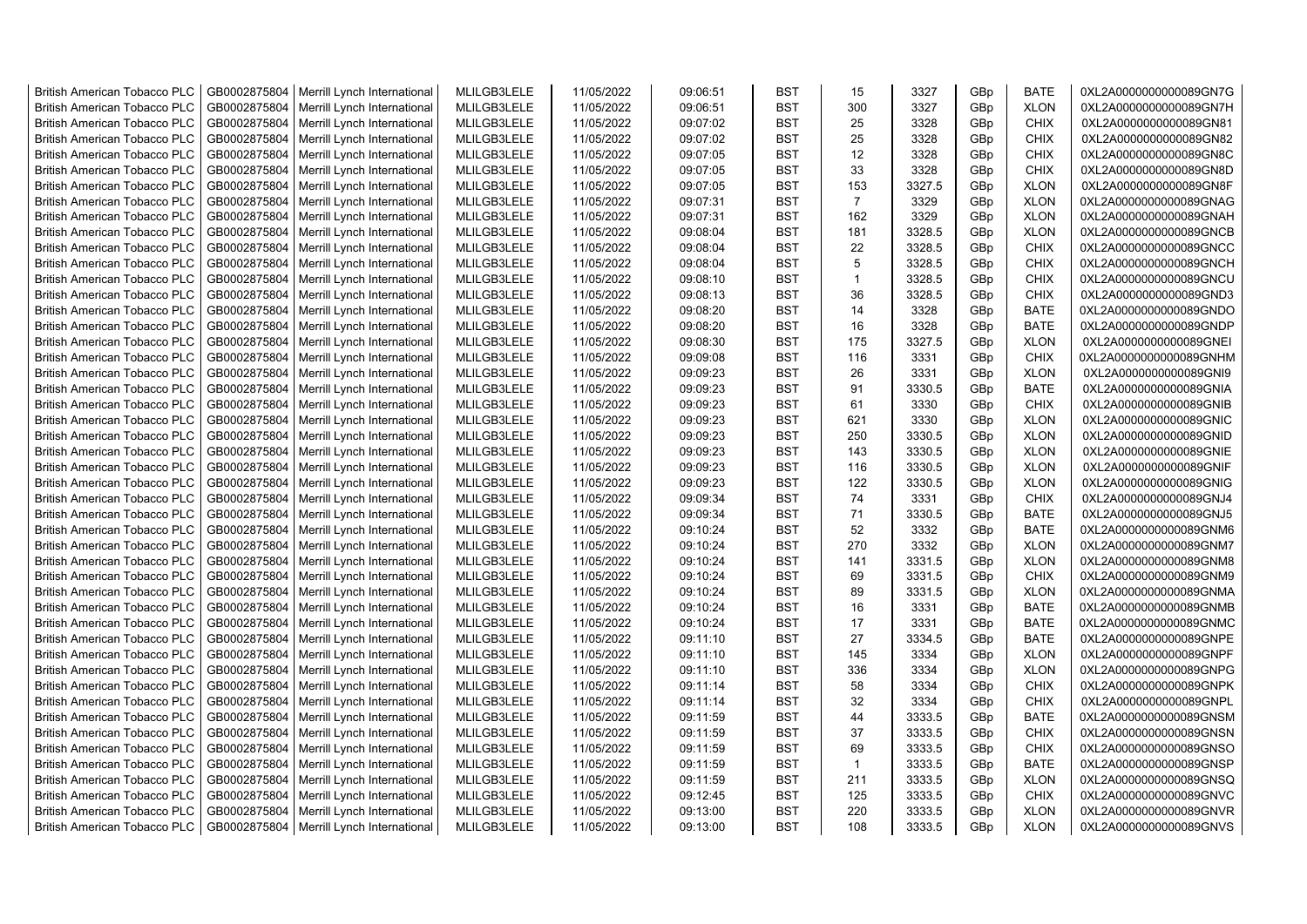| <b>British American Tobacco PLC</b> | GB0002875804 | Merrill Lynch International                                | MLILGB3LELE | 11/05/2022               | 09:13:16             | <b>BST</b> | 136 | 3333.5 | GBp             | <b>XLON</b> | 0XL2A0000000000089GO0S |
|-------------------------------------|--------------|------------------------------------------------------------|-------------|--------------------------|----------------------|------------|-----|--------|-----------------|-------------|------------------------|
| <b>British American Tobacco PLC</b> | GB0002875804 | Merrill Lynch International                                | MLILGB3LELE | 11/05/2022               | 09:13:16             | <b>BST</b> | 62  | 3333   | GBp             | <b>CHIX</b> | 0XL2A0000000000089GO0T |
| <b>British American Tobacco PLC</b> | GB0002875804 | Merrill Lynch International                                | MLILGB3LELE | 11/05/2022               | 09:13:16             | <b>BST</b> | 53  | 3333   | GBp             | <b>BATE</b> | 0XL2A0000000000089GO0U |
| <b>British American Tobacco PLC</b> | GB0002875804 | Merrill Lynch International                                | MLILGB3LELE | 11/05/2022               | 09:13:16             | <b>BST</b> | 476 | 3333   | GBp             | <b>XLON</b> | 0XL2A0000000000089GO0V |
| <b>British American Tobacco PLC</b> | GB0002875804 | Merrill Lynch International                                | MLILGB3LELE | 11/05/2022               | 09:13:16             | <b>BST</b> | 26  | 3332.5 | GBp             | <b>BATE</b> | 0XL2A0000000000089GO10 |
| <b>British American Tobacco PLC</b> | GB0002875804 | Merrill Lynch International                                | MLILGB3LELE | 11/05/2022               | 09:13:16             | <b>BST</b> | 151 | 3333   | GBp             | <b>XLON</b> | 0XL2A0000000000089GO11 |
| <b>British American Tobacco PLC</b> | GB0002875804 | Merrill Lynch International                                | MLILGB3LELE | 11/05/2022               | 09:13:16             | <b>BST</b> | 25  | 3332.5 | GBp             | <b>CHIX</b> | 0XL2A0000000000089GO12 |
| <b>British American Tobacco PLC</b> | GB0002875804 | Merrill Lynch International                                | MLILGB3LELE | 11/05/2022               | 09:13:16             | <b>BST</b> | 12  | 3332.5 | GBp             | <b>BATE</b> | 0XL2A0000000000089GO13 |
| <b>British American Tobacco PLC</b> | GB0002875804 | Merrill Lynch International                                | MLILGB3LELE | 11/05/2022               | 09:13:16             | <b>BST</b> | 12  | 3332.5 | GBp             | <b>CHIX</b> | 0XL2A0000000000089GO14 |
| <b>British American Tobacco PLC</b> | GB0002875804 | Merrill Lynch International                                | MLILGB3LELE | 11/05/2022               | 09:13:16             | <b>BST</b> | 22  | 3332.5 | GBp             | <b>CHIX</b> | 0XL2A0000000000089GO15 |
| <b>British American Tobacco PLC</b> | GB0002875804 | Merrill Lynch International                                | MLILGB3LELE | 11/05/2022               | 09:13:16             | <b>BST</b> | 54  | 3332.5 | GBp             | <b>CHIX</b> | 0XL2A0000000000089GO16 |
| <b>British American Tobacco PLC</b> | GB0002875804 | Merrill Lynch International                                | MLILGB3LELE | 11/05/2022               | 09:13:16             | <b>BST</b> | 40  | 3332   | GBp             | <b>BATE</b> | 0XL2A0000000000089GO17 |
| <b>British American Tobacco PLC</b> | GB0002875804 | Merrill Lynch International                                | MLILGB3LELE | 11/05/2022               | 09:13:16             | <b>BST</b> | 19  | 3332   | GB <sub>p</sub> | <b>CHIX</b> | 0XL2A0000000000089GO18 |
| <b>British American Tobacco PLC</b> | GB0002875804 | Merrill Lynch International                                | MLILGB3LELE | 11/05/2022               | 09:14:09             | <b>BST</b> | 153 | 3333   | GBp             | <b>XLON</b> | 0XL2A0000000000089GO4O |
| <b>British American Tobacco PLC</b> | GB0002875804 | Merrill Lynch International                                | MLILGB3LELE | 11/05/2022               | 09:14:09             | <b>BST</b> | 199 | 3333   | GBp             | <b>XLON</b> | 0XL2A0000000000089GO4P |
| <b>British American Tobacco PLC</b> | GB0002875804 | Merrill Lynch International                                | MLILGB3LELE | 11/05/2022               | 09:14:09             | <b>BST</b> | 22  | 3332.5 | GBp             | <b>CHIX</b> | 0XL2A0000000000089GO4R |
| <b>British American Tobacco PLC</b> | GB0002875804 | Merrill Lynch International                                | MLILGB3LELE | 11/05/2022               | 09:14:09             | <b>BST</b> | 29  | 3332.5 | GBp             | <b>CHIX</b> | 0XL2A0000000000089GO4S |
| <b>British American Tobacco PLC</b> | GB0002875804 | Merrill Lynch International                                | MLILGB3LELE | 11/05/2022               | 09:14:09             | <b>BST</b> | 29  | 3332.5 | GBp             | <b>BATE</b> | 0XL2A0000000000089GO4T |
| <b>British American Tobacco PLC</b> | GB0002875804 | Merrill Lynch International                                | MLILGB3LELE | 11/05/2022               | 09:14:09             | <b>BST</b> | 39  | 3332.5 | GBp             | <b>BATE</b> | 0XL2A0000000000089GO4U |
| <b>British American Tobacco PLC</b> | GB0002875804 | Merrill Lynch International                                | MLILGB3LELE | 11/05/2022               | 09:14:09             | <b>BST</b> | 175 | 3332   | GBp             | <b>XLON</b> | 0XL2A0000000000089GO4V |
| <b>British American Tobacco PLC</b> | GB0002875804 | Merrill Lynch International                                | MLILGB3LELE | 11/05/2022               | 09:14:53             | <b>BST</b> | 78  | 3332   | GBp             | <b>CHIX</b> | 0XL2A0000000000089GO7P |
| <b>British American Tobacco PLC</b> | GB0002875804 | Merrill Lynch International                                | MLILGB3LELE | 11/05/2022               | 09:14:53             | <b>BST</b> | 72  | 3332   | GB <sub>p</sub> | <b>XLON</b> | 0XL2A0000000000089GO7Q |
| <b>British American Tobacco PLC</b> | GB0002875804 | Merrill Lynch International                                | MLILGB3LELE | 11/05/2022               | 09:14:53             | <b>BST</b> | 244 | 3332   | GBp             | <b>XLON</b> | 0XL2A0000000000089GO7R |
| <b>British American Tobacco PLC</b> | GB0002875804 | Merrill Lynch International                                | MLILGB3LELE | 11/05/2022               | 09:15:23             | <b>BST</b> | 19  | 3332.5 | GBp             | <b>CHIX</b> | 0XL2A0000000000089GOA3 |
| <b>British American Tobacco PLC</b> | GB0002875804 | Merrill Lynch International                                | MLILGB3LELE | 11/05/2022               | 09:15:23             | <b>BST</b> | 88  | 3332.5 | GBp             | <b>CHIX</b> | 0XL2A0000000000089GOA4 |
| <b>British American Tobacco PLC</b> | GB0002875804 | Merrill Lynch International                                | MLILGB3LELE | 11/05/2022               | 09:15:27             | <b>BST</b> | 92  | 3331.5 | GBp             | <b>BATE</b> | 0XL2A0000000000089GOAE |
| <b>British American Tobacco PLC</b> | GB0002875804 | Merrill Lynch International                                | MLILGB3LELE | 11/05/2022               | 09:15:27             | <b>BST</b> | 103 | 3331.5 | GBp             | <b>CHIX</b> | 0XL2A0000000000089GOAF |
| <b>British American Tobacco PLC</b> | GB0002875804 | Merrill Lynch International                                | MLILGB3LELE | 11/05/2022               | 09:16:13             | <b>BST</b> | 98  | 3331   | GBp             | <b>BATE</b> | 0XL2A0000000000089GOCD |
| <b>British American Tobacco PLC</b> | GB0002875804 | Merrill Lynch International                                | MLILGB3LELE | 11/05/2022               | 09:16:13             | <b>BST</b> | 64  | 3331   | GBp             | <b>CHIX</b> | 0XL2A0000000000089GOCE |
| <b>British American Tobacco PLC</b> | GB0002875804 | Merrill Lynch International                                | MLILGB3LELE | 11/05/2022               | 09:16:13             | <b>BST</b> | 752 | 3331   | GBp             | <b>XLON</b> | 0XL2A0000000000089GOCF |
| <b>British American Tobacco PLC</b> | GB0002875804 |                                                            | MLILGB3LELE | 11/05/2022               | 09:16:13             | <b>BST</b> | 40  | 3331   | GBp             | <b>XLON</b> | 0XL2A0000000000089GOCG |
| <b>British American Tobacco PLC</b> | GB0002875804 | Merrill Lynch International<br>Merrill Lynch International | MLILGB3LELE | 11/05/2022               | 09:16:13             | <b>BST</b> | 139 | 3331   | GBp             | <b>XLON</b> | 0XL2A0000000000089GOCH |
| <b>British American Tobacco PLC</b> | GB0002875804 | Merrill Lynch International                                | MLILGB3LELE | 11/05/2022               | 09:16:13             | <b>BST</b> | 15  | 3330.5 | GBp             | <b>CHIX</b> | 0XL2A0000000000089GOCL |
| <b>British American Tobacco PLC</b> | GB0002875804 | Merrill Lynch International                                | MLILGB3LELE | 11/05/2022               | 09:16:13             | <b>BST</b> | 13  | 3330.5 |                 | <b>CHIX</b> | 0XL2A0000000000089GOCK |
| <b>British American Tobacco PLC</b> | GB0002875804 |                                                            | MLILGB3LELE |                          |                      | <b>BST</b> | 52  | 3331   | GBp             | <b>CHIX</b> | 0XL2A0000000000089GOD3 |
| British American Tobacco PLC        | GB0002875804 | Merrill Lynch International<br>Merrill Lynch International | MLILGB3LELE | 11/05/2022<br>11/05/2022 | 09:16:22<br>09:17:08 | <b>BST</b> | 47  | 3332   | GBp<br>GBp      | <b>BATE</b> | 0XL2A0000000000089GOFD |
| <b>British American Tobacco PLC</b> | GB0002875804 | Merrill Lynch International                                | MLILGB3LELE | 11/05/2022               | 09:17:08             | <b>BST</b> | 38  | 3332   | GBp             | <b>CHIX</b> | 0XL2A0000000000089GOFE |
| <b>British American Tobacco PLC</b> | GB0002875804 |                                                            | MLILGB3LELE | 11/05/2022               | 09:17:08             | <b>BST</b> | 305 | 3332   | GB <sub>p</sub> | <b>XLON</b> | 0XL2A0000000000089GOFF |
| <b>British American Tobacco PLC</b> | GB0002875804 | Merrill Lynch International                                | MLILGB3LELE | 11/05/2022               | 09:17:08             | <b>BST</b> | 22  | 3331   | GBp             | <b>CHIX</b> | 0XL2A0000000000089GOFG |
|                                     |              | Merrill Lynch International                                |             |                          |                      | <b>BST</b> | 16  |        |                 |             |                        |
| <b>British American Tobacco PLC</b> | GB0002875804 | Merrill Lynch International                                | MLILGB3LELE | 11/05/2022               | 09:17:08             |            |     | 3331   | GBp             | <b>CHIX</b> | 0XL2A0000000000089GOFH |
| <b>British American Tobacco PLC</b> | GB0002875804 | Merrill Lynch International                                | MLILGB3LELE | 11/05/2022               | 09:17:09             | <b>BST</b> | 373 | 3331   | GBp             | <b>XLON</b> | 0XL2A0000000000089GOFM |
| <b>British American Tobacco PLC</b> | GB0002875804 | Merrill Lynch International                                | MLILGB3LELE | 11/05/2022               | 09:17:16             | <b>BST</b> | 23  | 3331.5 | GBp             | <b>CHIX</b> | 0XL2A0000000000089GOG7 |
| <b>British American Tobacco PLC</b> | GB0002875804 | Merrill Lynch International                                | MLILGB3LELE | 11/05/2022               | 09:17:16             | <b>BST</b> | 27  | 3331.5 | GBp             | <b>CHIX</b> | 0XL2A0000000000089GOG8 |
| <b>British American Tobacco PLC</b> | GB0002875804 | Merrill Lynch International                                | MLILGB3LELE | 11/05/2022               | 09:17:36             | <b>BST</b> | 19  | 3330.5 | GBp             | <b>CHIX</b> | 0XL2A0000000000089GOHD |
| <b>British American Tobacco PLC</b> | GB0002875804 | Merrill Lynch International                                | MLILGB3LELE | 11/05/2022               | 09:17:36             | <b>BST</b> | 186 | 3330.5 | GBp             | <b>XLON</b> | 0XL2A0000000000089GOHE |
| <b>British American Tobacco PLC</b> | GB0002875804 | Merrill Lynch International                                | MLILGB3LELE | 11/05/2022               | 09:17:36             | <b>BST</b> | 143 | 3330.5 | GBp             | <b>XLON</b> | 0XL2A0000000000089GOHF |
| <b>British American Tobacco PLC</b> | GB0002875804 | Merrill Lynch International                                | MLILGB3LELE | 11/05/2022               | 09:17:36             | <b>BST</b> | 116 | 3330.5 | GBp             | <b>XLON</b> | 0XL2A0000000000089GOHG |
| <b>British American Tobacco PLC</b> |              | GB0002875804   Merrill Lynch International                 | MLILGB3LELE | 11/05/2022               | 09:17:36             | <b>BST</b> | 81  | 3330.5 | GB <sub>p</sub> | <b>XLON</b> | 0XL2A0000000000089GOHH |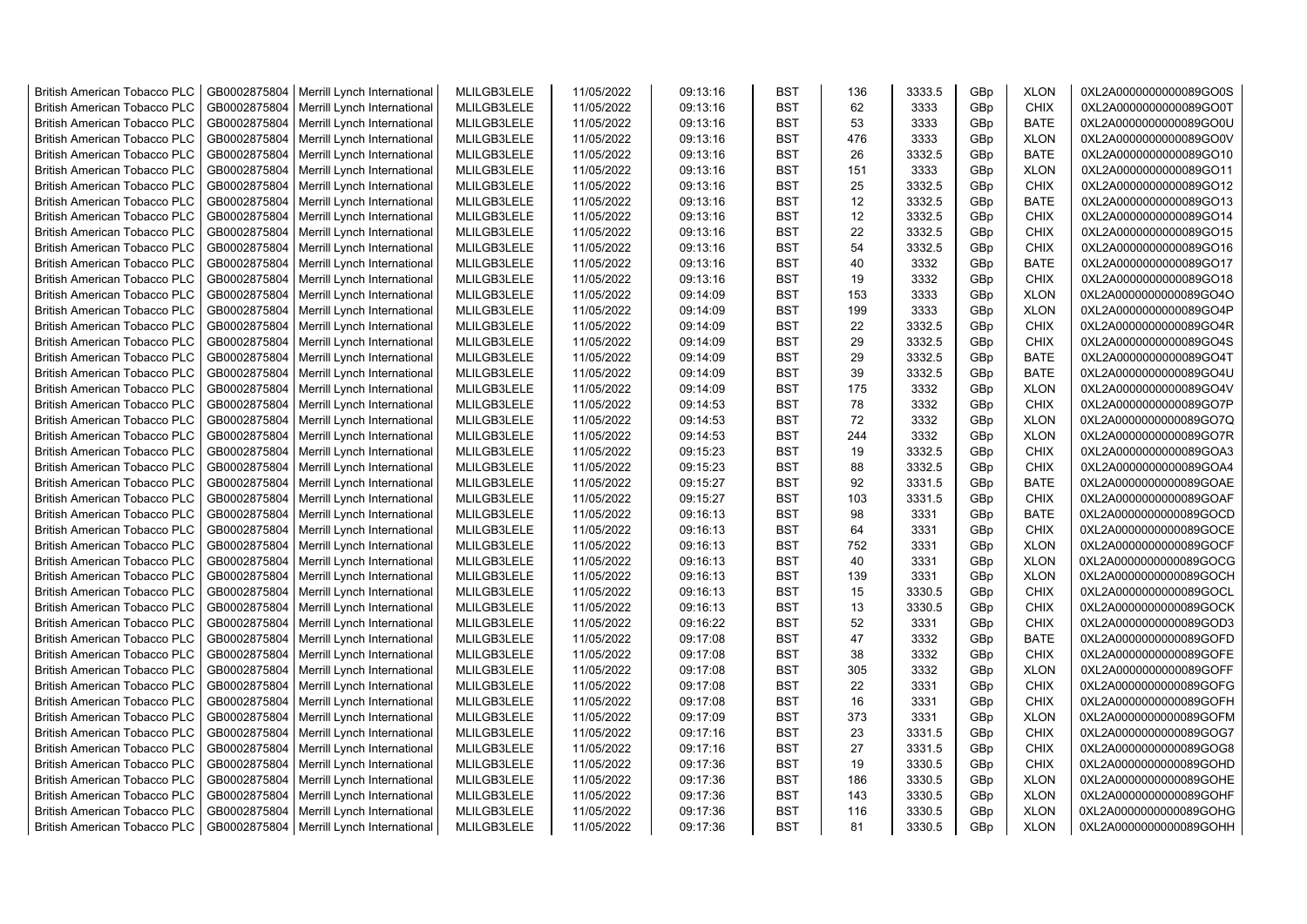| <b>British American Tobacco PLC</b> | GB0002875804 | Merrill Lynch International | MLILGB3LELE | 11/05/2022 | 09:18:00 | <b>BST</b> | 10             | 3331   | GBp             | <b>XLON</b> | 0XL2A0000000000089GOJC |
|-------------------------------------|--------------|-----------------------------|-------------|------------|----------|------------|----------------|--------|-----------------|-------------|------------------------|
| <b>British American Tobacco PLC</b> | GB0002875804 | Merrill Lynch International | MLILGB3LELE | 11/05/2022 | 09:18:00 | <b>BST</b> | 224            | 3331   | GBp             | <b>XLON</b> | 0XL2A0000000000089GOJD |
| <b>British American Tobacco PLC</b> | GB0002875804 | Merrill Lynch International | MLILGB3LELE | 11/05/2022 | 09:18:31 | <b>BST</b> | 76             | 3332   | GBp             | <b>CHIX</b> | 0XL2A0000000000089GOLJ |
| <b>British American Tobacco PLC</b> | GB0002875804 | Merrill Lynch International | MLILGB3LELE | 11/05/2022 | 09:18:31 | <b>BST</b> | 11             | 3332   | GBp             | <b>CHIX</b> | 0XL2A0000000000089GOLK |
| <b>British American Tobacco PLC</b> | GB0002875804 | Merrill Lynch International | MLILGB3LELE | 11/05/2022 | 09:18:31 | <b>BST</b> | 10             | 3332   | GBp             | <b>CHIX</b> | 0XL2A0000000000089GOLL |
| <b>British American Tobacco PLC</b> | GB0002875804 | Merrill Lynch International | MLILGB3LELE | 11/05/2022 | 09:18:43 | <b>BST</b> | 25             | 3331.5 | GBp             | <b>XLON</b> | 0XL2A0000000000089GOM2 |
| British American Tobacco PLC        | GB0002875804 | Merrill Lynch International | MLILGB3LELE | 11/05/2022 | 09:19:04 | <b>BST</b> | 20             | 3333   | GBp             | <b>XLON</b> | 0XL2A0000000000089GONH |
| <b>British American Tobacco PLC</b> | GB0002875804 | Merrill Lynch International | MLILGB3LELE | 11/05/2022 | 09:19:04 | <b>BST</b> | 26             | 3333   | GBp             | <b>XLON</b> | 0XL2A0000000000089GONI |
| <b>British American Tobacco PLC</b> | GB0002875804 | Merrill Lynch International | MLILGB3LELE | 11/05/2022 | 09:19:11 | <b>BST</b> | 65             | 3333.5 | GBp             | <b>CHIX</b> | 0XL2A0000000000089GONV |
| <b>British American Tobacco PLC</b> | GB0002875804 | Merrill Lynch International | MLILGB3LELE | 11/05/2022 | 09:19:11 | <b>BST</b> | 97             | 3333.5 | GBp             | <b>BATE</b> | 0XL2A0000000000089GOO0 |
| <b>British American Tobacco PLC</b> | GB0002875804 | Merrill Lynch International | MLILGB3LELE | 11/05/2022 | 09:19:11 | <b>BST</b> | 143            | 3334   | GBp             | <b>XLON</b> | 0XL2A0000000000089GOO1 |
| <b>British American Tobacco PLC</b> | GB0002875804 | Merrill Lynch International | MLILGB3LELE | 11/05/2022 | 09:19:11 | <b>BST</b> | 116            | 3334   | GBp             | <b>XLON</b> | 0XL2A0000000000089GOO2 |
| <b>British American Tobacco PLC</b> | GB0002875804 | Merrill Lynch International | MLILGB3LELE | 11/05/2022 | 09:19:11 | <b>BST</b> | 250            | 3334   | GBp             | <b>XLON</b> | 0XL2A0000000000089GOO3 |
| <b>British American Tobacco PLC</b> | GB0002875804 | Merrill Lynch International | MLILGB3LELE | 11/05/2022 | 09:19:11 | <b>BST</b> | 95             | 3334   | GBp             | <b>XLON</b> | 0XL2A0000000000089GOO4 |
| <b>British American Tobacco PLC</b> | GB0002875804 | Merrill Lynch International | MLILGB3LELE | 11/05/2022 | 09:19:18 | <b>BST</b> | 25             | 3333   | GBp             | <b>XLON</b> | 0XL2A0000000000089GOOF |
| <b>British American Tobacco PLC</b> | GB0002875804 | Merrill Lynch International | MLILGB3LELE | 11/05/2022 | 09:19:37 | <b>BST</b> | 77             | 3333   | GBp             | <b>CHIX</b> | 0XL2A0000000000089GOPA |
| British American Tobacco PLC        | GB0002875804 | Merrill Lynch International | MLILGB3LELE | 11/05/2022 | 09:19:37 | <b>BST</b> | 71             | 3333   | GBp             | <b>BATE</b> | 0XL2A0000000000089GOPB |
| <b>British American Tobacco PLC</b> | GB0002875804 | Merrill Lynch International | MLILGB3LELE | 11/05/2022 | 09:19:37 | <b>BST</b> | 368            | 3333   | GBp             | <b>XLON</b> | 0XL2A0000000000089GOPC |
| <b>British American Tobacco PLC</b> | GB0002875804 | Merrill Lynch International | MLILGB3LELE | 11/05/2022 | 09:19:37 | <b>BST</b> | 188            | 3332.5 | GBp             | <b>XLON</b> | 0XL2A0000000000089GOPD |
| <b>British American Tobacco PLC</b> | GB0002875804 | Merrill Lynch International | MLILGB3LELE | 11/05/2022 | 09:19:37 | <b>BST</b> | 78             | 3332   | GBp             | <b>CHIX</b> | 0XL2A0000000000089GOPL |
| <b>British American Tobacco PLC</b> | GB0002875804 | Merrill Lynch International | MLILGB3LELE | 11/05/2022 | 09:19:37 | <b>BST</b> | 110            | 3332   | GBp             | <b>BATE</b> | 0XL2A0000000000089GOPM |
| <b>British American Tobacco PLC</b> | GB0002875804 | Merrill Lynch International | MLILGB3LELE | 11/05/2022 | 09:19:37 | <b>BST</b> | 32             | 3331   | GBp             | <b>CHIX</b> | 0XL2A0000000000089GOPN |
| British American Tobacco PLC        | GB0002875804 | Merrill Lynch International | MLILGB3LELE | 11/05/2022 | 09:19:37 | <b>BST</b> | 44             | 3331.5 | GBp             | <b>BATE</b> | 0XL2A0000000000089GOPO |
| <b>British American Tobacco PLC</b> | GB0002875804 | Merrill Lynch International | MLILGB3LELE | 11/05/2022 | 09:19:37 | <b>BST</b> | 29             | 3331.5 | GBp             | <b>BATE</b> | 0XL2A0000000000089GOPP |
| <b>British American Tobacco PLC</b> | GB0002875804 | Merrill Lynch International | MLILGB3LELE | 11/05/2022 | 09:19:45 | <b>BST</b> | 52             | 3330.5 | GBp             | <b>CHIX</b> | 0XL2A0000000000089GOQ1 |
| <b>British American Tobacco PLC</b> | GB0002875804 | Merrill Lynch International | MLILGB3LELE | 11/05/2022 | 09:19:45 | <b>BST</b> | 150            | 3330.5 | GBp             | <b>XLON</b> | 0XL2A0000000000089GOQ2 |
| <b>British American Tobacco PLC</b> | GB0002875804 | Merrill Lynch International | MLILGB3LELE | 11/05/2022 | 09:19:45 | <b>BST</b> | 13             | 3330.5 | GBp             | <b>BATE</b> | 0XL2A0000000000089GOQ3 |
| <b>British American Tobacco PLC</b> | GB0002875804 | Merrill Lynch International | MLILGB3LELE | 11/05/2022 | 09:20:18 | <b>BST</b> | 36             | 3331   | GBp             | <b>CHIX</b> | 0XL2A0000000000089GOS7 |
| <b>British American Tobacco PLC</b> | GB0002875804 | Merrill Lynch International | MLILGB3LELE | 11/05/2022 | 09:20:18 | <b>BST</b> | 147            | 3331   | GBp             | <b>XLON</b> | 0XL2A0000000000089GOS8 |
| <b>British American Tobacco PLC</b> | GB0002875804 | Merrill Lynch International | MLILGB3LELE | 11/05/2022 | 09:20:19 | <b>BST</b> | 19             | 3330.5 | GBp             | <b>BATE</b> | 0XL2A0000000000089GOSC |
| <b>British American Tobacco PLC</b> | GB0002875804 | Merrill Lynch International | MLILGB3LELE | 11/05/2022 | 09:20:19 | <b>BST</b> | 18             | 3330   | GBp             | <b>BATE</b> | 0XL2A0000000000089GOSG |
| <b>British American Tobacco PLC</b> | GB0002875804 | Merrill Lynch International | MLILGB3LELE | 11/05/2022 | 09:20:19 | <b>BST</b> | 208            | 3330   | GBp             | <b>XLON</b> | 0XL2A0000000000089GOSH |
| <b>British American Tobacco PLC</b> | GB0002875804 | Merrill Lynch International | MLILGB3LELE | 11/05/2022 | 09:20:36 | <b>BST</b> | 25             | 3331   | GBp             | <b>XLON</b> | 0XL2A0000000000089GOT2 |
| <b>British American Tobacco PLC</b> | GB0002875804 | Merrill Lynch International | MLILGB3LELE | 11/05/2022 | 09:20:37 | <b>BST</b> | 25             | 3331   | GBp             | <b>XLON</b> | 0XL2A0000000000089GOT5 |
| <b>British American Tobacco PLC</b> | GB0002875804 | Merrill Lynch International | MLILGB3LELE | 11/05/2022 | 09:20:42 | <b>BST</b> | 162            | 3331   | GBp             | <b>XLON</b> | 0XL2A0000000000089GOT7 |
| British American Tobacco PLC        | GB0002875804 | Merrill Lynch International | MLILGB3LELE | 11/05/2022 | 09:20:46 | <b>BST</b> | 33             | 3330.5 | GBp             | <b>CHIX</b> | 0XL2A0000000000089GOTI |
| <b>British American Tobacco PLC</b> | GB0002875804 | Merrill Lynch International | MLILGB3LELE | 11/05/2022 | 09:20:46 | <b>BST</b> | $\overline{7}$ | 3330.5 | GBp             | <b>BATE</b> | 0XL2A0000000000089GOTJ |
| <b>British American Tobacco PLC</b> | GB0002875804 | Merrill Lynch International | MLILGB3LELE | 11/05/2022 | 09:20:46 | <b>BST</b> | 17             | 3330.5 | GBp             | <b>BATE</b> | 0XL2A0000000000089GOTK |
| <b>British American Tobacco PLC</b> | GB0002875804 | Merrill Lynch International | MLILGB3LELE | 11/05/2022 | 09:20:46 | <b>BST</b> | 2              | 3330.5 | GBp             | <b>BATE</b> | 0XL2A0000000000089GOTL |
| <b>British American Tobacco PLC</b> | GB0002875804 | Merrill Lynch International | MLILGB3LELE | 11/05/2022 | 09:20:53 | <b>BST</b> | 46             | 3329.5 | GBp             | <b>CHIX</b> | 0XL2A0000000000089GOU5 |
| <b>British American Tobacco PLC</b> | GB0002875804 | Merrill Lynch International | MLILGB3LELE | 11/05/2022 | 09:20:53 | <b>BST</b> | 50             | 3329.5 | GBp             | <b>CHIX</b> | 0XL2A0000000000089GOU6 |
| <b>British American Tobacco PLC</b> | GB0002875804 | Merrill Lynch International | MLILGB3LELE | 11/05/2022 | 09:21:43 | <b>BST</b> | 49             | 3330.5 | GBp             | <b>BATE</b> | 0XL2A0000000000089GP0H |
| <b>British American Tobacco PLC</b> | GB0002875804 | Merrill Lynch International | MLILGB3LELE | 11/05/2022 | 09:21:44 | <b>BST</b> | 160            | 3330   | GBp             | <b>XLON</b> | 0XL2A0000000000089GP0I |
| <b>British American Tobacco PLC</b> | GB0002875804 | Merrill Lynch International | MLILGB3LELE | 11/05/2022 | 09:21:51 | <b>BST</b> | 23             | 3330   | GBp             | <b>CHIX</b> | 0XL2A0000000000089GP0V |
| <b>British American Tobacco PLC</b> | GB0002875804 | Merrill Lynch International | MLILGB3LELE | 11/05/2022 | 09:21:51 | <b>BST</b> | 136            | 3330   | GBp             | <b>XLON</b> | 0XL2A0000000000089GP10 |
| <b>British American Tobacco PLC</b> | GB0002875804 | Merrill Lynch International | MLILGB3LELE | 11/05/2022 | 09:21:51 | <b>BST</b> | 220            | 3329.5 | GBp             | <b>XLON</b> | 0XL2A0000000000089GP11 |
| <b>British American Tobacco PLC</b> | GB0002875804 | Merrill Lynch International | MLILGB3LELE | 11/05/2022 | 09:21:51 | <b>BST</b> | $\overline{7}$ | 3329.5 | GBp             | <b>CHIX</b> | 0XL2A0000000000089GP13 |
| <b>British American Tobacco PLC</b> | GB0002875804 | Merrill Lynch International | MLILGB3LELE | 11/05/2022 | 09:21:51 | <b>BST</b> | 10             | 3329.5 | GB <sub>p</sub> | <b>CHIX</b> | 0XL2A0000000000089GP12 |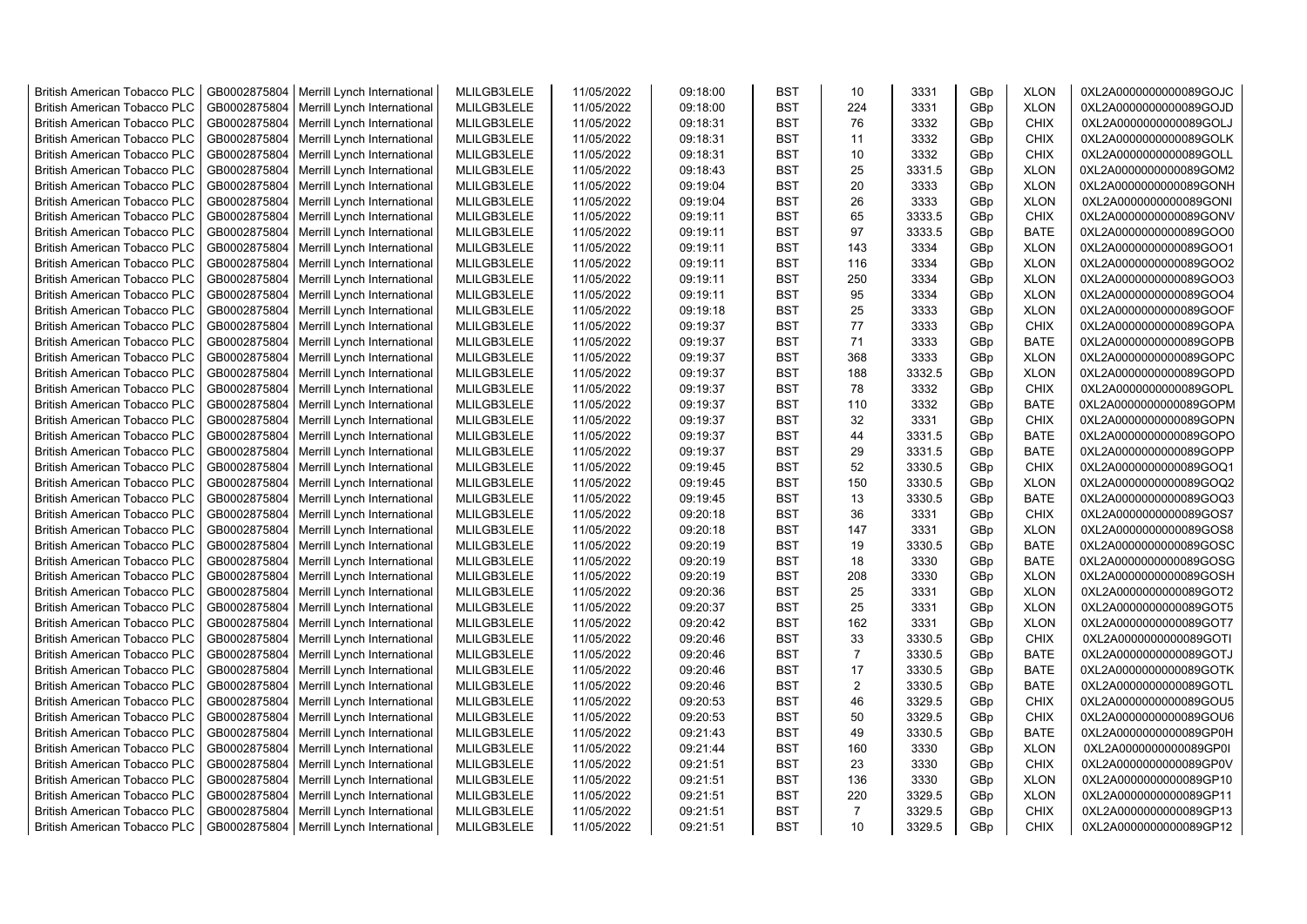| <b>British American Tobacco PLC</b> | GB0002875804 | Merrill Lynch International                | MLILGB3LELE | 11/05/2022 | 09:21:58 | <b>BST</b> | 177            | 3329   | GBp             | <b>XLON</b> | 0XL2A0000000000089GP1J |
|-------------------------------------|--------------|--------------------------------------------|-------------|------------|----------|------------|----------------|--------|-----------------|-------------|------------------------|
| <b>British American Tobacco PLC</b> | GB0002875804 | Merrill Lynch International                | MLILGB3LELE | 11/05/2022 | 09:21:58 | <b>BST</b> | 66             | 3329   | GBp             | <b>CHIX</b> | 0XL2A0000000000089GP1K |
| <b>British American Tobacco PLC</b> | GB0002875804 | Merrill Lynch International                | MLILGB3LELE | 11/05/2022 | 09:21:58 | <b>BST</b> | 45             | 3329   | GBp             | <b>BATE</b> | 0XL2A0000000000089GP1L |
| <b>British American Tobacco PLC</b> | GB0002875804 | Merrill Lynch International                | MLILGB3LELE | 11/05/2022 | 09:22:00 | <b>BST</b> | 46             | 3329.5 | GBp             | <b>CHIX</b> | 0XL2A0000000000089GP1P |
| <b>British American Tobacco PLC</b> | GB0002875804 | Merrill Lynch International                | MLILGB3LELE | 11/05/2022 | 09:22:11 | <b>BST</b> | 23             | 3329   | GB <sub>p</sub> | <b>BATE</b> | 0XL2A0000000000089GP2B |
| <b>British American Tobacco PLC</b> | GB0002875804 | Merrill Lynch International                | MLILGB3LELE | 11/05/2022 | 09:22:21 | <b>BST</b> | 15             | 3328.5 | GBp             | <b>XLON</b> | 0XL2A0000000000089GP35 |
| <b>British American Tobacco PLC</b> | GB0002875804 | Merrill Lynch International                | MLILGB3LELE | 11/05/2022 | 09:22:24 | <b>BST</b> | 39             | 3330   | GBp             | <b>BATE</b> | 0XL2A0000000000089GP39 |
| <b>British American Tobacco PLC</b> | GB0002875804 | Merrill Lynch International                | MLILGB3LELE | 11/05/2022 | 09:22:26 | <b>BST</b> | 171            | 3329.5 | GBp             | <b>XLON</b> | 0XL2A0000000000089GP3D |
| <b>British American Tobacco PLC</b> | GB0002875804 | Merrill Lynch International                | MLILGB3LELE | 11/05/2022 | 09:22:26 | <b>BST</b> | 159            | 3329.5 | GBp             | <b>XLON</b> | 0XL2A0000000000089GP3E |
| <b>British American Tobacco PLC</b> | GB0002875804 | Merrill Lynch International                | MLILGB3LELE | 11/05/2022 | 09:22:30 | <b>BST</b> | 56             | 3329.5 | GBp             | <b>CHIX</b> | 0XL2A0000000000089GP3M |
| <b>British American Tobacco PLC</b> | GB0002875804 | Merrill Lynch International                | MLILGB3LELE | 11/05/2022 | 09:22:34 | <b>BST</b> | 241            | 3330   | GBp             | <b>XLON</b> | 0XL2A0000000000089GP4E |
| <b>British American Tobacco PLC</b> | GB0002875804 | Merrill Lynch International                | MLILGB3LELE | 11/05/2022 | 09:22:58 | <b>BST</b> | 101            | 3329   | GBp             | <b>XLON</b> | 0XL2A0000000000089GP53 |
| <b>British American Tobacco PLC</b> | GB0002875804 | Merrill Lynch International                | MLILGB3LELE | 11/05/2022 | 09:23:06 | <b>BST</b> | 68             | 3333   | GB <sub>p</sub> | <b>CHIX</b> | 0XL2A0000000000089GP60 |
| <b>British American Tobacco PLC</b> | GB0002875804 | Merrill Lynch International                | MLILGB3LELE | 11/05/2022 | 09:23:06 | <b>BST</b> | 172            | 3332.5 | GBp             | <b>XLON</b> | 0XL2A0000000000089GP61 |
| <b>British American Tobacco PLC</b> | GB0002875804 | Merrill Lynch International                | MLILGB3LELE | 11/05/2022 | 09:23:30 | <b>BST</b> | 86             | 3333   | GB <sub>p</sub> | <b>XLON</b> | 0XL2A0000000000089GP7R |
| <b>British American Tobacco PLC</b> | GB0002875804 | Merrill Lynch International                | MLILGB3LELE | 11/05/2022 | 09:24:01 | <b>BST</b> | 49             | 3334.5 | GBp             | <b>CHIX</b> | 0XL2A0000000000089GP97 |
| <b>British American Tobacco PLC</b> | GB0002875804 | Merrill Lynch International                | MLILGB3LELE | 11/05/2022 | 09:24:24 | <b>BST</b> | 92             | 3336   | GBp             | <b>CHIX</b> | 0XL2A0000000000089GPAA |
| <b>British American Tobacco PLC</b> | GB0002875804 | Merrill Lynch International                | MLILGB3LELE | 11/05/2022 | 09:24:25 | <b>BST</b> | 250            | 3336.5 | GBp             | <b>XLON</b> | 0XL2A0000000000089GPAD |
| <b>British American Tobacco PLC</b> | GB0002875804 | Merrill Lynch International                | MLILGB3LELE | 11/05/2022 | 09:24:25 | <b>BST</b> | 122            | 3336.5 | GBp             | <b>XLON</b> | 0XL2A0000000000089GPAE |
| <b>British American Tobacco PLC</b> | GB0002875804 | Merrill Lynch International                | MLILGB3LELE | 11/05/2022 | 09:24:25 | <b>BST</b> | 56             | 3336.5 | GBp             | <b>XLON</b> | 0XL2A0000000000089GPAF |
| <b>British American Tobacco PLC</b> | GB0002875804 | Merrill Lynch International                | MLILGB3LELE | 11/05/2022 | 09:24:55 | <b>BST</b> | 12             | 3335.5 | GBp             | <b>CHIX</b> | 0XL2A0000000000089GPC6 |
| <b>British American Tobacco PLC</b> | GB0002875804 | Merrill Lynch International                | MLILGB3LELE | 11/05/2022 | 09:24:55 | <b>BST</b> | 10             | 3335.5 | GBp             | <b>CHIX</b> | 0XL2A0000000000089GPC7 |
| <b>British American Tobacco PLC</b> | GB0002875804 | Merrill Lynch International                | MLILGB3LELE | 11/05/2022 | 09:24:55 | <b>BST</b> | 48             | 3335.5 | GBp             | <b>BATE</b> | 0XL2A0000000000089GPC8 |
| <b>British American Tobacco PLC</b> | GB0002875804 | Merrill Lynch International                | MLILGB3LELE | 11/05/2022 | 09:24:55 | <b>BST</b> | 26             | 3335   | GBp             | <b>XLON</b> | 0XL2A0000000000089GPC9 |
| <b>British American Tobacco PLC</b> | GB0002875804 | Merrill Lynch International                | MLILGB3LELE | 11/05/2022 | 09:24:55 | <b>BST</b> | 25             | 3335   | GBp             | <b>XLON</b> | 0XL2A0000000000089GPCA |
| <b>British American Tobacco PLC</b> | GB0002875804 | Merrill Lynch International                | MLILGB3LELE | 11/05/2022 | 09:25:23 | <b>BST</b> | 61             | 3336.5 | GBp             | <b>XLON</b> | 0XL2A0000000000089GPE2 |
| <b>British American Tobacco PLC</b> | GB0002875804 | Merrill Lynch International                | MLILGB3LELE | 11/05/2022 | 09:25:23 | <b>BST</b> | 116            | 3336.5 | GBp             | <b>XLON</b> | 0XL2A0000000000089GPE3 |
| <b>British American Tobacco PLC</b> | GB0002875804 | Merrill Lynch International                | MLILGB3LELE | 11/05/2022 | 09:25:23 | <b>BST</b> | 143            | 3336.5 | GBp             | <b>XLON</b> | 0XL2A0000000000089GPE4 |
| <b>British American Tobacco PLC</b> | GB0002875804 | Merrill Lynch International                | MLILGB3LELE | 11/05/2022 | 09:25:23 | <b>BST</b> | 56             | 3336.5 | GBp             | <b>XLON</b> | 0XL2A0000000000089GPE5 |
| <b>British American Tobacco PLC</b> | GB0002875804 | Merrill Lynch International                | MLILGB3LELE | 11/05/2022 | 09:25:23 | <b>BST</b> | 250            | 3336.5 | GB <sub>p</sub> | <b>XLON</b> | 0XL2A0000000000089GPE6 |
| <b>British American Tobacco PLC</b> | GB0002875804 | Merrill Lynch International                | MLILGB3LELE | 11/05/2022 | 09:25:44 | <b>BST</b> | 133            | 3336.5 | GB <sub>p</sub> | <b>CHIX</b> | 0XL2A0000000000089GPF7 |
| <b>British American Tobacco PLC</b> | GB0002875804 | Merrill Lynch International                | MLILGB3LELE | 11/05/2022 | 09:25:55 | <b>BST</b> | 75             | 3336.5 | GBp             | <b>XLON</b> | 0XL2A0000000000089GPFT |
| <b>British American Tobacco PLC</b> | GB0002875804 | Merrill Lynch International                | MLILGB3LELE | 11/05/2022 | 09:26:03 | <b>BST</b> | $\overline{4}$ | 3336.5 | GBp             | <b>XLON</b> | 0XL2A0000000000089GPG9 |
| <b>British American Tobacco PLC</b> | GB0002875804 | Merrill Lynch International                | MLILGB3LELE | 11/05/2022 | 09:26:04 | <b>BST</b> | 38             | 3336   | GBp             | <b>BATE</b> | 0XL2A0000000000089GPGF |
| <b>British American Tobacco PLC</b> | GB0002875804 | Merrill Lynch International                | MLILGB3LELE | 11/05/2022 | 09:26:04 | <b>BST</b> | 91             | 3336   | GBp             | <b>CHIX</b> | 0XL2A0000000000089GPGG |
| <b>British American Tobacco PLC</b> | GB0002875804 | Merrill Lynch International                | MLILGB3LELE | 11/05/2022 | 09:26:04 | <b>BST</b> | 23             | 3336   | GBp             | <b>BATE</b> | 0XL2A0000000000089GPGH |
| <b>British American Tobacco PLC</b> | GB0002875804 | Merrill Lynch International                | MLILGB3LELE | 11/05/2022 | 09:26:05 | <b>BST</b> | 250            | 3336.5 | GBp             | <b>XLON</b> | 0XL2A0000000000089GPGO |
| <b>British American Tobacco PLC</b> | GB0002875804 | Merrill Lynch International                | MLILGB3LELE | 11/05/2022 | 09:26:05 | <b>BST</b> | 100            | 3336.5 | GBp             | <b>XLON</b> | 0XL2A0000000000089GPGP |
| <b>British American Tobacco PLC</b> | GB0002875804 | Merrill Lynch International                | MLILGB3LELE | 11/05/2022 | 09:26:30 | <b>BST</b> | 62             | 3336   | GBp             | <b>CHIX</b> | 0XL2A0000000000089GPI0 |
| <b>British American Tobacco PLC</b> | GB0002875804 | Merrill Lynch International                | MLILGB3LELE | 11/05/2022 | 09:26:33 | <b>BST</b> | 420            | 3336.5 | GBp             | <b>XLON</b> | 0XL2A0000000000089GPI7 |
| <b>British American Tobacco PLC</b> | GB0002875804 | Merrill Lynch International                | MLILGB3LELE | 11/05/2022 | 09:26:33 | <b>BST</b> | 85             | 3336.5 | GBp             | <b>XLON</b> | 0XL2A0000000000089GPI8 |
| <b>British American Tobacco PLC</b> | GB0002875804 | Merrill Lynch International                | MLILGB3LELE | 11/05/2022 | 09:26:33 | <b>BST</b> | 100            | 3336.5 | GBp             | <b>XLON</b> | 0XL2A0000000000089GPI9 |
| <b>British American Tobacco PLC</b> | GB0002875804 | Merrill Lynch International                | MLILGB3LELE | 11/05/2022 | 09:28:02 | <b>BST</b> | 155            | 3339.5 | GBp             | <b>CHIX</b> | 0XL2A0000000000089GPNN |
| <b>British American Tobacco PLC</b> | GB0002875804 | Merrill Lynch International                | MLILGB3LELE | 11/05/2022 | 09:28:02 | <b>BST</b> | 51             | 3339.5 | GBp             | <b>BATE</b> | 0XL2A0000000000089GPNO |
| <b>British American Tobacco PLC</b> | GB0002875804 | Merrill Lynch International                | MLILGB3LELE | 11/05/2022 | 09:28:03 | <b>BST</b> | 85             | 3340   | GBp             | <b>XLON</b> | 0XL2A0000000000089GPNT |
| <b>British American Tobacco PLC</b> | GB0002875804 | Merrill Lynch International                | MLILGB3LELE | 11/05/2022 | 09:28:03 | <b>BST</b> | 250            | 3340   | GBp             | <b>XLON</b> | 0XL2A0000000000089GPNU |
| <b>British American Tobacco PLC</b> | GB0002875804 | Merrill Lynch International                | MLILGB3LELE | 11/05/2022 | 09:28:04 | <b>BST</b> | 99             | 3340.5 | GB <sub>p</sub> | <b>CHIX</b> | 0XL2A0000000000089GPO0 |
| <b>British American Tobacco PLC</b> |              | GB0002875804   Merrill Lynch International | MLILGB3LELE | 11/05/2022 | 09:28:04 | <b>BST</b> | 250            | 3341   | GBp             | <b>XLON</b> | 0XL2A0000000000089GPO3 |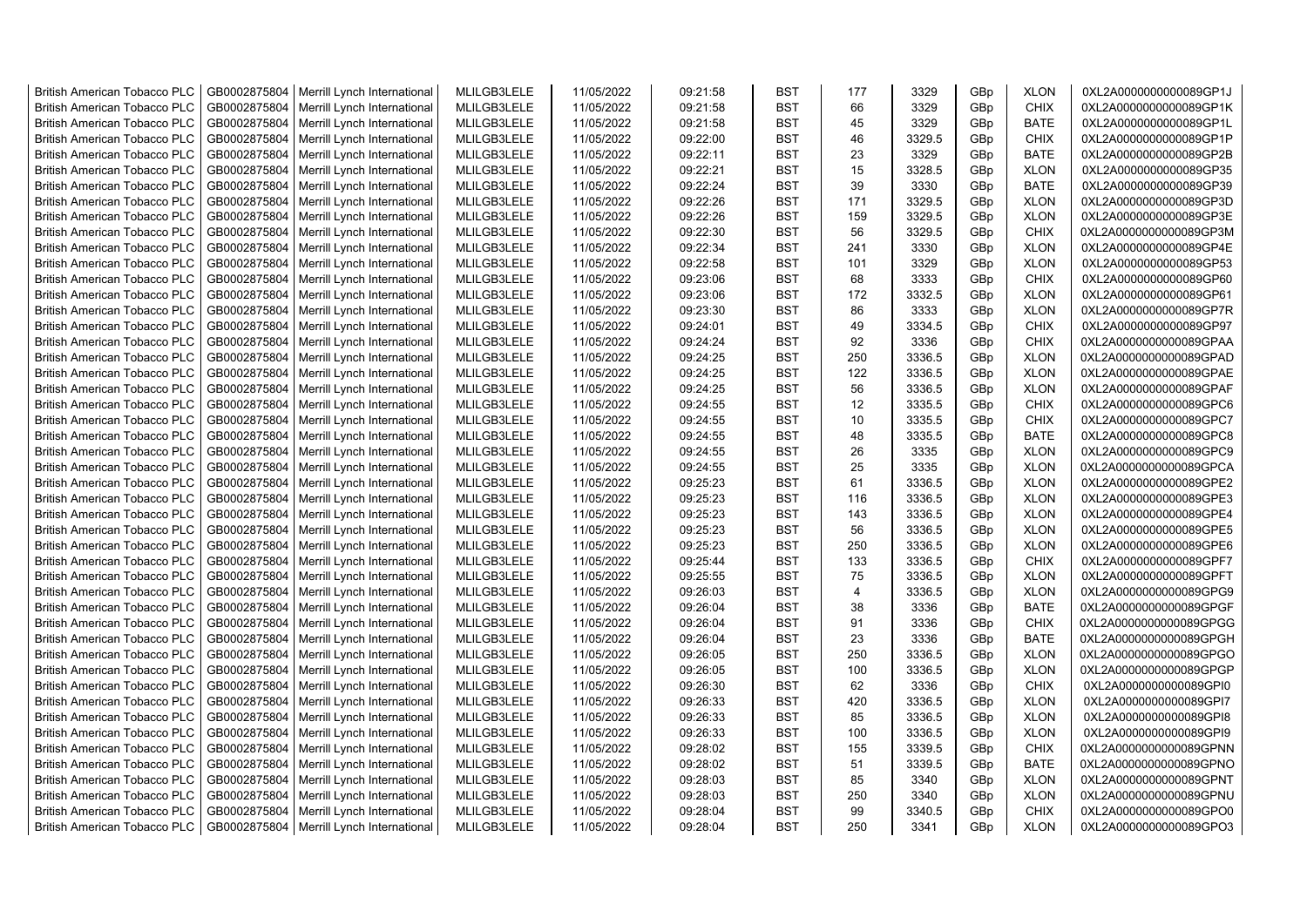| <b>British American Tobacco PLC</b> | GB0002875804 | Merrill Lynch International                | MLILGB3LELE | 11/05/2022 | 09:28:04 | <b>BST</b> | 122 | 3341   | GBp             | <b>XLON</b> | 0XL2A0000000000089GPO4 |
|-------------------------------------|--------------|--------------------------------------------|-------------|------------|----------|------------|-----|--------|-----------------|-------------|------------------------|
| <b>British American Tobacco PLC</b> | GB0002875804 | Merrill Lynch International                | MLILGB3LELE | 11/05/2022 | 09:28:11 | <b>BST</b> | 61  | 3341   | GBp             | <b>CHIX</b> | 0XL2A0000000000089GPOK |
| <b>British American Tobacco PLC</b> | GB0002875804 | Merrill Lynch International                | MLILGB3LELE | 11/05/2022 | 09:28:11 | <b>BST</b> | 173 | 3341   | GBp             | <b>XLON</b> | 0XL2A0000000000089GPOL |
| <b>British American Tobacco PLC</b> | GB0002875804 | Merrill Lynch International                | MLILGB3LELE | 11/05/2022 | 09:28:11 | <b>BST</b> | 230 | 3341   | GBp             | <b>XLON</b> | 0XL2A0000000000089GPOM |
| <b>British American Tobacco PLC</b> | GB0002875804 | Merrill Lynch International                | MLILGB3LELE | 11/05/2022 | 09:28:28 | <b>BST</b> | 237 | 3340.5 | GB <sub>p</sub> | <b>XLON</b> | 0XL2A0000000000089GPPT |
| <b>British American Tobacco PLC</b> | GB0002875804 | Merrill Lynch International                | MLILGB3LELE | 11/05/2022 | 09:28:36 | <b>BST</b> | 25  | 3340   | GBp             | <b>XLON</b> | 0XL2A0000000000089GPQE |
| <b>British American Tobacco PLC</b> | GB0002875804 | Merrill Lynch International                | MLILGB3LELE | 11/05/2022 | 09:28:36 | <b>BST</b> | 25  | 3340   | GBp             | <b>XLON</b> | 0XL2A0000000000089GPQF |
| <b>British American Tobacco PLC</b> | GB0002875804 | Merrill Lynch International                | MLILGB3LELE | 11/05/2022 | 09:28:36 | <b>BST</b> | 39  | 3340   | GBp             | <b>CHIX</b> | 0XL2A0000000000089GPQG |
| <b>British American Tobacco PLC</b> | GB0002875804 | Merrill Lynch International                | MLILGB3LELE | 11/05/2022 | 09:28:36 | <b>BST</b> | 226 | 3340   | GBp             | <b>XLON</b> | 0XL2A0000000000089GPQH |
| <b>British American Tobacco PLC</b> | GB0002875804 | Merrill Lynch International                | MLILGB3LELE | 11/05/2022 | 09:28:52 | <b>BST</b> | 182 | 3340   | GBp             | <b>XLON</b> | 0XL2A0000000000089GPR5 |
| <b>British American Tobacco PLC</b> | GB0002875804 | Merrill Lynch International                | MLILGB3LELE | 11/05/2022 | 09:28:52 | <b>BST</b> | 58  | 3339.5 | GBp             | <b>CHIX</b> | 0XL2A0000000000089GPR6 |
| <b>British American Tobacco PLC</b> | GB0002875804 | Merrill Lynch International                | MLILGB3LELE | 11/05/2022 | 09:28:52 | <b>BST</b> | 20  | 3339   | GBp             | <b>BATE</b> | 0XL2A0000000000089GPR7 |
| <b>British American Tobacco PLC</b> | GB0002875804 | Merrill Lynch International                | MLILGB3LELE | 11/05/2022 | 09:28:52 | <b>BST</b> | 63  | 3339   | GB <sub>p</sub> | <b>BATE</b> | 0XL2A0000000000089GPR8 |
| <b>British American Tobacco PLC</b> | GB0002875804 | Merrill Lynch International                | MLILGB3LELE | 11/05/2022 | 09:28:52 | <b>BST</b> | 8   | 3338.5 | GBp             | <b>CHIX</b> | 0XL2A0000000000089GPR9 |
| <b>British American Tobacco PLC</b> | GB0002875804 | Merrill Lynch International                | MLILGB3LELE | 11/05/2022 | 09:28:52 | <b>BST</b> | 63  | 3338.5 | GB <sub>p</sub> | <b>CHIX</b> | 0XL2A0000000000089GPRA |
| <b>British American Tobacco PLC</b> | GB0002875804 | Merrill Lynch International                | MLILGB3LELE | 11/05/2022 | 09:28:52 | <b>BST</b> | 77  | 3338   | GBp             | <b>XLON</b> | 0XL2A0000000000089GPRB |
| <b>British American Tobacco PLC</b> | GB0002875804 | Merrill Lynch International                | MLILGB3LELE | 11/05/2022 | 09:29:05 | <b>BST</b> | 130 | 3338   | GBp             | <b>BATE</b> | 0XL2A0000000000089GPSH |
| <b>British American Tobacco PLC</b> | GB0002875804 | Merrill Lynch International                | MLILGB3LELE | 11/05/2022 | 09:29:05 | <b>BST</b> | 34  | 3338   | GBp             | <b>CHIX</b> | 0XL2A0000000000089GPSI |
| <b>British American Tobacco PLC</b> | GB0002875804 | Merrill Lynch International                | MLILGB3LELE | 11/05/2022 | 09:29:05 | <b>BST</b> | 260 | 3338   | GBp             | <b>XLON</b> | 0XL2A0000000000089GPSJ |
| <b>British American Tobacco PLC</b> | GB0002875804 | Merrill Lynch International                | MLILGB3LELE | 11/05/2022 | 09:29:05 | <b>BST</b> | 13  | 3337.5 | GBp             | <b>CHIX</b> | 0XL2A0000000000089GPSK |
| <b>British American Tobacco PLC</b> | GB0002875804 | Merrill Lynch International                | MLILGB3LELE | 11/05/2022 | 09:29:05 | <b>BST</b> | 38  | 3337.5 | GBp             | <b>BATE</b> | 0XL2A0000000000089GPSL |
| <b>British American Tobacco PLC</b> | GB0002875804 | Merrill Lynch International                | MLILGB3LELE | 11/05/2022 | 09:29:05 | <b>BST</b> | 22  | 3337.5 | GBp             | <b>BATE</b> | 0XL2A0000000000089GPSM |
| <b>British American Tobacco PLC</b> | GB0002875804 | Merrill Lynch International                | MLILGB3LELE | 11/05/2022 | 09:30:03 | <b>BST</b> | 55  | 3338   | GBp             | <b>CHIX</b> | 0XL2A0000000000089GQ0D |
| <b>British American Tobacco PLC</b> | GB0002875804 | Merrill Lynch International                | MLILGB3LELE | 11/05/2022 | 09:30:03 | <b>BST</b> | 272 | 3338   | GBp             | <b>XLON</b> | 0XL2A0000000000089GQ0E |
| <b>British American Tobacco PLC</b> | GB0002875804 | Merrill Lynch International                | MLILGB3LELE | 11/05/2022 | 09:30:04 | <b>BST</b> | 21  | 3337.5 | GBp             | <b>CHIX</b> | 0XL2A0000000000089GQ0L |
| <b>British American Tobacco PLC</b> | GB0002875804 | Merrill Lynch International                | MLILGB3LELE | 11/05/2022 | 09:30:04 | <b>BST</b> | 221 | 3337.5 | GBp             | <b>XLON</b> | 0XL2A0000000000089GQ0M |
| <b>British American Tobacco PLC</b> | GB0002875804 | Merrill Lynch International                | MLILGB3LELE | 11/05/2022 | 09:30:58 | <b>BST</b> | 87  | 3338.5 | GBp             | <b>CHIX</b> | 0XL2A0000000000089GQ47 |
| <b>British American Tobacco PLC</b> | GB0002875804 | Merrill Lynch International                | MLILGB3LELE | 11/05/2022 | 09:30:58 | <b>BST</b> | 271 | 3338.5 | GBp             | <b>XLON</b> | 0XL2A0000000000089GQ48 |
| <b>British American Tobacco PLC</b> | GB0002875804 | Merrill Lynch International                | MLILGB3LELE | 11/05/2022 | 09:31:06 | <b>BST</b> | 60  | 3338   | GBp             | <b>CHIX</b> | 0XL2A0000000000089GQ4Q |
| <b>British American Tobacco PLC</b> | GB0002875804 | Merrill Lynch International                | MLILGB3LELE | 11/05/2022 | 09:31:06 | <b>BST</b> | 58  | 3338   | GB <sub>p</sub> | <b>BATE</b> | 0XL2A0000000000089GQ4R |
| <b>British American Tobacco PLC</b> | GB0002875804 | Merrill Lynch International                | MLILGB3LELE | 11/05/2022 | 09:31:17 | <b>BST</b> | 102 | 3337   | GB <sub>p</sub> | <b>BATE</b> | 0XL2A0000000000089GQ5D |
| <b>British American Tobacco PLC</b> | GB0002875804 | Merrill Lynch International                | MLILGB3LELE | 11/05/2022 | 09:31:17 | <b>BST</b> | 188 | 3337   | GBp             | <b>XLON</b> | 0XL2A0000000000089GQ5E |
| <b>British American Tobacco PLC</b> | GB0002875804 | Merrill Lynch International                | MLILGB3LELE | 11/05/2022 | 09:31:17 | <b>BST</b> | 14  | 3337   | GBp             | <b>CHIX</b> | 0XL2A0000000000089GQ5F |
| <b>British American Tobacco PLC</b> | GB0002875804 | Merrill Lynch International                | MLILGB3LELE | 11/05/2022 | 09:31:30 | <b>BST</b> | 134 | 3336.5 | GBp             | <b>BATE</b> | 0XL2A0000000000089GQ69 |
| <b>British American Tobacco PLC</b> | GB0002875804 | Merrill Lynch International                | MLILGB3LELE | 11/05/2022 | 09:31:30 | <b>BST</b> | 512 | 3336.5 | GBp             | <b>XLON</b> | 0XL2A0000000000089GQ6A |
| <b>British American Tobacco PLC</b> | GB0002875804 | Merrill Lynch International                | MLILGB3LELE | 11/05/2022 | 09:31:30 | <b>BST</b> | 44  | 3336.5 | GBp             | <b>CHIX</b> | 0XL2A0000000000089GQ6B |
| <b>British American Tobacco PLC</b> | GB0002875804 | Merrill Lynch International                | MLILGB3LELE | 11/05/2022 | 09:31:31 | <b>BST</b> | 33  | 3336   | GBp             | <b>CHIX</b> | 0XL2A0000000000089GQ6C |
| <b>British American Tobacco PLC</b> | GB0002875804 | Merrill Lynch International                | MLILGB3LELE | 11/05/2022 | 09:31:47 | <b>BST</b> | 29  | 3335.5 | GBp             | <b>CHIX</b> | 0XL2A0000000000089GQ75 |
| <b>British American Tobacco PLC</b> | GB0002875804 | Merrill Lynch International                | MLILGB3LELE | 11/05/2022 | 09:31:47 | <b>BST</b> | 173 | 3335   | GBp             | <b>XLON</b> | 0XL2A0000000000089GQ76 |
| <b>British American Tobacco PLC</b> | GB0002875804 | Merrill Lynch International                | MLILGB3LELE | 11/05/2022 | 09:31:47 | <b>BST</b> | 66  | 3335.5 | GBp             | <b>BATE</b> | 0XL2A0000000000089GQ77 |
| <b>British American Tobacco PLC</b> | GB0002875804 | Merrill Lynch International                | MLILGB3LELE | 11/05/2022 | 09:31:47 | <b>BST</b> | 27  | 3335   | GBp             | <b>CHIX</b> | 0XL2A0000000000089GQ78 |
| <b>British American Tobacco PLC</b> | GB0002875804 | Merrill Lynch International                | MLILGB3LELE | 11/05/2022 | 09:32:09 | <b>BST</b> | 142 | 3336   | GBp             | <b>XLON</b> | 0XL2A0000000000089GQ8K |
| <b>British American Tobacco PLC</b> | GB0002875804 | Merrill Lynch International                | MLILGB3LELE | 11/05/2022 | 09:32:10 | <b>BST</b> | 34  | 3335.5 | GBp             | <b>CHIX</b> | 0XL2A0000000000089GQ8M |
| <b>British American Tobacco PLC</b> | GB0002875804 | Merrill Lynch International                | MLILGB3LELE | 11/05/2022 | 09:32:10 | <b>BST</b> | 30  | 3335.5 | GBp             | <b>BATE</b> | 0XL2A0000000000089GQ8N |
| <b>British American Tobacco PLC</b> | GB0002875804 | Merrill Lynch International                | MLILGB3LELE | 11/05/2022 | 09:32:10 | <b>BST</b> | 118 | 3335.5 | GBp             | <b>XLON</b> | 0XL2A0000000000089GQ8O |
| <b>British American Tobacco PLC</b> | GB0002875804 | Merrill Lynch International                | MLILGB3LELE | 11/05/2022 | 09:32:13 | <b>BST</b> | 36  | 3335.5 | GBp             | <b>CHIX</b> | 0XL2A0000000000089GQ90 |
| <b>British American Tobacco PLC</b> | GB0002875804 | Merrill Lynch International                | MLILGB3LELE | 11/05/2022 | 09:33:45 | <b>BST</b> | 310 | 3335   | GB <sub>p</sub> | <b>XLON</b> | 0XL2A0000000000089GQDK |
| <b>British American Tobacco PLC</b> |              | GB0002875804   Merrill Lynch International | MLILGB3LELE | 11/05/2022 | 09:33:45 | <b>BST</b> | 135 | 3335   | GBp             | <b>XLON</b> | 0XL2A0000000000089GQDL |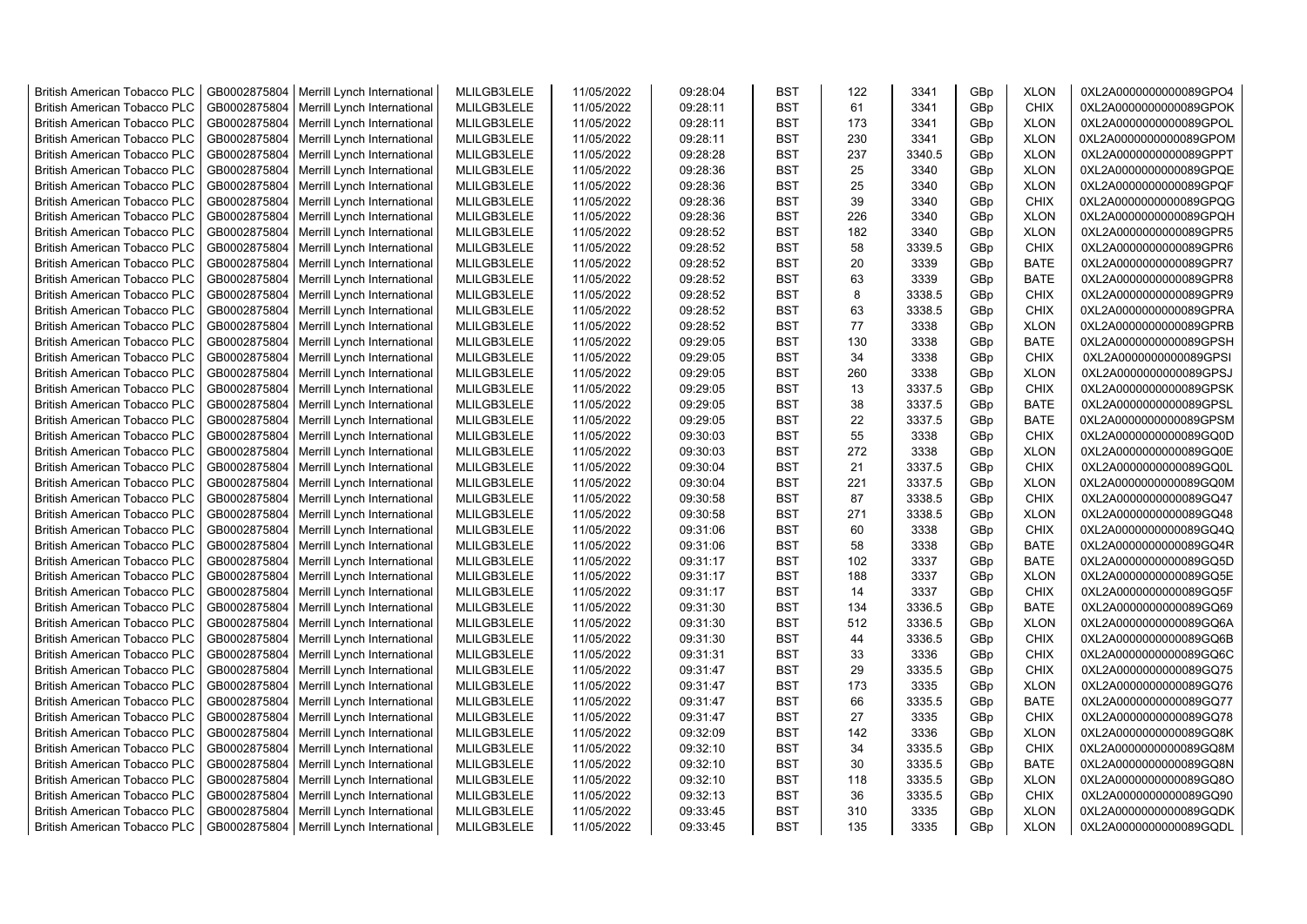| <b>British American Tobacco PLC</b> | GB0002875804 | Merrill Lynch International | MLILGB3LELE | 11/05/2022 | 09:33:45 | <b>BST</b> | 38  | 3335   | GBp             | <b>CHIX</b> | 0XL2A0000000000089GQDM |
|-------------------------------------|--------------|-----------------------------|-------------|------------|----------|------------|-----|--------|-----------------|-------------|------------------------|
| <b>British American Tobacco PLC</b> | GB0002875804 | Merrill Lynch International | MLILGB3LELE | 11/05/2022 | 09:33:45 | <b>BST</b> | 230 | 3335.5 | GBp             | <b>XLON</b> | 0XL2A0000000000089GQDN |
| <b>British American Tobacco PLC</b> | GB0002875804 | Merrill Lynch International | MLILGB3LELE | 11/05/2022 | 09:33:45 | <b>BST</b> | 250 | 3335.5 | GBp             | <b>XLON</b> | 0XL2A0000000000089GQDO |
| <b>British American Tobacco PLC</b> | GB0002875804 | Merrill Lynch International | MLILGB3LELE | 11/05/2022 | 09:33:45 | <b>BST</b> | 50  | 3334.5 | GBp             | <b>XLON</b> | 0XL2A0000000000089GQDP |
| <b>British American Tobacco PLC</b> | GB0002875804 | Merrill Lynch International | MLILGB3LELE | 11/05/2022 | 09:33:45 | <b>BST</b> | 12  | 3334.5 | GBp             | <b>CHIX</b> | 0XL2A0000000000089GQDQ |
| <b>British American Tobacco PLC</b> | GB0002875804 | Merrill Lynch International | MLILGB3LELE | 11/05/2022 | 09:33:45 | <b>BST</b> | 11  | 3334.5 | GBp             | <b>BATE</b> | 0XL2A0000000000089GQDR |
| <b>British American Tobacco PLC</b> | GB0002875804 | Merrill Lynch International | MLILGB3LELE | 11/05/2022 | 09:33:45 | <b>BST</b> | 30  | 3334.5 | GBp             | <b>CHIX</b> | 0XL2A0000000000089GQDS |
| <b>British American Tobacco PLC</b> | GB0002875804 | Merrill Lynch International | MLILGB3LELE | 11/05/2022 | 09:33:45 | <b>BST</b> | 27  | 3334.5 | GBp             | <b>BATE</b> | 0XL2A0000000000089GQDT |
| <b>British American Tobacco PLC</b> | GB0002875804 | Merrill Lynch International | MLILGB3LELE | 11/05/2022 | 09:33:45 | <b>BST</b> | 218 | 3334.5 | GBp             | <b>XLON</b> | 0XL2A0000000000089GQDU |
| <b>British American Tobacco PLC</b> | GB0002875804 | Merrill Lynch International | MLILGB3LELE | 11/05/2022 | 09:33:45 | <b>BST</b> | 224 | 3334.5 | GBp             | <b>XLON</b> | 0XL2A0000000000089GQDV |
| <b>British American Tobacco PLC</b> | GB0002875804 | Merrill Lynch International | MLILGB3LELE | 11/05/2022 | 09:33:51 | <b>BST</b> | 64  | 3334   | GBp             | <b>BATE</b> | 0XL2A0000000000089GQEA |
| <b>British American Tobacco PLC</b> | GB0002875804 | Merrill Lynch International | MLILGB3LELE | 11/05/2022 | 09:33:51 | <b>BST</b> | 99  | 3334   | GBp             | CHIX        | 0XL2A0000000000089GQEB |
| <b>British American Tobacco PLC</b> | GB0002875804 | Merrill Lynch International | MLILGB3LELE | 11/05/2022 | 09:33:51 | BST        | 141 | 3334   | GBp             | <b>XLON</b> | 0XL2A0000000000089GQEC |
| <b>British American Tobacco PLC</b> | GB0002875804 | Merrill Lynch International | MLILGB3LELE | 11/05/2022 | 09:34:46 | <b>BST</b> | 46  | 3333.5 | GBp             | <b>XLON</b> | 0XL2A0000000000089GQGQ |
| <b>British American Tobacco PLC</b> | GB0002875804 | Merrill Lynch International | MLILGB3LELE | 11/05/2022 | 09:34:46 | <b>BST</b> | 135 | 3333.5 | GBp             | <b>XLON</b> | 0XL2A0000000000089GQGS |
| <b>British American Tobacco PLC</b> | GB0002875804 | Merrill Lynch International | MLILGB3LELE | 11/05/2022 | 09:35:03 | <b>BST</b> | 115 | 3333.5 | GBp             | <b>XLON</b> | 0XL2A0000000000089GQHJ |
| British American Tobacco PLC        | GB0002875804 | Merrill Lynch International | MLILGB3LELE | 11/05/2022 | 09:35:15 | <b>BST</b> | 273 | 3334   | GBp             | <b>XLON</b> | 0XL2A0000000000089GQIQ |
| <b>British American Tobacco PLC</b> | GB0002875804 | Merrill Lynch International | MLILGB3LELE | 11/05/2022 | 09:35:33 | <b>BST</b> | 197 | 3333.5 | GBp             | <b>XLON</b> | 0XL2A0000000000089GQJU |
| <b>British American Tobacco PLC</b> | GB0002875804 | Merrill Lynch International | MLILGB3LELE | 11/05/2022 | 09:35:33 | <b>BST</b> | 85  | 3333.5 | GBp             | <b>BATE</b> | 0XL2A0000000000089GQJV |
| <b>British American Tobacco PLC</b> | GB0002875804 | Merrill Lynch International | MLILGB3LELE | 11/05/2022 | 09:35:33 | <b>BST</b> | 97  | 3333.5 | GBp             | <b>CHIX</b> | 0XL2A0000000000089GQK0 |
| <b>British American Tobacco PLC</b> | GB0002875804 | Merrill Lynch International | MLILGB3LELE | 11/05/2022 | 09:36:09 | <b>BST</b> | 113 | 3333.5 | GBp             | <b>CHIX</b> | 0XL2A0000000000089GQME |
| <b>British American Tobacco PLC</b> | GB0002875804 | Merrill Lynch International | MLILGB3LELE | 11/05/2022 | 09:36:12 | <b>BST</b> | 17  | 3333   | GBp             | <b>BATE</b> | 0XL2A0000000000089GQML |
| British American Tobacco PLC        | GB0002875804 | Merrill Lynch International | MLILGB3LELE | 11/05/2022 | 09:36:12 | <b>BST</b> | 40  | 3333   | GBp             | <b>CHIX</b> | 0XL2A0000000000089GQMM |
| <b>British American Tobacco PLC</b> | GB0002875804 | Merrill Lynch International | MLILGB3LELE | 11/05/2022 | 09:36:12 | <b>BST</b> | 228 | 3333   | GBp             | <b>XLON</b> | 0XL2A0000000000089GQMN |
| <b>British American Tobacco PLC</b> | GB0002875804 | Merrill Lynch International | MLILGB3LELE | 11/05/2022 | 09:36:32 | <b>BST</b> | 127 | 3332.5 | GBp             | <b>CHIX</b> | 0XL2A0000000000089GQNO |
| <b>British American Tobacco PLC</b> | GB0002875804 | Merrill Lynch International | MLILGB3LELE | 11/05/2022 | 09:36:32 | <b>BST</b> | 244 | 3332.5 | GBp             | <b>XLON</b> | 0XL2A0000000000089GQNP |
| <b>British American Tobacco PLC</b> | GB0002875804 | Merrill Lynch International | MLILGB3LELE | 11/05/2022 | 09:36:32 | <b>BST</b> | 10  | 3332.5 | GBp             | <b>BATE</b> | 0XL2A0000000000089GQNQ |
| <b>British American Tobacco PLC</b> | GB0002875804 | Merrill Lynch International | MLILGB3LELE | 11/05/2022 | 09:36:32 | <b>BST</b> | 48  | 3332.5 | GBp             | <b>BATE</b> | 0XL2A0000000000089GQNR |
| <b>British American Tobacco PLC</b> | GB0002875804 | Merrill Lynch International | MLILGB3LELE | 11/05/2022 | 09:36:32 | <b>BST</b> | 35  | 3332.5 | GBp             | <b>BATE</b> | 0XL2A0000000000089GQNS |
| <b>British American Tobacco PLC</b> | GB0002875804 | Merrill Lynch International | MLILGB3LELE | 11/05/2022 | 09:36:32 | <b>BST</b> | 4   | 3332.5 | GBp             | <b>BATE</b> | 0XL2A0000000000089GQNT |
| <b>British American Tobacco PLC</b> | GB0002875804 | Merrill Lynch International | MLILGB3LELE | 11/05/2022 | 09:36:34 | <b>BST</b> | 67  | 3332   | GBp             | <b>CHIX</b> | 0XL2A0000000000089GQO2 |
| <b>British American Tobacco PLC</b> | GB0002875804 | Merrill Lynch International | MLILGB3LELE | 11/05/2022 | 09:36:34 | <b>BST</b> | 414 | 3332   | GBp             | <b>XLON</b> | 0XL2A0000000000089GQO3 |
| <b>British American Tobacco PLC</b> | GB0002875804 | Merrill Lynch International | MLILGB3LELE | 11/05/2022 | 09:36:34 | <b>BST</b> | 65  | 3332   | GBp             | <b>BATE</b> | 0XL2A0000000000089GQO4 |
| <b>British American Tobacco PLC</b> | GB0002875804 | Merrill Lynch International | MLILGB3LELE | 11/05/2022 | 09:37:29 | BST        | 68  | 3334   | GBp             | <b>CHIX</b> | 0XL2A0000000000089GQRH |
| <b>British American Tobacco PLC</b> | GB0002875804 | Merrill Lynch International | MLILGB3LELE | 11/05/2022 | 09:37:29 | <b>BST</b> | 143 | 3334   | GBp             | <b>XLON</b> | 0XL2A0000000000089GQRI |
| British American Tobacco PLC        | GB0002875804 | Merrill Lynch International | MLILGB3LELE | 11/05/2022 | 09:37:29 | <b>BST</b> | 78  | 3333.5 | GBp             | <b>XLON</b> | 0XL2A0000000000089GQRJ |
| <b>British American Tobacco PLC</b> | GB0002875804 | Merrill Lynch International | MLILGB3LELE | 11/05/2022 | 09:37:29 | <b>BST</b> | 146 | 3333.5 | GBp             | <b>XLON</b> | 0XL2A0000000000089GQRK |
| British American Tobacco PLC        | GB0002875804 | Merrill Lynch International | MLILGB3LELE | 11/05/2022 | 09:38:28 | <b>BST</b> | 109 | 3333.5 | GBp             | <b>XLON</b> | 0XL2A0000000000089GR0Q |
| <b>British American Tobacco PLC</b> | GB0002875804 | Merrill Lynch International | MLILGB3LELE | 11/05/2022 | 09:38:28 | <b>BST</b> | 116 | 3333.5 | GBp             | <b>XLON</b> | 0XL2A0000000000089GR0R |
| British American Tobacco PLC        | GB0002875804 | Merrill Lynch International | MLILGB3LELE | 11/05/2022 | 09:38:30 | <b>BST</b> | 15  | 3333   | GB <sub>p</sub> | <b>XLON</b> | 0XL2A0000000000089GR0U |
| <b>British American Tobacco PLC</b> | GB0002875804 | Merrill Lynch International | MLILGB3LELE | 11/05/2022 | 09:39:08 | <b>BST</b> | 37  | 3335   | GBp             | <b>CHIX</b> | 0XL2A0000000000089GR3I |
| <b>British American Tobacco PLC</b> | GB0002875804 | Merrill Lynch International | MLILGB3LELE | 11/05/2022 | 09:39:08 | <b>BST</b> | 125 | 3335   | GBp             | <b>CHIX</b> | 0XL2A0000000000089GR3J |
| <b>British American Tobacco PLC</b> | GB0002875804 | Merrill Lynch International | MLILGB3LELE | 11/05/2022 | 09:39:19 | <b>BST</b> | 33  | 3335   | GBp             | <b>BATE</b> | 0XL2A0000000000089GR48 |
| <b>British American Tobacco PLC</b> | GB0002875804 | Merrill Lynch International | MLILGB3LELE | 11/05/2022 | 09:39:19 | <b>BST</b> | 45  | 3335   | GBp             | <b>BATE</b> | 0XL2A0000000000089GR49 |
| <b>British American Tobacco PLC</b> | GB0002875804 | Merrill Lynch International | MLILGB3LELE | 11/05/2022 | 09:40:05 | <b>BST</b> | 160 | 3339   | GBp             | <b>XLON</b> | 0XL2A0000000000089GR60 |
| <b>British American Tobacco PLC</b> | GB0002875804 | Merrill Lynch International | MLILGB3LELE | 11/05/2022 | 09:40:18 | <b>BST</b> | 21  | 3339.5 | GBp             | <b>CHIX</b> | 0XL2A0000000000089GR6G |
| <b>British American Tobacco PLC</b> | GB0002875804 | Merrill Lynch International | MLILGB3LELE | 11/05/2022 | 09:40:18 | <b>BST</b> | 124 | 3339.5 | GBp             | <b>CHIX</b> | 0XL2A0000000000089GR6H |
| <b>British American Tobacco PLC</b> | GB0002875804 | Merrill Lynch International | MLILGB3LELE | 11/05/2022 | 09:40:19 | <b>BST</b> | 210 | 3339.5 | GB <sub>p</sub> | <b>XLON</b> | 0XL2A0000000000089GR6J |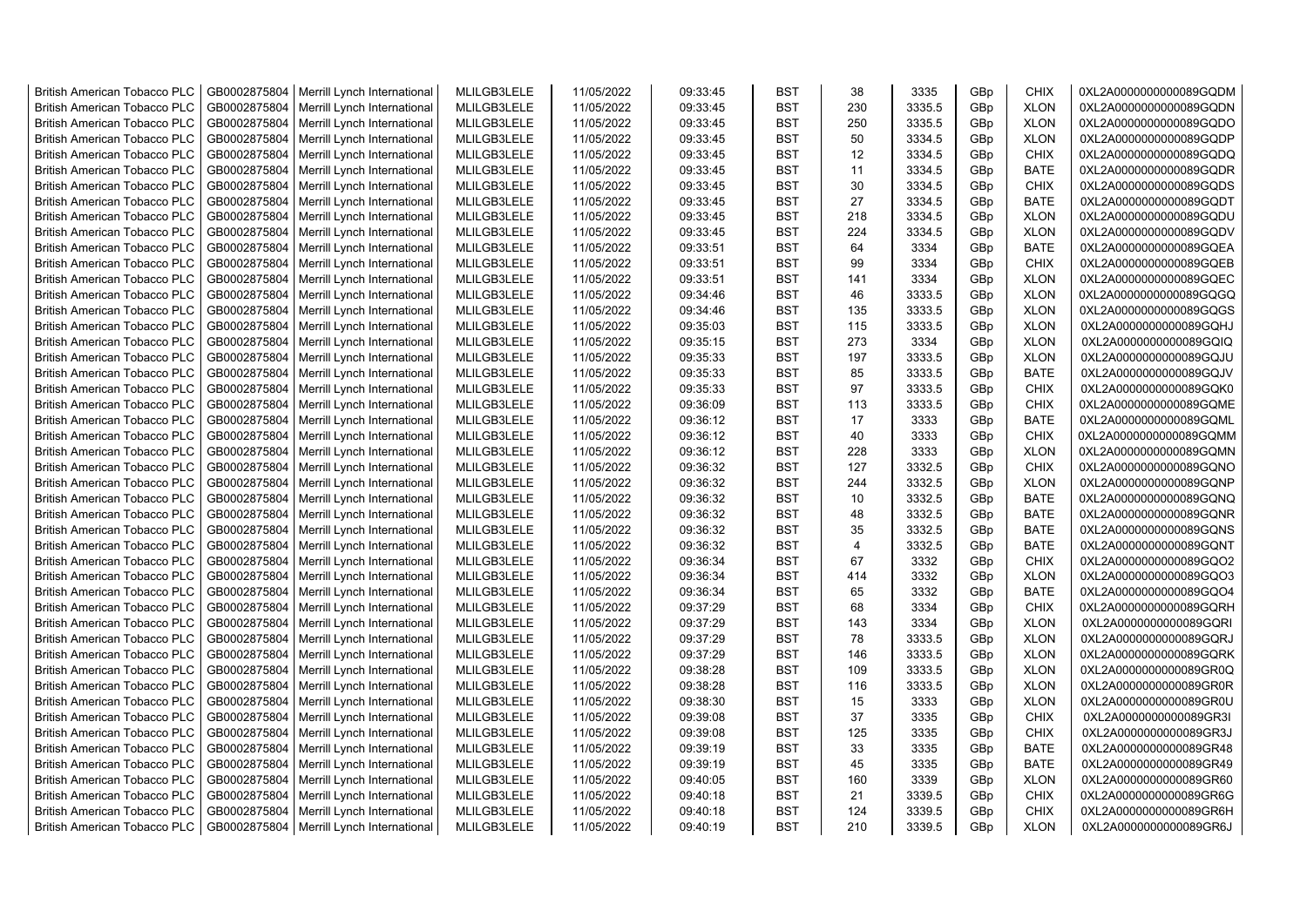| <b>British American Tobacco PLC</b> | GB0002875804 | Merrill Lynch International | MLILGB3LELE | 11/05/2022 | 09:40:19 | <b>BST</b> | 85   | 3339.5 | GBp             | <b>XLON</b> | 0XL2A0000000000089GR6K |
|-------------------------------------|--------------|-----------------------------|-------------|------------|----------|------------|------|--------|-----------------|-------------|------------------------|
| <b>British American Tobacco PLC</b> | GB0002875804 | Merrill Lynch International | MLILGB3LELE | 11/05/2022 | 09:40:52 | <b>BST</b> | 450  | 3340   | GBp             | <b>XLON</b> | 0XL2A0000000000089GR9M |
| <b>British American Tobacco PLC</b> | GB0002875804 | Merrill Lynch International | MLILGB3LELE | 11/05/2022 | 09:40:55 | <b>BST</b> | 121  | 3339.5 | GBp             | <b>CHIX</b> | 0XL2A0000000000089GR9R |
| <b>British American Tobacco PLC</b> | GB0002875804 | Merrill Lynch International | MLILGB3LELE | 11/05/2022 | 09:40:55 | <b>BST</b> | 627  | 3339.5 | GBp             | <b>XLON</b> | 0XL2A0000000000089GR9S |
| <b>British American Tobacco PLC</b> | GB0002875804 | Merrill Lynch International | MLILGB3LELE | 11/05/2022 | 09:41:01 | <b>BST</b> | 250  | 3339.5 | GBp             | <b>XLON</b> | 0XL2A0000000000089GRAP |
| <b>British American Tobacco PLC</b> | GB0002875804 | Merrill Lynch International | MLILGB3LELE | 11/05/2022 | 09:41:01 | <b>BST</b> | 132  | 3339   | GBp             | <b>BATE</b> | 0XL2A0000000000089GRAQ |
| British American Tobacco PLC        | GB0002875804 | Merrill Lynch International | MLILGB3LELE | 11/05/2022 | 09:41:23 | <b>BST</b> | 17   | 3339   | GBp             | <b>CHIX</b> | 0XL2A0000000000089GRCL |
| <b>British American Tobacco PLC</b> | GB0002875804 | Merrill Lynch International | MLILGB3LELE | 11/05/2022 | 09:41:23 | <b>BST</b> | 21   | 3339   | GBp             | <b>CHIX</b> | 0XL2A0000000000089GRCM |
| <b>British American Tobacco PLC</b> | GB0002875804 | Merrill Lynch International | MLILGB3LELE | 11/05/2022 | 09:41:23 | <b>BST</b> | 28   | 3339   | GBp             | <b>CHIX</b> | 0XL2A0000000000089GRCN |
| <b>British American Tobacco PLC</b> | GB0002875804 | Merrill Lynch International | MLILGB3LELE | 11/05/2022 | 09:41:23 | <b>BST</b> | 24   | 3339   | GBp             | <b>CHIX</b> | 0XL2A0000000000089GRCO |
| <b>British American Tobacco PLC</b> | GB0002875804 | Merrill Lynch International | MLILGB3LELE | 11/05/2022 | 09:41:23 | <b>BST</b> | 28   | 3339   | GBp             | <b>CHIX</b> | 0XL2A0000000000089GRCP |
| <b>British American Tobacco PLC</b> | GB0002875804 | Merrill Lynch International | MLILGB3LELE | 11/05/2022 | 09:41:38 | <b>BST</b> | 1290 | 3338.5 | GBp             | <b>XLON</b> | 0XL2A0000000000089GRDK |
| <b>British American Tobacco PLC</b> | GB0002875804 | Merrill Lynch International | MLILGB3LELE | 11/05/2022 | 09:41:38 | <b>BST</b> | 81   | 3338.5 | GBp             | <b>XLON</b> | 0XL2A0000000000089GRDL |
| <b>British American Tobacco PLC</b> | GB0002875804 | Merrill Lynch International | MLILGB3LELE | 11/05/2022 | 09:42:58 | <b>BST</b> | 114  | 3340.5 | GBp             | <b>CHIX</b> | 0XL2A0000000000089GRI6 |
| <b>British American Tobacco PLC</b> | GB0002875804 | Merrill Lynch International | MLILGB3LELE | 11/05/2022 | 09:42:58 | <b>BST</b> | 299  | 3340.5 | GBp             | <b>XLON</b> | 0XL2A0000000000089GRI7 |
| British American Tobacco PLC        | GB0002875804 | Merrill Lynch International | MLILGB3LELE | 11/05/2022 | 09:42:58 | <b>BST</b> | 335  | 3340   | GBp             | <b>XLON</b> | 0XL2A0000000000089GRI8 |
| British American Tobacco PLC        | GB0002875804 | Merrill Lynch International | MLILGB3LELE | 11/05/2022 | 09:43:15 | <b>BST</b> | 133  | 3340.5 | GBp             | <b>CHIX</b> | 0XL2A0000000000089GRJ6 |
| <b>British American Tobacco PLC</b> | GB0002875804 | Merrill Lynch International | MLILGB3LELE | 11/05/2022 | 09:43:42 | <b>BST</b> | 244  | 3342.5 | GBp             | <b>XLON</b> | 0XL2A0000000000089GRJV |
| <b>British American Tobacco PLC</b> | GB0002875804 | Merrill Lynch International | MLILGB3LELE | 11/05/2022 | 09:44:05 | <b>BST</b> | 19   | 3341.5 | GBp             | <b>CHIX</b> | 0XL2A0000000000089GRKT |
| <b>British American Tobacco PLC</b> | GB0002875804 | Merrill Lynch International | MLILGB3LELE | 11/05/2022 | 09:44:05 | <b>BST</b> | 92   | 3341.5 | GBp             | <b>CHIX</b> | 0XL2A0000000000089GRKU |
| <b>British American Tobacco PLC</b> | GB0002875804 | Merrill Lynch International | MLILGB3LELE | 11/05/2022 | 09:44:05 | <b>BST</b> | 142  | 3341.5 | GBp             | <b>XLON</b> | 0XL2A0000000000089GRKV |
| <b>British American Tobacco PLC</b> | GB0002875804 | Merrill Lynch International | MLILGB3LELE | 11/05/2022 | 09:44:30 | <b>BST</b> | 53   | 3343.5 | GB <sub>p</sub> | <b>CHIX</b> | 0XL2A0000000000089GRMO |
| British American Tobacco PLC        | GB0002875804 | Merrill Lynch International | MLILGB3LELE | 11/05/2022 | 09:44:30 | <b>BST</b> | 34   | 3343.5 | GBp             | <b>CHIX</b> | 0XL2A0000000000089GRMP |
| <b>British American Tobacco PLC</b> | GB0002875804 | Merrill Lynch International | MLILGB3LELE | 11/05/2022 | 09:44:30 | <b>BST</b> | 17   | 3343.5 | GBp             | <b>CHIX</b> | 0XL2A0000000000089GRMQ |
| <b>British American Tobacco PLC</b> | GB0002875804 | Merrill Lynch International | MLILGB3LELE | 11/05/2022 | 09:44:30 | <b>BST</b> | 17   | 3343.5 | GBp             | <b>CHIX</b> | 0XL2A0000000000089GRMR |
| <b>British American Tobacco PLC</b> | GB0002875804 | Merrill Lynch International | MLILGB3LELE | 11/05/2022 | 09:45:29 | <b>BST</b> | 173  | 3343.5 | GBp             | <b>BATE</b> | 0XL2A0000000000089GRPK |
| <b>British American Tobacco PLC</b> | GB0002875804 | Merrill Lynch International | MLILGB3LELE | 11/05/2022 | 09:45:29 | <b>BST</b> | 124  | 3343.5 | GBp             | <b>CHIX</b> | 0XL2A0000000000089GRPL |
| <b>British American Tobacco PLC</b> | GB0002875804 | Merrill Lynch International | MLILGB3LELE | 11/05/2022 | 09:45:56 | <b>BST</b> | 102  | 3343.5 | GBp             | <b>CHIX</b> | 0XL2A0000000000089GRRG |
| <b>British American Tobacco PLC</b> | GB0002875804 | Merrill Lynch International | MLILGB3LELE | 11/05/2022 | 09:45:57 | <b>BST</b> | 190  | 3343.5 | GBp             | <b>XLON</b> | 0XL2A0000000000089GRRJ |
| <b>British American Tobacco PLC</b> | GB0002875804 | Merrill Lynch International | MLILGB3LELE | 11/05/2022 | 09:46:04 | <b>BST</b> | 75   | 3343.5 | GBp             | <b>CHIX</b> | 0XL2A0000000000089GRS6 |
| <b>British American Tobacco PLC</b> | GB0002875804 | Merrill Lynch International | MLILGB3LELE | 11/05/2022 | 09:46:15 | <b>BST</b> | 64   | 3343   | GBp             | <b>BATE</b> | 0XL2A0000000000089GRTD |
| <b>British American Tobacco PLC</b> | GB0002875804 | Merrill Lynch International | MLILGB3LELE | 11/05/2022 | 09:46:16 | <b>BST</b> | 34   | 3343   | GBp             | <b>XLON</b> | 0XL2A0000000000089GRTH |
| <b>British American Tobacco PLC</b> | GB0002875804 | Merrill Lynch International | MLILGB3LELE | 11/05/2022 | 09:46:18 | <b>BST</b> | 3    | 3343   | GBp             | <b>XLON</b> | 0XL2A0000000000089GRTL |
| <b>British American Tobacco PLC</b> | GB0002875804 | Merrill Lynch International | MLILGB3LELE | 11/05/2022 | 09:46:18 | <b>BST</b> | 56   | 3343   | GBp             | <b>XLON</b> | 0XL2A0000000000089GRTM |
| <b>British American Tobacco PLC</b> | GB0002875804 | Merrill Lynch International | MLILGB3LELE | 11/05/2022 | 09:46:18 | <b>BST</b> | 45   | 3342.5 | GBp             | <b>CHIX</b> | 0XL2A0000000000089GRTN |
| British American Tobacco PLC        | GB0002875804 | Merrill Lynch International | MLILGB3LELE | 11/05/2022 | 09:46:18 | <b>BST</b> | 82   | 3342.5 | GBp             | <b>BATE</b> | 0XL2A0000000000089GRTO |
| <b>British American Tobacco PLC</b> | GB0002875804 | Merrill Lynch International | MLILGB3LELE | 11/05/2022 | 09:46:18 | <b>BST</b> | 167  | 3342.5 | GBp             | <b>XLON</b> | 0XL2A0000000000089GRTP |
| <b>British American Tobacco PLC</b> | GB0002875804 | Merrill Lynch International | MLILGB3LELE | 11/05/2022 | 09:46:18 | <b>BST</b> | 460  | 3342.5 | GBp             | <b>XLON</b> | 0XL2A0000000000089GRTQ |
| <b>British American Tobacco PLC</b> | GB0002875804 | Merrill Lynch International | MLILGB3LELE | 11/05/2022 | 09:46:18 | <b>BST</b> | 116  | 3343   | GB <sub>p</sub> | <b>XLON</b> | 0XL2A0000000000089GRTR |
| <b>British American Tobacco PLC</b> | GB0002875804 | Merrill Lynch International | MLILGB3LELE | 11/05/2022 | 09:46:18 | <b>BST</b> | 250  | 3343   | GBp             | <b>XLON</b> | 0XL2A0000000000089GRTS |
| <b>British American Tobacco PLC</b> | GB0002875804 | Merrill Lynch International | MLILGB3LELE | 11/05/2022 | 09:46:18 | <b>BST</b> | 122  | 3343   | GBp             | <b>XLON</b> | 0XL2A0000000000089GRTT |
| <b>British American Tobacco PLC</b> | GB0002875804 | Merrill Lynch International | MLILGB3LELE | 11/05/2022 | 09:46:18 | <b>BST</b> | 134  | 3343   | GBp             | <b>XLON</b> | 0XL2A0000000000089GRTU |
| <b>British American Tobacco PLC</b> | GB0002875804 | Merrill Lynch International | MLILGB3LELE | 11/05/2022 | 09:46:18 | <b>BST</b> | 109  | 3343   | GBp             | <b>XLON</b> | 0XL2A0000000000089GRTV |
| <b>British American Tobacco PLC</b> | GB0002875804 | Merrill Lynch International | MLILGB3LELE | 11/05/2022 | 09:46:21 | <b>BST</b> | 57   | 3343   | GBp             | <b>CHIX</b> | 0XL2A0000000000089GRUH |
| <b>British American Tobacco PLC</b> | GB0002875804 | Merrill Lynch International | MLILGB3LELE | 11/05/2022 | 09:47:13 | <b>BST</b> | 56   | 3343.5 | GBp             | <b>XLON</b> | 0XL2A0000000000089GS1K |
| <b>British American Tobacco PLC</b> | GB0002875804 | Merrill Lynch International | MLILGB3LELE | 11/05/2022 | 09:47:13 | <b>BST</b> | 28   | 3343.5 | GBp             | <b>XLON</b> | 0XL2A0000000000089GS1L |
| <b>British American Tobacco PLC</b> | GB0002875804 | Merrill Lynch International | MLILGB3LELE | 11/05/2022 | 09:47:13 | <b>BST</b> | 85   | 3343.5 | GBp             | <b>XLON</b> | 0XL2A0000000000089GS1N |
| <b>British American Tobacco PLC</b> | GB0002875804 | Merrill Lynch International | MLILGB3LELE | 11/05/2022 | 09:47:13 | <b>BST</b> | 159  | 3343.5 | GB <sub>p</sub> | <b>XLON</b> | 0XL2A0000000000089GS1M |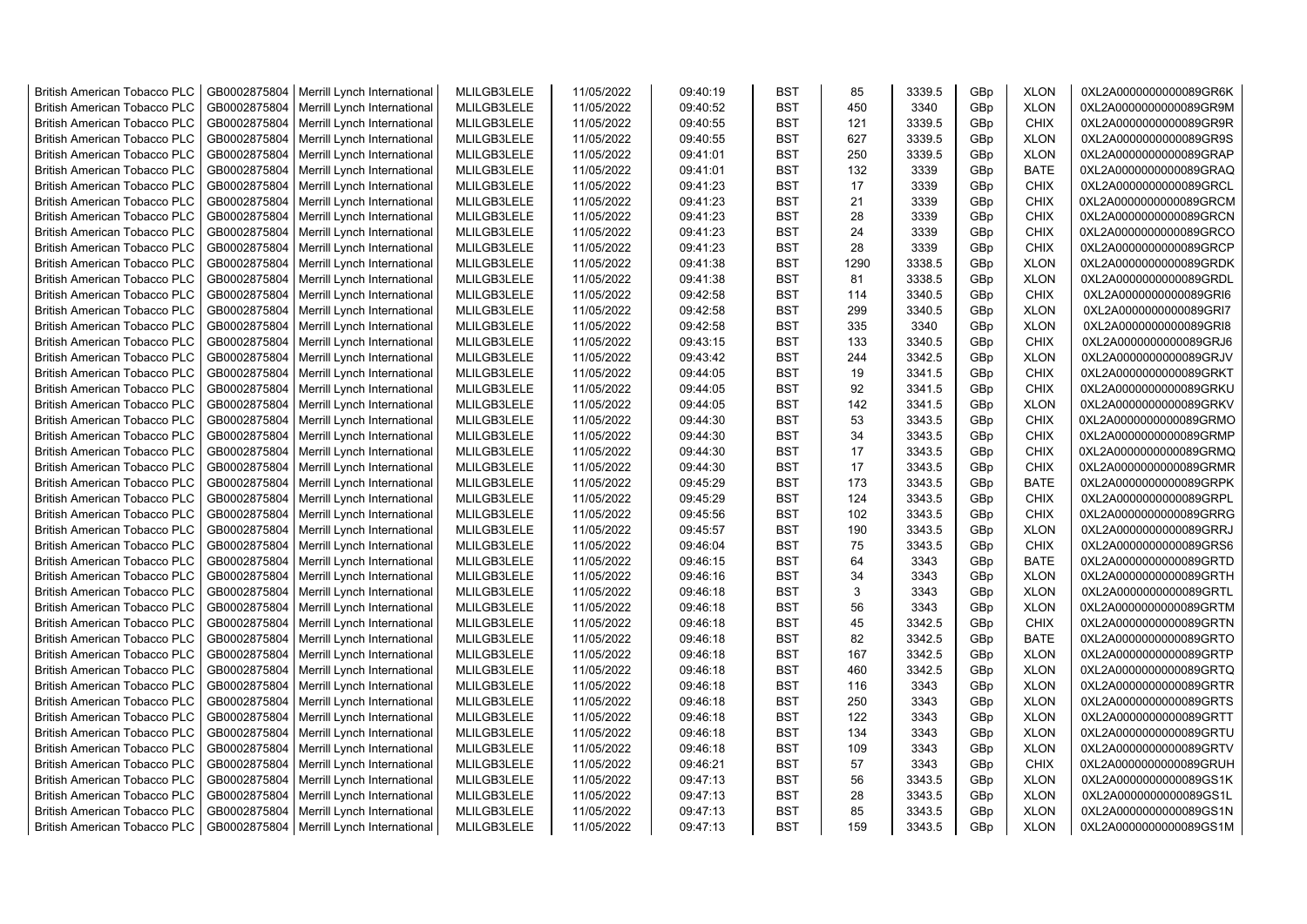| <b>British American Tobacco PLC</b>                                        | GB0002875804 | Merrill Lynch International | MLILGB3LELE                | 11/05/2022 | 09:47:37             | <b>BST</b>               | 431        | 3342.5       | GBp             | <b>XLON</b> | 0XL2A0000000000089GS3E                           |
|----------------------------------------------------------------------------|--------------|-----------------------------|----------------------------|------------|----------------------|--------------------------|------------|--------------|-----------------|-------------|--------------------------------------------------|
| <b>British American Tobacco PLC</b>                                        | GB0002875804 | Merrill Lynch International | MLILGB3LELE                | 11/05/2022 | 09:47:37             | <b>BST</b>               | 29         | 3342         | GBp             | <b>CHIX</b> | 0XL2A0000000000089GS3G                           |
| <b>British American Tobacco PLC</b>                                        | GB0002875804 | Merrill Lynch International | MLILGB3LELE                | 11/05/2022 | 09:47:37             | <b>BST</b>               | 196        | 3342         | GBp             | <b>XLON</b> | 0XL2A0000000000089GS3H                           |
| <b>British American Tobacco PLC</b>                                        | GB0002875804 | Merrill Lynch International | MLILGB3LELE                | 11/05/2022 | 09:48:15             | <b>BST</b>               | 10         | 3342         | GBp             | <b>CHIX</b> | 0XL2A0000000000089GS5U                           |
| <b>British American Tobacco PLC</b>                                        | GB0002875804 | Merrill Lynch International | MLILGB3LELE                | 11/05/2022 | 09:48:15             | <b>BST</b>               | 104        | 3342         | GBp             | <b>CHIX</b> | 0XL2A0000000000089GS5V                           |
| <b>British American Tobacco PLC</b>                                        | GB0002875804 | Merrill Lynch International | MLILGB3LELE                | 11/05/2022 | 09:48:37             | <b>BST</b>               | 250        | 3343         | GBp             | <b>XLON</b> | 0XL2A0000000000089GS6R                           |
| British American Tobacco PLC                                               | GB0002875804 | Merrill Lynch International | MLILGB3LELE                | 11/05/2022 | 09:48:37             | <b>BST</b>               | 75         | 3343         | GBp             | <b>XLON</b> | 0XL2A0000000000089GS6T                           |
| <b>British American Tobacco PLC</b>                                        | GB0002875804 | Merrill Lynch International | MLILGB3LELE                | 11/05/2022 | 09:48:37             | <b>BST</b>               | 100        | 3343         | GBp             | <b>XLON</b> | 0XL2A0000000000089GS6S                           |
| <b>British American Tobacco PLC</b>                                        | GB0002875804 | Merrill Lynch International | MLILGB3LELE                | 11/05/2022 | 09:48:37             | <b>BST</b>               | 144        | 3343         | GBp             | <b>XLON</b> | 0XL2A0000000000089GS6U                           |
| <b>British American Tobacco PLC</b>                                        | GB0002875804 | Merrill Lynch International | MLILGB3LELE                | 11/05/2022 | 09:49:11             | <b>BST</b>               | 100        | 3343         | GBp             | <b>XLON</b> | 0XL2A0000000000089GS8P                           |
| <b>British American Tobacco PLC</b>                                        | GB0002875804 | Merrill Lynch International | MLILGB3LELE                | 11/05/2022 | 09:49:11             | <b>BST</b>               | 76         | 3343         | GBp             | <b>XLON</b> | 0XL2A0000000000089GS8Q                           |
| <b>British American Tobacco PLC</b>                                        | GB0002875804 | Merrill Lynch International | MLILGB3LELE                | 11/05/2022 | 09:49:11             | <b>BST</b>               | 232        | 3343         | GBp             | <b>XLON</b> | 0XL2A0000000000089GS8R                           |
| <b>British American Tobacco PLC</b>                                        | GB0002875804 | Merrill Lynch International | MLILGB3LELE                | 11/05/2022 | 09:49:32             | <b>BST</b>               | 40         | 3341.5       | GBp             | <b>BATE</b> | 0XL2A0000000000089GS9Q                           |
| <b>British American Tobacco PLC</b>                                        | GB0002875804 | Merrill Lynch International | MLILGB3LELE                | 11/05/2022 | 09:49:32             | <b>BST</b>               | 129        | 3341.5       | GBp             | <b>BATE</b> | 0XL2A0000000000089GS9R                           |
| <b>British American Tobacco PLC</b>                                        | GB0002875804 | Merrill Lynch International | MLILGB3LELE                | 11/05/2022 | 09:49:32             | <b>BST</b>               | 144        | 3341.5       | GBp             | <b>CHIX</b> | 0XL2A0000000000089GS9T                           |
| British American Tobacco PLC                                               | GB0002875804 | Merrill Lynch International | MLILGB3LELE                | 11/05/2022 | 09:49:32             | <b>BST</b>               | 233        | 3341.5       | GBp             | <b>XLON</b> | 0XL2A0000000000089GS9U                           |
| British American Tobacco PLC                                               | GB0002875804 | Merrill Lynch International | MLILGB3LELE                | 11/05/2022 | 09:50:09             | <b>BST</b>               | 335        | 3341.5       | GBp             | <b>XLON</b> | 0XL2A0000000000089GSDS                           |
| <b>British American Tobacco PLC</b>                                        | GB0002875804 | Merrill Lynch International | MLILGB3LELE                | 11/05/2022 | 09:51:01             | <b>BST</b>               | 1295       | 3343.5       | GBp             | <b>XLON</b> | 0XL2A0000000000089GSGJ                           |
| <b>British American Tobacco PLC</b>                                        | GB0002875804 | Merrill Lynch International | MLILGB3LELE                | 11/05/2022 | 09:51:03             | <b>BST</b>               | 175        | 3342.5       | GBp             | <b>CHIX</b> | 0XL2A0000000000089GSGR                           |
| <b>British American Tobacco PLC</b>                                        | GB0002875804 | Merrill Lynch International | MLILGB3LELE                | 11/05/2022 | 09:51:03             | <b>BST</b>               | 87         | 3342.5       | GBp             | <b>BATE</b> | 0XL2A0000000000089GSGS                           |
| <b>British American Tobacco PLC</b>                                        | GB0002875804 | Merrill Lynch International | MLILGB3LELE                | 11/05/2022 | 09:51:41             | <b>BST</b>               | 77         | 3343.5       | GBp             | <b>BATE</b> | 0XL2A0000000000089GSIP                           |
| <b>British American Tobacco PLC</b>                                        | GB0002875804 | Merrill Lynch International | MLILGB3LELE                | 11/05/2022 | 09:52:30             | <b>BST</b>               | 214        | 3345         | GBp             | <b>CHIX</b> | 0XL2A0000000000089GSL0                           |
| British American Tobacco PLC                                               | GB0002875804 | Merrill Lynch International | MLILGB3LELE                | 11/05/2022 | 09:52:30             | <b>BST</b>               | 229        | 3345         | GBp             | <b>XLON</b> | 0XL2A0000000000089GSL1                           |
| <b>British American Tobacco PLC</b>                                        |              |                             | MLILGB3LELE                |            |                      | <b>BST</b>               |            |              |                 | <b>XLON</b> |                                                  |
|                                                                            | GB0002875804 | Merrill Lynch International |                            | 11/05/2022 | 09:53:10             |                          | 132        | 3346         | GBp             |             | 0XL2A0000000000089GSN5                           |
| <b>British American Tobacco PLC</b><br><b>British American Tobacco PLC</b> | GB0002875804 | Merrill Lynch International | MLILGB3LELE                | 11/05/2022 | 09:53:10<br>09:53:30 | <b>BST</b><br><b>BST</b> | 297<br>355 | 3346<br>3346 | GBp<br>GBp      | <b>XLON</b> | 0XL2A0000000000089GSN6<br>0XL2A0000000000089GSOU |
|                                                                            | GB0002875804 | Merrill Lynch International | MLILGB3LELE                | 11/05/2022 |                      | <b>BST</b>               | 92         |              |                 | <b>XLON</b> |                                                  |
| <b>British American Tobacco PLC</b>                                        | GB0002875804 | Merrill Lynch International | MLILGB3LELE<br>MLILGB3LELE | 11/05/2022 | 09:53:31             |                          | 90         | 3345.5       | GBp             | <b>CHIX</b> | 0XL2A0000000000089GSP1                           |
| <b>British American Tobacco PLC</b>                                        | GB0002875804 | Merrill Lynch International |                            | 11/05/2022 | 09:53:31             | <b>BST</b>               |            | 3345.5       | GBp             | <b>XLON</b> | 0XL2A0000000000089GSP2                           |
| <b>British American Tobacco PLC</b>                                        | GB0002875804 | Merrill Lynch International | MLILGB3LELE                | 11/05/2022 | 09:53:50             | <b>BST</b>               | 84         | 3345         | GBp             | <b>CHIX</b> | 0XL2A0000000000089GSPQ                           |
| <b>British American Tobacco PLC</b>                                        | GB0002875804 | Merrill Lynch International | MLILGB3LELE                | 11/05/2022 | 09:54:12             | <b>BST</b>               | 70         | 3344.5       | GBp             | <b>XLON</b> | 0XL2A0000000000089GSR4                           |
| <b>British American Tobacco PLC</b>                                        | GB0002875804 | Merrill Lynch International | MLILGB3LELE                | 11/05/2022 | 09:55:20             | <b>BST</b>               | 474        | 3344.5       | GBp             | <b>XLON</b> | 0XL2A0000000000089GSUQ                           |
| <b>British American Tobacco PLC</b>                                        | GB0002875804 | Merrill Lynch International | MLILGB3LELE                | 11/05/2022 | 09:55:20             | <b>BST</b>               | 31         | 3344.5       | GBp             | <b>CHIX</b> | 0XL2A0000000000089GSUR                           |
| <b>British American Tobacco PLC</b>                                        | GB0002875804 | Merrill Lynch International | MLILGB3LELE                | 11/05/2022 | 09:55:20             | <b>BST</b>               | 115        | 3344.5       | GBp             | <b>CHIX</b> | 0XL2A0000000000089GSUS                           |
| <b>British American Tobacco PLC</b>                                        | GB0002875804 | Merrill Lynch International | MLILGB3LELE                | 11/05/2022 | 09:55:20             | <b>BST</b>               | 66         | 3344.5       | GBp             | <b>BATE</b> | 0XL2A0000000000089GSUT                           |
| <b>British American Tobacco PLC</b>                                        | GB0002875804 | Merrill Lynch International | MLILGB3LELE                | 11/05/2022 | 09:55:32             | <b>BST</b>               | 127        | 3344         | GBp             | <b>CHIX</b> | 0XL2A0000000000089GSVQ                           |
| British American Tobacco PLC                                               | GB0002875804 | Merrill Lynch International | MLILGB3LELE                | 11/05/2022 | 09:55:32             | <b>BST</b>               | 50         | 3344         | GBp             | <b>BATE</b> | 0XL2A0000000000089GSVR                           |
| <b>British American Tobacco PLC</b>                                        | GB0002875804 | Merrill Lynch International | MLILGB3LELE                | 11/05/2022 | 09:55:32             | <b>BST</b>               | 91         | 3344         | GBp             | <b>XLON</b> | 0XL2A0000000000089GSVS                           |
| <b>British American Tobacco PLC</b>                                        | GB0002875804 | Merrill Lynch International | MLILGB3LELE                | 11/05/2022 | 09:55:32             | <b>BST</b>               | 220        | 3344.5       | GBp             | <b>XLON</b> | 0XL2A0000000000089GSVT                           |
| <b>British American Tobacco PLC</b>                                        | GB0002875804 | Merrill Lynch International | MLILGB3LELE                | 11/05/2022 | 09:55:33             | <b>BST</b>               | 99         | 3344         | GBp             | <b>BATE</b> | 0XL2A0000000000089GSVV                           |
| <b>British American Tobacco PLC</b>                                        | GB0002875804 | Merrill Lynch International | MLILGB3LELE                | 11/05/2022 | 09:55:34             | <b>BST</b>               | 56         | 3344.5       | GBp             | <b>XLON</b> | 0XL2A0000000000089GT03                           |
| <b>British American Tobacco PLC</b>                                        | GB0002875804 | Merrill Lynch International | MLILGB3LELE                | 11/05/2022 | 09:55:34             | <b>BST</b>               | 15         | 3344.5       | GBp             | <b>XLON</b> | 0XL2A0000000000089GT04                           |
| <b>British American Tobacco PLC</b>                                        | GB0002875804 | Merrill Lynch International | MLILGB3LELE                | 11/05/2022 | 09:55:40             | <b>BST</b>               | 123        | 3344.5       | GBp             | <b>XLON</b> | 0XL2A0000000000089GT0A                           |
| <b>British American Tobacco PLC</b>                                        | GB0002875804 | Merrill Lynch International | MLILGB3LELE                | 11/05/2022 | 09:55:46             | <b>BST</b>               | 136        | 3344         | GBp             | <b>CHIX</b> | 0XL2A0000000000089GT1H                           |
| <b>British American Tobacco PLC</b>                                        | GB0002875804 | Merrill Lynch International | MLILGB3LELE                | 11/05/2022 | 09:55:46             | <b>BST</b>               | 232        | 3344         | GBp             | <b>XLON</b> | 0XL2A0000000000089GT1I                           |
| <b>British American Tobacco PLC</b>                                        | GB0002875804 | Merrill Lynch International | MLILGB3LELE                | 11/05/2022 | 09:55:48             | <b>BST</b>               | 269        | 3343.5       | GBp             | <b>XLON</b> | 0XL2A0000000000089GT1V                           |
| <b>British American Tobacco PLC</b>                                        | GB0002875804 | Merrill Lynch International | MLILGB3LELE                | 11/05/2022 | 09:55:48             | <b>BST</b>               | 126        | 3343.5       | GBp             | <b>XLON</b> | 0XL2A0000000000089GT20                           |
| <b>British American Tobacco PLC</b>                                        | GB0002875804 | Merrill Lynch International | MLILGB3LELE                | 11/05/2022 | 09:55:48             | <b>BST</b>               | 58         | 3343.5       | GBp             | <b>CHIX</b> | 0XL2A0000000000089GT21                           |
| <b>British American Tobacco PLC</b>                                        | GB0002875804 | Merrill Lynch International | MLILGB3LELE                | 11/05/2022 | 09:55:48             | <b>BST</b>               | 45         | 3343.5       | GB <sub>p</sub> | <b>BATE</b> | 0XL2A0000000000089GT22                           |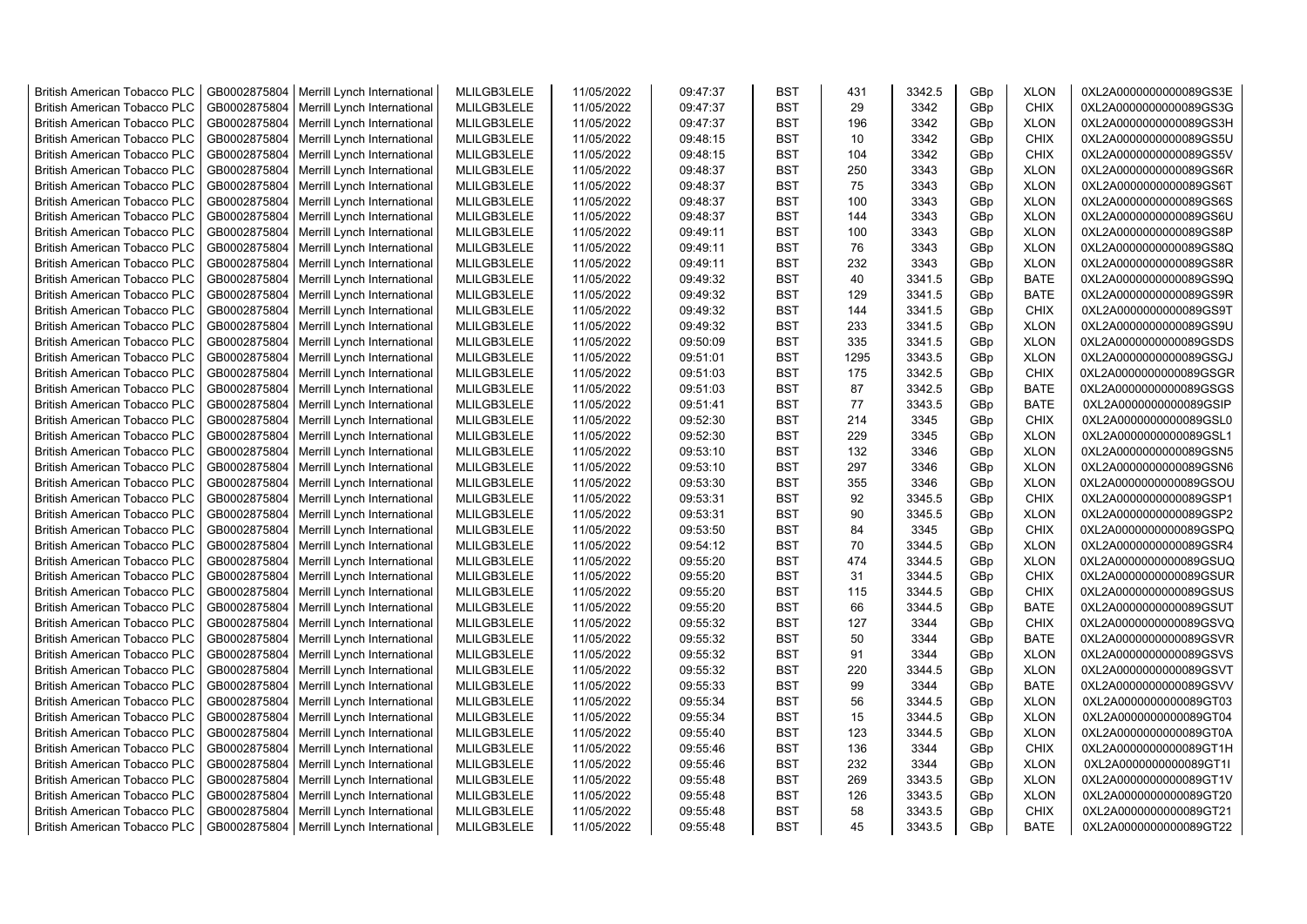| <b>British American Tobacco PLC</b>                                        | GB0002875804                 | Merrill Lynch International                                | MLILGB3LELE                | 11/05/2022               | 09:55:48             | <b>BST</b> | 6    | 3343.5       | GBp        | <b>CHIX</b> | 0XL2A0000000000089GT23                           |
|----------------------------------------------------------------------------|------------------------------|------------------------------------------------------------|----------------------------|--------------------------|----------------------|------------|------|--------------|------------|-------------|--------------------------------------------------|
| <b>British American Tobacco PLC</b>                                        | GB0002875804                 | Merrill Lynch International                                | MLILGB3LELE                | 11/05/2022               | 09:55:48             | <b>BST</b> | 136  | 3343.5       | GBp        | <b>BATE</b> | 0XL2A0000000000089GT25                           |
| <b>British American Tobacco PLC</b>                                        | GB0002875804                 | Merrill Lynch International                                | MLILGB3LELE                | 11/05/2022               | 09:56:51             | <b>BST</b> | 86   | 3343.5       | GBp        | <b>CHIX</b> | 0XL2A0000000000089GT52                           |
| <b>British American Tobacco PLC</b>                                        | GB0002875804                 | Merrill Lynch International                                | MLILGB3LELE                | 11/05/2022               | 09:56:51             | <b>BST</b> | 109  | 3344         | GBp        | <b>XLON</b> | 0XL2A0000000000089GT53                           |
| <b>British American Tobacco PLC</b>                                        | GB0002875804                 | Merrill Lynch International                                | MLILGB3LELE                | 11/05/2022               | 09:56:51             | <b>BST</b> | 250  | 3344         | GBp        | <b>XLON</b> | 0XL2A0000000000089GT55                           |
| <b>British American Tobacco PLC</b>                                        | GB0002875804                 | Merrill Lynch International                                | MLILGB3LELE                | 11/05/2022               | 09:56:51             | <b>BST</b> | 116  | 3344         | GBp        | <b>XLON</b> | 0XL2A0000000000089GT54                           |
| <b>British American Tobacco PLC</b>                                        | GB0002875804                 | Merrill Lynch International                                | MLILGB3LELE                | 11/05/2022               | 09:56:51             | <b>BST</b> | 21   | 3344         | GBp        | <b>XLON</b> | 0XL2A0000000000089GT57                           |
| <b>British American Tobacco PLC</b>                                        | GB0002875804                 | Merrill Lynch International                                | MLILGB3LELE                | 11/05/2022               | 09:56:51             | <b>BST</b> | 122  | 3344         | GBp        | <b>XLON</b> | 0XL2A0000000000089GT56                           |
| <b>British American Tobacco PLC</b>                                        | GB0002875804                 | Merrill Lynch International                                | MLILGB3LELE                | 11/05/2022               | 09:58:14             | <b>BST</b> | 11   | 3343         | GBp        | <b>BATE</b> | 0XL2A0000000000089GT9E                           |
| <b>British American Tobacco PLC</b>                                        | GB0002875804                 | Merrill Lynch International                                | MLILGB3LELE                | 11/05/2022               | 09:58:14             | <b>BST</b> | 20   | 3343         | GBp        | <b>CHIX</b> | 0XL2A0000000000089GT9F                           |
| <b>British American Tobacco PLC</b>                                        | GB0002875804                 | Merrill Lynch International                                | MLILGB3LELE                | 11/05/2022               | 09:58:14             | <b>BST</b> | 86   | 3343         | GBp        | <b>CHIX</b> | 0XL2A0000000000089GT9G                           |
| <b>British American Tobacco PLC</b>                                        | GB0002875804                 | Merrill Lynch International                                | MLILGB3LELE                | 11/05/2022               | 09:58:14             | <b>BST</b> | 32   | 3343         | GBp        | <b>BATE</b> | 0XL2A0000000000089GT9I                           |
| <b>British American Tobacco PLC</b>                                        | GB0002875804                 | Merrill Lynch International                                | MLILGB3LELE                | 11/05/2022               | 09:58:14             | <b>BST</b> | 1300 | 3343         | GBp        | <b>XLON</b> | 0XL2A0000000000089GT9J                           |
| <b>British American Tobacco PLC</b>                                        | GB0002875804                 | Merrill Lynch International                                | MLILGB3LELE                | 11/05/2022               | 09:58:14             | <b>BST</b> | 44   | 3343         | GBp        | <b>BATE</b> | 0XL2A0000000000089GT9K                           |
| British American Tobacco PLC                                               | GB0002875804                 | Merrill Lynch International                                | MLILGB3LELE                | 11/05/2022               | 09:59:04             | <b>BST</b> | 77   | 3342.5       | GBp        | <b>CHIX</b> | 0XL2A0000000000089GTCP                           |
| <b>British American Tobacco PLC</b>                                        | GB0002875804                 | Merrill Lynch International                                | MLILGB3LELE                | 11/05/2022               | 09:59:04             | <b>BST</b> | 158  | 3342.5       | GBp        | <b>BATE</b> | 0XL2A0000000000089GTCQ                           |
| <b>British American Tobacco PLC</b>                                        | GB0002875804                 | Merrill Lynch International                                | MLILGB3LELE                | 11/05/2022               | 09:59:04             | <b>BST</b> | 274  | 3342.5       | GBp        | <b>XLON</b> | 0XL2A0000000000089GTCS                           |
| <b>British American Tobacco PLC</b>                                        | GB0002875804                 | Merrill Lynch International                                | MLILGB3LELE                | 11/05/2022               | 09:59:19             | <b>BST</b> | 69   | 3343.5       | GBp        | <b>BATE</b> | 0XL2A0000000000089GTE5                           |
| <b>British American Tobacco PLC</b>                                        | GB0002875804                 | Merrill Lynch International                                | MLILGB3LELE                | 11/05/2022               | 09:59:57             | <b>BST</b> | 250  | 3343.5       | GBp        | <b>XLON</b> | 0XL2A0000000000089GTH1                           |
| <b>British American Tobacco PLC</b>                                        | GB0002875804                 | Merrill Lynch International                                | MLILGB3LELE                | 11/05/2022               | 09:59:57             | <b>BST</b> | 56   | 3343.5       | GBp        | <b>XLON</b> | 0XL2A0000000000089GTH2                           |
| <b>British American Tobacco PLC</b>                                        | GB0002875804                 | Merrill Lynch International                                | MLILGB3LELE                | 11/05/2022               | 10:00:25             | <b>BST</b> | 19   | 3343.5       | GBp        | <b>XLON</b> | 0XL2A0000000000089GTJ1                           |
| <b>British American Tobacco PLC</b>                                        | GB0002875804                 | Merrill Lynch International                                | MLILGB3LELE                | 11/05/2022               | 10:00:25             | <b>BST</b> | 333  | 3343.5       | GBp        | <b>XLON</b> | 0XL2A0000000000089GTJ2                           |
| <b>British American Tobacco PLC</b>                                        | GB0002875804                 | Merrill Lynch International                                | MLILGB3LELE                | 11/05/2022               | 10:00:25             | <b>BST</b> | 116  | 3343.5       | GBp        | <b>XLON</b> | 0XL2A0000000000089GTJ3                           |
| <b>British American Tobacco PLC</b>                                        | GB0002875804                 | Merrill Lynch International                                | MLILGB3LELE                | 11/05/2022               | 10:00:25             | <b>BST</b> | 104  | 3343.5       | GBp        | <b>XLON</b> | 0XL2A0000000000089GTJ4                           |
| <b>British American Tobacco PLC</b>                                        | GB0002875804                 | Merrill Lynch International                                | MLILGB3LELE                | 11/05/2022               | 10:01:19             | <b>BST</b> | 205  | 3344.5       | GBp        | <b>CHIX</b> | 0XL2A0000000000089GTM2                           |
| <b>British American Tobacco PLC</b>                                        | GB0002875804                 | Merrill Lynch International                                | MLILGB3LELE                | 11/05/2022               | 10:01:19             | <b>BST</b> | 426  | 3344.5       | GBp        | <b>XLON</b> | 0XL2A0000000000089GTM4                           |
| <b>British American Tobacco PLC</b>                                        | GB0002875804                 | Merrill Lynch International                                | MLILGB3LELE                | 11/05/2022               | 10:02:00             | <b>BST</b> | 49   | 3345         | GBp        | <b>BATE</b> | 0XL2A0000000000089GTO3                           |
| British American Tobacco PLC                                               | GB0002875804                 | Merrill Lynch International                                | MLILGB3LELE                | 11/05/2022               | 10:02:04             | <b>BST</b> | 233  | 3344.5       | GBp        | CHIX        | 0XL2A0000000000089GTOK                           |
| <b>British American Tobacco PLC</b>                                        | GB0002875804                 | Merrill Lynch International                                | MLILGB3LELE                | 11/05/2022               | 10:02:04             | <b>BST</b> | 195  | 3344.5       | GBp        | <b>BATE</b> | 0XL2A0000000000089GTOL                           |
| <b>British American Tobacco PLC</b>                                        | GB0002875804                 | Merrill Lynch International                                | MLILGB3LELE                | 11/05/2022               | 10:02:04             | <b>BST</b> | 158  | 3344.5       |            | <b>XLON</b> |                                                  |
| <b>British American Tobacco PLC</b>                                        | GB0002875804                 |                                                            | MLILGB3LELE                | 11/05/2022               | 10:02:04             | <b>BST</b> | 116  | 3345         | GBp<br>GBp | <b>XLON</b> | 0XL2A0000000000089GTON<br>0XL2A0000000000089GTOO |
|                                                                            |                              | Merrill Lynch International                                |                            |                          |                      | <b>BST</b> | 134  |              |            | <b>XLON</b> |                                                  |
| <b>British American Tobacco PLC</b><br><b>British American Tobacco PLC</b> | GB0002875804<br>GB0002875804 | Merrill Lynch International                                | MLILGB3LELE<br>MLILGB3LELE | 11/05/2022<br>11/05/2022 | 10:02:04<br>10:02:04 | <b>BST</b> | 250  | 3345<br>3345 | GBp<br>GBp | <b>XLON</b> | 0XL2A0000000000089GTOP<br>0XL2A0000000000089GTOQ |
|                                                                            | GB0002875804                 | Merrill Lynch International                                | MLILGB3LELE                | 11/05/2022               | 10:02:04             | <b>BST</b> | 56   | 3345         |            | <b>XLON</b> | 0XL2A0000000000089GTOR                           |
| British American Tobacco PLC                                               | GB0002875804                 | Merrill Lynch International                                | MLILGB3LELE                | 11/05/2022               | 10:02:52             | <b>BST</b> | 17   | 3344         | GBp        | <b>CHIX</b> | 0XL2A0000000000089GTSE                           |
| <b>British American Tobacco PLC</b><br><b>British American Tobacco PLC</b> | GB0002875804                 | Merrill Lynch International                                | MLILGB3LELE                | 11/05/2022               | 10:02:52             | <b>BST</b> | 86   | 3344         | GBp<br>GBp | <b>CHIX</b> | 0XL2A0000000000089GTSF                           |
| <b>British American Tobacco PLC</b>                                        | GB0002875804                 | Merrill Lynch International<br>Merrill Lynch International | MLILGB3LELE                | 11/05/2022               | 10:02:52             | <b>BST</b> | 217  | 3344         | GBp        | <b>BATE</b> | 0XL2A0000000000089GTSG                           |
| <b>British American Tobacco PLC</b>                                        | GB0002875804                 | Merrill Lynch International                                | MLILGB3LELE                | 11/05/2022               | 10:02:52             | <b>BST</b> | 116  | 3344         | GBp        | <b>XLON</b> | 0XL2A0000000000089GTSH                           |
|                                                                            | GB0002875804                 |                                                            | MLILGB3LELE                | 11/05/2022               | 10:02:52             | <b>BST</b> | 10   | 3343.5       | GBp        | <b>XLON</b> |                                                  |
| <b>British American Tobacco PLC</b>                                        |                              | Merrill Lynch International                                |                            |                          |                      |            |      |              |            |             | 0XL2A0000000000089GTSJ                           |
| <b>British American Tobacco PLC</b>                                        | GB0002875804                 | Merrill Lynch International                                | MLILGB3LELE                | 11/05/2022               | 10:02:52             | <b>BST</b> | 283  | 3343.5       | GBp        | <b>XLON</b> | 0XL2A0000000000089GTSK                           |
| <b>British American Tobacco PLC</b>                                        | GB0002875804                 | Merrill Lynch International                                | MLILGB3LELE                | 11/05/2022               | 10:02:52             | <b>BST</b> | 71   | 3343.5       | GBp        | <b>CHIX</b> | 0XL2A0000000000089GTSM                           |
| <b>British American Tobacco PLC</b>                                        | GB0002875804                 | Merrill Lynch International                                | MLILGB3LELE                | 11/05/2022               | 10:03:05             | <b>BST</b> | 136  | 3343         | GBp        | <b>BATE</b> | 0XL2A0000000000089GTV5                           |
| <b>British American Tobacco PLC</b>                                        | GB0002875804                 | Merrill Lynch International                                | MLILGB3LELE                | 11/05/2022               | 10:03:05             | <b>BST</b> | 163  | 3343         | GBp        | <b>CHIX</b> | 0XL2A0000000000089GTV6                           |
| British American Tobacco PLC                                               | GB0002875804                 | Merrill Lynch International                                | MLILGB3LELE                | 11/05/2022               | 10:03:05             | <b>BST</b> | 200  | 3343         | GBp        | <b>XLON</b> | 0XL2A0000000000089GTV7                           |
| British American Tobacco PLC                                               | GB0002875804                 | Merrill Lynch International                                | MLILGB3LELE                | 11/05/2022               | 10:03:05             | <b>BST</b> | 506  | 3342.5       | GBp        | <b>XLON</b> | 0XL2A0000000000089GTVB                           |
| <b>British American Tobacco PLC</b>                                        | GB0002875804                 | Merrill Lynch International                                | MLILGB3LELE                | 11/05/2022               | 10:03:05             | <b>BST</b> | 83   | 3342.5       | GBp        | <b>XLON</b> | 0XL2A0000000000089GTVC                           |
| <b>British American Tobacco PLC</b>                                        | GB0002875804                 | Merrill Lynch International                                | MLILGB3LELE                | 11/05/2022               | 10:03:05             | <b>BST</b> | 41   | 3342         | GBp        | <b>CHIX</b> | 0XL2A0000000000089GTVD                           |
| <b>British American Tobacco PLC</b>                                        | GB0002875804                 | Merrill Lynch International                                | MLILGB3LELE                | 11/05/2022               | 10:03:05             | <b>BST</b> | 104  | 3342         | GBp        | <b>BATE</b> | 0XL2A0000000000089GTVE                           |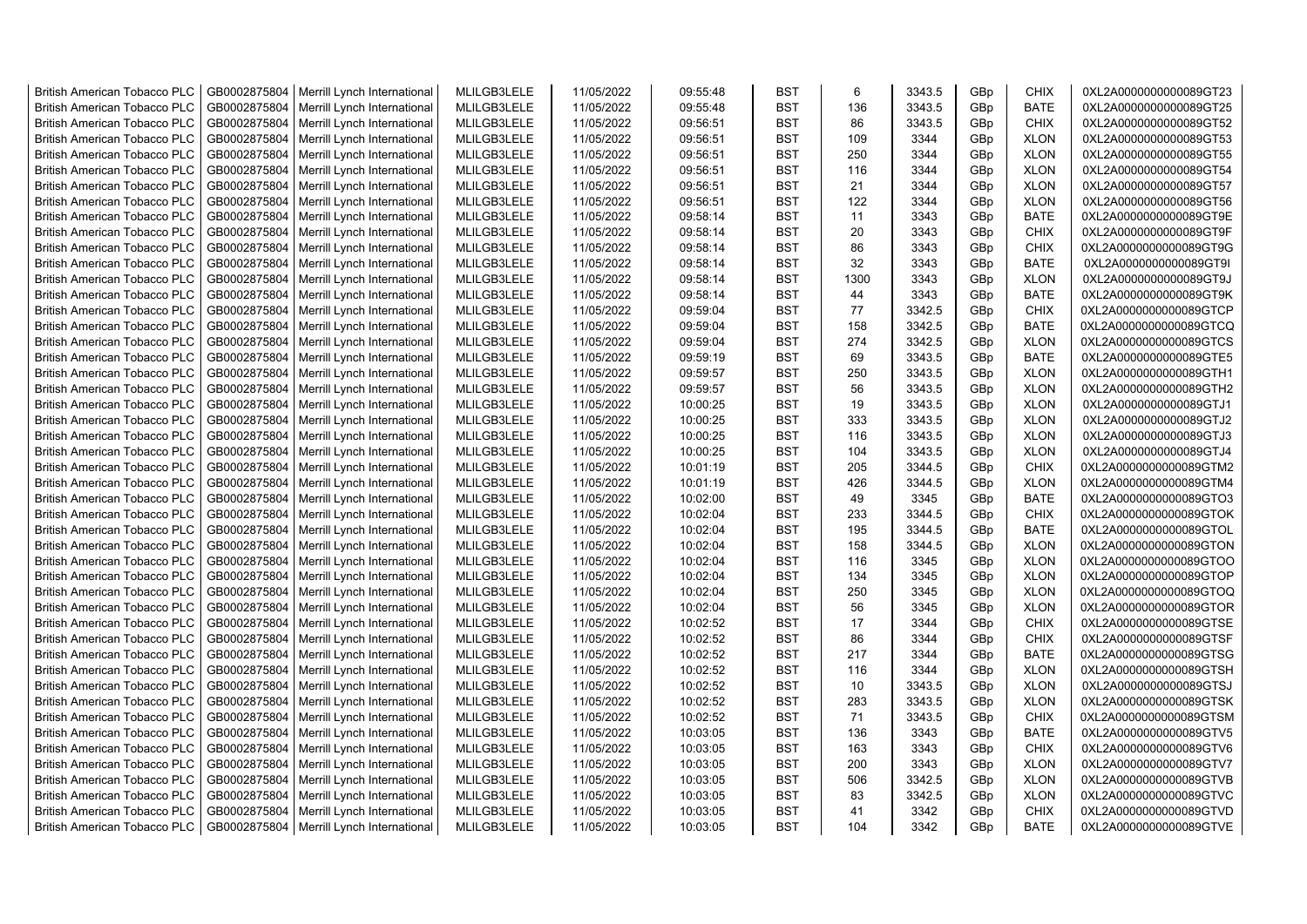| <b>British American Tobacco PLC</b> | GB0002875804 | Merrill Lynch International | MLILGB3LELE | 11/05/2022 | 10:03:25 | <b>BST</b> | 69             | 3341.5 | GBp             | <b>CHIX</b> | 0XL2A0000000000089GU0V |
|-------------------------------------|--------------|-----------------------------|-------------|------------|----------|------------|----------------|--------|-----------------|-------------|------------------------|
| <b>British American Tobacco PLC</b> | GB0002875804 | Merrill Lynch International | MLILGB3LELE | 11/05/2022 | 10:03:25 | <b>BST</b> | 35             | 3341.5 | GBp             | <b>BATE</b> | 0XL2A0000000000089GU10 |
| <b>British American Tobacco PLC</b> | GB0002875804 | Merrill Lynch International | MLILGB3LELE | 11/05/2022 | 10:03:25 | <b>BST</b> | 73             | 3341.5 | GBp             | <b>XLON</b> | 0XL2A0000000000089GU12 |
| <b>British American Tobacco PLC</b> | GB0002875804 | Merrill Lynch International | MLILGB3LELE | 11/05/2022 | 10:03:45 | <b>BST</b> | 86             | 3342   | GBp             | <b>CHIX</b> | 0XL2A0000000000089GU2J |
| <b>British American Tobacco PLC</b> | GB0002875804 | Merrill Lynch International | MLILGB3LELE | 11/05/2022 | 10:04:38 | <b>BST</b> | 31             | 3341.5 | GBp             | <b>BATE</b> | 0XL2A0000000000089GU4T |
| <b>British American Tobacco PLC</b> | GB0002875804 | Merrill Lynch International | MLILGB3LELE | 11/05/2022 | 10:04:38 | <b>BST</b> | 51             | 3341.5 | GBp             | <b>CHIX</b> | 0XL2A0000000000089GU4U |
| British American Tobacco PLC        | GB0002875804 | Merrill Lynch International | MLILGB3LELE | 11/05/2022 | 10:04:38 | <b>BST</b> | 277            | 3341.5 | GBp             | <b>XLON</b> | 0XL2A0000000000089GU4V |
| <b>British American Tobacco PLC</b> | GB0002875804 | Merrill Lynch International | MLILGB3LELE | 11/05/2022 | 10:05:07 | <b>BST</b> | 180            | 3341.5 | GBp             | <b>XLON</b> | 0XL2A0000000000089GU6B |
| <b>British American Tobacco PLC</b> | GB0002875804 | Merrill Lynch International | MLILGB3LELE | 11/05/2022 | 10:05:12 | <b>BST</b> | 30             | 3341   | GBp             | <b>BATE</b> | 0XL2A0000000000089GU6J |
| <b>British American Tobacco PLC</b> | GB0002875804 | Merrill Lynch International | MLILGB3LELE | 11/05/2022 | 10:05:12 | <b>BST</b> | 138            | 3341   | GBp             | <b>CHIX</b> | 0XL2A0000000000089GU6K |
| <b>British American Tobacco PLC</b> | GB0002875804 | Merrill Lynch International | MLILGB3LELE | 11/05/2022 | 10:05:12 | <b>BST</b> | 48             | 3341   | GBp             | <b>BATE</b> | 0XL2A0000000000089GU6L |
| <b>British American Tobacco PLC</b> | GB0002875804 | Merrill Lynch International | MLILGB3LELE | 11/05/2022 | 10:05:12 | <b>BST</b> | 616            | 3341   | GBp             | <b>XLON</b> | 0XL2A0000000000089GU6M |
| <b>British American Tobacco PLC</b> | GB0002875804 | Merrill Lynch International | MLILGB3LELE | 11/05/2022 | 10:06:06 | <b>BST</b> | 142            | 3343   | GBp             | <b>XLON</b> | 0XL2A0000000000089GUA4 |
| <b>British American Tobacco PLC</b> | GB0002875804 | Merrill Lynch International | MLILGB3LELE | 11/05/2022 | 10:06:35 | <b>BST</b> | 31             | 3343.5 | GBp             | <b>BATE</b> | 0XL2A0000000000089GUAU |
| <b>British American Tobacco PLC</b> | GB0002875804 | Merrill Lynch International | MLILGB3LELE | 11/05/2022 | 10:06:35 | <b>BST</b> | 16             | 3343.5 | GBp             | <b>BATE</b> | 0XL2A0000000000089GUAV |
| British American Tobacco PLC        | GB0002875804 | Merrill Lynch International | MLILGB3LELE | 11/05/2022 | 10:06:35 | <b>BST</b> | 86             | 3343.5 | GBp             | <b>CHIX</b> | 0XL2A0000000000089GUB0 |
| British American Tobacco PLC        | GB0002875804 | Merrill Lynch International | MLILGB3LELE | 11/05/2022 | 10:06:35 | <b>BST</b> | $\overline{7}$ | 3343.5 | GBp             | <b>BATE</b> | 0XL2A0000000000089GUB1 |
| <b>British American Tobacco PLC</b> | GB0002875804 | Merrill Lynch International | MLILGB3LELE | 11/05/2022 | 10:06:39 | <b>BST</b> | 266            | 3343   | GBp             | <b>XLON</b> | 0XL2A0000000000089GUBM |
| <b>British American Tobacco PLC</b> | GB0002875804 | Merrill Lynch International | MLILGB3LELE | 11/05/2022 | 10:06:40 | <b>BST</b> | 39             | 3343   | GBp             | <b>XLON</b> | 0XL2A0000000000089GUBQ |
| <b>British American Tobacco PLC</b> | GB0002875804 | Merrill Lynch International | MLILGB3LELE | 11/05/2022 | 10:06:40 | <b>BST</b> | 267            | 3343   | GBp             | <b>XLON</b> | 0XL2A0000000000089GUBR |
| <b>British American Tobacco PLC</b> | GB0002875804 | Merrill Lynch International | MLILGB3LELE | 11/05/2022 | 10:06:40 | <b>BST</b> | 714            | 3343   | GBp             | <b>XLON</b> | 0XL2A0000000000089GUBS |
| <b>British American Tobacco PLC</b> | GB0002875804 | Merrill Lynch International | MLILGB3LELE | 11/05/2022 | 10:06:41 | <b>BST</b> | 56             | 3343   | GB <sub>p</sub> | <b>BATE</b> | 0XL2A0000000000089GUBU |
| British American Tobacco PLC        | GB0002875804 | Merrill Lynch International | MLILGB3LELE | 11/05/2022 | 10:06:41 | <b>BST</b> | 27             | 3343   | GBp             | <b>CHIX</b> | 0XL2A0000000000089GUC0 |
| <b>British American Tobacco PLC</b> | GB0002875804 | Merrill Lynch International | MLILGB3LELE | 11/05/2022 | 10:07:46 | <b>BST</b> | 139            | 3344   | GBp             | <b>CHIX</b> | 0XL2A0000000000089GUES |
| <b>British American Tobacco PLC</b> | GB0002875804 | Merrill Lynch International | MLILGB3LELE | 11/05/2022 | 10:07:46 | <b>BST</b> | 38             | 3344   | GBp             | <b>BATE</b> | 0XL2A0000000000089GUET |
| <b>British American Tobacco PLC</b> | GB0002875804 | Merrill Lynch International | MLILGB3LELE | 11/05/2022 | 10:07:46 | <b>BST</b> | 247            | 3343.5 | GBp             | <b>XLON</b> | 0XL2A0000000000089GUEU |
| <b>British American Tobacco PLC</b> | GB0002875804 | Merrill Lynch International | MLILGB3LELE | 11/05/2022 | 10:07:46 | <b>BST</b> | 11             | 3344   | GBp             | <b>BATE</b> | 0XL2A0000000000089GUEV |
| <b>British American Tobacco PLC</b> | GB0002875804 | Merrill Lynch International | MLILGB3LELE | 11/05/2022 | 10:08:33 | <b>BST</b> | 129            | 3345   | GBp             | <b>CHIX</b> | 0XL2A0000000000089GUHP |
| <b>British American Tobacco PLC</b> | GB0002875804 | Merrill Lynch International | MLILGB3LELE | 11/05/2022 | 10:08:38 | <b>BST</b> | 116            | 3344.5 | GBp             | <b>CHIX</b> | 0XL2A0000000000089GUI7 |
| <b>British American Tobacco PLC</b> | GB0002875804 | Merrill Lynch International | MLILGB3LELE | 11/05/2022 | 10:08:38 | <b>BST</b> | 63             | 3344.5 | GBp             | <b>XLON</b> | 0XL2A0000000000089GUI8 |
| <b>British American Tobacco PLC</b> | GB0002875804 | Merrill Lynch International | MLILGB3LELE | 11/05/2022 | 10:08:38 | <b>BST</b> | 247            | 3344.5 | GBp             | <b>XLON</b> | 0XL2A0000000000089GUI9 |
| <b>British American Tobacco PLC</b> | GB0002875804 | Merrill Lynch International | MLILGB3LELE | 11/05/2022 | 10:08:38 | <b>BST</b> | 84             | 3344   | GBp             | <b>BATE</b> | 0XL2A0000000000089GUIA |
| <b>British American Tobacco PLC</b> | GB0002875804 | Merrill Lynch International | MLILGB3LELE | 11/05/2022 | 10:08:50 | <b>BST</b> | 74             | 3345   | GBp             | <b>CHIX</b> | 0XL2A0000000000089GUIV |
| <b>British American Tobacco PLC</b> | GB0002875804 | Merrill Lynch International | MLILGB3LELE | 11/05/2022 | 10:08:50 | <b>BST</b> | 14             | 3345   | GBp             | <b>BATE</b> | 0XL2A0000000000089GUJ1 |
| <b>British American Tobacco PLC</b> | GB0002875804 | Merrill Lynch International | MLILGB3LELE | 11/05/2022 | 10:08:50 | <b>BST</b> | 15             | 3345   | GBp             | <b>BATE</b> | 0XL2A0000000000089GUJ2 |
| British American Tobacco PLC        | GB0002875804 | Merrill Lynch International | MLILGB3LELE | 11/05/2022 | 10:08:52 | <b>BST</b> | 328            | 3344.5 | GBp             | <b>XLON</b> | 0XL2A0000000000089GUJ5 |
| <b>British American Tobacco PLC</b> | GB0002875804 | Merrill Lynch International | MLILGB3LELE | 11/05/2022 | 10:09:12 | <b>BST</b> | 67             | 3344.5 | GBp             | <b>CHIX</b> | 0XL2A0000000000089GUJR |
| British American Tobacco PLC        | GB0002875804 | Merrill Lynch International | MLILGB3LELE | 11/05/2022 | 10:09:31 | <b>BST</b> | 13             | 3344   | GBp             | <b>BATE</b> | 0XL2A0000000000089GUKV |
| British American Tobacco PLC        | GB0002875804 | Merrill Lynch International | MLILGB3LELE | 11/05/2022 | 10:09:31 | <b>BST</b> | 10             | 3344   | GBp             | <b>BATE</b> | 0XL2A0000000000089GUL0 |
| <b>British American Tobacco PLC</b> | GB0002875804 | Merrill Lynch International | MLILGB3LELE | 11/05/2022 | 10:09:31 | <b>BST</b> | 12             | 3344   | GBp             | <b>BATE</b> | 0XL2A0000000000089GUL1 |
| <b>British American Tobacco PLC</b> | GB0002875804 | Merrill Lynch International | MLILGB3LELE | 11/05/2022 | 10:09:31 | <b>BST</b> | 13             | 3344   | GBp             | <b>BATE</b> | 0XL2A0000000000089GUL2 |
| <b>British American Tobacco PLC</b> | GB0002875804 | Merrill Lynch International | MLILGB3LELE | 11/05/2022 | 10:09:31 | <b>BST</b> | 103            | 3344   | GBp             | <b>XLON</b> | 0XL2A0000000000089GUL6 |
| <b>British American Tobacco PLC</b> | GB0002875804 | Merrill Lynch International | MLILGB3LELE | 11/05/2022 | 10:09:48 | <b>BST</b> | 160            | 3344.5 | GBp             | <b>XLON</b> | 0XL2A0000000000089GUM4 |
| <b>British American Tobacco PLC</b> | GB0002875804 | Merrill Lynch International | MLILGB3LELE | 11/05/2022 | 10:09:48 | <b>BST</b> | 203            | 3344.5 | GBp             | <b>XLON</b> | 0XL2A0000000000089GUM3 |
| <b>British American Tobacco PLC</b> | GB0002875804 | Merrill Lynch International | MLILGB3LELE | 11/05/2022 | 10:10:59 | <b>BST</b> | 58             | 3345.5 | GBp             | <b>BATE</b> | 0XL2A0000000000089GUQ9 |
| <b>British American Tobacco PLC</b> | GB0002875804 | Merrill Lynch International | MLILGB3LELE | 11/05/2022 | 10:11:00 | <b>BST</b> | 91             | 3345   | GBp             | <b>CHIX</b> | 0XL2A0000000000089GUQB |
| <b>British American Tobacco PLC</b> | GB0002875804 | Merrill Lynch International | MLILGB3LELE | 11/05/2022 | 10:11:07 | <b>BST</b> | 379            | 3344.5 | GBp             | <b>XLON</b> | 0XL2A0000000000089GUQP |
| <b>British American Tobacco PLC</b> | GB0002875804 | Merrill Lynch International | MLILGB3LELE | 11/05/2022 | 10:11:07 | <b>BST</b> | 122            | 3344.5 | GB <sub>p</sub> | <b>CHIX</b> | 0XL2A0000000000089GUQQ |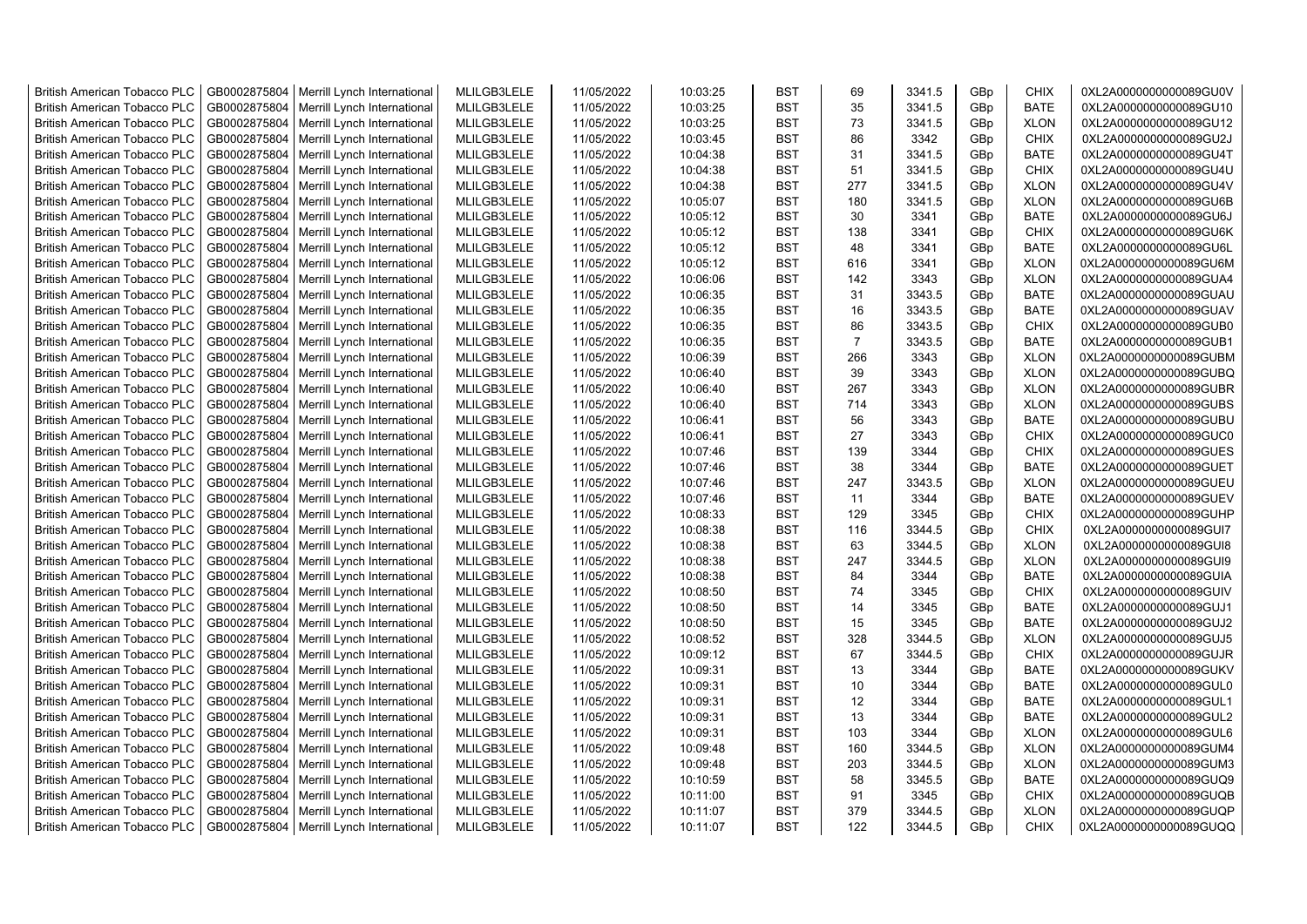| <b>British American Tobacco PLC</b> | GB0002875804 | Merrill Lynch International | MLILGB3LELE | 11/05/2022 | 10:11:07 | <b>BST</b> | 245 | 3345   | GBp             | <b>XLON</b> | 0XL2A0000000000089GUQS |
|-------------------------------------|--------------|-----------------------------|-------------|------------|----------|------------|-----|--------|-----------------|-------------|------------------------|
| <b>British American Tobacco PLC</b> | GB0002875804 | Merrill Lynch International | MLILGB3LELE | 11/05/2022 | 10:11:07 | <b>BST</b> | 250 | 3345   | GBp             | <b>XLON</b> | 0XL2A0000000000089GUQT |
| <b>British American Tobacco PLC</b> | GB0002875804 | Merrill Lynch International | MLILGB3LELE | 11/05/2022 | 10:11:36 | <b>BST</b> | 75  | 3345   | GBp             | <b>XLON</b> | 0XL2A0000000000089GUSH |
| <b>British American Tobacco PLC</b> | GB0002875804 | Merrill Lynch International | MLILGB3LELE | 11/05/2022 | 10:11:36 | <b>BST</b> | 331 | 3345   | GBp             | <b>XLON</b> | 0XL2A0000000000089GUSI |
|                                     | GB0002875804 |                             | MLILGB3LELE | 11/05/2022 | 10:11:36 | <b>BST</b> | 159 | 3345   | GBp             | <b>XLON</b> | 0XL2A0000000000089GUSJ |
| <b>British American Tobacco PLC</b> |              | Merrill Lynch International |             |            |          |            |     |        |                 |             |                        |
| <b>British American Tobacco PLC</b> | GB0002875804 | Merrill Lynch International | MLILGB3LELE | 11/05/2022 | 10:12:46 | <b>BST</b> | 210 | 3346   | GBp             | <b>XLON</b> | 0XL2A0000000000089GUUG |
| <b>British American Tobacco PLC</b> | GB0002875804 | Merrill Lynch International | MLILGB3LELE | 11/05/2022 | 10:12:46 | <b>BST</b> | 56  | 3346   | GBp             | <b>XLON</b> | 0XL2A0000000000089GUUH |
| <b>British American Tobacco PLC</b> | GB0002875804 | Merrill Lynch International | MLILGB3LELE | 11/05/2022 | 10:12:47 | <b>BST</b> | 78  | 3346   | GBp             | <b>XLON</b> | 0XL2A0000000000089GUUJ |
| <b>British American Tobacco PLC</b> | GB0002875804 | Merrill Lynch International | MLILGB3LELE | 11/05/2022 | 10:12:58 | <b>BST</b> | 128 | 3347   | GBp             | <b>CHIX</b> | 0XL2A0000000000089GUV5 |
| British American Tobacco PLC        | GB0002875804 | Merrill Lynch International | MLILGB3LELE | 11/05/2022 | 10:13:24 | <b>BST</b> | 168 | 3347.5 | GBp             | <b>XLON</b> | 0XL2A0000000000089GV0B |
| <b>British American Tobacco PLC</b> | GB0002875804 | Merrill Lynch International | MLILGB3LELE | 11/05/2022 | 10:13:24 | <b>BST</b> | 145 | 3347.5 | GBp             | <b>XLON</b> | 0XL2A0000000000089GV0C |
| <b>British American Tobacco PLC</b> | GB0002875804 | Merrill Lynch International | MLILGB3LELE | 11/05/2022 | 10:13:24 | <b>BST</b> | 154 | 3347.5 | GBp             | <b>XLON</b> | 0XL2A0000000000089GV0D |
| <b>British American Tobacco PLC</b> | GB0002875804 | Merrill Lynch International | MLILGB3LELE | 11/05/2022 | 10:13:24 | <b>BST</b> | 100 | 3347.5 | GBp             | <b>XLON</b> | 0XL2A0000000000089GV0E |
| <b>British American Tobacco PLC</b> | GB0002875804 | Merrill Lynch International | MLILGB3LELE | 11/05/2022 | 10:13:43 | <b>BST</b> | 4   | 3347.5 | GBp             | <b>XLON</b> | 0XL2A0000000000089GV1A |
| <b>British American Tobacco PLC</b> | GB0002875804 | Merrill Lynch International | MLILGB3LELE | 11/05/2022 | 10:13:43 | <b>BST</b> | 81  | 3347.5 | GBp             | <b>XLON</b> | 0XL2A0000000000089GV1B |
| <b>British American Tobacco PLC</b> | GB0002875804 | Merrill Lynch International | MLILGB3LELE | 11/05/2022 | 10:13:43 | <b>BST</b> | 221 | 3347.5 | GBp             | <b>XLON</b> | 0XL2A0000000000089GV1C |
| <b>British American Tobacco PLC</b> | GB0002875804 | Merrill Lynch International | MLILGB3LELE | 11/05/2022 | 10:13:43 | <b>BST</b> | 168 | 3347.5 | GBp             | <b>XLON</b> | 0XL2A0000000000089GV1D |
| <b>British American Tobacco PLC</b> | GB0002875804 | Merrill Lynch International | MLILGB3LELE | 11/05/2022 | 10:13:43 | <b>BST</b> | 81  | 3347.5 | GBp             | <b>XLON</b> | 0XL2A0000000000089GV1E |
| <b>British American Tobacco PLC</b> | GB0002875804 | Merrill Lynch International | MLILGB3LELE | 11/05/2022 | 10:14:32 | <b>BST</b> | 100 | 3347.5 | GBp             | <b>XLON</b> | 0XL2A0000000000089GV3I |
| <b>British American Tobacco PLC</b> | GB0002875804 | Merrill Lynch International | MLILGB3LELE | 11/05/2022 | 10:14:32 | <b>BST</b> | 332 | 3347.5 | GBp             | <b>XLON</b> | 0XL2A0000000000089GV3J |
| British American Tobacco PLC        | GB0002875804 | Merrill Lynch International | MLILGB3LELE | 11/05/2022 | 10:14:32 | <b>BST</b> | 131 | 3347.5 | GBp             | <b>XLON</b> | 0XL2A0000000000089GV3K |
| <b>British American Tobacco PLC</b> | GB0002875804 | Merrill Lynch International | MLILGB3LELE | 11/05/2022 | 10:14:36 | <b>BST</b> | 26  | 3346.5 | GB <sub>p</sub> | <b>XLON</b> | 0XL2A0000000000089GV3S |
| <b>British American Tobacco PLC</b> | GB0002875804 | Merrill Lynch International | MLILGB3LELE | 11/05/2022 | 10:14:36 | <b>BST</b> | 274 | 3346.5 | GBp             | <b>XLON</b> | 0XL2A0000000000089GV3T |
| <b>British American Tobacco PLC</b> | GB0002875804 | Merrill Lynch International | MLILGB3LELE | 11/05/2022 | 10:14:36 | <b>BST</b> | 22  | 3346.5 | GBp             | <b>CHIX</b> | 0XL2A0000000000089GV3U |
| <b>British American Tobacco PLC</b> | GB0002875804 | Merrill Lynch International | MLILGB3LELE | 11/05/2022 | 10:14:36 | <b>BST</b> | 145 | 3346.5 | GBp             | <b>XLON</b> | 0XL2A0000000000089GV3V |
| <b>British American Tobacco PLC</b> | GB0002875804 | Merrill Lynch International | MLILGB3LELE | 11/05/2022 | 10:14:36 | <b>BST</b> | 182 | 3346.5 | GBp             | <b>XLON</b> | 0XL2A0000000000089GV40 |
| <b>British American Tobacco PLC</b> | GB0002875804 | Merrill Lynch International | MLILGB3LELE | 11/05/2022 | 10:15:05 | <b>BST</b> | 172 | 3348.5 | GBp             | <b>XLON</b> | 0XL2A0000000000089GV5U |
| British American Tobacco PLC        | GB0002875804 | Merrill Lynch International | MLILGB3LELE | 11/05/2022 | 10:15:08 | <b>BST</b> | 167 | 3347.5 | GBp             | <b>XLON</b> | 0XL2A0000000000089GV6G |
| <b>British American Tobacco PLC</b> | GB0002875804 | Merrill Lynch International | MLILGB3LELE | 11/05/2022 | 10:15:08 | <b>BST</b> | 27  | 3347.5 | GBp             | <b>BATE</b> | 0XL2A0000000000089GV6K |
| <b>British American Tobacco PLC</b> | GB0002875804 | Merrill Lynch International | MLILGB3LELE | 11/05/2022 | 10:15:08 | <b>BST</b> | 231 | 3347.5 | GBp             | <b>CHIX</b> | 0XL2A0000000000089GV6L |
| <b>British American Tobacco PLC</b> | GB0002875804 | Merrill Lynch International | MLILGB3LELE | 11/05/2022 | 10:16:42 | <b>BST</b> | 215 | 3348   | GBp             | <b>CHIX</b> | 0XL2A0000000000089GVB9 |
| <b>British American Tobacco PLC</b> |              |                             |             |            |          | <b>BST</b> | 339 |        |                 |             |                        |
|                                     | GB0002875804 | Merrill Lynch International | MLILGB3LELE | 11/05/2022 | 10:16:42 |            |     | 3348   | GBp             | <b>XLON</b> | 0XL2A0000000000089GVBA |
| <b>British American Tobacco PLC</b> | GB0002875804 | Merrill Lynch International | MLILGB3LELE | 11/05/2022 | 10:16:42 | <b>BST</b> | 37  | 3347.5 | GBp             | <b>XLON</b> | 0XL2A0000000000089GVBC |
| British American Tobacco PLC        | GB0002875804 | Merrill Lynch International | MLILGB3LELE | 11/05/2022 | 10:16:42 | <b>BST</b> | 240 | 3347.5 | GBp             | <b>XLON</b> | 0XL2A0000000000089GVBD |
| <b>British American Tobacco PLC</b> | GB0002875804 | Merrill Lynch International | MLILGB3LELE | 11/05/2022 | 10:17:04 | <b>BST</b> | 115 | 3348.5 | GBp             | <b>BATE</b> | 0XL2A0000000000089GVCB |
| <b>British American Tobacco PLC</b> | GB0002875804 | Merrill Lynch International | MLILGB3LELE | 11/05/2022 | 10:17:04 | <b>BST</b> | 16  | 3348.5 | GBp             | <b>CHIX</b> | 0XL2A0000000000089GVCC |
| <b>British American Tobacco PLC</b> | GB0002875804 | Merrill Lynch International | MLILGB3LELE | 11/05/2022 | 10:17:05 | <b>BST</b> | 25  | 3348.5 | GBp             | <b>CHIX</b> | 0XL2A0000000000089GVCE |
| <b>British American Tobacco PLC</b> | GB0002875804 | Merrill Lynch International | MLILGB3LELE | 11/05/2022 | 10:17:08 | <b>BST</b> | 26  | 3348.5 | GBp             | <b>CHIX</b> | 0XL2A0000000000089GVCJ |
| <b>British American Tobacco PLC</b> | GB0002875804 | Merrill Lynch International | MLILGB3LELE | 11/05/2022 | 10:17:09 | <b>BST</b> | 48  | 3348.5 | GBp             | <b>CHIX</b> | 0XL2A0000000000089GVCK |
| <b>British American Tobacco PLC</b> | GB0002875804 | Merrill Lynch International | MLILGB3LELE | 11/05/2022 | 10:17:09 | <b>BST</b> | 80  | 3348.5 | GBp             | <b>CHIX</b> | 0XL2A0000000000089GVCL |
| <b>British American Tobacco PLC</b> | GB0002875804 | Merrill Lynch International | MLILGB3LELE | 11/05/2022 | 10:17:18 | <b>BST</b> | 25  | 3348   | GBp             | <b>XLON</b> | 0XL2A0000000000089GVD5 |
| <b>British American Tobacco PLC</b> | GB0002875804 | Merrill Lynch International | MLILGB3LELE | 11/05/2022 | 10:17:18 | <b>BST</b> | 160 | 3348   | GBp             | <b>XLON</b> | 0XL2A0000000000089GVD6 |
| <b>British American Tobacco PLC</b> | GB0002875804 | Merrill Lynch International | MLILGB3LELE | 11/05/2022 | 10:17:19 | <b>BST</b> | 51  | 3348   | GBp             | <b>XLON</b> | 0XL2A0000000000089GVD8 |
| British American Tobacco PLC        | GB0002875804 | Merrill Lynch International | MLILGB3LELE | 11/05/2022 | 10:17:19 | <b>BST</b> | 56  | 3348   | GBp             | <b>XLON</b> | 0XL2A0000000000089GVD9 |
| British American Tobacco PLC        | GB0002875804 | Merrill Lynch International | MLILGB3LELE | 11/05/2022 | 10:17:51 | <b>BST</b> | 199 | 3348   | GBp             | <b>XLON</b> | 0XL2A0000000000089GVEU |
| <b>British American Tobacco PLC</b> | GB0002875804 | Merrill Lynch International | MLILGB3LELE | 11/05/2022 | 10:18:41 | <b>BST</b> | 250 | 3349   | GBp             | <b>XLON</b> | 0XL2A0000000000089GVHQ |
| <b>British American Tobacco PLC</b> | GB0002875804 | Merrill Lynch International | MLILGB3LELE | 11/05/2022 | 10:18:57 | <b>BST</b> | 290 | 3351   | GBp             | <b>XLON</b> | 0XL2A0000000000089GVIR |
| <b>British American Tobacco PLC</b> | GB0002875804 | Merrill Lynch International | MLILGB3LELE | 11/05/2022 | 10:18:57 | <b>BST</b> | 100 | 3351   | GB <sub>p</sub> | <b>XLON</b> | 0XL2A0000000000089GVIS |